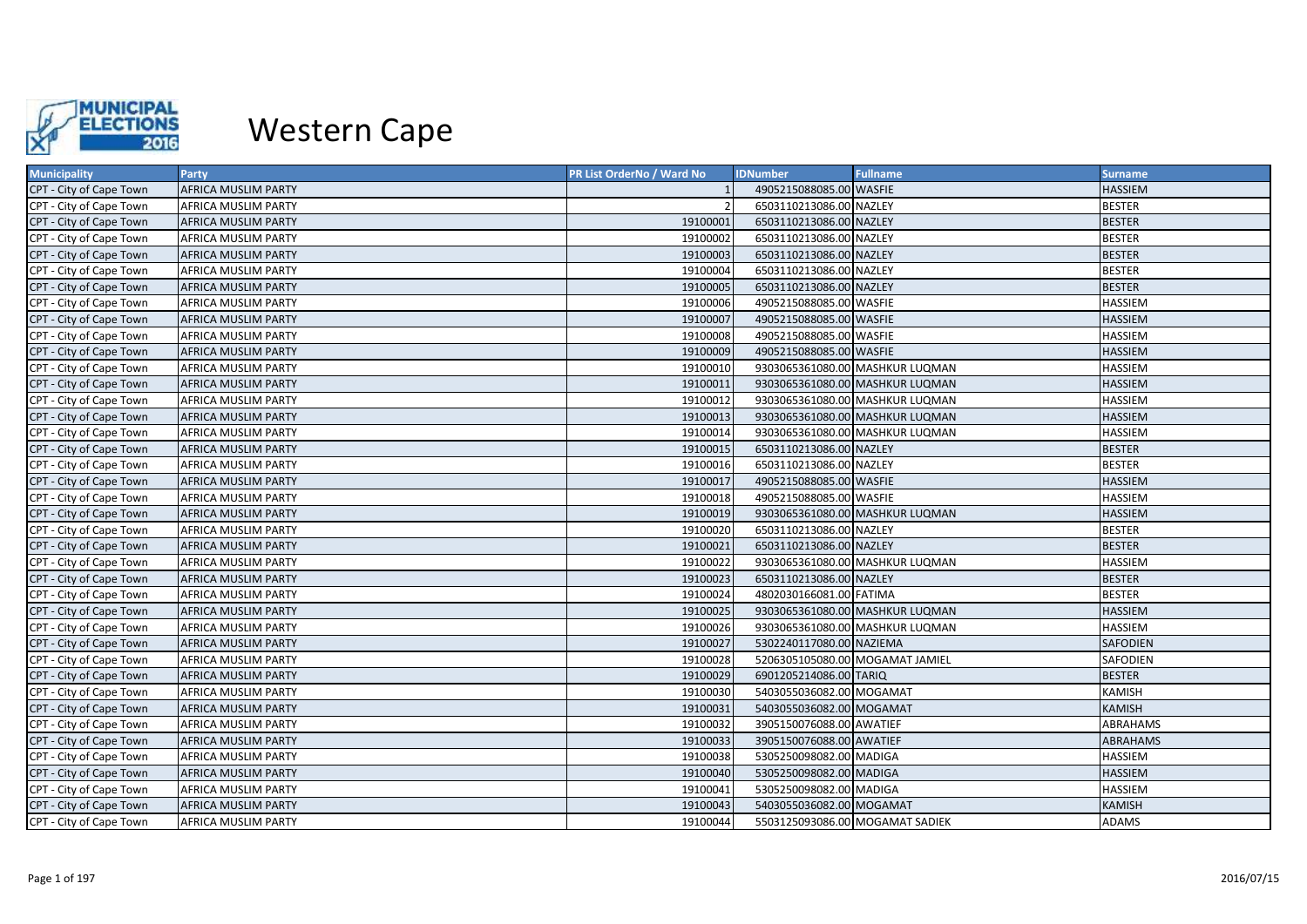

| <b>Municipality</b>     | Party                      | <b>PR List OrderNo / Ward No</b> | <b>IDNumber</b><br><b>Fullname</b> | <b>Surname</b>  |
|-------------------------|----------------------------|----------------------------------|------------------------------------|-----------------|
| CPT - City of Cape Town | AFRICA MUSLIM PARTY        | 19100046                         | 7809035098083.00 QIYAAMUDIEN       | <b>ADAMS</b>    |
| CPT - City of Cape Town | AFRICA MUSLIM PARTY        | 19100047                         | 4911135137085.00 MOGAMAT ALWEE     | <b>JARDIEN</b>  |
| CPT - City of Cape Town | AFRICA MUSLIM PARTY        | 19100048                         | 8007015125088.00 QASIEF            | <b>ADAMS</b>    |
| CPT - City of Cape Town | AFRICA MUSLIM PARTY        | 19100050                         | 3905150076088.00 AWATIEF           | ABRAHAMS        |
| CPT - City of Cape Town | <b>AFRICA MUSLIM PARTY</b> | 19100051                         | 5305250098082.00 MADIGA            | HASSIEM         |
| CPT - City of Cape Town | AFRICA MUSLIM PARTY        | 19100053                         | 8007015125088.00 QASIEF            | ADAMS           |
| CPT - City of Cape Town | AFRICA MUSLIM PARTY        | 19100054                         | 4912290179086.00 NURJEHAAN         | <b>SALIE</b>    |
| CPT - City of Cape Town | AFRICA MUSLIM PARTY        | 19100055                         | 4802030166081.00 FATIMA            | <b>BESTER</b>   |
| CPT - City of Cape Town | AFRICA MUSLIM PARTY        | 19100056                         | 5710205182081.00 MOGAMAT           | <b>NORDIEN</b>  |
| CPT - City of Cape Town | AFRICA MUSLIM PARTY        | 19100057                         | 5203195187088.00 NIZAAM            | <b>BESTER</b>   |
| CPT - City of Cape Town | <b>AFRICA MUSLIM PARTY</b> | 19100058                         | 4802030166081.00 FATIMA            | <b>BESTER</b>   |
| CPT - City of Cape Town | AFRICA MUSLIM PARTY        | 19100059                         | 6302205155082.00 ARJUMAN MUTTARA   | <b>BESTER</b>   |
| CPT - City of Cape Town | AFRICA MUSLIM PARTY        | 19100060                         | 7112205177088.00 KHALED            | SAMODIEN        |
| CPT - City of Cape Town | AFRICA MUSLIM PARTY        | 19100061                         | 7812215136087.00 MOGAMAD TOURIQ    | SAFODIEN        |
| CPT - City of Cape Town | AFRICA MUSLIM PARTY        | 19100062                         | 5611160141080.00 SORAYIA           | LOGDAY          |
| CPT - City of Cape Town | AFRICA MUSLIM PARTY        | 19100063                         | 7509295308087.00 VICTOR RUSSEL     | <b>BESTER</b>   |
| CPT - City of Cape Town | <b>AFRICA MUSLIM PARTY</b> | 19100064                         | 8511255164087.00 JUNAID            | <b>ADAMS</b>    |
| CPT - City of Cape Town | AFRICA MUSLIM PARTY        | 19100065                         | 6704235176089.00 ZAHOOR            | <b>BRAY</b>     |
| CPT - City of Cape Town | AFRICA MUSLIM PARTY        | 19100066                         | 5211065022087.00 EBRAHIM           | LARNIE          |
| CPT - City of Cape Town | AFRICA MUSLIM PARTY        | 19100067                         | 5611210127089.00 JANAP             | <b>LAYLOO</b>   |
| CPT - City of Cape Town | AFRICA MUSLIM PARTY        | 19100068                         | 7904095243081.00 RIEDEWAAN         | GRAY            |
| CPT - City of Cape Town | <b>AFRICA MUSLIM PARTY</b> | 19100069                         | 5008010086088.00 ETHEL MARIA       | <b>GEORGE</b>   |
| CPT - City of Cape Town | <b>AFRICA MUSLIM PARTY</b> | 19100070                         | 6503110213086.00 NAZLEY            | <b>BESTER</b>   |
| CPT - City of Cape Town | AFRICA MUSLIM PARTY        | 19100071                         | 5008010086088.00 ETHEL MARIA       | <b>GEORGE</b>   |
| CPT - City of Cape Town | <b>AFRICA MUSLIM PARTY</b> | 19100072                         | 8103135137085.00 KHALID            | ARIEFF          |
| CPT - City of Cape Town | AFRICA MUSLIM PARTY        | 19100073                         | 7112095004087.00 MOGAMAT SALIE     | <b>LAYLOO</b>   |
| CPT - City of Cape Town | AFRICA MUSLIM PARTY        | 19100074                         | 4912290179086.00 NURJEHAAN         | <b>SALIE</b>    |
| CPT - City of Cape Town | AFRICA MUSLIM PARTY        | 19100076                         | 9303065361080.00 MASHKUR LUQMAN    | <b>HASSIEM</b>  |
| CPT - City of Cape Town | AFRICA MUSLIM PARTY        | 19100077                         | 8305130147080.00 NURAAN            | <b>ABRAHAMS</b> |
| CPT - City of Cape Town | AFRICA MUSLIM PARTY        | 19100078                         | 9205275272082.00 NAEEM             | LOGDAY          |
| CPT - City of Cape Town | AFRICA MUSLIM PARTY        | 19100079                         | 5612235203087.00 AKBAR ALLIE       | LOGDAY          |
| CPT - City of Cape Town | AFRICA MUSLIM PARTY        | 19100080                         | 7603090045083.00 NADIA             | <b>WILLIAMS</b> |
| CPT - City of Cape Town | AFRICA MUSLIM PARTY        | 19100081                         | 5611160141080.00 SORAYIA           | <b>LOGDAY</b>   |
| CPT - City of Cape Town | AFRICA MUSLIM PARTY        | 19100082                         | 5612235203087.00 AKBAR ALLIE       | LOGDAY          |
| CPT - City of Cape Town | AFRICA MUSLIM PARTY        | 19100083                         | 7205265142081.00 MUSOUD            | <b>JOSEPH</b>   |
| CPT - City of Cape Town | AFRICA MUSLIM PARTY        | 19100085                         | 7205265142081.00 MUSOUD            | <b>JOSEPH</b>   |
| CPT - City of Cape Town | AFRICA MUSLIM PARTY        | 19100088                         | 7603090045083.00 NADIA             | <b>WILLIAMS</b> |
| CPT - City of Cape Town | AFRICA MUSLIM PARTY        | 19100093                         | 7812215136087.00 MOGAMAD TOURIQ    | SAFODIEN        |
| CPT - City of Cape Town | <b>AFRICA MUSLIM PARTY</b> | 19100099                         | 6302205155082.00 ARJUMAN MUTTARA   | <b>BESTER</b>   |
| CPT - City of Cape Town | AFRICA MUSLIM PARTY        | 19100100                         | 7509090158083.00 GHIHAAD           | ABRAHAMS        |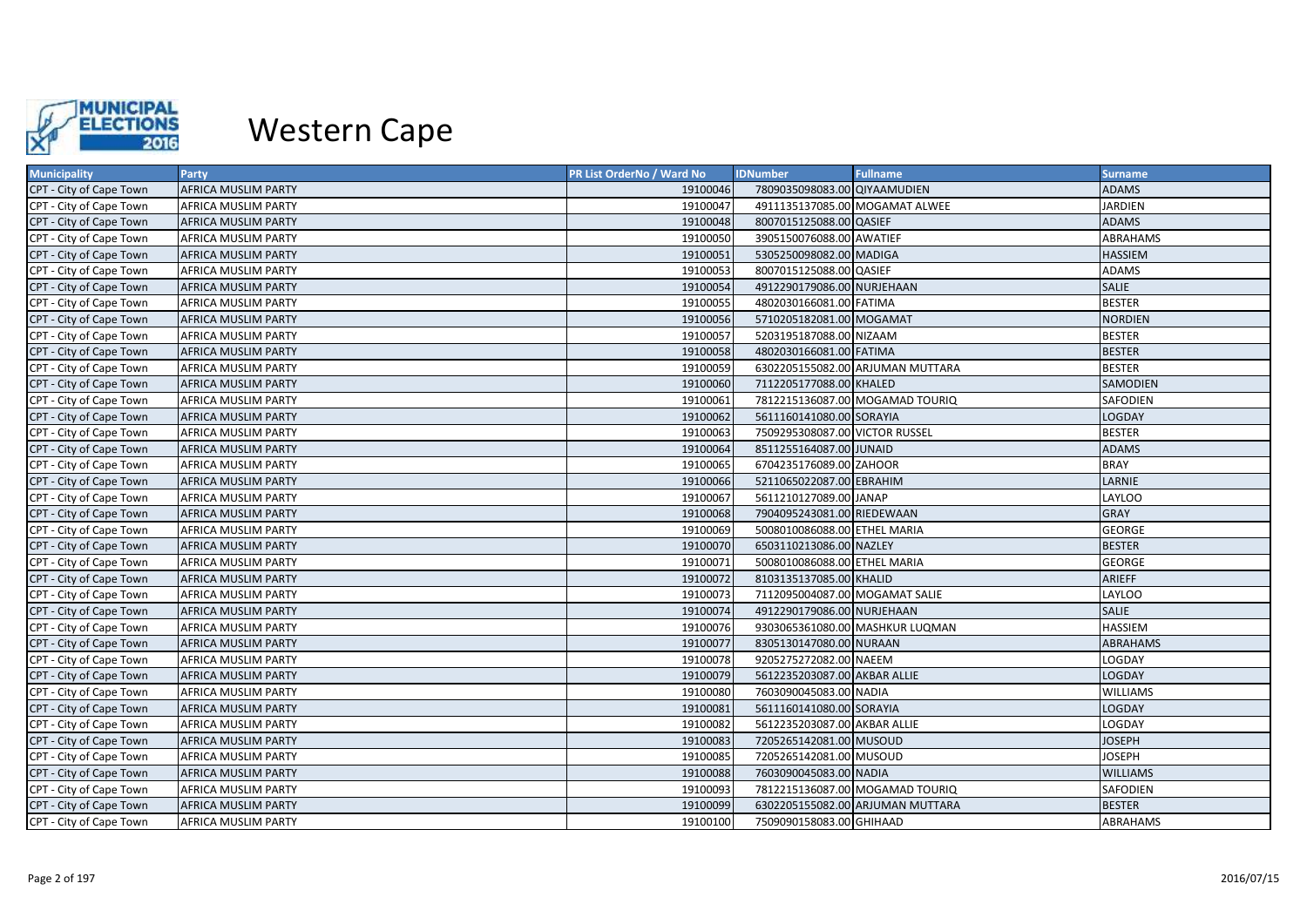

| <b>Municipality</b>     | Party                              | PR List OrderNo / Ward No | <b>IDNumber</b>                   | <b>Fullname</b>                           | <b>Surname</b>       |
|-------------------------|------------------------------------|---------------------------|-----------------------------------|-------------------------------------------|----------------------|
| CPT - City of Cape Town | AFRICA MUSLIM PARTY                | 19100101                  | 4905215088085.00 WASFIE           |                                           | <b>HASSIEM</b>       |
| CPT - City of Cape Town | AFRICA MUSLIM PARTY                | 19100104                  |                                   | 9303065361080.00 MASHKUR LUQMAN           | <b>HASSIEM</b>       |
| CPT - City of Cape Town | AFRICA MUSLIM PARTY                | 19100106                  | 5305250098082.00 MADIGA           |                                           | <b>HASSIEM</b>       |
| CPT - City of Cape Town | AFRICA MUSLIM PARTY                | 19100108                  |                                   | 6302205155082.00 ARJUMAN MUTTARA          | <b>BESTER</b>        |
| CPT - City of Cape Town | <b>AFRICA MUSLIM PARTY</b>         | 19100109                  | 7205265142081.00 MUSOUD           |                                           | <b>JOSEPH</b>        |
| CPT - City of Cape Town | AFRICA MUSLIM PARTY                | 19100110                  | 7304160090089.00 SHIAAM           |                                           | <b>NORDIEN</b>       |
| CPT - City of Cape Town | AFRICA MUSLIM PARTY                | 19100111                  | 4905215088085.00 WASFIE           |                                           | <b>HASSIEM</b>       |
| CPT - City of Cape Town | <b>AFRICA MUSLIM PARTY</b>         | 19100112                  | 4802030166081.00 FATIMA           |                                           | <b>BESTER</b>        |
| CPT - City of Cape Town | AFRICA MUSLIM PARTY                | 19100113                  | 4802030166081.00 FATIMA           |                                           | <b>BESTER</b>        |
| CPT - City of Cape Town | AFRICA MUSLIM PARTY                | 19100114                  | 8007015125088.00 QASIEF           |                                           | <b>ADAMS</b>         |
| CPT - City of Cape Town | <b>AFRICA MUSLIM PARTY</b>         | 19100115                  |                                   | 6302205155082.00 ARJUMAN MUTTARA          | <b>BESTER</b>        |
| CPT - City of Cape Town | AFRICA MUSLIM PARTY                | 19100116                  | 8511255164087.00 JUNAID           |                                           | <b>ADAMS</b>         |
| CPT - City of Cape Town | AFRICAN CHRISTIAN DEMOCRATIC PARTY |                           | 6504185067084.00 FERLON CHARLES   |                                           | <b>CHRISTIANS</b>    |
| CPT - City of Cape Town | AFRICAN CHRISTIAN DEMOCRATIC PARTY |                           |                                   | 6802235024083.00 GRANT CHRISTOPHER RONALD | <b>HASKIN</b>        |
| CPT - City of Cape Town | AFRICAN CHRISTIAN DEMOCRATIC PARTY |                           | 5708240139082.00 CHARLOTTE        |                                           | <b>WILLIAMS</b>      |
| CPT - City of Cape Town | AFRICAN CHRISTIAN DEMOCRATIC PARTY |                           |                                   | 5508315226081.00 DEMETRIUS KENNETH        | <b>DUDLEY</b>        |
| CPT - City of Cape Town | AFRICAN CHRISTIAN DEMOCRATIC PARTY |                           | 8207065639083.00 ZWELIJIKILE      |                                           | <b>TUKAYI</b>        |
| CPT - City of Cape Town | AFRICAN CHRISTIAN DEMOCRATIC PARTY |                           | 6602280205086.00 NATALIE LORRAINE |                                           | <b>BENT</b>          |
| CPT - City of Cape Town | AFRICAN CHRISTIAN DEMOCRATIC PARTY |                           | 5509050093082.00 PATRICIA SANDRA  |                                           | <b>ARENDSE</b>       |
| CPT - City of Cape Town | AFRICAN CHRISTIAN DEMOCRATIC PARTY |                           | 5104075083084.00 MICHAEL JOHN     |                                           | CHANNING             |
| CPT - City of Cape Town | AFRICAN CHRISTIAN DEMOCRATIC PARTY |                           | 8806016010086.00 AYANDA ROWEN     |                                           | NONAMBANE            |
| CPT - City of Cape Town | AFRICAN CHRISTIAN DEMOCRATIC PARTY | 10                        | 6101210067088.00 ZULPHA           |                                           | <b>MORRIS</b>        |
| CPT - City of Cape Town | AFRICAN CHRISTIAN DEMOCRATIC PARTY | 11                        | 6305285125081.00 ANDRE JOSEPH     |                                           | <b>WEBER</b>         |
| CPT - City of Cape Town | AFRICAN CHRISTIAN DEMOCRATIC PARTY | 12                        |                                   | 7210135713087.00 FUNGILE PETERSON         | <b>HOZA</b>          |
| CPT - City of Cape Town | AFRICAN CHRISTIAN DEMOCRATIC PARTY | 13                        |                                   | 6201240037083.00 VERONICA SHARON          | <b>WAGENSTROOM</b>   |
| CPT - City of Cape Town | AFRICAN CHRISTIAN DEMOCRATIC PARTY | 14                        |                                   | 5505015032082.00 WILLIAM FRANKLIN         | <b>NEL</b>           |
| CPT - City of Cape Town | AFRICAN CHRISTIAN DEMOCRATIC PARTY | 15                        | 6004200062087.00 CORNELIA ROOS    |                                           | <b>MARTHEZA</b>      |
| CPT - City of Cape Town | AFRICAN CHRISTIAN DEMOCRATIC PARTY | 16                        | 6104185152083.00 ANDREW CHARLES   |                                           | MAY                  |
| CPT - City of Cape Town | AFRICAN CHRISTIAN DEMOCRATIC PARTY | 17                        | 7109205006085.00 ELROY            |                                           | <b>ADAMS</b>         |
| CPT - City of Cape Town | AFRICAN CHRISTIAN DEMOCRATIC PARTY | 18                        |                                   | 5211060177084.00 ELIZABETH JOHANNA        | <b>MICHIEL</b>       |
| CPT - City of Cape Town | AFRICAN CHRISTIAN DEMOCRATIC PARTY | 19                        | 6803065114085.00 LEON BARRY       |                                           | <b>ALHADEFF</b>      |
| CPT - City of Cape Town | AFRICAN CHRISTIAN DEMOCRATIC PARTY | 20                        | 5003165120089.00 HENRY WILLIAM    |                                           | ARENDSE              |
| CPT - City of Cape Town | AFRICAN CHRISTIAN DEMOCRATIC PARTY | 21                        | 5602070136088.00 CAROL ANN        |                                           | <b>BENJAMIN</b>      |
| CPT - City of Cape Town | AFRICAN CHRISTIAN DEMOCRATIC PARTY | 22                        | 5011250091081.00 JANE LESLIE      |                                           | <b>VERSTER-COHEN</b> |
| CPT - City of Cape Town | AFRICAN CHRISTIAN DEMOCRATIC PARTY | 23                        |                                   | 6810290160080.00 PHILIDELPHIA PATRICIA    | <b>HARTZENBERG</b>   |
| CPT - City of Cape Town | AFRICAN CHRISTIAN DEMOCRATIC PARTY | 24                        | 6510285593085.00 TREVOR PETER     |                                           | <b>NOVEMBER</b>      |
| CPT - City of Cape Town | AFRICAN CHRISTIAN DEMOCRATIC PARTY | 25                        | 5208085152084.00 GERALD RUPERT    |                                           | <b>SILJEUR</b>       |
| CPT - City of Cape Town | AFRICAN CHRISTIAN DEMOCRATIC PARTY | 26                        | 6712085214082.00 DERICK DON       |                                           | KLEINSMITH           |
| CPT - City of Cape Town | AFRICAN CHRISTIAN DEMOCRATIC PARTY | 27                        | 5912165188088.00 EDMUND CONRAD    |                                           | <b>JONES</b>         |
| CPT - City of Cape Town | AFRICAN CHRISTIAN DEMOCRATIC PARTY | 28                        |                                   | 6410240245089.00 ANTOINETTE ELAINE        | PAULSE               |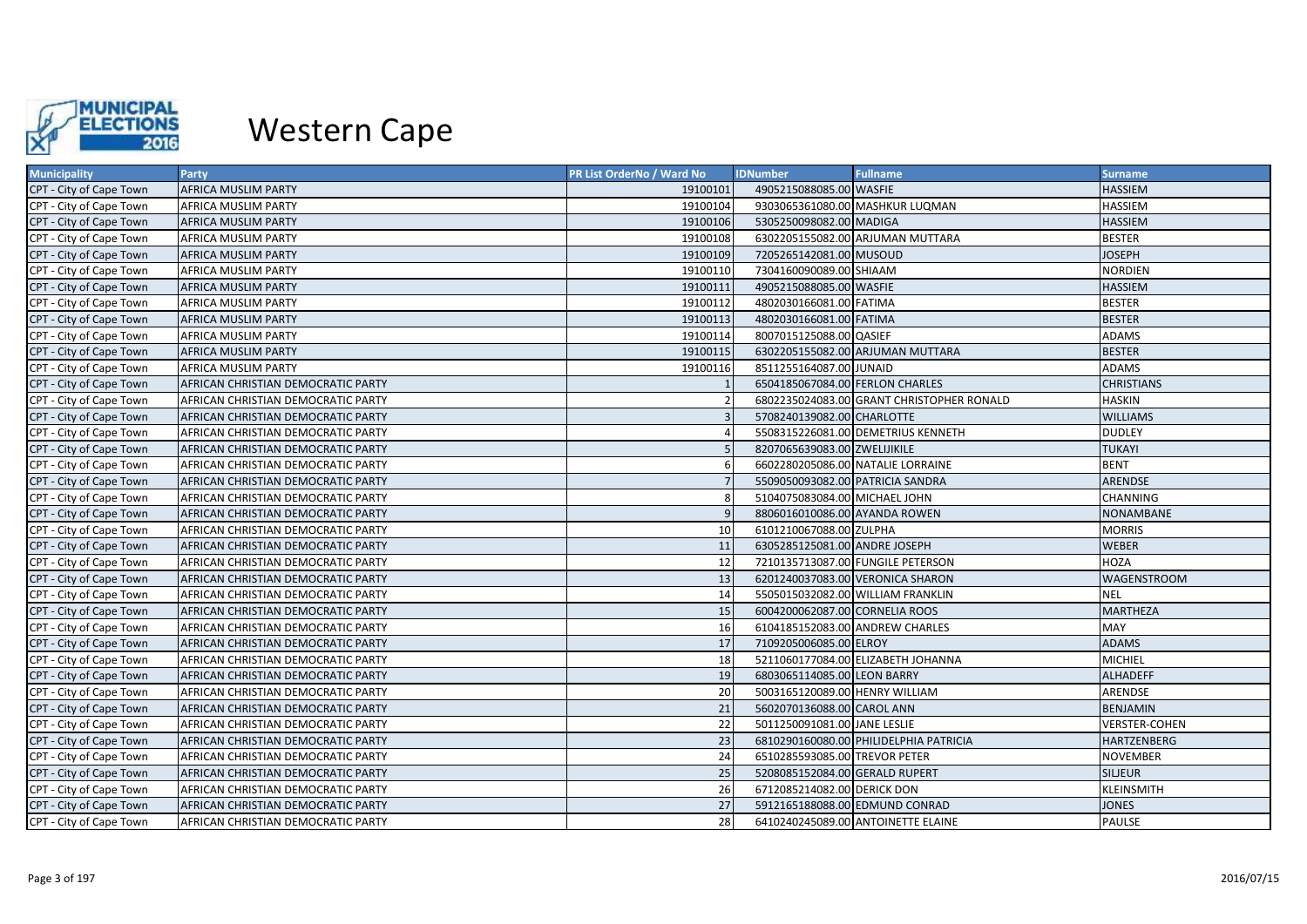

| <b>Municipality</b>     | Party                              | <b>PR List OrderNo / Ward No</b> | <b>IDNumber</b>                  | <b>Fullname</b>                                | <b>Surname</b>     |
|-------------------------|------------------------------------|----------------------------------|----------------------------------|------------------------------------------------|--------------------|
| CPT - City of Cape Town | AFRICAN CHRISTIAN DEMOCRATIC PARTY | 29                               |                                  | 7402050077081.00 GWENDOLINE ROCHELLE           | <b>NEL</b>         |
| CPT - City of Cape Town | AFRICAN CHRISTIAN DEMOCRATIC PARTY | 30                               | 5403035937086.00 MNTUNJA         |                                                | SOMBA              |
| CPT - City of Cape Town | AFRICAN CHRISTIAN DEMOCRATIC PARTY | 31                               | 7802060131085.00 CAROLINA        |                                                | <b>NEWTON</b>      |
| CPT - City of Cape Town | AFRICAN CHRISTIAN DEMOCRATIC PARTY | 32                               | 6001230123087.00 DAWN EDWINA     |                                                | <b>ROODE</b>       |
| CPT - City of Cape Town | AFRICAN CHRISTIAN DEMOCRATIC PARTY | 33                               | 6611200580080.00 ELIZABETH ANNE  |                                                | <b>ISAACS</b>      |
| CPT - City of Cape Town | AFRICAN CHRISTIAN DEMOCRATIC PARTY | 34                               | 6110215179087.00 RUEBEN ANDRE    |                                                | MANASSE            |
| CPT - City of Cape Town | AFRICAN CHRISTIAN DEMOCRATIC PARTY | 35                               | 7409220062083.00 KELLY LEE       |                                                | <b>RAU</b>         |
| CPT - City of Cape Town | AFRICAN CHRISTIAN DEMOCRATIC PARTY | 36                               | 8707076352089.00 AYANDA          |                                                | MAKABENI           |
| CPT - City of Cape Town | AFRICAN CHRISTIAN DEMOCRATIC PARTY | 37                               | 4310240055086.00 JILL HILARY     |                                                | <b>STOLL</b>       |
| CPT - City of Cape Town | AFRICAN CHRISTIAN DEMOCRATIC PARTY | 38                               | 7703285291086.00 RUSSELL MARTIN  |                                                | <b>MCLAREN</b>     |
| CPT - City of Cape Town | AFRICAN CHRISTIAN DEMOCRATIC PARTY | 39                               | 5811305124088.00 KIM VAUGHAN     |                                                | <b>FRASER</b>      |
| CPT - City of Cape Town | AFRICAN CHRISTIAN DEMOCRATIC PARTY | 40                               | 7601065150086.00 RICARDO MARK    |                                                | <b>JOSEPH</b>      |
| CPT - City of Cape Town | AFRICAN CHRISTIAN DEMOCRATIC PARTY | 41                               | 6808185263084.00 FLOORS DANIEL   |                                                | <b>ADAMS</b>       |
| CPT - City of Cape Town | AFRICAN CHRISTIAN DEMOCRATIC PARTY | 42                               | 5410295108084.00 ROBERT JOHN     |                                                | <b>SMITH</b>       |
| CPT - City of Cape Town | AFRICAN CHRISTIAN DEMOCRATIC PARTY | 43                               | 7303215963084.00 KHANYISO VICTOR |                                                | <b>MAQUNGO</b>     |
| CPT - City of Cape Town | AFRICAN CHRISTIAN DEMOCRATIC PARTY | 44                               | 7009030090082.00 URSULA LILIAN   |                                                | <b>JOUBERT</b>     |
| CPT - City of Cape Town | AFRICAN CHRISTIAN DEMOCRATIC PARTY | 45                               | 7808305097080.00 ISAAC BASIL     |                                                | <b>HARE</b>        |
| CPT - City of Cape Town | AFRICAN CHRISTIAN DEMOCRATIC PARTY | 46                               | 6903245375083.00 MTHETHELELI     |                                                | <b>TABANA</b>      |
| CPT - City of Cape Town | AFRICAN CHRISTIAN DEMOCRATIC PARTY | 47                               | 6607305088086.00 HARM            |                                                | <b>ENGELBRECHT</b> |
| CPT - City of Cape Town | AFRICAN CHRISTIAN DEMOCRATIC PARTY | 48                               | 6208275116088.00 ANDRE MARIUS    |                                                | <b>VERCUIEL</b>    |
| CPT - City of Cape Town | AFRICAN CHRISTIAN DEMOCRATIC PARTY | 49                               |                                  | 7202195121087.00 JONATHAN JOHANNES             | <b>AFRICA</b>      |
| CPT - City of Cape Town | AFRICAN CHRISTIAN DEMOCRATIC PARTY | 50                               | 7002195161087.00 PIETER AREND    |                                                | <b>HOFFMAN</b>     |
| CPT - City of Cape Town | AFRICAN CHRISTIAN DEMOCRATIC PARTY | 51                               | 4307295135086.00 KENNETH         |                                                | <b>PATTISON</b>    |
| CPT - City of Cape Town | AFRICAN CHRISTIAN DEMOCRATIC PARTY | 52                               | 6512095141089.00 ASHLEY CHARLES  |                                                | <b>JOHNSON</b>     |
| CPT - City of Cape Town | AFRICAN CHRISTIAN DEMOCRATIC PARTY | 53                               |                                  | 6406155187084.00 EDWARD THABISO THANDO WANDILE | SWARTZ             |
| CPT - City of Cape Town | AFRICAN CHRISTIAN DEMOCRATIC PARTY | 54                               | 6902105191085.00 MARK ANTHONY    |                                                | VELDSMAN           |
| CPT - City of Cape Town | AFRICAN CHRISTIAN DEMOCRATIC PARTY | 55                               | 6703185161083.00 WILLIAM WILLEM  |                                                | <b>WEST</b>        |
| CPT - City of Cape Town | AFRICAN CHRISTIAN DEMOCRATIC PARTY | 19100001                         |                                  | 5508315226081.00 DEMETRIUS KENNETH             | <b>DUDLEY</b>      |
| CPT - City of Cape Town | AFRICAN CHRISTIAN DEMOCRATIC PARTY | 19100002                         |                                  | 5610285115086.00 JOHANNES LODEWIKUS            | LOUW               |
| CPT - City of Cape Town | AFRICAN CHRISTIAN DEMOCRATIC PARTY | 19100003                         | 5912165188088.00 EDMUND CONRAD   |                                                | <b>JONES</b>       |
| CPT - City of Cape Town | AFRICAN CHRISTIAN DEMOCRATIC PARTY | 19100004                         |                                  | 6402170035085.00 ANTOINETTE NATALE             | <b>DELPORT</b>     |
| CPT - City of Cape Town | AFRICAN CHRISTIAN DEMOCRATIC PARTY | 19100005                         | 6806255169082.00 SHAUN           |                                                | <b>EVANS</b>       |
| CPT - City of Cape Town | AFRICAN CHRISTIAN DEMOCRATIC PARTY | 19100006                         | 6512095141089.00 ASHLEY CHARLES  |                                                | <b>JOHNSON</b>     |
| CPT - City of Cape Town | AFRICAN CHRISTIAN DEMOCRATIC PARTY | 19100007                         |                                  | 5505015032082.00 WILLIAM FRANKLIN              | <b>NEL</b>         |
| CPT - City of Cape Town | AFRICAN CHRISTIAN DEMOCRATIC PARTY | 19100008                         | 6712085214082.00 DERICK DON      |                                                | <b>KLEINSMITH</b>  |
| CPT - City of Cape Town | AFRICAN CHRISTIAN DEMOCRATIC PARTY | 19100009                         | 5208085152084.00 GERALD RUPERT   |                                                | <b>SILJEUR</b>     |
| CPT - City of Cape Town | AFRICAN CHRISTIAN DEMOCRATIC PARTY | 19100010                         |                                  | 5508315226081.00 DEMETRIUS KENNETH             | <b>DUDLEY</b>      |
| CPT - City of Cape Town | AFRICAN CHRISTIAN DEMOCRATIC PARTY | 19100011                         | 6001230123087.00 DAWN EDWINA     |                                                | <b>ROODE</b>       |
| CPT - City of Cape Town | AFRICAN CHRISTIAN DEMOCRATIC PARTY | 19100012                         | 6712085214082.00 DERICK DON      |                                                | <b>KLEINSMITH</b>  |
| CPT - City of Cape Town | AFRICAN CHRISTIAN DEMOCRATIC PARTY | 19100013                         | 5909220226085.00 SABRINA CECILIA |                                                | <b>GYMPIES</b>     |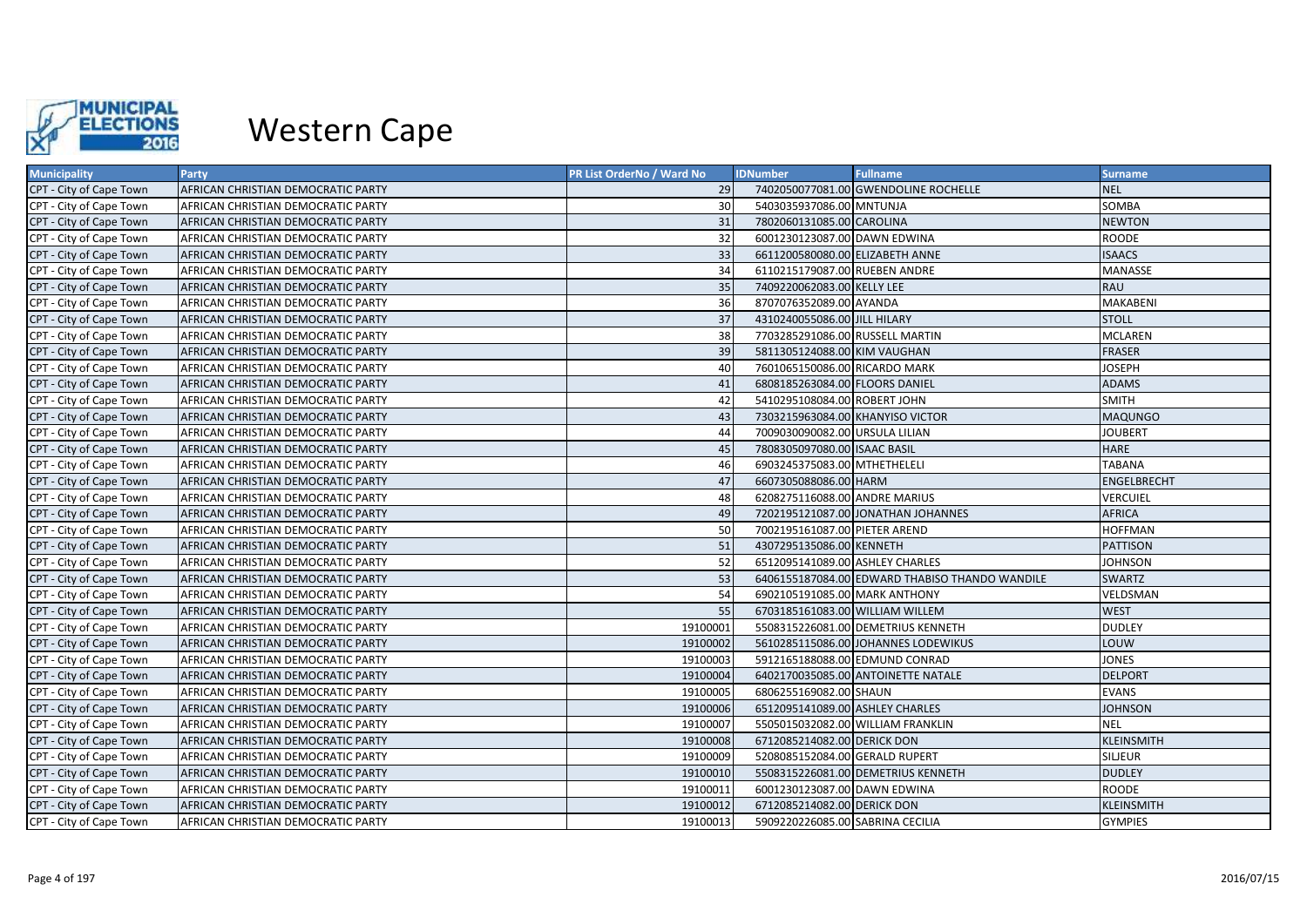

| <b>Municipality</b>     | Party                              | <b>PR List OrderNo / Ward No</b> | <b>IDNumber</b>                  | <b>Fullname</b>                           | <b>Surname</b>       |
|-------------------------|------------------------------------|----------------------------------|----------------------------------|-------------------------------------------|----------------------|
| CPT - City of Cape Town | AFRICAN CHRISTIAN DEMOCRATIC PARTY | 19100015                         |                                  | 5508315226081.00 DEMETRIUS KENNETH        | <b>DUDLEY</b>        |
| CPT - City of Cape Town | AFRICAN CHRISTIAN DEMOCRATIC PARTY | 19100016                         |                                  | 7402050077081.00 GWENDOLINE ROCHELLE      | <b>NEL</b>           |
| CPT - City of Cape Town | AFRICAN CHRISTIAN DEMOCRATIC PARTY | 19100017                         |                                  | 5505015032082.00 WILLIAM FRANKLIN         | <b>NEL</b>           |
| CPT - City of Cape Town | AFRICAN CHRISTIAN DEMOCRATIC PARTY | 19100018                         | 7808305097080.00 ISAAC BASIL     |                                           | <b>HARE</b>          |
| CPT - City of Cape Town | AFRICAN CHRISTIAN DEMOCRATIC PARTY | 19100019                         |                                  | 5211060177084.00 ELIZABETH JOHANNA        | <b>MICHIEL</b>       |
| CPT - City of Cape Town | AFRICAN CHRISTIAN DEMOCRATIC PARTY | 19100020                         | 6007115194085.00 PHILLIPUS HENRY |                                           | <b>DAVIDS</b>        |
| CPT - City of Cape Town | AFRICAN CHRISTIAN DEMOCRATIC PARTY | 19100021                         |                                  | 6602195080087.00 OCKERT JOHANNES MEYER    | <b>GROENEWALD</b>    |
| CPT - City of Cape Town | AFRICAN CHRISTIAN DEMOCRATIC PARTY | 19100022                         | 5208085152084.00 GERALD RUPERT   |                                           | <b>SILJEUR</b>       |
| CPT - City of Cape Town | AFRICAN CHRISTIAN DEMOCRATIC PARTY | 19100023                         | 5104075083084.00 MICHAEL JOHN    |                                           | <b>CHANNING</b>      |
| CPT - City of Cape Town | AFRICAN CHRISTIAN DEMOCRATIC PARTY | 19100024                         | 7601065150086.00 RICARDO MARK    |                                           | <b>JOSEPH</b>        |
| CPT - City of Cape Town | AFRICAN CHRISTIAN DEMOCRATIC PARTY | 19100025                         | 5912165188088.00 EDMUND CONRAD   |                                           | <b>JONES</b>         |
| CPT - City of Cape Town | AFRICAN CHRISTIAN DEMOCRATIC PARTY | 19100026                         | 5003165120089.00 HENRY WILLIAM   |                                           | ARENDSE              |
| CPT - City of Cape Town | AFRICAN CHRISTIAN DEMOCRATIC PARTY | 19100027                         | 5003165120089.00 HENRY WILLIAM   |                                           | ARENDSE              |
| CPT - City of Cape Town | AFRICAN CHRISTIAN DEMOCRATIC PARTY | 19100028                         | 5003165120089.00 HENRY WILLIAM   |                                           | ARENDSE              |
| CPT - City of Cape Town | AFRICAN CHRISTIAN DEMOCRATIC PARTY | 19100029                         |                                  | 6201240037083.00 VERONICA SHARON          | <b>WAGENSTROOM</b>   |
| CPT - City of Cape Town | AFRICAN CHRISTIAN DEMOCRATIC PARTY | 19100030                         | 5003165120089.00 HENRY WILLIAM   |                                           | ARENDSE              |
| CPT - City of Cape Town | AFRICAN CHRISTIAN DEMOCRATIC PARTY | 19100032                         | 7109205006085.00 ELROY           |                                           | <b>ADAMS</b>         |
| CPT - City of Cape Town | AFRICAN CHRISTIAN DEMOCRATIC PARTY | 19100033                         | 7303215963084.00 KHANYISO VICTOR |                                           | <b>MAQUNGO</b>       |
| CPT - City of Cape Town | AFRICAN CHRISTIAN DEMOCRATIC PARTY | 19100034                         | 5403035937086.00 MNTUNJA         |                                           | <b>SOMBA</b>         |
| CPT - City of Cape Town | AFRICAN CHRISTIAN DEMOCRATIC PARTY | 19100035                         | 8806016010086.00 AYANDA ROWEN    |                                           | NONAMBANE            |
| CPT - City of Cape Town | AFRICAN CHRISTIAN DEMOCRATIC PARTY | 19100036                         | 8707076352089.00 AYANDA          |                                           | <b>MAKABENI</b>      |
| CPT - City of Cape Town | AFRICAN CHRISTIAN DEMOCRATIC PARTY | 19100038                         | 7303215963084.00 KHANYISO VICTOR |                                           | <b>MAQUNGO</b>       |
| CPT - City of Cape Town | AFRICAN CHRISTIAN DEMOCRATIC PARTY | 19100039                         | 8806016010086.00 AYANDA ROWEN    |                                           | <b>NONAMBANE</b>     |
| CPT - City of Cape Town | AFRICAN CHRISTIAN DEMOCRATIC PARTY | 19100040                         | 6903245375083.00 MTHETHELELI     |                                           | <b>TABANA</b>        |
| CPT - City of Cape Town | AFRICAN CHRISTIAN DEMOCRATIC PARTY | 19100041                         |                                  | 7210135713087.00 FUNGILE PETERSON         | <b>HOZA</b>          |
| CPT - City of Cape Town | AFRICAN CHRISTIAN DEMOCRATIC PARTY | 19100042                         | 8707076352089.00 AYANDA          |                                           | MAKABENI             |
| CPT - City of Cape Town | AFRICAN CHRISTIAN DEMOCRATIC PARTY | 19100043                         | 5410295108084.00 ROBERT JOHN     |                                           | <b>SMITH</b>         |
| CPT - City of Cape Town | AFRICAN CHRISTIAN DEMOCRATIC PARTY | 19100044                         | 5208085152084.00 GERALD RUPERT   |                                           | <b>SILJEUR</b>       |
| CPT - City of Cape Town | AFRICAN CHRISTIAN DEMOCRATIC PARTY | 19100045                         |                                  | 6104185152083.00 ANDREW CHARLES           | <b>MAY</b>           |
| CPT - City of Cape Town | AFRICAN CHRISTIAN DEMOCRATIC PARTY | 19100046                         |                                  | 6104185152083.00 ANDREW CHARLES           | MAY                  |
| CPT - City of Cape Town | AFRICAN CHRISTIAN DEMOCRATIC PARTY | 19100049                         | 5508045100085.00 MARCUS JOHN     |                                           | <b>HAUPT</b>         |
| CPT - City of Cape Town | AFRICAN CHRISTIAN DEMOCRATIC PARTY | 19100050                         | 5003165120089.00 HENRY WILLIAM   |                                           | ARENDSE              |
| CPT - City of Cape Town | AFRICAN CHRISTIAN DEMOCRATIC PARTY | 19100051                         | 7303215963084.00 KHANYISO VICTOR |                                           | <b>MAQUNGO</b>       |
| CPT - City of Cape Town | AFRICAN CHRISTIAN DEMOCRATIC PARTY | 19100052                         |                                  | 7210135713087.00 FUNGILE PETERSON         | <b>HOZA</b>          |
| CPT - City of Cape Town | AFRICAN CHRISTIAN DEMOCRATIC PARTY | 19100053                         | 5011250091081.00 JANE LESLIE     |                                           | <b>VERSTER-COHEN</b> |
| CPT - City of Cape Town | AFRICAN CHRISTIAN DEMOCRATIC PARTY | 19100054                         |                                  | 6802235024083.00 GRANT CHRISTOPHER RONALD | <b>HASKIN</b>        |
| CPT - City of Cape Town | AFRICAN CHRISTIAN DEMOCRATIC PARTY | 19100055                         | 7703285291086.00 RUSSELL MARTIN  |                                           | <b>MCLAREN</b>       |
| CPT - City of Cape Town | AFRICAN CHRISTIAN DEMOCRATIC PARTY | 19100056                         | 4310240055086.00 JILL HILARY     |                                           | <b>STOLL</b>         |
| CPT - City of Cape Town | AFRICAN CHRISTIAN DEMOCRATIC PARTY | 19100057                         | 4310240055086.00 JILL HILARY     |                                           | <b>STOLL</b>         |
| CPT - City of Cape Town | AFRICAN CHRISTIAN DEMOCRATIC PARTY | 19100058                         | 6110215179087.00 RUEBEN ANDRE    |                                           | <b>MANASSE</b>       |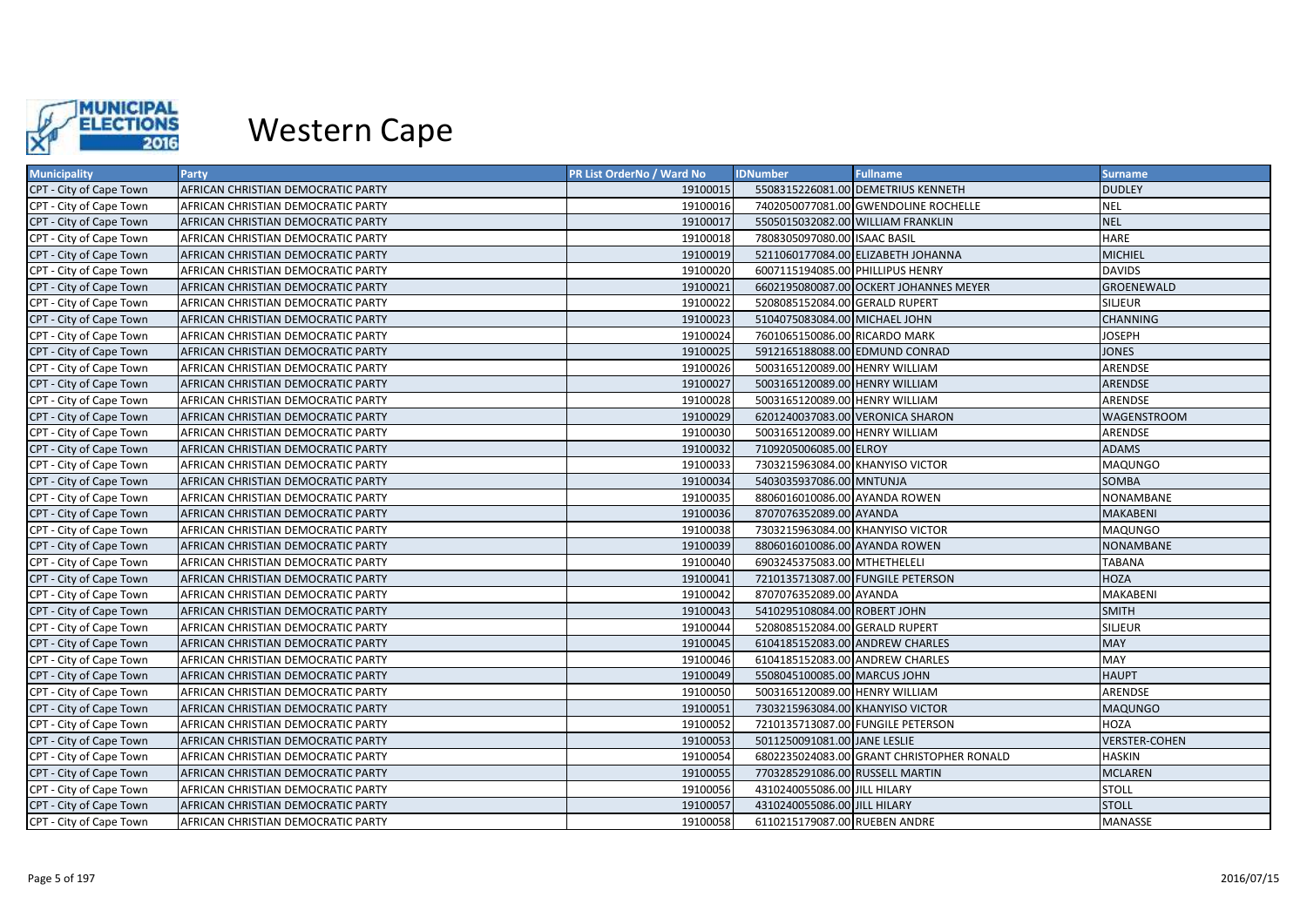

| <b>Municipality</b>     | Party                              | <b>PR List OrderNo / Ward No</b> | <b>IDNumber</b>                  | <b>Fullname</b>                             | <b>Surname</b>       |
|-------------------------|------------------------------------|----------------------------------|----------------------------------|---------------------------------------------|----------------------|
| CPT - City of Cape Town | AFRICAN CHRISTIAN DEMOCRATIC PARTY | 19100059                         | 5011250091081.00 JANE LESLIE     |                                             | <b>VERSTER-COHEN</b> |
| CPT - City of Cape Town | AFRICAN CHRISTIAN DEMOCRATIC PARTY | 19100060                         | 5508045100085.00 MARCUS JOHN     |                                             | <b>HAUPT</b>         |
| CPT - City of Cape Town | AFRICAN CHRISTIAN DEMOCRATIC PARTY | 19100061                         | 4310240055086.00 JILL HILARY     |                                             | <b>STOLL</b>         |
| CPT - City of Cape Town | AFRICAN CHRISTIAN DEMOCRATIC PARTY | 19100062                         | 5011250091081.00 JANE LESLIE     |                                             | <b>VERSTER-COHEN</b> |
| CPT - City of Cape Town | AFRICAN CHRISTIAN DEMOCRATIC PARTY | 19100063                         | 6902105191085.00 MARK ANTHONY    |                                             | VELDSMAN             |
| CPT - City of Cape Town | AFRICAN CHRISTIAN DEMOCRATIC PARTY | 19100064                         | 5811305124088.00 KIM VAUGHAN     |                                             | <b>FRASER</b>        |
| CPT - City of Cape Town | AFRICAN CHRISTIAN DEMOCRATIC PARTY | 19100065                         | 6305285125081.00 ANDRE JOSEPH    |                                             | WEBER                |
| CPT - City of Cape Town | AFRICAN CHRISTIAN DEMOCRATIC PARTY | 19100066                         |                                  | 7202195121087.00 JONATHAN JOHANNES          | <b>AFRICA</b>        |
| CPT - City of Cape Town | AFRICAN CHRISTIAN DEMOCRATIC PARTY | 19100067                         | 6305315030087.00 RAYMOND         |                                             | <b>DANIELS</b>       |
| CPT - City of Cape Town | AFRICAN CHRISTIAN DEMOCRATIC PARTY | 19100068                         | 6510285593085.00 TREVOR PETER    |                                             | <b>NOVEMBER</b>      |
| CPT - City of Cape Town | AFRICAN CHRISTIAN DEMOCRATIC PARTY | 19100069                         | 4310240055086.00 JILL HILARY     |                                             | <b>STOLL</b>         |
| CPT - City of Cape Town | AFRICAN CHRISTIAN DEMOCRATIC PARTY | 19100070                         | 6208275116088.00 ANDRE MARIUS    |                                             | <b>VERCUIEL</b>      |
| CPT - City of Cape Town | AFRICAN CHRISTIAN DEMOCRATIC PARTY | 19100071                         |                                  | 6802235024083.00 GRANT CHRISTOPHER RONALD   | <b>HASKIN</b>        |
| CPT - City of Cape Town | AFRICAN CHRISTIAN DEMOCRATIC PARTY | 19100072                         | 5509050093082.00 PATRICIA SANDRA |                                             | ARENDSE              |
| CPT - City of Cape Town | AFRICAN CHRISTIAN DEMOCRATIC PARTY | 19100073                         |                                  | 6802235024083.00 GRANT CHRISTOPHER RONALD   | <b>HASKIN</b>        |
| CPT - City of Cape Town | AFRICAN CHRISTIAN DEMOCRATIC PARTY | 19100074                         |                                  | 5508315226081.00 DEMETRIUS KENNETH          | <b>DUDLEY</b>        |
| CPT - City of Cape Town | AFRICAN CHRISTIAN DEMOCRATIC PARTY | 19100075                         |                                  | 6410240245089.00 ANTOINETTE ELAINE          | <b>PAULSE</b>        |
| CPT - City of Cape Town | AFRICAN CHRISTIAN DEMOCRATIC PARTY | 19100076                         | 7002195161087.00 PIETER AREND    |                                             | <b>HOFFMAN</b>       |
| CPT - City of Cape Town | AFRICAN CHRISTIAN DEMOCRATIC PARTY | 19100077                         | 6305285125081.00 ANDRE JOSEPH    |                                             | <b>WEBER</b>         |
| CPT - City of Cape Town | AFRICAN CHRISTIAN DEMOCRATIC PARTY | 19100078                         | 6101210067088.00 ZULPHA          |                                             | <b>MORRIS</b>        |
| CPT - City of Cape Town | AFRICAN CHRISTIAN DEMOCRATIC PARTY | 19100079                         | 5708240139082.00 CHARLOTTE       |                                             | <b>WILLIAMS</b>      |
| CPT - City of Cape Town | AFRICAN CHRISTIAN DEMOCRATIC PARTY | 19100080                         | 8707076352089.00 AYANDA          |                                             | <b>MAKABENI</b>      |
| CPT - City of Cape Town | AFRICAN CHRISTIAN DEMOCRATIC PARTY | 19100081                         | 7802060131085.00 CAROLINA        |                                             | <b>NEWTON</b>        |
| CPT - City of Cape Town | AFRICAN CHRISTIAN DEMOCRATIC PARTY | 19100082                         | 5602070136088.00 CAROL ANN       |                                             | <b>BENJAMIN</b>      |
| CPT - City of Cape Town | AFRICAN CHRISTIAN DEMOCRATIC PARTY | 19100083                         |                                  | 5411135101081.00 HENDRIK FREDERIK CORNELIUS | <b>BEZUIDENHOUT</b>  |
| CPT - City of Cape Town | AFRICAN CHRISTIAN DEMOCRATIC PARTY | 19100084                         | 4307295135086.00 KENNETH         |                                             | <b>PATTISON</b>      |
| CPT - City of Cape Town | AFRICAN CHRISTIAN DEMOCRATIC PARTY | 19100085                         | 5208085152084.00 GERALD RUPERT   |                                             | <b>SILJEUR</b>       |
| CPT - City of Cape Town | AFRICAN CHRISTIAN DEMOCRATIC PARTY | 19100086                         | 5208085152084.00 GERALD RUPERT   |                                             | <b>SILJEUR</b>       |
| CPT - City of Cape Town | AFRICAN CHRISTIAN DEMOCRATIC PARTY | 19100087                         |                                  | 7210135713087.00 FUNGILE PETERSON           | <b>HOZA</b>          |
| CPT - City of Cape Town | AFRICAN CHRISTIAN DEMOCRATIC PARTY | 19100088                         | 6611200580080.00 ELIZABETH ANNE  |                                             | <b>ISAACS</b>        |
| CPT - City of Cape Town | AFRICAN CHRISTIAN DEMOCRATIC PARTY | 19100089                         |                                  | 7210135713087.00 FUNGILE PETERSON           | <b>HOZA</b>          |
| CPT - City of Cape Town | AFRICAN CHRISTIAN DEMOCRATIC PARTY | 19100090                         |                                  | 7210135713087.00 FUNGILE PETERSON           | <b>HOZA</b>          |
| CPT - City of Cape Town | AFRICAN CHRISTIAN DEMOCRATIC PARTY | 19100091                         | 8707076352089.00 AYANDA          |                                             | <b>MAKABENI</b>      |
| CPT - City of Cape Town | AFRICAN CHRISTIAN DEMOCRATIC PARTY | 19100092                         |                                  | 5610285115086.00 JOHANNES LODEWIKUS         | LOUW                 |
| CPT - City of Cape Town | AFRICAN CHRISTIAN DEMOCRATIC PARTY | 19100093                         | 6903245375083.00 MTHETHELELI     |                                             | <b>TABANA</b>        |
| CPT - City of Cape Town | AFRICAN CHRISTIAN DEMOCRATIC PARTY | 19100094                         | 7303215963084.00 KHANYISO VICTOR |                                             | <b>MAQUNGO</b>       |
| CPT - City of Cape Town | AFRICAN CHRISTIAN DEMOCRATIC PARTY | 19100095                         | 8806016010086.00 AYANDA ROWEN    |                                             | NONAMBANE            |
| CPT - City of Cape Town | AFRICAN CHRISTIAN DEMOCRATIC PARTY | 19100096                         |                                  | 7210135713087.00 FUNGILE PETERSON           | <b>HOZA</b>          |
| CPT - City of Cape Town | AFRICAN CHRISTIAN DEMOCRATIC PARTY | 19100097                         |                                  | 7210135713087.00 FUNGILE PETERSON           | <b>HOZA</b>          |
| CPT - City of Cape Town | AFRICAN CHRISTIAN DEMOCRATIC PARTY | 19100098                         | 6903245375083.00 MTHETHELELI     |                                             | TABANA               |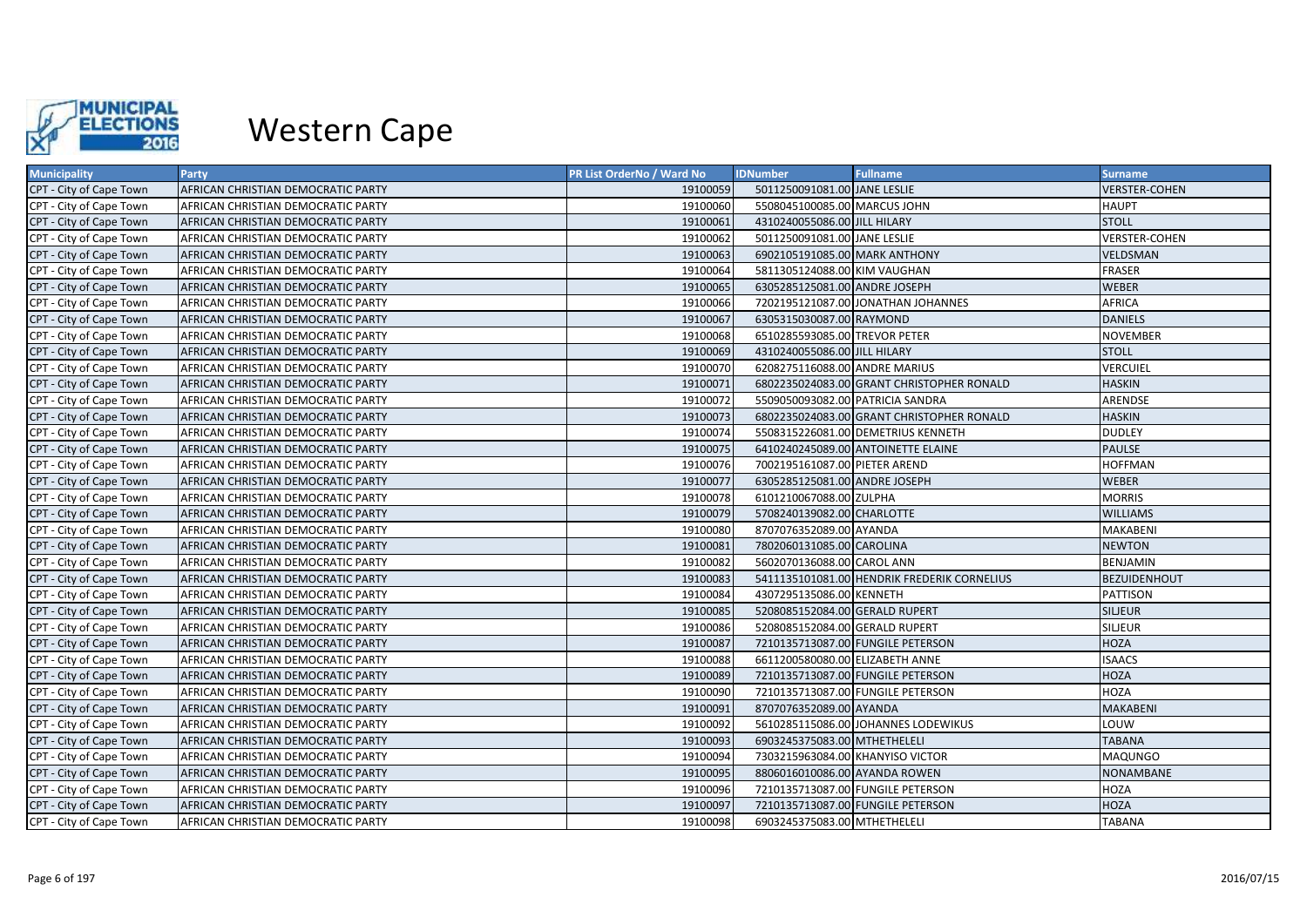

| <b>Municipality</b>     | Party                                     | <b>PR List OrderNo / Ward No</b> | <b>IDNumber</b>                  | <b>Fullname</b>                               | <b>Surname</b>     |
|-------------------------|-------------------------------------------|----------------------------------|----------------------------------|-----------------------------------------------|--------------------|
| CPT - City of Cape Town | AFRICAN CHRISTIAN DEMOCRATIC PARTY        | 19100099                         |                                  | 6810290160080.00 PHILIDELPHIA PATRICIA        | <b>HARTZENBERG</b> |
| CPT - City of Cape Town | AFRICAN CHRISTIAN DEMOCRATIC PARTY        | 19100100                         | 5208085152084.00 GERALD RUPERT   |                                               | <b>SILJEUR</b>     |
| CPT - City of Cape Town | AFRICAN CHRISTIAN DEMOCRATIC PARTY        | 19100101                         |                                  | 5505015032082.00 WILLIAM FRANKLIN             | <b>NEL</b>         |
| CPT - City of Cape Town | AFRICAN CHRISTIAN DEMOCRATIC PARTY        | 19100102                         |                                  | 5505015032082.00 WILLIAM FRANKLIN             | <b>NEL</b>         |
| CPT - City of Cape Town | AFRICAN CHRISTIAN DEMOCRATIC PARTY        | 19100103                         | 6208275116088.00 ANDRE MARIUS    |                                               | <b>VERCUIEL</b>    |
| CPT - City of Cape Town | AFRICAN CHRISTIAN DEMOCRATIC PARTY        | 19100104                         | 8207065639083.00 ZWELIJIKILE     |                                               | <b>TUKAYI</b>      |
| CPT - City of Cape Town | AFRICAN CHRISTIAN DEMOCRATIC PARTY        | 19100105                         | 5208085152084.00 GERALD RUPERT   |                                               | <b>SILJEUR</b>     |
| CPT - City of Cape Town | AFRICAN CHRISTIAN DEMOCRATIC PARTY        | 19100106                         | 6703185161083.00 WILLIAM WILLEM  |                                               | <b>WEST</b>        |
| CPT - City of Cape Town | AFRICAN CHRISTIAN DEMOCRATIC PARTY        | 19100107                         | 6803065114085.00 LEON BARRY      |                                               | ALHADEFF           |
| CPT - City of Cape Town | AFRICAN CHRISTIAN DEMOCRATIC PARTY        | 19100108                         | 6001230123087.00 DAWN EDWINA     |                                               | <b>ROODE</b>       |
| CPT - City of Cape Town | AFRICAN CHRISTIAN DEMOCRATIC PARTY        | 19100109                         | 4307295135086.00 KENNETH         |                                               | <b>PATTISON</b>    |
| CPT - City of Cape Town | AFRICAN CHRISTIAN DEMOCRATIC PARTY        | 19100110                         | 5509050093082.00 PATRICIA SANDRA |                                               | ARENDSE            |
| CPT - City of Cape Town | AFRICAN CHRISTIAN DEMOCRATIC PARTY        | 19100111                         |                                  | 7402050077081.00 GWENDOLINE ROCHELLE          | <b>NEL</b>         |
| CPT - City of Cape Town | AFRICAN CHRISTIAN DEMOCRATIC PARTY        | 19100112                         | 6607305088086.00 HARM            |                                               | <b>ENGELBRECHT</b> |
| CPT - City of Cape Town | AFRICAN CHRISTIAN DEMOCRATIC PARTY        | 19100113                         | 7409220062083.00 KELLY LEE       |                                               | <b>RAU</b>         |
| CPT - City of Cape Town | AFRICAN CHRISTIAN DEMOCRATIC PARTY        | 19100115                         | 5811305124088.00 KIM VAUGHAN     |                                               | <b>FRASER</b>      |
| CPT - City of Cape Town | <b>AFRICAN CHRISTIAN DEMOCRATIC PARTY</b> | 19100116                         | 6808185263084.00 FLOORS DANIEL   |                                               | <b>ADAMS</b>       |
| CPT - City of Cape Town | AFRICAN INDEPENDENT CONGRESS              |                                  | 9104151111086.00 DITLHARE        |                                               | NGUBELANGA         |
| CPT - City of Cape Town | AFRICAN INDEPENDENT CONGRESS              |                                  |                                  | 6406155863080.00 LUNGILE WISEMAN              | MZILIKAZI          |
| CPT - City of Cape Town | AFRICAN INDEPENDENT CONGRESS              |                                  | 7309156193086.00 TEMBILE         |                                               | <b>NYOKA</b>       |
| CPT - City of Cape Town | AFRICAN INDEPENDENT CONGRESS              |                                  | 6512290584083.00 BABALWA FANNY   |                                               | <b>MAGADLA</b>     |
| CPT - City of Cape Town | AFRICAN INDEPENDENT CONGRESS              |                                  |                                  | 5103245243081.00 FREEMAN ZIMISELE             | <b>NOJAWOLO</b>    |
| CPT - City of Cape Town | AFRICAN INDEPENDENT CONGRESS              |                                  |                                  | 6811111567081.00 CATHERINE TEBOHO             | <b>SETLABA</b>     |
| CPT - City of Cape Town | AFRICAN INDEPENDENT CONGRESS              |                                  |                                  | 6702155429082.00 KHONZAPHI SIMON              | <b>MARTIENS</b>    |
| CPT - City of Cape Town | AFRICAN INDEPENDENT CONGRESS              |                                  |                                  | 5610025400087.00 BONGANI LIVINGSTONE          | <b>MBONGWANA</b>   |
| CPT - City of Cape Town | AFRICAN INDEPENDENT CONGRESS              |                                  | 6110280531089.00 AGNES NOMHLE    |                                               | <b>BUTSAKA</b>     |
| CPT - City of Cape Town | AFRICAN INDEPENDENT CONGRESS              | 10                               |                                  | 6003220715088.00 NONKULULEKO LATHIFA ANGELINA | <b>MOKOENA</b>     |
| CPT - City of Cape Town | AFRICAN INDEPENDENT CONGRESS              | -11                              |                                  | 7806066925085.00 PHATHUXOLO WISEMAN           | MBANYANA           |
| CPT - City of Cape Town | AFRICAN INDEPENDENT CONGRESS              | 12                               |                                  | 8009065934088.00 LUNGA HECTOR THULANI         | <b>MAGADLA</b>     |
| CPT - City of Cape Town | AFRICAN INDEPENDENT CONGRESS              | 13                               | 8306231212088.00 NOMAZWI OLYVIA  |                                               | <b>MONAKALI</b>    |
| CPT - City of Cape Town | AFRICAN INDEPENDENT CONGRESS              | 14                               | 9212015891080.00 MMELI SANELISO  |                                               | <b>MTHANDEKI</b>   |
| CPT - City of Cape Town | AFRICAN INDEPENDENT CONGRESS              | 15                               | 7808200352085.00 BONIWE          |                                               | <b>HAANS</b>       |
| CPT - City of Cape Town | AFRICAN INDEPENDENT CONGRESS              | 16                               |                                  | 7403115674086.00 SAKHIWO WISEMAN              | <b>GEORGE</b>      |
| CPT - City of Cape Town | AFRICAN INDEPENDENT CONGRESS              | 17                               |                                  | 7202010814080.00 NOMTHENDELEKO WINNLY         | <b>GODLO</b>       |
| CPT - City of Cape Town | AFRICAN INDEPENDENT CONGRESS              | 18                               | 7804045493085.00 MZOLISI         |                                               | <b>KROLI</b>       |
| CPT - City of Cape Town | AFRICAN INDEPENDENT CONGRESS              | 19                               |                                  | 7003160731086.00 NONTUTHUZELO EUNICE          | <b>TEMBA</b>       |
| CPT - City of Cape Town | AFRICAN INDEPENDENT CONGRESS              | 20                               |                                  | 7512010759089.00 THOZAMA THELMA               | <b>SONTI</b>       |
| CPT - City of Cape Town | AFRICAN INDEPENDENT CONGRESS              | 21                               | 6408285744081.00 ANDILE          |                                               | GONA               |
| CPT - City of Cape Town | AFRICAN INDEPENDENT CONGRESS              | 22                               | 8709130759085.00 THULISWA        |                                               | <b>KAPA</b>        |
| CPT - City of Cape Town | AFRICAN INDEPENDENT CONGRESS              | 23                               | 8504115404082.00 SAKHILE         |                                               | <b>MAPHEKULA</b>   |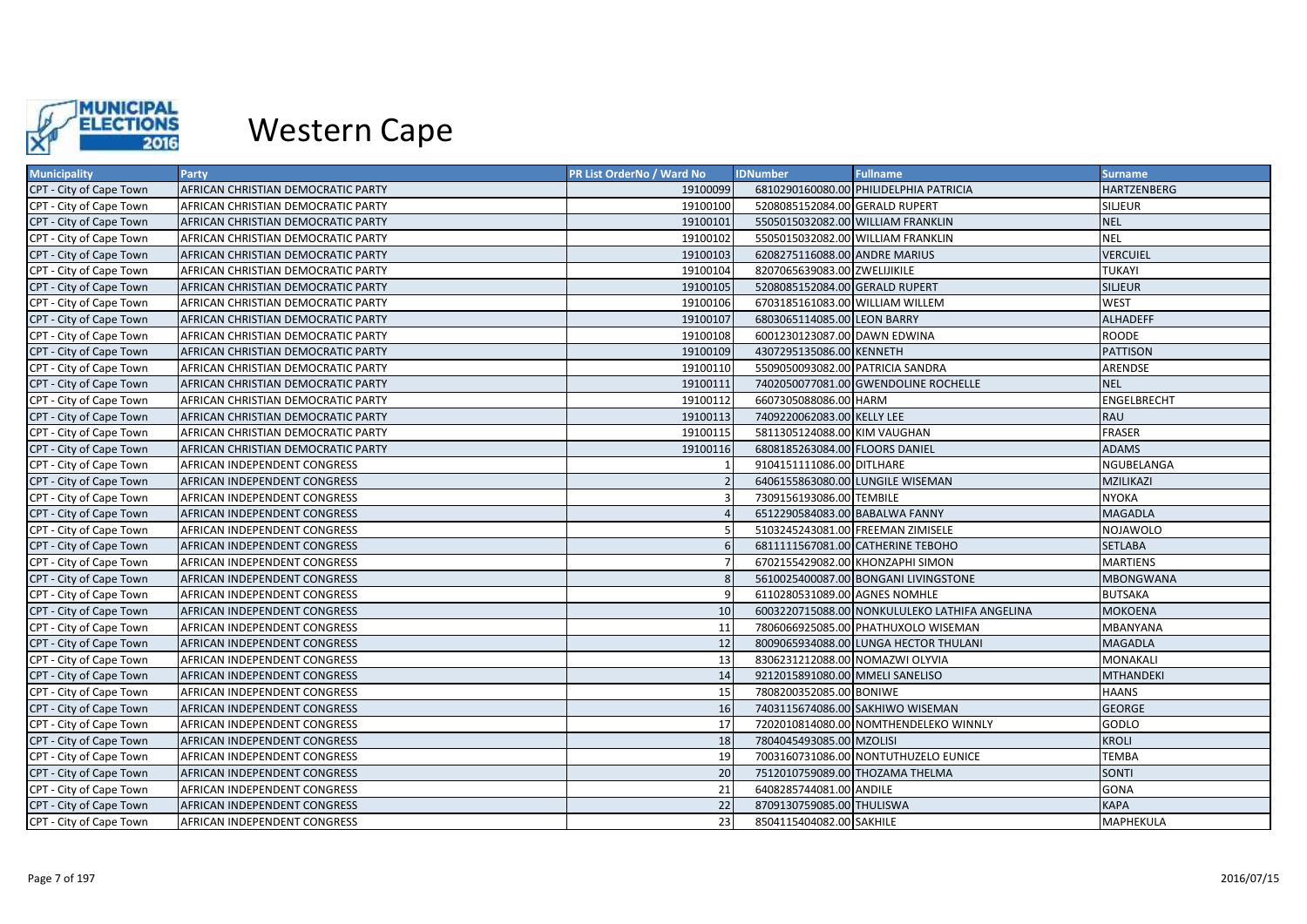

| <b>Municipality</b>     | Party                               | <b>PR List OrderNo / Ward No</b> | <b>IDNumber</b>                   | <b>Fullname</b>                    | <b>Surname</b>     |
|-------------------------|-------------------------------------|----------------------------------|-----------------------------------|------------------------------------|--------------------|
| CPT - City of Cape Town | AFRICAN INDEPENDENT CONGRESS        | 24                               | 7403095814082.00 WINSTON SIZWE    |                                    | <b>MAGADLA</b>     |
| CPT - City of Cape Town | AFRICAN INDEPENDENT CONGRESS        | 25                               | 7601040904086.00 CONNELIA         |                                    | <b>MTHANDEKI</b>   |
| CPT - City of Cape Town | AFRICAN INDEPENDENT CONGRESS        | 26                               | 9312205266083.00 ANELE            |                                    | <b>MAGADLA</b>     |
| CPT - City of Cape Town | AFRICAN INDEPENDENT CONGRESS        | 27                               | 5609096068088.00 BANDILE CORNEL   |                                    | <b>MJILA</b>       |
| CPT - City of Cape Town | AFRICAN INDEPENDENT CONGRESS        | 28                               | 7109161059086.00 NOZIZWE ALICIA   |                                    | <b>BONGA</b>       |
| CPT - City of Cape Town | AFRICAN INDEPENDENT CONGRESS        | 29                               | 8504135566084.00 LUXOLO           |                                    | <b>GCILITSHANE</b> |
| CPT - City of Cape Town | AFRICAN INDEPENDENT CONGRESS        | 30                               | 8902160576087.00 NTOMBOXOLO       |                                    | <b>QWELA</b>       |
| CPT - City of Cape Town | AFRICAN INDEPENDENT CONGRESS        | 31                               | 7408305605089.00 MSAWENKOSI       |                                    | <b>MAGADLA</b>     |
| CPT - City of Cape Town | AFRICAN INDEPENDENT CONGRESS        | 32                               |                                   | 6410040689080.00 THANDEKA EUNICE   | <b>MAYISELA</b>    |
| CPT - City of Cape Town | AFRICAN INDEPENDENT CONGRESS        | 33                               | 7107250871080.00 NOLITHA GLORIA   |                                    | GAYINGE            |
| CPT - City of Cape Town | AFRICAN INDEPENDENT CONGRESS        | 34                               |                                   | 7402130434088.00 ANDISWA VIRGINIA  | MDUNYELWA          |
| CPT - City of Cape Town | AFRICAN INDEPENDENT CONGRESS        | 35                               | 8512115330082.00 LUNDI JASON      |                                    | <b>AUGUST</b>      |
| CPT - City of Cape Town | AFRICAN INDEPENDENT CONGRESS        | 36                               | 7609285722089.00 MAKALO           |                                    | <b>KHUSU</b>       |
| CPT - City of Cape Town | AFRICAN INDEPENDENT CONGRESS        | 37                               | 8006015835084.00 ZWELANDILE       |                                    | <b>MBEDU</b>       |
| CPT - City of Cape Town | AFRICAN INDEPENDENT CONGRESS        | 38                               |                                   | 7906125930082.00 SEBENZILE PATRICK | <b>KHAUOE</b>      |
| CPT - City of Cape Town | AFRICAN INDEPENDENT CONGRESS        | 39                               | 8401100530080.00 ZANELE NOSISA    |                                    | <b>MVULA</b>       |
| CPT - City of Cape Town | <b>AFRICAN INDEPENDENT CONGRESS</b> | 40                               | 8107315585088.00 LUNGILE          |                                    | <b>MSWELI</b>      |
| CPT - City of Cape Town | AFRICAN INDEPENDENT CONGRESS        | 41                               | 6511040622086.00 NDILEKA LILLIAN  |                                    | SIYONGWANA         |
| CPT - City of Cape Town | AFRICAN INDEPENDENT CONGRESS        | 42                               | 8209146165088.00 NYANISO          |                                    | <b>MAGADLA</b>     |
| CPT - City of Cape Town | AFRICAN INDEPENDENT CONGRESS        | 43                               |                                   | 6101016912081.00 SYDWELL MZWABANTU | <b>NIKELO</b>      |
| CPT - City of Cape Town | AFRICAN INDEPENDENT CONGRESS        | 44                               | 6312015832085.00 XOLILE ISAAC     |                                    | <b>MHLAHLO</b>     |
| CPT - City of Cape Town | AFRICAN INDEPENDENT CONGRESS        | 45                               | 9407180534081.00 AYANDA           |                                    | SIKHENJANA         |
| CPT - City of Cape Town | AFRICAN INDEPENDENT CONGRESS        | 46                               | 8106066716082.00 MLULEKI RICHARD  |                                    | <b>ZINYANE</b>     |
| CPT - City of Cape Town | AFRICAN INDEPENDENT CONGRESS        | 47                               | 7402140692089.00 NOMSO PRINCESS   |                                    | <b>MBAMBANI</b>    |
| CPT - City of Cape Town | AFRICAN INDEPENDENT CONGRESS        | 48                               | 9108185584085.00 SAMKELO          |                                    | <b>ZWANA</b>       |
| CPT - City of Cape Town | AFRICAN INDEPENDENT CONGRESS        | 49                               | 6508210808081.00 VUYOKAZI         |                                    | ZWANA              |
| CPT - City of Cape Town | AFRICAN INDEPENDENT CONGRESS        | 50                               | 7501055467088.00 AYANDA DERRICK   |                                    | <b>KALA</b>        |
| CPT - City of Cape Town | AFRICAN INDEPENDENT CONGRESS        | 51                               | 7006101468080.00 PATRICIA NOMFUSI |                                    | <b>KLAAS</b>       |
| CPT - City of Cape Town | AFRICAN INDEPENDENT CONGRESS        | 52                               |                                   | 7908130626085.00 NOLUBABALO NELIAN | <b>ZENZILE</b>     |
| CPT - City of Cape Town | AFRICAN INDEPENDENT CONGRESS        | 53                               | 8506051476081.00 MALEHLONONO      |                                    | SABASABA           |
| CPT - City of Cape Town | AFRICAN INDEPENDENT CONGRESS        | 54                               | 8204276097086.00 THANDO           |                                    | WELLEM             |
| CPT - City of Cape Town | AFRICAN INDEPENDENT CONGRESS        | 55                               | 9304215308088.00 LUVO             |                                    | <b>MAGADLA</b>     |
| CPT - City of Cape Town | AFRICAN INDEPENDENT CONGRESS        | 56                               |                                   | 6807110538081.00 NONCEDO PRISCILLA | <b>MAGADLA</b>     |
| CPT - City of Cape Town | AFRICAN INDEPENDENT CONGRESS        | 57                               | 6512200823084.00 BEAUTY NOBAHLE   |                                    | <b>MRAMBA</b>      |
| CPT - City of Cape Town | AFRICAN INDEPENDENT CONGRESS        | 58                               | 7206062115080.00 NELLA BULELWA    |                                    | <b>NTSHINKA</b>    |
| CPT - City of Cape Town | AFRICAN INDEPENDENT CONGRESS        | 59                               | 8310260332080.00 NOMHLE           |                                    | <b>HIBANA</b>      |
| CPT - City of Cape Town | AFRICAN INDEPENDENT CONGRESS        | 60                               | 8212135232083.00 VUYO             |                                    | <b>FAYE</b>        |
| CPT - City of Cape Town | AFRICAN INDEPENDENT CONGRESS        | 61                               | 7411260618089.00 BONGIWE          |                                    | <b>MLATA</b>       |
| CPT - City of Cape Town | AFRICAN INDEPENDENT CONGRESS        | 62                               | 7305150637086.00 HAZEL            |                                    | MADZIDZELA         |
| CPT - City of Cape Town | AFRICAN INDEPENDENT CONGRESS        | 63                               | 8109210250081.00 LIEZEL           |                                    | <b>DREYDEN</b>     |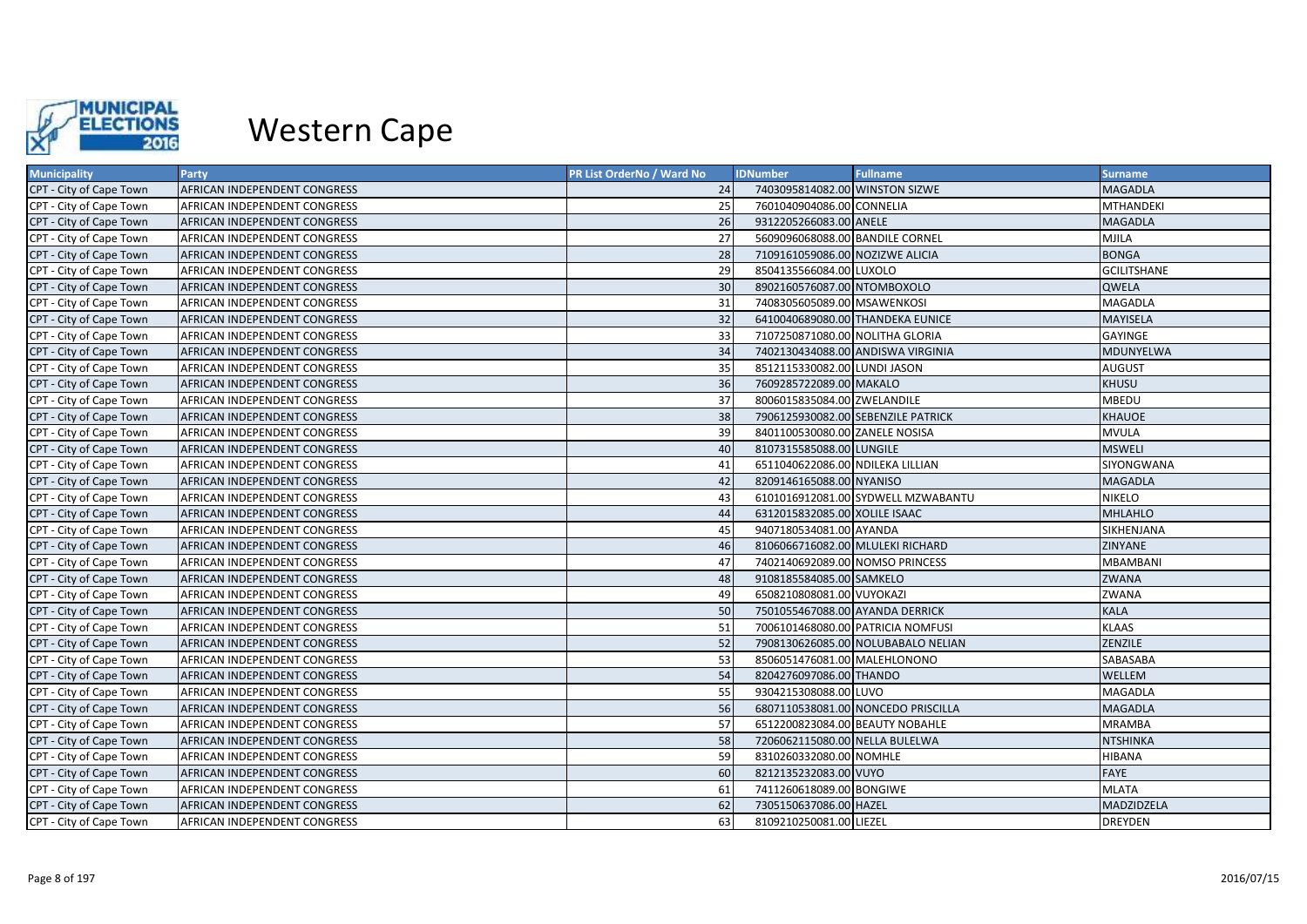

| <b>Municipality</b>     | Party                        | <b>PR List OrderNo / Ward No</b> | <b>IDNumber</b>                  | <b>Fullname</b>                               | <b>Surname</b>   |
|-------------------------|------------------------------|----------------------------------|----------------------------------|-----------------------------------------------|------------------|
| CPT - City of Cape Town | AFRICAN INDEPENDENT CONGRESS | 64                               |                                  | 7606261206087.00 NOSIBONGELENI AGNES          | <b>NIANG</b>     |
| CPT - City of Cape Town | AFRICAN INDEPENDENT CONGRESS | 19100001                         | 6508210808081.00 VUYOKAZI        |                                               | ZWANA            |
| CPT - City of Cape Town | AFRICAN INDEPENDENT CONGRESS | 19100002                         | 8310260332080.00 NOMHLE          |                                               | <b>HIBANA</b>    |
| CPT - City of Cape Town | AFRICAN INDEPENDENT CONGRESS | 19100003                         | 7411260618089.00 BONGIWE         |                                               | <b>MLATA</b>     |
| CPT - City of Cape Town | AFRICAN INDEPENDENT CONGRESS | 19100004                         | 8401100530080.00 ZANELE NOSISA   |                                               | <b>MVULA</b>     |
| CPT - City of Cape Town | AFRICAN INDEPENDENT CONGRESS | 19100005                         | 8006015835084.00 ZWELANDILE      |                                               | <b>MBEDU</b>     |
| CPT - City of Cape Town | AFRICAN INDEPENDENT CONGRESS | 19100006                         | 8504115404082.00 SAKHILE         |                                               | <b>MAPHEKULA</b> |
| CPT - City of Cape Town | AFRICAN INDEPENDENT CONGRESS | 19100007                         | 8212135232083.00 VUYO            |                                               | FAYE             |
| CPT - City of Cape Town | AFRICAN INDEPENDENT CONGRESS | 19100008                         | 7804045493085.00 MZOLISI         |                                               | <b>KROLI</b>     |
| CPT - City of Cape Town | AFRICAN INDEPENDENT CONGRESS | 19100009                         | 7808200352085.00 BONIWE          |                                               | <b>HAANS</b>     |
| CPT - City of Cape Town | AFRICAN INDEPENDENT CONGRESS | 19100010                         | 8709130759085.00 THULISWA        |                                               | <b>KAPA</b>      |
| CPT - City of Cape Town | AFRICAN INDEPENDENT CONGRESS | 19100011                         |                                  | 6003220715088.00 NONKULULEKO LATHIFA ANGELINA | MOKOENA          |
| CPT - City of Cape Town | AFRICAN INDEPENDENT CONGRESS | 19100012                         | 6512290584083.00 BABALWA FANNY   |                                               | <b>MAGADLA</b>   |
| CPT - City of Cape Town | AFRICAN INDEPENDENT CONGRESS | 19100013                         | 8902160576087.00 NTOMBOXOLO      |                                               | QWELA            |
| CPT - City of Cape Town | AFRICAN INDEPENDENT CONGRESS | 19100014                         |                                  | 6410040689080.00 THANDEKA EUNICE              | MAYISELA         |
| CPT - City of Cape Town | AFRICAN INDEPENDENT CONGRESS | 19100015                         | 7107250871080.00 NOLITHA GLORIA  |                                               | <b>GAYINGE</b>   |
| CPT - City of Cape Town | AFRICAN INDEPENDENT CONGRESS | 19100016                         | 7206062115080.00 NELLA BULELWA   |                                               | <b>NTSHINKA</b>  |
| CPT - City of Cape Town | AFRICAN INDEPENDENT CONGRESS | 19100017                         | 8512115330082.00 LUNDI JASON     |                                               | <b>AUGUST</b>    |
| CPT - City of Cape Town | AFRICAN INDEPENDENT CONGRESS | 19100018                         | 5609096068088.00 BANDILE CORNEL  |                                               | <b>MJILA</b>     |
| CPT - City of Cape Town | AFRICAN INDEPENDENT CONGRESS | 19100019                         |                                  | 7908130626085.00 NOLUBABALO NELIAN            | ZENZILE          |
| CPT - City of Cape Town | AFRICAN INDEPENDENT CONGRESS | 19100020                         |                                  | 8009065934088.00 LUNGA HECTOR THULANI         | <b>MAGADLA</b>   |
| CPT - City of Cape Town | AFRICAN INDEPENDENT CONGRESS | 19100021                         |                                  | 6807110538081.00 NONCEDO PRISCILLA            | <b>MAGADLA</b>   |
| CPT - City of Cape Town | AFRICAN INDEPENDENT CONGRESS | 19100022                         | 8209146165088.00 NYANISO         |                                               | <b>MAGADLA</b>   |
| CPT - City of Cape Town | AFRICAN INDEPENDENT CONGRESS | 19100023                         |                                  | 7006101468080.00 PATRICIA NOMFUSI             | <b>KLAAS</b>     |
| CPT - City of Cape Town | AFRICAN INDEPENDENT CONGRESS | 19100024                         | 6512200823084.00 BEAUTY NOBAHLE  |                                               | <b>MRAMBA</b>    |
| CPT - City of Cape Town | AFRICAN INDEPENDENT CONGRESS | 19100025                         | 9407180534081.00 AYANDA          |                                               | SIKHENJANA       |
| CPT - City of Cape Town | AFRICAN INDEPENDENT CONGRESS | 19100026                         | 7501055467088.00 AYANDA DERRICK  |                                               | <b>KALA</b>      |
| CPT - City of Cape Town | AFRICAN INDEPENDENT CONGRESS | 19100027                         | 9104151111086.00 DITLHARE        |                                               | NGUBELANGA       |
| CPT - City of Cape Town | AFRICAN INDEPENDENT CONGRESS | 19100028                         | 6312015832085.00 XOLILE ISAAC    |                                               | <b>MHLAHLO</b>   |
| CPT - City of Cape Town | AFRICAN INDEPENDENT CONGRESS | 19100029                         | 8506051476081.00 MALEHLONONO     |                                               | SABASABA         |
| CPT - City of Cape Town | AFRICAN INDEPENDENT CONGRESS | 19100030                         | 8106066716082.00 MLULEKI RICHARD |                                               | ZINYANE          |
| CPT - City of Cape Town | AFRICAN INDEPENDENT CONGRESS | 19100031                         | 9304215308088.00 LUVO            |                                               | MAGADLA          |
| CPT - City of Cape Town | AFRICAN INDEPENDENT CONGRESS | 19100032                         | 8310260332080.00 NOMHLE          |                                               | <b>HIBANA</b>    |
| CPT - City of Cape Town | AFRICAN INDEPENDENT CONGRESS | 19100033                         |                                  | 6807110538081.00 NONCEDO PRISCILLA            | MAGADLA          |
| CPT - City of Cape Town | AFRICAN INDEPENDENT CONGRESS | 19100034                         | 7601040904086.00 CONNELIA        |                                               | <b>MTHANDEKI</b> |
| CPT - City of Cape Town | AFRICAN INDEPENDENT CONGRESS | 19100035                         |                                  | 5610025400087.00 BONGANI LIVINGSTONE          | MBONGWANA        |
| CPT - City of Cape Town | AFRICAN INDEPENDENT CONGRESS | 19100036                         | 7403095814082.00 WINSTON SIZWE   |                                               | <b>MAGADLA</b>   |
| CPT - City of Cape Town | AFRICAN INDEPENDENT CONGRESS | 19100037                         |                                  | 7806066925085.00 PHATHUXOLO WISEMAN           | MBANYANA         |
| CPT - City of Cape Town | AFRICAN INDEPENDENT CONGRESS | 19100038                         | 8204276097086.00 THANDO          |                                               | WELLEM           |
| CPT - City of Cape Town | AFRICAN INDEPENDENT CONGRESS | 19100039                         |                                  | 6406155863080.00 LUNGILE WISEMAN              | MZILIKAZI        |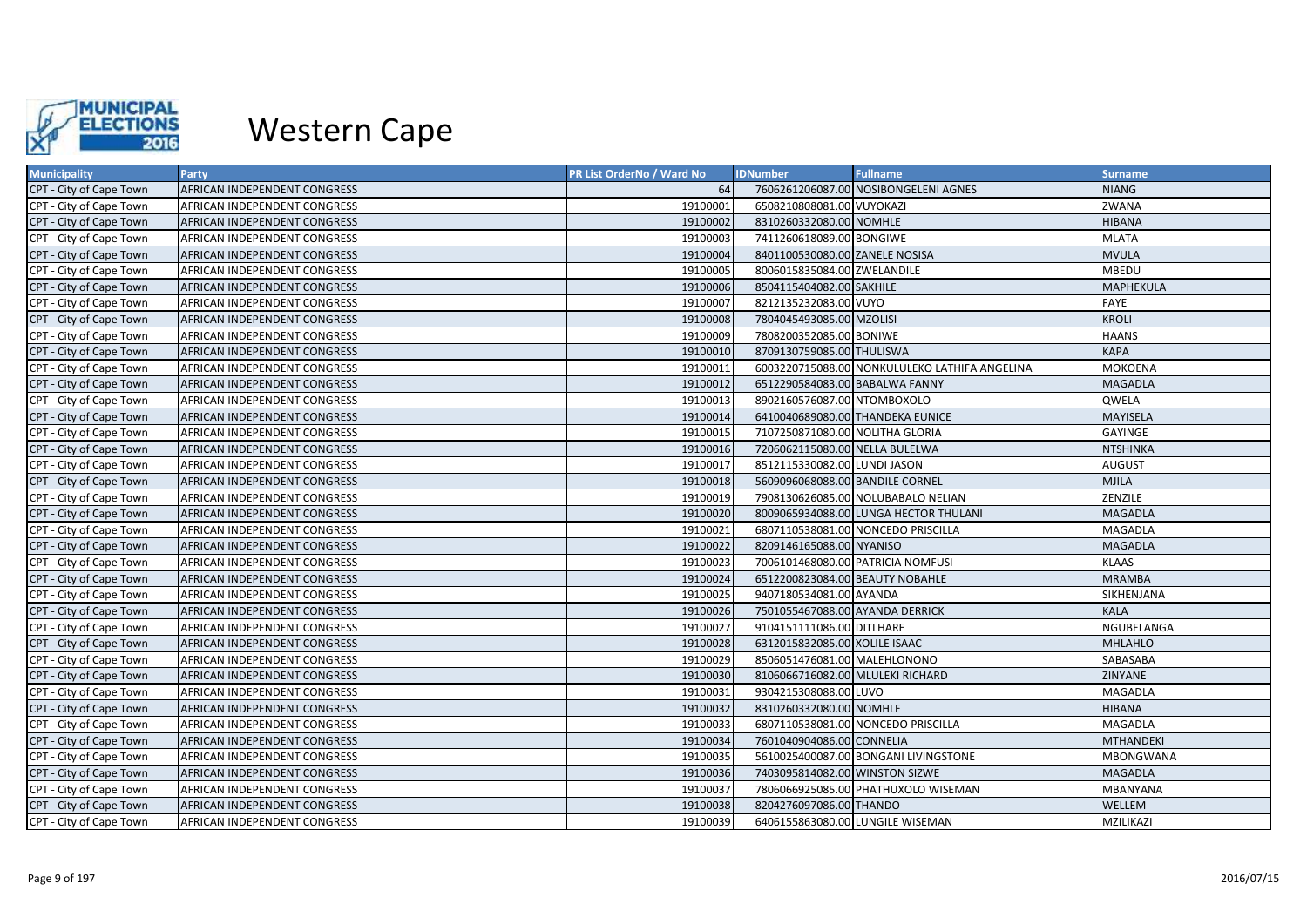

| <b>Municipality</b>     | Party                        | PR List OrderNo / Ward No | <b>IDNumber</b>                  | <b>Fullname</b>                       | <b>Surname</b>     |
|-------------------------|------------------------------|---------------------------|----------------------------------|---------------------------------------|--------------------|
| CPT - City of Cape Town | AFRICAN INDEPENDENT CONGRESS | 19100040                  | 9108185584085.00 SAMKELO         |                                       | ZWANA              |
| CPT - City of Cape Town | AFRICAN INDEPENDENT CONGRESS | 19100041                  |                                  | 7906125930082.00 SEBENZILE PATRICK    | KHAUOE             |
| CPT - City of Cape Town | AFRICAN INDEPENDENT CONGRESS | 19100042                  |                                  | 6101016912081.00 SYDWELL MZWABANTU    | <b>NIKELO</b>      |
| CPT - City of Cape Town | AFRICAN INDEPENDENT CONGRESS | 19100043                  |                                  | 7202010814080.00 NOMTHENDELEKO WINNLY | GODLO              |
| CPT - City of Cape Town | AFRICAN INDEPENDENT CONGRESS | 19100044                  | 8107315585088.00 LUNGILE         |                                       | <b>MSWELI</b>      |
| CPT - City of Cape Town | AFRICAN INDEPENDENT CONGRESS | 19100045                  | 6511040622086.00 NDILEKA LILLIAN |                                       | SIYONGWANA         |
| CPT - City of Cape Town | AFRICAN INDEPENDENT CONGRESS | 19100046                  | 8504135566084.00 LUXOLO          |                                       | <b>GCILITSHANE</b> |
| CPT - City of Cape Town | AFRICAN INDEPENDENT CONGRESS | 19100047                  | 9312205266083.00 ANELE           |                                       | MAGADLA            |
| CPT - City of Cape Town | AFRICAN INDEPENDENT CONGRESS | 19100048                  | 6110280531089.00 AGNES NOMHLE    |                                       | <b>BUTSAKA</b>     |
| CPT - City of Cape Town | AFRICAN INDEPENDENT CONGRESS | 19100049                  |                                  | 7908130626085.00 NOLUBABALO NELIAN    | ZENZILE            |
| CPT - City of Cape Town | AFRICAN INDEPENDENT CONGRESS | 19100051                  | 7305150637086.00 HAZEL           |                                       | MADZIDZELA         |
| CPT - City of Cape Town | AFRICAN INDEPENDENT CONGRESS | 19100078                  | 8109210250081.00 LIEZEL          |                                       | <b>DREYDEN</b>     |
| CPT - City of Cape Town | AFRICAN INDEPENDENT CONGRESS | 19100080                  | 7402140692089.00 NOMSO PRINCESS  |                                       | <b>MBAMBANI</b>    |
| CPT - City of Cape Town | AFRICAN INDEPENDENT CONGRESS | 19100085                  | 7408305605089.00 MSAWENKOSI      |                                       | MAGADLA            |
| CPT - City of Cape Town | AFRICAN INDEPENDENT CONGRESS | 19100089                  |                                  | 7403115674086.00 SAKHIWO WISEMAN      | <b>GEORGE</b>      |
| CPT - City of Cape Town | AFRICAN INDEPENDENT CONGRESS | 19100090                  | 8204276097086.00 THANDO          |                                       | WELLEM             |
| CPT - City of Cape Town | AFRICAN INDEPENDENT CONGRESS | 19100091                  | 8007190288081.00 NOZUKO BEAUTY   |                                       | DANGALAZANA        |
| CPT - City of Cape Town | AFRICAN INDEPENDENT CONGRESS | 19100092                  |                                  | 5103245243081.00 FREEMAN ZIMISELE     | <b>NOJAWOLO</b>    |
| CPT - City of Cape Town | AFRICAN INDEPENDENT CONGRESS | 19100093                  | 6508210808081.00 VUYOKAZI        |                                       | ZWANA              |
| CPT - City of Cape Town | AFRICAN INDEPENDENT CONGRESS | 19100094                  |                                  | 6811111567081.00 CATHERINE TEBOHO     | SETLABA            |
| CPT - City of Cape Town | AFRICAN INDEPENDENT CONGRESS | 19100095                  |                                  | 6702155429082.00 KHONZAPHI SIMON      | <b>MARTIENS</b>    |
| CPT - City of Cape Town | AFRICAN INDEPENDENT CONGRESS | 19100096                  |                                  | 7402130434088.00 ANDISWA VIRGINIA     | MDUNYELWA          |
| CPT - City of Cape Town | AFRICAN INDEPENDENT CONGRESS | 19100097                  | 7109161059086.00 NOZIZWE ALICIA  |                                       | <b>BONGA</b>       |
| CPT - City of Cape Town | AFRICAN INDEPENDENT CONGRESS | 19100098                  |                                  | 7606261206087.00 NOSIBONGELENI AGNES  | <b>NIANG</b>       |
| CPT - City of Cape Town | AFRICAN INDEPENDENT CONGRESS | 19100099                  | 9212015891080.00 MMELI SANELISO  |                                       | <b>MTHANDEKI</b>   |
| CPT - City of Cape Town | AFRICAN INDEPENDENT CONGRESS | 19100100                  | 8306231212088.00 NOMAZWI OLYVIA  |                                       | MONAKALI           |
| CPT - City of Cape Town | AFRICAN INDEPENDENT CONGRESS | 19100104                  | 7309156193086.00 TEMBILE         |                                       | <b>NYOKA</b>       |
| CPT - City of Cape Town | AFRICAN INDEPENDENT CONGRESS | 19100106                  | 6408285744081.00 ANDILE          |                                       | <b>GONA</b>        |
| CPT - City of Cape Town | AFRICAN INDEPENDENT CONGRESS | 19100107                  | 7609285722089.00 MAKALO          |                                       | <b>KHUSU</b>       |
| CPT - City of Cape Town | AFRICAN INDEPENDENT CONGRESS | 19100108                  |                                  | 7003160731086.00 NONTUTHUZELO EUNICE  | <b>TEMBA</b>       |
| CPT - City of Cape Town | AFRICAN NATIONAL CONGRESS    |                           | 7604190356081.00 NOLUTHANDO      |                                       | <b>MAKASI</b>      |
| CPT - City of Cape Town | AFRICAN NATIONAL CONGRESS    |                           | 6504285585084.00 BANELE MAXIN    |                                       | MAJINGO            |
| CPT - City of Cape Town | AFRICAN NATIONAL CONGRESS    |                           |                                  | 7309135723086.00 DALIWONGA ERICK      | <b>BADELA</b>      |
| CPT - City of Cape Town | AFRICAN NATIONAL CONGRESS    |                           |                                  | 6102010069084.00 PETRONELLA CHARLOTTE | <b>HEYNES</b>      |
| CPT - City of Cape Town | AFRICAN NATIONAL CONGRESS    |                           | 6407210152089.00 RHODA-ANN       |                                       | <b>BAZIER</b>      |
| CPT - City of Cape Town | AFRICAN NATIONAL CONGRESS    |                           | 7712315473085.00 LAZOLA ASHLEY   |                                       | <b>GUNGXE</b>      |
| CPT - City of Cape Town | AFRICAN NATIONAL CONGRESS    |                           |                                  | 6801130591089.00 NOLUFEFE VERONICA    | <b>MBOMBO</b>      |
| CPT - City of Cape Town | AFRICAN NATIONAL CONGRESS    |                           | 8606075448080.00 SIBUSISO        |                                       | NKOMIYAHLABA       |
| CPT - City of Cape Town | AFRICAN NATIONAL CONGRESS    |                           | 6510130547088.00 MAVIS WENDY     |                                       | <b>HLAZO</b>       |
| CPT - City of Cape Town | AFRICAN NATIONAL CONGRESS    | 10                        | 7203115482088.00 XOLANI RONALD   |                                       | SOTASHE            |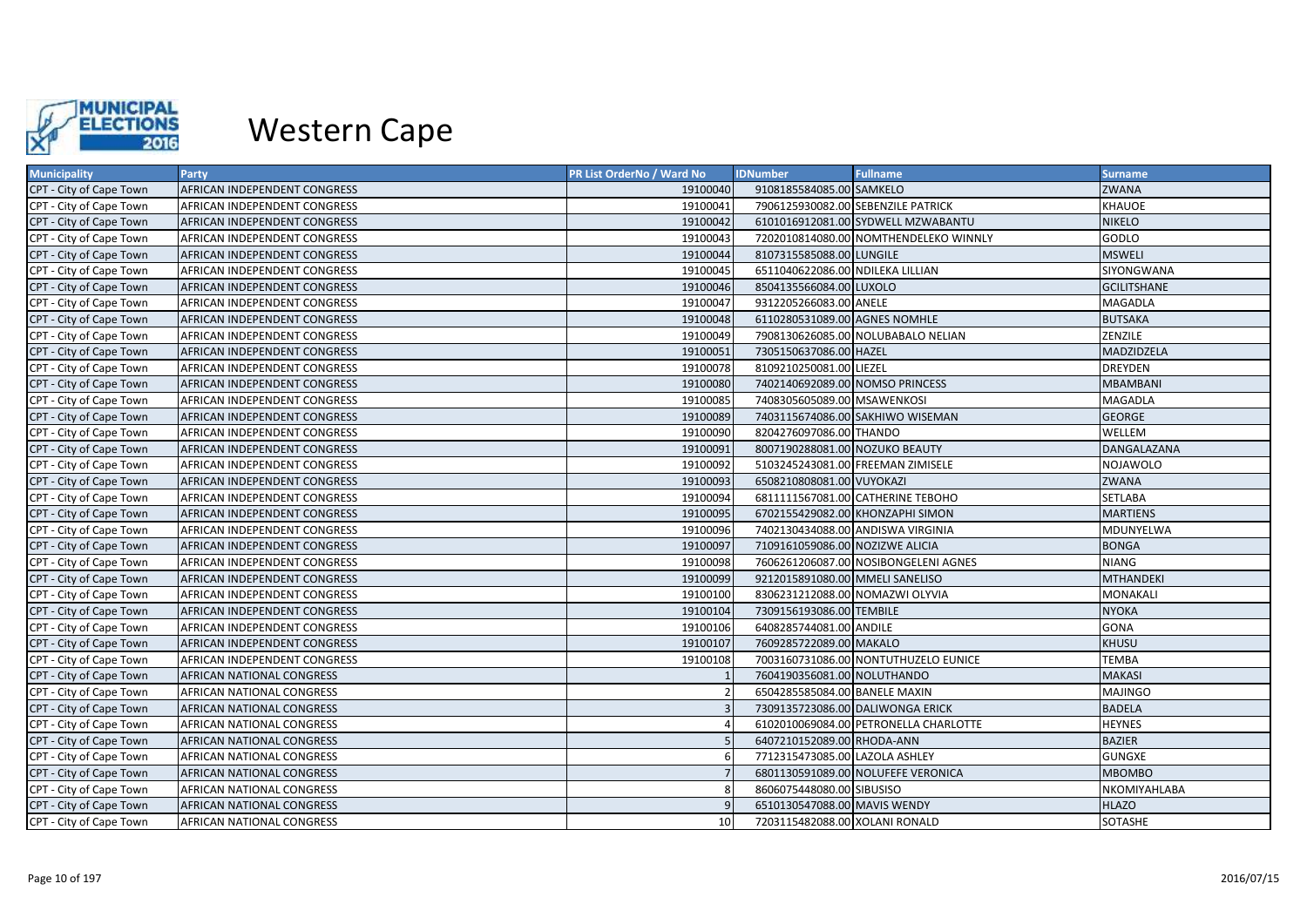

| <b>Municipality</b>     | Party                            | PR List OrderNo / Ward No | <b>IDNumber</b>                 | <b>Fullname</b>                        | <b>Surname</b>   |
|-------------------------|----------------------------------|---------------------------|---------------------------------|----------------------------------------|------------------|
| CPT - City of Cape Town | AFRICAN NATIONAL CONGRESS        | 11                        | 6601095742085.00 AMOS LIWADINI  |                                        | <b>KOMENI</b>    |
| CPT - City of Cape Town | AFRICAN NATIONAL CONGRESS        | 12                        | 5703280158084.00 RINA SUSANNA   |                                        | <b>SIMONS</b>    |
| CPT - City of Cape Town | AFRICAN NATIONAL CONGRESS        | 13                        |                                 | 6711265034088.00 DELMAINE GRANVILLE    | <b>COTTEE</b>    |
| CPT - City of Cape Town | AFRICAN NATIONAL CONGRESS        | 14                        |                                 | 5903050711084.00 NTOMBENDE JOSELINAH   | LANDINGWE        |
| CPT - City of Cape Town | AFRICAN NATIONAL CONGRESS        | 15                        | 7404065968080.00 THEMBELANI     |                                        | SAKATHI          |
| CPT - City of Cape Town | AFRICAN NATIONAL CONGRESS        | 16                        |                                 | 7009270591088.00 NONDUMISO PATIENCE    | SONO             |
| CPT - City of Cape Town | AFRICAN NATIONAL CONGRESS        | 17                        | 8101215005081.00 WELA BAXOLISE  |                                        | <b>DLULANE</b>   |
| CPT - City of Cape Town | AFRICAN NATIONAL CONGRESS        | 18                        | 8206110164089.00 FIONA LIEZEL   |                                        | <b>ABRAHAMS</b>  |
| CPT - City of Cape Town | AFRICAN NATIONAL CONGRESS        | 19                        |                                 | 6909260731084.00 NOMFUNDO AGRINETTE    | <b>MOSHANI</b>   |
| CPT - City of Cape Town | AFRICAN NATIONAL CONGRESS        | 20                        | 7509205516084.00 BHEKI MATHEWS  |                                        | HADEBE           |
| CPT - City of Cape Town | AFRICAN NATIONAL CONGRESS        | 21                        |                                 | 7406010376087.00 MABATHO DAPHENY       | <b>KUMEKE</b>    |
| CPT - City of Cape Town | AFRICAN NATIONAL CONGRESS        | 22                        |                                 | 5410315024089.00 ERNEST ABRAHAM JOSEPH | <b>THERON</b>    |
| CPT - City of Cape Town | AFRICAN NATIONAL CONGRESS        | 23                        | 7508010552086.00 ZOLEKA LUCIA   |                                        | <b>QOBA</b>      |
| CPT - City of Cape Town | AFRICAN NATIONAL CONGRESS        | 24                        |                                 | 7012185733084.00 VICTOR NKOSINATHI     | <b>MFUSI</b>     |
| CPT - City of Cape Town | AFRICAN NATIONAL CONGRESS        | 25                        |                                 | 6103090831088.00 NOMAWETHU VICTORIA    | NDZULWANA        |
| CPT - City of Cape Town | AFRICAN NATIONAL CONGRESS        | 26                        | 7210065731083.00 MONWABISI      |                                        | BUKWELE          |
| CPT - City of Cape Town | AFRICAN NATIONAL CONGRESS        | 27                        | 6810170003087.00 SANDRA CECILIA |                                        | <b>THOMPSON</b>  |
| CPT - City of Cape Town | AFRICAN NATIONAL CONGRESS        | 28                        | 6709105738082.00 NIKITTA SIZWE  |                                        | VAZI             |
| CPT - City of Cape Town | <b>AFRICAN NATIONAL CONGRESS</b> | 29                        | 8609061136081.00 ZIYANDA        |                                        | PHANDLE          |
| CPT - City of Cape Town | AFRICAN NATIONAL CONGRESS        | 30                        | 7107175506084.00 ERIC           |                                        | NOTANA           |
| CPT - City of Cape Town | AFRICAN NATIONAL CONGRESS        | 31                        | 6312110832089.00 BEVERLEY CAROL |                                        | <b>MALONG</b>    |
| CPT - City of Cape Town | AFRICAN NATIONAL CONGRESS        | 32                        |                                 | 6110165114084.00 MOGAMMAT MAJIDIE      | ABRAHAMS         |
| CPT - City of Cape Town | <b>AFRICAN NATIONAL CONGRESS</b> | 33                        |                                 | 6706160573081.00 LYNETTE DOROTHY       | <b>JAFFER</b>    |
| CPT - City of Cape Town | AFRICAN NATIONAL CONGRESS        | 34                        | 6508265637088.00 WILLIAM SICELO |                                        | <b>MXOLOSE</b>   |
| CPT - City of Cape Town | AFRICAN NATIONAL CONGRESS        | 35                        |                                 | 7411100583089.00 CONSTANCE NOMBEKO     | <b>LEPUTHING</b> |
| CPT - City of Cape Town | AFRICAN NATIONAL CONGRESS        | 36                        | 6403250555083.00 MONICA         |                                        | MAKANDA          |
| CPT - City of Cape Town | AFRICAN NATIONAL CONGRESS        | 37                        | 7101080102089.00 LYNN MICHELLE  |                                        | ABRAHAMS         |
| CPT - City of Cape Town | AFRICAN NATIONAL CONGRESS        | 38                        | 7809055490087.00 MKHOLISI       |                                        | <b>MPUKUMPA</b>  |
| CPT - City of Cape Town | AFRICAN NATIONAL CONGRESS        | 39                        | 8601290359089.00 VUYOKAZI       |                                        | <b>MALAFU</b>    |
| CPT - City of Cape Town | AFRICAN NATIONAL CONGRESS        | 40                        | 6708105152088.00 MLAMLELI JAMES |                                        | PUKWANA          |
| CPT - City of Cape Town | AFRICAN NATIONAL CONGRESS        | 41                        |                                 | 6911190496085.00 BULELWA BENEDICTOR    | <b>NTOYANTO</b>  |
| CPT - City of Cape Town | AFRICAN NATIONAL CONGRESS        | 42                        | 7407085214088.00 ZANE CLAYTON   |                                        | WILLIAMS         |
| CPT - City of Cape Town | AFRICAN NATIONAL CONGRESS        | 43                        |                                 | 7208140650088.00 PEARL PHUNYEZWA       | SONQISHE         |
| CPT - City of Cape Town | AFRICAN NATIONAL CONGRESS        | 44                        |                                 | 6403120693080.00 CONSTANCE YVETTE      | <b>CROATS</b>    |
| CPT - City of Cape Town | AFRICAN NATIONAL CONGRESS        | 45                        | 8112055510080.00 LUNGA          |                                        | <b>MATHAMBO</b>  |
| CPT - City of Cape Town | AFRICAN NATIONAL CONGRESS        | 46                        | 8403160825087.00 MATSHA         |                                        | <b>DAKUSE</b>    |
| CPT - City of Cape Town | AFRICAN NATIONAL CONGRESS        | 47                        | 6509085594087.00 LINDILE LESLEY |                                        | <b>KAMANA</b>    |
| CPT - City of Cape Town | AFRICAN NATIONAL CONGRESS        | 48                        | 5103310143083.00 MARIA MARINA   |                                        | <b>JACOBS</b>    |
| CPT - City of Cape Town | AFRICAN NATIONAL CONGRESS        | 49                        | 7612035455083.00 SIBONGILE THEO |                                        | <b>MBELE</b>     |
| CPT - City of Cape Town | AFRICAN NATIONAL CONGRESS        | 50                        | 5912200848084.00 SALAMA         |                                        | <b>MICHAELS</b>  |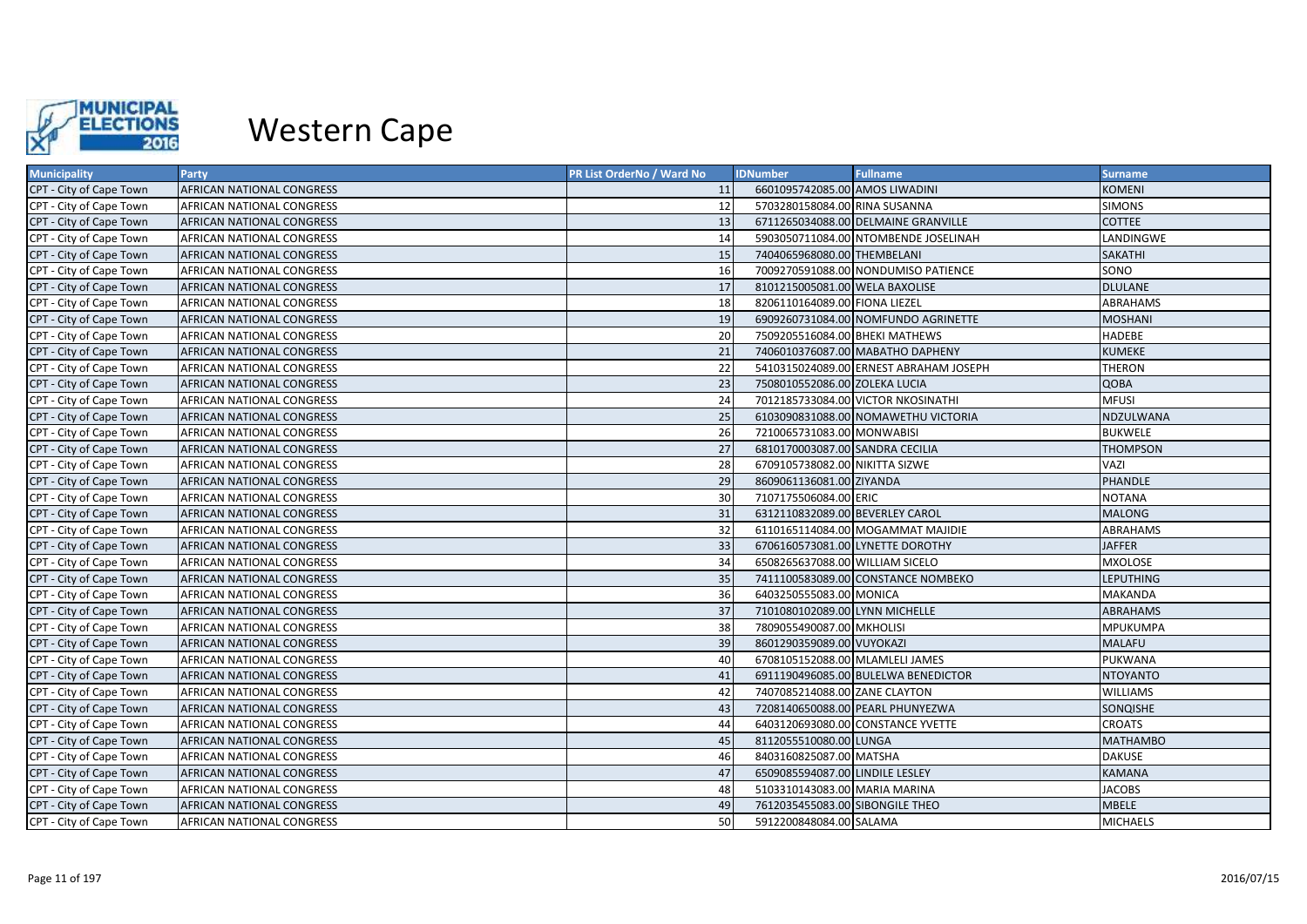

| <b>Municipality</b>     | Party                            | PR List OrderNo / Ward No | <b>IDNumber</b>                 | <b>Fullname</b>                           | <b>Surname</b>    |
|-------------------------|----------------------------------|---------------------------|---------------------------------|-------------------------------------------|-------------------|
| CPT - City of Cape Town | AFRICAN NATIONAL CONGRESS        | 51                        | 6307145123082.00 FAIZEL         |                                           | <b>MOOSA</b>      |
| CPT - City of Cape Town | AFRICAN NATIONAL CONGRESS        | 52                        | 7603180743084.00 PINKY          |                                           | <b>MBUKUSHE</b>   |
| CPT - City of Cape Town | AFRICAN NATIONAL CONGRESS        | 53                        | 8406035720086.00 SANELE LENNOX  |                                           | <b>NKOMPELA</b>   |
| CPT - City of Cape Town | AFRICAN NATIONAL CONGRESS        | 54                        | 6404010575080.00 PUMELA MILDRED |                                           | <b>MUNGEKA</b>    |
| CPT - City of Cape Town | AFRICAN NATIONAL CONGRESS        | 55                        |                                 | 7303236064086.00 NKOSINATHI MAN-O-MAN     | MAZELE            |
| CPT - City of Cape Town | AFRICAN NATIONAL CONGRESS        | 56                        | 8212280509087.00 BULELWA        |                                           | MAYENDE           |
| CPT - City of Cape Town | AFRICAN NATIONAL CONGRESS        | 57                        |                                 | 5606145786082.00 PATRICK MTHANDAZO PETRUS | <b>HLENGISA</b>   |
| CPT - City of Cape Town | AFRICAN NATIONAL CONGRESS        | 58                        | 8508235687088.00 SIVIWE         |                                           | CETYWAYO          |
| CPT - City of Cape Town | AFRICAN NATIONAL CONGRESS        | 59                        |                                 | 5903100776087.00 NOMANGALISO CYNTHIA      | <b>NYAKATYA</b>   |
| CPT - City of Cape Town | AFRICAN NATIONAL CONGRESS        | 60                        | 5709160361086.00 YOLISA IRENE   |                                           | NDYALVAN          |
| CPT - City of Cape Town | AFRICAN NATIONAL CONGRESS        | 61                        | 8002115363085.00 LUCKY NHLANHLA |                                           | <b>MBIZA</b>      |
| CPT - City of Cape Town | AFRICAN NATIONAL CONGRESS        | 62                        |                                 | 5208050087083.00 CAROLINE JEANETTE        | <b>SCHEEPERS</b>  |
| CPT - City of Cape Town | AFRICAN NATIONAL CONGRESS        | 63                        | 5712055172089.00 DOUGLAS HAROLD |                                           | WAGENSTROOM       |
| CPT - City of Cape Town | AFRICAN NATIONAL CONGRESS        | 64                        |                                 | 6707230471082.00 THEODORA BUSISIWE        | <b>MTHIYA</b>     |
| CPT - City of Cape Town | AFRICAN NATIONAL CONGRESS        | 65                        | 7704295189088.00 NIGEL          |                                           | <b>WILLIAMS</b>   |
| CPT - City of Cape Town | AFRICAN NATIONAL CONGRESS        | 66                        |                                 | 8402101317089.00 PORTIA NONDALISEKO       | MLUNGWANA         |
| CPT - City of Cape Town | AFRICAN NATIONAL CONGRESS        | 67                        | 6308025642084.00 SANDILE SAMUEL |                                           | <b>NDZUNGA</b>    |
| CPT - City of Cape Town | AFRICAN NATIONAL CONGRESS        | 68                        | 6608205068087.00 JOAO EDUARDO   |                                           | <b>JARDIM</b>     |
| CPT - City of Cape Town | AFRICAN NATIONAL CONGRESS        | 69                        | 5812260189082.00 AUDREY         |                                           | <b>DANIELS</b>    |
| CPT - City of Cape Town | AFRICAN NATIONAL CONGRESS        | 70                        | 6508055740084.00 KHOLISILE      |                                           | MAPHEKULA         |
| CPT - City of Cape Town | AFRICAN NATIONAL CONGRESS        | 71                        |                                 | 6205130712085.00 BUYISWA VIVIENNE         | BALA-MJOBO        |
| CPT - City of Cape Town | AFRICAN NATIONAL CONGRESS        | 72                        |                                 | 5403035670083.00 MAYENZEKE MATHEWS        | SOPAQA            |
| CPT - City of Cape Town | AFRICAN NATIONAL CONGRESS        | 73                        | 8811280047087.00 PORTIA NOLITHA |                                           | <b>BOTILE</b>     |
| CPT - City of Cape Town | AFRICAN NATIONAL CONGRESS        | 74                        | 6404240971083.00 NTOMBOMZI      |                                           | MJAJUBANA         |
| CPT - City of Cape Town | AFRICAN NATIONAL CONGRESS        | 75                        | 5601080038086.00 NARIMA         |                                           | <b>TEEGLER</b>    |
| CPT - City of Cape Town | AFRICAN NATIONAL CONGRESS        | 76                        | 8301280696083.00 NTABISENG IRIS |                                           | RAMETSE           |
| CPT - City of Cape Town | AFRICAN NATIONAL CONGRESS        | 77                        | 9006030337081.00 NONCEBA BIANCA |                                           | MHLAULI           |
| CPT - City of Cape Town | AFRICAN NATIONAL CONGRESS        | 78                        | 7002060737086.00 SELINAH        |                                           | QAMNGANA          |
| CPT - City of Cape Town | AFRICAN NATIONAL CONGRESS        | 79                        |                                 | 7503180591089.00 NOSIYABONGA LAETITIA     | <b>MOYA</b>       |
| CPT - City of Cape Town | AFRICAN NATIONAL CONGRESS        | 80                        | 6012100701084.00 TOZAMA NOMSA   |                                           | <b>BEVU</b>       |
| CPT - City of Cape Town | AFRICAN NATIONAL CONGRESS        | 81                        | 6508081019081.00 MANDISA JOYCE  |                                           | <b>NONDUNA</b>    |
| CPT - City of Cape Town | AFRICAN NATIONAL CONGRESS        | 82                        |                                 | 5202280880086.00 NOMPUMELELO MIRRIAM      | <b>SIDINA</b>     |
| CPT - City of Cape Town | <b>AFRICAN NATIONAL CONGRESS</b> | 83                        | 7510190415084.00 SINDISWA       |                                           | <b>MASUMPA</b>    |
| CPT - City of Cape Town | AFRICAN NATIONAL CONGRESS        | 84                        | 7108215774088.00 YOLISA         |                                           | ZATU              |
| CPT - City of Cape Town | AFRICAN NATIONAL CONGRESS        | 85                        | 8803201095089.00 PELIWE         |                                           | <b>MBATHA</b>     |
| CPT - City of Cape Town | AFRICAN NATIONAL CONGRESS        | 86                        |                                 | 5806010919087.00 NONGETHENI AGNES         | <b>MPIYANE</b>    |
| CPT - City of Cape Town | AFRICAN NATIONAL CONGRESS        | 87                        |                                 | 6202280132081.00 ALFREDA FRANCES HERBERTA | <b>BOONZAAIER</b> |
| CPT - City of Cape Town | AFRICAN NATIONAL CONGRESS        | 88                        | 7307040639082.00 FUNEKA         |                                           | <b>NYATI</b>      |
| CPT - City of Cape Town | AFRICAN NATIONAL CONGRESS        | 89                        | 4502010434083.00 ELEANOR        |                                           | <b>BUTELEZI</b>   |
| CPT - City of Cape Town | AFRICAN NATIONAL CONGRESS        | 90                        |                                 | 5909100684080.00 NOMATAMSANQA THELMA      | QOBOKA            |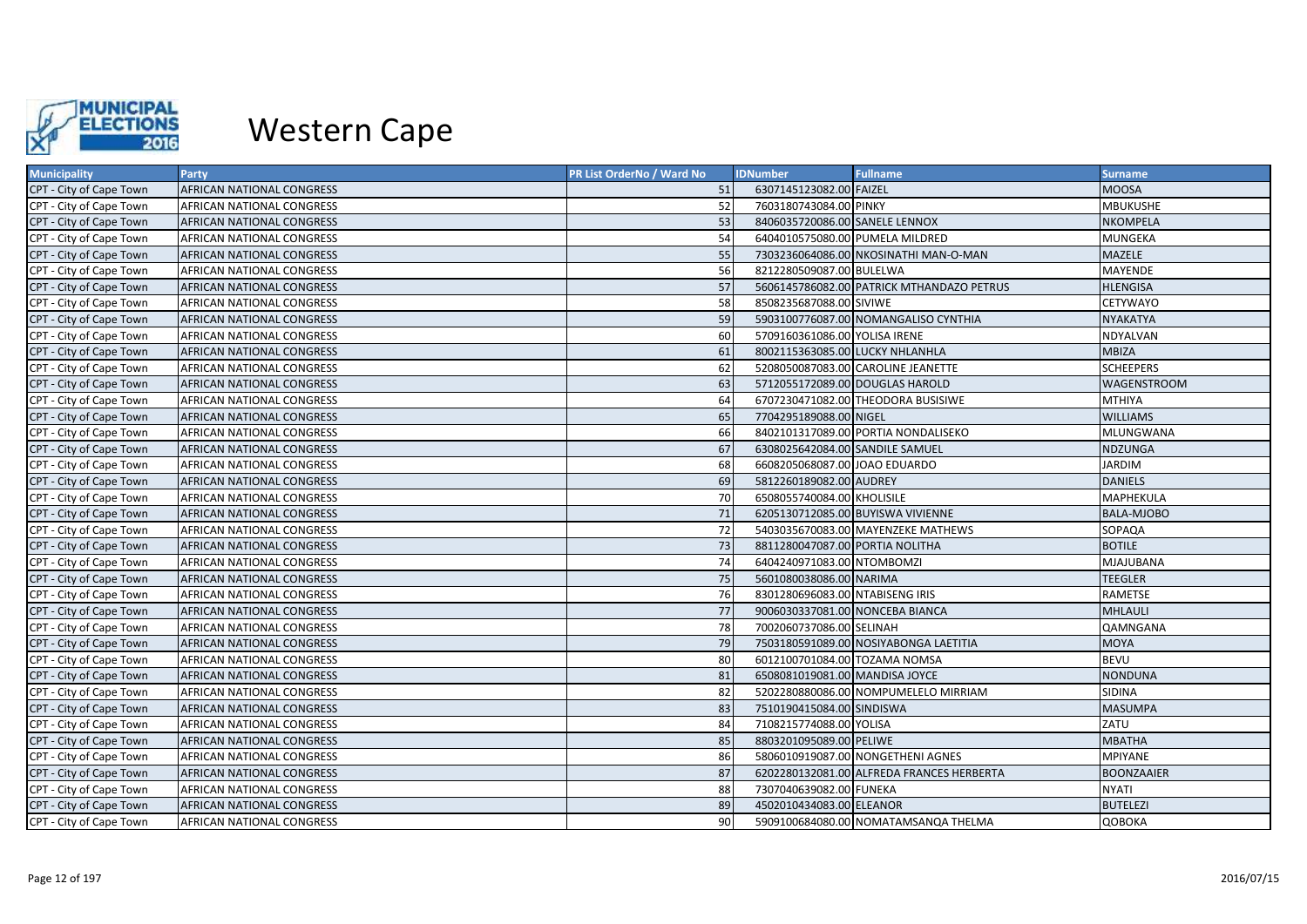

| <b>Municipality</b>     | <b>Party</b>              | PR List OrderNo / Ward No | <b>IDNumber</b>                   | <b>Fullname</b>                           | <b>Surname</b>    |
|-------------------------|---------------------------|---------------------------|-----------------------------------|-------------------------------------------|-------------------|
| CPT - City of Cape Town | AFRICAN NATIONAL CONGRESS | 91                        | 6911250914084.00 NOLITHA          |                                           | <b>NYOKA</b>      |
| CPT - City of Cape Town | AFRICAN NATIONAL CONGRESS | 92                        | 6905010680084.00 ETHEL ZUZEKA     |                                           | <b>MNOTOZA</b>    |
| CPT - City of Cape Town | AFRICAN NATIONAL CONGRESS | 93                        |                                   | 6505090680085.00 NONTUTHUZELO GETRUDE     | <b>NORAWANA</b>   |
| CPT - City of Cape Town | AFRICAN NATIONAL CONGRESS | 94                        | 7208280174089.00 JASMINE          |                                           | TRUTER            |
| CPT - City of Cape Town | AFRICAN NATIONAL CONGRESS | 95                        | 6211230713080.00 FATIMA BEAUTY    |                                           | <b>MWALE</b>      |
| CPT - City of Cape Town | AFRICAN NATIONAL CONGRESS | 19100001                  |                                   | 6807170869087.00 NTOMBOXOLO FLORENCE      | <b>KOPMAN</b>     |
| CPT - City of Cape Town | AFRICAN NATIONAL CONGRESS | 19100003                  | 6503145180086.00 SEAN FAIRBRIDGE  |                                           | <b>PETOORS</b>    |
| CPT - City of Cape Town | AFRICAN NATIONAL CONGRESS | 19100004                  | 7302280647085.00 THANDEKA         |                                           | <b>MAFUNGO</b>    |
| CPT - City of Cape Town | AFRICAN NATIONAL CONGRESS | 19100005                  | 8004145753087.00 STHEMBISO        |                                           | <b>NGUQU</b>      |
| CPT - City of Cape Town | AFRICAN NATIONAL CONGRESS | 19100006                  | 7608215079081.00 SIMPIWE          |                                           | NONKEYIZANA       |
| CPT - City of Cape Town | AFRICAN NATIONAL CONGRESS | 19100007                  | 7806225081085.00 DENNIS           |                                           | <b>TAAIBOSCH</b>  |
| CPT - City of Cape Town | AFRICAN NATIONAL CONGRESS | 19100008                  |                                   | 7701125761086.00 PHILLIP NKOSIVUMILE      | GIWU              |
| CPT - City of Cape Town | AFRICAN NATIONAL CONGRESS | 19100009                  | 7312230668081.00 FELICIA ANNE     |                                           | <b>FARO</b>       |
| CPT - City of Cape Town | AFRICAN NATIONAL CONGRESS | 19100010                  | 5907050034082.00 PATRICIA JULIANA |                                           | <b>VISSER</b>     |
| CPT - City of Cape Town | AFRICAN NATIONAL CONGRESS | 19100011                  | 6412260201083.00 CAROL CLADINE    |                                           | <b>VAN WYK</b>    |
| CPT - City of Cape Town | AFRICAN NATIONAL CONGRESS | 19100012                  |                                   | 7201240495082.00 SHARON VERONICA GEORGINA | <b>SWARTZ</b>     |
| CPT - City of Cape Town | AFRICAN NATIONAL CONGRESS | 19100013                  | 6212060801086.00 NOZUKO NANCY     |                                           | <b>MCITWA</b>     |
| CPT - City of Cape Town | AFRICAN NATIONAL CONGRESS | 19100014                  | 5910210703083.00 SIBONGILE JEAN   |                                           | <b>MTHAMO</b>     |
| CPT - City of Cape Town | AFRICAN NATIONAL CONGRESS | 19100015                  | 6401012194084.00 NOXOLO GLORIA    |                                           | <b>MAPIPA</b>     |
| CPT - City of Cape Town | AFRICAN NATIONAL CONGRESS | 19100016                  | 7502175573086.00 MZOLI SYDWELL    |                                           | <b>MATUTU</b>     |
| CPT - City of Cape Town | AFRICAN NATIONAL CONGRESS | 19100017                  | 5703280158084.00 RINA SUSANNA     |                                           | <b>SIMONS</b>     |
| CPT - City of Cape Town | AFRICAN NATIONAL CONGRESS | 19100018                  |                                   | 6807170869087.00 NTOMBOXOLO FLORENCE      | <b>KOPMAN</b>     |
| CPT - City of Cape Town | AFRICAN NATIONAL CONGRESS | 19100019                  | 5807250230086.00 DEBRA JOEY       |                                           | <b>DAVIDS</b>     |
| CPT - City of Cape Town | AFRICAN NATIONAL CONGRESS | 19100020                  |                                   | 6406235559088.00 ERIC SATCHMOR SANDILE    | <b>FELANE</b>     |
| CPT - City of Cape Town | AFRICAN NATIONAL CONGRESS | 19100021                  | 8105115320086.00 MICHAEL MONDE    |                                           | PAWULE            |
| CPT - City of Cape Town | AFRICAN NATIONAL CONGRESS | 19100022                  |                                   | 8206205239085.00 JEAN-PIERRE WARREN       | SHUMA             |
| CPT - City of Cape Town | AFRICAN NATIONAL CONGRESS | 19100023                  | 6910055733087.00 HENDRIK          |                                           | <b>SACKSON</b>    |
| CPT - City of Cape Town | AFRICAN NATIONAL CONGRESS | 19100024                  |                                   | 7709200777083.00 NOMFUNDO CLARIBAU        | <b>NTANTALA</b>   |
| CPT - City of Cape Town | AFRICAN NATIONAL CONGRESS | 19100025                  | 5406250205089.00 DENISE           |                                           | <b>PAMA</b>       |
| CPT - City of Cape Town | AFRICAN NATIONAL CONGRESS | 19100026                  | 7105140108085.00 SOPHIA LORNA     |                                           | <b>EMKIE</b>      |
| CPT - City of Cape Town | AFRICAN NATIONAL CONGRESS | 19100027                  |                                   | 9111225345087.00 SIBUSISO EMMANUEL        | <b>THWALA</b>     |
| CPT - City of Cape Town | AFRICAN NATIONAL CONGRESS | 19100028                  | 6206045226088.00 DANIEL FREDERICK |                                           | <b>DU PLESSIS</b> |
| CPT - City of Cape Town | AFRICAN NATIONAL CONGRESS | 19100029                  | 8206110164089.00 FIONA LIEZEL     |                                           | <b>ABRAHAMS</b>   |
| CPT - City of Cape Town | AFRICAN NATIONAL CONGRESS | 19100030                  | 6402285779080.00 MICHAEL          |                                           | PONI              |
| CPT - City of Cape Town | AFRICAN NATIONAL CONGRESS | 19100031                  |                                   | 8503036221088.00 BAZOYA VUYOLWETU         | <b>MTINI</b>      |
| CPT - City of Cape Town | AFRICAN NATIONAL CONGRESS | 19100032                  | 7709065168089.00 ALLISTER GEROME  |                                           | <b>LIGHTBURN</b>  |
| CPT - City of Cape Town | AFRICAN NATIONAL CONGRESS | 19100033                  | 8004085846081.00 SITHEMBISO       |                                           | <b>MZOBE</b>      |
| CPT - City of Cape Town | AFRICAN NATIONAL CONGRESS | 19100034                  | 7008280711082.00 FIKISWA MAVIS    |                                           | NKUNZANA          |
| CPT - City of Cape Town | AFRICAN NATIONAL CONGRESS | 19100035                  |                                   | 5904235793088.00 MBONISWA NELSON          | <b>CHITHA</b>     |
| CPT - City of Cape Town | AFRICAN NATIONAL CONGRESS | 19100036                  |                                   | 7110270132087.00 NOKUTHULA MARGARET       | <b>BOLITYE</b>    |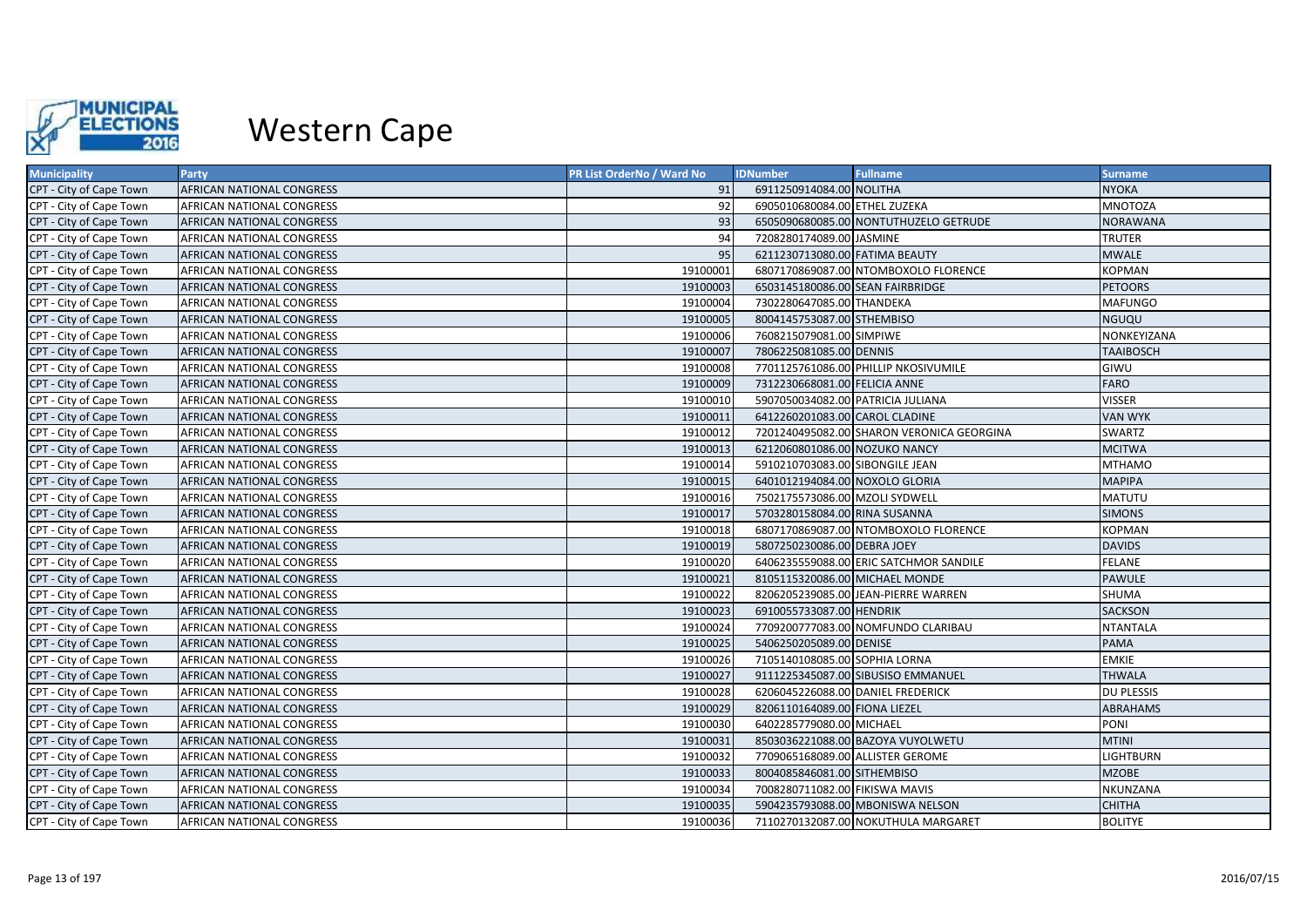

| <b>Municipality</b>     | Party                            | PR List OrderNo / Ward No | <b>IDNumber</b>                   | <b>Fullname</b>                             | <b>Surname</b>      |
|-------------------------|----------------------------------|---------------------------|-----------------------------------|---------------------------------------------|---------------------|
| CPT - City of Cape Town | AFRICAN NATIONAL CONGRESS        | 19100037                  |                                   | 5503135860086.00 TEMPLETON MAKHOSI          | <b>MGXEKENI</b>     |
| CPT - City of Cape Town | AFRICAN NATIONAL CONGRESS        | 19100038                  | 6707245531086.00 LUVUYO GEDDES    |                                             | ZONDANI             |
| CPT - City of Cape Town | AFRICAN NATIONAL CONGRESS        | 19100039                  | 8306165567085.00 STANLEY KHAYA    |                                             | YOZI                |
| CPT - City of Cape Town | AFRICAN NATIONAL CONGRESS        | 19100040                  | 8003036581086.00 BONGANI          |                                             | <b>NGCOMBOLO</b>    |
| CPT - City of Cape Town | AFRICAN NATIONAL CONGRESS        | 19100041                  |                                   | 6905260440080.00 SHARON KGADINKAME          | <b>MANATA</b>       |
| CPT - City of Cape Town | AFRICAN NATIONAL CONGRESS        | 19100042                  |                                   | 8201085926083.00 SONWABO GODFREY            | NGXUMZA             |
| CPT - City of Cape Town | AFRICAN NATIONAL CONGRESS        | 19100043                  | 6812310270089.00 AMANDA ELLEN     |                                             | <b>VAN WILLINGH</b> |
| CPT - City of Cape Town | AFRICAN NATIONAL CONGRESS        | 19100044                  | 5711165194082.00 PHILLIP MATTHEW  |                                             | <b>BOOYSEN</b>      |
| CPT - City of Cape Town | AFRICAN NATIONAL CONGRESS        | 19100045                  |                                   | 6512070290083.00 NONDUMISO PHYLLIS          | <b>MFAXA</b>        |
| CPT - City of Cape Town | AFRICAN NATIONAL CONGRESS        | 19100046                  | 8803095282082.00 LARENZO          |                                             | <b>MORRIS</b>       |
| CPT - City of Cape Town | AFRICAN NATIONAL CONGRESS        | 19100047                  | 5502115091084.00 MICHAEL          |                                             | <b>NOVEMBER</b>     |
| CPT - City of Cape Town | AFRICAN NATIONAL CONGRESS        | 19100048                  | 5907315113085.00 CYRIL FREDERICK  |                                             | <b>SCHALKWYK</b>    |
| CPT - City of Cape Town | AFRICAN NATIONAL CONGRESS        | 19100049                  |                                   | 5911250880088.00 NOMFANEKISO LILIAN         | <b>NOQA</b>         |
| CPT - City of Cape Town | AFRICAN NATIONAL CONGRESS        | 19100050                  | 7112120233081.00 SHANAAZ          |                                             | GAFIELDIEN          |
| CPT - City of Cape Town | AFRICAN NATIONAL CONGRESS        | 19100051                  |                                   | 5704230452080.00 NOMTHA NOKUZOLA            | <b>DILIMA</b>       |
| CPT - City of Cape Town | AFRICAN NATIONAL CONGRESS        | 19100052                  | 8906055920086.00 SAMKELO          |                                             | <b>JOHN</b>         |
| CPT - City of Cape Town | AFRICAN NATIONAL CONGRESS        | 19100053                  |                                   | 6406235559088.00 ERIC SATCHMOR SANDILE      | <b>FELANE</b>       |
| CPT - City of Cape Town | AFRICAN NATIONAL CONGRESS        | 19100054                  | 7208240784084.00 THANDEKA         |                                             | <b>SISUSA</b>       |
| CPT - City of Cape Town | AFRICAN NATIONAL CONGRESS        | 19100055                  | 6910155926086.00 XOLILE           |                                             | MANGELE             |
| CPT - City of Cape Town | AFRICAN NATIONAL CONGRESS        | 19100056                  | 6910285095083.00 FERNANDO PAUL    |                                             | <b>CLOETE</b>       |
| CPT - City of Cape Town | AFRICAN NATIONAL CONGRESS        | 19100057                  |                                   | 9206105288082.00 BUYILE SANGOLEKHAYA BENARD | <b>MATIWANE</b>     |
| CPT - City of Cape Town | AFRICAN NATIONAL CONGRESS        | 19100058                  | 7808065517087.00 MASOONO GIVEN    |                                             | SEBEI               |
| CPT - City of Cape Town | <b>AFRICAN NATIONAL CONGRESS</b> | 19100059                  | 9006030337081.00 NONCEBA BIANCA   |                                             | <b>MHLAULI</b>      |
| CPT - City of Cape Town | AFRICAN NATIONAL CONGRESS        | 19100060                  |                                   | 6711100857081.00 NWABISA CATHERINE          | <b>BONXO</b>        |
| CPT - City of Cape Town | AFRICAN NATIONAL CONGRESS        | 19100061                  |                                   | 7202285254087.00 DENZIL ROBERT IVAN         | <b>JEHOMA</b>       |
| CPT - City of Cape Town | AFRICAN NATIONAL CONGRESS        | 19100062                  | 6211155078089.00 GLEN SOLOMON     |                                             | GESWINDT            |
| CPT - City of Cape Town | AFRICAN NATIONAL CONGRESS        | 19100063                  | 6407205166086.00 COLIN ANTHONY    |                                             | ARENDSE             |
| CPT - City of Cape Town | AFRICAN NATIONAL CONGRESS        | 19100064                  | 8001070434089.00 LORRAINE         |                                             | МОКО                |
| CPT - City of Cape Town | AFRICAN NATIONAL CONGRESS        | 19100065                  | 4901015121085.00 MOHAMED ALLIE    |                                             | <b>BASSIER</b>      |
| CPT - City of Cape Town | AFRICAN NATIONAL CONGRESS        | 19100066                  | 7502120139082.00 ADRIAN           |                                             | WILLIAMS            |
| CPT - City of Cape Town | AFRICAN NATIONAL CONGRESS        | 19100067                  |                                   | 5704045145085.00 VERNON RODERICK            | <b>SEYMOUR</b>      |
| CPT - City of Cape Town | AFRICAN NATIONAL CONGRESS        | 19100068                  | 6406155228086.00 CHARLES          |                                             | <b>DANIELS</b>      |
| CPT - City of Cape Town | AFRICAN NATIONAL CONGRESS        | 19100069                  | 7612205385086.00 TSEPO RICHARD    |                                             | <b>MOLETSANE</b>    |
| CPT - City of Cape Town | AFRICAN NATIONAL CONGRESS        | 19100070                  | 7712315473085.00 LAZOLA ASHLEY    |                                             | <b>GUNGXE</b>       |
| CPT - City of Cape Town | AFRICAN NATIONAL CONGRESS        | 19100071                  | 6106210001086.00 SILPHA SUE       |                                             | <b>DREYER</b>       |
| CPT - City of Cape Town | AFRICAN NATIONAL CONGRESS        | 19100072                  | 6001270125083.00 CECILE CATHERINE |                                             | <b>GALANT</b>       |
| CPT - City of Cape Town | AFRICAN NATIONAL CONGRESS        | 19100073                  | 8910215269087.00 JASON FABIAN     |                                             | <b>ADAMS</b>        |
| CPT - City of Cape Town | AFRICAN NATIONAL CONGRESS        | 19100074                  | 7709165954081.00 LOYISO           |                                             | <b>SKOTI</b>        |
| CPT - City of Cape Town | AFRICAN NATIONAL CONGRESS        | 19100075                  | 7003175290086.00 WAYNE            |                                             | <b>CARSTENS</b>     |
| CPT - City of Cape Town | AFRICAN NATIONAL CONGRESS        | 19100076                  | 5412275043083.00 ABOBOKAR         |                                             | <b>DRAMAT</b>       |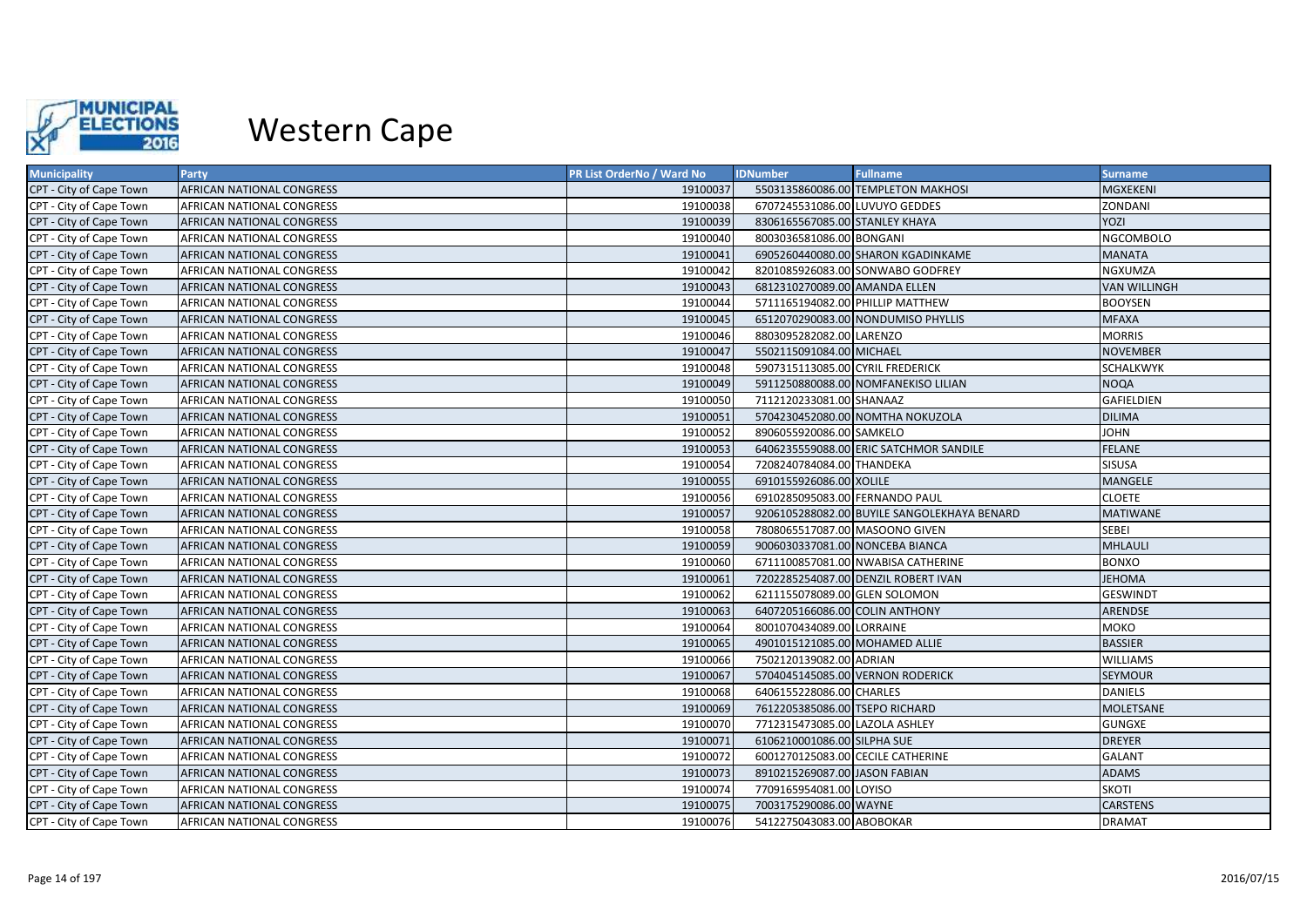

| <b>Municipality</b>     | Party                              | PR List OrderNo / Ward No | <b>IDNumber</b>                   | <b>Fullname</b>                          | <b>Surname</b>     |
|-------------------------|------------------------------------|---------------------------|-----------------------------------|------------------------------------------|--------------------|
| CPT - City of Cape Town | AFRICAN NATIONAL CONGRESS          | 19100078                  | 5903015124084.00 HENRY ALEX       |                                          | <b>MAC MASTER</b>  |
| CPT - City of Cape Town | AFRICAN NATIONAL CONGRESS          | 19100079                  | 5711145100084.00 PETER JOHN       |                                          | MAZONKAI           |
| CPT - City of Cape Town | AFRICAN NATIONAL CONGRESS          | 19100080                  | 5804165933086.00 NKULULEKO ELLIOT |                                          | MGOLOMBANE         |
| CPT - City of Cape Town | AFRICAN NATIONAL CONGRESS          | 19100082                  | 6301245231085.00 SULYMAN          |                                          | <b>STELLENBOOM</b> |
| CPT - City of Cape Town | AFRICAN NATIONAL CONGRESS          | 19100083                  | 7906036237080.00 SINDILE          |                                          | <b>МКНАРНА</b>     |
| CPT - City of Cape Town | AFRICAN NATIONAL CONGRESS          | 19100084                  |                                   | 7107230299089.00 MMAMATEBELE DORCAS      | <b>SHOPANE</b>     |
| CPT - City of Cape Town | AFRICAN NATIONAL CONGRESS          | 19100085                  | 7505075862087.00 SITEMBILE SYDNEY |                                          | <b>MFECANE</b>     |
| CPT - City of Cape Town | AFRICAN NATIONAL CONGRESS          | 19100086                  |                                   | 7009225576085.00 JONGIDUMO JUSTICE       | MAXHEKE            |
| CPT - City of Cape Town | AFRICAN NATIONAL CONGRESS          | 19100087                  | 7110035864081.00 MLULAMI          |                                          | VELEM              |
| CPT - City of Cape Town | AFRICAN NATIONAL CONGRESS          | 19100088                  | 5802015772084.00 SIPHIWO PATRICK  |                                          | NQAMNDUKU          |
| CPT - City of Cape Town | AFRICAN NATIONAL CONGRESS          | 19100089                  | 7505126008086.00 MONDE            |                                          | NQULWANA           |
| CPT - City of Cape Town | AFRICAN NATIONAL CONGRESS          | 19100090                  | 7012220882086.00 LULEKWA          |                                          | <b>JALI</b>        |
| CPT - City of Cape Town | AFRICAN NATIONAL CONGRESS          | 19100091                  | 8110055371081.00 THANDO           |                                          | <b>MPENGEZI</b>    |
| CPT - City of Cape Town | AFRICAN NATIONAL CONGRESS          | 19100092                  | 7410100584089.00 XOLISA GLORIA    |                                          | PETER              |
| CPT - City of Cape Town | AFRICAN NATIONAL CONGRESS          | 19100093                  |                                   | 7405110593088.00 NTOMBEBALA LUCIA        | MQUQWANA           |
| CPT - City of Cape Town | AFRICAN NATIONAL CONGRESS          | 19100094                  | 6612265669081.00 PATRICK MFUNDISI |                                          | MNGXUNYENI         |
| CPT - City of Cape Town | AFRICAN NATIONAL CONGRESS          | 19100095                  | 7505145517083.00 ANDILE           |                                          | <b>LILI</b>        |
| CPT - City of Cape Town | AFRICAN NATIONAL CONGRESS          | 19100096                  | 7811285490085.00 DANILE MICHEL    |                                          | <b>KHATSHWA</b>    |
| CPT - City of Cape Town | AFRICAN NATIONAL CONGRESS          | 19100097                  |                                   | 6506125951087.00 REYNOLD ZWELIJIKILE     | SIMBEKU            |
| CPT - City of Cape Town | AFRICAN NATIONAL CONGRESS          | 19100098                  | 7010156036081.00 ANELE            |                                          | <b>GABUZA</b>      |
| CPT - City of Cape Town | AFRICAN NATIONAL CONGRESS          | 19100099                  | 7602156006088.00 BONGILE PATRICK  |                                          | <b>NGCANI</b>      |
| CPT - City of Cape Town | AFRICAN NATIONAL CONGRESS          | 19100100                  | 7112241029087.00 FRANSINA         |                                          | LUKAS              |
| CPT - City of Cape Town | <b>AFRICAN NATIONAL CONGRESS</b>   | 19100101                  |                                   | 7409225794086.00 LUYANDA MAXWELL         | <b>MBELE</b>       |
| CPT - City of Cape Town | AFRICAN NATIONAL CONGRESS          | 19100102                  |                                   | 6711111098089.00 PRISCILLA NOBANTU       | <b>MAVATA</b>      |
| CPT - City of Cape Town | AFRICAN NATIONAL CONGRESS          | 19100103                  | 6705090458082.00 ALDORA           |                                          | DU PLOOY           |
| CPT - City of Cape Town | AFRICAN NATIONAL CONGRESS          | 19100104                  |                                   | 7202036401086.00 LUBABALO CHADRECK       | MAKELENI           |
| CPT - City of Cape Town | AFRICAN NATIONAL CONGRESS          | 19100105                  |                                   | 7503180591089.00 NOSIYABONGA LAETITIA    | <b>MOYA</b>        |
| CPT - City of Cape Town | AFRICAN NATIONAL CONGRESS          | 19100106                  | 6408025731083.00 ABEDNIGO XOLANI  |                                          | NDONGENI           |
| CPT - City of Cape Town | AFRICAN NATIONAL CONGRESS          | 19100108                  | 6407210152089.00 RHODA-ANN        |                                          | <b>BAZIER</b>      |
| CPT - City of Cape Town | AFRICAN NATIONAL CONGRESS          | 19100109                  |                                   | 4605105173084.00 MICHAEL EDWARD JOE      | <b>DAVEY</b>       |
| CPT - City of Cape Town | AFRICAN NATIONAL CONGRESS          | 19100110                  |                                   | 4605105173084.00 MICHAEL EDWARD JOE      | <b>DAVEY</b>       |
| CPT - City of Cape Town | AFRICAN NATIONAL CONGRESS          | 19100111                  |                                   | 7402145068087.00 BRADLEY CHARLES MICHAEL | MULLER             |
| CPT - City of Cape Town | AFRICAN NATIONAL CONGRESS          | 19100112                  | 7407085214088.00 ZANE CLAYTON     |                                          | <b>WILLIAMS</b>    |
| CPT - City of Cape Town | AFRICAN NATIONAL CONGRESS          | 19100113                  | 8311060307082.00 UNATHI PRISCILLA |                                          | <b>NOCANDA</b>     |
| CPT - City of Cape Town | AFRICAN NATIONAL CONGRESS          | 19100114                  | 7510155668081.00 THEMBA TREVOR    |                                          | <b>HONONO</b>      |
| CPT - City of Cape Town | AFRICAN NATIONAL CONGRESS          | 19100115                  | 8201080868082.00 THANDI EDITH     |                                          | <b>NJUTI</b>       |
| CPT - City of Cape Town | AFRICAN NATIONAL CONGRESS          | 19100116                  | 7310225582085.00 ZOLILE DAVID     |                                          | <b>TYHOLWENI</b>   |
| CPT - City of Cape Town | AFRICAN PEOPLE'S CONVENTION        |                           |                                   | 6503095569080.00 NKOSINATHI SYDNEY       | MAHALA             |
| CPT - City of Cape Town | <b>AFRICAN PEOPLE'S CONVENTION</b> |                           | 7110225244086.00 SYDNEY CECIL     |                                          | <b>TUTIES</b>      |
| CPT - City of Cape Town | AFRICAN PEOPLE'S CONVENTION        |                           |                                   | 7404255350081.00 ZUKISANI CHRISTOPHER    | <b>KHOTA</b>       |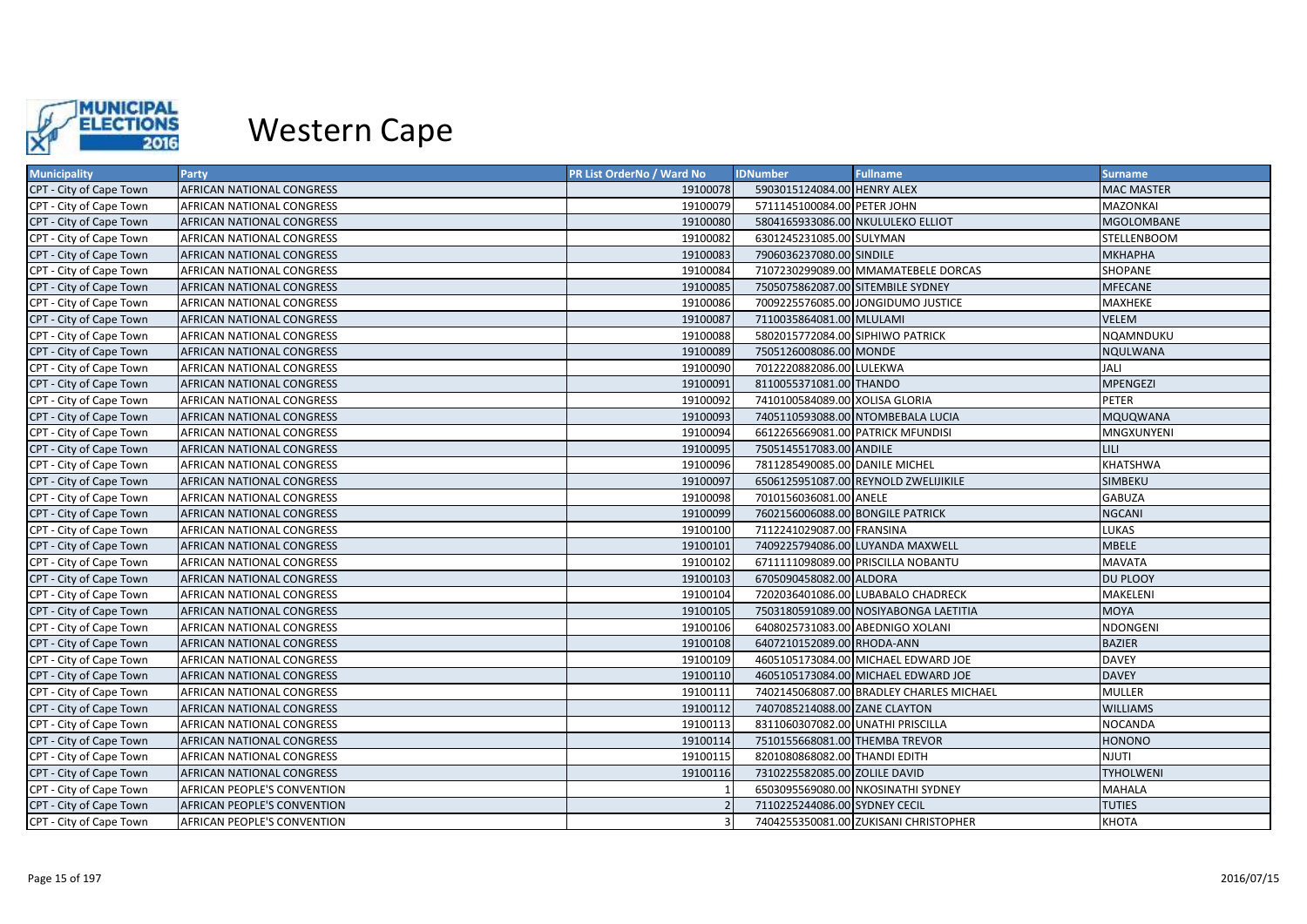

| <b>Municipality</b>     | Party                              | PR List OrderNo / Ward No | <b>IDNumber</b>                   | <b>Fullname</b>                     | <b>Surname</b>   |
|-------------------------|------------------------------------|---------------------------|-----------------------------------|-------------------------------------|------------------|
| CPT - City of Cape Town | AFRICAN PEOPLE'S CONVENTION        |                           | 7202190676085.00 CAROLINE         |                                     | <b>MANUEL</b>    |
| CPT - City of Cape Town | <b>AFRICAN PEOPLE'S CONVENTION</b> |                           |                                   | 5912260734083.00 ELIZABETH NOKWANDA | SOTOMELA         |
| CPT - City of Cape Town | AFRICAN PEOPLE'S CONVENTION        |                           | 6005160077080.00 CAROL            |                                     | <b>RHODE</b>     |
| CPT - City of Cape Town | AFRICAN PEOPLE'S CONVENTION        |                           |                                   | 7801085754087.00 SIYAMCELA NICHOLAS | <b>JINGOSE</b>   |
| CPT - City of Cape Town | AFRICAN PEOPLE'S CONVENTION        |                           | 9210165945086.00 SINETHEMBA       |                                     | <b>PLANGA</b>    |
| CPT - City of Cape Town | AFRICAN PEOPLE'S CONVENTION        |                           | 7801075789085.00 XOLILE MATTHEW   |                                     | <b>NGCAKAZA</b>  |
| CPT - City of Cape Town | AFRICAN PEOPLE'S CONVENTION        | 10 <sup>1</sup>           | 9102251286089.00 NOMAPHAHLO       |                                     | <b>GXILISHE</b>  |
| CPT - City of Cape Town | AFRICAN PEOPLE'S CONVENTION        | 11                        |                                   | 7010160671089.00 NOMVUME JOSEPHINE  | SEBEZELA         |
| CPT - City of Cape Town | AFRICAN PEOPLE'S CONVENTION        | 12                        | 6206010861083.00 XOLISWA BEAUTY   |                                     | <b>MSOPHI</b>    |
| CPT - City of Cape Town | AFRICAN PEOPLE'S CONVENTION        | 13                        |                                   | 5507105655087.00 MZUKISI HAMILTON   | <b>CEBISA</b>    |
| CPT - City of Cape Town | AFRICAN PEOPLE'S CONVENTION        | 14                        | 7212290646086.00 SHEILA           |                                     | MDUNYELWA        |
| CPT - City of Cape Town | AFRICAN PEOPLE'S CONVENTION        | 15                        | 6808105670087.00 MXOLISI SHALDEN  |                                     | <b>MSINEKA</b>   |
| CPT - City of Cape Town | AFRICAN PEOPLE'S CONVENTION        | 16                        | 6908160218085.00 ELIZABETH GLORIA |                                     | <b>JOHNSON</b>   |
| CPT - City of Cape Town | AFRICAN PEOPLE'S CONVENTION        | 17                        | 8208150695089.00 NOZUKO SYLVIA    |                                     | <b>MLONDLENI</b> |
| CPT - City of Cape Town | AFRICAN PEOPLE'S CONVENTION        | 18                        | 6012285662085.00 ZOLILE ANDREW    |                                     | <b>MATSHOBA</b>  |
| CPT - City of Cape Town | AFRICAN PEOPLE'S CONVENTION        | 19                        | 8010085799089.00 DALUXOLO         |                                     | <b>М</b> ГОКОТНІ |
| CPT - City of Cape Town | <b>AFRICAN PEOPLE'S CONVENTION</b> | 20                        |                                   | 6206060035083.00 NOMAKHAZI CORDELIA | <b>TOLIBADI</b>  |
| CPT - City of Cape Town | AFRICAN PEOPLE'S CONVENTION        | 21                        | 8708250723087.00 NOMZAMO          |                                     | SODOZA           |
| CPT - City of Cape Town | AFRICAN PEOPLE'S CONVENTION        | 22                        | 8704050648087.00 NOMSA            |                                     | <b>MAKHUNZI</b>  |
| CPT - City of Cape Town | AFRICAN PEOPLE'S CONVENTION        | 23                        | 8512250435084.00 FIKISWA          |                                     | KALIMASHE        |
| CPT - City of Cape Town | AFRICAN PEOPLE'S CONVENTION        | 24                        |                                   | 8107055538081.00 MZUVUKILE JOSEPH   | <b>QAQOBA</b>    |
| CPT - City of Cape Town | AFRICAN PEOPLE'S CONVENTION        | 25                        | 8910310333085.00 LINDELWA         |                                     | MAQUBELA         |
| CPT - City of Cape Town | <b>AFRICAN PEOPLE'S CONVENTION</b> | 26                        | 6908165221084.00 MALCOLM          |                                     | <b>ADAMS</b>     |
| CPT - City of Cape Town | AFRICAN PEOPLE'S CONVENTION        | 27                        |                                   | 5503135877080.00 LIVINGSTONE MTENI  | <b>MAPUKATA</b>  |
| CPT - City of Cape Town | AFRICAN PEOPLE'S CONVENTION        | 28                        | 8104090728082.00 SIPHOKAZI        |                                     | <b>NOMBONA</b>   |
| CPT - City of Cape Town | AFRICAN PEOPLE'S CONVENTION        | 29                        | 7805052020083.00 NOBUHLE          |                                     | SIPALAME         |
| CPT - City of Cape Town | AFRICAN PEOPLE'S CONVENTION        | 30                        | 7804015994088.00 AYANDA           |                                     | <b>STUURMAN</b>  |
| CPT - City of Cape Town | AFRICAN PEOPLE'S CONVENTION        | 31                        |                                   | 8803015564080.00 SIMBONGILE VINCENT | <b>NTUNZE</b>    |
| CPT - City of Cape Town | <b>AFRICAN PEOPLE'S CONVENTION</b> | 32                        | 7810115348083.00 GCINIKHAYA       |                                     | <b>GANAGANA</b>  |
| CPT - City of Cape Town | AFRICAN PEOPLE'S CONVENTION        | 33                        |                                   | 7709256099085.00 SITHEMBELE SIDWELL | <b>NOMBONA</b>   |
| CPT - City of Cape Town | AFRICAN PEOPLE'S CONVENTION        | 34                        | 7011135674083.00 MBUYISELO        |                                     | <b>TSHALI</b>    |
| CPT - City of Cape Town | AFRICAN PEOPLE'S CONVENTION        | 35                        | 8103040309084.00 BONGIWE          |                                     | LASINI           |
| CPT - City of Cape Town | AFRICAN PEOPLE'S CONVENTION        | 36                        | 6305050065082.00 NOPHINDILE       |                                     | <b>NGAPU</b>     |
| CPT - City of Cape Town | AFRICAN PEOPLE'S CONVENTION        | 37                        | 7410010885089.00 LUNGELWA         |                                     | <b>MTALA</b>     |
| CPT - City of Cape Town | <b>AFRICAN PEOPLE'S CONVENTION</b> | 38                        | 8510040260085.00 JANICE LYNN      |                                     | <b>LALLO</b>     |
| CPT - City of Cape Town | AFRICAN PEOPLE'S CONVENTION        | 39                        |                                   | 8311165788087.00 BAPHUMZE NICHOLAS  | <b>BUSHULA</b>   |
| CPT - City of Cape Town | AFRICAN PEOPLE'S CONVENTION        | 40                        |                                   | 8202170732089.00 SAMANTHA THANDIWE  | <b>MAFU</b>      |
| CPT - City of Cape Town | AFRICAN PEOPLE'S CONVENTION        | 41                        | 8712105959086.00 KHAYALETHU       |                                     | NDAVUZA          |
| CPT - City of Cape Town | AFRICAN PEOPLE'S CONVENTION        | 42                        | 6612140490083.00 VANESSA          |                                     | <b>MARAIS</b>    |
| CPT - City of Cape Town | AFRICAN PEOPLE'S CONVENTION        | 43                        | 5603065980084.00 JAN              |                                     | <b>SITYEBI</b>   |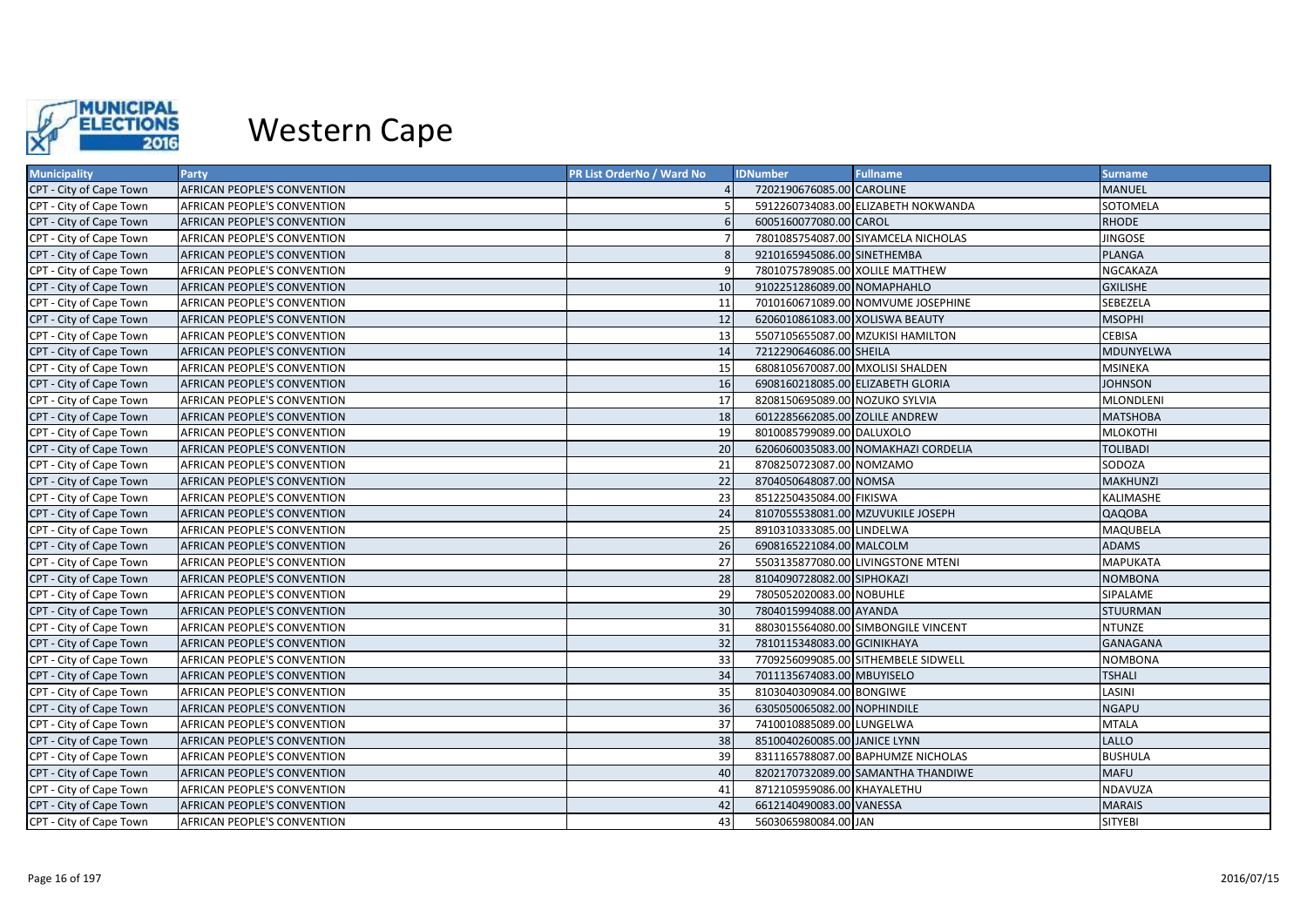

| <b>Municipality</b>     | Party                              | PR List OrderNo / Ward No | <b>IDNumber</b>                   | <b>Fullname</b>                     | <b>Surname</b>   |
|-------------------------|------------------------------------|---------------------------|-----------------------------------|-------------------------------------|------------------|
| CPT - City of Cape Town | AFRICAN PEOPLE'S CONVENTION        | 44                        | 8003145585085.00 LUSAPHO          |                                     | <b>KWETSHUBE</b> |
| CPT - City of Cape Town | AFRICAN PEOPLE'S CONVENTION        | 45                        |                                   | 8001210529087.00 VERONICA THABISA   | <b>CEKISO</b>    |
| CPT - City of Cape Town | AFRICAN PEOPLE'S CONVENTION        | 46                        | 7612235237083.00 EMMANUEL         |                                     | <b>KHANGE</b>    |
| CPT - City of Cape Town | AFRICAN PEOPLE'S CONVENTION        | 47                        | 9206060465089.00 AMANDA PINKY     |                                     | <b>MSINDWANA</b> |
| CPT - City of Cape Town | AFRICAN PEOPLE'S CONVENTION        | 48                        | 7606230457084.00 ZANDILE PATRICIA |                                     | MBIZELA          |
| CPT - City of Cape Town | AFRICAN PEOPLE'S CONVENTION        | 49                        | 8712280961089.00 SIPHOKAZI        |                                     | <b>MBOMBO</b>    |
| CPT - City of Cape Town | AFRICAN PEOPLE'S CONVENTION        | 50                        | 6107215697084.00 LUKHANYISO       |                                     | MDUNYELWA        |
| CPT - City of Cape Town | AFRICAN PEOPLE'S CONVENTION        | 51                        | 8307185767085.00 SIPHE            |                                     | <b>KAKA</b>      |
| CPT - City of Cape Town | AFRICAN PEOPLE'S CONVENTION        | 52                        | 8111010296082.00 CHUMISA          |                                     | <b>BAMBATHA</b>  |
| CPT - City of Cape Town | AFRICAN PEOPLE'S CONVENTION        | 53                        | 7206061586083.00 NONDUMISO        |                                     | <b>HLATHINI</b>  |
| CPT - City of Cape Town | AFRICAN PEOPLE'S CONVENTION        | 54                        | 9704295148082.00 PETER GREGORY    |                                     | <b>RHODE</b>     |
| CPT - City of Cape Town | AFRICAN PEOPLE'S CONVENTION        | 55                        | 7206225550082.00 CHRISTOPHER      |                                     | <b>HLELI</b>     |
| CPT - City of Cape Town | AFRICAN PEOPLE'S CONVENTION        | 56                        | 8905090574080.00 SISANDA          |                                     | <b>SEROMOLE</b>  |
| CPT - City of Cape Town | <b>AFRICAN PEOPLE'S CONVENTION</b> | 57                        | 9212171156088.00 OLWETHU          |                                     | <b>NGEDLE</b>    |
| CPT - City of Cape Town | AFRICAN PEOPLE'S CONVENTION        | 19100003                  |                                   | 5912260734083.00 ELIZABETH NOKWANDA | SOTOMELA         |
| CPT - City of Cape Town | AFRICAN PEOPLE'S CONVENTION        | 19100005                  |                                   | 6904135469085.00 MZIWANDILE MICHAEL | <b>BACELA</b>    |
| CPT - City of Cape Town | AFRICAN PEOPLE'S CONVENTION        | 19100006                  | 7810115348083.00 GCINIKHAYA       |                                     | <b>GANAGANA</b>  |
| CPT - City of Cape Town | AFRICAN PEOPLE'S CONVENTION        | 19100007                  | 6803245856084.00 TENTI ALFRED     |                                     | <b>MVAMVEKI</b>  |
| CPT - City of Cape Town | AFRICAN PEOPLE'S CONVENTION        | 19100010                  | 6206010861083.00 XOLISWA BEAUTY   |                                     | <b>MSOPHI</b>    |
| CPT - City of Cape Town | AFRICAN PEOPLE'S CONVENTION        | 19100011                  | 6908165221084.00 MALCOLM          |                                     | <b>ADAMS</b>     |
| CPT - City of Cape Town | AFRICAN PEOPLE'S CONVENTION        | 19100012                  | 7110225244086.00 SYDNEY CECIL     |                                     | <b>TUTIES</b>    |
| CPT - City of Cape Town | AFRICAN PEOPLE'S CONVENTION        | 19100013                  | 8905090574080.00 SISANDA          |                                     | SEROMOLE         |
| CPT - City of Cape Town | AFRICAN PEOPLE'S CONVENTION        | 19100014                  | 8305041084083.00 NONCEDO          |                                     | <b>MSINDWANA</b> |
| CPT - City of Cape Town | AFRICAN PEOPLE'S CONVENTION        | 19100016                  | 8712105959086.00 KHAYALETHU       |                                     | NDAVUZA          |
| CPT - City of Cape Town | AFRICAN PEOPLE'S CONVENTION        | 19100017                  |                                   | 5912260734083.00 ELIZABETH NOKWANDA | SOTOMELA         |
| CPT - City of Cape Town | AFRICAN PEOPLE'S CONVENTION        | 19100018                  |                                   | 6206060035083.00 NOMAKHAZI CORDELIA | <b>TOLIBADI</b>  |
| CPT - City of Cape Town | AFRICAN PEOPLE'S CONVENTION        | 19100019                  | 6612140490083.00 VANESSA          |                                     | <b>MARAIS</b>    |
| CPT - City of Cape Town | AFRICAN PEOPLE'S CONVENTION        | 19100020                  |                                   | 7709256099085.00 SITHEMBELE SIDWELL | <b>NOMBONA</b>   |
| CPT - City of Cape Town | <b>AFRICAN PEOPLE'S CONVENTION</b> | 19100021                  | 9206060465089.00 AMANDA PINKY     |                                     | <b>MSINDWANA</b> |
| CPT - City of Cape Town | AFRICAN PEOPLE'S CONVENTION        | 19100027                  |                                   | 8107055538081.00 MZUVUKILE JOSEPH   | QAQOBA           |
| CPT - City of Cape Town | AFRICAN PEOPLE'S CONVENTION        | 19100029                  |                                   | 6606210567085.00 NOMBULELO VERONICA | NGXOBONGWANA     |
| CPT - City of Cape Town | AFRICAN PEOPLE'S CONVENTION        | 19100031                  | 7612235237083.00 EMMANUEL         |                                     | KHANGE           |
| CPT - City of Cape Town | AFRICAN PEOPLE'S CONVENTION        | 19100032                  | 9106295668087.00 YONELA           |                                     | <b>NYANGAZA</b>  |
| CPT - City of Cape Town | AFRICAN PEOPLE'S CONVENTION        | 19100034                  |                                   | 5507105655087.00 MZUKISI HAMILTON   | <b>CEBISA</b>    |
| CPT - City of Cape Town | AFRICAN PEOPLE'S CONVENTION        | 19100035                  | 8704050648087.00 NOMSA            |                                     | <b>MAKHUNZI</b>  |
| CPT - City of Cape Town | AFRICAN PEOPLE'S CONVENTION        | 19100036                  | 5603065980084.00 JAN              |                                     | <b>SITYEBI</b>   |
| CPT - City of Cape Town | AFRICAN PEOPLE'S CONVENTION        | 19100037                  | 5910115754082.00 ZWELANDILE       |                                     | <b>QONDANI</b>   |
| CPT - City of Cape Town | AFRICAN PEOPLE'S CONVENTION        | 19100038                  | 7803250298080.00 SHARON NOKWAZI   |                                     | MZWAKALI         |
| CPT - City of Cape Town | AFRICAN PEOPLE'S CONVENTION        | 19100039                  |                                   | 6102010932083.00 FLORENCE NOLUDWE   | <b>MAZULA</b>    |
| CPT - City of Cape Town | AFRICAN PEOPLE'S CONVENTION        | 19100040                  | 6107215697084.00 LUKHANYISO       |                                     | MDUNYELWA        |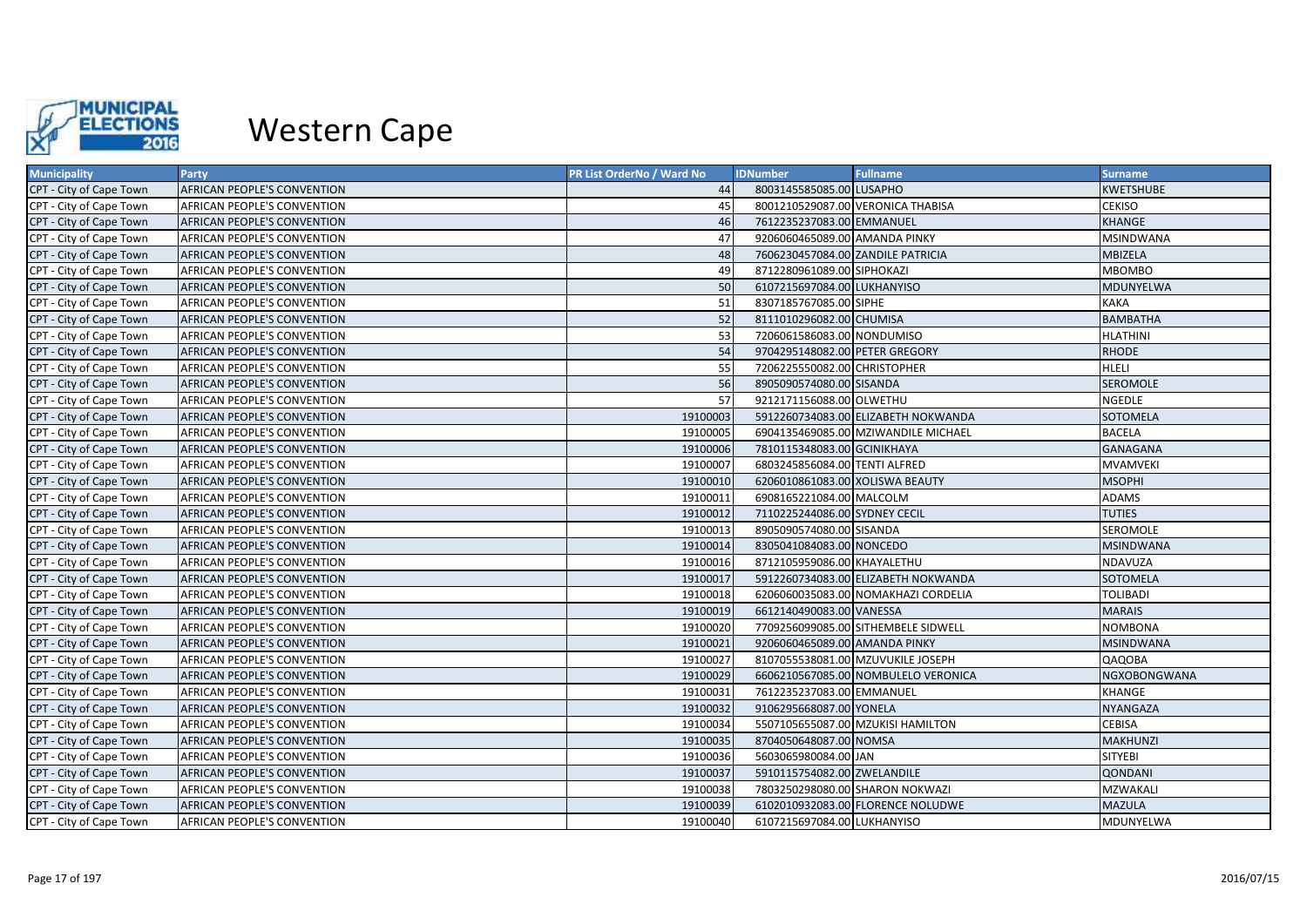

| <b>Municipality</b>     | Party                              | PR List OrderNo / Ward No | <b>IDNumber</b>                   | <b>Fullname</b>                         | <b>Surname</b>   |
|-------------------------|------------------------------------|---------------------------|-----------------------------------|-----------------------------------------|------------------|
| CPT - City of Cape Town | AFRICAN PEOPLE'S CONVENTION        | 19100041                  | 6012285662085.00 ZOLILE ANDREW    |                                         | <b>MATSHOBA</b>  |
| CPT - City of Cape Town | AFRICAN PEOPLE'S CONVENTION        | 19100051                  | 7212290646086.00 SHEILA           |                                         | MDUNYELWA        |
| CPT - City of Cape Town | AFRICAN PEOPLE'S CONVENTION        | 19100052                  | 8010085799089.00 DALUXOLO         |                                         | <b>MLOKOTHI</b>  |
| CPT - City of Cape Town | AFRICAN PEOPLE'S CONVENTION        | 19100053                  | 7804015994088.00 AYANDA           |                                         | STUURMAN         |
| CPT - City of Cape Town | AFRICAN PEOPLE'S CONVENTION        | 19100068                  | 6908160218085.00 ELIZABETH GLORIA |                                         | <b>JOHNSON</b>   |
| CPT - City of Cape Town | AFRICAN PEOPLE'S CONVENTION        | 19100074                  |                                   | 5503135877080.00 LIVINGSTONE MTENI      | <b>MAPUKATA</b>  |
| CPT - City of Cape Town | AFRICAN PEOPLE'S CONVENTION        | 19100076                  |                                   | 6305050203089.00 YVONNE ROSÄLINE        | <b>SWARTZ</b>    |
| CPT - City of Cape Town | AFRICAN PEOPLE'S CONVENTION        | 19100078                  |                                   | 6409215110088.00 MOEGAMAT SHAHIED       | <b>ISAACS</b>    |
| CPT - City of Cape Town | AFRICAN PEOPLE'S CONVENTION        | 19100080                  | 8708250723087.00 NOMZAMO          |                                         | SODOZA           |
| CPT - City of Cape Town | AFRICAN PEOPLE'S CONVENTION        | 19100083                  | 8109151204089.00 NTOMBIFIKILE     |                                         | <b>DYONTA</b>    |
| CPT - City of Cape Town | AFRICAN PEOPLE'S CONVENTION        | 19100085                  | 8910310333085.00 LINDELWA         |                                         | <b>MAQUBELA</b>  |
| CPT - City of Cape Town | AFRICAN PEOPLE'S CONVENTION        | 19100086                  | 8307185767085.00 SIPHE            |                                         | <b>KAKA</b>      |
| CPT - City of Cape Town | AFRICAN PEOPLE'S CONVENTION        | 19100087                  | 7801075789085.00 XOLILE MATTHEW   |                                         | <b>NGCAKAZA</b>  |
| CPT - City of Cape Town | AFRICAN PEOPLE'S CONVENTION        | 19100088                  | 6005160077080.00 CAROL            |                                         | <b>RHODE</b>     |
| CPT - City of Cape Town | AFRICAN PEOPLE'S CONVENTION        | 19100089                  | 8003145585085.00 LUSAPHO          |                                         | KWETSHUBE        |
| CPT - City of Cape Town | AFRICAN PEOPLE'S CONVENTION        | 19100090                  | 6206010861083.00 XOLISWA BEAUTY   |                                         | <b>MSOPHI</b>    |
| CPT - City of Cape Town | AFRICAN PEOPLE'S CONVENTION        | 19100091                  |                                   | 5912260734083.00 ELIZABETH NOKWANDA     | <b>SOTOMELA</b>  |
| CPT - City of Cape Town | AFRICAN PEOPLE'S CONVENTION        | 19100092                  |                                   | 8311165788087.00 BAPHUMZE NICHOLAS      | <b>BUSHULA</b>   |
| CPT - City of Cape Town | AFRICAN PEOPLE'S CONVENTION        | 19100093                  |                                   | 7010160671089.00 NOMVUME JOSEPHINE      | <b>SEBEZELA</b>  |
| CPT - City of Cape Town | AFRICAN PEOPLE'S CONVENTION        | 19100094                  |                                   | 7404255350081.00 ZUKISANI CHRISTOPHER   | КНОТА            |
| CPT - City of Cape Town | AFRICAN PEOPLE'S CONVENTION        | 19100095                  | 9210165945086.00 SINETHEMBA       |                                         | <b>PLANGA</b>    |
| CPT - City of Cape Town | AFRICAN PEOPLE'S CONVENTION        | 19100096                  |                                   | 5908045706081.00 NDABANGAYE BATHINI     | LUBAXA           |
| CPT - City of Cape Town | AFRICAN PEOPLE'S CONVENTION        | 19100097                  |                                   | 8803015564080.00 SIMBONGILE VINCENT     | <b>NTUNZE</b>    |
| CPT - City of Cape Town | AFRICAN PEOPLE'S CONVENTION        | 19100098                  | 8208150695089.00 NOZUKO SYLVIA    |                                         | <b>MLONDLENI</b> |
| CPT - City of Cape Town | AFRICAN PEOPLE'S CONVENTION        | 19100099                  | 7202190676085.00 CAROLINE         |                                         | <b>MANUEL</b>    |
| CPT - City of Cape Town | AFRICAN PEOPLE'S CONVENTION        | 19100101                  | 7206061586083.00 NONDUMISO        |                                         | <b>HLATHINI</b>  |
| CPT - City of Cape Town | AFRICAN PEOPLE'S CONVENTION        | 19100102                  | 6206010861083.00 XOLISWA BEAUTY   |                                         | <b>MSOPHI</b>    |
| CPT - City of Cape Town | AFRICAN PEOPLE'S CONVENTION        | 19100103                  | 8109151204089.00 NTOMBIFIKILE     |                                         | <b>DYONTA</b>    |
| CPT - City of Cape Town | <b>AFRICAN PEOPLE'S CONVENTION</b> | 19100105                  | 6808105670087.00 MXOLISI SHALDEN  |                                         | <b>MSINEKA</b>   |
| CPT - City of Cape Town | AFRICAN PEOPLE'S CONVENTION        | 19100106                  | 8104090728082.00 SIPHOKAZI        |                                         | <b>NOMBONA</b>   |
| CPT - City of Cape Town | AFRICAN PEOPLE'S CONVENTION        | 19100108                  | 9102251286089.00 NOMAPHAHLO       |                                         | <b>GXILISHE</b>  |
| CPT - City of Cape Town | AFRICAN PEOPLE'S CONVENTION        | 19100113                  | 9212171156088.00 OLWETHU          |                                         | <b>NGEDLE</b>    |
| CPT - City of Cape Town | AFRICAN PEOPLE'S CONVENTION        | 19100114                  | 7410010885089.00 LUNGELWA         |                                         | <b>MTALA</b>     |
| CPT - City of Cape Town | AFRICAN PEOPLE'S CONVENTION        | 19100116                  | 7012220835084.00 BONGIWE          |                                         | <b>TSERERE</b>   |
| CPT - City of Cape Town | AL JAMA-AH                         |                           |                                   | 4909145161087.00 MOGAMAD GANIEF EBRAHIM | <b>HENDRICKS</b> |
| CPT - City of Cape Town | AL JAMA-AH                         |                           |                                   | 6505155095088.00 MOEGAMAT FARIED        | <b>ACHMAT</b>    |
| CPT - City of Cape Town | AL JAMA-AH                         |                           | 4803065105085.00 BIENIEYAMIEN     |                                         | ALEXANDER        |
| CPT - City of Cape Town | AL JAMA-AH                         |                           | 5301295164088.00 ACHMAD           |                                         | <b>HENDRICKS</b> |
| CPT - City of Cape Town | AL JAMA-AH                         |                           | 7608145160084.00 GALIL            |                                         | <b>BRINKHUIS</b> |
| CPT - City of Cape Town | AL JAMA-AH                         |                           | 7908250038087.00 FAIROUZ          |                                         | NAGIA-LUDDY      |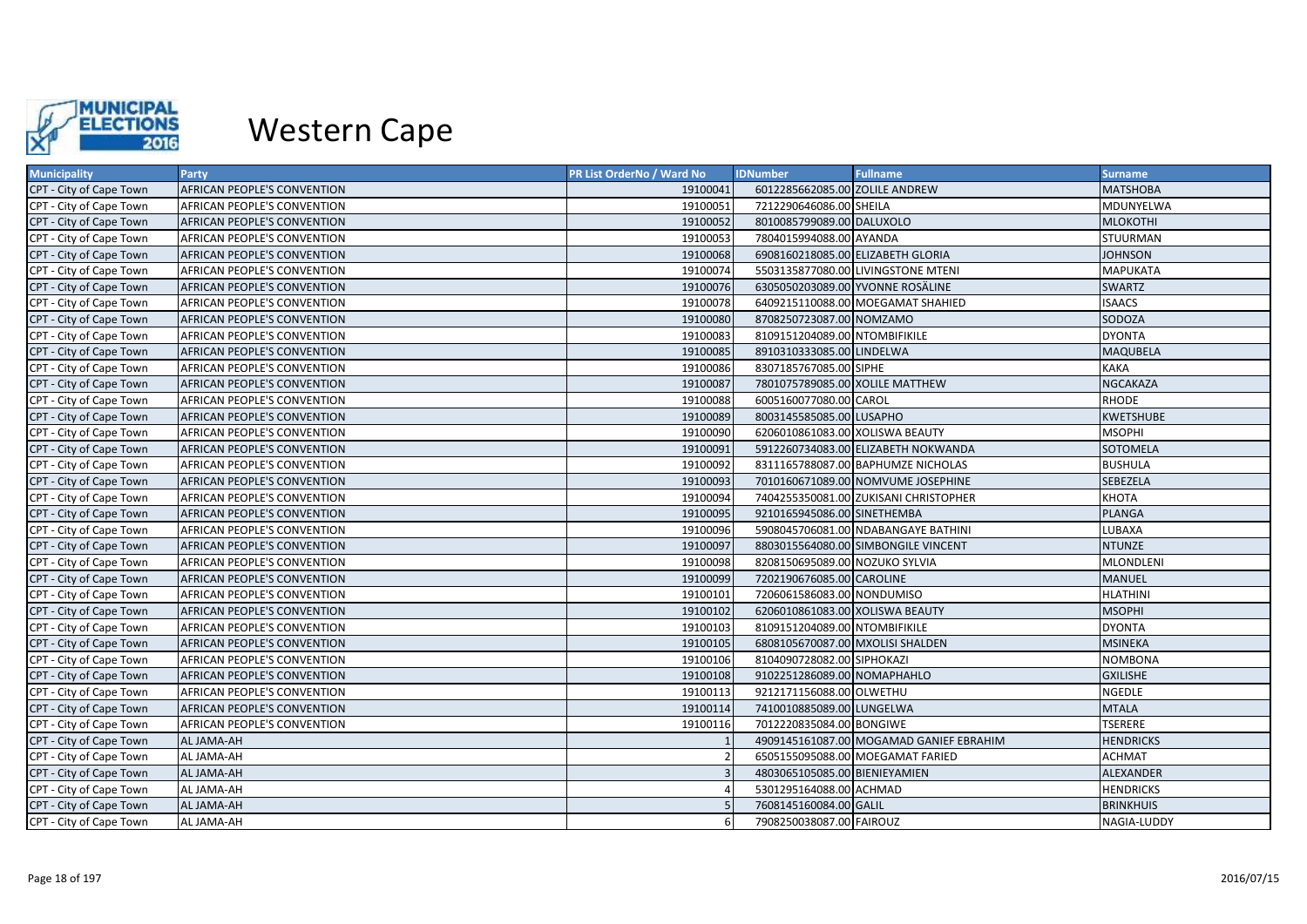

| <b>Municipality</b>     | Party      | PR List OrderNo / Ward No | <b>IDNumber</b>                | <b>Fullname</b>                         | <b>Surname</b>   |
|-------------------------|------------|---------------------------|--------------------------------|-----------------------------------------|------------------|
| CPT - City of Cape Town | AL JAMA-AH |                           |                                | 8907115089086.00 MOHAMMED RAA-IQ        | <b>BASADIEN</b>  |
| CPT - City of Cape Town | AL JAMA-AH |                           | 9202020142082.00 NOORJAN       |                                         | <b>ALLIE</b>     |
| CPT - City of Cape Town | AL JAMA-AH |                           | 8204305232084.00 ZAHEER        |                                         | <b>PARKER</b>    |
| CPT - City of Cape Town | AL JAMA-AH | 10                        |                                | 5711205171082.00 MOGAMAT NADEEM         | <b>PETERS</b>    |
| CPT - City of Cape Town | AL JAMA-AH | 11                        | 6807290174087.00 THOERRIA      |                                         | PHILANDER        |
| CPT - City of Cape Town | AL JAMA-AH | 12                        | 6408065117086.00 ABDULSIED     |                                         | <b>DAVIDS</b>    |
| CPT - City of Cape Town | AL JAMA-AH | 13                        | 6807165199086.00 IGSHAAN       |                                         | <b>MAJIET</b>    |
| CPT - City of Cape Town | AL JAMA-AH | 14                        | 8011175153088.00 ZAKARIYYAH    |                                         | <b>BELCHAM</b>   |
| CPT - City of Cape Town | AL JAMA-AH | 15                        | 8204145245080.00 MOGAMAT TAHIR |                                         | <b>AJAM</b>      |
| CPT - City of Cape Town | AL JAMA-AH | 16                        | 7112180123081.00 HADIA         |                                         | <b>SULTAN</b>    |
| CPT - City of Cape Town | AL JAMA-AH | 17                        | 6608210094086.00 NAZLI         |                                         | <b>JAPPIE</b>    |
| CPT - City of Cape Town | AL JAMA-AH | 18                        | 8510110138088.00 SHIHAAM       |                                         | <b>VAN WYK</b>   |
| CPT - City of Cape Town | AL JAMA-AH | 19                        | 6403095107082.00 IZGAK         |                                         | <b>DE JAGER</b>  |
| CPT - City of Cape Town | AL JAMA-AH | 19100001                  |                                | 4909145161087.00 MOGAMAD GANIEF EBRAHIM | <b>HENDRICKS</b> |
| CPT - City of Cape Town | AL JAMA-AH | 19100002                  |                                | 4909145161087.00 MOGAMAD GANIEF EBRAHIM | <b>HENDRICKS</b> |
| CPT - City of Cape Town | AL JAMA-AH | 19100003                  |                                | 4909145161087.00 MOGAMAD GANIEF EBRAHIM | <b>HENDRICKS</b> |
| CPT - City of Cape Town | AL JAMA-AH | 19100004                  | 7608145160084.00 GALIL         |                                         | <b>BRINKHUIS</b> |
| CPT - City of Cape Town | AL JAMA-AH | 19100005                  | 7908250038087.00 FAIROUZ       |                                         | NAGIA-LUDDY      |
| CPT - City of Cape Town | AL JAMA-AH | 19100006                  |                                | 5711205171082.00 MOGAMAT NADEEM         | <b>PETERS</b>    |
| CPT - City of Cape Town | AL JAMA-AH | 19100007                  |                                | 5711205171082.00 MOGAMAT NADEEM         | <b>PETERS</b>    |
| CPT - City of Cape Town | AL JAMA-AH | 19100008                  | 6807165199086.00 IGSHAAN       |                                         | <b>MAJIET</b>    |
| CPT - City of Cape Town | AL JAMA-AH | 19100009                  |                                | 4909145161087.00 MOGAMAD GANIEF EBRAHIM | <b>HENDRICKS</b> |
| CPT - City of Cape Town | AL JAMA-AH | 19100010                  |                                | 4909145161087.00 MOGAMAD GANIEF EBRAHIM | <b>HENDRICKS</b> |
| CPT - City of Cape Town | AL JAMA-AH | 19100011                  | 6807165199086.00 IGSHAAN       |                                         | <b>MAJIET</b>    |
| CPT - City of Cape Town | AL JAMA-AH | 19100012                  | 8011175153088.00 ZAKARIYYAH    |                                         | <b>BELCHAM</b>   |
| CPT - City of Cape Town | AL JAMA-AH | 19100013                  | 8204145245080.00 MOGAMAT TAHIR |                                         | <b>AJAM</b>      |
| CPT - City of Cape Town | AL JAMA-AH | 19100014                  |                                | 6505155095088.00 MOEGAMAT FARIED        | <b>ACHMAT</b>    |
| CPT - City of Cape Town | AL JAMA-AH | 19100015                  | 7112180123081.00 HADIA         |                                         | <b>SULTAN</b>    |
| CPT - City of Cape Town | AL JAMA-AH | 19100016                  | 7806205220083.00 GASAN         |                                         | <b>BRINKHUIS</b> |
| CPT - City of Cape Town | AL JAMA-AH | 19100017                  | 7806205220083.00 GASAN         |                                         | <b>BRINKHUIS</b> |
| CPT - City of Cape Town | AL JAMA-AH | 19100018                  | 7608145160084.00 GALIL         |                                         | <b>BRINKHUIS</b> |
| CPT - City of Cape Town | AL JAMA-AH | 19100019                  | 7608145160084.00 GALIL         |                                         | <b>BRINKHUIS</b> |
| CPT - City of Cape Town | AL JAMA-AH | 19100020                  | 7608175055089.00 SEDICK        |                                         | <b>JACOBS</b>    |
| CPT - City of Cape Town | AL JAMA-AH | 19100021                  |                                | 4909145161087.00 MOGAMAD GANIEF EBRAHIM | <b>HENDRICKS</b> |
| CPT - City of Cape Town | AL JAMA-AH | 19100022                  | 8011175153088.00 ZAKARIYYAH    |                                         | <b>BELCHAM</b>   |
| CPT - City of Cape Town | AL JAMA-AH | 19100024                  | 8011175153088.00 ZAKARIYYAH    |                                         | <b>BELCHAM</b>   |
| CPT - City of Cape Town | AL JAMA-AH | 19100025                  |                                | 6505155095088.00 MOEGAMAT FARIED        | <b>ACHMAT</b>    |
| CPT - City of Cape Town | AL JAMA-AH | 19100026                  |                                | 6505155095088.00 MOEGAMAT FARIED        | <b>ACHMAT</b>    |
| CPT - City of Cape Town | AL JAMA-AH | 19100027                  |                                | 6505155095088.00 MOEGAMAT FARIED        | <b>ACHMAT</b>    |
| CPT - City of Cape Town | AL JAMA-AH | 19100028                  |                                | 6505155095088.00 MOEGAMAT FARIED        | <b>ACHMAT</b>    |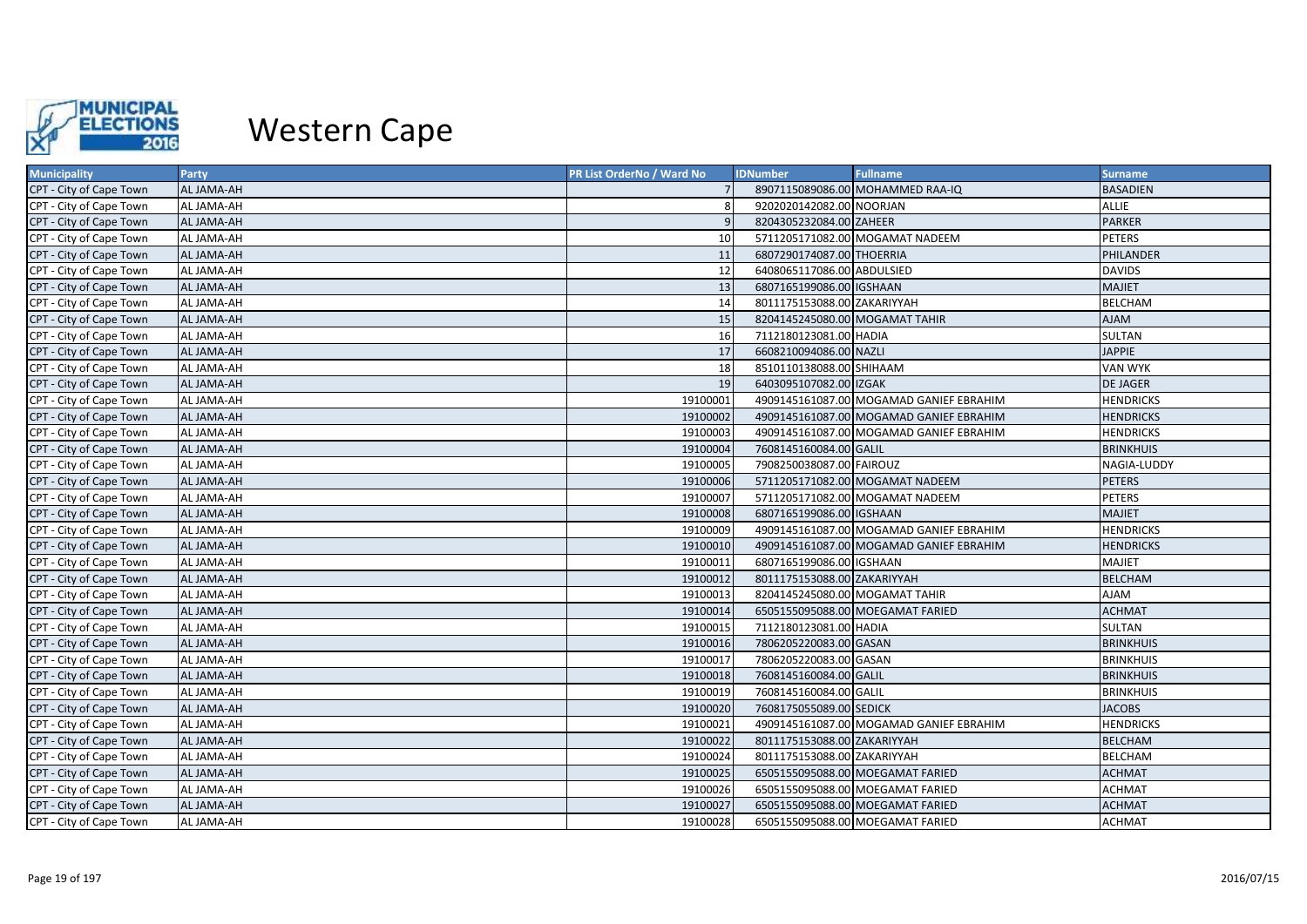

| <b>Municipality</b>     | Party             | <b>PR List OrderNo / Ward No</b> | <b>IDNumber</b>               | <b>Fullname</b>                         | <b>Surname</b>   |
|-------------------------|-------------------|----------------------------------|-------------------------------|-----------------------------------------|------------------|
| CPT - City of Cape Town | AL JAMA-AH        | 19100029                         | 6608210094086.00 NAZLI        |                                         | <b>JAPPIE</b>    |
| CPT - City of Cape Town | AL JAMA-AH        | 19100030                         |                               | 6505155095088.00 MOEGAMAT FARIED        | <b>ACHMAT</b>    |
| CPT - City of Cape Town | AL JAMA-AH        | 19100031                         |                               | 4909145161087.00 MOGAMAD GANIEF EBRAHIM | <b>HENDRICKS</b> |
| CPT - City of Cape Town | AL JAMA-AH        | 19100032                         | 8510110138088.00 SHIHAAM      |                                         | <b>VAN WYK</b>   |
| CPT - City of Cape Town | AL JAMA-AH        | 19100033                         | 7608145160084.00 GALIL        |                                         | <b>BRINKHUIS</b> |
| CPT - City of Cape Town | AL JAMA-AH        | 19100034                         | 7608145160084.00 GALIL        |                                         | <b>BRINKHUIS</b> |
| CPT - City of Cape Town | AL JAMA-AH        | 19100035                         | 7608145160084.00 GALIL        |                                         | <b>BRINKHUIS</b> |
| CPT - City of Cape Town | AL JAMA-AH        | 19100036                         | 7608145160084.00 GALIL        |                                         | <b>BRINKHUIS</b> |
| CPT - City of Cape Town | AL JAMA-AH        | 19100037                         | 7608145160084.00 GALIL        |                                         | <b>BRINKHUIS</b> |
| CPT - City of Cape Town | AL JAMA-AH        | 19100038                         | 7608145160084.00 GALIL        |                                         | <b>BRINKHUIS</b> |
| CPT - City of Cape Town | <b>AL JAMA-AH</b> | 19100039                         | 7608145160084.00 GALIL        |                                         | <b>BRINKHUIS</b> |
| CPT - City of Cape Town | AL JAMA-AH        | 19100040                         | 7608145160084.00 GALIL        |                                         | <b>BRINKHUIS</b> |
| CPT - City of Cape Town | AL JAMA-AH        | 19100041                         | 7608145160084.00 GALIL        |                                         | <b>BRINKHUIS</b> |
| CPT - City of Cape Town | AL JAMA-AH        | 19100042                         |                               | 4909145161087.00 MOGAMAD GANIEF EBRAHIM | <b>HENDRICKS</b> |
| CPT - City of Cape Town | AL JAMA-AH        | 19100043                         |                               | 4909145161087.00 MOGAMAD GANIEF EBRAHIM | <b>HENDRICKS</b> |
| CPT - City of Cape Town | AL JAMA-AH        | 19100044                         | 6807290174087.00 THOERRIA     |                                         | PHILANDER        |
| CPT - City of Cape Town | AL JAMA-AH        | 19100045                         |                               | 4909145161087.00 MOGAMAD GANIEF EBRAHIM | <b>HENDRICKS</b> |
| CPT - City of Cape Town | AL JAMA-AH        | 19100046                         | 8204305232084.00 ZAHEER       |                                         | <b>PARKER</b>    |
| CPT - City of Cape Town | AL JAMA-AH        | 19100047                         | 4803065105085.00 BIENIEYAMIEN |                                         | <b>ALEXANDER</b> |
| CPT - City of Cape Town | AL JAMA-AH        | 19100048                         |                               | 4909145161087.00 MOGAMAD GANIEF EBRAHIM | <b>HENDRICKS</b> |
| CPT - City of Cape Town | AL JAMA-AH        | 19100049                         | 6403095107082.00 IZGAK        |                                         | <b>DE JAGER</b>  |
| CPT - City of Cape Town | AL JAMA-AH        | 19100050                         | 6403095107082.00 IZGAK        |                                         | <b>DE JAGER</b>  |
| CPT - City of Cape Town | AL JAMA-AH        | 19100051                         |                               | 8907115089086.00 MOHAMMED RAA-IQ        | <b>BASADIEN</b>  |
| CPT - City of Cape Town | AL JAMA-AH        | 19100052                         |                               | 8907115089086.00 MOHAMMED RAA-IQ        | <b>BASADIEN</b>  |
| CPT - City of Cape Town | AL JAMA-AH        | 19100053                         |                               | 4909145161087.00 MOGAMAD GANIEF EBRAHIM | <b>HENDRICKS</b> |
| CPT - City of Cape Town | AL JAMA-AH        | 19100054                         |                               | 4909145161087.00 MOGAMAD GANIEF EBRAHIM | <b>HENDRICKS</b> |
| CPT - City of Cape Town | AL JAMA-AH        | 19100055                         |                               | 4909145161087.00 MOGAMAD GANIEF EBRAHIM | <b>HENDRICKS</b> |
| CPT - City of Cape Town | AL JAMA-AH        | 19100056                         | 7908250038087.00 FAIROUZ      |                                         | NAGIA-LUDDY      |
| CPT - City of Cape Town | AL JAMA-AH        | 19100057                         |                               | 4909145161087.00 MOGAMAD GANIEF EBRAHIM | <b>HENDRICKS</b> |
| CPT - City of Cape Town | AL JAMA-AH        | 19100058                         |                               | 4909145161087.00 MOGAMAD GANIEF EBRAHIM | <b>HENDRICKS</b> |
| CPT - City of Cape Town | AL JAMA-AH        | 19100059                         |                               | 4909145161087.00 MOGAMAD GANIEF EBRAHIM | <b>HENDRICKS</b> |
| CPT - City of Cape Town | AL JAMA-AH        | 19100060                         | 9202020142082.00 NOORJAN      |                                         | ALLIE            |
| CPT - City of Cape Town | AL JAMA-AH        | 19100061                         |                               | 4909145161087.00 MOGAMAD GANIEF EBRAHIM | <b>HENDRICKS</b> |
| CPT - City of Cape Town | AL JAMA-AH        | 19100062                         |                               | 4909145161087.00 MOGAMAD GANIEF EBRAHIM | <b>HENDRICKS</b> |
| CPT - City of Cape Town | AL JAMA-AH        | 19100063                         | 9202020142082.00 NOORJAN      |                                         | <b>ALLIE</b>     |
| CPT - City of Cape Town | AL JAMA-AH        | 19100064                         | 7608145160084.00 GALIL        |                                         | <b>BRINKHUIS</b> |
| CPT - City of Cape Town | AL JAMA-AH        | 19100065                         |                               | 4909145161087.00 MOGAMAD GANIEF EBRAHIM | <b>HENDRICKS</b> |
| CPT - City of Cape Town | AL JAMA-AH        | 19100066                         |                               | 8907115089086.00 MOHAMMED RAA-IQ        | <b>BASADIEN</b>  |
| CPT - City of Cape Town | AL JAMA-AH        | 19100067                         |                               | 4909145161087.00 MOGAMAD GANIEF EBRAHIM | <b>HENDRICKS</b> |
| CPT - City of Cape Town | AL JAMA-AH        | 19100068                         | 6807165199086.00 IGSHAAN      |                                         | <b>MAJIET</b>    |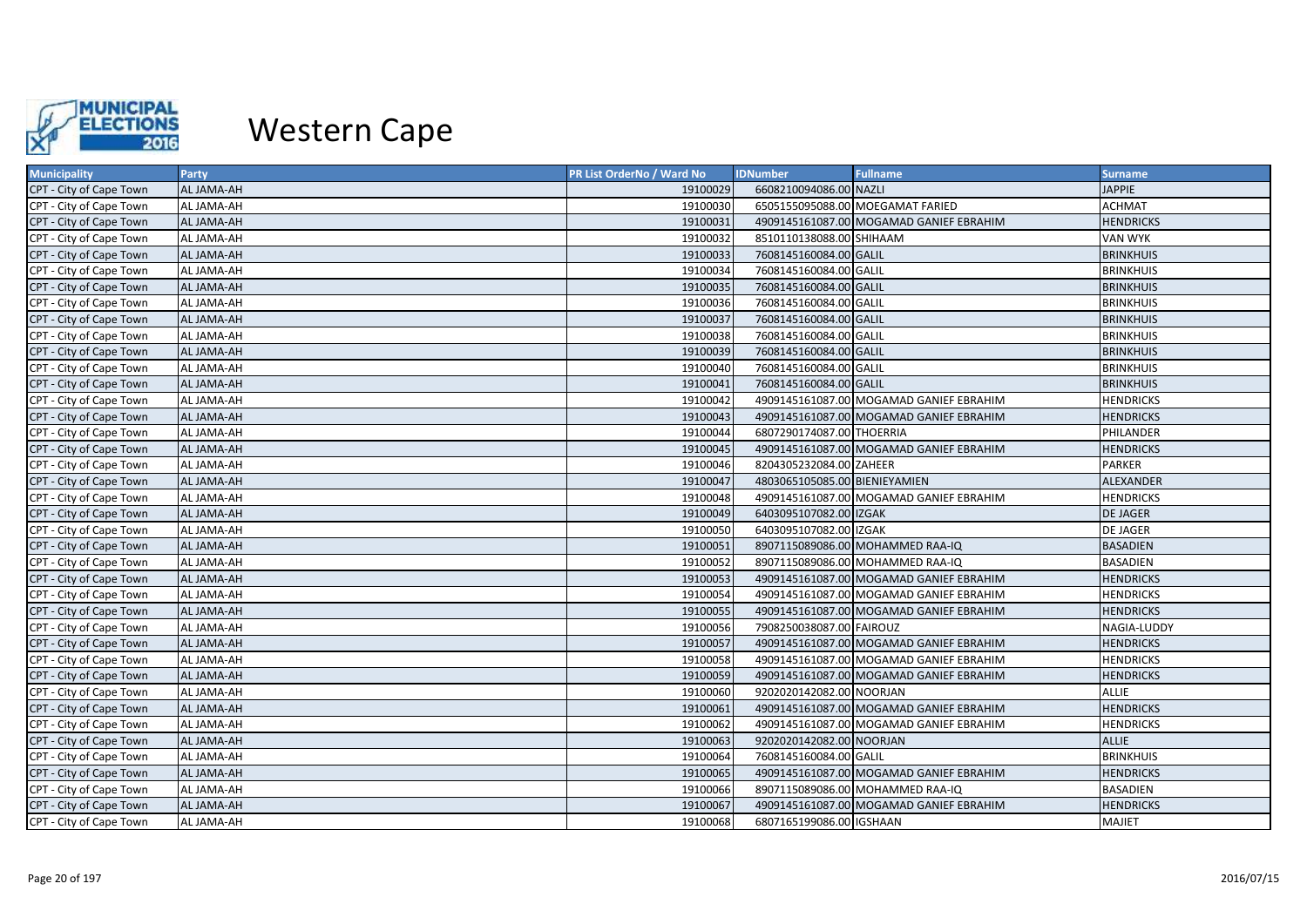

| <b>Municipality</b>     | Party             | <b>PR List OrderNo / Ward No</b> | <b>IDNumber</b>            | <b>Fullname</b>                         | <b>Surname</b>    |
|-------------------------|-------------------|----------------------------------|----------------------------|-----------------------------------------|-------------------|
| CPT - City of Cape Town | AL JAMA-AH        | 19100069                         | 6408065117086.00 ABDULSIED |                                         | <b>DAVIDS</b>     |
| CPT - City of Cape Town | AL JAMA-AH        | 19100070                         |                            | 4909145161087.00 MOGAMAD GANIEF EBRAHIM | <b>HENDRICKS</b>  |
| CPT - City of Cape Town | AL JAMA-AH        | 19100071                         |                            | 4909145161087.00 MOGAMAD GANIEF EBRAHIM | <b>HENDRICKS</b>  |
| CPT - City of Cape Town | AL JAMA-AH        | 19100072                         |                            | 4909145161087.00 MOGAMAD GANIEF EBRAHIM | <b>HENDRICKS</b>  |
| CPT - City of Cape Town | AL JAMA-AH        | 19100073                         | 7908250038087.00 FAIROUZ   |                                         | NAGIA-LUDDY       |
| CPT - City of Cape Town | AL JAMA-AH        | 19100074                         |                            | 4909145161087.00 MOGAMAD GANIEF EBRAHIM | <b>HENDRICKS</b>  |
| CPT - City of Cape Town | AL JAMA-AH        | 19100075                         | 8204305232084.00 ZAHEER    |                                         | <b>PARKER</b>     |
| CPT - City of Cape Town | AL JAMA-AH        | 19100076                         | 5301295164088.00 ACHMAD    |                                         | <b>HENDRICKS</b>  |
| CPT - City of Cape Town | AL JAMA-AH        | 19100077                         | 4712160075087.00 SHARIFA   |                                         | <b>FREDERICKS</b> |
| CPT - City of Cape Town | AL JAMA-AH        | 19100078                         |                            | 8907115089086.00 MOHAMMED RAA-IQ        | <b>BASADIEN</b>   |
| CPT - City of Cape Town | <b>AL JAMA-AH</b> | 19100079                         | 7112180133080.00 MYMOENA   |                                         | <b>WILLIAMS</b>   |
| CPT - City of Cape Town | AL JAMA-AH        | 19100080                         | 7608145160084.00 GALIL     |                                         | <b>BRINKHUIS</b>  |
| CPT - City of Cape Town | AL JAMA-AH        | 19100081                         |                            | 4909145161087.00 MOGAMAD GANIEF EBRAHIM | <b>HENDRICKS</b>  |
| CPT - City of Cape Town | AL JAMA-AH        | 19100082                         | 7908250038087.00 FAIROUZ   |                                         | NAGIA-LUDDY       |
| CPT - City of Cape Town | AL JAMA-AH        | 19100083                         | 7112180123081.00 HADIA     |                                         | <b>SULTAN</b>     |
| CPT - City of Cape Town | AL JAMA-AH        | 19100084                         | 7806205220083.00 GASAN     |                                         | <b>BRINKHUIS</b>  |
| CPT - City of Cape Town | AL JAMA-AH        | 19100085                         | 6408040238080.00 SUMAYA    |                                         | <b>WILLIAMS</b>   |
| CPT - City of Cape Town | AL JAMA-AH        | 19100086                         | 7608145160084.00 GALIL     |                                         | <b>BRINKHUIS</b>  |
| CPT - City of Cape Town | AL JAMA-AH        | 19100087                         | 7608145160084.00 GALIL     |                                         | <b>BRINKHUIS</b>  |
| CPT - City of Cape Town | AL JAMA-AH        | 19100088                         | 5301295164088.00 ACHMAD    |                                         | <b>HENDRICKS</b>  |
| CPT - City of Cape Town | AL JAMA-AH        | 19100089                         | 7608145160084.00 GALIL     |                                         | <b>BRINKHUIS</b>  |
| CPT - City of Cape Town | AL JAMA-AH        | 19100090                         | 7608145160084.00 GALIL     |                                         | <b>BRINKHUIS</b>  |
| CPT - City of Cape Town | AL JAMA-AH        | 19100091                         | 7608145160084.00 GALIL     |                                         | <b>BRINKHUIS</b>  |
| CPT - City of Cape Town | AL JAMA-AH        | 19100092                         | 7608145160084.00 GALIL     |                                         | <b>BRINKHUIS</b>  |
| CPT - City of Cape Town | AL JAMA-AH        | 19100093                         | 7608145160084.00 GALIL     |                                         | <b>BRINKHUIS</b>  |
| CPT - City of Cape Town | AL JAMA-AH        | 19100094                         | 7608145160084.00 GALIL     |                                         | <b>BRINKHUIS</b>  |
| CPT - City of Cape Town | AL JAMA-AH        | 19100095                         | 7608145160084.00 GALIL     |                                         | <b>BRINKHUIS</b>  |
| CPT - City of Cape Town | AL JAMA-AH        | 19100096                         | 7608145160084.00 GALIL     |                                         | <b>BRINKHUIS</b>  |
| CPT - City of Cape Town | AL JAMA-AH        | 19100097                         | 7608145160084.00 GALIL     |                                         | <b>BRINKHUIS</b>  |
| CPT - City of Cape Town | AL JAMA-AH        | 19100098                         | 7608145160084.00 GALIL     |                                         | <b>BRINKHUIS</b>  |
| CPT - City of Cape Town | AL JAMA-AH        | 19100099                         |                            | 6505155095088.00 MOEGAMAT FARIED        | <b>ACHMAT</b>     |
| CPT - City of Cape Town | AL JAMA-AH        | 19100100                         | 7608145160084.00 GALIL     |                                         | <b>BRINKHUIS</b>  |
| CPT - City of Cape Town | AL JAMA-AH        | 19100101                         | 5301295164088.00 ACHMAD    |                                         | <b>HENDRICKS</b>  |
| CPT - City of Cape Town | AL JAMA-AH        | 19100102                         |                            | 4909145161087.00 MOGAMAD GANIEF EBRAHIM | <b>HENDRICKS</b>  |
| CPT - City of Cape Town | AL JAMA-AH        | 19100103                         |                            | 4909145161087.00 MOGAMAD GANIEF EBRAHIM | <b>HENDRICKS</b>  |
| CPT - City of Cape Town | AL JAMA-AH        | 19100104                         | 7908250038087.00 FAIROUZ   |                                         | NAGIA-LUDDY       |
| CPT - City of Cape Town | AL JAMA-AH        | 19100105                         | 7908250038087.00 FAIROUZ   |                                         | NAGIA-LUDDY       |
| CPT - City of Cape Town | AL JAMA-AH        | 19100106                         | 7608175055089.00 SEDICK    |                                         | <b>JACOBS</b>     |
| CPT - City of Cape Town | AL JAMA-AH        | 19100107                         |                            | 4909145161087.00 MOGAMAD GANIEF EBRAHIM | <b>HENDRICKS</b>  |
| CPT - City of Cape Town | AL JAMA-AH        | 19100108                         | 7608145160084.00 GALIL     |                                         | <b>BRINKHUIS</b>  |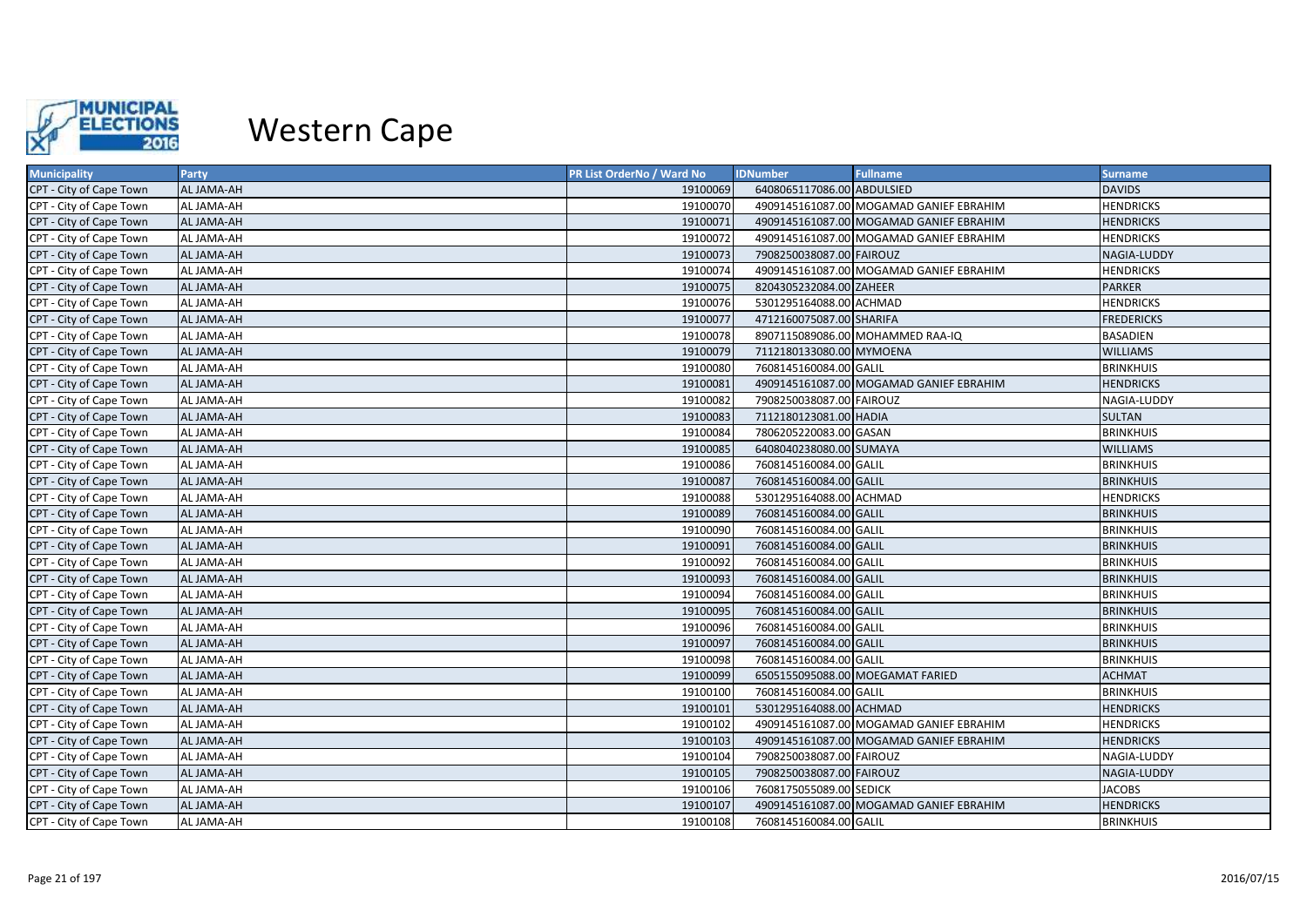

| <b>Municipality</b>     | Party                 | PR List OrderNo / Ward No | <b>IDNumber</b>                 | <b>Fullname</b>                            | <b>Surname</b>   |
|-------------------------|-----------------------|---------------------------|---------------------------------|--------------------------------------------|------------------|
| CPT - City of Cape Town | AL JAMA-AH            | 19100109                  |                                 | 8907115089086.00 MOHAMMED RAA-IQ           | <b>BASADIEN</b>  |
| CPT - City of Cape Town | AL JAMA-AH            | 19100110                  | 6807290174087.00 THOERRIA       |                                            | PHILANDER        |
| CPT - City of Cape Town | AL JAMA-AH            | 19100111                  | 7908250038087.00 FAIROUZ        |                                            | NAGIA-LUDDY      |
| CPT - City of Cape Town | AL JAMA-AH            | 19100112                  |                                 | 4909145161087.00 MOGAMAD GANIEF EBRAHIM    | <b>HENDRICKS</b> |
| CPT - City of Cape Town | AL JAMA-AH            | 19100113                  |                                 | 4909145161087.00 MOGAMAD GANIEF EBRAHIM    | <b>HENDRICKS</b> |
| CPT - City of Cape Town | AL JAMA-AH            | 19100114                  | 7608145160084.00 GALIL          |                                            | <b>BRINKHUIS</b> |
| CPT - City of Cape Town | AL JAMA-AH            | 19100115                  | 6704300425080.00 HASHURA        |                                            | <b>KARAM</b>     |
| CPT - City of Cape Town | AL JAMA-AH            | 19100116                  | 5601275101087.00 YUSUF          |                                            | HASSIEM          |
| CPT - City of Cape Town | AL SHURA PARTY        |                           | 7304047220081.00 MEHMET VEFA    |                                            | <b>DAG</b>       |
| CPT - City of Cape Town | AL SHURA PARTY        |                           | 5604235030081.00 ABDURAGIEM     |                                            | ABDEROEF         |
| CPT - City of Cape Town | AL SHURA PARTY        |                           | 4504015101089.00 ABDURAGIEM     |                                            | <b>ORRIE</b>     |
| CPT - City of Cape Town | AL SHURA PARTY        |                           | 5212105131086.00 MOEGSIEN       |                                            | <b>HARRIS</b>    |
| CPT - City of Cape Town | AL SHURA PARTY        |                           | 5711265192085.00 YASIR          |                                            | <b>PEARCE</b>    |
| CPT - City of Cape Town | AL SHURA PARTY        |                           | 7409125293080.00 MOGAMAT RASOOL |                                            | <b>JACOBS</b>    |
| CPT - City of Cape Town | AL SHURA PARTY        |                           | 7104015283081.00 IGSHAAN        |                                            | <b>TALIEP</b>    |
| CPT - City of Cape Town | AL SHURA PARTY        |                           | 7911015070080.00 MOGAMAD REZA   |                                            | <b>DAMOES</b>    |
| CPT - City of Cape Town | <b>AL SHURA PARTY</b> |                           | 6905075194088.00 ABDURAGHMAAN   |                                            | <b>ISMAIL</b>    |
| CPT - City of Cape Town | AL SHURA PARTY        | 10                        | 4609225150089.00 MOGAMAT ALWIE  |                                            | ORRIE            |
| CPT - City of Cape Town | AL SHURA PARTY        | 11                        | 6905065103081.00 ASHARAF        |                                            | <b>JULIE</b>     |
| CPT - City of Cape Town | AL SHURA PARTY        | 12                        | 4908310080080.00 ZUBEIDAH       |                                            | SAYED            |
| CPT - City of Cape Town | AL SHURA PARTY        | 13                        | 7703220112082.00 SHADIA         |                                            | <b>KHAN</b>      |
| CPT - City of Cape Town | AL SHURA PARTY        | 14                        | 7809090663086.00 NOLUVUYO       |                                            | MBULWANA         |
| CPT - City of Cape Town | <b>AL SHURA PARTY</b> | 15                        | 7407135242089.00 WHALEED        |                                            | <b>NOORDIEN</b>  |
| CPT - City of Cape Town | AL SHURA PARTY        | 16                        | 7402195123089.00 BRETT          |                                            | <b>GREEN</b>     |
| CPT - City of Cape Town | AL SHURA PARTY        | 17                        | 6307100452088.00 VALMA JEAN     |                                            | <b>PFAFF</b>     |
| CPT - City of Cape Town | AL SHURA PARTY        | 18                        | 5512030121080.00 ROJAYA         |                                            | <b>ADAMS</b>     |
| CPT - City of Cape Town | AL SHURA PARTY        | 19                        |                                 | 5804205157084.00 FREDERICK ABRAHAM GARRETT | <b>THYS</b>      |
| CPT - City of Cape Town | AL SHURA PARTY        | 20                        | 8912120222086.00 RUQAYAH        |                                            | ABDEROEF         |
| CPT - City of Cape Town | <b>AL SHURA PARTY</b> | 21                        | 7506090306084.00 MARIAM         |                                            | RHYNEVELDT       |
| CPT - City of Cape Town | AL SHURA PARTY        | 22                        | 7003215097087.00 ABDURAGHMAAN   |                                            | <b>ADAMS</b>     |
| CPT - City of Cape Town | AL SHURA PARTY        | 23                        | 7803135248086.00 FARWAAN        |                                            | <b>ADAMS</b>     |
| CPT - City of Cape Town | AL SHURA PARTY        | 24                        | 8504165211080.00 NAZIER         |                                            | <b>JAMIE</b>     |
| CPT - City of Cape Town | AL SHURA PARTY        | 25                        | 7304280186080.00 RASHIEDA       |                                            | <b>ADAMS</b>     |
| CPT - City of Cape Town | AL SHURA PARTY        | 26                        | 6801190092085.00 SHAHIEDA       |                                            | <b>ADAMS</b>     |
| CPT - City of Cape Town | AL SHURA PARTY        | 27                        | 7105050115088.00 FATIEMAH       |                                            | COOK             |
| CPT - City of Cape Town | AL SHURA PARTY        | 28                        |                                 | 6408145211081.00 MOGAMAT NAZEEM            | COOK             |
| CPT - City of Cape Town | AL SHURA PARTY        | 29                        | 6609110164086.00 SURYA          |                                            | <b>VISAGIE</b>   |
| CPT - City of Cape Town | AL SHURA PARTY        | 30                        | 8710105185082.00 DEEN           |                                            | AULD             |
| CPT - City of Cape Town | AL SHURA PARTY        | 31                        | 9304286139081.00 VUYANI         |                                            | <b>MGINDANA</b>  |
| CPT - City of Cape Town | <b>AL SHURA PARTY</b> | 32                        | 9601065299089.00 VERNON LUKE    |                                            | <b>MINNAAR</b>   |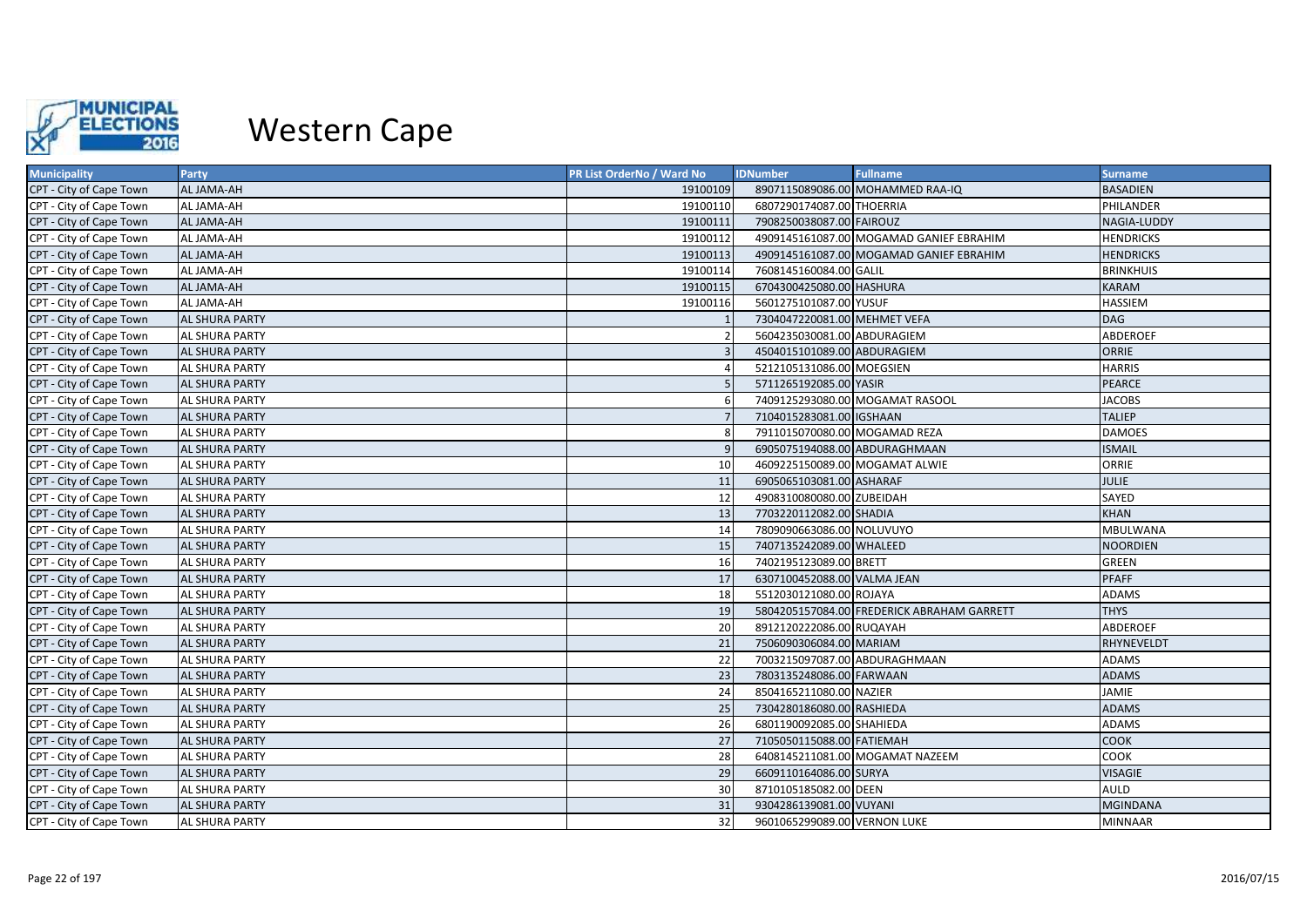

| <b>Municipality</b>     | Party                 | <b>PR List OrderNo / Ward No</b> | <b>IDNumber</b>                | <b>Fullname</b>                            | <b>Surname</b>  |
|-------------------------|-----------------------|----------------------------------|--------------------------------|--------------------------------------------|-----------------|
| CPT - City of Cape Town | AL SHURA PARTY        | 19100001                         | 7304047220081.00 MEHMET VEFA   |                                            | <b>DAG</b>      |
| CPT - City of Cape Town | AL SHURA PARTY        | 19100002                         | 6307100452088.00 VALMA JEAN    |                                            | <b>PFAFF</b>    |
| CPT - City of Cape Town | AL SHURA PARTY        | 19100003                         | 8912120222086.00 RUQAYAH       |                                            | <b>ABDEROEF</b> |
| CPT - City of Cape Town | AL SHURA PARTY        | 19100004                         | 4609225150089.00 MOGAMAT ALWIE |                                            | ORRIE           |
| CPT - City of Cape Town | AL SHURA PARTY        | 19100006                         | 6905065103081.00 ASHARAF       |                                            | <b>JULIE</b>    |
| CPT - City of Cape Town | AL SHURA PARTY        | 19100007                         | 7407135242089.00 WHALEED       |                                            | <b>NOORDIEN</b> |
| CPT - City of Cape Town | AL SHURA PARTY        | 19100008                         | 7402195123089.00 BRETT         |                                            | <b>GREEN</b>    |
| CPT - City of Cape Town | AL SHURA PARTY        | 19100009                         |                                | 5804205157084.00 FREDERICK ABRAHAM GARRETT | <b>THYS</b>     |
| CPT - City of Cape Town | AL SHURA PARTY        | 19100010                         | 7104135315086.00 REDEWAN       |                                            | <b>ORRIE</b>    |
| CPT - City of Cape Town | AL SHURA PARTY        | 19100011                         |                                | 5804205157084.00 FREDERICK ABRAHAM GARRETT | <b>THYS</b>     |
| CPT - City of Cape Town | AL SHURA PARTY        | 19100013                         | 6210160098082.00 RASHEDA       |                                            | <b>WILSON</b>   |
| CPT - City of Cape Town | AL SHURA PARTY        | 19100014                         | 4504015101089.00 ABDURAGIEM    |                                            | ORRIE           |
| CPT - City of Cape Town | AL SHURA PARTY        | 19100015                         | 7506090306084.00 MARIAM        |                                            | RHYNEVELDT      |
| CPT - City of Cape Town | AL SHURA PARTY        | 19100016                         | 7003215097087.00 ABDURAGHMAAN  |                                            | <b>ADAMS</b>    |
| CPT - City of Cape Town | AL SHURA PARTY        | 19100017                         | 7803135248086.00 FARWAAN       |                                            | <b>ADAMS</b>    |
| CPT - City of Cape Town | AL SHURA PARTY        | 19100018                         | 8504165211080.00 NAZIER        |                                            | <b>JAMIE</b>    |
| CPT - City of Cape Town | AL SHURA PARTY        | 19100019                         | 7304280186080.00 RASHIEDA      |                                            | <b>ADAMS</b>    |
| CPT - City of Cape Town | AL SHURA PARTY        | 19100020                         | 6801190092085.00 SHAHIEDA      |                                            | <b>ADAMS</b>    |
| CPT - City of Cape Town | AL SHURA PARTY        | 19100021                         | 7407135242089.00 WHALEED       |                                            | <b>NOORDIEN</b> |
| CPT - City of Cape Town | AL SHURA PARTY        | 19100023                         | 7402195123089.00 BRETT         |                                            | <b>GREEN</b>    |
| CPT - City of Cape Town | AL SHURA PARTY        | 19100024                         | 7105050115088.00 FATIEMAH      |                                            | <b>COOK</b>     |
| CPT - City of Cape Town | AL SHURA PARTY        | 19100025                         |                                | 6408145211081.00 MOGAMAT NAZEEM            | COOK            |
| CPT - City of Cape Town | AL SHURA PARTY        | 19100026                         | 6609110164086.00 SURYA         |                                            | <b>VISAGIE</b>  |
| CPT - City of Cape Town | AL SHURA PARTY        | 19100027                         | 8710105185082.00 DEEN          |                                            | <b>AULD</b>     |
| CPT - City of Cape Town | AL SHURA PARTY        | 19100029                         | 9304286139081.00 VUYANI        |                                            | <b>MGINDANA</b> |
| CPT - City of Cape Town | AL SHURA PARTY        | 19100030                         | 9601065299089.00 VERNON LUKE   |                                            | <b>MINNAAR</b>  |
| CPT - City of Cape Town | AL SHURA PARTY        | 19100032                         | 5512030121080.00 ROJAYA        |                                            | <b>ADAMS</b>    |
| CPT - City of Cape Town | AL SHURA PARTY        | 19100033                         | 6905075194088.00 ABDURAGHMAAN  |                                            | <b>ISMAIL</b>   |
| CPT - City of Cape Town | AL SHURA PARTY        | 19100035                         | 7809230167089.00 AYESHA        |                                            | <b>JACOBS</b>   |
| CPT - City of Cape Town | AL SHURA PARTY        | 19100036                         | 7703220112082.00 SHADIA        |                                            | <b>KHAN</b>     |
| CPT - City of Cape Town | AL SHURA PARTY        | 19100037                         |                                | 5804205157084.00 FREDERICK ABRAHAM GARRETT | <b>THYS</b>     |
| CPT - City of Cape Town | AL SHURA PARTY        | 19100038                         | 7104135315086.00 REDEWAN       |                                            | <b>ORRIE</b>    |
| CPT - City of Cape Town | AL SHURA PARTY        | 19100039                         | 8207315206089.00 ABUBAKAR      |                                            | <b>JACOBS</b>   |
| CPT - City of Cape Town | AL SHURA PARTY        | 19100040                         | 4504015101089.00 ABDURAGIEM    |                                            | <b>ORRIE</b>    |
| CPT - City of Cape Town | AL SHURA PARTY        | 19100041                         | 7003215097087.00 ABDURAGHMAAN  |                                            | <b>ADAMS</b>    |
| CPT - City of Cape Town | AL SHURA PARTY        | 19100042                         | 7803135248086.00 FARWAAN       |                                            | <b>ADAMS</b>    |
| CPT - City of Cape Town | AL SHURA PARTY        | 19100043                         | 7205315162089.00 MOGAMAT       |                                            | <b>FAKIER</b>   |
| CPT - City of Cape Town | AL SHURA PARTY        | 19100044                         | 5711265192085.00 YASIR         |                                            | <b>PEARCE</b>   |
| CPT - City of Cape Town | <b>AL SHURA PARTY</b> | 19100045                         |                                | 7409125293080.00 MOGAMAT RASOOL            | <b>JACOBS</b>   |
| CPT - City of Cape Town | AL SHURA PARTY        | 19100046                         | 4504015101089.00 ABDURAGIEM    |                                            | ORRIE           |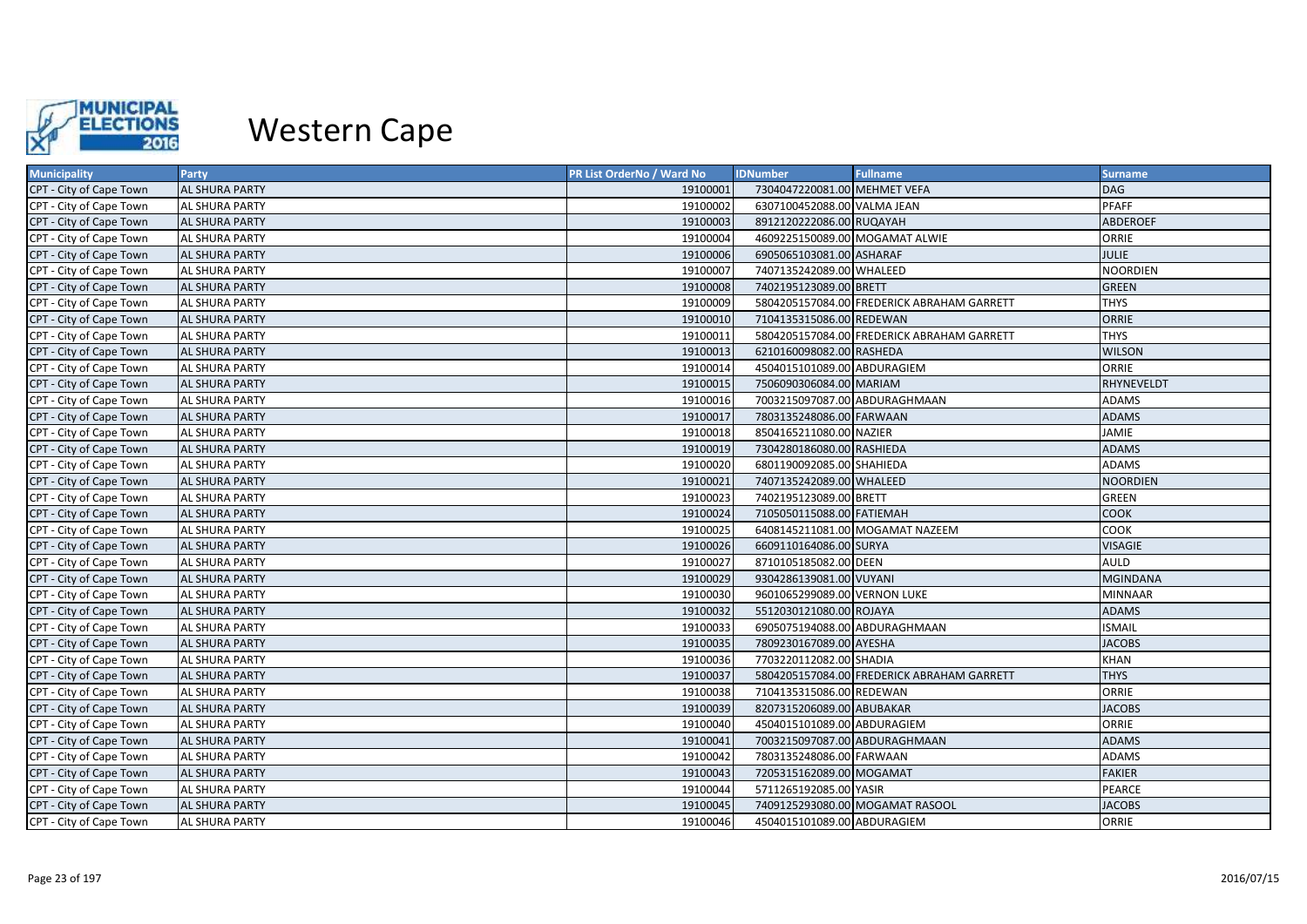

| <b>Municipality</b>     | Party                 | PR List OrderNo / Ward No | <b>IDNumber</b>                | <b>Fullname</b>                            | <b>Surname</b>  |
|-------------------------|-----------------------|---------------------------|--------------------------------|--------------------------------------------|-----------------|
| CPT - City of Cape Town | AL SHURA PARTY        | 19100047                  | 7104135315086.00 REDEWAN       |                                            | <b>ORRIE</b>    |
| CPT - City of Cape Town | AL SHURA PARTY        | 19100048                  | 7703220112082.00 SHADIA        |                                            | <b>KHAN</b>     |
| CPT - City of Cape Town | AL SHURA PARTY        | 19100049                  | 7407135242089.00 WHALEED       |                                            | NOORDIEN        |
| CPT - City of Cape Town | AL SHURA PARTY        | 19100050                  |                                | 5804205157084.00 FREDERICK ABRAHAM GARRETT | <b>THYS</b>     |
| CPT - City of Cape Town | AL SHURA PARTY        | 19100051                  | 5212105131086.00 MOEGSIEN      |                                            | <b>HARRIS</b>   |
| CPT - City of Cape Town | AL SHURA PARTY        | 19100052                  | 5807150188087.00 JAMELA        |                                            | KANNEMEYER      |
| CPT - City of Cape Town | AL SHURA PARTY        | 19100053                  | 6412050079087.00 MARIAM        |                                            | <b>KIMMIE</b>   |
| CPT - City of Cape Town | AL SHURA PARTY        | 19100054                  | 6905075194088.00 ABDURAGHMAAN  |                                            | <b>ISMAIL</b>   |
| CPT - City of Cape Town | AL SHURA PARTY        | 19100055                  | 6905065103081.00 ASHARAF       |                                            | <b>JULIE</b>    |
| CPT - City of Cape Town | AL SHURA PARTY        | 19100056                  | 4609225150089.00 MOGAMAT ALWIE |                                            | <b>ORRIE</b>    |
| CPT - City of Cape Town | AL SHURA PARTY        | 19100057                  | 8912120222086.00 RUQAYAH       |                                            | <b>ABDEROEF</b> |
| CPT - City of Cape Town | AL SHURA PARTY        | 19100058                  | 5212105131086.00 MOEGSIEN      |                                            | <b>HARRIS</b>   |
| CPT - City of Cape Town | AL SHURA PARTY        | 19100059                  | 5212105131086.00 MOEGSIEN      |                                            | <b>HARRIS</b>   |
| CPT - City of Cape Town | AL SHURA PARTY        | 19100060                  | 5604235030081.00 ABDURAGIEM    |                                            | <b>ABDEROEF</b> |
| CPT - City of Cape Town | AL SHURA PARTY        | 19100061                  | 7104135315086.00 REDEWAN       |                                            | <b>ORRIE</b>    |
| CPT - City of Cape Town | AL SHURA PARTY        | 19100062                  | 7304047220081.00 MEHMET VEFA   |                                            | <b>DAG</b>      |
| CPT - City of Cape Town | AL SHURA PARTY        | 19100064                  | 7402195123089.00 BRETT         |                                            | GREEN           |
| CPT - City of Cape Town | AL SHURA PARTY        | 19100065                  | 7104015283081.00 IGSHAAN       |                                            | <b>TALIEP</b>   |
| CPT - City of Cape Town | AL SHURA PARTY        | 19100066                  | 7304047220081.00 MEHMET VEFA   |                                            | DAG             |
| CPT - City of Cape Town | AL SHURA PARTY        | 19100067                  | 4908310080080.00 ZUBEIDAH      |                                            | SAYED           |
| CPT - City of Cape Town | AL SHURA PARTY        | 19100068                  | 4908310080080.00 ZUBEIDAH      |                                            | SAYED           |
| CPT - City of Cape Town | AL SHURA PARTY        | 19100069                  | 5711265192085.00 YASIR         |                                            | PEARCE          |
| CPT - City of Cape Town | AL SHURA PARTY        | 19100070                  | 7506090306084.00 MARIAM        |                                            | RHYNEVELDT      |
| CPT - City of Cape Town | AL SHURA PARTY        | 19100071                  | 7506090306084.00 MARIAM        |                                            | RHYNEVELDT      |
| CPT - City of Cape Town | AL SHURA PARTY        | 19100072                  | 7506090306084.00 MARIAM        |                                            | RHYNEVELDT      |
| CPT - City of Cape Town | AL SHURA PARTY        | 19100073                  | 6307100452088.00 VALMA JEAN    |                                            | PFAFF           |
| CPT - City of Cape Town | AL SHURA PARTY        | 19100074                  | 5604235030081.00 ABDURAGIEM    |                                            | ABDEROEF        |
| CPT - City of Cape Town | AL SHURA PARTY        | 19100075                  | 5604235030081.00 ABDURAGIEM    |                                            | <b>ABDEROEF</b> |
| CPT - City of Cape Town | AL SHURA PARTY        | 19100076                  | 5604235030081.00 ABDURAGIEM    |                                            | <b>ABDEROEF</b> |
| CPT - City of Cape Town | AL SHURA PARTY        | 19100077                  | 5604235030081.00 ABDURAGIEM    |                                            | <b>ABDEROEF</b> |
| CPT - City of Cape Town | AL SHURA PARTY        | 19100078                  | 5604235030081.00 ABDURAGIEM    |                                            | <b>ABDEROEF</b> |
| CPT - City of Cape Town | AL SHURA PARTY        | 19100079                  | 5604235030081.00 ABDURAGIEM    |                                            | <b>ABDEROEF</b> |
| CPT - City of Cape Town | AL SHURA PARTY        | 19100080                  | 5604235030081.00 ABDURAGIEM    |                                            | <b>ABDEROEF</b> |
| CPT - City of Cape Town | AL SHURA PARTY        | 19100081                  | 6905065103081.00 ASHARAF       |                                            | <b>JULIE</b>    |
| CPT - City of Cape Town | AL SHURA PARTY        | 19100082                  | 6905075194088.00 ABDURAGHMAAN  |                                            | <b>ISMAIL</b>   |
| CPT - City of Cape Town | AL SHURA PARTY        | 19100085                  | 5711265192085.00 YASIR         |                                            | <b>PEARCE</b>   |
| CPT - City of Cape Town | AL SHURA PARTY        | 19100086                  | 9106300230089.00 RABEAH        |                                            | <b>ABDEROEF</b> |
| CPT - City of Cape Town | AL SHURA PARTY        | 19100087                  | 5807150188087.00 JAMELA        |                                            | KANNEMEYER      |
| CPT - City of Cape Town | <b>AL SHURA PARTY</b> | 19100088                  | 5212105131086.00 MOEGSIEN      |                                            | <b>HARRIS</b>   |
| CPT - City of Cape Town | AL SHURA PARTY        | 19100089                  | 5512030121080.00 ROJAYA        |                                            | <b>ADAMS</b>    |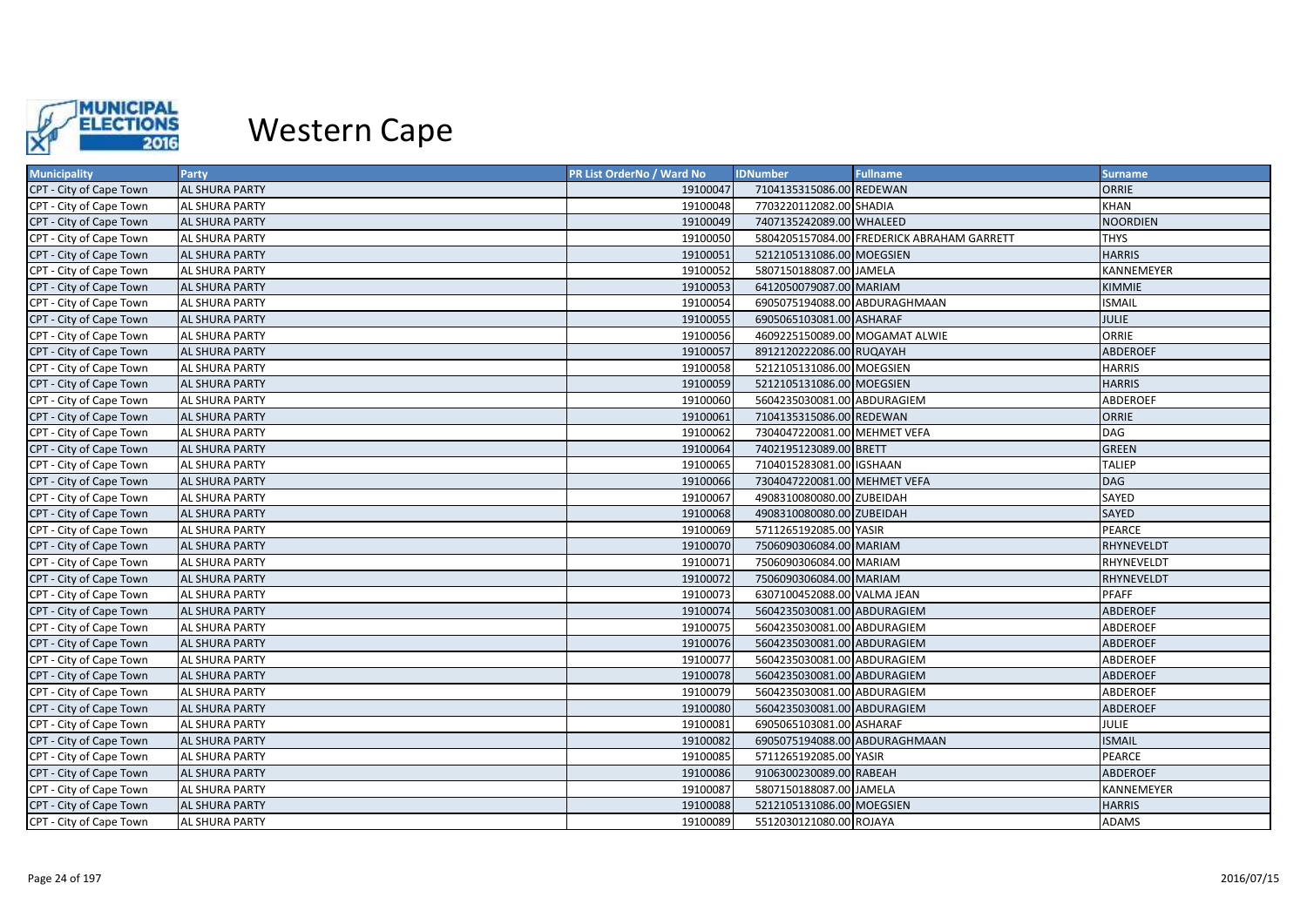

| <b>Municipality</b>     | Party                       | <b>PR List OrderNo / Ward No</b> | <b>IDNumber</b>                 | <b>Fullname</b>                  | <b>Surname</b>   |
|-------------------------|-----------------------------|----------------------------------|---------------------------------|----------------------------------|------------------|
| CPT - City of Cape Town | AL SHURA PARTY              | 19100090                         | 6412050079087.00 MARIAM         |                                  | <b>KIMMIE</b>    |
| CPT - City of Cape Town | AL SHURA PARTY              | 19100091                         | 7506090306084.00 MARIAM         |                                  | RHYNEVELDT       |
| CPT - City of Cape Town | AL SHURA PARTY              | 19100092                         | 7911015070080.00 MOGAMAD REZA   |                                  | <b>DAMOES</b>    |
| CPT - City of Cape Town | AL SHURA PARTY              | 19100094                         | 7809090663086.00 NOLUVUYO       |                                  | MBULWANA         |
| CPT - City of Cape Town | AL SHURA PARTY              | 19100095                         | 9601065299089.00 VERNON LUKE    |                                  | <b>MINNAAR</b>   |
| CPT - City of Cape Town | <b>AL SHURA PARTY</b>       | 19100096                         | 7809090663086.00 NOLUVUYO       |                                  | MBULWANA         |
| CPT - City of Cape Town | <b>AL SHURA PARTY</b>       | 19100097                         | 9304286139081.00 VUYANI         |                                  | <b>MGINDANA</b>  |
| CPT - City of Cape Town | AL SHURA PARTY              | 19100099                         | 8710105185082.00 DEEN           |                                  | <b>AULD</b>      |
| CPT - City of Cape Town | <b>AL SHURA PARTY</b>       | 19100100                         | 7911015070080.00 MOGAMAD REZA   |                                  | <b>DAMOES</b>    |
| CPT - City of Cape Town | AL SHURA PARTY              | 19100101                         | 8504165211080.00 NAZIER         |                                  | JAMIE            |
| CPT - City of Cape Town | AL SHURA PARTY              | 19100102                         | 7304280186080.00 RASHIEDA       |                                  | <b>ADAMS</b>     |
| CPT - City of Cape Town | AL SHURA PARTY              | 19100103                         | 6801190092085.00 SHAHIEDA       |                                  | <b>ADAMS</b>     |
| CPT - City of Cape Town | AL SHURA PARTY              | 19100104                         | 8710105185082.00 DEEN           |                                  | <b>AULD</b>      |
| CPT - City of Cape Town | AL SHURA PARTY              | 19100106                         | 9304286139081.00 VUYANI         |                                  | <b>MGINDANA</b>  |
| CPT - City of Cape Town | AL SHURA PARTY              | 19100107                         | 9601065299089.00 VERNON LUKE    |                                  | <b>MINNAAR</b>   |
| CPT - City of Cape Town | AL SHURA PARTY              | 19100109                         | 5512030121080.00 ROJAYA         |                                  | <b>ADAMS</b>     |
| CPT - City of Cape Town | AL SHURA PARTY              | 19100112                         | 5807150188087.00 JAMELA         |                                  | KANNEMEYER       |
| CPT - City of Cape Town | AL SHURA PARTY              | 19100114                         | 9304286139081.00 VUYANI         |                                  | <b>MGINDANA</b>  |
| CPT - City of Cape Town | AL SHURA PARTY              | 19100115                         | 9601065299089.00 VERNON LUKE    |                                  | <b>MINNAAR</b>   |
| CPT - City of Cape Town | CAPE MUSLIM CONGRESS        |                                  | 7001115066087.00 YAGYAH         |                                  | <b>ADAMS</b>     |
| CPT - City of Cape Town | CAPE MUSLIM CONGRESS        |                                  | 5102015661084.00 ABDU RAZAK     |                                  | <b>NORDIEN</b>   |
| CPT - City of Cape Town | CAPE MUSLIM CONGRESS        |                                  | 7212190143085.00 YOEMNA         |                                  | <b>DRAMAT</b>    |
| CPT - City of Cape Town | <b>CAPE MUSLIM CONGRESS</b> |                                  |                                 | 4902235130088.00 MOGAMAT RASHAAD | <b>ALEXANDER</b> |
| CPT - City of Cape Town | CAPE MUSLIM CONGRESS        |                                  | 7209075280081.00 ISGAK          |                                  | <b>ADAMS</b>     |
| CPT - City of Cape Town | CAPE MUSLIM CONGRESS        |                                  | 5007195121082.00 MOGAMAT SEDICK |                                  | <b>ISAACS</b>    |
| CPT - City of Cape Town | CAPE MUSLIM CONGRESS        |                                  | 5005170095081.00 WARALDA        |                                  | <b>ADAMS</b>     |
| CPT - City of Cape Town | <b>CAPE MUSLIM CONGRESS</b> |                                  | 5712295191089.00 ABDUL AZIZ     |                                  | <b>DANIELS</b>   |
| CPT - City of Cape Town | CAPE MUSLIM CONGRESS        |                                  | 7706215093084.00 RIYAAD         |                                  | <b>ESSOP</b>     |
| CPT - City of Cape Town | <b>CAPE MUSLIM CONGRESS</b> | 10                               | 9008305166088.00 ZUHAYR         |                                  | <b>ADAMS</b>     |
| CPT - City of Cape Town | CAPE MUSLIM CONGRESS        | 11                               | 7609255182082.00 WAFEEQ         |                                  | SABAN            |
| CPT - City of Cape Town | CAPE MUSLIM CONGRESS        | 12                               | 5302205759082.00 SULAYMAN       |                                  | ABRAHAMS         |
| CPT - City of Cape Town | CAPE MUSLIM CONGRESS        | 13                               | 6508220667089.00 MARIAM         |                                  | <b>ADAMS</b>     |
| CPT - City of Cape Town | <b>CAPE MUSLIM CONGRESS</b> | 14                               | 5611115120080.00 ACHMAT         |                                  | <b>DAMONS</b>    |
| CPT - City of Cape Town | CAPE MUSLIM CONGRESS        | 15                               | 6407225090084.00 MOGAMAT        |                                  | <b>ADAMS</b>     |
| CPT - City of Cape Town | CAPE MUSLIM CONGRESS        | 19100001                         | 7001115066087.00 YAGYAH         |                                  | <b>ADAMS</b>     |
| CPT - City of Cape Town | CAPE MUSLIM CONGRESS        | 19100002                         | 5102015661084.00 ABDU RAZAK     |                                  | NORDIEN          |
| CPT - City of Cape Town | CAPE MUSLIM CONGRESS        | 19100003                         | 7212190143085.00 YOEMNA         |                                  | <b>DRAMAT</b>    |
| CPT - City of Cape Town | CAPE MUSLIM CONGRESS        | 19100004                         |                                 | 4902235130088.00 MOGAMAT RASHAAD | ALEXANDER        |
| CPT - City of Cape Town | CAPE MUSLIM CONGRESS        | 19100005                         | 7209075280081.00 ISGAK          |                                  | <b>ADAMS</b>     |
| CPT - City of Cape Town | CAPE MUSLIM CONGRESS        | 19100006                         | 5007195121082.00 MOGAMAT SEDICK |                                  | <b>ISAACS</b>    |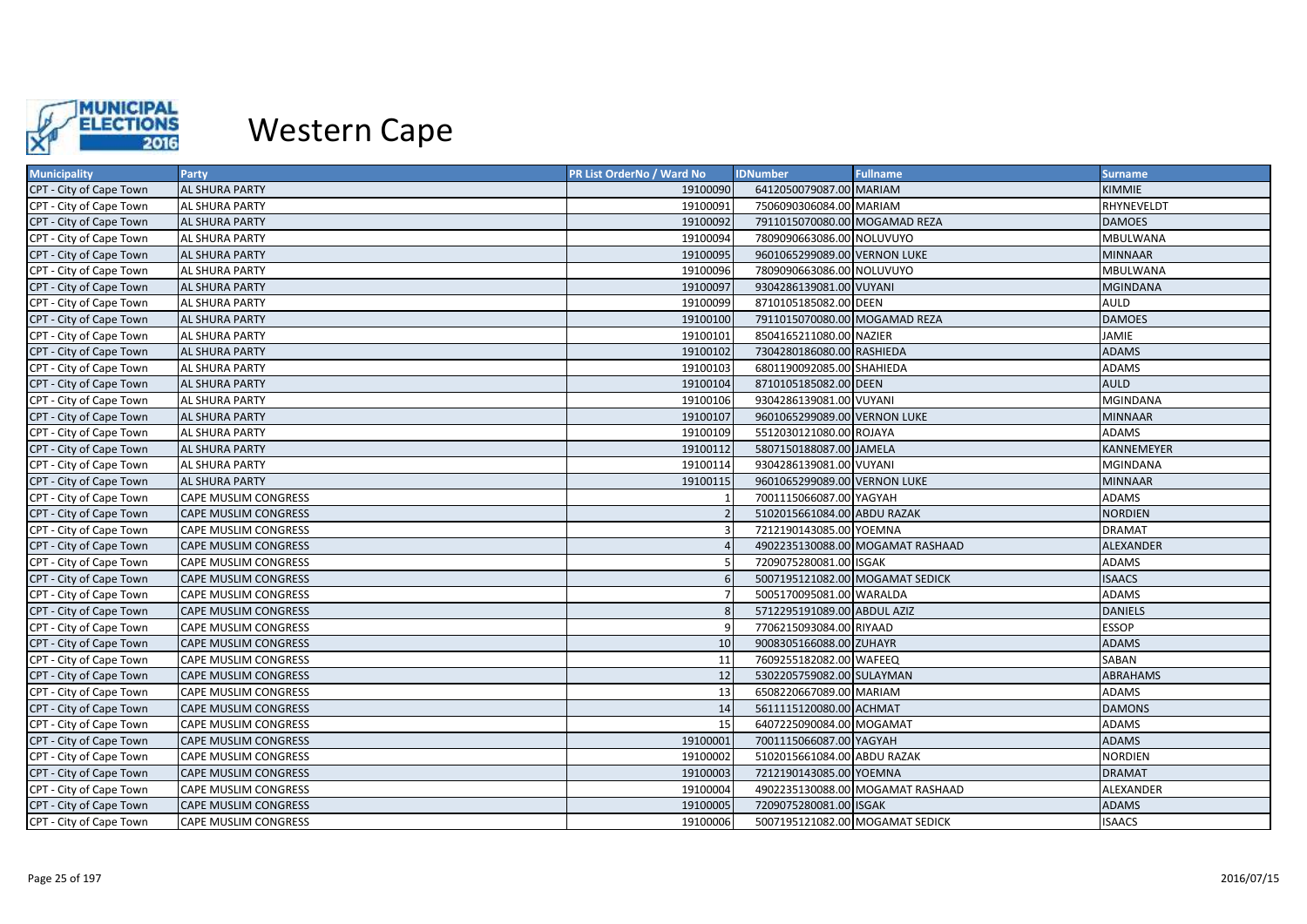

| <b>Municipality</b>     | <b>Party</b>                | PR List OrderNo / Ward No | <b>IDNumber</b>             | <b>Fullname</b>                  | <b>Surname</b>  |
|-------------------------|-----------------------------|---------------------------|-----------------------------|----------------------------------|-----------------|
| CPT - City of Cape Town | <b>CAPE MUSLIM CONGRESS</b> | 19100007                  | 7001115066087.00 YAGYAH     |                                  | <b>ADAMS</b>    |
| CPT - City of Cape Town | <b>CAPE MUSLIM CONGRESS</b> | 19100008                  | 5005170095081.00 WARALDA    |                                  | <b>ADAMS</b>    |
| CPT - City of Cape Town | <b>CAPE MUSLIM CONGRESS</b> | 19100009                  | 7706215093084.00 RIYAAD     |                                  | <b>ESSOP</b>    |
| CPT - City of Cape Town | <b>CAPE MUSLIM CONGRESS</b> | 19100010                  | 5005170095081.00 WARALDA    |                                  | <b>ADAMS</b>    |
| CPT - City of Cape Town | <b>CAPE MUSLIM CONGRESS</b> | 19100011                  | 5102015661084.00 ABDU RAZAK |                                  | <b>NORDIEN</b>  |
| CPT - City of Cape Town | <b>CAPE MUSLIM CONGRESS</b> | 19100012                  | 5005170095081.00 WARALDA    |                                  | <b>ADAMS</b>    |
| CPT - City of Cape Town | <b>CAPE MUSLIM CONGRESS</b> | 19100013                  | 5005170095081.00 WARALDA    |                                  | <b>ADAMS</b>    |
| CPT - City of Cape Town | <b>CAPE MUSLIM CONGRESS</b> | 19100014                  | 7706215093084.00 RIYAAD     |                                  | <b>ESSOP</b>    |
| CPT - City of Cape Town | <b>CAPE MUSLIM CONGRESS</b> | 19100015                  | 5005170095081.00 WARALDA    |                                  | <b>ADAMS</b>    |
| CPT - City of Cape Town | <b>CAPE MUSLIM CONGRESS</b> | 19100016                  | 5005170095081.00 WARALDA    |                                  | <b>ADAMS</b>    |
| CPT - City of Cape Town | <b>CAPE MUSLIM CONGRESS</b> | 19100017                  |                             | 4902235130088.00 MOGAMAT RASHAAD | ALEXANDER       |
| CPT - City of Cape Town | <b>CAPE MUSLIM CONGRESS</b> | 19100018                  | 5005170095081.00 WARALDA    |                                  | <b>ADAMS</b>    |
| CPT - City of Cape Town | <b>CAPE MUSLIM CONGRESS</b> | 19100019                  | 7209075280081.00 ISGAK      |                                  | <b>ADAMS</b>    |
| CPT - City of Cape Town | <b>CAPE MUSLIM CONGRESS</b> | 19100020                  | 7706215093084.00 RIYAAD     |                                  | <b>ESSOP</b>    |
| CPT - City of Cape Town | <b>CAPE MUSLIM CONGRESS</b> | 19100021                  | 7001115066087.00 YAGYAH     |                                  | <b>ADAMS</b>    |
| CPT - City of Cape Town | CAPE MUSLIM CONGRESS        | 19100022                  |                             | 4902235130088.00 MOGAMAT RASHAAD | ALEXANDER       |
| CPT - City of Cape Town | <b>CAPE MUSLIM CONGRESS</b> | 19100023                  | 9008305166088.00 ZUHAYR     |                                  | <b>ADAMS</b>    |
| CPT - City of Cape Town | <b>CAPE MUSLIM CONGRESS</b> | 19100024                  |                             | 4902235130088.00 MOGAMAT RASHAAD | ALEXANDER       |
| CPT - City of Cape Town | <b>CAPE MUSLIM CONGRESS</b> | 19100025                  |                             | 4902235130088.00 MOGAMAT RASHAAD | ALEXANDER       |
| CPT - City of Cape Town | <b>CAPE MUSLIM CONGRESS</b> | 19100026                  | 7209075280081.00 ISGAK      |                                  | <b>ADAMS</b>    |
| CPT - City of Cape Town | <b>CAPE MUSLIM CONGRESS</b> | 19100027                  | 7609255182082.00 WAFEEQ     |                                  | SABAN           |
| CPT - City of Cape Town | <b>CAPE MUSLIM CONGRESS</b> | 19100028                  | 5102015661084.00 ABDU RAZAK |                                  | <b>NORDIEN</b>  |
| CPT - City of Cape Town | <b>CAPE MUSLIM CONGRESS</b> | 19100029                  | 7706215093084.00 RIYAAD     |                                  | <b>ESSOP</b>    |
| CPT - City of Cape Town | <b>CAPE MUSLIM CONGRESS</b> | 19100030                  | 5302205759082.00 SULAYMAN   |                                  | <b>ABRAHAMS</b> |
| CPT - City of Cape Town | <b>CAPE MUSLIM CONGRESS</b> | 19100031                  | 5302205759082.00 SULAYMAN   |                                  | ABRAHAMS        |
| CPT - City of Cape Town | <b>CAPE MUSLIM CONGRESS</b> | 19100032                  | 7001115066087.00 YAGYAH     |                                  | <b>ADAMS</b>    |
| CPT - City of Cape Town | <b>CAPE MUSLIM CONGRESS</b> | 19100033                  | 7609255182082.00 WAFEEQ     |                                  | <b>SABAN</b>    |
| CPT - City of Cape Town | <b>CAPE MUSLIM CONGRESS</b> | 19100034                  | 9008305166088.00 ZUHAYR     |                                  | <b>ADAMS</b>    |
| CPT - City of Cape Town | <b>CAPE MUSLIM CONGRESS</b> | 19100035                  |                             | 5007195121082.00 MOGAMAT SEDICK  | <b>ISAACS</b>   |
| CPT - City of Cape Town | <b>CAPE MUSLIM CONGRESS</b> | 19100036                  | 7609255182082.00 WAFEEQ     |                                  | SABAN           |
| CPT - City of Cape Town | <b>CAPE MUSLIM CONGRESS</b> | 19100037                  | 5712295191089.00 ABDUL AZIZ |                                  | <b>DANIELS</b>  |
| CPT - City of Cape Town | <b>CAPE MUSLIM CONGRESS</b> | 19100038                  | 7209075280081.00 ISGAK      |                                  | <b>ADAMS</b>    |
| CPT - City of Cape Town | <b>CAPE MUSLIM CONGRESS</b> | 19100039                  | 9008305166088.00 ZUHAYR     |                                  | <b>ADAMS</b>    |
| CPT - City of Cape Town | <b>CAPE MUSLIM CONGRESS</b> | 19100040                  | 5302205759082.00 SULAYMAN   |                                  | ABRAHAMS        |
| CPT - City of Cape Town | <b>CAPE MUSLIM CONGRESS</b> | 19100041                  | 5611115120080.00 ACHMAT     |                                  | <b>DAMONS</b>   |
| CPT - City of Cape Town | <b>CAPE MUSLIM CONGRESS</b> | 19100042                  | 7609255182082.00 WAFEEQ     |                                  | SABAN           |
| CPT - City of Cape Town | <b>CAPE MUSLIM CONGRESS</b> | 19100043                  | 7209075280081.00 ISGAK      |                                  | <b>ADAMS</b>    |
| CPT - City of Cape Town | <b>CAPE MUSLIM CONGRESS</b> | 19100044                  | 6407225090084.00 MOGAMAT    |                                  | <b>ADAMS</b>    |
| CPT - City of Cape Town | <b>CAPE MUSLIM CONGRESS</b> | 19100045                  | 9008305166088.00 ZUHAYR     |                                  | <b>ADAMS</b>    |
| CPT - City of Cape Town | <b>CAPE MUSLIM CONGRESS</b> | 19100046                  | 7001115066087.00 YAGYAH     |                                  | <b>ADAMS</b>    |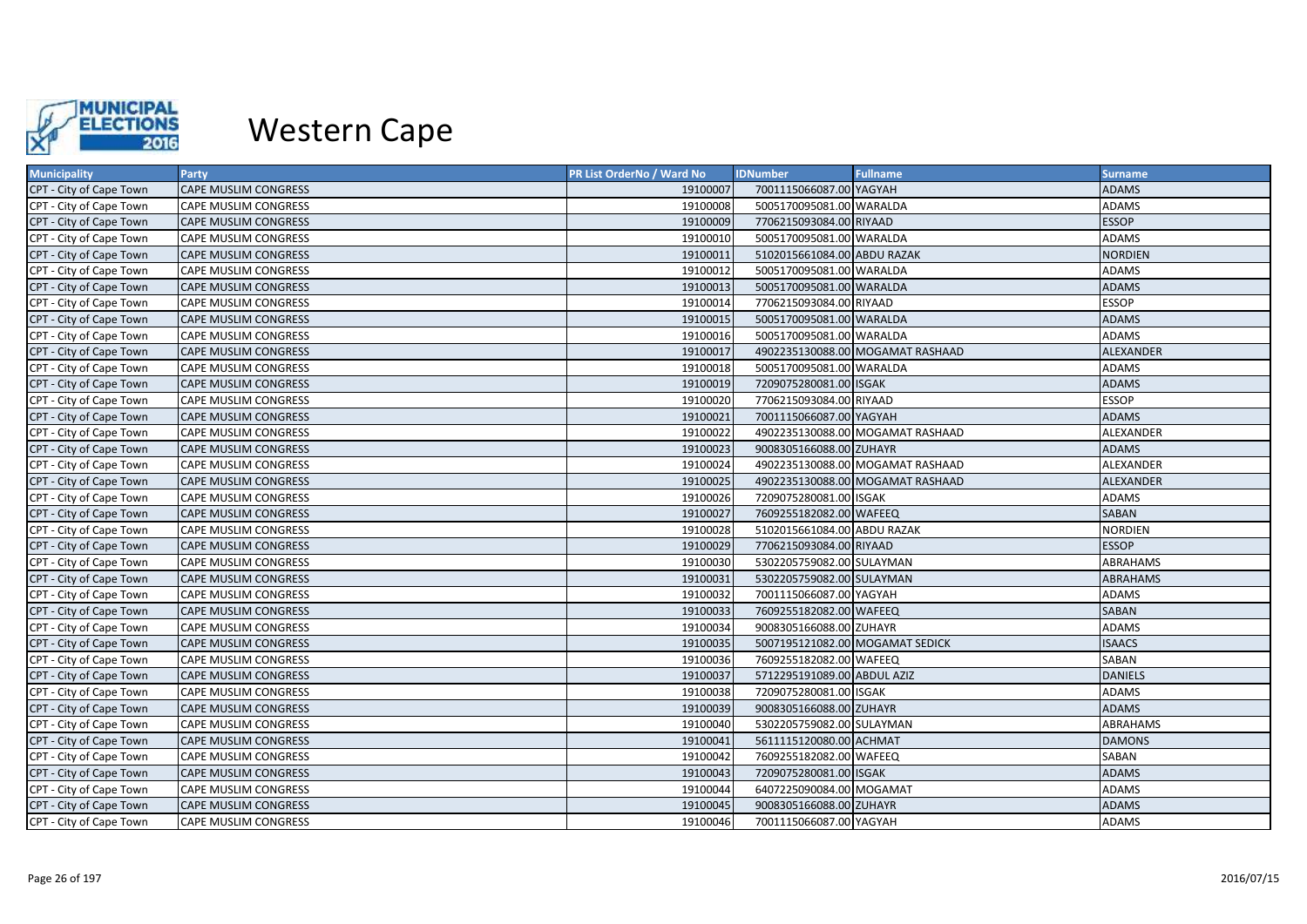

| <b>Municipality</b>     | Party                       | PR List OrderNo / Ward No | <b>IDNumber</b>                 | <b>Fullname</b> | <b>Surname</b>  |
|-------------------------|-----------------------------|---------------------------|---------------------------------|-----------------|-----------------|
| CPT - City of Cape Town | <b>CAPE MUSLIM CONGRESS</b> | 19100047                  | 6407225090084.00 MOGAMAT        |                 | <b>ADAMS</b>    |
| CPT - City of Cape Town | CAPE MUSLIM CONGRESS        | 19100048                  | 7609255182082.00 WAFEEQ         |                 | SABAN           |
| CPT - City of Cape Town | CAPE MUSLIM CONGRESS        | 19100049                  | 5007195121082.00 MOGAMAT SEDICK |                 | <b>ISAACS</b>   |
| CPT - City of Cape Town | CAPE MUSLIM CONGRESS        | 19100050                  | 7209075280081.00 ISGAK          |                 | <b>ADAMS</b>    |
| CPT - City of Cape Town | <b>CAPE MUSLIM CONGRESS</b> | 19100051                  | 7706215093084.00 RIYAAD         |                 | <b>ESSOP</b>    |
| CPT - City of Cape Town | CAPE MUSLIM CONGRESS        | 19100052                  | 7609255182082.00 WAFEEQ         |                 | SABAN           |
| CPT - City of Cape Town | CAPE MUSLIM CONGRESS        | 19100053                  | 9008305166088.00 ZUHAYR         |                 | <b>ADAMS</b>    |
| CPT - City of Cape Town | <b>CAPE MUSLIM CONGRESS</b> | 19100054                  | 6407225090084.00 MOGAMAT        |                 | <b>ADAMS</b>    |
| CPT - City of Cape Town | CAPE MUSLIM CONGRESS        | 19100055                  | 5712295191089.00 ABDUL AZIZ     |                 | <b>DANIELS</b>  |
| CPT - City of Cape Town | CAPE MUSLIM CONGRESS        | 19100056                  | 7001115066087.00 YAGYAH         |                 | <b>ADAMS</b>    |
| CPT - City of Cape Town | <b>CAPE MUSLIM CONGRESS</b> | 19100057                  | 7209075280081.00 ISGAK          |                 | <b>ADAMS</b>    |
| CPT - City of Cape Town | CAPE MUSLIM CONGRESS        | 19100058                  | 7609255182082.00 WAFEEQ         |                 | SABAN           |
| CPT - City of Cape Town | CAPE MUSLIM CONGRESS        | 19100059                  | 5302205759082.00 SULAYMAN       |                 | <b>ABRAHAMS</b> |
| CPT - City of Cape Town | <b>CAPE MUSLIM CONGRESS</b> | 19100060                  | 7001115066087.00 YAGYAH         |                 | <b>ADAMS</b>    |
| CPT - City of Cape Town | CAPE MUSLIM CONGRESS        | 19100061                  | 7609255182082.00 WAFEEQ         |                 | <b>SABAN</b>    |
| CPT - City of Cape Town | CAPE MUSLIM CONGRESS        | 19100062                  | 7001115066087.00 YAGYAH         |                 | <b>ADAMS</b>    |
| CPT - City of Cape Town | <b>CAPE MUSLIM CONGRESS</b> | 19100063                  | 9008305166088.00 ZUHAYR         |                 | <b>ADAMS</b>    |
| CPT - City of Cape Town | CAPE MUSLIM CONGRESS        | 19100064                  | 6407225090084.00 MOGAMAT        |                 | <b>ADAMS</b>    |
| CPT - City of Cape Town | CAPE MUSLIM CONGRESS        | 19100065                  | 6407225090084.00 MOGAMAT        |                 | <b>ADAMS</b>    |
| CPT - City of Cape Town | CAPE MUSLIM CONGRESS        | 19100066                  | 7209075280081.00 ISGAK          |                 | <b>ADAMS</b>    |
| CPT - City of Cape Town | CAPE MUSLIM CONGRESS        | 19100067                  | 7209075280081.00 ISGAK          |                 | <b>ADAMS</b>    |
| CPT - City of Cape Town | CAPE MUSLIM CONGRESS        | 19100068                  | 5712295191089.00 ABDUL AZIZ     |                 | <b>DANIELS</b>  |
| CPT - City of Cape Town | <b>CAPE MUSLIM CONGRESS</b> | 19100069                  | 5302205759082.00 SULAYMAN       |                 | ABRAHAMS        |
| CPT - City of Cape Town | CAPE MUSLIM CONGRESS        | 19100070                  | 7706215093084.00 RIYAAD         |                 | <b>ESSOP</b>    |
| CPT - City of Cape Town | CAPE MUSLIM CONGRESS        | 19100071                  | 7001115066087.00 YAGYAH         |                 | <b>ADAMS</b>    |
| CPT - City of Cape Town | CAPE MUSLIM CONGRESS        | 19100072                  | 6407225090084.00 MOGAMAT        |                 | <b>ADAMS</b>    |
| CPT - City of Cape Town | CAPE MUSLIM CONGRESS        | 19100073                  | 7209075280081.00 ISGAK          |                 | <b>ADAMS</b>    |
| CPT - City of Cape Town | CAPE MUSLIM CONGRESS        | 19100074                  | 9008305166088.00 ZUHAYR         |                 | <b>ADAMS</b>    |
| CPT - City of Cape Town | CAPE MUSLIM CONGRESS        | 19100075                  | 5102015661084.00 ABDU RAZAK     |                 | <b>NORDIEN</b>  |
| CPT - City of Cape Town | CAPE MUSLIM CONGRESS        | 19100076                  | 5611115120080.00 ACHMAT         |                 | <b>DAMONS</b>   |
| CPT - City of Cape Town | CAPE MUSLIM CONGRESS        | 19100077                  | 5007195121082.00 MOGAMAT SEDICK |                 | <b>ISAACS</b>   |
| CPT - City of Cape Town | CAPE MUSLIM CONGRESS        | 19100078                  | 7001115066087.00 YAGYAH         |                 | <b>ADAMS</b>    |
| CPT - City of Cape Town | <b>CAPE MUSLIM CONGRESS</b> | 19100079                  | 6407225090084.00 MOGAMAT        |                 | <b>ADAMS</b>    |
| CPT - City of Cape Town | CAPE MUSLIM CONGRESS        | 19100080                  | 7212190143085.00 YOEMNA         |                 | <b>DRAMAT</b>   |
| CPT - City of Cape Town | CAPE MUSLIM CONGRESS        | 19100081                  | 5302205759082.00 SULAYMAN       |                 | <b>ABRAHAMS</b> |
| CPT - City of Cape Town | CAPE MUSLIM CONGRESS        | 19100082                  | 7706215093084.00 RIYAAD         |                 | <b>ESSOP</b>    |
| CPT - City of Cape Town | CAPE MUSLIM CONGRESS        | 19100083                  | 9008305166088.00 ZUHAYR         |                 | <b>ADAMS</b>    |
| CPT - City of Cape Town | CAPE MUSLIM CONGRESS        | 19100084                  | 7212190143085.00 YOEMNA         |                 | <b>DRAMAT</b>   |
| CPT - City of Cape Town | CAPE MUSLIM CONGRESS        | 19100085                  | 5007195121082.00 MOGAMAT SEDICK |                 | <b>ISAACS</b>   |
| CPT - City of Cape Town | CAPE MUSLIM CONGRESS        | 19100086                  | 7001115066087.00 YAGYAH         |                 | <b>ADAMS</b>    |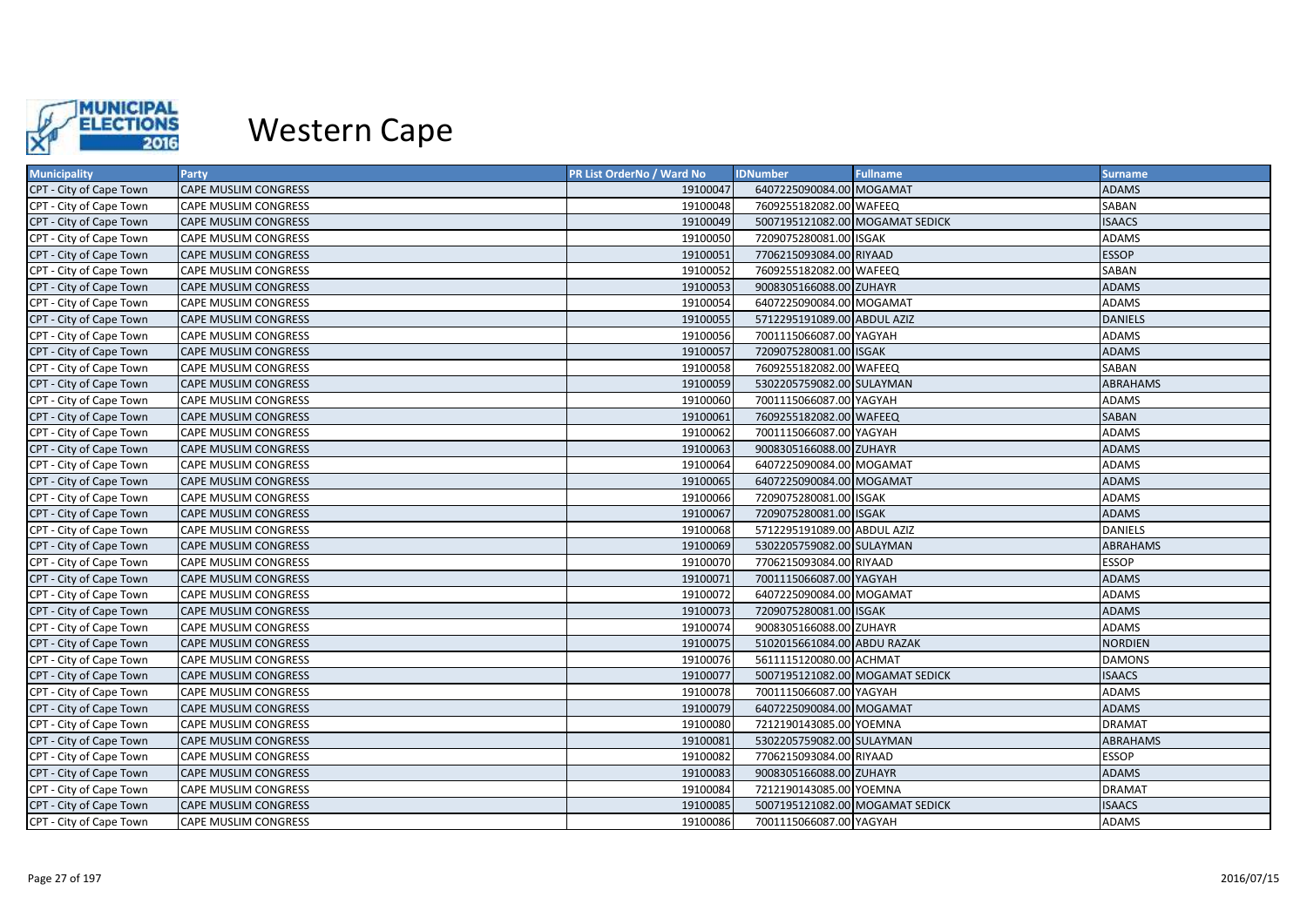

| <b>Municipality</b>     | Party                           | PR List OrderNo / Ward No | <b>IDNumber</b>                 | <b>Fullname</b>                  | <b>Surname</b>        |
|-------------------------|---------------------------------|---------------------------|---------------------------------|----------------------------------|-----------------------|
| CPT - City of Cape Town | <b>CAPE MUSLIM CONGRESS</b>     | 19100087                  | 5611115120080.00 ACHMAT         |                                  | <b>DAMONS</b>         |
| CPT - City of Cape Town | <b>CAPE MUSLIM CONGRESS</b>     | 19100088                  | 5302205759082.00 SULAYMAN       |                                  | ABRAHAMS              |
| CPT - City of Cape Town | <b>CAPE MUSLIM CONGRESS</b>     | 19100089                  | 7706215093084.00 RIYAAD         |                                  | <b>ESSOP</b>          |
| CPT - City of Cape Town | <b>CAPE MUSLIM CONGRESS</b>     | 19100090                  | 5712295191089.00 ABDUL AZIZ     |                                  | <b>DANIELS</b>        |
| CPT - City of Cape Town | <b>CAPE MUSLIM CONGRESS</b>     | 19100091                  | 5302205759082.00 SULAYMAN       |                                  | <b>ABRAHAMS</b>       |
| CPT - City of Cape Town | <b>CAPE MUSLIM CONGRESS</b>     | 19100092                  | 7212190143085.00 YOEMNA         |                                  | <b>DRAMAT</b>         |
| CPT - City of Cape Town | <b>CAPE MUSLIM CONGRESS</b>     | 19100093                  | 5611115120080.00 ACHMAT         |                                  | <b>DAMONS</b>         |
| CPT - City of Cape Town | <b>CAPE MUSLIM CONGRESS</b>     | 19100094                  | 7001115066087.00 YAGYAH         |                                  | <b>ADAMS</b>          |
| CPT - City of Cape Town | <b>CAPE MUSLIM CONGRESS</b>     | 19100095                  | 5007195121082.00 MOGAMAT SEDICK |                                  | <b>ISAACS</b>         |
| CPT - City of Cape Town | <b>CAPE MUSLIM CONGRESS</b>     | 19100096                  |                                 | 4902235130088.00 MOGAMAT RASHAAD | ALEXANDER             |
| CPT - City of Cape Town | <b>CAPE MUSLIM CONGRESS</b>     | 19100097                  | 5712295191089.00 ABDUL AZIZ     |                                  | <b>DANIELS</b>        |
| CPT - City of Cape Town | <b>CAPE MUSLIM CONGRESS</b>     | 19100098                  | 5611115120080.00 ACHMAT         |                                  | <b>DAMONS</b>         |
| CPT - City of Cape Town | <b>CAPE MUSLIM CONGRESS</b>     | 19100099                  | 6508220667089.00 MARIAM         |                                  | <b>ADAMS</b>          |
| CPT - City of Cape Town | <b>CAPE MUSLIM CONGRESS</b>     | 19100100                  | 5712295191089.00 ABDUL AZIZ     |                                  | <b>DANIELS</b>        |
| CPT - City of Cape Town | <b>CAPE MUSLIM CONGRESS</b>     | 19100101                  | 7001115066087.00 YAGYAH         |                                  | <b>ADAMS</b>          |
| CPT - City of Cape Town | <b>CAPE MUSLIM CONGRESS</b>     | 19100102                  | 5102015661084.00 ABDU RAZAK     |                                  | <b>NORDIEN</b>        |
| CPT - City of Cape Town | <b>CAPE MUSLIM CONGRESS</b>     | 19100103                  | 7212190143085.00 YOEMNA         |                                  | <b>DRAMAT</b>         |
| CPT - City of Cape Town | <b>CAPE MUSLIM CONGRESS</b>     | 19100104                  |                                 | 4902235130088.00 MOGAMAT RASHAAD | ALEXANDER             |
| CPT - City of Cape Town | <b>CAPE MUSLIM CONGRESS</b>     | 19100105                  | 6508220667089.00 MARIAM         |                                  | <b>ADAMS</b>          |
| CPT - City of Cape Town | <b>CAPE MUSLIM CONGRESS</b>     | 19100106                  | 5611115120080.00 ACHMAT         |                                  | <b>DAMONS</b>         |
| CPT - City of Cape Town | <b>CAPE MUSLIM CONGRESS</b>     | 19100107                  | 5007195121082.00 MOGAMAT SEDICK |                                  | <b>ISAACS</b>         |
| CPT - City of Cape Town | <b>CAPE MUSLIM CONGRESS</b>     | 19100108                  | 7001115066087.00 YAGYAH         |                                  | <b>ADAMS</b>          |
| CPT - City of Cape Town | <b>CAPE MUSLIM CONGRESS</b>     | 19100109                  | 6508220667089.00 MARIAM         |                                  | <b>ADAMS</b>          |
| CPT - City of Cape Town | <b>CAPE MUSLIM CONGRESS</b>     | 19100110                  | 7609255182082.00 WAFEEQ         |                                  | SABAN                 |
| CPT - City of Cape Town | <b>CAPE MUSLIM CONGRESS</b>     | 19100111                  | 7001115066087.00 YAGYAH         |                                  | <b>ADAMS</b>          |
| CPT - City of Cape Town | <b>CAPE MUSLIM CONGRESS</b>     | 19100112                  | 5102015661084.00 ABDU RAZAK     |                                  | <b>NORDIEN</b>        |
| CPT - City of Cape Town | <b>CAPE MUSLIM CONGRESS</b>     | 19100113                  | 6508220667089.00 MARIAM         |                                  | <b>ADAMS</b>          |
| CPT - City of Cape Town | <b>CAPE MUSLIM CONGRESS</b>     | 19100114                  |                                 | 4902235130088.00 MOGAMAT RASHAAD | ALEXANDER             |
| CPT - City of Cape Town | <b>CAPE MUSLIM CONGRESS</b>     | 19100115                  | 7001115066087.00 YAGYAH         |                                  | <b>ADAMS</b>          |
| CPT - City of Cape Town | <b>CAPE MUSLIM CONGRESS</b>     | 19100116                  |                                 | 4902235130088.00 MOGAMAT RASHAAD | ALEXANDER             |
| CPT - City of Cape Town | <b>CAPE PARTY/ KAAPSE PARTY</b> |                           | 8403295681082.00 JACK LAWRENCE  |                                  | <b>MILLER</b>         |
| CPT - City of Cape Town | <b>CAPE PARTY/ KAAPSE PARTY</b> | 19100001                  | 5708300064089.00 PHILA          |                                  | <b>VAN DER HEEVER</b> |
| CPT - City of Cape Town | CAPE PARTY/ KAAPSE PARTY        | 19100002                  | 5708300064089.00 PHILA          |                                  | <b>VAN DER HEEVER</b> |
| CPT - City of Cape Town | CAPE PARTY/ KAAPSE PARTY        | 19100003                  | 5708300064089.00 PHILA          |                                  | <b>VAN DER HEEVER</b> |
| CPT - City of Cape Town | CAPE PARTY/ KAAPSE PARTY        | 19100004                  | 8403295681082.00 JACK LAWRENCE  |                                  | <b>MILLER</b>         |
| CPT - City of Cape Town | CAPE PARTY/ KAAPSE PARTY        | 19100005                  | 8403295681082.00 JACK LAWRENCE  |                                  | <b>MILLER</b>         |
| CPT - City of Cape Town | <b>CAPE PARTY/ KAAPSE PARTY</b> | 19100006                  | 8403295681082.00 JACK LAWRENCE  |                                  | <b>MILLER</b>         |
| CPT - City of Cape Town | CAPE PARTY/ KAAPSE PARTY        | 19100007                  | 8403295681082.00 JACK LAWRENCE  |                                  | <b>MILLER</b>         |
| CPT - City of Cape Town | <b>CAPE PARTY/ KAAPSE PARTY</b> | 19100008                  | 5708300064089.00 PHILA          |                                  | <b>VAN DER HEEVER</b> |
| CPT - City of Cape Town | CAPE PARTY/ KAAPSE PARTY        | 19100009                  | 5708300064089.00 PHILA          |                                  | <b>VAN DER HEEVER</b> |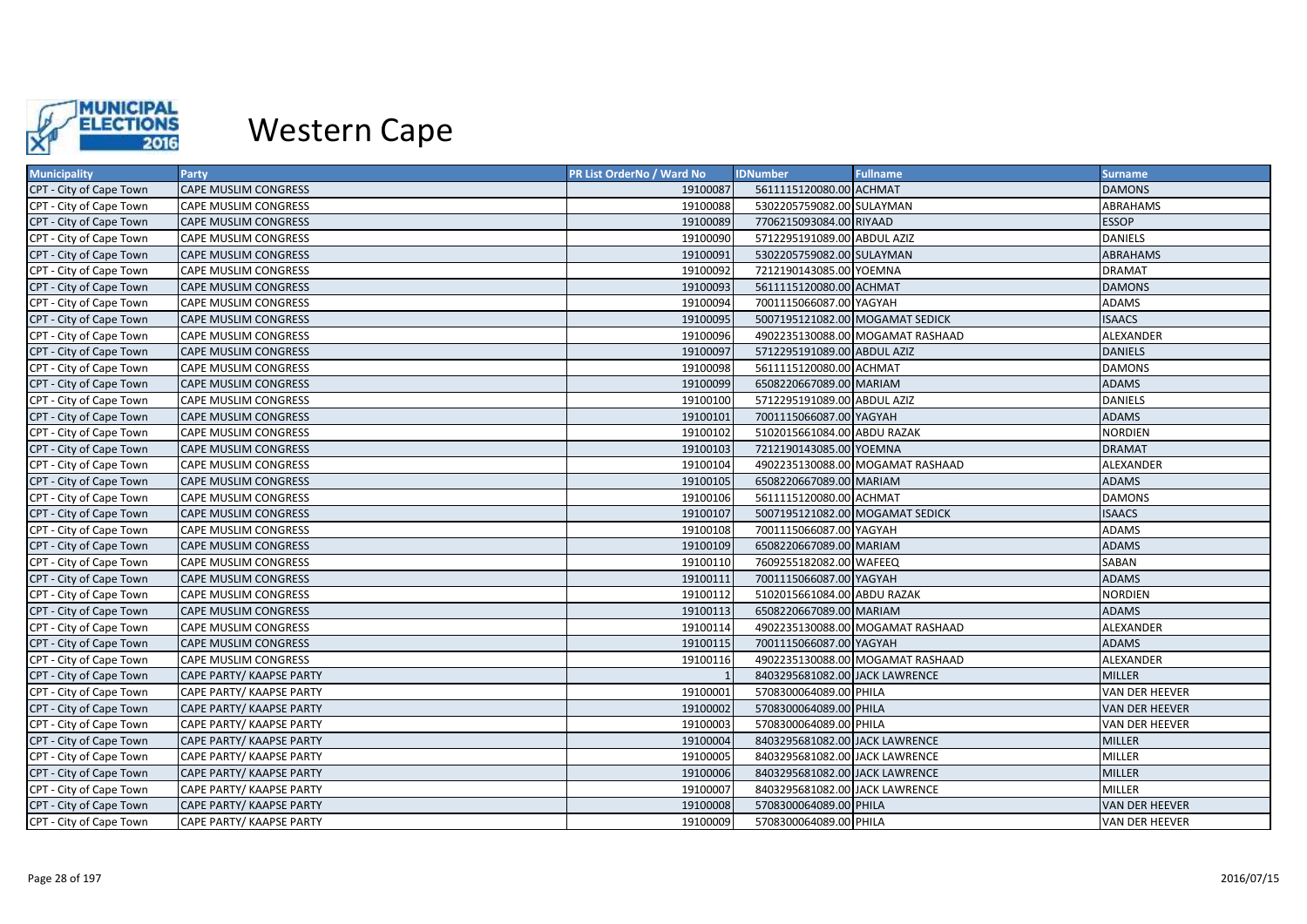

| <b>Municipality</b>     | <b>Party</b>             | PR List OrderNo / Ward No | <b>IDNumber</b>                 | <b>Fullname</b>                     | <b>Surname</b>        |
|-------------------------|--------------------------|---------------------------|---------------------------------|-------------------------------------|-----------------------|
| CPT - City of Cape Town | CAPE PARTY/ KAAPSE PARTY | 19100010                  | 5708300064089.00 PHILA          |                                     | <b>VAN DER HEEVER</b> |
| CPT - City of Cape Town | CAPE PARTY/ KAAPSE PARTY | 19100011                  | 8403295681082.00 JACK LAWRENCE  |                                     | <b>MILLER</b>         |
| CPT - City of Cape Town | CAPE PARTY/ KAAPSE PARTY | 19100012                  | 7908240018082.00 VALERIE DALEEN |                                     | <b>BROOKS</b>         |
| CPT - City of Cape Town | CAPE PARTY/ KAAPSE PARTY | 19100013                  | 7908240018082.00 VALERIE DALEEN |                                     | <b>BROOKS</b>         |
| CPT - City of Cape Town | CAPE PARTY/ KAAPSE PARTY | 19100014                  | 5708300064089.00 PHILA          |                                     | <b>VAN DER HEEVER</b> |
| CPT - City of Cape Town | CAPE PARTY/ KAAPSE PARTY | 19100015                  | 8403295681082.00 JACK LAWRENCE  |                                     | <b>MILLER</b>         |
| CPT - City of Cape Town | CAPE PARTY/ KAAPSE PARTY | 19100016                  | 8403295681082.00 JACK LAWRENCE  |                                     | <b>MILLER</b>         |
| CPT - City of Cape Town | CAPE PARTY/ KAAPSE PARTY | 19100017                  | 7908240018082.00 VALERIE DALEEN |                                     | <b>BROOKS</b>         |
| CPT - City of Cape Town | CAPE PARTY/ KAAPSE PARTY | 19100018                  | 6705095168082.00 EBRAHIEM       |                                     | <b>DAVIDS</b>         |
| CPT - City of Cape Town | CAPE PARTY/ KAAPSE PARTY | 19100019                  | 5708300064089.00 PHILA          |                                     | <b>VAN DER HEEVER</b> |
| CPT - City of Cape Town | CAPE PARTY/ KAAPSE PARTY | 19100020                  | 8403295681082.00 JACK LAWRENCE  |                                     | <b>MILLER</b>         |
| CPT - City of Cape Town | CAPE PARTY/ KAAPSE PARTY | 19100021                  | 5708300064089.00 PHILA          |                                     | <b>VAN DER HEEVER</b> |
| CPT - City of Cape Town | CAPE PARTY/ KAAPSE PARTY | 19100022                  | 7908240018082.00 VALERIE DALEEN |                                     | <b>BROOKS</b>         |
| CPT - City of Cape Town | CAPE PARTY/ KAAPSE PARTY | 19100023                  | 5708300064089.00 PHILA          |                                     | VAN DER HEEVER        |
| CPT - City of Cape Town | CAPE PARTY/ KAAPSE PARTY | 19100024                  | 7908240018082.00 VALERIE DALEEN |                                     | <b>BROOKS</b>         |
| CPT - City of Cape Town | CAPE PARTY/ KAAPSE PARTY | 19100025                  | 7908240018082.00 VALERIE DALEEN |                                     | <b>BROOKS</b>         |
| CPT - City of Cape Town | CAPE PARTY/ KAAPSE PARTY | 19100026                  | 8403295681082.00 JACK LAWRENCE  |                                     | <b>MILLER</b>         |
| CPT - City of Cape Town | CAPE PARTY/ KAAPSE PARTY | 19100027                  | 8403295681082.00 JACK LAWRENCE  |                                     | <b>MILLER</b>         |
| CPT - City of Cape Town | CAPE PARTY/ KAAPSE PARTY | 19100028                  | 8403295681082.00 JACK LAWRENCE  |                                     | <b>MILLER</b>         |
| CPT - City of Cape Town | CAPE PARTY/ KAAPSE PARTY | 19100029                  | 5708300064089.00 PHILA          |                                     | <b>VAN DER HEEVER</b> |
| CPT - City of Cape Town | CAPE PARTY/ KAAPSE PARTY | 19100030                  |                                 | 4712220554089.00 DOROTHY WILHELMINA | <b>WILLIAMS</b>       |
| CPT - City of Cape Town | CAPE PARTY/ KAAPSE PARTY | 19100031                  |                                 | 4712220554089.00 DOROTHY WILHELMINA | <b>WILLIAMS</b>       |
| CPT - City of Cape Town | CAPE PARTY/ KAAPSE PARTY | 19100032                  | 5708300064089.00 PHILA          |                                     | <b>VAN DER HEEVER</b> |
| CPT - City of Cape Town | CAPE PARTY/ KAAPSE PARTY | 19100033                  | 6409060763080.00 WENDY JOY      |                                     | <b>WILLIAMS</b>       |
| CPT - City of Cape Town | CAPE PARTY/ KAAPSE PARTY | 19100034                  | 6409060763080.00 WENDY JOY      |                                     | <b>WILLIAMS</b>       |
| CPT - City of Cape Town | CAPE PARTY/ KAAPSE PARTY | 19100035                  | 6409060763080.00 WENDY JOY      |                                     | <b>WILLIAMS</b>       |
| CPT - City of Cape Town | CAPE PARTY/ KAAPSE PARTY | 19100036                  | 7908240018082.00 VALERIE DALEEN |                                     | <b>BROOKS</b>         |
| CPT - City of Cape Town | CAPE PARTY/ KAAPSE PARTY | 19100037                  | 7908240018082.00 VALERIE DALEEN |                                     | <b>BROOKS</b>         |
| CPT - City of Cape Town | CAPE PARTY/ KAAPSE PARTY | 19100038                  | 7908240018082.00 VALERIE DALEEN |                                     | <b>BROOKS</b>         |
| CPT - City of Cape Town | CAPE PARTY/ KAAPSE PARTY | 19100039                  | 7908240018082.00 VALERIE DALEEN |                                     | <b>BROOKS</b>         |
| CPT - City of Cape Town | CAPE PARTY/ KAAPSE PARTY | 19100040                  | 7908240018082.00 VALERIE DALEEN |                                     | <b>BROOKS</b>         |
| CPT - City of Cape Town | CAPE PARTY/ KAAPSE PARTY | 19100041                  | 7908240018082.00 VALERIE DALEEN |                                     | <b>BROOKS</b>         |
| CPT - City of Cape Town | CAPE PARTY/ KAAPSE PARTY | 19100042                  | 7908240018082.00 VALERIE DALEEN |                                     | <b>BROOKS</b>         |
| CPT - City of Cape Town | CAPE PARTY/ KAAPSE PARTY | 19100043                  | 7501145066080.00 MARK ANTHONY   |                                     | LEWIS                 |
| CPT - City of Cape Town | CAPE PARTY/ KAAPSE PARTY | 19100044                  | 7908240018082.00 VALERIE DALEEN |                                     | <b>BROOKS</b>         |
| CPT - City of Cape Town | CAPE PARTY/ KAAPSE PARTY | 19100045                  | 7908240018082.00 VALERIE DALEEN |                                     | <b>BROOKS</b>         |
| CPT - City of Cape Town | CAPE PARTY/ KAAPSE PARTY | 19100046                  | 7908240018082.00 VALERIE DALEEN |                                     | <b>BROOKS</b>         |
| CPT - City of Cape Town | CAPE PARTY/ KAAPSE PARTY | 19100047                  | 7908240018082.00 VALERIE DALEEN |                                     | <b>BROOKS</b>         |
| CPT - City of Cape Town | CAPE PARTY/ KAAPSE PARTY | 19100048                  | 7908240018082.00 VALERIE DALEEN |                                     | <b>BROOKS</b>         |
| CPT - City of Cape Town | CAPE PARTY/ KAAPSE PARTY | 19100049                  | 7908240018082.00 VALERIE DALEEN |                                     | <b>BROOKS</b>         |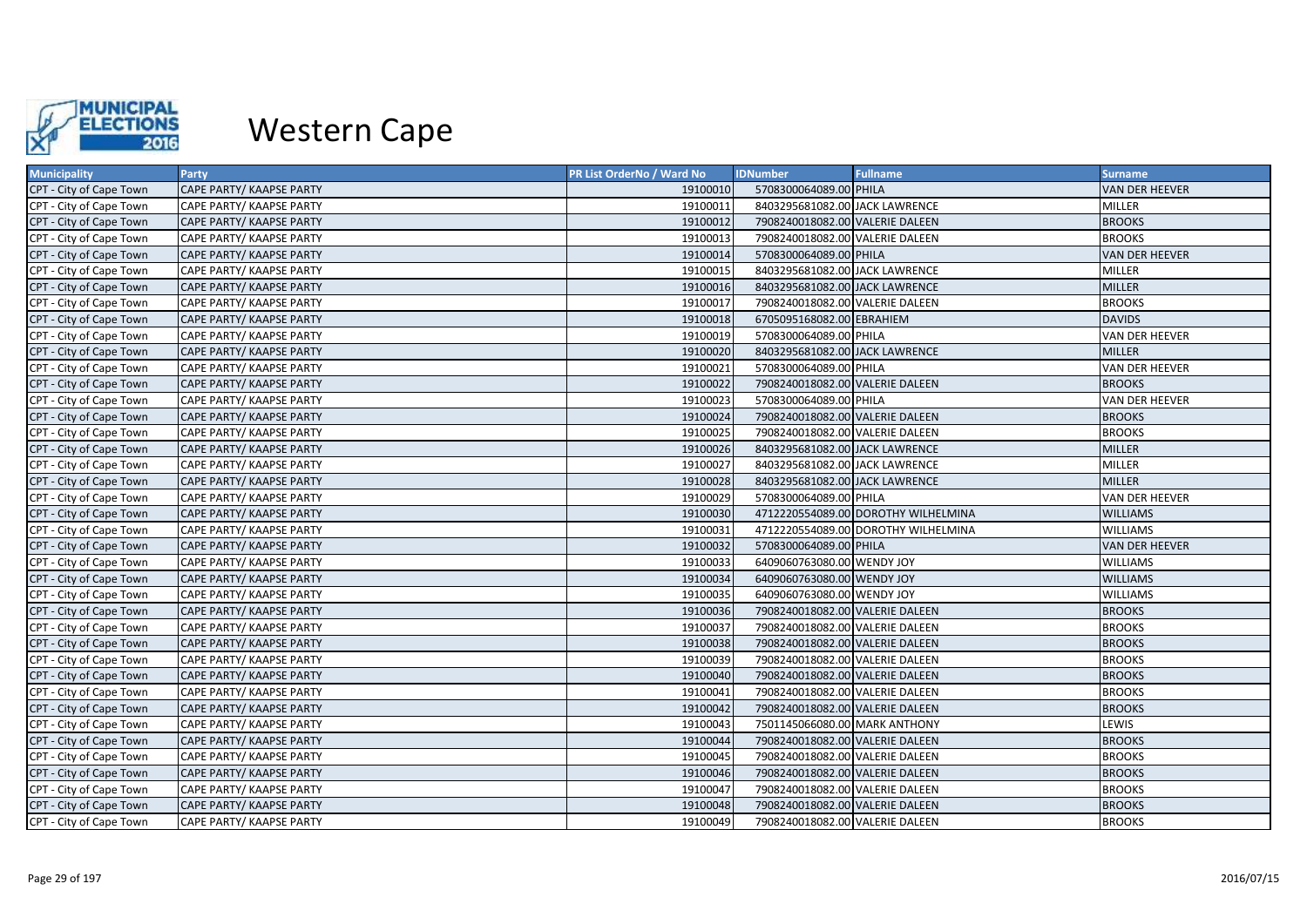

| <b>Municipality</b>     | Party                    | <b>PR List OrderNo / Ward No</b> | <b>IDNumber</b>                 | <b>Fullname</b>                   | <b>Surname</b>        |
|-------------------------|--------------------------|----------------------------------|---------------------------------|-----------------------------------|-----------------------|
| CPT - City of Cape Town | CAPE PARTY/ KAAPSE PARTY | 19100050                         | 7908240018082.00 VALERIE DALEEN |                                   | <b>BROOKS</b>         |
| CPT - City of Cape Town | CAPE PARTY/ KAAPSE PARTY | 19100051                         | 7908240018082.00 VALERIE DALEEN |                                   | <b>BROOKS</b>         |
| CPT - City of Cape Town | CAPE PARTY/ KAAPSE PARTY | 19100052                         | 7908240018082.00 VALERIE DALEEN |                                   | <b>BROOKS</b>         |
| CPT - City of Cape Town | CAPE PARTY/ KAAPSE PARTY | 19100053                         | 8403295681082.00 JACK LAWRENCE  |                                   | <b>MILLER</b>         |
| CPT - City of Cape Town | CAPE PARTY/ KAAPSE PARTY | 19100054                         | 8403295681082.00 JACK LAWRENCE  |                                   | <b>MILLER</b>         |
| CPT - City of Cape Town | CAPE PARTY/ KAAPSE PARTY | 19100055                         |                                 | 8110235104089.00 GIULIANO-GERARDO | GIACOVAZZI            |
| CPT - City of Cape Town | CAPE PARTY/ KAAPSE PARTY | 19100056                         | 8403295681082.00 JACK LAWRENCE  |                                   | <b>MILLER</b>         |
| CPT - City of Cape Town | CAPE PARTY/ KAAPSE PARTY | 19100057                         | 6705095168082.00 EBRAHIEM       |                                   | <b>DAVIDS</b>         |
| CPT - City of Cape Town | CAPE PARTY/ KAAPSE PARTY | 19100058                         | 8403295681082.00 JACK LAWRENCE  |                                   | <b>MILLER</b>         |
| CPT - City of Cape Town | CAPE PARTY/ KAAPSE PARTY | 19100059                         | 8403295681082.00 JACK LAWRENCE  |                                   | <b>MILLER</b>         |
| CPT - City of Cape Town | CAPE PARTY/ KAAPSE PARTY | 19100060                         | 8403295681082.00 JACK LAWRENCE  |                                   | <b>MILLER</b>         |
| CPT - City of Cape Town | CAPE PARTY/ KAAPSE PARTY | 19100061                         | 8403295681082.00 JACK LAWRENCE  |                                   | <b>MILLER</b>         |
| CPT - City of Cape Town | CAPE PARTY/ KAAPSE PARTY | 19100062                         | 8403295681082.00 JACK LAWRENCE  |                                   | <b>MILLER</b>         |
| CPT - City of Cape Town | CAPE PARTY/ KAAPSE PARTY | 19100063                         | 8403295681082.00 JACK LAWRENCE  |                                   | <b>MILLER</b>         |
| CPT - City of Cape Town | CAPE PARTY/ KAAPSE PARTY | 19100064                         | 7704300144086.00 FIONA          |                                   | <b>MOORE</b>          |
| CPT - City of Cape Town | CAPE PARTY/ KAAPSE PARTY | 19100065                         | 6705095168082.00 EBRAHIEM       |                                   | <b>DAVIDS</b>         |
| CPT - City of Cape Town | CAPE PARTY/ KAAPSE PARTY | 19100066                         | 7704300144086.00 FIONA          |                                   | <b>MOORE</b>          |
| CPT - City of Cape Town | CAPE PARTY/ KAAPSE PARTY | 19100067                         | 7704300144086.00 FIONA          |                                   | <b>MOORE</b>          |
| CPT - City of Cape Town | CAPE PARTY/ KAAPSE PARTY | 19100068                         | 7704300144086.00 FIONA          |                                   | <b>MOORE</b>          |
| CPT - City of Cape Town | CAPE PARTY/ KAAPSE PARTY | 19100069                         | 5708300064089.00 PHILA          |                                   | <b>VAN DER HEEVER</b> |
| CPT - City of Cape Town | CAPE PARTY/ KAAPSE PARTY | 19100070                         | 8403295681082.00 JACK LAWRENCE  |                                   | <b>MILLER</b>         |
| CPT - City of Cape Town | CAPE PARTY/ KAAPSE PARTY | 19100071                         | 8403295681082.00 JACK LAWRENCE  |                                   | <b>MILLER</b>         |
| CPT - City of Cape Town | CAPE PARTY/ KAAPSE PARTY | 19100072                         | 8403295681082.00 JACK LAWRENCE  |                                   | <b>MILLER</b>         |
| CPT - City of Cape Town | CAPE PARTY/ KAAPSE PARTY | 19100073                         | 8403295681082.00 JACK LAWRENCE  |                                   | MILLER                |
| CPT - City of Cape Town | CAPE PARTY/ KAAPSE PARTY | 19100074                         | 8403295681082.00 JACK LAWRENCE  |                                   | <b>MILLER</b>         |
| CPT - City of Cape Town | CAPE PARTY/ KAAPSE PARTY | 19100075                         | 6705095168082.00 EBRAHIEM       |                                   | <b>DAVIDS</b>         |
| CPT - City of Cape Town | CAPE PARTY/ KAAPSE PARTY | 19100076                         | 6409060763080.00 WENDY JOY      |                                   | <b>WILLIAMS</b>       |
| CPT - City of Cape Town | CAPE PARTY/ KAAPSE PARTY | 19100077                         | 8403295681082.00 JACK LAWRENCE  |                                   | MILLER                |
| CPT - City of Cape Town | CAPE PARTY/ KAAPSE PARTY | 19100078                         | 6409060763080.00 WENDY JOY      |                                   | <b>WILLIAMS</b>       |
| CPT - City of Cape Town | CAPE PARTY/ KAAPSE PARTY | 19100079                         | 6705095168082.00 EBRAHIEM       |                                   | <b>DAVIDS</b>         |
| CPT - City of Cape Town | CAPE PARTY/ KAAPSE PARTY | 19100080                         | 6705095168082.00 EBRAHIEM       |                                   | <b>DAVIDS</b>         |
| CPT - City of Cape Town | CAPE PARTY/ KAAPSE PARTY | 19100081                         | 7501145066080.00 MARK ANTHONY   |                                   | LEWIS                 |
| CPT - City of Cape Town | CAPE PARTY/ KAAPSE PARTY | 19100082                         | 5708300064089.00 PHILA          |                                   | <b>VAN DER HEEVER</b> |
| CPT - City of Cape Town | CAPE PARTY/ KAAPSE PARTY | 19100083                         | 8403295681082.00 JACK LAWRENCE  |                                   | <b>MILLER</b>         |
| CPT - City of Cape Town | CAPE PARTY/ KAAPSE PARTY | 19100084                         | 8403295681082.00 JACK LAWRENCE  |                                   | <b>MILLER</b>         |
| CPT - City of Cape Town | CAPE PARTY/ KAAPSE PARTY | 19100085                         | 8403295681082.00 JACK LAWRENCE  |                                   | <b>MILLER</b>         |
| CPT - City of Cape Town | CAPE PARTY/ KAAPSE PARTY | 19100086                         | 8403295681082.00 JACK LAWRENCE  |                                   | <b>MILLER</b>         |
| CPT - City of Cape Town | CAPE PARTY/ KAAPSE PARTY | 19100087                         | 6407135150085.00 CHARLES PETER  |                                   | <b>ADAMS</b>          |
| CPT - City of Cape Town | CAPE PARTY/ KAAPSE PARTY | 19100088                         | 7501145066080.00 MARK ANTHONY   |                                   | LEWIS                 |
| CPT - City of Cape Town | CAPE PARTY/ KAAPSE PARTY | 19100089                         | 6407135150085.00 CHARLES PETER  |                                   | <b>ADAMS</b>          |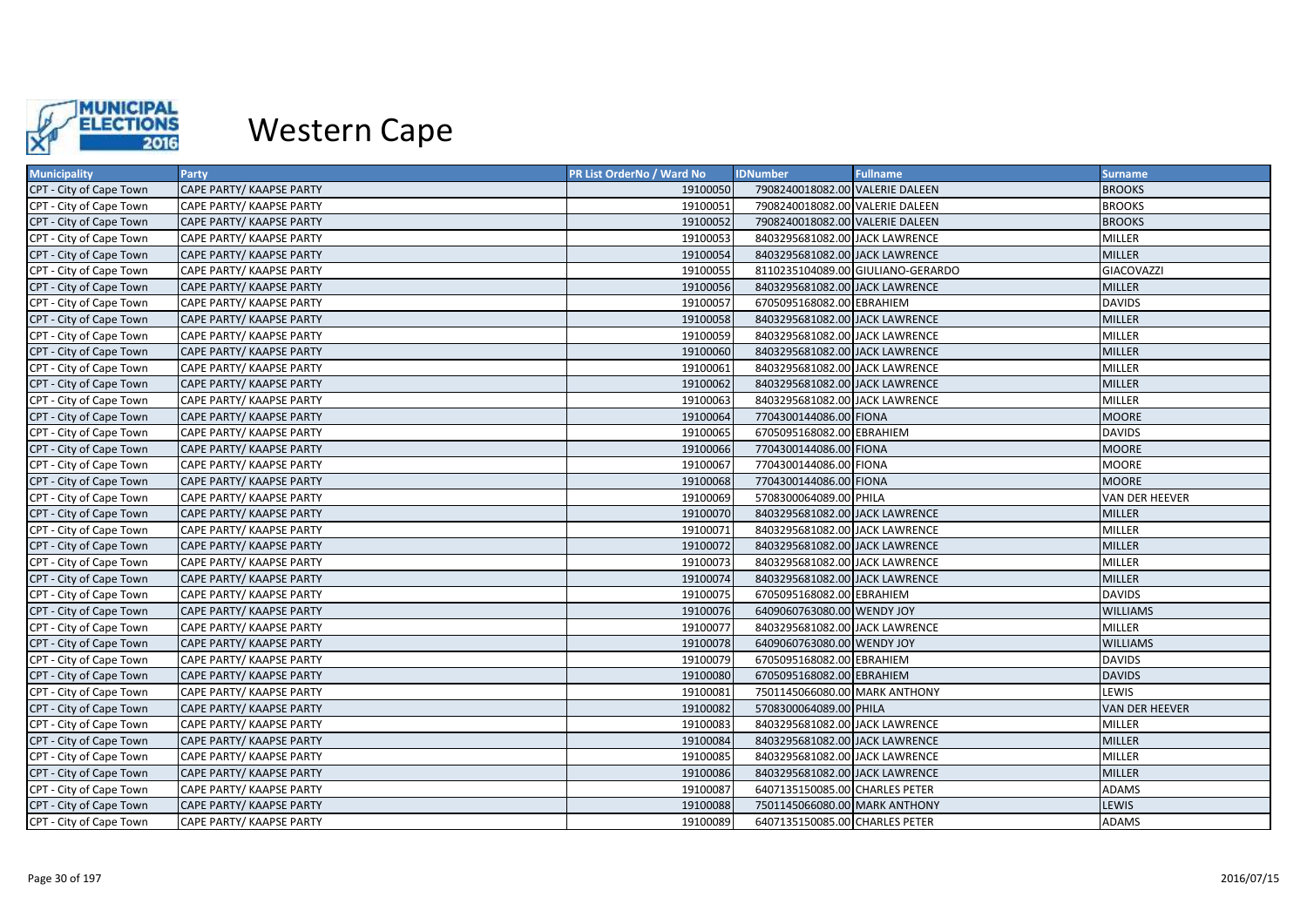

| <b>Municipality</b>     | Party                             | PR List OrderNo / Ward No | <b>IDNumber</b>                 | <b>Fullname</b>                             | <b>Surname</b>        |
|-------------------------|-----------------------------------|---------------------------|---------------------------------|---------------------------------------------|-----------------------|
| CPT - City of Cape Town | CAPE PARTY/ KAAPSE PARTY          | 19100090                  | 6407135150085.00 CHARLES PETER  |                                             | <b>ADAMS</b>          |
| CPT - City of Cape Town | CAPE PARTY/ KAAPSE PARTY          | 19100091                  | 6407135150085.00 CHARLES PETER  |                                             | <b>ADAMS</b>          |
| CPT - City of Cape Town | CAPE PARTY/ KAAPSE PARTY          | 19100092                  | 6409060763080.00 WENDY JOY      |                                             | <b>WILLIAMS</b>       |
| CPT - City of Cape Town | CAPE PARTY/ KAAPSE PARTY          | 19100093                  | 6409060763080.00 WENDY JOY      |                                             | <b>WILLIAMS</b>       |
| CPT - City of Cape Town | CAPE PARTY/ KAAPSE PARTY          | 19100094                  | 6409060763080.00 WENDY JOY      |                                             | <b>WILLIAMS</b>       |
| CPT - City of Cape Town | CAPE PARTY/ KAAPSE PARTY          | 19100095                  | 6409060763080.00 WENDY JOY      |                                             | WILLIAMS              |
| CPT - City of Cape Town | CAPE PARTY/ KAAPSE PARTY          | 19100096                  | 6409060763080.00 WENDY JOY      |                                             | <b>WILLIAMS</b>       |
| CPT - City of Cape Town | CAPE PARTY/ KAAPSE PARTY          | 19100097                  | 6409060763080.00 WENDY JOY      |                                             | <b>WILLIAMS</b>       |
| CPT - City of Cape Town | CAPE PARTY/ KAAPSE PARTY          | 19100098                  | 6409060763080.00 WENDY JOY      |                                             | <b>WILLIAMS</b>       |
| CPT - City of Cape Town | CAPE PARTY/ KAAPSE PARTY          | 19100099                  | 6409060763080.00 WENDY JOY      |                                             | <b>WILLIAMS</b>       |
| CPT - City of Cape Town | CAPE PARTY/ KAAPSE PARTY          | 19100100                  |                                 | 8110235104089.00 GIULIANO-GERARDO           | GIACOVAZZI            |
| CPT - City of Cape Town | CAPE PARTY/ KAAPSE PARTY          | 19100101                  | 8403295681082.00 JACK LAWRENCE  |                                             | <b>MILLER</b>         |
| CPT - City of Cape Town | CAPE PARTY/ KAAPSE PARTY          | 19100102                  | 5708300064089.00 PHILA          |                                             | <b>VAN DER HEEVER</b> |
| CPT - City of Cape Town | CAPE PARTY/ KAAPSE PARTY          | 19100103                  | 8403295681082.00 JACK LAWRENCE  |                                             | <b>MILLER</b>         |
| CPT - City of Cape Town | CAPE PARTY/ KAAPSE PARTY          | 19100104                  | 5708300064089.00 PHILA          |                                             | <b>VAN DER HEEVER</b> |
| CPT - City of Cape Town | CAPE PARTY/ KAAPSE PARTY          | 19100105                  | 5708300064089.00 PHILA          |                                             | <b>VAN DER HEEVER</b> |
| CPT - City of Cape Town | CAPE PARTY/ KAAPSE PARTY          | 19100106                  | 8403295681082.00 JACK LAWRENCE  |                                             | <b>MILLER</b>         |
| CPT - City of Cape Town | CAPE PARTY/ KAAPSE PARTY          | 19100107                  | 8403295681082.00 JACK LAWRENCE  |                                             | <b>MILLER</b>         |
| CPT - City of Cape Town | CAPE PARTY/ KAAPSE PARTY          | 19100108                  | 8403295681082.00 JACK LAWRENCE  |                                             | <b>MILLER</b>         |
| CPT - City of Cape Town | CAPE PARTY/ KAAPSE PARTY          | 19100109                  | 6409060763080.00 WENDY JOY      |                                             | <b>WILLIAMS</b>       |
| CPT - City of Cape Town | CAPE PARTY/ KAAPSE PARTY          | 19100110                  | 6705095168082.00 EBRAHIEM       |                                             | <b>DAVIDS</b>         |
| CPT - City of Cape Town | CAPE PARTY/ KAAPSE PARTY          | 19100111                  | 8403295681082.00 JACK LAWRENCE  |                                             | <b>MILLER</b>         |
| CPT - City of Cape Town | CAPE PARTY/ KAAPSE PARTY          | 19100112                  | 8403295681082.00 JACK LAWRENCE  |                                             | <b>MILLER</b>         |
| CPT - City of Cape Town | CAPE PARTY/ KAAPSE PARTY          | 19100113                  | 8403295681082.00 JACK LAWRENCE  |                                             | <b>MILLER</b>         |
| CPT - City of Cape Town | CAPE PARTY/ KAAPSE PARTY          | 19100114                  | 6407135150085.00 CHARLES PETER  |                                             | <b>ADAMS</b>          |
| CPT - City of Cape Town | CAPE PARTY/ KAAPSE PARTY          | 19100115                  |                                 | 8110235104089.00 GIULIANO-GERARDO           | GIACOVAZZI            |
| CPT - City of Cape Town | CAPE PARTY/ KAAPSE PARTY          | 19100116                  | 6407135150085.00 CHARLES PETER  |                                             | <b>ADAMS</b>          |
| CPT - City of Cape Town | CHRISTIAN DEMOCRATIC PARTY        |                           | 6308085229087.00 DONOVAN JOSEPH |                                             | WESSELS               |
| CPT - City of Cape Town | <b>CHRISTIAN DEMOCRATIC PARTY</b> |                           | 8806285245082.00 LEANDRO URSWIN |                                             | <b>WESSELS</b>        |
| CPT - City of Cape Town | CHRISTIAN DEMOCRATIC PARTY        |                           | 8611215175080.00 DONORIQUE EARL |                                             | WESSELS               |
| CPT - City of Cape Town | <b>CHRISTIAN DEMOCRATIC PARTY</b> |                           |                                 | 9112110152083.00 SIMONNE ELVERSIA           | <b>WESSELS</b>        |
| CPT - City of Cape Town | <b>CHRISTIAN DEMOCRATIC PARTY</b> |                           |                                 | 7303180189087.00 BERENISE YOLANDA           | <b>DE LANGE</b>       |
| CPT - City of Cape Town | <b>CHRISTIAN DEMOCRATIC PARTY</b> |                           |                                 | 6501051051085.00 CATHERINE REBECCA DOROTHEA | LEWIS                 |
| CPT - City of Cape Town | <b>CHRISTIAN DEMOCRATIC PARTY</b> |                           | 6411290027088.00 BONITA ELVIRA  |                                             | <b>HUFKIE</b>         |
| CPT - City of Cape Town | <b>CHRISTIAN DEMOCRATIC PARTY</b> | 19100001                  | 8611215175080.00 DONORIQUE EARL |                                             | <b>WESSELS</b>        |
| CPT - City of Cape Town | CHRISTIAN DEMOCRATIC PARTY        | 19100002                  | 8611215175080.00 DONORIQUE EARL |                                             | WESSELS               |
| CPT - City of Cape Town | <b>CHRISTIAN DEMOCRATIC PARTY</b> | 19100003                  | 8611215175080.00 DONORIQUE EARL |                                             | <b>WESSELS</b>        |
| CPT - City of Cape Town | CHRISTIAN DEMOCRATIC PARTY        | 19100005                  | 6010200161084.00 ELEANOR MERCIA |                                             | <b>MACKRIEL</b>       |
| CPT - City of Cape Town | <b>CHRISTIAN DEMOCRATIC PARTY</b> | 19100006                  | 6010200161084.00 ELEANOR MERCIA |                                             | <b>MACKRIEL</b>       |
| CPT - City of Cape Town | CHRISTIAN DEMOCRATIC PARTY        | 19100008                  |                                 | 7303180189087.00 BERENISE YOLANDA           | <b>DE LANGE</b>       |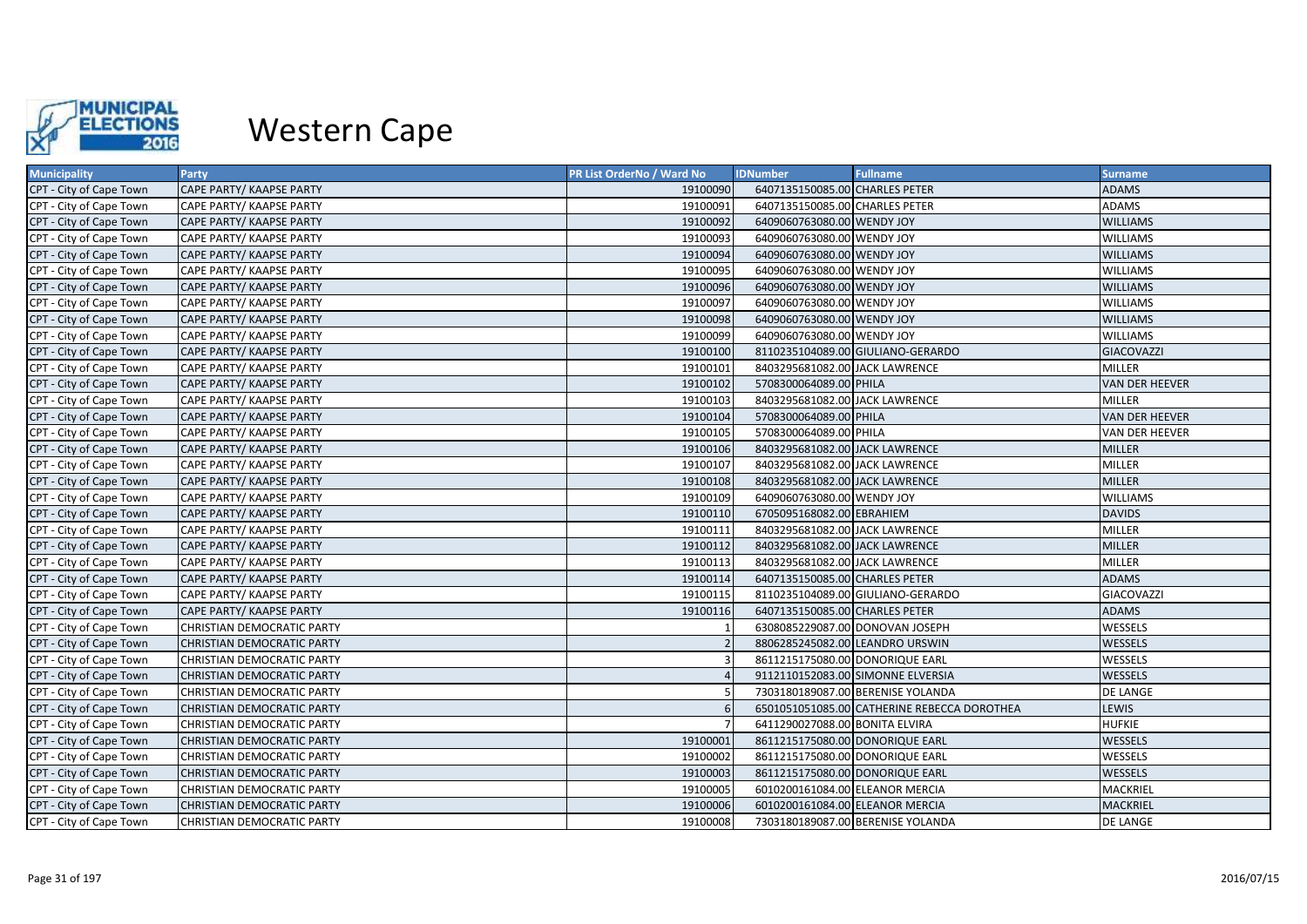

| <b>Municipality</b>     | Party                             | PR List OrderNo / Ward No | <b>IDNumber</b>                 | <b>Fullname</b>                             | <b>Surname</b>    |
|-------------------------|-----------------------------------|---------------------------|---------------------------------|---------------------------------------------|-------------------|
| CPT - City of Cape Town | <b>CHRISTIAN DEMOCRATIC PARTY</b> | 19100011                  |                                 | 7303180189087.00 BERENISE YOLANDA           | <b>DE LANGE</b>   |
| CPT - City of Cape Town | <b>CHRISTIAN DEMOCRATIC PARTY</b> | 19100013                  |                                 | 7303180189087.00 BERENISE YOLANDA           | <b>DE LANGE</b>   |
| CPT - City of Cape Town | <b>CHRISTIAN DEMOCRATIC PARTY</b> | 19100014                  | 6308085229087.00 DONOVAN JOSEPH |                                             | WESSELS           |
| CPT - City of Cape Town | CHRISTIAN DEMOCRATIC PARTY        | 19100016                  | 6308085229087.00 DONOVAN JOSEPH |                                             | WESSELS           |
| CPT - City of Cape Town | <b>CHRISTIAN DEMOCRATIC PARTY</b> | 19100017                  | 6308085229087.00 DONOVAN JOSEPH |                                             | WESSELS           |
| CPT - City of Cape Town | <b>CHRISTIAN DEMOCRATIC PARTY</b> | 19100021                  | 6010180199088.00 CHARMAINE      |                                             | PETERSEN          |
| CPT - City of Cape Town | CHRISTIAN DEMOCRATIC PARTY        | 19100022                  | 6010180199088.00 CHARMAINE      |                                             | PETERSEN          |
| CPT - City of Cape Town | <b>CHRISTIAN DEMOCRATIC PARTY</b> | 19100023                  | 6010180199088.00 CHARMAINE      |                                             | <b>PETERSEN</b>   |
| CPT - City of Cape Town | <b>CHRISTIAN DEMOCRATIC PARTY</b> | 19100024                  | 8806285245082.00 LEANDRO URSWIN |                                             | <b>WESSELS</b>    |
| CPT - City of Cape Town | <b>CHRISTIAN DEMOCRATIC PARTY</b> | 19100025                  | 8806285245082.00 LEANDRO URSWIN |                                             | WESSELS           |
| CPT - City of Cape Town | <b>CHRISTIAN DEMOCRATIC PARTY</b> | 19100026                  | 8806285245082.00 LEANDRO URSWIN |                                             | <b>WESSELS</b>    |
| CPT - City of Cape Town | <b>CHRISTIAN DEMOCRATIC PARTY</b> | 19100027                  |                                 | 9112110152083.00 SIMONNE ELVERSIA           | WESSELS           |
| CPT - City of Cape Town | <b>CHRISTIAN DEMOCRATIC PARTY</b> | 19100028                  |                                 | 9112110152083.00 SIMONNE ELVERSIA           | <b>WESSELS</b>    |
| CPT - City of Cape Town | <b>CHRISTIAN DEMOCRATIC PARTY</b> | 19100029                  |                                 | 9112110152083.00 SIMONNE ELVERSIA           | WESSELS           |
| CPT - City of Cape Town | <b>CHRISTIAN DEMOCRATIC PARTY</b> | 19100041                  | 6411290027088.00 BONITA ELVIRA  |                                             | <b>HUFKIE</b>     |
| CPT - City of Cape Town | CHRISTIAN DEMOCRATIC PARTY        | 19100042                  | 6411290027088.00 BONITA ELVIRA  |                                             | <b>HUFKIE</b>     |
| CPT - City of Cape Town | <b>CHRISTIAN DEMOCRATIC PARTY</b> | 19100047                  |                                 | 6501051051085.00 CATHERINE REBECCA DOROTHEA | LEWIS             |
| CPT - City of Cape Town | CHRISTIAN DEMOCRATIC PARTY        | 19100048                  |                                 | 6501051051085.00 CATHERINE REBECCA DOROTHEA | LEWIS             |
| CPT - City of Cape Town | CHRISTIAN DEMOCRATIC PARTY        | 19100049                  |                                 | 6501051051085.00 CATHERINE REBECCA DOROTHEA | LEWIS             |
| CPT - City of Cape Town | CHRISTIAN DEMOCRATIC PARTY        | 19100108                  | 6010200161084.00 ELEANOR MERCIA |                                             | <b>MACKRIEL</b>   |
| CPT - City of Cape Town | <b>COLOURED VOICE</b>             |                           | 7104085475088.00 BERNARD        |                                             | <b>JACKSON</b>    |
| CPT - City of Cape Town | <b>COLOURED VOICE</b>             |                           | 6508220185082.00 FAHDIA         |                                             | <b>JACKSON</b>    |
| CPT - City of Cape Town | <b>COLOURED VOICE</b>             |                           | 9006050398088.00 CARMEN RUTH    |                                             | KLEINSMITH        |
| CPT - City of Cape Town | <b>COLOURED VOICE</b>             |                           | 9407080572082.00 DEIDRÉ         |                                             | <b>JACKSON</b>    |
| CPT - City of Cape Town | <b>COLOURED VOICE</b>             |                           | 8703120223087.00 MEGAN LEAH     |                                             | <b>KLEINSMITH</b> |
| CPT - City of Cape Town | <b>COLOURED VOICE</b>             |                           | 8304085221081.00 NASDIEN        |                                             | <b>WILLIAMS</b>   |
| CPT - City of Cape Town | <b>COLOURED VOICE</b>             |                           | 7305055229088.00 STUART RICHARD |                                             | <b>MACRANAS</b>   |
| CPT - City of Cape Town | <b>COLOURED VOICE</b>             |                           | 5110075106080.00 PETER JOHN     |                                             | <b>SMITH</b>      |
| CPT - City of Cape Town | <b>COLOURED VOICE</b>             | 19100001                  | 5110075106080.00 PETER JOHN     |                                             | <b>SMITH</b>      |
| CPT - City of Cape Town | <b>COLOURED VOICE</b>             | 19100002                  | 7104085475088.00 BERNARD        |                                             | <b>JACKSON</b>    |
| CPT - City of Cape Town | <b>COLOURED VOICE</b>             | 19100004                  | 6508220185082.00 FAHDIA         |                                             | <b>JACKSON</b>    |
| CPT - City of Cape Town | <b>COLOURED VOICE</b>             | 19100005                  | 9006050398088.00 CARMEN RUTH    |                                             | KLEINSMITH        |
| CPT - City of Cape Town | <b>COLOURED VOICE</b>             | 19100006                  | 6508220185082.00 FAHDIA         |                                             | <b>JACKSON</b>    |
| CPT - City of Cape Town | <b>COLOURED VOICE</b>             | 19100007                  | 9407080572082.00 DEIDRÉ         |                                             | <b>JACKSON</b>    |
| CPT - City of Cape Town | <b>COLOURED VOICE</b>             | 19100008                  | 8304085221081.00 NASDIEN        |                                             | <b>WILLIAMS</b>   |
| CPT - City of Cape Town | <b>COLOURED VOICE</b>             | 19100009                  | 7305055229088.00 STUART RICHARD |                                             | <b>MACRANAS</b>   |
| CPT - City of Cape Town | <b>COLOURED VOICE</b>             | 19100010                  | 8703120223087.00 MEGAN LEAH     |                                             | <b>KLEINSMITH</b> |
| CPT - City of Cape Town | <b>COLOURED VOICE</b>             | 19100011                  | 7104085475088.00 BERNARD        |                                             | <b>JACKSON</b>    |
| CPT - City of Cape Town | <b>COLOURED VOICE</b>             | 19100012                  | 5110075106080.00 PETER JOHN     |                                             | <b>SMITH</b>      |
| CPT - City of Cape Town | <b>COLOURED VOICE</b>             | 19100013                  | 6508220185082.00 FAHDIA         |                                             | <b>JACKSON</b>    |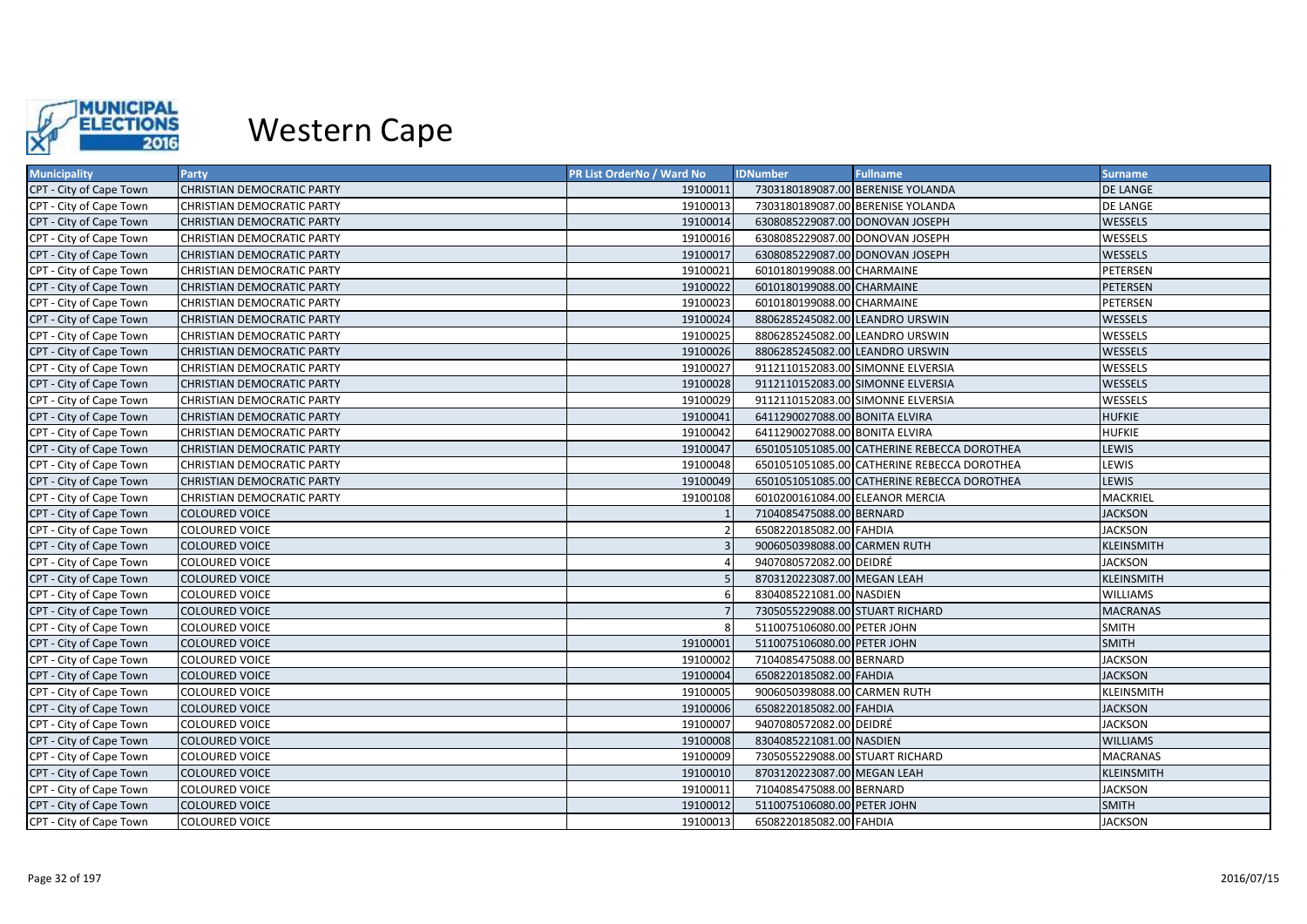

| <b>Municipality</b>     | Party                 | PR List OrderNo / Ward No | <b>IDNumber</b>                 | <b>Fullname</b> | <b>Surname</b>    |
|-------------------------|-----------------------|---------------------------|---------------------------------|-----------------|-------------------|
| CPT - City of Cape Town | <b>COLOURED VOICE</b> | 19100014                  | 9006050398088.00 CARMEN RUTH    |                 | <b>KLEINSMITH</b> |
| CPT - City of Cape Town | <b>COLOURED VOICE</b> | 19100015                  | 9407080572082.00 DEIDRÉ         |                 | <b>JACKSON</b>    |
| CPT - City of Cape Town | <b>COLOURED VOICE</b> | 19100016                  | 8304085221081.00 NASDIEN        |                 | <b>WILLIAMS</b>   |
| CPT - City of Cape Town | COLOURED VOICE        | 19100017                  | 5110075106080.00 PETER JOHN     |                 | <b>SMITH</b>      |
| CPT - City of Cape Town | <b>COLOURED VOICE</b> | 19100018                  | 7305055229088.00 STUART RICHARD |                 | <b>MACRANAS</b>   |
| CPT - City of Cape Town | COLOURED VOICE        | 19100019                  | 6508220185082.00 FAHDIA         |                 | <b>JACKSON</b>    |
| CPT - City of Cape Town | <b>COLOURED VOICE</b> | 19100021                  | 8703120223087.00 MEGAN LEAH     |                 | KLEINSMITH        |
| CPT - City of Cape Town | <b>COLOURED VOICE</b> | 19100022                  | 9407080572082.00 DEIDRÉ         |                 | <b>JACKSON</b>    |
| CPT - City of Cape Town | <b>COLOURED VOICE</b> | 19100023                  | 7104085475088.00 BERNARD        |                 | <b>JACKSON</b>    |
| CPT - City of Cape Town | <b>COLOURED VOICE</b> | 19100024                  | 6508220185082.00 FAHDIA         |                 | <b>JACKSON</b>    |
| CPT - City of Cape Town | <b>COLOURED VOICE</b> | 19100026                  | 6508220185082.00 FAHDIA         |                 | <b>JACKSON</b>    |
| CPT - City of Cape Town | COLOURED VOICE        | 19100027                  | 7305055229088.00 STUART RICHARD |                 | <b>MACRANAS</b>   |
| CPT - City of Cape Town | <b>COLOURED VOICE</b> | 19100028                  | 8304085221081.00 NASDIEN        |                 | <b>WILLIAMS</b>   |
| CPT - City of Cape Town | <b>COLOURED VOICE</b> | 19100029                  | 8703120223087.00 MEGAN LEAH     |                 | <b>KLEINSMITH</b> |
| CPT - City of Cape Town | <b>COLOURED VOICE</b> | 19100030                  | 7104085475088.00 BERNARD        |                 | <b>JACKSON</b>    |
| CPT - City of Cape Town | <b>COLOURED VOICE</b> | 19100031                  | 5110075106080.00 PETER JOHN     |                 | <b>SMITH</b>      |
| CPT - City of Cape Town | <b>COLOURED VOICE</b> | 19100033                  | 7305055229088.00 STUART RICHARD |                 | <b>MACRANAS</b>   |
| CPT - City of Cape Town | <b>COLOURED VOICE</b> | 19100034                  | 8703120223087.00 MEGAN LEAH     |                 | KLEINSMITH        |
| CPT - City of Cape Town | <b>COLOURED VOICE</b> | 19100035                  | 6508220185082.00 FAHDIA         |                 | <b>JACKSON</b>    |
| CPT - City of Cape Town | <b>COLOURED VOICE</b> | 19100036                  | 8304085221081.00 NASDIEN        |                 | <b>WILLIAMS</b>   |
| CPT - City of Cape Town | <b>COLOURED VOICE</b> | 19100037                  | 9407080572082.00 DEIDRÉ         |                 | <b>JACKSON</b>    |
| CPT - City of Cape Town | COLOURED VOICE        | 19100038                  | 9006050398088.00 CARMEN RUTH    |                 | KLEINSMITH        |
| CPT - City of Cape Town | <b>COLOURED VOICE</b> | 19100039                  | 6508220185082.00 FAHDIA         |                 | <b>JACKSON</b>    |
| CPT - City of Cape Town | <b>COLOURED VOICE</b> | 19100040                  | 7104085475088.00 BERNARD        |                 | <b>JACKSON</b>    |
| CPT - City of Cape Town | <b>COLOURED VOICE</b> | 19100041                  | 7305055229088.00 STUART RICHARD |                 | <b>MACRANAS</b>   |
| CPT - City of Cape Town | <b>COLOURED VOICE</b> | 19100042                  | 8703120223087.00 MEGAN LEAH     |                 | KLEINSMITH        |
| CPT - City of Cape Town | <b>COLOURED VOICE</b> | 19100044                  | 6508220185082.00 FAHDIA         |                 | <b>JACKSON</b>    |
| CPT - City of Cape Town | <b>COLOURED VOICE</b> | 19100045                  | 8304085221081.00 NASDIEN        |                 | <b>WILLIAMS</b>   |
| CPT - City of Cape Town | <b>COLOURED VOICE</b> | 19100046                  | 5110075106080.00 PETER JOHN     |                 | <b>SMITH</b>      |
| CPT - City of Cape Town | <b>COLOURED VOICE</b> | 19100047                  | 9407080572082.00 DEIDRÉ         |                 | <b>JACKSON</b>    |
| CPT - City of Cape Town | <b>COLOURED VOICE</b> | 19100048                  | 9006050398088.00 CARMEN RUTH    |                 | <b>KLEINSMITH</b> |
| CPT - City of Cape Town | <b>COLOURED VOICE</b> | 19100049                  | 6508220185082.00 FAHDIA         |                 | <b>JACKSON</b>    |
| CPT - City of Cape Town | <b>COLOURED VOICE</b> | 19100050                  | 7104085475088.00 BERNARD        |                 | <b>JACKSON</b>    |
| CPT - City of Cape Town | <b>COLOURED VOICE</b> | 19100051                  | 5110075106080.00 PETER JOHN     |                 | <b>SMITH</b>      |
| CPT - City of Cape Town | <b>COLOURED VOICE</b> | 19100052                  | 9006050398088.00 CARMEN RUTH    |                 | KLEINSMITH        |
| CPT - City of Cape Town | <b>COLOURED VOICE</b> | 19100053                  | 7305055229088.00 STUART RICHARD |                 | <b>MACRANAS</b>   |
| CPT - City of Cape Town | <b>COLOURED VOICE</b> | 19100054                  | 8703120223087.00 MEGAN LEAH     |                 | <b>KLEINSMITH</b> |
| CPT - City of Cape Town | COLOURED VOICE        | 19100055                  | 8304085221081.00 NASDIEN        |                 | <b>WILLIAMS</b>   |
| CPT - City of Cape Town | <b>COLOURED VOICE</b> | 19100056                  | 9407080572082.00 DEIDRÉ         |                 | <b>JACKSON</b>    |
| CPT - City of Cape Town | <b>COLOURED VOICE</b> | 19100057                  | 9006050398088.00 CARMEN RUTH    |                 | KLEINSMITH        |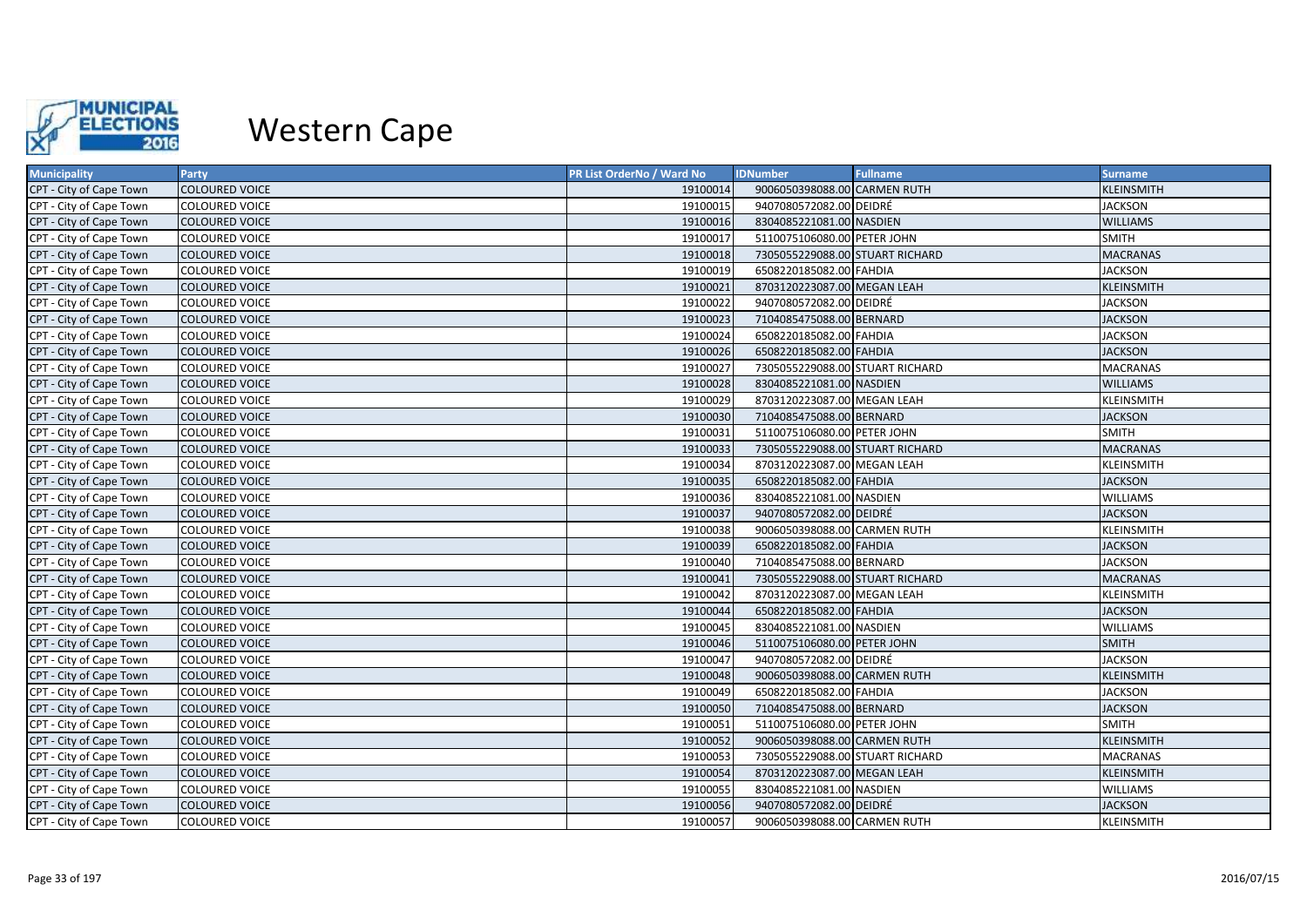

| <b>Municipality</b>     | Party                 | <b>PR List OrderNo / Ward No</b> | <b>IDNumber</b><br><b>Fullname</b> | <b>Surname</b>    |
|-------------------------|-----------------------|----------------------------------|------------------------------------|-------------------|
| CPT - City of Cape Town | <b>COLOURED VOICE</b> | 19100058                         | 6508220185082.00 FAHDIA            | <b>JACKSON</b>    |
| CPT - City of Cape Town | <b>COLOURED VOICE</b> | 19100059                         | 7104085475088.00 BERNARD           | <b>JACKSON</b>    |
| CPT - City of Cape Town | <b>COLOURED VOICE</b> | 19100061                         | 5110075106080.00 PETER JOHN        | <b>SMITH</b>      |
| CPT - City of Cape Town | <b>COLOURED VOICE</b> | 19100062                         | 9006050398088.00 CARMEN RUTH       | KLEINSMITH        |
| CPT - City of Cape Town | <b>COLOURED VOICE</b> | 19100063                         | 8703120223087.00 MEGAN LEAH        | KLEINSMITH        |
| CPT - City of Cape Town | <b>COLOURED VOICE</b> | 19100064                         | 9006050398088.00 CARMEN RUTH       | KLEINSMITH        |
| CPT - City of Cape Town | <b>COLOURED VOICE</b> | 19100066                         | 9407080572082.00 DEIDRÉ            | <b>JACKSON</b>    |
| CPT - City of Cape Town | <b>COLOURED VOICE</b> | 19100067                         | 7305055229088.00 STUART RICHARD    | <b>MACRANAS</b>   |
| CPT - City of Cape Town | <b>COLOURED VOICE</b> | 19100068                         | 7104085475088.00 BERNARD           | <b>JACKSON</b>    |
| CPT - City of Cape Town | <b>COLOURED VOICE</b> | 19100069                         | 6508220185082.00 FAHDIA            | <b>JACKSON</b>    |
| CPT - City of Cape Town | <b>COLOURED VOICE</b> | 19100070                         | 8304085221081.00 NASDIEN           | <b>WILLIAMS</b>   |
| CPT - City of Cape Town | <b>COLOURED VOICE</b> | 19100071                         | 9006050398088.00 CARMEN RUTH       | KLEINSMITH        |
| CPT - City of Cape Town | <b>COLOURED VOICE</b> | 19100072                         | 7305055229088.00 STUART RICHARD    | <b>MACRANAS</b>   |
| CPT - City of Cape Town | <b>COLOURED VOICE</b> | 19100073                         | 6508220185082.00 FAHDIA            | <b>JACKSON</b>    |
| CPT - City of Cape Town | <b>COLOURED VOICE</b> | 19100074                         | 9006050398088.00 CARMEN RUTH       | KLEINSMITH        |
| CPT - City of Cape Town | <b>COLOURED VOICE</b> | 19100075                         | 9407080572082.00 DEIDRÉ            | <b>JACKSON</b>    |
| CPT - City of Cape Town | <b>COLOURED VOICE</b> | 19100076                         | 5110075106080.00 PETER JOHN        | <b>SMITH</b>      |
| CPT - City of Cape Town | <b>COLOURED VOICE</b> | 19100077                         | 9407080572082.00 DEIDRÉ            | <b>JACKSON</b>    |
| CPT - City of Cape Town | <b>COLOURED VOICE</b> | 19100079                         | 8304085221081.00 NASDIEN           | <b>WILLIAMS</b>   |
| CPT - City of Cape Town | <b>COLOURED VOICE</b> | 19100080                         | 8703120223087.00 MEGAN LEAH        | KLEINSMITH        |
| CPT - City of Cape Town | <b>COLOURED VOICE</b> | 19100081                         | 8703120223087.00 MEGAN LEAH        | KLEINSMITH        |
| CPT - City of Cape Town | <b>COLOURED VOICE</b> | 19100082                         | 8304085221081.00 NASDIEN           | WILLIAMS          |
| CPT - City of Cape Town | <b>COLOURED VOICE</b> | 19100083                         | 7305055229088.00 STUART RICHARD    | <b>MACRANAS</b>   |
| CPT - City of Cape Town | <b>COLOURED VOICE</b> | 19100084                         | 9006050398088.00 CARMEN RUTH       | KLEINSMITH        |
| CPT - City of Cape Town | <b>COLOURED VOICE</b> | 19100086                         | 5110075106080.00 PETER JOHN        | <b>SMITH</b>      |
| CPT - City of Cape Town | <b>COLOURED VOICE</b> | 19100087                         | 9006050398088.00 CARMEN RUTH       | KLEINSMITH        |
| CPT - City of Cape Town | <b>COLOURED VOICE</b> | 19100088                         | 9006050398088.00 CARMEN RUTH       | KLEINSMITH        |
| CPT - City of Cape Town | <b>COLOURED VOICE</b> | 19100089                         | 6508220185082.00 FAHDIA            | <b>JACKSON</b>    |
| CPT - City of Cape Town | <b>COLOURED VOICE</b> | 19100090                         | 7104085475088.00 BERNARD           | <b>JACKSON</b>    |
| CPT - City of Cape Town | <b>COLOURED VOICE</b> | 19100091                         | 6508220185082.00 FAHDIA            | <b>JACKSON</b>    |
| CPT - City of Cape Town | <b>COLOURED VOICE</b> | 19100092                         | 9006050398088.00 CARMEN RUTH       | <b>KLEINSMITH</b> |
| CPT - City of Cape Town | <b>COLOURED VOICE</b> | 19100093                         | 9006050398088.00 CARMEN RUTH       | KLEINSMITH        |
| CPT - City of Cape Town | <b>COLOURED VOICE</b> | 19100094                         | 5110075106080.00 PETER JOHN        | <b>SMITH</b>      |
| CPT - City of Cape Town | <b>COLOURED VOICE</b> | 19100095                         | 7104085475088.00 BERNARD           | <b>JACKSON</b>    |
| CPT - City of Cape Town | <b>COLOURED VOICE</b> | 19100097                         | 9006050398088.00 CARMEN RUTH       | KLEINSMITH        |
| CPT - City of Cape Town | <b>COLOURED VOICE</b> | 19100098                         | 7305055229088.00 STUART RICHARD    | <b>MACRANAS</b>   |
| CPT - City of Cape Town | <b>COLOURED VOICE</b> | 19100099                         | 8304085221081.00 NASDIEN           | <b>WILLIAMS</b>   |
| CPT - City of Cape Town | <b>COLOURED VOICE</b> | 19100100                         | 8304085221081.00 NASDIEN           | WILLIAMS          |
| CPT - City of Cape Town | <b>COLOURED VOICE</b> | 19100101                         | 8703120223087.00 MEGAN LEAH        | KLEINSMITH        |
| CPT - City of Cape Town | <b>COLOURED VOICE</b> | 19100102                         | 7305055229088.00 STUART RICHARD    | <b>MACRANAS</b>   |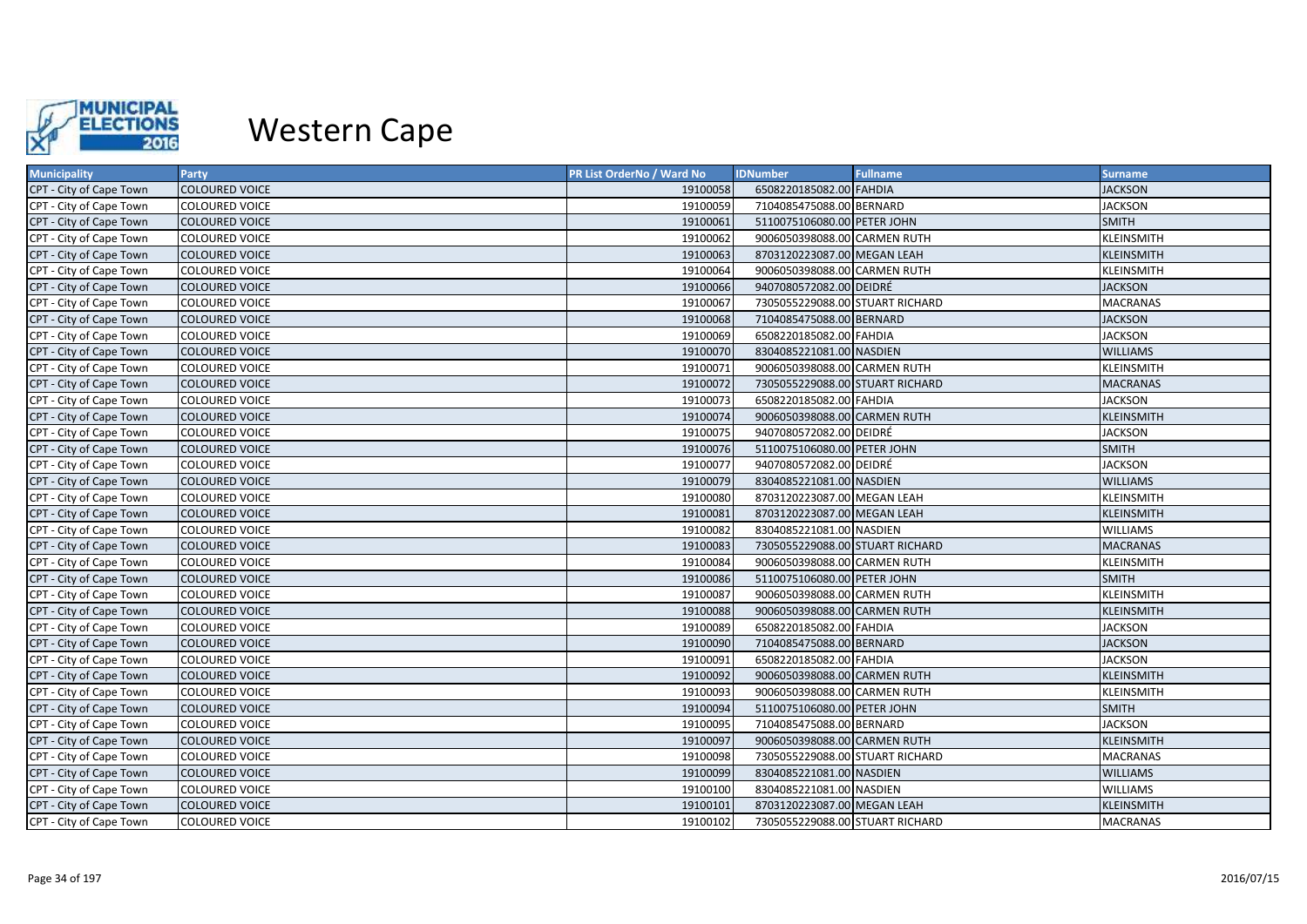

| <b>Municipality</b>     | <b>Party</b>                  | <b>PR List OrderNo / Ward No</b> | <b>IDNumber</b><br><b>Fullname</b>           | <b>Surname</b>    |
|-------------------------|-------------------------------|----------------------------------|----------------------------------------------|-------------------|
| CPT - City of Cape Town | <b>COLOURED VOICE</b>         | 19100103                         | 9006050398088.00 CARMEN RUTH                 | KLEINSMITH        |
| CPT - City of Cape Town | <b>COLOURED VOICE</b>         | 19100104                         | 6508220185082.00 FAHDIA                      | <b>JACKSON</b>    |
| CPT - City of Cape Town | <b>COLOURED VOICE</b>         | 19100105                         | 5110075106080.00 PETER JOHN                  | <b>SMITH</b>      |
| CPT - City of Cape Town | <b>COLOURED VOICE</b>         | 19100106                         | 9006050398088.00 CARMEN RUTH                 | KLEINSMITH        |
| CPT - City of Cape Town | <b>COLOURED VOICE</b>         | 19100107                         | 6508220185082.00 FAHDIA                      | <b>JACKSON</b>    |
| CPT - City of Cape Town | <b>COLOURED VOICE</b>         | 19100108                         | 7104085475088.00 BERNARD                     | <b>JACKSON</b>    |
| CPT - City of Cape Town | <b>COLOURED VOICE</b>         | 19100109                         | 8703120223087.00 MEGAN LEAH                  | <b>KLEINSMITH</b> |
| CPT - City of Cape Town | <b>COLOURED VOICE</b>         | 19100111                         | 7104085475088.00 BERNARD                     | JACKSON           |
| CPT - City of Cape Town | CONGRESS OF THE PEOPLE        |                                  | 4511145058089.00 MAHOMED FAROUK              | CASSIM            |
| CPT - City of Cape Town | CONGRESS OF THE PEOPLE        | 19100011                         | 6003210903082.00 TEMBEKA SWEETNESS           | <b>TYOBEKA</b>    |
| CPT - City of Cape Town | CONGRESS OF THE PEOPLE        | 19100012                         | 6301130803089.00 FAIZA                       | <b>JACOBS</b>     |
| CPT - City of Cape Town | CONGRESS OF THE PEOPLE        | 19100013                         | 6301130803089.00 FAIZA                       | <b>JACOBS</b>     |
| CPT - City of Cape Town | CONGRESS OF THE PEOPLE        | 19100014                         | 6212300019085.00 MOIRA JILL                  | <b>EDMUNDS</b>    |
| CPT - City of Cape Town | CONGRESS OF THE PEOPLE        | 19100015                         | 6212300019085.00 MOIRA JILL                  | <b>EDMUNDS</b>    |
| CPT - City of Cape Town | CONGRESS OF THE PEOPLE        | 19100016                         | 4511145058089.00 MAHOMED FAROUK              | CASSIM            |
| CPT - City of Cape Town | CONGRESS OF THE PEOPLE        | 19100018                         | 5504170727081.00 BONISWA EDITH               | <b>TSHONGOYI</b>  |
| CPT - City of Cape Town | CONGRESS OF THE PEOPLE        | 19100020                         | 6311235840084.00 CYRIL JOHANNES              | <b>MACK</b>       |
| CPT - City of Cape Town | CONGRESS OF THE PEOPLE        | 19100023                         | 6607250227085.00 ELIZABETH MARILYN MERIOVETE | <b>PEKEUR</b>     |
| CPT - City of Cape Town | CONGRESS OF THE PEOPLE        | 19100025                         | 6311235840084.00 CYRIL JOHANNES              | <b>MACK</b>       |
| CPT - City of Cape Town | CONGRESS OF THE PEOPLE        | 19100029                         | 7405165232087.00 RIAAN CHARL                 | <b>BATIST</b>     |
| CPT - City of Cape Town | CONGRESS OF THE PEOPLE        | 19100030                         | 5010215134085.00 PAUL BRENDAN                | <b>HARVEY</b>     |
| CPT - City of Cape Town | CONGRESS OF THE PEOPLE        | 19100032                         | 7202150336084.00 JACQUELINE                  | <b>KRUS</b>       |
| CPT - City of Cape Town | <b>CONGRESS OF THE PEOPLE</b> | 19100033                         | 5906050412082.00 BUKELWA FELICIA             | NDZULE-JACOBS     |
| CPT - City of Cape Town | CONGRESS OF THE PEOPLE        | 19100034                         | 5906050412082.00 BUKELWA FELICIA             | NDZULE-JACOBS     |
| CPT - City of Cape Town | CONGRESS OF THE PEOPLE        | 19100035                         | 6005155350088.00 KELLY                       | <b>TICKY</b>      |
| CPT - City of Cape Town | CONGRESS OF THE PEOPLE        | 19100036                         | 5407050756081.00 GLADYS NODOLI               | <b>MBANGO</b>     |
| CPT - City of Cape Town | CONGRESS OF THE PEOPLE        | 19100037                         | 5906050412082.00 BUKELWA FELICIA             | NDZULE-JACOBS     |
| CPT - City of Cape Town | CONGRESS OF THE PEOPLE        | 19100038                         | 7202225901086.00 MLUNGISI BOYSEY             | <b>BLEKI</b>      |
| CPT - City of Cape Town | CONGRESS OF THE PEOPLE        | 19100041                         | 7202225901086.00 MLUNGISI BOYSEY             | <b>BLEKI</b>      |
| CPT - City of Cape Town | CONGRESS OF THE PEOPLE        | 19100042                         | 6503025803088.00 MBULELO                     | SONYOKA           |
| CPT - City of Cape Town | CONGRESS OF THE PEOPLE        | 19100048                         | 4511145058089.00 MAHOMED FAROUK              | <b>CASSIM</b>     |
| CPT - City of Cape Town | CONGRESS OF THE PEOPLE        | 19100049                         | 5209290724089.00 THOBEKA MAVIS               | MPHAHLELE         |
| CPT - City of Cape Town | CONGRESS OF THE PEOPLE        | 19100050                         | 9305215274089.00 GRANT CYRIL                 | <b>MACK</b>       |
| CPT - City of Cape Town | CONGRESS OF THE PEOPLE        | 19100051                         | 5209020828085.00 NOSIPHO CYNTHIA             | MAXEBENGULA       |
| CPT - City of Cape Town | CONGRESS OF THE PEOPLE        | 19100052                         | 5209020828085.00 NOSIPHO CYNTHIA             | MAXEBENGULA       |
| CPT - City of Cape Town | CONGRESS OF THE PEOPLE        | 19100053                         | 5010215134085.00 PAUL BRENDAN                | <b>HARVEY</b>     |
| CPT - City of Cape Town | CONGRESS OF THE PEOPLE        | 19100054                         | 4312255084084.00 JACOBUS CORNELIUS           | <b>KRYNAUW</b>    |
| CPT - City of Cape Town | CONGRESS OF THE PEOPLE        | 19100055                         | 4511145058089.00 MAHOMED FAROUK              | CASSIM            |
| CPT - City of Cape Town | CONGRESS OF THE PEOPLE        | 19100056                         | 4511145058089.00 MAHOMED FAROUK              | CASSIM            |
| CPT - City of Cape Town | CONGRESS OF THE PEOPLE        | 19100057                         | 4511145058089.00 MAHOMED FAROUK              | CASSIM            |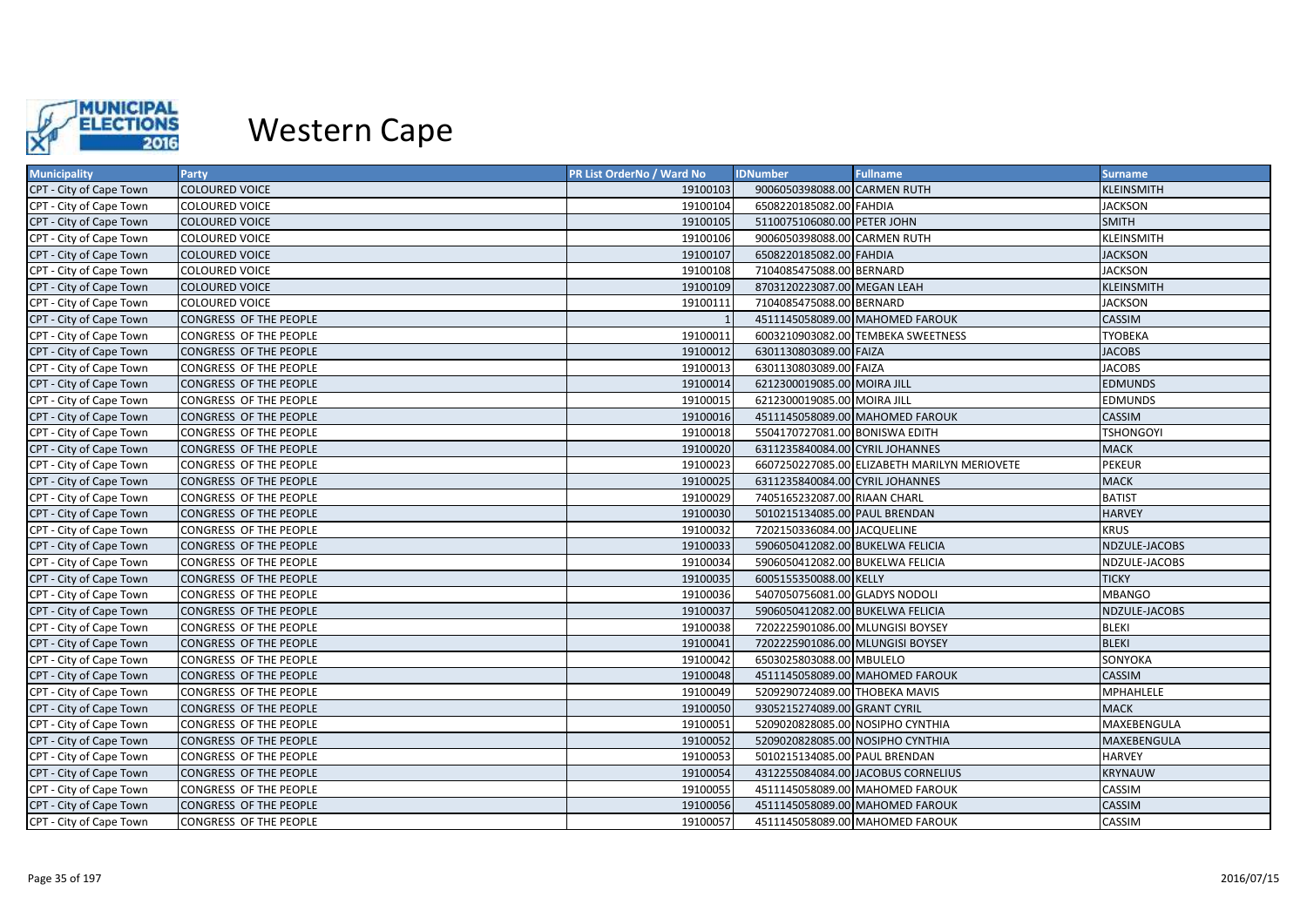

| <b>Municipality</b>     | Party                  | PR List OrderNo / Ward No | <b>IDNumber</b>                  | <b>Fullname</b>                         | <b>Surname</b>  |
|-------------------------|------------------------|---------------------------|----------------------------------|-----------------------------------------|-----------------|
| CPT - City of Cape Town | CONGRESS OF THE PEOPLE | 19100058                  |                                  | 4511145058089.00 MAHOMED FAROUK         | <b>CASSIM</b>   |
| CPT - City of Cape Town | CONGRESS OF THE PEOPLE | 19100059                  |                                  | 4511145058089.00 MAHOMED FAROUK         | CASSIM          |
| CPT - City of Cape Town | CONGRESS OF THE PEOPLE | 19100060                  |                                  | 4511145058089.00 MAHOMED FAROUK         | <b>CASSIM</b>   |
| CPT - City of Cape Town | CONGRESS OF THE PEOPLE | 19100061                  | 6802215510085.00 MAWEZO ARTHUR   |                                         | <b>KETILE</b>   |
| CPT - City of Cape Town | CONGRESS OF THE PEOPLE | 19100062                  | 6510250050087.00 ANTHEA          |                                         | <b>CLOETE</b>   |
| CPT - City of Cape Town | CONGRESS OF THE PEOPLE | 19100063                  | 7206115038081.00 RIYAD           |                                         | <b>ISAAC</b>    |
| CPT - City of Cape Town | CONGRESS OF THE PEOPLE | 19100064                  | 5507175100089.00 NEVILLE         |                                         | <b>KEYSTER</b>  |
| CPT - City of Cape Town | CONGRESS OF THE PEOPLE | 19100065                  | 9309070453085.00 XOLA HOPE       |                                         | <b>MJONONO</b>  |
| CPT - City of Cape Town | CONGRESS OF THE PEOPLE | 19100066                  | 9309070453085.00 XOLA HOPE       |                                         | <b>MJONONO</b>  |
| CPT - City of Cape Town | CONGRESS OF THE PEOPLE | 19100067                  | 6802215510085.00 MAWEZO ARTHUR   |                                         | KETILE          |
| CPT - City of Cape Town | CONGRESS OF THE PEOPLE | 19100068                  | 5507175100089.00 NEVILLE         |                                         | <b>KEYSTER</b>  |
| CPT - City of Cape Town | CONGRESS OF THE PEOPLE | 19100069                  | 6802215510085.00 MAWEZO ARTHUR   |                                         | <b>KETILE</b>   |
| CPT - City of Cape Town | CONGRESS OF THE PEOPLE | 19100070                  | 8106210091085.00 SHEHNAZ         |                                         | CASSIM-MOOSA    |
| CPT - City of Cape Town | CONGRESS OF THE PEOPLE | 19100071                  | 6510250050087.00 ANTHEA          |                                         | <b>CLOETE</b>   |
| CPT - City of Cape Town | CONGRESS OF THE PEOPLE | 19100072                  | 8106210091085.00 SHEHNAZ         |                                         | CASSIM-MOOSA    |
| CPT - City of Cape Town | CONGRESS OF THE PEOPLE | 19100073                  | 8106210091085.00 SHEHNAZ         |                                         | CASSIM-MOOSA    |
| CPT - City of Cape Town | CONGRESS OF THE PEOPLE | 19100074                  | 7404055979089.00 SAKIWO          |                                         | <b>SIKADE</b>   |
| CPT - City of Cape Town | CONGRESS OF THE PEOPLE | 19100075                  | 9305215274089.00 GRANT CYRIL     |                                         | <b>MACK</b>     |
| CPT - City of Cape Town | CONGRESS OF THE PEOPLE | 19100076                  |                                  | 6203250195082.00 SHARON LENA JOHANNA    | <b>DAWSON</b>   |
| CPT - City of Cape Town | CONGRESS OF THE PEOPLE | 19100077                  | 6508170050088.00 CHERYL BERENISE |                                         | PHILANDER       |
| CPT - City of Cape Town | CONGRESS OF THE PEOPLE | 19100078                  | 6508170050088.00 CHERYL BERENISE |                                         | PHILANDER       |
| CPT - City of Cape Town | CONGRESS OF THE PEOPLE | 19100079                  | 5911190196082.00 JASMINE         |                                         | <b>HARRIS</b>   |
| CPT - City of Cape Town | CONGRESS OF THE PEOPLE | 19100080                  | 5906050412082.00 BUKELWA FELICIA |                                         | NDZULE-JACOBS   |
| CPT - City of Cape Town | CONGRESS OF THE PEOPLE | 19100081                  | 6508170050088.00 CHERYL BERENISE |                                         | PHILANDER       |
| CPT - City of Cape Town | CONGRESS OF THE PEOPLE | 19100082                  | 6301130803089.00 FAIZA           |                                         | <b>JACOBS</b>   |
| CPT - City of Cape Town | CONGRESS OF THE PEOPLE | 19100083                  | 6305165849081.00 VUSUMZI NELSON  |                                         | SOMBO           |
| CPT - City of Cape Town | CONGRESS OF THE PEOPLE | 19100085                  | 5207190773081.00 GERTRUIDA       |                                         | <b>HOBOSCH</b>  |
| CPT - City of Cape Town | CONGRESS OF THE PEOPLE | 19100086                  | 7409025996089.00 MONDE           |                                         | SIPUNZI         |
| CPT - City of Cape Town | CONGRESS OF THE PEOPLE | 19100087                  |                                  | 5909165700086.00 WILBERFORCE KWENZEKILE | <b>NGCUKA</b>   |
| CPT - City of Cape Town | CONGRESS OF THE PEOPLE | 19100088                  | 6005155350088.00 KELLY           |                                         | <b>TICKY</b>    |
| CPT - City of Cape Town | CONGRESS OF THE PEOPLE | 19100089                  | 8105070397087.00 YAMKELA         |                                         | <b>RONGWANA</b> |
| CPT - City of Cape Town | CONGRESS OF THE PEOPLE | 19100090                  |                                  | 7504285909085.00 TABANG PROFFESSOR      | <b>MTWEBANA</b> |
| CPT - City of Cape Town | CONGRESS OF THE PEOPLE | 19100091                  | 5711045643084.00 DALTON MDUMISI  |                                         | <b>MDUMATA</b>  |
| CPT - City of Cape Town | CONGRESS OF THE PEOPLE | 19100092                  | 6312251265081.00 SYLVIA XOLISWA  |                                         | <b>MPONGO</b>   |
| CPT - City of Cape Town | CONGRESS OF THE PEOPLE | 19100093                  | 7811110414086.00 WINEKA          |                                         | <b>MATIWANE</b> |
| CPT - City of Cape Town | CONGRESS OF THE PEOPLE | 19100094                  | 6501015474084.00 MZWANDILE JOHN  |                                         | <b>BUDAZA</b>   |
| CPT - City of Cape Town | CONGRESS OF THE PEOPLE | 19100095                  |                                  | 5805040921089.00 NTOMBOMZI CATHERINE    | SIKHAKHANE      |
| CPT - City of Cape Town | CONGRESS OF THE PEOPLE | 19100096                  | 6706125665089.00 SIMPIWE         |                                         | <b>JIYA</b>     |
| CPT - City of Cape Town | CONGRESS OF THE PEOPLE | 19100097                  |                                  | 7703105692083.00 ALSWALD MANDLENKOSI    | <b>DOSI</b>     |
| CPT - City of Cape Town | CONGRESS OF THE PEOPLE | 19100098                  | 7607205681088.00 BONGINKOSI      |                                         | PAUL            |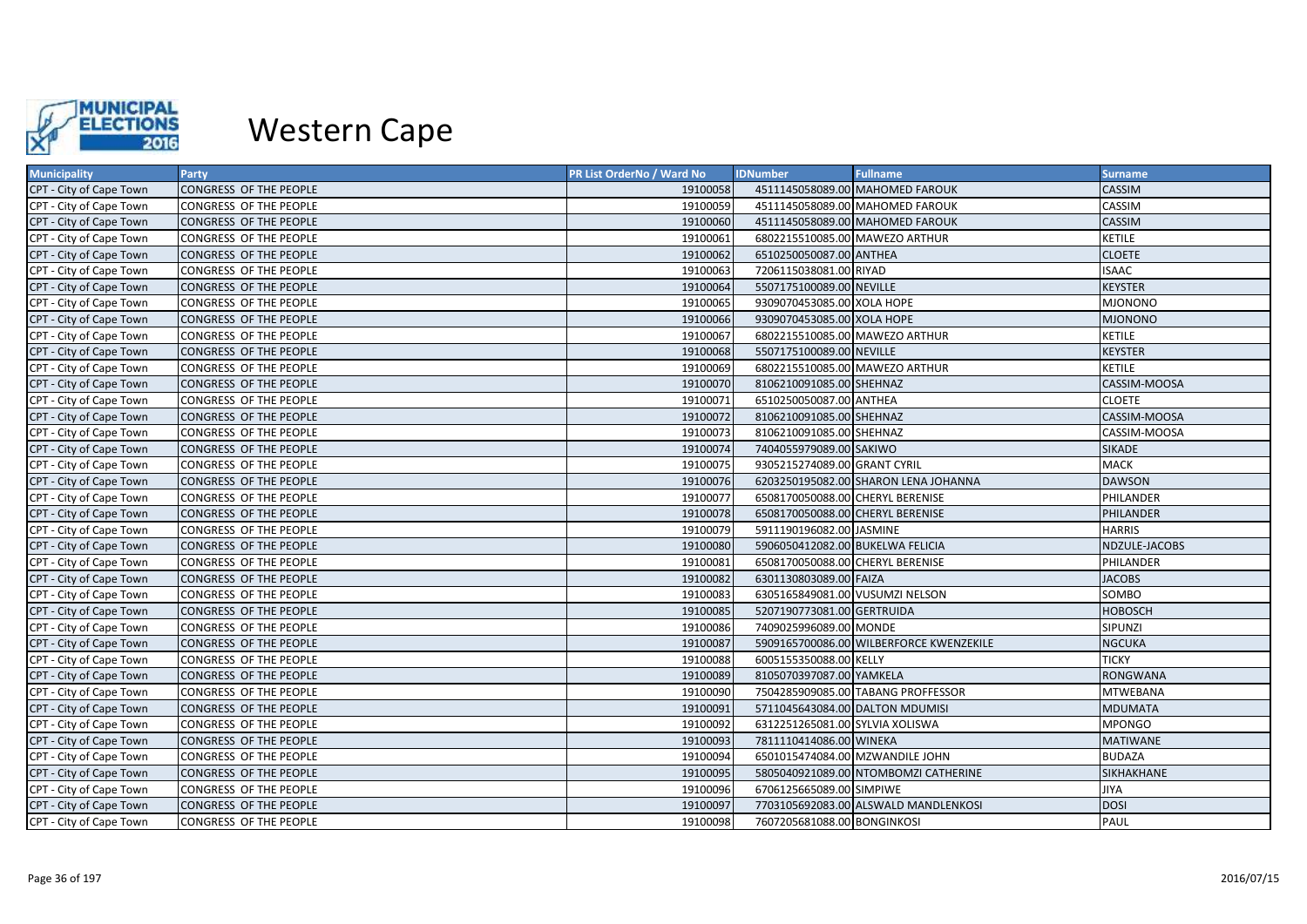

| <b>Municipality</b>     | Party                      | PR List OrderNo / Ward No | <b>IDNumber</b>                   | <b>Fullname</b>                             | <b>Surname</b>       |
|-------------------------|----------------------------|---------------------------|-----------------------------------|---------------------------------------------|----------------------|
| CPT - City of Cape Town | CONGRESS OF THE PEOPLE     | 19100099                  |                                   | 8402290540087.00 NOKHANYO EUPODIA           | <b>MAYALO</b>        |
| CPT - City of Cape Town | CONGRESS OF THE PEOPLE     | 19100101                  | 9305215274089.00 GRANT CYRIL      |                                             | <b>MACK</b>          |
| CPT - City of Cape Town | CONGRESS OF THE PEOPLE     | 19100104                  | 6905190519086.00 MAVIS            |                                             | MAFANA-MATOMANE      |
| CPT - City of Cape Town | CONGRESS OF THE PEOPLE     | 19100105                  | 6311235840084.00 CYRIL JOHANNES   |                                             | <b>MACK</b>          |
| CPT - City of Cape Town | CONGRESS OF THE PEOPLE     | 19100107                  |                                   | 8010110003085.00 JOHANNA CHRISTINA          | <b>VENTER</b>        |
| CPT - City of Cape Town | CONGRESS OF THE PEOPLE     | 19100113                  |                                   | 8006150060084.00 CAROLINE SAMANDE           | <b>SCOTT</b>         |
| CPT - City of Cape Town | CONGRESS OF THE PEOPLE     | 19100116                  | 6311235840084.00 CYRIL JOHANNES   |                                             | <b>MACK</b>          |
| CPT - City of Cape Town | DEMOCRATIC ALLIANCE        |                           | 5102170208085.00 PATRICIA         |                                             | <b>DE LILLE</b>      |
| CPT - City of Cape Town | DEMOCRATIC ALLIANCE        |                           | 6611145166086.00 BRETT NORTON     |                                             | <b>HERRON</b>        |
| CPT - City of Cape Town | DEMOCRATIC ALLIANCE        |                           | 8308205304081.00 THULANI          |                                             | <b>DASA</b>          |
| CPT - City of Cape Town | <b>DEMOCRATIC ALLIANCE</b> |                           | 7107135119085.00 JEAN-PIERRE      |                                             | <b>SMITH</b>         |
| CPT - City of Cape Town | DEMOCRATIC ALLIANCE        |                           | 8612050408081.00 XANTHEA TYRRELL  |                                             | <b>LIMBERG</b>       |
| CPT - City of Cape Town | DEMOCRATIC ALLIANCE        |                           | 5201280053082.00 ROSEMARY         |                                             | RAU                  |
| CPT - City of Cape Town | DEMOCRATIC ALLIANCE        |                           | 7204046151081.00 MZUVUKILE        |                                             | <b>NIKELO</b>        |
| CPT - City of Cape Town | <b>DEMOCRATIC ALLIANCE</b> |                           | 7209055033088.00 SHAUN NIGEL      |                                             | <b>AUGUST</b>        |
| CPT - City of Cape Town | DEMOCRATIC ALLIANCE        |                           | 7012100112083.00 BENEDICTA MARIA  |                                             | <b>VAN MINNEN</b>    |
| CPT - City of Cape Town | DEMOCRATIC ALLIANCE        | 10                        | 8612010024085.00 ZIMKHITHA        |                                             | <b>SULELO</b>        |
| CPT - City of Cape Town | DEMOCRATIC ALLIANCE        | 11                        | 6005050043085.00 SUZETTE ANN      |                                             | <b>LITTLE</b>        |
| CPT - City of Cape Town | <b>DEMOCRATIC ALLIANCE</b> | 12                        | 5912015108088.00 PAUL STEPHANUS   |                                             | <b>SWART</b>         |
| CPT - City of Cape Town | DEMOCRATIC ALLIANCE        | 13                        | 6305085735089.00 ALBERT           |                                             | <b>NTSODO</b>        |
| CPT - City of Cape Town | DEMOCRATIC ALLIANCE        | 14                        | 8712315102089.00 GILLION          |                                             | <b>BOSMAN</b>        |
| CPT - City of Cape Town | DEMOCRATIC ALLIANCE        | 15                        | 8506305380089.00 THULANI          |                                             | <b>STEMELE</b>       |
| CPT - City of Cape Town | <b>DEMOCRATIC ALLIANCE</b> | 16                        | 4607205040080.00 JACOB DIEDERIK   |                                             | <b>SMIT</b>          |
| CPT - City of Cape Town | DEMOCRATIC ALLIANCE        | 17                        | 6804050138089.00 RONEL            |                                             | <b>VILJOEN</b>       |
| CPT - City of Cape Town | <b>DEMOCRATIC ALLIANCE</b> | 18                        | 6411300234088.00 ARLENE           |                                             | <b>ADAMS</b>         |
| CPT - City of Cape Town | DEMOCRATIC ALLIANCE        | 19                        | 7711015956084.00 MALUSI           |                                             | <b>BOOI</b>          |
| CPT - City of Cape Town | <b>DEMOCRATIC ALLIANCE</b> | 20                        | 6006085055086.00 ERROL            |                                             | <b>ANSTEY</b>        |
| CPT - City of Cape Town | <b>DEMOCRATIC ALLIANCE</b> | 21                        | 7706170355080.00 CHANTAL SHIREEN  |                                             | <b>CERFONTEIN</b>    |
| CPT - City of Cape Town | DEMOCRATIC ALLIANCE        | 22                        | 5410205151083.00 IAN DOUGLAS      |                                             | <b>NEILSON</b>       |
| CPT - City of Cape Town | DEMOCRATIC ALLIANCE        | 23                        | 7501035915081.00 PHINDILE         |                                             | <b>MAXITI</b>        |
| CPT - City of Cape Town | <b>DEMOCRATIC ALLIANCE</b> | 24                        | 6806180745089.00 NCUMISA GLORIA   |                                             | <b>MAHANGO</b>       |
| CPT - City of Cape Town | DEMOCRATIC ALLIANCE        | 25                        | 7201260087082.00 RAELENE          |                                             | ARENDSE              |
| CPT - City of Cape Town | DEMOCRATIC ALLIANCE        | 26                        | 7606165932085.00 JOSEPH SABELO    |                                             | <b>MBOLOMPO</b>      |
| CPT - City of Cape Town | DEMOCRATIC ALLIANCE        | 27                        | 5503205048083.00 CLIVE RICHARD    |                                             | <b>JUSTUS</b>        |
| CPT - City of Cape Town | DEMOCRATIC ALLIANCE        | 28                        | 8609125237081.00 KYLE RYANN       |                                             | CARLS                |
| CPT - City of Cape Town | DEMOCRATIC ALLIANCE        | 29                        | 6803085701085.00 SANITYI MLUNGISI |                                             | <b>NOLUDWE</b>       |
| CPT - City of Cape Town | <b>DEMOCRATIC ALLIANCE</b> | 30                        | 7806245074086.00 ROBERTO MIGUEL   |                                             | <b>QUINTAS</b>       |
| CPT - City of Cape Town | DEMOCRATIC ALLIANCE        | 31                        | 6510010005082.00 ANNELIZE         |                                             | <b>VAN ZYL</b>       |
| CPT - City of Cape Town | <b>DEMOCRATIC ALLIANCE</b> | 32                        | 5908085662087.00 LINDELA ERROL    |                                             | <b>TSHWETE</b>       |
| CPT - City of Cape Town | DEMOCRATIC ALLIANCE        | 33                        |                                   | 5808225057083.00 JOHANNES FREDERIK HERMANUS | <b>VAN DER MERWE</b> |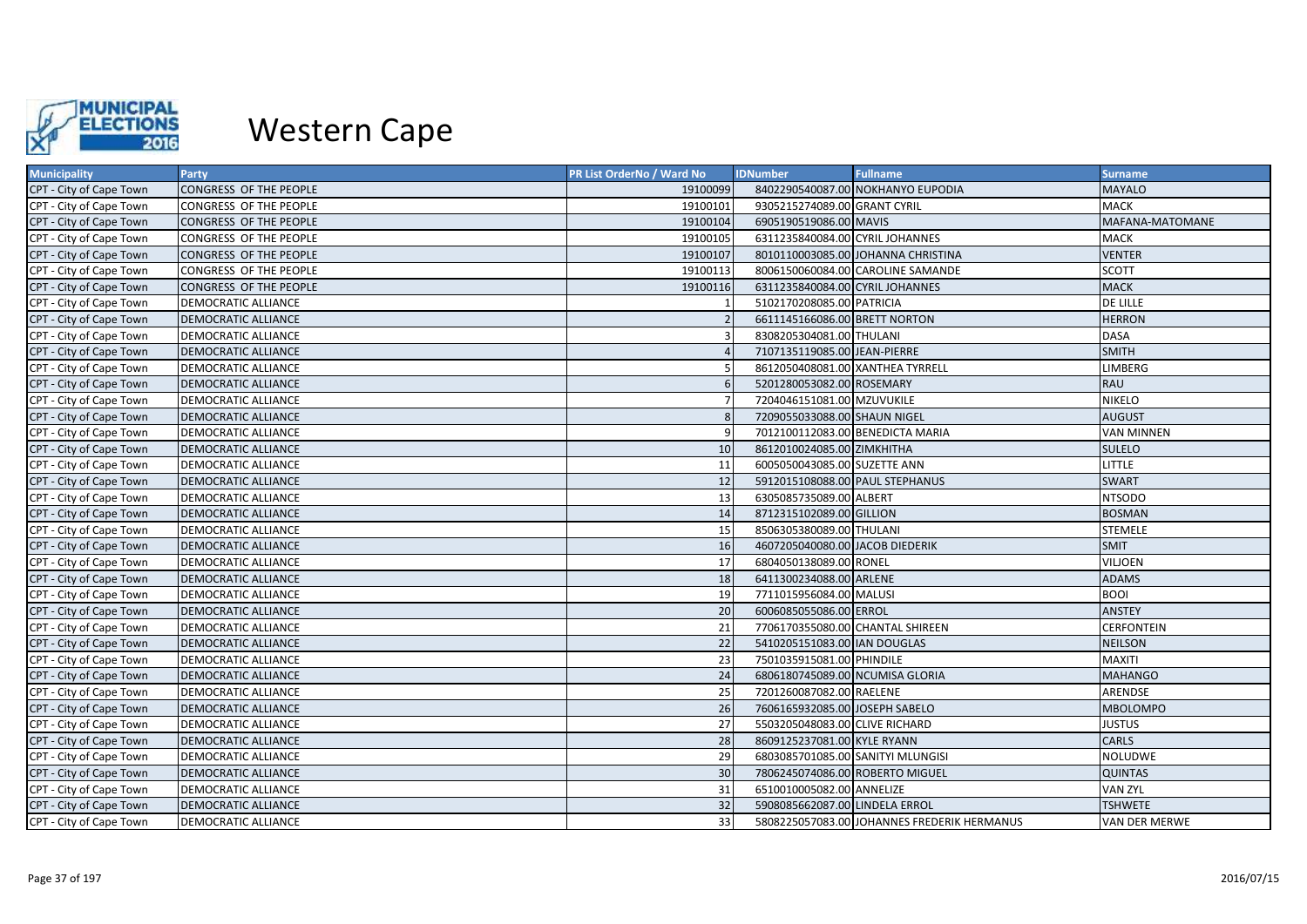

| <b>Municipality</b>     | <b>Party</b>               | <b>PR List OrderNo / Ward No</b> | <b>Fullname</b><br><b>IDNumber</b>         | <b>Surname</b>    |
|-------------------------|----------------------------|----------------------------------|--------------------------------------------|-------------------|
| CPT - City of Cape Town | DEMOCRATIC ALLIANCE        | 34                               | 7210261060089.00 NOKUTULA                  | <b>MAHLATI</b>    |
| CPT - City of Cape Town | DEMOCRATIC ALLIANCE        | 35                               | 7312246109088.00 SIYABULELA                | <b>MAMKELI</b>    |
| CPT - City of Cape Town | <b>DEMOCRATIC ALLIANCE</b> | 36                               | 5205185104080.00 HENRY STEFANIS            | <b>DAVIDS</b>     |
| CPT - City of Cape Town | DEMOCRATIC ALLIANCE        | 37                               | 7206115182087.00 ERNEST JOSEPH             | SONNENBERG        |
| CPT - City of Cape Town | DEMOCRATIC ALLIANCE        | 38                               | 7707155223087.00 PATRICK MOSULI            | <b>NGQU</b>       |
| CPT - City of Cape Town | DEMOCRATIC ALLIANCE        | 39                               | 8904215054086.00 CHARL JACOBUS FRANCOIS    | <b>MARAIS</b>     |
| CPT - City of Cape Town | <b>DEMOCRATIC ALLIANCE</b> | 40                               | 8309190271087.00 ROXANNE MELISSA           | <b>HOORN</b>      |
| CPT - City of Cape Town | DEMOCRATIC ALLIANCE        | 41                               | 7806135417080.00 SISEKO                    | <b>MBANDEZI</b>   |
| CPT - City of Cape Town | <b>DEMOCRATIC ALLIANCE</b> | 42                               | 5010085038085.00 WILLEM PHILLIPS           | <b>DOMAN</b>      |
| CPT - City of Cape Town | DEMOCRATIC ALLIANCE        | 43                               | 7707265104086.00 JOSEPH JULIUS             | <b>WITBOOI</b>    |
| CPT - City of Cape Town | DEMOCRATIC ALLIANCE        | 44                               | 5304230810088.00 CHRISTIANA DE WET         | GROENEWOUD        |
| CPT - City of Cape Town | DEMOCRATIC ALLIANCE        | 45                               | 8903075531084.00 ELGAN                     | <b>FORTUNE</b>    |
| CPT - City of Cape Town | <b>DEMOCRATIC ALLIANCE</b> | 46                               | 5908050136083.00 PATRICIA                  | <b>FRANCKE</b>    |
| CPT - City of Cape Town | DEMOCRATIC ALLIANCE        | 47                               | 6611120861081.00 PATIENCE                  | NYAKAZA-SANDLA    |
| CPT - City of Cape Town | <b>DEMOCRATIC ALLIANCE</b> | 48                               | 7604130881081.00 PHILISWA IMMIGRANT        | <b>MARMAN</b>     |
| CPT - City of Cape Town | DEMOCRATIC ALLIANCE        | 49                               | 7509135060088.00 MATTHEW LEY               | <b>KEMPTHORNE</b> |
| CPT - City of Cape Town | <b>DEMOCRATIC ALLIANCE</b> | 50                               | 5408135159085.00 SIVA                      | <b>MOODLEY</b>    |
| CPT - City of Cape Town | <b>DEMOCRATIC ALLIANCE</b> | 51                               | 7802225674086.00 MZWAKHE LOUIS             | NQAVASHE          |
| CPT - City of Cape Town | DEMOCRATIC ALLIANCE        | 52                               | 4607265051084.00 GEORGE WILLIAM            | <b>MARCH</b>      |
| CPT - City of Cape Town | DEMOCRATIC ALLIANCE        | 53                               | 7910255151089.00 STUART PHILLIP            | DIAMOND           |
| CPT - City of Cape Town | DEMOCRATIC ALLIANCE        | 54                               | 8208150162080.00 MARLENE RONELLE           | <b>ABRAHAMS</b>   |
| CPT - City of Cape Town | DEMOCRATIC ALLIANCE        | 55                               | 5811060048084.00 FELICITY ANNE             | <b>PURCHASE</b>   |
| CPT - City of Cape Town | <b>DEMOCRATIC ALLIANCE</b> | 56                               | 7905030689080.00 BULELWA CYNTHIA           | <b>MADIKANE</b>   |
| CPT - City of Cape Town | DEMOCRATIC ALLIANCE        | 57                               | 9011175116084.00 ZAHID AHMED               | <b>BADROODIEN</b> |
| CPT - City of Cape Town | <b>DEMOCRATIC ALLIANCE</b> | 58                               | 6001195045085.00 FRANKLYN HEINRICH LINCOLN | RAYMOND           |
| CPT - City of Cape Town | DEMOCRATIC ALLIANCE        | 59                               | 7109065683080.00 ZUKILE CHRISTIAN          | ADONIS            |
| CPT - City of Cape Town | <b>DEMOCRATIC ALLIANCE</b> | 60                               | 6406160708080.00 PHELISA SWEETNESS         | <b>MZOLISA</b>    |
| CPT - City of Cape Town | DEMOCRATIC ALLIANCE        | 61                               | 8110130684086.00 NONTSIKELELO              | NDALENI           |
| CPT - City of Cape Town | DEMOCRATIC ALLIANCE        | 62                               | 7507076073086.00 XOLILE                    | GWANGXU           |
| CPT - City of Cape Town | <b>DEMOCRATIC ALLIANCE</b> | 63                               | 7404280006088.00 LISA VALENCIA PAULINE     | <b>MC BRIDE</b>   |
| CPT - City of Cape Town | <b>DEMOCRATIC ALLIANCE</b> | 64                               | 5207225038088.00 ABRAHAM JACOBUS           | <b>GRIESEL</b>    |
| CPT - City of Cape Town | DEMOCRATIC ALLIANCE        | 65                               | 5102140004085.00 BARBARA                   | RASS              |
| CPT - City of Cape Town | DEMOCRATIC ALLIANCE        | 66                               | 7701250561087.00 PAM PEGGY                 | <b>VOKWANA</b>    |
| CPT - City of Cape Town | DEMOCRATIC ALLIANCE        | 67                               | 5211170483083.00 XOLISWA BLOSSOM           | <b>MAPASA</b>     |
| CPT - City of Cape Town | <b>DEMOCRATIC ALLIANCE</b> | 68                               | 7104080019089.00 VUYOKAZI                  | <b>GAMAKULU</b>   |
| CPT - City of Cape Town | DEMOCRATIC ALLIANCE        | 69                               | 8201115157089.00 GREGCHAN GARRETH          | <b>BARNARDO</b>   |
| CPT - City of Cape Town | DEMOCRATIC ALLIANCE        | 70                               | 5912055060082.00 GIDEON PETRUS GERHARDUS   | <b>KRIEL</b>      |
| CPT - City of Cape Town | <b>DEMOCRATIC ALLIANCE</b> | 71                               | 5709210708088.00 CYNTHIA PAMELA VICTORIA   | CLAASEN           |
| CPT - City of Cape Town | <b>DEMOCRATIC ALLIANCE</b> | 72                               | 5912100145086.00 URSULA MARY               | <b>BARENDS</b>    |
| CPT - City of Cape Town | DEMOCRATIC ALLIANCE        | 73                               | 7608315487085.00 KHAYALETHU                | <b>NETHI</b>      |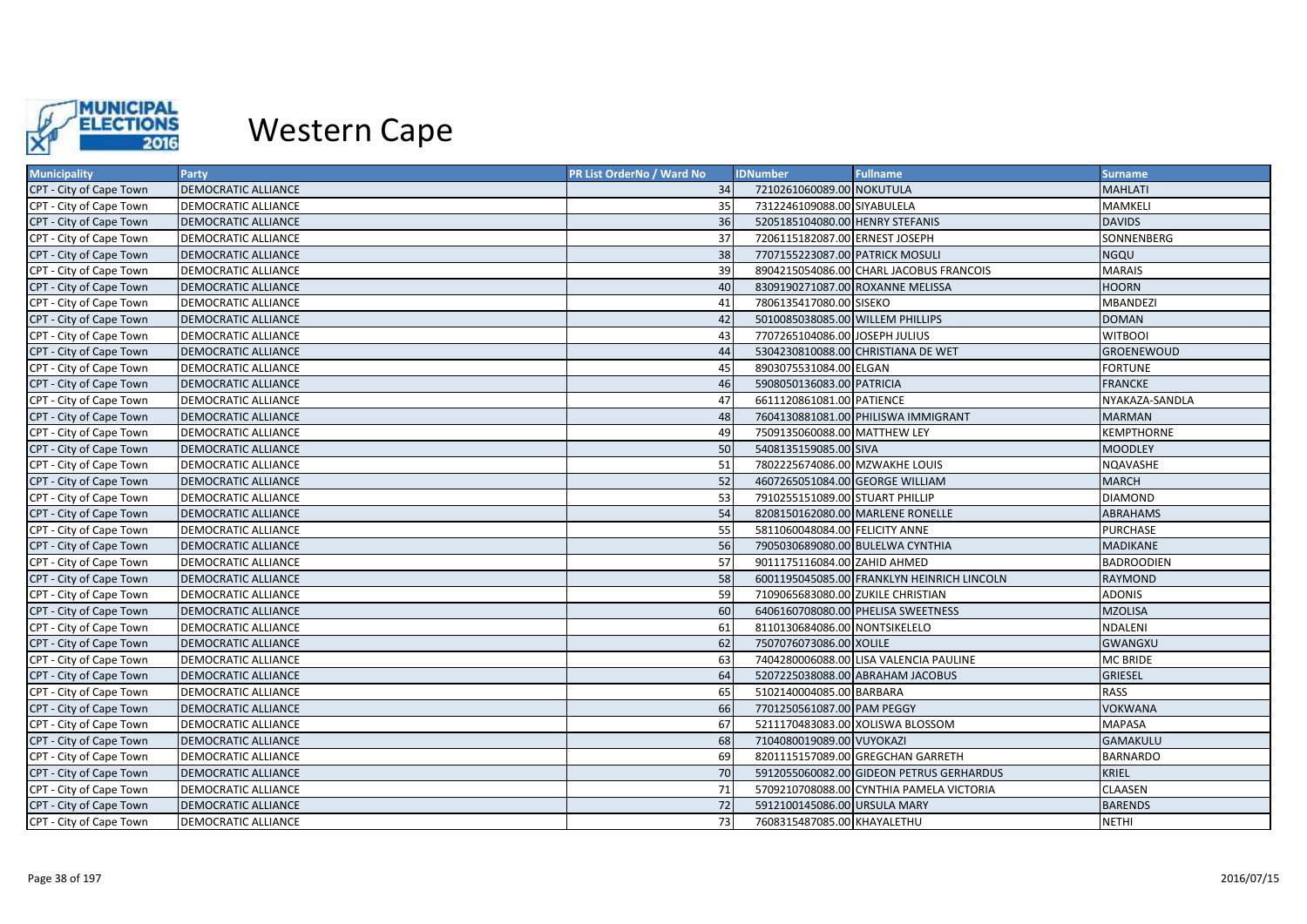

| <b>Municipality</b>     | Party                      | PR List OrderNo / Ward No | <b>IDNumber</b>                 | <b>Fullname</b>                           | <b>Surname</b>      |
|-------------------------|----------------------------|---------------------------|---------------------------------|-------------------------------------------|---------------------|
| CPT - City of Cape Town | <b>DEMOCRATIC ALLIANCE</b> | 74                        | 6703085140088.00 RHYNHARDT      |                                           | <b>BRESLER</b>      |
| CPT - City of Cape Town | DEMOCRATIC ALLIANCE        | 75                        | 6112085159082.00 GARIN VICTOR   |                                           | <b>CAVANAGH</b>     |
| CPT - City of Cape Town | DEMOCRATIC ALLIANCE        | 76                        | 7505155762082.00 XOLA           |                                           | <b>NOFEMELE</b>     |
| CPT - City of Cape Town | DEMOCRATIC ALLIANCE        | 77                        | 6907090221086.00 WASHIELA       |                                           | <b>HARRIS</b>       |
| CPT - City of Cape Town | <b>DEMOCRATIC ALLIANCE</b> | 78                        |                                 | 6106065117086.00 ALBERTUS JOHANNES GIDEON | <b>BASSON</b>       |
| CPT - City of Cape Town | DEMOCRATIC ALLIANCE        | 79                        | 7901045938083.00 SIQHAMO        |                                           | <b>BATALA</b>       |
| CPT - City of Cape Town | <b>DEMOCRATIC ALLIANCE</b> | 80                        | 6509045737081.00 STEVEN THOBILE |                                           | <b>VUBA</b>         |
| CPT - City of Cape Town | <b>DEMOCRATIC ALLIANCE</b> | 81                        | 8505105164081.00 JANNIK         |                                           | <b>RADEMEYER</b>    |
| CPT - City of Cape Town | DEMOCRATIC ALLIANCE        | 82                        |                                 | 4809085084085.00 ANDREAS JACOBUS          | <b>SKIPPERS</b>     |
| CPT - City of Cape Town | DEMOCRATIC ALLIANCE        | 83                        | 6212285151085.00 MOOSA HENDRIK  |                                           | RAISE               |
| CPT - City of Cape Town | <b>DEMOCRATIC ALLIANCE</b> | 84                        | 5106065969081.00 EBRAHIM        |                                           | <b>SAWANT</b>       |
| CPT - City of Cape Town | DEMOCRATIC ALLIANCE        | 85                        | 5303125165087.00 TREVOR ALAN    |                                           | <b>WRIGHT</b>       |
| CPT - City of Cape Town | <b>DEMOCRATIC ALLIANCE</b> | 86                        | 5511045031086.00 GUY            |                                           | ANDREWS             |
| CPT - City of Cape Town | <b>DEMOCRATIC ALLIANCE</b> | 87                        | 8405255248083.00 REAGEN IVAN    |                                           | <b>ALLEN</b>        |
| CPT - City of Cape Town | DEMOCRATIC ALLIANCE        | 88                        |                                 | 8802180132087.00 LAUREN EVANTHIA          | <b>BERNARDO</b>     |
| CPT - City of Cape Town | <b>DEMOCRATIC ALLIANCE</b> | 89                        | 5201235036083.00 JAMES DEAS     |                                           | <b>SLABBERT</b>     |
| CPT - City of Cape Town | DEMOCRATIC ALLIANCE        | 90                        | 6001245042082.00 WERNER         |                                           | <b>SCHWELLA</b>     |
| CPT - City of Cape Town | DEMOCRATIC ALLIANCE        | 91                        | 7001055067087.00 IAN JONATHAN   |                                           | <b>KEESON</b>       |
| CPT - City of Cape Town | DEMOCRATIC ALLIANCE        | 92                        | 5008205118084.00 JOHN BERNARD   |                                           | <b>MOBBS</b>        |
| CPT - City of Cape Town | DEMOCRATIC ALLIANCE        | 93                        |                                 | 5711150140082.00 THELMA SARAH MARIA       | <b>VRIES</b>        |
| CPT - City of Cape Town | <b>DEMOCRATIC ALLIANCE</b> | 94                        | 6810215117082.00 NICO LEON      |                                           | <b>BUCKLE</b>       |
| CPT - City of Cape Town | DEMOCRATIC ALLIANCE        | 95                        | 8710065584084.00 LUKHANYO       |                                           | <b>NCANA</b>        |
| CPT - City of Cape Town | <b>DEMOCRATIC ALLIANCE</b> | 96                        |                                 | 7802215749088.00 SIYABULELA SIDWELL       | <b>LOLONGA</b>      |
| CPT - City of Cape Town | DEMOCRATIC ALLIANCE        | 97                        | 4506265468084.00 LIZO           |                                           | <b>BENYA</b>        |
| CPT - City of Cape Town | <b>DEMOCRATIC ALLIANCE</b> | 98                        | 4606125575084.00 KENNETH HENRY  |                                           | LATEGAN             |
| CPT - City of Cape Town | DEMOCRATIC ALLIANCE        | 99                        | 5111275109080.00 JONATHAN DAVID |                                           | <b>VENTER</b>       |
| CPT - City of Cape Town | <b>DEMOCRATIC ALLIANCE</b> | 100                       | 7210120287089.00 RUSCHDA        |                                           | O'SHEA              |
| CPT - City of Cape Town | <b>DEMOCRATIC ALLIANCE</b> | 101                       |                                 | 7908170121088.00 PATRICIA ELIZABETH       | <b>VAN DER ROSS</b> |
| CPT - City of Cape Town | <b>DEMOCRATIC ALLIANCE</b> | 102                       | 6803115138084.00 DENVER JOHAN   |                                           | ANDREWS             |
| CPT - City of Cape Town | <b>DEMOCRATIC ALLIANCE</b> | 103                       | 6401240196083.00 SUMAYA         |                                           | <b>TALIEP</b>       |
| CPT - City of Cape Town | <b>DEMOCRATIC ALLIANCE</b> | 104                       | 5006055117081.00 BRIAN CLIFFORD |                                           | LANG                |
| CPT - City of Cape Town | DEMOCRATIC ALLIANCE        | 105                       |                                 | 6403140152083.00 THERESA BERENIECE        | <b>THOMPSON</b>     |
| CPT - City of Cape Town | <b>DEMOCRATIC ALLIANCE</b> | 106                       | 6809140153089.00 LOUISE MAUREEN |                                           | <b>BEUKES</b>       |
| CPT - City of Cape Town | DEMOCRATIC ALLIANCE        | 107                       |                                 | 5509285147083.00 MICHAEL THEODORE         | <b>BRITZ</b>        |
| CPT - City of Cape Town | <b>DEMOCRATIC ALLIANCE</b> | 108                       | 7702230607081.00 CELEKA         |                                           | <b>DANISO</b>       |
| CPT - City of Cape Town | DEMOCRATIC ALLIANCE        | 109                       | 5411165199088.00 JANTJIE        |                                           | <b>BOOYSEN</b>      |
| CPT - City of Cape Town | DEMOCRATIC ALLIANCE        | 110                       | 6006145211083.00 SAMUEL JOSEPH  |                                           | <b>HENKEMAN</b>     |
| CPT - City of Cape Town | DEMOCRATIC ALLIANCE        | 111                       |                                 | 6511250594082.00 NOMATOKAZI SHIRLEY       | ABA                 |
| CPT - City of Cape Town | <b>DEMOCRATIC ALLIANCE</b> | 112                       |                                 | 5307200719080.00 SIPHOKAZI CYNTHIA        | <b>MGANU</b>        |
| CPT - City of Cape Town | DEMOCRATIC ALLIANCE        | 113                       | 8311045252080.00 DECLAN BRETT   |                                           | <b>LOCK</b>         |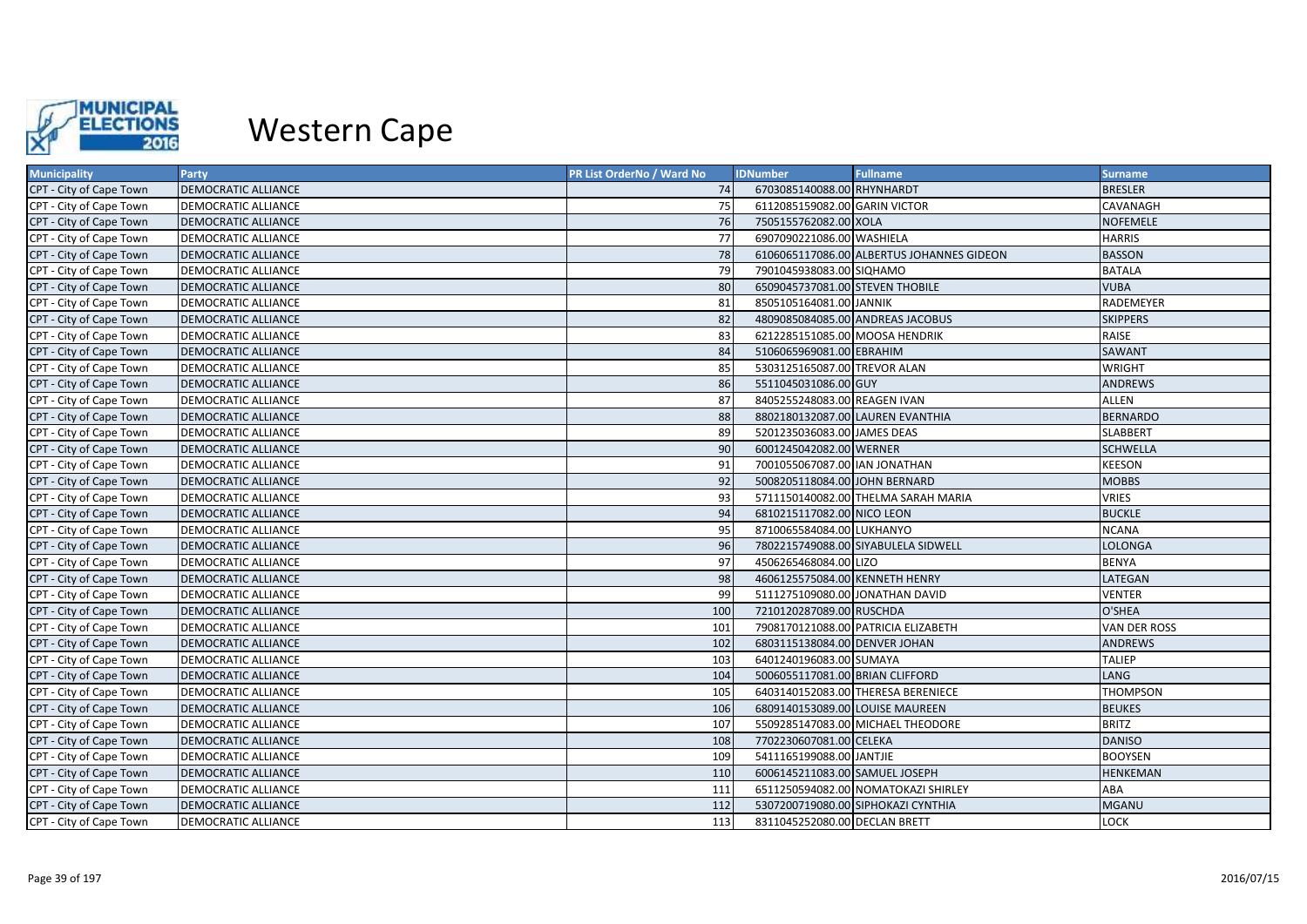

| <b>Municipality</b>     | Party                      | PR List OrderNo / Ward No | <b>IDNumber</b>                  | <b>Fullname</b>                           | <b>Surname</b>      |
|-------------------------|----------------------------|---------------------------|----------------------------------|-------------------------------------------|---------------------|
| CPT - City of Cape Town | DEMOCRATIC ALLIANCE        | 114                       | 6308295088083.00 FRANS ANTHONY   |                                           | <b>SAULS</b>        |
| CPT - City of Cape Town | DEMOCRATIC ALLIANCE        | 115                       | 7603160243089.00 CANDICE BENITE  |                                           | <b>MAJOR</b>        |
| CPT - City of Cape Town | <b>DEMOCRATIC ALLIANCE</b> | 116                       |                                  | 4909290134087.00 PATRICIA MARLENE         | <b>MAARMAN</b>      |
| CPT - City of Cape Town | DEMOCRATIC ALLIANCE        | 117                       | 8004046328088.00 SANDILE EMANUEL |                                           | BONTSA              |
| CPT - City of Cape Town | <b>DEMOCRATIC ALLIANCE</b> | 118                       |                                  | 7804155191081.00 CHRISTOPHER MARIO        | <b>FRY</b>          |
| CPT - City of Cape Town | DEMOCRATIC ALLIANCE        | 119                       | 6312250269084.00 CAROL ANN       |                                           | <b>SABLES</b>       |
| CPT - City of Cape Town | DEMOCRATIC ALLIANCE        | 120                       |                                  | 6803215761082.00 MELEKILE WINSTON WISEMAN | <b>BUNYULA</b>      |
| CPT - City of Cape Town | DEMOCRATIC ALLIANCE        | 121                       | 8803125508084.00 SIPHUMLE        |                                           | YALEZO              |
| CPT - City of Cape Town | <b>DEMOCRATIC ALLIANCE</b> | 122                       | 6204190465080.00 EUNICE NTOMBI   |                                           | HLAPEZULU           |
| CPT - City of Cape Town | DEMOCRATIC ALLIANCE        | 123                       | 6607175271085.00 MXOLISI NOLS    |                                           | <b>MOLLY</b>        |
| CPT - City of Cape Town | DEMOCRATIC ALLIANCE        | 124                       | 5506105066089.00 CEDRIC REGINALD |                                           | <b>THOMAS</b>       |
| CPT - City of Cape Town | DEMOCRATIC ALLIANCE        | 125                       |                                  | 5512275126083.00 JEREMY MATHEW SYLVESTER  | KANNEMEYER          |
| CPT - City of Cape Town | <b>DEMOCRATIC ALLIANCE</b> | 126                       | 7203100262081.00 SCHULLA SOFIA   |                                           | <b>PRONK</b>        |
| CPT - City of Cape Town | <b>DEMOCRATIC ALLIANCE</b> | 127                       | 6412280205080.00 JASMINE CAROL   |                                           | <b>KLINK</b>        |
| CPT - City of Cape Town | DEMOCRATIC ALLIANCE        | 128                       | 6812015065081.00 ROGER EDWARD    |                                           | <b>ISAACS</b>       |
| CPT - City of Cape Town | DEMOCRATIC ALLIANCE        | 129                       | 8604235259083.00 WILBUR          |                                           | <b>JOHANNESON</b>   |
| CPT - City of Cape Town | <b>DEMOCRATIC ALLIANCE</b> | 130                       |                                  | 8203165879083.00 SAKHIWO GODFREY          | <b>MAGUTYWA</b>     |
| CPT - City of Cape Town | DEMOCRATIC ALLIANCE        | 131                       | 8806065681084.00 ABONGILE        |                                           | SOTIYA              |
| CPT - City of Cape Town | DEMOCRATIC ALLIANCE        | 132                       | 7003150158084.00 SHAMIELAH       |                                           | <b>DOLLIE</b>       |
| CPT - City of Cape Town | DEMOCRATIC ALLIANCE        | 133                       |                                  | 4907285044089.00 DANIEL WILHELMUS         | SCHOEMAN            |
| CPT - City of Cape Town | DEMOCRATIC ALLIANCE        | 134                       |                                  | 8207130771085.00 KELEBOGILE SALAMINAH     | <b>NYATLO</b>       |
| CPT - City of Cape Town | <b>DEMOCRATIC ALLIANCE</b> | 135                       | 7001115063084.00 MARK DANIEL     |                                           | <b>ROMAN</b>        |
| CPT - City of Cape Town | <b>DEMOCRATIC ALLIANCE</b> | 136                       | 8007045199087.00 ADIEL           |                                           | DE LANGE            |
| CPT - City of Cape Town | <b>DEMOCRATIC ALLIANCE</b> | 137                       | 6811270208089.00 FARIEDA         |                                           | <b>MOSES</b>        |
| CPT - City of Cape Town | <b>DEMOCRATIC ALLIANCE</b> | 138                       | 6703305001086.00 JUSTIN ADRIAAN  |                                           | <b>BASSON</b>       |
| CPT - City of Cape Town | DEMOCRATIC ALLIANCE        | 139                       | 7810155233088.00 DAVID           |                                           | MCLAUGHLIN          |
| CPT - City of Cape Town | <b>DEMOCRATIC ALLIANCE</b> | 140                       | 7701275185086.00 DONOVAN DAVID   |                                           | <b>CHRISTIANS</b>   |
| CPT - City of Cape Town | <b>DEMOCRATIC ALLIANCE</b> | 141                       | 8207175207086.00 TIAAN FREDERICK |                                           | <b>VISSER</b>       |
| CPT - City of Cape Town | DEMOCRATIC ALLIANCE        | 142                       | 7404305054089.00 ABRAHAM CAREL   |                                           | <b>VILJOEN</b>      |
| CPT - City of Cape Town | <b>DEMOCRATIC ALLIANCE</b> | 143                       | 7708225084087.00 NEAL FRANÇOIS   |                                           | DE WIT              |
| CPT - City of Cape Town | <b>DEMOCRATIC ALLIANCE</b> | 144                       | 8001245661087.00 THEMBELANI      |                                           | MAZITSHANA          |
| CPT - City of Cape Town | DEMOCRATIC ALLIANCE        | 145                       | 6503170045089.00 HELEN PATRICIA  |                                           | MORGAN              |
| CPT - City of Cape Town | DEMOCRATIC ALLIANCE        | 146                       | 6004150698088.00 ZOLA MIRRIAM    |                                           | <b>BISHOLO</b>      |
| CPT - City of Cape Town | DEMOCRATIC ALLIANCE        | 19100001                  | 6311190063086.00 CHERYL LINSEY   |                                           | <b>VISSER</b>       |
| CPT - City of Cape Town | <b>DEMOCRATIC ALLIANCE</b> | 19100002                  |                                  | 4807190117089.00 MARGUERITE LEONORA       | <b>VAN DER WALT</b> |
| CPT - City of Cape Town | <b>DEMOCRATIC ALLIANCE</b> | 19100003                  | 7212115087086.00 BRENDAN         |                                           | VAN DER MERWE       |
| CPT - City of Cape Town | DEMOCRATIC ALLIANCE        | 19100004                  |                                  | 7912065674086.00 TANDO LONGEZIWE          | <b>JAFTA</b>        |
| CPT - City of Cape Town | <b>DEMOCRATIC ALLIANCE</b> | 19100005                  | 6502270097081.00 HELEN           |                                           | <b>CARSTENS</b>     |
| CPT - City of Cape Town | <b>DEMOCRATIC ALLIANCE</b> | 19100006                  |                                  | 5211170483083.00 XOLISWA BLOSSOM          | <b>MAPASA</b>       |
| CPT - City of Cape Town | DEMOCRATIC ALLIANCE        | 19100007                  | 6710045174081.00 GABRIEL GRANT   |                                           | <b>TWIGG</b>        |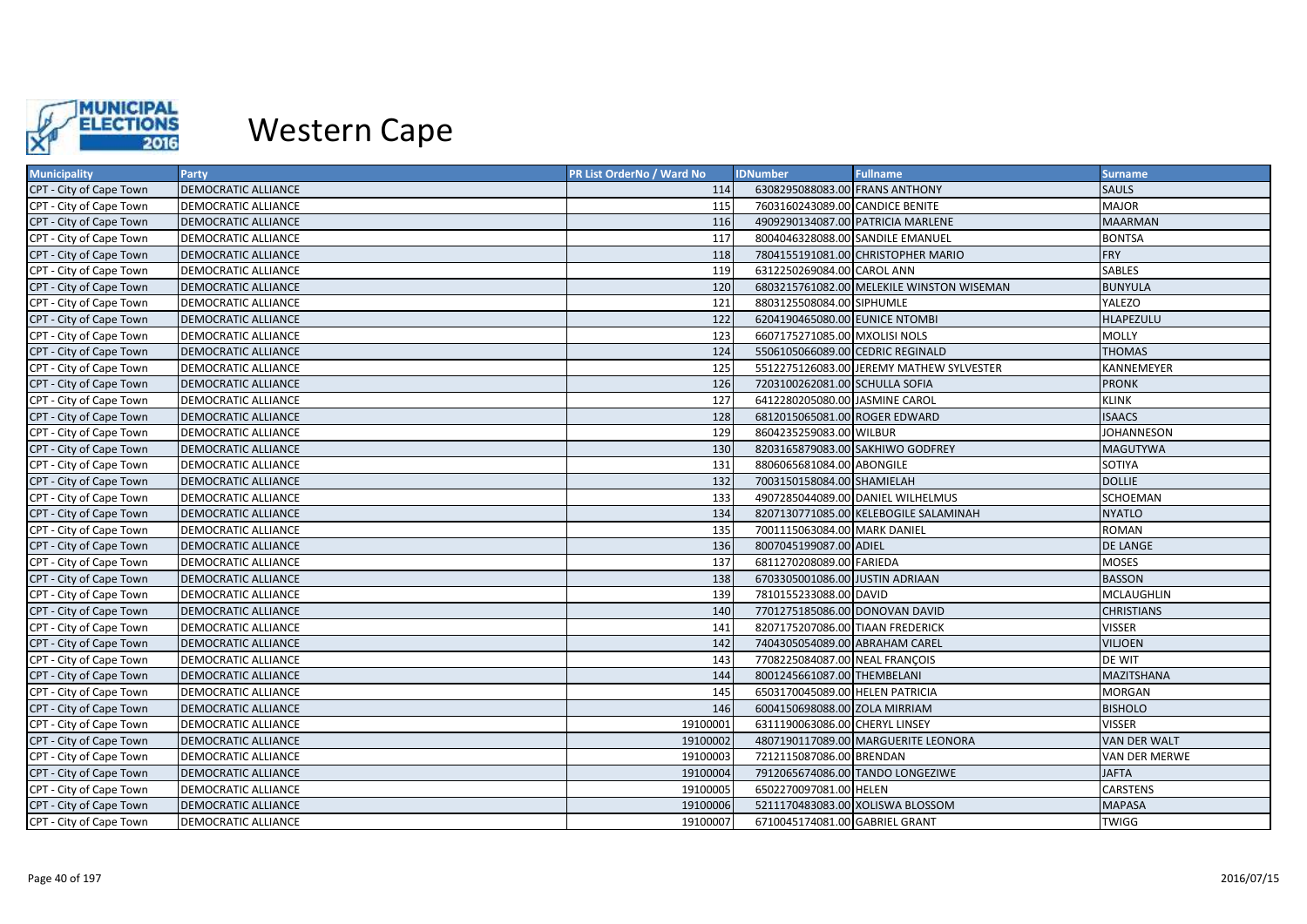

| <b>Municipality</b>     | Party                      | PR List OrderNo / Ward No | <b>IDNumber</b>                   | <b>Fullname</b>                         | <b>Surname</b>            |
|-------------------------|----------------------------|---------------------------|-----------------------------------|-----------------------------------------|---------------------------|
| CPT - City of Cape Town | DEMOCRATIC ALLIANCE        | 19100008                  | 5706030059080.00 MARIAN JULLIAN   |                                         | NIEUWOUDT                 |
| CPT - City of Cape Town | DEMOCRATIC ALLIANCE        | 19100009                  | 7109250317080.00 MERCIA ELMARIE   |                                         | KLEINSMITH                |
| CPT - City of Cape Town | <b>DEMOCRATIC ALLIANCE</b> | 19100010                  | 5412060041086.00 JACOLINE         |                                         | <b>VISSER</b>             |
| CPT - City of Cape Town | DEMOCRATIC ALLIANCE        | 19100011                  | 6612240206082.00 DESIREE ALLISON  |                                         | <b>VISAGIE</b>            |
| CPT - City of Cape Town | <b>DEMOCRATIC ALLIANCE</b> | 19100012                  | 5207225116082.00 WILLIE DESMOND   |                                         | <b>JAFTHA</b>             |
| CPT - City of Cape Town | <b>DEMOCRATIC ALLIANCE</b> | 19100013                  | 6612240609087.00 MICHELLE         |                                         | <b>ADONIS</b>             |
| CPT - City of Cape Town | DEMOCRATIC ALLIANCE        | 19100014                  |                                   | 6311115048089.00 ROELOF PETRUS JOHANNES | <b>MARE</b>               |
| CPT - City of Cape Town | DEMOCRATIC ALLIANCE        | 19100015                  | 5102245053086.00 GREGORY CHARLES  |                                         | <b>PECK</b>               |
| CPT - City of Cape Town | <b>DEMOCRATIC ALLIANCE</b> | 19100016                  | 7707215213086.00 JEROME PATRICK   |                                         | <b>FITZ</b>               |
| CPT - City of Cape Town | DEMOCRATIC ALLIANCE        | 19100017                  |                                   | 6402270675087.00 SHARLAINE FRANCIS      | <b>OERSON</b>             |
| CPT - City of Cape Town | <b>DEMOCRATIC ALLIANCE</b> | 19100018                  |                                   | 6406160708080.00 PHELISA SWEETNESS      | <b>MZOLISA</b>            |
| CPT - City of Cape Town | DEMOCRATIC ALLIANCE        | 19100019                  | 7108105013084.00 RICARDO          |                                         | SARALINA                  |
| CPT - City of Cape Town | DEMOCRATIC ALLIANCE        | 19100020                  |                                   | 5911155106084.00 COURTNEY HENRY STEPHEN | <b>VAN WYK</b>            |
| CPT - City of Cape Town | <b>DEMOCRATIC ALLIANCE</b> | 19100021                  | 4809155185085.00 DEMETRI          |                                         | AMIRA                     |
| CPT - City of Cape Town | DEMOCRATIC ALLIANCE        | 19100022                  | 6005180193081.00 JOHANNA          |                                         | <b>MARTLOW</b>            |
| CPT - City of Cape Town | DEMOCRATIC ALLIANCE        | 19100023                  | 5709110234086.00 NORA EDNA        |                                         | GROSE                     |
| CPT - City of Cape Town | DEMOCRATIC ALLIANCE        | 19100024                  | 5309240672089.00 ASA              |                                         | ABRAHAMS                  |
| CPT - City of Cape Town | DEMOCRATIC ALLIANCE        | 19100025                  | 6105040111081.00 BEVERLEY         |                                         | <b>VAN REENEN</b>         |
| CPT - City of Cape Town | DEMOCRATIC ALLIANCE        | 19100026                  |                                   | 7202250152084.00 FRANCHESCA CRECENCIA   | <b>WALKER</b>             |
| CPT - City of Cape Town | <b>DEMOCRATIC ALLIANCE</b> | 19100027                  | 6306050169080.00 CECILE           |                                         | <b>JANSE VAN RENSBURG</b> |
| CPT - City of Cape Town | DEMOCRATIC ALLIANCE        | 19100028                  | 6111105257082.00 CHRISTOPHER      |                                         | <b>JORDAAN</b>            |
| CPT - City of Cape Town | DEMOCRATIC ALLIANCE        | 19100029                  | 5307150115081.00 CYNTHIA CATHRINE |                                         | <b>CLAYTON</b>            |
| CPT - City of Cape Town | <b>DEMOCRATIC ALLIANCE</b> | 19100030                  |                                   | 7210305273086.00 CHARLES JOHANNES       | <b>ESAU</b>               |
| CPT - City of Cape Town | DEMOCRATIC ALLIANCE        | 19100031                  | 7605105303084.00 JONATHAN         |                                         | <b>CUPIDO</b>             |
| CPT - City of Cape Town | <b>DEMOCRATIC ALLIANCE</b> | 19100032                  | 5102140004085.00 BARBARA          |                                         | <b>RASS</b>               |
| CPT - City of Cape Town | DEMOCRATIC ALLIANCE        | 19100033                  | 7707155223087.00 PATRICK MOSULI   |                                         | NGQU                      |
| CPT - City of Cape Town | DEMOCRATIC ALLIANCE        | 19100034                  |                                   | 7708190489089.00 NOLUPHIWO PATIENCE     | <b>KAMA</b>               |
| CPT - City of Cape Town | <b>DEMOCRATIC ALLIANCE</b> | 19100035                  | 7507076073086.00 XOLILE           |                                         | GWANGXU                   |
| CPT - City of Cape Town | <b>DEMOCRATIC ALLIANCE</b> | 19100036                  | 6803085701085.00 SANITYI MLUNGISI |                                         | <b>NOLUDWE</b>            |
| CPT - City of Cape Town | <b>DEMOCRATIC ALLIANCE</b> | 19100037                  | 6204190465080.00 EUNICE NTOMBI    |                                         | HLAPEZULU                 |
| CPT - City of Cape Town | DEMOCRATIC ALLIANCE        | 19100038                  |                                   | 7004230491081.00 WELEKAZI MARGARET      | <b>TYWAKU</b>             |
| CPT - City of Cape Town | DEMOCRATIC ALLIANCE        | 19100039                  |                                   | 7203037633081.00 SIYAMTHEMBA SYDNEY     | NDLEZANA                  |
| CPT - City of Cape Town | <b>DEMOCRATIC ALLIANCE</b> | 19100040                  | 7802225674086.00 MZWAKHE LOUIS    |                                         | NQAVASHE                  |
| CPT - City of Cape Town | <b>DEMOCRATIC ALLIANCE</b> | 19100041                  | 6305085735089.00 ALBERT           |                                         | <b>NTSODO</b>             |
| CPT - City of Cape Town | <b>DEMOCRATIC ALLIANCE</b> | 19100042                  | 7312246109088.00 SIYABULELA       |                                         | <b>MAMKELI</b>            |
| CPT - City of Cape Town | DEMOCRATIC ALLIANCE        | 19100043                  | 7612225181085.00 ELTON-ENRIQUE    |                                         | <b>JANSEN</b>             |
| CPT - City of Cape Town | <b>DEMOCRATIC ALLIANCE</b> | 19100044                  |                                   | 6711025146081.00 ANTHONY CHARLES        | <b>MOSES</b>              |
| CPT - City of Cape Town | DEMOCRATIC ALLIANCE        | 19100045                  | 6005280091086.00 BONITA MARGARET  |                                         | <b>JACOBS</b>             |
| CPT - City of Cape Town | <b>DEMOCRATIC ALLIANCE</b> | 19100046                  | 7804095102081.00 MOGAMAT ASLAM    |                                         | CASSIEM                   |
| CPT - City of Cape Town | DEMOCRATIC ALLIANCE        | 19100047                  | 6605025137084.00 ANTONIO ALFRED   |                                         | VAN DER RHEEDE            |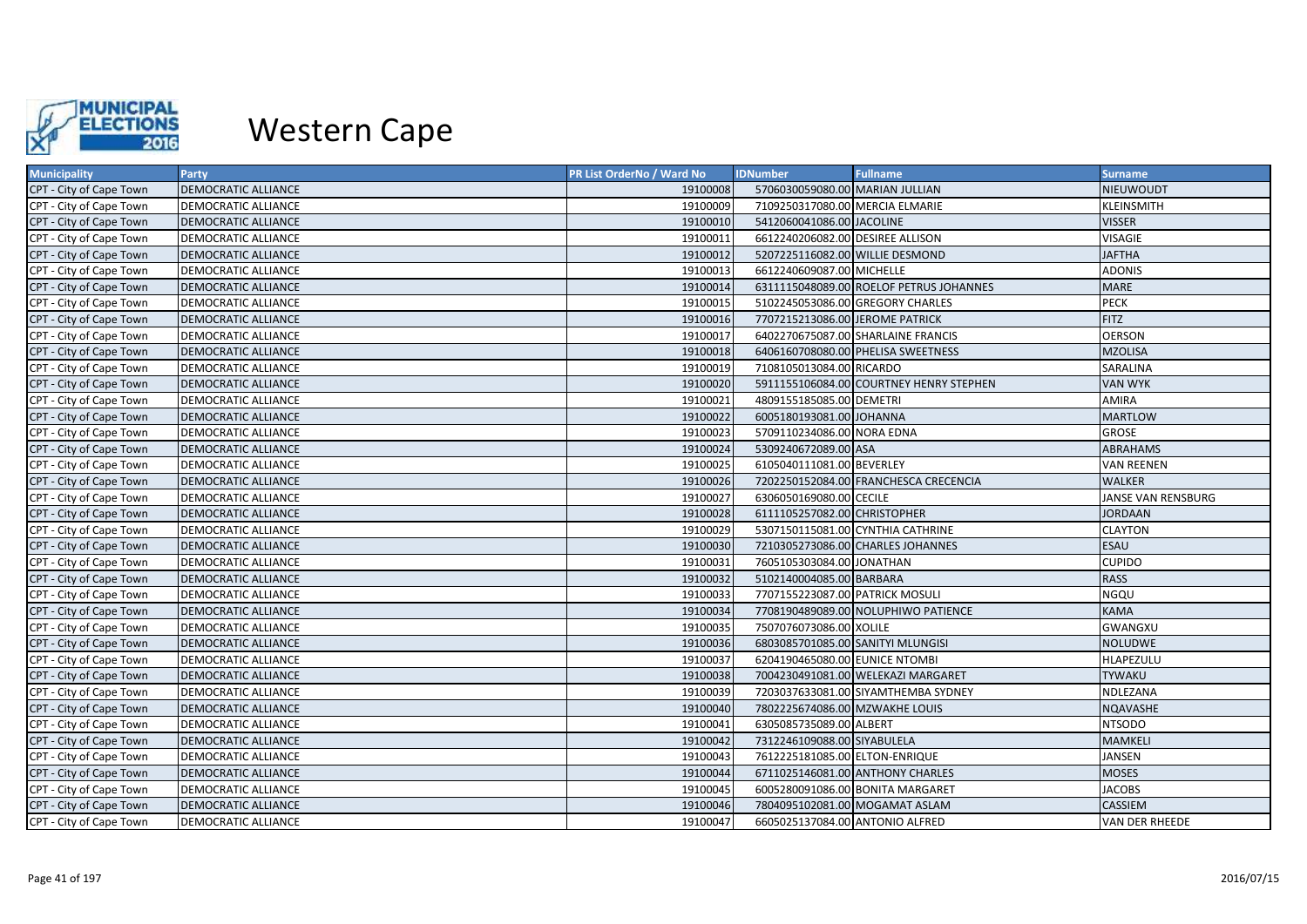

| <b>Municipality</b>     | Party                      | <b>PR List OrderNo / Ward No</b> | <b>IDNumber</b>                   | <b>Fullname</b>                        | <b>Surname</b>      |
|-------------------------|----------------------------|----------------------------------|-----------------------------------|----------------------------------------|---------------------|
| CPT - City of Cape Town | <b>DEMOCRATIC ALLIANCE</b> | 19100048                         |                                   | 4807305074084.00 MOGAMAT MAGADIEN      | <b>DAVIDS</b>       |
| CPT - City of Cape Town | DEMOCRATIC ALLIANCE        | 19100049                         | 6302025250089.00 RASHID           |                                        | <b>ADAMS</b>        |
| CPT - City of Cape Town | DEMOCRATIC ALLIANCE        | 19100050                         | 8206095120080.00 ANGUS PATRICK    |                                        | <b>MCKENZIE</b>     |
| CPT - City of Cape Town | DEMOCRATIC ALLIANCE        | 19100051                         | 7702230607081.00 CELEKA           |                                        | <b>DANISO</b>       |
| CPT - City of Cape Town | DEMOCRATIC ALLIANCE        | 19100052                         | 6303135887083.00 MLINDELI         |                                        | <b>DUMA</b>         |
| CPT - City of Cape Town | <b>DEMOCRATIC ALLIANCE</b> | 19100053                         |                                   | 5008135082087.00 BRIAN RICHARD WILLIAM | <b>WATKYNS</b>      |
| CPT - City of Cape Town | <b>DEMOCRATIC ALLIANCE</b> | 19100054                         | 6102150026084.00 SHAYNE ADRIENNE  |                                        | <b>RAMSAY</b>       |
| CPT - City of Cape Town | <b>DEMOCRATIC ALLIANCE</b> | 19100055                         | 8404155082080.00 FABIAN KEVIN     |                                        | AH-SING             |
| CPT - City of Cape Town | DEMOCRATIC ALLIANCE        | 19100056                         | 5507130110082.00 HELEN WINIFRED   |                                        | <b>JACOBS</b>       |
| CPT - City of Cape Town | DEMOCRATIC ALLIANCE        | 19100057                         | 5903175139088.00 PATRICK HASTINGS |                                        | CHAPPLE             |
| CPT - City of Cape Town | <b>DEMOCRATIC ALLIANCE</b> | 19100058                         | 6511080099088.00 SHARON ANNE      |                                        | <b>COTTLE</b>       |
| CPT - City of Cape Town | DEMOCRATIC ALLIANCE        | 19100059                         | 5103125106085.00 IAN RONALD       |                                        | <b>IVERSEN</b>      |
| CPT - City of Cape Town | <b>DEMOCRATIC ALLIANCE</b> | 19100060                         |                                   | 5903185100088.00 MARK REGINALD HERMAN  | KLEINSCHMIDT        |
| CPT - City of Cape Town | <b>DEMOCRATIC ALLIANCE</b> | 19100061                         | 6009145056086.00 SIMON PATRICK    |                                        | LIELL COCK          |
| CPT - City of Cape Town | DEMOCRATIC ALLIANCE        | 19100062                         | 5203190078084.00 ELIZABETH NELL   |                                        | <b>BRUNETTE</b>     |
| CPT - City of Cape Town | DEMOCRATIC ALLIANCE        | 19100063                         |                                   | 4701135122082.00 MONTGOMERY JOSEPH     | <b>OLIVER</b>       |
| CPT - City of Cape Town | DEMOCRATIC ALLIANCE        | 19100064                         | 8310080016087.00 AIMEE ELISABETH  |                                        | <b>KUHL</b>         |
| CPT - City of Cape Town | DEMOCRATIC ALLIANCE        | 19100065                         |                                   | 7908170121088.00 PATRICIA ELIZABETH    | <b>VAN DER ROSS</b> |
| CPT - City of Cape Town | <b>DEMOCRATIC ALLIANCE</b> | 19100066                         | 6412015003081.00 WILLIAM JOHN     |                                        | <b>AKIM</b>         |
| CPT - City of Cape Town | DEMOCRATIC ALLIANCE        | 19100067                         | 6310190220084.00 GERALDINE ETHEL  |                                        | <b>GORDON</b>       |
| CPT - City of Cape Town | <b>DEMOCRATIC ALLIANCE</b> | 19100068                         | 6608270507084.00 MARITA JOHANNA   |                                        | PETERSEN            |
| CPT - City of Cape Town | <b>DEMOCRATIC ALLIANCE</b> | 19100069                         | 5811060048084.00 FELICITY ANNE    |                                        | PURCHASE            |
| CPT - City of Cape Town | <b>DEMOCRATIC ALLIANCE</b> | 19100070                         | 5604190112080.00 ANDREA CORNELIA  |                                        | <b>CROUS</b>        |
| CPT - City of Cape Town | DEMOCRATIC ALLIANCE        | 19100071                         | 5911110046086.00 PENELOPE ANNE    |                                        | <b>EAST</b>         |
| CPT - City of Cape Town | <b>DEMOCRATIC ALLIANCE</b> | 19100072                         | 5911095168087.00 KEVIN GRAHAM     |                                        | <b>SOUTHGATE</b>    |
| CPT - City of Cape Town | DEMOCRATIC ALLIANCE        | 19100073                         | 5012150096089.00 CAROL BELINDA    |                                        | <b>BEW</b>          |
| CPT - City of Cape Town | <b>DEMOCRATIC ALLIANCE</b> | 19100074                         | 7806245074086.00 ROBERTO MIGUEL   |                                        | <b>QUINTAS</b>      |
| CPT - City of Cape Town | DEMOCRATIC ALLIANCE        | 19100075                         | 5811210089087.00 JOAN             |                                        | <b>WOODMAN</b>      |
| CPT - City of Cape Town | <b>DEMOCRATIC ALLIANCE</b> | 19100076                         | 6201280051085.00 GOAWA            |                                        | <b>TIMM</b>         |
| CPT - City of Cape Town | DEMOCRATIC ALLIANCE        | 19100077                         |                                   | 7209215090085.00 BRANDON CARWYN        | <b>GOLDING</b>      |
| CPT - City of Cape Town | <b>DEMOCRATIC ALLIANCE</b> | 19100078                         | 7703185235084.00 EDWIN PETER      |                                        | <b>ANDREWS</b>      |
| CPT - City of Cape Town | DEMOCRATIC ALLIANCE        | 19100079                         | 8204095223087.00 SOLOMON          |                                        | PHILANDER           |
| CPT - City of Cape Town | DEMOCRATIC ALLIANCE        | 19100080                         | 4607265051084.00 GEORGE WILLIAM   |                                        | <b>MARCH</b>        |
| CPT - City of Cape Town | DEMOCRATIC ALLIANCE        | 19100081                         | 5405255041085.00 DANIEL JOHN      |                                        | <b>CHRISTIANS</b>   |
| CPT - City of Cape Town | <b>DEMOCRATIC ALLIANCE</b> | 19100082                         |                                   | 6109265069081.00 SHEVAL WILLIAM PERCY  | ARENDSE             |
| CPT - City of Cape Town | <b>DEMOCRATIC ALLIANCE</b> | 19100083                         | 7203225044083.00 CARL BERNARD     |                                        | <b>PUNT</b>         |
| CPT - City of Cape Town | <b>DEMOCRATIC ALLIANCE</b> | 19100084                         | 7006145353082.00 STUART BRUCE     |                                        | PRINGLE             |
| CPT - City of Cape Town | DEMOCRATIC ALLIANCE        | 19100085                         | 8806065681084.00 ABONGILE         |                                        | SOTIYA              |
| CPT - City of Cape Town | <b>DEMOCRATIC ALLIANCE</b> | 19100086                         | 7706170355080.00 CHANTAL SHIREEN  |                                        | <b>CERFONTEIN</b>   |
| CPT - City of Cape Town | DEMOCRATIC ALLIANCE        | 19100087                         | 7501035915081.00 PHINDILE         |                                        | <b>MAXITI</b>       |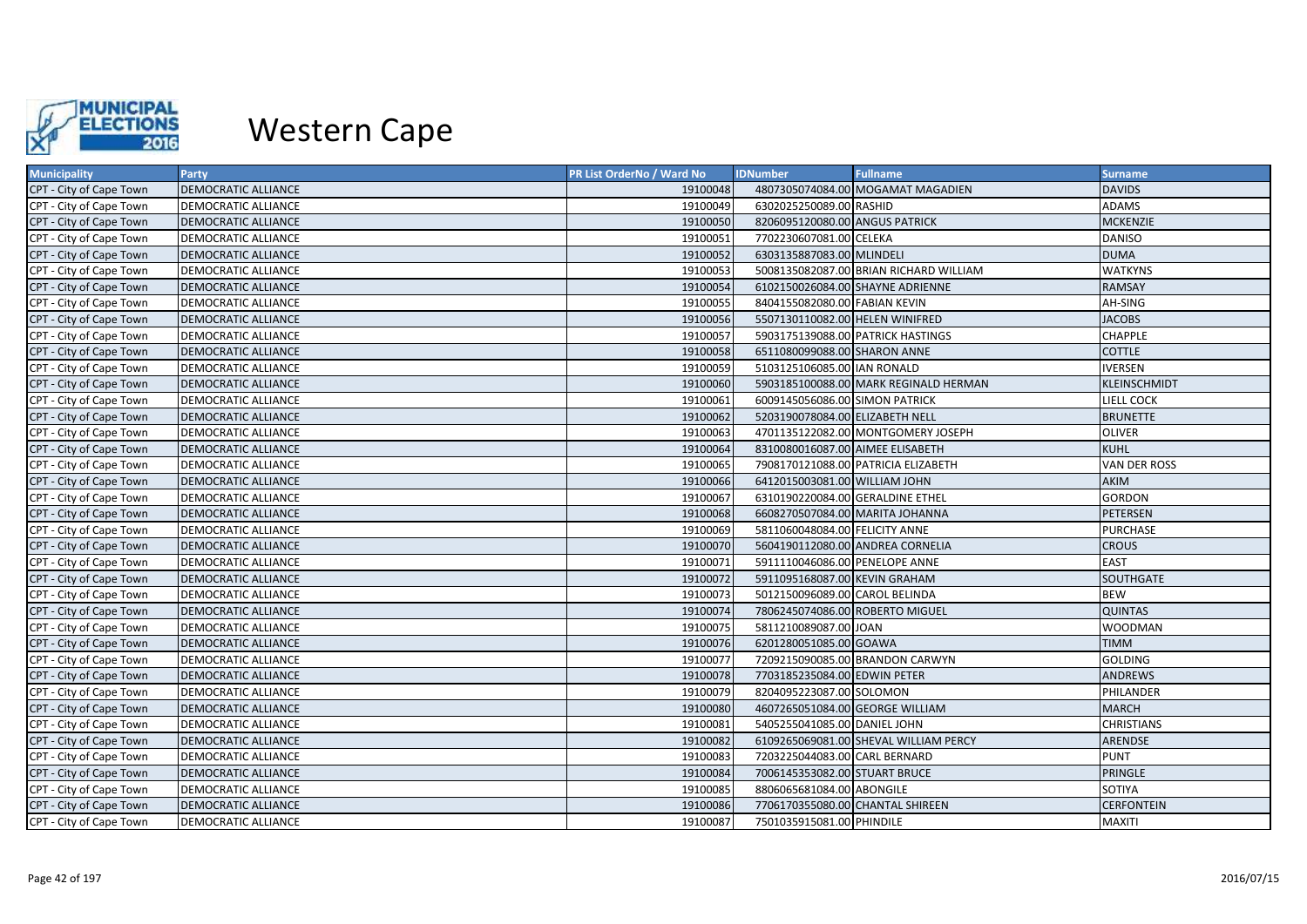

| <b>Municipality</b>     | Party                               | PR List OrderNo / Ward No | <b>IDNumber</b>                   | <b>Fullname</b>                        | <b>Surname</b>   |
|-------------------------|-------------------------------------|---------------------------|-----------------------------------|----------------------------------------|------------------|
| CPT - City of Cape Town | <b>DEMOCRATIC ALLIANCE</b>          | 19100088                  | 7607255634086.00 SISA             |                                        | <b>NOMBILA</b>   |
| CPT - City of Cape Town | DEMOCRATIC ALLIANCE                 | 19100089                  |                                   | 7603245935089.00 SIHLALOSAKHE CLIFFORD | MEHLOMAKHULU     |
| CPT - City of Cape Town | DEMOCRATIC ALLIANCE                 | 19100090                  |                                   | 6212230905080.00 NOZIPHILWO BEAUTY     | <b>MBAKAZA</b>   |
| CPT - City of Cape Town | DEMOCRATIC ALLIANCE                 | 19100091                  | 7210261060089.00 NOKUTULA         |                                        | <b>MAHLATI</b>   |
| CPT - City of Cape Town | DEMOCRATIC ALLIANCE                 | 19100092                  |                                   | 7604130881081.00 PHILISWA IMMIGRANT    | <b>MARMAN</b>    |
| CPT - City of Cape Town | DEMOCRATIC ALLIANCE                 | 19100093                  | 7109065683080.00 ZUKILE CHRISTIAN |                                        | <b>ADONIS</b>    |
| CPT - City of Cape Town | DEMOCRATIC ALLIANCE                 | 19100094                  |                                   | 6511250594082.00 NOMATOKAZI SHIRLEY    | ABA              |
| CPT - City of Cape Town | DEMOCRATIC ALLIANCE                 | 19100095                  | 7209096406087.00 MONGEZI          |                                        | CONJWA           |
| CPT - City of Cape Town | DEMOCRATIC ALLIANCE                 | 19100096                  | 7901045938083.00 SIQHAMO          |                                        | <b>BATALA</b>    |
| CPT - City of Cape Town | DEMOCRATIC ALLIANCE                 | 19100097                  | 8008085630080.00 THANDUXOLO       |                                        | <b>WILI</b>      |
| CPT - City of Cape Town | <b>DEMOCRATIC ALLIANCE</b>          | 19100098                  | 7211220364083.00 NOMNIKELO        |                                        | <b>NTSHIBA</b>   |
| CPT - City of Cape Town | DEMOCRATIC ALLIANCE                 | 19100099                  | 6302140242086.00 SORAYA           |                                        | <b>RIGBY</b>     |
| CPT - City of Cape Town | DEMOCRATIC ALLIANCE                 | 19100100                  |                                   | 5805235040083.00 JOHANNES HERMAN       | <b>MIDDLETON</b> |
| CPT - City of Cape Town | DEMOCRATIC ALLIANCE                 | 19100101                  | 7806135417080.00 SISEKO           |                                        | <b>MBANDEZI</b>  |
| CPT - City of Cape Town | DEMOCRATIC ALLIANCE                 | 19100102                  |                                   | 6204240006082.00 CARIN ANTOINETTE      | <b>BRYNARD</b>   |
| CPT - City of Cape Town | DEMOCRATIC ALLIANCE                 | 19100103                  | 6203265057087.00 GERHARD DAWID    |                                        | <b>FOURIE</b>    |
| CPT - City of Cape Town | <b>DEMOCRATIC ALLIANCE</b>          | 19100104                  | 6004150698088.00 ZOLA MIRRIAM     |                                        | <b>BISHOLO</b>   |
| CPT - City of Cape Town | DEMOCRATIC ALLIANCE                 | 19100105                  | 7703055018081.00 RUAN             |                                        | <b>BENEKE</b>    |
| CPT - City of Cape Town | DEMOCRATIC ALLIANCE                 | 19100106                  | 5111280662081.00 SIZIWE LORDLY    |                                        | <b>MATA</b>      |
| CPT - City of Cape Town | DEMOCRATIC ALLIANCE                 | 19100107                  | 8201050276084.00 NICOLETTE        |                                        | <b>RHEEDER</b>   |
| CPT - City of Cape Town | DEMOCRATIC ALLIANCE                 | 19100108                  | 5808190045089.00 WILMA ESTELLE    |                                        | <b>BRADY</b>     |
| CPT - City of Cape Town | DEMOCRATIC ALLIANCE                 | 19100109                  | 6507015289083.00 VICTOR ROGER     |                                        | <b>ISAACS</b>    |
| CPT - City of Cape Town | <b>DEMOCRATIC ALLIANCE</b>          | 19100110                  | 6006090088080.00 SHANEN JOYCE     |                                        | ROSSOUW          |
| CPT - City of Cape Town | DEMOCRATIC ALLIANCE                 | 19100111                  | 6607230039089.00 BRENDA           |                                        | <b>HANSEN</b>    |
| CPT - City of Cape Town | DEMOCRATIC ALLIANCE                 | 19100112                  | 5902190128084.00 THERESA AUDRY    |                                        | <b>UYS</b>       |
| CPT - City of Cape Town | DEMOCRATIC ALLIANCE                 | 19100113                  | 5209030126082.00 JOY              |                                        | <b>MCCARTHY</b>  |
| CPT - City of Cape Town | DEMOCRATIC ALLIANCE                 | 19100114                  |                                   | 6711225769088.00 THAMSANQA LEFTY       | <b>MARTHINUS</b> |
| CPT - City of Cape Town | DEMOCRATIC ALLIANCE                 | 19100115                  | 8406115085087.00 DAVID WILLIAM    |                                        | <b>BRYANT</b>    |
| CPT - City of Cape Town | <b>DEMOCRATIC ALLIANCE</b>          | 19100116                  | 6802295141082.00 MICHAEL PATRICK  |                                        | PIETERSEN        |
| CPT - City of Cape Town | DEMOCRATIC INDEPENDENT PARTY        |                           | 6309295174089.00 ANWAR            |                                        | ADAMS            |
| CPT - City of Cape Town | DEMOCRATIC INDEPENDENT PARTY        |                           | 8409280136081.00 SHAFEEQA         |                                        | <b>WILLIAMS</b>  |
| CPT - City of Cape Town | DEMOCRATIC INDEPENDENT PARTY        |                           | 5411285121087.00 JUNADE           |                                        | <b>HOOSAIN</b>   |
| CPT - City of Cape Town | DEMOCRATIC INDEPENDENT PARTY        |                           | 8812065410086.00 UNATHI FAIZEL    |                                        | LASITI           |
| CPT - City of Cape Town | DEMOCRATIC INDEPENDENT PARTY        |                           | 6509200171084.00 SHIYAAM          |                                        | <b>KHAN</b>      |
| CPT - City of Cape Town | DEMOCRATIC INDEPENDENT PARTY        |                           | 6111105701089.00 MZOLIST          |                                        | <b>MALGAS</b>    |
| CPT - City of Cape Town | DEMOCRATIC INDEPENDENT PARTY        |                           | 7311170180081.00 HABIBAH          |                                        | SONDAY           |
| CPT - City of Cape Town | DEMOCRATIC INDEPENDENT PARTY        |                           | 7601075214088.00 RASHAAD          |                                        | <b>VOEGT</b>     |
| CPT - City of Cape Town | DEMOCRATIC INDEPENDENT PARTY        |                           | 6010140233084.00 PAMELA OLGA      |                                        | <b>OVERMEYER</b> |
| CPT - City of Cape Town | <b>DEMOCRATIC INDEPENDENT PARTY</b> | 10                        | 6808125961086.00 OWEN             |                                        | KHATHAZILE       |
| CPT - City of Cape Town | DEMOCRATIC INDEPENDENT PARTY        | 11                        | 6810295181081.00 ABDUL SAMAD      |                                        | <b>OMAR</b>      |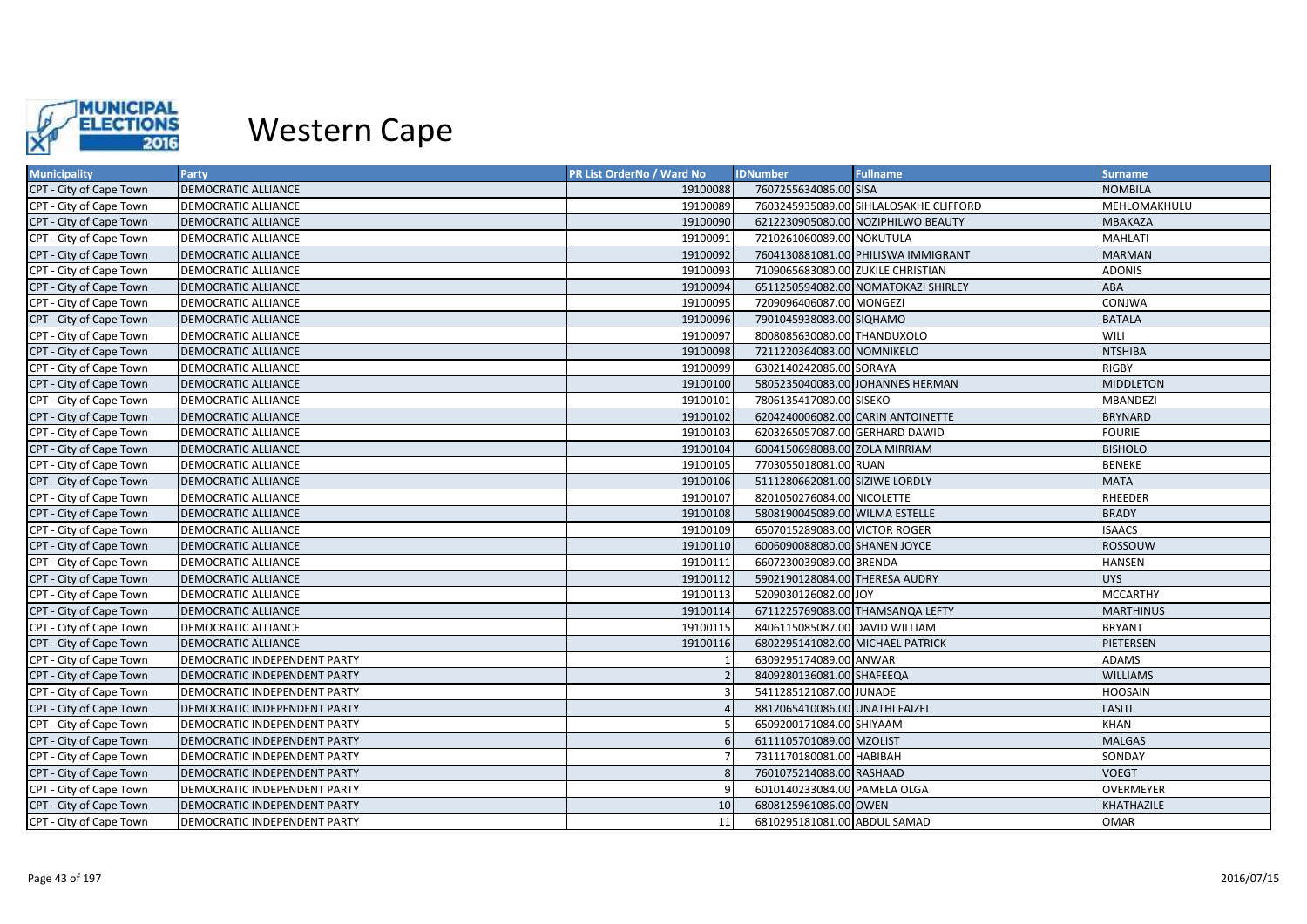

| <b>Municipality</b>     | <b>Party</b>                 | PR List OrderNo / Ward No | <b>IDNumber</b>                   | <b>Fullname</b>                  | <b>Surname</b>   |
|-------------------------|------------------------------|---------------------------|-----------------------------------|----------------------------------|------------------|
| CPT - City of Cape Town | DEMOCRATIC INDEPENDENT PARTY | 12                        | 8907010657086.00 AKHONA           |                                  | <b>MADIKANI</b>  |
| CPT - City of Cape Town | DEMOCRATIC INDEPENDENT PARTY | 13                        | 7702185156084.00 ISMAIL           |                                  | SALIE            |
| CPT - City of Cape Town | DEMOCRATIC INDEPENDENT PARTY | 14                        |                                   | 8111090735082.00 NOKUBONGA WENDY | LASITI           |
| CPT - City of Cape Town | DEMOCRATIC INDEPENDENT PARTY | 15                        | 4703215121083.00 BABINI LENNOX    |                                  | <b>TAME</b>      |
| CPT - City of Cape Town | DEMOCRATIC INDEPENDENT PARTY | 16                        | 7508175511083.00 JOHN SIMPHIWE    |                                  | <b>MXANDA</b>    |
| CPT - City of Cape Town | DEMOCRATIC INDEPENDENT PARTY | 17                        | 7203275971086.00 NELSON SIZAKELE  |                                  | <b>NKOMANA</b>   |
| CPT - City of Cape Town | DEMOCRATIC INDEPENDENT PARTY | 18                        | 5307270681087.00 NOMABELE LETITIA |                                  | <b>XONGWANA</b>  |
| CPT - City of Cape Town | DEMOCRATIC INDEPENDENT PARTY | 19                        | 8003280869088.00 NOKUBULELA       |                                  | <b>MTSHEMLA</b>  |
| CPT - City of Cape Town | DEMOCRATIC INDEPENDENT PARTY | 20                        | 7506055723083.00 BUNTU GODFREY    |                                  | <b>MTSHEMLA</b>  |
| CPT - City of Cape Town | DEMOCRATIC INDEPENDENT PARTY | 19100001                  | 6309295174089.00 ANWAR            |                                  | <b>ADAMS</b>     |
| CPT - City of Cape Town | DEMOCRATIC INDEPENDENT PARTY | 19100002                  | 6010140233084.00 PAMELA OLGA      |                                  | <b>OVERMEYER</b> |
| CPT - City of Cape Town | DEMOCRATIC INDEPENDENT PARTY | 19100003                  | 6309295174089.00 ANWAR            |                                  | <b>ADAMS</b>     |
| CPT - City of Cape Town | DEMOCRATIC INDEPENDENT PARTY | 19100004                  | 7203275971086.00 NELSON SIZAKELE  |                                  | <b>NKOMANA</b>   |
| CPT - City of Cape Town | DEMOCRATIC INDEPENDENT PARTY | 19100005                  | 6309295174089.00 ANWAR            |                                  | <b>ADAMS</b>     |
| CPT - City of Cape Town | DEMOCRATIC INDEPENDENT PARTY | 19100006                  | 6309295174089.00 ANWAR            |                                  | <b>ADAMS</b>     |
| CPT - City of Cape Town | DEMOCRATIC INDEPENDENT PARTY | 19100007                  | 6309295174089.00 ANWAR            |                                  | <b>ADAMS</b>     |
| CPT - City of Cape Town | DEMOCRATIC INDEPENDENT PARTY | 19100008                  | 7702185156084.00 ISMAIL           |                                  | <b>SALIE</b>     |
| CPT - City of Cape Town | DEMOCRATIC INDEPENDENT PARTY | 19100009                  | 6309295174089.00 ANWAR            |                                  | <b>ADAMS</b>     |
| CPT - City of Cape Town | DEMOCRATIC INDEPENDENT PARTY | 19100010                  | 6309295174089.00 ANWAR            |                                  | <b>ADAMS</b>     |
| CPT - City of Cape Town | DEMOCRATIC INDEPENDENT PARTY | 19100011                  | 6309295174089.00 ANWAR            |                                  | <b>ADAMS</b>     |
| CPT - City of Cape Town | DEMOCRATIC INDEPENDENT PARTY | 19100012                  | 6309295174089.00 ANWAR            |                                  | <b>ADAMS</b>     |
| CPT - City of Cape Town | DEMOCRATIC INDEPENDENT PARTY | 19100013                  | 6309295174089.00 ANWAR            |                                  | <b>ADAMS</b>     |
| CPT - City of Cape Town | DEMOCRATIC INDEPENDENT PARTY | 19100014                  | 6309295174089.00 ANWAR            |                                  | <b>ADAMS</b>     |
| CPT - City of Cape Town | DEMOCRATIC INDEPENDENT PARTY | 19100015                  | 6309295174089.00 ANWAR            |                                  | <b>ADAMS</b>     |
| CPT - City of Cape Town | DEMOCRATIC INDEPENDENT PARTY | 19100016                  | 5307270681087.00 NOMABELE LETITIA |                                  | <b>XONGWANA</b>  |
| CPT - City of Cape Town | DEMOCRATIC INDEPENDENT PARTY | 19100017                  | 4703215121083.00 BABINI LENNOX    |                                  | <b>TAME</b>      |
| CPT - City of Cape Town | DEMOCRATIC INDEPENDENT PARTY | 19100018                  | 7506055723083.00 BUNTU GODFREY    |                                  | <b>MTSHEMLA</b>  |
| CPT - City of Cape Town | DEMOCRATIC INDEPENDENT PARTY | 19100019                  | 6309295174089.00 ANWAR            |                                  | <b>ADAMS</b>     |
| CPT - City of Cape Town | DEMOCRATIC INDEPENDENT PARTY | 19100020                  | 6309295174089.00 ANWAR            |                                  | <b>ADAMS</b>     |
| CPT - City of Cape Town | DEMOCRATIC INDEPENDENT PARTY | 19100021                  | 6309295174089.00 ANWAR            |                                  | <b>ADAMS</b>     |
| CPT - City of Cape Town | DEMOCRATIC INDEPENDENT PARTY | 19100022                  | 6309295174089.00 ANWAR            |                                  | <b>ADAMS</b>     |
| CPT - City of Cape Town | DEMOCRATIC INDEPENDENT PARTY | 19100023                  | 6309295174089.00 ANWAR            |                                  | <b>ADAMS</b>     |
| CPT - City of Cape Town | DEMOCRATIC INDEPENDENT PARTY | 19100024                  | 7702185156084.00 ISMAIL           |                                  | <b>SALIE</b>     |
| CPT - City of Cape Town | DEMOCRATIC INDEPENDENT PARTY | 19100025                  | 6309295174089.00 ANWAR            |                                  | <b>ADAMS</b>     |
| CPT - City of Cape Town | DEMOCRATIC INDEPENDENT PARTY | 19100026                  | 6309295174089.00 ANWAR            |                                  | <b>ADAMS</b>     |
| CPT - City of Cape Town | DEMOCRATIC INDEPENDENT PARTY | 19100027                  | 6010140233084.00 PAMELA OLGA      |                                  | <b>OVERMEYER</b> |
| CPT - City of Cape Town | DEMOCRATIC INDEPENDENT PARTY | 19100028                  | 6309295174089.00 ANWAR            |                                  | <b>ADAMS</b>     |
| CPT - City of Cape Town | DEMOCRATIC INDEPENDENT PARTY | 19100029                  | 6309295174089.00 ANWAR            |                                  | <b>ADAMS</b>     |
| CPT - City of Cape Town | DEMOCRATIC INDEPENDENT PARTY | 19100030                  | 6309295174089.00 ANWAR            |                                  | <b>ADAMS</b>     |
| CPT - City of Cape Town | DEMOCRATIC INDEPENDENT PARTY | 19100031                  | 6309295174089.00 ANWAR            |                                  | <b>ADAMS</b>     |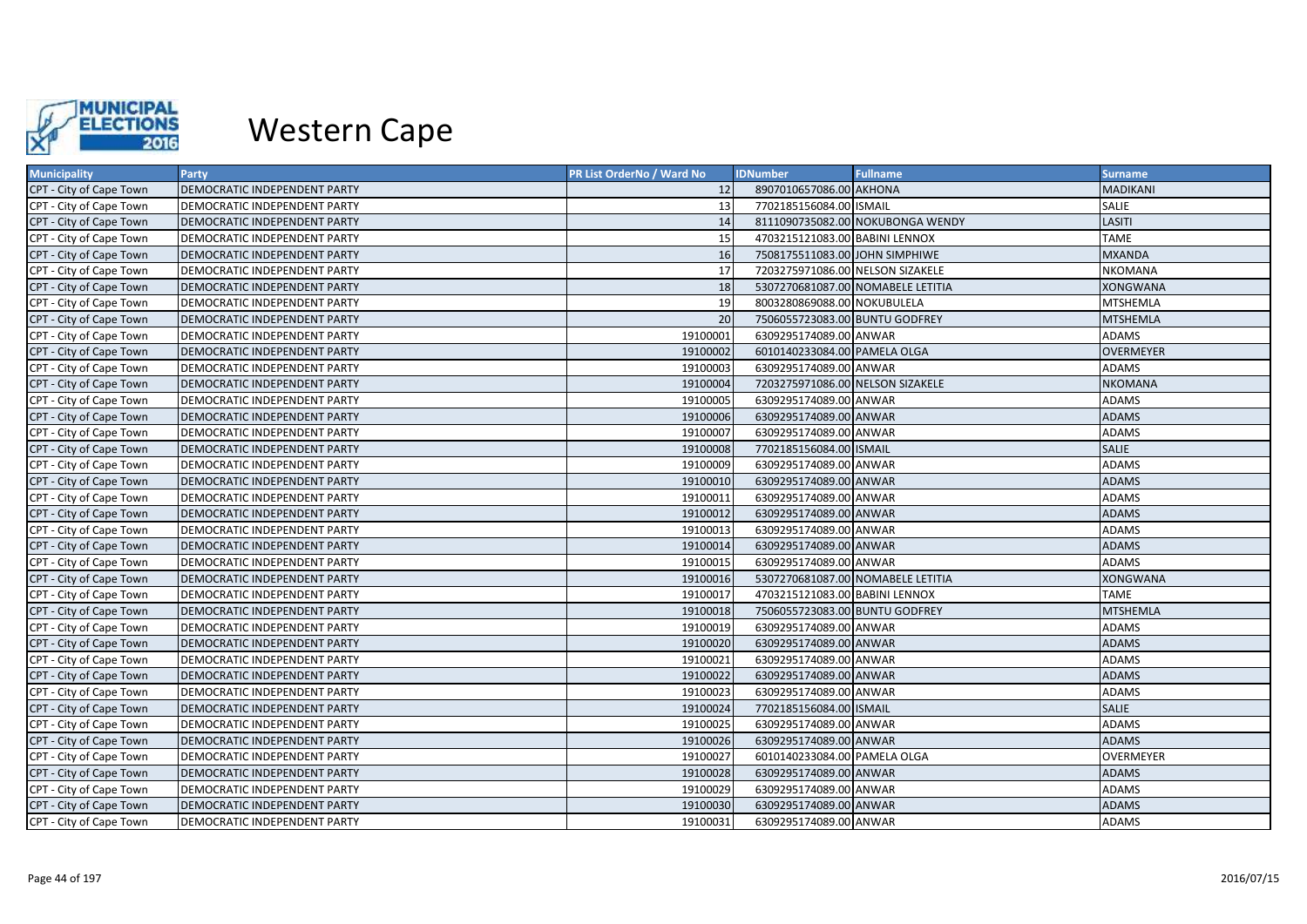

| <b>Municipality</b>     | Party                        | <b>PR List OrderNo / Ward No</b> | <b>IDNumber</b>              | <b>Fullname</b>                  | <b>Surname</b>  |
|-------------------------|------------------------------|----------------------------------|------------------------------|----------------------------------|-----------------|
| CPT - City of Cape Town | DEMOCRATIC INDEPENDENT PARTY | 19100032                         | 6309295174089.00 ANWAR       |                                  | <b>ADAMS</b>    |
| CPT - City of Cape Town | DEMOCRATIC INDEPENDENT PARTY | 19100033                         | 6309295174089.00 ANWAR       |                                  | <b>ADAMS</b>    |
| CPT - City of Cape Town | DEMOCRATIC INDEPENDENT PARTY | 19100034                         | 6309295174089.00 ANWAR       |                                  | <b>ADAMS</b>    |
| CPT - City of Cape Town | DEMOCRATIC INDEPENDENT PARTY | 19100035                         | 6309295174089.00 ANWAR       |                                  | <b>ADAMS</b>    |
| CPT - City of Cape Town | DEMOCRATIC INDEPENDENT PARTY | 19100036                         | 6309295174089.00 ANWAR       |                                  | <b>ADAMS</b>    |
| CPT - City of Cape Town | DEMOCRATIC INDEPENDENT PARTY | 19100037                         | 6309295174089.00 ANWAR       |                                  | <b>ADAMS</b>    |
| CPT - City of Cape Town | DEMOCRATIC INDEPENDENT PARTY | 19100038                         | 6309295174089.00 ANWAR       |                                  | <b>ADAMS</b>    |
| CPT - City of Cape Town | DEMOCRATIC INDEPENDENT PARTY | 19100039                         | 6309295174089.00 ANWAR       |                                  | <b>ADAMS</b>    |
| CPT - City of Cape Town | DEMOCRATIC INDEPENDENT PARTY | 19100040                         | 6309295174089.00 ANWAR       |                                  | <b>ADAMS</b>    |
| CPT - City of Cape Town | DEMOCRATIC INDEPENDENT PARTY | 19100041                         | 6309295174089.00 ANWAR       |                                  | <b>ADAMS</b>    |
| CPT - City of Cape Town | DEMOCRATIC INDEPENDENT PARTY | 19100042                         | 7311170180081.00 HABIBAH     |                                  | <b>SONDAY</b>   |
| CPT - City of Cape Town | DEMOCRATIC INDEPENDENT PARTY | 19100043                         | 7311170180081.00 HABIBAH     |                                  | SONDAY          |
| CPT - City of Cape Town | DEMOCRATIC INDEPENDENT PARTY | 19100044                         | 6509200171084.00 SHIYAAM     |                                  | <b>KHAN</b>     |
| CPT - City of Cape Town | DEMOCRATIC INDEPENDENT PARTY | 19100045                         | 5411285121087.00 JUNADE      |                                  | <b>HOOSAIN</b>  |
| CPT - City of Cape Town | DEMOCRATIC INDEPENDENT PARTY | 19100046                         | 5411285121087.00 JUNADE      |                                  | <b>HOOSAIN</b>  |
| CPT - City of Cape Town | DEMOCRATIC INDEPENDENT PARTY | 19100047                         | 7311170180081.00 HABIBAH     |                                  | SONDAY          |
| CPT - City of Cape Town | DEMOCRATIC INDEPENDENT PARTY | 19100048                         | 6810295181081.00 ABDUL SAMAD |                                  | <b>OMAR</b>     |
| CPT - City of Cape Town | DEMOCRATIC INDEPENDENT PARTY | 19100049                         | 7601075214088.00 RASHAAD     |                                  | <b>VOEGT</b>    |
| CPT - City of Cape Town | DEMOCRATIC INDEPENDENT PARTY | 19100050                         | 6309295174089.00 ANWAR       |                                  | <b>ADAMS</b>    |
| CPT - City of Cape Town | DEMOCRATIC INDEPENDENT PARTY | 19100051                         | 6309295174089.00 ANWAR       |                                  | <b>ADAMS</b>    |
| CPT - City of Cape Town | DEMOCRATIC INDEPENDENT PARTY | 19100052                         | 6309295174089.00 ANWAR       |                                  | <b>ADAMS</b>    |
| CPT - City of Cape Town | DEMOCRATIC INDEPENDENT PARTY | 19100053                         | 6309295174089.00 ANWAR       |                                  | <b>ADAMS</b>    |
| CPT - City of Cape Town | DEMOCRATIC INDEPENDENT PARTY | 19100054                         | 6309295174089.00 ANWAR       |                                  | <b>ADAMS</b>    |
| CPT - City of Cape Town | DEMOCRATIC INDEPENDENT PARTY | 19100055                         | 6309295174089.00 ANWAR       |                                  | <b>ADAMS</b>    |
| CPT - City of Cape Town | DEMOCRATIC INDEPENDENT PARTY | 19100056                         | 8409280136081.00 SHAFEEQA    |                                  | <b>WILLIAMS</b> |
| CPT - City of Cape Town | DEMOCRATIC INDEPENDENT PARTY | 19100057                         | 6309295174089.00 ANWAR       |                                  | <b>ADAMS</b>    |
| CPT - City of Cape Town | DEMOCRATIC INDEPENDENT PARTY | 19100058                         | 6309295174089.00 ANWAR       |                                  | <b>ADAMS</b>    |
| CPT - City of Cape Town | DEMOCRATIC INDEPENDENT PARTY | 19100059                         | 6309295174089.00 ANWAR       |                                  | ADAMS           |
| CPT - City of Cape Town | DEMOCRATIC INDEPENDENT PARTY | 19100060                         | 5411285121087.00 JUNADE      |                                  | <b>HOOSAIN</b>  |
| CPT - City of Cape Town | DEMOCRATIC INDEPENDENT PARTY | 19100061                         | 6309295174089.00 ANWAR       |                                  | <b>ADAMS</b>    |
| CPT - City of Cape Town | DEMOCRATIC INDEPENDENT PARTY | 19100062                         | 6309295174089.00 ANWAR       |                                  | <b>ADAMS</b>    |
| CPT - City of Cape Town | DEMOCRATIC INDEPENDENT PARTY | 19100063                         | 6309295174089.00 ANWAR       |                                  | <b>ADAMS</b>    |
| CPT - City of Cape Town | DEMOCRATIC INDEPENDENT PARTY | 19100064                         | 6309295174089.00 ANWAR       |                                  | <b>ADAMS</b>    |
| CPT - City of Cape Town | DEMOCRATIC INDEPENDENT PARTY | 19100065                         | 6309295174089.00 ANWAR       |                                  | <b>ADAMS</b>    |
| CPT - City of Cape Town | DEMOCRATIC INDEPENDENT PARTY | 19100066                         | 6509200171084.00 SHIYAAM     |                                  | <b>KHAN</b>     |
| CPT - City of Cape Town | DEMOCRATIC INDEPENDENT PARTY | 19100067                         |                              | 8111090735082.00 NOKUBONGA WENDY | LASITI          |
| CPT - City of Cape Town | DEMOCRATIC INDEPENDENT PARTY | 19100068                         | 6309295174089.00 ANWAR       |                                  | <b>ADAMS</b>    |
| CPT - City of Cape Town | DEMOCRATIC INDEPENDENT PARTY | 19100069                         | 6309295174089.00 ANWAR       |                                  | <b>ADAMS</b>    |
| CPT - City of Cape Town | DEMOCRATIC INDEPENDENT PARTY | 19100070                         | 6309295174089.00 ANWAR       |                                  | <b>ADAMS</b>    |
| CPT - City of Cape Town | DEMOCRATIC INDEPENDENT PARTY | 19100071                         | 6509200171084.00 SHIYAAM     |                                  | <b>KHAN</b>     |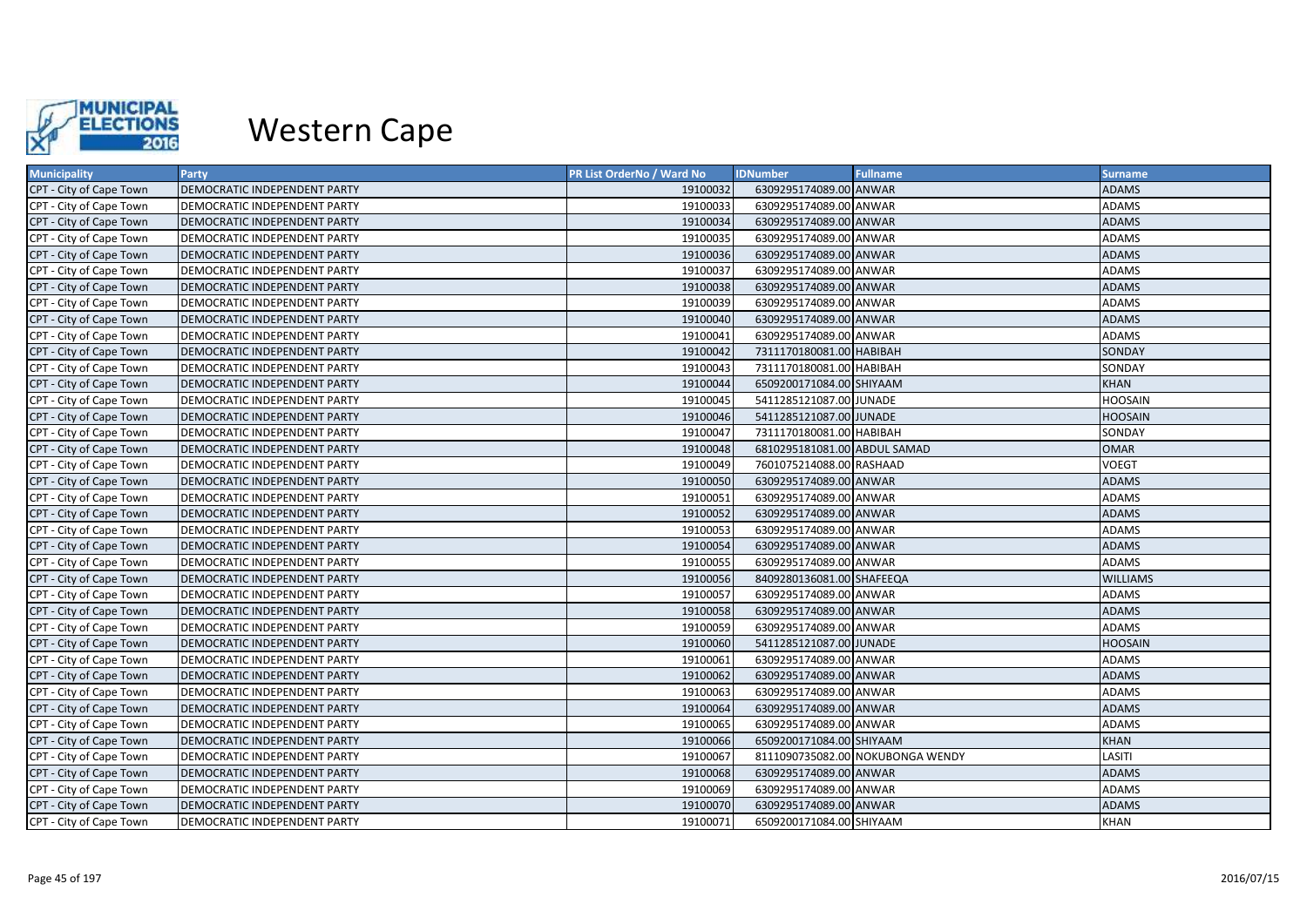

| <b>Municipality</b>     | Party                               | <b>PR List OrderNo / Ward No</b> | <b>IDNumber</b>                | <b>Fullname</b>                        | <b>Surname</b>  |
|-------------------------|-------------------------------------|----------------------------------|--------------------------------|----------------------------------------|-----------------|
| CPT - City of Cape Town | DEMOCRATIC INDEPENDENT PARTY        | 19100072                         | 6309295174089.00 ANWAR         |                                        | <b>ADAMS</b>    |
| CPT - City of Cape Town | DEMOCRATIC INDEPENDENT PARTY        | 19100073                         | 8409280136081.00 SHAFEEQA      |                                        | <b>WILLIAMS</b> |
| CPT - City of Cape Town | DEMOCRATIC INDEPENDENT PARTY        | 19100074                         | 6309295174089.00 ANWAR         |                                        | <b>ADAMS</b>    |
| CPT - City of Cape Town | DEMOCRATIC INDEPENDENT PARTY        | 19100075                         | 6309295174089.00 ANWAR         |                                        | <b>ADAMS</b>    |
| CPT - City of Cape Town | DEMOCRATIC INDEPENDENT PARTY        | 19100076                         | 6309295174089.00 ANWAR         |                                        | <b>ADAMS</b>    |
| CPT - City of Cape Town | DEMOCRATIC INDEPENDENT PARTY        | 19100077                         | 6309295174089.00 ANWAR         |                                        | <b>ADAMS</b>    |
| CPT - City of Cape Town | DEMOCRATIC INDEPENDENT PARTY        | 19100078                         | 6309295174089.00 ANWAR         |                                        | <b>ADAMS</b>    |
| CPT - City of Cape Town | DEMOCRATIC INDEPENDENT PARTY        | 19100079                         | 6309295174089.00 ANWAR         |                                        | <b>ADAMS</b>    |
| CPT - City of Cape Town | DEMOCRATIC INDEPENDENT PARTY        | 19100080                         | 6309295174089.00 ANWAR         |                                        | <b>ADAMS</b>    |
| CPT - City of Cape Town | DEMOCRATIC INDEPENDENT PARTY        | 19100081                         | 6309295174089.00 ANWAR         |                                        | ADAMS           |
| CPT - City of Cape Town | DEMOCRATIC INDEPENDENT PARTY        | 19100082                         | 6309295174089.00 ANWAR         |                                        | <b>ADAMS</b>    |
| CPT - City of Cape Town | DEMOCRATIC INDEPENDENT PARTY        | 19100083                         | 6309295174089.00 ANWAR         |                                        | <b>ADAMS</b>    |
| CPT - City of Cape Town | DEMOCRATIC INDEPENDENT PARTY        | 19100084                         | 6309295174089.00 ANWAR         |                                        | <b>ADAMS</b>    |
| CPT - City of Cape Town | DEMOCRATIC INDEPENDENT PARTY        | 19100085                         | 6309295174089.00 ANWAR         |                                        | <b>ADAMS</b>    |
| CPT - City of Cape Town | DEMOCRATIC INDEPENDENT PARTY        | 19100086                         | 6309295174089.00 ANWAR         |                                        | <b>ADAMS</b>    |
| CPT - City of Cape Town | <b>DEMOCRATIC INDEPENDENT PARTY</b> | 19100087                         |                                | 8703120694089.00 NTHABELENG CHRICSELDA | <b>MOETI</b>    |
| CPT - City of Cape Town | DEMOCRATIC INDEPENDENT PARTY        | 19100088                         | 6808125961086.00 OWEN          |                                        | KHATHAZILE      |
| CPT - City of Cape Town | DEMOCRATIC INDEPENDENT PARTY        | 19100089                         | 8812065410086.00 UNATHI FAIZEL |                                        | LASITI          |
| CPT - City of Cape Town | DEMOCRATIC INDEPENDENT PARTY        | 19100090                         | 8812065410086.00 UNATHI FAIZEL |                                        | LASITI          |
| CPT - City of Cape Town | DEMOCRATIC INDEPENDENT PARTY        | 19100091                         | 7506055723083.00 BUNTU GODFREY |                                        | <b>MTSHEMLA</b> |
| CPT - City of Cape Town | DEMOCRATIC INDEPENDENT PARTY        | 19100092                         | 8812065410086.00 UNATHI FAIZEL |                                        | LASITI          |
| CPT - City of Cape Town | DEMOCRATIC INDEPENDENT PARTY        | 19100093                         | 8003280869088.00 NOKUBULELA    |                                        | <b>MTSHEMLA</b> |
| CPT - City of Cape Town | <b>DEMOCRATIC INDEPENDENT PARTY</b> | 19100094                         |                                | 8703120694089.00 NTHABELENG CHRICSELDA | <b>MOETI</b>    |
| CPT - City of Cape Town | DEMOCRATIC INDEPENDENT PARTY        | 19100095                         | 8812065410086.00 UNATHI FAIZEL |                                        | LASITI          |
| CPT - City of Cape Town | DEMOCRATIC INDEPENDENT PARTY        | 19100096                         | 8812065410086.00 UNATHI FAIZEL |                                        | LASITI          |
| CPT - City of Cape Town | DEMOCRATIC INDEPENDENT PARTY        | 19100097                         | 8812065410086.00 UNATHI FAIZEL |                                        | LASITI          |
| CPT - City of Cape Town | DEMOCRATIC INDEPENDENT PARTY        | 19100098                         | 8812065410086.00 UNATHI FAIZEL |                                        | LASITI          |
| CPT - City of Cape Town | DEMOCRATIC INDEPENDENT PARTY        | 19100099                         | 8812065410086.00 UNATHI FAIZEL |                                        | LASITI          |
| CPT - City of Cape Town | DEMOCRATIC INDEPENDENT PARTY        | 19100100                         | 8812065410086.00 UNATHI FAIZEL |                                        | <b>LASITI</b>   |
| CPT - City of Cape Town | DEMOCRATIC INDEPENDENT PARTY        | 19100101                         | 6309295174089.00 ANWAR         |                                        | <b>ADAMS</b>    |
| CPT - City of Cape Town | DEMOCRATIC INDEPENDENT PARTY        | 19100102                         | 6309295174089.00 ANWAR         |                                        | <b>ADAMS</b>    |
| CPT - City of Cape Town | DEMOCRATIC INDEPENDENT PARTY        | 19100103                         | 6309295174089.00 ANWAR         |                                        | <b>ADAMS</b>    |
| CPT - City of Cape Town | DEMOCRATIC INDEPENDENT PARTY        | 19100104                         | 8907010657086.00 AKHONA        |                                        | <b>MADIKANI</b> |
| CPT - City of Cape Town | DEMOCRATIC INDEPENDENT PARTY        | 19100105                         | 6309295174089.00 ANWAR         |                                        | <b>ADAMS</b>    |
| CPT - City of Cape Town | DEMOCRATIC INDEPENDENT PARTY        | 19100106                         | 6309295174089.00 ANWAR         |                                        | <b>ADAMS</b>    |
| CPT - City of Cape Town | DEMOCRATIC INDEPENDENT PARTY        | 19100107                         | 6309295174089.00 ANWAR         |                                        | <b>ADAMS</b>    |
| CPT - City of Cape Town | DEMOCRATIC INDEPENDENT PARTY        | 19100108                         | 7508175511083.00 JOHN SIMPHIWE |                                        | <b>MXANDA</b>   |
| CPT - City of Cape Town | DEMOCRATIC INDEPENDENT PARTY        | 19100109                         | 6309295174089.00 ANWAR         |                                        | <b>ADAMS</b>    |
| CPT - City of Cape Town | DEMOCRATIC INDEPENDENT PARTY        | 19100110                         | 6309295174089.00 ANWAR         |                                        | <b>ADAMS</b>    |
| CPT - City of Cape Town | DEMOCRATIC INDEPENDENT PARTY        | 19100111                         | 6309295174089.00 ANWAR         |                                        | <b>ADAMS</b>    |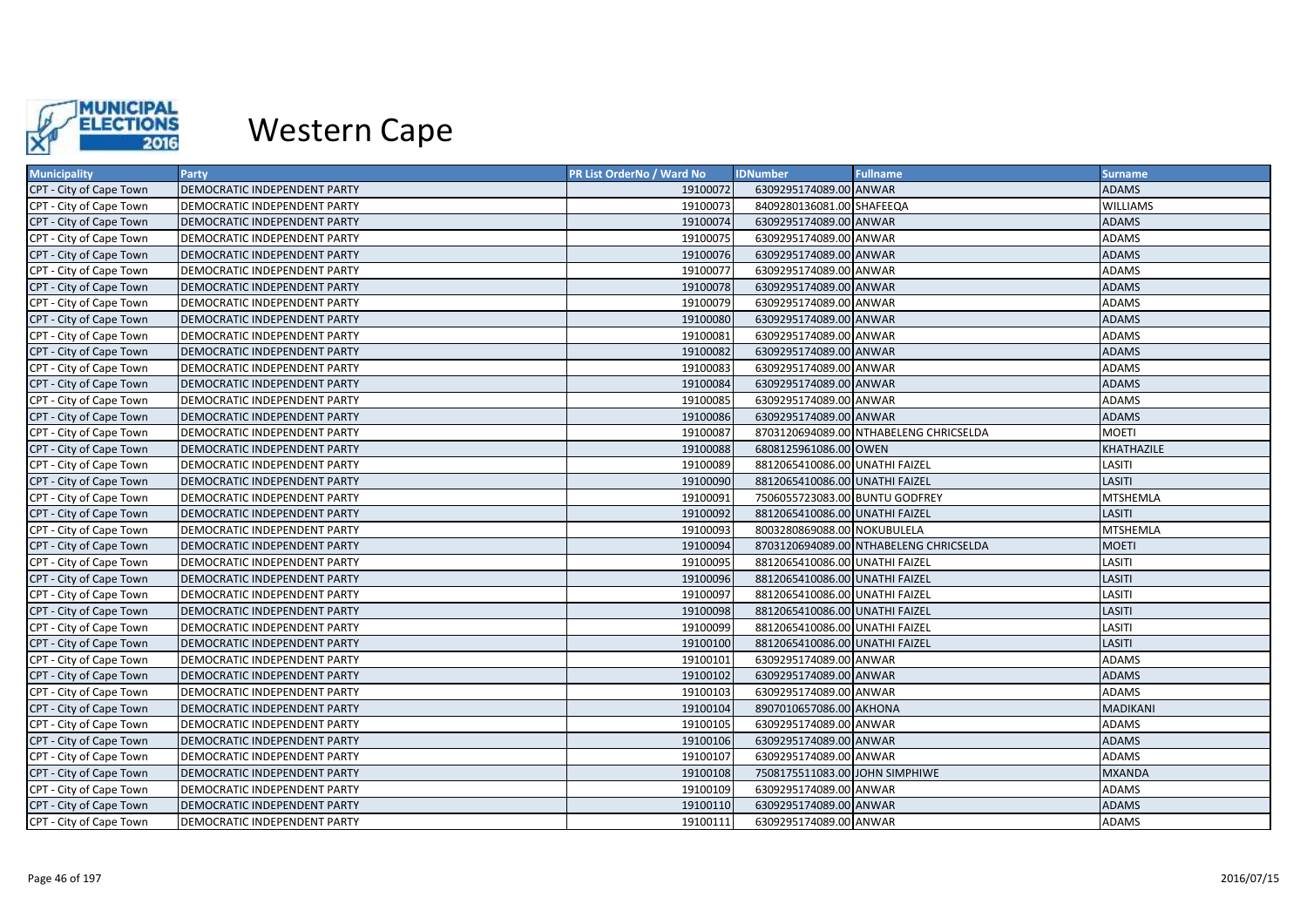

| <b>Municipality</b>     | Party                            | <b>PR List OrderNo / Ward No</b> | <b>IDNumber</b>                  | <b>Fullname</b>                        | <b>Surname</b>   |
|-------------------------|----------------------------------|----------------------------------|----------------------------------|----------------------------------------|------------------|
| CPT - City of Cape Town | DEMOCRATIC INDEPENDENT PARTY     | 19100112                         | 6309295174089.00 ANWAR           |                                        | <b>ADAMS</b>     |
| CPT - City of Cape Town | DEMOCRATIC INDEPENDENT PARTY     | 19100113                         | 6309295174089.00 ANWAR           |                                        | <b>ADAMS</b>     |
| CPT - City of Cape Town | DEMOCRATIC INDEPENDENT PARTY     | 19100114                         | 6111105701089.00 MZOLIST         |                                        | <b>MALGAS</b>    |
| CPT - City of Cape Town | DEMOCRATIC INDEPENDENT PARTY     | 19100115                         | 6309295174089.00 ANWAR           |                                        | ADAMS            |
| CPT - City of Cape Town | DEMOCRATIC INDEPENDENT PARTY     | 19100116                         | 6111105701089.00 MZOLIST         |                                        | <b>MALGAS</b>    |
| CPT - City of Cape Town | <b>ECONOMIC FREEDOM FIGHTERS</b> |                                  | 7805225803084.00 MELIKHAYA       |                                        | <b>XEGO</b>      |
| CPT - City of Cape Town | <b>ECONOMIC FREEDOM FIGHTERS</b> |                                  | 7605100763084.00 NOSIPHO         |                                        | MAKAMBA-BOTYA    |
| CPT - City of Cape Town | <b>ECONOMIC FREEDOM FIGHTERS</b> |                                  | 8409246756089.00 COSMOS OWETHU   |                                        | <b>MABONA</b>    |
| CPT - City of Cape Town | <b>ECONOMIC FREEDOM FIGHTERS</b> |                                  | 8206100174080.00 FARANAAZ        |                                        | <b>SIMONS</b>    |
| CPT - City of Cape Town | <b>ECONOMIC FREEDOM FIGHTERS</b> |                                  | 6505315642084.00 ANDREW          |                                        | <b>ARNOLDS</b>   |
| CPT - City of Cape Town | <b>ECONOMIC FREEDOM FIGHTERS</b> |                                  |                                  | 7607010623085.00 MANDISA PORTIA JOY    | <b>MENISI</b>    |
| CPT - City of Cape Town | <b>ECONOMIC FREEDOM FIGHTERS</b> |                                  | 8506175713088.00 NCEDO           |                                        | <b>SILAS</b>     |
| CPT - City of Cape Town | <b>ECONOMIC FREEDOM FIGHTERS</b> |                                  | 8007100585089.00 NOMTHETHO       |                                        | <b>MAZULA</b>    |
| CPT - City of Cape Town | <b>ECONOMIC FREEDOM FIGHTERS</b> |                                  | 8410045783084.00 MALIBONGWE      |                                        | <b>BADI</b>      |
| CPT - City of Cape Town | <b>ECONOMIC FREEDOM FIGHTERS</b> | 10                               | 6612160931081.00 NOMBONISO       |                                        | <b>NYAMEKA</b>   |
| CPT - City of Cape Town | <b>ECONOMIC FREEDOM FIGHTERS</b> | 11                               | 7410055970085.00 MZIMKHULU       |                                        | <b>ELEFU</b>     |
| CPT - City of Cape Town | <b>ECONOMIC FREEDOM FIGHTERS</b> | 12                               |                                  | 6512101033080.00 CYNTHIA NOWETHU       | MDLELENI         |
| CPT - City of Cape Town | <b>ECONOMIC FREEDOM FIGHTERS</b> | 13                               |                                  | 6709065045080.00 MOHAMED ZAID ALLIE    | <b>ALLIE</b>     |
| CPT - City of Cape Town | <b>ECONOMIC FREEDOM FIGHTERS</b> | 14                               |                                  | 7805080697084.00 MAUREEN NOMATAMSANQA  | <b>TANCU</b>     |
| CPT - City of Cape Town | <b>ECONOMIC FREEDOM FIGHTERS</b> | 15                               | 7806075498082.00 RONNEY XOLELA   |                                        | <b>MAPEYI</b>    |
| CPT - City of Cape Town | <b>ECONOMIC FREEDOM FIGHTERS</b> | 16                               |                                  | 7010190756082.00 ZINZISWA PATIENCE     | <b>MGWIGWI</b>   |
| CPT - City of Cape Town | <b>ECONOMIC FREEDOM FIGHTERS</b> | 17                               | 8910185741081.00 MASIBULELE      |                                        | <b>ZITHA</b>     |
| CPT - City of Cape Town | <b>ECONOMIC FREEDOM FIGHTERS</b> | 18                               | 7908256141083.00 LUVUYO          |                                        | <b>NTAKANA</b>   |
| CPT - City of Cape Town | <b>ECONOMIC FREEDOM FIGHTERS</b> | 19                               |                                  | 6405260259085.00 MARGRET ELIZABETH     | PLAATJIE         |
| CPT - City of Cape Town | <b>ECONOMIC FREEDOM FIGHTERS</b> | 20                               | 8711215851084.00 LULAMA REGINALD |                                        | <b>FENA</b>      |
| CPT - City of Cape Town | <b>ECONOMIC FREEDOM FIGHTERS</b> | 21                               |                                  | 7703045690080.00 ZAMIKHAYA DOUGHLAS    | <b>KINA</b>      |
| CPT - City of Cape Town | <b>ECONOMIC FREEDOM FIGHTERS</b> | 22                               | 6503050085080.00 SHAHIEDA        |                                        | <b>THOLE</b>     |
| CPT - City of Cape Town | <b>ECONOMIC FREEDOM FIGHTERS</b> | 23                               | 6801085066087.00 ANDRÉ MARLIN    |                                        | <b>TIMOTHEUS</b> |
| CPT - City of Cape Town | <b>ECONOMIC FREEDOM FIGHTERS</b> | 24                               | 7302056227088.00 XOLANI          |                                        | <b>CEKISO</b>    |
| CPT - City of Cape Town | <b>ECONOMIC FREEDOM FIGHTERS</b> | 25                               | 8804230586080.00 KHULISWA        |                                        | <b>NONDALA</b>   |
| CPT - City of Cape Town | <b>ECONOMIC FREEDOM FIGHTERS</b> | 26                               | 8004065468088.00 MBULELO ROBERT  |                                        | <b>DWANE</b>     |
| CPT - City of Cape Town | <b>ECONOMIC FREEDOM FIGHTERS</b> | 27                               | 8212260786085.00 BABALWA         |                                        | <b>MBUKU</b>     |
| CPT - City of Cape Town | <b>ECONOMIC FREEDOM FIGHTERS</b> | 28                               | 7009040534087.00 BUKELWA CYNTHIA |                                        | <b>SKOSANA</b>   |
| CPT - City of Cape Town | <b>ECONOMIC FREEDOM FIGHTERS</b> | 29                               |                                  | 8606067412086.00 NKOSINATHI NICHOLUS   | <b>DUSUBANA</b>  |
| CPT - City of Cape Town | <b>ECONOMIC FREEDOM FIGHTERS</b> | 30                               |                                  | 7310260363086.00 PATRICIA NONTUTHUZELO | <b>BOOI</b>      |
| CPT - City of Cape Town | <b>ECONOMIC FREEDOM FIGHTERS</b> | 31                               | 8402095752085.00 XOLANI WELCOME  |                                        | <b>JACK</b>      |
| CPT - City of Cape Town | <b>ECONOMIC FREEDOM FIGHTERS</b> | 32                               | 9503170336089.00 NCEBENKOSI      |                                        | <b>MHLABA</b>    |
| CPT - City of Cape Town | <b>ECONOMIC FREEDOM FIGHTERS</b> | 33                               | 5804300243086.00 CATHERINE JANE  |                                        | <b>DOLPHIN</b>   |
| CPT - City of Cape Town | <b>ECONOMIC FREEDOM FIGHTERS</b> | 34                               | 9103025681084.00 SIYAMTHEMBA     |                                        | NGOZWANA         |
| CPT - City of Cape Town | <b>ECONOMIC FREEDOM FIGHTERS</b> | 35                               | 8411151231082.00 BONGEKA         |                                        | <b>MOTSOMI</b>   |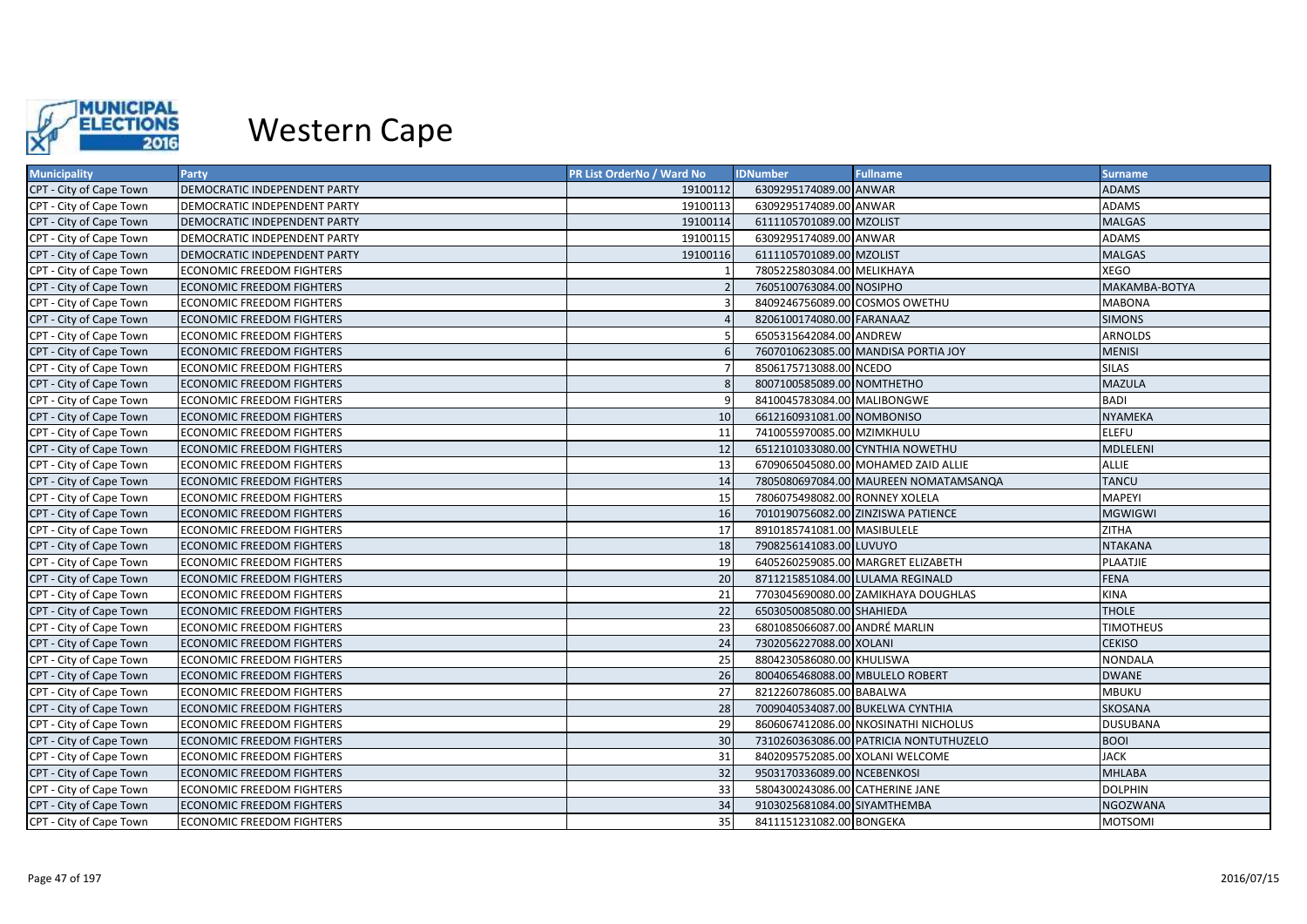

| <b>Municipality</b>     | Party                            | PR List OrderNo / Ward No | <b>IDNumber</b>                  | <b>Fullname</b>                      | <b>Surname</b>    |
|-------------------------|----------------------------------|---------------------------|----------------------------------|--------------------------------------|-------------------|
| CPT - City of Cape Town | <b>ECONOMIC FREEDOM FIGHTERS</b> | 36                        | 8311205814083.00 TLHABANELO      |                                      | <b>DIHOLO</b>     |
| CPT - City of Cape Town | ECONOMIC FREEDOM FIGHTERS        | 37                        | 8508150447088.00 SANDISA         |                                      | QAMRA             |
| CPT - City of Cape Town | <b>ECONOMIC FREEDOM FIGHTERS</b> | 38                        | 6908050085081.00 LENA            |                                      | <b>DE LANGE</b>   |
| CPT - City of Cape Town | <b>ECONOMIC FREEDOM FIGHTERS</b> | 39                        | 9607035031080.00 DAVID MUNEEB    |                                      | ABELS             |
| CPT - City of Cape Town | <b>ECONOMIC FREEDOM FIGHTERS</b> | 40                        | 7911075121088.00 SHAMIEH         |                                      | <b>MORRIS</b>     |
| CPT - City of Cape Town | <b>ECONOMIC FREEDOM FIGHTERS</b> | 41                        | 6908185427083.00 ADIEL           |                                      | <b>DANIELS</b>    |
| CPT - City of Cape Town | <b>ECONOMIC FREEDOM FIGHTERS</b> | 42                        | 7011165795089.00 LLEWELYN SETE   |                                      | SONGWEVU          |
| CPT - City of Cape Town | <b>ECONOMIC FREEDOM FIGHTERS</b> | 43                        | 7703095581080.00 ISAAC           |                                      | <b>GOLIAT</b>     |
| CPT - City of Cape Town | <b>ECONOMIC FREEDOM FIGHTERS</b> | 44                        | 8303055613087.00 NTSIKELELO      |                                      | MANDYOLI          |
| CPT - City of Cape Town | <b>ECONOMIC FREEDOM FIGHTERS</b> | 45                        | 6205140064089.00 VOLENE JOY      |                                      | WERELY            |
| CPT - City of Cape Town | <b>ECONOMIC FREEDOM FIGHTERS</b> | 46                        | 7707045590083.00 LWAZI GOODWILL  |                                      | <b>LUZIPO</b>     |
| CPT - City of Cape Town | <b>ECONOMIC FREEDOM FIGHTERS</b> | 47                        | 8508120424084.00 CHWAYITA        |                                      | <b>MBUNYUZA</b>   |
| CPT - City of Cape Town | <b>ECONOMIC FREEDOM FIGHTERS</b> | 48                        | 8911056009087.00 SIPHE           |                                      | <b>BIXA</b>       |
| CPT - City of Cape Town | <b>ECONOMIC FREEDOM FIGHTERS</b> | 49                        | 7803036873081.00 SIYABONGA       |                                      | YALWA             |
| CPT - City of Cape Town | <b>ECONOMIC FREEDOM FIGHTERS</b> | 50                        | 8008200530082.00 NTOMBOXOLO      |                                      | <b>FAKU</b>       |
| CPT - City of Cape Town | <b>ECONOMIC FREEDOM FIGHTERS</b> | 51                        | 7909175991087.00 SIPHIWO         |                                      | <b>NTABENI</b>    |
| CPT - City of Cape Town | <b>ECONOMIC FREEDOM FIGHTERS</b> | 52                        | 6801060078081.00 JOHANNA         |                                      | <b>FLORKOWSKI</b> |
| CPT - City of Cape Town | ECONOMIC FREEDOM FIGHTERS        | 53                        | 9006051333084.00 BONGISWA        |                                      | <b>MGOLOMBANE</b> |
| CPT - City of Cape Town | <b>ECONOMIC FREEDOM FIGHTERS</b> | 54                        | 7309305497081.00 BUNTU           |                                      | <b>GWIJA</b>      |
| CPT - City of Cape Town | <b>ECONOMIC FREEDOM FIGHTERS</b> | 55                        | 8609090554080.00 NCUMISA BEULAH  |                                      | <b>MFIHLO</b>     |
| CPT - City of Cape Town | <b>ECONOMIC FREEDOM FIGHTERS</b> | 56                        |                                  | 6302280329081.00 VUYOKAZI VERONICA   | <b>TSUPE</b>      |
| CPT - City of Cape Town | <b>ECONOMIC FREEDOM FIGHTERS</b> | 57                        | 9105210276083.00 BUYEZWA         |                                      | <b>MOKWENI</b>    |
| CPT - City of Cape Town | <b>ECONOMIC FREEDOM FIGHTERS</b> | 58                        | 8105060723086.00 FIKISWA         |                                      | <b>DOTWANA</b>    |
| CPT - City of Cape Town | <b>ECONOMIC FREEDOM FIGHTERS</b> | 59                        | 9409250965088.00 NOSIBUSISO      |                                      | <b>GCORA</b>      |
| CPT - City of Cape Town | <b>ECONOMIC FREEDOM FIGHTERS</b> | 60                        | 8702210705086.00 NANDE           |                                      | <b>NOFEMELA</b>   |
| CPT - City of Cape Town | <b>ECONOMIC FREEDOM FIGHTERS</b> | 61                        | 8203251017085.00 PALESA JUDITH   |                                      | MVINJELWA         |
| CPT - City of Cape Town | <b>ECONOMIC FREEDOM FIGHTERS</b> | 62                        | 7411135094086.00 ROMEO RONALD    |                                      | <b>SNAYERS</b>    |
| CPT - City of Cape Town | ECONOMIC FREEDOM FIGHTERS        | 63                        |                                  | 7506260517080.00 NOSIPHO PRINCESS    | CANDA             |
| CPT - City of Cape Town | <b>ECONOMIC FREEDOM FIGHTERS</b> | 64                        |                                  | 8304195562085.00 NELISA THANDOLWETHU | <b>MBANE</b>      |
| CPT - City of Cape Town | <b>ECONOMIC FREEDOM FIGHTERS</b> | 65                        | 8403280419084.00 NOSIPHIWO       |                                      | <b>MCILONGO</b>   |
| CPT - City of Cape Town | <b>ECONOMIC FREEDOM FIGHTERS</b> | 66                        | 8804056305086.00 SIMTHEMBILE     |                                      | <b>KHULELA</b>    |
| CPT - City of Cape Town | <b>ECONOMIC FREEDOM FIGHTERS</b> | 67                        | 8208280676082.00 NTOMBOZUKO      |                                      | <b>XOKOZELA</b>   |
| CPT - City of Cape Town | <b>ECONOMIC FREEDOM FIGHTERS</b> | 68                        |                                  | 7003065915081.00 GEORGE EMANUEL      | <b>JANTJIES</b>   |
| CPT - City of Cape Town | <b>ECONOMIC FREEDOM FIGHTERS</b> | 69                        | 6709070660089.00 CONSTANCE       |                                      | ZINDLOVU          |
| CPT - City of Cape Town | <b>ECONOMIC FREEDOM FIGHTERS</b> | 70                        | 9201201047086.00 ASISIPHO        |                                      | <b>QUPE</b>       |
| CPT - City of Cape Town | <b>ECONOMIC FREEDOM FIGHTERS</b> | 71                        | 8103166146088.00 MALUSI SHEPHERD |                                      | <b>ULANA</b>      |
| CPT - City of Cape Town | <b>ECONOMIC FREEDOM FIGHTERS</b> | 72                        |                                  | 7603160740084.00 MARGARET THULISA    | LUMKWANA          |
| CPT - City of Cape Town | <b>ECONOMIC FREEDOM FIGHTERS</b> | 73                        | 7801041038088.00 ZOLISWA OLIVIA  |                                      | KILO              |
| CPT - City of Cape Town | <b>ECONOMIC FREEDOM FIGHTERS</b> | 74                        |                                  | 7409285821084.00 THEMBALETHU OWELL   | <b>SIKO</b>       |
| CPT - City of Cape Town | <b>ECONOMIC FREEDOM FIGHTERS</b> | 75                        | 8512211022088.00 BONGIWE         |                                      | YOLISA-NKWALI     |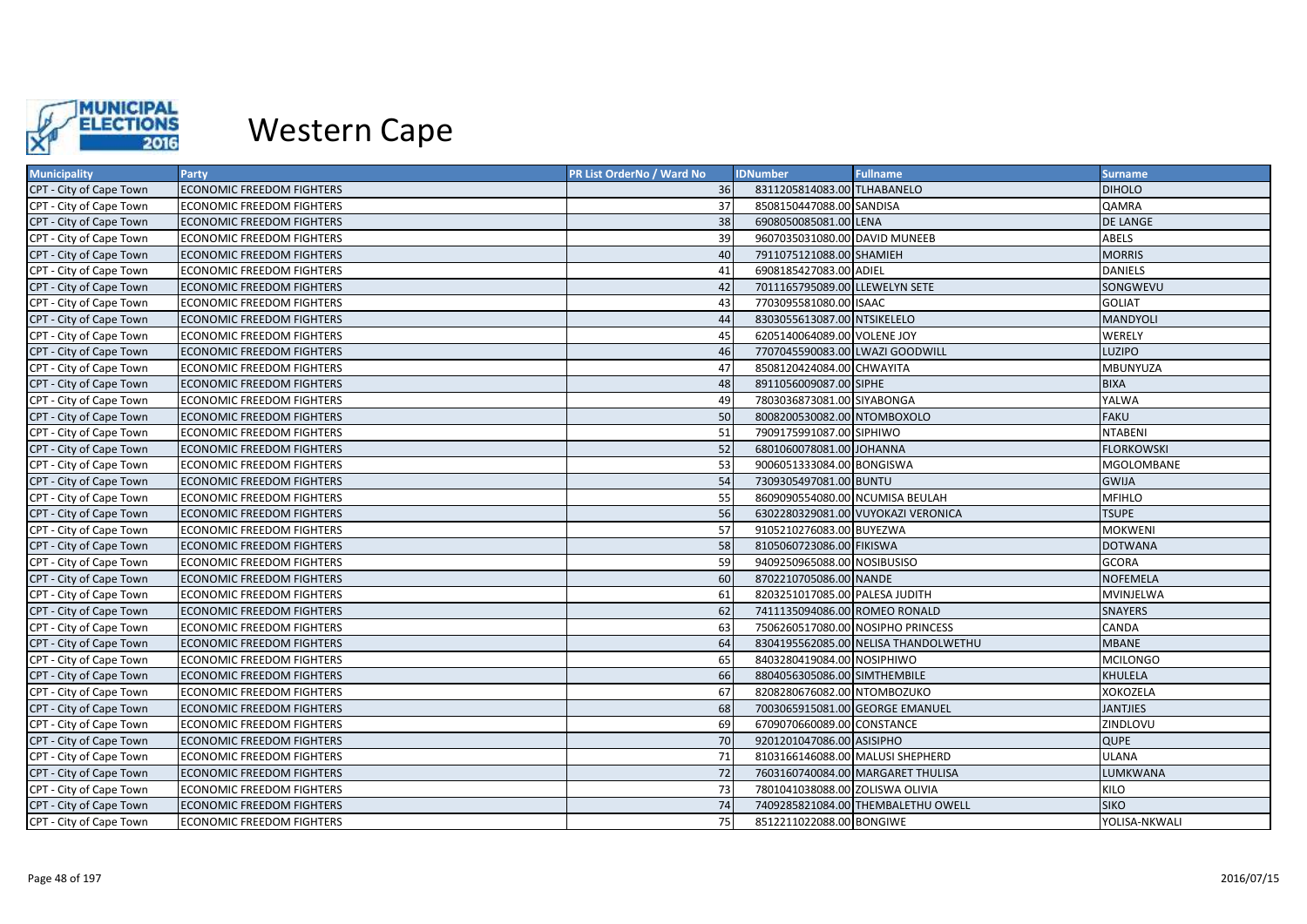

| <b>Municipality</b>     | Party                            | PR List OrderNo / Ward No | <b>IDNumber</b>                   | <b>Fullname</b>                     | <b>Surname</b>    |
|-------------------------|----------------------------------|---------------------------|-----------------------------------|-------------------------------------|-------------------|
| CPT - City of Cape Town | <b>ECONOMIC FREEDOM FIGHTERS</b> | 76                        |                                   | 8904165187084.00 GASWELL-LEBOHANG   | <b>MOTLOLISI</b>  |
| CPT - City of Cape Town | ECONOMIC FREEDOM FIGHTERS        | 77                        | 6704020431087.00 THERESA AMELIA   |                                     | <b>JAFTA</b>      |
| CPT - City of Cape Town | <b>ECONOMIC FREEDOM FIGHTERS</b> | 78                        |                                   | 7707240525082.00 ZANELE SWEETNESS   | <b>BUTSHINGI</b>  |
| CPT - City of Cape Town | <b>ECONOMIC FREEDOM FIGHTERS</b> | 79                        | 9403141224086.00 YANDANI          |                                     | MKHETSHANE        |
| CPT - City of Cape Town | <b>ECONOMIC FREEDOM FIGHTERS</b> | 80                        |                                   | 7601165501089.00 SIWLAMI WILBEFORCE | <b>ZIBONDA</b>    |
| CPT - City of Cape Town | <b>ECONOMIC FREEDOM FIGHTERS</b> | 81                        | 8207190456080.00 LINDA            |                                     | <b>MAZWI</b>      |
| CPT - City of Cape Town | <b>ECONOMIC FREEDOM FIGHTERS</b> | 82                        | 9106170643080.00 ANELLA           |                                     | <b>KULA</b>       |
| CPT - City of Cape Town | <b>ECONOMIC FREEDOM FIGHTERS</b> | 83                        | 7902060097086.00 JACQUELINE ANITA |                                     | <b>ISAACS</b>     |
| CPT - City of Cape Town | <b>ECONOMIC FREEDOM FIGHTERS</b> | 84                        |                                   | 7705230408087.00 MIRRIAM NOMBUSO    | MAKAULA-SIBEKO    |
| CPT - City of Cape Town | <b>ECONOMIC FREEDOM FIGHTERS</b> | 85                        | 8209140735084.00 NELISWA          |                                     | <b>BENYA</b>      |
| CPT - City of Cape Town | <b>ECONOMIC FREEDOM FIGHTERS</b> | 86                        |                                   | 7807180058084.00 RAMONA RONETTE     | <b>FORTUIN</b>    |
| CPT - City of Cape Town | <b>ECONOMIC FREEDOM FIGHTERS</b> | 87                        | 9011075871085.00 SIPHIWO          |                                     | <b>NGUBENKOMO</b> |
| CPT - City of Cape Town | <b>ECONOMIC FREEDOM FIGHTERS</b> | 88                        | 7801045248089.00 AMOS             |                                     | <b>SIGADI</b>     |
| CPT - City of Cape Town | <b>ECONOMIC FREEDOM FIGHTERS</b> | 89                        | 7005220531083.00 VELISWA GLADYS   |                                     | <b>XABANISA</b>   |
| CPT - City of Cape Town | <b>ECONOMIC FREEDOM FIGHTERS</b> | 90                        | 6805050865084.00 CYNTHIA SIZIWE   |                                     | SIHOYIYA          |
| CPT - City of Cape Town | <b>ECONOMIC FREEDOM FIGHTERS</b> | 91                        | 5707011006082.00 JOYCE            |                                     | <b>NTSHONA</b>    |
| CPT - City of Cape Town | <b>ECONOMIC FREEDOM FIGHTERS</b> | 92                        | 8905021268083.00 NOSIVIWE HILDA   |                                     | <b>MCABA</b>      |
| CPT - City of Cape Town | ECONOMIC FREEDOM FIGHTERS        | 93                        | 7001019878082.00 THABO GEORGE     |                                     | KOMANI            |
| CPT - City of Cape Town | <b>ECONOMIC FREEDOM FIGHTERS</b> | 94                        | 7603110681081.00 XOLISWA GRACE    |                                     | <b>NDAMASE</b>    |
| CPT - City of Cape Town | <b>ECONOMIC FREEDOM FIGHTERS</b> | 95                        | 9008300478082.00 MAKROTSO         |                                     | <b>NQWATA</b>     |
| CPT - City of Cape Town | <b>ECONOMIC FREEDOM FIGHTERS</b> | 96                        |                                   | 6601011700084.00 MSUTHUKAZI MAUREEN | <b>KEMA</b>       |
| CPT - City of Cape Town | <b>ECONOMIC FREEDOM FIGHTERS</b> | 97                        | 7906145272085.00 KELLEN MORIS     |                                     | <b>KELLA</b>      |
| CPT - City of Cape Town | <b>ECONOMIC FREEDOM FIGHTERS</b> | 98                        | 8810221008083.00 NONZUZO          |                                     | <b>KALONI</b>     |
| CPT - City of Cape Town | <b>ECONOMIC FREEDOM FIGHTERS</b> | 99                        | 6503180198084.00 BELINDA CECELIA  |                                     | VALENTINE         |
| CPT - City of Cape Town | <b>ECONOMIC FREEDOM FIGHTERS</b> | 100                       | 7603260809086.00 CELIWE ALICE     |                                     | QALAZIVE          |
| CPT - City of Cape Town | <b>ECONOMIC FREEDOM FIGHTERS</b> | 101                       | 8206035143085.00 RAYNO            |                                     | <b>WILSON</b>     |
| CPT - City of Cape Town | <b>ECONOMIC FREEDOM FIGHTERS</b> | 102                       | 8508250502089.00 SIPOKAZI GRACE   |                                     | <b>KETANI</b>     |
| CPT - City of Cape Town | ECONOMIC FREEDOM FIGHTERS        | 103                       |                                   | 6512260762081.00 LINDELWA FLORENCE  | <b>MTHONTSI</b>   |
| CPT - City of Cape Town | <b>ECONOMIC FREEDOM FIGHTERS</b> | 104                       |                                   | 6406160919083.00 LUNGISWA THELMA    | <b>SIDINANA</b>   |
| CPT - City of Cape Town | <b>ECONOMIC FREEDOM FIGHTERS</b> | 105                       | 8404115951085.00 ZUKO             |                                     | <b>QWABI</b>      |
| CPT - City of Cape Town | <b>ECONOMIC FREEDOM FIGHTERS</b> | 106                       | 8309035725081.00 VUYISA           |                                     | DANGAZELE         |
| CPT - City of Cape Town | <b>ECONOMIC FREEDOM FIGHTERS</b> | 107                       | 9111150285084.00 IBTISAAM         |                                     | <b>ROSSIER</b>    |
| CPT - City of Cape Town | <b>ECONOMIC FREEDOM FIGHTERS</b> | 108                       |                                   | 7501080459084.00 NONTUTUZELO ELSIE  | <b>DEKEDA</b>     |
| CPT - City of Cape Town | <b>ECONOMIC FREEDOM FIGHTERS</b> | 109                       | 9412250577085.00 ASISIPHO HAZEL   |                                     | MADLANGATHI       |
| CPT - City of Cape Town | <b>ECONOMIC FREEDOM FIGHTERS</b> | 110                       | 5501130168083.00 BERNADETTE RUTH  |                                     | <b>WEBER</b>      |
| CPT - City of Cape Town | <b>ECONOMIC FREEDOM FIGHTERS</b> | 111                       | 6906265382087.00 ZOLANI ANTHONY   |                                     | <b>MAFUYA</b>     |
| CPT - City of Cape Town | <b>ECONOMIC FREEDOM FIGHTERS</b> | 112                       | 8510275597086.00 NTOBEKO          |                                     | <b>SINYONO</b>    |
| CPT - City of Cape Town | <b>ECONOMIC FREEDOM FIGHTERS</b> | 113                       | 5309185019080.00 FREDDIE          |                                     | <b>KEARNS</b>     |
| CPT - City of Cape Town | <b>ECONOMIC FREEDOM FIGHTERS</b> | 114                       |                                   | 6511095679080.00 ZEBULON ZUKISANI   | <b>NKUKWANA</b>   |
| CPT - City of Cape Town | <b>ECONOMIC FREEDOM FIGHTERS</b> | 19100001                  | 8508250502089.00 SIPOKAZI GRACE   |                                     | <b>KETANI</b>     |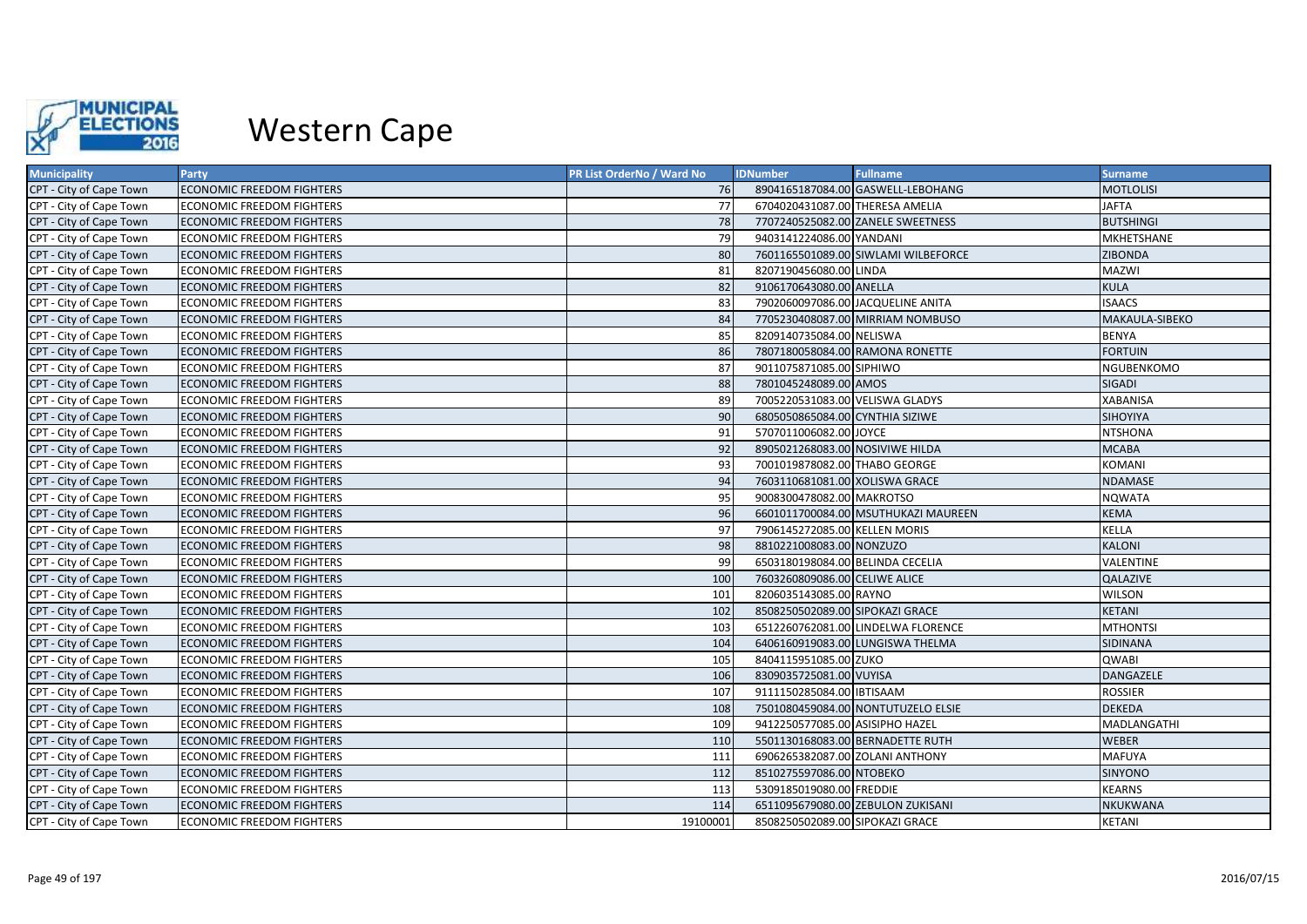

| <b>Municipality</b>     | Party                            | PR List OrderNo / Ward No | <b>IDNumber</b>                   | <b>Fullname</b>                      | <b>Surname</b>  |
|-------------------------|----------------------------------|---------------------------|-----------------------------------|--------------------------------------|-----------------|
| CPT - City of Cape Town | <b>ECONOMIC FREEDOM FIGHTERS</b> | 19100002                  | 7212290595085.00 NOSIPHO          |                                      | <b>KUNENE</b>   |
| CPT - City of Cape Town | ECONOMIC FREEDOM FIGHTERS        | 19100003                  | 8203251017085.00 PALESA JUDITH    |                                      | MVINJELWA       |
| CPT - City of Cape Town | <b>ECONOMIC FREEDOM FIGHTERS</b> | 19100004                  | 6712035683089.00 GEORGE           |                                      | <b>VAN WYK</b>  |
| CPT - City of Cape Town | <b>ECONOMIC FREEDOM FIGHTERS</b> | 19100005                  |                                   | 7703045690080.00 ZAMIKHAYA DOUGHLAS  | KINA            |
| CPT - City of Cape Town | <b>ECONOMIC FREEDOM FIGHTERS</b> | 19100006                  | 8510106851082.00 BULELANI         |                                      | <b>YEKO</b>     |
| CPT - City of Cape Town | <b>ECONOMIC FREEDOM FIGHTERS</b> | 19100007                  |                                   | 7301230196086.00 THERESA FRANCINA    | <b>SNYDERS</b>  |
| CPT - City of Cape Town | <b>ECONOMIC FREEDOM FIGHTERS</b> | 19100008                  | 8608095897080.00 MOTIALEKGOTSO    |                                      | <b>LEFEFA</b>   |
| CPT - City of Cape Town | <b>ECONOMIC FREEDOM FIGHTERS</b> | 19100009                  | 6908050085081.00 LENA             |                                      | <b>DE LANGE</b> |
| CPT - City of Cape Town | <b>ECONOMIC FREEDOM FIGHTERS</b> | 19100010                  | 7902060097086.00 JACQUELINE ANITA |                                      | <b>ISAACS</b>   |
| CPT - City of Cape Town | <b>ECONOMIC FREEDOM FIGHTERS</b> | 19100011                  | 6205140064089.00 VOLENE JOY       |                                      | WERELY          |
| CPT - City of Cape Town | <b>ECONOMIC FREEDOM FIGHTERS</b> | 19100012                  | 8303055613087.00 NTSIKELELO       |                                      | MANDYOLI        |
| CPT - City of Cape Town | <b>ECONOMIC FREEDOM FIGHTERS</b> | 19100013                  | 7707045590083.00 LWAZI GOODWILL   |                                      | LUZIPO          |
| CPT - City of Cape Town | <b>ECONOMIC FREEDOM FIGHTERS</b> | 19100014                  |                                   | 7310205726082.00 NKOSINATHI EMANUEL  | <b>MZAYIYA</b>  |
| CPT - City of Cape Town | <b>ECONOMIC FREEDOM FIGHTERS</b> | 19100015                  | 6306085197080.00 DERICK KENNETH   |                                      | ESAU            |
| CPT - City of Cape Town | <b>ECONOMIC FREEDOM FIGHTERS</b> | 19100016                  | 7911160869088.00 TELISWA          |                                      | SALUKAZANA      |
| CPT - City of Cape Town | <b>ECONOMIC FREEDOM FIGHTERS</b> | 19100017                  | 7009040534087.00 BUKELWA CYNTHIA  |                                      | SKOSANA         |
| CPT - City of Cape Town | <b>ECONOMIC FREEDOM FIGHTERS</b> | 19100018                  | 8004065468088.00 MBULELO ROBERT   |                                      | <b>DWANE</b>    |
| CPT - City of Cape Town | <b>ECONOMIC FREEDOM FIGHTERS</b> | 19100019                  |                                   | 8211031083087.00 NOKONWABA LUCKIE    | <b>BAVUMA</b>   |
| CPT - City of Cape Town | <b>ECONOMIC FREEDOM FIGHTERS</b> | 19100020                  | 7110150966083.00 NONZUKISO        |                                      | <b>MATOMANE</b> |
| CPT - City of Cape Town | <b>ECONOMIC FREEDOM FIGHTERS</b> | 19100021                  | 8405210428085.00 VATHISWA         |                                      | NGEBULANA       |
| CPT - City of Cape Town | <b>ECONOMIC FREEDOM FIGHTERS</b> | 19100022                  | 6503050085080.00 SHAHIEDA         |                                      | <b>THOLE</b>    |
| CPT - City of Cape Town | <b>ECONOMIC FREEDOM FIGHTERS</b> | 19100023                  | 8506175580081.00 THANDO           |                                      | <b>GWELE</b>    |
| CPT - City of Cape Town | <b>ECONOMIC FREEDOM FIGHTERS</b> | 19100024                  | 8309166190089.00 MFUNDO SPECIAL   |                                      | <b>DIMAZA</b>   |
| CPT - City of Cape Town | <b>ECONOMIC FREEDOM FIGHTERS</b> | 19100025                  | 5309185019080.00 FREDDIE          |                                      | <b>KEARNS</b>   |
| CPT - City of Cape Town | <b>ECONOMIC FREEDOM FIGHTERS</b> | 19100026                  |                                   | 5907250860088.00 CARRON CHARMAINE    | <b>ANTHONY</b>  |
| CPT - City of Cape Town | <b>ECONOMIC FREEDOM FIGHTERS</b> | 19100027                  | 7301155636082.00 AYANDA BENEDICT  |                                      | MALI            |
| CPT - City of Cape Town | <b>ECONOMIC FREEDOM FIGHTERS</b> | 19100028                  |                                   | 5904290158086.00 DEBORAH ELIZABETH   | <b>DAVIS</b>    |
| CPT - City of Cape Town | <b>ECONOMIC FREEDOM FIGHTERS</b> | 19100029                  | 7503170014084.00 CARMEN           |                                      | LINDEWAL        |
| CPT - City of Cape Town | <b>ECONOMIC FREEDOM FIGHTERS</b> | 19100030                  | 6908185427083.00 ADIEL            |                                      | <b>DANIELS</b>  |
| CPT - City of Cape Town | <b>ECONOMIC FREEDOM FIGHTERS</b> | 19100031                  | 6704020431087.00 THERESA AMELIA   |                                      | <b>JAFTA</b>    |
| CPT - City of Cape Town | <b>ECONOMIC FREEDOM FIGHTERS</b> | 19100032                  | 8606106047083.00 ZOLISA STEVE     |                                      | <b>MAKOLOTA</b> |
| CPT - City of Cape Town | <b>ECONOMIC FREEDOM FIGHTERS</b> | 19100033                  | 9007210413080.00 NOLOYISO         |                                      | том             |
| CPT - City of Cape Town | <b>ECONOMIC FREEDOM FIGHTERS</b> | 19100034                  |                                   | 6512101033080.00 CYNTHIA NOWETHU     | MDLELENI        |
| CPT - City of Cape Town | <b>ECONOMIC FREEDOM FIGHTERS</b> | 19100035                  | 7012060753082.00 LIZIWE           |                                      | <b>SITHETHO</b> |
| CPT - City of Cape Town | <b>ECONOMIC FREEDOM FIGHTERS</b> | 19100036                  | 8106235826085.00 SABELO           |                                      | SONAMZI         |
| CPT - City of Cape Town | <b>ECONOMIC FREEDOM FIGHTERS</b> | 19100037                  |                                   | 6212121095082.00 GLORIA NTOMBIZANELE | TSHAKA          |
| CPT - City of Cape Town | <b>ECONOMIC FREEDOM FIGHTERS</b> | 19100038                  | 6109175795080.00 MZWANELE ERIC    |                                      | <b>BHESI</b>    |
| CPT - City of Cape Town | <b>ECONOMIC FREEDOM FIGHTERS</b> | 19100039                  | 7705015914085.00 DALUXOLO RYAN    |                                      | <b>CHOPHISO</b> |
| CPT - City of Cape Town | <b>ECONOMIC FREEDOM FIGHTERS</b> | 19100040                  |                                   | 8202246111086.00 MONGEZI LAWRANCE    | KATI            |
| CPT - City of Cape Town | <b>ECONOMIC FREEDOM FIGHTERS</b> | 19100041                  | 6605220781082.00 SYLVIA NOSIPO    |                                      | NQABENI MOLOTO  |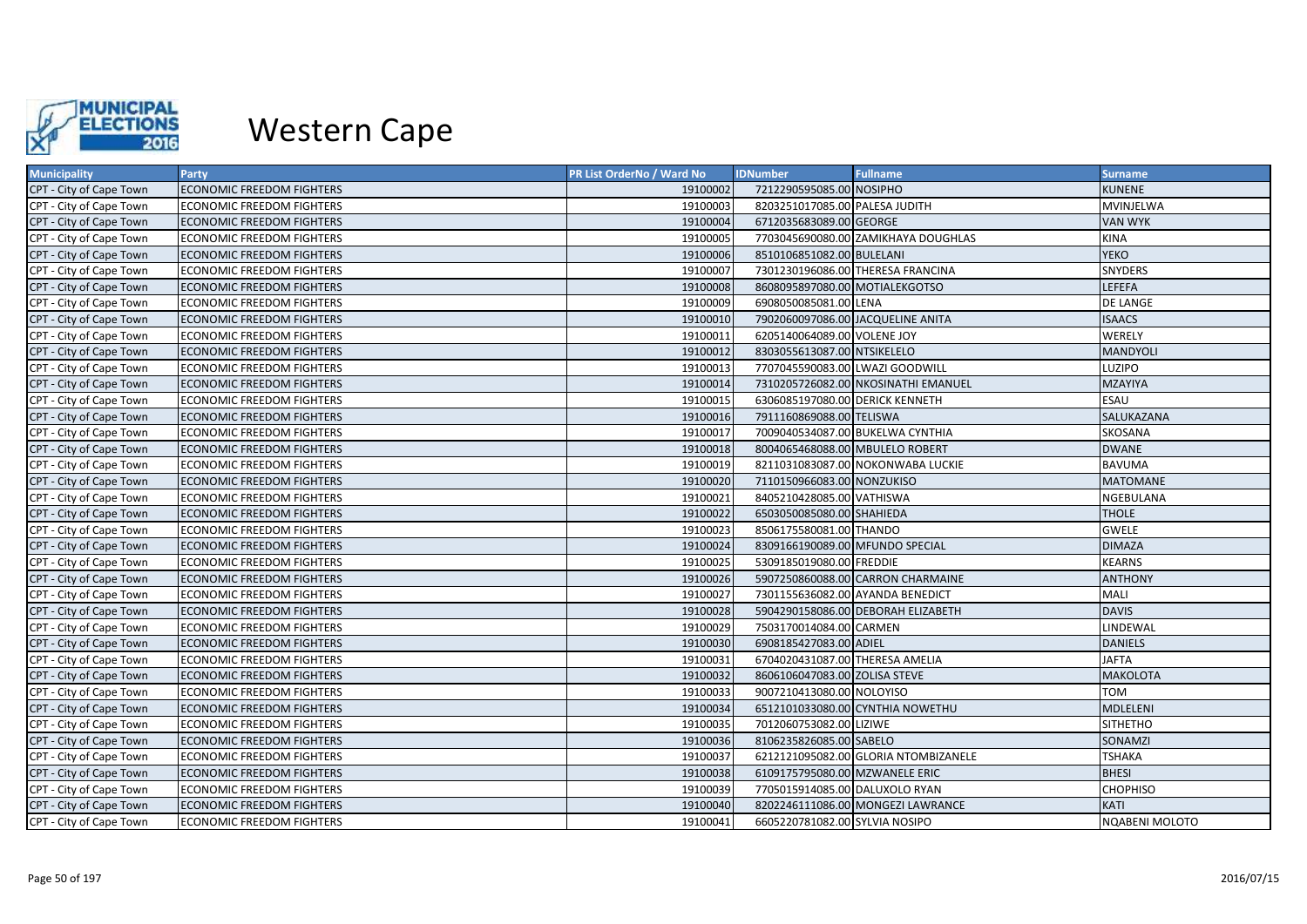

| <b>Municipality</b>     | Party                            | PR List OrderNo / Ward No | <b>IDNumber</b>                   | <b>Fullname</b>                            | <b>Surname</b>    |
|-------------------------|----------------------------------|---------------------------|-----------------------------------|--------------------------------------------|-------------------|
| CPT - City of Cape Town | <b>ECONOMIC FREEDOM FIGHTERS</b> | 19100042                  |                                   | 8606067412086.00 NKOSINATHI NICHOLUS       | <b>DUSUBANA</b>   |
| CPT - City of Cape Town | <b>ECONOMIC FREEDOM FIGHTERS</b> | 19100043                  | 9210220109082.00 AISHAH           |                                            | CASSIEM           |
| CPT - City of Cape Town | <b>ECONOMIC FREEDOM FIGHTERS</b> | 19100044                  | 6208150767088.00 SYLVIA NOMTITI   |                                            | <b>BAKANA</b>     |
| CPT - City of Cape Town | <b>ECONOMIC FREEDOM FIGHTERS</b> | 19100045                  | 6511095679080.00 ZEBULON ZUKISANI |                                            | NKUKWANA          |
| CPT - City of Cape Town | <b>ECONOMIC FREEDOM FIGHTERS</b> | 19100046                  |                                   | 8011265083088.00 MOGAMAT SHAFIEK           | <b>SIMONS</b>     |
| CPT - City of Cape Town | <b>ECONOMIC FREEDOM FIGHTERS</b> | 19100047                  | 8612290117088.00 JILL NATANIA     |                                            | <b>ADAMS</b>      |
| CPT - City of Cape Town | <b>ECONOMIC FREEDOM FIGHTERS</b> | 19100048                  | 8005230159080.00 RIHYANA          |                                            | <b>JACOBS</b>     |
| CPT - City of Cape Town | <b>ECONOMIC FREEDOM FIGHTERS</b> | 19100049                  |                                   | 5902120112083.00 ELIZABETH SABRINA         | <b>RUITERS</b>    |
| CPT - City of Cape Town | <b>ECONOMIC FREEDOM FIGHTERS</b> | 19100050                  | 6801060078081.00 JOHANNA          |                                            | <b>FLORKOWSKI</b> |
| CPT - City of Cape Town | <b>ECONOMIC FREEDOM FIGHTERS</b> | 19100051                  | 7105015697089.00 MNIKELO MICHAEL  |                                            | <b>BELE</b>       |
| CPT - City of Cape Town | <b>ECONOMIC FREEDOM FIGHTERS</b> | 19100052                  |                                   | 8104025380082.00 THEMBELA GODFREY          | <b>KLAAS</b>      |
| CPT - City of Cape Town | <b>ECONOMIC FREEDOM FIGHTERS</b> | 19100053                  |                                   | 7908286047086.00 NAKAMPE MARCUS            | RASESAMOLA        |
| CPT - City of Cape Town | <b>ECONOMIC FREEDOM FIGHTERS</b> | 19100054                  | 8002055502080.00 AYANDA           |                                            | SONGWEVU          |
| CPT - City of Cape Town | <b>ECONOMIC FREEDOM FIGHTERS</b> | 19100055                  | 7309305497081.00 BUNTU            |                                            | <b>GWIJA</b>      |
| CPT - City of Cape Town | <b>ECONOMIC FREEDOM FIGHTERS</b> | 19100056                  | 8402095752085.00 XOLANI WELCOME   |                                            | <b>JACK</b>       |
| CPT - City of Cape Town | <b>ECONOMIC FREEDOM FIGHTERS</b> | 19100057                  | 9406306279084.00 MANDISI          |                                            | THUNYISWA         |
| CPT - City of Cape Town | <b>ECONOMIC FREEDOM FIGHTERS</b> | 19100058                  | 9508120394088.00 SIPHOKUHLE       |                                            | <b>MPAHLENI</b>   |
| CPT - City of Cape Town | <b>ECONOMIC FREEDOM FIGHTERS</b> | 19100059                  | 7605100763084.00 NOSIPHO          |                                            | MAKAMBA-BOTYA     |
| CPT - City of Cape Town | <b>ECONOMIC FREEDOM FIGHTERS</b> | 19100060                  |                                   | 8304195562085.00 NELISA THANDOLWETHU       | <b>MBANE</b>      |
| CPT - City of Cape Town | <b>ECONOMIC FREEDOM FIGHTERS</b> | 19100061                  |                                   | 7901260292083.00 NONDUMISO LELETHU LILLIAN | <b>NJOKWENI</b>   |
| CPT - City of Cape Town | <b>ECONOMIC FREEDOM FIGHTERS</b> | 19100062                  | 8208280676082.00 NTOMBOZUKO       |                                            | XOKOZELA          |
| CPT - City of Cape Town | <b>ECONOMIC FREEDOM FIGHTERS</b> | 19100063                  | 6408310215081.00 RAGMAT           |                                            | <b>ISMAEL</b>     |
| CPT - City of Cape Town | <b>ECONOMIC FREEDOM FIGHTERS</b> | 19100064                  | 7703095581080.00 ISAAC            |                                            | <b>GOLIAT</b>     |
| CPT - City of Cape Town | <b>ECONOMIC FREEDOM FIGHTERS</b> | 19100065                  | 6301100130083.00 SHEREEN          |                                            | <b>ADAMS</b>      |
| CPT - City of Cape Town | <b>ECONOMIC FREEDOM FIGHTERS</b> | 19100066                  |                                   | 6901275278086.00 MOHAMMAD MANSOER          | <b>WILLIAMS</b>   |
| CPT - City of Cape Town | ECONOMIC FREEDOM FIGHTERS        | 19100067                  |                                   | 6709065045080.00 MOHAMED ZAID ALLIE        | <b>ALLIE</b>      |
| CPT - City of Cape Town | <b>ECONOMIC FREEDOM FIGHTERS</b> | 19100068                  | 8409246756089.00 COSMOS OWETHU    |                                            | <b>MABONA</b>     |
| CPT - City of Cape Town | <b>ECONOMIC FREEDOM FIGHTERS</b> | 19100069                  | 8404115951085.00 ZUKO             |                                            | QWABI             |
| CPT - City of Cape Town | <b>ECONOMIC FREEDOM FIGHTERS</b> | 19100070                  | 8609071326086.00 SISANDA YOLANDA  |                                            | <b>NYAMELA</b>    |
| CPT - City of Cape Town | <b>ECONOMIC FREEDOM FIGHTERS</b> | 19100071                  |                                   | 8904165187084.00 GASWELL-LEBOHANG          | <b>MOTLOLISI</b>  |
| CPT - City of Cape Town | <b>ECONOMIC FREEDOM FIGHTERS</b> | 19100072                  | 7909175991087.00 SIPHIWO          |                                            | <b>NTABENI</b>    |
| CPT - City of Cape Town | ECONOMIC FREEDOM FIGHTERS        | 19100073                  | 8506175713088.00 NCEDO            |                                            | <b>SILAS</b>      |
| CPT - City of Cape Town | <b>ECONOMIC FREEDOM FIGHTERS</b> | 19100074                  | 7105100002088.00 JACQUELINE       |                                            | <b>MONDLIWA</b>   |
| CPT - City of Cape Town | <b>ECONOMIC FREEDOM FIGHTERS</b> | 19100075                  | 8007100585089.00 NOMTHETHO        |                                            | MAZULA            |
| CPT - City of Cape Town | <b>ECONOMIC FREEDOM FIGHTERS</b> | 19100076                  | 5405115048080.00 MOGAMAT          |                                            | <b>MILLER</b>     |
| CPT - City of Cape Town | <b>ECONOMIC FREEDOM FIGHTERS</b> | 19100077                  | 6909155147081.00 EBRAHIM          |                                            | <b>KAHN</b>       |
| CPT - City of Cape Town | <b>ECONOMIC FREEDOM FIGHTERS</b> | 19100078                  | 7407260279088.00 ELIZABETH GRACE  |                                            | LEIBRANDT         |
| CPT - City of Cape Town | <b>ECONOMIC FREEDOM FIGHTERS</b> | 19100079                  | 8103166146088.00 MALUSI SHEPHERD  |                                            | <b>ULANA</b>      |
| CPT - City of Cape Town | <b>ECONOMIC FREEDOM FIGHTERS</b> | 19100080                  | 7906067188087.00 ROOI             |                                            | <b>NOBATANA</b>   |
| CPT - City of Cape Town | <b>ECONOMIC FREEDOM FIGHTERS</b> | 19100081                  |                                   | 6502275094083.00 FRANKLIN CLARENCE         | <b>MANUS</b>      |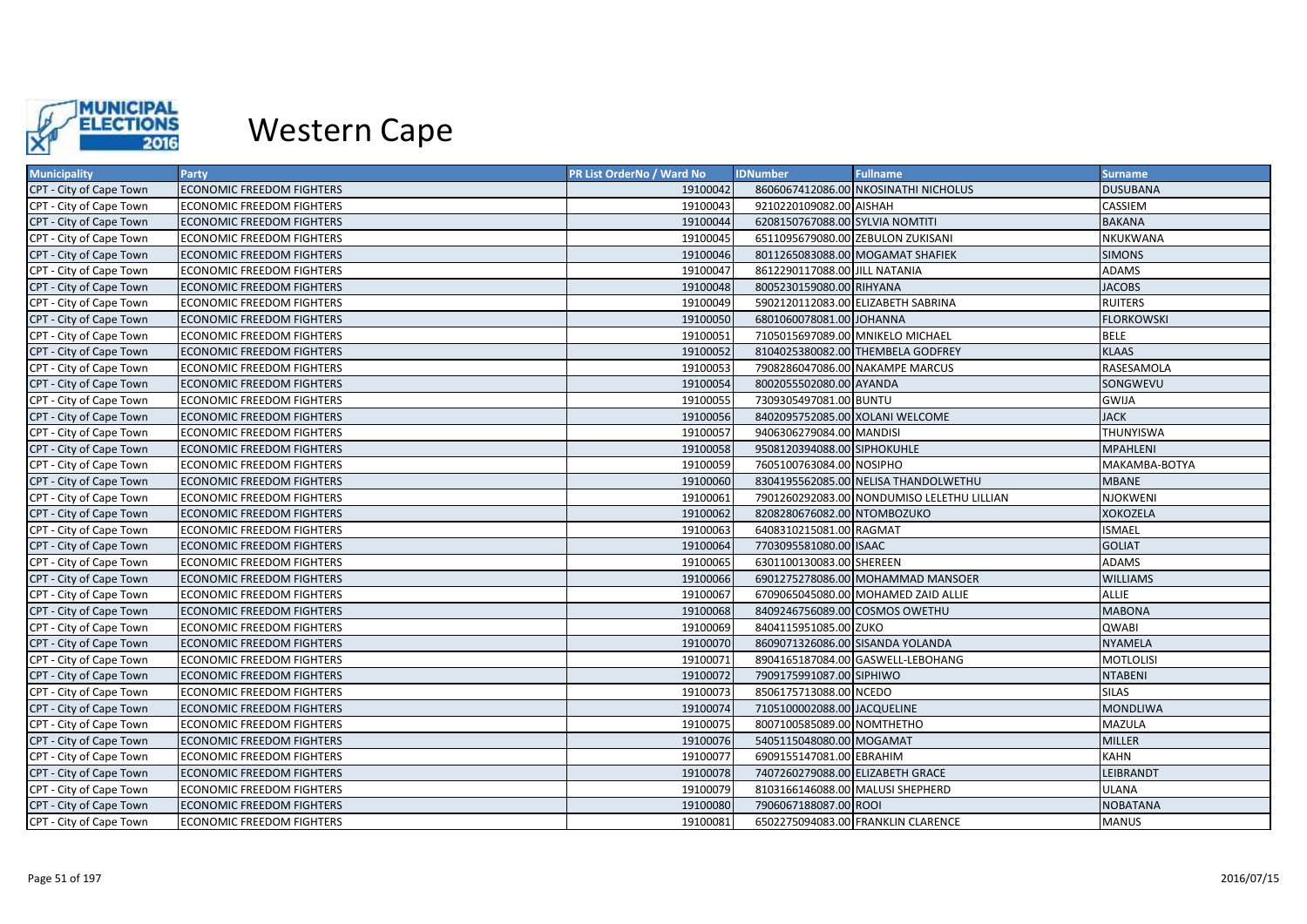

| <b>Municipality</b>     | Party                            | PR List OrderNo / Ward No | <b>IDNumber</b>                  | <b>Fullname</b>                        | <b>Surname</b>    |
|-------------------------|----------------------------------|---------------------------|----------------------------------|----------------------------------------|-------------------|
| CPT - City of Cape Town | <b>ECONOMIC FREEDOM FIGHTERS</b> | 19100082                  | 7411135094086.00 ROMEO RONALD    |                                        | <b>SNAYERS</b>    |
| CPT - City of Cape Town | ECONOMIC FREEDOM FIGHTERS        | 19100083                  | 7403151359089.00 MASITHOLE       |                                        | <b>MBANJWA</b>    |
| CPT - City of Cape Town | <b>ECONOMIC FREEDOM FIGHTERS</b> | 19100084                  | 7708281329087.00 NOKHUZILE       |                                        | <b>KHALIPHA</b>   |
| CPT - City of Cape Town | <b>ECONOMIC FREEDOM FIGHTERS</b> | 19100085                  | 8305106170082.00 NKOSITHANDILE   |                                        | <b>NKOSIYANE</b>  |
| CPT - City of Cape Town | <b>ECONOMIC FREEDOM FIGHTERS</b> | 19100086                  |                                  | 7506260517080.00 NOSIPHO PRINCESS      | <b>CANDA</b>      |
| CPT - City of Cape Town | <b>ECONOMIC FREEDOM FIGHTERS</b> | 19100087                  | 8511255515080.00 LAZOLA MAXWELL  |                                        | SOMAZEMBE         |
| CPT - City of Cape Town | <b>ECONOMIC FREEDOM FIGHTERS</b> | 19100088                  | 8105205486086.00 BATHINI         |                                        | MLONDLENI         |
| CPT - City of Cape Town | <b>ECONOMIC FREEDOM FIGHTERS</b> | 19100089                  | 7612255522083.00 ANDILE MICHAEL  |                                        | <b>MADONDILE</b>  |
| CPT - City of Cape Town | <b>ECONOMIC FREEDOM FIGHTERS</b> | 19100090                  | 6709070660089.00 CONSTANCE       |                                        | ZINDLOVU          |
| CPT - City of Cape Town | <b>ECONOMIC FREEDOM FIGHTERS</b> | 19100091                  | 7102145591084.00 BUYISELO NELSON |                                        | JOKANI            |
| CPT - City of Cape Town | <b>ECONOMIC FREEDOM FIGHTERS</b> | 19100092                  | 8207190456080.00 LINDA           |                                        | <b>MAZWI</b>      |
| CPT - City of Cape Town | <b>ECONOMIC FREEDOM FIGHTERS</b> | 19100093                  | 8510275597086.00 NTOBEKO         |                                        | <b>SINYONO</b>    |
| CPT - City of Cape Town | <b>ECONOMIC FREEDOM FIGHTERS</b> | 19100094                  |                                  | 6502195613087.00 MANDLA CHRISTOPHER    | NDABAZANDILE      |
| CPT - City of Cape Town | <b>ECONOMIC FREEDOM FIGHTERS</b> | 19100095                  | 8910185741081.00 MASIBULELE      |                                        | <b>ZITHA</b>      |
| CPT - City of Cape Town | <b>ECONOMIC FREEDOM FIGHTERS</b> | 19100096                  |                                  | 7310260363086.00 PATRICIA NONTUTHUZELO | <b>BOOI</b>       |
| CPT - City of Cape Town | <b>ECONOMIC FREEDOM FIGHTERS</b> | 19100097                  |                                  | 8005160449089.00 JOYCE NTOMBIZANDILE   | RALARALA          |
| CPT - City of Cape Town | <b>ECONOMIC FREEDOM FIGHTERS</b> | 19100098                  | 6308281019084.00 YOLISWA FELICIA |                                        | <b>NAKANI</b>     |
| CPT - City of Cape Town | ECONOMIC FREEDOM FIGHTERS        | 19100099                  |                                  | 6302280329081.00 VUYOKAZI VERONICA     | <b>TSUPE</b>      |
| CPT - City of Cape Town | <b>ECONOMIC FREEDOM FIGHTERS</b> | 19100100                  | 8804130079087.00 SUNDILEE JANINE |                                        | <b>WITBOOI</b>    |
| CPT - City of Cape Town | <b>ECONOMIC FREEDOM FIGHTERS</b> | 19100101                  | 8311065954086.00 THANDO          |                                        | ZILILO            |
| CPT - City of Cape Town | <b>ECONOMIC FREEDOM FIGHTERS</b> | 19100102                  | 8804056305086.00 SIMTHEMBILE     |                                        | KHULELA           |
| CPT - City of Cape Town | <b>ECONOMIC FREEDOM FIGHTERS</b> | 19100103                  | 8403280419084.00 NOSIPHIWO       |                                        | <b>MCILONGO</b>   |
| CPT - City of Cape Town | <b>ECONOMIC FREEDOM FIGHTERS</b> | 19100104                  | 7302056227088.00 XOLANI          |                                        | <b>CEKISO</b>     |
| CPT - City of Cape Town | <b>ECONOMIC FREEDOM FIGHTERS</b> | 19100105                  | 7407225391085.00 SETJHABA JOHN   |                                        | KOLANCHU          |
| CPT - City of Cape Town | <b>ECONOMIC FREEDOM FIGHTERS</b> | 19100106                  |                                  | 6705250419080.00 VERONICA NOKUKU       | <b>SIMON</b>      |
| CPT - City of Cape Town | <b>ECONOMIC FREEDOM FIGHTERS</b> | 19100107                  | 8008200530082.00 NTOMBOXOLO      |                                        | <b>FAKU</b>       |
| CPT - City of Cape Town | <b>ECONOMIC FREEDOM FIGHTERS</b> | 19100108                  | 8104045575083.00 MCOSELELI       |                                        | <b>NQABENI</b>    |
| CPT - City of Cape Town | ECONOMIC FREEDOM FIGHTERS        | 19100109                  | 7508210562083.00 NOLUNDI FELICIA |                                        | MKHUTSHULWA       |
| CPT - City of Cape Town | <b>ECONOMIC FREEDOM FIGHTERS</b> | 19100110                  | 6702075181086.00 JAMES           |                                        | <b>KINGMAN</b>    |
| CPT - City of Cape Town | <b>ECONOMIC FREEDOM FIGHTERS</b> | 19100111                  | 6208150767088.00 SYLVIA NOMTITI  |                                        | <b>BAKANA</b>     |
| CPT - City of Cape Town | <b>ECONOMIC FREEDOM FIGHTERS</b> | 19100112                  | 6906265382087.00 ZOLANI ANTHONY  |                                        | <b>MAFUYA</b>     |
| CPT - City of Cape Town | <b>ECONOMIC FREEDOM FIGHTERS</b> | 19100113                  |                                  | 8009015127080.00 ANDREW RODERICK       | <b>PULLEN</b>     |
| CPT - City of Cape Town | <b>ECONOMIC FREEDOM FIGHTERS</b> | 19100114                  | 7908280774081.00 NOBOM BELINDA   |                                        | KOSE              |
| CPT - City of Cape Town | <b>ECONOMIC FREEDOM FIGHTERS</b> | 19100115                  |                                  | 7703045690080.00 ZAMIKHAYA DOUGHLAS    | <b>KINA</b>       |
| CPT - City of Cape Town | <b>ECONOMIC FREEDOM FIGHTERS</b> | 19100116                  | 8609090554080.00 NCUMISA BEULAH  |                                        | <b>MFIHLO</b>     |
| CPT - City of Cape Town | INDEPENDENT CANDIDATE            | 19100006                  | 7512255932086.00 MAWETHU         |                                        | <b>SILA</b>       |
| CPT - City of Cape Town | INDEPENDENT CANDIDATE            | 19100017                  | 6809140267087.00 SUZETTE FLOREEN |                                        | <b>JANSEN</b>     |
| CPT - City of Cape Town | INDEPENDENT CANDIDATE            | 19100023                  |                                  | 6001190052086.00 MAGRIETA ISABELLA     | JANSEN VAN VUUREN |
| CPT - City of Cape Town | INDEPENDENT CANDIDATE            | 19100026                  | 7310045053085.00 MARK MARWAAN    |                                        | <b>RACIET</b>     |
| CPT - City of Cape Town | INDEPENDENT CANDIDATE            | 19100027                  | 7310045053085.00 MARK MARWAAN    |                                        | <b>RACIET</b>     |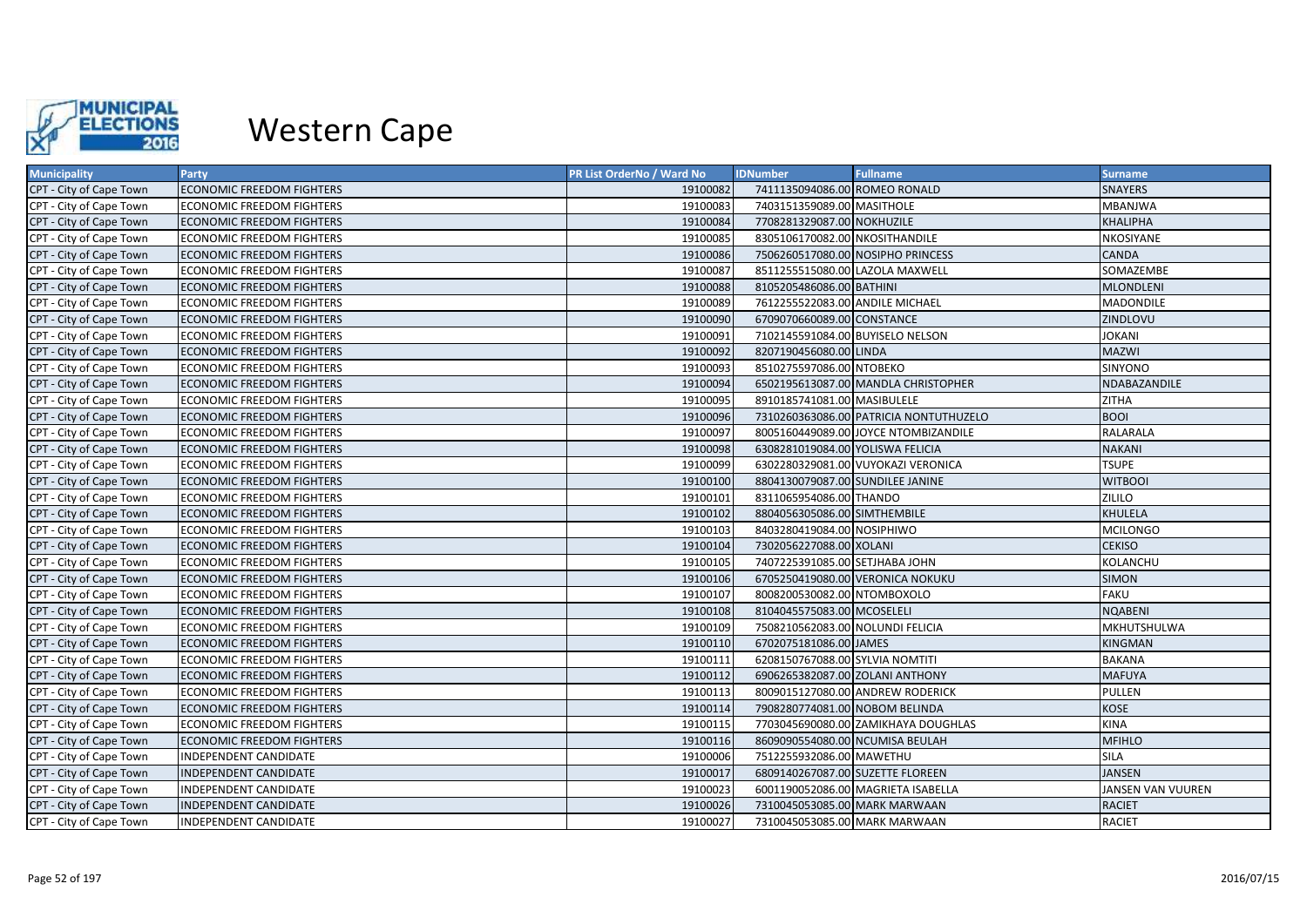

| <b>Municipality</b>     | Party                                          | PR List OrderNo / Ward No | <b>IDNumber</b>                   | <b>Fullname</b>                       | <b>Surname</b>  |
|-------------------------|------------------------------------------------|---------------------------|-----------------------------------|---------------------------------------|-----------------|
| CPT - City of Cape Town | INDEPENDENT CANDIDATE                          | 19100033                  | 7603055799088.00 MXOLISI NICO     |                                       | <b>MZALISI</b>  |
| CPT - City of Cape Town | INDEPENDENT CANDIDATE                          | 19100035                  | 6606056262080.00 XOLANE ERIC      |                                       | <b>TUKWAYO</b>  |
| CPT - City of Cape Town | INDEPENDENT CANDIDATE                          | 19100044                  | 7308115085086.00 ISAAC            |                                       | <b>DE JONGH</b> |
| CPT - City of Cape Town | INDEPENDENT CANDIDATE                          | 19100051                  | 6509215692082.00 VICTOR           |                                       | NKANYUZA        |
| CPT - City of Cape Town | INDEPENDENT CANDIDATE                          | 19100052                  | 7405066193081.00 MZWANELE         |                                       | ZULU            |
| CPT - City of Cape Town | INDEPENDENT CANDIDATE                          | 19100059                  | 6502065078080.00 ALAN DAVID       |                                       | <b>MAHER</b>    |
| CPT - City of Cape Town | INDEPENDENT CANDIDATE                          | 19100061                  |                                   | 7502145142087.00 JOHANN DAVID MICHAËL | <b>KIKILLUS</b> |
| CPT - City of Cape Town | INDEPENDENT CANDIDATE                          | 19100065                  | 6212275204084.00 LESLIE ISAAC     |                                       | <b>ISAACS</b>   |
| CPT - City of Cape Town | INDEPENDENT CANDIDATE                          | 19100066                  | 6701075765088.00 PAUL MOSES       |                                       | <b>PHILLIPS</b> |
| CPT - City of Cape Town | INDEPENDENT CANDIDATE                          | 19100080                  | 6508125517082.00 MONGEZI ALFRED   |                                       | TOM             |
| CPT - City of Cape Town | INDEPENDENT CANDIDATE                          | 19100087                  |                                   | 6712315546089.00 TEMBINKOSI WISEMAN   | QONDELA         |
| CPT - City of Cape Town | INDEPENDENT CANDIDATE                          | 19100114                  | 6107040853084.00 NOZIBELE SHEILLA |                                       | <b>TSAWE</b>    |
| CPT - City of Cape Town | INDEPENDENT CIVIC ORGANISATION OF SOUTH AFRICA |                           | 6310015721084.00 RICHARD FRANCIS  |                                       | <b>KOCK</b>     |
| CPT - City of Cape Town | INDEPENDENT CIVIC ORGANISATION OF SOUTH AFRICA |                           | 6501310175089.00 FATIMA           |                                       | <b>DAVIDS</b>   |
| CPT - City of Cape Town | INDEPENDENT CIVIC ORGANISATION OF SOUTH AFRICA |                           | 9307235155082.00 BEVAN            |                                       | <b>JACOBS</b>   |
| CPT - City of Cape Town | INDEPENDENT CIVIC ORGANISATION OF SOUTH AFRICA |                           |                                   | 6912015091085.00 RODNEY HEINREICH     | <b>NELL</b>     |
| CPT - City of Cape Town | INDEPENDENT CIVIC ORGANISATION OF SOUTH AFRICA |                           | 7306105055085.00 ASHLEY JOHAN     |                                       | <b>NOVEMBER</b> |
| CPT - City of Cape Town | INDEPENDENT CIVIC ORGANISATION OF SOUTH AFRICA |                           | 5610130117089.00 ZAINUNIESA       |                                       | WAGGIE          |
| CPT - City of Cape Town | INDEPENDENT CIVIC ORGANISATION OF SOUTH AFRICA |                           |                                   | 7306036431082.00 MZWETHEMBA MAXWELL   | <b>SOFIKA</b>   |
| CPT - City of Cape Town | INDEPENDENT CIVIC ORGANISATION OF SOUTH AFRICA |                           | 6306201089088.00 MOERIDA          |                                       | LA KAY          |
| CPT - City of Cape Town | INDEPENDENT CIVIC ORGANISATION OF SOUTH AFRICA |                           | 6503035990081.00 STEPHEN          |                                       | <b>JACOBS</b>   |
| CPT - City of Cape Town | INDEPENDENT CIVIC ORGANISATION OF SOUTH AFRICA | 10                        | 5412030120085.00 CHRISSIE         |                                       | <b>JACOBS</b>   |
| CPT - City of Cape Town | INDEPENDENT CIVIC ORGANISATION OF SOUTH AFRICA | 11                        | 7010205147087.00 PIET             |                                       | <b>JOOSTE</b>   |
| CPT - City of Cape Town | INDEPENDENT CIVIC ORGANISATION OF SOUTH AFRICA | 12                        | 9001090328088.00 ILHAAM           |                                       | SOUTHGATE       |
| CPT - City of Cape Town | INDEPENDENT CIVIC ORGANISATION OF SOUTH AFRICA | 13                        |                                   | 6806130607082.00 SIPHOKAZI LORRAINE   | <b>MEHLO</b>    |
| CPT - City of Cape Town | INDEPENDENT CIVIC ORGANISATION OF SOUTH AFRICA | 14                        | 9212295097085.00 GITTITH GI-MEL   |                                       | KOCK            |
| CPT - City of Cape Town | INDEPENDENT CIVIC ORGANISATION OF SOUTH AFRICA | 15                        | 7106230291088.00 HILLARY          |                                       | PIETERSE        |
| CPT - City of Cape Town | INDEPENDENT CIVIC ORGANISATION OF SOUTH AFRICA | 16                        |                                   | 6709070459086.00 VERONICA ANGELINE    | <b>METALA</b>   |
| CPT - City of Cape Town | INDEPENDENT CIVIC ORGANISATION OF SOUTH AFRICA | 17                        | 7308135214088.00 JOHANNES         |                                       | <b>SNYDERS</b>  |
| CPT - City of Cape Town | INDEPENDENT CIVIC ORGANISATION OF SOUTH AFRICA | 18                        | 7310055227082.00 HILLTON SETH     |                                       | <b>DENNIS</b>   |
| CPT - City of Cape Town | INDEPENDENT CIVIC ORGANISATION OF SOUTH AFRICA | 19                        | 8705050506084.00 NTOMBOXOLO       |                                       | <b>FOTOYI</b>   |
| CPT - City of Cape Town | INDEPENDENT CIVIC ORGANISATION OF SOUTH AFRICA | 20                        | 9301265091085.00 DALE ALEX        |                                       | <b>JOHANNES</b> |
| CPT - City of Cape Town | INDEPENDENT CIVIC ORGANISATION OF SOUTH AFRICA | 21                        | 7304260086086.00 JOANNE BELINDA   |                                       | LEWIS           |
| CPT - City of Cape Town | INDEPENDENT CIVIC ORGANISATION OF SOUTH AFRICA | 22                        |                                   | 6401070176080.00 SHARON CATHERINE     | <b>GWELE</b>    |
| CPT - City of Cape Town | INDEPENDENT CIVIC ORGANISATION OF SOUTH AFRICA | 23                        | 6108295230085.00 BASIL            |                                       | <b>SWARTS</b>   |
| CPT - City of Cape Town | INDEPENDENT CIVIC ORGANISATION OF SOUTH AFRICA | 24                        | 6508295178087.00 DAVID DONOVAN    |                                       | <b>VAN WYK</b>  |
| CPT - City of Cape Town | INDEPENDENT CIVIC ORGANISATION OF SOUTH AFRICA | 25                        | 6112115212083.00 ANTHONY          |                                       | <b>THYS</b>     |
| CPT - City of Cape Town | INDEPENDENT CIVIC ORGANISATION OF SOUTH AFRICA | 26                        | 9412190264083.00 ASHLEIGH         |                                       | <b>NOBLE</b>    |
| CPT - City of Cape Town | INDEPENDENT CIVIC ORGANISATION OF SOUTH AFRICA | 27                        |                                   | 6709180193088.00 HELENE JUDY MARY     | <b>POCKBASS</b> |
| CPT - City of Cape Town | INDEPENDENT CIVIC ORGANISATION OF SOUTH AFRICA | 19100001                  | 6306201089088.00 MOERIDA          |                                       | <b>LA KAY</b>   |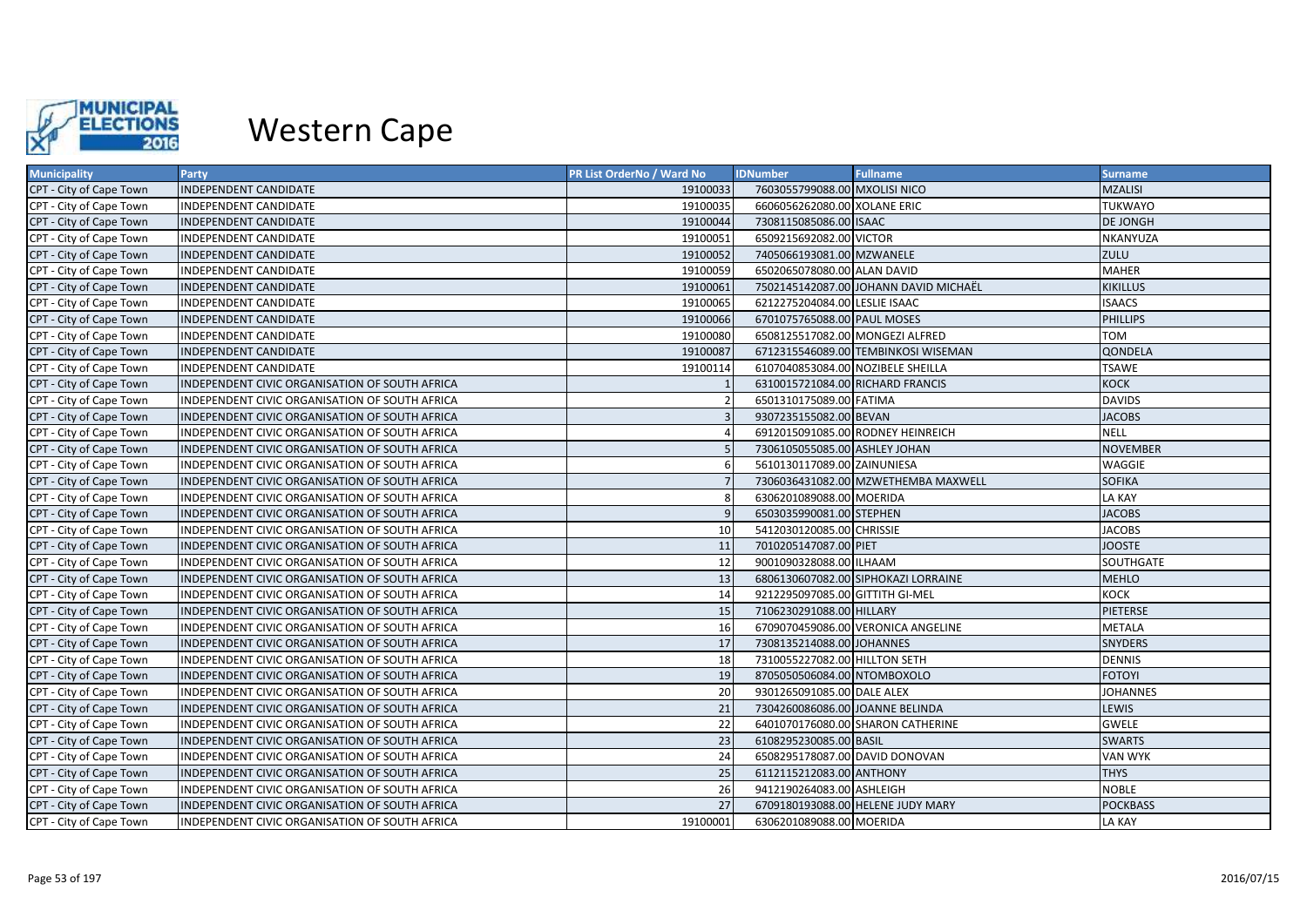

| <b>Municipality</b>     | <b>Party</b>                                   | PR List OrderNo / Ward No | <b>IDNumber</b>                  | <b>Fullname</b>                             | <b>Surname</b>   |
|-------------------------|------------------------------------------------|---------------------------|----------------------------------|---------------------------------------------|------------------|
| CPT - City of Cape Town | INDEPENDENT CIVIC ORGANISATION OF SOUTH AFRICA | 19100002                  | 6306201089088.00 MOERIDA         |                                             | <b>LA KAY</b>    |
| CPT - City of Cape Town | INDEPENDENT CIVIC ORGANISATION OF SOUTH AFRICA | 19100003                  | 6306201089088.00 MOERIDA         |                                             | <b>LA KAY</b>    |
| CPT - City of Cape Town | INDEPENDENT CIVIC ORGANISATION OF SOUTH AFRICA | 19100004                  | 6306201089088.00 MOERIDA         |                                             | <b>LA KAY</b>    |
| CPT - City of Cape Town | INDEPENDENT CIVIC ORGANISATION OF SOUTH AFRICA | 19100005                  | 6306201089088.00 MOERIDA         |                                             | LA KAY           |
| CPT - City of Cape Town | INDEPENDENT CIVIC ORGANISATION OF SOUTH AFRICA | 19100006                  | 6703275159088.00 ELIAS JUSTICE   |                                             | <b>CONSTABLE</b> |
| CPT - City of Cape Town | INDEPENDENT CIVIC ORGANISATION OF SOUTH AFRICA | 19100008                  |                                  | 7410300267089.00 SANDRA ELIZABETH           | <b>WITBOOI</b>   |
| CPT - City of Cape Town | INDEPENDENT CIVIC ORGANISATION OF SOUTH AFRICA | 19100009                  | 6306201089088.00 MOERIDA         |                                             | <b>LA KAY</b>    |
| CPT - City of Cape Town | INDEPENDENT CIVIC ORGANISATION OF SOUTH AFRICA | 19100010                  | 6308105140082.00 JOHNNIE         |                                             | <b>SCHEEPERS</b> |
| CPT - City of Cape Town | INDEPENDENT CIVIC ORGANISATION OF SOUTH AFRICA | 19100011                  | 7310055227082.00 HILLTON SETH    |                                             | <b>DENNIS</b>    |
| CPT - City of Cape Town | INDEPENDENT CIVIC ORGANISATION OF SOUTH AFRICA | 19100012                  |                                  | 7803060171089.00 ESMARALDA LATICIA ANNLYNET | <b>MISSOE</b>    |
| CPT - City of Cape Town | INDEPENDENT CIVIC ORGANISATION OF SOUTH AFRICA | 19100013                  | 7101245111082.00 LYNN ROGER      |                                             | <b>DENNIS</b>    |
| CPT - City of Cape Town | INDEPENDENT CIVIC ORGANISATION OF SOUTH AFRICA | 19100014                  |                                  | 6709180193088.00 HELENE JUDY MARY           | <b>POCKBASS</b>  |
| CPT - City of Cape Town | INDEPENDENT CIVIC ORGANISATION OF SOUTH AFRICA | 19100015                  | 7402105146089.00 RICARDO CHARLES |                                             | <b>GOEDA</b>     |
| CPT - City of Cape Town | INDEPENDENT CIVIC ORGANISATION OF SOUTH AFRICA | 19100016                  | 5412030120085.00 CHRISSIE        |                                             | <b>JACOBS</b>    |
| CPT - City of Cape Town | INDEPENDENT CIVIC ORGANISATION OF SOUTH AFRICA | 19100018                  | 6306201089088.00 MOERIDA         |                                             | <b>LA KAY</b>    |
| CPT - City of Cape Town | INDEPENDENT CIVIC ORGANISATION OF SOUTH AFRICA | 19100019                  | 9307235155082.00 BEVAN           |                                             | <b>JACOBS</b>    |
| CPT - City of Cape Town | INDEPENDENT CIVIC ORGANISATION OF SOUTH AFRICA | 19100020                  | 6112115212083.00 ANTHONY         |                                             | <b>THYS</b>      |
| CPT - City of Cape Town | INDEPENDENT CIVIC ORGANISATION OF SOUTH AFRICA | 19100022                  | 6508295178087.00 DAVID DONOVAN   |                                             | <b>VAN WYK</b>   |
| CPT - City of Cape Town | INDEPENDENT CIVIC ORGANISATION OF SOUTH AFRICA | 19100023                  | 9307235155082.00 BEVAN           |                                             | <b>JACOBS</b>    |
| CPT - City of Cape Town | INDEPENDENT CIVIC ORGANISATION OF SOUTH AFRICA | 19100024                  | 9307235155082.00 BEVAN           |                                             | <b>JACOBS</b>    |
| CPT - City of Cape Town | INDEPENDENT CIVIC ORGANISATION OF SOUTH AFRICA | 19100025                  | 9307235155082.00 BEVAN           |                                             | <b>JACOBS</b>    |
| CPT - City of Cape Town | INDEPENDENT CIVIC ORGANISATION OF SOUTH AFRICA | 19100026                  | 9307235155082.00 BEVAN           |                                             | <b>JACOBS</b>    |
| CPT - City of Cape Town | INDEPENDENT CIVIC ORGANISATION OF SOUTH AFRICA | 19100027                  | 9307235155082.00 BEVAN           |                                             | <b>JACOBS</b>    |
| CPT - City of Cape Town | INDEPENDENT CIVIC ORGANISATION OF SOUTH AFRICA | 19100028                  | 5912305186083.00 AMPIE           |                                             | <b>GEWELD</b>    |
| CPT - City of Cape Town | INDEPENDENT CIVIC ORGANISATION OF SOUTH AFRICA | 19100029                  | 9307235155082.00 BEVAN           |                                             | <b>JACOBS</b>    |
| CPT - City of Cape Town | INDEPENDENT CIVIC ORGANISATION OF SOUTH AFRICA | 19100030                  | 6108295230085.00 BASIL           |                                             | <b>SWARTS</b>    |
| CPT - City of Cape Town | INDEPENDENT CIVIC ORGANISATION OF SOUTH AFRICA | 19100031                  | 9307235155082.00 BEVAN           |                                             | <b>JACOBS</b>    |
| CPT - City of Cape Town | INDEPENDENT CIVIC ORGANISATION OF SOUTH AFRICA | 19100032                  | 9307235155082.00 BEVAN           |                                             | <b>JACOBS</b>    |
| CPT - City of Cape Town | INDEPENDENT CIVIC ORGANISATION OF SOUTH AFRICA | 19100033                  | 8208190233081.00 COLLEEN ELIZE   |                                             | <b>JEPPE</b>     |
| CPT - City of Cape Town | INDEPENDENT CIVIC ORGANISATION OF SOUTH AFRICA | 19100034                  | 7610160362082.00 NONTOMBI ZAKHE  |                                             | <b>NONAMA</b>    |
| CPT - City of Cape Town | INDEPENDENT CIVIC ORGANISATION OF SOUTH AFRICA | 19100036                  | 5610130117089.00 ZAINUNIESA      |                                             | <b>WAGGIE</b>    |
| CPT - City of Cape Town | INDEPENDENT CIVIC ORGANISATION OF SOUTH AFRICA | 19100037                  | 5610130117089.00 ZAINUNIESA      |                                             | WAGGIE           |
| CPT - City of Cape Town | INDEPENDENT CIVIC ORGANISATION OF SOUTH AFRICA | 19100038                  | 5610130117089.00 ZAINUNIESA      |                                             | <b>WAGGIE</b>    |
| CPT - City of Cape Town | INDEPENDENT CIVIC ORGANISATION OF SOUTH AFRICA | 19100039                  | 5610130117089.00 ZAINUNIESA      |                                             | WAGGIE           |
| CPT - City of Cape Town | INDEPENDENT CIVIC ORGANISATION OF SOUTH AFRICA | 19100040                  | 5610130117089.00 ZAINUNIESA      |                                             | <b>WAGGIE</b>    |
| CPT - City of Cape Town | INDEPENDENT CIVIC ORGANISATION OF SOUTH AFRICA | 19100041                  | 6310015721084.00 RICHARD FRANCIS |                                             | <b>KOCK</b>      |
| CPT - City of Cape Town | INDEPENDENT CIVIC ORGANISATION OF SOUTH AFRICA | 19100042                  | 6310015721084.00 RICHARD FRANCIS |                                             | <b>KOCK</b>      |
| CPT - City of Cape Town | INDEPENDENT CIVIC ORGANISATION OF SOUTH AFRICA | 19100043                  | 8102180166080.00 PAM PAUSHA      |                                             | <b>PETERS</b>    |
| CPT - City of Cape Town | INDEPENDENT CIVIC ORGANISATION OF SOUTH AFRICA | 19100044                  | 6912115177081.00 ZAID            |                                             | <b>BARNES</b>    |
| CPT - City of Cape Town | INDEPENDENT CIVIC ORGANISATION OF SOUTH AFRICA | 19100045                  | 8901155004089.00 SHELVIN         |                                             | SWARTZ           |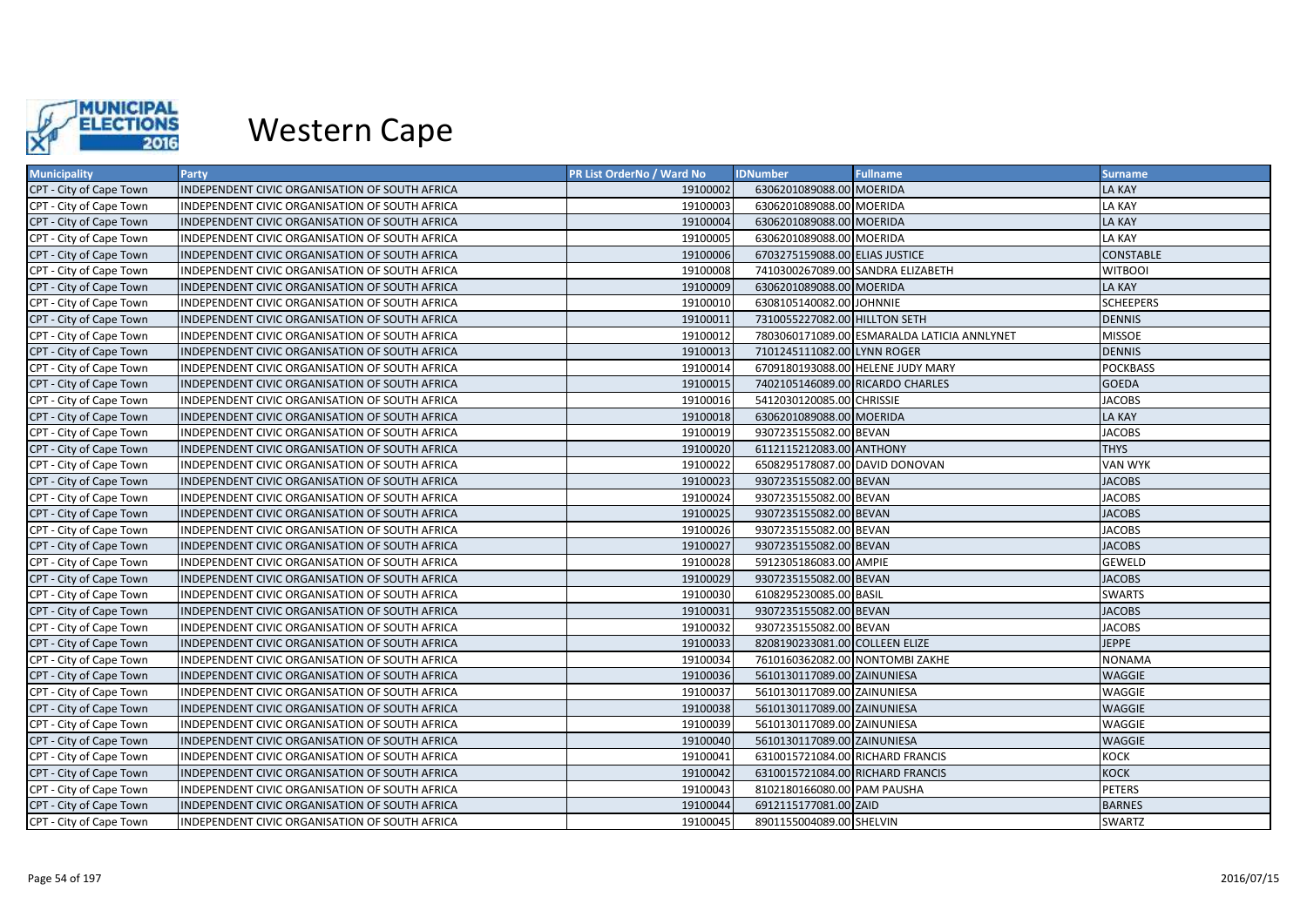

| <b>Municipality</b>     | Party                                          | PR List OrderNo / Ward No | <b>IDNumber</b>                  | <b>Fullname</b>                   | <b>Surname</b>   |
|-------------------------|------------------------------------------------|---------------------------|----------------------------------|-----------------------------------|------------------|
| CPT - City of Cape Town | INDEPENDENT CIVIC ORGANISATION OF SOUTH AFRICA | 19100046                  | 6310015721084.00 RICHARD FRANCIS |                                   | <b>KOCK</b>      |
| CPT - City of Cape Town | INDEPENDENT CIVIC ORGANISATION OF SOUTH AFRICA | 19100048                  | 6306201089088.00 MOERIDA         |                                   | <b>LA KAY</b>    |
| CPT - City of Cape Town | INDEPENDENT CIVIC ORGANISATION OF SOUTH AFRICA | 19100049                  | 5610130117089.00 ZAINUNIESA      |                                   | WAGGIE           |
| CPT - City of Cape Town | INDEPENDENT CIVIC ORGANISATION OF SOUTH AFRICA | 19100050                  | 7304260086086.00 JOANNE BELINDA  |                                   | LEWIS            |
| CPT - City of Cape Town | INDEPENDENT CIVIC ORGANISATION OF SOUTH AFRICA | 19100051                  | 6310015721084.00 RICHARD FRANCIS |                                   | <b>KOCK</b>      |
| CPT - City of Cape Town | INDEPENDENT CIVIC ORGANISATION OF SOUTH AFRICA | 19100052                  | 6310015721084.00 RICHARD FRANCIS |                                   | KOCK             |
| CPT - City of Cape Town | INDEPENDENT CIVIC ORGANISATION OF SOUTH AFRICA | 19100053                  | 6310015721084.00 RICHARD FRANCIS |                                   | <b>KOCK</b>      |
| CPT - City of Cape Town | INDEPENDENT CIVIC ORGANISATION OF SOUTH AFRICA | 19100054                  | 6310015721084.00 RICHARD FRANCIS |                                   | <b>KOCK</b>      |
| CPT - City of Cape Town | INDEPENDENT CIVIC ORGANISATION OF SOUTH AFRICA | 19100055                  | 6501310175089.00 FATIMA          |                                   | <b>DAVIDS</b>    |
| CPT - City of Cape Town | INDEPENDENT CIVIC ORGANISATION OF SOUTH AFRICA | 19100056                  | 6501310175089.00 FATIMA          |                                   | <b>DAVIDS</b>    |
| CPT - City of Cape Town | INDEPENDENT CIVIC ORGANISATION OF SOUTH AFRICA | 19100057                  | 6501310175089.00 FATIMA          |                                   | <b>DAVIDS</b>    |
| CPT - City of Cape Town | INDEPENDENT CIVIC ORGANISATION OF SOUTH AFRICA | 19100058                  | 6501310175089.00 FATIMA          |                                   | <b>DAVIDS</b>    |
| CPT - City of Cape Town | INDEPENDENT CIVIC ORGANISATION OF SOUTH AFRICA | 19100059                  | 6501310175089.00 FATIMA          |                                   | <b>DAVIDS</b>    |
| CPT - City of Cape Town | INDEPENDENT CIVIC ORGANISATION OF SOUTH AFRICA | 19100060                  | 9412190264083.00 ASHLEIGH        |                                   | <b>NOBLE</b>     |
| CPT - City of Cape Town | INDEPENDENT CIVIC ORGANISATION OF SOUTH AFRICA | 19100062                  | 7003090556082.00 CELESTE         |                                   | <b>FISHER</b>    |
| CPT - City of Cape Town | INDEPENDENT CIVIC ORGANISATION OF SOUTH AFRICA | 19100063                  | 6310015721084.00 RICHARD FRANCIS |                                   | <b>KOCK</b>      |
| CPT - City of Cape Town | INDEPENDENT CIVIC ORGANISATION OF SOUTH AFRICA | 19100064                  | 6310015721084.00 RICHARD FRANCIS |                                   | <b>KOCK</b>      |
| CPT - City of Cape Town | INDEPENDENT CIVIC ORGANISATION OF SOUTH AFRICA | 19100065                  | 9301265091085.00 DALE ALEX       |                                   | <b>JOHANNES</b>  |
| CPT - City of Cape Town | INDEPENDENT CIVIC ORGANISATION OF SOUTH AFRICA | 19100066                  | 9212295097085.00 GITTITH GI-MEL  |                                   | <b>KOCK</b>      |
| CPT - City of Cape Town | INDEPENDENT CIVIC ORGANISATION OF SOUTH AFRICA | 19100068                  | 6501310175089.00 FATIMA          |                                   | <b>DAVIDS</b>    |
| CPT - City of Cape Town | INDEPENDENT CIVIC ORGANISATION OF SOUTH AFRICA | 19100069                  | 6310015721084.00 RICHARD FRANCIS |                                   | <b>KOCK</b>      |
| CPT - City of Cape Town | INDEPENDENT CIVIC ORGANISATION OF SOUTH AFRICA | 19100070                  | 6501310175089.00 FATIMA          |                                   | <b>DAVIDS</b>    |
| CPT - City of Cape Town | INDEPENDENT CIVIC ORGANISATION OF SOUTH AFRICA | 19100071                  | 6501310175089.00 FATIMA          |                                   | <b>DAVIDS</b>    |
| CPT - City of Cape Town | INDEPENDENT CIVIC ORGANISATION OF SOUTH AFRICA | 19100072                  | 6501310175089.00 FATIMA          |                                   | <b>DAVIDS</b>    |
| CPT - City of Cape Town | INDEPENDENT CIVIC ORGANISATION OF SOUTH AFRICA | 19100073                  | 6501310175089.00 FATIMA          |                                   | <b>DAVIDS</b>    |
| CPT - City of Cape Town | INDEPENDENT CIVIC ORGANISATION OF SOUTH AFRICA | 19100074                  | 6501310175089.00 FATIMA          |                                   | <b>DAVIDS</b>    |
| CPT - City of Cape Town | INDEPENDENT CIVIC ORGANISATION OF SOUTH AFRICA | 19100075                  | 6608310198084.00 THURCIA JUNE    |                                   | <b>WILLIAMS</b>  |
| CPT - City of Cape Town | INDEPENDENT CIVIC ORGANISATION OF SOUTH AFRICA | 19100076                  | 8111175222089.00 BRANDON         |                                   | ARENDSE          |
| CPT - City of Cape Town | INDEPENDENT CIVIC ORGANISATION OF SOUTH AFRICA | 19100077                  | 5610130117089.00 ZAINUNIESA      |                                   | <b>WAGGIE</b>    |
| CPT - City of Cape Town | INDEPENDENT CIVIC ORGANISATION OF SOUTH AFRICA | 19100078                  | 8803260038087.00 JASMINE         |                                   | <b>DEUTSCHEN</b> |
| CPT - City of Cape Town | INDEPENDENT CIVIC ORGANISATION OF SOUTH AFRICA | 19100079                  | 6312010792086.00 ESTELLA SHARON  |                                   | <b>ROMAN</b>     |
| CPT - City of Cape Town | INDEPENDENT CIVIC ORGANISATION OF SOUTH AFRICA | 19100080                  | 6310015721084.00 RICHARD FRANCIS |                                   | KOCK             |
| CPT - City of Cape Town | INDEPENDENT CIVIC ORGANISATION OF SOUTH AFRICA | 19100081                  | 7106230291088.00 HILLARY         |                                   | <b>PIETERSE</b>  |
| CPT - City of Cape Town | INDEPENDENT CIVIC ORGANISATION OF SOUTH AFRICA | 19100082                  |                                  | 6401070176080.00 SHARON CATHERINE | <b>GWELE</b>     |
| CPT - City of Cape Town | INDEPENDENT CIVIC ORGANISATION OF SOUTH AFRICA | 19100083                  | 6501310175089.00 FATIMA          |                                   | <b>DAVIDS</b>    |
| CPT - City of Cape Town | INDEPENDENT CIVIC ORGANISATION OF SOUTH AFRICA | 19100084                  | 6501310175089.00 FATIMA          |                                   | <b>DAVIDS</b>    |
| CPT - City of Cape Town | INDEPENDENT CIVIC ORGANISATION OF SOUTH AFRICA | 19100085                  | 6806105075083.00 HYDRICK         |                                   | ARENDSE          |
| CPT - City of Cape Town | INDEPENDENT CIVIC ORGANISATION OF SOUTH AFRICA | 19100086                  | 5007315104083.00 HENRY ANTHONY   |                                   | <b>GOEDA</b>     |
| CPT - City of Cape Town | INDEPENDENT CIVIC ORGANISATION OF SOUTH AFRICA | 19100087                  | 8705050506084.00 NTOMBOXOLO      |                                   | <b>FOTOYI</b>    |
| CPT - City of Cape Town | INDEPENDENT CIVIC ORGANISATION OF SOUTH AFRICA | 19100088                  | 8302020199081.00 ABIGAIL         |                                   | <b>NIKE</b>      |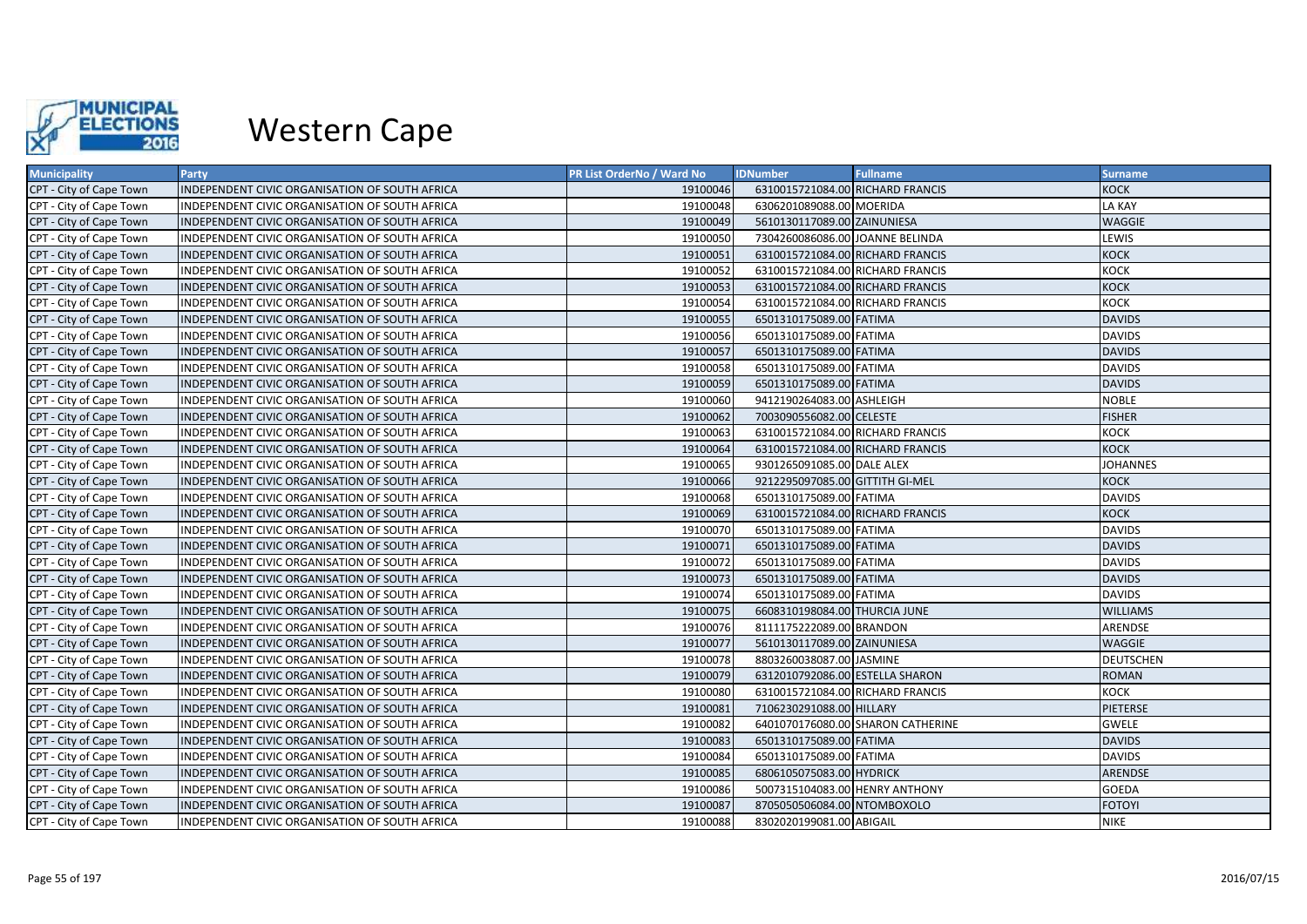

| <b>Municipality</b>     | <b>Party</b>                                   | PR List OrderNo / Ward No | <b>IDNumber</b>                  | <b>Fullname</b>                        | <b>Surname</b>    |
|-------------------------|------------------------------------------------|---------------------------|----------------------------------|----------------------------------------|-------------------|
| CPT - City of Cape Town | INDEPENDENT CIVIC ORGANISATION OF SOUTH AFRICA | 19100089                  | 8705050506084.00 NTOMBOXOLO      |                                        | <b>FOTOYI</b>     |
| CPT - City of Cape Town | INDEPENDENT CIVIC ORGANISATION OF SOUTH AFRICA | 19100090                  |                                  | 6706061311086.00 NOBAPHI VICTORIA      | MYOYWANA VANI     |
| CPT - City of Cape Town | INDEPENDENT CIVIC ORGANISATION OF SOUTH AFRICA | 19100092                  | 6501310175089.00 FATIMA          |                                        | <b>DAVIDS</b>     |
| CPT - City of Cape Town | INDEPENDENT CIVIC ORGANISATION OF SOUTH AFRICA | 19100093                  | 6501310175089.00 FATIMA          |                                        | <b>DAVIDS</b>     |
| CPT - City of Cape Town | INDEPENDENT CIVIC ORGANISATION OF SOUTH AFRICA | 19100094                  |                                  | 8003145450082.00 SIYABONGA CHRISTOPHER | <b>GCAYIYA</b>    |
| CPT - City of Cape Town | INDEPENDENT CIVIC ORGANISATION OF SOUTH AFRICA | 19100095                  |                                  | 6806130607082.00 SIPHOKAZI LORRAINE    | <b>MEHLO</b>      |
| CPT - City of Cape Town | INDEPENDENT CIVIC ORGANISATION OF SOUTH AFRICA | 19100096                  | 6501310175089.00 FATIMA          |                                        | <b>DAVIDS</b>     |
| CPT - City of Cape Town | INDEPENDENT CIVIC ORGANISATION OF SOUTH AFRICA | 19100097                  | 6501310175089.00 FATIMA          |                                        | <b>DAVIDS</b>     |
| CPT - City of Cape Town | INDEPENDENT CIVIC ORGANISATION OF SOUTH AFRICA | 19100098                  | 6501310175089.00 FATIMA          |                                        | <b>DAVIDS</b>     |
| CPT - City of Cape Town | INDEPENDENT CIVIC ORGANISATION OF SOUTH AFRICA | 19100100                  |                                  | 6709070459086.00 VERONICA ANGELINE     | <b>METALA</b>     |
| CPT - City of Cape Town | INDEPENDENT CIVIC ORGANISATION OF SOUTH AFRICA | 19100101                  | 7010205147087.00 PIET            |                                        | <b>JOOSTE</b>     |
| CPT - City of Cape Town | INDEPENDENT CIVIC ORGANISATION OF SOUTH AFRICA | 19100102                  | 5610130117089.00 ZAINUNIESA      |                                        | WAGGIE            |
| CPT - City of Cape Town | INDEPENDENT CIVIC ORGANISATION OF SOUTH AFRICA | 19100103                  | 6310015721084.00 RICHARD FRANCIS |                                        | KOCK              |
| CPT - City of Cape Town | INDEPENDENT CIVIC ORGANISATION OF SOUTH AFRICA | 19100104                  | 6310015721084.00 RICHARD FRANCIS |                                        | <b>KOCK</b>       |
| CPT - City of Cape Town | INDEPENDENT CIVIC ORGANISATION OF SOUTH AFRICA | 19100106                  | 9307235155082.00 BEVAN           |                                        | <b>JACOBS</b>     |
| CPT - City of Cape Town | INDEPENDENT CIVIC ORGANISATION OF SOUTH AFRICA | 19100107                  | 9307235155082.00 BEVAN           |                                        | <b>JACOBS</b>     |
| CPT - City of Cape Town | INDEPENDENT CIVIC ORGANISATION OF SOUTH AFRICA | 19100108                  | 7112215208089.00 ASHLEY SHAUN    |                                        | <b>DUNCAN</b>     |
| CPT - City of Cape Town | INDEPENDENT CIVIC ORGANISATION OF SOUTH AFRICA | 19100109                  | 6503035990081.00 STEPHEN         |                                        | <b>JACOBS</b>     |
| CPT - City of Cape Town | INDEPENDENT CIVIC ORGANISATION OF SOUTH AFRICA | 19100110                  | 9307235155082.00 BEVAN           |                                        | <b>JACOBS</b>     |
| CPT - City of Cape Town | INDEPENDENT CIVIC ORGANISATION OF SOUTH AFRICA | 19100111                  | 9307235155082.00 BEVAN           |                                        | <b>JACOBS</b>     |
| CPT - City of Cape Town | INDEPENDENT CIVIC ORGANISATION OF SOUTH AFRICA | 19100112                  | 9307235155082.00 BEVAN           |                                        | <b>JACOBS</b>     |
| CPT - City of Cape Town | INDEPENDENT CIVIC ORGANISATION OF SOUTH AFRICA | 19100113                  | 9307235155082.00 BEVAN           |                                        | <b>JACOBS</b>     |
| CPT - City of Cape Town | INDEPENDENT CIVIC ORGANISATION OF SOUTH AFRICA | 19100114                  |                                  | 7306036431082.00 MZWETHEMBA MAXWELL    | <b>SOFIKA</b>     |
| CPT - City of Cape Town | INDEPENDENT CIVIC ORGANISATION OF SOUTH AFRICA | 19100115                  | 5610130117089.00 ZAINUNIESA      |                                        | WAGGIE            |
| CPT - City of Cape Town | <b>INDEPENDENT SPORT PARTY</b>                 |                           |                                  | 7211035781083.00 MUHGAMAT MUHSEEN      | <b>ANDREWS</b>    |
| CPT - City of Cape Town | <b>INDEPENDENT SPORT PARTY</b>                 |                           |                                  | 7001011620086.00 NOMBUYISELO EUNICE    | LANDA             |
| CPT - City of Cape Town | INDEPENDENT SPORT PARTY                        |                           |                                  | 8708030176085.00 CHARNE ALEXANDRIA     | <b>KOCK</b>       |
| CPT - City of Cape Town | <b>INDEPENDENT SPORT PARTY</b>                 | 19100001                  | 5810275079082.00 FREDERICK       |                                        | <b>STRAUSS</b>    |
| CPT - City of Cape Town | <b>INDEPENDENT SPORT PARTY</b>                 | 19100002                  | 5210275167088.00 DAVID           |                                        | <b>JANTJIES</b>   |
| CPT - City of Cape Town | <b>INDEPENDENT SPORT PARTY</b>                 | 19100005                  | 4905235034085.00 ISMAIL          |                                        | <b>JACOBS</b>     |
| CPT - City of Cape Town | <b>INDEPENDENT SPORT PARTY</b>                 | 19100006                  | 6209010819085.00 PATRICIA        |                                        | <b>OPPEL</b>      |
| CPT - City of Cape Town | <b>INDEPENDENT SPORT PARTY</b>                 | 19100008                  |                                  | 7110140126087.00 ELMARY ELIZABETH      | <b>KIPPIE</b>     |
| CPT - City of Cape Town | <b>INDEPENDENT SPORT PARTY</b>                 | 19100009                  | 8501125107085.00 BRONWYN GAVIN   |                                        | <b>SERFONTEIN</b> |
| CPT - City of Cape Town | <b>INDEPENDENT SPORT PARTY</b>                 | 19100010                  | 8503195256081.00 ALFRED DEAN     |                                        | PLAATJIES         |
| CPT - City of Cape Town | <b>INDEPENDENT SPORT PARTY</b>                 | 19100011                  |                                  | 8804095071087.00 MOEGAMAT-SHAFIEK      | <b>ABRAHAMS</b>   |
| CPT - City of Cape Town | <b>INDEPENDENT SPORT PARTY</b>                 | 19100012                  | 9103255183082.00 RYAN            |                                        | <b>BURTON</b>     |
| CPT - City of Cape Town | <b>INDEPENDENT SPORT PARTY</b>                 | 19100013                  | 5704215017080.00 DANIEL ARTHUR   |                                        | <b>ADAMS</b>      |
| CPT - City of Cape Town | <b>INDEPENDENT SPORT PARTY</b>                 | 19100014                  | 6806066590088.00 XOLANI DOUGLAS  |                                        | MELENI            |
| CPT - City of Cape Town | <b>INDEPENDENT SPORT PARTY</b>                 | 19100015                  | 6511275081081.00 ELROY HENRY     |                                        | <b>JOUBERT</b>    |
| CPT - City of Cape Town | <b>INDEPENDENT SPORT PARTY</b>                 | 19100016                  |                                  | 8710225064084.00 HARDLEE ALLISTON      | <b>BEUKES</b>     |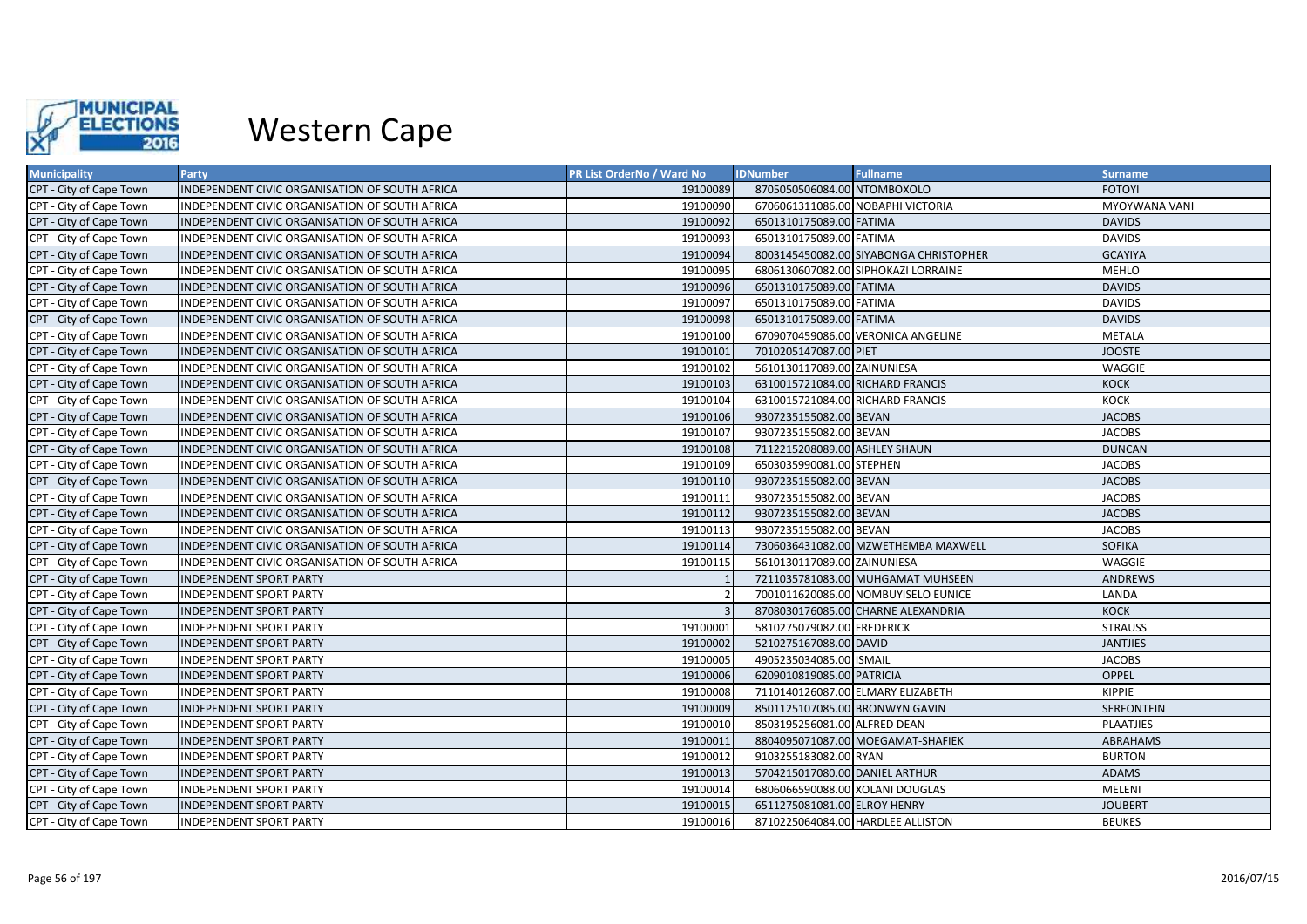

| <b>Municipality</b>     | <b>Party</b>                   | PR List OrderNo / Ward No | <b>IDNumber</b>                  | <b>Fullname</b>                       | <b>Surname</b>      |
|-------------------------|--------------------------------|---------------------------|----------------------------------|---------------------------------------|---------------------|
| CPT - City of Cape Town | <b>INDEPENDENT SPORT PARTY</b> | 19100017                  |                                  | 7703140609084.00 NOKULUNGA INGRID     | <b>MAKELENI</b>     |
| CPT - City of Cape Town | <b>INDEPENDENT SPORT PARTY</b> | 19100018                  | 7405190228084.00 MAY JULINE      |                                       | ADRIAAN             |
| CPT - City of Cape Town | <b>INKATHA FREEDOM PARTY</b>   |                           | 9203215673089.00 KAYALETHU       |                                       | <b>TEYISI</b>       |
| CPT - City of Cape Town | INKATHA FREEDOM PARTY          |                           | 8504271111083.00 SISANDA         |                                       | YAWA                |
| CPT - City of Cape Town | <b>INKATHA FREEDOM PARTY</b>   |                           | 7405060369083.00 MICHELLE        |                                       | <b>KLAASEN</b>      |
| CPT - City of Cape Town | <b>INKATHA FREEDOM PARTY</b>   |                           | 8707190991085.00 ZIYANDA         |                                       | NGXEKANA            |
| CPT - City of Cape Town | <b>INKATHA FREEDOM PARTY</b>   |                           | 5804100763085.00 PAKAMA SYLVIA   |                                       | <b>SIYOTHULA</b>    |
| CPT - City of Cape Town | <b>INKATHA FREEDOM PARTY</b>   |                           | 7504280373089.00 SHIRLEY         |                                       | <b>MOSES</b>        |
| CPT - City of Cape Town | <b>INKATHA FREEDOM PARTY</b>   |                           |                                  | 6510165677081.00 DUMALISILE GERALD    | <b>NYOKA</b>        |
| CPT - City of Cape Town | <b>INKATHA FREEDOM PARTY</b>   | 19100045                  | 7405060369083.00 MICHELLE        |                                       | <b>KLAASEN</b>      |
| CPT - City of Cape Town | <b>INKATHA FREEDOM PARTY</b>   | 19100089                  | 8707190991085.00 ZIYANDA         |                                       | NGXEKANA            |
| CPT - City of Cape Town | <b>INKATHA FREEDOM PARTY</b>   | 19100101                  | 9203215673089.00 KAYALETHU       |                                       | <b>TEYISI</b>       |
| CPT - City of Cape Town | <b>INKATHA FREEDOM PARTY</b>   | 19100114                  |                                  | 6510165677081.00 DUMALISILE GERALD    | <b>NYOKA</b>        |
| CPT - City of Cape Town | KHOISAN KINGDOM AND ALL PEOPLE |                           |                                  | 7205275108080.00 JACOBUS MAUDIAN      | ALEXANDER           |
| CPT - City of Cape Town | KHOISAN KINGDOM AND ALL PEOPLE |                           | 5506290138081.00 ANNA CHRISTINA  |                                       | <b>KRIEL</b>        |
| CPT - City of Cape Town | KHOISAN KINGDOM AND ALL PEOPLE |                           | 5706080174086.00 FRANCINA        |                                       | <b>DAVIDS</b>       |
| CPT - City of Cape Town | KHOISAN KINGDOM AND ALL PEOPLE |                           | 4603285145089.00 PIETER MATHEWS  |                                       | <b>KRIEL</b>        |
| CPT - City of Cape Town | KHOISAN KINGDOM AND ALL PEOPLE |                           | 5911160224088.00 SCHARLET NAOMI  |                                       | ABRAHAMS            |
| CPT - City of Cape Town | KHOISAN KINGDOM AND ALL PEOPLE |                           | 4805195149081.00 RONALD          |                                       | <b>BROWN</b>        |
| CPT - City of Cape Town | KHOISAN KINGDOM AND ALL PEOPLE |                           | 8512275243083.00 MITCHELL        |                                       | <b>JACOBS</b>       |
| CPT - City of Cape Town | KHOISAN KINGDOM AND ALL PEOPLE |                           |                                  | 4807075083083.00 HENDRIK TIMOTHUIS    | <b>ROOI</b>         |
| CPT - City of Cape Town | KHOISAN KINGDOM AND ALL PEOPLE |                           | 7008190062089.00 HELEN ELIZABETH |                                       | <b>WILSCHUT</b>     |
| CPT - City of Cape Town | KHOISAN KINGDOM AND ALL PEOPLE | 10                        | 7605250100087.00 LOURAYNA JOAN   |                                       | <b>WILSCHUT</b>     |
| CPT - City of Cape Town | KHOISAN KINGDOM AND ALL PEOPLE | 11                        | 4711175039088.00 AUBREY          |                                       | <b>BOUAH</b>        |
| CPT - City of Cape Town | KHOISAN KINGDOM AND ALL PEOPLE | 19100005                  |                                  | 6609185251081.00 CLARENCE MICHEAL     | <b>WILLIAMS</b>     |
| CPT - City of Cape Town | KHOISAN KINGDOM AND ALL PEOPLE | 19100006                  | 7110195130083.00 RUPERT          |                                       | PARENZEE            |
| CPT - City of Cape Town | KHOISAN KINGDOM AND ALL PEOPLE | 19100008                  | 6103145098089.00 KEITH MICHAEL   |                                       | <b>FIGG</b>         |
| CPT - City of Cape Town | KHOISAN KINGDOM AND ALL PEOPLE | 19100009                  |                                  | 7207085092082.00 MALCOLM WILLIAM      | <b>BEUKES</b>       |
| CPT - City of Cape Town | KHOISAN KINGDOM AND ALL PEOPLE | 19100010                  | 5302020180084.00 JULIANA ANN     |                                       | <b>MC GOWAN</b>     |
| CPT - City of Cape Town | KHOISAN KINGDOM AND ALL PEOPLE | 19100012                  | 6501315026089.00 PATRICK         |                                       | MC GOWAN            |
| CPT - City of Cape Town | KHOISAN KINGDOM AND ALL PEOPLE | 19100013                  |                                  | 5807140976088.00 WILHELMINA CHRISTINA | <b>HEYNES</b>       |
| CPT - City of Cape Town | KHOISAN KINGDOM AND ALL PEOPLE | 19100014                  | 5707135075088.00 PAUL JACOBUS    |                                       | <b>AFRIKA</b>       |
| CPT - City of Cape Town | KHOISAN KINGDOM AND ALL PEOPLE | 19100015                  | 5506290138081.00 ANNA CHRISTINA  |                                       | KRIEL               |
| CPT - City of Cape Town | KHOISAN KINGDOM AND ALL PEOPLE | 19100016                  | 6403175086081.00 KAREL           |                                       | <b>KING</b>         |
| CPT - City of Cape Town | KHOISAN KINGDOM AND ALL PEOPLE | 19100017                  | 5211065176081.00 JOHN BENJAMIN   |                                       | <b>DAVIDS</b>       |
| CPT - City of Cape Town | KHOISAN KINGDOM AND ALL PEOPLE | 19100018                  | 5807280232086.00 GLENDA          |                                       | <b>BEZUIDENHOUT</b> |
| CPT - City of Cape Town | KHOISAN KINGDOM AND ALL PEOPLE | 19100019                  | 4603285145089.00 PIETER MATHEWS  |                                       | <b>KRIEL</b>        |
| CPT - City of Cape Town | KHOISAN KINGDOM AND ALL PEOPLE | 19100020                  | 7406160212082.00 BERLINA REGINA  |                                       | <b>WILSCHUT</b>     |
| CPT - City of Cape Town | KHOISAN KINGDOM AND ALL PEOPLE | 19100066                  | 4805195149081.00 RONALD          |                                       | <b>BROWN</b>        |
| CPT - City of Cape Town | KHOISAN KINGDOM AND ALL PEOPLE | 19100072                  | 6710175204088.00 NAZEEM          |                                       | ARNOLD              |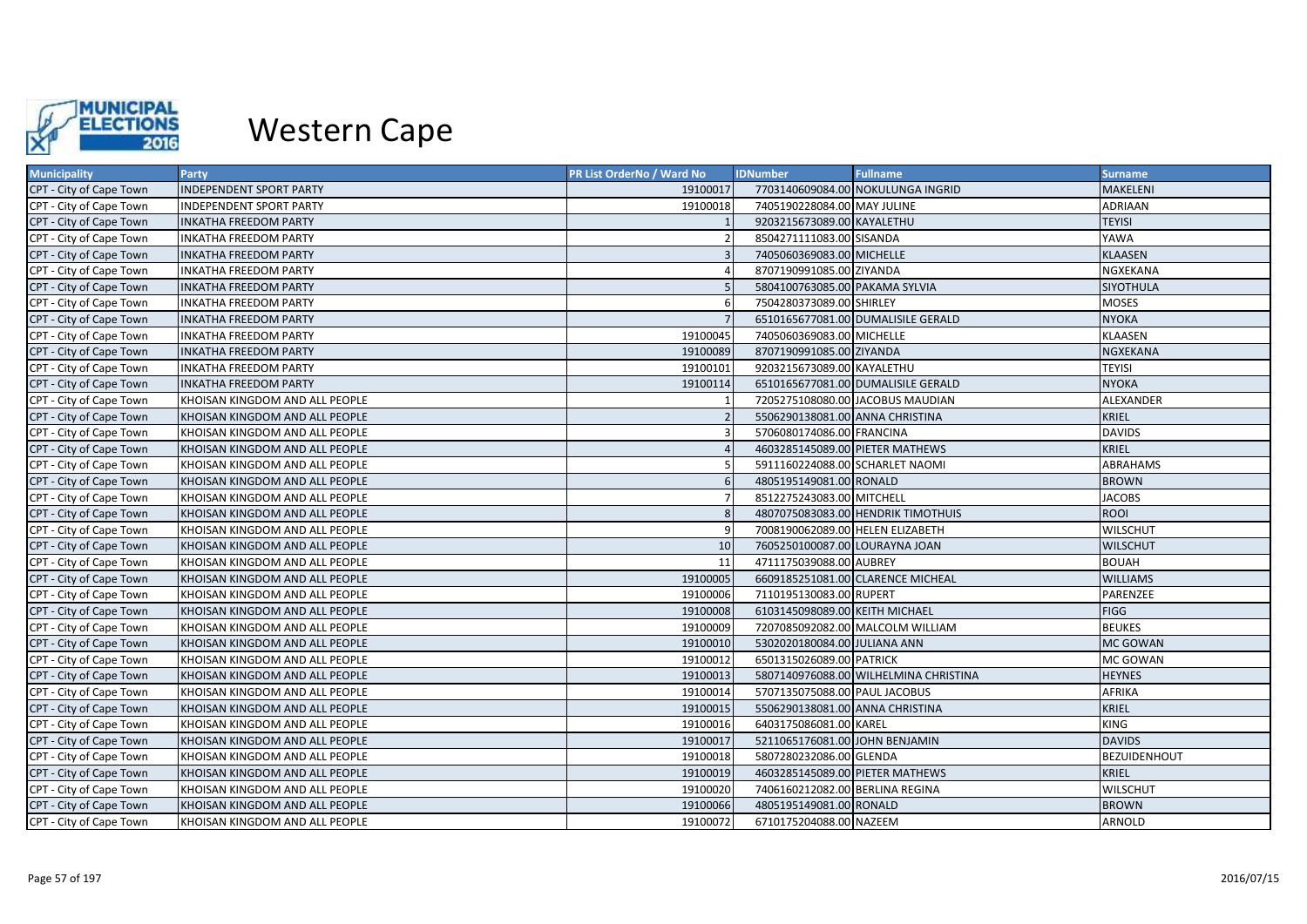

| <b>Municipality</b>     | <b>Party</b>                   | PR List OrderNo / Ward No | <b>IDNumber</b>                 | <b>Fullname</b>                           | <b>Surname</b>    |
|-------------------------|--------------------------------|---------------------------|---------------------------------|-------------------------------------------|-------------------|
| CPT - City of Cape Town | KHOISAN KINGDOM AND ALL PEOPLE | 19100079                  | 4711175039088.00 AUBREY         |                                           | <b>BOUAH</b>      |
| CPT - City of Cape Town | <b>KHOISAN REVOLUTION</b>      |                           | 6307250153080.00 TANIA JUANITA  |                                           | KLEINHANS-CEDRAS  |
| CPT - City of Cape Town | <b>KHOISAN REVOLUTION</b>      |                           |                                 | 6204175139080.00 CORNELIUS VERNON         | <b>PETERSEN</b>   |
| CPT - City of Cape Town | KHOISAN REVOLUTION             |                           |                                 | 5803135056085.00 CORNELIUS NICHOLAS       | KOK               |
| CPT - City of Cape Town | <b>KHOISAN REVOLUTION</b>      |                           | 6703180043088.00 CYNTHIA        |                                           | <b>PLAATJIES</b>  |
| CPT - City of Cape Town | KHOISAN REVOLUTION             | 19100002                  | 6307250153080.00 TANIA JUANITA  |                                           | KLEINHANS-CEDRAS  |
| CPT - City of Cape Town | <b>KHOISAN REVOLUTION</b>      | 19100009                  |                                 | 6204175139080.00 CORNELIUS VERNON         | <b>PETERSEN</b>   |
| CPT - City of Cape Town | <b>KHOISAN REVOLUTION</b>      | 19100011                  | 6703180043088.00 CYNTHIA        |                                           | <b>PLAATJIES</b>  |
| CPT - City of Cape Town | <b>KHOISAN REVOLUTION</b>      | 19100016                  | 5311280187085.00 CORNELIA       |                                           | <b>BRANDT</b>     |
| CPT - City of Cape Town | KHOISAN REVOLUTION             | 19100025                  | 5812175174088.00 MARTIN ANTHONY |                                           | <b>ADAMSON</b>    |
| CPT - City of Cape Town | <b>KHOISAN REVOLUTION</b>      | 19100029                  | 5702130161082.00 CORNELIA       |                                           | KOK               |
| CPT - City of Cape Town | KHOISAN REVOLUTION             | 19100032                  |                                 | 5803135056085.00 CORNELIUS NICHOLAS       | KOK               |
| CPT - City of Cape Town | <b>KHOISAN REVOLUTION</b>      | 19100042                  | 5402250126086.00 AISHA          |                                           | <b>ADAMS</b>      |
| CPT - City of Cape Town | <b>KHOISAN REVOLUTION</b>      | 19100046                  | 6109225273088.00 ABDULLAH       |                                           | <b>BARTHUS</b>    |
| CPT - City of Cape Town | <b>KHOISAN REVOLUTION</b>      | 19100060                  | 5706305176080.00 FRANK STEVEN   |                                           | <b>SMITH</b>      |
| CPT - City of Cape Town | KHOISAN REVOLUTION             | 19100065                  | 5909085055082.00 JOHN ABRAHAM   |                                           | <b>FERRIS</b>     |
| CPT - City of Cape Town | <b>KHOISAN REVOLUTION</b>      | 19100071                  |                                 | 6409060182083.00 DONDELAYA ELIHA MARGARET | <b>DAMONS</b>     |
| CPT - City of Cape Town | KHOISAN REVOLUTION             | 19100084                  | 6404046936082.00 LOUIS          |                                           | <b>MC IVIS</b>    |
| CPT - City of Cape Town | <b>LOCAL PEOPLE'S PARTY</b>    |                           | 5009085180087.00 MOHAMED IKBAL  |                                           | <b>SALWARY</b>    |
| CPT - City of Cape Town | <b>LOCAL PEOPLE'S PARTY</b>    |                           | 7006235178084.00 MARK ERIC      |                                           | <b>KLASSENS</b>   |
| CPT - City of Cape Town | LOCAL PEOPLE'S PARTY           |                           | 6510285151082.00 MICHAEL        |                                           | <b>JACOBS</b>     |
| CPT - City of Cape Town | <b>LOCAL PEOPLE'S PARTY</b>    |                           | 5810185185086.00 MOGAMMET       |                                           | <b>FAZLOODIEN</b> |
| CPT - City of Cape Town | <b>LOCAL PEOPLE'S PARTY</b>    |                           |                                 | 6207055044080.00 MOGAMAT FASIEG           | <b>ADAMS</b>      |
| CPT - City of Cape Town | <b>LOCAL PEOPLE'S PARTY</b>    |                           | 7403015302085.00 SHANE ELLIOT   |                                           | <b>FREDERICKS</b> |
| CPT - City of Cape Town | <b>LOCAL PEOPLE'S PARTY</b>    |                           | 6911045207083.00 CECIL JOHN     |                                           | <b>FABRICKS</b>   |
| CPT - City of Cape Town | <b>LOCAL PEOPLE'S PARTY</b>    |                           | 6304180184087.00 EVELYN         |                                           | TOEFY             |
| CPT - City of Cape Town | <b>LOCAL PEOPLE'S PARTY</b>    |                           |                                 | 7605310132088.00 BELINDA ESMERALDA        | <b>PETERSEN</b>   |
| CPT - City of Cape Town | <b>LOCAL PEOPLE'S PARTY</b>    | 10                        | 7301085242084.00 AFZALE         |                                           | SULEMAN           |
| CPT - City of Cape Town | <b>LOCAL PEOPLE'S PARTY</b>    | 11                        |                                 | 4505140131081.00 ROSALEEN WILHELMINA      | <b>CLAASSEN</b>   |
| CPT - City of Cape Town | <b>LOCAL PEOPLE'S PARTY</b>    | 12                        | 8605315337087.00 MARCELINO      |                                           | <b>JULIES</b>     |
| CPT - City of Cape Town | <b>LOCAL PEOPLE'S PARTY</b>    | 19100031                  | 6510285151082.00 MICHAEL        |                                           | <b>JACOBS</b>     |
| CPT - City of Cape Town | <b>LOCAL PEOPLE'S PARTY</b>    | 19100043                  | 7403015302085.00 SHANE ELLIOT   |                                           | <b>FREDERICKS</b> |
| CPT - City of Cape Town | <b>LOCAL PEOPLE'S PARTY</b>    | 19100044                  | 8605315337087.00 MARCELINO      |                                           | <b>JULIES</b>     |
| CPT - City of Cape Town | <b>LOCAL PEOPLE'S PARTY</b>    | 19100045                  |                                 | 7605310132088.00 BELINDA ESMERALDA        | PETERSEN          |
| CPT - City of Cape Town | <b>LOCAL PEOPLE'S PARTY</b>    | 19100056                  | 7006235178084.00 MARK ERIC      |                                           | <b>KLASSENS</b>   |
| CPT - City of Cape Town | <b>LOCAL PEOPLE'S PARTY</b>    | 19100075                  | 6304180184087.00 EVELYN         |                                           | <b>TOEFY</b>      |
| CPT - City of Cape Town | <b>LOCAL PEOPLE'S PARTY</b>    | 19100076                  | 5009085180087.00 MOHAMED IKBAL  |                                           | SALWARY           |
| CPT - City of Cape Town | <b>LOCAL PEOPLE'S PARTY</b>    | 19100078                  | 6911045207083.00 CECIL JOHN     |                                           | <b>FABRICKS</b>   |
| CPT - City of Cape Town | <b>LOCAL PEOPLE'S PARTY</b>    | 19100079                  | 6207055044080.00 MOGAMAT FASIEG |                                           | <b>ADAMS</b>      |
| CPT - City of Cape Town | <b>LOCAL PEOPLE'S PARTY</b>    | 19100082                  | 7301085242084.00 AFZALE         |                                           | <b>SULEMAN</b>    |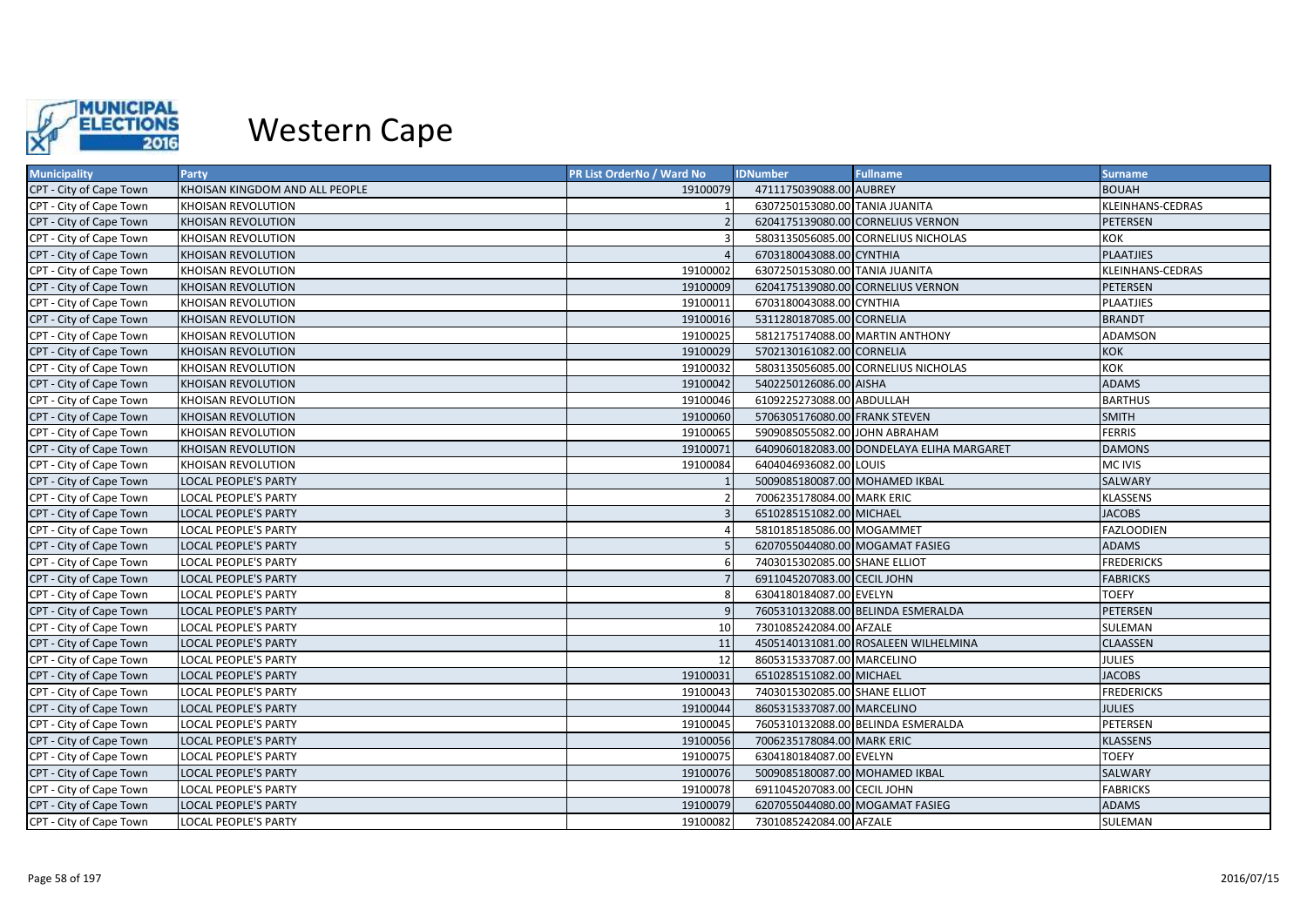

| <b>Municipality</b>     | Party                       | PR List OrderNo / Ward No | <b>IDNumber</b>                 | <b>Fullname</b>                      | <b>Surname</b>         |
|-------------------------|-----------------------------|---------------------------|---------------------------------|--------------------------------------|------------------------|
| CPT - City of Cape Town | <b>LOCAL PEOPLE'S PARTY</b> | 19100088                  |                                 | 4505140131081.00 ROSALEEN WILHELMINA | <b>CLAASSEN</b>        |
| CPT - City of Cape Town | <b>LOCAL PEOPLE'S PARTY</b> | 19100099                  | 5810185185086.00 MOGAMMET       |                                      | <b>FAZLOODIEN</b>      |
| CPT - City of Cape Town | NATIONAL PARTY SOUTH AFRICA |                           | 5003125135086.00 ACHMAT         |                                      | <b>WILLIAMS</b>        |
| CPT - City of Cape Town | NATIONAL PARTY SOUTH AFRICA |                           | 8409280136081.00 SHAFEEQA       |                                      | <b>WILLIAMS</b>        |
| CPT - City of Cape Town | NATIONAL PARTY SOUTH AFRICA |                           | 5502145023081.00 WILLIAM JAMES  |                                      | <b>LINKS</b>           |
| CPT - City of Cape Town | NATIONAL PARTY SOUTH AFRICA |                           | 6201085066080.00 HENDRIK        |                                      | LAMEYER                |
| CPT - City of Cape Town | NATIONAL PARTY SOUTH AFRICA |                           | 6406250075085.00 HEATHER JOY    |                                      | MALCOMESS-FEATHERSTONE |
| CPT - City of Cape Town | NATIONAL PARTY SOUTH AFRICA |                           | 5307260035088.00 FARIDA         |                                      | <b>MOOSA</b>           |
| CPT - City of Cape Town | NATIONAL PARTY SOUTH AFRICA |                           | 7307095153088.00 CHRISS STOFFEL |                                      | <b>SAULS</b>           |
| CPT - City of Cape Town | NATIONAL PARTY SOUTH AFRICA |                           | 6008160743081.00 SOPHIA         |                                      | KANNEMEYER             |
| CPT - City of Cape Town | NATIONAL PARTY SOUTH AFRICA |                           | 6611250100086.00 SOPHIA         |                                      | KIDIET                 |
| CPT - City of Cape Town | NATIONAL PARTY SOUTH AFRICA | 10                        | 7409265047080.00 CRISPIN EGAN   |                                      | <b>HENDRICKS</b>       |
| CPT - City of Cape Town | NATIONAL PARTY SOUTH AFRICA | 19100001                  | 5003125135086.00 ACHMAT         |                                      | <b>WILLIAMS</b>        |
| CPT - City of Cape Town | NATIONAL PARTY SOUTH AFRICA | 19100002                  | 5003125135086.00 ACHMAT         |                                      | <b>WILLIAMS</b>        |
| CPT - City of Cape Town | NATIONAL PARTY SOUTH AFRICA | 19100003                  | 5003125135086.00 ACHMAT         |                                      | <b>WILLIAMS</b>        |
| CPT - City of Cape Town | NATIONAL PARTY SOUTH AFRICA | 19100004                  | 5003125135086.00 ACHMAT         |                                      | WILLIAMS               |
| CPT - City of Cape Town | NATIONAL PARTY SOUTH AFRICA | 19100005                  | 5003125135086.00 ACHMAT         |                                      | <b>WILLIAMS</b>        |
| CPT - City of Cape Town | NATIONAL PARTY SOUTH AFRICA | 19100006                  | 5003125135086.00 ACHMAT         |                                      | <b>WILLIAMS</b>        |
| CPT - City of Cape Town | NATIONAL PARTY SOUTH AFRICA | 19100007                  | 5003125135086.00 ACHMAT         |                                      | <b>WILLIAMS</b>        |
| CPT - City of Cape Town | NATIONAL PARTY SOUTH AFRICA | 19100008                  | 5003125135086.00 ACHMAT         |                                      | <b>WILLIAMS</b>        |
| CPT - City of Cape Town | NATIONAL PARTY SOUTH AFRICA | 19100009                  | 5003125135086.00 ACHMAT         |                                      | <b>WILLIAMS</b>        |
| CPT - City of Cape Town | NATIONAL PARTY SOUTH AFRICA | 19100010                  | 5003125135086.00 ACHMAT         |                                      | <b>WILLIAMS</b>        |
| CPT - City of Cape Town | NATIONAL PARTY SOUTH AFRICA | 19100011                  | 5502145023081.00 WILLIAM JAMES  |                                      | <b>LINKS</b>           |
| CPT - City of Cape Town | NATIONAL PARTY SOUTH AFRICA | 19100012                  | 5003125135086.00 ACHMAT         |                                      | WILLIAMS               |
| CPT - City of Cape Town | NATIONAL PARTY SOUTH AFRICA | 19100013                  | 7503040259083.00 BONITA         |                                      | ANDERSON               |
| CPT - City of Cape Town | NATIONAL PARTY SOUTH AFRICA | 19100014                  | 6611250100086.00 SOPHIA         |                                      | KIDIET                 |
| CPT - City of Cape Town | NATIONAL PARTY SOUTH AFRICA | 19100015                  |                                 | 7008050814082.00 GERTRUDE GERALDINE  | <b>CLOETE</b>          |
| CPT - City of Cape Town | NATIONAL PARTY SOUTH AFRICA | 19100016                  | 5501015049085.00 ROELF          |                                      | <b>CAMPHER</b>         |
| CPT - City of Cape Town | NATIONAL PARTY SOUTH AFRICA | 19100017                  | 5502145023081.00 WILLIAM JAMES  |                                      | <b>LINKS</b>           |
| CPT - City of Cape Town | NATIONAL PARTY SOUTH AFRICA | 19100018                  | 5003125135086.00 ACHMAT         |                                      | <b>WILLIAMS</b>        |
| CPT - City of Cape Town | NATIONAL PARTY SOUTH AFRICA | 19100019                  | 6008160743081.00 SOPHIA         |                                      | KANNEMEYER             |
| CPT - City of Cape Town | NATIONAL PARTY SOUTH AFRICA | 19100020                  | 7503040259083.00 BONITA         |                                      | ANDERSON               |
| CPT - City of Cape Town | NATIONAL PARTY SOUTH AFRICA | 19100021                  | 5003125135086.00 ACHMAT         |                                      | <b>WILLIAMS</b>        |
| CPT - City of Cape Town | NATIONAL PARTY SOUTH AFRICA | 19100022                  | 6201085066080.00 HENDRIK        |                                      | LAMEYER                |
| CPT - City of Cape Town | NATIONAL PARTY SOUTH AFRICA | 19100023                  | 5910030945088.00 CORNELINE      |                                      | <b>ROCKS</b>           |
| CPT - City of Cape Town | NATIONAL PARTY SOUTH AFRICA | 19100024                  | 5003125135086.00 ACHMAT         |                                      | <b>WILLIAMS</b>        |
| CPT - City of Cape Town | NATIONAL PARTY SOUTH AFRICA | 19100025                  | 6201085066080.00 HENDRIK        |                                      | LAMEYER                |
| CPT - City of Cape Town | NATIONAL PARTY SOUTH AFRICA | 19100026                  | 5003125135086.00 ACHMAT         |                                      | WILLIAMS               |
| CPT - City of Cape Town | NATIONAL PARTY SOUTH AFRICA | 19100027                  | 5003125135086.00 ACHMAT         |                                      | <b>WILLIAMS</b>        |
| CPT - City of Cape Town | NATIONAL PARTY SOUTH AFRICA | 19100028                  | 5003125135086.00 ACHMAT         |                                      | <b>WILLIAMS</b>        |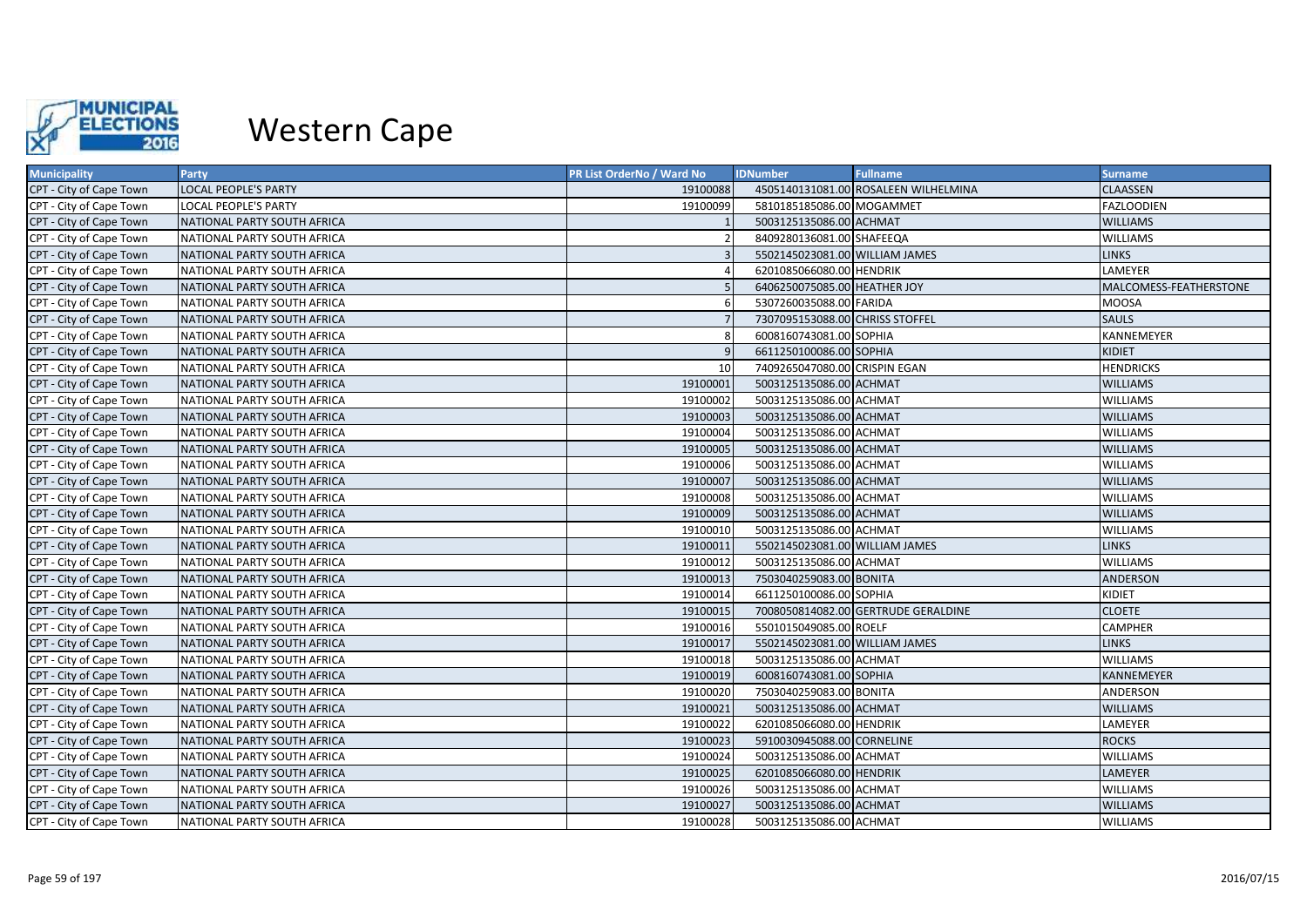

| <b>Municipality</b>     | Party                       | PR List OrderNo / Ward No | <b>IDNumber</b>              | <b>Fullname</b> | <b>Surname</b>         |
|-------------------------|-----------------------------|---------------------------|------------------------------|-----------------|------------------------|
| CPT - City of Cape Town | NATIONAL PARTY SOUTH AFRICA | 19100029                  | 5003125135086.00 ACHMAT      |                 | <b>WILLIAMS</b>        |
| CPT - City of Cape Town | NATIONAL PARTY SOUTH AFRICA | 19100030                  | 5003125135086.00 ACHMAT      |                 | <b>WILLIAMS</b>        |
| CPT - City of Cape Town | NATIONAL PARTY SOUTH AFRICA | 19100031                  | 5003125135086.00 ACHMAT      |                 | <b>WILLIAMS</b>        |
| CPT - City of Cape Town | NATIONAL PARTY SOUTH AFRICA | 19100032                  | 5003125135086.00 ACHMAT      |                 | <b>WILLIAMS</b>        |
| CPT - City of Cape Town | NATIONAL PARTY SOUTH AFRICA | 19100033                  | 5910030945088.00 CORNELINE   |                 | <b>ROCKS</b>           |
| CPT - City of Cape Town | NATIONAL PARTY SOUTH AFRICA | 19100034                  | 5003125135086.00 ACHMAT      |                 | <b>WILLIAMS</b>        |
| CPT - City of Cape Town | NATIONAL PARTY SOUTH AFRICA | 19100035                  | 5003125135086.00 ACHMAT      |                 | <b>WILLIAMS</b>        |
| CPT - City of Cape Town | NATIONAL PARTY SOUTH AFRICA | 19100036                  | 5003125135086.00 ACHMAT      |                 | <b>WILLIAMS</b>        |
| CPT - City of Cape Town | NATIONAL PARTY SOUTH AFRICA | 19100037                  | 5003125135086.00 ACHMAT      |                 | <b>WILLIAMS</b>        |
| CPT - City of Cape Town | NATIONAL PARTY SOUTH AFRICA | 19100038                  | 5003125135086.00 ACHMAT      |                 | <b>WILLIAMS</b>        |
| CPT - City of Cape Town | NATIONAL PARTY SOUTH AFRICA | 19100039                  | 5003125135086.00 ACHMAT      |                 | <b>WILLIAMS</b>        |
| CPT - City of Cape Town | NATIONAL PARTY SOUTH AFRICA | 19100040                  | 5003125135086.00 ACHMAT      |                 | <b>WILLIAMS</b>        |
| CPT - City of Cape Town | NATIONAL PARTY SOUTH AFRICA | 19100041                  | 5003125135086.00 ACHMAT      |                 | <b>WILLIAMS</b>        |
| CPT - City of Cape Town | NATIONAL PARTY SOUTH AFRICA | 19100042                  | 5003125135086.00 ACHMAT      |                 | <b>WILLIAMS</b>        |
| CPT - City of Cape Town | NATIONAL PARTY SOUTH AFRICA | 19100043                  | 5003125135086.00 ACHMAT      |                 | <b>WILLIAMS</b>        |
| CPT - City of Cape Town | NATIONAL PARTY SOUTH AFRICA | 19100044                  | 5003125135086.00 ACHMAT      |                 | <b>WILLIAMS</b>        |
| CPT - City of Cape Town | NATIONAL PARTY SOUTH AFRICA | 19100045                  | 5003125135086.00 ACHMAT      |                 | <b>WILLIAMS</b>        |
| CPT - City of Cape Town | NATIONAL PARTY SOUTH AFRICA | 19100046                  | 5003125135086.00 ACHMAT      |                 | <b>WILLIAMS</b>        |
| CPT - City of Cape Town | NATIONAL PARTY SOUTH AFRICA | 19100047                  | 5003125135086.00 ACHMAT      |                 | <b>WILLIAMS</b>        |
| CPT - City of Cape Town | NATIONAL PARTY SOUTH AFRICA | 19100048                  | 5003125135086.00 ACHMAT      |                 | <b>WILLIAMS</b>        |
| CPT - City of Cape Town | NATIONAL PARTY SOUTH AFRICA | 19100049                  | 5003125135086.00 ACHMAT      |                 | <b>WILLIAMS</b>        |
| CPT - City of Cape Town | NATIONAL PARTY SOUTH AFRICA | 19100050                  | 5003125135086.00 ACHMAT      |                 | <b>WILLIAMS</b>        |
| CPT - City of Cape Town | NATIONAL PARTY SOUTH AFRICA | 19100051                  | 5003125135086.00 ACHMAT      |                 | <b>WILLIAMS</b>        |
| CPT - City of Cape Town | NATIONAL PARTY SOUTH AFRICA | 19100052                  | 5003125135086.00 ACHMAT      |                 | <b>WILLIAMS</b>        |
| CPT - City of Cape Town | NATIONAL PARTY SOUTH AFRICA | 19100053                  | 5003125135086.00 ACHMAT      |                 | <b>WILLIAMS</b>        |
| CPT - City of Cape Town | NATIONAL PARTY SOUTH AFRICA | 19100054                  | 5003125135086.00 ACHMAT      |                 | <b>WILLIAMS</b>        |
| CPT - City of Cape Town | NATIONAL PARTY SOUTH AFRICA | 19100055                  | 5003125135086.00 ACHMAT      |                 | <b>WILLIAMS</b>        |
| CPT - City of Cape Town | NATIONAL PARTY SOUTH AFRICA | 19100056                  | 5003125135086.00 ACHMAT      |                 | <b>WILLIAMS</b>        |
| CPT - City of Cape Town | NATIONAL PARTY SOUTH AFRICA | 19100057                  | 5003125135086.00 ACHMAT      |                 | <b>WILLIAMS</b>        |
| CPT - City of Cape Town | NATIONAL PARTY SOUTH AFRICA | 19100058                  | 6406250075085.00 HEATHER JOY |                 | MALCOMESS-FEATHERSTONE |
| CPT - City of Cape Town | NATIONAL PARTY SOUTH AFRICA | 19100059                  | 6406250075085.00 HEATHER JOY |                 | MALCOMESS-FEATHERSTONE |
| CPT - City of Cape Town | NATIONAL PARTY SOUTH AFRICA | 19100060                  | 5003125135086.00 ACHMAT      |                 | <b>WILLIAMS</b>        |
| CPT - City of Cape Town | NATIONAL PARTY SOUTH AFRICA | 19100061                  | 6406250075085.00 HEATHER JOY |                 | MALCOMESS-FEATHERSTONE |
| CPT - City of Cape Town | NATIONAL PARTY SOUTH AFRICA | 19100062                  | 6406250075085.00 HEATHER JOY |                 | MALCOMESS-FEATHERSTONE |
| CPT - City of Cape Town | NATIONAL PARTY SOUTH AFRICA | 19100063                  | 5903035132083.00 ISMAIL      |                 | <b>ELY</b>             |
| CPT - City of Cape Town | NATIONAL PARTY SOUTH AFRICA | 19100064                  | 6406250075085.00 HEATHER JOY |                 | MALCOMESS-FEATHERSTONE |
| CPT - City of Cape Town | NATIONAL PARTY SOUTH AFRICA | 19100065                  | 5003125135086.00 ACHMAT      |                 | <b>WILLIAMS</b>        |
| CPT - City of Cape Town | NATIONAL PARTY SOUTH AFRICA | 19100066                  | 5003125135086.00 ACHMAT      |                 | <b>WILLIAMS</b>        |
| CPT - City of Cape Town | NATIONAL PARTY SOUTH AFRICA | 19100067                  | 5003125135086.00 ACHMAT      |                 | <b>WILLIAMS</b>        |
| CPT - City of Cape Town | NATIONAL PARTY SOUTH AFRICA | 19100068                  | 5003125135086.00 ACHMAT      |                 | <b>WILLIAMS</b>        |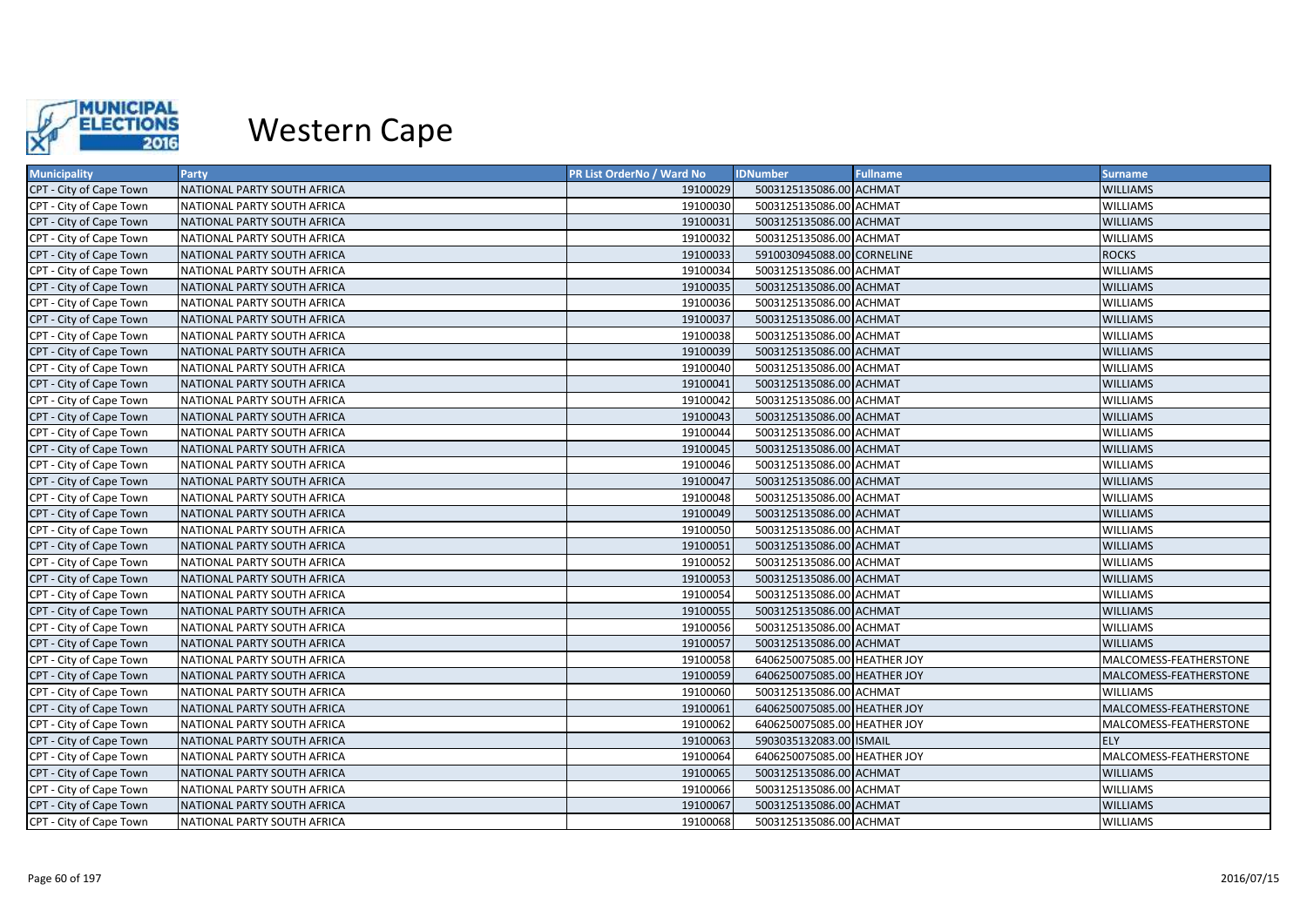

| <b>Municipality</b>     | <b>Party</b>                | PR List OrderNo / Ward No | <b>IDNumber</b>                 | <b>Fullname</b> | <b>Surname</b>         |
|-------------------------|-----------------------------|---------------------------|---------------------------------|-----------------|------------------------|
| CPT - City of Cape Town | NATIONAL PARTY SOUTH AFRICA | 19100069                  | 5003125135086.00 ACHMAT         |                 | <b>WILLIAMS</b>        |
| CPT - City of Cape Town | NATIONAL PARTY SOUTH AFRICA | 19100070                  | 6406250075085.00 HEATHER JOY    |                 | MALCOMESS-FEATHERSTONE |
| CPT - City of Cape Town | NATIONAL PARTY SOUTH AFRICA | 19100071                  | 6406250075085.00 HEATHER JOY    |                 | MALCOMESS-FEATHERSTONE |
| CPT - City of Cape Town | NATIONAL PARTY SOUTH AFRICA | 19100072                  | 6406250075085.00 HEATHER JOY    |                 | MALCOMESS-FEATHERSTONE |
| CPT - City of Cape Town | NATIONAL PARTY SOUTH AFRICA | 19100073                  | 5003125135086.00 ACHMAT         |                 | <b>WILLIAMS</b>        |
| CPT - City of Cape Town | NATIONAL PARTY SOUTH AFRICA | 19100074                  | 5003125135086.00 ACHMAT         |                 | <b>WILLIAMS</b>        |
| CPT - City of Cape Town | NATIONAL PARTY SOUTH AFRICA | 19100075                  | 5003125135086.00 ACHMAT         |                 | <b>WILLIAMS</b>        |
| CPT - City of Cape Town | NATIONAL PARTY SOUTH AFRICA | 19100076                  | 5003125135086.00 ACHMAT         |                 | <b>WILLIAMS</b>        |
| CPT - City of Cape Town | NATIONAL PARTY SOUTH AFRICA | 19100077                  | 5003125135086.00 ACHMAT         |                 | <b>WILLIAMS</b>        |
| CPT - City of Cape Town | NATIONAL PARTY SOUTH AFRICA | 19100078                  | 5003125135086.00 ACHMAT         |                 | <b>WILLIAMS</b>        |
| CPT - City of Cape Town | NATIONAL PARTY SOUTH AFRICA | 19100079                  | 5003125135086.00 ACHMAT         |                 | <b>WILLIAMS</b>        |
| CPT - City of Cape Town | NATIONAL PARTY SOUTH AFRICA | 19100080                  | 5003125135086.00 ACHMAT         |                 | <b>WILLIAMS</b>        |
| CPT - City of Cape Town | NATIONAL PARTY SOUTH AFRICA | 19100081                  | 5003125135086.00 ACHMAT         |                 | <b>WILLIAMS</b>        |
| CPT - City of Cape Town | NATIONAL PARTY SOUTH AFRICA | 19100082                  | 5003125135086.00 ACHMAT         |                 | <b>WILLIAMS</b>        |
| CPT - City of Cape Town | NATIONAL PARTY SOUTH AFRICA | 19100083                  | 5003125135086.00 ACHMAT         |                 | <b>WILLIAMS</b>        |
| CPT - City of Cape Town | NATIONAL PARTY SOUTH AFRICA | 19100084                  | 5003125135086.00 ACHMAT         |                 | <b>WILLIAMS</b>        |
| CPT - City of Cape Town | NATIONAL PARTY SOUTH AFRICA | 19100085                  | 5003125135086.00 ACHMAT         |                 | <b>WILLIAMS</b>        |
| CPT - City of Cape Town | NATIONAL PARTY SOUTH AFRICA | 19100086                  | 5003125135086.00 ACHMAT         |                 | <b>WILLIAMS</b>        |
| CPT - City of Cape Town | NATIONAL PARTY SOUTH AFRICA | 19100087                  | 5003125135086.00 ACHMAT         |                 | <b>WILLIAMS</b>        |
| CPT - City of Cape Town | NATIONAL PARTY SOUTH AFRICA | 19100088                  | 5910030945088.00 CORNELINE      |                 | <b>ROCKS</b>           |
| CPT - City of Cape Town | NATIONAL PARTY SOUTH AFRICA | 19100089                  | 5003125135086.00 ACHMAT         |                 | <b>WILLIAMS</b>        |
| CPT - City of Cape Town | NATIONAL PARTY SOUTH AFRICA | 19100090                  | 5003125135086.00 ACHMAT         |                 | <b>WILLIAMS</b>        |
| CPT - City of Cape Town | NATIONAL PARTY SOUTH AFRICA | 19100091                  | 5003125135086.00 ACHMAT         |                 | <b>WILLIAMS</b>        |
| CPT - City of Cape Town | NATIONAL PARTY SOUTH AFRICA | 19100092                  | 5003125135086.00 ACHMAT         |                 | <b>WILLIAMS</b>        |
| CPT - City of Cape Town | NATIONAL PARTY SOUTH AFRICA | 19100093                  | 5003125135086.00 ACHMAT         |                 | <b>WILLIAMS</b>        |
| CPT - City of Cape Town | NATIONAL PARTY SOUTH AFRICA | 19100094                  | 5003125135086.00 ACHMAT         |                 | <b>WILLIAMS</b>        |
| CPT - City of Cape Town | NATIONAL PARTY SOUTH AFRICA | 19100095                  | 5003125135086.00 ACHMAT         |                 | <b>WILLIAMS</b>        |
| CPT - City of Cape Town | NATIONAL PARTY SOUTH AFRICA | 19100096                  | 5003125135086.00 ACHMAT         |                 | <b>WILLIAMS</b>        |
| CPT - City of Cape Town | NATIONAL PARTY SOUTH AFRICA | 19100097                  | 5003125135086.00 ACHMAT         |                 | <b>WILLIAMS</b>        |
| CPT - City of Cape Town | NATIONAL PARTY SOUTH AFRICA | 19100098                  | 5003125135086.00 ACHMAT         |                 | <b>WILLIAMS</b>        |
| CPT - City of Cape Town | NATIONAL PARTY SOUTH AFRICA | 19100099                  | 5003125135086.00 ACHMAT         |                 | <b>WILLIAMS</b>        |
| CPT - City of Cape Town | NATIONAL PARTY SOUTH AFRICA | 19100100                  | 5003125135086.00 ACHMAT         |                 | <b>WILLIAMS</b>        |
| CPT - City of Cape Town | NATIONAL PARTY SOUTH AFRICA | 19100101                  | 5003125135086.00 ACHMAT         |                 | <b>WILLIAMS</b>        |
| CPT - City of Cape Town | NATIONAL PARTY SOUTH AFRICA | 19100102                  | 5003125135086.00 ACHMAT         |                 | <b>WILLIAMS</b>        |
| CPT - City of Cape Town | NATIONAL PARTY SOUTH AFRICA | 19100103                  | 5003125135086.00 ACHMAT         |                 | <b>WILLIAMS</b>        |
| CPT - City of Cape Town | NATIONAL PARTY SOUTH AFRICA | 19100104                  | 5003125135086.00 ACHMAT         |                 | <b>WILLIAMS</b>        |
| CPT - City of Cape Town | NATIONAL PARTY SOUTH AFRICA | 19100105                  | 5003125135086.00 ACHMAT         |                 | <b>WILLIAMS</b>        |
| CPT - City of Cape Town | NATIONAL PARTY SOUTH AFRICA | 19100106                  | 5003125135086.00 ACHMAT         |                 | <b>WILLIAMS</b>        |
| CPT - City of Cape Town | NATIONAL PARTY SOUTH AFRICA | 19100107                  | 5003125135086.00 ACHMAT         |                 | <b>WILLIAMS</b>        |
| CPT - City of Cape Town | NATIONAL PARTY SOUTH AFRICA | 19100108                  | 6805270138080.00 MIRIAM MELINDA |                 | <b>MOSES</b>           |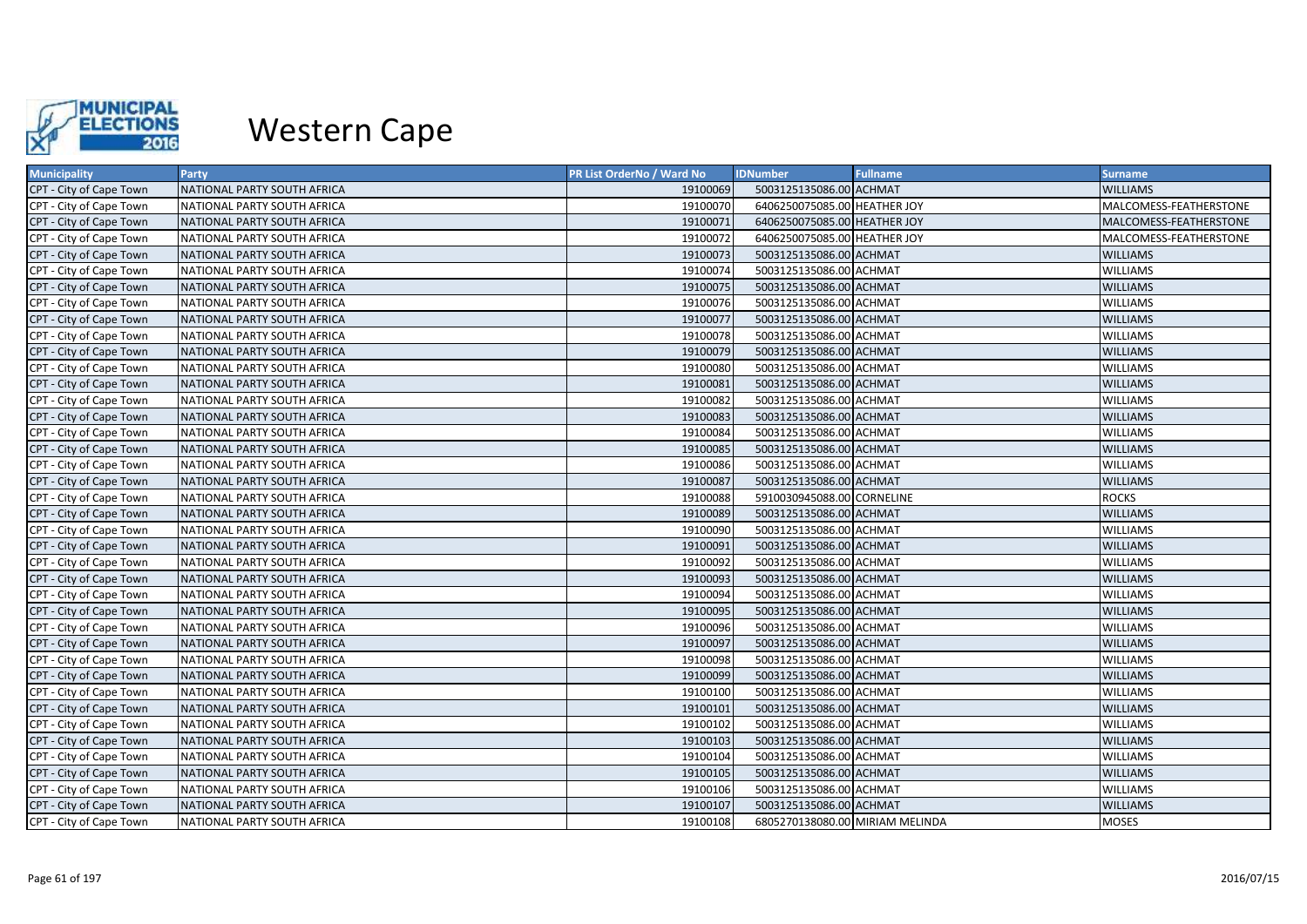

| <b>Municipality</b>     | Party                       | PR List OrderNo / Ward No | <b>IDNumber</b>                 | <b>Fullname</b>                     | <b>Surname</b>  |
|-------------------------|-----------------------------|---------------------------|---------------------------------|-------------------------------------|-----------------|
| CPT - City of Cape Town | NATIONAL PARTY SOUTH AFRICA | 19100109                  |                                 | 7008050814082.00 GERTRUDE GERALDINE | <b>CLOETE</b>   |
| CPT - City of Cape Town | NATIONAL PARTY SOUTH AFRICA | 19100110                  | 5003125135086.00 ACHMAT         |                                     | <b>WILLIAMS</b> |
| CPT - City of Cape Town | NATIONAL PARTY SOUTH AFRICA | 19100111                  | 5003125135086.00 ACHMAT         |                                     | <b>WILLIAMS</b> |
| CPT - City of Cape Town | NATIONAL PARTY SOUTH AFRICA | 19100112                  | 5003125135086.00 ACHMAT         |                                     | <b>WILLIAMS</b> |
| CPT - City of Cape Town | NATIONAL PARTY SOUTH AFRICA | 19100113                  | 5003125135086.00 ACHMAT         |                                     | <b>WILLIAMS</b> |
| CPT - City of Cape Town | NATIONAL PARTY SOUTH AFRICA | 19100114                  | 5003125135086.00 ACHMAT         |                                     | <b>WILLIAMS</b> |
| CPT - City of Cape Town | NATIONAL PARTY SOUTH AFRICA | 19100115                  | 5307260035088.00 FARIDA         |                                     | <b>MOOSA</b>    |
| CPT - City of Cape Town | NATIONAL PARTY SOUTH AFRICA | 19100116                  | 7405200163081.00 WAGIEDA        |                                     | <b>HATTAS</b>   |
| CPT - City of Cape Town | NATIONAL PEOPLE'S PARTY     |                           | 6510200215087.00 MICHELLE MARIA |                                     | <b>CALITZ</b>   |
| CPT - City of Cape Town | NATIONAL PEOPLE'S PARTY     | 19100001                  | 6510200215087.00 MICHELLE MARIA |                                     | <b>CALITZ</b>   |
| CPT - City of Cape Town | NATIONAL PEOPLE'S PARTY     | 19100002                  | 6510200215087.00 MICHELLE MARIA |                                     | <b>CALITZ</b>   |
| CPT - City of Cape Town | NATIONAL PEOPLE'S PARTY     | 19100003                  | 6510200215087.00 MICHELLE MARIA |                                     | <b>CALITZ</b>   |
| CPT - City of Cape Town | NATIONAL PEOPLE'S PARTY     | 19100004                  | 6510200215087.00 MICHELLE MARIA |                                     | <b>CALITZ</b>   |
| CPT - City of Cape Town | NATIONAL PEOPLE'S PARTY     | 19100005                  | 6510200215087.00 MICHELLE MARIA |                                     | <b>CALITZ</b>   |
| CPT - City of Cape Town | NATIONAL PEOPLE'S PARTY     | 19100006                  | 6510200215087.00 MICHELLE MARIA |                                     | <b>CALITZ</b>   |
| CPT - City of Cape Town | NATIONAL PEOPLE'S PARTY     | 19100007                  | 6510200215087.00 MICHELLE MARIA |                                     | <b>CALITZ</b>   |
| CPT - City of Cape Town | NATIONAL PEOPLE'S PARTY     | 19100008                  | 6510200215087.00 MICHELLE MARIA |                                     | <b>CALITZ</b>   |
| CPT - City of Cape Town | NATIONAL PEOPLE'S PARTY     | 19100009                  | 6510200215087.00 MICHELLE MARIA |                                     | <b>CALITZ</b>   |
| CPT - City of Cape Town | NATIONAL PEOPLE'S PARTY     | 19100010                  | 6510200215087.00 MICHELLE MARIA |                                     | <b>CALITZ</b>   |
| CPT - City of Cape Town | NATIONAL PEOPLE'S PARTY     | 19100011                  | 6510200215087.00 MICHELLE MARIA |                                     | <b>CALITZ</b>   |
| CPT - City of Cape Town | NATIONAL PEOPLE'S PARTY     | 19100012                  | 6510200215087.00 MICHELLE MARIA |                                     | <b>CALITZ</b>   |
| CPT - City of Cape Town | NATIONAL PEOPLE'S PARTY     | 19100013                  | 6510200215087.00 MICHELLE MARIA |                                     | <b>CALITZ</b>   |
| CPT - City of Cape Town | NATIONAL PEOPLE'S PARTY     | 19100014                  | 6510200215087.00 MICHELLE MARIA |                                     | <b>CALITZ</b>   |
| CPT - City of Cape Town | NATIONAL PEOPLE'S PARTY     | 19100015                  | 6510200215087.00 MICHELLE MARIA |                                     | CALITZ          |
| CPT - City of Cape Town | NATIONAL PEOPLE'S PARTY     | 19100016                  | 6510200215087.00 MICHELLE MARIA |                                     | <b>CALITZ</b>   |
| CPT - City of Cape Town | NATIONAL PEOPLE'S PARTY     | 19100017                  | 6510200215087.00 MICHELLE MARIA |                                     | <b>CALITZ</b>   |
| CPT - City of Cape Town | NATIONAL PEOPLE'S PARTY     | 19100018                  | 6510200215087.00 MICHELLE MARIA |                                     | <b>CALITZ</b>   |
| CPT - City of Cape Town | NATIONAL PEOPLE'S PARTY     | 19100019                  | 6510200215087.00 MICHELLE MARIA |                                     | <b>CALITZ</b>   |
| CPT - City of Cape Town | NATIONAL PEOPLE'S PARTY     | 19100020                  | 6510200215087.00 MICHELLE MARIA |                                     | <b>CALITZ</b>   |
| CPT - City of Cape Town | NATIONAL PEOPLE'S PARTY     | 19100021                  | 6510200215087.00 MICHELLE MARIA |                                     | <b>CALITZ</b>   |
| CPT - City of Cape Town | NATIONAL PEOPLE'S PARTY     | 19100022                  | 6510200215087.00 MICHELLE MARIA |                                     | <b>CALITZ</b>   |
| CPT - City of Cape Town | NATIONAL PEOPLE'S PARTY     | 19100023                  | 6510200215087.00 MICHELLE MARIA |                                     | <b>CALITZ</b>   |
| CPT - City of Cape Town | NATIONAL PEOPLE'S PARTY     | 19100024                  | 6510200215087.00 MICHELLE MARIA |                                     | <b>CALITZ</b>   |
| CPT - City of Cape Town | NATIONAL PEOPLE'S PARTY     | 19100025                  | 6510200215087.00 MICHELLE MARIA |                                     | <b>CALITZ</b>   |
| CPT - City of Cape Town | NATIONAL PEOPLE'S PARTY     | 19100026                  | 6510200215087.00 MICHELLE MARIA |                                     | <b>CALITZ</b>   |
| CPT - City of Cape Town | NATIONAL PEOPLE'S PARTY     | 19100027                  | 6510200215087.00 MICHELLE MARIA |                                     | <b>CALITZ</b>   |
| CPT - City of Cape Town | NATIONAL PEOPLE'S PARTY     | 19100028                  | 6510200215087.00 MICHELLE MARIA |                                     | <b>CALITZ</b>   |
| CPT - City of Cape Town | NATIONAL PEOPLE'S PARTY     | 19100029                  | 6510200215087.00 MICHELLE MARIA |                                     | CALITZ          |
| CPT - City of Cape Town | NATIONAL PEOPLE'S PARTY     | 19100030                  | 6510200215087.00 MICHELLE MARIA |                                     | <b>CALITZ</b>   |
| CPT - City of Cape Town | NATIONAL PEOPLE'S PARTY     | 19100031                  | 6510200215087.00 MICHELLE MARIA |                                     | <b>CALITZ</b>   |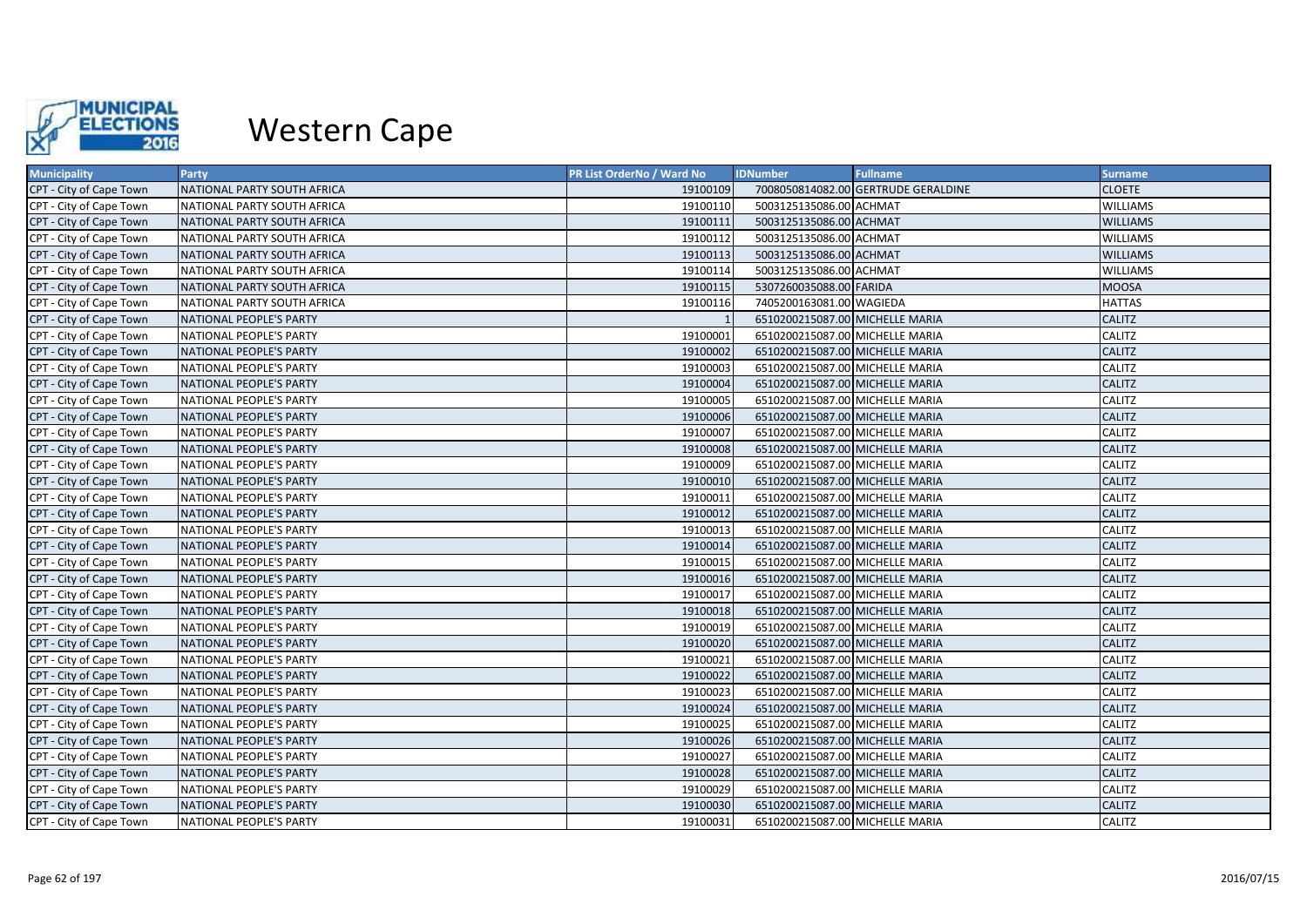

| <b>Municipality</b>     | Party                   | PR List OrderNo / Ward No | <b>IDNumber</b>                 | <b>Fullname</b> | <b>Surname</b> |
|-------------------------|-------------------------|---------------------------|---------------------------------|-----------------|----------------|
| CPT - City of Cape Town | NATIONAL PEOPLE'S PARTY | 19100032                  | 6510200215087.00 MICHELLE MARIA |                 | <b>CALITZ</b>  |
| CPT - City of Cape Town | NATIONAL PEOPLE'S PARTY | 19100033                  | 6510200215087.00 MICHELLE MARIA |                 | <b>CALITZ</b>  |
| CPT - City of Cape Town | NATIONAL PEOPLE'S PARTY | 19100034                  | 6510200215087.00 MICHELLE MARIA |                 | <b>CALITZ</b>  |
| CPT - City of Cape Town | NATIONAL PEOPLE'S PARTY | 19100035                  | 6510200215087.00 MICHELLE MARIA |                 | <b>CALITZ</b>  |
| CPT - City of Cape Town | NATIONAL PEOPLE'S PARTY | 19100036                  | 6510200215087.00 MICHELLE MARIA |                 | <b>CALITZ</b>  |
| CPT - City of Cape Town | NATIONAL PEOPLE'S PARTY | 19100037                  | 6510200215087.00 MICHELLE MARIA |                 | <b>CALITZ</b>  |
| CPT - City of Cape Town | NATIONAL PEOPLE'S PARTY | 19100038                  | 6510200215087.00 MICHELLE MARIA |                 | <b>CALITZ</b>  |
| CPT - City of Cape Town | NATIONAL PEOPLE'S PARTY | 19100039                  | 6510200215087.00 MICHELLE MARIA |                 | <b>CALITZ</b>  |
| CPT - City of Cape Town | NATIONAL PEOPLE'S PARTY | 19100040                  | 6510200215087.00 MICHELLE MARIA |                 | <b>CALITZ</b>  |
| CPT - City of Cape Town | NATIONAL PEOPLE'S PARTY | 19100041                  | 6510200215087.00 MICHELLE MARIA |                 | <b>CALITZ</b>  |
| CPT - City of Cape Town | NATIONAL PEOPLE'S PARTY | 19100042                  | 6510200215087.00 MICHELLE MARIA |                 | <b>CALITZ</b>  |
| CPT - City of Cape Town | NATIONAL PEOPLE'S PARTY | 19100043                  | 6510200215087.00 MICHELLE MARIA |                 | <b>CALITZ</b>  |
| CPT - City of Cape Town | NATIONAL PEOPLE'S PARTY | 19100044                  | 6510200215087.00 MICHELLE MARIA |                 | <b>CALITZ</b>  |
| CPT - City of Cape Town | NATIONAL PEOPLE'S PARTY | 19100045                  | 6510200215087.00 MICHELLE MARIA |                 | <b>CALITZ</b>  |
| CPT - City of Cape Town | NATIONAL PEOPLE'S PARTY | 19100046                  | 6510200215087.00 MICHELLE MARIA |                 | <b>CALITZ</b>  |
| CPT - City of Cape Town | NATIONAL PEOPLE'S PARTY | 19100047                  | 6510200215087.00 MICHELLE MARIA |                 | <b>CALITZ</b>  |
| CPT - City of Cape Town | NATIONAL PEOPLE'S PARTY | 19100048                  | 6510200215087.00 MICHELLE MARIA |                 | <b>CALITZ</b>  |
| CPT - City of Cape Town | NATIONAL PEOPLE'S PARTY | 19100049                  | 6510200215087.00 MICHELLE MARIA |                 | <b>CALITZ</b>  |
| CPT - City of Cape Town | NATIONAL PEOPLE'S PARTY | 19100050                  | 6510200215087.00 MICHELLE MARIA |                 | <b>CALITZ</b>  |
| CPT - City of Cape Town | NATIONAL PEOPLE'S PARTY | 19100051                  | 6510200215087.00 MICHELLE MARIA |                 | <b>CALITZ</b>  |
| CPT - City of Cape Town | NATIONAL PEOPLE'S PARTY | 19100052                  | 6510200215087.00 MICHELLE MARIA |                 | <b>CALITZ</b>  |
| CPT - City of Cape Town | NATIONAL PEOPLE'S PARTY | 19100053                  | 6510200215087.00 MICHELLE MARIA |                 | <b>CALITZ</b>  |
| CPT - City of Cape Town | NATIONAL PEOPLE'S PARTY | 19100054                  | 6510200215087.00 MICHELLE MARIA |                 | <b>CALITZ</b>  |
| CPT - City of Cape Town | NATIONAL PEOPLE'S PARTY | 19100055                  | 6510200215087.00 MICHELLE MARIA |                 | <b>CALITZ</b>  |
| CPT - City of Cape Town | NATIONAL PEOPLE'S PARTY | 19100056                  | 6510200215087.00 MICHELLE MARIA |                 | <b>CALITZ</b>  |
| CPT - City of Cape Town | NATIONAL PEOPLE'S PARTY | 19100057                  | 6510200215087.00 MICHELLE MARIA |                 | CALITZ         |
| CPT - City of Cape Town | NATIONAL PEOPLE'S PARTY | 19100058                  | 6510200215087.00 MICHELLE MARIA |                 | <b>CALITZ</b>  |
| CPT - City of Cape Town | NATIONAL PEOPLE'S PARTY | 19100059                  | 6510200215087.00 MICHELLE MARIA |                 | <b>CALITZ</b>  |
| CPT - City of Cape Town | NATIONAL PEOPLE'S PARTY | 19100060                  | 6510200215087.00 MICHELLE MARIA |                 | <b>CALITZ</b>  |
| CPT - City of Cape Town | NATIONAL PEOPLE'S PARTY | 19100061                  | 6510200215087.00 MICHELLE MARIA |                 | <b>CALITZ</b>  |
| CPT - City of Cape Town | NATIONAL PEOPLE'S PARTY | 19100062                  | 6510200215087.00 MICHELLE MARIA |                 | <b>CALITZ</b>  |
| CPT - City of Cape Town | NATIONAL PEOPLE'S PARTY | 19100063                  | 6510200215087.00 MICHELLE MARIA |                 | <b>CALITZ</b>  |
| CPT - City of Cape Town | NATIONAL PEOPLE'S PARTY | 19100064                  | 6510200215087.00 MICHELLE MARIA |                 | <b>CALITZ</b>  |
| CPT - City of Cape Town | NATIONAL PEOPLE'S PARTY | 19100065                  | 6510200215087.00 MICHELLE MARIA |                 | <b>CALITZ</b>  |
| CPT - City of Cape Town | NATIONAL PEOPLE'S PARTY | 19100066                  | 6510200215087.00 MICHELLE MARIA |                 | <b>CALITZ</b>  |
| CPT - City of Cape Town | NATIONAL PEOPLE'S PARTY | 19100067                  | 6510200215087.00 MICHELLE MARIA |                 | CALITZ         |
| CPT - City of Cape Town | NATIONAL PEOPLE'S PARTY | 19100068                  | 6510200215087.00 MICHELLE MARIA |                 | <b>CALITZ</b>  |
| CPT - City of Cape Town | NATIONAL PEOPLE'S PARTY | 19100069                  | 6510200215087.00 MICHELLE MARIA |                 | <b>CALITZ</b>  |
| CPT - City of Cape Town | NATIONAL PEOPLE'S PARTY | 19100070                  | 6510200215087.00 MICHELLE MARIA |                 | <b>CALITZ</b>  |
| CPT - City of Cape Town | NATIONAL PEOPLE'S PARTY | 19100071                  | 6510200215087.00 MICHELLE MARIA |                 | <b>CALITZ</b>  |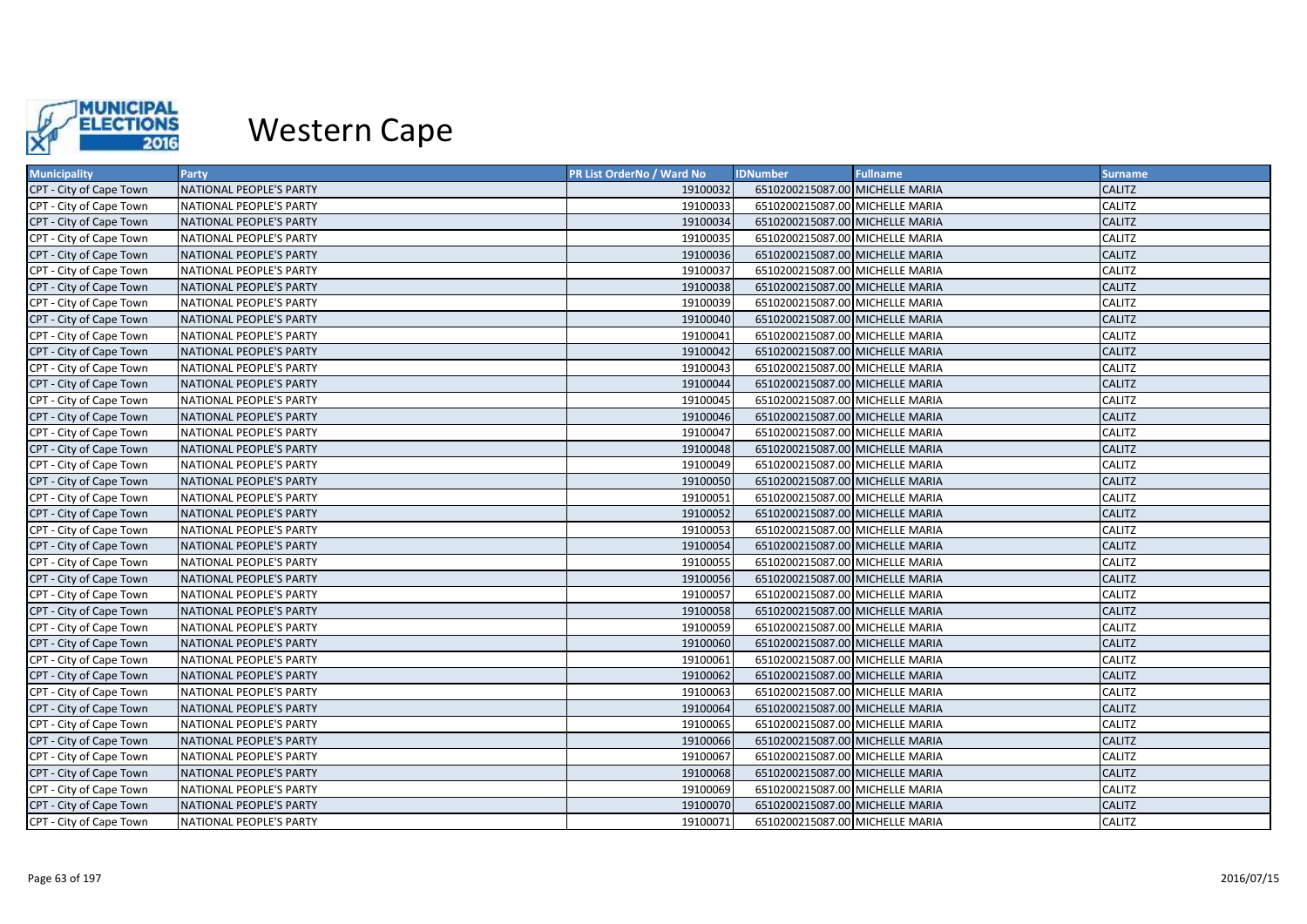

| <b>Municipality</b>     | Party                          | PR List OrderNo / Ward No | <b>IDNumber</b>                 | <b>Fullname</b> | <b>Surname</b> |
|-------------------------|--------------------------------|---------------------------|---------------------------------|-----------------|----------------|
| CPT - City of Cape Town | NATIONAL PEOPLE'S PARTY        | 19100072                  | 6510200215087.00 MICHELLE MARIA |                 | <b>CALITZ</b>  |
| CPT - City of Cape Town | NATIONAL PEOPLE'S PARTY        | 19100073                  | 6510200215087.00 MICHELLE MARIA |                 | <b>CALITZ</b>  |
| CPT - City of Cape Town | NATIONAL PEOPLE'S PARTY        | 19100074                  | 6510200215087.00 MICHELLE MARIA |                 | <b>CALITZ</b>  |
| CPT - City of Cape Town | NATIONAL PEOPLE'S PARTY        | 19100075                  | 6510200215087.00 MICHELLE MARIA |                 | <b>CALITZ</b>  |
| CPT - City of Cape Town | NATIONAL PEOPLE'S PARTY        | 19100076                  | 6510200215087.00 MICHELLE MARIA |                 | <b>CALITZ</b>  |
| CPT - City of Cape Town | NATIONAL PEOPLE'S PARTY        | 19100077                  | 6510200215087.00 MICHELLE MARIA |                 | <b>CALITZ</b>  |
| CPT - City of Cape Town | NATIONAL PEOPLE'S PARTY        | 19100078                  | 6510200215087.00 MICHELLE MARIA |                 | <b>CALITZ</b>  |
| CPT - City of Cape Town | NATIONAL PEOPLE'S PARTY        | 19100079                  | 6510200215087.00 MICHELLE MARIA |                 | <b>CALITZ</b>  |
| CPT - City of Cape Town | NATIONAL PEOPLE'S PARTY        | 19100080                  | 6510200215087.00 MICHELLE MARIA |                 | <b>CALITZ</b>  |
| CPT - City of Cape Town | NATIONAL PEOPLE'S PARTY        | 19100081                  | 6510200215087.00 MICHELLE MARIA |                 | <b>CALITZ</b>  |
| CPT - City of Cape Town | NATIONAL PEOPLE'S PARTY        | 19100082                  | 6510200215087.00 MICHELLE MARIA |                 | <b>CALITZ</b>  |
| CPT - City of Cape Town | NATIONAL PEOPLE'S PARTY        | 19100083                  | 6510200215087.00 MICHELLE MARIA |                 | <b>CALITZ</b>  |
| CPT - City of Cape Town | NATIONAL PEOPLE'S PARTY        | 19100084                  | 6510200215087.00 MICHELLE MARIA |                 | <b>CALITZ</b>  |
| CPT - City of Cape Town | NATIONAL PEOPLE'S PARTY        | 19100085                  | 6510200215087.00 MICHELLE MARIA |                 | <b>CALITZ</b>  |
| CPT - City of Cape Town | NATIONAL PEOPLE'S PARTY        | 19100086                  | 6510200215087.00 MICHELLE MARIA |                 | <b>CALITZ</b>  |
| CPT - City of Cape Town | NATIONAL PEOPLE'S PARTY        | 19100087                  | 6510200215087.00 MICHELLE MARIA |                 | <b>CALITZ</b>  |
| CPT - City of Cape Town | NATIONAL PEOPLE'S PARTY        | 19100088                  | 6510200215087.00 MICHELLE MARIA |                 | <b>CALITZ</b>  |
| CPT - City of Cape Town | NATIONAL PEOPLE'S PARTY        | 19100089                  | 6510200215087.00 MICHELLE MARIA |                 | CALITZ         |
| CPT - City of Cape Town | NATIONAL PEOPLE'S PARTY        | 19100090                  | 6510200215087.00 MICHELLE MARIA |                 | <b>CALITZ</b>  |
| CPT - City of Cape Town | NATIONAL PEOPLE'S PARTY        | 19100091                  | 6510200215087.00 MICHELLE MARIA |                 | <b>CALITZ</b>  |
| CPT - City of Cape Town | NATIONAL PEOPLE'S PARTY        | 19100092                  | 6510200215087.00 MICHELLE MARIA |                 | <b>CALITZ</b>  |
| CPT - City of Cape Town | NATIONAL PEOPLE'S PARTY        | 19100093                  | 6510200215087.00 MICHELLE MARIA |                 | CALITZ         |
| CPT - City of Cape Town | <b>NATIONAL PEOPLE'S PARTY</b> | 19100094                  | 6510200215087.00 MICHELLE MARIA |                 | <b>CALITZ</b>  |
| CPT - City of Cape Town | NATIONAL PEOPLE'S PARTY        | 19100095                  | 6510200215087.00 MICHELLE MARIA |                 | <b>CALITZ</b>  |
| CPT - City of Cape Town | NATIONAL PEOPLE'S PARTY        | 19100096                  | 6510200215087.00 MICHELLE MARIA |                 | <b>CALITZ</b>  |
| CPT - City of Cape Town | NATIONAL PEOPLE'S PARTY        | 19100097                  | 6510200215087.00 MICHELLE MARIA |                 | <b>CALITZ</b>  |
| CPT - City of Cape Town | NATIONAL PEOPLE'S PARTY        | 19100098                  | 6510200215087.00 MICHELLE MARIA |                 | <b>CALITZ</b>  |
| CPT - City of Cape Town | NATIONAL PEOPLE'S PARTY        | 19100099                  | 6510200215087.00 MICHELLE MARIA |                 | <b>CALITZ</b>  |
| CPT - City of Cape Town | NATIONAL PEOPLE'S PARTY        | 19100100                  | 6510200215087.00 MICHELLE MARIA |                 | <b>CALITZ</b>  |
| CPT - City of Cape Town | NATIONAL PEOPLE'S PARTY        | 19100101                  | 6510200215087.00 MICHELLE MARIA |                 | <b>CALITZ</b>  |
| CPT - City of Cape Town | NATIONAL PEOPLE'S PARTY        | 19100102                  | 6510200215087.00 MICHELLE MARIA |                 | <b>CALITZ</b>  |
| CPT - City of Cape Town | NATIONAL PEOPLE'S PARTY        | 19100103                  | 6510200215087.00 MICHELLE MARIA |                 | <b>CALITZ</b>  |
| CPT - City of Cape Town | NATIONAL PEOPLE'S PARTY        | 19100104                  | 6510200215087.00 MICHELLE MARIA |                 | <b>CALITZ</b>  |
| CPT - City of Cape Town | NATIONAL PEOPLE'S PARTY        | 19100105                  | 6510200215087.00 MICHELLE MARIA |                 | CALITZ         |
| CPT - City of Cape Town | NATIONAL PEOPLE'S PARTY        | 19100106                  | 6510200215087.00 MICHELLE MARIA |                 | <b>CALITZ</b>  |
| CPT - City of Cape Town | NATIONAL PEOPLE'S PARTY        | 19100107                  | 6510200215087.00 MICHELLE MARIA |                 | <b>CALITZ</b>  |
| CPT - City of Cape Town | NATIONAL PEOPLE'S PARTY        | 19100108                  | 6510200215087.00 MICHELLE MARIA |                 | <b>CALITZ</b>  |
| CPT - City of Cape Town | NATIONAL PEOPLE'S PARTY        | 19100109                  | 6510200215087.00 MICHELLE MARIA |                 | <b>CALITZ</b>  |
| CPT - City of Cape Town | NATIONAL PEOPLE'S PARTY        | 19100110                  | 6510200215087.00 MICHELLE MARIA |                 | <b>CALITZ</b>  |
| CPT - City of Cape Town | NATIONAL PEOPLE'S PARTY        | 19100111                  | 6510200215087.00 MICHELLE MARIA |                 | CALITZ         |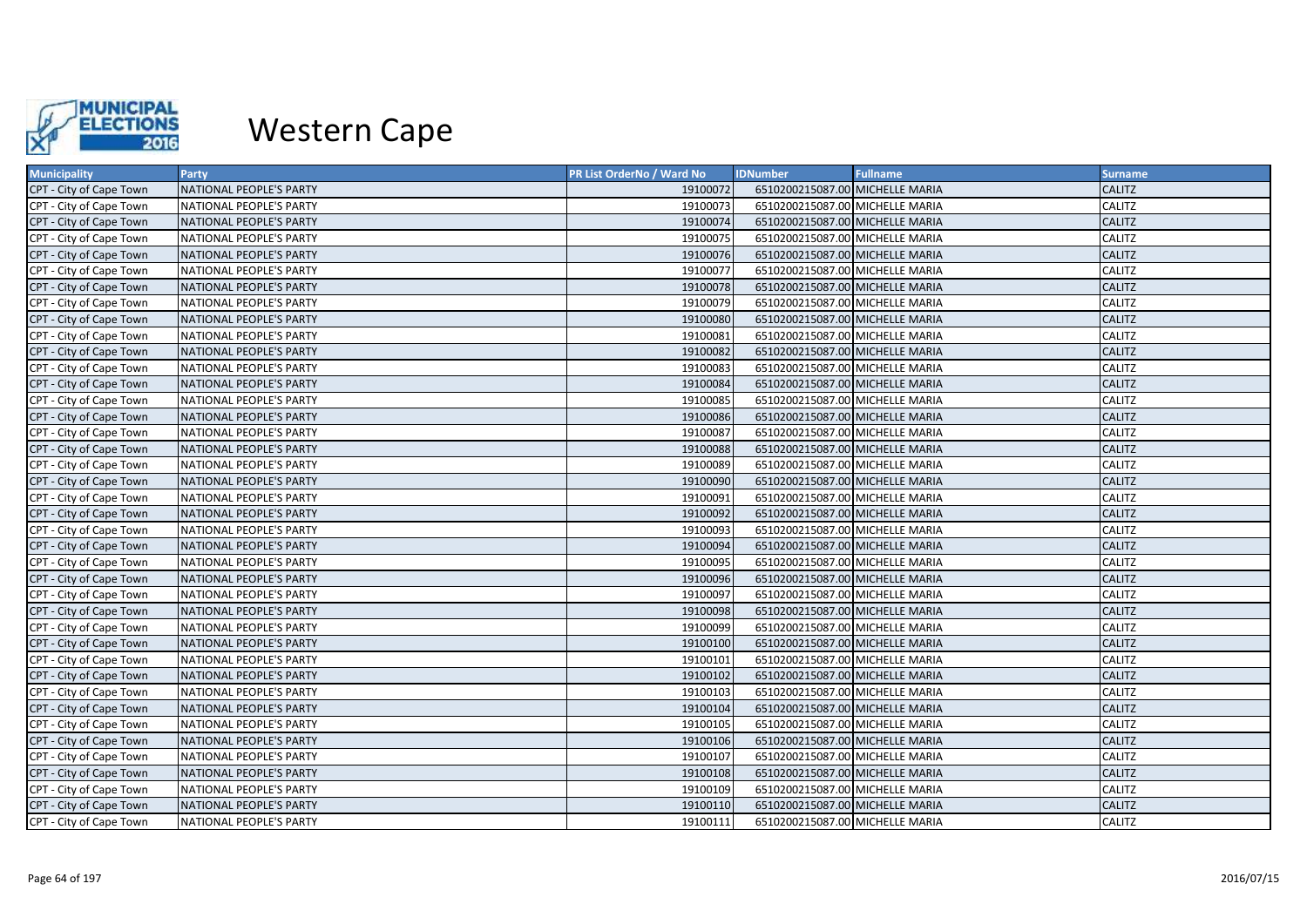

| <b>Municipality</b>     | Party                                      | <b>PR List OrderNo / Ward No</b> | <b>IDNumber</b>                   | <b>Fullname</b>                    | <b>Surname</b>     |
|-------------------------|--------------------------------------------|----------------------------------|-----------------------------------|------------------------------------|--------------------|
| CPT - City of Cape Town | NATIONAL PEOPLE'S PARTY                    | 19100112                         | 6510200215087.00 MICHELLE MARIA   |                                    | <b>CALITZ</b>      |
| CPT - City of Cape Town | NATIONAL PEOPLE'S PARTY                    | 19100113                         | 6510200215087.00 MICHELLE MARIA   |                                    | CALITZ             |
| CPT - City of Cape Town | NATIONAL PEOPLE'S PARTY                    | 19100114                         | 6510200215087.00 MICHELLE MARIA   |                                    | <b>CALITZ</b>      |
| CPT - City of Cape Town | NATIONAL PEOPLE'S PARTY                    | 19100115                         | 6510200215087.00 MICHELLE MARIA   |                                    | <b>CALITZ</b>      |
| CPT - City of Cape Town | NATIONAL PEOPLE'S PARTY                    | 19100116                         | 6510200215087.00 MICHELLE MARIA   |                                    | <b>CALITZ</b>      |
| CPT - City of Cape Town | NATIONALIST COLOURED PARTY OF SOUTH AFRICA |                                  | 6303115193080.00 FRANK JONATHAN   |                                    | <b>MARTIN</b>      |
| CPT - City of Cape Town | NATIONALIST COLOURED PARTY OF SOUTH AFRICA |                                  |                                   | 6403225197086.00 MALCOM THOMAS     | <b>KLEINVELDT</b>  |
| CPT - City of Cape Town | NATIONALIST COLOURED PARTY OF SOUTH AFRICA |                                  |                                   | 6609065294086.00 CLAMEN JOHANNES   | SOLOMONS           |
| CPT - City of Cape Town | NATIONALIST COLOURED PARTY OF SOUTH AFRICA |                                  | 6812095213080.00 DESMOND NIGEL    |                                    | <b>VAN NIEKERK</b> |
| CPT - City of Cape Town | NATIONALIST COLOURED PARTY OF SOUTH AFRICA |                                  | 5906265010085.00 BROIDY FREDERIC  |                                    | ORTELL             |
| CPT - City of Cape Town | NATIONALIST COLOURED PARTY OF SOUTH AFRICA |                                  | 6709160550083.00 FAGMIEDAH        |                                    | <b>LAKAY</b>       |
| CPT - City of Cape Town | NATIONALIST COLOURED PARTY OF SOUTH AFRICA |                                  | 7701085032080.00 MARIO FLOORS     |                                    | <b>VAN WYK</b>     |
| CPT - City of Cape Town | NATIONALIST COLOURED PARTY OF SOUTH AFRICA |                                  |                                   | 4810085070082.00 BENJAMIN JEREMIAH | <b>KOEN</b>        |
| CPT - City of Cape Town | NATIONALIST COLOURED PARTY OF SOUTH AFRICA |                                  | 6503010787080.00 COREEN           |                                    | <b>HERMAN</b>      |
| CPT - City of Cape Town | NATIONALIST COLOURED PARTY OF SOUTH AFRICA | 10                               | 8307180116080.00 NAZEEMA          |                                    | <b>TERBLANCHE</b>  |
| CPT - City of Cape Town | NATIONALIST COLOURED PARTY OF SOUTH AFRICA | 11                               | 6903210178082.00 YOLANDA          |                                    | <b>MUTIBA</b>      |
| CPT - City of Cape Town | NATIONALIST COLOURED PARTY OF SOUTH AFRICA | 12                               | 8202180150082.00 ZENOBIA LIEZEL   |                                    | <b>WILLIAMS</b>    |
| CPT - City of Cape Town | NATIONALIST COLOURED PARTY OF SOUTH AFRICA | 13                               | 6401260789080.00 CHERYL           |                                    | <b>WILSON</b>      |
| CPT - City of Cape Town | NATIONALIST COLOURED PARTY OF SOUTH AFRICA | 14                               | 7904190236089.00 DELENE JANET     |                                    | <b>JANSEN</b>      |
| CPT - City of Cape Town | NATIONALIST COLOURED PARTY OF SOUTH AFRICA | 15                               | 6809070843089.00 FALDIELA         |                                    | ABRAHAMS           |
| CPT - City of Cape Town | NATIONALIST COLOURED PARTY OF SOUTH AFRICA | 16                               | 6704115166085.00 ACHMAD           |                                    | ABRAHAMS           |
| CPT - City of Cape Town | NATIONALIST COLOURED PARTY OF SOUTH AFRICA | 17                               | 7901090156086.00 BILQIS           |                                    | <b>STELLENBOOM</b> |
| CPT - City of Cape Town | NATIONALIST COLOURED PARTY OF SOUTH AFRICA | 18                               | 8903085213087.00 CARLO ELRICH     |                                    | <b>SOLOMONS</b>    |
| CPT - City of Cape Town | NATIONALIST COLOURED PARTY OF SOUTH AFRICA | 19                               | 6609140838089.00 FARIEDA          |                                    | <b>VROLICK</b>     |
| CPT - City of Cape Town | NATIONALIST COLOURED PARTY OF SOUTH AFRICA | 20                               | 5812190214083.00 MARILYN DAPHNE   |                                    | <b>BOTHA</b>       |
| CPT - City of Cape Town | NATIONALIST COLOURED PARTY OF SOUTH AFRICA | 21                               | 6308160274081.00 SHAIDA           |                                    | <b>ESSOP</b>       |
| CPT - City of Cape Town | NATIONALIST COLOURED PARTY OF SOUTH AFRICA | 22                               |                                   | 6109015238085.00 RONALD WALLACE    | <b>LACKAY</b>      |
| CPT - City of Cape Town | NATIONALIST COLOURED PARTY OF SOUTH AFRICA | 23                               |                                   | 7203170269081.00 CHANTEL ROCHELLE  | <b>STEPHANUS</b>   |
| CPT - City of Cape Town | NATIONALIST COLOURED PARTY OF SOUTH AFRICA | 24                               | 7112230884088.00 PAMALA PRISCILLA |                                    | <b>WITBOOI</b>     |
| CPT - City of Cape Town | NATIONALIST COLOURED PARTY OF SOUTH AFRICA | 25                               | 8007225213088.00 NEIL JOHN        |                                    | <b>WILLEMSE</b>    |
| CPT - City of Cape Town | NATIONALIST COLOURED PARTY OF SOUTH AFRICA | 26                               | 7403190094085.00 SOERAYA          |                                    | <b>VALENTINE</b>   |
| CPT - City of Cape Town | NATIONALIST COLOURED PARTY OF SOUTH AFRICA | 27                               | 7909160091083.00 BRIGITTE SARAH   |                                    | <b>GEORGE</b>      |
| CPT - City of Cape Town | NATIONALIST COLOURED PARTY OF SOUTH AFRICA | 28                               | 5210265054080.00 LODEWYK          |                                    | <b>ARENDSE</b>     |
| CPT - City of Cape Town | NATIONALIST COLOURED PARTY OF SOUTH AFRICA | 29                               | 7810215187084.00 VICTOR KIEWIET   |                                    | <b>DE LILLY</b>    |
| CPT - City of Cape Town | NATIONALIST COLOURED PARTY OF SOUTH AFRICA | 19100001                         | 6303115193080.00 FRANK JONATHAN   |                                    | <b>MARTIN</b>      |
| CPT - City of Cape Town | NATIONALIST COLOURED PARTY OF SOUTH AFRICA | 19100002                         | 6303115193080.00 FRANK JONATHAN   |                                    | <b>MARTIN</b>      |
| CPT - City of Cape Town | NATIONALIST COLOURED PARTY OF SOUTH AFRICA | 19100003                         | 6303115193080.00 FRANK JONATHAN   |                                    | <b>MARTIN</b>      |
| CPT - City of Cape Town | NATIONALIST COLOURED PARTY OF SOUTH AFRICA | 19100004                         | 6303115193080.00 FRANK JONATHAN   |                                    | <b>MARTIN</b>      |
| CPT - City of Cape Town | NATIONALIST COLOURED PARTY OF SOUTH AFRICA | 19100005                         | 6303115193080.00 FRANK JONATHAN   |                                    | <b>MARTIN</b>      |
| CPT - City of Cape Town | NATIONALIST COLOURED PARTY OF SOUTH AFRICA | 19100006                         |                                   | 6609065294086.00 CLAMEN JOHANNES   | <b>SOLOMONS</b>    |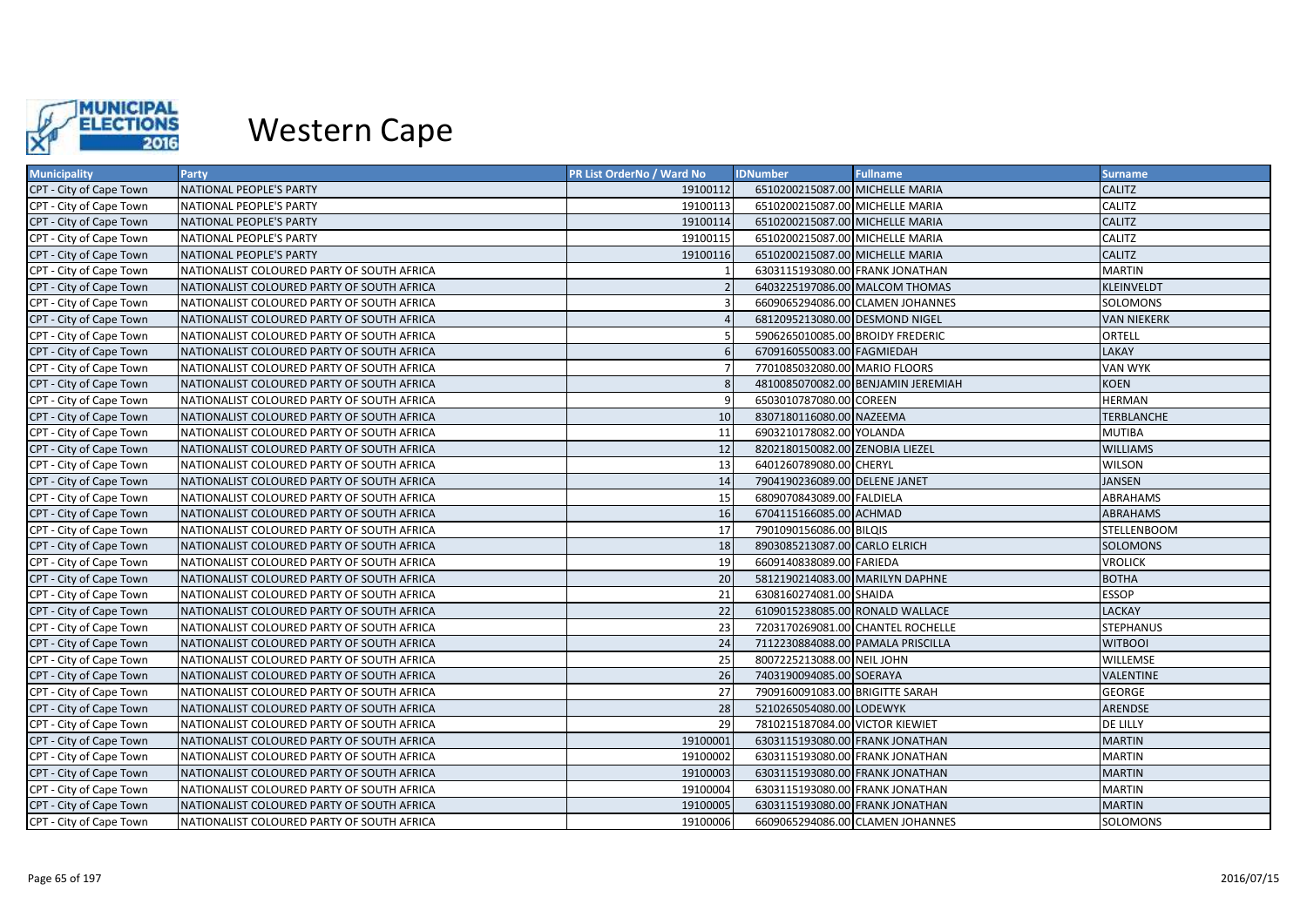

| <b>Municipality</b>     | Party                                      | <b>PR List OrderNo / Ward No</b> | <b>IDNumber</b>                 | <b>Fullname</b>                    | <b>Surname</b>   |
|-------------------------|--------------------------------------------|----------------------------------|---------------------------------|------------------------------------|------------------|
| CPT - City of Cape Town | NATIONALIST COLOURED PARTY OF SOUTH AFRICA | 19100007                         |                                 | 6609065294086.00 CLAMEN JOHANNES   | <b>SOLOMONS</b>  |
| CPT - City of Cape Town | NATIONALIST COLOURED PARTY OF SOUTH AFRICA | 19100008                         | 6303115193080.00 FRANK JONATHAN |                                    | <b>MARTIN</b>    |
| CPT - City of Cape Town | NATIONALIST COLOURED PARTY OF SOUTH AFRICA | 19100009                         | 6303115193080.00 FRANK JONATHAN |                                    | <b>MARTIN</b>    |
| CPT - City of Cape Town | NATIONALIST COLOURED PARTY OF SOUTH AFRICA | 19100010                         | 6303115193080.00 FRANK JONATHAN |                                    | <b>MARTIN</b>    |
| CPT - City of Cape Town | NATIONALIST COLOURED PARTY OF SOUTH AFRICA | 19100011                         | 6303115193080.00 FRANK JONATHAN |                                    | <b>MARTIN</b>    |
| CPT - City of Cape Town | NATIONALIST COLOURED PARTY OF SOUTH AFRICA | 19100012                         | 6303115193080.00 FRANK JONATHAN |                                    | <b>MARTIN</b>    |
| CPT - City of Cape Town | NATIONALIST COLOURED PARTY OF SOUTH AFRICA | 19100013                         | 8202180150082.00 ZENOBIA LIEZEL |                                    | <b>WILLIAMS</b>  |
| CPT - City of Cape Town | NATIONALIST COLOURED PARTY OF SOUTH AFRICA | 19100014                         |                                 | 4810085070082.00 BENJAMIN JEREMIAH | <b>KOEN</b>      |
| CPT - City of Cape Town | NATIONALIST COLOURED PARTY OF SOUTH AFRICA | 19100015                         | 6303115193080.00 FRANK JONATHAN |                                    | <b>MARTIN</b>    |
| CPT - City of Cape Town | NATIONALIST COLOURED PARTY OF SOUTH AFRICA | 19100016                         | 6303115193080.00 FRANK JONATHAN |                                    | <b>MARTIN</b>    |
| CPT - City of Cape Town | NATIONALIST COLOURED PARTY OF SOUTH AFRICA | 19100017                         | 6503010787080.00 COREEN         |                                    | <b>HERMAN</b>    |
| CPT - City of Cape Town | NATIONALIST COLOURED PARTY OF SOUTH AFRICA | 19100018                         | 6303115193080.00 FRANK JONATHAN |                                    | <b>MARTIN</b>    |
| CPT - City of Cape Town | NATIONALIST COLOURED PARTY OF SOUTH AFRICA | 19100019                         | 8903085213087.00 CARLO ELRICH   |                                    | <b>SOLOMONS</b>  |
| CPT - City of Cape Town | NATIONALIST COLOURED PARTY OF SOUTH AFRICA | 19100020                         | 6308160274081.00 SHAIDA         |                                    | <b>ESSOP</b>     |
| CPT - City of Cape Town | NATIONALIST COLOURED PARTY OF SOUTH AFRICA | 19100021                         | 6303115193080.00 FRANK JONATHAN |                                    | <b>MARTIN</b>    |
| CPT - City of Cape Town | NATIONALIST COLOURED PARTY OF SOUTH AFRICA | 19100022                         | 6303115193080.00 FRANK JONATHAN |                                    | <b>MARTIN</b>    |
| CPT - City of Cape Town | NATIONALIST COLOURED PARTY OF SOUTH AFRICA | 19100023                         | 6303115193080.00 FRANK JONATHAN |                                    | <b>MARTIN</b>    |
| CPT - City of Cape Town | NATIONALIST COLOURED PARTY OF SOUTH AFRICA | 19100024                         | 6401260789080.00 CHERYL         |                                    | <b>WILSON</b>    |
| CPT - City of Cape Town | NATIONALIST COLOURED PARTY OF SOUTH AFRICA | 19100025                         | 6303115193080.00 FRANK JONATHAN |                                    | <b>MARTIN</b>    |
| CPT - City of Cape Town | NATIONALIST COLOURED PARTY OF SOUTH AFRICA | 19100026                         | 6303115193080.00 FRANK JONATHAN |                                    | <b>MARTIN</b>    |
| CPT - City of Cape Town | NATIONALIST COLOURED PARTY OF SOUTH AFRICA | 19100027                         | 6303115193080.00 FRANK JONATHAN |                                    | <b>MARTIN</b>    |
| CPT - City of Cape Town | NATIONALIST COLOURED PARTY OF SOUTH AFRICA | 19100028                         | 9203060515088.00 PAMELA         |                                    | <b>BOOI</b>      |
| CPT - City of Cape Town | NATIONALIST COLOURED PARTY OF SOUTH AFRICA | 19100029                         | 6303115193080.00 FRANK JONATHAN |                                    | <b>MARTIN</b>    |
| CPT - City of Cape Town | NATIONALIST COLOURED PARTY OF SOUTH AFRICA | 19100030                         |                                 | 7203170269081.00 CHANTEL ROCHELLE  | <b>STEPHANUS</b> |
| CPT - City of Cape Town | NATIONALIST COLOURED PARTY OF SOUTH AFRICA | 19100031                         | 6303115193080.00 FRANK JONATHAN |                                    | <b>MARTIN</b>    |
| CPT - City of Cape Town | NATIONALIST COLOURED PARTY OF SOUTH AFRICA | 19100032                         | 6303115193080.00 FRANK JONATHAN |                                    | <b>MARTIN</b>    |
| CPT - City of Cape Town | NATIONALIST COLOURED PARTY OF SOUTH AFRICA | 19100033                         | 6303115193080.00 FRANK JONATHAN |                                    | <b>MARTIN</b>    |
| CPT - City of Cape Town | NATIONALIST COLOURED PARTY OF SOUTH AFRICA | 19100034                         | 6303115193080.00 FRANK JONATHAN |                                    | <b>MARTIN</b>    |
| CPT - City of Cape Town | NATIONALIST COLOURED PARTY OF SOUTH AFRICA | 19100035                         | 6303115193080.00 FRANK JONATHAN |                                    | <b>MARTIN</b>    |
| CPT - City of Cape Town | NATIONALIST COLOURED PARTY OF SOUTH AFRICA | 19100036                         | 6303115193080.00 FRANK JONATHAN |                                    | <b>MARTIN</b>    |
| CPT - City of Cape Town | NATIONALIST COLOURED PARTY OF SOUTH AFRICA | 19100038                         | 6303115193080.00 FRANK JONATHAN |                                    | <b>MARTIN</b>    |
| CPT - City of Cape Town | NATIONALIST COLOURED PARTY OF SOUTH AFRICA | 19100039                         | 6303115193080.00 FRANK JONATHAN |                                    | <b>MARTIN</b>    |
| CPT - City of Cape Town | NATIONALIST COLOURED PARTY OF SOUTH AFRICA | 19100040                         | 6303115193080.00 FRANK JONATHAN |                                    | <b>MARTIN</b>    |
| CPT - City of Cape Town | NATIONALIST COLOURED PARTY OF SOUTH AFRICA | 19100041                         | 6303115193080.00 FRANK JONATHAN |                                    | <b>MARTIN</b>    |
| CPT - City of Cape Town | NATIONALIST COLOURED PARTY OF SOUTH AFRICA | 19100042                         | 6303115193080.00 FRANK JONATHAN |                                    | <b>MARTIN</b>    |
| CPT - City of Cape Town | NATIONALIST COLOURED PARTY OF SOUTH AFRICA | 19100043                         | 6303115193080.00 FRANK JONATHAN |                                    | <b>MARTIN</b>    |
| CPT - City of Cape Town | NATIONALIST COLOURED PARTY OF SOUTH AFRICA | 19100044                         | 6303115193080.00 FRANK JONATHAN |                                    | <b>MARTIN</b>    |
| CPT - City of Cape Town | NATIONALIST COLOURED PARTY OF SOUTH AFRICA | 19100045                         | 6303115193080.00 FRANK JONATHAN |                                    | <b>MARTIN</b>    |
| CPT - City of Cape Town | NATIONALIST COLOURED PARTY OF SOUTH AFRICA | 19100046                         | 6303115193080.00 FRANK JONATHAN |                                    | <b>MARTIN</b>    |
| CPT - City of Cape Town | NATIONALIST COLOURED PARTY OF SOUTH AFRICA | 19100047                         | 6903210178082.00 YOLANDA        |                                    | <b>MUTIBA</b>    |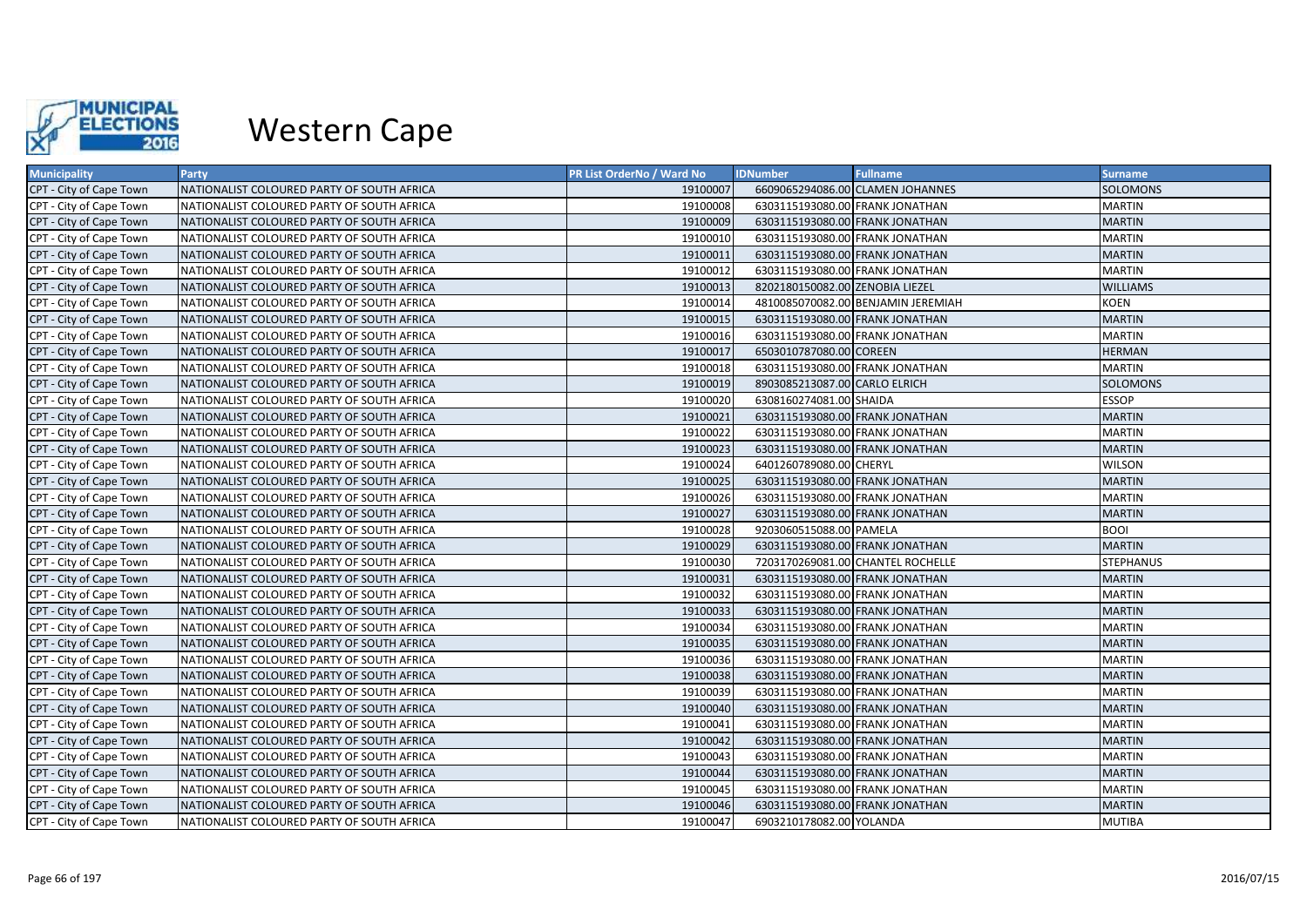

| <b>Municipality</b>     | Party                                      | <b>PR List OrderNo / Ward No</b> | <b>IDNumber</b>                 | <b>Fullname</b> | <b>Surname</b>     |
|-------------------------|--------------------------------------------|----------------------------------|---------------------------------|-----------------|--------------------|
| CPT - City of Cape Town | NATIONALIST COLOURED PARTY OF SOUTH AFRICA | 19100048                         | 6303115193080.00 FRANK JONATHAN |                 | <b>MARTIN</b>      |
| CPT - City of Cape Town | NATIONALIST COLOURED PARTY OF SOUTH AFRICA | 19100049                         | 6303115193080.00 FRANK JONATHAN |                 | <b>MARTIN</b>      |
| CPT - City of Cape Town | NATIONALIST COLOURED PARTY OF SOUTH AFRICA | 19100050                         | 6709160550083.00 FAGMIEDAH      |                 | <b>LAKAY</b>       |
| CPT - City of Cape Town | NATIONALIST COLOURED PARTY OF SOUTH AFRICA | 19100051                         | 6303115193080.00 FRANK JONATHAN |                 | <b>MARTIN</b>      |
| CPT - City of Cape Town | NATIONALIST COLOURED PARTY OF SOUTH AFRICA | 19100052                         | 6303115193080.00 FRANK JONATHAN |                 | <b>MARTIN</b>      |
| CPT - City of Cape Town | NATIONALIST COLOURED PARTY OF SOUTH AFRICA | 19100053                         | 6809070843089.00 FALDIELA       |                 | ABRAHAMS           |
| CPT - City of Cape Town | NATIONALIST COLOURED PARTY OF SOUTH AFRICA | 19100054                         | 6303115193080.00 FRANK JONATHAN |                 | <b>MARTIN</b>      |
| CPT - City of Cape Town | NATIONALIST COLOURED PARTY OF SOUTH AFRICA | 19100055                         | 6303115193080.00 FRANK JONATHAN |                 | <b>MARTIN</b>      |
| CPT - City of Cape Town | NATIONALIST COLOURED PARTY OF SOUTH AFRICA | 19100056                         | 7711300211088.00 RASHIEDA       |                 | <b>CLOETE</b>      |
| CPT - City of Cape Town | NATIONALIST COLOURED PARTY OF SOUTH AFRICA | 19100057                         | 6303115193080.00 FRANK JONATHAN |                 | <b>MARTIN</b>      |
| CPT - City of Cape Town | NATIONALIST COLOURED PARTY OF SOUTH AFRICA | 19100058                         | 6303115193080.00 FRANK JONATHAN |                 | <b>MARTIN</b>      |
| CPT - City of Cape Town | NATIONALIST COLOURED PARTY OF SOUTH AFRICA | 19100059                         | 6303115193080.00 FRANK JONATHAN |                 | <b>MARTIN</b>      |
| CPT - City of Cape Town | NATIONALIST COLOURED PARTY OF SOUTH AFRICA | 19100060                         | 6303115193080.00 FRANK JONATHAN |                 | <b>MARTIN</b>      |
| CPT - City of Cape Town | NATIONALIST COLOURED PARTY OF SOUTH AFRICA | 19100061                         | 6303115193080.00 FRANK JONATHAN |                 | <b>MARTIN</b>      |
| CPT - City of Cape Town | NATIONALIST COLOURED PARTY OF SOUTH AFRICA | 19100062                         | 6303115193080.00 FRANK JONATHAN |                 | <b>MARTIN</b>      |
| CPT - City of Cape Town | NATIONALIST COLOURED PARTY OF SOUTH AFRICA | 19100063                         | 6303115193080.00 FRANK JONATHAN |                 | <b>MARTIN</b>      |
| CPT - City of Cape Town | NATIONALIST COLOURED PARTY OF SOUTH AFRICA | 19100064                         | 6303115193080.00 FRANK JONATHAN |                 | <b>MARTIN</b>      |
| CPT - City of Cape Town | NATIONALIST COLOURED PARTY OF SOUTH AFRICA | 19100065                         | 6812095213080.00 DESMOND NIGEL  |                 | <b>VAN NIEKERK</b> |
| CPT - City of Cape Town | NATIONALIST COLOURED PARTY OF SOUTH AFRICA | 19100066                         | 8007225213088.00 NEIL JOHN      |                 | <b>WILLEMSE</b>    |
| CPT - City of Cape Town | NATIONALIST COLOURED PARTY OF SOUTH AFRICA | 19100067                         | 7904190236089.00 DELENE JANET   |                 | <b>JANSEN</b>      |
| CPT - City of Cape Town | NATIONALIST COLOURED PARTY OF SOUTH AFRICA | 19100068                         | 6303115193080.00 FRANK JONATHAN |                 | <b>MARTIN</b>      |
| CPT - City of Cape Town | NATIONALIST COLOURED PARTY OF SOUTH AFRICA | 19100069                         | 6303115193080.00 FRANK JONATHAN |                 | <b>MARTIN</b>      |
| CPT - City of Cape Town | NATIONALIST COLOURED PARTY OF SOUTH AFRICA | 19100070                         | 6303115193080.00 FRANK JONATHAN |                 | <b>MARTIN</b>      |
| CPT - City of Cape Town | NATIONALIST COLOURED PARTY OF SOUTH AFRICA | 19100071                         | 6303115193080.00 FRANK JONATHAN |                 | <b>MARTIN</b>      |
| CPT - City of Cape Town | NATIONALIST COLOURED PARTY OF SOUTH AFRICA | 19100072                         | 6303115193080.00 FRANK JONATHAN |                 | <b>MARTIN</b>      |
| CPT - City of Cape Town | NATIONALIST COLOURED PARTY OF SOUTH AFRICA | 19100073                         | 6812095213080.00 DESMOND NIGEL  |                 | <b>VAN NIEKERK</b> |
| CPT - City of Cape Town | NATIONALIST COLOURED PARTY OF SOUTH AFRICA | 19100074                         | 6303115193080.00 FRANK JONATHAN |                 | <b>MARTIN</b>      |
| CPT - City of Cape Town | NATIONALIST COLOURED PARTY OF SOUTH AFRICA | 19100075                         | 6303115193080.00 FRANK JONATHAN |                 | <b>MARTIN</b>      |
| CPT - City of Cape Town | NATIONALIST COLOURED PARTY OF SOUTH AFRICA | 19100076                         | 6303115193080.00 FRANK JONATHAN |                 | <b>MARTIN</b>      |
| CPT - City of Cape Town | NATIONALIST COLOURED PARTY OF SOUTH AFRICA | 19100077                         | 6303115193080.00 FRANK JONATHAN |                 | <b>MARTIN</b>      |
| CPT - City of Cape Town | NATIONALIST COLOURED PARTY OF SOUTH AFRICA | 19100078                         | 6303115193080.00 FRANK JONATHAN |                 | <b>MARTIN</b>      |
| CPT - City of Cape Town | NATIONALIST COLOURED PARTY OF SOUTH AFRICA | 19100079                         | 6303115193080.00 FRANK JONATHAN |                 | <b>MARTIN</b>      |
| CPT - City of Cape Town | NATIONALIST COLOURED PARTY OF SOUTH AFRICA | 19100080                         | 6303115193080.00 FRANK JONATHAN |                 | <b>MARTIN</b>      |
| CPT - City of Cape Town | NATIONALIST COLOURED PARTY OF SOUTH AFRICA | 19100081                         | 6303115193080.00 FRANK JONATHAN |                 | <b>MARTIN</b>      |
| CPT - City of Cape Town | NATIONALIST COLOURED PARTY OF SOUTH AFRICA | 19100082                         | 6303115193080.00 FRANK JONATHAN |                 | <b>MARTIN</b>      |
| CPT - City of Cape Town | NATIONALIST COLOURED PARTY OF SOUTH AFRICA | 19100083                         | 6303115193080.00 FRANK JONATHAN |                 | <b>MARTIN</b>      |
| CPT - City of Cape Town | NATIONALIST COLOURED PARTY OF SOUTH AFRICA | 19100084                         | 6303115193080.00 FRANK JONATHAN |                 | <b>MARTIN</b>      |
| CPT - City of Cape Town | NATIONALIST COLOURED PARTY OF SOUTH AFRICA | 19100085                         | 6303115193080.00 FRANK JONATHAN |                 | <b>MARTIN</b>      |
| CPT - City of Cape Town | NATIONALIST COLOURED PARTY OF SOUTH AFRICA | 19100086                         | 6303115193080.00 FRANK JONATHAN |                 | <b>MARTIN</b>      |
| CPT - City of Cape Town | NATIONALIST COLOURED PARTY OF SOUTH AFRICA | 19100087                         | 6303115193080.00 FRANK JONATHAN |                 | <b>MARTIN</b>      |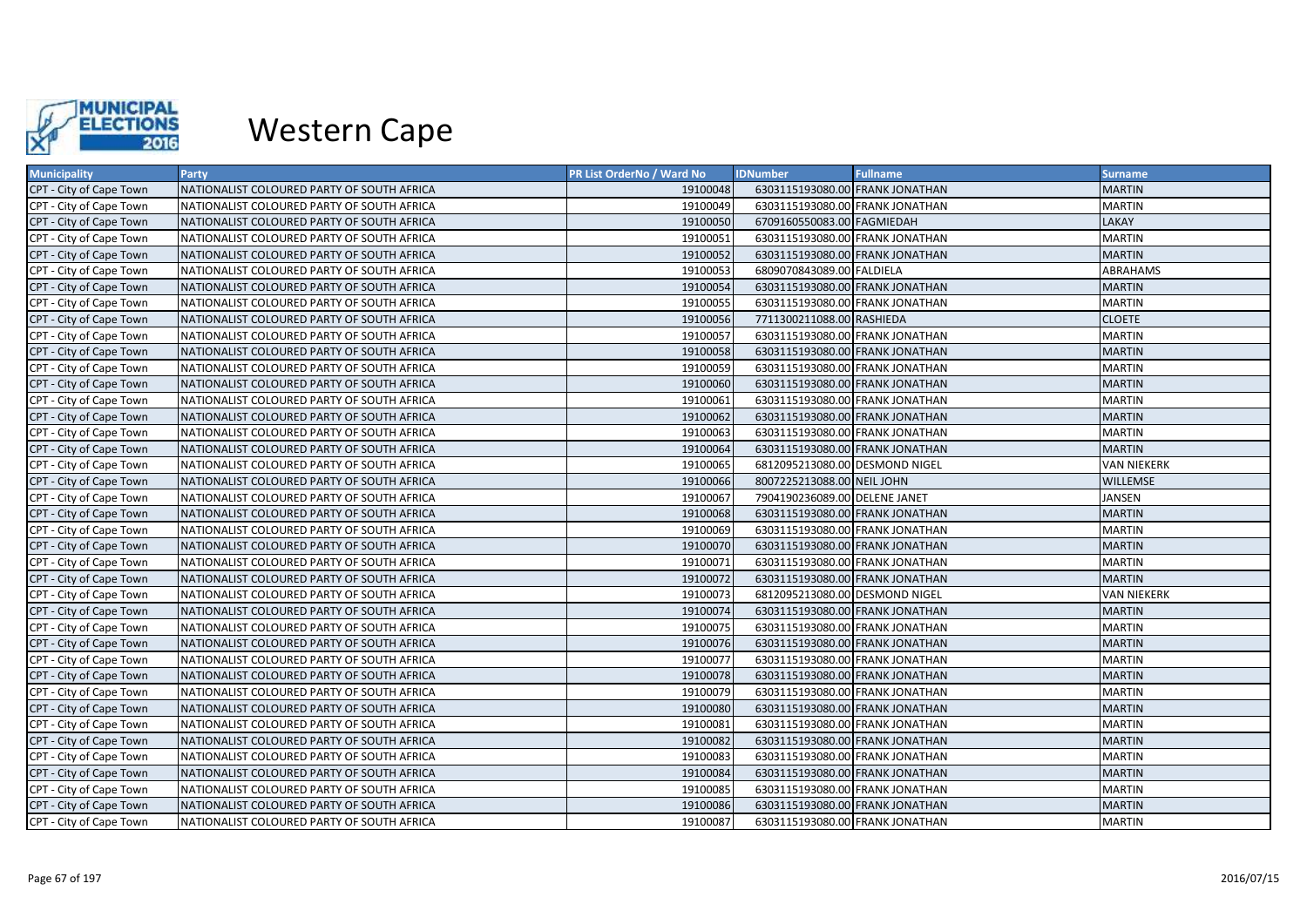

| <b>Municipality</b>     | Party                                      | <b>PR List OrderNo / Ward No</b> | <b>IDNumber</b>                 | <b>Fullname</b>                      | <b>Surname</b>  |
|-------------------------|--------------------------------------------|----------------------------------|---------------------------------|--------------------------------------|-----------------|
| CPT - City of Cape Town | NATIONALIST COLOURED PARTY OF SOUTH AFRICA | 19100088                         | 6303115193080.00 FRANK JONATHAN |                                      | <b>MARTIN</b>   |
| CPT - City of Cape Town | NATIONALIST COLOURED PARTY OF SOUTH AFRICA | 19100089                         | 6303115193080.00 FRANK JONATHAN |                                      | <b>MARTIN</b>   |
| CPT - City of Cape Town | NATIONALIST COLOURED PARTY OF SOUTH AFRICA | 19100090                         | 6303115193080.00 FRANK JONATHAN |                                      | <b>MARTIN</b>   |
| CPT - City of Cape Town | NATIONALIST COLOURED PARTY OF SOUTH AFRICA | 19100091                         | 6303115193080.00 FRANK JONATHAN |                                      | <b>MARTIN</b>   |
| CPT - City of Cape Town | NATIONALIST COLOURED PARTY OF SOUTH AFRICA | 19100092                         | 6303115193080.00 FRANK JONATHAN |                                      | <b>MARTIN</b>   |
| CPT - City of Cape Town | NATIONALIST COLOURED PARTY OF SOUTH AFRICA | 19100093                         | 6303115193080.00 FRANK JONATHAN |                                      | <b>MARTIN</b>   |
| CPT - City of Cape Town | NATIONALIST COLOURED PARTY OF SOUTH AFRICA | 19100094                         | 6303115193080.00 FRANK JONATHAN |                                      | <b>MARTIN</b>   |
| CPT - City of Cape Town | NATIONALIST COLOURED PARTY OF SOUTH AFRICA | 19100095                         | 6303115193080.00 FRANK JONATHAN |                                      | <b>MARTIN</b>   |
| CPT - City of Cape Town | NATIONALIST COLOURED PARTY OF SOUTH AFRICA | 19100096                         | 6303115193080.00 FRANK JONATHAN |                                      | <b>MARTIN</b>   |
| CPT - City of Cape Town | NATIONALIST COLOURED PARTY OF SOUTH AFRICA | 19100097                         | 6303115193080.00 FRANK JONATHAN |                                      | <b>MARTIN</b>   |
| CPT - City of Cape Town | NATIONALIST COLOURED PARTY OF SOUTH AFRICA | 19100098                         | 6303115193080.00 FRANK JONATHAN |                                      | <b>MARTIN</b>   |
| CPT - City of Cape Town | NATIONALIST COLOURED PARTY OF SOUTH AFRICA | 19100099                         | 6303115193080.00 FRANK JONATHAN |                                      | <b>MARTIN</b>   |
| CPT - City of Cape Town | NATIONALIST COLOURED PARTY OF SOUTH AFRICA | 19100100                         | 6303115193080.00 FRANK JONATHAN |                                      | <b>MARTIN</b>   |
| CPT - City of Cape Town | NATIONALIST COLOURED PARTY OF SOUTH AFRICA | 19100101                         | 6303115193080.00 FRANK JONATHAN |                                      | <b>MARTIN</b>   |
| CPT - City of Cape Town | NATIONALIST COLOURED PARTY OF SOUTH AFRICA | 19100102                         | 6303115193080.00 FRANK JONATHAN |                                      | <b>MARTIN</b>   |
| CPT - City of Cape Town | NATIONALIST COLOURED PARTY OF SOUTH AFRICA | 19100103                         | 6303115193080.00 FRANK JONATHAN |                                      | <b>MARTIN</b>   |
| CPT - City of Cape Town | NATIONALIST COLOURED PARTY OF SOUTH AFRICA | 19100104                         | 6303115193080.00 FRANK JONATHAN |                                      | <b>MARTIN</b>   |
| CPT - City of Cape Town | NATIONALIST COLOURED PARTY OF SOUTH AFRICA | 19100105                         | 6303115193080.00 FRANK JONATHAN |                                      | <b>MARTIN</b>   |
| CPT - City of Cape Town | NATIONALIST COLOURED PARTY OF SOUTH AFRICA | 19100106                         | 5812190214083.00 MARILYN DAPHNE |                                      | <b>BOTHA</b>    |
| CPT - City of Cape Town | NATIONALIST COLOURED PARTY OF SOUTH AFRICA | 19100107                         | 6303115193080.00 FRANK JONATHAN |                                      | <b>MARTIN</b>   |
| CPT - City of Cape Town | NATIONALIST COLOURED PARTY OF SOUTH AFRICA | 19100108                         | 8307180116080.00 NAZEEMA        |                                      | TERBLANCHE      |
| CPT - City of Cape Town | NATIONALIST COLOURED PARTY OF SOUTH AFRICA | 19100109                         | 6109015238085.00 RONALD WALLACE |                                      | LACKAY          |
| CPT - City of Cape Town | NATIONALIST COLOURED PARTY OF SOUTH AFRICA | 19100110                         | 6303115193080.00 FRANK JONATHAN |                                      | <b>MARTIN</b>   |
| CPT - City of Cape Town | NATIONALIST COLOURED PARTY OF SOUTH AFRICA | 19100111                         | 7810215187084.00 VICTOR KIEWIET |                                      | DE LILLY        |
| CPT - City of Cape Town | NATIONALIST COLOURED PARTY OF SOUTH AFRICA | 19100112                         | 6303115193080.00 FRANK JONATHAN |                                      | <b>MARTIN</b>   |
| CPT - City of Cape Town | NATIONALIST COLOURED PARTY OF SOUTH AFRICA | 19100113                         | 6303115193080.00 FRANK JONATHAN |                                      | <b>MARTIN</b>   |
| CPT - City of Cape Town | NATIONALIST COLOURED PARTY OF SOUTH AFRICA | 19100114                         | 6303115193080.00 FRANK JONATHAN |                                      | <b>MARTIN</b>   |
| CPT - City of Cape Town | NATIONALIST COLOURED PARTY OF SOUTH AFRICA | 19100115                         | 6303115193080.00 FRANK JONATHAN |                                      | <b>MARTIN</b>   |
| CPT - City of Cape Town | NATIONALIST COLOURED PARTY OF SOUTH AFRICA | 19100116                         | 6303115193080.00 FRANK JONATHAN |                                      | <b>MARTIN</b>   |
| CPT - City of Cape Town | PAN AFRICANIST CONGRESS OF AZANIA          |                                  |                                 | 7612225469084.00 MLUNGISI KENNETH    | <b>BAFO</b>     |
| CPT - City of Cape Town | PAN AFRICANIST CONGRESS OF AZANIA          |                                  | 7801115285086.00 TULANI         |                                      | <b>PIKE</b>     |
| CPT - City of Cape Town | PAN AFRICANIST CONGRESS OF AZANIA          |                                  | 5501016362081.00 MLINDELI       |                                      | <b>HLOHLOZA</b> |
| CPT - City of Cape Town | PAN AFRICANIST CONGRESS OF AZANIA          |                                  |                                 | 7501145032082.00 LEONARD THEMBISILE  | <b>MPENGESI</b> |
| CPT - City of Cape Town | PAN AFRICANIST CONGRESS OF AZANIA          |                                  |                                 | 4709215126089.00 MOEGAMAT YASIEN     | MOHAMED         |
| CPT - City of Cape Town | PAN AFRICANIST CONGRESS OF AZANIA          |                                  |                                 | 7303195735080.00 CHRISTOPHER LUNGILE | <b>MGABAZA</b>  |
| CPT - City of Cape Town | PAN AFRICANIST CONGRESS OF AZANIA          |                                  | 5905155636082.00 ERIC           |                                      | PETER           |
| CPT - City of Cape Town | PAN AFRICANIST CONGRESS OF AZANIA          |                                  | 5106285560082.00 MONGEZI        |                                      | <b>SIGIDI</b>   |
| CPT - City of Cape Town | PAN AFRICANIST CONGRESS OF AZANIA          |                                  |                                 | 6607175830088.00 MNCEDISI HAMILTON   | <b>TWALO</b>    |
| CPT - City of Cape Town | PAN AFRICANIST CONGRESS OF AZANIA          | 10                               | 8003206054088.00 LEANDA SAMUEL  |                                      | YEKANI          |
| CPT - City of Cape Town | PAN AFRICANIST CONGRESS OF AZANIA          | 11                               | 5402125672082.00 THOMAS         |                                      | <b>NGWANE</b>   |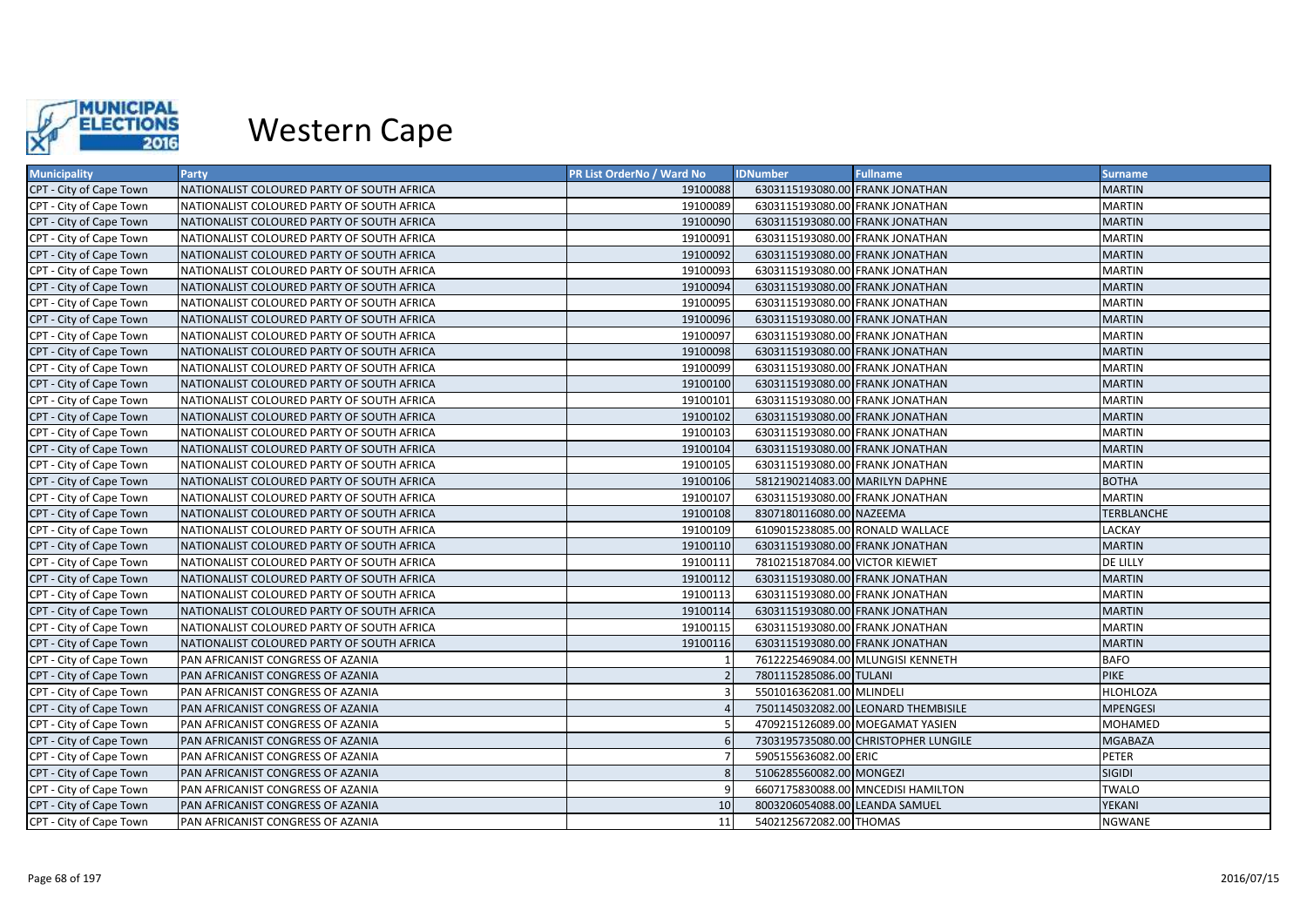

| <b>Municipality</b>     | Party                             | PR List OrderNo / Ward No | <b>IDNumber</b>                  | <b>Fullname</b>                     | <b>Surname</b>         |
|-------------------------|-----------------------------------|---------------------------|----------------------------------|-------------------------------------|------------------------|
| CPT - City of Cape Town | PAN AFRICANIST CONGRESS OF AZANIA | 12                        | 6403046080081.00 NORMAN AARON    |                                     | <b>MOYO</b>            |
| CPT - City of Cape Town | PAN AFRICANIST CONGRESS OF AZANIA | 13                        | 7611265428083.00 VUMILE LUZUKO   |                                     | SOLOMON                |
| CPT - City of Cape Town | PAN AFRICANIST CONGRESS OF AZANIA | 14                        | 8408015550087.00 XOLISANI ERIC   |                                     | <b>NKQINTAMO</b>       |
| CPT - City of Cape Town | PAN AFRICANIST CONGRESS OF AZANIA | 15                        | 7007185714084.00 GOODMAN         |                                     | <b>BADINE</b>          |
| CPT - City of Cape Town | PAN AFRICANIST CONGRESS OF AZANIA | 16                        | 7206266170089.00 KAYALETU        |                                     | <b>MAPHIKANA</b>       |
| CPT - City of Cape Town | PAN AFRICANIST CONGRESS OF AZANIA | 17                        | 6807080782081.00 NOMALIZO LIZIWE |                                     | <b>DYANTYI MAGADLA</b> |
| CPT - City of Cape Town | PAN AFRICANIST CONGRESS OF AZANIA | 18                        | 7501140777087.00 ZUKELWA         |                                     | <b>JOKO</b>            |
| CPT - City of Cape Town | PAN AFRICANIST CONGRESS OF AZANIA | 19                        |                                  | 7904220461087.00 CHARMAINE NANDIPHA | <b>BIKO</b>            |
| CPT - City of Cape Town | PAN AFRICANIST CONGRESS OF AZANIA | 20                        |                                  | 7211010464085.00 NANDIPHA PATIENCE  | <b>MADIKANE</b>        |
| CPT - City of Cape Town | PAN AFRICANIST CONGRESS OF AZANIA | 19100001                  |                                  | 7904220461087.00 CHARMAINE NANDIPHA | <b>BIKO</b>            |
| CPT - City of Cape Town | PAN AFRICANIST CONGRESS OF AZANIA | 19100002                  |                                  | 7904220461087.00 CHARMAINE NANDIPHA | <b>BIKO</b>            |
| CPT - City of Cape Town | PAN AFRICANIST CONGRESS OF AZANIA | 19100003                  |                                  | 7904220461087.00 CHARMAINE NANDIPHA | <b>BIKO</b>            |
| CPT - City of Cape Town | PAN AFRICANIST CONGRESS OF AZANIA | 19100004                  |                                  | 7904220461087.00 CHARMAINE NANDIPHA | <b>BIKO</b>            |
| CPT - City of Cape Town | PAN AFRICANIST CONGRESS OF AZANIA | 19100005                  |                                  | 7904220461087.00 CHARMAINE NANDIPHA | <b>BIKO</b>            |
| CPT - City of Cape Town | PAN AFRICANIST CONGRESS OF AZANIA | 19100006                  |                                  | 7612225469084.00 MLUNGISI KENNETH   | <b>BAFO</b>            |
| CPT - City of Cape Town | PAN AFRICANIST CONGRESS OF AZANIA | 19100007                  |                                  | 7904220461087.00 CHARMAINE NANDIPHA | <b>BIKO</b>            |
| CPT - City of Cape Town | PAN AFRICANIST CONGRESS OF AZANIA | 19100008                  |                                  | 7904220461087.00 CHARMAINE NANDIPHA | <b>BIKO</b>            |
| CPT - City of Cape Town | PAN AFRICANIST CONGRESS OF AZANIA | 19100009                  |                                  | 7612225469084.00 MLUNGISI KENNETH   | <b>BAFO</b>            |
| CPT - City of Cape Town | PAN AFRICANIST CONGRESS OF AZANIA | 19100010                  | 7801115285086.00 TULANI          |                                     | <b>PIKE</b>            |
| CPT - City of Cape Town | PAN AFRICANIST CONGRESS OF AZANIA | 19100011                  |                                  | 7612225469084.00 MLUNGISI KENNETH   | <b>BAFO</b>            |
| CPT - City of Cape Town | PAN AFRICANIST CONGRESS OF AZANIA | 19100012                  |                                  | 7612225469084.00 MLUNGISI KENNETH   | <b>BAFO</b>            |
| CPT - City of Cape Town | PAN AFRICANIST CONGRESS OF AZANIA | 19100013                  |                                  | 7612225469084.00 MLUNGISI KENNETH   | <b>BAFO</b>            |
| CPT - City of Cape Town | PAN AFRICANIST CONGRESS OF AZANIA | 19100014                  | 6210106265084.00 PATRIC          |                                     | <b>SITHOLE</b>         |
| CPT - City of Cape Town | PAN AFRICANIST CONGRESS OF AZANIA | 19100015                  | 6210106265084.00 PATRIC          |                                     | <b>SITHOLE</b>         |
| CPT - City of Cape Town | PAN AFRICANIST CONGRESS OF AZANIA | 19100016                  | 6210106265084.00 PATRIC          |                                     | <b>SITHOLE</b>         |
| CPT - City of Cape Town | PAN AFRICANIST CONGRESS OF AZANIA | 19100017                  | 6210106265084.00 PATRIC          |                                     | <b>SITHOLE</b>         |
| CPT - City of Cape Town | PAN AFRICANIST CONGRESS OF AZANIA | 19100018                  | 5402125672082.00 THOMAS          |                                     | <b>NGWANE</b>          |
| CPT - City of Cape Town | PAN AFRICANIST CONGRESS OF AZANIA | 19100019                  |                                  | 7501145032082.00 LEONARD THEMBISILE | <b>MPENGESI</b>        |
| CPT - City of Cape Town | PAN AFRICANIST CONGRESS OF AZANIA | 19100020                  |                                  | 6306255860087.00 MPHUTHUMI MAKEINS  | <b>FUDUMELE</b>        |
| CPT - City of Cape Town | PAN AFRICANIST CONGRESS OF AZANIA | 19100021                  |                                  | 4709215126089.00 MOEGAMAT YASIEN    | <b>MOHAMED</b>         |
| CPT - City of Cape Town | PAN AFRICANIST CONGRESS OF AZANIA | 19100022                  |                                  | 4709215126089.00 MOEGAMAT YASIEN    | <b>MOHAMED</b>         |
| CPT - City of Cape Town | PAN AFRICANIST CONGRESS OF AZANIA | 19100023                  |                                  | 4709215126089.00 MOEGAMAT YASIEN    | MOHAMED                |
| CPT - City of Cape Town | PAN AFRICANIST CONGRESS OF AZANIA | 19100024                  |                                  | 4709215126089.00 MOEGAMAT YASIEN    | <b>MOHAMED</b>         |
| CPT - City of Cape Town | PAN AFRICANIST CONGRESS OF AZANIA | 19100025                  |                                  | 4709215126089.00 MOEGAMAT YASIEN    | <b>MOHAMED</b>         |
| CPT - City of Cape Town | PAN AFRICANIST CONGRESS OF AZANIA | 19100026                  |                                  | 4709215126089.00 MOEGAMAT YASIEN    | <b>MOHAMED</b>         |
| CPT - City of Cape Town | PAN AFRICANIST CONGRESS OF AZANIA | 19100027                  | 7801115285086.00 TULANI          |                                     | <b>PIKE</b>            |
| CPT - City of Cape Town | PAN AFRICANIST CONGRESS OF AZANIA | 19100028                  | 7801115285086.00 TULANI          |                                     | <b>PIKE</b>            |
| CPT - City of Cape Town | PAN AFRICANIST CONGRESS OF AZANIA | 19100029                  | 7801115285086.00 TULANI          |                                     | <b>PIKE</b>            |
| CPT - City of Cape Town | PAN AFRICANIST CONGRESS OF AZANIA | 19100030                  | 7801115285086.00 TULANI          |                                     | <b>PIKE</b>            |
| CPT - City of Cape Town | PAN AFRICANIST CONGRESS OF AZANIA | 19100031                  | 7801115285086.00 TULANI          |                                     | <b>PIKE</b>            |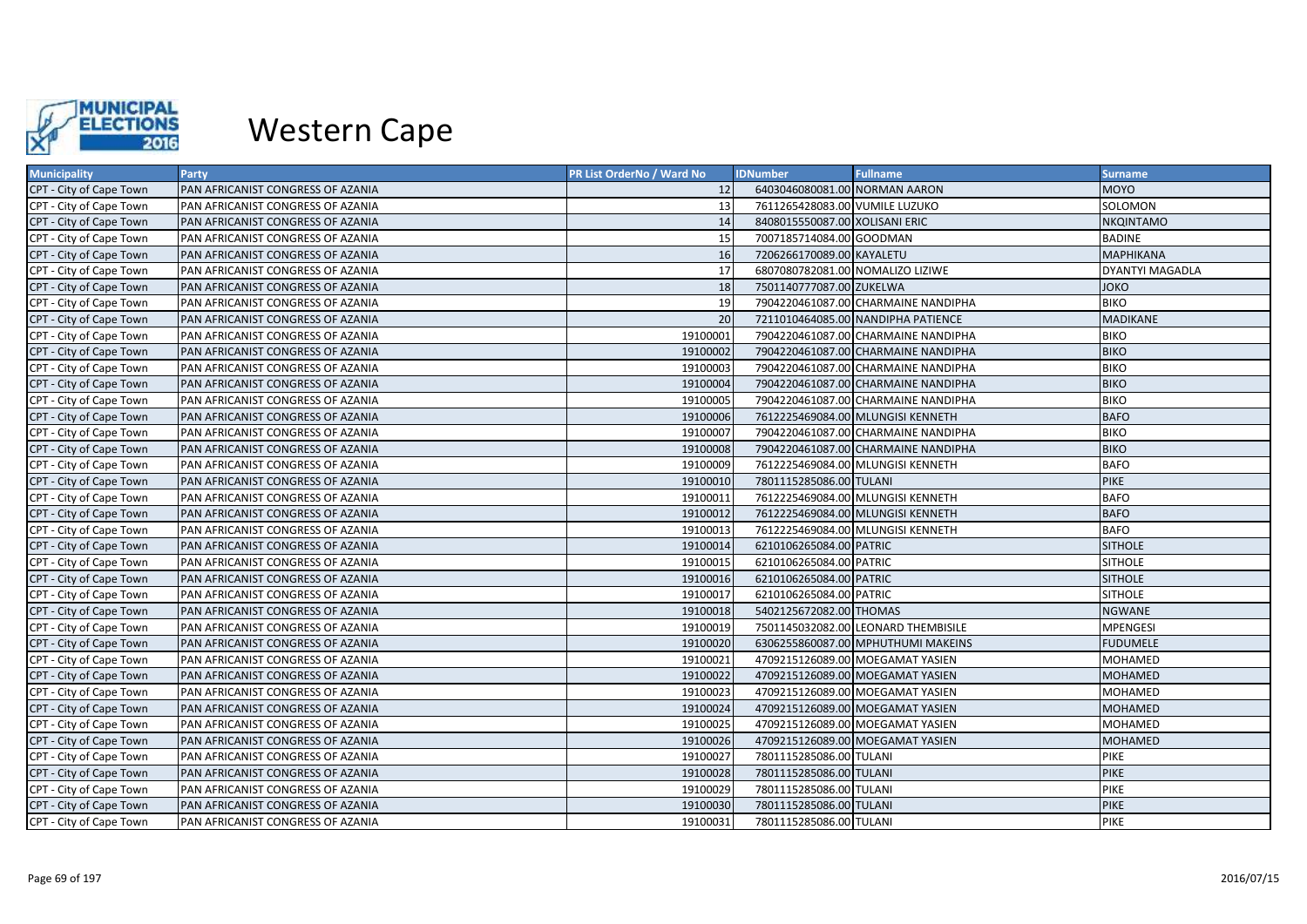

| <b>Municipality</b>     | Party                             | <b>PR List OrderNo / Ward No</b> | <b>IDNumber</b>                  | <b>Fullname</b>                     | <b>Surname</b>  |
|-------------------------|-----------------------------------|----------------------------------|----------------------------------|-------------------------------------|-----------------|
| CPT - City of Cape Town | PAN AFRICANIST CONGRESS OF AZANIA | 19100032                         | 6403046080081.00 NORMAN AARON    |                                     | <b>MOYO</b>     |
| CPT - City of Cape Town | PAN AFRICANIST CONGRESS OF AZANIA | 19100033                         | 8201018134086.00 SYDWELL         |                                     | <b>BALENI</b>   |
| CPT - City of Cape Town | PAN AFRICANIST CONGRESS OF AZANIA | 19100034                         | 8201018134086.00 SYDWELL         |                                     | <b>BALENI</b>   |
| CPT - City of Cape Town | PAN AFRICANIST CONGRESS OF AZANIA | 19100035                         | 7602065745081.00 SIPHIWO JUSTINE |                                     | <b>TOFILE</b>   |
| CPT - City of Cape Town | PAN AFRICANIST CONGRESS OF AZANIA | 19100037                         | 7801115285086.00 TULANI          |                                     | <b>PIKE</b>     |
| CPT - City of Cape Town | PAN AFRICANIST CONGRESS OF AZANIA | 19100038                         | 4911295594083.00 MLUNGISI        |                                     | <b>MALONI</b>   |
| CPT - City of Cape Town | PAN AFRICANIST CONGRESS OF AZANIA | 19100039                         | 7602065745081.00 SIPHIWO JUSTINE |                                     | <b>TOFILE</b>   |
| CPT - City of Cape Town | PAN AFRICANIST CONGRESS OF AZANIA | 19100040                         | 8705057116085.00 MAXWELL         |                                     | PETERSEN        |
| CPT - City of Cape Town | PAN AFRICANIST CONGRESS OF AZANIA | 19100041                         |                                  | 6607175830088.00 MNCEDISI HAMILTON  | <b>TWALO</b>    |
| CPT - City of Cape Town | PAN AFRICANIST CONGRESS OF AZANIA | 19100042                         | 6404046583082.00 BENONI BONGANI  |                                     | <b>JELA</b>     |
| CPT - City of Cape Town | PAN AFRICANIST CONGRESS OF AZANIA | 19100043                         | 6207185723082.00 MLINDI ROBERT   |                                     | <b>DAMANE</b>   |
| CPT - City of Cape Town | PAN AFRICANIST CONGRESS OF AZANIA | 19100044                         |                                  | 5802020696088.00 LEONORA LINDIWE    | <b>MALONI</b>   |
| CPT - City of Cape Town | PAN AFRICANIST CONGRESS OF AZANIA | 19100045                         | 7511115807082.00 XHANTI          |                                     | <b>TSOTSO</b>   |
| CPT - City of Cape Town | PAN AFRICANIST CONGRESS OF AZANIA | 19100046                         | 7801115285086.00 TULANI          |                                     | PIKE            |
| CPT - City of Cape Town | PAN AFRICANIST CONGRESS OF AZANIA | 19100047                         | 5106285560082.00 MONGEZI         |                                     | <b>SIGIDI</b>   |
| CPT - City of Cape Town | PAN AFRICANIST CONGRESS OF AZANIA | 19100048                         | 5106285560082.00 MONGEZI         |                                     | <b>SIGIDI</b>   |
| CPT - City of Cape Town | PAN AFRICANIST CONGRESS OF AZANIA | 19100049                         | 5106285560082.00 MONGEZI         |                                     | <b>SIGIDI</b>   |
| CPT - City of Cape Town | PAN AFRICANIST CONGRESS OF AZANIA | 19100050                         | 8302245857083.00 SIVUYILE        |                                     | <b>TUTUVA</b>   |
| CPT - City of Cape Town | PAN AFRICANIST CONGRESS OF AZANIA | 19100051                         |                                  | 7009265694087.00 MONWABISI MAXWELL  | <b>NGUBENI</b>  |
| CPT - City of Cape Town | PAN AFRICANIST CONGRESS OF AZANIA | 19100052                         | 6705275462081.00 VELILE MAXWELL  |                                     | <b>DINGAAN</b>  |
| CPT - City of Cape Town | PAN AFRICANIST CONGRESS OF AZANIA | 19100053                         | 8302245857083.00 SIVUYILE        |                                     | <b>TUTUVA</b>   |
| CPT - City of Cape Town | PAN AFRICANIST CONGRESS OF AZANIA | 19100054                         | 8302245857083.00 SIVUYILE        |                                     | <b>TUTUVA</b>   |
| CPT - City of Cape Town | PAN AFRICANIST CONGRESS OF AZANIA | 19100055                         | 8302245857083.00 SIVUYILE        |                                     | <b>TUTUVA</b>   |
| CPT - City of Cape Town | PAN AFRICANIST CONGRESS OF AZANIA | 19100056                         |                                  | 5703120121086.00 WILHELMINA LILIAN  | GREEN           |
| CPT - City of Cape Town | PAN AFRICANIST CONGRESS OF AZANIA | 19100057                         |                                  | 6306255860087.00 MPHUTHUMI MAKEINS  | <b>FUDUMELE</b> |
| CPT - City of Cape Town | PAN AFRICANIST CONGRESS OF AZANIA | 19100058                         |                                  | 6306255860087.00 MPHUTHUMI MAKEINS  | <b>FUDUMELE</b> |
| CPT - City of Cape Town | PAN AFRICANIST CONGRESS OF AZANIA | 19100059                         |                                  | 6306255860087.00 MPHUTHUMI MAKEINS  | <b>FUDUMELE</b> |
| CPT - City of Cape Town | PAN AFRICANIST CONGRESS OF AZANIA | 19100060                         | 8003206054088.00 LEANDA SAMUEL   |                                     | YEKANI          |
| CPT - City of Cape Town | PAN AFRICANIST CONGRESS OF AZANIA | 19100061                         |                                  | 7501145032082.00 LEONARD THEMBISILE | <b>MPENGESI</b> |
| CPT - City of Cape Town | PAN AFRICANIST CONGRESS OF AZANIA | 19100062                         |                                  | 7904220461087.00 CHARMAINE NANDIPHA | <b>BIKO</b>     |
| CPT - City of Cape Town | PAN AFRICANIST CONGRESS OF AZANIA | 19100063                         |                                  | 7904220461087.00 CHARMAINE NANDIPHA | <b>BIKO</b>     |
| CPT - City of Cape Town | PAN AFRICANIST CONGRESS OF AZANIA | 19100064                         |                                  | 7904220461087.00 CHARMAINE NANDIPHA | <b>BIKO</b>     |
| CPT - City of Cape Town | PAN AFRICANIST CONGRESS OF AZANIA | 19100065                         |                                  | 7904220461087.00 CHARMAINE NANDIPHA | <b>BIKO</b>     |
| CPT - City of Cape Town | PAN AFRICANIST CONGRESS OF AZANIA | 19100066                         | 8003206054088.00 LEANDA SAMUEL   |                                     | YEKANI          |
| CPT - City of Cape Town | PAN AFRICANIST CONGRESS OF AZANIA | 19100067                         |                                  | 7904220461087.00 CHARMAINE NANDIPHA | <b>BIKO</b>     |
| CPT - City of Cape Town | PAN AFRICANIST CONGRESS OF AZANIA | 19100068                         | 8003206054088.00 LEANDA SAMUEL   |                                     | YEKANI          |
| CPT - City of Cape Town | PAN AFRICANIST CONGRESS OF AZANIA | 19100069                         | 7602065745081.00 SIPHIWO JUSTINE |                                     | <b>TOFILE</b>   |
| CPT - City of Cape Town | PAN AFRICANIST CONGRESS OF AZANIA | 19100070                         | 8003206054088.00 LEANDA SAMUEL   |                                     | YEKANI          |
| CPT - City of Cape Town | PAN AFRICANIST CONGRESS OF AZANIA | 19100071                         | 7602065745081.00 SIPHIWO JUSTINE |                                     | <b>TOFILE</b>   |
| CPT - City of Cape Town | PAN AFRICANIST CONGRESS OF AZANIA | 19100072                         |                                  | 7904220461087.00 CHARMAINE NANDIPHA | <b>BIKO</b>     |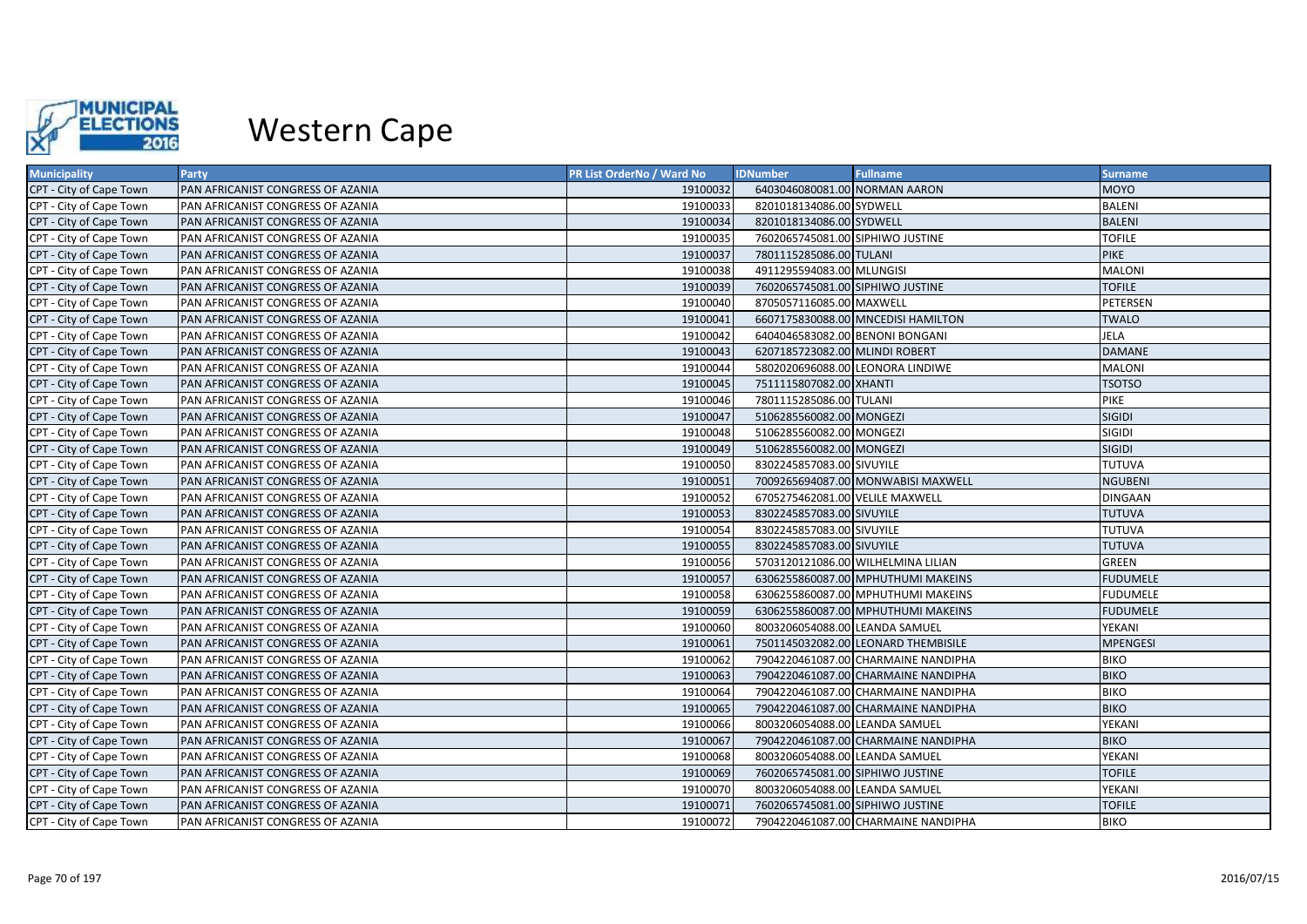

| <b>Municipality</b>     | Party                             | <b>PR List OrderNo / Ward No</b> | <b>IDNumber</b>                   | <b>Fullname</b>                      | <b>Surname</b>           |
|-------------------------|-----------------------------------|----------------------------------|-----------------------------------|--------------------------------------|--------------------------|
| CPT - City of Cape Town | PAN AFRICANIST CONGRESS OF AZANIA | 19100073                         | 8003206054088.00 LEANDA SAMUEL    |                                      | YEKANI                   |
| CPT - City of Cape Town | PAN AFRICANIST CONGRESS OF AZANIA | 19100074                         | 7602065745081.00 SIPHIWO JUSTINE  |                                      | <b>TOFILE</b>            |
| CPT - City of Cape Town | PAN AFRICANIST CONGRESS OF AZANIA | 19100075                         | 8003206054088.00 LEANDA SAMUEL    |                                      | YEKANI                   |
| CPT - City of Cape Town | PAN AFRICANIST CONGRESS OF AZANIA | 19100076                         |                                   | 7904220461087.00 CHARMAINE NANDIPHA  | <b>BIKO</b>              |
| CPT - City of Cape Town | PAN AFRICANIST CONGRESS OF AZANIA | 19100077                         |                                   | 7904220461087.00 CHARMAINE NANDIPHA  | <b>BIKO</b>              |
| CPT - City of Cape Town | PAN AFRICANIST CONGRESS OF AZANIA | 19100078                         | 8003206054088.00 LEANDA SAMUEL    |                                      | YEKANI                   |
| CPT - City of Cape Town | PAN AFRICANIST CONGRESS OF AZANIA | 19100079                         |                                   | 7904220461087.00 CHARMAINE NANDIPHA  | <b>BIKO</b>              |
| CPT - City of Cape Town | PAN AFRICANIST CONGRESS OF AZANIA | 19100080                         | 7304135922085.00 MONWABISI        |                                      | <b>MTHETHWA</b>          |
| CPT - City of Cape Town | PAN AFRICANIST CONGRESS OF AZANIA | 19100081                         |                                   | 7904220461087.00 CHARMAINE NANDIPHA  | <b>BIKO</b>              |
| CPT - City of Cape Town | PAN AFRICANIST CONGRESS OF AZANIA | 19100082                         |                                   | 7501145032082.00 LEONARD THEMBISILE  | <b>MPENGESI</b>          |
| CPT - City of Cape Town | PAN AFRICANIST CONGRESS OF AZANIA | 19100084                         | 8111095922081.00 JOHN BULELANI    |                                      | <b>MGABAZA</b>           |
| CPT - City of Cape Town | PAN AFRICANIST CONGRESS OF AZANIA | 19100086                         | 8111095922081.00 JOHN BULELANI    |                                      | <b>MGABAZA</b>           |
| CPT - City of Cape Town | PAN AFRICANIST CONGRESS OF AZANIA | 19100087                         | 8003075393088.00 ALFRED LUBABALO  |                                      | <b>MGQATSA</b>           |
| CPT - City of Cape Town | PAN AFRICANIST CONGRESS OF AZANIA | 19100088                         | 8201018134086.00 SYDWELL          |                                      | <b>BALENI</b>            |
| CPT - City of Cape Town | PAN AFRICANIST CONGRESS OF AZANIA | 19100089                         | 8302245857083.00 SIVUYILE         |                                      | TUTUVA                   |
| CPT - City of Cape Town | PAN AFRICANIST CONGRESS OF AZANIA | 19100090                         | 5106285560082.00 MONGEZI          |                                      | <b>SIGIDI</b>            |
| CPT - City of Cape Town | PAN AFRICANIST CONGRESS OF AZANIA | 19100091                         | 8302245857083.00 SIVUYILE         |                                      | <b>TUTUVA</b>            |
| CPT - City of Cape Town | PAN AFRICANIST CONGRESS OF AZANIA | 19100093                         |                                   | 6503010507082.00 BENEDICTA MATEFELLO | <b>NTSODO</b>            |
| CPT - City of Cape Town | PAN AFRICANIST CONGRESS OF AZANIA | 19100094                         | 7209096027081.00 YANGA ARNOLD     |                                      | <b>NKANKULA</b>          |
| CPT - City of Cape Town | PAN AFRICANIST CONGRESS OF AZANIA | 19100095                         |                                   | 6306255860087.00 MPHUTHUMI MAKEINS   | <b>FUDUMELE</b>          |
| CPT - City of Cape Town | PAN AFRICANIST CONGRESS OF AZANIA | 19100096                         | 6405035939086.00 PHUMZILE         |                                      | <b>XHOBISO</b>           |
| CPT - City of Cape Town | PAN AFRICANIST CONGRESS OF AZANIA | 19100097                         |                                   | 6306255860087.00 MPHUTHUMI MAKEINS   | <b>FUDUMELE</b>          |
| CPT - City of Cape Town | PAN AFRICANIST CONGRESS OF AZANIA | 19100098                         | 8408015550087.00 XOLISANI ERIC    |                                      | <b>NKQINTAMO</b>         |
| CPT - City of Cape Town | PAN AFRICANIST CONGRESS OF AZANIA | 19100100                         |                                   | 7904220461087.00 CHARMAINE NANDIPHA  | <b>BIKO</b>              |
| CPT - City of Cape Town | PAN AFRICANIST CONGRESS OF AZANIA | 19100101                         |                                   | 6306255860087.00 MPHUTHUMI MAKEINS   | <b>FUDUMELE</b>          |
| CPT - City of Cape Town | PAN AFRICANIST CONGRESS OF AZANIA | 19100102                         | 5106285560082.00 MONGEZI          |                                      | SIGIDI                   |
| CPT - City of Cape Town | PAN AFRICANIST CONGRESS OF AZANIA | 19100105                         | 5406105314086.00 ERIC LUNGILE     |                                      | SALUKAZANA               |
| CPT - City of Cape Town | PAN AFRICANIST CONGRESS OF AZANIA | 19100107                         |                                   | 6306255860087.00 MPHUTHUMI MAKEINS   | <b>FUDUMELE</b>          |
| CPT - City of Cape Town | PAN AFRICANIST CONGRESS OF AZANIA | 19100108                         | 8003206054088.00 LEANDA SAMUEL    |                                      | YEKANI                   |
| CPT - City of Cape Town | PAN AFRICANIST CONGRESS OF AZANIA | 19100109                         | 6405035939086.00 PHUMZILE         |                                      | <b>XHOBISO</b>           |
| CPT - City of Cape Town | PAN AFRICANIST CONGRESS OF AZANIA | 19100114                         | 7704046795084.00 NKQUBELA         |                                      | <b>QHABA</b>             |
| CPT - City of Cape Town | PATRIOTIC ALLIANCE                |                                  | 8412110190088.00 ANTHEA NATASHA   |                                      | LEITCH                   |
| CPT - City of Cape Town | PATRIOTIC ALLIANCE                |                                  | 9107140287081.00 CHINELLE SHIREEN |                                      | <b>STEVENS</b>           |
| CPT - City of Cape Town | PATRIOTIC ALLIANCE                |                                  | 7005115219083.00 GREGG STEVEN     |                                      | <b>FICK</b>              |
| CPT - City of Cape Town | PATRIOTIC ALLIANCE                |                                  | 5407120051083.00 GAIL ELIZABETH   |                                      | <b>HENDRICKS-ROBERTS</b> |
| CPT - City of Cape Town | PATRIOTIC ALLIANCE                |                                  | 8606225013081.00 CYRIL EDWARD     |                                      | <b>BARRATH</b>           |
| CPT - City of Cape Town | PATRIOTIC ALLIANCE                |                                  | 7411080252085.00 JESSICA          |                                      | <b>DRAAI</b>             |
| CPT - City of Cape Town | PATRIOTIC ALLIANCE                |                                  | 6412155727085.00 LEON VERNON      |                                      | <b>SMITH</b>             |
| CPT - City of Cape Town | PATRIOTIC ALLIANCE                |                                  | 6501270210082.00 SHARON JULIA     |                                      | <b>DELIGHT</b>           |
| CPT - City of Cape Town | PATRIOTIC ALLIANCE                |                                  | 8106285213085.00 RICARDO          |                                      | <b>SEDRES</b>            |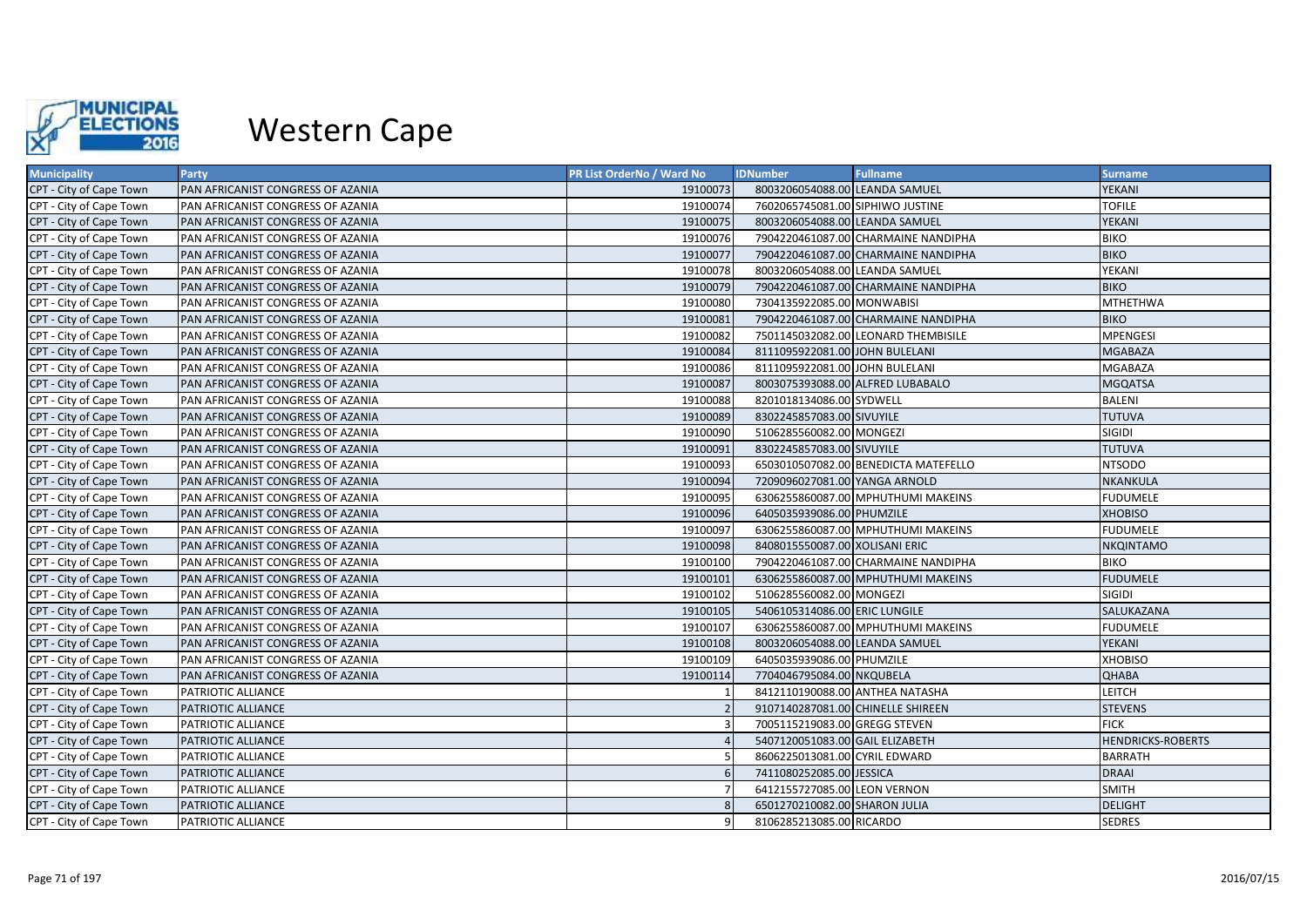

| <b>Municipality</b>     | <b>Party</b>       | PR List OrderNo / Ward No | <b>IDNumber</b>                    | <b>Fullname</b>                     | <b>Surname</b>           |
|-------------------------|--------------------|---------------------------|------------------------------------|-------------------------------------|--------------------------|
| CPT - City of Cape Town | PATRIOTIC ALLIANCE | 10 <sup>1</sup>           | 7806025072086.00 RICARDO DALE      |                                     | <b>JOHNSON</b>           |
| CPT - City of Cape Town | PATRIOTIC ALLIANCE | 11                        | 8506275299087.00 DENZEL            |                                     | WARNIE                   |
| CPT - City of Cape Town | PATRIOTIC ALLIANCE | 12                        | 7412065369084.00 KENNETH           |                                     | <b>MATTHEWS</b>          |
| CPT - City of Cape Town | PATRIOTIC ALLIANCE | 13                        |                                    | 6303140163082.00 ROZETTA CHARMAINE  | <b>MAC MASTER</b>        |
| CPT - City of Cape Town | PATRIOTIC ALLIANCE | 14                        | 6211215245082.00 LAWRENCE WAYNE    |                                     | <b>HUFKEY</b>            |
| CPT - City of Cape Town | PATRIOTIC ALLIANCE | 15                        | 6511275051084.00 GERRIT BENJAMIN   |                                     | <b>VAN HEERDEN</b>       |
| CPT - City of Cape Town | PATRIOTIC ALLIANCE | 16                        | 5702015146083.00 KENNETH GEORGE    |                                     | <b>ADONIS</b>            |
| CPT - City of Cape Town | PATRIOTIC ALLIANCE | 17                        | 6712065294088.00 HENDRY JAFTA      |                                     | <b>HENDRICKS</b>         |
| CPT - City of Cape Town | PATRIOTIC ALLIANCE | 18                        | 6002265176081.00 MARK ARTHUR       |                                     | <b>KILLIAN</b>           |
| CPT - City of Cape Town | PATRIOTIC ALLIANCE | 19                        | 8011140203083.00 ELIZMA            |                                     | DE VOS                   |
| CPT - City of Cape Town | PATRIOTIC ALLIANCE | 20                        |                                    | 6402075180085.00 CHALMERS WILLIAM   | <b>BURNS</b>             |
| CPT - City of Cape Town | PATRIOTIC ALLIANCE | 21                        |                                    | 6602165125086.00 MOEGAMAT AMIEN     | <b>FAKIER</b>            |
| CPT - City of Cape Town | PATRIOTIC ALLIANCE | 22                        | 5603305126084.00 JOHN BENJAMIN     |                                     | PIETERSEN                |
| CPT - City of Cape Town | PATRIOTIC ALLIANCE | 23                        | 7501290099084.00 SAMANTHA          |                                     | SIMON                    |
| CPT - City of Cape Town | PATRIOTIC ALLIANCE | 24                        | 8207240190085.00 SHERILINE         |                                     | <b>COETZEE</b>           |
| CPT - City of Cape Town | PATRIOTIC ALLIANCE | 25                        |                                    | 7608200132085.00 GILLIAN ANGELIQUE  | <b>HUFKEY</b>            |
| CPT - City of Cape Town | PATRIOTIC ALLIANCE | 26                        | 6103210209082.00 FELICIA ELIZABETH |                                     | <b>BUTLER</b>            |
| CPT - City of Cape Town | PATRIOTIC ALLIANCE | 27                        | 5808085151083.00 PETER             |                                     | <b>JORDAAN</b>           |
| CPT - City of Cape Town | PATRIOTIC ALLIANCE | 28                        | 6706280105087.00 VALMA LOUISE      |                                     | <b>SCHEEPERS</b>         |
| CPT - City of Cape Town | PATRIOTIC ALLIANCE | 29                        | 7007135754081.00 PRESTON DANIEL    |                                     | <b>SCHOOR</b>            |
| CPT - City of Cape Town | PATRIOTIC ALLIANCE | 30                        | 6101185073087.00 ABRAHAM           |                                     | <b>MANUEL</b>            |
| CPT - City of Cape Town | PATRIOTIC ALLIANCE | 31                        | 6401105217081.00 ANTHONY JOSEPH    |                                     | <b>CAROLUS</b>           |
| CPT - City of Cape Town | PATRIOTIC ALLIANCE | 32                        | 6409270213082.00 LOUISE            |                                     | <b>JOHNSON</b>           |
| CPT - City of Cape Town | PATRIOTIC ALLIANCE | 33                        | 5504290088083.00 VENETIA           |                                     | <b>HILL</b>              |
| CPT - City of Cape Town | PATRIOTIC ALLIANCE | 19100001                  | 7605065115080.00 JODI MICHAEL      |                                     | <b>SCHIEBE</b>           |
| CPT - City of Cape Town | PATRIOTIC ALLIANCE | 19100005                  | 7605065115080.00 JODI MICHAEL      |                                     | <b>SCHIEBE</b>           |
| CPT - City of Cape Town | PATRIOTIC ALLIANCE | 19100006                  | 7005115219083.00 GREGG STEVEN      |                                     | <b>FICK</b>              |
| CPT - City of Cape Town | PATRIOTIC ALLIANCE | 19100009                  |                                    | 6402075180085.00 CHALMERS WILLIAM   | <b>BURNS</b>             |
| CPT - City of Cape Town | PATRIOTIC ALLIANCE | 19100011                  | 5407120051083.00 GAIL ELIZABETH    |                                     | <b>HENDRICKS-ROBERTS</b> |
| CPT - City of Cape Town | PATRIOTIC ALLIANCE | 19100012                  | 6412155727085.00 LEON VERNON       |                                     | <b>SMITH</b>             |
| CPT - City of Cape Town | PATRIOTIC ALLIANCE | 19100013                  |                                    | 7609230093081.00 BERENISE ELIZABETH | <b>FREDERICKS</b>        |
| CPT - City of Cape Town | PATRIOTIC ALLIANCE | 19100016                  | 7706220114081.00 LIZONIA YOLENE    |                                     | LAWACK                   |
| CPT - City of Cape Town | PATRIOTIC ALLIANCE | 19100017                  | 5702240156089.00 CHERYL RABIA      |                                     | ABRAHAMS                 |
| CPT - City of Cape Town | PATRIOTIC ALLIANCE | 19100019                  |                                    | 6602165125086.00 MOEGAMAT AMIEN     | <b>FAKIER</b>            |
| CPT - City of Cape Town | PATRIOTIC ALLIANCE | 19100020                  | 6709055112080.00 MOGAMAD SALIE     |                                     | <b>TITUS</b>             |
| CPT - City of Cape Town | PATRIOTIC ALLIANCE | 19100021                  | 8106285213085.00 RICARDO           |                                     | <b>SEDRES</b>            |
| CPT - City of Cape Town | PATRIOTIC ALLIANCE | 19100022                  | 6412155727085.00 LEON VERNON       |                                     | <b>SMITH</b>             |
| CPT - City of Cape Town | PATRIOTIC ALLIANCE | 19100024                  | 5709095270089.00 JOHN ALEXANDER    |                                     | <b>SILJEUR</b>           |
| CPT - City of Cape Town | PATRIOTIC ALLIANCE | 19100025                  | 7210275211082.00 PAUL HENRY        |                                     | <b>MEYER</b>             |
| CPT - City of Cape Town | PATRIOTIC ALLIANCE | 19100026                  | 5901115133088.00 ARTHUR JOHN       |                                     | <b>ADAMS</b>             |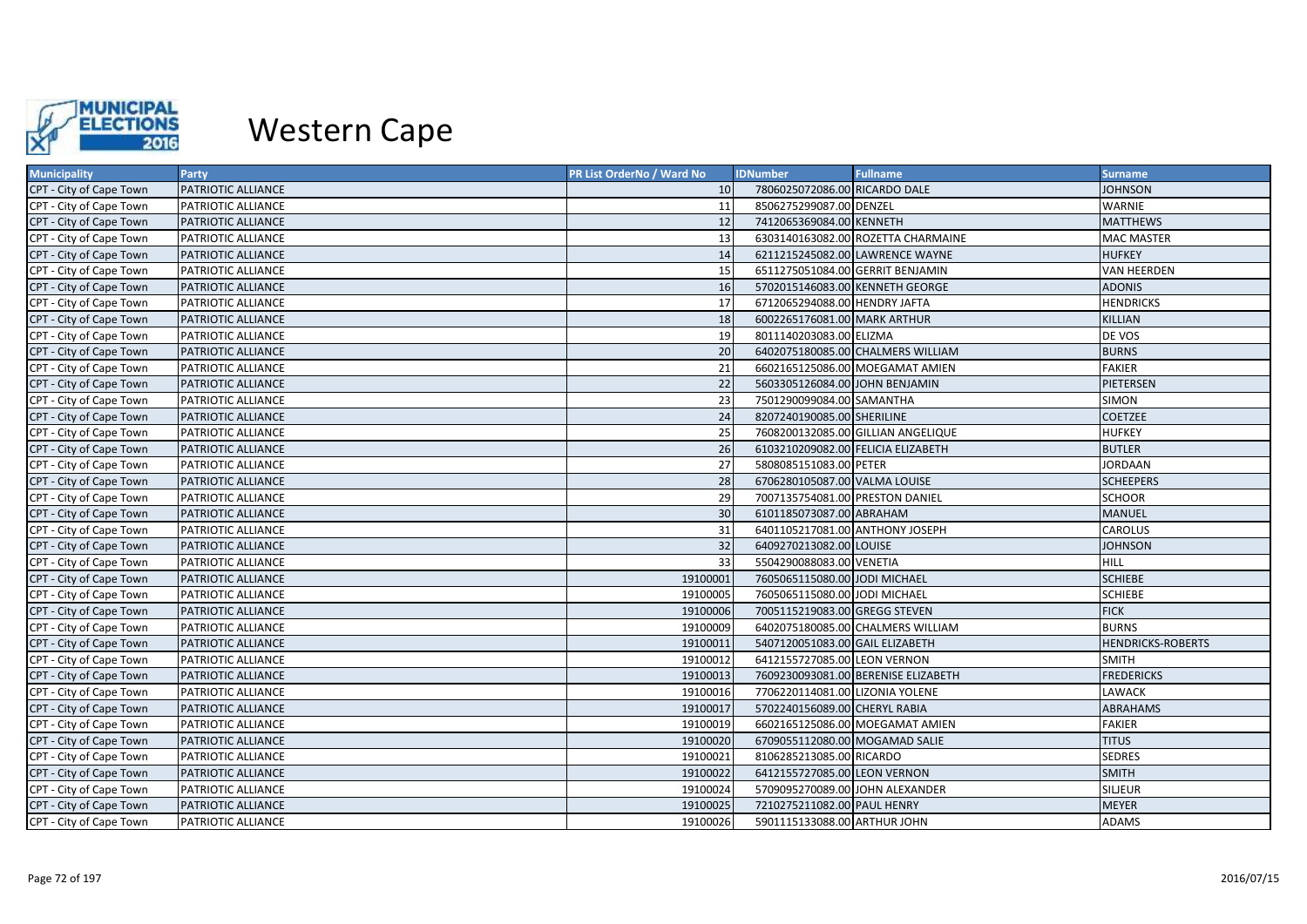

| <b>Municipality</b>     | Party              | <b>PR List OrderNo / Ward No</b> | <b>IDNumber</b><br><b>Fullname</b>           | <b>Surname</b>      |
|-------------------------|--------------------|----------------------------------|----------------------------------------------|---------------------|
| CPT - City of Cape Town | PATRIOTIC ALLIANCE | 19100027                         | 7609025265084.00 LESLIE KLEINBOOI            | <b>VAN ROOYEN</b>   |
| CPT - City of Cape Town | PATRIOTIC ALLIANCE | 19100028                         | 5603305126084.00 JOHN BENJAMIN               | PIETERSEN           |
| CPT - City of Cape Town | PATRIOTIC ALLIANCE | 19100029                         | 6704295587084.00 EMMANUEL JOHN               | ARENDSE             |
| CPT - City of Cape Town | PATRIOTIC ALLIANCE | 19100030                         | 5901115133088.00 ARTHUR JOHN                 | ADAMS               |
| CPT - City of Cape Town | PATRIOTIC ALLIANCE | 19100031                         | 5810235251086.00 JOHN CHARLES                | <b>PRINSLOO</b>     |
| CPT - City of Cape Town | PATRIOTIC ALLIANCE | 19100032                         | 5612095026081.00 MICHEL HENRY                | <b>RANCK</b>        |
| CPT - City of Cape Town | PATRIOTIC ALLIANCE | 19100033                         | 8408265206083.00 EDGAR MICHAEL               | <b>THOMAS</b>       |
| CPT - City of Cape Town | PATRIOTIC ALLIANCE | 19100034                         | 8408265206083.00 EDGAR MICHAEL               | <b>THOMAS</b>       |
| CPT - City of Cape Town | PATRIOTIC ALLIANCE | 19100035                         | 8408265206083.00 EDGAR MICHAEL               | <b>THOMAS</b>       |
| CPT - City of Cape Town | PATRIOTIC ALLIANCE | 19100042                         | 7107265221081.00 LEON                        | WILLIAMS            |
| CPT - City of Cape Town | PATRIOTIC ALLIANCE | 19100043                         | 8606225013081.00 CYRIL EDWARD                | <b>BARRATH</b>      |
| CPT - City of Cape Town | PATRIOTIC ALLIANCE | 19100044                         | 6407270049084.00 FALDELA                     | <b>WILLIAMS</b>     |
| CPT - City of Cape Town | PATRIOTIC ALLIANCE | 19100045                         | 7404120225088.00 NATASHA                     | <b>POOLE</b>        |
| CPT - City of Cape Town | PATRIOTIC ALLIANCE | 19100046                         | 6401105217081.00 ANTHONY JOSEPH              | CAROLUS             |
| CPT - City of Cape Town | PATRIOTIC ALLIANCE | 19100047                         | 8106285213085.00 RICARDO                     | <b>SEDRES</b>       |
| CPT - City of Cape Town | PATRIOTIC ALLIANCE | 19100048                         | 7111185006085.00 SELVYN AUGUSTEN             | <b>THERON</b>       |
| CPT - City of Cape Town | PATRIOTIC ALLIANCE | 19100049                         | 7806025072086.00 RICARDO DALE                | <b>JOHNSON</b>      |
| CPT - City of Cape Town | PATRIOTIC ALLIANCE | 19100050                         | 5810235251086.00 JOHN CHARLES                | <b>PRINSLOO</b>     |
| CPT - City of Cape Town | PATRIOTIC ALLIANCE | 19100054                         | 7710065244086.00 GERALD RONALD               | <b>FRIESLAAR</b>    |
| CPT - City of Cape Town | PATRIOTIC ALLIANCE | 19100061                         | 6103310238080.00 BRIDGETTE ELIZABETH FRANCIS | <b>TRUTER</b>       |
| CPT - City of Cape Town | PATRIOTIC ALLIANCE | 19100064                         | 7007135754081.00 PRESTON DANIEL              | <b>SCHOOR</b>       |
| CPT - City of Cape Town | PATRIOTIC ALLIANCE | 19100065                         | 6111150029089.00 MARLENE SUSAN ROSETTA       | ADDINALL            |
| CPT - City of Cape Town | PATRIOTIC ALLIANCE | 19100066                         | 6510080219084.00 CHERYL-ANN                  | <b>GABRIEL</b>      |
| CPT - City of Cape Town | PATRIOTIC ALLIANCE | 19100067                         | 8612210125088.00 RAATIQAH                    | <b>TAGODIEN</b>     |
| CPT - City of Cape Town | PATRIOTIC ALLIANCE | 19100068                         | 7703140241086.00 SHARON                      | <b>DAVIDS</b>       |
| CPT - City of Cape Town | PATRIOTIC ALLIANCE | 19100071                         | 6705230191080.00 BERYL MAUREEN               | SCHOUW              |
| CPT - City of Cape Town | PATRIOTIC ALLIANCE | 19100072                         | 7902060120086.00 KEYSHA THERESA              | FRIESLAAR           |
| CPT - City of Cape Town | PATRIOTIC ALLIANCE | 19100073                         | 6404055990087.00 GODFREY CARL                | LEIBRANDT           |
| CPT - City of Cape Town | PATRIOTIC ALLIANCE | 19100075                         | 7305225158084.00 BRIAN JOHN                  | <b>ADOLF</b>        |
| CPT - City of Cape Town | PATRIOTIC ALLIANCE | 19100076                         | 8103190194088.00 ANTHEA LOUISE               | <b>VAN DER VENT</b> |
| CPT - City of Cape Town | PATRIOTIC ALLIANCE | 19100077                         | 8106285213085.00 RICARDO                     | <b>SEDRES</b>       |
| CPT - City of Cape Town | PATRIOTIC ALLIANCE | 19100078                         | 7705170057084.00 RETASHA PATRICIA            | <b>CERES</b>        |
| CPT - City of Cape Town | PATRIOTIC ALLIANCE | 19100079                         | 8004030177087.00 VERANIQUE NICOLENE          | <b>WILLIAMS</b>     |
| CPT - City of Cape Town | PATRIOTIC ALLIANCE | 19100080                         | 8408265206083.00 EDGAR MICHAEL               | <b>THOMAS</b>       |
| CPT - City of Cape Town | PATRIOTIC ALLIANCE | 19100081                         | 5909020002082.00 CATHLEEN CAROLINE FLORA     | <b>JACOBS</b>       |
| CPT - City of Cape Town | PATRIOTIC ALLIANCE | 19100082                         | 6210185250080.00 JONATHAN                    | SAPTO               |
| CPT - City of Cape Town | PATRIOTIC ALLIANCE | 19100083                         | 8408265206083.00 EDGAR MICHAEL               | <b>THOMAS</b>       |
| CPT - City of Cape Town | PATRIOTIC ALLIANCE | 19100088                         | 5902095209088.00 GERALD                      | <b>DANIELS</b>      |
| CPT - City of Cape Town | PATRIOTIC ALLIANCE | 19100099                         | 7312170223087.00 AVRIL                       | <b>TROMP</b>        |
| CPT - City of Cape Town | PATRIOTIC ALLIANCE | 19100100                         | 4812140216080.00 CAROL ROSE                  | <b>MISROLE</b>      |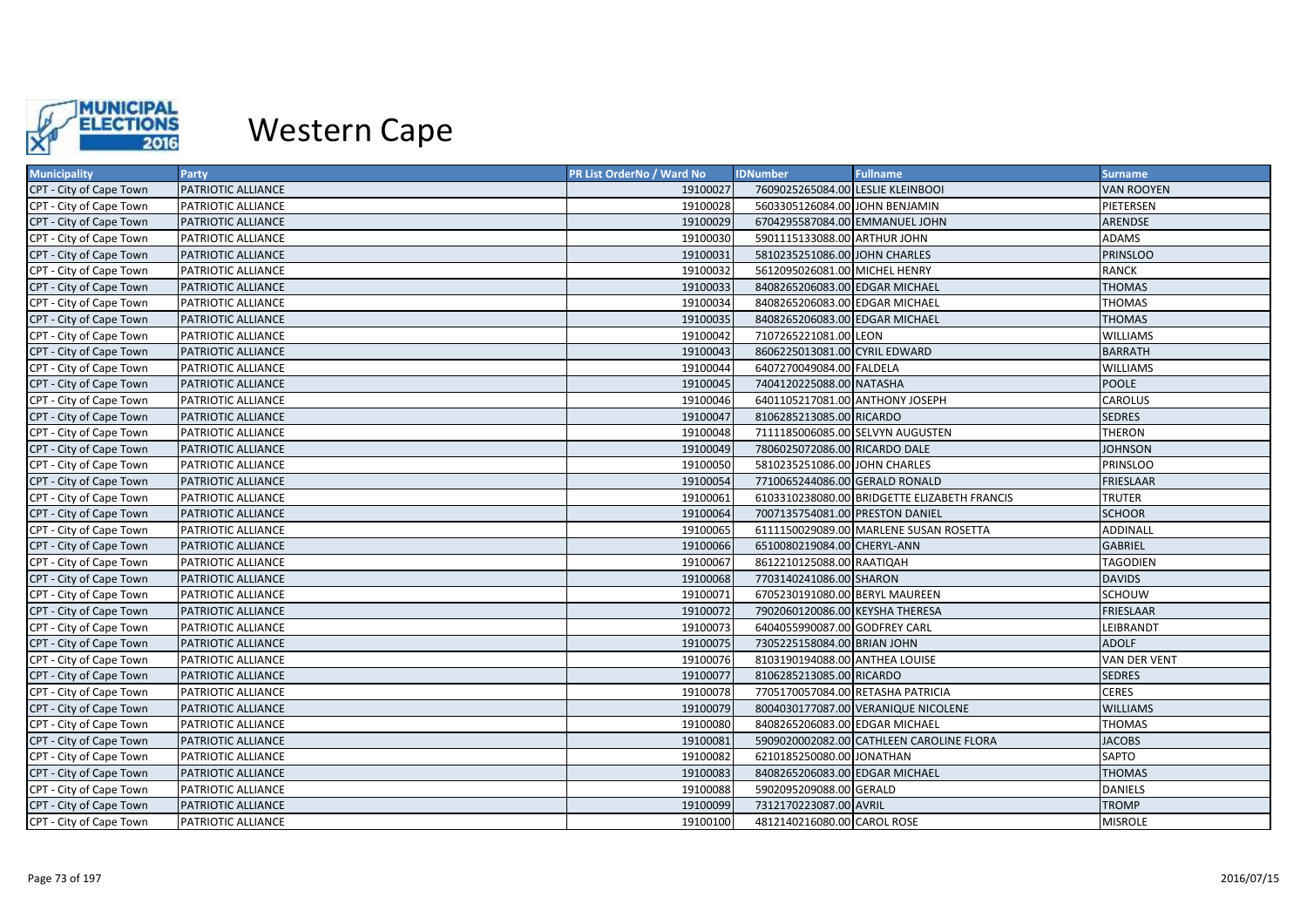

| <b>Municipality</b>     | Party                                 | <b>PR List OrderNo / Ward No</b> | <b>IDNumber</b><br><b>Fullname</b>       | <b>Surname</b>    |
|-------------------------|---------------------------------------|----------------------------------|------------------------------------------|-------------------|
| CPT - City of Cape Town | PATRIOTIC ALLIANCE                    | 19100101                         | 7404025314086.00 CARLO WINSTON           | <b>CLAASSEN</b>   |
| CPT - City of Cape Town | PATRIOTIC ALLIANCE                    | 19100102                         | 7404025314086.00 CARLO WINSTON           | <b>CLAASSEN</b>   |
| CPT - City of Cape Town | PATRIOTIC ALLIANCE                    | 19100103                         | 7404025314086.00 CARLO WINSTON           | <b>CLAASSEN</b>   |
| CPT - City of Cape Town | PATRIOTIC ALLIANCE                    | 19100106                         | 7309070077084.00 SHARON DALENE           | ADAMS             |
| CPT - City of Cape Town | PATRIOTIC ALLIANCE                    | 19100108                         | 5702240156089.00 CHERYL RABIA            | ABRAHAMS          |
| CPT - City of Cape Town | PATRIOTIC ALLIANCE                    | 19100109                         | 6201290178084.00 JENIVER BERINICE ELIANE | <b>JOSEPHS</b>    |
| CPT - City of Cape Town | PATRIOTIC ALLIANCE                    | 19100110                         | 6912100518083.00 BENITA                  | <b>MAANS</b>      |
| CPT - City of Cape Town | PATRIOTIC ALLIANCE                    | 19100115                         | 5609015181087.00 ALTON HUBERT MARTIN     | <b>CLARKE</b>     |
| CPT - City of Cape Town | PATRIOTIC ALLIANCE                    | 19100116                         | 6401105217081.00 ANTHONY JOSEPH          | <b>CAROLUS</b>    |
| CPT - City of Cape Town | PATRIOTIC ASSOCIATION OF SOUTH AFRICA |                                  | 6209100899088.00 KATHLEEN ELIZABETH      | <b>HENDRICKSE</b> |
| CPT - City of Cape Town | PATRIOTIC ASSOCIATION OF SOUTH AFRICA |                                  | 6109165237085.00 PETER STEVEN            | <b>JOHNSON</b>    |
| CPT - City of Cape Town | PATRIOTIC ASSOCIATION OF SOUTH AFRICA |                                  | 7408060139084.00 REBECCA                 | PRINSLOO          |
| CPT - City of Cape Town | PATRIOTIC ASSOCIATION OF SOUTH AFRICA | 19100067                         | 6109165237085.00 PETER STEVEN            | <b>JOHNSON</b>    |
| CPT - City of Cape Town | PATRIOTIC ASSOCIATION OF SOUTH AFRICA | 19100068                         | 6209100899088.00 KATHLEEN ELIZABETH      | <b>HENDRICKSE</b> |
| CPT - City of Cape Town | PATRIOTIC ASSOCIATION OF SOUTH AFRICA | 19100072                         | 7408060139084.00 REBECCA                 | <b>PRINSLOO</b>   |
| CPT - City of Cape Town | PEOPLE'S DEMOCRATIC MOVEMENT          |                                  | 5202165010080.00 MOHAMMAD JAMIEL         | VASS              |
| CPT - City of Cape Town | PEOPLE'S DEMOCRATIC MOVEMENT          | 19100001                         | 5202165010080.00 MOHAMMAD JAMIEL         | VASS              |
| CPT - City of Cape Town | PEOPLE'S DEMOCRATIC MOVEMENT          | 19100002                         | 8004305152088.00 ETIENNE HIRAN FRANCO    | CLAASEN           |
| CPT - City of Cape Town | PEOPLE'S DEMOCRATIC MOVEMENT          | 19100003                         | 5202165010080.00 MOHAMMAD JAMIEL         | VASS              |
| CPT - City of Cape Town | PEOPLE'S DEMOCRATIC MOVEMENT          | 19100004                         | 8107020107087.00 TANIA OLIVIA            | <b>OCTOBER</b>    |
| CPT - City of Cape Town | PEOPLE'S DEMOCRATIC MOVEMENT          | 19100015                         | 6501235218089.00 WINSTON JOHN            | <b>WILLIAMS</b>   |
| CPT - City of Cape Town | PEOPLE'S DEMOCRATIC MOVEMENT          | 19100016                         | 6407090235087.00 SUSANNA ROSETTA         | VASS-GQUMA        |
| CPT - City of Cape Town | PEOPLE'S DEMOCRATIC MOVEMENT          | 19100017                         | 6407090235087.00 SUSANNA ROSETTA         | VASS-GQUMA        |
| CPT - City of Cape Town | PEOPLE'S DEMOCRATIC MOVEMENT          | 19100020                         | 5305110714084.00 ANNETTA                 | <b>VAN VUUREN</b> |
| CPT - City of Cape Town | PEOPLE'S DEMOCRATIC MOVEMENT          | 19100028                         | 6010125039084.00 PETRUS JOHANNES         | <b>FIELIES</b>    |
| CPT - City of Cape Town | PEOPLE'S DEMOCRATIC MOVEMENT          | 19100029                         | 7601235205083.00 MARIO IVAN              | <b>BRATZ</b>      |
| CPT - City of Cape Town | PEOPLE'S DEMOCRATIC MOVEMENT          | 19100085                         | 5202165010080.00 MOHAMMAD JAMIEL         | <b>VASS</b>       |
| CPT - City of Cape Town | PEOPLE'S DEMOCRATIC MOVEMENT          | 19100086                         | 8107020107087.00 TANIA OLIVIA            | <b>OCTOBER</b>    |
| CPT - City of Cape Town | PEOPLE'S DEMOCRATIC MOVEMENT          | 19100100                         | 5202165010080.00 MOHAMMAD JAMIEL         | VASS              |
| CPT - City of Cape Town | PEOPLE'S DEMOCRATIC MOVEMENT          | 19100106                         | 8004305152088.00 ETIENNE HIRAN FRANCO    | CLAASEN           |
| CPT - City of Cape Town | PEOPLE'S DEMOCRATIC MOVEMENT          | 19100109                         | 5202165010080.00 MOHAMMAD JAMIEL         | VASS              |
| CPT - City of Cape Town | SIZWE UMMAH NATION                    |                                  | 6403085185080.00 EBRAHIMA                | <b>FLORIS</b>     |
| CPT - City of Cape Town | SIZWE UMMAH NATION                    |                                  | 6710240710085.00 SUKAYNA                 | <b>DE JONGH</b>   |
| CPT - City of Cape Town | <b>SIZWE UMMAH NATION</b>             |                                  | 7712105142080.00 MUHAMMAD NAAZIM         | KHAN              |
| CPT - City of Cape Town | SIZWE UMMAH NATION                    |                                  | 5610200062082.00 JANAP                   | <b>ADAMS</b>      |
| CPT - City of Cape Town | SIZWE UMMAH NATION                    |                                  | 7208140149081.00 SHAMILA                 | <b>HANSEN</b>     |
| CPT - City of Cape Town | <b>SIZWE UMMAH NATION</b>             |                                  | 5806030008085.00 ASA                     | VAN DEN HEEVER    |
| CPT - City of Cape Town | SIZWE UMMAH NATION                    |                                  | 6005145035088.00 ISMAIL                  | <b>DAVIDS</b>     |
| CPT - City of Cape Town | SIZWE UMMAH NATION                    |                                  | 6606065215087.00 ABDUL KARRIEM           | <b>WILLIAMS</b>   |
| CPT - City of Cape Town | <b>SIZWE UMMAH NATION</b>             | q                                | 6403031175086.00 KULSUM                  | <b>BROWN</b>      |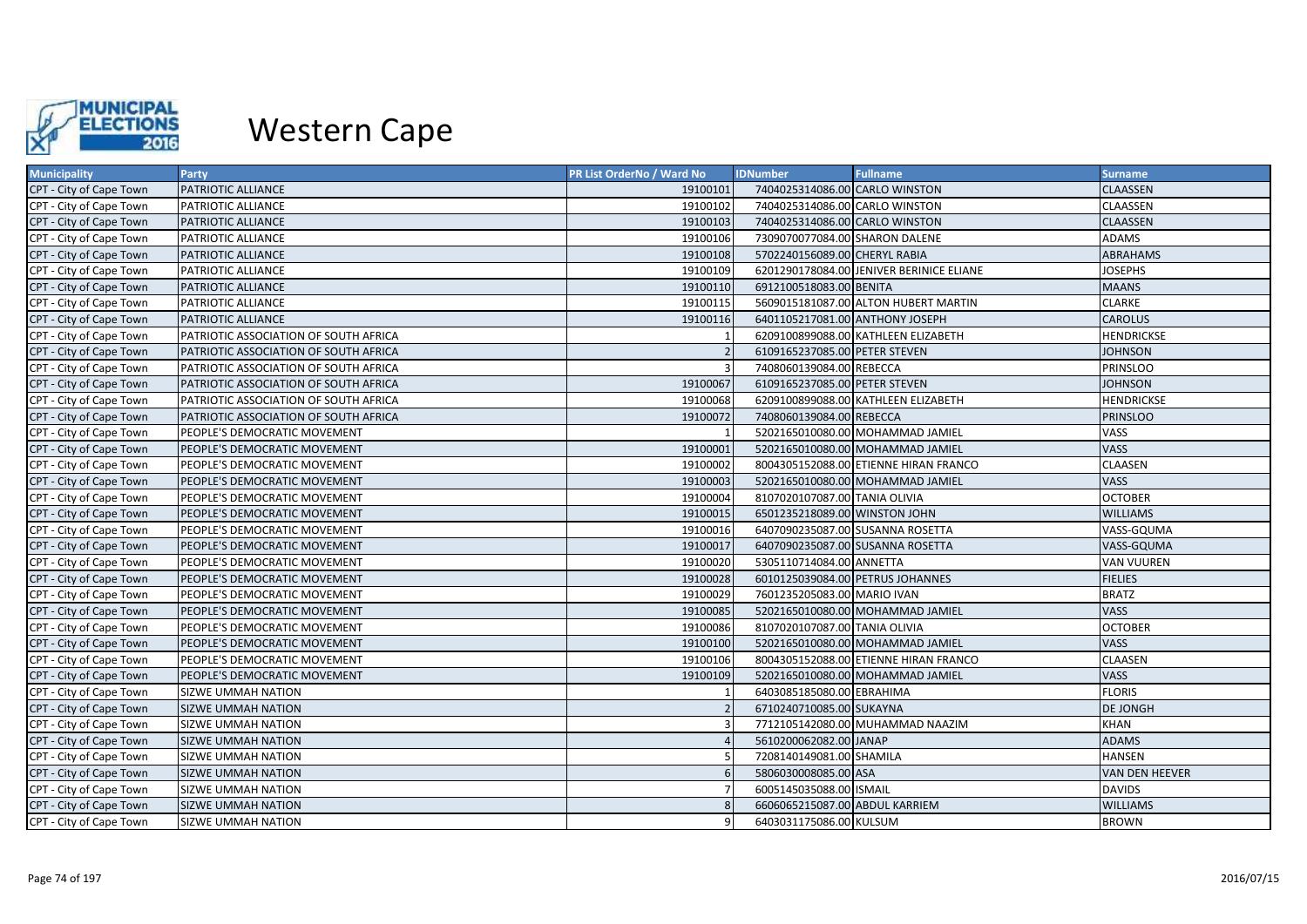

| <b>Municipality</b>     | Party                       | <b>PR List OrderNo / Ward No</b> | <b>IDNumber</b>                    | <b>Fullname</b>                   | <b>Surname</b>   |
|-------------------------|-----------------------------|----------------------------------|------------------------------------|-----------------------------------|------------------|
| CPT - City of Cape Town | <b>SIZWE UMMAH NATION</b>   | 10 <sup>1</sup>                  | 6611225045085.00 ISMAIL            |                                   | <b>BAGUS</b>     |
| CPT - City of Cape Town | SIZWE UMMAH NATION          | 11                               | 6908075259083.00 YAZEED            |                                   | <b>JOHNSON</b>   |
| CPT - City of Cape Town | <b>SIZWE UMMAH NATION</b>   | 12                               | 6402290206087.00 YASMIN            |                                   | <b>SALIE</b>     |
| CPT - City of Cape Town | SIZWE UMMAH NATION          | 13                               | 5509100114086.00 FATIMA            |                                   | JOHNSON          |
| CPT - City of Cape Town | <b>SIZWE UMMAH NATION</b>   | 14                               |                                    | 5611215765081.00 MOGAMET ARMIEN   | <b>LOSPER</b>    |
| CPT - City of Cape Town | SIZWE UMMAH NATION          | 15                               | 5107130158080.00 AMIENA BIN-A ALLI |                                   | ABASS            |
| CPT - City of Cape Town | <b>SIZWE UMMAH NATION</b>   | 16                               | 7311020094086.00 ZUBEIDA           |                                   | <b>DOLLIE</b>    |
| CPT - City of Cape Town | SIZWE UMMAH NATION          | 17                               | 5704020885085.00 GADIJA            |                                   | <b>DOLLIE</b>    |
| CPT - City of Cape Town | SIZWE UMMAH NATION          | 18                               | 5905035048086.00 HIDAYATULLA       |                                   | <b>HARNEKAR</b>  |
| CPT - City of Cape Town | SIZWE UMMAH NATION          | 19100025                         |                                    | 7712105142080.00 MUHAMMAD NAAZIM  | <b>KHAN</b>      |
| CPT - City of Cape Town | SIZWE UMMAH NATION          | 19100043                         | 5610200062082.00 JANAP             |                                   | <b>ADAMS</b>     |
| CPT - City of Cape Town | SIZWE UMMAH NATION          | 19100047                         | 6403085185080.00 EBRAHIMA          |                                   | <b>FLORIS</b>    |
| CPT - City of Cape Town | <b>SIZWE UMMAH NATION</b>   | 19100048                         | 5905035048086.00 HIDAYATULLA       |                                   | <b>HARNEKAR</b>  |
| CPT - City of Cape Town | SIZWE UMMAH NATION          | 19100049                         | 7208140149081.00 SHAMILA           |                                   | <b>HANSEN</b>    |
| CPT - City of Cape Town | SIZWE UMMAH NATION          | 19100053                         | 7311020094086.00 ZUBEIDA           |                                   | <b>DOLLIE</b>    |
| CPT - City of Cape Town | <b>SIZWE UMMAH NATION</b>   | 19100056                         | 5806030008085.00 ASA               |                                   | VAN DEN HEEVER   |
| CPT - City of Cape Town | <b>SIZWE UMMAH NATION</b>   | 19100060                         | 6005145035088.00 ISMAIL            |                                   | <b>DAVIDS</b>    |
| CPT - City of Cape Town | SIZWE UMMAH NATION          | 19100063                         | 6606065215087.00 ABDUL KARRIEM     |                                   | <b>WILLIAMS</b>  |
| CPT - City of Cape Town | SIZWE UMMAH NATION          | 19100066                         | 5107130158080.00 AMIENA BIN-A ALLI |                                   | <b>ABASS</b>     |
| CPT - City of Cape Town | SIZWE UMMAH NATION          | 19100072                         | 6403031175086.00 KULSUM            |                                   | <b>BROWN</b>     |
| CPT - City of Cape Town | SIZWE UMMAH NATION          | 19100073                         | 6611225045085.00 ISMAIL            |                                   | <b>BAGUS</b>     |
| CPT - City of Cape Town | SIZWE UMMAH NATION          | 19100075                         | 6710240710085.00 SUKAYNA           |                                   | DE JONGH         |
| CPT - City of Cape Town | <b>SIZWE UMMAH NATION</b>   | 19100076                         |                                    | 5611215765081.00 MOGAMET ARMIEN   | <b>LOSPER</b>    |
| CPT - City of Cape Town | SIZWE UMMAH NATION          | 19100079                         | 6908075259083.00 YAZEED            |                                   | <b>JOHNSON</b>   |
| CPT - City of Cape Town | <b>SIZWE UMMAH NATION</b>   | 19100081                         | 6402290206087.00 YASMIN            |                                   | <b>SALIE</b>     |
| CPT - City of Cape Town | SIZWE UMMAH NATION          | 19100082                         | 5509100114086.00 FATIMA            |                                   | <b>JOHNSON</b>   |
| CPT - City of Cape Town | <b>SIZWE UMMAH NATION</b>   | 19100116                         | 5704020885085.00 GADIJA            |                                   | <b>DOLLIE</b>    |
| CPT - City of Cape Town | SOUTH AFRICA PEOPLE'S PARTY |                                  | 6405235699084.00 ISMAIL            |                                   | SAMPSON          |
| CPT - City of Cape Town | SOUTH AFRICA PEOPLE'S PARTY |                                  |                                    | 5911015131082.00 NAZEEM NIEZHAAM  | <b>SAMPSON</b>   |
| CPT - City of Cape Town | SOUTH AFRICA PEOPLE'S PARTY |                                  | 6302025130083.00 KEVIN ANTHONY     |                                   | <b>THOMAS</b>    |
| CPT - City of Cape Town | SOUTH AFRICA PEOPLE'S PARTY |                                  | 3604105319087.00 MOGAMAT YUSUF     |                                   | <b>SAMPSON</b>   |
| CPT - City of Cape Town | SOUTH AFRICA PEOPLE'S PARTY |                                  | 5107175037082.00 ROBERT            |                                   | RIVIERA          |
| CPT - City of Cape Town | SOUTH AFRICA PEOPLE'S PARTY |                                  | 5410205020080.00 MOHSIEN           |                                   | <b>WILLIAMS</b>  |
| CPT - City of Cape Town | SOUTH AFRICA PEOPLE'S PARTY |                                  | 7006160191086.00 HAJIERAH          |                                   | SAMPSON-SLAMDIEN |
| CPT - City of Cape Town | SOUTH AFRICA PEOPLE'S PARTY |                                  | 5708260076081.00 PRISCILLA JEAN    |                                   | <b>FORTUIN</b>   |
| CPT - City of Cape Town | SOUTH AFRICA PEOPLE'S PARTY |                                  | 6110090105082.00 ANEESAH           |                                   | <b>BURKE</b>     |
| CPT - City of Cape Town | SOUTH AFRICA PEOPLE'S PARTY | 10                               |                                    | 5311190820080.00 FLORENCE BURNICE | <b>KAHN</b>      |
| CPT - City of Cape Town | SOUTH AFRICA PEOPLE'S PARTY | 11                               | 6508230144087.00 NAJAAT            |                                   | AKHERWARDY       |
| CPT - City of Cape Town | SOUTH AFRICA PEOPLE'S PARTY | 12                               | 7212190788087.00 LYNETTE JANINE    |                                   | PHAROAH          |
| CPT - City of Cape Town | SOUTH AFRICA PEOPLE'S PARTY | 13                               | 8004060073081.00 SONJA SHIRLEY     |                                   | <b>SLATER</b>    |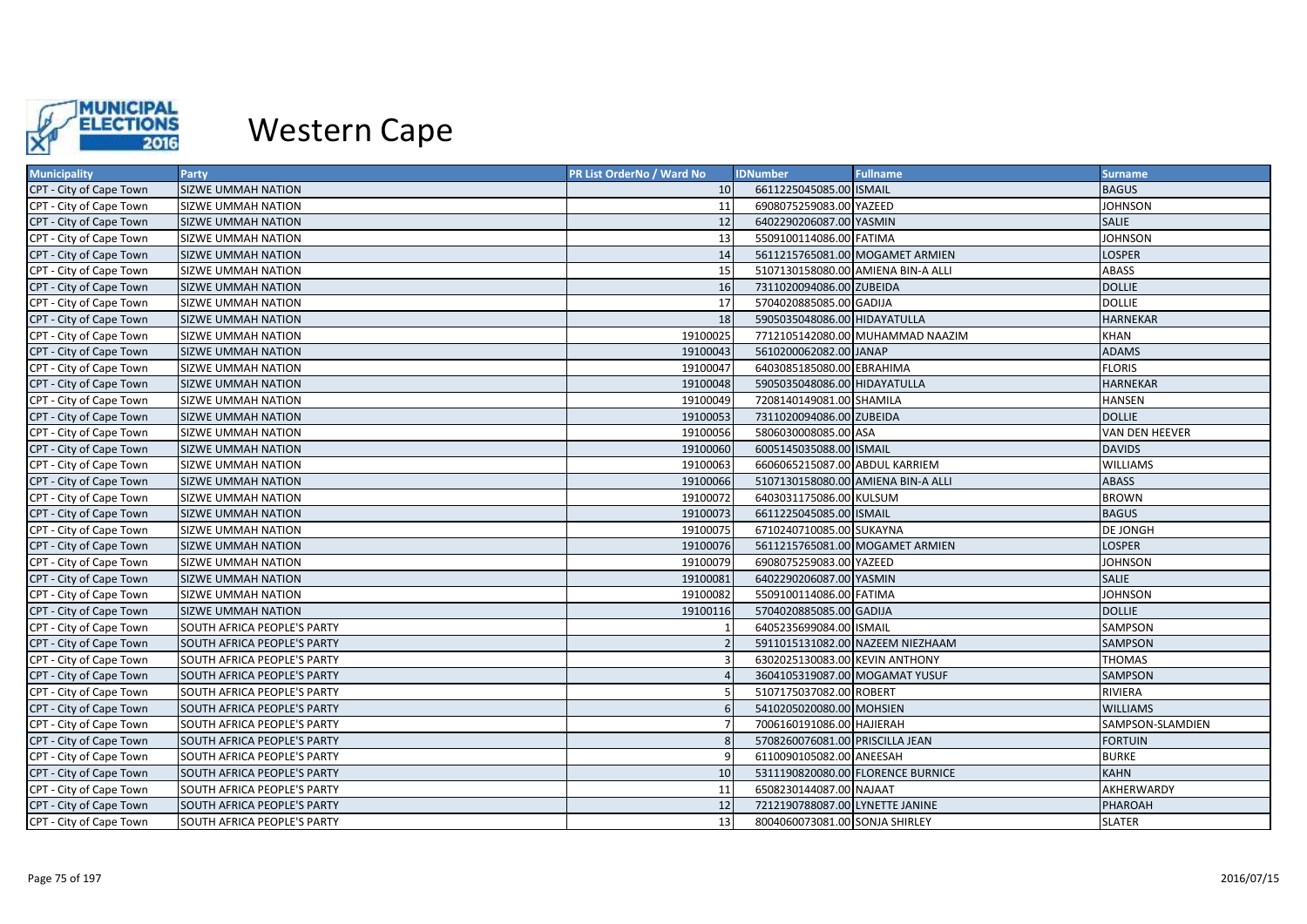

| <b>Municipality</b>     | Party                             | <b>PR List OrderNo / Ward No</b> | <b>IDNumber</b>                 | <b>Fullname</b>                     | <b>Surname</b>      |
|-------------------------|-----------------------------------|----------------------------------|---------------------------------|-------------------------------------|---------------------|
| CPT - City of Cape Town | SOUTH AFRICA PEOPLE'S PARTY       | 14                               | 6011020077088.00 AFIA           |                                     | <b>KROUTZ</b>       |
| CPT - City of Cape Town | SOUTH AFRICA PEOPLE'S PARTY       | 15                               | 7206180185080.00 ZAINUNISA      |                                     | <b>ST CLAIR</b>     |
| CPT - City of Cape Town | SOUTH AFRICA PEOPLE'S PARTY       | 16                               |                                 | 9703280210089.00 SHANEEZ CHANTELLE  | <b>MORRIS</b>       |
| CPT - City of Cape Town | SOUTH AFRICA PEOPLE'S PARTY       | 17                               | 8905210353084.00 SADIYAH        |                                     | <b>CUPIDO</b>       |
| CPT - City of Cape Town | SOUTH AFRICA PEOPLE'S PARTY       | 18                               | 6203285250084.00 ABDULLAHTIEF   |                                     | ARIEFDIEN           |
| CPT - City of Cape Town | SOUTH AFRICA PEOPLE'S PARTY       | 19                               | 7002130535080.00 KULSUM         |                                     | <b>WILLIAMS</b>     |
| CPT - City of Cape Town | SOUTH AFRICA PEOPLE'S PARTY       | 20                               | 6010130236089.00 SHIREEN        |                                     | <b>JEDAAR</b>       |
| CPT - City of Cape Town | SOUTH AFRICA PEOPLE'S PARTY       | 21                               | 6807210263085.00 RUWAYDA        |                                     | SAMPSON             |
| CPT - City of Cape Town | SOUTH AFRICA PEOPLE'S PARTY       | 22                               | 8005185237089.00 ROESDIEN       |                                     | <b>SIMON</b>        |
| CPT - City of Cape Town | SOUTH AFRICA PEOPLE'S PARTY       | 23                               | 6405090381083.00 FEROZA         |                                     | ALEXANDER           |
| CPT - City of Cape Town | SOUTH AFRICA PEOPLE'S PARTY       | 24                               | 6907130243082.00 ZEENATOENISA   |                                     | <b>ABDULLAH</b>     |
| CPT - City of Cape Town | SOUTH AFRICA PEOPLE'S PARTY       | 25                               | 6708030590089.00 NERINA ANN     |                                     | <b>BOOYSEN</b>      |
| CPT - City of Cape Town | SOUTH AFRICA PEOPLE'S PARTY       | 19100013                         | 6302025130083.00 KEVIN ANTHONY  |                                     | <b>THOMAS</b>       |
| CPT - City of Cape Town | SOUTH AFRICA PEOPLE'S PARTY       | 19100030                         |                                 | 4610255447080.00 MOGAMED GANIEF     | ABRAHAMS            |
| CPT - City of Cape Town | SOUTH AFRICA PEOPLE'S PARTY       | 19100031                         | 4912060188085.00 GERTRUDE       |                                     | SQUARE              |
| CPT - City of Cape Town | SOUTH AFRICA PEOPLE'S PARTY       | 19100042                         | 6405090381083.00 FEROZA         |                                     | ALEXANDER           |
| CPT - City of Cape Town | SOUTH AFRICA PEOPLE'S PARTY       | 19100044                         | 6606240174084.00 JENNIFER GAIL  |                                     | <b>CORNELIUS</b>    |
| CPT - City of Cape Town | SOUTH AFRICA PEOPLE'S PARTY       | 19100045                         | 5909030897083.00 FOZIA          |                                     | PIETERSE            |
| CPT - City of Cape Town | SOUTH AFRICA PEOPLE'S PARTY       | 19100046                         | 6708030590089.00 NERINA ANN     |                                     | <b>BOOYSEN</b>      |
| CPT - City of Cape Town | SOUTH AFRICA PEOPLE'S PARTY       | 19100048                         | 8005185237089.00 ROESDIEN       |                                     | SIMON               |
| CPT - City of Cape Town | SOUTH AFRICA PEOPLE'S PARTY       | 19100050                         |                                 | 6707095170084.00 CHRISTOPHER DAVID  | SAMPSON             |
| CPT - City of Cape Town | SOUTH AFRICA PEOPLE'S PARTY       | 19100065                         | 6907130243082.00 ZEENATOENISA   |                                     | ABDULLAH            |
| CPT - City of Cape Town | SOUTH AFRICA PEOPLE'S PARTY       | 19100066                         | 6605185024080.00 DEON WESLEY    |                                     | <b>OCTOBER</b>      |
| CPT - City of Cape Town | SOUTH AFRICA PEOPLE'S PARTY       | 19100067                         | 5708260076081.00 PRISCILLA JEAN |                                     | <b>FORTUIN</b>      |
| CPT - City of Cape Town | SOUTH AFRICA PEOPLE'S PARTY       | 19100084                         |                                 | 9108270265087.00 MARGORY BEAULINE   | MORGENDAL           |
| CPT - City of Cape Town | SOUTH AFRICA PEOPLE'S PARTY       | 19100085                         | 6504155741080.00 GAMAT NAZEEM   |                                     | SAFODIEN            |
| CPT - City of Cape Town | SOUTH AFRICA PEOPLE'S PARTY       | 19100086                         |                                 | 7201195080087.00 LLEWELLYN LESTER   | <b>RULE</b>         |
| CPT - City of Cape Town | SOUTH AFRICA PEOPLE'S PARTY       | 19100100                         | 8703250256089.00 TASLEEMA       |                                     | LATIEF              |
| CPT - City of Cape Town | SOUTH AFRICA PEOPLE'S PARTY       | 19100109                         | 6901190225089.00 MOENADIA       |                                     | <b>RAILOUN</b>      |
| CPT - City of Cape Town | SOUTH AFRICAN PEOPLE FOR EQUALITY |                                  | 7111190024081.00 NADIEMA        |                                     | LAKAY               |
| CPT - City of Cape Town | SOUTH AFRICAN PEOPLE FOR EQUALITY |                                  |                                 | 8106235264089.00 MOGAMAT ARMIEN     | <b>ALBERTYN</b>     |
| CPT - City of Cape Town | SOUTH AFRICAN PEOPLE FOR EQUALITY | 19100006                         | 6308215138083.00 RICHARD IAN    |                                     | <b>KRAAK</b>        |
| CPT - City of Cape Town | SOUTH AFRICAN PEOPLE FOR EQUALITY | 19100007                         | 7108250257080.00 CAROL LINDA    |                                     | <b>MOOSA</b>        |
| CPT - City of Cape Town | SOUTH AFRICAN PEOPLE FOR EQUALITY | 19100043                         | 6402055084083.00 RIYAAD         |                                     | <b>TITUS</b>        |
| CPT - City of Cape Town | SOUTH AFRICAN PEOPLE FOR EQUALITY | 19100045                         | 6902100167080.00 SUMIELA        |                                     | LEWIS               |
| CPT - City of Cape Town | SOUTH AFRICAN PEOPLE FOR EQUALITY | 19100046                         |                                 | 6010250247080.00 THAAHIRA HILDEGARD | <b>AUGUST</b>       |
| CPT - City of Cape Town | SOUTH AFRICAN PEOPLE FOR EQUALITY | 19100066                         | 5609100099087.00 KULSUM         |                                     | LAKAY               |
| CPT - City of Cape Town | SOUTH AFRICAN PEOPLE FOR EQUALITY | 19100067                         |                                 | 6912245080080.00 JOHANNES LODEWYK   | JANUARIE            |
| CPT - City of Cape Town | SOUTH AFRICAN PEOPLE FOR EQUALITY | 19100068                         | 6910225826084.00 JONATHAN       |                                     | <b>DAVIDS</b>       |
| CPT - City of Cape Town | SOUTH AFRICAN PEOPLE FOR EQUALITY | 19100075                         | 5211090152081.00 GERTRUDE       |                                     | <b>VAN BRIESIES</b> |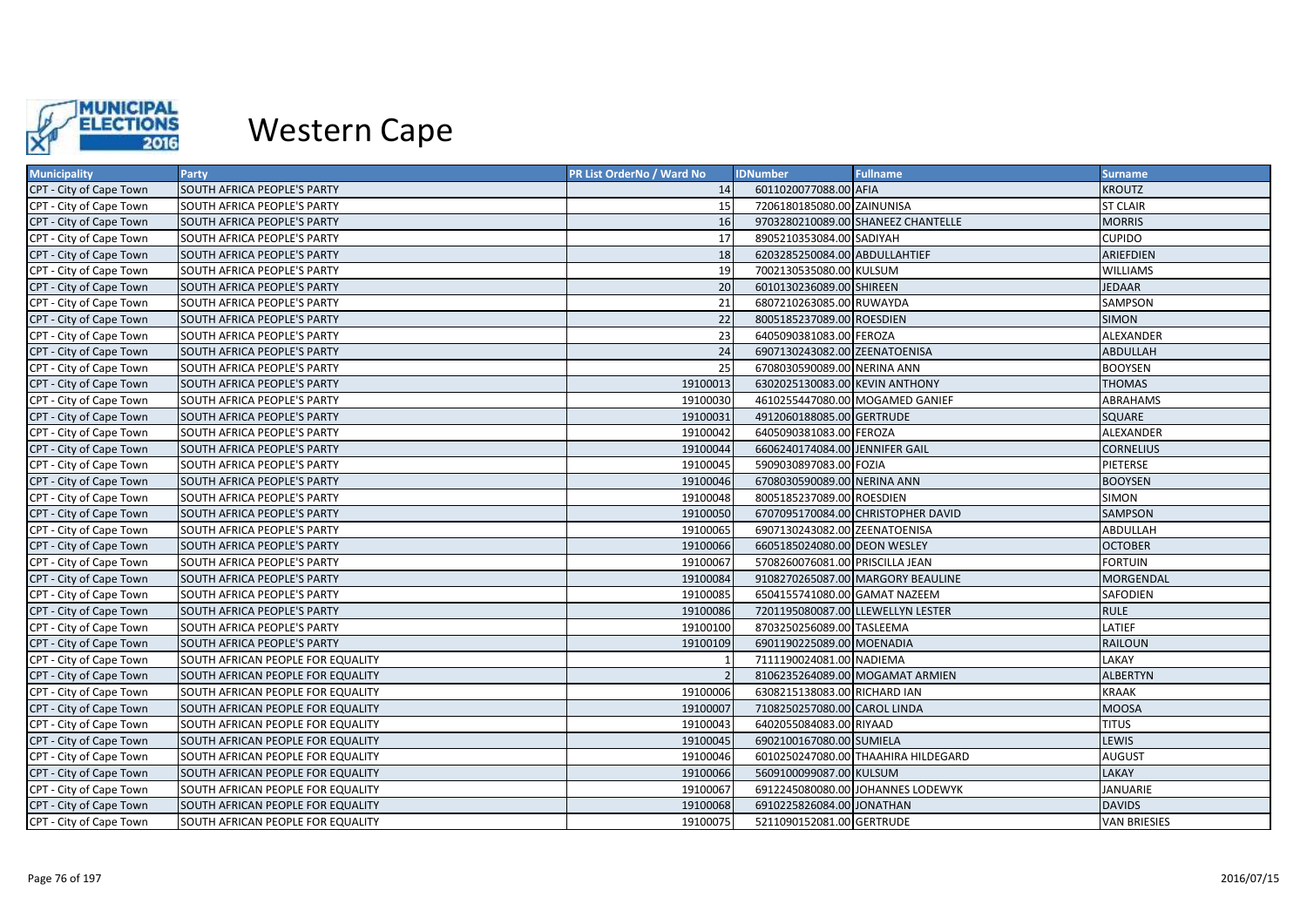

| <b>Municipality</b>     | Party                                        | PR List OrderNo / Ward No | <b>IDNumber</b>                   | <b>Fullname</b>                     | <b>Surname</b>   |
|-------------------------|----------------------------------------------|---------------------------|-----------------------------------|-------------------------------------|------------------|
| CPT - City of Cape Town | SOUTH AFRICAN PEOPLE FOR EQUALITY            | 19100081                  | 6911275635086.00 RAFIQH           |                                     | <b>ACHMAT</b>    |
| CPT - City of Cape Town | SOUTH AFRICAN PROGRESSIVE CIVIC ORGANISATION |                           | 6309255230087.00 SAUL             |                                     | <b>SMITH</b>     |
| CPT - City of Cape Town | SOUTH AFRICAN PROGRESSIVE CIVIC ORGANISATION |                           | 7412305287088.00 DANIEL           |                                     | <b>SWARTZ</b>    |
| CPT - City of Cape Town | SOUTH AFRICAN PROGRESSIVE CIVIC ORGANISATION |                           | 6211045041081.00 FLIP JOHANNES    |                                     | LUKAS            |
| CPT - City of Cape Town | SOUTH AFRICAN PROGRESSIVE CIVIC ORGANISATION |                           | 6407275200088.00 MOSES SHADRACK   |                                     | <b>RUTSA</b>     |
| CPT - City of Cape Town | SOUTH AFRICAN PROGRESSIVE CIVIC ORGANISATION |                           | 6906100208083.00 WILMA ANNE       |                                     | <b>BROWN</b>     |
| CPT - City of Cape Town | SOUTH AFRICAN PROGRESSIVE CIVIC ORGANISATION |                           | 6705280058080.00 MASTOERA         |                                     | <b>WILLIAMS</b>  |
| CPT - City of Cape Town | SOUTH AFRICAN PROGRESSIVE CIVIC ORGANISATION |                           | 7209125073080.00 RIEZAAH          |                                     | <b>ERNSTZEN</b>  |
| CPT - City of Cape Town | SOUTH AFRICAN PROGRESSIVE CIVIC ORGANISATION |                           | 9310275557084.00 TASHREEQ         |                                     | <b>SCHOLTZ</b>   |
| CPT - City of Cape Town | SOUTH AFRICAN PROGRESSIVE CIVIC ORGANISATION |                           | 4410115023084.00 HENRY LLOYD      |                                     | <b>BELL</b>      |
| CPT - City of Cape Town | SOUTH AFRICAN PROGRESSIVE CIVIC ORGANISATION | 10                        | 9110160723084.00 ANTOINETTE       |                                     | LOUW             |
| CPT - City of Cape Town | SOUTH AFRICAN PROGRESSIVE CIVIC ORGANISATION | 11                        | 6404080079088.00 JOLENE           |                                     | <b>HERRODT</b>   |
| CPT - City of Cape Town | SOUTH AFRICAN PROGRESSIVE CIVIC ORGANISATION | 12                        | 6002210166088.00 LILIAN ELIZABETH |                                     | <b>BOSMAN</b>    |
| CPT - City of Cape Town | SOUTH AFRICAN PROGRESSIVE CIVIC ORGANISATION | 19100011                  |                                   | 5203070107086.00 MARGARET CHRISTENE | <b>ENDALE</b>    |
| CPT - City of Cape Town | SOUTH AFRICAN PROGRESSIVE CIVIC ORGANISATION | 19100014                  | 6407275200088.00 MOSES SHADRACK   |                                     | <b>RUTSA</b>     |
| CPT - City of Cape Town | SOUTH AFRICAN PROGRESSIVE CIVIC ORGANISATION | 19100016                  | 6211045041081.00 FLIP JOHANNES    |                                     | <b>LUKAS</b>     |
| CPT - City of Cape Town | SOUTH AFRICAN PROGRESSIVE CIVIC ORGANISATION | 19100017                  | 6309255230087.00 SAUL             |                                     | <b>SMITH</b>     |
| CPT - City of Cape Town | SOUTH AFRICAN PROGRESSIVE CIVIC ORGANISATION | 19100019                  | 7209305169088.00 WILLEM           |                                     | <b>ROBERTS</b>   |
| CPT - City of Cape Town | SOUTH AFRICAN PROGRESSIVE CIVIC ORGANISATION | 19100025                  | 8210300097083.00 ROSLINE JUNIOR   |                                     | <b>BROWN</b>     |
| CPT - City of Cape Town | SOUTH AFRICAN PROGRESSIVE CIVIC ORGANISATION | 19100029                  | 6505125002081.00 MOSES            |                                     | <b>SMITH</b>     |
| CPT - City of Cape Town | SOUTH AFRICAN PROGRESSIVE CIVIC ORGANISATION | 19100032                  | 6505125002081.00 MOSES            |                                     | <b>SMITH</b>     |
| CPT - City of Cape Town | SOUTH AFRICAN PROGRESSIVE CIVIC ORGANISATION | 19100061                  | 6511245613088.00 RALPH MARTIN     |                                     | <b>REYNOLDS</b>  |
| CPT - City of Cape Town | SOUTH AFRICAN PROGRESSIVE CIVIC ORGANISATION | 19100067                  |                                   | 5207195113085.00 MOGHAMAD YUSUF     | <b>ISAACS</b>    |
| CPT - City of Cape Town | SOUTH AFRICAN PROGRESSIVE CIVIC ORGANISATION | 19100075                  | 6906100208083.00 WILMA ANNE       |                                     | <b>BROWN</b>     |
| CPT - City of Cape Town | SOUTH AFRICAN PROGRESSIVE CIVIC ORGANISATION | 19100079                  | 7405245151083.00 NURDEEN          |                                     | <b>THOMSON</b>   |
| CPT - City of Cape Town | SOUTH AFRICAN PROGRESSIVE CIVIC ORGANISATION | 19100082                  | 9310275557084.00 TASHREEQ         |                                     | <b>SCHOLTZ</b>   |
| CPT - City of Cape Town | SOUTH AFRICAN PROGRESSIVE CIVIC ORGANISATION | 19100084                  | 7203206072087.00 SANDILE          |                                     | <b>VANGA</b>     |
| CPT - City of Cape Town | SOUTH AFRICAN PROGRESSIVE CIVIC ORGANISATION | 19100085                  | 7203206072087.00 SANDILE          |                                     | VANGA            |
| CPT - City of Cape Town | SOUTH AFRICAN PROGRESSIVE CIVIC ORGANISATION | 19100099                  | 7209125073080.00 RIEZAAH          |                                     | <b>ERNSTZEN</b>  |
| CPT - City of Cape Town | SOUTH AFRICAN PROGRESSIVE CIVIC ORGANISATION | 19100100                  | 8606181378080.00 NANDIPHA         |                                     | <b>GWABENI</b>   |
| CPT - City of Cape Town | SOUTH AFRICAN PROGRESSIVE CIVIC ORGANISATION | 19100109                  | 7004260084087.00 DEBORAH          |                                     | <b>MYBURGH</b>   |
| CPT - City of Cape Town | THE GREENS                                   |                           | 6806275150088.00 GABRIËL          |                                     | <b>CAMPHER</b>   |
| CPT - City of Cape Town | THE GREENS                                   |                           | 7812220183082.00 ANGELIQUE        |                                     | <b>SAMSODIEN</b> |
| CPT - City of Cape Town | THE GREENS                                   |                           | 7502075169084.00 AVRON ZELICK     |                                     | <b>GARRETT</b>   |
| CPT - City of Cape Town | THE GREENS                                   |                           | 7306140103080.00 DENISE JUANITA   |                                     | <b>BREMER</b>    |
| CPT - City of Cape Town | THE GREENS                                   |                           | 6303095172088.00 COLIN            |                                     | <b>AFRIKA</b>    |
| CPT - City of Cape Town | THE GREENS                                   |                           | 6904075139086.00 JOSEPH LESLIE    |                                     | <b>MARKS</b>     |
| CPT - City of Cape Town | THE GREENS                                   | 19100009                  | 7812220183082.00 ANGELIQUE        |                                     | SAMSODIEN        |
| CPT - City of Cape Town | THE GREENS                                   | 19100014                  | 7306140103080.00 DENISE JUANITA   |                                     | <b>BREMER</b>    |
| CPT - City of Cape Town | THE GREENS                                   | 19100016                  | 6303095172088.00 COLIN            |                                     | <b>AFRIKA</b>    |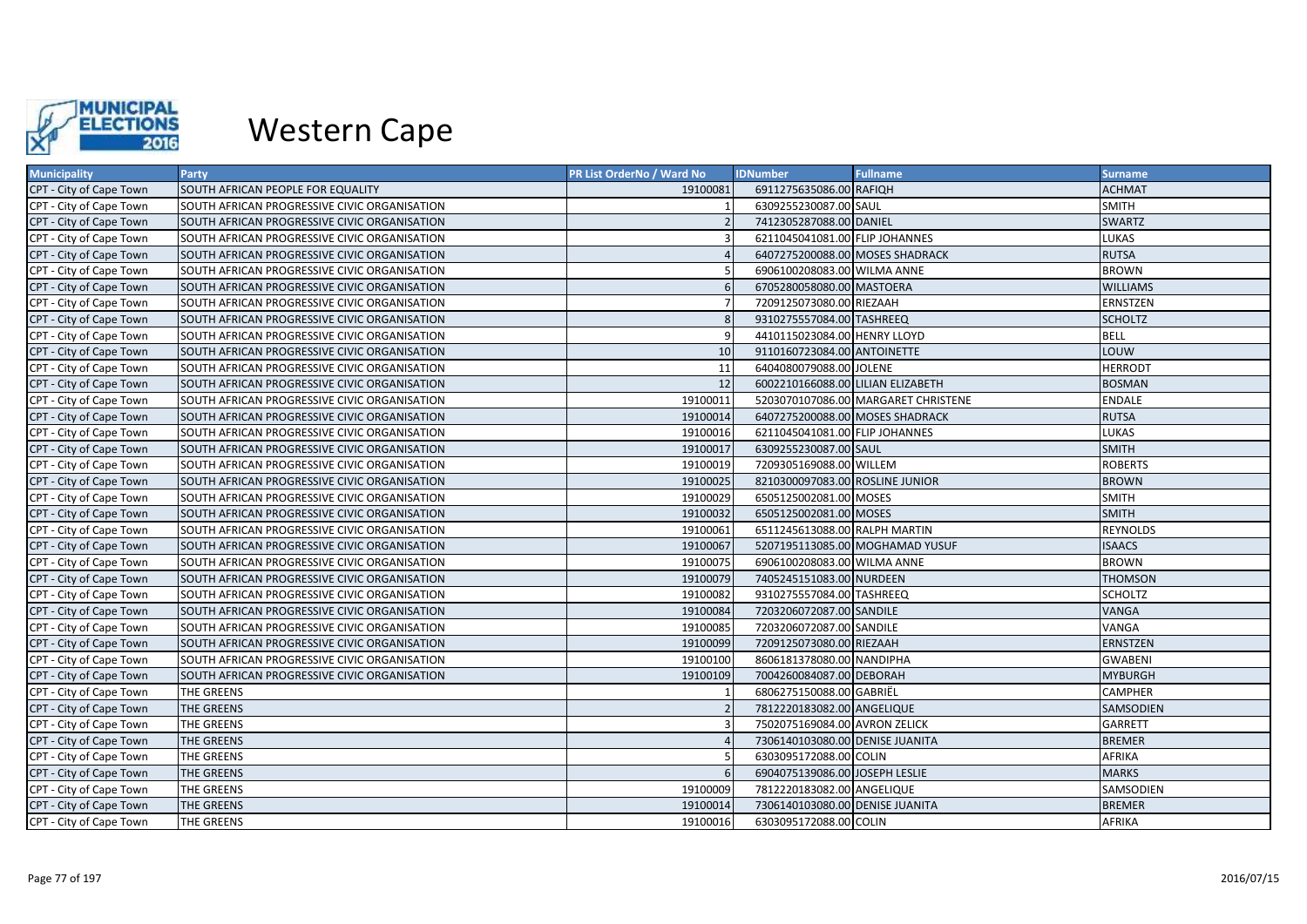

| <b>Municipality</b>     | Party                      | <b>PR List OrderNo / Ward No</b> | <b>IDNumber</b>                  | <b>Fullname</b>                    | <b>Surname</b>  |
|-------------------------|----------------------------|----------------------------------|----------------------------------|------------------------------------|-----------------|
| CPT - City of Cape Town | THE GREENS                 | 19100017                         | 6904075139086.00 JOSEPH LESLIE   |                                    | <b>MARKS</b>    |
| CPT - City of Cape Town | THE GREENS                 | 19100022                         | 6806275150088.00 GABRIËL         |                                    | <b>CAMPHER</b>  |
| CPT - City of Cape Town | THE GREENS                 | 19100024                         | 7502075169084.00 AVRON ZELICK    |                                    | <b>GARRETT</b>  |
| CPT - City of Cape Town | <b>UBUNTU PARTY</b>        |                                  | 7302050104085.00 CHÉRI SIMONNE   |                                    | <b>RUBENS</b>   |
| CPT - City of Cape Town | <b>UBUNTU PARTY</b>        |                                  |                                  | 7003285166085.00 ANDREW FRANCOIS   | <b>HUISAMEN</b> |
| CPT - City of Cape Town | <b>UBUNTU PARTY</b>        |                                  | 7608160132083.00 BERNADETTE RUTH |                                    | <b>HUISAMEN</b> |
| CPT - City of Cape Town | <b>UBUNTU PARTY</b>        | 19100001                         | 7908085124086.00 PAUL FREDERICK  |                                    | <b>WALDECK</b>  |
| CPT - City of Cape Town | <b>UBUNTU PARTY</b>        | 19100002                         | 7302050104085.00 CHÉRI SIMONNE   |                                    | <b>RUBENS</b>   |
| CPT - City of Cape Town | <b>UBUNTU PARTY</b>        | 19100003                         |                                  | 7003285166085.00 ANDREW FRANCOIS   | <b>HUISAMEN</b> |
| CPT - City of Cape Town | <b>UBUNTU PARTY</b>        | 19100004                         |                                  | 7608160132083.00 BERNADETTE RUTH   | <b>HUISAMEN</b> |
| CPT - City of Cape Town | <b>UBUNTU PARTY</b>        | 19100005                         |                                  | 7802170213088.00 SHAZELLE CATHRINE | <b>DENOVAN</b>  |
| CPT - City of Cape Town | <b>UBUNTU PARTY</b>        | 19100006                         |                                  | 8507315149084.00 JOSHUA MALCOLM    | <b>RAMSEY</b>   |
| CPT - City of Cape Town | <b>UBUNTU PARTY</b>        | 19100007                         | 7709210116082.00 NICOLE RENEE    |                                    | <b>LAZARUS</b>  |
| CPT - City of Cape Town | <b>UBUNTU PARTY</b>        | 19100008                         | 9201105187087.00 DARRYN          |                                    | <b>SMITH</b>    |
| CPT - City of Cape Town | <b>UBUNTU PARTY</b>        | 19100010                         | 7302050104085.00 CHÉRI SIMONNE   |                                    | <b>RUBENS</b>   |
| CPT - City of Cape Town | <b>UBUNTU PARTY</b>        | 19100011                         |                                  | 7003285166085.00 ANDREW FRANCOIS   | <b>HUISAMEN</b> |
| CPT - City of Cape Town | <b>UBUNTU PARTY</b>        | 19100012                         | 7608160132083.00 BERNADETTE RUTH |                                    | <b>HUISAMEN</b> |
| CPT - City of Cape Town | <b>UBUNTU PARTY</b>        | 19100013                         |                                  | 7802170213088.00 SHAZELLE CATHRINE | <b>DENOVAN</b>  |
| CPT - City of Cape Town | <b>UBUNTU PARTY</b>        | 19100014                         |                                  | 8507315149084.00 JOSHUA MALCOLM    | <b>RAMSEY</b>   |
| CPT - City of Cape Town | <b>UBUNTU PARTY</b>        | 19100015                         | 7709210116082.00 NICOLE RENEE    |                                    | LAZARUS         |
| CPT - City of Cape Town | <b>UBUNTU PARTY</b>        | 19100016                         | 9201105187087.00 DARRYN          |                                    | <b>SMITH</b>    |
| CPT - City of Cape Town | <b>UBUNTU PARTY</b>        | 19100018                         | 7302050104085.00 CHÉRI SIMONNE   |                                    | <b>RUBENS</b>   |
| CPT - City of Cape Town | <b>UBUNTU PARTY</b>        | 19100019                         |                                  | 7003285166085.00 ANDREW FRANCOIS   | <b>HUISAMEN</b> |
| CPT - City of Cape Town | <b>UBUNTU PARTY</b>        | 19100020                         | 7608160132083.00 BERNADETTE RUTH |                                    | <b>HUISAMEN</b> |
| CPT - City of Cape Town | <b>UBUNTU PARTY</b>        | 19100021                         |                                  | 7802170213088.00 SHAZELLE CATHRINE | <b>DENOVAN</b>  |
| CPT - City of Cape Town | <b>UBUNTU PARTY</b>        | 19100022                         |                                  | 8507315149084.00 JOSHUA MALCOLM    | <b>RAMSEY</b>   |
| CPT - City of Cape Town | <b>UBUNTU PARTY</b>        | 19100023                         | 7709210116082.00 NICOLE RENEE    |                                    | LAZARUS         |
| CPT - City of Cape Town | <b>UBUNTU PARTY</b>        | 19100024                         | 9201105187087.00 DARRYN          |                                    | <b>SMITH</b>    |
| CPT - City of Cape Town | <b>UBUNTU PARTY</b>        | 19100025                         | 7908085124086.00 PAUL FREDERICK  |                                    | <b>WALDECK</b>  |
| CPT - City of Cape Town | <b>UBUNTU PARTY</b>        | 19100026                         | 7908085124086.00 PAUL FREDERICK  |                                    | <b>WALDECK</b>  |
| CPT - City of Cape Town | <b>UBUNTU PARTY</b>        | 19100057                         | 7709210116082.00 NICOLE RENEE    |                                    | <b>LAZARUS</b>  |
| CPT - City of Cape Town | <b>UBUNTU PARTY</b>        | 19100074                         |                                  | 7802170213088.00 SHAZELLE CATHRINE | <b>DENOVAN</b>  |
| CPT - City of Cape Town | <b>UBUNTU PARTY</b>        | 19100077                         |                                  | 8507315149084.00 JOSHUA MALCOLM    | <b>RAMSEY</b>   |
| CPT - City of Cape Town | <b>UBUNTU PARTY</b>        | 19100100                         | 7302050104085.00 CHÉRI SIMONNE   |                                    | <b>RUBENS</b>   |
| CPT - City of Cape Town | <b>UBUNTU PARTY</b>        | 19100103                         |                                  | 7003285166085.00 ANDREW FRANCOIS   | <b>HUISAMEN</b> |
| CPT - City of Cape Town | <b>UBUNTU PARTY</b>        | 19100105                         |                                  | 7608160132083.00 BERNADETTE RUTH   | <b>HUISAMEN</b> |
| CPT - City of Cape Town | UNITED DEMOCRATIC MOVEMENT |                                  |                                  | 7812025474082.00 NKOSIVUMILE DOING | <b>HLANGISA</b> |
| CPT - City of Cape Town | UNITED DEMOCRATIC MOVEMENT |                                  | 6910165674080.00 MPHUTHUMI       |                                    | <b>NTABENI</b>  |
| CPT - City of Cape Town | UNITED DEMOCRATIC MOVEMENT |                                  | 5311010038087.00 FATIMA          |                                    | <b>JANUARY</b>  |
| CPT - City of Cape Town | UNITED DEMOCRATIC MOVEMENT |                                  |                                  | 8802081125081.00 BABONGILE PRETTY  | <b>PEKISI</b>   |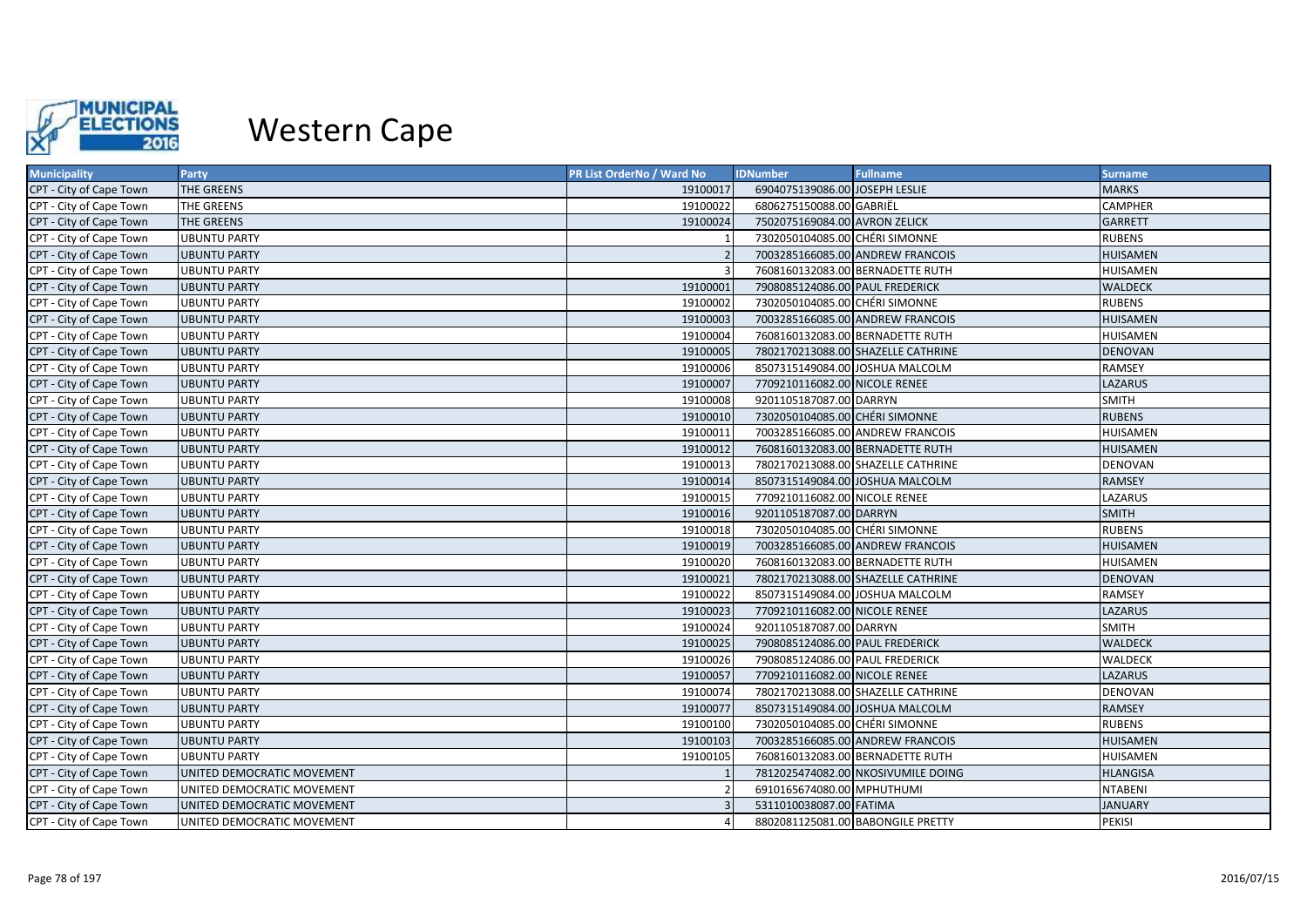

| <b>Municipality</b>     | Party                      | PR List OrderNo / Ward No | <b>IDNumber</b>                   | <b>Fullname</b>                      | <b>Surname</b>     |
|-------------------------|----------------------------|---------------------------|-----------------------------------|--------------------------------------|--------------------|
| CPT - City of Cape Town | UNITED DEMOCRATIC MOVEMENT |                           | 7704125779082.00 SIYABULELA PETER |                                      | <b>LIZO</b>        |
| CPT - City of Cape Town | UNITED DEMOCRATIC MOVEMENT |                           | 6510155070081.00 MALCOLM JULIAN   |                                      | <b>TAYLOR</b>      |
| CPT - City of Cape Town | UNITED DEMOCRATIC MOVEMENT |                           |                                   | 6912160826087.00 NOMA-INDIA PATRICIA | <b>NTSHUNTSHE</b>  |
| CPT - City of Cape Town | UNITED DEMOCRATIC MOVEMENT |                           | 7604156155089.00 MESABISI         |                                      | MADIKIZELA         |
| CPT - City of Cape Town | UNITED DEMOCRATIC MOVEMENT |                           | 8502255785088.00 NYAMEKO          |                                      | <b>MOLOSE</b>      |
| CPT - City of Cape Town | UNITED DEMOCRATIC MOVEMENT | 10                        | 5809270947087.00 ELIZABETH        |                                      | <b>VOGELS</b>      |
| CPT - City of Cape Town | UNITED DEMOCRATIC MOVEMENT | 11                        | 6207270706083.00 TINTELWA MERCY   |                                      | <b>NONGONGO</b>    |
| CPT - City of Cape Town | UNITED DEMOCRATIC MOVEMENT | 12                        | 9008156386082.00 ANELE            |                                      | SOTA               |
| CPT - City of Cape Town | UNITED DEMOCRATIC MOVEMENT | 13                        |                                   | 6210170753080.00 NOMANDI SWEETNESS   | <b>GXOKO</b>       |
| CPT - City of Cape Town | UNITED DEMOCRATIC MOVEMENT | 14                        | 5211300194089.00 ROSALINE MARIE   |                                      | <b>OLIVER</b>      |
| CPT - City of Cape Town | UNITED DEMOCRATIC MOVEMENT | 15                        | 7901165811086.00 PINDILE ALBERT   |                                      | <b>MAZULA</b>      |
| CPT - City of Cape Town | UNITED DEMOCRATIC MOVEMENT | 16                        | 7109165981087.00 BANGILE MORRIS   |                                      | MADENGEZANA        |
| CPT - City of Cape Town | UNITED DEMOCRATIC MOVEMENT | 17                        | 5505075733082.00 THEMBILE ALSON   |                                      | <b>JEVU</b>        |
| CPT - City of Cape Town | UNITED DEMOCRATIC MOVEMENT | 18                        |                                   | 6407275684083.00 MALIBONGWE JOHNSON  | <b>MBEKI</b>       |
| CPT - City of Cape Town | UNITED DEMOCRATIC MOVEMENT | 19                        |                                   | 7206106203082.00 SIMPHIWE GODFREY    | <b>NXUSANI</b>     |
| CPT - City of Cape Town | UNITED DEMOCRATIC MOVEMENT | 20                        | 7911116010084.00 MAWANDE          |                                      | VAYEKE             |
| CPT - City of Cape Town | UNITED DEMOCRATIC MOVEMENT | 21                        | 5510255299086.00 THOZAMILE JUDA   |                                      | <b>PULENI</b>      |
| CPT - City of Cape Town | UNITED DEMOCRATIC MOVEMENT | 22                        | 7601255248088.00 THEMBELA         |                                      | <b>NGWENYA</b>     |
| CPT - City of Cape Town | UNITED DEMOCRATIC MOVEMENT | 23                        |                                   | 7407315589085.00 LULAMA INNOCENT     | <b>MNINTSI</b>     |
| CPT - City of Cape Town | UNITED DEMOCRATIC MOVEMENT | 24                        | 6803175999086.00 MZIWABANTU       |                                      | <b>NXOTO</b>       |
| CPT - City of Cape Town | UNITED DEMOCRATIC MOVEMENT | 25                        |                                   | 5207175825088.00 ARNOLD MNCEKELELI   | <b>BOOI</b>        |
| CPT - City of Cape Town | UNITED DEMOCRATIC MOVEMENT | 26                        | 5905056086080.00 TOMSANA          |                                      | SODAYISI           |
| CPT - City of Cape Town | UNITED DEMOCRATIC MOVEMENT | 27                        | 6202046149080.00 BONGANI BURNET   |                                      | MAQUNGWANA         |
| CPT - City of Cape Town | UNITED DEMOCRATIC MOVEMENT | 28                        | 5911045743088.00 MELIKHAYA        |                                      | <b>MSINI</b>       |
| CPT - City of Cape Town | UNITED DEMOCRATIC MOVEMENT | 29                        | 7505057332083.00 NTSIKELELO       |                                      | <b>MAPHONGWANA</b> |
| CPT - City of Cape Town | UNITED DEMOCRATIC MOVEMENT | 30                        | 6308025820086.00 NCEBA GODFREY    |                                      | <b>TYOBEKA</b>     |
| CPT - City of Cape Town | UNITED DEMOCRATIC MOVEMENT | 31                        | 7910170645082.00 AYANDA ALICE     |                                      | <b>MOKO</b>        |
| CPT - City of Cape Town | UNITED DEMOCRATIC MOVEMENT | 32                        | 4508105495087.00 DANIEL           |                                      | <b>OLIFANT</b>     |
| CPT - City of Cape Town | UNITED DEMOCRATIC MOVEMENT | 33                        |                                   | 5307175758089.00 NKULULEKO WILLIAM   | <b>MEYI</b>        |
| CPT - City of Cape Town | UNITED DEMOCRATIC MOVEMENT | 34                        | 7202028654080.00 FOLOMANI         |                                      | <b>YENGE</b>       |
| CPT - City of Cape Town | UNITED DEMOCRATIC MOVEMENT | 35                        | 5710225717080.00 MKUSELI          |                                      | <b>NOHESI</b>      |
| CPT - City of Cape Town | UNITED DEMOCRATIC MOVEMENT | 36                        | 7003056521088.00 DUMISA ALFRED    |                                      | <b>JOKOZELA</b>    |
| CPT - City of Cape Town | UNITED DEMOCRATIC MOVEMENT | 37                        | 5109125176085.00 JOHANNES         |                                      | <b>PLATO</b>       |
| CPT - City of Cape Town | UNITED DEMOCRATIC MOVEMENT | 38                        |                                   | 6309035388080.00 ZWELEDINGA PETRUS   | <b>FIYANE</b>      |
| CPT - City of Cape Town | UNITED DEMOCRATIC MOVEMENT | 39                        |                                   | 7803260105085.00 DELLPHINE RONELL    | PETERSEN           |
| CPT - City of Cape Town | UNITED DEMOCRATIC MOVEMENT | 40                        | 7306105748085.00 MSEKELI          |                                      | <b>NKUHLU</b>      |
| CPT - City of Cape Town | UNITED DEMOCRATIC MOVEMENT | 41                        | 9207226294082.00 SIYOLISE         |                                      | <b>MEHLWANA</b>    |
| CPT - City of Cape Town | UNITED DEMOCRATIC MOVEMENT | 42                        |                                   | 7206090816089.00 NOLUBABALO AGNES    | MAQHEKEZA          |
| CPT - City of Cape Town | UNITED DEMOCRATIC MOVEMENT | 43                        | 8310115903085.00 MZWANDILE        |                                      | <b>NOVEKO</b>      |
| CPT - City of Cape Town | UNITED DEMOCRATIC MOVEMENT | 44                        | 7706156313087.00 MISHACK          |                                      | <b>NTSABO</b>      |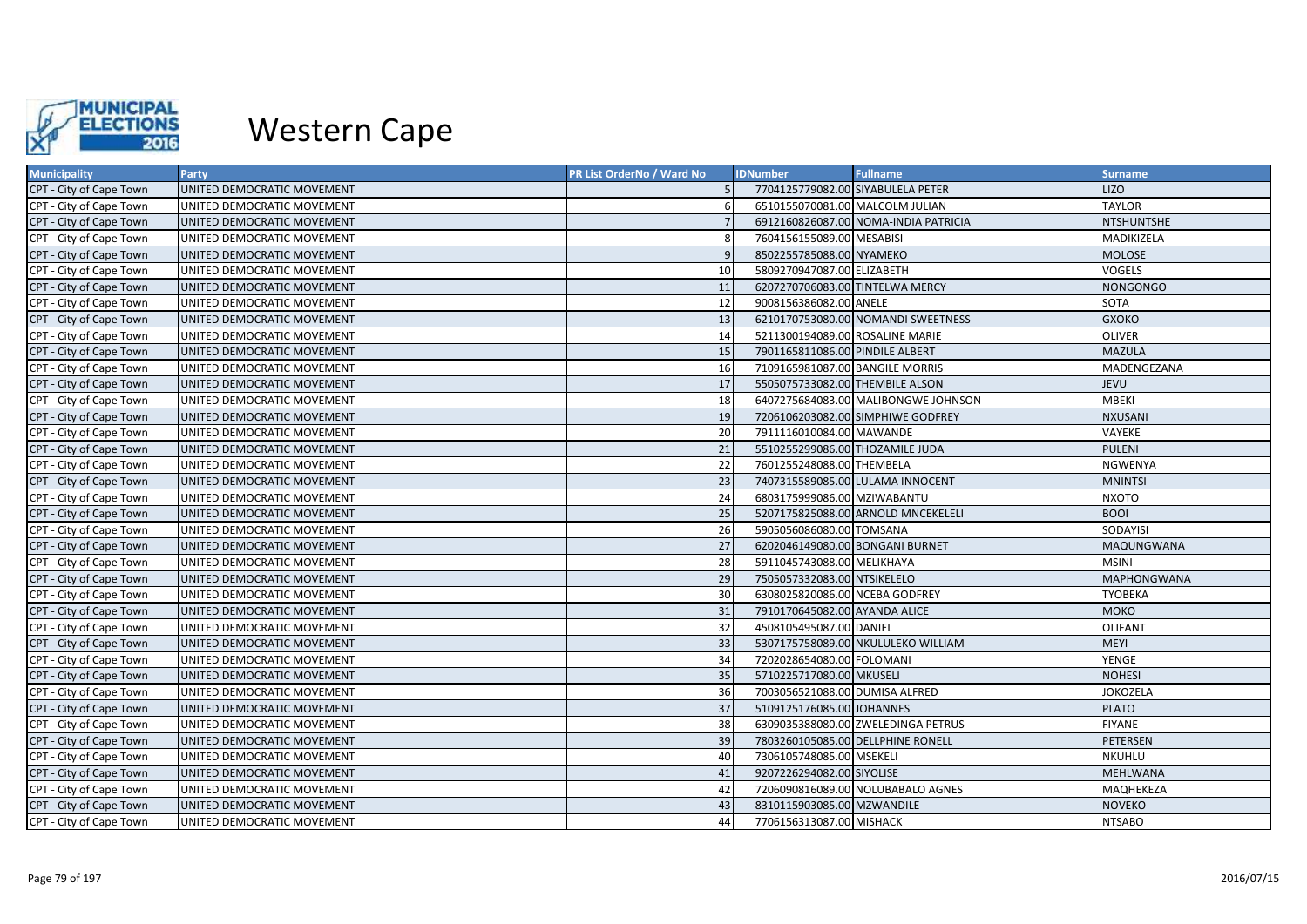

| <b>Municipality</b>     | Party                      | PR List OrderNo / Ward No | <b>IDNumber</b>                   | <b>Fullname</b>                             | <b>Surname</b>    |
|-------------------------|----------------------------|---------------------------|-----------------------------------|---------------------------------------------|-------------------|
| CPT - City of Cape Town | UNITED DEMOCRATIC MOVEMENT | 45                        | 8206056356087.00 PUMZILE          |                                             | PIKA              |
| CPT - City of Cape Town | UNITED DEMOCRATIC MOVEMENT | 46                        |                                   | 7407160823084.00 POZISWA PRINCESS           | <b>MKENTANE</b>   |
| CPT - City of Cape Town | UNITED DEMOCRATIC MOVEMENT | 47                        | 7008270875087.00 NOMBUZO          |                                             | MANAKAZA          |
| CPT - City of Cape Town | UNITED DEMOCRATIC MOVEMENT | 48                        | 7705125678083.00 MZUKISI          |                                             | <b>MBATHU</b>     |
| CPT - City of Cape Town | UNITED DEMOCRATIC MOVEMENT | 19100007                  | 7704125779082.00 SIYABULELA PETER |                                             | <b>LIZO</b>       |
| CPT - City of Cape Town | UNITED DEMOCRATIC MOVEMENT | 19100009                  | 5109125176085.00 JOHANNES         |                                             | <b>PLATO</b>      |
| CPT - City of Cape Town | UNITED DEMOCRATIC MOVEMENT | 19100011                  | 5809270947087.00 ELIZABETH        |                                             | <b>VOGELS</b>     |
| CPT - City of Cape Town | UNITED DEMOCRATIC MOVEMENT | 19100013                  | 5211300194089.00 ROSALINE MARIE   |                                             | <b>OLIVER</b>     |
| CPT - City of Cape Town | UNITED DEMOCRATIC MOVEMENT | 19100018                  | 5505075733082.00 THEMBILE ALSON   |                                             | <b>JEVU</b>       |
| CPT - City of Cape Town | UNITED DEMOCRATIC MOVEMENT | 19100020                  | 5905056086080.00 TOMSANA          |                                             | SODAYISI          |
| CPT - City of Cape Town | UNITED DEMOCRATIC MOVEMENT | 19100023                  | 7109165981087.00 BANGILE MORRIS   |                                             | MADENGEZANA       |
| CPT - City of Cape Town | UNITED DEMOCRATIC MOVEMENT | 19100024                  |                                   | 7407315589085.00 LULAMA INNOCENT            | <b>MNINTSI</b>    |
| CPT - City of Cape Town | UNITED DEMOCRATIC MOVEMENT | 19100026                  | 6510155070081.00 MALCOLM JULIAN   |                                             | <b>TAYLOR</b>     |
| CPT - City of Cape Town | UNITED DEMOCRATIC MOVEMENT | 19100033                  | 6202046149080.00 BONGANI BURNET   |                                             | MAQUNGWANA        |
| CPT - City of Cape Town | UNITED DEMOCRATIC MOVEMENT | 19100037                  |                                   | 5307175758089.00 NKULULEKO WILLIAM          | <b>MEYI</b>       |
| CPT - City of Cape Town | UNITED DEMOCRATIC MOVEMENT | 19100039                  | 6308025820086.00 NCEBA GODFREY    |                                             | <b>TYOBEKA</b>    |
| CPT - City of Cape Town | UNITED DEMOCRATIC MOVEMENT | 19100040                  | 7202028654080.00 FOLOMANI         |                                             | <b>YENGE</b>      |
| CPT - City of Cape Town | UNITED DEMOCRATIC MOVEMENT | 19100042                  |                                   | 7812025474082.00 NKOSIVUMILE DOING          | <b>HLANGISA</b>   |
| CPT - City of Cape Town | UNITED DEMOCRATIC MOVEMENT | 19100051                  | 5911045743088.00 MELIKHAYA        |                                             | <b>MSINI</b>      |
| CPT - City of Cape Town | UNITED DEMOCRATIC MOVEMENT | 19100052                  | 7003056521088.00 DUMISA ALFRED    |                                             | <b>JOKOZELA</b>   |
| CPT - City of Cape Town | UNITED DEMOCRATIC MOVEMENT | 19100053                  | 7910170645082.00 AYANDA ALICE     |                                             | <b>MOKO</b>       |
| CPT - City of Cape Town | UNITED DEMOCRATIC MOVEMENT | 19100074                  | 6910165674080.00 MPHUTHUMI        |                                             | <b>NTABENI</b>    |
| CPT - City of Cape Town | UNITED DEMOCRATIC MOVEMENT | 19100075                  | 9207226294082.00 SIYOLISE         |                                             | <b>MEHLWANA</b>   |
| CPT - City of Cape Town | UNITED DEMOCRATIC MOVEMENT | 19100080                  |                                   | 5207175825088.00 ARNOLD MNCEKELELI          | <b>BOOI</b>       |
| CPT - City of Cape Town | UNITED DEMOCRATIC MOVEMENT | 19100085                  |                                   | 7407160823084.00 POZISWA PRINCESS           | <b>MKENTANE</b>   |
| CPT - City of Cape Town | UNITED DEMOCRATIC MOVEMENT | 19100087                  |                                   | 6407275684083.00 MALIBONGWE JOHNSON         | <b>MBEKI</b>      |
| CPT - City of Cape Town | UNITED DEMOCRATIC MOVEMENT | 19100089                  | 9008156386082.00 ANELE            |                                             | <b>SOTA</b>       |
| CPT - City of Cape Town | UNITED DEMOCRATIC MOVEMENT | 19100091                  | 6207270706083.00 TINTELWA MERCY   |                                             | <b>NONGONGO</b>   |
| CPT - City of Cape Town | UNITED DEMOCRATIC MOVEMENT | 19100093                  |                                   | 7206106203082.00 SIMPHIWE GODFREY           | <b>NXUSANI</b>    |
| CPT - City of Cape Town | UNITED DEMOCRATIC MOVEMENT | 19100094                  |                                   | 8802081125081.00 BABONGILE PRETTY           | PEKISI            |
| CPT - City of Cape Town | UNITED DEMOCRATIC MOVEMENT | 19100095                  | 6803175999086.00 MZIWABANTU       |                                             | <b>NXOTO</b>      |
| CPT - City of Cape Town | UNITED DEMOCRATIC MOVEMENT | 19100096                  | 7911116010084.00 MAWANDE          |                                             | VAYEKE            |
| CPT - City of Cape Town | UNITED DEMOCRATIC MOVEMENT | 19100101                  | 8502255785088.00 NYAMEKO          |                                             | <b>MOLOSE</b>     |
| CPT - City of Cape Town | UNITED DEMOCRATIC MOVEMENT | 19100104                  | 7901165811086.00 PINDILE ALBERT   |                                             | <b>MAZULA</b>     |
| CPT - City of Cape Town | UNITED DEMOCRATIC MOVEMENT | 19100106                  |                                   | 6210170753080.00 NOMANDI SWEETNESS          | <b>GXOKO</b>      |
| CPT - City of Cape Town | UNITED DEMOCRATIC MOVEMENT | 19100108                  |                                   | 6912160826087.00 NOMA-INDIA PATRICIA        | <b>NTSHUNTSHE</b> |
| CPT - City of Cape Town | UNITED DEMOCRATIC MOVEMENT | 19100114                  | 7008270875087.00 NOMBUZO          |                                             | MANAKAZA          |
| CPT - City of Cape Town | <b>VRYHEIDSFRONT PLUS</b>  |                           | 4403155056080.00 ANDREW           |                                             | <b>FOURIE</b>     |
| CPT - City of Cape Town | <b>VRYHEIDSFRONT PLUS</b>  | 19100001                  |                                   | 5207075049086.00 HENDRIK GERHARDUS HENNICKE | <b>PISTORIUS</b>  |
| CPT - City of Cape Town | <b>VRYHEIDSFRONT PLUS</b>  | 19100002                  | 6505075061087.00 JOHAN PETRUS     |                                             | WILLEMSE          |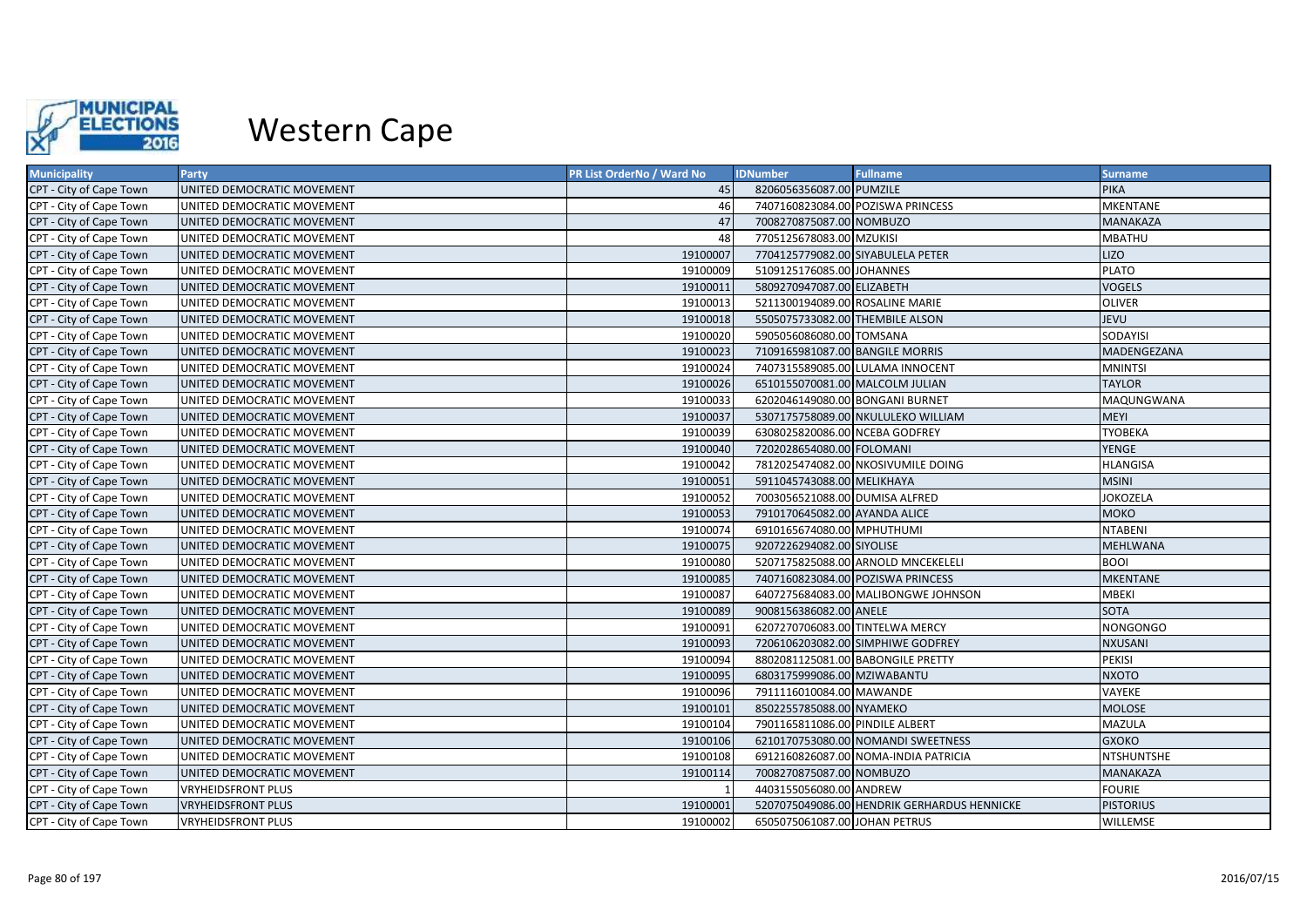

| <b>Municipality</b>     | Party                     | <b>PR List OrderNo / Ward No</b> | <b>IDNumber</b><br><b>Fullname</b>          | <b>Surname</b>           |
|-------------------------|---------------------------|----------------------------------|---------------------------------------------|--------------------------|
| CPT - City of Cape Town | <b>VRYHEIDSFRONT PLUS</b> | 19100003                         | 6505075061087.00 JOHAN PETRUS               | <b>WILLEMSE</b>          |
| CPT - City of Cape Town | <b>VRYHEIDSFRONT PLUS</b> | 19100004                         | 5110065002083.00 WILLEM JACOBUS             | <b>VAN ZYL</b>           |
| CPT - City of Cape Town | <b>VRYHEIDSFRONT PLUS</b> | 19100005                         | 6610185068087.00 DONOVAN PATRICK            | <b>VAN NIEKERK</b>       |
| CPT - City of Cape Town | <b>VRYHEIDSFRONT PLUS</b> | 19100006                         | 5605195149084.00 JEFREY                     | <b>VAN WYK</b>           |
| CPT - City of Cape Town | <b>VRYHEIDSFRONT PLUS</b> | 19100007                         | 6308020151081.00 ROUXINE                    | <b>JORDAAN</b>           |
| CPT - City of Cape Town | <b>VRYHEIDSFRONT PLUS</b> | 19100008                         | 7911015050082.00 WERNER FREDERICH           | <b>SLABBERT</b>          |
| CPT - City of Cape Town | <b>VRYHEIDSFRONT PLUS</b> | 19100009                         | 7911015050082.00 WERNER FREDERICH           | <b>SLABBERT</b>          |
| CPT - City of Cape Town | <b>VRYHEIDSFRONT PLUS</b> | 19100010                         | 5605195149084.00 JEFREY                     | VAN WYK                  |
| CPT - City of Cape Town | <b>VRYHEIDSFRONT PLUS</b> | 19100011                         | 7911015050082.00 WERNER FREDERICH           | <b>SLABBERT</b>          |
| CPT - City of Cape Town | <b>VRYHEIDSFRONT PLUS</b> | 19100012                         | 6410195222083.00 ANDREW JOSEPH              | <b>DREYER</b>            |
| CPT - City of Cape Town | <b>VRYHEIDSFRONT PLUS</b> | 19100013                         | 5801215187085.00 DOUGLAS                    | <b>MISROLE</b>           |
| CPT - City of Cape Town | <b>VRYHEIDSFRONT PLUS</b> | 19100014                         | 4512245462080.00 GEORGE WILLIAM             | <b>BRINK</b>             |
| CPT - City of Cape Town | <b>VRYHEIDSFRONT PLUS</b> | 19100015                         | 7310125147088.00 HENDRIK JACOBUS            | <b>CLOETE</b>            |
| CPT - City of Cape Town | <b>VRYHEIDSFRONT PLUS</b> | 19100016                         | 4512245462080.00 GEORGE WILLIAM             | <b>BRINK</b>             |
| CPT - City of Cape Town | <b>VRYHEIDSFRONT PLUS</b> | 19100017                         | 4512245462080.00 GEORGE WILLIAM             | <b>BRINK</b>             |
| CPT - City of Cape Town | <b>VRYHEIDSFRONT PLUS</b> | 19100018                         | 8004135527087.00 MVELELI                    | <b>NUNU</b>              |
| CPT - City of Cape Town | <b>VRYHEIDSFRONT PLUS</b> | 19100019                         | 5801215187085.00 DOUGLAS                    | <b>MISROLE</b>           |
| CPT - City of Cape Town | <b>VRYHEIDSFRONT PLUS</b> | 19100020                         | 5801215187085.00 DOUGLAS                    | <b>MISROLE</b>           |
| CPT - City of Cape Town | <b>VRYHEIDSFRONT PLUS</b> | 19100021                         | 8205195017089.00 MARCEL ANDRE               | <b>VAN DYK</b>           |
| CPT - City of Cape Town | <b>VRYHEIDSFRONT PLUS</b> | 19100022                         | 6410195222083.00 ANDREW JOSEPH              | <b>DREYER</b>            |
| CPT - City of Cape Town | <b>VRYHEIDSFRONT PLUS</b> | 19100023                         | 6001300066083.00 FREDERIKA ROETS            | BOTHA-ROSSOUW            |
| CPT - City of Cape Town | <b>VRYHEIDSFRONT PLUS</b> | 19100024                         | 7206210156085.00 BABARA MATILDA             | NIEUWOUDT                |
| CPT - City of Cape Town | <b>VRYHEIDSFRONT PLUS</b> | 19100025                         | 5605195149084.00 JEFREY                     | <b>VAN WYK</b>           |
| CPT - City of Cape Town | <b>VRYHEIDSFRONT PLUS</b> | 19100026                         | 6409035044087.00 JOHN ALEXANDER             | ROSE                     |
| CPT - City of Cape Town | <b>VRYHEIDSFRONT PLUS</b> | 19100027                         | 6612145205080.00 PIETER JACOBUS             | JANSEN VAN VUUREN        |
| CPT - City of Cape Town | <b>VRYHEIDSFRONT PLUS</b> | 19100028                         | 6305205236083.00 DANIEL                     | LOUW                     |
| CPT - City of Cape Town | <b>VRYHEIDSFRONT PLUS</b> | 19100029                         | 7204270149082.00 CHORNELLE                  | <b>DU SART</b>           |
| CPT - City of Cape Town | <b>VRYHEIDSFRONT PLUS</b> | 19100030                         | 5603120153081.00 LIEZEL                     | <b>LUCAS</b>             |
| CPT - City of Cape Town | <b>VRYHEIDSFRONT PLUS</b> | 19100031                         | 5501275049080.00 CHRISTIAN ALFRED PERCIVAL  | LUCAS                    |
| CPT - City of Cape Town | <b>VRYHEIDSFRONT PLUS</b> | 19100032                         | 5505035126088.00 DIRK                       | ROSSOUW                  |
| CPT - City of Cape Town | <b>VRYHEIDSFRONT PLUS</b> | 19100033                         | 5207075049086.00 HENDRIK GERHARDUS HENNICKE | <b>PISTORIUS</b>         |
| CPT - City of Cape Town | <b>VRYHEIDSFRONT PLUS</b> | 19100034                         | 6610185068087.00 DONOVAN PATRICK            | VAN NIEKERK              |
| CPT - City of Cape Town | <b>VRYHEIDSFRONT PLUS</b> | 19100035                         | 6612145205080.00 PIETER JACOBUS             | <b>JANSEN VAN VUUREN</b> |
| CPT - City of Cape Town | <b>VRYHEIDSFRONT PLUS</b> | 19100036                         | 7310125147088.00 HENDRIK JACOBUS            | <b>CLOETE</b>            |
| CPT - City of Cape Town | <b>VRYHEIDSFRONT PLUS</b> | 19100037                         | 5106235117082.00 JOHAN ERNST                | <b>JURGENS</b>           |
| CPT - City of Cape Town | <b>VRYHEIDSFRONT PLUS</b> | 19100038                         | 5909305042084.00 PETRUS CORNELIS            | <b>EBERSOHN</b>          |
| CPT - City of Cape Town | <b>VRYHEIDSFRONT PLUS</b> | 19100039                         | 8205195017089.00 MARCEL ANDRE               | VAN DYK                  |
| CPT - City of Cape Town | <b>VRYHEIDSFRONT PLUS</b> | 19100040                         | 6305205236083.00 DANIEL                     | LOUW                     |
| CPT - City of Cape Town | <b>VRYHEIDSFRONT PLUS</b> | 19100041                         | 6305205236083.00 DANIEL                     | LOUW                     |
| CPT - City of Cape Town | <b>VRYHEIDSFRONT PLUS</b> | 19100042                         | 6305205236083.00 DANIEL                     | LOUW                     |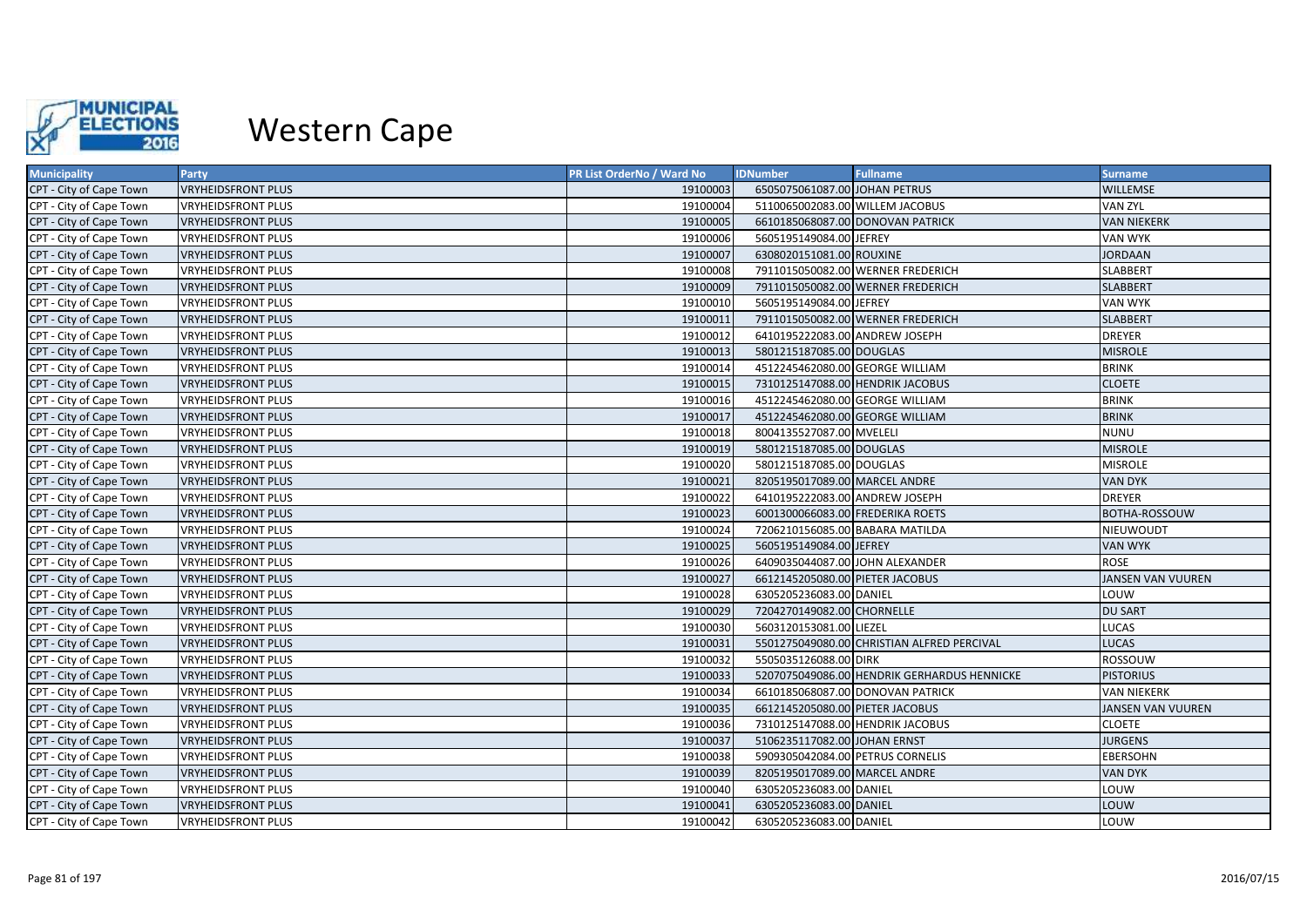

| <b>Municipality</b>     | Party                     | <b>PR List OrderNo / Ward No</b> | <b>IDNumber</b>                  | <b>Fullname</b>                          | <b>Surname</b>       |
|-------------------------|---------------------------|----------------------------------|----------------------------------|------------------------------------------|----------------------|
| CPT - City of Cape Town | <b>VRYHEIDSFRONT PLUS</b> | 19100043                         |                                  | 7305160087082.00 BERENICE CHARMAINE      | <b>ADAMS</b>         |
| CPT - City of Cape Town | <b>VRYHEIDSFRONT PLUS</b> | 19100044                         |                                  | 7305160087082.00 BERENICE CHARMAINE      | <b>ADAMS</b>         |
| CPT - City of Cape Town | <b>VRYHEIDSFRONT PLUS</b> | 19100045                         | 6604030156080.00 JASMINE         |                                          | KELLERMAN            |
| CPT - City of Cape Town | <b>VRYHEIDSFRONT PLUS</b> | 19100046                         | 6604030156080.00 JASMINE         |                                          | KELLERMAN            |
| CPT - City of Cape Town | <b>VRYHEIDSFRONT PLUS</b> | 19100047                         | 6604030156080.00 JASMINE         |                                          | KELLERMAN            |
| CPT - City of Cape Town | <b>VRYHEIDSFRONT PLUS</b> | 19100048                         |                                  | 8511265167088.00 MUHAMMAD MUTAAZ         | ASPELING             |
| CPT - City of Cape Town | <b>VRYHEIDSFRONT PLUS</b> | 19100049                         |                                  | 8511265167088.00 MUHAMMAD MUTAAZ         | <b>ASPELING</b>      |
| CPT - City of Cape Town | <b>VRYHEIDSFRONT PLUS</b> | 19100050                         | 6908145046080.00 RASHAAD         |                                          | <b>DAVIDS</b>        |
| CPT - City of Cape Town | <b>VRYHEIDSFRONT PLUS</b> | 19100051                         | 6203015031085.00 GAVIN ASHTON    |                                          | <b>STANBRIDGE</b>    |
| CPT - City of Cape Town | <b>VRYHEIDSFRONT PLUS</b> | 19100052                         |                                  | 6608190051080.00 JUDITH SUSANNA HENDRIKA | STANBRIDGE           |
| CPT - City of Cape Town | <b>VRYHEIDSFRONT PLUS</b> | 19100053                         | 7209015112089.00 WAYNE ANTHONY   |                                          | <b>REDDEK</b>        |
| CPT - City of Cape Town | <b>VRYHEIDSFRONT PLUS</b> | 19100054                         | 4007205055081.00 GUY TREVOR      |                                          | <b>ROBERTSON</b>     |
| CPT - City of Cape Town | <b>VRYHEIDSFRONT PLUS</b> | 19100055                         | 6203015031085.00 GAVIN ASHTON    |                                          | <b>STANBRIDGE</b>    |
| CPT - City of Cape Town | <b>VRYHEIDSFRONT PLUS</b> | 19100056                         |                                  | 6608190051080.00 JUDITH SUSANNA HENDRIKA | STANBRIDGE           |
| CPT - City of Cape Town | <b>VRYHEIDSFRONT PLUS</b> | 19100057                         |                                  | 5912165172082.00 JOSEPH ERASMUS DE BEER  | SWART                |
| CPT - City of Cape Town | <b>VRYHEIDSFRONT PLUS</b> | 19100058                         | 4506045152081.00 PATRICK BERNARD |                                          | MELLY                |
| CPT - City of Cape Town | <b>VRYHEIDSFRONT PLUS</b> | 19100059                         |                                  | 5912165172082.00 JOSEPH ERASMUS DE BEER  | <b>SWART</b>         |
| CPT - City of Cape Town | <b>VRYHEIDSFRONT PLUS</b> | 19100060                         | 4506045152081.00 PATRICK BERNARD |                                          | MELLY                |
| CPT - City of Cape Town | <b>VRYHEIDSFRONT PLUS</b> | 19100061                         | 4601215032088.00 JAN ALBERTUS    |                                          | STEENKAMP            |
| CPT - City of Cape Town | <b>VRYHEIDSFRONT PLUS</b> | 19100062                         | 4403155056080.00 ANDREW          |                                          | <b>FOURIE</b>        |
| CPT - City of Cape Town | <b>VRYHEIDSFRONT PLUS</b> | 19100063                         | 5303130140083.00 URSULA DENISE   |                                          | VAN HORSTEN-SCHENKER |
| CPT - City of Cape Town | <b>VRYHEIDSFRONT PLUS</b> | 19100064                         | 4601215032088.00 JAN ALBERTUS    |                                          | STEENKAMP            |
| CPT - City of Cape Town | <b>VRYHEIDSFRONT PLUS</b> | 19100065                         | 7702105186088.00 GEORGE CECIL    |                                          | <b>FELIX</b>         |
| CPT - City of Cape Town | <b>VRYHEIDSFRONT PLUS</b> | 19100066                         | 7510145187085.00 GEORGE STEVEN   |                                          | <b>VAN NEEL</b>      |
| CPT - City of Cape Town | <b>VRYHEIDSFRONT PLUS</b> | 19100067                         | 7702105186088.00 GEORGE CECIL    |                                          | <b>FELIX</b>         |
| CPT - City of Cape Town | <b>VRYHEIDSFRONT PLUS</b> | 19100068                         | 7510145187085.00 GEORGE STEVEN   |                                          | <b>VAN NEEL</b>      |
| CPT - City of Cape Town | <b>VRYHEIDSFRONT PLUS</b> | 19100069                         | 4403155056080.00 ANDREW          |                                          | <b>FOURIE</b>        |
| CPT - City of Cape Town | <b>VRYHEIDSFRONT PLUS</b> | 19100070                         | 5110065002083.00 WILLEM JACOBUS  |                                          | VAN ZYL              |
| CPT - City of Cape Town | <b>VRYHEIDSFRONT PLUS</b> | 19100071                         | 4403155056080.00 ANDREW          |                                          | <b>FOURIE</b>        |
| CPT - City of Cape Town | <b>VRYHEIDSFRONT PLUS</b> | 19100072                         | 7510145187085.00 GEORGE STEVEN   |                                          | VAN NEEL             |
| CPT - City of Cape Town | <b>VRYHEIDSFRONT PLUS</b> | 19100073                         | 5303130140083.00 URSULA DENISE   |                                          | VAN HORSTEN-SCHENKER |
| CPT - City of Cape Town | <b>VRYHEIDSFRONT PLUS</b> | 19100074                         | 5303130140083.00 URSULA DENISE   |                                          | VAN HORSTEN-SCHENKER |
| CPT - City of Cape Town | <b>VRYHEIDSFRONT PLUS</b> | 19100075                         | 9311230282081.00 ANEEKAH         |                                          | <b>MULLINS</b>       |
| CPT - City of Cape Town | <b>VRYHEIDSFRONT PLUS</b> | 19100076                         | 9311230282081.00 ANEEKAH         |                                          | <b>MULLINS</b>       |
| CPT - City of Cape Town | <b>VRYHEIDSFRONT PLUS</b> | 19100077                         |                                  | 5912165172082.00 JOSEPH ERASMUS DE BEER  | <b>SWART</b>         |
| CPT - City of Cape Town | <b>VRYHEIDSFRONT PLUS</b> | 19100078                         | 7111285214084.00 MATTHEW         |                                          | <b>CUMMINGS</b>      |
| CPT - City of Cape Town | <b>VRYHEIDSFRONT PLUS</b> | 19100079                         | 6506040002081.00 GAFSA DRAMAT    |                                          | <b>JACOBS</b>        |
| CPT - City of Cape Town | <b>VRYHEIDSFRONT PLUS</b> | 19100080                         | 7111285214084.00 MATTHEW         |                                          | <b>CUMMINGS</b>      |
| CPT - City of Cape Town | <b>VRYHEIDSFRONT PLUS</b> | 19100081                         | 6506040002081.00 GAFSA DRAMAT    |                                          | <b>JACOBS</b>        |
| CPT - City of Cape Town | <b>VRYHEIDSFRONT PLUS</b> | 19100082                         |                                  | 7305160087082.00 BERENICE CHARMAINE      | <b>ADAMS</b>         |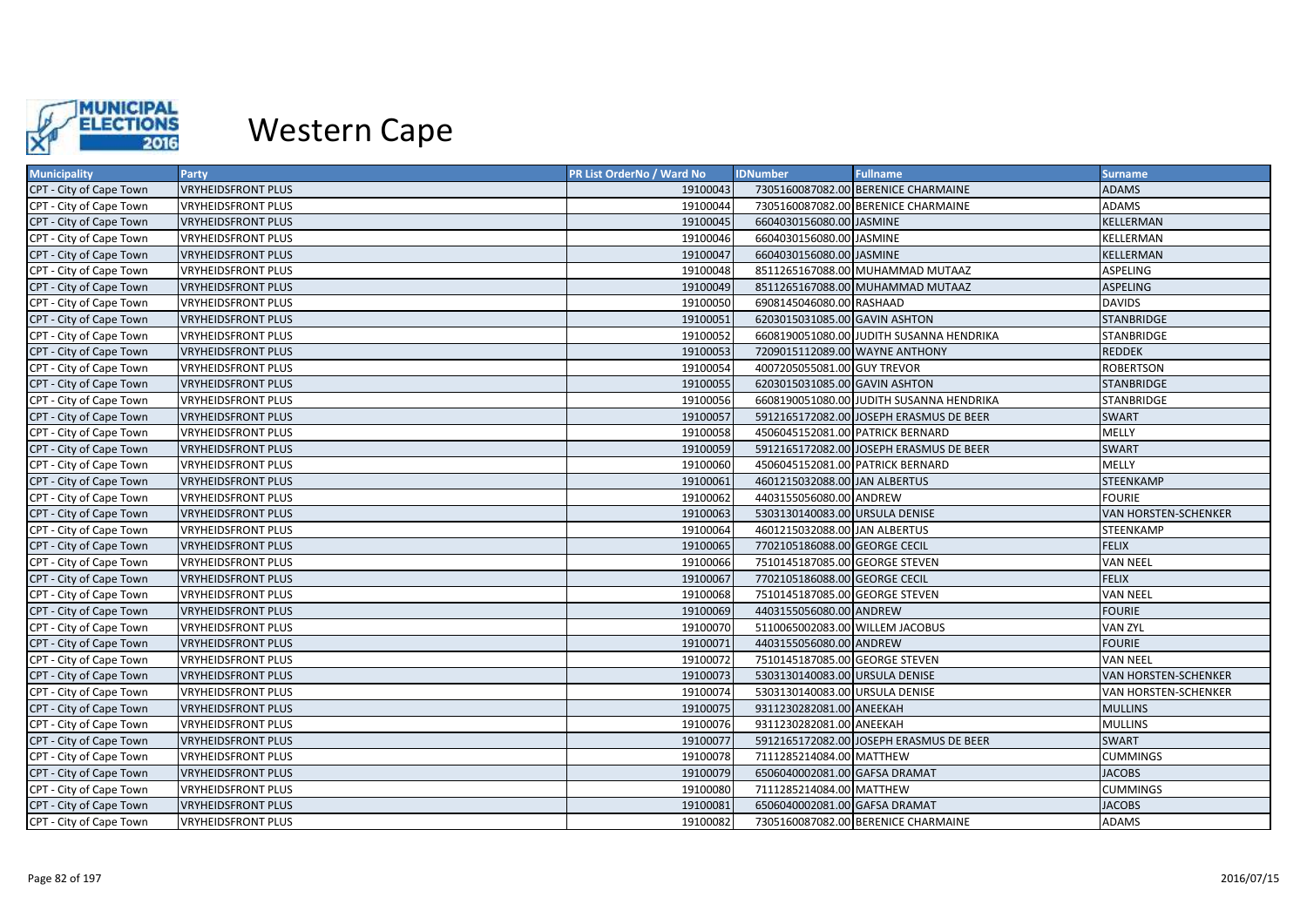

| <b>Municipality</b>     | Party                     | PR List OrderNo / Ward No | <b>IDNumber</b>                  | <b>Fullname</b>                       | <b>Surname</b>     |
|-------------------------|---------------------------|---------------------------|----------------------------------|---------------------------------------|--------------------|
| CPT - City of Cape Town | <b>VRYHEIDSFRONT PLUS</b> | 19100083                  |                                  | 6711155132083.00 ANDRIES STEPHANUS    | <b>DE VILLIERS</b> |
| CPT - City of Cape Town | <b>VRYHEIDSFRONT PLUS</b> | 19100084                  | 5106235117082.00 JOHAN ERNST     |                                       | <b>JURGENS</b>     |
| CPT - City of Cape Town | <b>VRYHEIDSFRONT PLUS</b> | 19100085                  |                                  | 6711155132083.00 ANDRIES STEPHANUS    | <b>DE VILLIERS</b> |
| CPT - City of Cape Town | <b>VRYHEIDSFRONT PLUS</b> | 19100086                  | 5106235117082.00 JOHAN ERNST     |                                       | <b>JURGENS</b>     |
| CPT - City of Cape Town | <b>VRYHEIDSFRONT PLUS</b> | 19100087                  | 7111285214084.00 MATTHEW         |                                       | <b>CUMMINGS</b>    |
| CPT - City of Cape Town | <b>VRYHEIDSFRONT PLUS</b> | 19100088                  | 7702105186088.00 GEORGE CECIL    |                                       | <b>FELIX</b>       |
| CPT - City of Cape Town | <b>VRYHEIDSFRONT PLUS</b> | 19100089                  | 8004135527087.00 MVELELI         |                                       | <b>NUNU</b>        |
| CPT - City of Cape Town | <b>VRYHEIDSFRONT PLUS</b> | 19100090                  | 8004135527087.00 MVELELI         |                                       | <b>NUNU</b>        |
| CPT - City of Cape Town | <b>VRYHEIDSFRONT PLUS</b> | 19100091                  | 8004135527087.00 MVELELI         |                                       | <b>NUNU</b>        |
| CPT - City of Cape Town | <b>VRYHEIDSFRONT PLUS</b> | 19100092                  | 8004135527087.00 MVELELI         |                                       | <b>NUNU</b>        |
| CPT - City of Cape Town | <b>VRYHEIDSFRONT PLUS</b> | 19100093                  | 8004135527087.00 MVELELI         |                                       | <b>NUNU</b>        |
| CPT - City of Cape Town | <b>VRYHEIDSFRONT PLUS</b> | 19100094                  | 8004135527087.00 MVELELI         |                                       | <b>NUNU</b>        |
| CPT - City of Cape Town | <b>VRYHEIDSFRONT PLUS</b> | 19100095                  | 8004135527087.00 MVELELI         |                                       | <b>NUNU</b>        |
| CPT - City of Cape Town | <b>VRYHEIDSFRONT PLUS</b> | 19100096                  | 8004135527087.00 MVELELI         |                                       | <b>NUNU</b>        |
| CPT - City of Cape Town | <b>VRYHEIDSFRONT PLUS</b> | 19100097                  | 8004135527087.00 MVELELI         |                                       | <b>NUNU</b>        |
| CPT - City of Cape Town | <b>VRYHEIDSFRONT PLUS</b> | 19100098                  | 8004135527087.00 MVELELI         |                                       | <b>NUNU</b>        |
| CPT - City of Cape Town | <b>VRYHEIDSFRONT PLUS</b> | 19100099                  | 8004135527087.00 MVELELI         |                                       | <b>NUNU</b>        |
| CPT - City of Cape Town | <b>VRYHEIDSFRONT PLUS</b> | 19100100                  | 5909305042084.00 PETRUS CORNELIS |                                       | <b>EBERSOHN</b>    |
| CPT - City of Cape Town | <b>VRYHEIDSFRONT PLUS</b> | 19100101                  | 5601235036084.00 LOUIS THEODORE  |                                       | <b>HEYDENRYCH</b>  |
| CPT - City of Cape Town | <b>VRYHEIDSFRONT PLUS</b> | 19100102                  | 6308020151081.00 ROUXINE         |                                       | JORDAAN            |
| CPT - City of Cape Town | <b>VRYHEIDSFRONT PLUS</b> | 19100103                  | 5601235036084.00 LOUIS THEODORE  |                                       | <b>HEYDENRYCH</b>  |
| CPT - City of Cape Town | <b>VRYHEIDSFRONT PLUS</b> | 19100104                  | 8808290069085.00 MISHA-LAME      |                                       | <b>SCHOEMAN</b>    |
| CPT - City of Cape Town | <b>VRYHEIDSFRONT PLUS</b> | 19100105                  | 5601235036084.00 LOUIS THEODORE  |                                       | <b>HEYDENRYCH</b>  |
| CPT - City of Cape Town | <b>VRYHEIDSFRONT PLUS</b> | 19100106                  | 6802225118085.00 FARIED          |                                       | <b>ISAACS</b>      |
| CPT - City of Cape Town | <b>VRYHEIDSFRONT PLUS</b> | 19100107                  | 5505035126088.00 DIRK            |                                       | ROSSOUW            |
| CPT - City of Cape Town | <b>VRYHEIDSFRONT PLUS</b> | 19100108                  | 6802225118085.00 FARIED          |                                       | <b>ISAACS</b>      |
| CPT - City of Cape Town | <b>VRYHEIDSFRONT PLUS</b> | 19100109                  | 7310125147088.00 HENDRIK JACOBUS |                                       | <b>CLOETE</b>      |
| CPT - City of Cape Town | <b>VRYHEIDSFRONT PLUS</b> | 19100110                  | 7510145187085.00 GEORGE STEVEN   |                                       | <b>VAN NEEL</b>    |
| CPT - City of Cape Town | <b>VRYHEIDSFRONT PLUS</b> | 19100111                  | 6308020151081.00 ROUXINE         |                                       | <b>JORDAAN</b>     |
| CPT - City of Cape Town | <b>VRYHEIDSFRONT PLUS</b> | 19100112                  | 8205195017089.00 MARCEL ANDRE    |                                       | <b>VAN DYK</b>     |
| CPT - City of Cape Town | <b>VRYHEIDSFRONT PLUS</b> | 19100113                  | 5603135065080.00 STEPHEN         |                                       | <b>STAUCH</b>      |
| CPT - City of Cape Town | <b>VRYHEIDSFRONT PLUS</b> | 19100114                  | 5801215187085.00 DOUGLAS         |                                       | <b>MISROLE</b>     |
| CPT - City of Cape Town | <b>VRYHEIDSFRONT PLUS</b> | 19100115                  | 7704015208085.00 PIETER CLEMENT  |                                       | <b>ROBERTSON</b>   |
| CPT - City of Cape Town | <b>VRYHEIDSFRONT PLUS</b> | 19100116                  | 8304280135086.00 CHEVONNE        |                                       | <b>MOHAMED</b>     |
| DC1 - West Coast        | AFRICAN NATIONAL CONGRESS |                           |                                  | 7106166332088.00 SIYABULELA ARMSTRONG | <b>GXABALASHE</b>  |
| DC1 - West Coast        | AFRICAN NATIONAL CONGRESS |                           | 7102270036087.00 RHODA           |                                       | <b>SKEI</b>        |
| DC1 - West Coast        | AFRICAN NATIONAL CONGRESS |                           | 7509125172083.00 FRANCOIS        |                                       | <b>KAMFER</b>      |
| DC1 - West Coast        | AFRICAN NATIONAL CONGRESS |                           | 6008280249084.00 ENID            |                                       | PLAATJIES          |
| DC1 - West Coast        | AFRICAN NATIONAL CONGRESS |                           | 8902015436081.00 CHARLES LEFA    |                                       | PHATSOANE          |
| DC1 - West Coast        | AFRICAN NATIONAL CONGRESS | 6                         | 9010160246088.00 JOHLYNNE DIANCA |                                       | <b>DONN</b>        |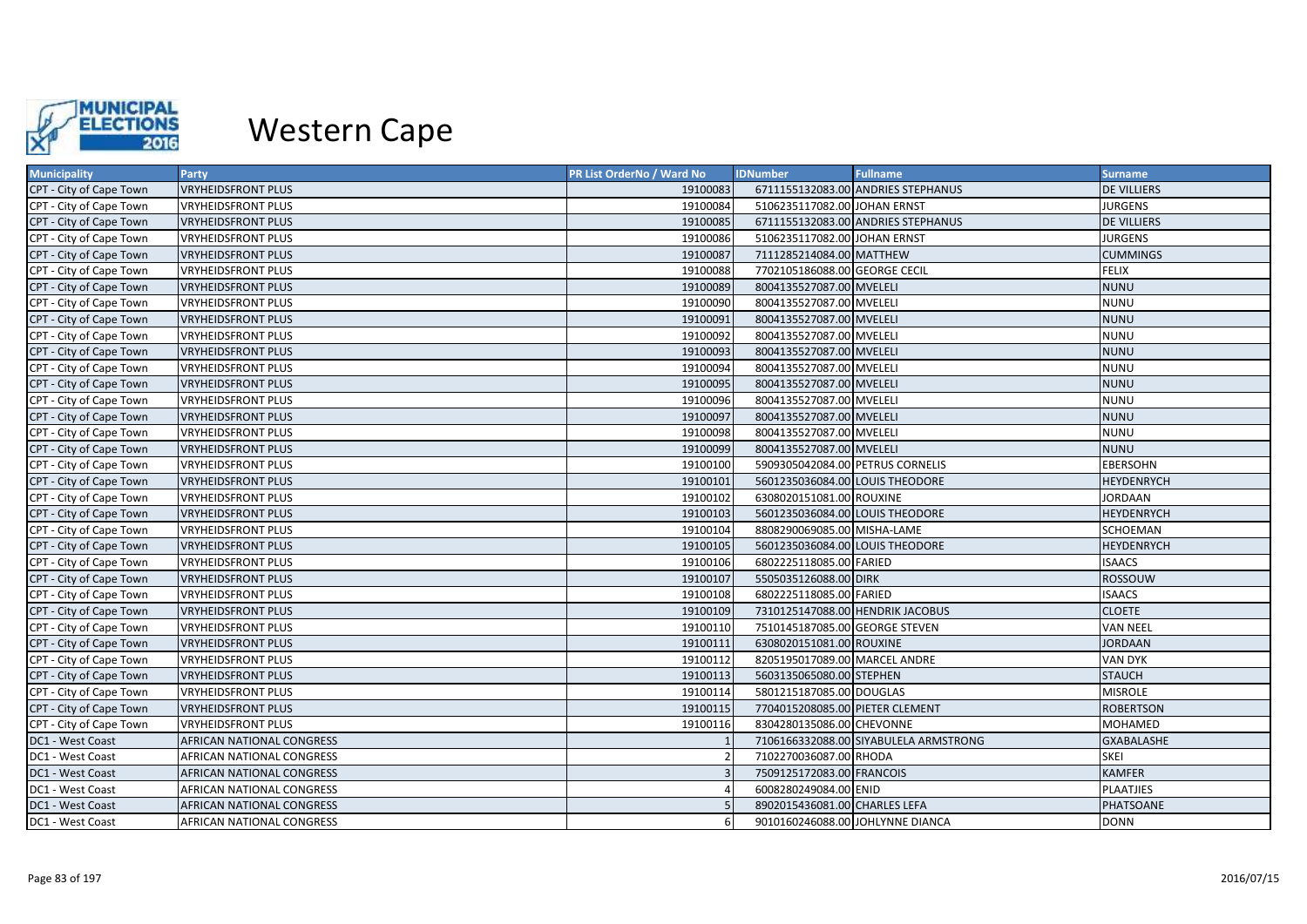

| <b>Municipality</b> | Party                                                  | PR List OrderNo / Ward No | <b>IDNumber</b>                  | <b>Fullname</b>                            | Surname              |
|---------------------|--------------------------------------------------------|---------------------------|----------------------------------|--------------------------------------------|----------------------|
| DC1 - West Coast    | AFRICAN NATIONAL CONGRESS                              |                           | 5801095588089.00 ELIAS LINGEKILE |                                            | <b>MQINGQI</b>       |
| DC1 - West Coast    | AFRICAN NATIONAL CONGRESS                              |                           | 5403120047080.00 RACHEL          |                                            | <b>CLOETE</b>        |
| DC1 - West Coast    | CAPE PARTY/ KAAPSE PARTY                               |                           | 6911205177084.00 CARLO JOHANN    |                                            | <b>VILJOEN</b>       |
| DC1 - West Coast    | DEMOCRATIC ALLIANCE                                    |                           |                                  | 6502235006086.00 ROELOF WEIDEMAN           | <b>STRYDOM</b>       |
| DC1 - West Coast    | DEMOCRATIC ALLIANCE                                    |                           | 6503195037087.00 JOHN HAROLD     |                                            | <b>CLEOPHAS</b>      |
| DC1 - West Coast    | DEMOCRATIC ALLIANCE                                    |                           |                                  | 5310105072084.00 HERMANUS JOHANNES         | <b>VAN DER HOVEN</b> |
| DC1 - West Coast    | <b>DEMOCRATIC ALLIANCE</b>                             |                           | 7612305083086.00 RHANDALL ELIGER |                                            | <b>SWARTS</b>        |
| DC1 - West Coast    | DEMOCRATIC ALLIANCE                                    |                           | 7007295204083.00 COLIN           |                                            | ERASMUS              |
| DC1 - West Coast    | <b>DEMOCRATIC ALLIANCE</b>                             |                           | 5705185109088.00 JACOB           |                                            | ALEXANDER            |
| DC1 - West Coast    | DEMOCRATIC ALLIANCE                                    |                           | 7707155166088.00 JAN JOHANNES    |                                            | <b>HOOP</b>          |
| DC1 - West Coast    | DEMOCRATIC ALLIANCE                                    |                           |                                  | 6410075230081.00 HERMAN GERRIT JOSEPH      | <b>KORDOM</b>        |
| DC1 - West Coast    | DEMOCRATIC ALLIANCE                                    |                           | 4909170106080.00 MARTHA RYNA     |                                            | <b>SMIT</b>          |
| DC1 - West Coast    | DEMOCRATIC NEW CIVIC ASSOCIATION                       |                           | 7907275165081.00 MARCEL FRANS    |                                            | <b>PERRANG</b>       |
| DC1 - West Coast    | DEMOCRATIC NEW CIVIC ASSOCIATION                       |                           | 7806200107087.00 SOPHIA          |                                            | <b>BASSON</b>        |
| DC1 - West Coast    | <b>ECONOMIC FREEDOM FIGHTERS</b>                       |                           |                                  | 9001215243089.00 LISOLOMZI EBENIZER        | <b>MFUTWANA</b>      |
| DC1 - West Coast    | <b>ECONOMIC FREEDOM FIGHTERS</b>                       |                           | 6809200284089.00 SUSAN JOHANNA   |                                            | ROSSOUW              |
| DC1 - West Coast    | <b>ECONOMIC FREEDOM FIGHTERS</b>                       |                           | 5308245087087.00 DIRK JAKOBUS    |                                            | <b>ADAMS</b>         |
| DC1 - West Coast    | <b>ECONOMIC FREEDOM FIGHTERS</b>                       |                           |                                  | 7512020532088.00 TSEBELETSO REJOICE        | QAMETSI              |
| DC1 - West Coast    | <b>ECONOMIC FREEDOM FIGHTERS</b>                       |                           | 5611045146080.00 JOHN ADAM       |                                            | <b>THOMPSON</b>      |
| DC1 - West Coast    | <b>ECONOMIC FREEDOM FIGHTERS</b>                       |                           | 7903050772084.00 BONGIWE         |                                            | MAQOKO               |
| DC1 - West Coast    | <b>ECONOMIC FREEDOM FIGHTERS</b>                       |                           | 7302195141083.00 PETRUS          |                                            | ENGELBRECHT          |
| DC1 - West Coast    | <b>ECONOMIC FREEDOM FIGHTERS</b>                       |                           |                                  | 8911150503084.00 ONKARABETSE VALEREI       | <b>TONG</b>          |
| DC1 - West Coast    | <b>ECONOMIC FREEDOM FIGHTERS</b>                       |                           |                                  | 8104025635089.00 PHUTJANE CLIFFORD         | <b>TLADI</b>         |
| DC1 - West Coast    | <b>ECONOMIC FREEDOM FIGHTERS</b>                       | 10                        | 5601175065085.00 IAN HOWARD      |                                            | <b>EDELSTEIN</b>     |
| DC1 - West Coast    | <b>KHOISAN REVOLUTION</b>                              |                           | 7211225238084.00 JACO FRANCOIS   |                                            | <b>CLOETE</b>        |
| DC1 - West Coast    | <b>KHOISAN REVOLUTION</b>                              |                           |                                  | 7212215306089.00 MALVYN FRANCOIS MARVYN    | LEWIS                |
| DC1 - West Coast    | <b>KHOISAN REVOLUTION</b>                              |                           | 7704245119086.00 JOSEPH GABRIEL  |                                            | <b>CHRISTIAAN</b>    |
| DC1 - West Coast    | <b>KHOISAN REVOLUTION</b>                              |                           | 6312035246084.00 GERRAT PETER    |                                            | <b>SCHEEPERS</b>     |
| DC1 - West Coast    | <b>KHOISAN REVOLUTION</b>                              |                           | 5309045063088.00 JOSEF BENJAMIN  |                                            | <b>MARITZ</b>        |
| DC1 - West Coast    | <b>KHOISAN REVOLUTION</b>                              |                           | 7109025265085.00 DENINO JAMES    |                                            | <b>HENDRICKS</b>     |
| DC1 - West Coast    | NASIONAAL DEMOKRATIESE PARTY/NATIONAL DEMOCRATIC PARTY |                           |                                  | 6103315118089.00 MARTHINUS PETRUS          | <b>BESTER</b>        |
| DC1 - West Coast    | NASIONAAL DEMOKRATIESE PARTY/NATIONAL DEMOCRATIC PARTY |                           | 4710060103082.00 ANTOINETTE      |                                            | <b>PIETERS</b>       |
| DC1 - West Coast    | NASIONAAL DEMOKRATIESE PARTY/NATIONAL DEMOCRATIC PARTY |                           |                                  | 7506215078089.00 MICHAEL JOHANNES          | <b>JANSEN</b>        |
| DC1 - West Coast    | NASIONAAL DEMOKRATIESE PARTY/NATIONAL DEMOCRATIC PARTY |                           |                                  | 4306295071085.00 THEUNIS PHILIPPUS RUDOLPH | PIENAAR              |
| DC1 - West Coast    | NASIONAAL DEMOKRATIESE PARTY/NATIONAL DEMOCRATIC PARTY |                           | 8311065034087.00 MARIUS JACO     |                                            | LE FLEUR             |
| DC1 - West Coast    | NATIONALIST COLOURED PARTY OF SOUTH AFRICA             |                           | 6310190055084.00 YOLANDE SHARON  |                                            | <b>COX-CHETTY</b>    |
| DC1 - West Coast    | NATIONALIST COLOURED PARTY OF SOUTH AFRICA             |                           |                                  | 5307030156081.00 HESTER FLORENDINA         | <b>CLOETE</b>        |
| DC1 - West Coast    | NATIONALIST COLOURED PARTY OF SOUTH AFRICA             |                           | 5609305166087.00 CEDRIC ELROY    |                                            | <b>BRUINTJIES</b>    |
| DC1 - West Coast    | NATIONALIST COLOURED PARTY OF SOUTH AFRICA             |                           | 6912075220087.00 HANNES          |                                            | <b>WILLEMSE</b>      |
| DC1 - West Coast    | NATIONALIST COLOURED PARTY OF SOUTH AFRICA             |                           | 7807245192084.00 APRIL           |                                            | PIETERS              |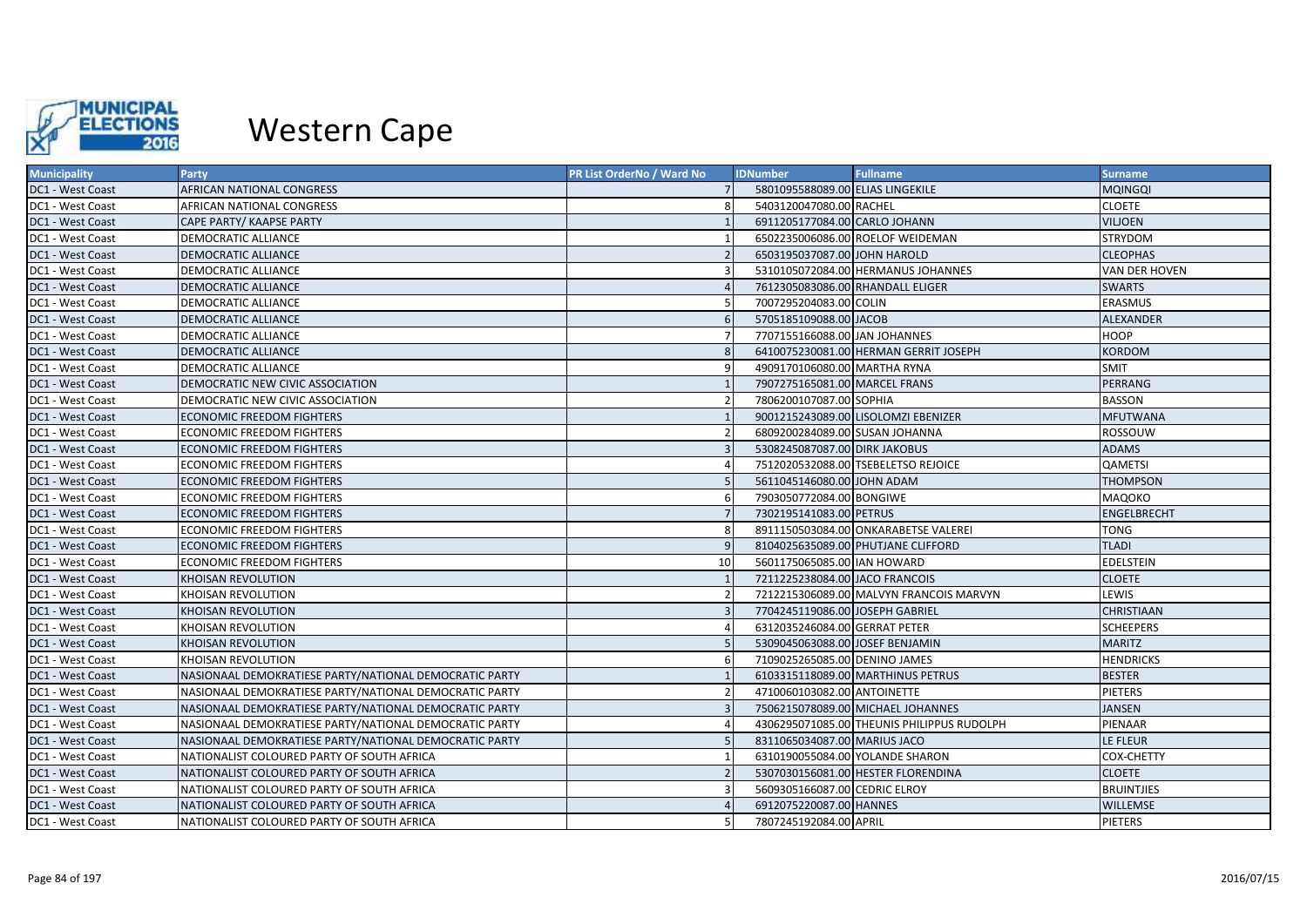

| <b>Municipality</b>  | Party                                      | PR List OrderNo / Ward No | <b>IDNumber</b>                 | <b>Fullname</b>                             | <b>Surname</b>     |
|----------------------|--------------------------------------------|---------------------------|---------------------------------|---------------------------------------------|--------------------|
| DC1 - West Coast     | SALDANHA BAY RESIDENTS ALLIANCE            |                           |                                 | 6803125115080.00 JACOBUS ALBERTUS JESSE     | KOTZÉ              |
| DC1 - West Coast     | SALDANHA BAY RESIDENTS ALLIANCE            |                           |                                 | 4611135007086.00 FRANSCISCUS SCHOON         | PALM               |
| DC1 - West Coast     | SALDANHA BAY RESIDENTS ALLIANCE            |                           | 6511100085083.00 JULIANA        |                                             | <b>PIETERSEN</b>   |
| DC1 - West Coast     | SALDANHA BAY RESIDENTS ALLIANCE            |                           |                                 | 6907305246084.00 LANZLID PATRICK ALDRIN     | <b>JORDAAN</b>     |
| DC1 - West Coast     | SALDANHA BAY RESIDENTS ALLIANCE            |                           | 7606245455081.00 KHAYALETHU     |                                             | <b>NGWADLA</b>     |
| DC1 - West Coast     | SALDANHA BAY RESIDENTS ALLIANCE            |                           |                                 | 4605305010086.00 JOHANNES HENDRIK           | KOTZÉ              |
| DC1 - West Coast     | THE PEOPLES INDEPENDENT CIVIC ORGANISATION |                           | 5712145129081.00 JACOB          |                                             | <b>BOTHA</b>       |
| DC1 - West Coast     | THE PEOPLES INDEPENDENT CIVIC ORGANISATION |                           | 6009210280082.00 MARIA KATHLEEN |                                             | <b>BOTHA</b>       |
| DC1 - West Coast     | THE PEOPLES INDEPENDENT CIVIC ORGANISATION |                           | 8006150078086.00 SARIE SARLOTTA |                                             | WILLEMSE           |
| DC1 - West Coast     | UNITED DEMOCRATS                           |                           | 7402015061089.00 ELTON JOHN     |                                             | <b>JENNER</b>      |
| DC1 - West Coast     | <b>UNITED DEMOCRATS</b>                    |                           | 7502170226086.00 SUZETTE        |                                             | <b>SIAS</b>        |
| DC1 - West Coast     | UNITED DEMOCRATS                           |                           | 7412080051089.00 HEIDI JENNIFER |                                             | <b>VAN ROOYEN</b>  |
| DC1 - West Coast     | <b>UNITED DEMOCRATS</b>                    |                           | 7607280184081.00 MAGRET ANN     |                                             | <b>CYSTER</b>      |
| DC1 - West Coast     | UNITED DEMOCRATS                           |                           | 9502095267080.00 DENIELL FRANCO |                                             | <b>TIETIES</b>     |
| DC1 - West Coast     | <b>VRYHEIDSFRONT PLUS</b>                  |                           | 7604195054087.00 DIRK JACOBUS   |                                             | <b>DE WEE</b>      |
| DC2 - Cape Winelands | AFRICAN CHRISTIAN DEMOCRATIC PARTY         |                           | 5101255050081.00 ANDRÉ DEVISMÉ  |                                             | <b>PELSER</b>      |
| DC2 - Cape Winelands | AFRICAN CHRISTIAN DEMOCRATIC PARTY         |                           | 6909125577086.00 BARRY          |                                             | <b>NOBLE</b>       |
| DC2 - Cape Winelands | AFRICAN CHRISTIAN DEMOCRATIC PARTY         |                           | 6902015101083.00 PHILLIPUS      |                                             | <b>JACOBS</b>      |
| DC2 - Cape Winelands | AFRICAN CHRISTIAN DEMOCRATIC PARTY         |                           | 5403155162085.00 ADAM           |                                             | <b>DE VRIES</b>    |
| DC2 - Cape Winelands | AFRICAN NATIONAL CONGRESS                  |                           | 6805225484084.00 BOYBOY BONGANI |                                             | <b>NTSHINGILA</b>  |
| DC2 - Cape Winelands | AFRICAN NATIONAL CONGRESS                  |                           |                                 | 6702160409087.00 LIZZIE NOBATHEMBU          | SIWAKAMISA         |
| DC2 - Cape Winelands | AFRICAN NATIONAL CONGRESS                  |                           |                                 | 6209080262083.00 JOHNNEREY STEPHANIE        | <b>MOUTON</b>      |
| DC2 - Cape Winelands | AFRICAN NATIONAL CONGRESS                  |                           | 6109215217087.00 JEAN JACQUES   |                                             | <b>VAN ROOYEN</b>  |
| DC2 - Cape Winelands | AFRICAN NATIONAL CONGRESS                  |                           | 8011110883088.00 NOMALUNGISA    |                                             | <b>TETANA</b>      |
| DC2 - Cape Winelands | AFRICAN NATIONAL CONGRESS                  |                           |                                 | 7608035624082.00 MZWABANTU HECTOR           | YABO               |
| DC2 - Cape Winelands | ALLIANCE FOR DEMOCRATIC FREEDOM            |                           | 6111125089085.00 FRANK MANUS    |                                             | <b>DU TOIT</b>     |
| DC2 - Cape Winelands | ALLIANCE FOR DEMOCRATIC FREEDOM            |                           | 6310195192080.00 ABDUL KADER    |                                             | <b>KAMALIE</b>     |
| DC2 - Cape Winelands | ALLIANCE FOR DEMOCRATIC FREEDOM            |                           |                                 | 5305115177089.00 HILLARY DESMOND            | LACKAY             |
| DC2 - Cape Winelands | ALLIANCE FOR DEMOCRATIC FREEDOM            |                           |                                 | 5301205184085.00 JOHANNES JACOBUS THEODORUS | <b>SWANEPOEL</b>   |
| DC2 - Cape Winelands | ALLIANCE FOR DEMOCRATIC FREEDOM            |                           | 6509040215083.00 JULINDA IRENE  |                                             | VAN DER WESTHUIZEN |
| DC2 - Cape Winelands | ALLIANCE FOR DEMOCRATIC FREEDOM            |                           | 5808310223087.00 MERCIA         |                                             | <b>BOOYSEN</b>     |
| DC2 - Cape Winelands | ALLIANCE FOR DEMOCRATIC FREEDOM            |                           |                                 | 6210035053080.00 GREGORY GIDEON THOMAS      | <b>MOODIE</b>      |
| DC2 - Cape Winelands | ALLIANCE FOR DEMOCRATIC FREEDOM            |                           |                                 | 7712255157086.00 NATHAN CHRISTOPHER         | <b>MAASDORP</b>    |
| DC2 - Cape Winelands | <b>BREEDEVALLEI ONAFHANKLIK</b>            |                           | 7709225134088.00 RHODNEY SAMUEL |                                             | <b>VISAGIE</b>     |
| DC2 - Cape Winelands | <b>BREEDEVALLEI ONAFHANKLIK</b>            |                           |                                 | 5708310048080.00 VERONICA KATHLEEN MARIAM   | <b>APOLLIS</b>     |
| DC2 - Cape Winelands | <b>BREEDEVALLEI ONAFHANKLIK</b>            |                           |                                 | 8909070442086.00 KIRSTEN DANIELLE GRACIA    | <b>STEMMET</b>     |
| DC2 - Cape Winelands | <b>BREEDEVALLEI ONAFHANKLIK</b>            |                           | 6301015080084.00 JAMIEL ALWIE   |                                             | SEDAN              |
| DC2 - Cape Winelands | <b>BREEDEVALLEI ONAFHANKLIK</b>            |                           | 7305085728083.00 ERNEST EMILE   |                                             | LOTTERING          |
| DC2 - Cape Winelands | <b>BREEDEVALLEI ONAFHANKLIK</b>            |                           | 5706185113088.00 JACOBUS JOZIAS |                                             | <b>WYNGAARD</b>    |
| DC2 - Cape Winelands | <b>BREEDEVALLEI ONAFHANKLIK</b>            |                           | 5807020925080.00 JOHANNA        |                                             | <b>FLIPPIES</b>    |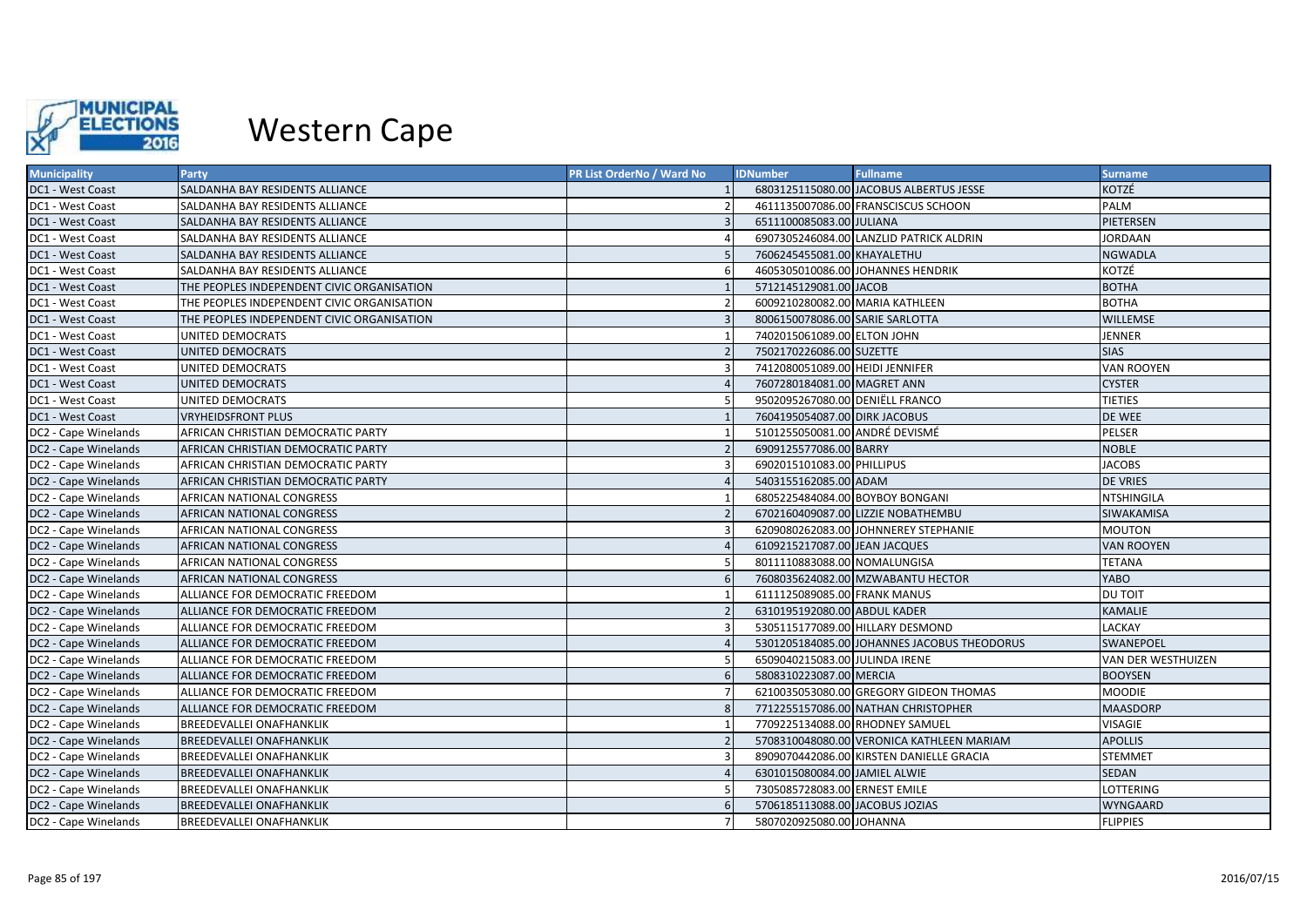

| <b>Municipality</b>  | <b>Party</b>                     | PR List OrderNo / Ward No | <b>IDNumber</b>                  | <b>Fullname</b>                            | <b>Surname</b>      |
|----------------------|----------------------------------|---------------------------|----------------------------------|--------------------------------------------|---------------------|
| DC2 - Cape Winelands | CONGRESS OF THE PEOPLE           |                           |                                  | 6812105222089.00 THEODORE THOMAS           | <b>GODDEN</b>       |
| DC2 - Cape Winelands | DEMOCRATIC ALLIANCE              |                           | 5507150002086.00 HELENA          |                                            | <b>VON SCHLICHT</b> |
| DC2 - Cape Winelands | DEMOCRATIC ALLIANCE              |                           | 6003025062082.00 GIDEON JAKOBUS  |                                            | <b>CARINUS</b>      |
| DC2 - Cape Winelands | DEMOCRATIC ALLIANCE              |                           | 6404255047084.00 WILLEM MATHYS   |                                            | <b>BLOM</b>         |
| DC2 - Cape Winelands | DEMOCRATIC ALLIANCE              |                           |                                  | 4802155026086.00 JACOBUS JOHANNES          | <b>DU PLESSIS</b>   |
| DC2 - Cape Winelands | DEMOCRATIC ALLIANCE              |                           | 7707125342082.00 ERNEST          |                                            | QHANKQISO           |
| DC2 - Cape Winelands | <b>DEMOCRATIC ALLIANCE</b>       |                           | 5309210761086.00 CLARA           |                                            | <b>MEYER</b>        |
| DC2 - Cape Winelands | DEMOCRATIC ALLIANCE              |                           | 7011286043088.00 XOLILE          |                                            | KALIPA              |
| DC2 - Cape Winelands | DEMOCRATIC ALLIANCE              |                           | 4207245086084.00 CHARLES         |                                            | <b>DAMENS</b>       |
| DC2 - Cape Winelands | DEMOCRATIC ALLIANCE              |                           | 6410205730083.00 GERRIT JACOBUS  |                                            | <b>FREDERICKS</b>   |
| DC2 - Cape Winelands | DEMOCRATIC ALLIANCE              | 10                        | 8307115103088.00 CRAIG           |                                            | <b>STEYN</b>        |
| DC2 - Cape Winelands | DEMOCRATIC ALLIANCE              | 11                        |                                  | 6206095328081.00 SITHEMBISO SYDWELL        | MAGQAZANA           |
| DC2 - Cape Winelands | DEMOCRATIC ALLIANCE              | 12                        |                                  | 7712130106084.00 VANESSA ANDONISE AGNES    | <b>HANSEN</b>       |
| DC2 - Cape Winelands | DEMOCRATIC ALLIANCE              | 13                        |                                  | 5104285597089.00 MAKHAYA ANGELON           | <b>DLIKILILI</b>    |
| DC2 - Cape Winelands | DEMOCRATIC ALLIANCE              | 14                        | 6610105247084.00 NOËL DAVID      |                                            | <b>ADAMS</b>        |
| DC2 - Cape Winelands | DEMOCRATIC ALLIANCE              | 15                        |                                  | 4603275052089.00 MATTHYS DANIËL JACOBUS    | <b>SMITH</b>        |
| DC2 - Cape Winelands | <b>DEMOCRATIC ALLIANCE</b>       | 16                        |                                  | 4808135012088.00 JOHANNES GERHARDUS        | <b>RADEMEYER</b>    |
| DC2 - Cape Winelands | DEMOCRATIC ALLIANCE              | 17                        |                                  | 4807135024085.00 LOURENS MATTHYS           | <b>DU TOIT</b>      |
| DC2 - Cape Winelands | DEMOCRATIC NEW CIVIC ASSOCIATION |                           | 6712175112089.00 FRANKLIN        |                                            | <b>ADAMS</b>        |
| DC2 - Cape Winelands | DEMOCRATIC NEW CIVIC ASSOCIATION |                           |                                  | 5710270073082.00 MARIA SPAASINA SUSARA     | KING                |
| DC2 - Cape Winelands | DEMOCRATIC NEW CIVIC ASSOCIATION |                           |                                  | 7201185017081.00 RICHARD FRANKLIN          | <b>BROOKS</b>       |
| DC2 - Cape Winelands | <b>ECONOMIC FREEDOM FIGHTERS</b> |                           |                                  | 6003265195089.00 DAVID REGINALD ANDREW     | <b>SNYDERS</b>      |
| DC2 - Cape Winelands | <b>ECONOMIC FREEDOM FIGHTERS</b> |                           | 6912210768081.00 VANESSA IDA     |                                            | <b>MNGCELE</b>      |
| DC2 - Cape Winelands | <b>ECONOMIC FREEDOM FIGHTERS</b> |                           |                                  | 6402075629081.00 DOUGLAS MZWANDILE         | <b>JACOBS</b>       |
| DC2 - Cape Winelands | <b>ECONOMIC FREEDOM FIGHTERS</b> |                           |                                  | 7902090196080.00 LETTESIA MAGDELENE        | SWANEPOEL           |
| DC2 - Cape Winelands | <b>ECONOMIC FREEDOM FIGHTERS</b> |                           | 7908050135083.00 LISENDA KATINKA |                                            | HORSBAND            |
| DC2 - Cape Winelands | <b>ECONOMIC FREEDOM FIGHTERS</b> |                           | 7203235398081.00 MOSES THEMBILE  |                                            | <b>KLAAS</b>        |
| DC2 - Cape Winelands | <b>ECONOMIC FREEDOM FIGHTERS</b> |                           |                                  | 7805090207080.00 LIZELLE MARA AMELIA       | <b>DU PLESSIS</b>   |
| DC2 - Cape Winelands | <b>ECONOMIC FREEDOM FIGHTERS</b> |                           |                                  | 5110275077081.00 JOHANNES NICOLAAS HENDRIK | <b>STOFFELS</b>     |
| DC2 - Cape Winelands | <b>ECONOMIC FREEDOM FIGHTERS</b> |                           |                                  | 6610050237080.00 MARSHALEN BENITA          | <b>PLAATJIES</b>    |
| DC2 - Cape Winelands | <b>ECONOMIC FREEDOM FIGHTERS</b> | 10                        | 9101135333083.00 BANDILE ELVIS   |                                            | <b>MZOLA</b>        |
| DC2 - Cape Winelands | <b>ECONOMIC FREEDOM FIGHTERS</b> | 11                        | 7311190219083.00 KATRIENA        |                                            | <b>ROBYN</b>        |
| DC2 - Cape Winelands | <b>ECONOMIC FREEDOM FIGHTERS</b> | 12                        | 5712130136083.00 MARIA JOHANNA   |                                            | <b>DAVIDS</b>       |
| DC2 - Cape Winelands | <b>ECONOMIC FREEDOM FIGHTERS</b> | 13                        |                                  | 7004046580085.00 SIKHUMBUZO RICHARD        | SIKONDLO            |
| DC2 - Cape Winelands | <b>ECONOMIC FREEDOM FIGHTERS</b> | 14                        |                                  | 8302070592086.00 SWEETNESS XOLISWA         | <b>JONAS</b>        |
| DC2 - Cape Winelands | <b>ECONOMIC FREEDOM FIGHTERS</b> | 15                        | 6309235257085.00 JOHANNES        |                                            | ANDREWS             |
| DC2 - Cape Winelands | <b>ECONOMIC FREEDOM FIGHTERS</b> | 16                        | 8004260232081.00 JANINE          |                                            | <b>ALKASTER</b>     |
| DC2 - Cape Winelands | <b>ECONOMIC FREEDOM FIGHTERS</b> | 17                        |                                  | 8104015025085.00 HEINRICH HELMUTH          | <b>STUBBS</b>       |
| DC2 - Cape Winelands | FEDERATION OF DEMOCRATS          |                           |                                  | 7704190740084.00 ESME'RELDA VIOLA          | <b>JANSEN</b>       |
| DC2 - Cape Winelands | FEDERATION OF DEMOCRATS          |                           |                                  | 6811170123081.00 LILLIAN ELIZABETH JOHANNA | <b>JANTJIES</b>     |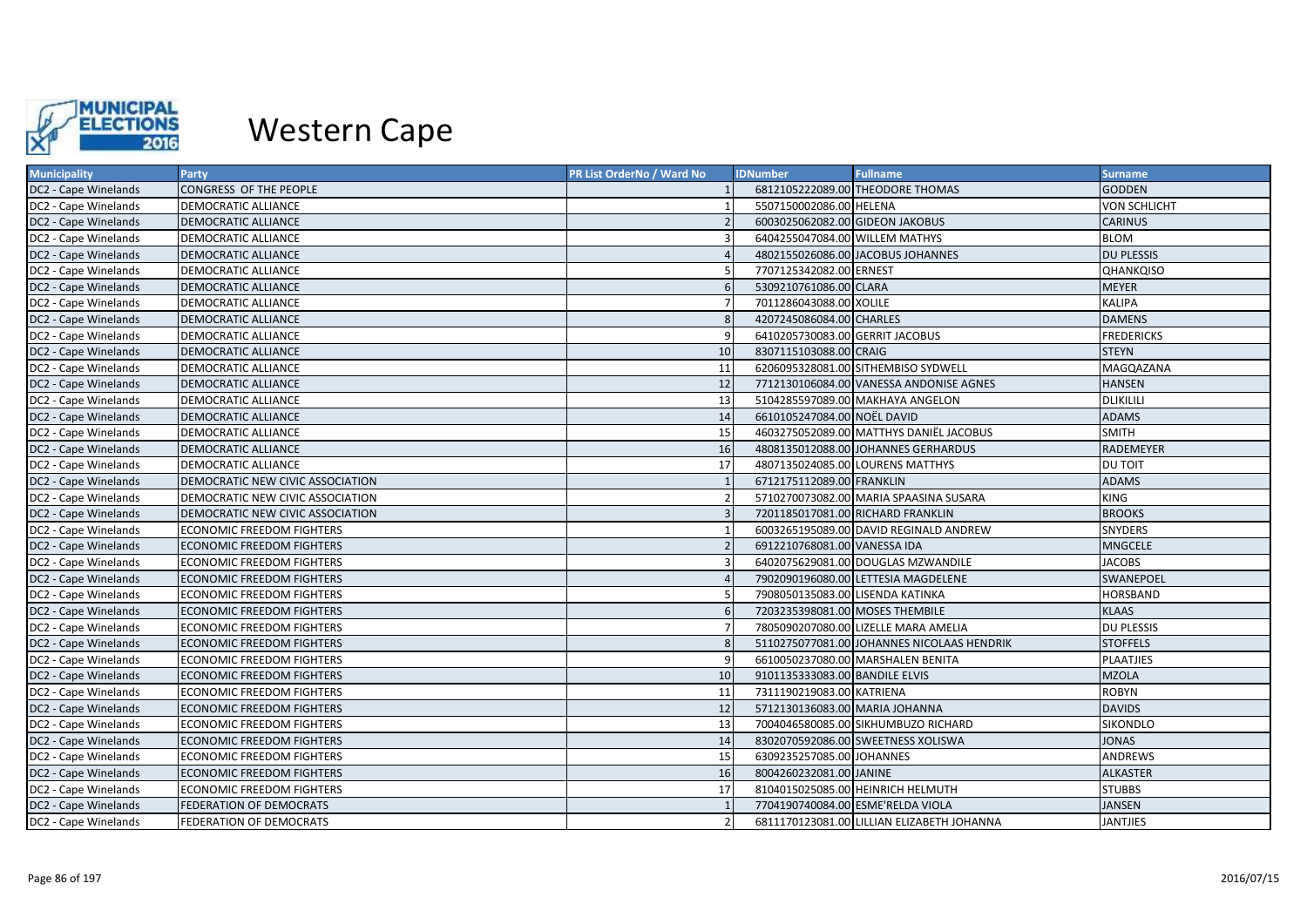

| <b>Municipality</b>  | Party                                          | PR List OrderNo / Ward No | <b>IDNumber</b>                   | <b>Fullname</b>                          | <b>Surname</b>    |
|----------------------|------------------------------------------------|---------------------------|-----------------------------------|------------------------------------------|-------------------|
| DC2 - Cape Winelands | FEDERATION OF DEMOCRATS                        |                           | 6411085188087.00 JOHN SAMUEL      |                                          | <b>KATZ</b>       |
| DC2 - Cape Winelands | FEDERATION OF DEMOCRATS                        |                           | 4703065079084.00 CIRBY WILLIAM    |                                          | <b>MARTIN</b>     |
| DC2 - Cape Winelands | FEDERATION OF DEMOCRATS                        |                           |                                   | 6912110462082.00 RHENCIA BEAULAH         | <b>VALENTINE</b>  |
| DC2 - Cape Winelands | FEDERATION OF DEMOCRATS                        |                           |                                   | 6005110133082.00 FRANCES KATHLEEN        | TRUTER            |
| DC2 - Cape Winelands | FEDERATION OF DEMOCRATS                        |                           | 5505280042089.00 SOPHIE           |                                          | <b>APRIL</b>      |
| DC2 - Cape Winelands | FEDERATION OF DEMOCRATS                        |                           |                                   | 5111215088089.00 CHRISTIAN WILLIAM       | <b>TITUS</b>      |
| DC2 - Cape Winelands | FEDERATION OF DEMOCRATS                        |                           | 8404170048082.00 ELZANNE          |                                          | <b>FORTUIN</b>    |
| DC2 - Cape Winelands | FEDERATION OF DEMOCRATS                        | 10                        |                                   | 7102160486087.00 ANTHONIA ANDRECIA       | LE HOE            |
| DC2 - Cape Winelands | FEDERATION OF DEMOCRATS                        | 11                        | 9111290099080.00 CYNTHIA          |                                          | <b>MZANGWE</b>    |
| DC2 - Cape Winelands | FEDERATION OF DEMOCRATS                        | 12                        |                                   | 6808090272089.00 JOSEPHINE GEORGINA      | <b>STOFFELS</b>   |
| DC2 - Cape Winelands | FEDERATION OF DEMOCRATS                        | 13                        | 5208185068081.00 GERRIT           |                                          | <b>APRIL</b>      |
| DC2 - Cape Winelands | FEDERATION OF DEMOCRATS                        | 14                        | 5812200150087.00 MAGRIETA         |                                          | RAUBENHEIMER      |
| DC2 - Cape Winelands | FEDERATION OF DEMOCRATS                        | 15                        | 8308170253081.00 DAVINE LEONIE    |                                          | <b>FEBRUARIE</b>  |
| DC2 - Cape Winelands | FEDERATION OF DEMOCRATS                        | 16                        | 8010140158081.00 TARIN MORAG      |                                          | <b>MARTIN</b>     |
| DC2 - Cape Winelands | FEDERATION OF DEMOCRATS                        | 17                        |                                   | 6610100041086.00 DERALDA VIRGINIA SYLVIA | <b>MARTIN</b>     |
| DC2 - Cape Winelands | INDEPENDENT CIVIC ORGANISATION OF SOUTH AFRICA |                           |                                   | 6802230581087.00 ALVINA WILHELMINA       | <b>ABRAHAMS</b>   |
| DC2 - Cape Winelands | INDEPENDENT CIVIC ORGANISATION OF SOUTH AFRICA |                           | 7708240191081.00 VERONICA BEATRIX |                                          | <b>ESAU</b>       |
| DC2 - Cape Winelands | INDEPENDENT CIVIC ORGANISATION OF SOUTH AFRICA |                           | 6611120211089.00 EVELYN ROSELENE  |                                          | <b>VISSER</b>     |
| DC2 - Cape Winelands | INDEPENDENT CIVIC ORGANISATION OF SOUTH AFRICA |                           | 6409195298085.00 SAMUEL           |                                          | <b>DU PLESSIS</b> |
| DC2 - Cape Winelands | INDEPENDENT CIVIC ORGANISATION OF SOUTH AFRICA |                           | 6708285077089.00 PETRUS           |                                          | <b>HERADIEN</b>   |
| DC2 - Cape Winelands | INDEPENDENT CIVIC ORGANISATION OF SOUTH AFRICA |                           | 6110265159088.00 PIET             |                                          | <b>WATERBOER</b>  |
| DC2 - Cape Winelands | LANGERBERG INDEPENDENT PARTY                   |                           | 5203275065089.00 IVAN             |                                          | <b>PEKEUR</b>     |
| DC2 - Cape Winelands | LANGERBERG INDEPENDENT PARTY                   |                           | 5608215046082.00 LEON HENRY       |                                          | <b>DE KOKER</b>   |
| DC2 - Cape Winelands | LANGERBERG INDEPENDENT PARTY                   |                           | 5402285062082.00 PETER JACOBUS    |                                          | <b>BRUINTJIES</b> |
| DC2 - Cape Winelands | NATIONALIST COLOURED PARTY OF SOUTH AFRICA     |                           | 5904175089083.00 HENRY JULIUS     |                                          | GOUWS             |
| DC2 - Cape Winelands | NATIONALIST COLOURED PARTY OF SOUTH AFRICA     |                           | 6802095055086.00 DAWID DANIEL     |                                          | LUCAS             |
| DC2 - Cape Winelands | NATIONALIST COLOURED PARTY OF SOUTH AFRICA     |                           | 5702135171086.00 WILLEM           |                                          | <b>FORTUIN</b>    |
| DC2 - Cape Winelands | NATIONALIST COLOURED PARTY OF SOUTH AFRICA     |                           | 8012165113082.00 ANDREW WILLEM    |                                          | <b>MACDONALD</b>  |
| DC2 - Cape Winelands | NATIONALIST COLOURED PARTY OF SOUTH AFRICA     |                           | 7206050122080.00 LEA              |                                          | <b>BOOYSEN</b>    |
| DC2 - Cape Winelands | NATIONALIST COLOURED PARTY OF SOUTH AFRICA     |                           |                                   | 6110235651081.00 HEINRICH STEWINSON      | <b>FORTUNE</b>    |
| DC2 - Cape Winelands | PATRIOTIC ALLIANCE                             |                           |                                   | 8202090200084.00 LEANDRA CHAMANEY        | <b>MATTHEE</b>    |
| DC2 - Cape Winelands | PATRIOTIC ALLIANCE                             |                           | 6507155252081.00 CHARLIE          |                                          | <b>BROOKS</b>     |
| DC2 - Cape Winelands | PATRIOTIC ALLIANCE                             |                           | 9104225483081.00 AKHONA           |                                          | <b>BUTI</b>       |
| DC2 - Cape Winelands | PEOPLE'S DEMOCRATIC MOVEMENT                   |                           |                                   | 7412265083089.00 CHRISTOPHER JOHN        | <b>GROOTBOOM</b>  |
| DC2 - Cape Winelands | UNITED FRANSCHHOEK VALLEY                      |                           |                                   | 6006280163081.00 WILHELMINA GERTRUIDA    | <b>DAVIDS</b>     |
| DC2 - Cape Winelands | UNITED FRANSCHHOEK VALLEY                      |                           | 7107170101089.00 JANE             |                                          | <b>NOMDOE</b>     |
| DC2 - Cape Winelands | <b>VRYHEIDSFRONT PLUS</b>                      |                           |                                   | 8308025022087.00 WALTER AUGUST CHRISTOPH | <b>HERFURTH</b>   |
| DC2 - Cape Winelands | WITZENBERG AKSIE                               |                           | 7003195138083.00 GERT GERRIT      |                                          | <b>LABAN</b>      |
| DC2 - Cape Winelands | <b>WITZENBERG AKSIE</b>                        |                           | 8108025155089.00 MARIO EUGENE     |                                          | <b>SCHOLTZ</b>    |
| DC2 - Cape Winelands | <b>WITZENBERG AKSIE</b>                        |                           | 7406145206084.00 GERRIT           |                                          | <b>SLINGERS</b>   |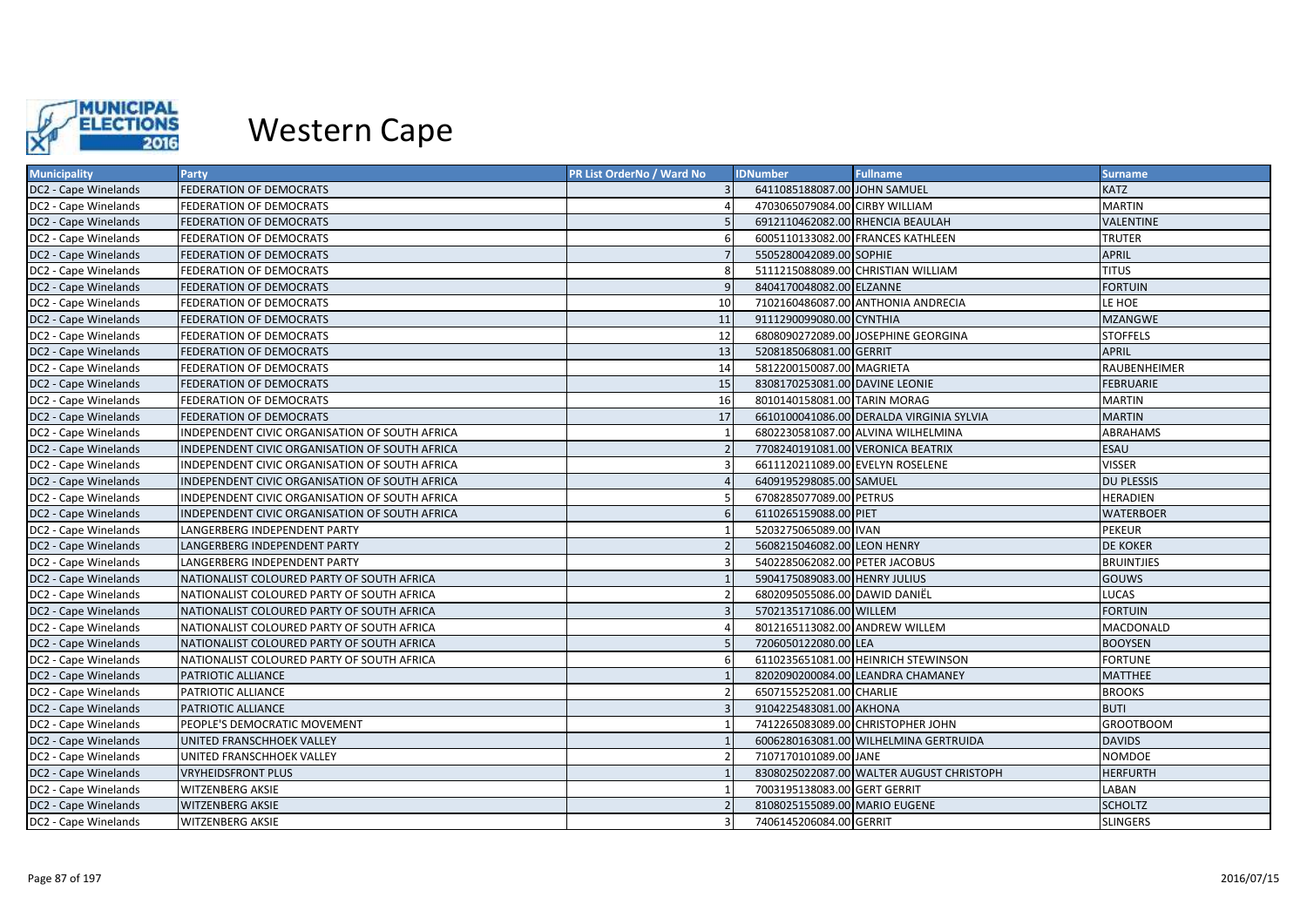

| <b>Municipality</b>  | Party                                          | PR List OrderNo / Ward No | <b>IDNumber</b>                  | <b>Fullname</b>                            | <b>Surname</b>    |
|----------------------|------------------------------------------------|---------------------------|----------------------------------|--------------------------------------------|-------------------|
| DC2 - Cape Winelands | <b>WITZENBERG AKSIE</b>                        |                           |                                  | 7209155251085.00 KAMMIES JAKOBUS           | <b>HAMMAN</b>     |
| DC2 - Cape Winelands | <b>WITZENBERG AKSIE</b>                        |                           | 7103126000087.00 KAIN            |                                            | <b>HUDSON</b>     |
| DC2 - Cape Winelands | <b>WITZENBERG AKSIE</b>                        |                           | 6510155232087.00 ROY EDMUND      |                                            | <b>JANTJIES</b>   |
| DC2 - Cape Winelands | <b>WITZENBERG AKSIE</b>                        |                           | 6412245069084.00 ALBERTUS        |                                            | <b>KAMFER</b>     |
| DC3 - Overberg       | AFRICAN NATIONAL CONGRESS                      |                           | 6803165203085.00 JAN CORNELIUS   |                                            | <b>GELDERBLOM</b> |
| DC3 - Overberg       | AFRICAN NATIONAL CONGRESS                      |                           |                                  | 4806040266088.00 VUYISWA ELIZABETH         | <b>MENTILE</b>    |
| DC3 - Overberg       | AFRICAN NATIONAL CONGRESS                      |                           | 7606045188080.00 MARIO HILTON    |                                            | <b>WITBOOI</b>    |
| DC3 - Overberg       | AFRICAN NATIONAL CONGRESS                      |                           | 9111220203083.00 LEANDRA JOASLIN |                                            | <b>CUPIDO</b>     |
| DC3 - Overberg       | DEMOCRATIC ALLIANCE                            |                           | 6609045093087.00 KIRO JACOBIE    |                                            | <b>TIEMIE</b>     |
| DC3 - Overberg       | DEMOCRATIC ALLIANCE                            |                           |                                  | 8111075125085.00 STEVEN HENDRIKUS          | <b>FOURIE</b>     |
| DC3 - Overberg       | DEMOCRATIC ALLIANCE                            |                           |                                  | 7011100108083.00 HELENA DOROTHEA           | <b>COETZEE</b>    |
| DC3 - Overberg       | <b>DEMOCRATIC ALLIANCE</b>                     |                           | 7205095232086.00 ANDRIES ERWEE   |                                            | <b>FRANKEN</b>    |
| DC3 - Overberg       | DEMOCRATIC ALLIANCE                            |                           | 5905245164087.00 LINCOLN MILTON  |                                            | <b>DE BRUYN</b>   |
| DC3 - Overberg       | DEMOCRATIC ALLIANCE                            |                           |                                  | 5909115077080.00 KAREL ISAK JOHANNES       | <b>PAPIER</b>     |
| DC3 - Overberg       | DIENSLEWERINGS PARTY                           |                           | 5212295074088.00 DIRK            |                                            | <b>JANTJIES</b>   |
| DC3 - Overberg       | DIENSLEWERINGS PARTY                           |                           |                                  | 8603215195085.00 MICHEAL JOHNWILL          | <b>OLIVIER</b>    |
| DC3 - Overberg       | DIENSLEWERINGS PARTY                           |                           |                                  | 7109250170083.00 MARTHELENE JOLENE JESSICA | <b>MATTHYSEN</b>  |
| DC3 - Overberg       | DIENSLEWERINGS PARTY                           |                           |                                  | 6812115292080.00 TREVOR CLARENCE           | <b>OCTOBER</b>    |
| DC3 - Overberg       | DIENSLEWERINGS PARTY                           |                           | 7808115112087.00 CHRISTIE NICO   |                                            | <b>SUMMERS</b>    |
| DC3 - Overberg       | DIENSLEWERINGS PARTY                           |                           | 6904200592084.00 FRANCES         |                                            | <b>HENDRICKS</b>  |
| DC3 - Overberg       | <b>ECONOMIC FREEDOM FIGHTERS</b>               |                           | 8403215428085.00 BENET JOSEPH    |                                            | <b>MOLEFE</b>     |
| DC3 - Overberg       | <b>ECONOMIC FREEDOM FIGHTERS</b>               |                           | 8708310542089.00 THOZAMA         |                                            | <b>MANGCAYI</b>   |
| DC3 - Overberg       | <b>ECONOMIC FREEDOM FIGHTERS</b>               |                           |                                  | 7709015091084.00 WARNICK JONATHAN          | <b>OCTOBER</b>    |
| DC3 - Overberg       | <b>ECONOMIC FREEDOM FIGHTERS</b>               |                           | 6612280726080.00 MARGARET        |                                            | LEBAZI            |
| DC3 - Overberg       | <b>ECONOMIC FREEDOM FIGHTERS</b>               |                           | 7309236001085.00 SIPHIWO         |                                            | <b>BEYI</b>       |
| DC3 - Overberg       | <b>ECONOMIC FREEDOM FIGHTERS</b>               |                           | 6908100213089.00 MARY CHARLOTTE  |                                            | <b>STRYDOM</b>    |
| DC3 - Overberg       | <b>ECONOMIC FREEDOM FIGHTERS</b>               |                           | 8808121024085.00 NATASHA         |                                            | <b>MAGWALA</b>    |
| DC3 - Overberg       | <b>ECONOMIC FREEDOM FIGHTERS</b>               |                           |                                  | 4811135140081.00 ARNOLD JOHANNES           | MAGERMAN          |
| DC3 - Overberg       | INDEPENDENT CIVIC ORGANISATION OF SOUTH AFRICA |                           | 6807195412087.00 CEDRIC MARGO    |                                            | <b>VAN REENEN</b> |
| DC3 - Overberg       | INDEPENDENT CIVIC ORGANISATION OF SOUTH AFRICA |                           | 8011175970085.00 CHRISTO         |                                            | <b>MAKHASI</b>    |
| DC3 - Overberg       | INDEPENDENT CIVIC ORGANISATION OF SOUTH AFRICA |                           | 7003265245081.00 HENDRIK         |                                            | <b>ADAMS</b>      |
| DC3 - Overberg       | INDEPENDENT CIVIC ORGANISATION OF SOUTH AFRICA |                           | 7208315074080.00 MICHAEL         |                                            | <b>SWARTBOOI</b>  |
| DC3 - Overberg       | INDEPENDENT CIVIC ORGANISATION OF SOUTH AFRICA |                           | 7909030025089.00 SOFIE           |                                            | <b>SEPTEMBER</b>  |
| DC3 - Overberg       | PEOPLE'S DEMOCRATIC MOVEMENT                   |                           | 7102280928083.00 URSULA MIRIAM   |                                            | <b>WYNGAARD</b>   |
| DC3 - Overberg       | UNITED DEMOCRATIC MOVEMENT                     |                           | 7604150794081.00 LULAMA EUNICE   |                                            | MAJIVOLO          |
| DC3 - Overberg       | UNITED DEMOCRATIC MOVEMENT                     |                           | 7511256124081.00 SIZWE           |                                            | <b>VUMA</b>       |
| DC3 - Overberg       | UNITED DEMOCRATIC MOVEMENT                     |                           | 7310235827082.00 SIMBONGILE      |                                            | <b>MAJELO</b>     |
| DC3 - Overberg       | UNITED DEMOCRATIC MOVEMENT                     |                           | 8206026045083.00 LINDIKHAYA      |                                            | <b>NQETO</b>      |
| DC3 - Overberg       | VRYHEIDSFRONT PLUS                             |                           | 5603085035083.00 JASPER DU TOIT  |                                            | <b>LOUBSER</b>    |
| DC4 - Eden           | AFRICAN CHRISTIAN DEMOCRATIC PARTY             |                           | 5004145050081.00 JOHAN           |                                            | <b>DU TOIT</b>    |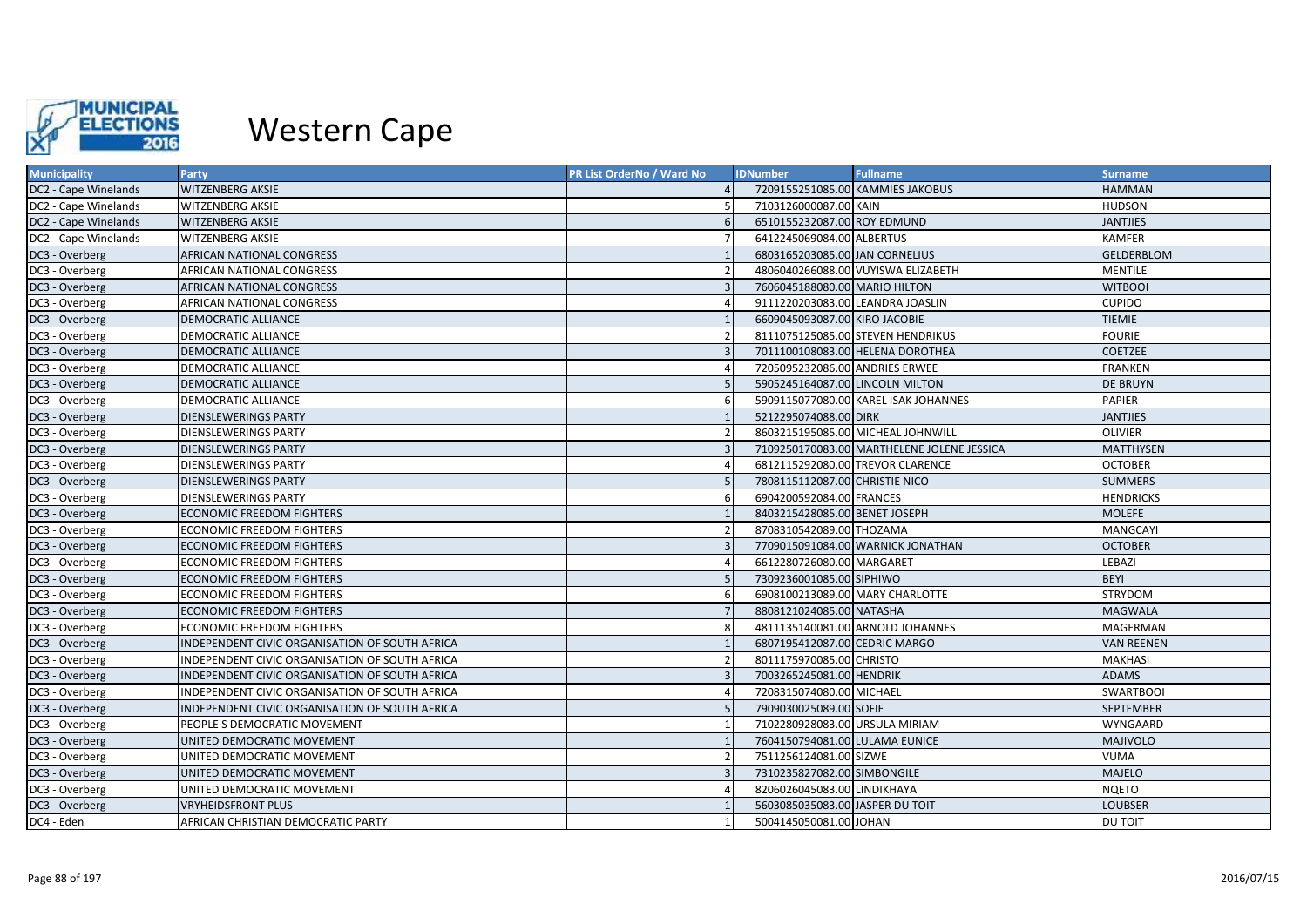

| <b>Municipality</b> | Party                              | <b>PR List OrderNo / Ward No</b> | <b>IDNumber</b>                  | <b>Fullname</b>                           | <b>Surname</b>      |
|---------------------|------------------------------------|----------------------------------|----------------------------------|-------------------------------------------|---------------------|
| DC4 - Eden          | AFRICAN CHRISTIAN DEMOCRATIC PARTY | $\mathcal{P}$                    |                                  | 6807290066085.00 JEANETTE ELIZABETH       | <b>GOUWS</b>        |
| DC4 - Eden          | AFRICAN CHRISTIAN DEMOCRATIC PARTY |                                  | 4912055098083.00 SHAKESPEARE     |                                           | <b>ARENDS</b>       |
| DC4 - Eden          | AFRICAN CHRISTIAN DEMOCRATIC PARTY |                                  | 7504305232088.00 GIDEON ALBERTUS |                                           | <b>VAN ZYL</b>      |
| DC4 - Eden          | AFRICAN INDEPENDENT CONGRESS       |                                  | 6601210058086.00 QUAANITAH       |                                           | <b>SIMONS</b>       |
| DC4 - Eden          | AFRICAN INDEPENDENT CONGRESS       |                                  | 7007055101081.00 THYS            |                                           | <b>SWARTBOOI</b>    |
| DC4 - Eden          | AFRICAN INDEPENDENT CONGRESS       |                                  | 7410295091080.00 ABEL            |                                           | KIWIT               |
| DC4 - Eden          | AFRICAN INDEPENDENT CONGRESS       |                                  |                                  | 7201250979082.00 MARIANA ALETTA NATASHA   | <b>THYSSE</b>       |
| DC4 - Eden          | AFRICAN INDEPENDENT CONGRESS       |                                  | 6809305237081.00 JACOB JEFFREY   |                                           | <b>WATSON</b>       |
| DC4 - Eden          | AFRICAN INDEPENDENT CONGRESS       |                                  |                                  | 6708185029081.00 JAN STEPHANUS MINNAAR    | <b>ERLANK</b>       |
| DC4 - Eden          | AFRICAN INDEPENDENT CONGRESS       |                                  | 7412085042083.00 HEINRICK PETER  |                                           | TARENTAAL           |
| DC4 - Eden          | AFRICAN INDEPENDENT CONGRESS       |                                  |                                  | 5612145336084.00 KHUMBULELE JACKSON       | <b>MKHONDO</b>      |
| DC4 - Eden          | AFRICAN INDEPENDENT CONGRESS       |                                  | 7705280105088.00 LESLEY ANNE     |                                           | LOMBARD             |
| DC4 - Eden          | AFRICAN INDEPENDENT CONGRESS       | 10                               | 6009075265087.00 ANDREW EDWARD   |                                           | <b>MAGERMAN</b>     |
| DC4 - Eden          | AFRICAN INDEPENDENT CONGRESS       | 11                               | 5510195028082.00 FRANCOIS PETRUS |                                           | <b>FOURIE</b>       |
| DC4 - Eden          | AFRICAN NATIONAL CONGRESS          |                                  |                                  | 7906290330084.00 CLODIA NTABISENG         | <b>LICHABA</b>      |
| DC4 - Eden          | AFRICAN NATIONAL CONGRESS          |                                  | 6607260514084.00 DORIS           |                                           | XEGO                |
| DC4 - Eden          | AFRICAN NATIONAL CONGRESS          |                                  | 6812305004089.00 STEPHEN         |                                           | <b>DE VRIES</b>     |
| DC4 - Eden          | AFRICAN NATIONAL CONGRESS          |                                  |                                  | 5508100699088.00 NONTSIKELO FRIEDA        | <b>KAMTE</b>        |
| DC4 - Eden          | AFRICAN NATIONAL CONGRESS          |                                  | 7406085670083.00 MPUTUMI PATCO   |                                           | <b>MAPITIZA</b>     |
| DC4 - Eden          | AFRICAN NATIONAL CONGRESS          |                                  | 8504025913081.00 JOHN SIFISO     |                                           | <b>MTSWENI</b>      |
| DC4 - Eden          | AFRICAN NATIONAL CONGRESS          |                                  | 7210300670088.00 ZOLEKA BETTY    |                                           | <b>DAMSTER</b>      |
| DC4 - Eden          | AFRICAN NATIONAL CONGRESS          |                                  |                                  | 7610255384082.00 CARMICHAEL NKULULO       | <b>NGALO</b>        |
| DC4 - Eden          | <b>CHRISTIAN DEMOCRATS</b>         |                                  |                                  | 5403065159080.00 ROWLAND WILLIAM          | <b>LONDT</b>        |
| DC4 - Eden          | <b>CHRISTIAN DEMOCRATS</b>         |                                  | 6812040145080.00 LATICIA LYDIA   |                                           | <b>BOTHA</b>        |
| DC4 - Eden          | <b>CHRISTIAN DEMOCRATS</b>         |                                  |                                  | 7311305146080.00 MARTHINUS CORNELIUS      | <b>BARNARD</b>      |
| DC4 - Eden          | <b>CHRISTIAN DEMOCRATS</b>         |                                  |                                  | 7510101115088.00 NOMTHANDAZO CAROLINE     | <b>GALELA</b>       |
| DC4 - Eden          | <b>CHRISTIAN DEMOCRATS</b>         |                                  | 7109085002089.00 MELWIN          |                                           | <b>HAROLD</b>       |
| DC4 - Eden          | <b>CHRISTIAN DEMOCRATS</b>         |                                  |                                  | 7203125041080.00 JACQUES FREDERICK        | <b>WHYTE</b>        |
| DC4 - Eden          | CONGRESS OF THE PEOPLE             |                                  | 4906145605089.00 ROMEO ST CLAIRE |                                           | <b>KOEBERG</b>      |
| DC4 - Eden          | DEMOCRATIC ALLIANCE                |                                  | 8303235057080.00 TERTUIS ALFRED  |                                           | <b>SIMMERS</b>      |
| DC4 - Eden          | DEMOCRATIC ALLIANCE                |                                  | 7203235279083.00 DANIEL          |                                           | SAAYMAN             |
| DC4 - Eden          | DEMOCRATIC ALLIANCE                |                                  |                                  | 4908255081085.00 BERNARDUS NICHOLSON      | <b>VAN WYK</b>      |
| DC4 - Eden          | DEMOCRATIC ALLIANCE                |                                  | 7003085224084.00 ROWAN EMERSON   |                                           | <b>SPIES</b>        |
| DC4 - Eden          | DEMOCRATIC ALLIANCE                |                                  | 6912200051084.00 THERSIA         |                                           | <b>VAN RENSBURG</b> |
| DC4 - Eden          | DEMOCRATIC ALLIANCE                |                                  | 7206110590086.00 NOMPUMELELO     |                                           | <b>NDAYI</b>        |
| DC4 - Eden          | DEMOCRATIC ALLIANCE                |                                  |                                  | 6801085142086.00 ALBERTUS JOHANNES        | ROSSOUW             |
| DC4 - Eden          | DEMOCRATIC ALLIANCE                |                                  |                                  | 8308245851083.00 KHAYALETHU SABELO        | <b>LOSE</b>         |
| DC4 - Eden          | DEMOCRATIC ALLIANCE                |                                  |                                  | 5507315056084.00 PHILLIPPUS ARNOLDUS      | DU PLESSIS          |
| DC4 - Eden          | <b>DEMOCRATIC ALLIANCE</b>         | 10                               |                                  | 4907175019084.00 JOHANNES JOSIAS ALBERTUS | KOEGELENBERG        |
| DC4 - Eden          | DEMOCRATIC ALLIANCE                | 11                               | 4908280010083.00 THEODORIS       |                                           | <b>NAYLER</b>       |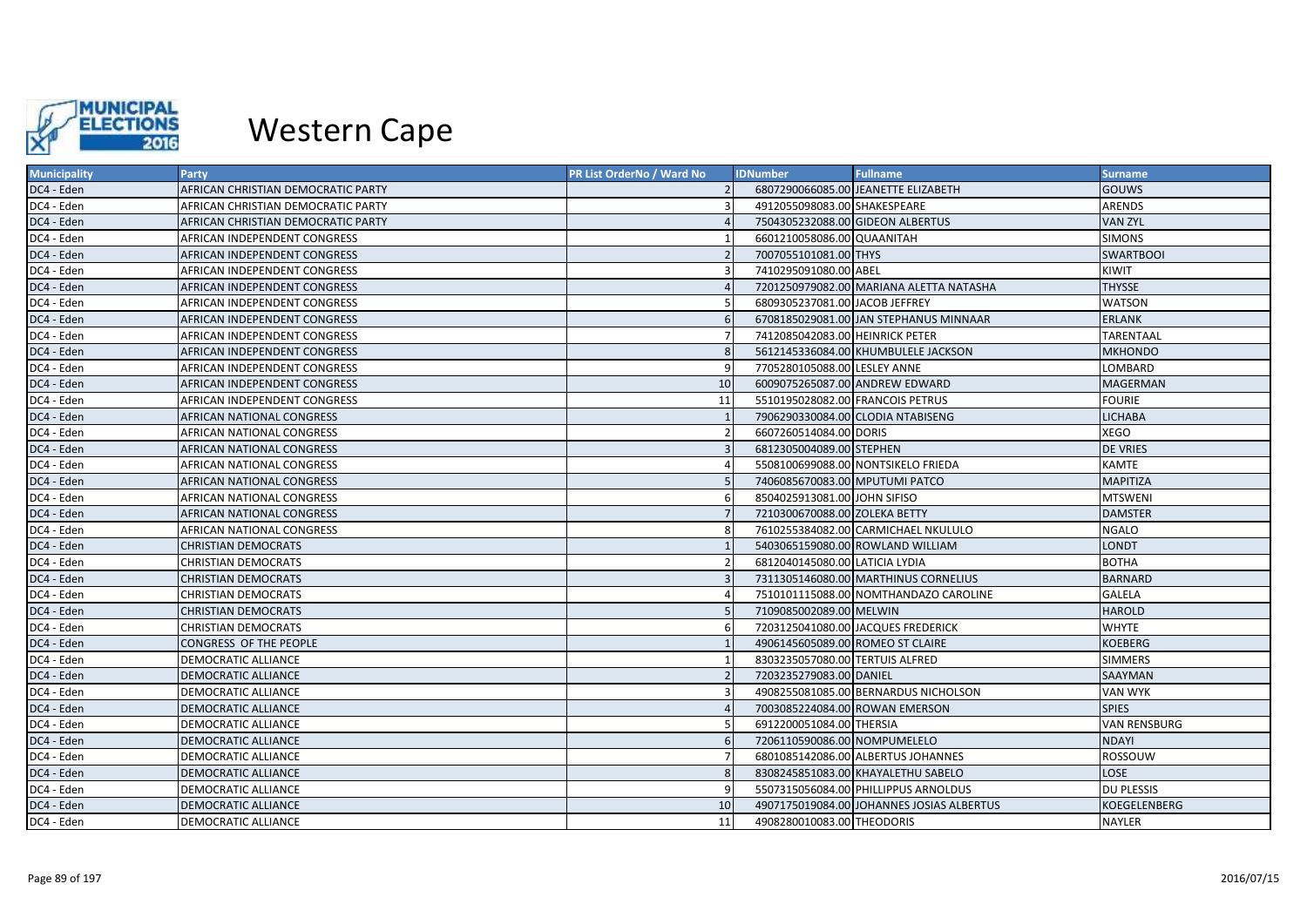

| <b>Municipality</b> | Party                                          | <b>PR List OrderNo / Ward No</b> | <b>IDNumber</b>                   | <b>Fullname</b>                             | <b>Surname</b>   |
|---------------------|------------------------------------------------|----------------------------------|-----------------------------------|---------------------------------------------|------------------|
| DC4 - Eden          | DEMOCRATIC ALLIANCE                            | 12                               | 6009285133083.00 WALTER           |                                             | <b>KOEMA</b>     |
| DC4 - Eden          | DEMOCRATIC ALLIANCE                            | 13                               |                                   | 6906015274089.00 NEVELLE MARTHINUS          | DE WAAL          |
| DC4 - Eden          | DEMOCRATIC ALLIANCE                            | 14                               |                                   | 7803150223089.00 COLLEEN HARRIET ZENITH     | <b>MURPHY</b>    |
| DC4 - Eden          | DEMOCRATIC ALLIANCE                            | 15                               |                                   | 7602070083080.00 ELIZABETH MARENTHIA        | <b>SWANEPOEL</b> |
| DC4 - Eden          | DEMOCRATIC ALLIANCE                            | 16                               | 6911235137082.00 EBRAHIM CLIVE    |                                             | <b>AMERICA</b>   |
| DC4 - Eden          | DEMOCRATIC ALLIANCE                            | 17                               | 7312105145082.00 ANTHONY DAVID    |                                             | WILLEMSE         |
| DC4 - Eden          | DEMOCRATIC ALLIANCE                            | 18                               |                                   | 5003295045081.00 ANDRIES WILHELMUS ARNOLDUS | <b>CILLIERS</b>  |
| DC4 - Eden          | DEMOCRATIC NEW CIVIC ASSOCIATION               |                                  | 6006185234086.00 PATRICK GEORGE   |                                             | LAWS             |
| DC4 - Eden          | DEMOCRATIC NEW CIVIC ASSOCIATION               |                                  | 6703165492086.00 ISAAC AUBREY     |                                             | <b>FELIX</b>     |
| DC4 - Eden          | DEMOCRATIC NEW CIVIC ASSOCIATION               |                                  |                                   | 6605240585083.00 SONJA CARMEN PETRONELLA    | <b>BILJOHN</b>   |
| DC4 - Eden          | <b>ECONOMIC FREEDOM FIGHTERS</b>               |                                  | 8505220392088.00 BULELWA NAIDOO   |                                             | <b>DYAN</b>      |
| DC4 - Eden          | <b>ECONOMIC FREEDOM FIGHTERS</b>               |                                  | 7704175470087.00 LUCAS YENZEKILE  |                                             | <b>NDATA</b>     |
| DC4 - Eden          | <b>ECONOMIC FREEDOM FIGHTERS</b>               |                                  | 6705150725081.00 MAY LINITY JULIA |                                             | <b>OLIPHANT</b>  |
| DC4 - Eden          | <b>ECONOMIC FREEDOM FIGHTERS</b>               |                                  | 6005185074088.00 ALEX MATTHEUS    |                                             | WILDEMAN         |
| DC4 - Eden          | ECONOMIC FREEDOM FIGHTERS                      |                                  | 7002060061081.00 LAETITIA HELOISE |                                             | <b>ARRIES</b>    |
| DC4 - Eden          | <b>ECONOMIC FREEDOM FIGHTERS</b>               |                                  | 7401025893085.00 LASSIE           |                                             | MATYHOLWENI      |
| DC4 - Eden          | <b>ECONOMIC FREEDOM FIGHTERS</b>               |                                  | 8409060102089.00 JOEHY AUDREY     |                                             | <b>OPPERMAN</b>  |
| DC4 - Eden          | <b>ECONOMIC FREEDOM FIGHTERS</b>               |                                  | 8501186014089.00 RICHARD          |                                             | <b>SEDI</b>      |
| DC4 - Eden          | <b>ECONOMIC FREEDOM FIGHTERS</b>               |                                  | 6311265030085.00 PIET             |                                             | <b>MALGAS</b>    |
| DC4 - Eden          | <b>ECONOMIC FREEDOM FIGHTERS</b>               | 10                               | 9307205246085.00 ROBIN            |                                             | <b>JULLIES</b>   |
| DC4 - Eden          | ECONOMIC FREEDOM FIGHTERS                      | 11                               | 7106065162081.00 JAYZE HAMBLEY    |                                             | <b>JANTJIES</b>  |
| DC4 - Eden          | <b>ECONOMIC FREEDOM FIGHTERS</b>               | 12                               | 7709040398082.00 GAIL             |                                             | SKOSANA          |
| DC4 - Eden          | <b>ECONOMIC FREEDOM FIGHTERS</b>               | 13                               |                                   | 7709155264087.00 MACDONALD STEVE            | SAM              |
| DC4 - Eden          | GEORGE INDEPENDENT RATEPAYERS FORUM            |                                  | 4205305053085.00 LESLIE STEPHEN   |                                             | <b>HAYWARD</b>   |
| DC4 - Eden          | GEORGE INDEPENDENT RATEPAYERS FORUM            |                                  |                                   | 4512255146086.00 CHRISTIAAN LOURENS         | <b>OLIVIER</b>   |
| DC4 - Eden          | <b>GEORGE INDEPENDENT RATEPAYERS FORUM</b>     |                                  |                                   | 5708170109089.00 CORNELIA JOHANNA           | PETTIFER         |
| DC4 - Eden          | <b>GEORGE INDEPENDENT RATEPAYERS FORUM</b>     |                                  | 4405125092087.00 CHRISTOFFEL      |                                             | <b>BOTHA</b>     |
| DC4 - Eden          | GEORGE INDEPENDENT RATEPAYERS FORUM            |                                  |                                   | 5407310054087.00 ISABELLA ZACHARIA          | HAYWARD          |
| DC4 - Eden          | <b>GEORGE INDEPENDENT RATEPAYERS FORUM</b>     |                                  |                                   | 5505180211081.00 MIRIAM ELIZABETH           | <b>STORM</b>     |
| DC4 - Eden          | INDEPENDENT CIVIC ORGANISATION OF SOUTH AFRICA |                                  | 6210225194082.00 JEFFREY          |                                             | <b>DONSON</b>    |
| DC4 - Eden          | INDEPENDENT CIVIC ORGANISATION OF SOUTH AFRICA |                                  | 6604185729087.00 DAVIE            |                                             | <b>KAMFER</b>    |
| DC4 - Eden          | INDEPENDENT CIVIC ORGANISATION OF SOUTH AFRICA |                                  |                                   | 8506275082087.00 VLANCIO MARDEOK            | <b>DONSON</b>    |
| DC4 - Eden          | INDEPENDENT CIVIC ORGANISATION OF SOUTH AFRICA |                                  | 8602095057084.00 BRADLEY ROBIN    |                                             | <b>BENADES</b>   |
| DC4 - Eden          | INDEPENDENT CIVIC ORGANISATION OF SOUTH AFRICA |                                  | 7402240248089.00 THERESA          |                                             | <b>FORTUIN</b>   |
| DC4 - Eden          | INDEPENDENT CIVIC ORGANISATION OF SOUTH AFRICA |                                  | 6601295663081.00 ALLAN LESLEY     |                                             | <b>KOCK</b>      |
| DC4 - Eden          | INDEPENDENT CIVIC ORGANISATION OF SOUTH AFRICA |                                  | 6301125128088.00 BENJAMIN         |                                             | <b>PARSON</b>    |
| DC4 - Eden          | INDEPENDENT CIVIC ORGANISATION OF SOUTH AFRICA |                                  | 6206105767088.00 ANDREW           |                                             | <b>PLATJIES</b>  |
| DC4 - Eden          | INDEPENDENT CIVIC ORGANISATION OF SOUTH AFRICA |                                  |                                   | 7405025202080.00 HENRY SHAHIET URVIN        | <b>MARTIN</b>    |
| DC4 - Eden          | INDEPENDENT CIVIC ORGANISATION OF SOUTH AFRICA | 10                               | 8509250062082.00 NADIA NATASHA    |                                             | <b>KRIGE</b>     |
| DC4 - Eden          | INDEPENDENT CIVIC ORGANISATION OF SOUTH AFRICA | 11                               |                                   | 6501135810084.00 AMIEN THAMSANQA            | <b>JANTJIES</b>  |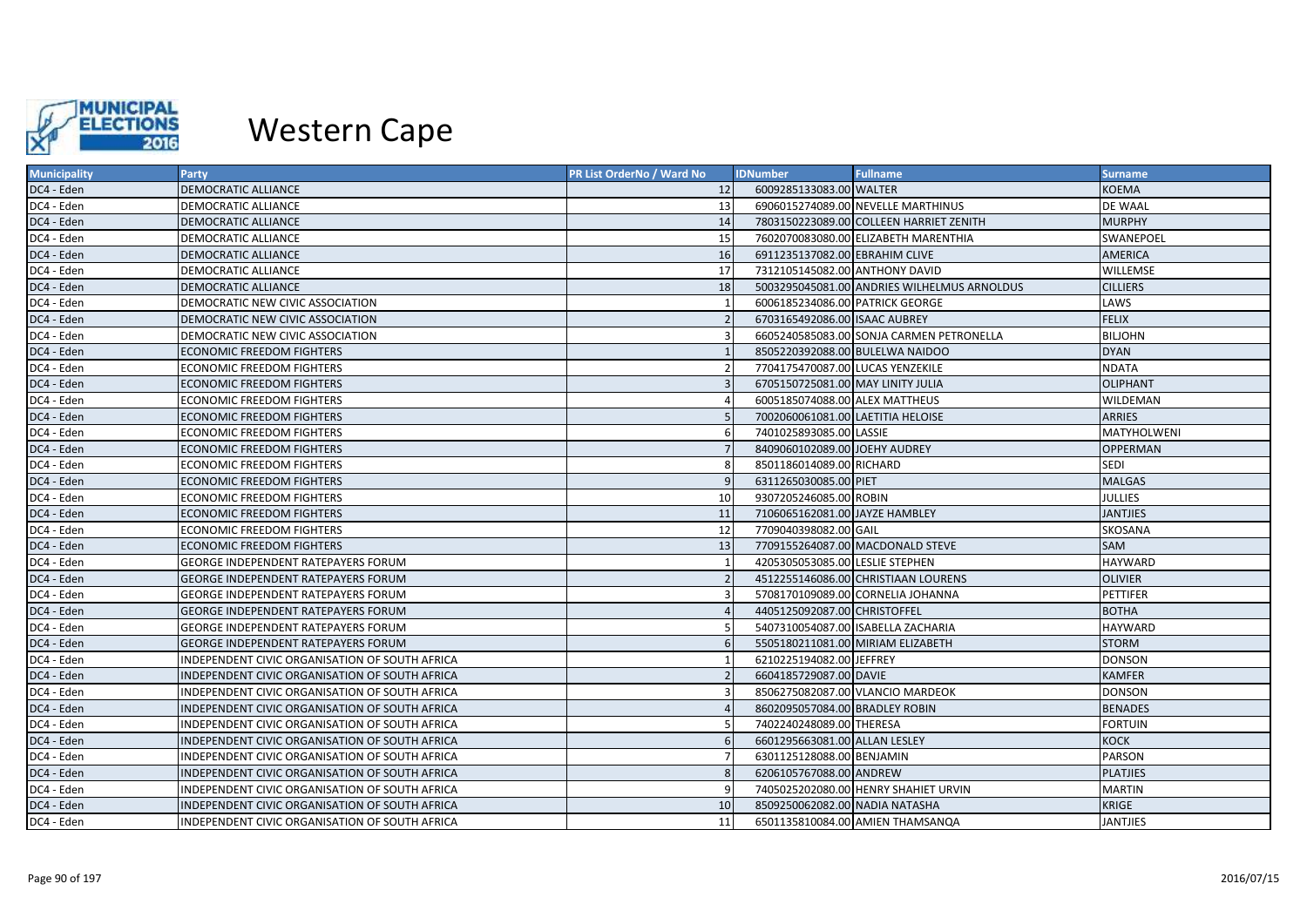

| <b>Municipality</b> | Party                                      | PR List OrderNo / Ward No | <b>IDNumber</b>                  | <b>Fullname</b>                      | <b>Surname</b>     |
|---------------------|--------------------------------------------|---------------------------|----------------------------------|--------------------------------------|--------------------|
| DC4 - Eden          | <b>KNYSNA UNITY CONGRESS</b>               |                           |                                  | 7006275550085.00 MONWABISI WELCOME   | <b>SALAZE</b>      |
| DC4 - Eden          | <b>KNYSNA UNITY CONGRESS</b>               |                           | 7703305475081.00 THANDILE ACKSON |                                      | <b>FENI</b>        |
| DC4 - Eden          | <b>KNYSNA UNITY CONGRESS</b>               |                           | 8401012347086.00 LIMISA          |                                      | <b>MANGOLOTI</b>   |
| DC4 - Eden          | KNYSNA UNITY CONGRESS                      |                           | 5511070539086.00 BUYISWA MARY    |                                      | SIGCU              |
| DC4 - Eden          | <b>KNYSNA UNITY CONGRESS</b>               |                           |                                  | 7111280148089.00 NOMBULELO MAVIS     | <b>THEMBU</b>      |
| DC4 - Eden          | <b>KNYSNA UNITY CONGRESS</b>               |                           |                                  | 7808115367087.00 NKULULEKO JOSEPH    | <b>TSOTSA</b>      |
| DC4 - Eden          | <b>KNYSNA UNITY CONGRESS</b>               |                           |                                  | 7509150531088.00 VUYISEKA PATIENCE   | <b>GANA</b>        |
| DC4 - Eden          | KNYSNA UNITY CONGRESS                      |                           | 7910235596080.00 DALUXOLO        |                                      | <b>BHOKILE</b>     |
| DC4 - Eden          | <b>KNYSNA UNITY CONGRESS</b>               |                           |                                  | 5312305708087.00 MTHUTHUZELI WELCOME | <b>DUBULA</b>      |
| DC4 - Eden          | PLAASLIKE BESORGDE INWONERS                |                           | 6706165148087.00 VIRGILL         |                                      | <b>GERICKE</b>     |
| DC4 - Eden          | PLAASLIKE BESORGDE INWONERS                |                           | 4904025138081.00 MARIO GEORGE    |                                      | <b>MASHER</b>      |
| DC4 - Eden          | PLAASLIKE BESORGDE INWONERS                |                           | 7204305246085.00 JOHN PATRICK    |                                      | <b>BUYS</b>        |
| DC4 - Eden          | PLAASLIKE BESORGDE INWONERS                |                           | 6906260168085.00 LORRAINE        |                                      | <b>HEYSER</b>      |
| DC4 - Eden          | PLAASLIKE BESORGDE INWONERS                |                           | 7111095017081.00 ELROY           |                                      | <b>RUITERS</b>     |
| DC4 - Eden          | SOUTH AFRICA CIVICS                        |                           | 5903125237081.00 JAMES           |                                      | <b>SQUIRE</b>      |
| DC4 - Eden          | SOUTH AFRICA CIVICS                        |                           | 6510215057086.00 ABRAHAM         |                                      | <b>AYFORD</b>      |
| DC4 - Eden          | SOUTH AFRICA CIVICS                        |                           | 9009305251086.00 ASHWILL         |                                      | <b>OKTOBER</b>     |
| DC4 - Eden          | SOUTH AFRICA CIVICS                        |                           | 6809215209089.00 JOHN JOSEPH     |                                      | <b>MULLER</b>      |
| DC4 - Eden          | SOUTH AFRICA CIVICS                        |                           |                                  | 5806125181086.00 NICOLAS JOHANNES    | <b>JOSEPH</b>      |
| DC4 - Eden          | SOUTH AFRICA CIVICS                        |                           | 8509240046088.00 KIM             |                                      | PIETERSEN          |
| DC4 - Eden          | SOUTH AFRICA CIVICS                        |                           | 5910145188087.00 EDWARD PHILLIP  |                                      | <b>JANTJIES</b>    |
| DC4 - Eden          | SOUTH AFRICA CIVICS                        |                           | 8212185135087.00 GERRIT          |                                      | <b>BOER</b>        |
| DC4 - Eden          | <b>SOUTH AFRICA CIVICS</b>                 |                           | 5102010177086.00 CATHERINE       |                                      | <b>TARENTAAL</b>   |
| DC4 - Eden          | SOUTH AFRICAN RELIGIOUS CIVIC ORGANISATION |                           | 6003045072087.00 GEVAN HILTON    |                                      | <b>JUTHE</b>       |
| DC4 - Eden          | SOUTH AFRICAN RELIGIOUS CIVIC ORGANISATION |                           |                                  | 5711040101088.00 DOROTHY ELIZABETH   | <b>MICHEALS</b>    |
| DC4 - Eden          | SOUTH AFRICAN RELIGIOUS CIVIC ORGANISATION |                           | 5611095124086.00 JURIE           |                                      | <b>HARMSE</b>      |
| DC4 - Eden          | SOUTH AFRICAN RELIGIOUS CIVIC ORGANISATION |                           | 7101225571081.00 PURSWELL        |                                      | <b>SCHEEPERS</b>   |
| DC4 - Eden          | <b>VRYHEIDSFRONT PLUS</b>                  |                           | 5206105066086.00 DANIEL PIENAAR  |                                      | <b>VAN HEERDEN</b> |
| DC5 - Central Karoo | AFRICAN NATIONAL CONGRESS                  |                           | 7401095163088.00 QUINTON         |                                      | LOUW               |
| DC5 - Central Karoo | AFRICAN NATIONAL CONGRESS                  |                           | 5609260170082.00 JOHANNA         |                                      | <b>BOTHA</b>       |
| DC5 - Central Karoo | AFRICAN NATIONAL CONGRESS                  |                           | 7808285354089.00 MKHULULI STEVE  |                                      | <b>HANGANA</b>     |
| DC5 - Central Karoo | AFRICAN NATIONAL CONGRESS                  |                           | 8606150240089.00 VALENCIA LIZIWE |                                      | KALO               |
| DC5 - Central Karoo | AFRICAN NATIONAL CONGRESS                  |                           | 6910075827083.00 WATIKER FREDDY  |                                      | MOXHEGWANA         |
| DC5 - Central Karoo | DEMOCRATIC ALLIANCE                        |                           | 7907235417085.00 RAINEY THAMIE   |                                      | <b>HUGO</b>        |
| DC5 - Central Karoo | <b>DEMOCRATIC ALLIANCE</b>                 |                           | 5303080043089.00 ANNA LOUISE     |                                      | <b>RABIE</b>       |
| DC5 - Central Karoo | DEMOCRATIC ALLIANCE                        |                           | 7008140092087.00 ROKEYA          |                                      | <b>MEYER</b>       |
| DC5 - Central Karoo | <b>DEMOCRATIC ALLIANCE</b>                 |                           |                                  | 4909180043083.00 ANNA MAGDALENA      | <b>SLABBERT</b>    |
| DC5 - Central Karoo | DEMOCRATIC ALLIANCE                        |                           | 6005115729082.00 SIMON BUTA      |                                      | <b>QWINA</b>       |
| DC5 - Central Karoo | <b>ECONOMIC FREEDOM FIGHTERS</b>           |                           | 7603130711082.00 BONGIWE         |                                      | <b>NEWU</b>        |
| DC5 - Central Karoo | <b>ECONOMIC FREEDOM FIGHTERS</b>           |                           | 8603236088087.00 SONGEZO WALTER  |                                      | <b>MPETENG</b>     |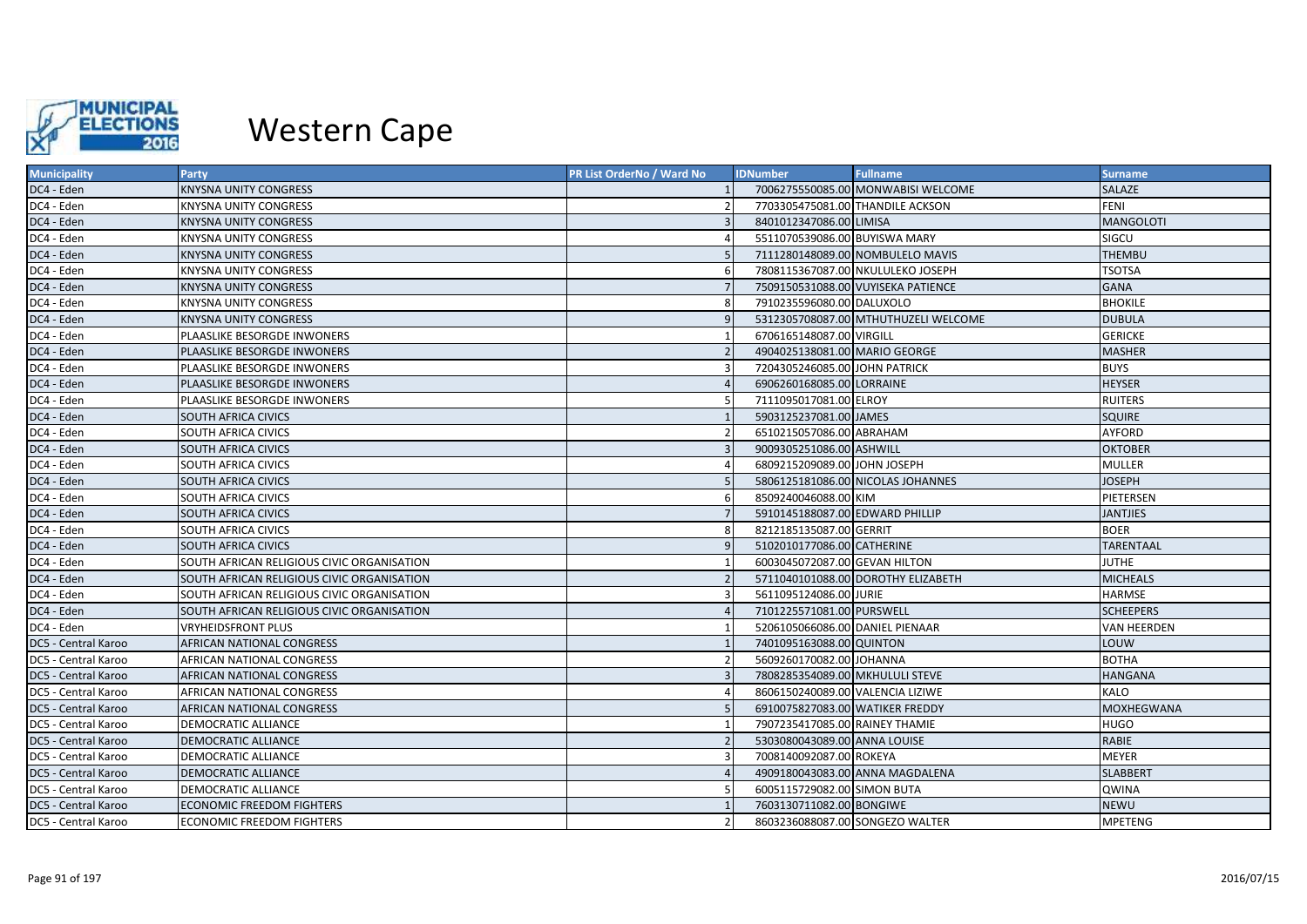

| <b>Municipality</b> | Party                                          | <b>PR List OrderNo / Ward No</b> | <b>IDNumber</b>                   | <b>Fullname</b>                           | <b>Surname</b>      |
|---------------------|------------------------------------------------|----------------------------------|-----------------------------------|-------------------------------------------|---------------------|
| DC5 - Central Karoo | <b>ECONOMIC FREEDOM FIGHTERS</b>               |                                  |                                   | 8709120408081.00 MATHABO LUCRICIA         | <b>MAFEREKA</b>     |
| DC5 - Central Karoo | <b>ECONOMIC FREEDOM FIGHTERS</b>               |                                  | 7001065773088.00 BENJAMIN         |                                           | <b>FAAS</b>         |
| DC5 - Central Karoo | <b>ECONOMIC FREEDOM FIGHTERS</b>               |                                  |                                   | 7111080379082.00 SYLVIA NOKUTHULA         | <b>FURMEN</b>       |
| DC5 - Central Karoo | <b>ECONOMIC FREEDOM FIGHTERS</b>               | 6                                |                                   | 6408315051085.00 CHRISTIAAN JACOBUS       | CAROLISSEN          |
| DC5 - Central Karoo | INDEPENDENT CIVIC ORGANISATION OF SOUTH AFRICA |                                  | 7306255172086.00 JACOBUS PETRUS   |                                           | <b>GOLIATH</b>      |
| DC5 - Central Karoo | INDEPENDENT CIVIC ORGANISATION OF SOUTH AFRICA |                                  | 8510310153085.00 ILANZA PETRO     |                                           | <b>SIMON</b>        |
| DC5 - Central Karoo | <b>KAROO DEMOCRATIC FORCE</b>                  |                                  | 7403015222085.00 NOËL             |                                           | <b>CONSTABLE</b>    |
| DC5 - Central Karoo | KAROO DEMOCRATIC FORCE                         |                                  | 8208105228085.00 GABRIEL PERCIVAL |                                           | <b>CEDRAS</b>       |
| DC5 - Central Karoo | <b>KAROO DEMOCRATIC FORCE</b>                  |                                  |                                   | 6304135237089.00 GORDON THOMAS            | <b>MURRAY</b>       |
| DC5 - Central Karoo | KAROO DEMOCRATIC FORCE                         |                                  | 8107305196086.00 FRANCISCO        |                                           | <b>OLIPHANT</b>     |
| DC5 - Central Karoo | <b>KAROO DEMOCRATIC FORCE</b>                  |                                  | 9106225073085.00 NASHWILL NICOLE  |                                           | <b>ROOI</b>         |
| DC5 - Central Karoo | KAROO DEMOCRATIC FORCE                         | 6                                | 9410160177087.00 LEANNE SHAHIDA   |                                           | <b>ADOLF</b>        |
| DC5 - Central Karoo | <b>KAROO DEMOCRATIC FORCE</b>                  | $\overline{7}$                   |                                   | 6405295193085.00 PHILLIPUS ALBERTUS       | <b>JACOBS</b>       |
| DC5 - Central Karoo | KAROO DEMOCRATIC FORCE                         |                                  |                                   | 6106175109080.00 NEILL DENNIS BENJAMIN    | <b>APRIL</b>        |
| DC5 - Central Karoo | KAROO GEMEENSKAP PARTY                         |                                  | 7005145234086.00 GOLIAT           |                                           | <b>LOTTERING</b>    |
| DC5 - Central Karoo | KAROO GEMEENSKAP PARTY                         |                                  | 6906015261086.00 ISAK JAKOBUS     |                                           | WINDVOGEL           |
| DC5 - Central Karoo | <b>KAROO GEMEENSKAP PARTY</b>                  |                                  | 6605255056087.00 KERNEELS         |                                           | NUWEGELD            |
| DC5 - Central Karoo | KAROO GEMEENSKAP PARTY                         |                                  |                                   | 6809170126088.00 LORRAINE RONELLE         | <b>KLINK</b>        |
| DC5 - Central Karoo | <b>KAROO GEMEENSKAP PARTY</b>                  |                                  | 8009105178084.00 JOHNNY PETER     |                                           | WINDVOGEL           |
| DC5 - Central Karoo | <b>KAROO GEMEENSKAP PARTY</b>                  |                                  |                                   | 7207230154084.00 MAGRIETHA DOROTHEA       | <b>JAFTHA</b>       |
| DC5 - Central Karoo | <b>VRYHEIDSFRONT PLUS</b>                      |                                  | 6511205006083.00 JOHANN ANTON     |                                           | WESSELS             |
| WC011 - Matzikama   | AFRICAN NATIONAL CONGRESS                      |                                  |                                   | 7301205186088.00 PATRIC GERHARDUS         | <b>BOK</b>          |
| WC011 - Matzikama   | AFRICAN NATIONAL CONGRESS                      |                                  |                                   | 7408310456080.00 NOMAKHAYA MONICA         | <b>NGOBO</b>        |
| WC011 - Matzikama   | AFRICAN NATIONAL CONGRESS                      | 10101001                         | 7302215490080.00 FRANS            |                                           | <b>BAM</b>          |
| WC011 - Matzikama   | AFRICAN NATIONAL CONGRESS                      | 10101002                         |                                   | 6903205231086.00 VERNON ANDREW AUGUSTINIS | <b>OWIES</b>        |
| WC011 - Matzikama   | AFRICAN NATIONAL CONGRESS                      | 10101003                         |                                   | 5910110135089.00 ANNA WILHELMINA          | LINKS               |
| WC011 - Matzikama   | AFRICAN NATIONAL CONGRESS                      | 10101004                         | 7008230236081.00 LYDIA            |                                           | <b>KATSIO</b>       |
| WC011 - Matzikama   | AFRICAN NATIONAL CONGRESS                      | 10101005                         | 7206205206085.00 DAVID JAKOBUS    |                                           | <b>BOOIS</b>        |
| WC011 - Matzikama   | AFRICAN NATIONAL CONGRESS                      | 10101006                         |                                   | 5710250238085.00 MATHILDA MICHELLE        | <b>BAINS</b>        |
| WC011 - Matzikama   | AFRICAN NATIONAL CONGRESS                      | 10101007                         |                                   | 7512165202083.00 CONWE REVILLE BONEY      | <b>FLINK</b>        |
| WC011 - Matzikama   | AFRICAN NATIONAL CONGRESS                      | 10101008                         | 5911215112080.00 PIET WILLIAMS    |                                           | <b>OWIES</b>        |
| WC011 - Matzikama   | DEMOCRATIC ALLIANCE                            |                                  | 6209200022086.00 GERRENDINA       |                                           | STEPHAN             |
| WC011 - Matzikama   | DEMOCRATIC ALLIANCE                            |                                  |                                   | 7810140006086.00 YOLANDÉ ESMERELDA        | <b>CLOETE-KOTZE</b> |
| WC011 - Matzikama   | <b>DEMOCRATIC ALLIANCE</b>                     |                                  | 5007255061087.00 MARIUS JOHAN     |                                           | <b>SMITH</b>        |
| WC011 - Matzikama   | <b>DEMOCRATIC ALLIANCE</b>                     |                                  |                                   | 7507230069087.00 JACKELINE MAGDALENA      | <b>GORDEN</b>       |
| WC011 - Matzikama   | DEMOCRATIC ALLIANCE                            |                                  |                                   | 8501035291086.00 GYSBERT THEUNIS JOHANNES | <b>BURGER</b>       |
| WC011 - Matzikama   | <b>DEMOCRATIC ALLIANCE</b>                     | 6                                | 8208275337088.00 MATHEWS          |                                           | LOUW                |
| WC011 - Matzikama   | DEMOCRATIC ALLIANCE                            |                                  |                                   | 6104250145087.00 AMELIA FRANSINA KRISTINA | <b>JOB</b>          |
| WC011 - Matzikama   | <b>DEMOCRATIC ALLIANCE</b>                     |                                  | 7107115476083.00 RUBEN THUSO      |                                           | <b>SEGAECHO</b>     |
| WC011 - Matzikama   | <b>DEMOCRATIC ALLIANCE</b>                     |                                  | 7103180221082.00 ILISA            |                                           | <b>JANUARIE</b>     |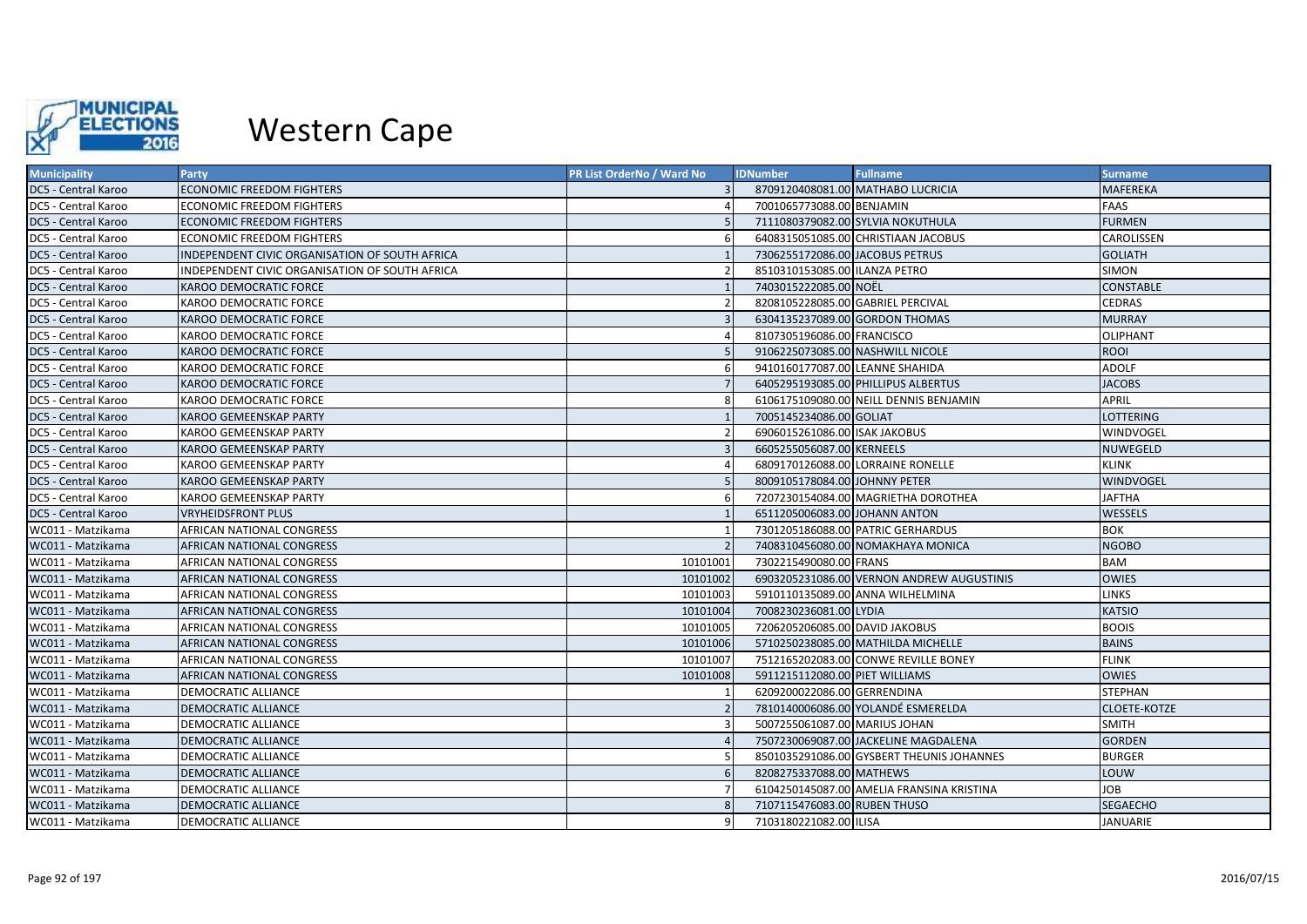

| <b>Municipality</b> | <b>Party</b>                     | <b>PR List OrderNo / Ward No</b> | <b>IDNumber</b>                  | <b>Fullname</b>                           | <b>Surname</b>    |
|---------------------|----------------------------------|----------------------------------|----------------------------------|-------------------------------------------|-------------------|
| WC011 - Matzikama   | DEMOCRATIC ALLIANCE              | <b>10</b>                        | 6207140109088.00 JOHANNA HELENA  |                                           | <b>KRIEL</b>      |
| WC011 - Matzikama   | DEMOCRATIC ALLIANCE              | 11                               |                                  | 5910305126083.00 MOGAMAT SHAHEED          | <b>DAMON</b>      |
| WC011 - Matzikama   | DEMOCRATIC ALLIANCE              | 12                               | 6612030588087.00 JULIA MARIA     |                                           | <b>KRIEL</b>      |
| WC011 - Matzikama   | DEMOCRATIC ALLIANCE              | 10101001                         | 5903200008084.00 MARIANA         |                                           | <b>CAROSINI</b>   |
| WC011 - Matzikama   | DEMOCRATIC ALLIANCE              | 10101002                         |                                  | 6104250145087.00 AMELIA FRANSINA KRISTINA | <b>JOB</b>        |
| WC011 - Matzikama   | DEMOCRATIC ALLIANCE              | 10101003                         |                                  | 7507230069087.00 JACKELINE MAGDALENA      | <b>GORDEN</b>     |
| WC011 - Matzikama   | DEMOCRATIC ALLIANCE              | 10101004                         | 5208305010088.00 WILLEM DANIEL   |                                           | <b>LOFF</b>       |
| WC011 - Matzikama   | DEMOCRATIC ALLIANCE              | 10101005                         |                                  | 7904095037087.00 NICOLAAS SALMON          | LOUW              |
| WC011 - Matzikama   | DEMOCRATIC ALLIANCE              | 10101006                         |                                  | 7112245134081.00 ROBBIE JOHNETHEN         | <b>NUTT</b>       |
| WC011 - Matzikama   | DEMOCRATIC ALLIANCE              | 10101007                         | 6201106049081.00 ANDREAS         |                                           | SINDYAMBA         |
| WC011 - Matzikama   | DEMOCRATIC ALLIANCE              | 10101008                         | 6502015224081.00 MARIO VERNON    |                                           | <b>CLOETE</b>     |
| WC011 - Matzikama   | ECONOMIC FREEDOM FIGHTERS        |                                  | 8004055940088.00 XOLANI PETERSON |                                           | <b>TSHETU</b>     |
| WC011 - Matzikama   | <b>ECONOMIC FREEDOM FIGHTERS</b> |                                  | 6809200284089.00 SUSAN JOHANNA   |                                           | <b>ROSSOUW</b>    |
| WC011 - Matzikama   | <b>ECONOMIC FREEDOM FIGHTERS</b> |                                  | 5611255134081.00 CUPIDO NICOLAAS |                                           | <b>SWARTS</b>     |
| WC011 - Matzikama   | <b>ECONOMIC FREEDOM FIGHTERS</b> |                                  | 8504120112084.00 JENILEE CELESTE |                                           | <b>DYERS</b>      |
| WC011 - Matzikama   | <b>ECONOMIC FREEDOM FIGHTERS</b> |                                  | 8807155677081.00 ERNEST POGISHO  |                                           | <b>MOYENG</b>     |
| WC011 - Matzikama   | <b>ECONOMIC FREEDOM FIGHTERS</b> |                                  | 6806201204082.00 ANITA ELIZABETH |                                           | <b>MBURUKA</b>    |
| WC011 - Matzikama   | <b>ECONOMIC FREEDOM FIGHTERS</b> |                                  | 8404045242084.00 LIONELL         |                                           | <b>VAN WYK</b>    |
| WC011 - Matzikama   | <b>ECONOMIC FREEDOM FIGHTERS</b> |                                  | 9303300341087.00 ANELL NANGURA   |                                           | <b>MBURUKA</b>    |
| WC011 - Matzikama   | <b>ECONOMIC FREEDOM FIGHTERS</b> |                                  | 7808155201089.00 ANGELO HEINRICH |                                           | <b>CLOETE</b>     |
| WC011 - Matzikama   | <b>ECONOMIC FREEDOM FIGHTERS</b> | 10                               | 8312281010083.00 CIKIZWA CYNTHIA |                                           | <b>MAKI</b>       |
| WC011 - Matzikama   | <b>ECONOMIC FREEDOM FIGHTERS</b> | 11                               | 7309305043083.00 JACOB           |                                           | <b>BOOYSEN</b>    |
| WC011 - Matzikama   | <b>ECONOMIC FREEDOM FIGHTERS</b> | 10101001                         | 8404045242084.00 LIONELL         |                                           | <b>VAN WYK</b>    |
| WC011 - Matzikama   | <b>ECONOMIC FREEDOM FIGHTERS</b> | 10101002                         | 8504120112084.00 JENILEE CELESTE |                                           | <b>DYERS</b>      |
| WC011 - Matzikama   | <b>ECONOMIC FREEDOM FIGHTERS</b> | 10101003                         | 8004055940088.00 XOLANI PETERSON |                                           | <b>TSHETU</b>     |
| WC011 - Matzikama   | <b>ECONOMIC FREEDOM FIGHTERS</b> | 10101004                         | 5611255134081.00 CUPIDO NICOLAAS |                                           | <b>SWARTS</b>     |
| WC011 - Matzikama   | <b>ECONOMIC FREEDOM FIGHTERS</b> | 10101005                         | 7309305043083.00 JACOB           |                                           | <b>BOOYSEN</b>    |
| WC011 - Matzikama   | <b>ECONOMIC FREEDOM FIGHTERS</b> | 10101006                         | 6601070791081.00 ELSABE CECILIA  |                                           | <b>HARRIS</b>     |
| WC011 - Matzikama   | <b>ECONOMIC FREEDOM FIGHTERS</b> | 10101007                         | 7808155201089.00 ANGELO HEINRICH |                                           | <b>CLOETE</b>     |
| WC011 - Matzikama   | <b>ECONOMIC FREEDOM FIGHTERS</b> | 10101008                         | 7011200997088.00 ELIZABETH       |                                           | <b>OWIES</b>      |
| WC011 - Matzikama   | <b>NEW GENERATION PARTY</b>      |                                  |                                  | 7009105297083.00 ANDREW GEORGE MARTIN     | <b>JULIES</b>     |
| WC011 - Matzikama   | <b>NEW GENERATION PARTY</b>      |                                  | 6903155222085.00 DONALD ROMEO    |                                           | <b>FREDERICKS</b> |
| WC011 - Matzikama   | <b>NEW GENERATION PARTY</b>      |                                  | 6502220035082.00 ELIZABETH       |                                           | <b>OLYN</b>       |
| WC011 - Matzikama   | <b>NEW GENERATION PARTY</b>      |                                  | 7510110203081.00 SANDRA SOPHIA   |                                           | QOTA              |
| WC011 - Matzikama   | <b>NEW GENERATION PARTY</b>      | 10101001                         | 6411015806089.00 JOHAN JACOBUS   |                                           | <b>JOUBERT</b>    |
| WC011 - Matzikama   | <b>NEW GENERATION PARTY</b>      | 10101002                         | 6907040243081.00 ESTER           |                                           | <b>OWIES</b>      |
| WC011 - Matzikama   | <b>NEW GENERATION PARTY</b>      | 10101003                         | 6502220035082.00 ELIZABETH       |                                           | <b>OLYN</b>       |
| WC011 - Matzikama   | <b>NEW GENERATION PARTY</b>      | 10101004                         |                                  | 7009105297083.00 ANDREW GEORGE MARTIN     | <b>JULIES</b>     |
| WC011 - Matzikama   | <b>NEW GENERATION PARTY</b>      | 10101005                         | 7409110207087.00 SERIA CECECIA   |                                           | <b>CLOETE</b>     |
| WC011 - Matzikama   | <b>NEW GENERATION PARTY</b>      | 10101006                         |                                  | 7412010129088.00 ANNA JOHANNA WILHELMINA  | <b>HARRIS</b>     |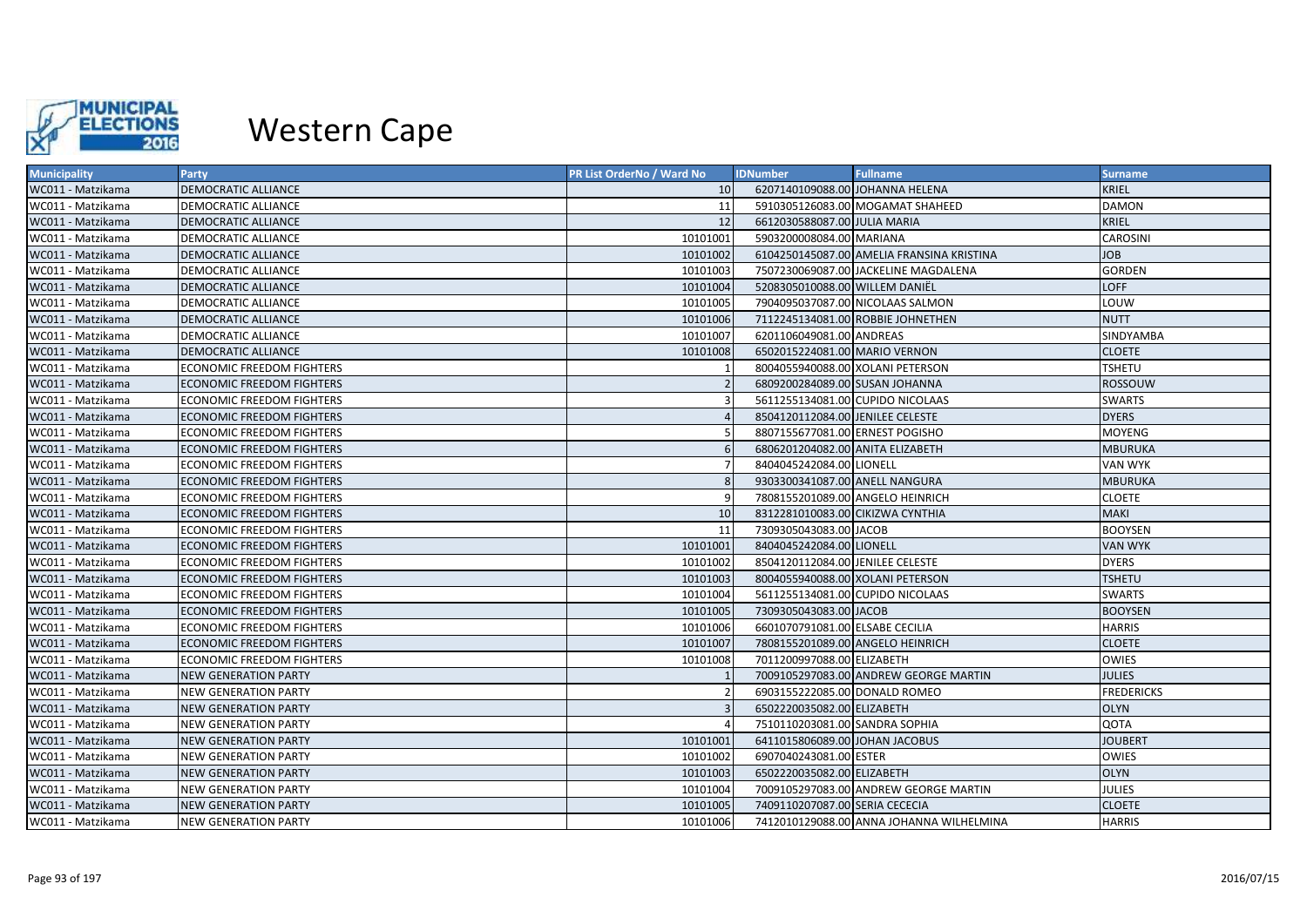

| <b>Municipality</b> | <b>Party</b>                               | <b>PR List OrderNo / Ward No</b> | <b>IDNumber</b>                  | <b>Fullname</b>                           | <b>Surname</b>      |
|---------------------|--------------------------------------------|----------------------------------|----------------------------------|-------------------------------------------|---------------------|
| WC011 - Matzikama   | <b>NEW GENERATION PARTY</b>                | 10101007                         |                                  | 7604075190084.00 JAN JAKOBUS JOHAN        | <b>BEUKES</b>       |
| WC011 - Matzikama   | <b>NEW GENERATION PARTY</b>                | 10101008                         |                                  | 8403055306086.00 RICARDO XAVIER ROBERTO   | <b>KOCK</b>         |
| WC011 - Matzikama   | PATRIOTIC ALLIANCE                         |                                  |                                  | 7302235083089.00 HERALD BERTY PETRO       | <b>JONES</b>        |
| WC011 - Matzikama   | PATRIOTIC ALLIANCE                         |                                  |                                  | 7306015222080.00 LODEWIEKUS DANIËL        | KOTZE               |
| WC011 - Matzikama   | PATRIOTIC ALLIANCE                         |                                  | 6510255069082.00 PIET            |                                           | <b>KLAASE</b>       |
| WC011 - Matzikama   | PATRIOTIC ALLIANCE                         |                                  | 8012120243081.00 ALICIA JEANENE  |                                           | <b>RICHARDS</b>     |
| WC011 - Matzikama   | PATRIOTIC ALLIANCE                         |                                  | 9103260240083.00 VERONIQUE       |                                           | <b>KAPTEIN</b>      |
| WC011 - Matzikama   | PATRIOTIC ALLIANCE                         |                                  |                                  | 7301160175084.00 GERTRUIDA GEROLINA SIRLY | <b>ISAACS</b>       |
| WC011 - Matzikama   | PATRIOTIC ALLIANCE                         |                                  | 6209120172086.00 SOPHIA          |                                           | <b>TIETIES</b>      |
| WC011 - Matzikama   | PATRIOTIC ALLIANCE                         | 10101001                         | 5009135093082.00 JOB JACOBUS     |                                           | LOMBARD             |
| WC011 - Matzikama   | PATRIOTIC ALLIANCE                         | 10101002                         | 6510255069082.00 PIET            |                                           | <b>KLAASE</b>       |
| WC011 - Matzikama   | PATRIOTIC ALLIANCE                         | 10101003                         | 7005315235087.00 EDWARD          |                                           | <b>MOSTERT</b>      |
| WC011 - Matzikama   | PATRIOTIC ALLIANCE                         | 10101004                         | 6302165222088.00 PIET            |                                           | <b>KLAASE</b>       |
| WC011 - Matzikama   | PATRIOTIC ALLIANCE                         | 10101005                         | 5612225209086.00 MARTIN          |                                           | <b>BOOYSEN</b>      |
| WC011 - Matzikama   | PATRIOTIC ALLIANCE                         | 10101006                         | 6204030227088.00 LENA            |                                           | <b>RUITERS</b>      |
| WC011 - Matzikama   | PATRIOTIC ALLIANCE                         | 10101007                         |                                  | 7301160175084.00 GERTRUIDA GEROLINA SIRLY | <b>ISAACS</b>       |
| WC011 - Matzikama   | PATRIOTIC ALLIANCE                         | 10101008                         | 5209265184087.00 ANDRIES         |                                           | <b>OVIS</b>         |
| WC011 - Matzikama   | THE PEOPLES INDEPENDENT CIVIC ORGANISATION |                                  | 5712145129081.00 JACOB           |                                           | <b>BOTHA</b>        |
| WC011 - Matzikama   | THE PEOPLES INDEPENDENT CIVIC ORGANISATION |                                  | 8006150078086.00 SARIE SARLOTTA  |                                           | WILLEMSE            |
| WC011 - Matzikama   | THE PEOPLES INDEPENDENT CIVIC ORGANISATION |                                  |                                  | 8604175206086.00 RODERICK CLINTON         | ROSENBERG           |
| WC011 - Matzikama   | THE PEOPLES INDEPENDENT CIVIC ORGANISATION | 10101003                         | 7209095031084.00 JOHAN DAVID     |                                           | RABIE               |
| WC011 - Matzikama   | THE PEOPLES INDEPENDENT CIVIC ORGANISATION | 10101004                         | 6912205149081.00 ALFONSUS MARTIN |                                           | <b>CLOETE</b>       |
| WC011 - Matzikama   | THE PEOPLES INDEPENDENT CIVIC ORGANISATION | 10101006                         | 8006150078086.00 SARIE SARLOTTA  |                                           | <b>WILLEMSE</b>     |
| WC011 - Matzikama   | THE PEOPLES INDEPENDENT CIVIC ORGANISATION | 10101007                         | 7812220122080.00 MAGDELENE       |                                           | <b>VAN DER ROSS</b> |
| WC011 - Matzikama   | THE PEOPLES INDEPENDENT CIVIC ORGANISATION | 10101008                         |                                  | 7901135095083.00 RODERICK JOUBERT         | <b>CLOETE</b>       |
| WC011 - Matzikama   | UNITED DEMOCRATS                           |                                  | 7012315044089.00 DAVID DANIËL    |                                           | <b>JENNER</b>       |
| WC011 - Matzikama   | UNITED DEMOCRATS                           |                                  | 6903055253081.00 CAROLUS         |                                           | AFRIKANER           |
| WC011 - Matzikama   | UNITED DEMOCRATS                           |                                  | 6201195249089.00 ANDREW          |                                           | <b>AFRIKA</b>       |
| WC011 - Matzikama   | UNITED DEMOCRATS                           |                                  | 7502170226086.00 SUZETTE         |                                           | <b>SIAS</b>         |
| WC011 - Matzikama   | UNITED DEMOCRATS                           |                                  | 7412080051089.00 HEIDI JENNIFER  |                                           | <b>VAN ROOYEN</b>   |
| WC011 - Matzikama   | UNITED DEMOCRATS                           |                                  | 7607280184081.00 MAGRET ANN      |                                           | <b>CYSTER</b>       |
| WC011 - Matzikama   | UNITED DEMOCRATS                           |                                  | 7212040864088.00 MILDRED         |                                           | <b>BLAAUW</b>       |
| WC011 - Matzikama   | UNITED DEMOCRATS                           |                                  | 6207040199080.00 ANNA JACOBA     |                                           | <b>MIGGEL</b>       |
| WC011 - Matzikama   | UNITED DEMOCRATS                           |                                  | 7005030877080.00 ANNA            |                                           | <b>ARRIES</b>       |
| WC011 - Matzikama   | <b>UNITED DEMOCRATS</b>                    | 10101001                         | 6603175144083.00 WILLEM          |                                           | <b>CLOETE</b>       |
| WC011 - Matzikama   | UNITED DEMOCRATS                           | 10101002                         | 6903055253081.00 CAROLUS         |                                           | <b>AFRIKANER</b>    |
| WC011 - Matzikama   | UNITED DEMOCRATS                           | 10101003                         | 6802245159085.00 GERT            |                                           | <b>SMITH</b>        |
| WC011 - Matzikama   | UNITED DEMOCRATS                           | 10101004                         |                                  | 8309025267086.00 MARCO NICOLAAS WAYNE     | <b>FLINK</b>        |
| WC011 - Matzikama   | <b>UNITED DEMOCRATS</b>                    | 10101005                         | 8112245152082.00 RICARDO         |                                           | <b>SNEWE</b>        |
| WC011 - Matzikama   | UNITED DEMOCRATS                           | 10101006                         | 8012070044083.00 SARINA          |                                           | <b>BOOIS</b>        |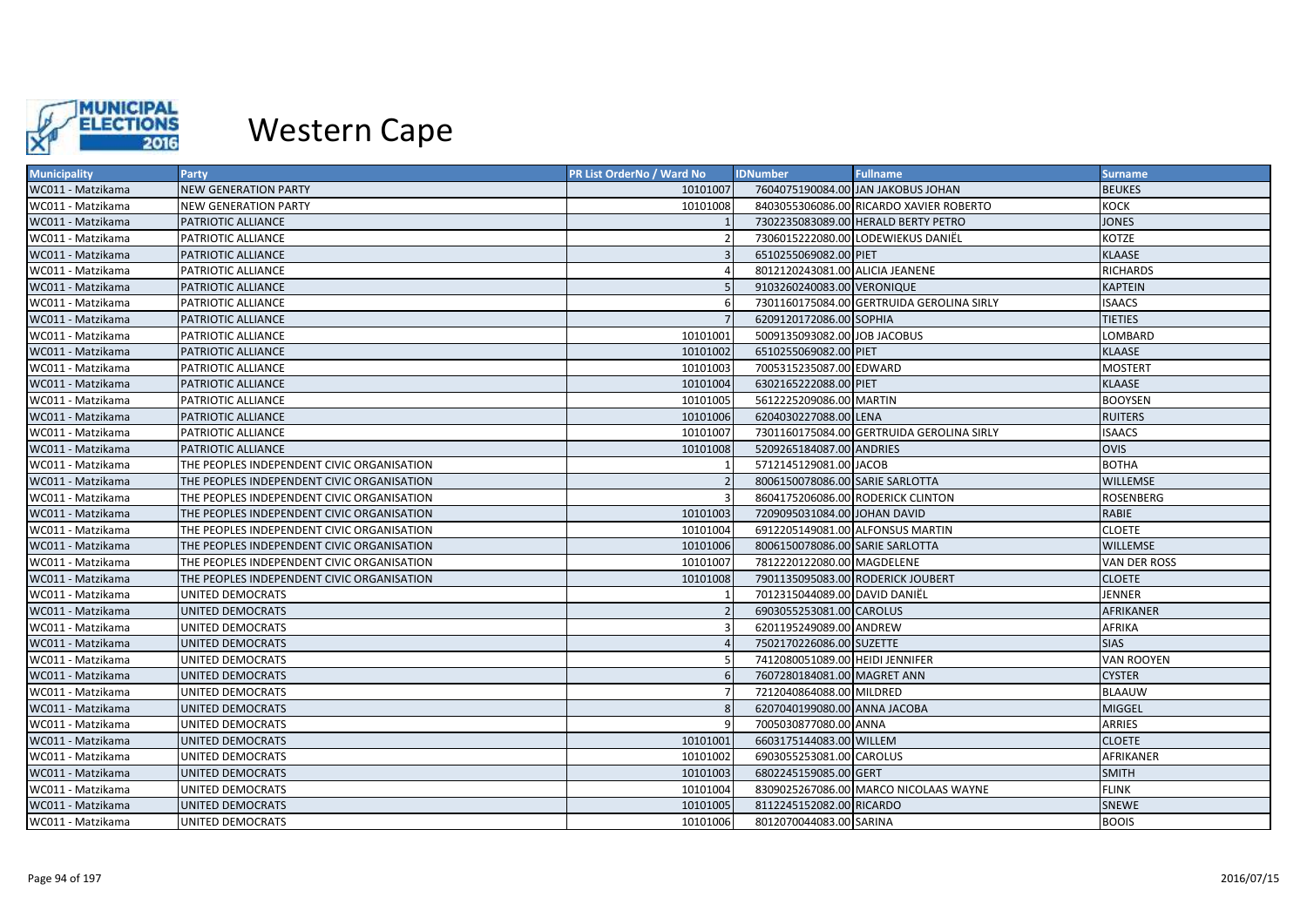

| <b>Municipality</b> | Party                           | PR List OrderNo / Ward No | <b>IDNumber</b>                   | <b>Fullname</b>                     | Surname,             |
|---------------------|---------------------------------|---------------------------|-----------------------------------|-------------------------------------|----------------------|
| WC011 - Matzikama   | <b>UNITED DEMOCRATS</b>         | 10101007                  | 7402015061089.00 ELTON JOHN       |                                     | <b>JENNER</b>        |
| WC011 - Matzikama   | UNITED DEMOCRATS                | 10101008                  | 6501085791086.00 PETRUS           |                                     | <b>MOATLHUDI</b>     |
| WC011 - Matzikama   | <b>VRYHEIDSFRONT PLUS</b>       |                           |                                   | 5601285092086.00 LEONARDUS JOHANNES | <b>VAN DER MERWE</b> |
| WC011 - Matzikama   | VRYHEIDSFRONT PLUS              | 10101001                  |                                   | 5601285092086.00 LEONARDUS JOHANNES | VAN DER MERWE        |
| WC011 - Matzikama   | <b>VRYHEIDSFRONT PLUS</b>       | 10101002                  |                                   | 5601285092086.00 LEONARDUS JOHANNES | VAN DER MERWE        |
| WC011 - Matzikama   | <b>VRYHEIDSFRONT PLUS</b>       | 10101003                  |                                   | 5601285092086.00 LEONARDUS JOHANNES | <b>VAN DER MERWE</b> |
| WC011 - Matzikama   | <b>VRYHEIDSFRONT PLUS</b>       | 10101004                  |                                   | 5601285092086.00 LEONARDUS JOHANNES | <b>VAN DER MERWE</b> |
| WC011 - Matzikama   | <b>VRYHEIDSFRONT PLUS</b>       | 10101005                  |                                   | 5601285092086.00 LEONARDUS JOHANNES | VAN DER MERWE        |
| WC011 - Matzikama   | <b>VRYHEIDSFRONT PLUS</b>       | 10101006                  |                                   | 5601285092086.00 LEONARDUS JOHANNES | VAN DER MERWE        |
| WC011 - Matzikama   | <b>VRYHEIDSFRONT PLUS</b>       | 10101007                  |                                   | 5601285092086.00 LEONARDUS JOHANNES | VAN DER MERWE        |
| WC011 - Matzikama   | <b>VRYHEIDSFRONT PLUS</b>       | 10101008                  |                                   | 5601285092086.00 LEONARDUS JOHANNES | <b>VAN DER MERWE</b> |
| WC012 - Cederberg   | AFRICAN NATIONAL CONGRESS       |                           | 8306235203083.00 DANVILLE         |                                     | <b>SMITH</b>         |
| WC012 - Cederberg   | AFRICAN NATIONAL CONGRESS       |                           |                                   | 7210101881082.00 EVELYN NOMBULELO   | MAJIKEJELA           |
| WC012 - Cederberg   | AFRICAN NATIONAL CONGRESS       |                           | 8102170599084.00 NOSIPHIWO SYLVIA |                                     | <b>QUNTA</b>         |
| WC012 - Cederberg   | AFRICAN NATIONAL CONGRESS       |                           | 7606220139080.00 MARIANNE         |                                     | <b>NEL</b>           |
| WC012 - Cederberg   | AFRICAN NATIONAL CONGRESS       |                           | 6211070158081.00 LORNA            |                                     | <b>SCHEEPERS</b>     |
| WC012 - Cederberg   | AFRICAN NATIONAL CONGRESS       | 10102001                  | 7708070124087.00 CHARMAIN KARIKA  |                                     | <b>SEPTEMBER</b>     |
| WC012 - Cederberg   | AFRICAN NATIONAL CONGRESS       | 10102002                  | 6410165659082.00 JULIO JULIAN     |                                     | FRANSMAN             |
| WC012 - Cederberg   | AFRICAN NATIONAL CONGRESS       | 10102003                  | 7404115075084.00 ARTHUR JUAN      |                                     | <b>LENNS</b>         |
| WC012 - Cederberg   | AFRICAN NATIONAL CONGRESS       | 10102004                  | 6804060136081.00 TINA SINTHIA     |                                     | <b>GEDULD</b>        |
| WC012 - Cederberg   | AFRICAN NATIONAL CONGRESS       | 10102005                  | 6605025949082.00 MICHEAL          |                                     | <b>VAN DER HORST</b> |
| WC012 - Cederberg   | AFRICAN NATIONAL CONGRESS       | 10102006                  | 5609180062088.00 CHRISTA          |                                     | REZANDT              |
| WC012 - Cederberg   | ALLIANCE FOR DEMOCRATIC FREEDOM |                           | 7404220005083.00 SHIRLEY-ANN      |                                     | <b>MOUTON</b>        |
| WC012 - Cederberg   | ALLIANCE FOR DEMOCRATIC FREEDOM |                           | 7110135085082.00 NIKLAAS JACOBUS  |                                     | <b>MOUTON</b>        |
| WC012 - Cederberg   | ALLIANCE FOR DEMOCRATIC FREEDOM |                           |                                   | 7802175308081.00 MATTHEWS VUYISILE  | <b>MDABULI</b>       |
| WC012 - Cederberg   | ALLIANCE FOR DEMOCRATIC FREEDOM |                           | 4504105415084.00 WILLIAM          |                                     | ABELS                |
| WC012 - Cederberg   | ALLIANCE FOR DEMOCRATIC FREEDOM |                           |                                   | 6310045264089.00 JOHANNES FREDERIK  | <b>BEUKES</b>        |
| WC012 - Cederberg   | ALLIANCE FOR DEMOCRATIC FREEDOM |                           |                                   | 8808115642082.00 MELIKHAYA NEWBORN  | MASHIQA              |
| WC012 - Cederberg   | ALLIANCE FOR DEMOCRATIC FREEDOM |                           | 7201245284085.00 DANIEL           |                                     | <b>VAN NEEL</b>      |
| WC012 - Cederberg   | ALLIANCE FOR DEMOCRATIC FREEDOM | 10102001                  | 7201245284085.00 DANIEL           |                                     | <b>VAN NEEL</b>      |
| WC012 - Cederberg   | ALLIANCE FOR DEMOCRATIC FREEDOM | 10102002                  |                                   | 7802175308081.00 MATTHEWS VUYISILE  | <b>MDABULI</b>       |
| WC012 - Cederberg   | ALLIANCE FOR DEMOCRATIC FREEDOM | 10102003                  | 7110135085082.00 NIKLAAS JACOBUS  |                                     | <b>MOUTON</b>        |
| WC012 - Cederberg   | ALLIANCE FOR DEMOCRATIC FREEDOM | 10102006                  |                                   | 6310045264089.00 JOHANNES FREDERIK  | <b>BEUKES</b>        |
| WC012 - Cederberg   | ALLIANCE OF DEMOCRATIC CONGRESS |                           | 8106050972089.00 FRANCINA NOXOLO  |                                     | SOKUYEKA             |
| WC012 - Cederberg   | ALLIANCE OF DEMOCRATIC CONGRESS |                           | 7006215253089.00 JONAS            |                                     | <b>WHITE</b>         |
| WC012 - Cederberg   | ALLIANCE OF DEMOCRATIC CONGRESS |                           |                                   | 6309130793085.00 MARIA MAGDALENA    | <b>SIEBRITZ</b>      |
| WC012 - Cederberg   | ALLIANCE OF DEMOCRATIC CONGRESS |                           | 8902215266080.00 MARIO ANTIN      |                                     | <b>BOOIZ</b>         |
| WC012 - Cederberg   | ALLIANCE OF DEMOCRATIC CONGRESS |                           | 8805040274080.00 LEONORA ZESLIN   |                                     | <b>JOSEPH</b>        |
| WC012 - Cederberg   | ALLIANCE OF DEMOCRATIC CONGRESS |                           | 6603175143085.00 CECIL GERARD     |                                     | <b>SOLOMONS</b>      |
| WC012 - Cederberg   | ALLIANCE OF DEMOCRATIC CONGRESS | 10102001                  | 8108245130086.00 MELVIN           |                                     | <b>ADAMS</b>         |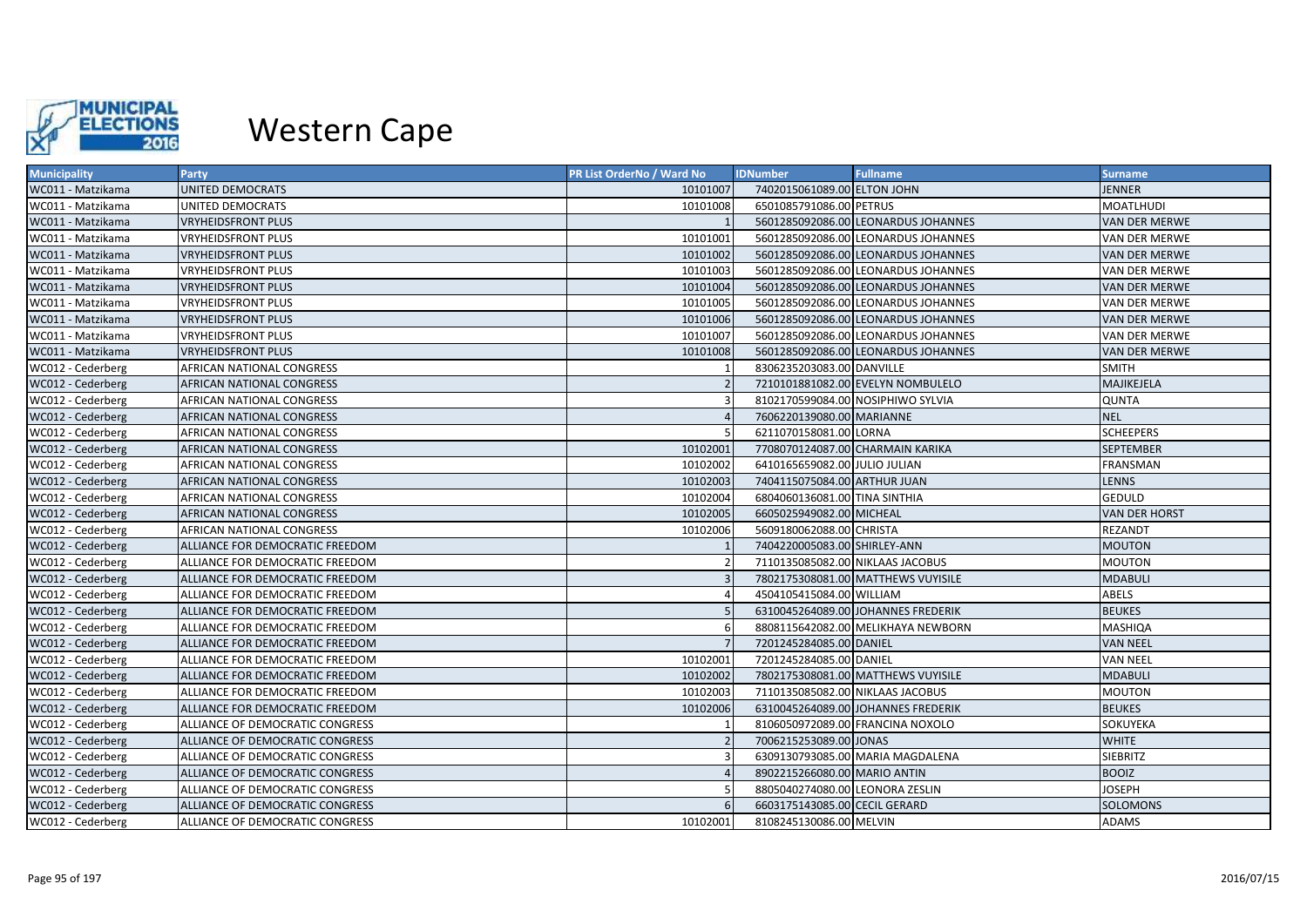

| <b>Municipality</b> | <b>Party</b>                            | <b>PR List OrderNo / Ward No</b> | <b>IDNumber</b><br><b>Fullname</b>     | <b>Surname</b>     |
|---------------------|-----------------------------------------|----------------------------------|----------------------------------------|--------------------|
| WC012 - Cederberg   | ALLIANCE OF DEMOCRATIC CONGRESS         | 10102002                         | 6005085044082.00 SAMUEL COENRAAD APRIL | <b>SEPTEMBER</b>   |
| WC012 - Cederberg   | ALLIANCE OF DEMOCRATIC CONGRESS         | 10102003                         | 7006215253089.00 JONAS                 | <b>WHITE</b>       |
| WC012 - Cederberg   | ALLIANCE OF DEMOCRATIC CONGRESS         | 10102004                         | 4807215058086.00 KOOS                  | <b>BRANDT</b>      |
| WC012 - Cederberg   | ALLIANCE OF DEMOCRATIC CONGRESS         | 10102005                         | 6305215126084.00 PETER JOHN            | <b>PETERSEN</b>    |
| WC012 - Cederberg   | ALLIANCE OF DEMOCRATIC CONGRESS         | 10102006                         | 7006215253089.00 JONAS                 | <b>WHITE</b>       |
| WC012 - Cederberg   | <b>COLOURED VOICE</b>                   |                                  | 6502135210085.00 ANDREAS WILHELM       | <b>APRIL</b>       |
| WC012 - Cederberg   | <b>COLOURED VOICE</b>                   |                                  | 7101110124087.00 CHERLY ROSELINE       | <b>KOOPMAN</b>     |
| WC012 - Cederberg   | <b>COLOURED VOICE</b>                   |                                  | 6301215252087.00 ABRAHAM DAWID         | PARRING            |
| WC012 - Cederberg   | <b>COLOURED VOICE</b>                   |                                  | 6611190107084.00 KATRIENA              | <b>HORINGS</b>     |
| WC012 - Cederberg   | <b>COLOURED VOICE</b>                   |                                  | 6811025097084.00 NICHOLAAS             | <b>APRIL</b>       |
| WC012 - Cederberg   | <b>COLOURED VOICE</b>                   | 10102001                         | 5502125061085.00 WILLEM PETRUS         | <b>WILLIAMS</b>    |
| WC012 - Cederberg   | <b>COLOURED VOICE</b>                   | 10102003                         | 6502135210085.00 ANDREAS WILHELM       | <b>APRIL</b>       |
| WC012 - Cederberg   | <b>COLOURED VOICE</b>                   | 10102004                         | 7101110124087.00 CHERLY ROSELINE       | <b>KOOPMAN</b>     |
| WC012 - Cederberg   | <b>COLOURED VOICE</b>                   | 10102005                         | 6811025097084.00 NICHOLAAS             | <b>APRIL</b>       |
| WC012 - Cederberg   | <b>COLOURED VOICE</b>                   | 10102006                         | 6611190107084.00 KATRIENA              | <b>HORINGS</b>     |
| WC012 - Cederberg   | <b>DEMOCRATIC ALLIANCE</b>              |                                  | 6708105147088.00 JIMMY                 | <b>BARNARD</b>     |
| WC012 - Cederberg   | <b>DEMOCRATIC ALLIANCE</b>              |                                  | 7608145134089.00 WILLIAM JOSEF         | <b>FARMER</b>      |
| WC012 - Cederberg   | <b>DEMOCRATIC ALLIANCE</b>              |                                  | 5503155154089.00 MARTIN GRANT          | <b>BERGH</b>       |
| WC012 - Cederberg   | <b>DEMOCRATIC ALLIANCE</b>              |                                  | 5705055088081.00 JOSIAS ANDREAS        | <b>ENGELBRECHT</b> |
| WC012 - Cederberg   | DEMOCRATIC ALLIANCE                     |                                  | 5802120031087.00 MARIA AMALIA          | LEWIN              |
| WC012 - Cederberg   | <b>DEMOCRATIC ALLIANCE</b>              |                                  | 6505050009085.00 JUANITA               | <b>BIRKHOLTZ</b>   |
| WC012 - Cederberg   | DEMOCRATIC ALLIANCE                     |                                  | 5901205163086.00 BENJAMIN FERDINAND    | ZASS               |
| WC012 - Cederberg   | <b>DEMOCRATIC ALLIANCE</b>              |                                  | 3908285072089.00 BENJAMIN WILLIAM      | <b>GEEL</b>        |
| WC012 - Cederberg   | <b>DEMOCRATIC ALLIANCE</b>              |                                  | 6602145111081.00 JEFFREY CHARLTON      | <b>SCHALK</b>      |
| WC012 - Cederberg   | <b>DEMOCRATIC ALLIANCE</b>              | 10                               | 5106105073084.00 CHRISTIAAN JACOBUS    | <b>VISSER</b>      |
| WC012 - Cederberg   | DEMOCRATIC ALLIANCE                     | 10102001                         | 5805135141080.00 JAN                   | MEYER              |
| WC012 - Cederberg   | DEMOCRATIC ALLIANCE                     | 10102002                         | 6503055238080.00 RAYMOND VERNIE        | <b>PRETORIUS</b>   |
| WC012 - Cederberg   | <b>DEMOCRATIC ALLIANCE</b>              | 10102003                         | 5901205163086.00 BENJAMIN FERDINAND    | ZASS               |
| WC012 - Cederberg   | <b>DEMOCRATIC ALLIANCE</b>              | 10102004                         | 6708105147088.00 JIMMY                 | <b>BARNARD</b>     |
| WC012 - Cederberg   | DEMOCRATIC ALLIANCE                     | 10102005                         | 7608145134089.00 WILLIAM JOSEF         | <b>FARMER</b>      |
| WC012 - Cederberg   | DEMOCRATIC ALLIANCE                     | 10102006                         | 5411040049086.00 RHODA GLADYS          | <b>WITBOOI</b>     |
| WC012 - Cederberg   | DEMOCRATIC NEW CIVIC ASSOCIATION        |                                  | 7907275165081.00 MARCEL FRANS          | PERRANG            |
| WC012 - Cederberg   | DEMOCRATIC NEW CIVIC ASSOCIATION        |                                  | 7806200107087.00 SOPHIA                | <b>BASSON</b>      |
| WC012 - Cederberg   | DEMOCRATIC NEW CIVIC ASSOCIATION        | 10102001                         | 7806200107087.00 SOPHIA                | <b>BASSON</b>      |
| WC012 - Cederberg   | <b>DEMOCRATIC NEW CIVIC ASSOCIATION</b> | 10102002                         | 7806200107087.00 SOPHIA                | <b>BASSON</b>      |
| WC012 - Cederberg   | DEMOCRATIC NEW CIVIC ASSOCIATION        | 10102003                         | 7907275165081.00 MARCEL FRANS          | PERRANG            |
| WC012 - Cederberg   | DEMOCRATIC NEW CIVIC ASSOCIATION        | 10102004                         | 7501050120088.00 KARIN SANET           | <b>ADAMS</b>       |
| WC012 - Cederberg   | DEMOCRATIC NEW CIVIC ASSOCIATION        | 10102005                         | 7501050120088.00 KARIN SANET           | ADAMS              |
| WC012 - Cederberg   | DEMOCRATIC NEW CIVIC ASSOCIATION        | 10102006                         | 7907275165081.00 MARCEL FRANS          | <b>PERRANG</b>     |
| WC012 - Cederberg   | ECONOMIC FREEDOM FIGHTERS               |                                  | 7908155207084.00 ANDRIES               | <b>MAARMAN</b>     |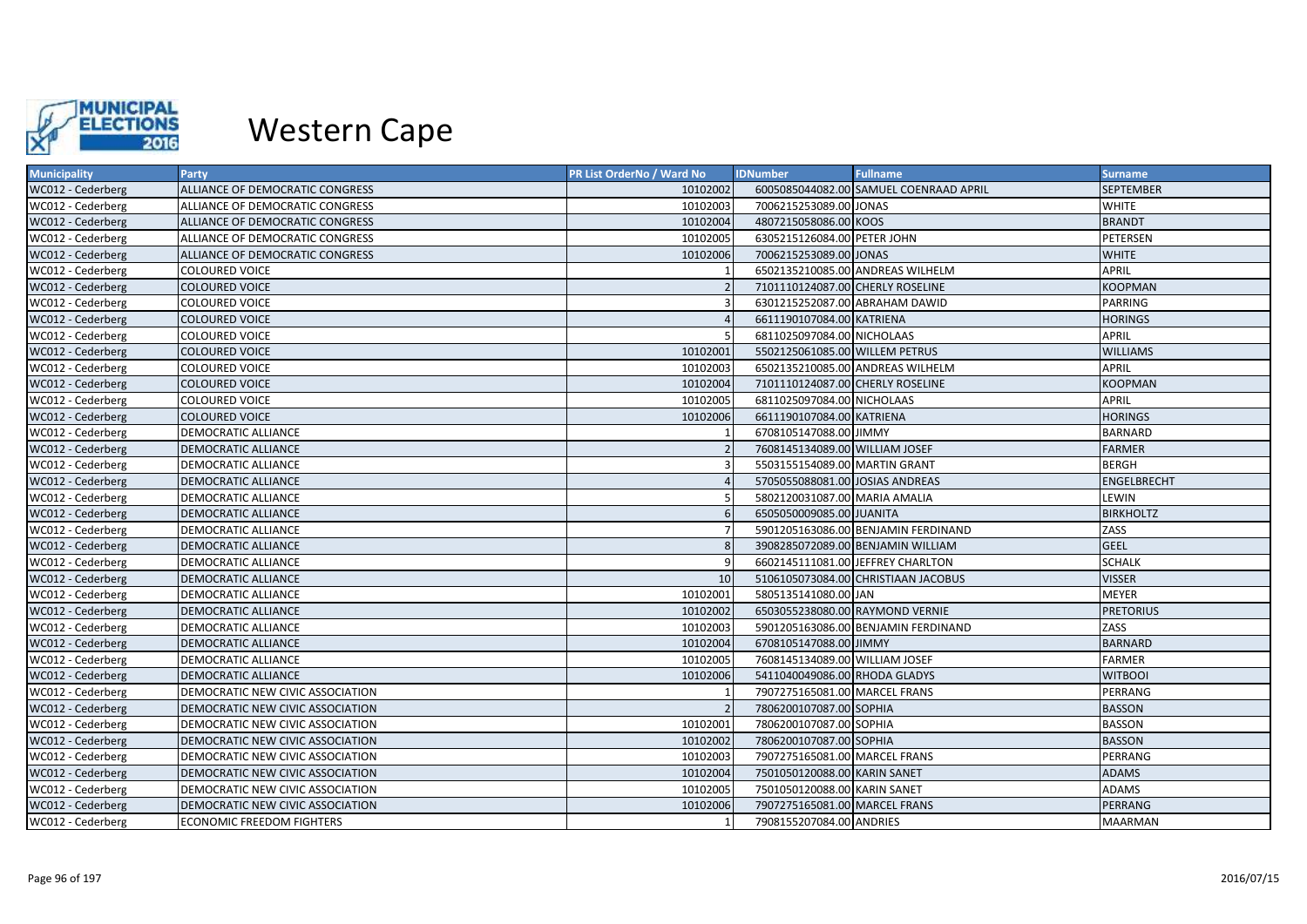

| <b>Municipality</b> | Party                                        | <b>PR List OrderNo / Ward No</b> | <b>IDNumber</b>                   | <b>Fullname</b>                           | <b>Surname</b>    |
|---------------------|----------------------------------------------|----------------------------------|-----------------------------------|-------------------------------------------|-------------------|
| WC012 - Cederberg   | <b>ECONOMIC FREEDOM FIGHTERS</b>             |                                  | 9208160610085.00 VILENE           |                                           | <b>SWARTZ</b>     |
| WC012 - Cederberg   | <b>ECONOMIC FREEDOM FIGHTERS</b>             |                                  | 8707146277084.00 ANELE            |                                           | <b>MEHLO</b>      |
| WC012 - Cederberg   | <b>ECONOMIC FREEDOM FIGHTERS</b>             |                                  | 9210271182087.00 ANDISWA          |                                           | <b>SAMELA</b>     |
| WC012 - Cederberg   | <b>ECONOMIC FREEDOM FIGHTERS</b>             |                                  | 8804155176081.00 MARVIN RALPH     |                                           | <b>SWARTS</b>     |
| WC012 - Cederberg   | <b>ECONOMIC FREEDOM FIGHTERS</b>             | 10102002                         | 7810035187082.00 REGAN EMILE      |                                           | <b>BENJAMIN</b>   |
| WC012 - Cederberg   | <b>ECONOMIC FREEDOM FIGHTERS</b>             | 10102003                         | 6708085529081.00 RODNEY HENRI     |                                           | <b>SOMERS</b>     |
| WC012 - Cederberg   | <b>ECONOMIC FREEDOM FIGHTERS</b>             | 10102004                         | 7908155207084.00 ANDRIES          |                                           | <b>MAARMAN</b>    |
| WC012 - Cederberg   | <b>ECONOMIC FREEDOM FIGHTERS</b>             | 10102005                         | 8106185527089.00 HUMAN SIABONGA   |                                           | <b>NONTSHINGA</b> |
| WC012 - Cederberg   | <b>ECONOMIC FREEDOM FIGHTERS</b>             | 10102006                         |                                   | 7108205010089.00 ANTHONY WILLIAM          | <b>ABELS</b>      |
| WC012 - Cederberg   | INDEPENDENT CANDIDATE                        | 10102002                         | 6601046006085.00 MMISELI THOMAS   |                                           | SOMDAKA           |
| WC012 - Cederberg   | SOUTH AFRICAN PROGRESSIVE CIVIC ORGANISATION | 10102001                         | 8107265142088.00 ELGIN RUSSEL     |                                           | <b>VAN ROOY</b>   |
| WC012 - Cederberg   | SOUTH AFRICAN PROGRESSIVE CIVIC ORGANISATION | 10102002                         | 6901025138085.00 JAN              |                                           | <b>WATERBOER</b>  |
| WC012 - Cederberg   | SOUTH AFRICAN PROGRESSIVE CIVIC ORGANISATION | 10102003                         | 6501245051082.00 JAN              |                                           | <b>NEL</b>        |
| WC012 - Cederberg   | SOUTH AFRICAN PROGRESSIVE CIVIC ORGANISATION | 10102006                         |                                   | 8501125208081.00 BERTRANDT JONATHAN       | <b>GERTSE</b>     |
| WC012 - Cederberg   | THE PEOPLES INDEPENDENT CIVIC ORGANISATION   |                                  | 5605125097080.00 PIETER SYLVESTER |                                           | <b>VAN ZYL</b>    |
| WC012 - Cederberg   | THE PEOPLES INDEPENDENT CIVIC ORGANISATION   | 10102005                         | 5605125097080.00 PIETER SYLVESTER |                                           | <b>VAN ZYL</b>    |
| WC013 - Bergrivier  | AFRICAN NATIONAL CONGRESS                    |                                  | 6804125219088.00 SAMUEL RUBEN     |                                           | <b>CLAASSEN</b>   |
| WC013 - Bergrivier  | AFRICAN NATIONAL CONGRESS                    | 10103001                         | 6505265642084.00 KAROOLS          |                                           | <b>FARAO</b>      |
| WC013 - Bergrivier  | AFRICAN NATIONAL CONGRESS                    | 10103002                         | 7912050125086.00 BONITA           |                                           | <b>MARTHINUS</b>  |
| WC013 - Bergrivier  | AFRICAN NATIONAL CONGRESS                    | 10103003                         | 6906145094084.00 JOSEPH CONRAD    |                                           | <b>CLOETE</b>     |
| WC013 - Bergrivier  | AFRICAN NATIONAL CONGRESS                    | 10103004                         | 5801015164086.00 CLIVE CEDRIC     |                                           | <b>JULIES</b>     |
| WC013 - Bergrivier  | AFRICAN NATIONAL CONGRESS                    | 10103005                         | 7211105850081.00 BILLY J          |                                           | <b>CLAASEN</b>    |
| WC013 - Bergrivier  | AFRICAN NATIONAL CONGRESS                    | 10103006                         | 6902080183081.00 LEA              |                                           | <b>ADAMS</b>      |
| WC013 - Bergrivier  | AFRICAN NATIONAL CONGRESS                    | 10103007                         |                                   | 7606145226087.00 REGINALD HEINRICH DANIEL | <b>CAROLUS</b>    |
| WC013 - Bergrivier  | <b>DEMOCRATIC ALLIANCE</b>                   |                                  |                                   | 5808165178089.00 EVERT BENHARDUS          | <b>MANUEL</b>     |
| WC013 - Bergrivier  | DEMOCRATIC ALLIANCE                          |                                  | 7605185193082.00 MARIO ANDRÉ      |                                           | WESSELS           |
| WC013 - Bergrivier  | <b>DEMOCRATIC ALLIANCE</b>                   |                                  |                                   | 4302055477083.00 JOHANNES CHRISTOFFEL     | <b>BOTHA</b>      |
| WC013 - Bergrivier  | DEMOCRATIC ALLIANCE                          |                                  | 7201280188084.00 ELSABE           |                                           | <b>HERMANUS</b>   |
| WC013 - Bergrivier  | DEMOCRATIC ALLIANCE                          |                                  | 6606120024086.00 LOUISE           |                                           | <b>ROELOFSE</b>   |
| WC013 - Bergrivier  | DEMOCRATIC ALLIANCE                          |                                  |                                   | 7210165124080.00 PERSEVAL KENNETH         | <b>WILLIAMS</b>   |
| WC013 - Bergrivier  | <b>DEMOCRATIC ALLIANCE</b>                   |                                  |                                   | 6312300105080.00 LORRAINE BARENDINA       | <b>MEYER</b>      |
| WC013 - Bergrivier  | DEMOCRATIC ALLIANCE                          |                                  | 6307225177081.00 DAWID JOHANNES   |                                           | <b>JURENS</b>     |
| WC013 - Bergrivier  | <b>DEMOCRATIC ALLIANCE</b>                   |                                  | 6603280256087.00 JO-ANNE          |                                           | ADRIAANSE         |
| WC013 - Bergrivier  | DEMOCRATIC ALLIANCE                          | 10                               | 6801245078089.00 SPENCER ROBERT   |                                           | SWARTZ            |
| WC013 - Bergrivier  | DEMOCRATIC ALLIANCE                          | 11                               | 5910280081089.00 SARAH            |                                           | WILLEMSE          |
| WC013 - Bergrivier  | DEMOCRATIC ALLIANCE                          | 10103001                         | 7008055112086.00 JAKOBUS          |                                           | <b>DANIELS</b>    |
| WC013 - Bergrivier  | <b>DEMOCRATIC ALLIANCE</b>                   | 10103002                         | 7109125259087.00 ADAM JOHANNES    |                                           | DU PLOOY          |
| WC013 - Bergrivier  | DEMOCRATIC ALLIANCE                          | 10103003                         | 4902255053087.00 ADRIAAN          |                                           | <b>DE VRIES</b>   |
| WC013 - Bergrivier  | <b>DEMOCRATIC ALLIANCE</b>                   | 10103004                         |                                   | 6902055106083.00 RAYNOLD MATHEW           | <b>VAN ROOY</b>   |
| WC013 - Bergrivier  | DEMOCRATIC ALLIANCE                          | 10103005                         | 5706035140083.00 JACOB JOHANNES   |                                           | <b>JOSEPHUS</b>   |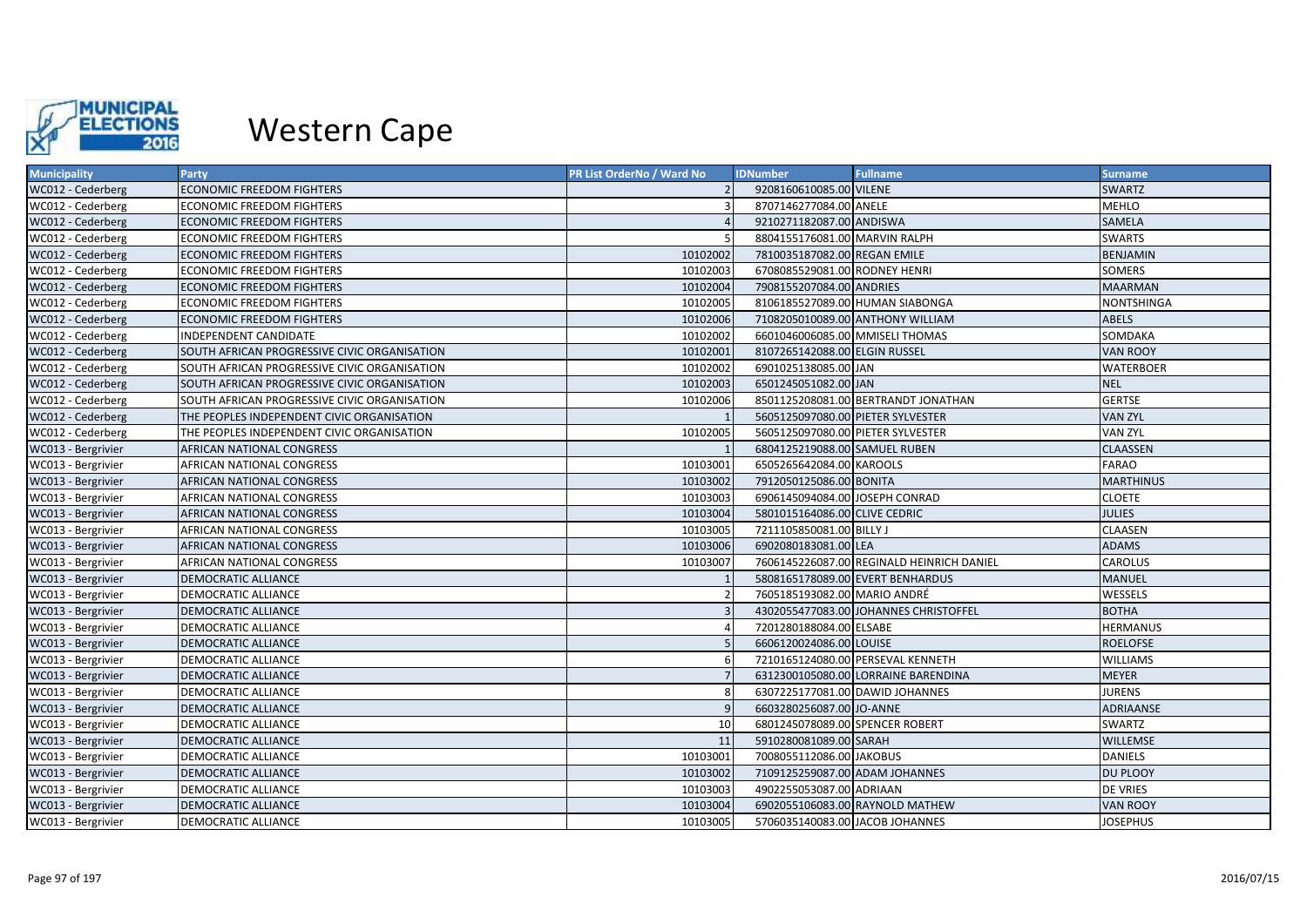

| <b>Municipality</b>  | Party                                      | <b>PR List OrderNo / Ward No</b> | <b>IDNumber</b>                  | <b>Fullname</b>                      | <b>Surname</b>     |
|----------------------|--------------------------------------------|----------------------------------|----------------------------------|--------------------------------------|--------------------|
| WC013 - Bergrivier   | <b>DEMOCRATIC ALLIANCE</b>                 | 10103006                         | 6308060185080.00 AUDREY          |                                      | <b>SMALL</b>       |
| WC013 - Bergrivier   | DEMOCRATIC ALLIANCE                        | 10103007                         | 7411090056088.00 SANDRA MONIQUE  |                                      | <b>CRAFFORD</b>    |
| WC013 - Bergrivier   | <b>ECONOMIC FREEDOM FIGHTERS</b>           |                                  | 7504215658083.00 JOHANNES        |                                      | LEWIES             |
| WC013 - Bergrivier   | <b>ECONOMIC FREEDOM FIGHTERS</b>           |                                  |                                  | 5003110078085.00 JOHANNA MAGDALENA   | <b>ENGELBRECHT</b> |
| WC013 - Bergrivier   | <b>ECONOMIC FREEDOM FIGHTERS</b>           |                                  | 7302195141083.00 PETRUS          |                                      | <b>ENGELBRECHT</b> |
| WC013 - Bergrivier   | <b>ECONOMIC FREEDOM FIGHTERS</b>           |                                  |                                  | 5803070120086.00 MARIA MAGDALENA     | SWARTZ             |
| WC013 - Bergrivier   | <b>ECONOMIC FREEDOM FIGHTERS</b>           |                                  | 5308245087087.00 DIRK JAKOBUS    |                                      | <b>ADAMS</b>       |
| WC013 - Bergrivier   | <b>ECONOMIC FREEDOM FIGHTERS</b>           |                                  | 8602060136087.00 HILLARY SUZETTA |                                      | AFRIKANER          |
| WC013 - Bergrivier   | <b>ECONOMIC FREEDOM FIGHTERS</b>           | 10103001                         |                                  | 5803070120086.00 MARIA MAGDALENA     | SWARTZ             |
| WC013 - Bergrivier   | <b>ECONOMIC FREEDOM FIGHTERS</b>           | 10103002                         | 7004085257082.00 ANDREAS CHRISTO |                                      | <b>FLORIS</b>      |
| WC013 - Bergrivier   | <b>ECONOMIC FREEDOM FIGHTERS</b>           | 10103003                         | 8810080120086.00 CINDY-LEE       |                                      | <b>ERASMUS</b>     |
| WC013 - Bergrivier   | <b>ECONOMIC FREEDOM FIGHTERS</b>           | 10103004                         | 6209135256080.00 JON JOHANNES    |                                      | VAN DER WESTHUIZEN |
| WC013 - Bergrivier   | <b>ECONOMIC FREEDOM FIGHTERS</b>           | 10103005                         | 7506095220082.00 NICOLAAS RUDOLF |                                      | <b>DIETRICH</b>    |
| WC013 - Bergrivier   | <b>ECONOMIC FREEDOM FIGHTERS</b>           | 10103007                         | 8602060136087.00 HILLARY SUZETTA |                                      | AFRIKANER          |
| WC013 - Bergrivier   | INDEPENDENT CANDIDATE                      | 10103006                         | 6809105689085.00 ANDREW          |                                      | <b>VAN WYK</b>     |
| WC013 - Bergrivier   | THE PEOPLES INDEPENDENT CIVIC ORGANISATION |                                  |                                  | 9001165150086.00 LEANDRO JEAN-PIERRE | <b>FILANDER</b>    |
| WC013 - Bergrivier   | THE PEOPLES INDEPENDENT CIVIC ORGANISATION |                                  | 5810240098084.00 MAGRIETHA       |                                      | <b>FILANDER</b>    |
| WC013 - Bergrivier   | THE PEOPLES INDEPENDENT CIVIC ORGANISATION |                                  | 6004155110089.00 STOFFEL         |                                      | <b>FILANDER</b>    |
| WC013 - Bergrivier   | <b>VRYHEIDSFRONT PLUS</b>                  |                                  |                                  | 5807225131088.00 ANDREAS JOHANNES    | DE WITT            |
| WC013 - Bergrivier   | <b>VRYHEIDSFRONT PLUS</b>                  | 10103001                         |                                  | 5807225131088.00 ANDREAS JOHANNES    | DE WITT            |
| WC013 - Bergrivier   | VRYHEIDSFRONT PLUS                         | 10103002                         |                                  | 5807225131088.00 ANDREAS JOHANNES    | DE WITT            |
| WC013 - Bergrivier   | <b>VRYHEIDSFRONT PLUS</b>                  | 10103003                         |                                  | 5807225131088.00 ANDREAS JOHANNES    | <b>DE WITT</b>     |
| WC013 - Bergrivier   | <b>VRYHEIDSFRONT PLUS</b>                  | 10103004                         |                                  | 5807225131088.00 ANDREAS JOHANNES    | <b>DE WITT</b>     |
| WC013 - Bergrivier   | <b>VRYHEIDSFRONT PLUS</b>                  | 10103005                         |                                  | 5807225131088.00 ANDREAS JOHANNES    | DE WITT            |
| WC013 - Bergrivier   | <b>VRYHEIDSFRONT PLUS</b>                  | 10103006                         | 7711225039085.00 CHRISTIE        |                                      | JANSE VAN RENSBURG |
| WC013 - Bergrivier   | VRYHEIDSFRONT PLUS                         | 10103007                         | 7711225039085.00 CHRISTIE        |                                      | JANSE VAN RENSBURG |
| WC014 - Saldanha Bay | AFRICAN CHRISTIAN DEMOCRATIC PARTY         |                                  |                                  | 5310085172086.00 BERNARD LYSANDER    | SHELDON            |
| WC014 - Saldanha Bay | AFRICAN CHRISTIAN DEMOCRATIC PARTY         |                                  | 7708165219081.00 ELTON RYAN      |                                      | SHELDON            |
| WC014 - Saldanha Bay | AFRICAN CHRISTIAN DEMOCRATIC PARTY         |                                  | 7704025127085.00 CALVIN PETER    |                                      | <b>BOOYS</b>       |
| WC014 - Saldanha Bay | AFRICAN CHRISTIAN DEMOCRATIC PARTY         |                                  | 8210125227089.00 KAREL           |                                      | <b>MINNAAR</b>     |
| WC014 - Saldanha Bay | AFRICAN CHRISTIAN DEMOCRATIC PARTY         | 10104001                         |                                  | 5310085172086.00 BERNARD LYSANDER    | SHELDON            |
| WC014 - Saldanha Bay | AFRICAN CHRISTIAN DEMOCRATIC PARTY         | 10104002                         | 7704025127085.00 CALVIN PETER    |                                      | <b>BOOYS</b>       |
| WC014 - Saldanha Bay | AFRICAN CHRISTIAN DEMOCRATIC PARTY         | 10104003                         |                                  | 5310085172086.00 BERNARD LYSANDER    | <b>SHELDON</b>     |
| WC014 - Saldanha Bay | AFRICAN CHRISTIAN DEMOCRATIC PARTY         | 10104004                         |                                  | 5310085172086.00 BERNARD LYSANDER    | SHELDON            |
| WC014 - Saldanha Bay | AFRICAN CHRISTIAN DEMOCRATIC PARTY         | 10104005                         |                                  | 5310085172086.00 BERNARD LYSANDER    | <b>SHELDON</b>     |
| WC014 - Saldanha Bay | AFRICAN CHRISTIAN DEMOCRATIC PARTY         | 10104006                         |                                  | 5310085172086.00 BERNARD LYSANDER    | SHELDON            |
| WC014 - Saldanha Bay | AFRICAN CHRISTIAN DEMOCRATIC PARTY         | 10104007                         |                                  | 5310085172086.00 BERNARD LYSANDER    | SHELDON            |
| WC014 - Saldanha Bay | AFRICAN CHRISTIAN DEMOCRATIC PARTY         | 10104008                         |                                  | 5310085172086.00 BERNARD LYSANDER    | SHELDON            |
| WC014 - Saldanha Bay | AFRICAN CHRISTIAN DEMOCRATIC PARTY         | 10104009                         | 8210125227089.00 KAREL           |                                      | <b>MINNAAR</b>     |
| WC014 - Saldanha Bay | AFRICAN CHRISTIAN DEMOCRATIC PARTY         | 10104010                         |                                  | 5310085172086.00 BERNARD LYSANDER    | SHELDON            |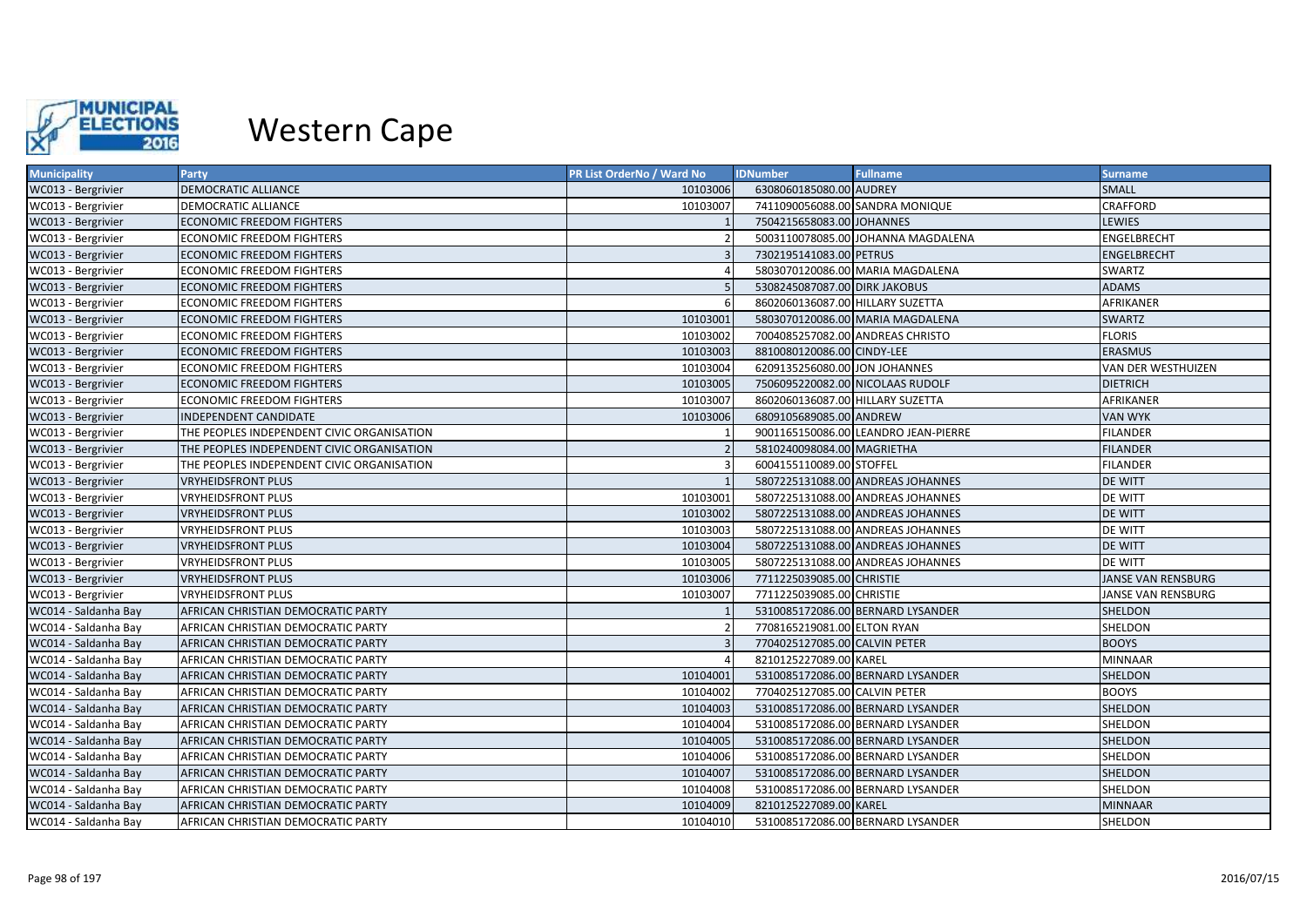

| <b>Municipality</b>  | <b>Party</b>                       | <b>PR List OrderNo / Ward No</b> | <b>IDNumber</b><br><b>Fullname</b>    | <b>Surname</b>    |
|----------------------|------------------------------------|----------------------------------|---------------------------------------|-------------------|
| WC014 - Saldanha Bay | AFRICAN CHRISTIAN DEMOCRATIC PARTY | 10104011                         | 7708165219081.00 ELTON RYAN           | <b>SHELDON</b>    |
| WC014 - Saldanha Bay | AFRICAN CHRISTIAN DEMOCRATIC PARTY | 10104012                         | 7708165219081.00 ELTON RYAN           | SHELDON           |
| WC014 - Saldanha Bay | AFRICAN CHRISTIAN DEMOCRATIC PARTY | 10104013                         | 5310085172086.00 BERNARD LYSANDER     | SHELDON           |
| WC014 - Saldanha Bay | AFRICAN CHRISTIAN DEMOCRATIC PARTY | 10104014                         | 5310085172086.00 BERNARD LYSANDER     | SHELDON           |
| WC014 - Saldanha Bay | AFRICAN NATIONAL CONGRESS          |                                  | 4811115094084.00 EBRAHIM              | <b>NACKERDIEN</b> |
| WC014 - Saldanha Bay | AFRICAN NATIONAL CONGRESS          |                                  | 8010230671084.00 NONKULULEKO GLORIA   | <b>GIRIMANE</b>   |
| WC014 - Saldanha Bay | AFRICAN NATIONAL CONGRESS          |                                  | 6503130750083.00 DOLLY MANTHO MIRRIAM | <b>MPEKO</b>      |
| WC014 - Saldanha Bay | AFRICAN NATIONAL CONGRESS          |                                  | 8401210185080.00 EZELLE BIANCA        | <b>MANKAY</b>     |
| WC014 - Saldanha Bay | AFRICAN NATIONAL CONGRESS          |                                  | 7303175309088.00 JOUBERT              | <b>SKEI</b>       |
| WC014 - Saldanha Bay | AFRICAN NATIONAL CONGRESS          |                                  | 7103090108080.00 THERESA MARGERET     | ROSSOUW           |
| WC014 - Saldanha Bay | AFRICAN NATIONAL CONGRESS          |                                  | 7906235438083.00 TANDUXOLO LEONARD    | SALMAN            |
| WC014 - Saldanha Bay | AFRICAN NATIONAL CONGRESS          |                                  | 6810105054080.00 ISAK                 | <b>DE BRUIN</b>   |
| WC014 - Saldanha Bay | AFRICAN NATIONAL CONGRESS          |                                  | 5604085243081.00 NYANISILE VIVID      | <b>MGOQI</b>      |
| WC014 - Saldanha Bay | AFRICAN NATIONAL CONGRESS          | 10104001                         | 7002165938084.00 SIYABULELO           | <b>MAFENUKA</b>   |
| WC014 - Saldanha Bay | AFRICAN NATIONAL CONGRESS          | 10104002                         | 7801125553085.00 SIMNIKIWE            | <b>MBALO</b>      |
| WC014 - Saldanha Bay | AFRICAN NATIONAL CONGRESS          | 10104003                         | 8001050088087.00 BARENICE CLAUDINE    | <b>CORTJE</b>     |
| WC014 - Saldanha Bay | AFRICAN NATIONAL CONGRESS          | 10104004                         | 6204190182081.00 PATRICIA ROSELL      | <b>JACOBS</b>     |
| WC014 - Saldanha Bay | AFRICAN NATIONAL CONGRESS          | 10104005                         | 7103090108080.00 THERESA MARGERET     | ROSSOUW           |
| WC014 - Saldanha Bay | AFRICAN NATIONAL CONGRESS          | 10104006                         | 7609030576087.00 CHRISTINA            | <b>WITBOOI</b>    |
| WC014 - Saldanha Bay | AFRICAN NATIONAL CONGRESS          | 10104007                         | 6703285191089.00 RODERICK HILTON      | <b>CLEOPHAS</b>   |
| WC014 - Saldanha Bay | AFRICAN NATIONAL CONGRESS          | 10104008                         | 6401010074080.00 LYNETTE              | <b>GROBLER</b>    |
| WC014 - Saldanha Bay | AFRICAN NATIONAL CONGRESS          | 10104009                         | 7002245764088.00 GOODMAN MAYENZEKE    | SIPHOLI           |
| WC014 - Saldanha Bay | AFRICAN NATIONAL CONGRESS          | 10104010                         | 6004055251082.00 NEIL                 | <b>BARENDS</b>    |
| WC014 - Saldanha Bay | AFRICAN NATIONAL CONGRESS          | 10104011                         | 6105120115085.00 MILDA VIOLET         | <b>COETZEE</b>    |
| WC014 - Saldanha Bay | AFRICAN NATIONAL CONGRESS          | 10104012                         | 6912085632081.00 MONDE GERALD         | <b>MAKWETU</b>    |
| WC014 - Saldanha Bay | AFRICAN NATIONAL CONGRESS          | 10104013                         | 5505030243086.00 PAULINA              | <b>BOOIS</b>      |
| WC014 - Saldanha Bay | AFRICAN NATIONAL CONGRESS          | 10104014                         | 7207105945087.00 WILLEM               | LEWIS             |
| WC014 - Saldanha Bay | CAPE PARTY/ KAAPSE PARTY           |                                  | 7210115974089.00 WAYNE HYDN           | <b>LIBERTY</b>    |
| WC014 - Saldanha Bay | CAPE PARTY/ KAAPSE PARTY           | 10104001                         | 7210115974089.00 WAYNE HYDN           | <b>LIBERTY</b>    |
| WC014 - Saldanha Bay | CAPE PARTY/ KAAPSE PARTY           | 10104002                         | 7210115974089.00 WAYNE HYDN           | LIBERTY           |
| WC014 - Saldanha Bay | CAPE PARTY/ KAAPSE PARTY           | 10104003                         | 7210115974089.00 WAYNE HYDN           | <b>LIBERTY</b>    |
| WC014 - Saldanha Bay | CAPE PARTY/ KAAPSE PARTY           | 10104004                         | 7210115974089.00 WAYNE HYDN           | <b>LIBERTY</b>    |
| WC014 - Saldanha Bay | CAPE PARTY/ KAAPSE PARTY           | 10104005                         | 7210115974089.00 WAYNE HYDN           | <b>LIBERTY</b>    |
| WC014 - Saldanha Bay | CAPE PARTY/ KAAPSE PARTY           | 10104006                         | 7210115974089.00 WAYNE HYDN           | LIBERTY           |
| WC014 - Saldanha Bay | CAPE PARTY/ KAAPSE PARTY           | 10104007                         | 7210115974089.00 WAYNE HYDN           | <b>LIBERTY</b>    |
| WC014 - Saldanha Bay | CAPE PARTY/ KAAPSE PARTY           | 10104008                         | 7210115974089.00 WAYNE HYDN           | LIBERTY           |
| WC014 - Saldanha Bay | CAPE PARTY/ KAAPSE PARTY           | 10104009                         | 7210115974089.00 WAYNE HYDN           | <b>LIBERTY</b>    |
| WC014 - Saldanha Bay | CAPE PARTY/ KAAPSE PARTY           | 10104010                         | 7210115974089.00 WAYNE HYDN           | LIBERTY           |
| WC014 - Saldanha Bay | CAPE PARTY/ KAAPSE PARTY           | 10104011                         | 7210115974089.00 WAYNE HYDN           | <b>LIBERTY</b>    |
| WC014 - Saldanha Bay | CAPE PARTY/ KAAPSE PARTY           | 10104012                         | 7210115974089.00 WAYNE HYDN           | <b>LIBERTY</b>    |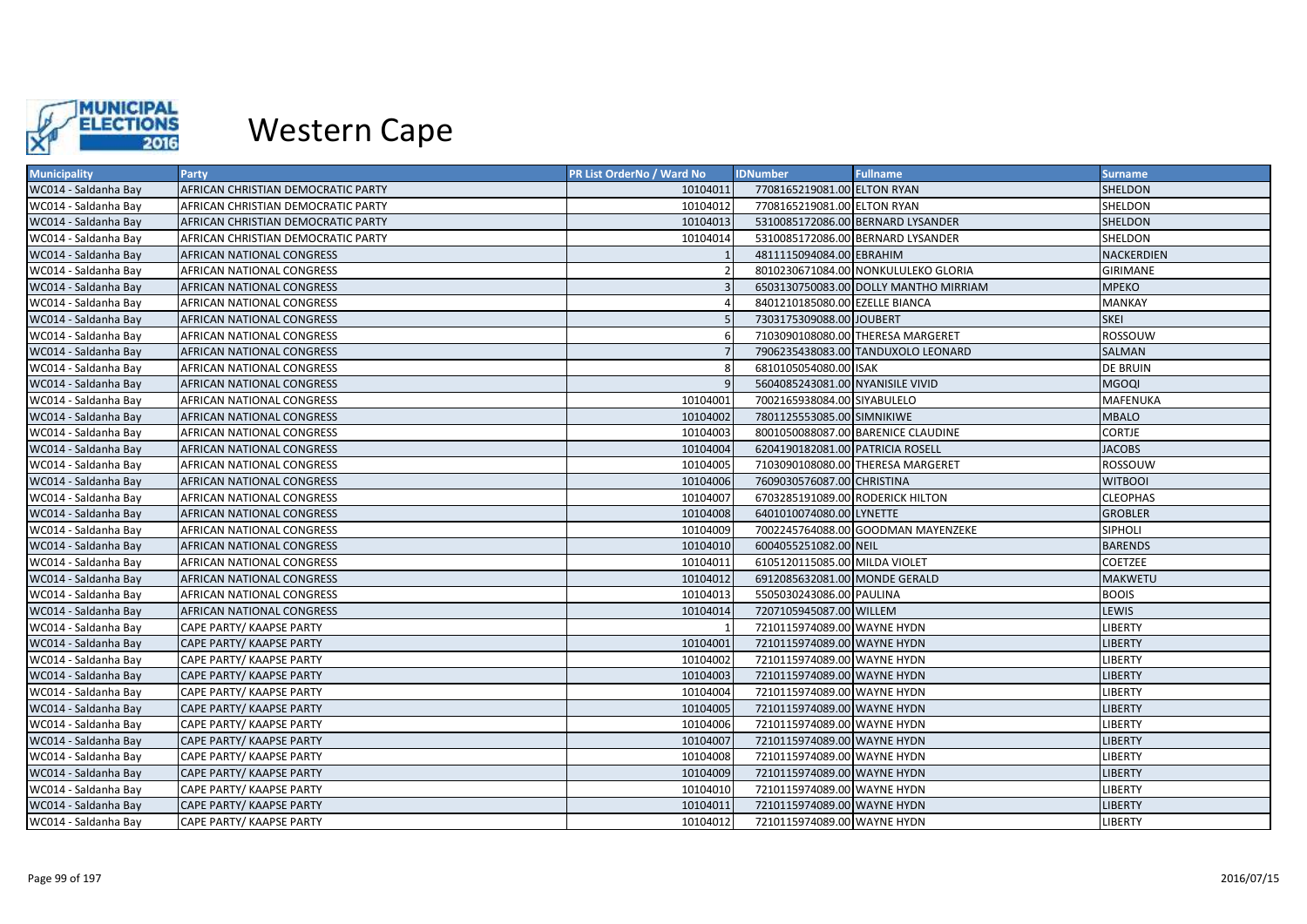

| <b>Municipality</b>  | Party                            | <b>PR List OrderNo / Ward No</b> | <b>IDNumber</b>                  | <b>Fullname</b>                           | <b>Surname</b>   |
|----------------------|----------------------------------|----------------------------------|----------------------------------|-------------------------------------------|------------------|
| WC014 - Saldanha Bay | CAPE PARTY/ KAAPSE PARTY         | 10104013                         | 7210115974089.00 WAYNE HYDN      |                                           | <b>LIBERTY</b>   |
| WC014 - Saldanha Bay | CAPE PARTY/ KAAPSE PARTY         | 10104014                         | 7210115974089.00 WAYNE HYDN      |                                           | <b>LIBERTY</b>   |
| WC014 - Saldanha Bay | <b>DEMOCRATIC ALLIANCE</b>       |                                  | 6409245194086.00 MARIUS          |                                           | <b>KOEN</b>      |
| WC014 - Saldanha Bay | DEMOCRATIC ALLIANCE              |                                  | 6508280125085.00 OLWENE DAPHPE   |                                           | <b>DANIELS</b>   |
| WC014 - Saldanha Bay | DEMOCRATIC ALLIANCE              |                                  | 8206130793081.00 KHOLOFELO SINAH |                                           | <b>MOHALE</b>    |
| WC014 - Saldanha Bay | DEMOCRATIC ALLIANCE              |                                  | 5404235027082.00 FRANCOIS JOHN   |                                           | <b>SCHIPPERS</b> |
| WC014 - Saldanha Bay | <b>DEMOCRATIC ALLIANCE</b>       |                                  | 4705215105081.00 ANDRÉ           |                                           | <b>KRUGER</b>    |
| WC014 - Saldanha Bay | DEMOCRATIC ALLIANCE              |                                  | 6409280804086.00 GERALDINE       |                                           | <b>KORDOM</b>    |
| WC014 - Saldanha Bay | DEMOCRATIC ALLIANCE              |                                  | 8606295092080.00 CHARLTON ASH    |                                           | NIEUWOUDT        |
| WC014 - Saldanha Bay | DEMOCRATIC ALLIANCE              |                                  |                                  | 6612230594083.00 KATRINA MAGDALENA        | <b>VAN WYK</b>   |
| WC014 - Saldanha Bay | DEMOCRATIC ALLIANCE              |                                  | 5506210135084.00 BERANDINA       |                                           | <b>JORDAAN</b>   |
| WC014 - Saldanha Bay | DEMOCRATIC ALLIANCE              | 10                               |                                  | 6601145227087.00 STEFANUS TIMOTHEUS       | <b>VRIES</b>     |
| WC014 - Saldanha Bay | <b>DEMOCRATIC ALLIANCE</b>       | 11                               |                                  | 7810135090087.00 THYRONE JACODAM          | <b>WILLIAMS</b>  |
| WC014 - Saldanha Bay | DEMOCRATIC ALLIANCE              | 12                               | 5009125196085.00 MORGAN NEVILLE  |                                           | <b>MOODALEY</b>  |
| WC014 - Saldanha Bay | DEMOCRATIC ALLIANCE              | 13                               | 4103045083084.00 WILFRED WILLIAM |                                           | ARENDZE          |
| WC014 - Saldanha Bay | DEMOCRATIC ALLIANCE              | 14                               | 6405315203088.00 VERNON JOHN     |                                           | <b>VRAAGOM</b>   |
| WC014 - Saldanha Bay | <b>DEMOCRATIC ALLIANCE</b>       | 10104001                         | 6409280804086.00 GERALDINE       |                                           | <b>KORDOM</b>    |
| WC014 - Saldanha Bay | DEMOCRATIC ALLIANCE              | 10104002                         | 6306065208089.00 LEONARD         |                                           | <b>MITCHELL</b>  |
| WC014 - Saldanha Bay | <b>DEMOCRATIC ALLIANCE</b>       | 10104003                         | 6506155055080.00 RYAN JONATHAN   |                                           | <b>DON</b>       |
| WC014 - Saldanha Bay | DEMOCRATIC ALLIANCE              | 10104004                         | 6102105127086.00 AVRIL PERCY     |                                           | <b>WILLIAMS</b>  |
| WC014 - Saldanha Bay | DEMOCRATIC ALLIANCE              | 10104005                         | 6109175085086.00 FRANK           |                                           | <b>PRONK</b>     |
| WC014 - Saldanha Bay | DEMOCRATIC ALLIANCE              | 10104006                         | 5110155068085.00 ANDRIES         |                                           | <b>VENTER</b>    |
| WC014 - Saldanha Bay | <b>DEMOCRATIC ALLIANCE</b>       | 10104007                         | 6710130008087.00 MIRANDA         |                                           | <b>SCHRADER</b>  |
| WC014 - Saldanha Bay | DEMOCRATIC ALLIANCE              | 10104008                         | 6509230212080.00 EVENTHIA        |                                           | VAUGHAN          |
| WC014 - Saldanha Bay | <b>DEMOCRATIC ALLIANCE</b>       | 10104009                         | 8206130793081.00 KHOLOFELO SINAH |                                           | <b>MOHALE</b>    |
| WC014 - Saldanha Bay | DEMOCRATIC ALLIANCE              | 10104010                         |                                  | 5310110126081.00 SUSARA JOHANNA ELIZABETH | <b>STEYN</b>     |
| WC014 - Saldanha Bay | DEMOCRATIC ALLIANCE              | 10104011                         |                                  | 6709280813080.00 SHARON MARIONETTE        | <b>SCHOLTZ</b>   |
| WC014 - Saldanha Bay | DEMOCRATIC ALLIANCE              | 10104012                         |                                  | 7810135090087.00 THYRONE JACODAM          | <b>WILLIAMS</b>  |
| WC014 - Saldanha Bay | <b>DEMOCRATIC ALLIANCE</b>       | 10104013                         | 6101080279086.00 SUCILLA LILIAN  |                                           | <b>VAN TURA</b>  |
| WC014 - Saldanha Bay | DEMOCRATIC ALLIANCE              | 10104014                         | 7008280211083.00 MARYAM          |                                           | <b>WILSNACH</b>  |
| WC014 - Saldanha Bay | <b>ECONOMIC FREEDOM FIGHTERS</b> |                                  | 8101055650087.00 THULANI         |                                           | <b>KHULU</b>     |
| WC014 - Saldanha Bay | <b>ECONOMIC FREEDOM FIGHTERS</b> |                                  |                                  | 8108210095082.00 NICOLENE PRISCILLA       | <b>JEHOMA</b>    |
| WC014 - Saldanha Bay | <b>ECONOMIC FREEDOM FIGHTERS</b> |                                  |                                  | 8911150503084.00 ONKARABETSE VALEREI      | <b>TONG</b>      |
| WC014 - Saldanha Bay | <b>ECONOMIC FREEDOM FIGHTERS</b> |                                  | 5611045146080.00 JOHN ADAM       |                                           | <b>THOMPSON</b>  |
| WC014 - Saldanha Bay | <b>ECONOMIC FREEDOM FIGHTERS</b> |                                  | 7809170412081.00 MAPAKISO EMILY  |                                           | <b>MOHALA</b>    |
| WC014 - Saldanha Bay | <b>ECONOMIC FREEDOM FIGHTERS</b> |                                  |                                  | 8104025635089.00 PHUTJANE CLIFFORD        | TLADI            |
| WC014 - Saldanha Bay | <b>ECONOMIC FREEDOM FIGHTERS</b> |                                  | 8905030614087.00 ONELA           |                                           | <b>MQINI</b>     |
| WC014 - Saldanha Bay | <b>ECONOMIC FREEDOM FIGHTERS</b> |                                  | 5908245823082.00 CHOTLEGO ALTON  |                                           | <b>NTEPANG</b>   |
| WC014 - Saldanha Bay | <b>ECONOMIC FREEDOM FIGHTERS</b> |                                  | 7703040728083.00 TEMBISA         |                                           | <b>DYANI</b>     |
| WC014 - Saldanha Bay | <b>ECONOMIC FREEDOM FIGHTERS</b> | 10                               | 7909165231080.00 HENDRIK         |                                           | <b>BAARDMAN</b>  |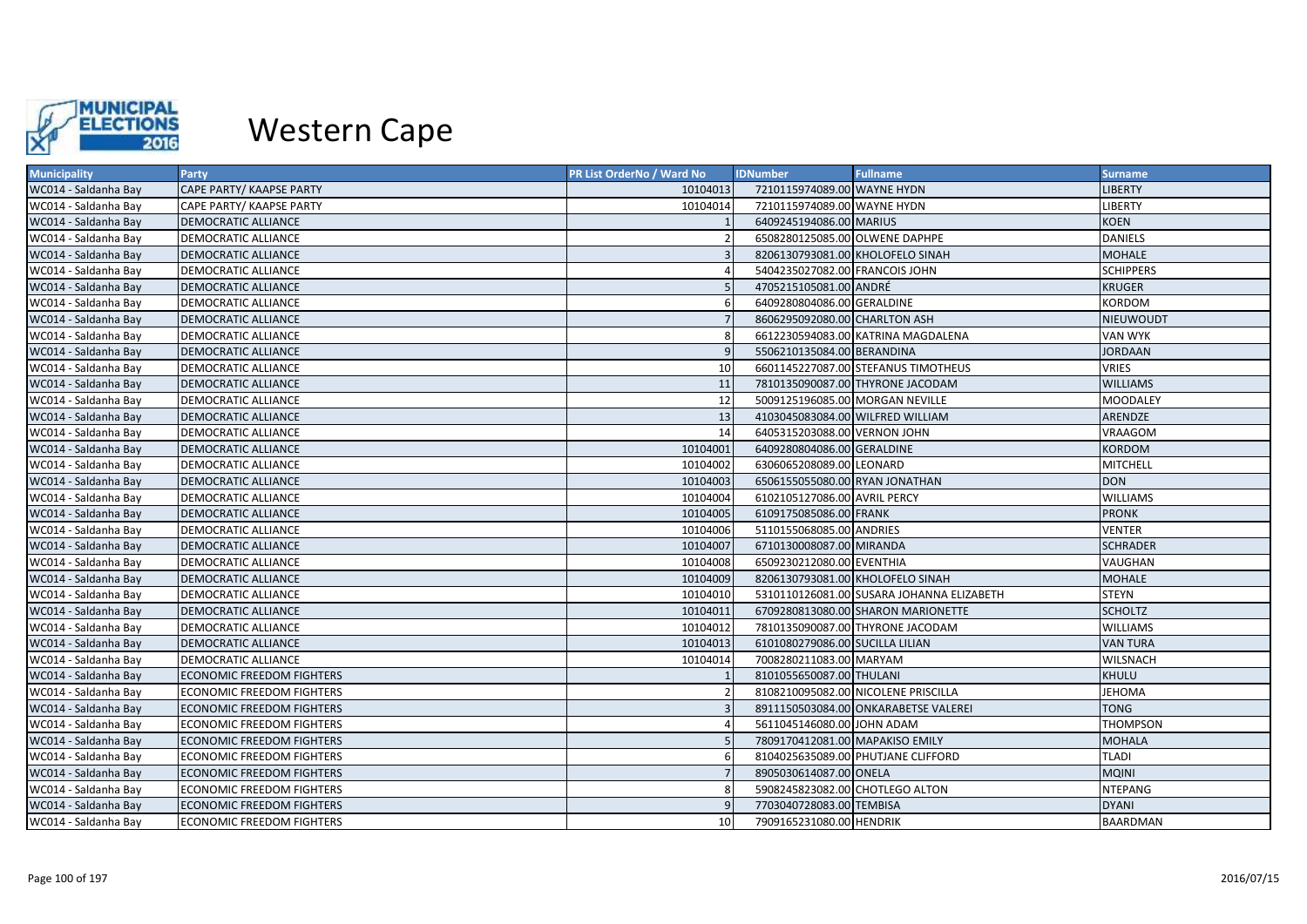

| <b>Municipality</b>  | <b>Party</b>                                           | <b>PR List OrderNo / Ward No</b> | <b>IDNumber</b>                   | <b>Fullname</b>                    | <b>Surname</b>     |
|----------------------|--------------------------------------------------------|----------------------------------|-----------------------------------|------------------------------------|--------------------|
| WC014 - Saldanha Bay | <b>ECONOMIC FREEDOM FIGHTERS</b>                       | 11                               | 6905260274083.00 RHODA            |                                    | <b>ENGELBRECHT</b> |
| WC014 - Saldanha Bay | <b>ECONOMIC FREEDOM FIGHTERS</b>                       | 12                               |                                   | 8007225403085.00 WANDILE THYLONIUS | <b>HLWELE</b>      |
| WC014 - Saldanha Bay | <b>ECONOMIC FREEDOM FIGHTERS</b>                       | 13                               | 9206210530089.00 ANDISWA          |                                    | <b>NDABA</b>       |
| WC014 - Saldanha Bay | <b>ECONOMIC FREEDOM FIGHTERS</b>                       | 10104001                         | 7506265967082.00 RICHARD BUTSE    |                                    | <b>JOVUKA</b>      |
| WC014 - Saldanha Bay | <b>ECONOMIC FREEDOM FIGHTERS</b>                       | 10104002                         | 8204105918080.00 GCOBANI VINCENT  |                                    | <b>QWABI</b>       |
| WC014 - Saldanha Bay | <b>ECONOMIC FREEDOM FIGHTERS</b>                       | 10104003                         |                                   | 7910085165085.00 MARCHALL NERVON   | <b>HYSTER</b>      |
| WC014 - Saldanha Bay | <b>ECONOMIC FREEDOM FIGHTERS</b>                       | 10104004                         | 6609101045088.00 JEANETTE         |                                    | <b>VAN ROOYEN</b>  |
| WC014 - Saldanha Bay | <b>ECONOMIC FREEDOM FIGHTERS</b>                       | 10104005                         |                                   | 8007225403085.00 WANDILE THYLONIUS | <b>HLWELE</b>      |
| WC014 - Saldanha Bay | <b>ECONOMIC FREEDOM FIGHTERS</b>                       | 10104006                         | 5611045146080.00 JOHN ADAM        |                                    | <b>THOMPSON</b>    |
| WC014 - Saldanha Bay | <b>ECONOMIC FREEDOM FIGHTERS</b>                       | 10104007                         | 7508235127086.00 FAIZEL REDVERS   |                                    | PAPIER             |
| WC014 - Saldanha Bay | <b>ECONOMIC FREEDOM FIGHTERS</b>                       | 10104008                         | 7606075191087.00 JOHAN HILTON     |                                    | <b>BOOYSEN</b>     |
| WC014 - Saldanha Bay | <b>ECONOMIC FREEDOM FIGHTERS</b>                       | 10104009                         | 8101055650087.00 THULANI          |                                    | KHULU              |
| WC014 - Saldanha Bay | <b>ECONOMIC FREEDOM FIGHTERS</b>                       | 10104010                         | 6004225129085.00 ALLAN            |                                    | <b>CLAASEN</b>     |
| WC014 - Saldanha Bay | <b>ECONOMIC FREEDOM FIGHTERS</b>                       | 10104011                         | 6003140185081.00 ANNA MARIA       |                                    | VRAAGOM            |
| WC014 - Saldanha Bay | ECONOMIC FREEDOM FIGHTERS                              | 10104013                         | 5908245823082.00 CHOTLEGO ALTON   |                                    | <b>NTEPANG</b>     |
| WC014 - Saldanha Bay | <b>ECONOMIC FREEDOM FIGHTERS</b>                       | 10104014                         | 7404255705086.00 BONGANI          |                                    | <b>MATOTI</b>      |
| WC014 - Saldanha Bay | <b>INDEPENDENT CANDIDATE</b>                           | 10104001                         |                                   | 6606035677085.00 MZWANDILE SIMON   | <b>BIKO</b>        |
| WC014 - Saldanha Bay | INDEPENDENT CANDIDATE                                  | 10104004                         | 7010275126086.00 HOOSAIN          |                                    | PADAYACHEE         |
| WC014 - Saldanha Bay | <b>KHOISAN REVOLUTION</b>                              |                                  | 7211225238084.00 JACO FRANCOIS    |                                    | <b>CLOETE</b>      |
| WC014 - Saldanha Bay | <b>KHOISAN REVOLUTION</b>                              |                                  | 6503240066081.00 JUDY             |                                    | <b>STEVENS</b>     |
| WC014 - Saldanha Bay | KHOISAN REVOLUTION                                     |                                  | 7305080257088.00 BEATRICE JUALITA |                                    | <b>WEIMERS</b>     |
| WC014 - Saldanha Bay | KHOISAN REVOLUTION                                     |                                  | 6312255968086.00 JOSEPH           |                                    | CHRISTIAAN         |
| WC014 - Saldanha Bay | <b>KHOISAN REVOLUTION</b>                              |                                  |                                   | 6607130018084.00 ANASTASHIA MORNAY | <b>SAMUELS</b>     |
| WC014 - Saldanha Bay | KHOISAN REVOLUTION                                     |                                  | 8002280156082.00 CHARIKA ELIZNA   |                                    | BARENDS            |
| WC014 - Saldanha Bay | KHOISAN REVOLUTION                                     | 10104001                         | 7305080257088.00 BEATRICE JUALITA |                                    | <b>WEIMERS</b>     |
| WC014 - Saldanha Bay | KHOISAN REVOLUTION                                     | 10104002                         | 6312035246084.00 GERRAT PETER     |                                    | <b>SCHEEPERS</b>   |
| WC014 - Saldanha Bay | <b>KHOISAN REVOLUTION</b>                              | 10104003                         | 6503265235082.00 ATMORE           |                                    | <b>RODGERS</b>     |
| WC014 - Saldanha Bay | KHOISAN REVOLUTION                                     | 10104004                         |                                   | 6607130018084.00 ANASTASHIA MORNAY | SAMUELS            |
| WC014 - Saldanha Bay | <b>KHOISAN REVOLUTION</b>                              | 10104005                         | 5505025114086.00 HENDRIK          |                                    | <b>WILLIAMS</b>    |
| WC014 - Saldanha Bay | <b>KHOISAN REVOLUTION</b>                              | 10104006                         | 8510235085081.00 ASHLEY TYRONE    |                                    | <b>KOTZE</b>       |
| WC014 - Saldanha Bay | <b>KHOISAN REVOLUTION</b>                              | 10104007                         | 5002035129080.00 JAN              |                                    | <b>DE KOKER</b>    |
| WC014 - Saldanha Bay | KHOISAN REVOLUTION                                     | 10104008                         | 6504205178085.00 JACOBUS ESWIN    |                                    | SNYMAN             |
| WC014 - Saldanha Bay | <b>KHOISAN REVOLUTION</b>                              | 10104009                         |                                   | 6507285172084.00 JOHANNES JACOBUS  | <b>CLEOPHAS</b>    |
| WC014 - Saldanha Bay | <b>KHOISAN REVOLUTION</b>                              | 10104011                         | 4701200595089.00 SELMA CATHRINE   |                                    | <b>BRUTUS</b>      |
| WC014 - Saldanha Bay | <b>KHOISAN REVOLUTION</b>                              | 10104012                         |                                   | 6709130412083.00 MATHILDA SUZETTE  | <b>WILLOUGHBY</b>  |
| WC014 - Saldanha Bay | KHOISAN REVOLUTION                                     | 10104013                         | 6503240066081.00 JUDY             |                                    | <b>STEVENS</b>     |
| WC014 - Saldanha Bay | <b>KHOISAN REVOLUTION</b>                              | 10104014                         | 6312255968086.00 JOSEPH           |                                    | <b>CHRISTIAAN</b>  |
| WC014 - Saldanha Bay | NASIONAAL DEMOKRATIESE PARTY/NATIONAL DEMOCRATIC PARTY |                                  |                                   | 6103315118089.00 MARTHINUS PETRUS  | <b>BESTER</b>      |
| WC014 - Saldanha Bay | NASIONAAL DEMOKRATIESE PARTY/NATIONAL DEMOCRATIC PARTY |                                  | 6510240138083.00 HENRIETTA        |                                    | <b>HUGO</b>        |
| WC014 - Saldanha Bay | NASIONAAL DEMOKRATIESE PARTY/NATIONAL DEMOCRATIC PARTY |                                  | 7401020053081.00 CAMELITA JOAN    |                                    | <b>MOSTERT</b>     |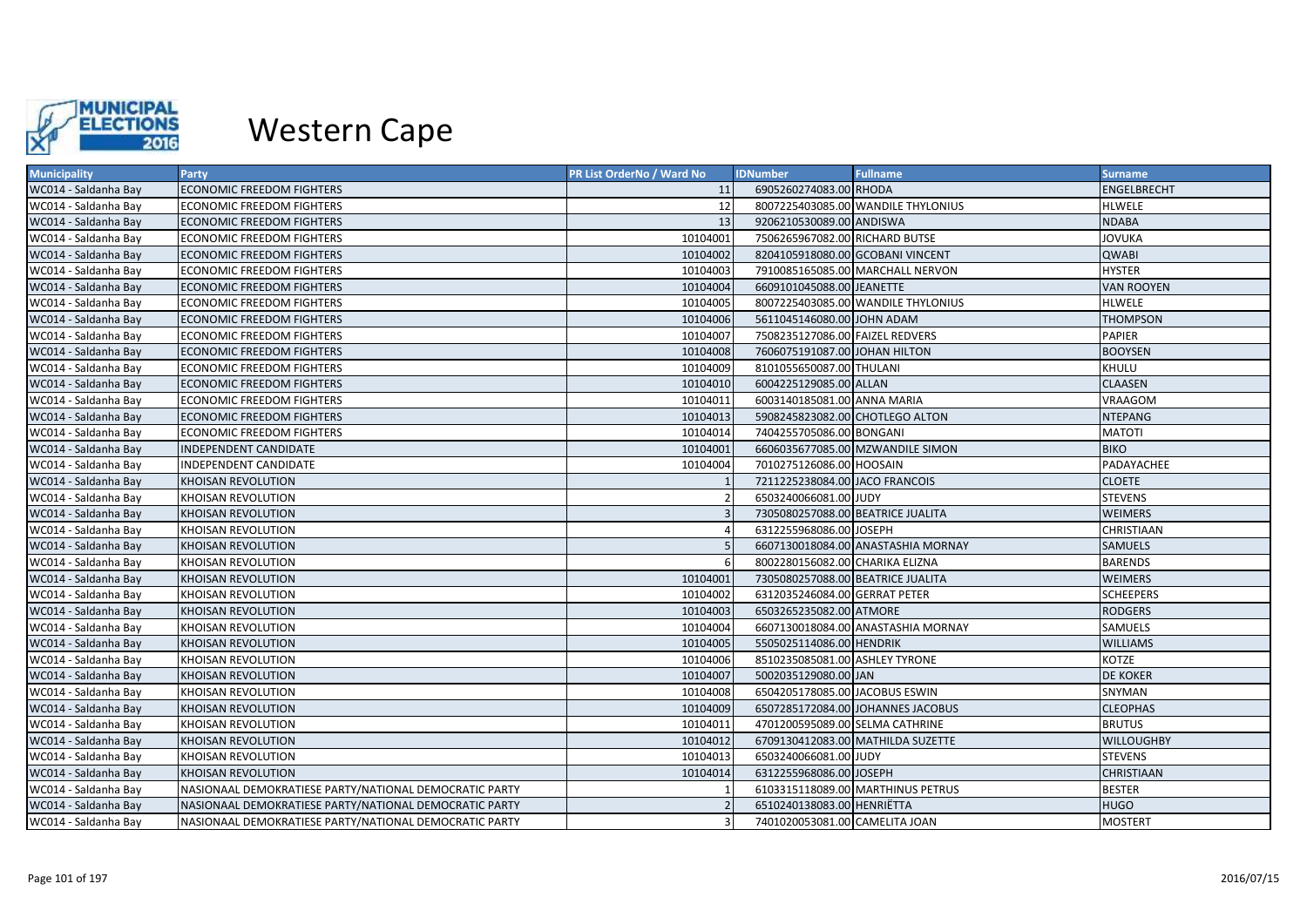

| <b>Municipality</b>  | Party                                                  | <b>PR List OrderNo / Ward No</b> | <b>IDNumber</b>                 | <b>Fullname</b>                             | <b>Surname</b>  |
|----------------------|--------------------------------------------------------|----------------------------------|---------------------------------|---------------------------------------------|-----------------|
| WC014 - Saldanha Bay | NASIONAAL DEMOKRATIESE PARTY/NATIONAL DEMOCRATIC PARTY |                                  |                                 | 7506215078089.00 MICHAEL JOHANNES           | <b>JANSEN</b>   |
| WC014 - Saldanha Bay | NASIONAAL DEMOKRATIESE PARTY/NATIONAL DEMOCRATIC PARTY |                                  | 4710060103082.00 ANTOINETTE     |                                             | <b>PIETERS</b>  |
| WC014 - Saldanha Bay | NASIONAAL DEMOKRATIESE PARTY/NATIONAL DEMOCRATIC PARTY |                                  | 5512110028080.00 BRENDA         |                                             | <b>HUGO</b>     |
| WC014 - Saldanha Bay | NASIONAAL DEMOKRATIESE PARTY/NATIONAL DEMOCRATIC PARTY |                                  | 7102260236085.00 RENE SHEILA    |                                             | <b>BRANDT</b>   |
| WC014 - Saldanha Bay | NASIONAAL DEMOKRATIESE PARTY/NATIONAL DEMOCRATIC PARTY |                                  |                                 | 7810255208089.00 FRANCIOUS NICHOLAS         | <b>PEDRO</b>    |
| WC014 - Saldanha Bay | NASIONAAL DEMOKRATIESE PARTY/NATIONAL DEMOCRATIC PARTY |                                  |                                 | 4306295071085.00 THEUNIS PHILIPPUS RUDOLPH  | PIENAAR         |
| WC014 - Saldanha Bay | NASIONAAL DEMOKRATIESE PARTY/NATIONAL DEMOCRATIC PARTY | 10                               | 8311065034087.00 MARIUS JACO    |                                             | LE FLEUR        |
| WC014 - Saldanha Bay | NASIONAAL DEMOKRATIESE PARTY/NATIONAL DEMOCRATIC PARTY | 11                               | 6804135722089.00 LEFTY          |                                             | <b>QINELA</b>   |
| WC014 - Saldanha Bay | NASIONAAL DEMOKRATIESE PARTY/NATIONAL DEMOCRATIC PARTY | 12                               | 6603050249080.00 ROSE MAGRET    |                                             | <b>CORDOM</b>   |
| WC014 - Saldanha Bay | NASIONAAL DEMOKRATIESE PARTY/NATIONAL DEMOCRATIC PARTY | 13                               |                                 | 7703310083086.00 SUSANNA MAGDALENA TERTIA   | <b>WATKINS</b>  |
| WC014 - Saldanha Bay | NASIONAAL DEMOKRATIESE PARTY/NATIONAL DEMOCRATIC PARTY | 14                               | 6711170152082.00 ANNETTE        |                                             | <b>DE JAGER</b> |
| WC014 - Saldanha Bay | NASIONAAL DEMOKRATIESE PARTY/NATIONAL DEMOCRATIC PARTY | 10104001                         | 6804135722089.00 LEFTY          |                                             | QINELA          |
| WC014 - Saldanha Bay | NASIONAAL DEMOKRATIESE PARTY/NATIONAL DEMOCRATIC PARTY | 10104002                         |                                 | 7506215078089.00 MICHAEL JOHANNES           | <b>JANSEN</b>   |
| WC014 - Saldanha Bay | NASIONAAL DEMOKRATIESE PARTY/NATIONAL DEMOCRATIC PARTY | 10104003                         |                                 | 7810255208089.00 FRANCIOUS NICHOLAS         | PEDRO           |
| WC014 - Saldanha Bay | NASIONAAL DEMOKRATIESE PARTY/NATIONAL DEMOCRATIC PARTY | 10104004                         | 7401020053081.00 CAMELITA JOAN  |                                             | <b>MOSTERT</b>  |
| WC014 - Saldanha Bay | NASIONAAL DEMOKRATIESE PARTY/NATIONAL DEMOCRATIC PARTY | 10104005                         | 6510240138083.00 HENRIËTTA      |                                             | <b>HUGO</b>     |
| WC014 - Saldanha Bay | NASIONAAL DEMOKRATIESE PARTY/NATIONAL DEMOCRATIC PARTY | 10104006                         |                                 | 4306295071085.00 THEUNIS PHILIPPUS RUDOLPH  | PIENAAR         |
| WC014 - Saldanha Bay | NASIONAAL DEMOKRATIESE PARTY/NATIONAL DEMOCRATIC PARTY | 10104007                         | 4710060103082.00 ANTOINETTE     |                                             | PIETERS         |
| WC014 - Saldanha Bay | NASIONAAL DEMOKRATIESE PARTY/NATIONAL DEMOCRATIC PARTY | 10104008                         |                                 | 6103315118089.00 MARTHINUS PETRUS           | <b>BESTER</b>   |
| WC014 - Saldanha Bay | NASIONAAL DEMOKRATIESE PARTY/NATIONAL DEMOCRATIC PARTY | 10104009                         | 6603050249080.00 ROSE MAGRET    |                                             | CORDOM          |
| WC014 - Saldanha Bay | NASIONAAL DEMOKRATIESE PARTY/NATIONAL DEMOCRATIC PARTY | 10104010                         |                                 | 7703310083086.00 SUSANNA MAGDALENA TERTIA   | <b>WATKINS</b>  |
| WC014 - Saldanha Bay | NASIONAAL DEMOKRATIESE PARTY/NATIONAL DEMOCRATIC PARTY | 10104011                         | 7102260236085.00 RENE SHEILA    |                                             | <b>BRANDT</b>   |
| WC014 - Saldanha Bay | NASIONAAL DEMOKRATIESE PARTY/NATIONAL DEMOCRATIC PARTY | 10104012                         | 7003240882081.00 SUSANNA        |                                             | <b>DE BRUIN</b> |
| WC014 - Saldanha Bay | NASIONAAL DEMOKRATIESE PARTY/NATIONAL DEMOCRATIC PARTY | 10104013                         | 8311065034087.00 MARIUS JACO    |                                             | LE FLEUR        |
| WC014 - Saldanha Bay | NASIONAAL DEMOKRATIESE PARTY/NATIONAL DEMOCRATIC PARTY | 10104014                         | 5512110028080.00 BRENDA         |                                             | <b>HUGO</b>     |
| WC014 - Saldanha Bay | NATIONALIST COLOURED PARTY OF SOUTH AFRICA             | 10104001                         | 5806200091085.00 JOHANNA        |                                             | <b>MAARMAN</b>  |
| WC014 - Saldanha Bay | NATIONALIST COLOURED PARTY OF SOUTH AFRICA             | 10104003                         | 5806200091085.00 JOHANNA        |                                             | <b>MAARMAN</b>  |
| WC014 - Saldanha Bay | NATIONALIST COLOURED PARTY OF SOUTH AFRICA             | 10104004                         | 5806200091085.00 JOHANNA        |                                             | <b>MAARMAN</b>  |
| WC014 - Saldanha Bay | SALDANHA BAY RESIDENTS ALLIANCE                        |                                  |                                 | 6803125115080.00 JACOBUS ALBERTUS JESSE     | <b>KOTZÉ</b>    |
| WC014 - Saldanha Bay | SALDANHA BAY RESIDENTS ALLIANCE                        |                                  |                                 | 4611135007086.00 FRANSCISCUS SCHOON         | PALM            |
| WC014 - Saldanha Bay | SALDANHA BAY RESIDENTS ALLIANCE                        |                                  | 7501050151083.00 CHRISTO LYNN   |                                             | ARENDSE         |
| WC014 - Saldanha Bay | SALDANHA BAY RESIDENTS ALLIANCE                        |                                  | 6810045333081.00 TYRONE ANDRE   |                                             | <b>POOLE</b>    |
| WC014 - Saldanha Bay | SALDANHA BAY RESIDENTS ALLIANCE                        |                                  | 7606245455081.00 KHAYALETHU     |                                             | <b>NGWADLA</b>  |
| WC014 - Saldanha Bay | SALDANHA BAY RESIDENTS ALLIANCE                        |                                  |                                 | 5804010088086.00 ALETTA GERTRUIDA CATHERINA | CLAASSEN        |
| WC014 - Saldanha Bay | SALDANHA BAY RESIDENTS ALLIANCE                        |                                  | 4712215086089.00 WILLEM HENDRIK |                                             | <b>GOOSEN</b>   |
| WC014 - Saldanha Bay | SALDANHA BAY RESIDENTS ALLIANCE                        | 8                                |                                 | 4501025095087.00 RICHARD DESMOND DEVILLIERS | <b>PRINSLOO</b> |
| WC014 - Saldanha Bay | SALDANHA BAY RESIDENTS ALLIANCE                        |                                  |                                 | 6907305246084.00 LANZLID PATRICK ALDRIN     | <b>JORDAAN</b>  |
| WC014 - Saldanha Bay | SALDANHA BAY RESIDENTS ALLIANCE                        | 10                               | 6511100085083.00 JULIANA        |                                             | PIETERSEN       |
| WC014 - Saldanha Bay | SALDANHA BAY RESIDENTS ALLIANCE                        | 11                               | 8205075316080.00 SAMORA KHAYA   |                                             | <b>GQETYWA</b>  |
| WC014 - Saldanha Bay | SALDANHA BAY RESIDENTS ALLIANCE                        | 12                               |                                 | 4605305010086.00 JOHANNES HENDRIK           | KOTZÉ           |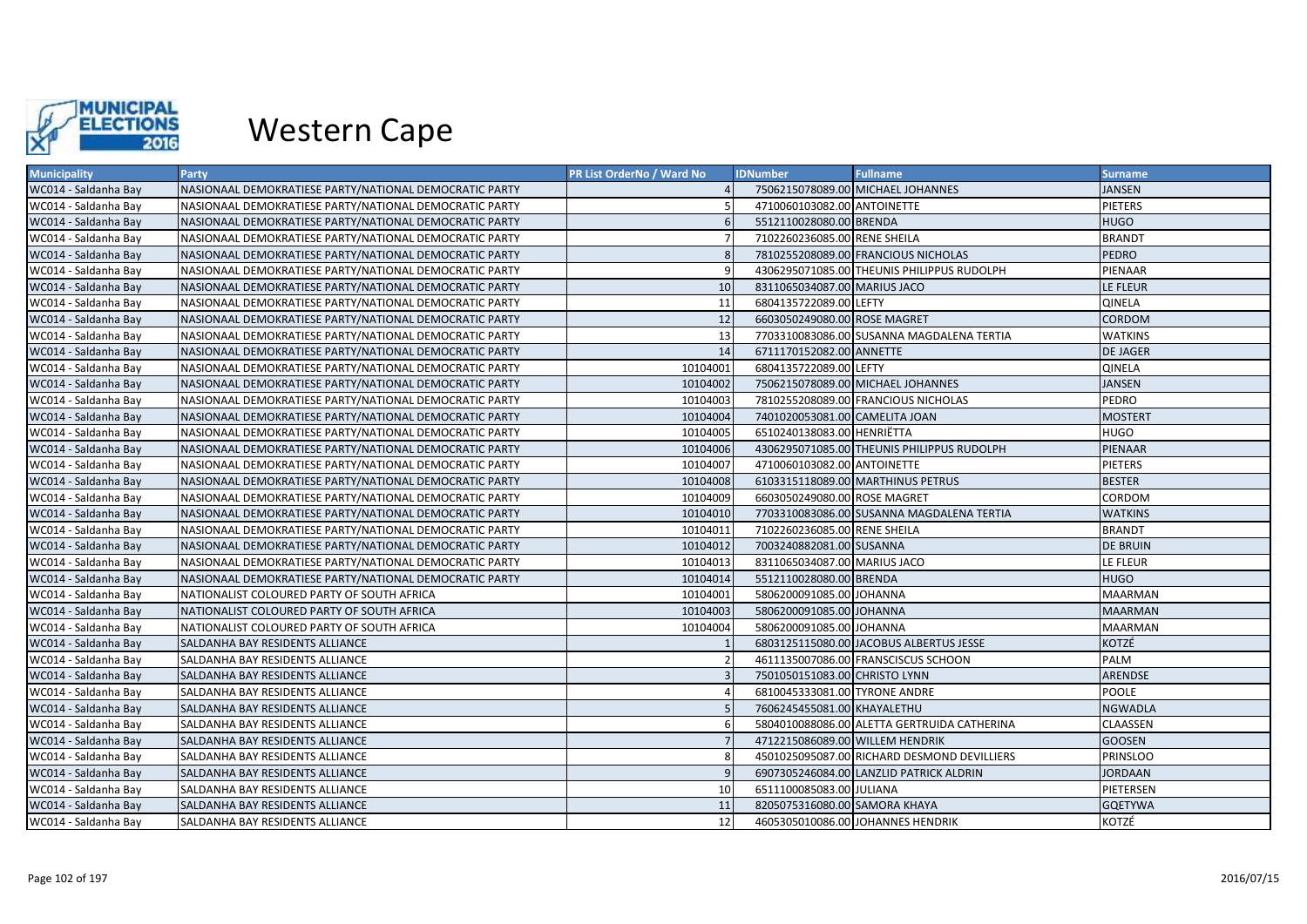

| <b>Municipality</b>  | <b>Party</b>                               | <b>PR List OrderNo / Ward No</b> | <b>IDNumber</b>                 | <b>Fullname</b>                             | <b>Surname</b>   |
|----------------------|--------------------------------------------|----------------------------------|---------------------------------|---------------------------------------------|------------------|
| WC014 - Saldanha Bay | SALDANHA BAY RESIDENTS ALLIANCE            | 13                               | 5804025587080.00 VUYISANI       |                                             | <b>GQETYWA</b>   |
| WC014 - Saldanha Bay | SALDANHA BAY RESIDENTS ALLIANCE            | 10104001                         | 7606245455081.00 KHAYALETHU     |                                             | <b>NGWADLA</b>   |
| WC014 - Saldanha Bay | SALDANHA BAY RESIDENTS ALLIANCE            | 10104002                         |                                 | 4501025095087.00 RICHARD DESMOND DEVILLIERS | <b>PRINSLOO</b>  |
| WC014 - Saldanha Bay | SALDANHA BAY RESIDENTS ALLIANCE            | 10104003                         | 7501050151083.00 CHRISTO LYNN   |                                             | ARENDSE          |
| WC014 - Saldanha Bay | SALDANHA BAY RESIDENTS ALLIANCE            | 10104004                         | 6511100085083.00 JULIANA        |                                             | PIETERSEN        |
| WC014 - Saldanha Bay | SALDANHA BAY RESIDENTS ALLIANCE            | 10104005                         |                                 | 5804010088086.00 ALETTA GERTRUIDA CATHERINA | CLAASSEN         |
| WC014 - Saldanha Bay | SALDANHA BAY RESIDENTS ALLIANCE            | 10104006                         |                                 | 6803125115080.00 JACOBUS ALBERTUS JESSE     | KOTZÉ            |
| WC014 - Saldanha Bay | SALDANHA BAY RESIDENTS ALLIANCE            | 10104007                         | 6810045333081.00 TYRONE ANDRE   |                                             | <b>POOLE</b>     |
| WC014 - Saldanha Bay | SALDANHA BAY RESIDENTS ALLIANCE            | 10104008                         | 4712215086089.00 WILLEM HENDRIK |                                             | <b>GOOSEN</b>    |
| WC014 - Saldanha Bay | SALDANHA BAY RESIDENTS ALLIANCE            | 10104009                         | 8205075316080.00 SAMORA KHAYA   |                                             | <b>GQETYWA</b>   |
| WC014 - Saldanha Bay | SALDANHA BAY RESIDENTS ALLIANCE            | 10104010                         |                                 | 4605305010086.00 JOHANNES HENDRIK           | KOTZÉ            |
| WC014 - Saldanha Bay | SALDANHA BAY RESIDENTS ALLIANCE            | 10104011                         |                                 | 6907305246084.00 LANZLID PATRICK ALDRIN     | <b>JORDAAN</b>   |
| WC014 - Saldanha Bay | SALDANHA BAY RESIDENTS ALLIANCE            | 10104012                         | 5804025587080.00 VUYISANI       |                                             | <b>GQETYWA</b>   |
| WC014 - Saldanha Bay | SALDANHA BAY RESIDENTS ALLIANCE            | 10104013                         |                                 | 4605305010086.00 JOHANNES HENDRIK           | KOTZÉ            |
| WC014 - Saldanha Bay | SALDANHA BAY RESIDENTS ALLIANCE            | 10104014                         |                                 | 4611135007086.00 FRANSCISCUS SCHOON         | <b>PALM</b>      |
| WC014 - Saldanha Bay | SERVICE TO OUR PEOPLE'S PARTY              |                                  | 7207025043088.00 JANNIE         |                                             | DE WEE           |
| WC014 - Saldanha Bay | SERVICE TO OUR PEOPLE'S PARTY              |                                  | 6607145188088.00 PETER DANNY    |                                             | <b>PLAATJIES</b> |
| WC014 - Saldanha Bay | SERVICE TO OUR PEOPLE'S PARTY              |                                  | 6310140112084.00 JESSICA        |                                             | PETERSEN         |
| WC014 - Saldanha Bay | SERVICE TO OUR PEOPLE'S PARTY              |                                  | 9012155165083.00 EARL           |                                             | <b>GALANT</b>    |
| WC014 - Saldanha Bay | SERVICE TO OUR PEOPLE'S PARTY              | 10104001                         | 7503115135085.00 DAWID          |                                             | <b>LOOCK</b>     |
| WC014 - Saldanha Bay | SERVICE TO OUR PEOPLE'S PARTY              | 10104002                         | 6607145188088.00 PETER DANNY    |                                             | <b>PLAATJIES</b> |
| WC014 - Saldanha Bay | SERVICE TO OUR PEOPLE'S PARTY              | 10104003                         | 7503115135085.00 DAWID          |                                             | <b>LOOCK</b>     |
| WC014 - Saldanha Bay | SERVICE TO OUR PEOPLE'S PARTY              | 10104004                         | 6310140112084.00 JESSICA        |                                             | <b>PETERSEN</b>  |
| WC014 - Saldanha Bay | SERVICE TO OUR PEOPLE'S PARTY              | 10104005                         | 7503115135085.00 DAWID          |                                             | <b>LOOCK</b>     |
| WC014 - Saldanha Bay | SERVICE TO OUR PEOPLE'S PARTY              | 10104006                         | 8404045165087.00 VERNON ARNO    |                                             | <b>PIETERS</b>   |
| WC014 - Saldanha Bay | SERVICE TO OUR PEOPLE'S PARTY              | 10104008                         | 8404045165087.00 VERNON ARNO    |                                             | <b>PIETERS</b>   |
| WC014 - Saldanha Bay | SERVICE TO OUR PEOPLE'S PARTY              | 10104010                         | 9012155165083.00 EARL           |                                             | <b>GALANT</b>    |
| WC014 - Saldanha Bay | SERVICE TO OUR PEOPLE'S PARTY              | 10104013                         | 7207025043088.00 JANNIE         |                                             | DE WEE           |
| WC014 - Saldanha Bay | THE PEOPLES INDEPENDENT CIVIC ORGANISATION |                                  |                                 | 8105040374083.00 NICOLETTE MARLENE          | <b>THOMAS</b>    |
| WC014 - Saldanha Bay | <b>UBUNTU PARTY</b>                        |                                  | 5511145072089.00 JOHANNES       |                                             | <b>GREEF</b>     |
| WC014 - Saldanha Bay | <b>UBUNTU PARTY</b>                        |                                  | 8501145243084.00 CLAYTON JACQUA |                                             | <b>PRINCE</b>    |
| WC014 - Saldanha Bay | UBUNTU PARTY                               | 10104001                         | 6810056041086.00 HENRY JOHAN    |                                             | <b>BOTHA</b>     |
| WC014 - Saldanha Bay | <b>UBUNTU PARTY</b>                        | 10104003                         | 7201130112086.00 CLAUDIA JOSELL |                                             | <b>NICHOLS</b>   |
| WC014 - Saldanha Bay | <b>UBUNTU PARTY</b>                        | 10104004                         | 5511145072089.00 JOHANNES       |                                             | <b>GREEF</b>     |
| WC014 - Saldanha Bay | <b>UBUNTU PARTY</b>                        | 10104005                         | 7508210200080.00 ZEDRA ROSETTA  |                                             | ABRAHAMS         |
| WC014 - Saldanha Bay | <b>UBUNTU PARTY</b>                        | 10104007                         | 6512165200088.00 DANIËL JACOBUS |                                             | <b>MENTOOR</b>   |
| WC014 - Saldanha Bay | <b>UBUNTU PARTY</b>                        | 10104008                         | 7711225228084.00 JOHN           |                                             | <b>DE WEE</b>    |
| WC014 - Saldanha Bay | UBUNTU PARTY                               | 10104009                         | 6706305185080.00 FLIP ROGER     |                                             | LAMBERT          |
| WC014 - Saldanha Bay | <b>UBUNTU PARTY</b>                        | 10104010                         | 6302135198087.00 ISAK JOHANNES  |                                             | <b>COETZEE</b>   |
| WC014 - Saldanha Bay | <b>UBUNTU PARTY</b>                        | 10104011                         | 5808165102089.00 RODNEY HENRY   |                                             | <b>VEGOE</b>     |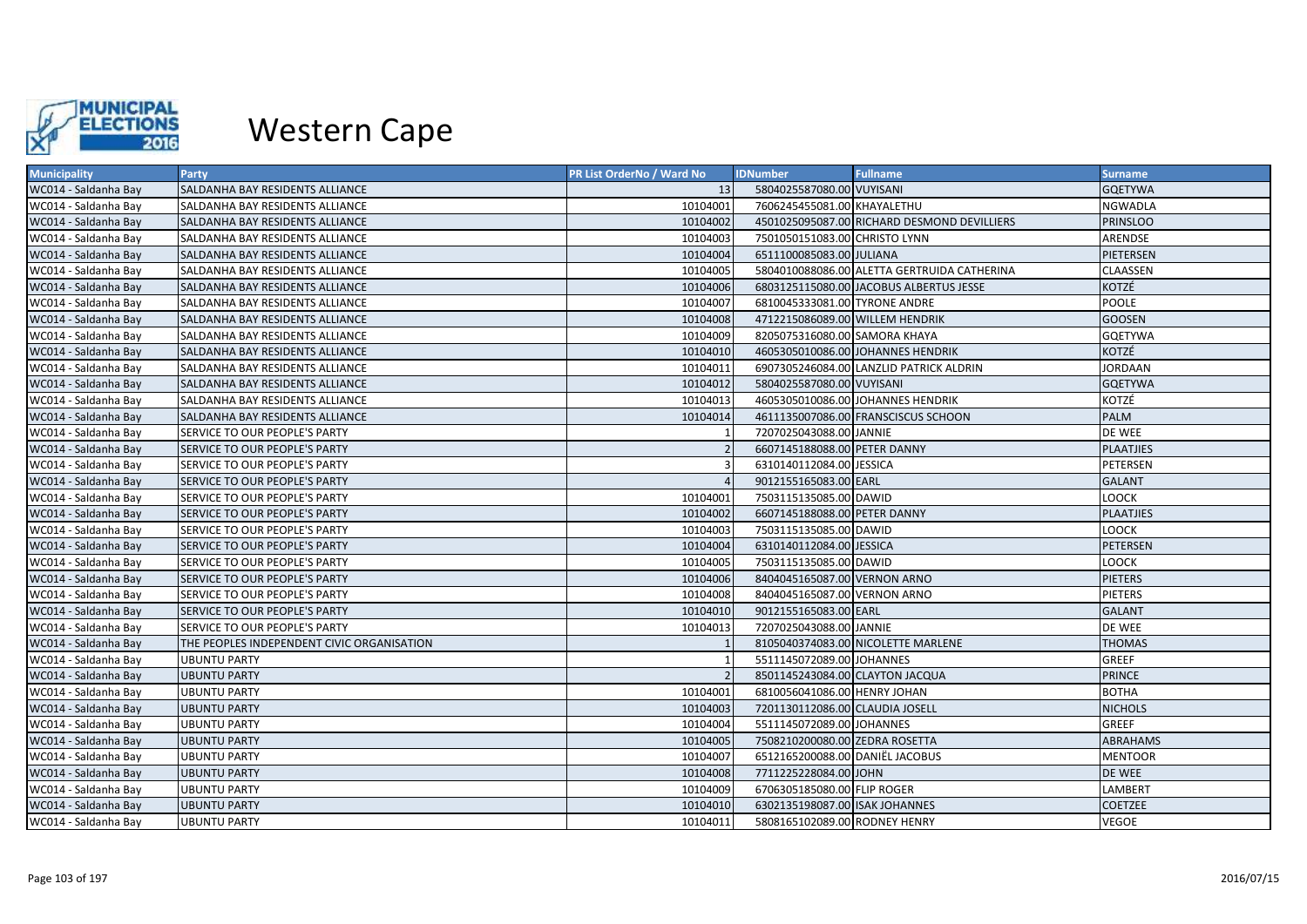

| <b>Municipality</b>  | Party                           | <b>PR List OrderNo / Ward No</b> | <b>IDNumber</b>                   | <b>Fullname</b>                      | <b>Surname</b>      |
|----------------------|---------------------------------|----------------------------------|-----------------------------------|--------------------------------------|---------------------|
| WC014 - Saldanha Bay | <b>UBUNTU PARTY</b>             | 10104012                         |                                   | 8610040272088.00 MICHELLE CHRISJEIDA | <b>DAVIDS</b>       |
| WC014 - Saldanha Bay | <b>UBUNTU PARTY</b>             | 10104013                         | 6401021151083.00 JOHNISIA         |                                      | <b>PRINCE</b>       |
| WC014 - Saldanha Bay | <b>UBUNTU PARTY</b>             | 10104014                         | 8501145243084.00 CLAYTON JACQUA   |                                      | <b>PRINCE</b>       |
| WC014 - Saldanha Bay | UNITED DEMOCRATIC MOVEMENT      |                                  | 6302155754082.00 MNYAMETELI       |                                      | <b>TAKAYI</b>       |
| WC014 - Saldanha Bay | <b>VRYHEIDSFRONT PLUS</b>       |                                  | 6606160081087.00 LIZELLE          |                                      | <b>STRYDOM</b>      |
| WC014 - Saldanha Bay | <b>VRYHEIDSFRONT PLUS</b>       | 10104001                         | 7604195054087.00 DIRK JACOBUS     |                                      | <b>DE WEE</b>       |
| WC014 - Saldanha Bay | <b>VRYHEIDSFRONT PLUS</b>       | 10104002                         | 7604195054087.00 DIRK JACOBUS     |                                      | <b>DE WEE</b>       |
| WC014 - Saldanha Bay | <b>VRYHEIDSFRONT PLUS</b>       | 10104003                         | 7604195054087.00 DIRK JACOBUS     |                                      | DE WEE              |
| WC014 - Saldanha Bay | <b>VRYHEIDSFRONT PLUS</b>       | 10104004                         | 7604195054087.00 DIRK JACOBUS     |                                      | DE WEE              |
| WC014 - Saldanha Bay | <b>VRYHEIDSFRONT PLUS</b>       | 10104005                         | 7308090172081.00 FRANSIE          |                                      | <b>KOEKEMOER</b>    |
| WC014 - Saldanha Bay | <b>VRYHEIDSFRONT PLUS</b>       | 10104006                         | 6606160081087.00 LIZELLE          |                                      | <b>STRYDOM</b>      |
| WC014 - Saldanha Bay | <b>VRYHEIDSFRONT PLUS</b>       | 10104007                         | 6606160081087.00 LIZELLE          |                                      | <b>STRYDOM</b>      |
| WC014 - Saldanha Bay | <b>VRYHEIDSFRONT PLUS</b>       | 10104008                         | 7906065090087.00 SHANE            |                                      | <b>INIEUWENHUYS</b> |
| WC014 - Saldanha Bay | <b>VRYHEIDSFRONT PLUS</b>       | 10104009                         | 7604195054087.00 DIRK JACOBUS     |                                      | DE WEE              |
| WC014 - Saldanha Bay | <b>VRYHEIDSFRONT PLUS</b>       | 10104010                         | 7308090172081.00 FRANSIE          |                                      | <b>KOEKEMOER</b>    |
| WC014 - Saldanha Bay | <b>VRYHEIDSFRONT PLUS</b>       | 10104011                         | 7906065090087.00 SHANE            |                                      | NIEUWENHUYS         |
| WC014 - Saldanha Bay | <b>VRYHEIDSFRONT PLUS</b>       | 10104012                         | 7604195054087.00 DIRK JACOBUS     |                                      | <b>DE WEE</b>       |
| WC014 - Saldanha Bay | <b>VRYHEIDSFRONT PLUS</b>       | 10104013                         | 7604195054087.00 DIRK JACOBUS     |                                      | <b>DE WEE</b>       |
| WC014 - Saldanha Bay | <b>VRYHEIDSFRONT PLUS</b>       | 10104014                         | 6606160081087.00 LIZELLE          |                                      | <b>STRYDOM</b>      |
| WC015 - Swartland    | AFRICAN NATIONAL CONGRESS       |                                  | 6112285219082.00 DESMOND BRIAN    |                                      | PHILANDER           |
| WC015 - Swartland    | AFRICAN NATIONAL CONGRESS       |                                  | 6701240568086.00 ANNIE MATHILDA   |                                      | <b>SNEEWE</b>       |
| WC015 - Swartland    | AFRICAN NATIONAL CONGRESS       |                                  |                                   | 8501095973086.00 NTOBEKO SHEPHARD    | ZATU                |
| WC015 - Swartland    | AFRICAN NATIONAL CONGRESS       |                                  | 6301270198084.00 FELICIA SHIRLEY  |                                      | <b>HUMPHREYS</b>    |
| WC015 - Swartland    | AFRICAN NATIONAL CONGRESS       |                                  | 7209245718085.00 ZAMABUNTU        |                                      | <b>BEKEBU</b>       |
| WC015 - Swartland    | AFRICAN NATIONAL CONGRESS       |                                  |                                   | 6908280148089.00 COLLEEN MARGARET    | <b>CLOETE</b>       |
| WC015 - Swartland    | AFRICAN NATIONAL CONGRESS       |                                  | 8306101162082.00 SABELA           |                                      | RASMENI             |
| WC015 - Swartland    | AFRICAN NATIONAL CONGRESS       | 10105001                         | 6407225255083.00 JEREMY RICHARD   |                                      | <b>PAPIER</b>       |
| WC015 - Swartland    | AFRICAN NATIONAL CONGRESS       | 10105002                         |                                   | 8812175755081.00 PHAKAMANI ELLIAS    | SOLDAKA             |
| WC015 - Swartland    | AFRICAN NATIONAL CONGRESS       | 10105003                         | 5901295097087.00 TERENCE NIGEL    |                                      | <b>BARON</b>        |
| WC015 - Swartland    | AFRICAN NATIONAL CONGRESS       | 10105004                         | 7803315206086.00 RALPH SIMON      |                                      | <b>BURGER</b>       |
| WC015 - Swartland    | AFRICAN NATIONAL CONGRESS       | 10105005                         | 6301270198084.00 FELICIA SHIRLEY  |                                      | <b>HUMPHREYS</b>    |
| WC015 - Swartland    | AFRICAN NATIONAL CONGRESS       | 10105006                         | 6804205243081.00 ROBERT           |                                      | BEZUIDENHOUT        |
| WC015 - Swartland    | AFRICAN NATIONAL CONGRESS       | 10105007                         | 6901135214081.00 ASHLEY           |                                      | <b>ABRAHAMS</b>     |
| WC015 - Swartland    | AFRICAN NATIONAL CONGRESS       | 10105008                         | 7806160217082.00 MARGARET         |                                      | <b>PIETERS</b>      |
| WC015 - Swartland    | AFRICAN NATIONAL CONGRESS       | 10105009                         | 8303056232085.00 BULELANI JUSTICE |                                      | <b>PENXA</b>        |
| WC015 - Swartland    | AFRICAN NATIONAL CONGRESS       | 10105010                         |                                   | 6908280148089.00 COLLEEN MARGARET    | <b>CLOETE</b>       |
| WC015 - Swartland    | AFRICAN NATIONAL CONGRESS       | 10105011                         | 7801100116080.00 CATHERINE        |                                      | <b>PIETERS</b>      |
| WC015 - Swartland    | AFRICAN NATIONAL CONGRESS       | 10105012                         |                                   | 7405051273088.00 KUTALA CONSTANCE    | <b>GWADISO</b>      |
| WC015 - Swartland    | <b>CAPE PARTY/ KAAPSE PARTY</b> |                                  | 6911205177084.00 CARLO JOHANN     |                                      | <b>VILJOEN</b>      |
| WC015 - Swartland    | CAPE PARTY/ KAAPSE PARTY        | 10105001                         | 6911205177084.00 CARLO JOHANN     |                                      | <b>VILJOEN</b>      |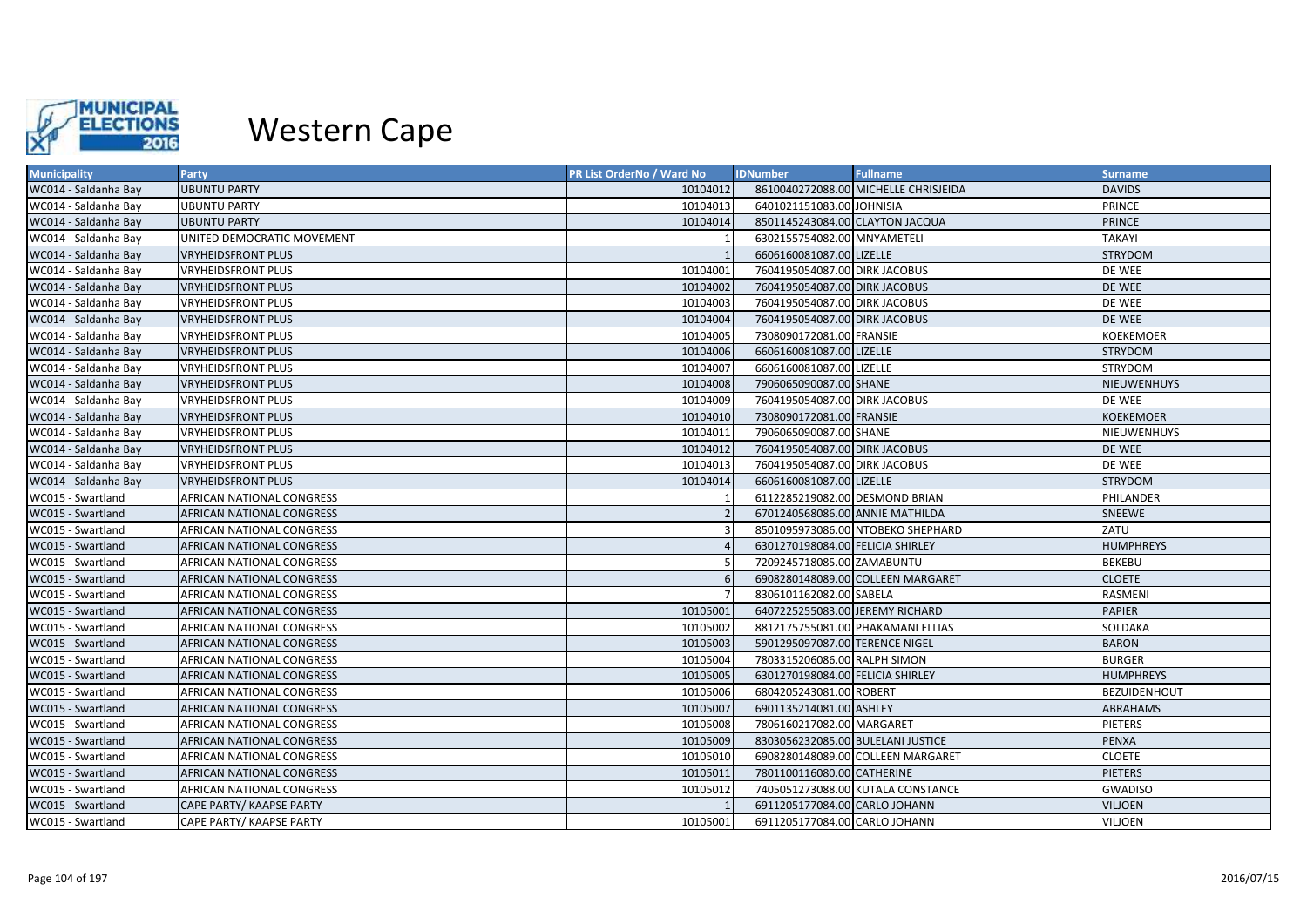

| <b>Municipality</b> | Party                            | <b>PR List OrderNo / Ward No</b> | <b>IDNumber</b>                  | <b>Fullname</b>                           | <b>Surname</b>            |
|---------------------|----------------------------------|----------------------------------|----------------------------------|-------------------------------------------|---------------------------|
| WC015 - Swartland   | <b>CAPE PARTY/ KAAPSE PARTY</b>  | 10105002                         | 6911205177084.00 CARLO JOHANN    |                                           | <b>VILJOEN</b>            |
| WC015 - Swartland   | CAPE PARTY/ KAAPSE PARTY         | 10105003                         | 6911205177084.00 CARLO JOHANN    |                                           | <b>VILJOEN</b>            |
| WC015 - Swartland   | CAPE PARTY/ KAAPSE PARTY         | 10105004                         | 6911205177084.00 CARLO JOHANN    |                                           | <b>VILJOEN</b>            |
| WC015 - Swartland   | CAPE PARTY/ KAAPSE PARTY         | 10105005                         | 6911205177084.00 CARLO JOHANN    |                                           | <b>VILJOEN</b>            |
| WC015 - Swartland   | CAPE PARTY/ KAAPSE PARTY         | 10105006                         |                                  | 9012235325087.00 FRANKLIN EDWARD          | <b>KRUGER</b>             |
| WC015 - Swartland   | CAPE PARTY/ KAAPSE PARTY         | 10105007                         | 6912285159083.00 CAREL CARLO     |                                           | <b>DANIELS</b>            |
| WC015 - Swartland   | CAPE PARTY/ KAAPSE PARTY         | 10105008                         | 6911205177084.00 CARLO JOHANN    |                                           | <b>VILJOEN</b>            |
| WC015 - Swartland   | CAPE PARTY/ KAAPSE PARTY         | 10105009                         | 6911205177084.00 CARLO JOHANN    |                                           | <b>VILJOEN</b>            |
| WC015 - Swartland   | CAPE PARTY/ KAAPSE PARTY         | 10105010                         | 6911205177084.00 CARLO JOHANN    |                                           | <b>VILJOEN</b>            |
| WC015 - Swartland   | CAPE PARTY/ KAAPSE PARTY         | 10105011                         | 6911205177084.00 CARLO JOHANN    |                                           | <b>VILJOEN</b>            |
| WC015 - Swartland   | CAPE PARTY/ KAAPSE PARTY         | 10105012                         | 6903185057089.00 SHAWN           |                                           | <b>HEWITT</b>             |
| WC015 - Swartland   | DEMOCRATIC ALLIANCE              |                                  | 5103135024088.00 TIJMEN          |                                           | <b>VAN ESSEN</b>          |
| WC015 - Swartland   | <b>DEMOCRATIC ALLIANCE</b>       |                                  |                                  | 4705140090085.00 MAUDE SUSAN IRENE        | <b>GOLIATH</b>            |
| WC015 - Swartland   | <b>DEMOCRATIC ALLIANCE</b>       |                                  |                                  | 7209285516084.00 ORZYMONDIUS MONDE        | <b>STEMELE</b>            |
| WC015 - Swartland   | <b>DEMOCRATIC ALLIANCE</b>       |                                  |                                  | 5901140006085.00 PATRICIA ELIZABETH       | <b>SOLOMONS</b>           |
| WC015 - Swartland   | <b>DEMOCRATIC ALLIANCE</b>       |                                  |                                  | 6201245113087.00 CORMAC BLUMERES          | <b>FORTUIN</b>            |
| WC015 - Swartland   | <b>DEMOCRATIC ALLIANCE</b>       |                                  | 5402165026082.00 RICHARD JOACHIM |                                           | <b>KRUGER</b>             |
| WC015 - Swartland   | DEMOCRATIC ALLIANCE              |                                  | 7204105165089.00 ALLAN MARK      |                                           | <b>WILLIAMS</b>           |
| WC015 - Swartland   | <b>DEMOCRATIC ALLIANCE</b>       |                                  | 6401305205084.00 MOGAMAT-ZAIN    |                                           | <b>ABRAHAMS</b>           |
| WC015 - Swartland   | <b>DEMOCRATIC ALLIANCE</b>       |                                  | 6101015145089.00 SAREL           |                                           | <b>HEYNSE</b>             |
| WC015 - Swartland   | <b>DEMOCRATIC ALLIANCE</b>       | 10                               | 6206220238080.00 KARIENA         |                                           | <b>BRUINERS</b>           |
| WC015 - Swartland   | <b>DEMOCRATIC ALLIANCE</b>       | 11                               | 8008260038083.00 RONE            |                                           | <b>WHEATLEY</b>           |
| WC015 - Swartland   | <b>DEMOCRATIC ALLIANCE</b>       | 10105001                         | 5506200172089.00 MARLENE         |                                           | <b>VAN ZYL</b>            |
| WC015 - Swartland   | DEMOCRATIC ALLIANCE              | 10105002                         | 5804035067081.00 CLIVE HENRY     |                                           | <b>PAPERS</b>             |
| WC015 - Swartland   | <b>DEMOCRATIC ALLIANCE</b>       | 10105003                         | 7305270243088.00 NICOLENE        |                                           | <b>SMIT</b>               |
| WC015 - Swartland   | DEMOCRATIC ALLIANCE              | 10105004                         | 5312275106080.00 BASIL JOHN      |                                           | STANLEY                   |
| WC015 - Swartland   | <b>DEMOCRATIC ALLIANCE</b>       | 10105005                         | 6810115138089.00 MICHAEL ADOLPH  |                                           | RANGASAMY                 |
| WC015 - Swartland   | <b>DEMOCRATIC ALLIANCE</b>       | 10105006                         |                                  | 7607120120089.00 ESTELLE SHEILA MARGARET  | <b>MAART</b>              |
| WC015 - Swartland   | <b>DEMOCRATIC ALLIANCE</b>       | 10105007                         | 5911190198088.00 VALERY DENICE   |                                           | <b>MC QUIRE</b>           |
| WC015 - Swartland   | <b>DEMOCRATIC ALLIANCE</b>       | 10105008                         | 6805060129083.00 JANETTA MARIA   |                                           | <b>DE BEER</b>            |
| WC015 - Swartland   | <b>DEMOCRATIC ALLIANCE</b>       | 10105009                         |                                  | 7209285516084.00 ORZYMONDIUS MONDE        | <b>STEMELE</b>            |
| WC015 - Swartland   | DEMOCRATIC ALLIANCE              | 10105010                         | 4410155047084.00 REGINALD FRED   |                                           | <b>VAN DER WESTHUIZEN</b> |
| WC015 - Swartland   | <b>DEMOCRATIC ALLIANCE</b>       | 10105011                         | 5305175704087.00 COLIN           |                                           | <b>DANIELS</b>            |
| WC015 - Swartland   | DEMOCRATIC ALLIANCE              | 10105012                         |                                  | 7701310052085.00 DESIREE GERALDINE        | <b>BESS</b>               |
| WC015 - Swartland   | <b>ECONOMIC FREEDOM FIGHTERS</b> |                                  |                                  | 9001215243089.00 LISOLOMZI EBENIZER       | <b>MFUTWANA</b>           |
| WC015 - Swartland   | <b>ECONOMIC FREEDOM FIGHTERS</b> |                                  |                                  | 6410200185085.00 MELANIE CARINE MAGDALENE | WEPENER                   |
| WC015 - Swartland   | <b>ECONOMIC FREEDOM FIGHTERS</b> |                                  | 9105115831081.00 MORENA          |                                           | <b>LEHLOHLA</b>           |
| WC015 - Swartland   | <b>ECONOMIC FREEDOM FIGHTERS</b> |                                  | 7104090250088.00 ELLEN           |                                           | SAMUELS                   |
| WC015 - Swartland   | <b>ECONOMIC FREEDOM FIGHTERS</b> |                                  | 7909300075087.00 LORETTA         |                                           | <b>WAGENAAR</b>           |
| WC015 - Swartland   | <b>ECONOMIC FREEDOM FIGHTERS</b> |                                  | 8111075436086.00 MFUNDO          |                                           | <b>BETANA</b>             |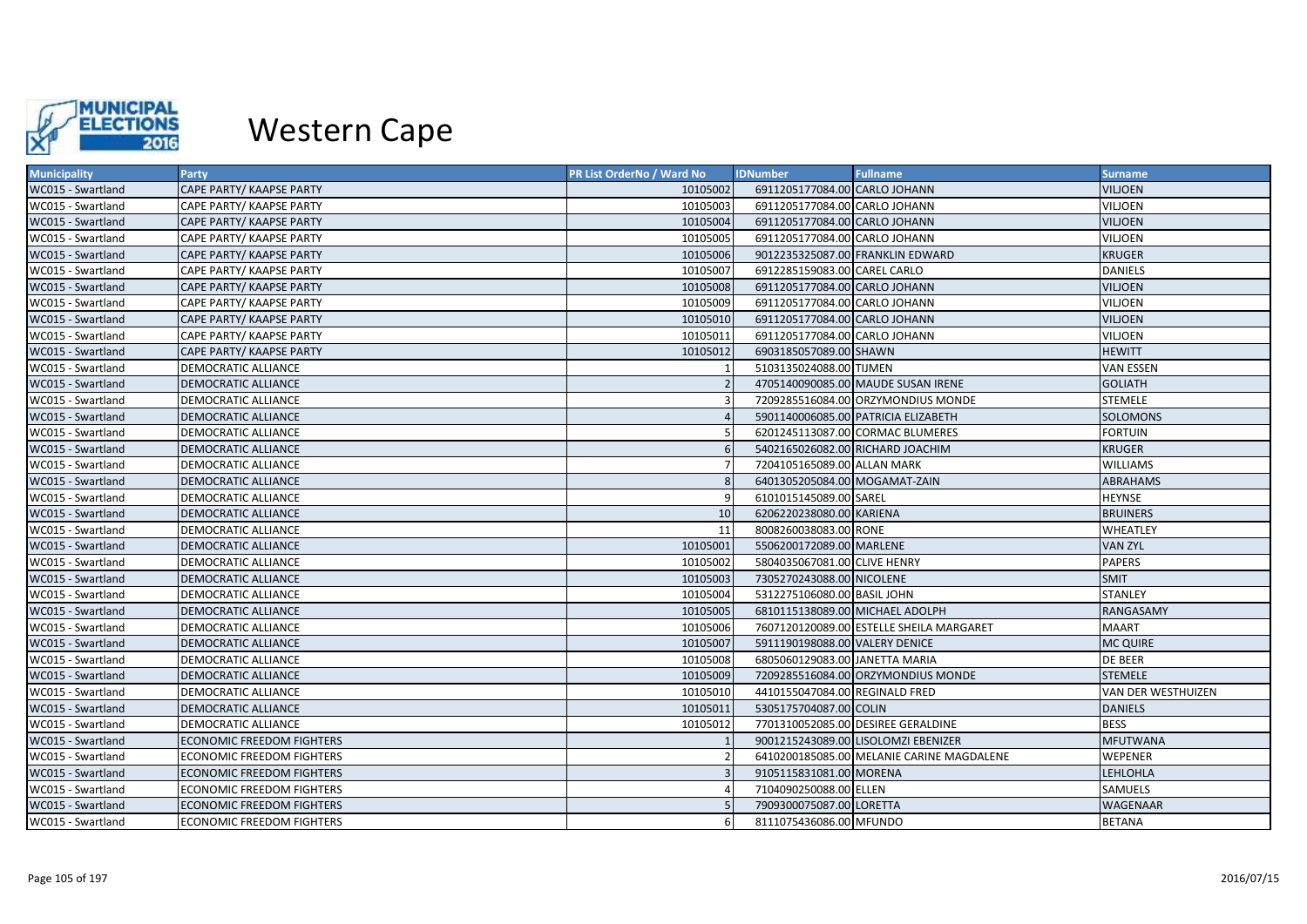

| <b>Municipality</b> | <b>Party</b>                                 | <b>PR List OrderNo / Ward No</b> | <b>IDNumber</b>                  | <b>Fullname</b>                       | <b>Surname</b>       |
|---------------------|----------------------------------------------|----------------------------------|----------------------------------|---------------------------------------|----------------------|
| WC015 - Swartland   | <b>ECONOMIC FREEDOM FIGHTERS</b>             | $7^{\circ}$                      | 6902090788085.00 XOLISWA         |                                       | <b>MDLELENI</b>      |
| WC015 - Swartland   | <b>ECONOMIC FREEDOM FIGHTERS</b>             |                                  | 7912220998081.00 PHINDISWA ALICE |                                       | <b>THOMBELA</b>      |
| WC015 - Swartland   | <b>ECONOMIC FREEDOM FIGHTERS</b>             |                                  |                                  | 6903120075089.00 NTOMBIZANELE MIRRIAM | <b>LUSITHI</b>       |
| WC015 - Swartland   | <b>ECONOMIC FREEDOM FIGHTERS</b>             | 10                               |                                  | 9208180061087.00 MEGAN FURGMAGAN      | <b>GAIKA</b>         |
| WC015 - Swartland   | <b>ECONOMIC FREEDOM FIGHTERS</b>             | 11                               | 7309220099087.00 MERLISE         |                                       | ALEXANDER            |
| WC015 - Swartland   | <b>ECONOMIC FREEDOM FIGHTERS</b>             | 10105001                         |                                  | 7403155213084.00 CHRISTO JONATHAN     | <b>FRANS</b>         |
| WC015 - Swartland   | <b>ECONOMIC FREEDOM FIGHTERS</b>             | 10105002                         |                                  | 7605015376089.00 ZAMENZANI NICOLAS    | <b>DYASI</b>         |
| WC015 - Swartland   | <b>ECONOMIC FREEDOM FIGHTERS</b>             | 10105003                         |                                  | 6903120075089.00 NTOMBIZANELE MIRRIAM | <b>LUSITHI</b>       |
| WC015 - Swartland   | <b>ECONOMIC FREEDOM FIGHTERS</b>             | 10105004                         |                                  | 6911190111080.00 LENA WILHELMINA      | <b>PERSENCE</b>      |
| WC015 - Swartland   | <b>ECONOMIC FREEDOM FIGHTERS</b>             | 10105005                         |                                  | 7512020532088.00 TSEBELETSO REJOICE   | <b>QAMETSI</b>       |
| WC015 - Swartland   | <b>ECONOMIC FREEDOM FIGHTERS</b>             | 10105006                         | 6012170185085.00 SANDRA ELMA     |                                       | <b>MATTHYSE</b>      |
| WC015 - Swartland   | <b>ECONOMIC FREEDOM FIGHTERS</b>             | 10105007                         | 8208145059086.00 FREDERICK HENRY |                                       | <b>HAAS</b>          |
| WC015 - Swartland   | <b>ECONOMIC FREEDOM FIGHTERS</b>             | 10105008                         |                                  | 9208180061087.00 MEGAN FURGMAGAN      | <b>GAIKA</b>         |
| WC015 - Swartland   | <b>ECONOMIC FREEDOM FIGHTERS</b>             | 10105009                         |                                  | 6206300849087.00 NOBUYATHINI CYNTHIA  | MATYALANA            |
| WC015 - Swartland   | <b>ECONOMIC FREEDOM FIGHTERS</b>             | 10105010                         | 7909300075087.00 LORETTA         |                                       | WAGENAAR             |
| WC015 - Swartland   | <b>ECONOMIC FREEDOM FIGHTERS</b>             | 10105011                         | 6607230124089.00 KATRINA         |                                       | <b>MOUTON</b>        |
| WC015 - Swartland   | <b>ECONOMIC FREEDOM FIGHTERS</b>             | 10105012                         | 6910315189088.00 RIAAN           |                                       | <b>ADONIS</b>        |
| WC015 - Swartland   | INDEPENDENT CANDIDATE                        | 10105001                         | 8303305163081.00 LEE-MERVIN      |                                       | <b>MENTOOR</b>       |
| WC015 - Swartland   | <b>INDEPENDENT CANDIDATE</b>                 | 10105012                         | 7110045231081.00 ERIC            |                                       | <b>VAN DER MERWE</b> |
| WC015 - Swartland   | NATIONALIST COLOURED PARTY OF SOUTH AFRICA   | 10105001                         | 6310190055084.00 YOLANDE SHARON  |                                       | <b>COX-CHETTY</b>    |
| WC015 - Swartland   | NATIONALIST COLOURED PARTY OF SOUTH AFRICA   | 10105002                         |                                  | 5307030156081.00 HESTER FLORENDINA    | <b>CLOETE</b>        |
| WC015 - Swartland   | SOUTH AFRICAN PROGRESSIVE CIVIC ORGANISATION |                                  | 7412215164088.00 WILFRED JEROME  |                                       | <b>BEUKES</b>        |
| WC015 - Swartland   | SOUTH AFRICAN PROGRESSIVE CIVIC ORGANISATION |                                  |                                  | 5711080178087.00 MARTHA HENDRIKA      | <b>KLAASEN</b>       |
| WC015 - Swartland   | SOUTH AFRICAN PROGRESSIVE CIVIC ORGANISATION |                                  | 6006215197089.00 BOOI            |                                       | <b>JANSEN</b>        |
| WC015 - Swartland   | SOUTH AFRICAN PROGRESSIVE CIVIC ORGANISATION | 10105003                         | 6406055214087.00 JOHNNY          |                                       | <b>MEYER</b>         |
| WC015 - Swartland   | SOUTH AFRICAN PROGRESSIVE CIVIC ORGANISATION | 10105004                         | 7412215164088.00 WILFRED JEROME  |                                       | <b>BEUKES</b>        |
| WC015 - Swartland   | SOUTH AFRICAN PROGRESSIVE CIVIC ORGANISATION | 10105007                         | 7206135160089.00 ABDUL GALIEB    |                                       | <b>ADAMS</b>         |
| WC015 - Swartland   | SOUTH AFRICAN PROGRESSIVE CIVIC ORGANISATION | 10105009                         |                                  | 5711080178087.00 MARTHA HENDRIKA      | KLAASEN              |
| WC015 - Swartland   | SOUTH AFRICAN PROGRESSIVE CIVIC ORGANISATION | 10105010                         | 6006215197089.00 BOOI            |                                       | <b>JANSEN</b>        |
| WC015 - Swartland   | SOUTH AFRICAN PROGRESSIVE CIVIC ORGANISATION | 10105012                         | 7412215164088.00 WILFRED JEROME  |                                       | <b>BEUKES</b>        |
| WC022 - Witzenberg  | AFRICAN CHRISTIAN DEMOCRATIC PARTY           |                                  |                                  | 6211075187085.00 JONATHAN FRANKLIN    | <b>NEL</b>           |
| WC022 - Witzenberg  | AFRICAN CHRISTIAN DEMOCRATIC PARTY           |                                  |                                  | 6706025046083.00 FREDDIE STANFORD     | <b>KROTZ</b>         |
| WC022 - Witzenberg  | AFRICAN CHRISTIAN DEMOCRATIC PARTY           |                                  |                                  | 5602260162084.00 MARIA PETRONELLA     | <b>ANDREWS</b>       |
| WC022 - Witzenberg  | AFRICAN CHRISTIAN DEMOCRATIC PARTY           |                                  | 6508245625088.00 RUDOLF LIONEL   |                                       | <b>NEL</b>           |
| WC022 - Witzenberg  | AFRICAN CHRISTIAN DEMOCRATIC PARTY           |                                  | 7911080544084.00 ROSELINE JO-ANN |                                       | <b>ANDRIAS</b>       |
| WC022 - Witzenberg  | AFRICAN CHRISTIAN DEMOCRATIC PARTY           |                                  | 7610295322084.00 MATHEUS         |                                       | <b>ANDRIAS</b>       |
| WC022 - Witzenberg  | AFRICAN CHRISTIAN DEMOCRATIC PARTY           |                                  | 6902015101083.00 PHILLIPUS       |                                       | <b>JACOBS</b>        |
| WC022 - Witzenberg  | AFRICAN CHRISTIAN DEMOCRATIC PARTY           |                                  | 6711055221085.00 GERT JACOBUS    |                                       | <b>PRINS</b>         |
| WC022 - Witzenberg  | AFRICAN CHRISTIAN DEMOCRATIC PARTY           |                                  |                                  | 5612120160087.00 SUSANNA MAGDALENA    | <b>VAN WYK</b>       |
| WC022 - Witzenberg  | AFRICAN CHRISTIAN DEMOCRATIC PARTY           | 10                               | 7103010709082.00 MARTHA          |                                       | SWARTZ               |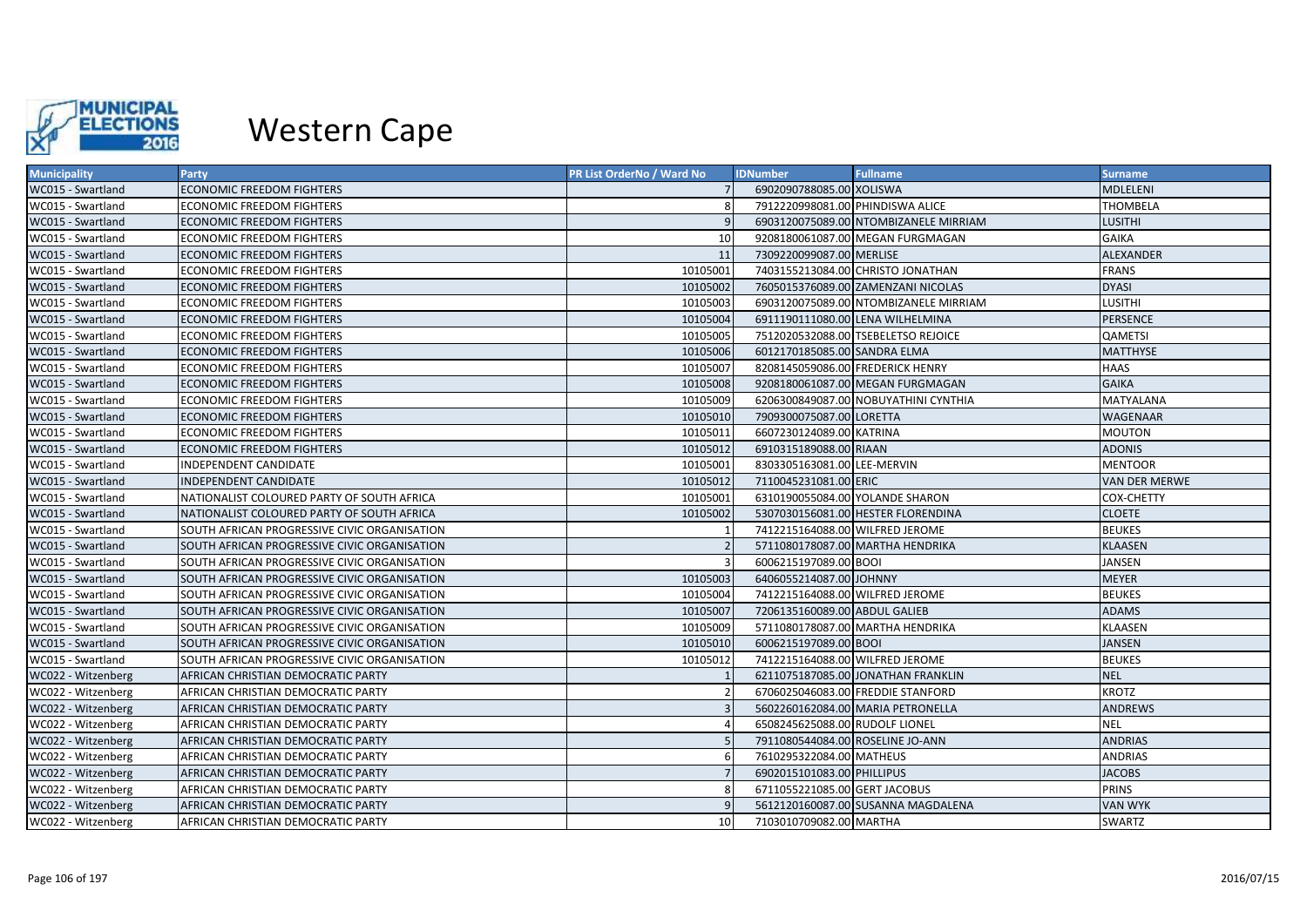

| <b>Municipality</b> | <b>Party</b>                       | <b>PR List OrderNo / Ward No</b> | <b>IDNumber</b>                  | <b>Fullname</b>                    | <b>Surname</b>    |
|---------------------|------------------------------------|----------------------------------|----------------------------------|------------------------------------|-------------------|
| WC022 - Witzenberg  | AFRICAN CHRISTIAN DEMOCRATIC PARTY | 11                               | 7902285049086.00 NIKLAAS JACOBUS |                                    | AMBRAAL           |
| WC022 - Witzenberg  | AFRICAN CHRISTIAN DEMOCRATIC PARTY | 12                               | 6110135237080.00 DAMON           |                                    | <b>CUPIDO</b>     |
| WC022 - Witzenberg  | AFRICAN CHRISTIAN DEMOCRATIC PARTY | 10202001                         | 7103010709082.00 MARTHA          |                                    | <b>SWARTZ</b>     |
| WC022 - Witzenberg  | AFRICAN CHRISTIAN DEMOCRATIC PARTY | 10202002                         | 7902285049086.00 NIKLAAS JACOBUS |                                    | AMBRAAL           |
| WC022 - Witzenberg  | AFRICAN CHRISTIAN DEMOCRATIC PARTY | 10202003                         | 6508245625088.00 RUDOLF LIONEL   |                                    | <b>NEL</b>        |
| WC022 - Witzenberg  | AFRICAN CHRISTIAN DEMOCRATIC PARTY | 10202004                         |                                  | 6706025046083.00 FREDDIE STANFORD  | <b>KROTZ</b>      |
| WC022 - Witzenberg  | AFRICAN CHRISTIAN DEMOCRATIC PARTY | 10202005                         | 6902015101083.00 PHILLIPUS       |                                    | <b>JACOBS</b>     |
| WC022 - Witzenberg  | AFRICAN CHRISTIAN DEMOCRATIC PARTY | 10202006                         |                                  | 5602260162084.00 MARIA PETRONELLA  | <b>ANDREWS</b>    |
| WC022 - Witzenberg  | AFRICAN CHRISTIAN DEMOCRATIC PARTY | 10202007                         | 7610295322084.00 MATHEUS         |                                    | <b>ANDRIAS</b>    |
| WC022 - Witzenberg  | AFRICAN CHRISTIAN DEMOCRATIC PARTY | 10202008                         | 6110135237080.00 DAMON           |                                    | <b>CUPIDO</b>     |
| WC022 - Witzenberg  | AFRICAN CHRISTIAN DEMOCRATIC PARTY | 10202009                         | 6110135237080.00 DAMON           |                                    | <b>CUPIDO</b>     |
| WC022 - Witzenberg  | AFRICAN CHRISTIAN DEMOCRATIC PARTY | 10202010                         |                                  | 5612120160087.00 SUSANNA MAGDALENA | <b>VAN WYK</b>    |
| WC022 - Witzenberg  | AFRICAN CHRISTIAN DEMOCRATIC PARTY | 10202011                         | 7911080544084.00 ROSELINE JO-ANN |                                    | <b>ANDRIAS</b>    |
| WC022 - Witzenberg  | AFRICAN CHRISTIAN DEMOCRATIC PARTY | 10202012                         | 6711055221085.00 GERT JACOBUS    |                                    | <b>PRINS</b>      |
| WC022 - Witzenberg  | AFRICAN NATIONAL CONGRESS          |                                  | 7311105185080.00 RICHARD JOHN    |                                    | <b>SIMPSON</b>    |
| WC022 - Witzenberg  | AFRICAN NATIONAL CONGRESS          |                                  | 6301150704084.00 JOYCE THEMBISA  |                                    | PHUNGULA          |
| WC022 - Witzenberg  | AFRICAN NATIONAL CONGRESS          |                                  | 5904135122081.00 JOHN WILLIAMS   |                                    | <b>SCHUURMAN</b>  |
| WC022 - Witzenberg  | AFRICAN NATIONAL CONGRESS          |                                  |                                  | 8004200088080.00 JO-ANN CHRISTELLE | ADAMS             |
| WC022 - Witzenberg  | AFRICAN NATIONAL CONGRESS          |                                  | 6912255040081.00 CHRISTO         |                                    | <b>APPOLIS</b>    |
| WC022 - Witzenberg  | AFRICAN NATIONAL CONGRESS          |                                  | 7601205197088.00 JONATHAN ROX    |                                    | <b>BURROWS</b>    |
| WC022 - Witzenberg  | AFRICAN NATIONAL CONGRESS          |                                  | 8411285305083.00 ANDILE LULAMILE |                                    | GILI              |
| WC022 - Witzenberg  | AFRICAN NATIONAL CONGRESS          |                                  | 8605131096081.00 NOZUKO          |                                    | <b>MRAJI</b>      |
| WC022 - Witzenberg  | AFRICAN NATIONAL CONGRESS          | 10202001                         | 7606020675085.00 NONZAME         |                                    | <b>PHATSOANE</b>  |
| WC022 - Witzenberg  | AFRICAN NATIONAL CONGRESS          | 10202002                         | 7409230199081.00 NASHAAD         |                                    | <b>KHALIF</b>     |
| WC022 - Witzenberg  | AFRICAN NATIONAL CONGRESS          | 10202003                         | 5506235034080.00 DAVID JACOBUS   |                                    | <b>KOOPMAN</b>    |
| WC022 - Witzenberg  | AFRICAN NATIONAL CONGRESS          | 10202005                         | 6904210082084.00 JOHANNA LEA     |                                    | <b>SLINGER</b>    |
| WC022 - Witzenberg  | AFRICAN NATIONAL CONGRESS          | 10202006                         |                                  | 6501100139089.00 MARIA MARGARETHA  | <b>GELDENHUYS</b> |
| WC022 - Witzenberg  | AFRICAN NATIONAL CONGRESS          | 10202007                         | 7105165695081.00 STANLEY         |                                    | <b>NDABENI</b>    |
| WC022 - Witzenberg  | AFRICAN NATIONAL CONGRESS          | 10202008                         | 8001180092082.00 HANLIE FELICIA  |                                    | <b>VISAGIE</b>    |
| WC022 - Witzenberg  | AFRICAN NATIONAL CONGRESS          | 10202009                         | 7012195074081.00 SAMIEL JOHANNES |                                    | <b>HUGO</b>       |
| WC022 - Witzenberg  | AFRICAN NATIONAL CONGRESS          | 10202010                         | 7211155764083.00 THEMBA PETROS   |                                    | <b>MGOBOZA</b>    |
| WC022 - Witzenberg  | AFRICAN NATIONAL CONGRESS          | 10202011                         | 4812100702087.00 ELIZABETH       |                                    | <b>JOOSTE</b>     |
| WC022 - Witzenberg  | AFRICAN NATIONAL CONGRESS          | 10202012                         | 7911160506086.00 MAVIS           |                                    | <b>MDALA</b>      |
| WC022 - Witzenberg  | CONGRESS OF THE PEOPLE             |                                  |                                  | 6812105222089.00 THEODORE THOMAS   | <b>GODDEN</b>     |
| WC022 - Witzenberg  | CONGRESS OF THE PEOPLE             | 10202001                         |                                  | 9509070420089.00 EDWINA MALEHONOLO | <b>DE BRUYN</b>   |
| WC022 - Witzenberg  | CONGRESS OF THE PEOPLE             | 10202002                         |                                  | 6712275280083.00 JACOBUS JOHANNES  | <b>FOURIE</b>     |
| WC022 - Witzenberg  | CONGRESS OF THE PEOPLE             | 10202003                         | 8502110166086.00 LIANNE WILMARIE |                                    | <b>MANKOPAN</b>   |
| WC022 - Witzenberg  | CONGRESS OF THE PEOPLE             | 10202004                         | 6808245290085.00 KOOS ALBERTUS   |                                    | <b>BANTAM</b>     |
| WC022 - Witzenberg  | CONGRESS OF THE PEOPLE             | 10202005                         | 4702035500088.00 PIET            |                                    | <b>DEBRUYN</b>    |
| WC022 - Witzenberg  | CONGRESS OF THE PEOPLE             | 10202006                         |                                  | 7204220124086.00 MARIËTTHA JOHANNA | <b>MULLER</b>     |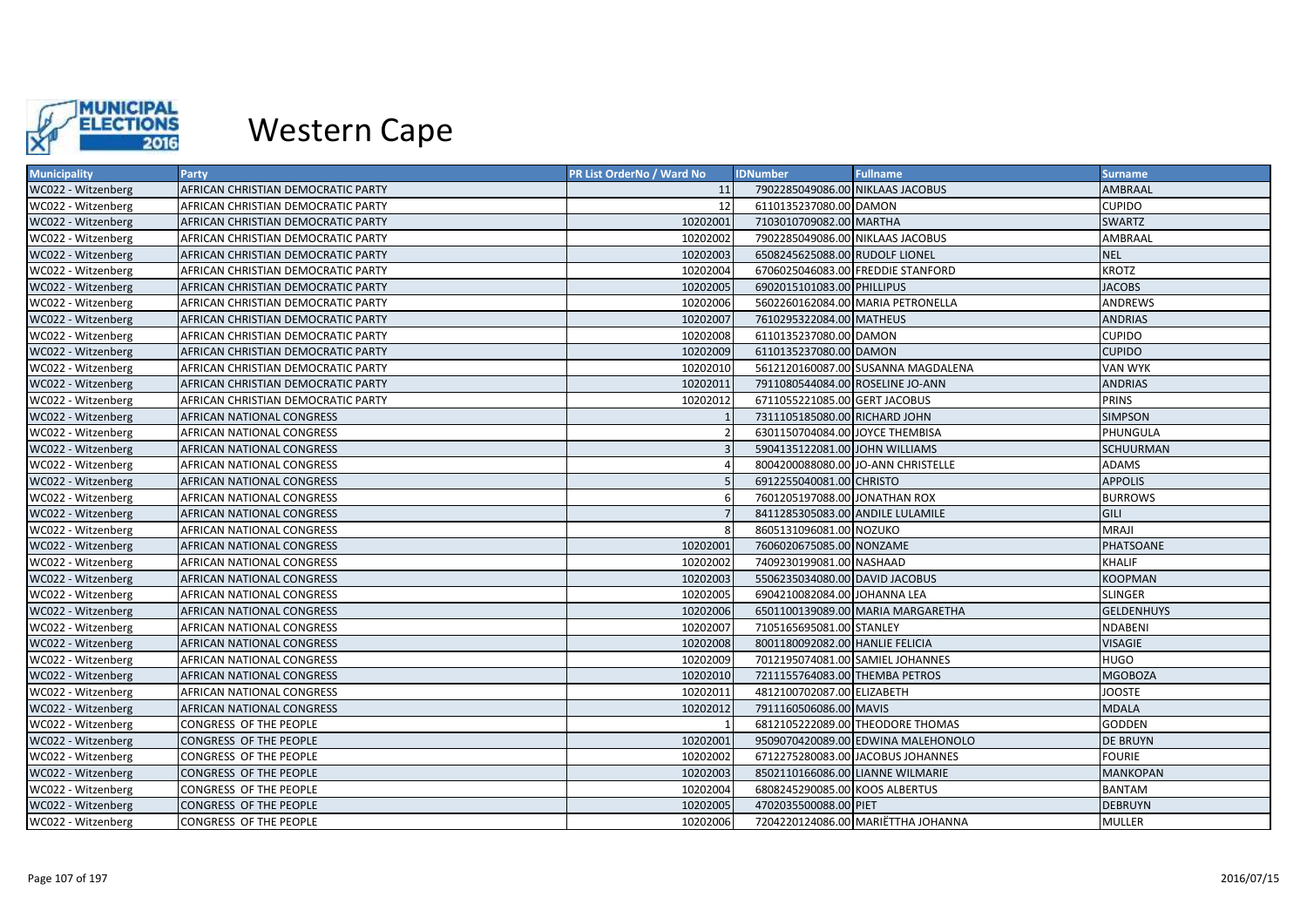

| <b>Municipality</b> | <b>Party</b>                                      | <b>PR List OrderNo / Ward No</b> | <b>IDNumber</b>                  | <b>Fullname</b>                       | <b>Surname</b>    |
|---------------------|---------------------------------------------------|----------------------------------|----------------------------------|---------------------------------------|-------------------|
| WC022 - Witzenberg  | CONGRESS OF THE PEOPLE                            | 10202007                         | 4912010217083.00 POPPIE NOBAHA   |                                       | <b>NOMBAYEKA</b>  |
| WC022 - Witzenberg  | CONGRESS OF THE PEOPLE                            | 10202008                         |                                  | 5307265064083.00 JOHANNES JACOBUS     | <b>MARS</b>       |
| WC022 - Witzenberg  | CONGRESS OF THE PEOPLE                            | 10202009                         |                                  | 6812105222089.00 THEODORE THOMAS      | <b>GODDEN</b>     |
| WC022 - Witzenberg  | CONGRESS OF THE PEOPLE                            | 10202010                         |                                  | 7805110179087.00 FRANCINA FLORINA     | LOUW              |
| WC022 - Witzenberg  | CONGRESS OF THE PEOPLE                            | 10202011                         |                                  | 6812105222089.00 THEODORE THOMAS      | <b>GODDEN</b>     |
| WC022 - Witzenberg  | CONGRESS OF THE PEOPLE                            | 10202012                         | 6412080723084.00 PRISCILLA       |                                       | <b>MASIKO</b>     |
| WC022 - Witzenberg  | DEMOCRATIC ALLIANCE                               |                                  | 7601085139085.00 BARNITO CHARLES |                                       | <b>KLAASEN</b>    |
| WC022 - Witzenberg  | DEMOCRATIC ALLIANCE                               |                                  | 5810065069087.00 TREVOR ETIENNE  |                                       | <b>ABRAHAMS</b>   |
| WC022 - Witzenberg  | DEMOCRATIC ALLIANCE                               |                                  |                                  | 7807180660087.00 ZUKISWA SHARLOTT     | <b>SERUNJOGI</b>  |
| WC022 - Witzenberg  | DEMOCRATIC ALLIANCE                               |                                  | 6106240098086.00 DELEEN          |                                       | <b>KINNEAR</b>    |
| WC022 - Witzenberg  | DEMOCRATIC ALLIANCE                               |                                  | 7303300240083.00 SOPHIA          |                                       | <b>DE BRUIN</b>   |
| WC022 - Witzenberg  | DEMOCRATIC ALLIANCE                               |                                  |                                  | 6910235067083.00 JACQUES FRANCOIS     | <b>STOFBERG</b>   |
| WC022 - Witzenberg  | DEMOCRATIC ALLIANCE                               |                                  | 8203145145084.00 ELTON           |                                       | <b>VAN REENEN</b> |
| WC022 - Witzenberg  | DEMOCRATIC ALLIANCE                               |                                  | 5807285065085.00 STEFANUS        |                                       | LOUW              |
| WC022 - Witzenberg  | DEMOCRATIC ALLIANCE                               |                                  |                                  | 5208235142084.00 ADRIAAN ALBERTUS     | <b>WILLIAMS</b>   |
| WC022 - Witzenberg  | DEMOCRATIC ALLIANCE                               | 10                               |                                  | 7801140899083.00 NOMAKHAYA JACQUELINE | JAM-JAM           |
| WC022 - Witzenberg  | <b>DEMOCRATIC ALLIANCE</b>                        | 11                               | 6104240806087.00 JANE            |                                       | <b>HAAS</b>       |
| WC022 - Witzenberg  | DEMOCRATIC ALLIANCE                               | 10202001                         |                                  | 7801140899083.00 NOMAKHAYA JACQUELINE | JAM-JAM           |
| WC022 - Witzenberg  | DEMOCRATIC ALLIANCE                               | 10202002                         | 5504215001088.00 CORNELIUS       |                                       | <b>LOTTERING</b>  |
| WC022 - Witzenberg  | DEMOCRATIC ALLIANCE                               | 10202003                         | 6409305133081.00 DIRK            |                                       | <b>SWART</b>      |
| WC022 - Witzenberg  | DEMOCRATIC ALLIANCE                               | 10202004                         |                                  | 6810175766084.00 JOACHEM JACOBUS      | <b>VISAGIE</b>    |
| WC022 - Witzenberg  | DEMOCRATIC ALLIANCE                               | 10202005                         |                                  | 6202255192086.00 HENDRIK JOHANNES     | SMIT              |
| WC022 - Witzenberg  | <b>DEMOCRATIC ALLIANCE</b>                        | 10202006                         | 5706055146085.00 KARRIEM         |                                       | <b>ADAMS</b>      |
| WC022 - Witzenberg  | <b>DEMOCRATIC ALLIANCE</b>                        | 10202007                         | 7404085071089.00 PATRIC          |                                       | <b>DANIELS</b>    |
| WC022 - Witzenberg  | DEMOCRATIC ALLIANCE                               | 10202008                         | 6012025169086.00 JAN JOHANNES    |                                       | <b>ABRAHAMS</b>   |
| WC022 - Witzenberg  | DEMOCRATIC ALLIANCE                               | 10202009                         | 6002195229083.00 ANDRIES         |                                       | PIETERSE          |
| WC022 - Witzenberg  | DEMOCRATIC ALLIANCE                               | 10202010                         | 7303300240083.00 SOPHIA          |                                       | <b>DE BRUIN</b>   |
| WC022 - Witzenberg  | DEMOCRATIC ALLIANCE                               | 10202011                         | 5602160090088.00 ELIZABETH MARY  |                                       | <b>SIDEGO</b>     |
| WC022 - Witzenberg  | DEMOCRATIC ALLIANCE                               | 10202012                         |                                  | 7807180660087.00 ZUKISWA SHARLOTT     | <b>SERUNJOGI</b>  |
| WC022 - Witzenberg  | DEMOCRATIC ASSOCIATION OF WITZENBERG INDEPENDENCE |                                  | 6605315228080.00 MARK ANTHONY    |                                       | <b>MENTOR</b>     |
| WC022 - Witzenberg  | DEMOCRATIC ASSOCIATION OF WITZENBERG INDEPENDENCE |                                  |                                  | 6006250240083.00 MARINDA MAGDALENA    | <b>MANKAPAN</b>   |
| WC022 - Witzenberg  | DEMOCRATIC ASSOCIATION OF WITZENBERG INDEPENDENCE |                                  | 7409095983082.00 DONALD          |                                       | LETHUNYA          |
| WC022 - Witzenberg  | DEMOCRATIC ASSOCIATION OF WITZENBERG INDEPENDENCE |                                  | 6611155128083.00 GERALD          |                                       | LEE               |
| WC022 - Witzenberg  | DEMOCRATIC ASSOCIATION OF WITZENBERG INDEPENDENCE |                                  | 6006060145084.00 GERTRUIDA       |                                       | <b>DE VLAM</b>    |
| WC022 - Witzenberg  | DEMOCRATIC ASSOCIATION OF WITZENBERG INDEPENDENCE |                                  | 7404170178088.00 GWENDELINE      |                                       | <b>LUIKJIES</b>   |
| WC022 - Witzenberg  | DEMOCRATIC ASSOCIATION OF WITZENBERG INDEPENDENCE |                                  |                                  | 7311200229080.00 VELENCIA MARIANA     | <b>DANIËLS</b>    |
| WC022 - Witzenberg  | DEMOCRATIC ASSOCIATION OF WITZENBERG INDEPENDENCE | 10202001                         | 7409095983082.00 DONALD          |                                       | LETHUNYA          |
| WC022 - Witzenberg  | DEMOCRATIC ASSOCIATION OF WITZENBERG INDEPENDENCE | 10202002                         | 5803055138087.00 HENRY JOHANNES  |                                       | AUGUST            |
| WC022 - Witzenberg  | DEMOCRATIC ASSOCIATION OF WITZENBERG INDEPENDENCE | 10202003                         |                                  | 6006250240083.00 MARINDA MAGDALENA    | <b>MANKAPAN</b>   |
| WC022 - Witzenberg  | DEMOCRATIC ASSOCIATION OF WITZENBERG INDEPENDENCE | 10202004                         | 6611155128083.00 GERALD          |                                       | LEE               |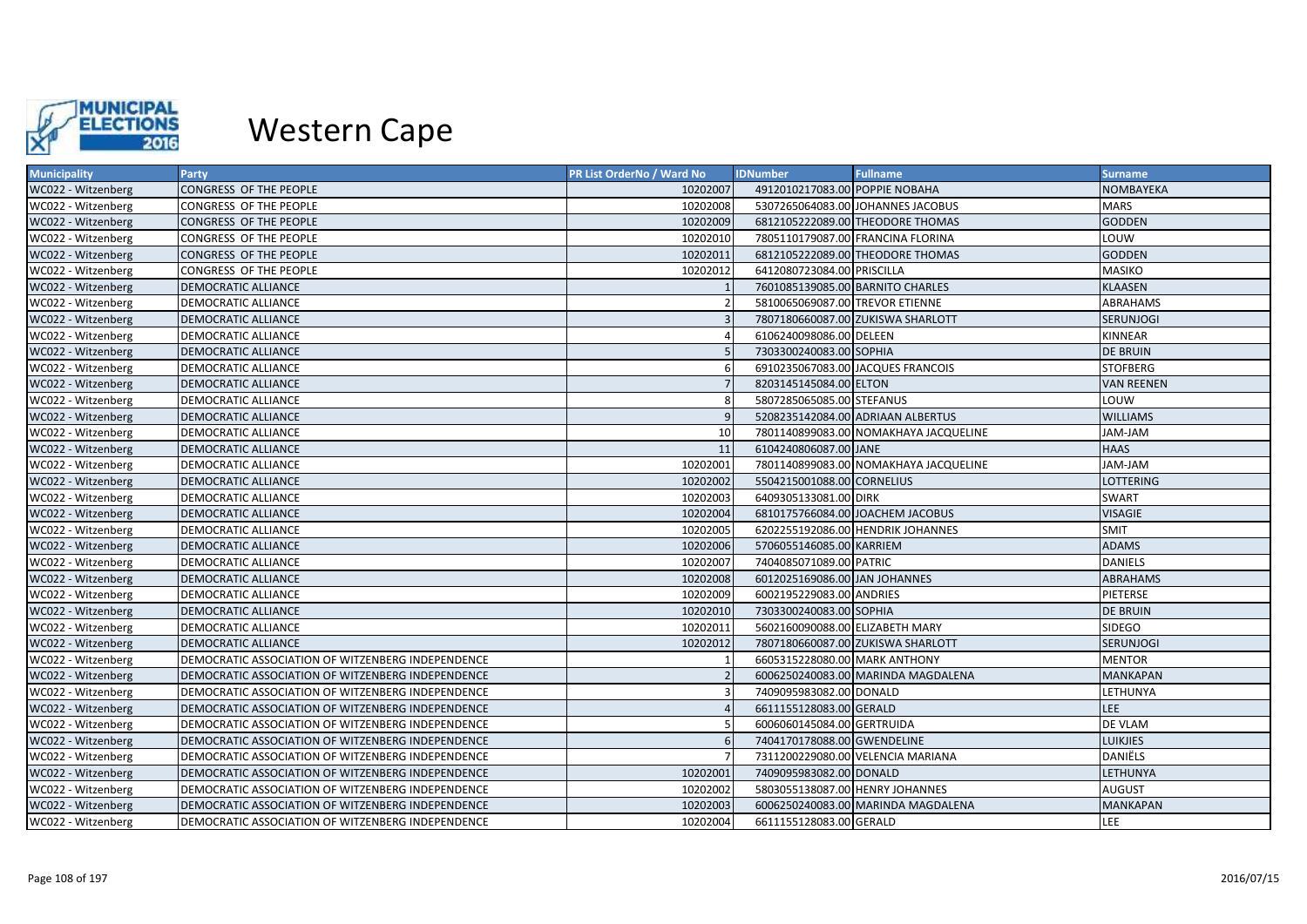

| <b>Municipality</b> | Party                                             | <b>PR List OrderNo / Ward No</b> | <b>IDNumber</b>                  | <b>Fullname</b>                           | <b>Surname</b>    |
|---------------------|---------------------------------------------------|----------------------------------|----------------------------------|-------------------------------------------|-------------------|
| WC022 - Witzenberg  | DEMOCRATIC ASSOCIATION OF WITZENBERG INDEPENDENCE | 10202005                         | 6501013959086.00 JACQUELINE      |                                           | <b>MANUS</b>      |
| WC022 - Witzenberg  | DEMOCRATIC ASSOCIATION OF WITZENBERG INDEPENDENCE | 10202006                         | 6605315228080.00 MARK ANTHONY    |                                           | <b>MENTOR</b>     |
| WC022 - Witzenberg  | DEMOCRATIC ASSOCIATION OF WITZENBERG INDEPENDENCE | 10202007                         |                                  | 7311200229080.00 VELENCIA MARIANA         | <b>DANIËLS</b>    |
| WC022 - Witzenberg  | DEMOCRATIC ASSOCIATION OF WITZENBERG INDEPENDENCE | 10202008                         | 7010255114086.00 EDWARD          |                                           | <b>JONKERS</b>    |
| WC022 - Witzenberg  | DEMOCRATIC ASSOCIATION OF WITZENBERG INDEPENDENCE | 10202009                         |                                  | 7007065132084.00 MAURITIUS ALEXANDER      | <b>GOUWS</b>      |
| WC022 - Witzenberg  | DEMOCRATIC ASSOCIATION OF WITZENBERG INDEPENDENCE | 10202010                         | 6006060145084.00 GERTRUIDA       |                                           | <b>DE VLAM</b>    |
| WC022 - Witzenberg  | DEMOCRATIC ASSOCIATION OF WITZENBERG INDEPENDENCE | 10202011                         | 7404170178088.00 GWENDELINE      |                                           | <b>LUIKJIES</b>   |
| WC022 - Witzenberg  | DEMOCRATIC ASSOCIATION OF WITZENBERG INDEPENDENCE | 10202012                         | 9612130887089.00 ANDISWA         |                                           | <b>GAGA</b>       |
| WC022 - Witzenberg  | <b>ECONOMIC FREEDOM FIGHTERS</b>                  |                                  |                                  | 6402075629081.00 DOUGLAS MZWANDILE        | <b>JACOBS</b>     |
| WC022 - Witzenberg  | <b>ECONOMIC FREEDOM FIGHTERS</b>                  |                                  | 8008240647086.00 LULAMA          |                                           | <b>NGWANE</b>     |
| WC022 - Witzenberg  | <b>ECONOMIC FREEDOM FIGHTERS</b>                  |                                  | 7204270200083.00 BONGIWE         |                                           | <b>LEKHESA</b>    |
| WC022 - Witzenberg  | <b>ECONOMIC FREEDOM FIGHTERS</b>                  |                                  |                                  | 7004046580085.00 SIKHUMBUZO RICHARD       | <b>SIKONDLO</b>   |
| WC022 - Witzenberg  | <b>ECONOMIC FREEDOM FIGHTERS</b>                  |                                  | 7311190219083.00 KATRIENA        |                                           | <b>ROBYN</b>      |
| WC022 - Witzenberg  | <b>ECONOMIC FREEDOM FIGHTERS</b>                  |                                  |                                  | 8002200179081.00 CHRISTINA WILHELMINA     | <b>KAMFER</b>     |
| WC022 - Witzenberg  | ECONOMIC FREEDOM FIGHTERS                         |                                  | 8101013634082.00 NOXOLO PATRICIA |                                           | <b>MTHAKATHI</b>  |
| WC022 - Witzenberg  | <b>ECONOMIC FREEDOM FIGHTERS</b>                  |                                  | 8609245121082.00 ABRÄ LUWELLYNE  |                                           | <b>HANSE</b>      |
| WC022 - Witzenberg  | <b>ECONOMIC FREEDOM FIGHTERS</b>                  |                                  | 8505030952089.00 HAPPINESS       |                                           | <b>METHUSE</b>    |
| WC022 - Witzenberg  | <b>ECONOMIC FREEDOM FIGHTERS</b>                  | 10                               | 7404245290082.00 DEWALD          |                                           | <b>SEGELS</b>     |
| WC022 - Witzenberg  | <b>ECONOMIC FREEDOM FIGHTERS</b>                  | 11                               |                                  | 7003210997083.00 NTOMBIKAYISE MAGARET     | <b>MBALI</b>      |
| WC022 - Witzenberg  | <b>ECONOMIC FREEDOM FIGHTERS</b>                  | 10202001                         |                                  | 7004046580085.00 SIKHUMBUZO RICHARD       | <b>SIKONDLO</b>   |
| WC022 - Witzenberg  | ECONOMIC FREEDOM FIGHTERS                         | 10202002                         | 6812127020081.00 BANGANI DAVID   |                                           | <b>НОКО</b>       |
| WC022 - Witzenberg  | <b>ECONOMIC FREEDOM FIGHTERS</b>                  | 10202003                         | 7301305175080.00 NOLAN STAN      |                                           | <b>SMITH</b>      |
| WC022 - Witzenberg  | <b>ECONOMIC FREEDOM FIGHTERS</b>                  | 10202004                         | 7311190219083.00 KATRIENA        |                                           | <b>ROBYN</b>      |
| WC022 - Witzenberg  | <b>ECONOMIC FREEDOM FIGHTERS</b>                  | 10202005                         | 8204285030086.00 JEFFREY JACOBUS |                                           | LOTTERING         |
| WC022 - Witzenberg  | <b>ECONOMIC FREEDOM FIGHTERS</b>                  | 10202006                         | 7404245290082.00 DEWALD          |                                           | <b>SEGELS</b>     |
| WC022 - Witzenberg  | <b>ECONOMIC FREEDOM FIGHTERS</b>                  | 10202007                         | 5508175340089.00 MPATELI         |                                           | VANGANI           |
| WC022 - Witzenberg  | <b>ECONOMIC FREEDOM FIGHTERS</b>                  | 10202008                         | 6110185731081.00 KOOS            |                                           | <b>GELANT</b>     |
| WC022 - Witzenberg  | <b>ECONOMIC FREEDOM FIGHTERS</b>                  | 10202009                         | 7802030964086.00 AGNES NELLY     |                                           | <b>MKIZE</b>      |
| WC022 - Witzenberg  | <b>ECONOMIC FREEDOM FIGHTERS</b>                  | 10202010                         |                                  | 7212020953083.00 NOZABALISE CYNTHIA       | <b>METHUSI</b>    |
| WC022 - Witzenberg  | <b>ECONOMIC FREEDOM FIGHTERS</b>                  | 10202011                         | 7603205935087.00 NCEBA           |                                           | <b>NYOSANA</b>    |
| WC022 - Witzenberg  | <b>ECONOMIC FREEDOM FIGHTERS</b>                  | 10202012                         | 6402030827085.00 XOLISWA DORIS   |                                           | <b>MAGWA</b>      |
| WC022 - Witzenberg  | INDEPENDENT CANDIDATE                             | 10202001                         | 8001016422081.00 NCAMILE         |                                           | <b>BEME</b>       |
| WC022 - Witzenberg  | <b>INDEPENDENT CANDIDATE</b>                      | 10202003                         | 8905205030085.00 HEINRICH MARIUS |                                           | <b>DU TOIT</b>    |
| WC022 - Witzenberg  | INDEPENDENT CANDIDATE                             | 10202004                         | 3803085085086.00 ERROL ARNOLD    |                                           | <b>FESTER</b>     |
| WC022 - Witzenberg  | <b>INDEPENDENT CANDIDATE</b>                      | 10202006                         |                                  | 5802195226083.00 ABRAHAM JAKOBUS NICOLAAS | <b>JOOSTE</b>     |
| WC022 - Witzenberg  | INDEPENDENT CANDIDATE                             | 10202006                         | 7301215091088.00 JAN JOHANNES    |                                           | <b>CLOETE</b>     |
| WC022 - Witzenberg  | INDEPENDENT CIVIC ORGANISATION OF SOUTH AFRICA    |                                  | 6708285077089.00 PETRUS          |                                           | <b>HERADIEN</b>   |
| WC022 - Witzenberg  | INDEPENDENT CIVIC ORGANISATION OF SOUTH AFRICA    |                                  | 6501105060082.00 ANDRE MARTIN    |                                           | ANDREAS           |
| WC022 - Witzenberg  | INDEPENDENT CIVIC ORGANISATION OF SOUTH AFRICA    |                                  | 6704250523082.00 ELAINE          |                                           | <b>VAN HANSEN</b> |
| WC022 - Witzenberg  | INDEPENDENT CIVIC ORGANISATION OF SOUTH AFRICA    |                                  | 6110265159088.00 PIET            |                                           | <b>WATERBOER</b>  |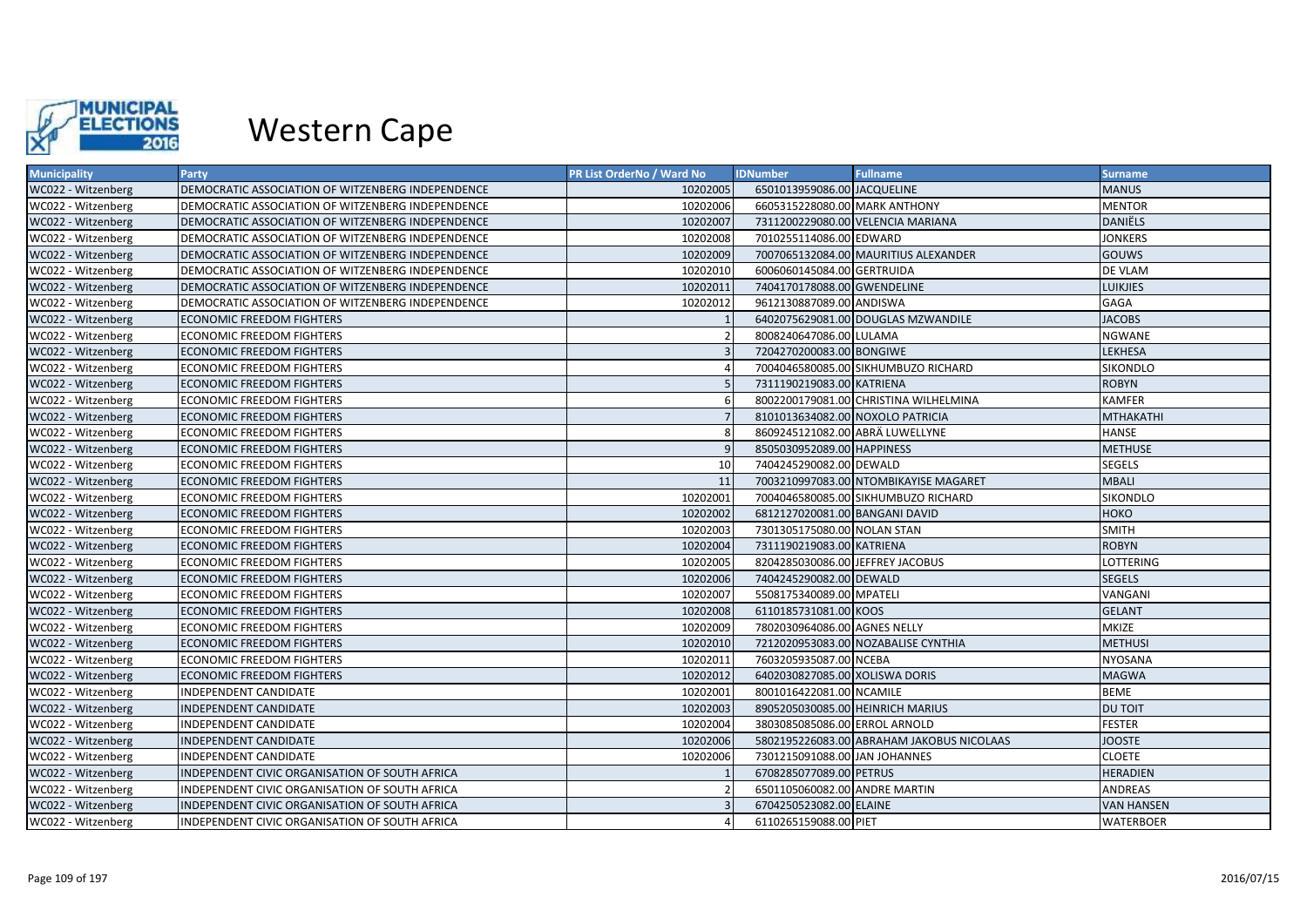

| <b>Municipality</b> | <b>Party</b>                                   | <b>PR List OrderNo / Ward No</b> | <b>IDNumber</b>                  | <b>Fullname</b>                          | <b>Surname</b>    |
|---------------------|------------------------------------------------|----------------------------------|----------------------------------|------------------------------------------|-------------------|
| WC022 - Witzenberg  | INDEPENDENT CIVIC ORGANISATION OF SOUTH AFRICA |                                  | 5703085162083.00 DAWID SAMUEL    |                                          | <b>FREDERICKS</b> |
| WC022 - Witzenberg  | INDEPENDENT CIVIC ORGANISATION OF SOUTH AFRICA |                                  |                                  | 7708240191081.00 VERONICA BEATRIX        | <b>ESAU</b>       |
| WC022 - Witzenberg  | INDEPENDENT CIVIC ORGANISATION OF SOUTH AFRICA |                                  | 7806070066082.00 CARMEN JUANITA  |                                          | <b>LEEN</b>       |
| WC022 - Witzenberg  | INDEPENDENT CIVIC ORGANISATION OF SOUTH AFRICA | 10202002                         | 6410085752082.00 JOUBERT         |                                          | <b>MOSES</b>      |
| WC022 - Witzenberg  | INDEPENDENT CIVIC ORGANISATION OF SOUTH AFRICA | 10202003                         | 7206085219083.00 EDVIN CLIVE     |                                          | <b>SEGELS</b>     |
| WC022 - Witzenberg  | INDEPENDENT CIVIC ORGANISATION OF SOUTH AFRICA | 10202004                         |                                  | 7105285149084.00 JOSEF BENJAMIN JOHANNES | <b>BARON</b>      |
| WC022 - Witzenberg  | INDEPENDENT CIVIC ORGANISATION OF SOUTH AFRICA | 10202005                         |                                  | 6605230135089.00 CATHARINA MARTHA ALETTA | <b>GELDENHUYS</b> |
| WC022 - Witzenberg  | INDEPENDENT CIVIC ORGANISATION OF SOUTH AFRICA | 10202006                         | 7801285203083.00 EBRAIM OSWALD   |                                          | <b>ISMAEL</b>     |
| WC022 - Witzenberg  | INDEPENDENT CIVIC ORGANISATION OF SOUTH AFRICA | 10202007                         | 6712150288086.00 SOPHIA FRANCINA |                                          | <b>THOMAS</b>     |
| WC022 - Witzenberg  | INDEPENDENT CIVIC ORGANISATION OF SOUTH AFRICA | 10202008                         | 6604055262086.00 DAWID           |                                          | <b>VAN WYK</b>    |
| WC022 - Witzenberg  | INDEPENDENT CIVIC ORGANISATION OF SOUTH AFRICA | 10202009                         | 8712285347086.00 JACK            |                                          | <b>TROMP</b>      |
| WC022 - Witzenberg  | INDEPENDENT CIVIC ORGANISATION OF SOUTH AFRICA | 10202010                         | 6110265159088.00 PIET            |                                          | <b>WATERBOER</b>  |
| WC022 - Witzenberg  | INDEPENDENT CIVIC ORGANISATION OF SOUTH AFRICA | 10202011                         | 5008275154084.00 PIET            |                                          | <b>KLINCK</b>     |
| WC022 - Witzenberg  | INDEPENDENT CIVIC ORGANISATION OF SOUTH AFRICA | 10202012                         | 5509105202084.00 ADAM            |                                          | <b>SAGARIAS</b>   |
| WC022 - Witzenberg  | LAND CLAIMS FIGHTERS                           |                                  | 6501135160084.00 NEVILLE AUBREY  |                                          | <b>DANIELS</b>    |
| WC022 - Witzenberg  | LAND CLAIMS FIGHTERS                           |                                  |                                  | 7410125030084.00 JONATHAN JACOBUS        | <b>COETZEE</b>    |
| WC022 - Witzenberg  | LAND CLAIMS FIGHTERS                           |                                  |                                  | 6010305088083.00 SAMUEL JOHANNES         | <b>BARON</b>      |
| WC022 - Witzenberg  | LAND CLAIMS FIGHTERS                           | 10202002                         | 6005095115088.00 ANDRIES         |                                          | VASS              |
| WC022 - Witzenberg  | LAND CLAIMS FIGHTERS                           | 10202003                         | 7808310120083.00 DAPHNE DANISE   |                                          | <b>MULLER</b>     |
| WC022 - Witzenberg  | LAND CLAIMS FIGHTERS                           | 10202004                         | 8206025745089.00 REGINALD        |                                          | <b>VISAGIE</b>    |
| WC022 - Witzenberg  | LAND CLAIMS FIGHTERS                           | 10202005                         | 5006225688086.00 JACOB           |                                          | <b>VOLMOER</b>    |
| WC022 - Witzenberg  | LAND CLAIMS FIGHTERS                           | 10202006                         | 6707125118087.00 TIMOTHY JULIAN  |                                          | <b>GORDON</b>     |
| WC022 - Witzenberg  | LAND CLAIMS FIGHTERS                           | 10202007                         | 6706175740089.00 FRANCIS         |                                          | <b>MERUTI</b>     |
| WC022 - Witzenberg  | LAND CLAIMS FIGHTERS                           | 10202008                         | 6310035736088.00 ISAK            |                                          | <b>ISAKS</b>      |
| WC022 - Witzenberg  | LAND CLAIMS FIGHTERS                           | 10202009                         | 6911095827087.00 JAKOB           |                                          | <b>VISAGIE</b>    |
| WC022 - Witzenberg  | LAND CLAIMS FIGHTERS                           | 10202010                         |                                  | 6010305088083.00 SAMUEL JOHANNES         | <b>BARON</b>      |
| WC022 - Witzenberg  | LAND CLAIMS FIGHTERS                           | 10202011                         | 5510045068080.00 JOHAN JEREMY    |                                          | <b>JACOBS</b>     |
| WC022 - Witzenberg  | LAND CLAIMS FIGHTERS                           | 10202012                         | 6812215096084.00 GAWIE           |                                          | <b>JAKOPS</b>     |
| WC022 - Witzenberg  | PATRIOTIC ALLIANCE                             |                                  |                                  | 7409115075083.00 PIETER JOHN DANIEL      | <b>SWARTS</b>     |
| WC022 - Witzenberg  | PATRIOTIC ALLIANCE                             |                                  | 6502010130085.00 CECELIA         |                                          | <b>MALIES</b>     |
| WC022 - Witzenberg  | PATRIOTIC ALLIANCE                             |                                  | 7301215217089.00 JACOBUS         |                                          | <b>BARENDS</b>    |
| WC022 - Witzenberg  | PATRIOTIC ALLIANCE                             |                                  | 7808290247088.00 JULANDE         |                                          | KAHLMEYER         |
| WC022 - Witzenberg  | PATRIOTIC ALLIANCE                             |                                  |                                  | 6405265221080.00 ABRAHAM CHRISTIAAN      | <b>CHRISTIANS</b> |
| WC022 - Witzenberg  | PATRIOTIC ALLIANCE                             |                                  | 6111245231088.00 JAKOB           |                                          | JIEMIES           |
| WC022 - Witzenberg  | PATRIOTIC ALLIANCE                             | 10202001                         |                                  | 7409115075083.00 PIETER JOHN DANIEL      | <b>SWARTS</b>     |
| WC022 - Witzenberg  | PATRIOTIC ALLIANCE                             | 10202002                         | 7312105102083.00 WILLEM          |                                          | <b>POLKA</b>      |
| WC022 - Witzenberg  | PATRIOTIC ALLIANCE                             | 10202003                         |                                  | 6405265221080.00 ABRAHAM CHRISTIAAN      | <b>CHRISTIANS</b> |
| WC022 - Witzenberg  | PATRIOTIC ALLIANCE                             | 10202004                         | 6506185207081.00 MOSES JURGEN    |                                          | <b>DAVIDS</b>     |
| WC022 - Witzenberg  | PATRIOTIC ALLIANCE                             | 10202005                         | 7301215217089.00 JACOBUS         |                                          | <b>BARENDS</b>    |
| WC022 - Witzenberg  | PATRIOTIC ALLIANCE                             | 10202006                         |                                  | 7409115075083.00 PIETER JOHN DANIEL      | <b>SWARTS</b>     |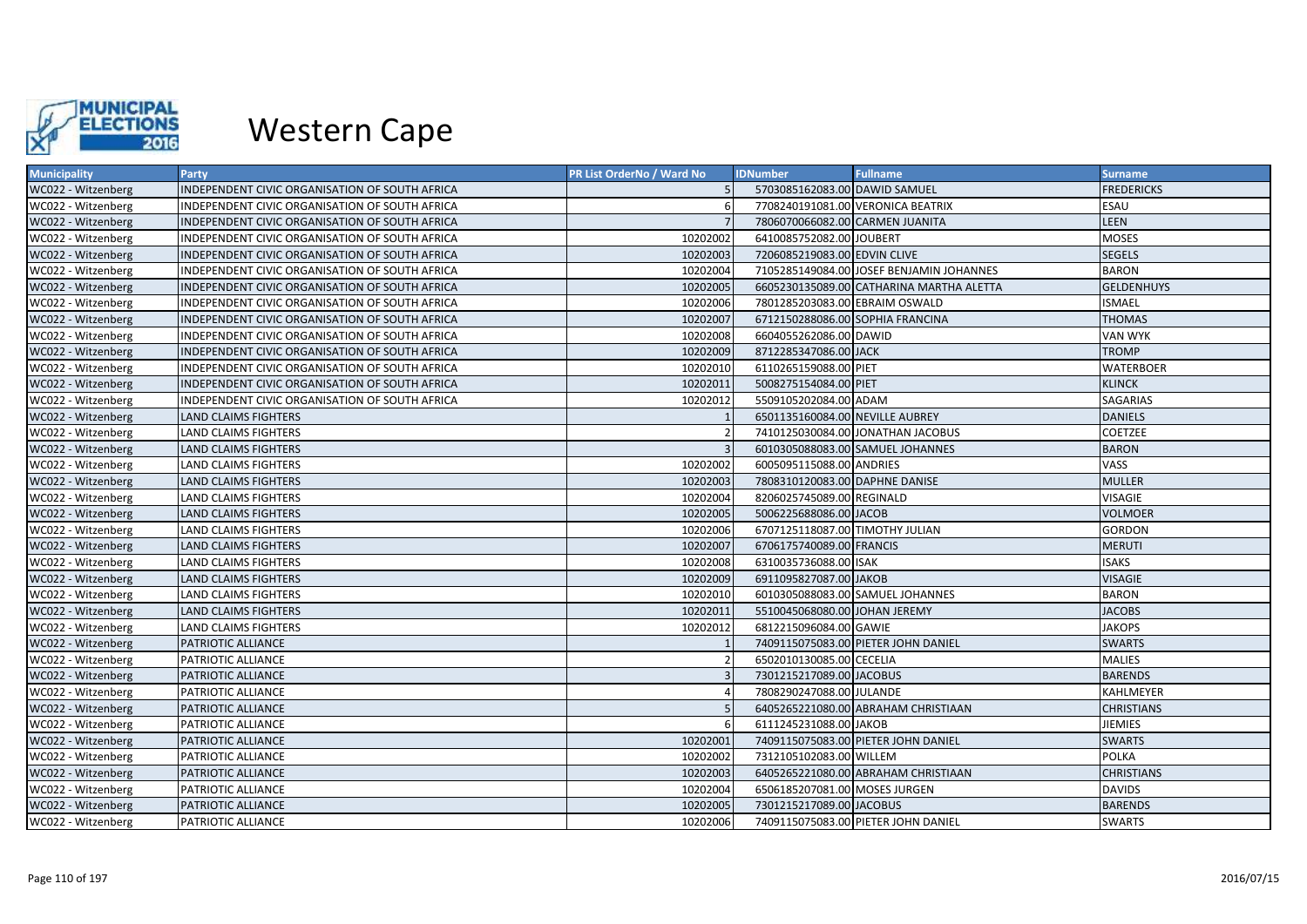

| <b>Municipality</b> | <b>Party</b>                 | <b>PR List OrderNo / Ward No</b> | <b>IDNumber</b>                   | <b>Fullname</b>                            | <b>Surname</b>    |
|---------------------|------------------------------|----------------------------------|-----------------------------------|--------------------------------------------|-------------------|
| WC022 - Witzenberg  | PATRIOTIC ALLIANCE           | 10202007                         | 7708065094089.00 CORNELIUS DANIËL |                                            | <b>ELBRINK</b>    |
| WC022 - Witzenberg  | PATRIOTIC ALLIANCE           | 10202008                         | 7808290247088.00 JULANDE          |                                            | <b>KAHLMEYER</b>  |
| WC022 - Witzenberg  | PATRIOTIC ALLIANCE           | 10202009                         |                                   | 6701230470087.00 SUSANNA MAGRIETA          | <b>SCHIPPERS</b>  |
| WC022 - Witzenberg  | PATRIOTIC ALLIANCE           | 10202010                         | 6111245231088.00 JAKOB            |                                            | <b>JIEMIES</b>    |
| WC022 - Witzenberg  | PATRIOTIC ALLIANCE           | 10202011                         | 6502010130085.00 CECELIA          |                                            | <b>MALIES</b>     |
| WC022 - Witzenberg  | PEOPLE'S DEMOCRATIC MOVEMENT |                                  | 7212250136086.00 WILHELMINA       |                                            | PERSENT           |
| WC022 - Witzenberg  | PEOPLE'S DEMOCRATIC MOVEMENT | 10202001                         | 7212250136086.00 WILHELMINA       |                                            | <b>PERSENT</b>    |
| WC022 - Witzenberg  | PEOPLE'S DEMOCRATIC MOVEMENT | 10202002                         | 7212250136086.00 WILHELMINA       |                                            | PERSENT           |
| WC022 - Witzenberg  | PEOPLE'S DEMOCRATIC MOVEMENT | 10202003                         | 7212250136086.00 WILHELMINA       |                                            | PERSENT           |
| WC022 - Witzenberg  | PEOPLE'S DEMOCRATIC MOVEMENT | 10202004                         | 7212250136086.00 WILHELMINA       |                                            | PERSENT           |
| WC022 - Witzenberg  | PEOPLE'S DEMOCRATIC MOVEMENT | 10202005                         | 7212250136086.00 WILHELMINA       |                                            | PERSENT           |
| WC022 - Witzenberg  | PEOPLE'S DEMOCRATIC MOVEMENT | 10202006                         | 7212250136086.00 WILHELMINA       |                                            | PERSENT           |
| WC022 - Witzenberg  | PEOPLE'S DEMOCRATIC MOVEMENT | 10202007                         | 7212250136086.00 WILHELMINA       |                                            | PERSENT           |
| WC022 - Witzenberg  | PEOPLE'S DEMOCRATIC MOVEMENT | 10202008                         | 7212250136086.00 WILHELMINA       |                                            | PERSENT           |
| WC022 - Witzenberg  | PEOPLE'S DEMOCRATIC MOVEMENT | 10202009                         | 7212250136086.00 WILHELMINA       |                                            | PERSENT           |
| WC022 - Witzenberg  | PEOPLE'S DEMOCRATIC MOVEMENT | 10202010                         | 7212250136086.00 WILHELMINA       |                                            | PERSENT           |
| WC022 - Witzenberg  | PEOPLE'S DEMOCRATIC MOVEMENT | 10202011                         | 7212250136086.00 WILHELMINA       |                                            | PERSENT           |
| WC022 - Witzenberg  | PEOPLE'S DEMOCRATIC MOVEMENT | 10202012                         | 7212250136086.00 WILHELMINA       |                                            | PERSENT           |
| WC022 - Witzenberg  | <b>VRYHEIDSFRONT PLUS</b>    |                                  | 5207245103086.00 LOUIS GEORGE     |                                            | <b>HAVENGA</b>    |
| WC022 - Witzenberg  | <b>VRYHEIDSFRONT PLUS</b>    | 10202001                         | 7701245121088.00 THOMAS           |                                            | KLEINVELD         |
| WC022 - Witzenberg  | VRYHEIDSFRONT PLUS           | 10202002                         | 8012035194080.00 FIRGI ROGER      |                                            | <b>FREDERICKS</b> |
| WC022 - Witzenberg  | <b>VRYHEIDSFRONT PLUS</b>    | 10202003                         | 5401195724088.00 PETRUS JOHANNES  |                                            | <b>SWART</b>      |
| WC022 - Witzenberg  | <b>VRYHEIDSFRONT PLUS</b>    | 10202004                         |                                   | 4901145122086.00 PIETER MARTHINUS ALBERTUS | <b>VAN ZYL</b>    |
| WC022 - Witzenberg  | <b>VRYHEIDSFRONT PLUS</b>    | 10202005                         |                                   | 5611070151088.00 MARIA MAGDALENA ELIZABETH | <b>COETZEE</b>    |
| WC022 - Witzenberg  | <b>VRYHEIDSFRONT PLUS</b>    | 10202006                         | 7701245121088.00 THOMAS           |                                            | <b>KLEINVELD</b>  |
| WC022 - Witzenberg  | <b>VRYHEIDSFRONT PLUS</b>    | 10202007                         | 5207245103086.00 LOUIS GEORGE     |                                            | <b>HAVENGA</b>    |
| WC022 - Witzenberg  | <b>VRYHEIDSFRONT PLUS</b>    | 10202008                         | 9301105017084.00 HAWKE            |                                            | <b>VILJOEN</b>    |
| WC022 - Witzenberg  | <b>VRYHEIDSFRONT PLUS</b>    | 10202009                         |                                   | 4901145122086.00 PIETER MARTHINUS ALBERTUS | <b>VAN ZYL</b>    |
| WC022 - Witzenberg  | <b>VRYHEIDSFRONT PLUS</b>    | 10202010                         |                                   | 5807045240085.00 NICKOLAAS JOHANNES        | <b>MATTHYS</b>    |
| WC022 - Witzenberg  | <b>VRYHEIDSFRONT PLUS</b>    | 10202011                         | 8409130019081.00 ARENDÉNE         |                                            | <b>DU PLESSIS</b> |
| WC022 - Witzenberg  | <b>VRYHEIDSFRONT PLUS</b>    | 10202012                         | 6611281015089.00 RUTH             |                                            | <b>MACKRIEL</b>   |
| WC022 - Witzenberg  | WITZENBERG AKSIE             |                                  | 7003195138083.00 GERT GERRIT      |                                            | LABAN             |
| WC022 - Witzenberg  | <b>WITZENBERG AKSIE</b>      |                                  | 8108025155089.00 MARIO EUGENE     |                                            | <b>SCHOLTZ</b>    |
| WC022 - Witzenberg  | WITZENBERG AKSIE             |                                  | 7406145206084.00 GERRIT           |                                            | <b>SLINGERS</b>   |
| WC022 - Witzenberg  | <b>WITZENBERG AKSIE</b>      |                                  | 7209155251085.00 KAMMIES JAKOBUS  |                                            | <b>HAMMAN</b>     |
| WC022 - Witzenberg  | <b>WITZENBERG AKSIE</b>      |                                  | 7909070114082.00 LEA              |                                            | SALMON            |
| WC022 - Witzenberg  | <b>WITZENBERG AKSIE</b>      |                                  | 6412245069084.00 ALBERTUS         |                                            | <b>KAMFER</b>     |
| WC022 - Witzenberg  | WITZENBERG AKSIE             |                                  |                                   | 6412305206089.00 STEPHANUS JAKOBUS         | <b>JOSEPH</b>     |
| WC022 - Witzenberg  | <b>WITZENBERG AKSIE</b>      |                                  | 6510155232087.00 ROY EDMUND       |                                            | <b>JANTJIES</b>   |
| WC022 - Witzenberg  | <b>WITZENBERG AKSIE</b>      | q                                | 7103126000087.00 KAIN             |                                            | <b>HUDSON</b>     |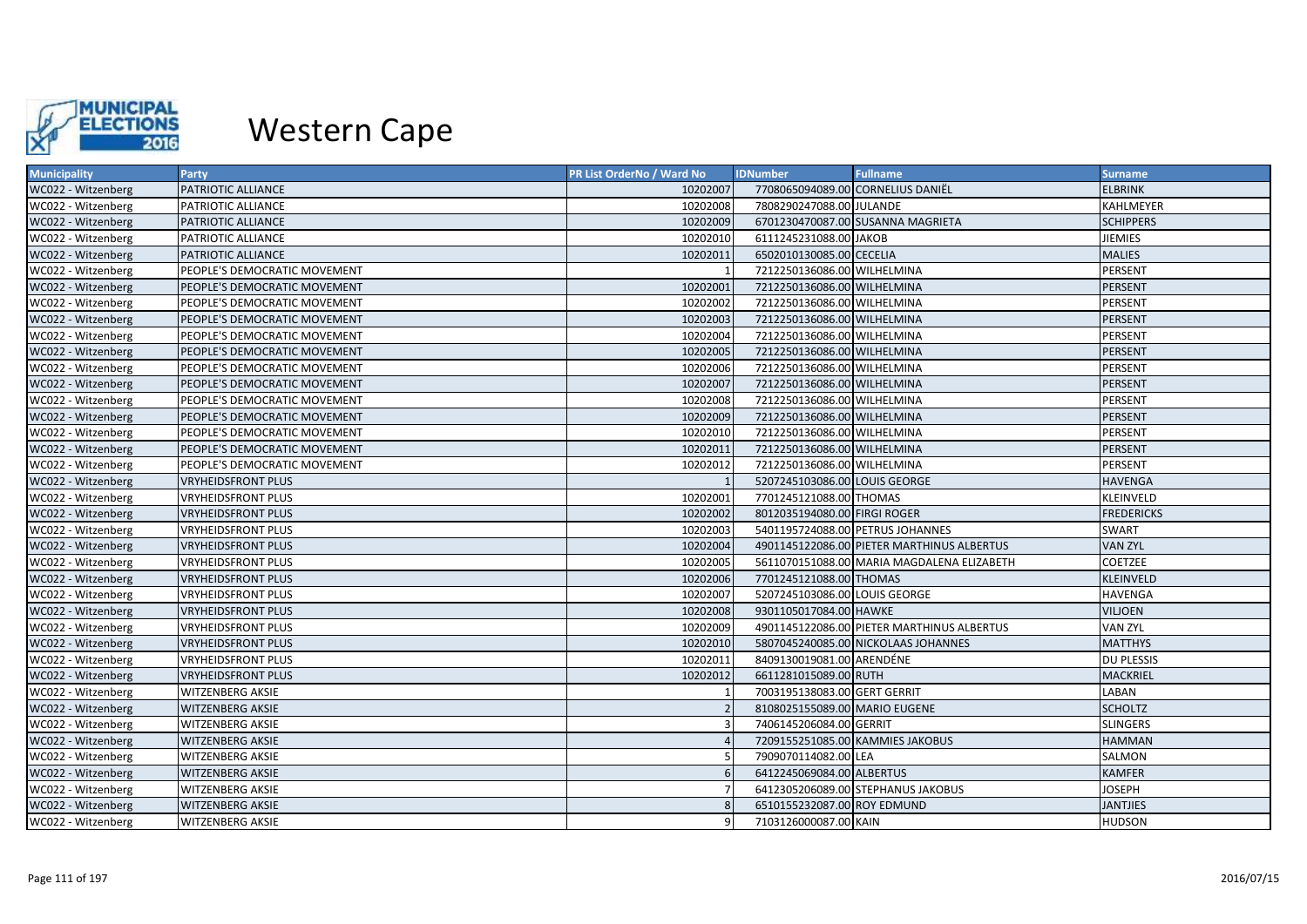

| <b>Municipality</b> | Party                              | <b>PR List OrderNo / Ward No</b> | <b>IDNumber</b>                   | <b>Fullname</b>                      | <b>Surname</b>   |
|---------------------|------------------------------------|----------------------------------|-----------------------------------|--------------------------------------|------------------|
| WC022 - Witzenberg  | WITZENBERG AKSIE                   | 10                               | 7101230115080.00 ENGELA FRANCINA  |                                      | <b>MULLER</b>    |
| WC022 - Witzenberg  | WITZENBERG AKSIE                   | 11                               | 7703020185080.00 SARAH            |                                      | <b>DANSTER</b>   |
| WC022 - Witzenberg  | WITZENBERG AKSIE                   | 12                               | 7611060040083.00 JOSLINE MICHELLE |                                      | <b>OCKHUIS</b>   |
| WC022 - Witzenberg  | WITZENBERG AKSIE                   | 13                               | 7607050054084.00 EMMARENTIA       |                                      | <b>SLINGERS</b>  |
| WC022 - Witzenberg  | WITZENBERG AKSIE                   | 14                               | 7301270180081.00 BARBARA SHARON   |                                      | <b>GROOTBOOM</b> |
| WC022 - Witzenberg  | <b>WITZENBERG AKSIE</b>            | 15                               | 6502280229088.00 ANNA             |                                      | <b>WILLEMSE</b>  |
| WC022 - Witzenberg  | <b>WITZENBERG AKSIE</b>            | 16                               | 8507105137083.00 CHARLTON         |                                      | <b>SLINGERS</b>  |
| WC022 - Witzenberg  | WITZENBERG AKSIE                   | 10202001                         | 9001145781083.00 THABANG          |                                      | <b>FUTSHANE</b>  |
| WC022 - Witzenberg  | WITZENBERG AKSIE                   | 10202002                         | 6510155232087.00 ROY EDMUND       |                                      | <b>JANTJIES</b>  |
| WC022 - Witzenberg  | WITZENBERG AKSIE                   | 10202003                         | 7301285259086.00 WILLEM           |                                      | <b>MATTHYSE</b>  |
| WC022 - Witzenberg  | WITZENBERG AKSIE                   | 10202004                         | 7003195138083.00 GERT GERRIT      |                                      | <b>LABAN</b>     |
| WC022 - Witzenberg  | WITZENBERG AKSIE                   | 10202005                         | 9201185239089.00 STEANO GERSVILLE |                                      | <b>BEUKES</b>    |
| WC022 - Witzenberg  | <b>WITZENBERG AKSIE</b>            | 10202006                         | 5412060013085.00 VENESIA          |                                      | <b>NOLAN</b>     |
| WC022 - Witzenberg  | WITZENBERG AKSIE                   | 10202007                         | 7103126000087.00 KAIN             |                                      | <b>HUDSON</b>    |
| WC022 - Witzenberg  | WITZENBERG AKSIE                   | 10202008                         | 7202200127087.00 ELIZABETH        |                                      | <b>SCHEFFERS</b> |
| WC022 - Witzenberg  | WITZENBERG AKSIE                   | 10202009                         |                                   | 6412305206089.00 STEPHANUS JAKOBUS   | <b>JOSEPH</b>    |
| WC022 - Witzenberg  | <b>WITZENBERG AKSIE</b>            | 10202010                         | 7101230115080.00 ENGELA FRANCINA  |                                      | <b>MULLER</b>    |
| WC022 - Witzenberg  | <b>WITZENBERG AKSIE</b>            | 10202011                         | 6412245069084.00 ALBERTUS         |                                      | <b>KAMFER</b>    |
| WC022 - Witzenberg  | WITZENBERG AKSIE                   | 10202012                         | 7209155251085.00 KAMMIES JAKOBUS  |                                      | <b>HAMMAN</b>    |
| WC023 - Drakenstein | AFRICAN CHRISTIAN DEMOCRATIC PARTY |                                  | 5803165092083.00 JOSEPH           |                                      | <b>MATTHEE</b>   |
| WC023 - Drakenstein | AFRICAN CHRISTIAN DEMOCRATIC PARTY |                                  |                                   | 9206135176083.00 FERNALL JERMAINE    | <b>BENANS</b>    |
| WC023 - Drakenstein | AFRICAN CHRISTIAN DEMOCRATIC PARTY |                                  | 6111200739083.00 WILHELMIENA      |                                      | ZWANE            |
| WC023 - Drakenstein | AFRICAN CHRISTIAN DEMOCRATIC PARTY |                                  |                                   | 5604075012082.00 EVERHARDUS JOHANNES | KOTZÉ            |
| WC023 - Drakenstein | AFRICAN CHRISTIAN DEMOCRATIC PARTY |                                  | 3712255192087.00 JOSEPH           |                                      | PIETERSE         |
| WC023 - Drakenstein | AFRICAN CHRISTIAN DEMOCRATIC PARTY |                                  | 5403155162085.00 ADAM             |                                      | <b>DE VRIES</b>  |
| WC023 - Drakenstein | AFRICAN CHRISTIAN DEMOCRATIC PARTY |                                  |                                   | 7309035563087.00 CEDRIC FREDERICKO   | <b>KLAASEN</b>   |
| WC023 - Drakenstein | AFRICAN CHRISTIAN DEMOCRATIC PARTY |                                  | 6407170222088.00 LANA RAYLENE     |                                      | PHILANDER        |
| WC023 - Drakenstein | AFRICAN CHRISTIAN DEMOCRATIC PARTY |                                  | 6305135746086.00 PHUMZILE JEFFREY |                                      | <b>GWEGWANA</b>  |
| WC023 - Drakenstein | AFRICAN CHRISTIAN DEMOCRATIC PARTY | 10                               | 3904045075082.00 VICTOR           |                                      | PIETERSEN        |
| WC023 - Drakenstein | AFRICAN CHRISTIAN DEMOCRATIC PARTY | 11                               |                                   | 5708050165086.00 MATHILDA ELIZABETH  | <b>DU TOIT</b>   |
| WC023 - Drakenstein | AFRICAN CHRISTIAN DEMOCRATIC PARTY | 12                               | 7303305118086.00 EDGAR JOHN       |                                      | PETERSEN         |
| WC023 - Drakenstein | AFRICAN CHRISTIAN DEMOCRATIC PARTY | 13                               | 6406285188085.00 HILTON JAMES     |                                      | JANSEN           |
| WC023 - Drakenstein | AFRICAN CHRISTIAN DEMOCRATIC PARTY | 14                               | 6611145162085.00 WILLIAM          |                                      | PHILANDER        |
| WC023 - Drakenstein | AFRICAN CHRISTIAN DEMOCRATIC PARTY | 15                               | 6703230721089.00 SHARON TANIA     |                                      | <b>WILLEMSE</b>  |
| WC023 - Drakenstein | AFRICAN CHRISTIAN DEMOCRATIC PARTY | 16                               | 7407015042088.00 CLINT LESTER     |                                      | <b>PEDRO</b>     |
| WC023 - Drakenstein | AFRICAN CHRISTIAN DEMOCRATIC PARTY | 17                               | 5906235223081.00 FREDERICK JAMES  |                                      | <b>FORTUIN</b>   |
| WC023 - Drakenstein | AFRICAN CHRISTIAN DEMOCRATIC PARTY | 18                               | 5511205065080.00 GERALD EDMUND    |                                      | ABRAHAMS         |
| WC023 - Drakenstein | AFRICAN CHRISTIAN DEMOCRATIC PARTY | 19                               | 6911070252087.00 KATRINA          |                                      | <b>ADAMS</b>     |
| WC023 - Drakenstein | AFRICAN CHRISTIAN DEMOCRATIC PARTY | 20                               | 6008255155084.00 GEORGE           |                                      | <b>CHARLES</b>   |
| WC023 - Drakenstein | AFRICAN CHRISTIAN DEMOCRATIC PARTY | 21                               | 6404025118082.00 LOUIS CLIVE      |                                      | SMALL            |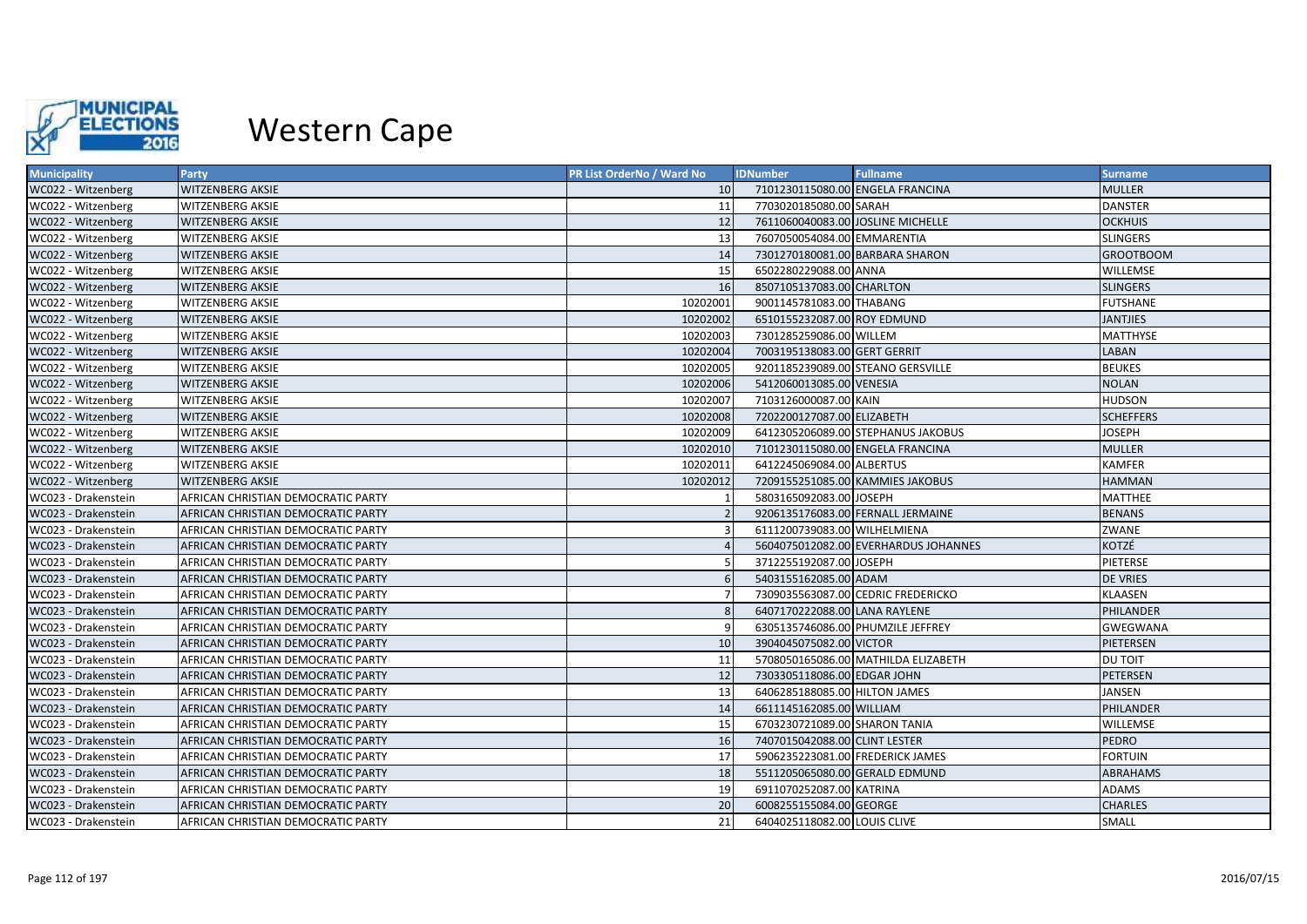

| <b>Municipality</b> | Party                              | <b>PR List OrderNo / Ward No</b> | <b>IDNumber</b>                   | <b>Fullname</b>                      | <b>Surname</b>  |
|---------------------|------------------------------------|----------------------------------|-----------------------------------|--------------------------------------|-----------------|
| WC023 - Drakenstein | AFRICAN CHRISTIAN DEMOCRATIC PARTY | 22                               | 7003295350083.00 MARTIN           |                                      | <b>WILLIAMS</b> |
| WC023 - Drakenstein | AFRICAN CHRISTIAN DEMOCRATIC PARTY | 23                               | 4204045100082.00 JOSEPH CAROLUS   |                                      | <b>DANIELS</b>  |
| WC023 - Drakenstein | AFRICAN CHRISTIAN DEMOCRATIC PARTY | 10203001                         | 7003295350083.00 MARTIN           |                                      | <b>WILLIAMS</b> |
| WC023 - Drakenstein | AFRICAN CHRISTIAN DEMOCRATIC PARTY | 10203005                         | 6703230721089.00 SHARON TANIA     |                                      | <b>WILLEMSE</b> |
| WC023 - Drakenstein | AFRICAN CHRISTIAN DEMOCRATIC PARTY | 10203007                         | 6406285188085.00 HILTON JAMES     |                                      | <b>JANSEN</b>   |
| WC023 - Drakenstein | AFRICAN CHRISTIAN DEMOCRATIC PARTY | 10203010                         | 5511205065080.00 GERALD EDMUND    |                                      | ABRAHAMS        |
| WC023 - Drakenstein | AFRICAN CHRISTIAN DEMOCRATIC PARTY | 10203011                         | 3712255192087.00 JOSEPH           |                                      | <b>PIETERSE</b> |
| WC023 - Drakenstein | AFRICAN CHRISTIAN DEMOCRATIC PARTY | 10203013                         | 6407170222088.00 LANA RAYLENE     |                                      | PHILANDER       |
| WC023 - Drakenstein | AFRICAN CHRISTIAN DEMOCRATIC PARTY | 10203014                         | 6111200739083.00 WILHELMIENA      |                                      | ZWANE           |
| WC023 - Drakenstein | AFRICAN CHRISTIAN DEMOCRATIC PARTY | 10203016                         | 6305135746086.00 PHUMZILE JEFFREY |                                      | <b>GWEGWANA</b> |
| WC023 - Drakenstein | AFRICAN CHRISTIAN DEMOCRATIC PARTY | 10203018                         | 6404025118082.00 LOUIS CLIVE      |                                      | <b>SMALL</b>    |
| WC023 - Drakenstein | AFRICAN CHRISTIAN DEMOCRATIC PARTY | 10203020                         |                                   | 9206135176083.00 FERNALL JERMAINE    | <b>BENANS</b>   |
| WC023 - Drakenstein | AFRICAN CHRISTIAN DEMOCRATIC PARTY | 10203021                         | 7303305118086.00 EDGAR JOHN       |                                      | <b>PETERSEN</b> |
| WC023 - Drakenstein | AFRICAN CHRISTIAN DEMOCRATIC PARTY | 10203022                         | 4204045100082.00 JOSEPH CAROLUS   |                                      | DANIELS         |
| WC023 - Drakenstein | AFRICAN CHRISTIAN DEMOCRATIC PARTY | 10203023                         |                                   | 5708050165086.00 MATHILDA ELIZABETH  | <b>DU TOIT</b>  |
| WC023 - Drakenstein | AFRICAN CHRISTIAN DEMOCRATIC PARTY | 10203024                         |                                   | 7309035563087.00 CEDRIC FREDERICKO   | <b>KLAASEN</b>  |
| WC023 - Drakenstein | AFRICAN CHRISTIAN DEMOCRATIC PARTY | 10203025                         | 3904045075082.00 VICTOR           |                                      | PIETERSEN       |
| WC023 - Drakenstein | AFRICAN CHRISTIAN DEMOCRATIC PARTY | 10203026                         | 5803165092083.00 JOSEPH           |                                      | MATTHEE         |
| WC023 - Drakenstein | AFRICAN CHRISTIAN DEMOCRATIC PARTY | 10203027                         | 5906235223081.00 FREDERICK JAMES  |                                      | <b>FORTUIN</b>  |
| WC023 - Drakenstein | AFRICAN CHRISTIAN DEMOCRATIC PARTY | 10203028                         | 6911070252087.00 KATRINA          |                                      | <b>ADAMS</b>    |
| WC023 - Drakenstein | AFRICAN CHRISTIAN DEMOCRATIC PARTY | 10203029                         | 5403155162085.00 ADAM             |                                      | DE VRIES        |
| WC023 - Drakenstein | AFRICAN CHRISTIAN DEMOCRATIC PARTY | 10203030                         | 6008255155084.00 GEORGE           |                                      | <b>CHARLES</b>  |
| WC023 - Drakenstein | AFRICAN CHRISTIAN DEMOCRATIC PARTY | 10203031                         |                                   | 5604075012082.00 EVERHARDUS JOHANNES | KOTZÉ           |
| WC023 - Drakenstein | AFRICAN CHRISTIAN DEMOCRATIC PARTY | 10203032                         | 6611145162085.00 WILLIAM          |                                      | PHILANDER       |
| WC023 - Drakenstein | AFRICAN CHRISTIAN DEMOCRATIC PARTY | 10203033                         | 7407015042088.00 CLINT LESTER     |                                      | PEDRO           |
| WC023 - Drakenstein | AFRICAN NATIONAL CONGRESS          |                                  | 5909065119080.00 ABRAHAM          |                                      | <b>BEKEER</b>   |
| WC023 - Drakenstein | AFRICAN NATIONAL CONGRESS          |                                  |                                   | 7207170506087.00 BONGIWE PRIMROSE    | <b>DUBA</b>     |
| WC023 - Drakenstein | AFRICAN NATIONAL CONGRESS          |                                  | 5904075165082.00 ABDUL MOUTIE     |                                      | <b>RICHARDS</b> |
| WC023 - Drakenstein | AFRICAN NATIONAL CONGRESS          |                                  | 8403121220089.00 MANDISA          |                                      | <b>VIKA</b>     |
| WC023 - Drakenstein | AFRICAN NATIONAL CONGRESS          |                                  | 7207285259085.00 SAMUEL COLIN     |                                      | <b>RENS</b>     |
| WC023 - Drakenstein | AFRICAN NATIONAL CONGRESS          | 6                                | 6810130057082.00 AMELDA FELICITY  |                                      | <b>AFRIKA</b>   |
| WC023 - Drakenstein | AFRICAN NATIONAL CONGRESS          | $\overline{7}$                   | 9402025239087.00 THUSO REGINALD   |                                      | MPULANYANA      |
| WC023 - Drakenstein | AFRICAN NATIONAL CONGRESS          | 8                                | 7302030495082.00 LUDIA SINDISWA   |                                      | SAMBOKWE        |
| WC023 - Drakenstein | AFRICAN NATIONAL CONGRESS          |                                  | 7012257689081.00 NKOMFA DEON      |                                      | <b>MKABILE</b>  |
| WC023 - Drakenstein | AFRICAN NATIONAL CONGRESS          | 10                               | 7503205395086.00 ZUKO LAWRENCE    |                                      | <b>GWADA</b>    |
| WC023 - Drakenstein | AFRICAN NATIONAL CONGRESS          | 11                               | 7202010717085.00 CLAIRE OLIVIA    |                                      | <b>DAVIDS</b>   |
| WC023 - Drakenstein | AFRICAN NATIONAL CONGRESS          | 12                               | 7210195109085.00 EPHRAIM          |                                      | SAMAAI          |
| WC023 - Drakenstein | AFRICAN NATIONAL CONGRESS          | 13                               | 5401200113087.00 CHRISTINA        |                                      | <b>HARTOGH</b>  |
| WC023 - Drakenstein | AFRICAN NATIONAL CONGRESS          | 14                               |                                   | 7201300133086.00 ELMARIE ANNELINE    | <b>JULIUS</b>   |
| WC023 - Drakenstein | AFRICAN NATIONAL CONGRESS          | 15 <sub>l</sub>                  | 4709255112080.00 ERIC             |                                      | <b>DAMPIES</b>  |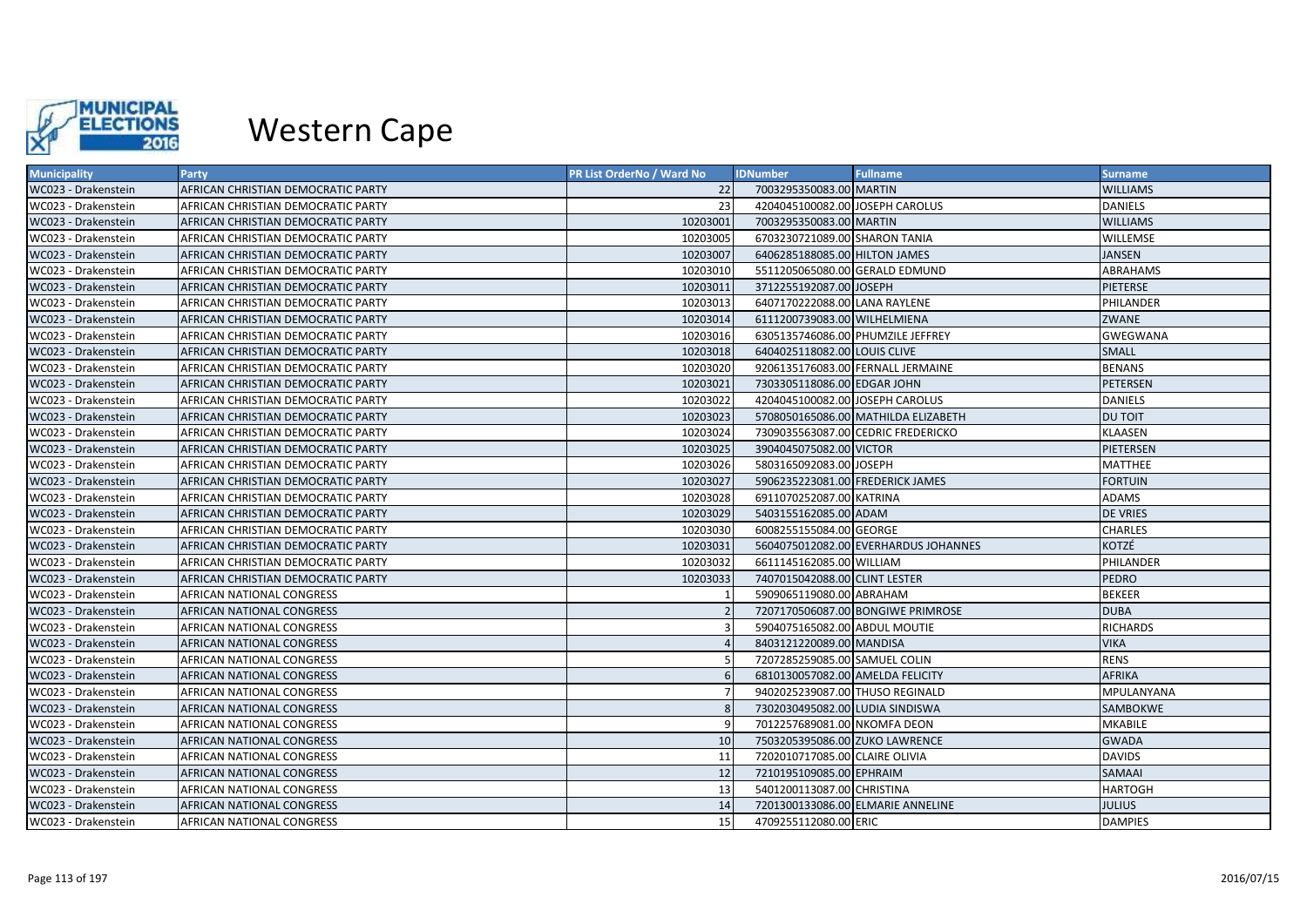

| <b>Municipality</b> | Party                     | PR List OrderNo / Ward No | <b>IDNumber</b>                   | <b>Fullname</b>                            | <b>Surname</b>            |
|---------------------|---------------------------|---------------------------|-----------------------------------|--------------------------------------------|---------------------------|
| WC023 - Drakenstein | AFRICAN NATIONAL CONGRESS | 16                        | 5509140041083.00 CLARA WINNIFRED  |                                            | <b>DU PLESSIS</b>         |
| WC023 - Drakenstein | AFRICAN NATIONAL CONGRESS | 17                        |                                   | 5703055147080.00 CUPIDO JACOBUS JOHANNES   | <b>APOLLIS</b>            |
| WC023 - Drakenstein | AFRICAN NATIONAL CONGRESS | 18                        | 5508310089088.00 JOHANNA          |                                            | <b>GOOSEN</b>             |
| WC023 - Drakenstein | AFRICAN NATIONAL CONGRESS | 19                        | 6205310212088.00 LINETTE ANN      |                                            | <b>CLAASEN</b>            |
| WC023 - Drakenstein | AFRICAN NATIONAL CONGRESS | 20                        | 6310095897085.00 MPELESE ALFRED   |                                            | <b>TSHAYA</b>             |
| WC023 - Drakenstein | AFRICAN NATIONAL CONGRESS | 21                        | 3706280065086.00 ANGELINA         |                                            | SOLOMON                   |
| WC023 - Drakenstein | AFRICAN NATIONAL CONGRESS | 22                        | 6901021301083.00 LULAMA BLONDE    |                                            | <b>BIKAUR</b>             |
| WC023 - Drakenstein | AFRICAN NATIONAL CONGRESS | 23                        | 7508250276081.00 DIANA            |                                            | <b>ONTONG</b>             |
| WC023 - Drakenstein | AFRICAN NATIONAL CONGRESS | 24                        | 6206010653084.00 NODOLI           |                                            | <b>PETER</b>              |
| WC023 - Drakenstein | AFRICAN NATIONAL CONGRESS | 25                        | 5010140176086.00 ELIZABETH        |                                            | <b>GAYIYA</b>             |
| WC023 - Drakenstein | AFRICAN NATIONAL CONGRESS | 26                        | 6902030241088.00 JACQUELINE       |                                            | <b>MALITI</b>             |
| WC023 - Drakenstein | AFRICAN NATIONAL CONGRESS | 27                        |                                   | 8901080319081.00 JENNIFER NOMAMPONDOMISE   | <b>MKABILE</b>            |
| WC023 - Drakenstein | AFRICAN NATIONAL CONGRESS | 28                        |                                   | 7009010403081.00 KHANYISWA MARGARET        | <b>KHWENI</b>             |
| WC023 - Drakenstein | AFRICAN NATIONAL CONGRESS | 29                        |                                   | 6102235237086.00 MHLANGABEZI CASE          | <b>MSOLO</b>              |
| WC023 - Drakenstein | AFRICAN NATIONAL CONGRESS | 30                        |                                   | 9108100121088.00 LINDEAN CHRISSANDRA       | <b>DU PLESSIS</b>         |
| WC023 - Drakenstein | AFRICAN NATIONAL CONGRESS | 31                        | 7510170420088.00 MARITZA AUDREY   |                                            | <b>PECEUR</b>             |
| WC023 - Drakenstein | AFRICAN NATIONAL CONGRESS | 32                        | 5106265730085.00 MAWUZENI         |                                            | ZWINYE                    |
| WC023 - Drakenstein | AFRICAN NATIONAL CONGRESS | 33                        |                                   | 5610085507086.00 MBUYISELO SAMUEL          | <b>TAYITAYI</b>           |
| WC023 - Drakenstein | AFRICAN NATIONAL CONGRESS | 34                        | 7008225478086.00 MXOLISI          |                                            | <b>HLALISO</b>            |
| WC023 - Drakenstein | AFRICAN NATIONAL CONGRESS | 35                        | 7302240102080.00 NOMBUYISELO      |                                            | <b>MTIKI</b>              |
| WC023 - Drakenstein | AFRICAN NATIONAL CONGRESS | 36                        | 7005230291082.00 PEARL            |                                            | LEWIS                     |
| WC023 - Drakenstein | AFRICAN NATIONAL CONGRESS | 37                        |                                   | 7101195449086.00 SIYABULELA WILBERFORCE    | MANDYOLI                  |
| WC023 - Drakenstein | AFRICAN NATIONAL CONGRESS | 38                        | 7907015505083.00 THOBILE          |                                            | <b>MTYOLE</b>             |
| WC023 - Drakenstein | AFRICAN NATIONAL CONGRESS | 39                        |                                   | 8010060340081.00 VUYOKAZI CYNTHIA          | <b>MFIKI</b>              |
| WC023 - Drakenstein | AFRICAN NATIONAL CONGRESS | 10203001                  | 6610165166083.00 COLLIN CLIVE     |                                            | <b>VAN DER WESTHUIZEN</b> |
| WC023 - Drakenstein | AFRICAN NATIONAL CONGRESS | 10203002                  | 8007075153087.00 MANUS            |                                            | <b>KLAASEN</b>            |
| WC023 - Drakenstein | AFRICAN NATIONAL CONGRESS | 10203004                  | 5209045043082.00 CHARLIE CHRISTIE |                                            | <b>MEYER</b>              |
| WC023 - Drakenstein | AFRICAN NATIONAL CONGRESS | 10203005                  |                                   | 6510010635086.00 NDILEKA PRIMROSE          | MBENENE                   |
| WC023 - Drakenstein | AFRICAN NATIONAL CONGRESS | 10203006                  |                                   | 7212281201081.00 TRYPHINA ZUKISWA          | <b>NQORO</b>              |
| WC023 - Drakenstein | AFRICAN NATIONAL CONGRESS | 10203007                  |                                   | 4507290060086.00 ANGELINE CATHLEEN THELMA  | LE CORDEUR                |
| WC023 - Drakenstein | AFRICAN NATIONAL CONGRESS | 10203008                  | 7501012552089.00 NOMONDE          |                                            | <b>ZIKHALI</b>            |
| WC023 - Drakenstein | AFRICAN NATIONAL CONGRESS | 10203009                  |                                   | 5608105328087.00 TEMBEKILE CHRISTOPHER     | MANGENA                   |
| WC023 - Drakenstein | AFRICAN NATIONAL CONGRESS | 10203010                  | 5209090016082.00 RACHEL JACOBA    |                                            | <b>HENDRICKS</b>          |
| WC023 - Drakenstein | AFRICAN NATIONAL CONGRESS | 10203011                  | 6803130274088.00 CHRISTINE        |                                            | <b>JOHNSON</b>            |
| WC023 - Drakenstein | AFRICAN NATIONAL CONGRESS | 10203012                  | 7707195336089.00 MCEDISI DANIEL   |                                            | <b>NOBULA</b>             |
| WC023 - Drakenstein | AFRICAN NATIONAL CONGRESS | 10203013                  | 7304065039082.00 HENRY HENNIE     |                                            | ABRAHAMS                  |
| WC023 - Drakenstein | AFRICAN NATIONAL CONGRESS | 10203014                  | 6006040286081.00 ELIZABETH MARY   |                                            | <b>MOSENTHAL</b>          |
| WC023 - Drakenstein | AFRICAN NATIONAL CONGRESS | 10203017                  |                                   | 8802225187088.00 ANDRYA ASHWIN CHRISTOPHER | <b>JONKERS</b>            |
| WC023 - Drakenstein | AFRICAN NATIONAL CONGRESS | 10203018                  | 7809150538087.00 KATRIENA         |                                            | <b>VAN WYK</b>            |
| WC023 - Drakenstein | AFRICAN NATIONAL CONGRESS | 10203021                  | 7103155225084.00 ASHLEY THEODORE  |                                            | <b>KALAMDIEN</b>          |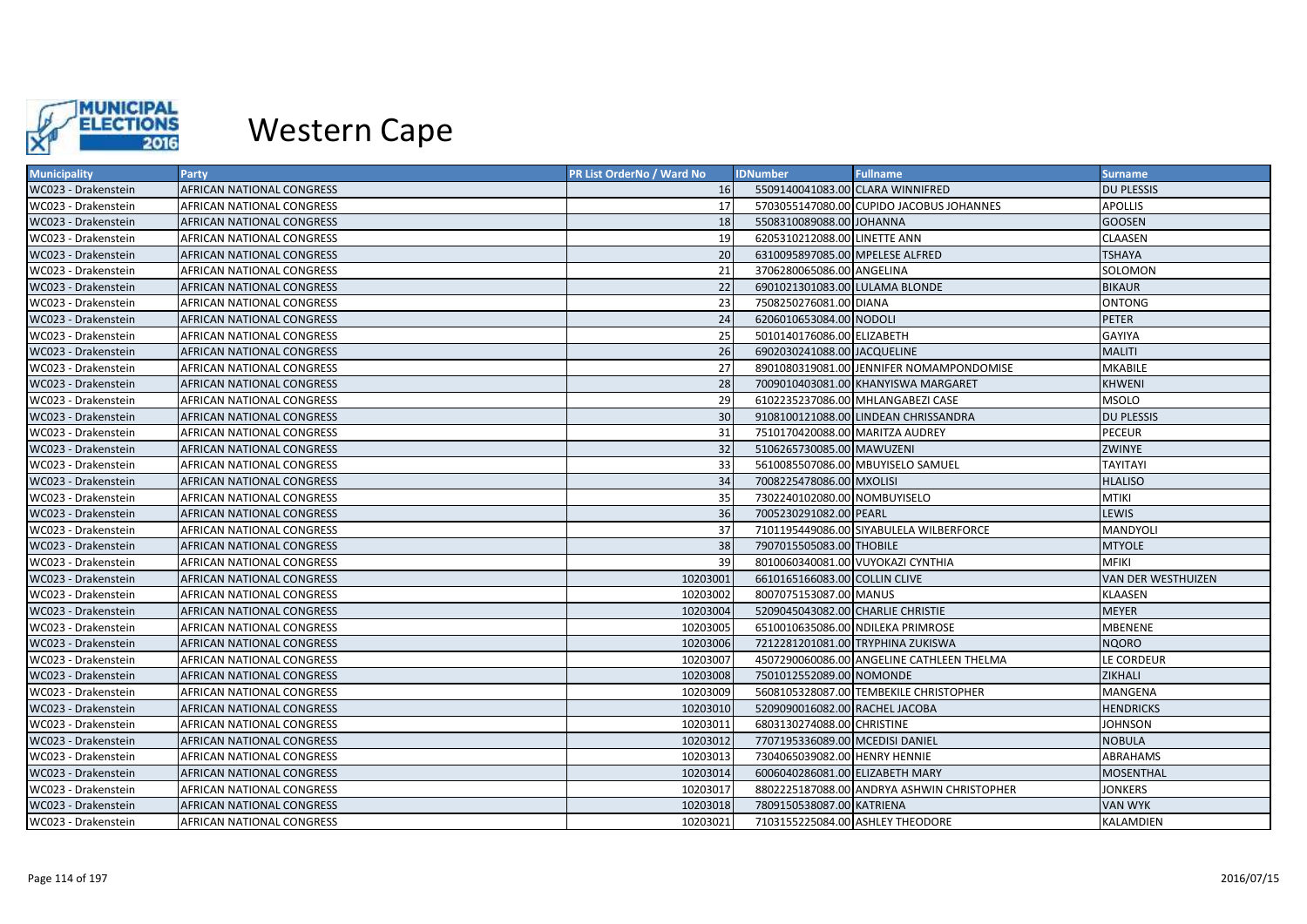

| <b>Municipality</b> | <b>Party</b>                    | <b>PR List OrderNo / Ward No</b> | <b>IDNumber</b>                  | <b>Fullname</b>                              | <b>Surname</b>    |
|---------------------|---------------------------------|----------------------------------|----------------------------------|----------------------------------------------|-------------------|
| WC023 - Drakenstein | AFRICAN NATIONAL CONGRESS       | 10203022                         | 6610085259083.00 STEVEN          |                                              | <b>FROLICKS</b>   |
| WC023 - Drakenstein | AFRICAN NATIONAL CONGRESS       | 10203023                         | 6909245224080.00 GARTH JEREMY    |                                              | <b>BOTHA</b>      |
| WC023 - Drakenstein | AFRICAN NATIONAL CONGRESS       | 10203025                         |                                  | 7603285221085.00 HOWARD-EARL HEDLEY GRETCHEN | <b>MAYEKISO</b>   |
| WC023 - Drakenstein | AFRICAN NATIONAL CONGRESS       | 10203026                         |                                  | 6610130485089.00 CLAUDINE ELIZABETH          | <b>ROOKS</b>      |
| WC023 - Drakenstein | AFRICAN NATIONAL CONGRESS       | 10203027                         | 7202010717085.00 CLAIRE OLIVIA   |                                              | <b>DAVIDS</b>     |
| WC023 - Drakenstein | AFRICAN NATIONAL CONGRESS       | 10203028                         |                                  | 8010060140085.00 SARINA MAGDALENA            | <b>VAN ROOYEN</b> |
| WC023 - Drakenstein | AFRICAN NATIONAL CONGRESS       | 10203029                         | 3911230061082.00 MARJORIE ROMEA  |                                              | <b>ZYSTER</b>     |
| WC023 - Drakenstein | AFRICAN NATIONAL CONGRESS       | 10203030                         |                                  | 7405025153085.00 CHRISTOPHER STEPHEN         | <b>JOCHIMS</b>    |
| WC023 - Drakenstein | AFRICAN NATIONAL CONGRESS       | 10203031                         | 7705095435084.00 JOHANNES        |                                              | <b>THOMAS</b>     |
| WC023 - Drakenstein | AFRICAN NATIONAL CONGRESS       | 10203032                         |                                  | 6709245512082.00 LAWRENCE VUYANI             | <b>NZELE</b>      |
| WC023 - Drakenstein | AFRICAN NATIONAL CONGRESS       | 10203033                         | 5302035125082.00 NICOLAAS        |                                              | <b>MOUTON</b>     |
| WC023 - Drakenstein | ALLIANCE FOR DEMOCRATIC FREEDOM |                                  | 6204195189081.00 KEITH           |                                              | <b>SHELDON</b>    |
| WC023 - Drakenstein | ALLIANCE FOR DEMOCRATIC FREEDOM |                                  | 5912255052087.00 JOHANNES        |                                              | <b>ANDREWS</b>    |
| WC023 - Drakenstein | ALLIANCE FOR DEMOCRATIC FREEDOM |                                  | 6109215232086.00 EDWARD          |                                              | <b>VAN SCHOOR</b> |
| WC023 - Drakenstein | ALLIANCE FOR DEMOCRATIC FREEDOM |                                  | 7204160090081.00 KAAMILAH        |                                              | <b>KAMALIE</b>    |
| WC023 - Drakenstein | ALLIANCE FOR DEMOCRATIC FREEDOM |                                  | 7201190076080.00 ANGELINE RHODA  |                                              | REBE              |
| WC023 - Drakenstein | ALLIANCE FOR DEMOCRATIC FREEDOM |                                  | 6307280209084.00 INGRID CECILIA  |                                              | <b>HARDING</b>    |
| WC023 - Drakenstein | ALLIANCE FOR DEMOCRATIC FREEDOM |                                  | 7101275249083.00 JOHNATHAN       |                                              | <b>MANGO</b>      |
| WC023 - Drakenstein | ALLIANCE FOR DEMOCRATIC FREEDOM |                                  | 5512215716084.00 ADONIS FRANKLIN |                                              | <b>ROSS</b>       |
| WC023 - Drakenstein | ALLIANCE FOR DEMOCRATIC FREEDOM | q                                | 6503255933084.00 CHARLES PETRUS  |                                              | <b>JACOBS</b>     |
| WC023 - Drakenstein | ALLIANCE FOR DEMOCRATIC FREEDOM | 10                               | 7109190160087.00 LOULA           |                                              | <b>GERTSE</b>     |
| WC023 - Drakenstein | ALLIANCE FOR DEMOCRATIC FREEDOM | 11                               | 5502025138082.00 LAVIS PETER     |                                              | <b>CLAASEN</b>    |
| WC023 - Drakenstein | ALLIANCE FOR DEMOCRATIC FREEDOM | 12                               | 7208145167088.00 JOHN RICHARD    |                                              | <b>ROMAN</b>      |
| WC023 - Drakenstein | ALLIANCE FOR DEMOCRATIC FREEDOM | 13                               | 5903260060082.00 LENA            |                                              | <b>WILLIAMS</b>   |
| WC023 - Drakenstein | ALLIANCE FOR DEMOCRATIC FREEDOM | 14                               | 5205240204081.00 SUSIE           |                                              | <b>GRAIN</b>      |
| WC023 - Drakenstein | ALLIANCE FOR DEMOCRATIC FREEDOM | 15                               | 8206155192086.00 CHARDO DANZIL   |                                              | <b>WILLIAMS</b>   |
| WC023 - Drakenstein | ALLIANCE FOR DEMOCRATIC FREEDOM | 16                               |                                  | 6507250061080.00 ELEANORE JACQUELINE         | <b>BASSON</b>     |
| WC023 - Drakenstein | ALLIANCE FOR DEMOCRATIC FREEDOM | 17                               | 6404115196089.00 RICHARD         |                                              | <b>MATTHEE</b>    |
| WC023 - Drakenstein | ALLIANCE FOR DEMOCRATIC FREEDOM | 18                               | 5808310223087.00 MERCIA          |                                              | <b>BOOYSEN</b>    |
| WC023 - Drakenstein | ALLIANCE FOR DEMOCRATIC FREEDOM | 19                               | 5011175069089.00 LES             |                                              | <b>BEUKES</b>     |
| WC023 - Drakenstein | ALLIANCE FOR DEMOCRATIC FREEDOM | 20                               | 6005185184085.00 JAN JOHANNES    |                                              | <b>SASS</b>       |
| WC023 - Drakenstein | ALLIANCE FOR DEMOCRATIC FREEDOM | 10203003                         | 7109190160087.00 LOULA           |                                              | <b>GERTSE</b>     |
| WC023 - Drakenstein | ALLIANCE FOR DEMOCRATIC FREEDOM | 10203004                         | 5912255052087.00 JOHANNES        |                                              | <b>ANDREWS</b>    |
| WC023 - Drakenstein | ALLIANCE FOR DEMOCRATIC FREEDOM | 10203011                         | 5011175069089.00 LES             |                                              | <b>BEUKES</b>     |
| WC023 - Drakenstein | ALLIANCE FOR DEMOCRATIC FREEDOM | 10203013                         | 5903260060082.00 LENA            |                                              | <b>WILLIAMS</b>   |
| WC023 - Drakenstein | ALLIANCE FOR DEMOCRATIC FREEDOM | 10203014                         | 7204160090081.00 KAAMILAH        |                                              | KAMALIE           |
| WC023 - Drakenstein | ALLIANCE FOR DEMOCRATIC FREEDOM | 10203015                         | 6111125089085.00 FRANK MANUS     |                                              | <b>DU TOIT</b>    |
| WC023 - Drakenstein | ALLIANCE FOR DEMOCRATIC FREEDOM | 10203016                         | 8206155192086.00 CHARDO DANZIL   |                                              | <b>WILLIAMS</b>   |
| WC023 - Drakenstein | ALLIANCE FOR DEMOCRATIC FREEDOM | 10203017                         | 7802145234086.00 RICARDO GABRIEL |                                              | <b>BAARTMAN</b>   |
| WC023 - Drakenstein | ALLIANCE FOR DEMOCRATIC FREEDOM | 10203019                         | 8212070659084.00 ROSLIN          |                                              | <b>ALEXANDER</b>  |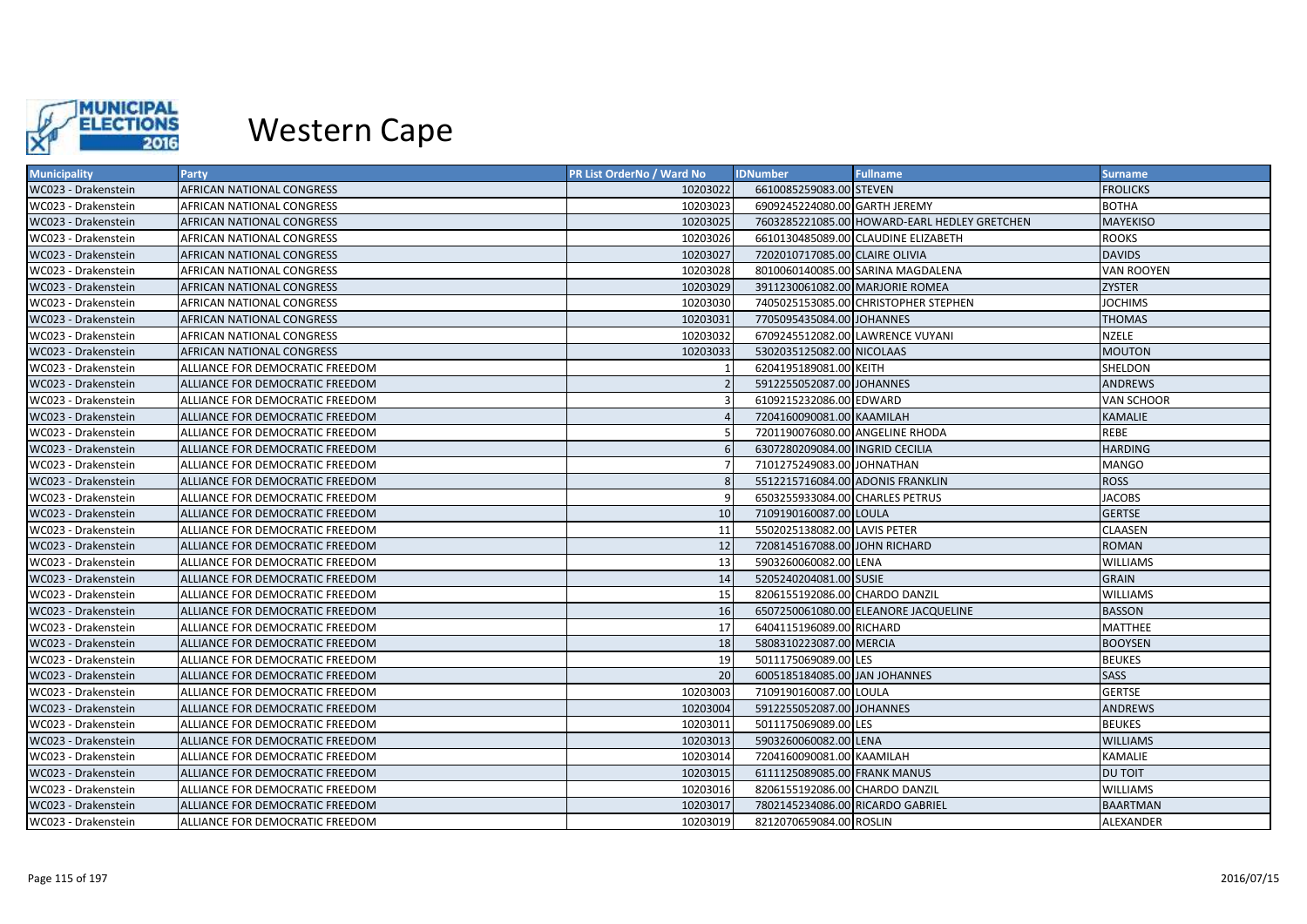

| <b>Municipality</b> | <b>Party</b>                    | <b>PR List OrderNo / Ward No</b> | <b>IDNumber</b><br><b>Fullname</b>    | <b>Surname</b>    |
|---------------------|---------------------------------|----------------------------------|---------------------------------------|-------------------|
| WC023 - Drakenstein | ALLIANCE FOR DEMOCRATIC FREEDOM | 10203020                         | 5808310223087.00 MERCIA               | <b>BOOYSEN</b>    |
| WC023 - Drakenstein | ALLIANCE FOR DEMOCRATIC FREEDOM | 10203021                         | 6310200169081.00 INGRID               | ALEXANDER         |
| WC023 - Drakenstein | ALLIANCE FOR DEMOCRATIC FREEDOM | 10203022                         | 6005185184085.00 JAN JOHANNES         | SASS              |
| WC023 - Drakenstein | ALLIANCE FOR DEMOCRATIC FREEDOM | 10203023                         | 6310195192080.00 ABDUL KADER          | KAMALIE           |
| WC023 - Drakenstein | ALLIANCE FOR DEMOCRATIC FREEDOM | 10203024                         | 6810135268080.00 ROEDOLPH JOHANNES    | <b>JOSEPH</b>     |
| WC023 - Drakenstein | ALLIANCE FOR DEMOCRATIC FREEDOM | 10203025                         | 7201190076080.00 ANGELINE RHODA       | <b>REBE</b>       |
| WC023 - Drakenstein | ALLIANCE FOR DEMOCRATIC FREEDOM | 10203026                         | 5205240204081.00 SUSIE                | <b>GRAIN</b>      |
| WC023 - Drakenstein | ALLIANCE FOR DEMOCRATIC FREEDOM | 10203027                         | 6307280209084.00 INGRID CECILIA       | <b>HARDING</b>    |
| WC023 - Drakenstein | ALLIANCE FOR DEMOCRATIC FREEDOM | 10203028                         | 6209255915085.00 JOHANNES             | <b>GOUWS</b>      |
| WC023 - Drakenstein | ALLIANCE FOR DEMOCRATIC FREEDOM | 10203029                         | 5901235124082.00 ALVIN RUBEN BENJAMIN | VAN DER BERG      |
| WC023 - Drakenstein | ALLIANCE FOR DEMOCRATIC FREEDOM | 10203030                         | 5512215716084.00 ADONIS FRANKLIN      | <b>ROSS</b>       |
| WC023 - Drakenstein | ALLIANCE FOR DEMOCRATIC FREEDOM | 10203033                         | 6507250061080.00 ELEANORE JACQUELINE  | <b>BASSON</b>     |
| WC023 - Drakenstein | <b>CIVIC INDEPENDENT</b>        |                                  | 6407235206084.00 BASIL WILLIAM        | <b>ARENDSE</b>    |
| WC023 - Drakenstein | <b>CIVIC INDEPENDENT</b>        |                                  | 7310090138088.00 FLORA                | <b>GOLIAT</b>     |
| WC023 - Drakenstein | CIVIC INDEPENDENT               |                                  | 6303155142088.00 MOOS                 | <b>SKIPPERS</b>   |
| WC023 - Drakenstein | CIVIC INDEPENDENT               | 10203010                         | 6407235206084.00 BASIL WILLIAM        | ARENDSE           |
| WC023 - Drakenstein | <b>CIVIC INDEPENDENT</b>        | 10203017                         | 6303155142088.00 MOOS                 | <b>SKIPPERS</b>   |
| WC023 - Drakenstein | <b>CIVIC INDEPENDENT</b>        | 10203018                         | 7310090138088.00 FLORA                | <b>GOLIAT</b>     |
| WC023 - Drakenstein | <b>CIVIC INDEPENDENT</b>        | 10203029                         | 6407235206084.00 BASIL WILLIAM        | ARENDSE           |
| WC023 - Drakenstein | <b>COMMUNITY PARTY</b>          |                                  | 5711245081085.00 STEPHEN EDMUND       | <b>KORABIE</b>    |
| WC023 - Drakenstein | COMMUNITY PARTY                 |                                  | 6008045056089.00 CAUDILLO             | <b>DU PLESSIS</b> |
| WC023 - Drakenstein | <b>COMMUNITY PARTY</b>          |                                  | 6301015289081.00 THOMAS DENNIS        | ABRAHAMS          |
| WC023 - Drakenstein | <b>COMMUNITY PARTY</b>          |                                  | 7912230219080.00 JACQUILENE           | <b>JOHNSON</b>    |
| WC023 - Drakenstein | <b>COMMUNITY PARTY</b>          |                                  | 6112075217080.00 MARIO HECTOR         | <b>RUTHFORD</b>   |
| WC023 - Drakenstein | <b>COMMUNITY PARTY</b>          |                                  | 7312120251089.00 NORECIA JOAN         | <b>ALBERTUS</b>   |
| WC023 - Drakenstein | COMMUNITY PARTY                 |                                  | 6406155908083.00 CHRISTOPHER          | SAMUELS           |
| WC023 - Drakenstein | <b>COMMUNITY PARTY</b>          |                                  | 6312235918086.00 JOSEPH               | WEIDEMAN          |
| WC023 - Drakenstein | <b>COMMUNITY PARTY</b>          |                                  | 5910275206089.00 JONATHAN             | <b>FREDERICKS</b> |
| WC023 - Drakenstein | <b>COMMUNITY PARTY</b>          | 10203005                         | 7912230219080.00 JACQUILENE           | <b>JOHNSON</b>    |
| WC023 - Drakenstein | <b>COMMUNITY PARTY</b>          | 10203007                         | 6112075217080.00 MARIO HECTOR         | <b>RUTHFORD</b>   |
| WC023 - Drakenstein | <b>COMMUNITY PARTY</b>          | 10203010                         | 6008045056089.00 CAUDILLO             | <b>DU PLESSIS</b> |
| WC023 - Drakenstein | COMMUNITY PARTY                 | 10203011                         | 5910275206089.00 JONATHAN             | <b>FREDERICKS</b> |
| WC023 - Drakenstein | <b>COMMUNITY PARTY</b>          | 10203018                         | 6312235918086.00 JOSEPH               | WEIDEMAN          |
| WC023 - Drakenstein | <b>COMMUNITY PARTY</b>          | 10203029                         | 6406155908083.00 CHRISTOPHER          | SAMUELS           |
| WC023 - Drakenstein | CONGRESS OF THE PEOPLE          |                                  | 5102240150085.00 SPASIE NONTUTHUZELO  | <b>KIKA-DYSON</b> |
| WC023 - Drakenstein | CONGRESS OF THE PEOPLE          | 10203002                         | 6207065190089.00 EDGAR RICARDO        | <b>HASLEY</b>     |
| WC023 - Drakenstein | CONGRESS OF THE PEOPLE          | 10203003                         | 6108250700080.00 MAGDALENA            | <b>ROSS</b>       |
| WC023 - Drakenstein | CONGRESS OF THE PEOPLE          | 10203004                         | 5802155149085.00 CUPIDO SENIOR        | <b>ROSS</b>       |
| WC023 - Drakenstein | CONGRESS OF THE PEOPLE          | 10203005                         | 6006015118087.00 TITUS                | <b>HENDRICKS</b>  |
| WC023 - Drakenstein | CONGRESS OF THE PEOPLE          | 10203006                         | 9108110474089.00 KANGELWA             | <b>GEBENGA</b>    |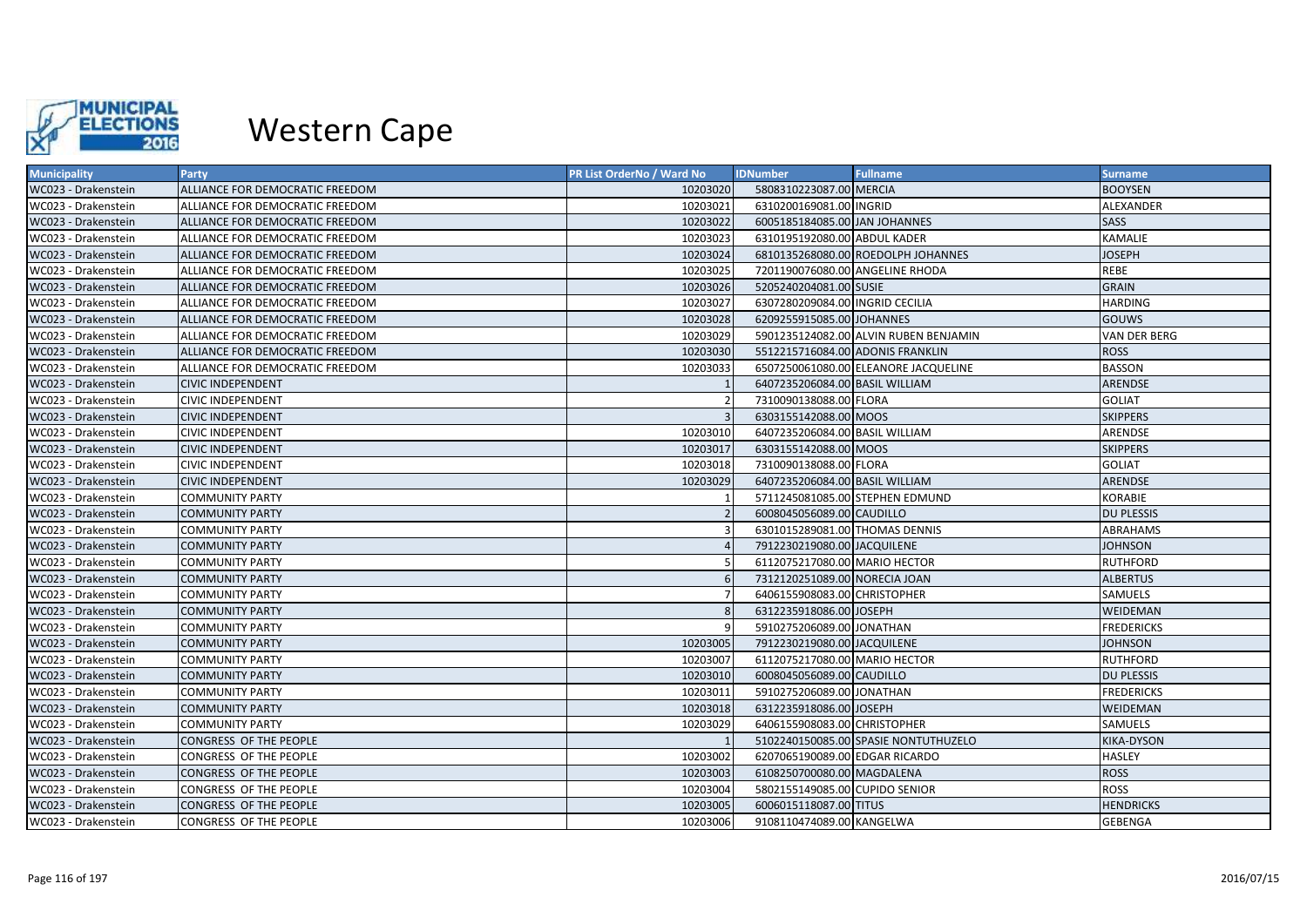

| <b>Municipality</b> | <b>Party</b>               | <b>PR List OrderNo / Ward No</b> | <b>IDNumber</b>                   | <b>Fullname</b>                       | <b>Surname</b>    |
|---------------------|----------------------------|----------------------------------|-----------------------------------|---------------------------------------|-------------------|
| WC023 - Drakenstein | CONGRESS OF THE PEOPLE     | 10203007                         |                                   | 6205120899082.00 ALLISEN ELIZABETH    | <b>CUPIDO</b>     |
| WC023 - Drakenstein | CONGRESS OF THE PEOPLE     | 10203009                         | 6006015118087.00 TITUS            |                                       | <b>HENDRICKS</b>  |
| WC023 - Drakenstein | CONGRESS OF THE PEOPLE     | 10203011                         | 5911285185081.00 CHRISJAN         |                                       | <b>DAVIDS</b>     |
| WC023 - Drakenstein | CONGRESS OF THE PEOPLE     | 10203012                         |                                   | 9007120437088.00 VIRGINIA ANDISIWE    | <b>MKETSHANE</b>  |
| WC023 - Drakenstein | CONGRESS OF THE PEOPLE     | 10203014                         | 9101210342082.00 MAXINE           |                                       | <b>AGULHAS</b>    |
| WC023 - Drakenstein | CONGRESS OF THE PEOPLE     | 10203015                         | 6006015118087.00 TITUS            |                                       | <b>HENDRICKS</b>  |
| WC023 - Drakenstein | CONGRESS OF THE PEOPLE     | 10203017                         | 6302175196082.00 KOBUS            |                                       | LOUW              |
| WC023 - Drakenstein | CONGRESS OF THE PEOPLE     | 10203018                         | 8607150174088.00 ROLANDI AGNESIA  |                                       | <b>MAART</b>      |
| WC023 - Drakenstein | CONGRESS OF THE PEOPLE     | 10203019                         | 5802155149085.00 CUPIDO SENIOR    |                                       | <b>ROSS</b>       |
| WC023 - Drakenstein | CONGRESS OF THE PEOPLE     | 10203020                         | 7401210189083.00 CATHERINE        |                                       | <b>KIKA</b>       |
| WC023 - Drakenstein | CONGRESS OF THE PEOPLE     | 10203021                         |                                   | 5102240150085.00 SPASIE NONTUTHUZELO  | KIKA-DYSON        |
| WC023 - Drakenstein | CONGRESS OF THE PEOPLE     | 10203022                         | 5505085231085.00 RUDOLF           |                                       | LOMBARDT          |
| WC023 - Drakenstein | CONGRESS OF THE PEOPLE     | 10203023                         | 6006015118087.00 TITUS            |                                       | <b>HENDRICKS</b>  |
| WC023 - Drakenstein | CONGRESS OF THE PEOPLE     | 10203024                         |                                   | 6305070244089.00 DANISWA CYNTHIA      | <b>WILLIAMS</b>   |
| WC023 - Drakenstein | CONGRESS OF THE PEOPLE     | 10203025                         | 5001030148087.00 MARGARET         |                                       | <b>SPOGTER</b>    |
| WC023 - Drakenstein | CONGRESS OF THE PEOPLE     | 10203026                         | 5809150263084.00 ROSALINE         |                                       | <b>VISSER</b>     |
| WC023 - Drakenstein | CONGRESS OF THE PEOPLE     | 10203027                         | 4103010090080.00 DAPHNE           |                                       | <b>VAN ROOYEN</b> |
| WC023 - Drakenstein | CONGRESS OF THE PEOPLE     | 10203028                         |                                   | 9308160151088.00 ASTROLITA GRENALDA   | <b>FARAO</b>      |
| WC023 - Drakenstein | CONGRESS OF THE PEOPLE     | 10203030                         | 6006015118087.00 TITUS            |                                       | <b>HENDRICKS</b>  |
| WC023 - Drakenstein | CONGRESS OF THE PEOPLE     | 10203031                         | 6006015118087.00 TITUS            |                                       | <b>HENDRICKS</b>  |
| WC023 - Drakenstein | CONGRESS OF THE PEOPLE     | 10203032                         | 8711090031083.00 ANTHIA SHARON    |                                       | LE FLEUR          |
| WC023 - Drakenstein | CONGRESS OF THE PEOPLE     | 10203033                         | 6006015118087.00 TITUS            |                                       | <b>HENDRICKS</b>  |
| WC023 - Drakenstein | <b>DEMOCRATIC ALLIANCE</b> |                                  | 6702125697081.00 CONRAD JAMES     |                                       | <b>POOLE</b>      |
| WC023 - Drakenstein | <b>DEMOCRATIC ALLIANCE</b> |                                  | 7605280201087.00 WENDY FELECIA    |                                       | PHILANDER         |
| WC023 - Drakenstein | DEMOCRATIC ALLIANCE        |                                  | 8511120390081.00 LINDA            |                                       | LANDU             |
| WC023 - Drakenstein | DEMOCRATIC ALLIANCE        |                                  |                                   | 5710135020088.00 JACOBUS FRANCOIS     | LE ROUX           |
| WC023 - Drakenstein | DEMOCRATIC ALLIANCE        |                                  |                                   | 7103101141088.00 NONKUMBULO NANCY     | <b>GEORGE</b>     |
| WC023 - Drakenstein | DEMOCRATIC ALLIANCE        |                                  | 5801105056085.00 GERT CORNELIUS   |                                       | <b>COMBRINK</b>   |
| WC023 - Drakenstein | DEMOCRATIC ALLIANCE        |                                  |                                   | 6510060177088.00 MARGARETHA ALETTA    | <b>ANDREAS</b>    |
| WC023 - Drakenstein | DEMOCRATIC ALLIANCE        |                                  |                                   | 7011225621085.00 ZOLANI LIVINGSTONE   | <b>MASOKA</b>     |
| WC023 - Drakenstein | DEMOCRATIC ALLIANCE        |                                  | 5711105114083.00 RENIER ADRIAAN   |                                       | KOEGELENBERG      |
| WC023 - Drakenstein | DEMOCRATIC ALLIANCE        | 10                               |                                   | 5905240662085.00 MINAH NONTOMBI       | <b>MDUNUSIE</b>   |
| WC023 - Drakenstein | DEMOCRATIC ALLIANCE        | 11                               | 6008235058085.00 REAN             |                                       | <b>SMUTS</b>      |
| WC023 - Drakenstein | DEMOCRATIC ALLIANCE        | 12                               |                                   | 7507070484081.00 LIPHAPHATHI PATRICIA | MXUNYELWA         |
| WC023 - Drakenstein | DEMOCRATIC ALLIANCE        | 13                               | 5912235015089.00 NICOLAAS DANIËL  |                                       | SAUERMAN          |
| WC023 - Drakenstein | DEMOCRATIC ALLIANCE        | 14                               | 9307240917088.00 ANATHI           |                                       | LUGQOLA           |
| WC023 - Drakenstein | DEMOCRATIC ALLIANCE        | 15                               | 6801140115085.00 ELIZABETH ALETTA |                                       | SOLOMONS          |
| WC023 - Drakenstein | DEMOCRATIC ALLIANCE        | 16                               | 5801080068089.00 ALETTA JOHANNA   |                                       | <b>VAN SANTEN</b> |
| WC023 - Drakenstein | DEMOCRATIC ALLIANCE        | 17                               | 4306155063081.00 HENDRIK RUBEN    |                                       | <b>DE GOEDE</b>   |
| WC023 - Drakenstein | DEMOCRATIC ALLIANCE        | 18                               | 4511080038088.00 LUTISIA NANCY    |                                       | <b>DARIES</b>     |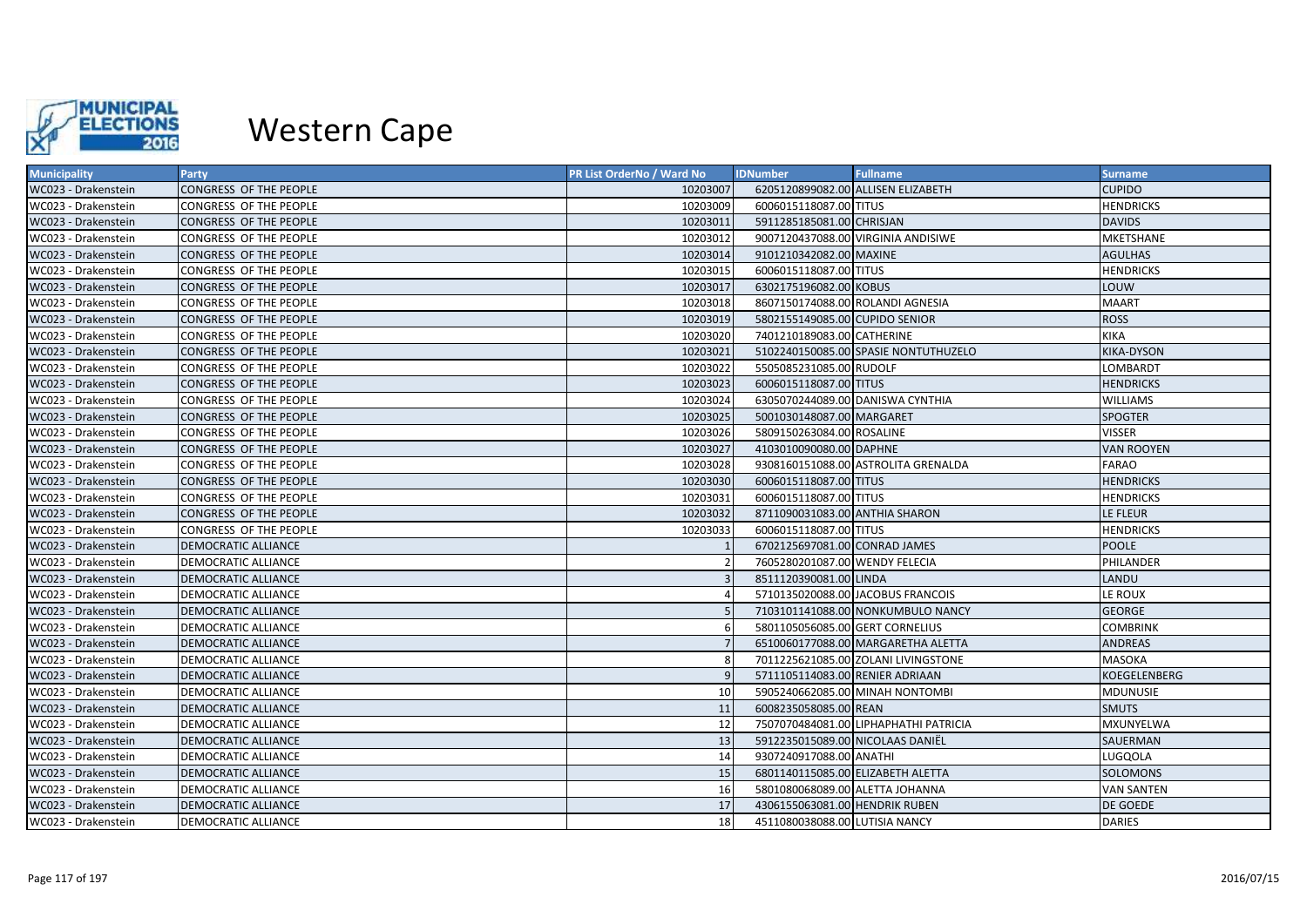

| <b>Municipality</b> | <b>Party</b>                     | <b>PR List OrderNo / Ward No</b> | <b>IDNumber</b>                   | <b>Fullname</b>                             | <b>Surname</b>      |
|---------------------|----------------------------------|----------------------------------|-----------------------------------|---------------------------------------------|---------------------|
| WC023 - Drakenstein | DEMOCRATIC ALLIANCE              | 19                               | 6505300584085.00 LULAMA EUNICE    |                                             | <b>NTLEMEZA</b>     |
| WC023 - Drakenstein | DEMOCRATIC ALLIANCE              | 20                               | 4711255147082.00 RONALD THOMAS    |                                             | <b>MORRIS</b>       |
| WC023 - Drakenstein | DEMOCRATIC ALLIANCE              | 21                               | 5201230685082.00 TANDIWE EVELINE  |                                             | SOMGQEZA            |
| WC023 - Drakenstein | DEMOCRATIC ALLIANCE              | 22                               | 7310275635080.00 LOYISO FELIX     |                                             | SIBELEKWANA         |
| WC023 - Drakenstein | DEMOCRATIC ALLIANCE              | 23                               |                                   | 5706175031084.00 JOHANNES JACOBUS           | <b>VISSER</b>       |
| WC023 - Drakenstein | DEMOCRATIC ALLIANCE              | 10203001                         | 7006046003083.00 CALVIN           |                                             | <b>KROUTZ</b>       |
| WC023 - Drakenstein | DEMOCRATIC ALLIANCE              | 10203002                         | 5308175093089.00 HENDRIK JACOBUS  |                                             | KOTZÉ               |
| WC023 - Drakenstein | DEMOCRATIC ALLIANCE              | 10203003                         |                                   | 5112160032080.00 WILHELMINA ELIZABETH       | SMIT                |
| WC023 - Drakenstein | DEMOCRATIC ALLIANCE              | 10203004                         | 5710255043084.00 JOHAN            |                                             | <b>MILLER</b>       |
| WC023 - Drakenstein | DEMOCRATIC ALLIANCE              | 10203005                         | 6203300110081.00 ANN              |                                             | <b>VISAGIE</b>      |
| WC023 - Drakenstein | DEMOCRATIC ALLIANCE              | 10203006                         |                                   | 6206095328081.00 SITHEMBISO SYDWELL         | MAGQAZANA           |
| WC023 - Drakenstein | DEMOCRATIC ALLIANCE              | 10203007                         | 7011270287089.00 RUTH BELLDINE    |                                             | <b>ARNOLDS</b>      |
| WC023 - Drakenstein | DEMOCRATIC ALLIANCE              | 10203008                         |                                   | 7103101141088.00 NONKUMBULO NANCY           | <b>GEORGE</b>       |
| WC023 - Drakenstein | DEMOCRATIC ALLIANCE              | 10203009                         |                                   | 8008015471084.00 ZENIWOKHE LENNOX           | <b>NDWANYA</b>      |
| WC023 - Drakenstein | DEMOCRATIC ALLIANCE              | 10203010                         | 7109290101080.00 CHRISTEPHINE     |                                             | <b>KEARNS</b>       |
| WC023 - Drakenstein | DEMOCRATIC ALLIANCE              | 10203011                         | 6112055233081.00 AIDAN CHARLES    |                                             | <b>STOWMAN</b>      |
| WC023 - Drakenstein | <b>DEMOCRATIC ALLIANCE</b>       | 10203012                         | 8511120390081.00 LINDA            |                                             | <b>LANDU</b>        |
| WC023 - Drakenstein | DEMOCRATIC ALLIANCE              | 10203013                         | 7410260172089.00 SOUDAH           |                                             | <b>ROSS</b>         |
| WC023 - Drakenstein | DEMOCRATIC ALLIANCE              | 10203014                         | 7401030263084.00 JO-ANN           |                                             | <b>DE WET</b>       |
| WC023 - Drakenstein | DEMOCRATIC ALLIANCE              | 10203015                         |                                   | 6904165003085.00 LODEWYK WILFRED            | <b>NIEHAUS</b>      |
| WC023 - Drakenstein | DEMOCRATIC ALLIANCE              | 10203016                         |                                   | 5905240662085.00 MINAH NONTOMBI             | <b>MDUNUSIE</b>     |
| WC023 - Drakenstein | DEMOCRATIC ALLIANCE              | 10203017                         |                                   | 6409045004089.00 HENDRIK JOHANNES NICOLAAS  | <b>MATTHEE</b>      |
| WC023 - Drakenstein | <b>DEMOCRATIC ALLIANCE</b>       | 10203018                         |                                   | 5311095011082.00 ALBERTUS MARTHINUS LOUBSER | <b>BUCKLE</b>       |
| WC023 - Drakenstein | DEMOCRATIC ALLIANCE              | 10203019                         |                                   | 5708075016082.00 THEUNIS GERHARDUS          | <b>BESTER</b>       |
| WC023 - Drakenstein | <b>DEMOCRATIC ALLIANCE</b>       | 10203020                         |                                   | 6007280196089.00 PATRICIA BEVERLEY ANN      | <b>CUPIDO</b>       |
| WC023 - Drakenstein | DEMOCRATIC ALLIANCE              | 10203021                         | 5510160068089.00 EVA              |                                             | GOUWS               |
| WC023 - Drakenstein | DEMOCRATIC ALLIANCE              | 10203022                         | 6609295224085.00 FELIX PATRIC     |                                             | <b>CUPIDO</b>       |
| WC023 - Drakenstein | DEMOCRATIC ALLIANCE              | 10203023                         | 6209140091084.00 FRANCES          |                                             | <b>JACOBS</b>       |
| WC023 - Drakenstein | DEMOCRATIC ALLIANCE              | 10203024                         | 5201210023080.00 MIRIAM MARIA     |                                             | ADRIAANSE           |
| WC023 - Drakenstein | DEMOCRATIC ALLIANCE              | 10203025                         | 8206200161086.00 LAURICHIA TYLIAL |                                             | <b>VAN NIEKERK</b>  |
| WC023 - Drakenstein | DEMOCRATIC ALLIANCE              | 10203026                         | 6110020233087.00 JOAN VERONICA    |                                             | ANDERSON            |
| WC023 - Drakenstein | DEMOCRATIC ALLIANCE              | 10203027                         |                                   | 7501220025084.00 VANESSA CHARMAINE          | <b>BOOYSEN</b>      |
| WC023 - Drakenstein | DEMOCRATIC ALLIANCE              | 10203028                         |                                   | 6709115034084.00 REINHARDT HEINRICH         | VAN NIEUWENHUYZEN   |
| WC023 - Drakenstein | DEMOCRATIC ALLIANCE              | 10203029                         | 7603220271088.00 LORRAINE         |                                             | <b>WILLEMSE</b>     |
| WC023 - Drakenstein | DEMOCRATIC ALLIANCE              | 10203030                         | 5204165154082.00 JOHANNES         |                                             | <b>SMIT</b>         |
| WC023 - Drakenstein | DEMOCRATIC ALLIANCE              | 10203031                         | 5607025086080.00 GEOFFREY HARRY   |                                             | <b>FORD</b>         |
| WC023 - Drakenstein | DEMOCRATIC ALLIANCE              | 10203032                         | 6908100937083.00 BRENDA           |                                             | <b>VAN WILLINGH</b> |
| WC023 - Drakenstein | DEMOCRATIC ALLIANCE              | 10203033                         |                                   | 6611010184081.00 SHARON ELIZABETH           | SEPTEMBER           |
| WC023 - Drakenstein | <b>ECONOMIC FREEDOM FIGHTERS</b> |                                  | 7203235398081.00 MOSES THEMBILE   |                                             | <b>KLAAS</b>        |
| WC023 - Drakenstein | <b>ECONOMIC FREEDOM FIGHTERS</b> |                                  |                                   | 8302070592086.00 SWEETNESS XOLISWA          | JONAS               |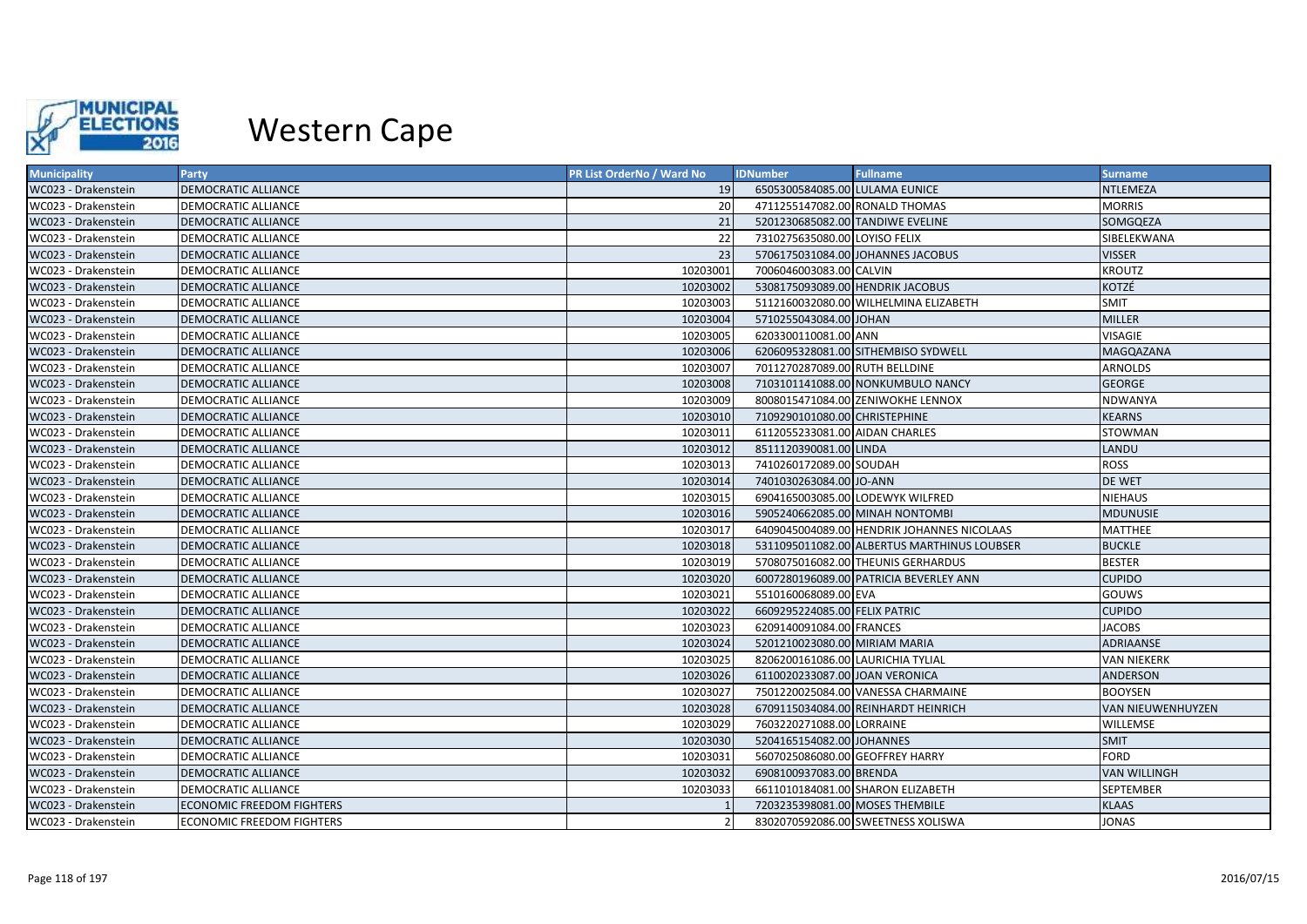

| <b>Municipality</b> | <b>Party</b>                     | <b>PR List OrderNo / Ward No</b> | <b>IDNumber</b>                   | <b>Fullname</b>                         | <b>Surname</b>    |
|---------------------|----------------------------------|----------------------------------|-----------------------------------|-----------------------------------------|-------------------|
| WC023 - Drakenstein | <b>ECONOMIC FREEDOM FIGHTERS</b> |                                  | 6809065141085.00 SEDICK           |                                         | <b>GREEN</b>      |
| WC023 - Drakenstein | <b>ECONOMIC FREEDOM FIGHTERS</b> |                                  | 8206011423089.00 PHELISWA         |                                         | <b>MATIYA</b>     |
| WC023 - Drakenstein | <b>ECONOMIC FREEDOM FIGHTERS</b> |                                  | 5907165136087.00 MOGAMAT          |                                         | KAMALDIEN         |
| WC023 - Drakenstein | <b>ECONOMIC FREEDOM FIGHTERS</b> |                                  | 7007290195088.00 CAREN MERALDA    |                                         | ALEXANDER         |
| WC023 - Drakenstein | <b>ECONOMIC FREEDOM FIGHTERS</b> |                                  |                                   | 8104015025085.00 HEINRICH HELMUTH       | <b>STUBBS</b>     |
| WC023 - Drakenstein | <b>ECONOMIC FREEDOM FIGHTERS</b> |                                  |                                   | 7603145140087.00 MOGAMMAD NEZAAM        | SHAIK             |
| WC023 - Drakenstein | <b>ECONOMIC FREEDOM FIGHTERS</b> |                                  | 9106061540080.00 ZIZO             |                                         | <b>TUNGANA</b>    |
| WC023 - Drakenstein | <b>ECONOMIC FREEDOM FIGHTERS</b> | 10                               |                                   | 6003265195089.00 DAVID REGINALD ANDREW  | <b>SNYDERS</b>    |
| WC023 - Drakenstein | <b>ECONOMIC FREEDOM FIGHTERS</b> | 11                               | 6504070200089.00 SUZETTE          |                                         | VAN DEN HEEVER    |
| WC023 - Drakenstein | ECONOMIC FREEDOM FIGHTERS        | 12                               | 7912295257082.00 NCEBA            |                                         | MPILISWANA        |
| WC023 - Drakenstein | <b>ECONOMIC FREEDOM FIGHTERS</b> | 13                               | 7104030114089.00 MARIA PAULINA    |                                         | <b>SAMUELS</b>    |
| WC023 - Drakenstein | <b>ECONOMIC FREEDOM FIGHTERS</b> | 14                               | 7009055203081.00 MAAHIR           |                                         | <b>PRETORIUS</b>  |
| WC023 - Drakenstein | <b>ECONOMIC FREEDOM FIGHTERS</b> | 15                               | 8305240143086.00 MARITSA CORLIA   |                                         | <b>STUBBS</b>     |
| WC023 - Drakenstein | <b>ECONOMIC FREEDOM FIGHTERS</b> | 16                               | 5008175620085.00 FRANS            |                                         | <b>SWARTS</b>     |
| WC023 - Drakenstein | <b>ECONOMIC FREEDOM FIGHTERS</b> | 17                               | 8004260232081.00 JANINE           |                                         | <b>ALKASTER</b>   |
| WC023 - Drakenstein | <b>ECONOMIC FREEDOM FIGHTERS</b> | 18                               | 7109115097083.00 ANDRÉ            |                                         | <b>ISAACS</b>     |
| WC023 - Drakenstein | <b>ECONOMIC FREEDOM FIGHTERS</b> | 19                               | 9712100713081.00 NOMZAMO          |                                         | <b>ZOYA</b>       |
| WC023 - Drakenstein | <b>ECONOMIC FREEDOM FIGHTERS</b> | 20                               | 8106045232086.00 ADENAAN          |                                         | <b>CASSIEM</b>    |
| WC023 - Drakenstein | <b>ECONOMIC FREEDOM FIGHTERS</b> | 21                               | 9112271027082.00 NOKUBONGA        |                                         | <b>MAJOLA</b>     |
| WC023 - Drakenstein | <b>ECONOMIC FREEDOM FIGHTERS</b> | 22                               |                                   | 8809070861089.00 PRUDENCE NTOMBOMZI     | <b>FIHLANI</b>    |
| WC023 - Drakenstein | ECONOMIC FREEDOM FIGHTERS        | 23                               | 4602115123084.00 JAMES            |                                         | <b>STEVANS</b>    |
| WC023 - Drakenstein | ECONOMIC FREEDOM FIGHTERS        | 24                               |                                   | 7712070013084.00 ROBINNETTE NATASHA     | <b>KARRA</b>      |
| WC023 - Drakenstein | <b>ECONOMIC FREEDOM FIGHTERS</b> | 25                               | 7412105815088.00 ZONWABELE        |                                         | <b>FANANA</b>     |
| WC023 - Drakenstein | <b>ECONOMIC FREEDOM FIGHTERS</b> | 26                               | 9708100121085.00 JANAY LEE-TRICIA |                                         | <b>FRANCES</b>    |
| WC023 - Drakenstein | <b>ECONOMIC FREEDOM FIGHTERS</b> | 27                               | 7608245225084.00 JUAN PAUL        |                                         | <b>TRUTER</b>     |
| WC023 - Drakenstein | <b>ECONOMIC FREEDOM FIGHTERS</b> | 28                               | 6905190500086.00 MARIA            |                                         | <b>ONTONG</b>     |
| WC023 - Drakenstein | <b>ECONOMIC FREEDOM FIGHTERS</b> | 29                               |                                   | 6707156005088.00 MLINDELI WISEMAN       | <b>NTUNJA</b>     |
| WC023 - Drakenstein | ECONOMIC FREEDOM FIGHTERS        | 30                               | 6101030378087.00 LENIE            |                                         | MAY               |
| WC023 - Drakenstein | <b>ECONOMIC FREEDOM FIGHTERS</b> | 10203001                         |                                   | 6209150227081.00 PAULINA FRANSINA       | <b>ADAMS</b>      |
| WC023 - Drakenstein | <b>ECONOMIC FREEDOM FIGHTERS</b> | 10203002                         | 9106185291081.00 PETER DENVER     |                                         | <b>FORTUIN</b>    |
| WC023 - Drakenstein | <b>ECONOMIC FREEDOM FIGHTERS</b> | 10203003                         |                                   | 8711115574083.00 TSHEPANG SHAYNE        | <b>HLAPISI</b>    |
| WC023 - Drakenstein | <b>ECONOMIC FREEDOM FIGHTERS</b> | 10203004                         | 5907165136087.00 MOGAMAT          |                                         | KAMALDIEN         |
| WC023 - Drakenstein | <b>ECONOMIC FREEDOM FIGHTERS</b> | 10203005                         | 7002070227086.00 CHARLENE         |                                         | <b>DAVIDS</b>     |
| WC023 - Drakenstein | <b>ECONOMIC FREEDOM FIGHTERS</b> | 10203006                         | 7912295257082.00 NCEBA            |                                         | <b>MPILISWANA</b> |
| WC023 - Drakenstein | <b>ECONOMIC FREEDOM FIGHTERS</b> | 10203007                         | 5610110141083.00 MARTHA           |                                         | <b>SWARTS</b>     |
| WC023 - Drakenstein | <b>ECONOMIC FREEDOM FIGHTERS</b> | 10203008                         | 9701090562087.00 ESONA            |                                         | <b>XAYIMPI</b>    |
| WC023 - Drakenstein | <b>ECONOMIC FREEDOM FIGHTERS</b> | 10203009                         | 8010080649081.00 NOZUKO GRACE     |                                         | <b>NQOLOBE</b>    |
| WC023 - Drakenstein | <b>ECONOMIC FREEDOM FIGHTERS</b> | 10203010                         | 7101280269084.00 JOANNE           |                                         | <b>WILLIAMS</b>   |
| WC023 - Drakenstein | <b>ECONOMIC FREEDOM FIGHTERS</b> | 10203011                         |                                   | 7212250050089.00 LINDLEY EDITH CHRISTAL | <b>TITUS</b>      |
| WC023 - Drakenstein | <b>ECONOMIC FREEDOM FIGHTERS</b> | 10203012                         |                                   | 6602185608087.00 JOHANNES SANDILE       | <b>GODWANA</b>    |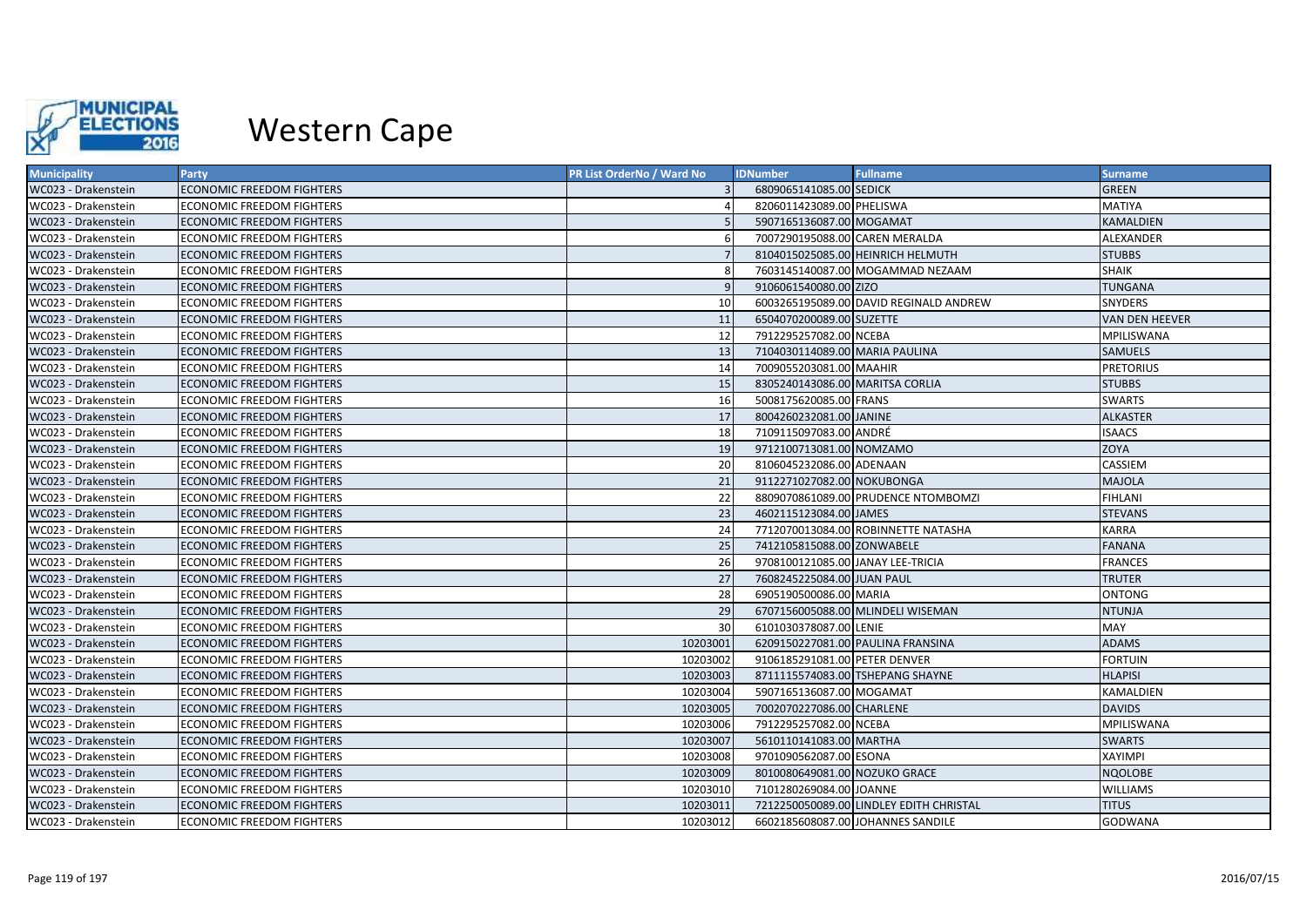

| <b>Municipality</b> | <b>Party</b>                     | <b>PR List OrderNo / Ward No</b> | <b>IDNumber</b>                    | <b>Fullname</b>                            | <b>Surname</b>        |
|---------------------|----------------------------------|----------------------------------|------------------------------------|--------------------------------------------|-----------------------|
| WC023 - Drakenstein | <b>ECONOMIC FREEDOM FIGHTERS</b> | 10203013                         |                                    | 6909210121089.00 MAGDELEIN PIETERSEN       | <b>SETTLEY</b>        |
| WC023 - Drakenstein | <b>ECONOMIC FREEDOM FIGHTERS</b> | 10203014                         | 9005215643081.00 MBULELO           |                                            | <b>NGALO</b>          |
| WC023 - Drakenstein | <b>ECONOMIC FREEDOM FIGHTERS</b> | 10203015                         | 6407020200086.00 SYLVIA            |                                            | <b>STEVENS</b>        |
| WC023 - Drakenstein | <b>ECONOMIC FREEDOM FIGHTERS</b> | 10203017                         |                                    | 7810235159089.00 SAMUAL JOHANNES           | <b>TIRAS</b>          |
| WC023 - Drakenstein | <b>ECONOMIC FREEDOM FIGHTERS</b> | 10203018                         | 8108280143085.00 SYLVIA PHINDIWE   |                                            | <b>MESILANE</b>       |
| WC023 - Drakenstein | <b>ECONOMIC FREEDOM FIGHTERS</b> | 10203019                         | 6205265117084.00 BARNARD           |                                            | AFRIKA                |
| WC023 - Drakenstein | <b>ECONOMIC FREEDOM FIGHTERS</b> | 10203020                         | 6709125769083.00 LEON REGINALD     |                                            | PIETERSEN             |
| WC023 - Drakenstein | <b>ECONOMIC FREEDOM FIGHTERS</b> | 10203021                         | 7208205121082.00 DESMOND           |                                            | <b>ANTHONY</b>        |
| WC023 - Drakenstein | <b>ECONOMIC FREEDOM FIGHTERS</b> | 10203022                         | 6303210038081.00 AYESHA BIBI ALLIE |                                            | <b>ALLIE-PATEL</b>    |
| WC023 - Drakenstein | <b>ECONOMIC FREEDOM FIGHTERS</b> | 10203023                         | 9104190368085.00 BILQEES           |                                            | <b>GREEN</b>          |
| WC023 - Drakenstein | <b>ECONOMIC FREEDOM FIGHTERS</b> | 10203024                         | 6303195023082.00 PETRUS            |                                            | WINDVOGEL             |
| WC023 - Drakenstein | ECONOMIC FREEDOM FIGHTERS        | 10203025                         | 5005240723084.00 CAROLINE          |                                            | <b>STEVANS</b>        |
| WC023 - Drakenstein | <b>ECONOMIC FREEDOM FIGHTERS</b> | 10203026                         |                                    | 8205140199081.00 LERISHA CHARLENE          | <b>JEPPE</b>          |
| WC023 - Drakenstein | <b>ECONOMIC FREEDOM FIGHTERS</b> | 10203027                         |                                    | 8104015025085.00 HEINRICH HELMUTH          | <b>STUBBS</b>         |
| WC023 - Drakenstein | <b>ECONOMIC FREEDOM FIGHTERS</b> | 10203028                         | 5908025827089.00 FRANS             |                                            | PIETERSEN             |
| WC023 - Drakenstein | <b>ECONOMIC FREEDOM FIGHTERS</b> | 10203029                         | 6408295102080.00 EDERIECE ELHROY   |                                            | <b>SEPTEMBER</b>      |
| WC023 - Drakenstein | <b>ECONOMIC FREEDOM FIGHTERS</b> | 10203030                         | 5711215102085.00 DENNIS GEORGE     |                                            | <b>VAN DER VENTEL</b> |
| WC023 - Drakenstein | <b>ECONOMIC FREEDOM FIGHTERS</b> | 10203031                         | 6609105267084.00 JOSEPH            |                                            | <b>JACOBS</b>         |
| WC023 - Drakenstein | <b>ECONOMIC FREEDOM FIGHTERS</b> | 10203032                         | 8511160286082.00 NONCEBA           |                                            | <b>MOLOINYANE</b>     |
| WC023 - Drakenstein | <b>ECONOMIC FREEDOM FIGHTERS</b> | 10203033                         |                                    | 7304220189087.00 CHARLENE NATASCHA         | <b>CUPIDO</b>         |
| WC023 - Drakenstein | FEDERATION OF DEMOCRATS          |                                  |                                    | 6302255811089.00 MARTHINUS JACOBUS         | LE HOE                |
| WC023 - Drakenstein | FEDERATION OF DEMOCRATS          |                                  | 7810105107085.00 FARREL GARTH      |                                            | <b>MEYER</b>          |
| WC023 - Drakenstein | <b>FEDERATION OF DEMOCRATS</b>   |                                  | 7106200266086.00 MOLINE CAROLINE   |                                            | <b>MATTHEWS</b>       |
| WC023 - Drakenstein | FEDERATION OF DEMOCRATS          |                                  |                                    | 7811145115088.00 CLEMENT HOWARD            | <b>TITUS</b>          |
| WC023 - Drakenstein | FEDERATION OF DEMOCRATS          |                                  | 5911190063084.00 CAROL VANELLA     |                                            | <b>LINEE</b>          |
| WC023 - Drakenstein | FEDERATION OF DEMOCRATS          |                                  | 7310140186087.00 SALOME            |                                            | <b>VERHOOG</b>        |
| WC023 - Drakenstein | FEDERATION OF DEMOCRATS          |                                  | 7310260769084.00 BONGIWE           |                                            | <b>KWEZI</b>          |
| WC023 - Drakenstein | FEDERATION OF DEMOCRATS          |                                  |                                    | 8403030301087.00 GERTRUDE XOLISWA          | <b>MOOI</b>           |
| WC023 - Drakenstein | FEDERATION OF DEMOCRATS          |                                  | 7006095108080.00 GARRETH GODFREY   |                                            | <b>LINEE</b>          |
| WC023 - Drakenstein | FEDERATION OF DEMOCRATS          | 10                               | 6403140772088.00 KATRINA           |                                            | <b>SIAS</b>           |
| WC023 - Drakenstein | FEDERATION OF DEMOCRATS          | 11                               | 7511095068085.00 ADREY-HILTON      |                                            | <b>MULLER</b>         |
| WC023 - Drakenstein | FEDERATION OF DEMOCRATS          | 12                               | 6803060250082.00 KATRINA FRIDENE   |                                            | <b>ABRAHAMS</b>       |
| WC023 - Drakenstein | FEDERATION OF DEMOCRATS          | 13                               | 9407245219082.00 CLINTON CHARL     |                                            | <b>KREDIET</b>        |
| WC023 - Drakenstein | FEDERATION OF DEMOCRATS          | 14                               | 6604055850088.00 SILVIN WAYNE      |                                            | <b>FRANSMAN</b>       |
| WC023 - Drakenstein | FEDERATION OF DEMOCRATS          | 15                               | 7107130481084.00 SANDRA            |                                            | <b>JONES</b>          |
| WC023 - Drakenstein | FEDERATION OF DEMOCRATS          | 16                               | 6506200226082.00 MENISSA           |                                            | <b>DU TOIT</b>        |
| WC023 - Drakenstein | FEDERATION OF DEMOCRATS          | 17                               |                                    | 9511130458083.00 EMIRENCIA ANTHEA          | <b>PRINS</b>          |
| WC023 - Drakenstein | FEDERATION OF DEMOCRATS          | 10203003                         |                                    | 6811170123081.00 LILLIAN ELIZABETH JOHANNA | <b>JANTJIES</b>       |
| WC023 - Drakenstein | FEDERATION OF DEMOCRATS          | 10203007                         | 6912110462082.00 RHENCIA BEAULAH   |                                            | <b>VALENTINE</b>      |
| WC023 - Drakenstein | FEDERATION OF DEMOCRATS          | 10203010                         |                                    | 7811145115088.00 CLEMENT HOWARD            | <b>TITUS</b>          |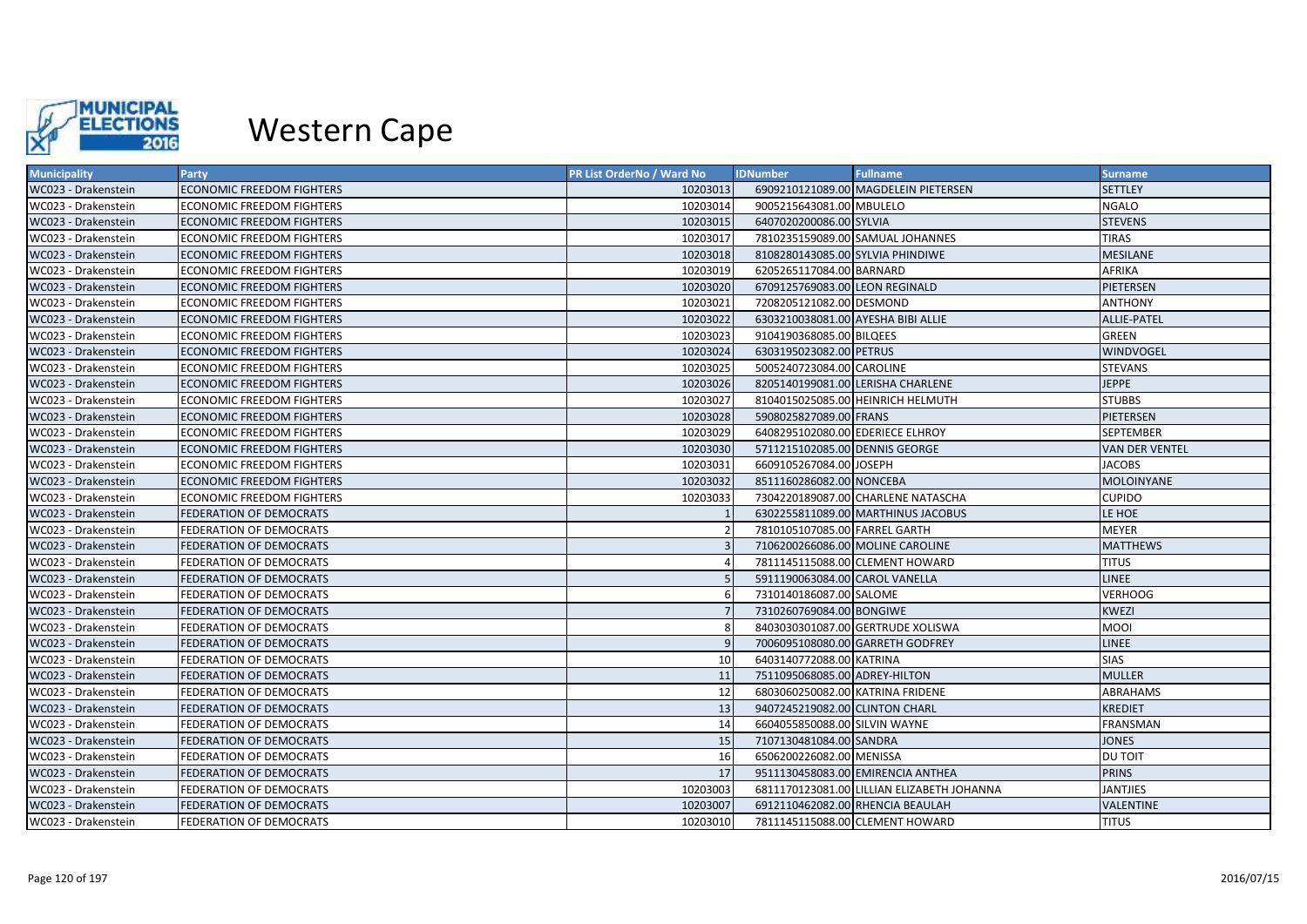

| <b>Municipality</b> | <b>Party</b>                                   | <b>PR List OrderNo / Ward No</b> | <b>IDNumber</b>                  | <b>Fullname</b>                            | <b>Surname</b>  |
|---------------------|------------------------------------------------|----------------------------------|----------------------------------|--------------------------------------------|-----------------|
| WC023 - Drakenstein | FEDERATION OF DEMOCRATS                        | 10203011                         | 6411085188087.00 JOHN SAMUEL     |                                            | <b>KATZ</b>     |
| WC023 - Drakenstein | FEDERATION OF DEMOCRATS                        | 10203013                         |                                  | 6811170123081.00 LILLIAN ELIZABETH JOHANNA | <b>JANTJIES</b> |
| WC023 - Drakenstein | FEDERATION OF DEMOCRATS                        | 10203014                         |                                  | 7106200266086.00 MOLINE CAROLINE           | <b>MATTHEWS</b> |
| WC023 - Drakenstein | FEDERATION OF DEMOCRATS                        | 10203018                         | 5505280042089.00 SOPHIE          |                                            | <b>APRIL</b>    |
| WC023 - Drakenstein | FEDERATION OF DEMOCRATS                        | 10203020                         | 6403140772088.00 KATRINA         |                                            | <b>SIAS</b>     |
| WC023 - Drakenstein | FEDERATION OF DEMOCRATS                        | 10203021                         | 7511095068085.00 ADREY-HILTON    |                                            | <b>MULLER</b>   |
| WC023 - Drakenstein | FEDERATION OF DEMOCRATS                        | 10203022                         | 4703065079084.00 CIRBY WILLIAM   |                                            | <b>MARTIN</b>   |
| WC023 - Drakenstein | FEDERATION OF DEMOCRATS                        | 10203023                         |                                  | 7102160486087.00 ANTHONIA ANDRECIA         | LE HOE          |
| WC023 - Drakenstein | FEDERATION OF DEMOCRATS                        | 10203025                         | 5911190063084.00 CAROL VANELLA   |                                            | <b>LINEE</b>    |
| WC023 - Drakenstein | FEDERATION OF DEMOCRATS                        | 10203026                         | 6803060250082.00 KATRINA FRIDENE |                                            | ABRAHAMS        |
| WC023 - Drakenstein | FEDERATION OF DEMOCRATS                        | 10203027                         |                                  | 5111215088089.00 CHRISTIAN WILLIAM         | <b>TITUS</b>    |
| WC023 - Drakenstein | FEDERATION OF DEMOCRATS                        | 10203029                         | 7107130481084.00 SANDRA          |                                            | <b>JONES</b>    |
| WC023 - Drakenstein | FEDERATION OF DEMOCRATS                        | 10203030                         |                                  | 7704190740084.00 ESME'RELDA VIOLA          | <b>JANSEN</b>   |
| WC023 - Drakenstein | FEDERATION OF DEMOCRATS                        | 10203032                         |                                  | 8403030301087.00 GERTRUDE XOLISWA          | MOOI            |
| WC023 - Drakenstein | FEDERATION OF DEMOCRATS                        | 10203033                         | 8404170048082.00 ELZANNE         |                                            | <b>FORTUIN</b>  |
| WC023 - Drakenstein | INDEPENDENT CANDIDATE                          | 10203023                         |                                  | 6402205134085.00 LYNDON-SEAN DAVID         | ARENDSE         |
| WC023 - Drakenstein | INDEPENDENT CIVIC ORGANISATION OF SOUTH AFRICA |                                  |                                  | 6802230581087.00 ALVINA WILHELMINA         | <b>ABRAHAMS</b> |
| WC023 - Drakenstein | INDEPENDENT CIVIC ORGANISATION OF SOUTH AFRICA |                                  | 5012165145087.00 CAREL           |                                            | <b>HEYNS</b>    |
| WC023 - Drakenstein | INDEPENDENT CIVIC ORGANISATION OF SOUTH AFRICA |                                  | 8304150173084.00 GRAZIA EDWINA   |                                            | <b>SIMMERS</b>  |
| WC023 - Drakenstein | INDEPENDENT CIVIC ORGANISATION OF SOUTH AFRICA |                                  | 6609040875082.00 JENNIFER ANITA  |                                            | <b>HAAL</b>     |
| WC023 - Drakenstein | INDEPENDENT CIVIC ORGANISATION OF SOUTH AFRICA |                                  |                                  | 6011010207083.00 ELIZABETH MAGDALENA       | <b>BEYERS</b>   |
| WC023 - Drakenstein | INDEPENDENT CIVIC ORGANISATION OF SOUTH AFRICA | 6                                |                                  | 7409025128089.00 WILLEM PETRUS JOHANNES    | <b>MEIRINGS</b> |
| WC023 - Drakenstein | INDEPENDENT CIVIC ORGANISATION OF SOUTH AFRICA |                                  | 8012090245082.00 GERALDINE       |                                            | <b>RESANT</b>   |
| WC023 - Drakenstein | INDEPENDENT CIVIC ORGANISATION OF SOUTH AFRICA | 8                                | 6506195592084.00 JAPIE           |                                            | <b>CUPIDO</b>   |
| WC023 - Drakenstein | INDEPENDENT CIVIC ORGANISATION OF SOUTH AFRICA | $\mathbf{q}$                     |                                  | 8205230144088.00 FRANSISCA DAPHEDINE       | <b>DREYER</b>   |
| WC023 - Drakenstein | INDEPENDENT CIVIC ORGANISATION OF SOUTH AFRICA | 10                               |                                  | 7709040144080.00 ANNELINE CHERRYL          | ARENDSE         |
| WC023 - Drakenstein | INDEPENDENT CIVIC ORGANISATION OF SOUTH AFRICA | 11                               | 6808275741080.00 WINSTON RAYL    |                                            | <b>ALKASTER</b> |
| WC023 - Drakenstein | INDEPENDENT CIVIC ORGANISATION OF SOUTH AFRICA | 12                               | 7407245097084.00 FREDDIE         |                                            | <b>MEYER</b>    |
| WC023 - Drakenstein | INDEPENDENT CIVIC ORGANISATION OF SOUTH AFRICA | 13                               | 6511035209089.00 DAWID JOHNNY    |                                            | ABRAHAMS        |
| WC023 - Drakenstein | INDEPENDENT CIVIC ORGANISATION OF SOUTH AFRICA | 14                               | 7903265230084.00 YUSREE          |                                            | <b>BOOYSEN</b>  |
| WC023 - Drakenstein | INDEPENDENT CIVIC ORGANISATION OF SOUTH AFRICA | 15                               | 6308155187082.00 JOHN            |                                            | <b>OLIVIER</b>  |
| WC023 - Drakenstein | INDEPENDENT CIVIC ORGANISATION OF SOUTH AFRICA | 10203001                         |                                  | 6802230581087.00 ALVINA WILHELMINA         | ABRAHAMS        |
| WC023 - Drakenstein | INDEPENDENT CIVIC ORGANISATION OF SOUTH AFRICA | 10203003                         | 5012165145087.00 CAREL           |                                            | <b>HEYNS</b>    |
| WC023 - Drakenstein | INDEPENDENT CIVIC ORGANISATION OF SOUTH AFRICA | 10203004                         |                                  | 6802230581087.00 ALVINA WILHELMINA         | ABRAHAMS        |
| WC023 - Drakenstein | INDEPENDENT CIVIC ORGANISATION OF SOUTH AFRICA | 10203005                         | 7407245097084.00 FREDDIE         |                                            | <b>MEYER</b>    |
| WC023 - Drakenstein | INDEPENDENT CIVIC ORGANISATION OF SOUTH AFRICA | 10203007                         | 8304150173084.00 GRAZIA EDWINA   |                                            | <b>SIMMERS</b>  |
| WC023 - Drakenstein | INDEPENDENT CIVIC ORGANISATION OF SOUTH AFRICA | 10203008                         | 8012090245082.00 GERALDINE       |                                            | <b>RESANT</b>   |
| WC023 - Drakenstein | INDEPENDENT CIVIC ORGANISATION OF SOUTH AFRICA | 10203009                         |                                  | 8205230144088.00 FRANSISCA DAPHEDINE       | <b>DREYER</b>   |
| WC023 - Drakenstein | INDEPENDENT CIVIC ORGANISATION OF SOUTH AFRICA | 10203010                         | 8012090245082.00 GERALDINE       |                                            | <b>RESANT</b>   |
| WC023 - Drakenstein | INDEPENDENT CIVIC ORGANISATION OF SOUTH AFRICA | 10203011                         | 8304150173084.00 GRAZIA EDWINA   |                                            | <b>SIMMERS</b>  |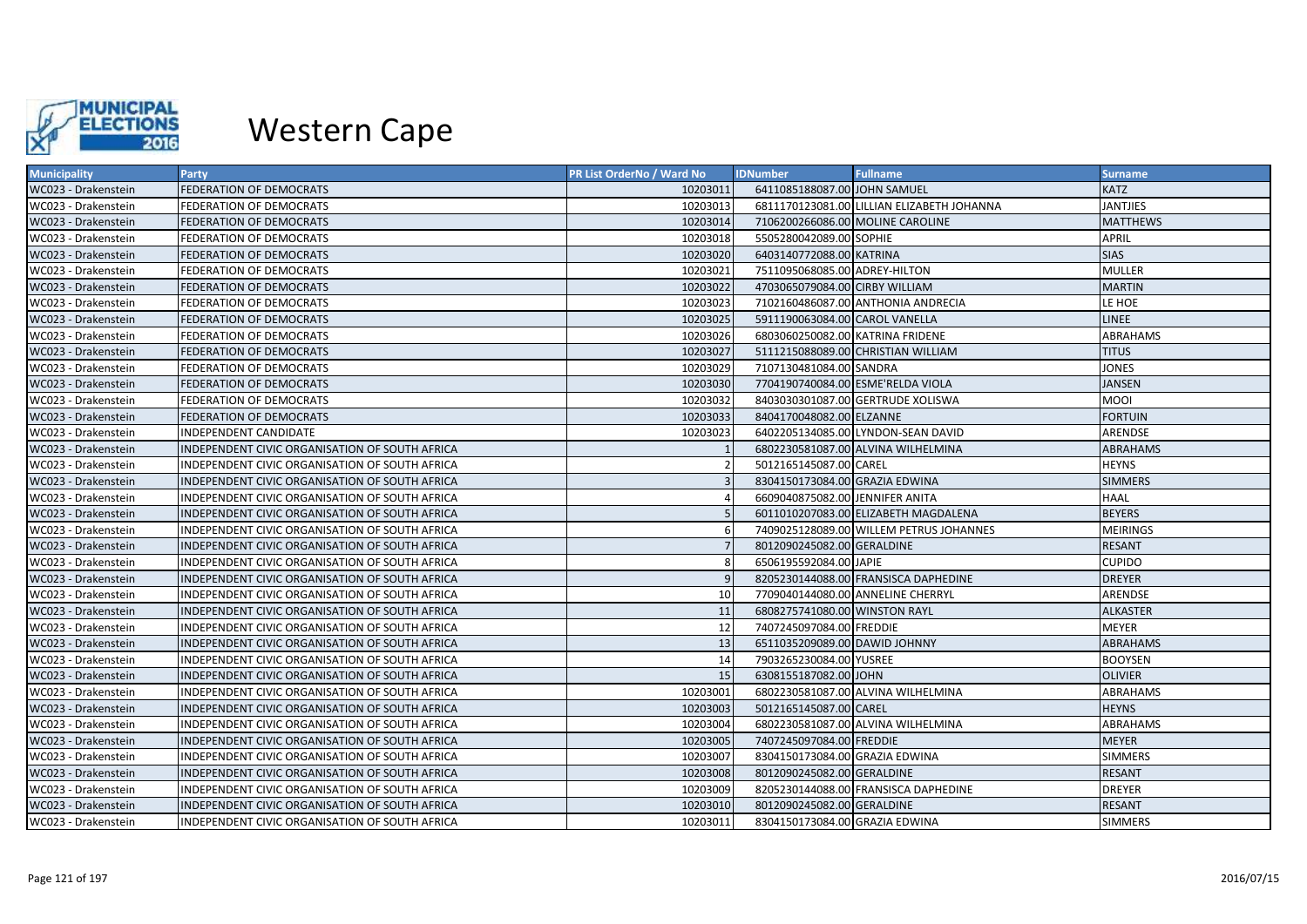

| <b>Municipality</b> | <b>Party</b>                                   | PR List OrderNo / Ward No | <b>IDNumber</b>                 | <b>Fullname</b>                               | <b>Surname</b>  |
|---------------------|------------------------------------------------|---------------------------|---------------------------------|-----------------------------------------------|-----------------|
| WC023 - Drakenstein | INDEPENDENT CIVIC ORGANISATION OF SOUTH AFRICA | 10203013                  |                                 | 6011010207083.00 ELIZABETH MAGDALENA          | <b>BEYERS</b>   |
| WC023 - Drakenstein | INDEPENDENT CIVIC ORGANISATION OF SOUTH AFRICA | 10203017                  |                                 | 8205230144088.00 FRANSISCA DAPHEDINE          | <b>DREYER</b>   |
| WC023 - Drakenstein | INDEPENDENT CIVIC ORGANISATION OF SOUTH AFRICA | 10203018                  | 7407245097084.00 FREDDIE        |                                               | <b>MEYER</b>    |
| WC023 - Drakenstein | INDEPENDENT CIVIC ORGANISATION OF SOUTH AFRICA | 10203019                  | 5012165145087.00 CAREL          |                                               | <b>HEYNS</b>    |
| WC023 - Drakenstein | INDEPENDENT CIVIC ORGANISATION OF SOUTH AFRICA | 10203020                  | 6506195592084.00 JAPIE          |                                               | <b>CUPIDO</b>   |
| WC023 - Drakenstein | INDEPENDENT CIVIC ORGANISATION OF SOUTH AFRICA | 10203021                  |                                 | 7409025128089.00 WILLEM PETRUS JOHANNES       | <b>MEIRINGS</b> |
| WC023 - Drakenstein | INDEPENDENT CIVIC ORGANISATION OF SOUTH AFRICA | 10203022                  | 5012165145087.00 CAREL          |                                               | <b>HEYNS</b>    |
| WC023 - Drakenstein | INDEPENDENT CIVIC ORGANISATION OF SOUTH AFRICA | 10203023                  |                                 | 6802230581087.00 ALVINA WILHELMINA            | <b>ABRAHAMS</b> |
| WC023 - Drakenstein | INDEPENDENT CIVIC ORGANISATION OF SOUTH AFRICA | 10203024                  | 6609040875082.00 JENNIFER ANITA |                                               | <b>HAAL</b>     |
| WC023 - Drakenstein | INDEPENDENT CIVIC ORGANISATION OF SOUTH AFRICA | 10203025                  | 6609040875082.00 JENNIFER ANITA |                                               | <b>HAAL</b>     |
| WC023 - Drakenstein | INDEPENDENT CIVIC ORGANISATION OF SOUTH AFRICA | 10203026                  |                                 | 6011010207083.00 ELIZABETH MAGDALENA          | <b>BEYERS</b>   |
| WC023 - Drakenstein | INDEPENDENT CIVIC ORGANISATION OF SOUTH AFRICA | 10203027                  |                                 | 6011010207083.00 ELIZABETH MAGDALENA          | <b>BEYERS</b>   |
| WC023 - Drakenstein | INDEPENDENT CIVIC ORGANISATION OF SOUTH AFRICA | 10203028                  |                                 | 6802230581087.00 ALVINA WILHELMINA            | ABRAHAMS        |
| WC023 - Drakenstein | INDEPENDENT CIVIC ORGANISATION OF SOUTH AFRICA | 10203030                  | 6808275741080.00 WINSTON RAYL   |                                               | <b>ALKASTER</b> |
| WC023 - Drakenstein | INDEPENDENT CIVIC ORGANISATION OF SOUTH AFRICA | 10203031                  |                                 | 7709040144080.00 ANNELINE CHERRYL             | ARENDSE         |
| WC023 - Drakenstein | INDEPENDENT CIVIC ORGANISATION OF SOUTH AFRICA | 10203032                  |                                 | 7409025128089.00 WILLEM PETRUS JOHANNES       | <b>MEIRINGS</b> |
| WC023 - Drakenstein | INDEPENDENT CIVIC ORGANISATION OF SOUTH AFRICA | 10203033                  | 7903265230084.00 YUSREE         |                                               | <b>BOOYSEN</b>  |
| WC023 - Drakenstein | KHOISAN REVOLUTION                             |                           | 6308065135080.00 THOMAS JOHN    |                                               | <b>MATTHEE</b>  |
| WC023 - Drakenstein | KHOISAN REVOLUTION                             |                           |                                 | 5303115024088.00 BENJAMIN STEPHANUS           | <b>COLLINS</b>  |
| WC023 - Drakenstein | KHOISAN REVOLUTION                             |                           | 6408200228087.00 SUSAN          |                                               | SHELDON         |
| WC023 - Drakenstein | KHOISAN REVOLUTION                             |                           |                                 | 6611015589086.00 NICOLAS REGANEL JOHANNES     | <b>FILLIS</b>   |
| WC023 - Drakenstein | KHOISAN REVOLUTION                             |                           | 5408195044086.00 GERT           |                                               | <b>WILLEMSE</b> |
| WC023 - Drakenstein | <b>KHOISAN REVOLUTION</b>                      |                           |                                 | 6503080185082.00 MARGARETH FRANCINA MAGDALENA | <b>FORTUIN</b>  |
| WC023 - Drakenstein | KHOISAN REVOLUTION                             |                           | 7108145091082.00 KARL ERNEST    |                                               | <b>KEARNS</b>   |
| WC023 - Drakenstein | KHOISAN REVOLUTION                             | 10203001                  | 6308065135080.00 THOMAS JOHN    |                                               | <b>MATTHEE</b>  |
| WC023 - Drakenstein | KHOISAN REVOLUTION                             | 10203002                  |                                 | 5303115024088.00 BENJAMIN STEPHANUS           | <b>COLLINS</b>  |
| WC023 - Drakenstein | KHOISAN REVOLUTION                             | 10203003                  | 6408200228087.00 SUSAN          |                                               | SHELDON         |
| WC023 - Drakenstein | KHOISAN REVOLUTION                             | 10203004                  | 6308065135080.00 THOMAS JOHN    |                                               | <b>MATTHEE</b>  |
| WC023 - Drakenstein | <b>KHOISAN REVOLUTION</b>                      | 10203005                  | 6408200228087.00 SUSAN          |                                               | <b>SHELDON</b>  |
| WC023 - Drakenstein | KHOISAN REVOLUTION                             | 10203006                  | 6408200228087.00 SUSAN          |                                               | SHELDON         |
| WC023 - Drakenstein | KHOISAN REVOLUTION                             | 10203007                  | 6308065135080.00 THOMAS JOHN    |                                               | <b>MATTHEE</b>  |
| WC023 - Drakenstein | KHOISAN REVOLUTION                             | 10203009                  |                                 | 5303115024088.00 BENJAMIN STEPHANUS           | <b>COLLINS</b>  |
| WC023 - Drakenstein | <b>KHOISAN REVOLUTION</b>                      | 10203010                  |                                 | 5303115024088.00 BENJAMIN STEPHANUS           | <b>COLLINS</b>  |
| WC023 - Drakenstein | KHOISAN REVOLUTION                             | 10203011                  | 6308065135080.00 THOMAS JOHN    |                                               | <b>MATTHEE</b>  |
| WC023 - Drakenstein | <b>KHOISAN REVOLUTION</b>                      | 10203012                  |                                 | 5303115024088.00 BENJAMIN STEPHANUS           | <b>COLLINS</b>  |
| WC023 - Drakenstein | KHOISAN REVOLUTION                             | 10203013                  |                                 | 5303115024088.00 BENJAMIN STEPHANUS           | <b>COLLINS</b>  |
| WC023 - Drakenstein | KHOISAN REVOLUTION                             | 10203014                  | 6308065135080.00 THOMAS JOHN    |                                               | <b>MATTHEE</b>  |
| WC023 - Drakenstein | KHOISAN REVOLUTION                             | 10203015                  | 6308065135080.00 THOMAS JOHN    |                                               | MATTHEE         |
| WC023 - Drakenstein | KHOISAN REVOLUTION                             | 10203016                  | 6308065135080.00 THOMAS JOHN    |                                               | <b>MATTHEE</b>  |
| WC023 - Drakenstein | <b>KHOISAN REVOLUTION</b>                      | 10203017                  | 6308065135080.00 THOMAS JOHN    |                                               | <b>MATTHEE</b>  |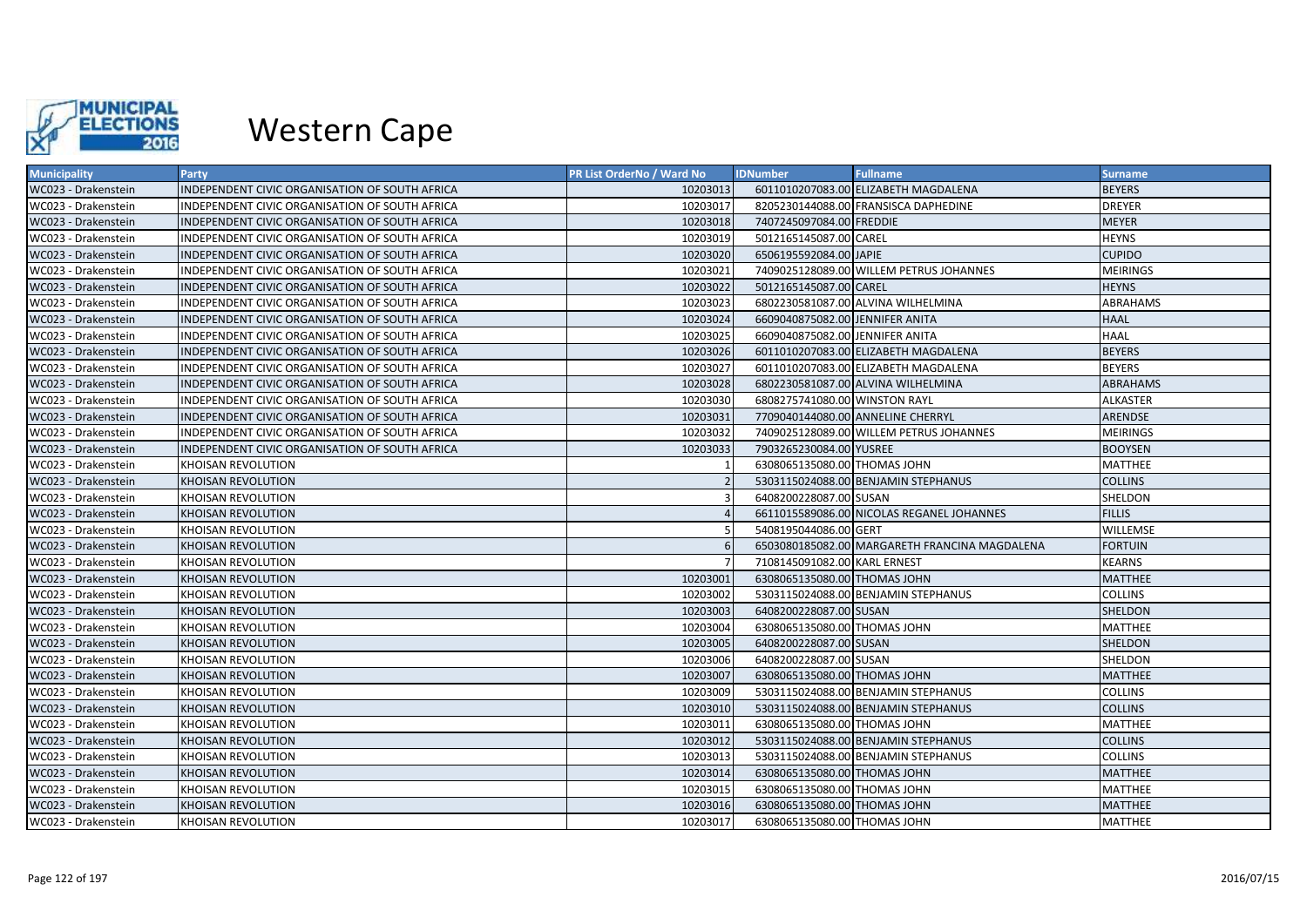

| <b>Municipality</b> | Party                             | <b>PR List OrderNo / Ward No</b> | <b>IDNumber</b>                 | <b>Fullname</b>                               | <b>Surname</b>   |
|---------------------|-----------------------------------|----------------------------------|---------------------------------|-----------------------------------------------|------------------|
| WC023 - Drakenstein | <b>KHOISAN REVOLUTION</b>         | 10203018                         |                                 | 5303115024088.00 BENJAMIN STEPHANUS           | <b>COLLINS</b>   |
| WC023 - Drakenstein | KHOISAN REVOLUTION                | 10203019                         | 7108145091082.00 KARL ERNEST    |                                               | <b>KEARNS</b>    |
| WC023 - Drakenstein | <b>KHOISAN REVOLUTION</b>         | 10203020                         |                                 | 6611015589086.00 NICOLAS REGANEL JOHANNES     | <b>FILLIS</b>    |
| WC023 - Drakenstein | KHOISAN REVOLUTION                | 10203021                         | 6308065135080.00 THOMAS JOHN    |                                               | <b>MATTHEE</b>   |
| WC023 - Drakenstein | KHOISAN REVOLUTION                | 10203022                         | 6902075262080.00 ABRAHAM        |                                               | <b>KOCK</b>      |
| WC023 - Drakenstein | <b>KHOISAN REVOLUTION</b>         | 10203023                         | 6308065135080.00 THOMAS JOHN    |                                               | <b>MATTHEE</b>   |
| WC023 - Drakenstein | <b>KHOISAN REVOLUTION</b>         | 10203024                         | 5408195044086.00 GERT           |                                               | <b>WILLEMSE</b>  |
| WC023 - Drakenstein | KHOISAN REVOLUTION                | 10203025                         |                                 | 6611015589086.00 NICOLAS REGANEL JOHANNES     | <b>FILLIS</b>    |
| WC023 - Drakenstein | <b>KHOISAN REVOLUTION</b>         | 10203026                         | 5408195044086.00 GERT           |                                               | <b>WILLEMSE</b>  |
| WC023 - Drakenstein | <b>KHOISAN REVOLUTION</b>         | 10203027                         | 6308065135080.00 THOMAS JOHN    |                                               | <b>MATTHEE</b>   |
| WC023 - Drakenstein | <b>KHOISAN REVOLUTION</b>         | 10203028                         |                                 | 6503080185082.00 MARGARETH FRANCINA MAGDALENA | <b>FORTUIN</b>   |
| WC023 - Drakenstein | <b>KHOISAN REVOLUTION</b>         | 10203029                         | 5408195044086.00 GERT           |                                               | <b>WILLEMSE</b>  |
| WC023 - Drakenstein | <b>KHOISAN REVOLUTION</b>         | 10203030                         |                                 | 5303115024088.00 BENJAMIN STEPHANUS           | <b>COLLINS</b>   |
| WC023 - Drakenstein | KHOISAN REVOLUTION                | 10203031                         | 5408195044086.00 GERT           |                                               | <b>WILLEMSE</b>  |
| WC023 - Drakenstein | KHOISAN REVOLUTION                | 10203032                         |                                 | 5303115024088.00 BENJAMIN STEPHANUS           | <b>COLLINS</b>   |
| WC023 - Drakenstein | KHOISAN REVOLUTION                | 10203033                         | 5408195044086.00 GERT           |                                               | <b>WILLEMSE</b>  |
| WC023 - Drakenstein | PAN AFRICANIST CONGRESS OF AZANIA |                                  |                                 | 4310115195082.00 MATSHOWA PATRICK             | <b>NOFEMELE</b>  |
| WC023 - Drakenstein | PAN AFRICANIST CONGRESS OF AZANIA |                                  | 6412245401089.00 ZANDISILE NOEL |                                               | <b>SOPHI</b>     |
| WC023 - Drakenstein | PAN AFRICANIST CONGRESS OF AZANIA |                                  | 6904115616085.00 MORRIS         |                                               | <b>MBENENGE</b>  |
| WC023 - Drakenstein | PAN AFRICANIST CONGRESS OF AZANIA | 10203009                         | 6203120434083.00 VIVIAN PHUMLA  |                                               | <b>MPOLWENI</b>  |
| WC023 - Drakenstein | PAN AFRICANIST CONGRESS OF AZANIA | 10203012                         | 6301035776083.00 ABEDNEGO       |                                               | PAPA             |
| WC023 - Drakenstein | PATRIOTIC ALLIANCE                |                                  |                                 | 8202090200084.00 LEANDRA CHAMANEY             | <b>MATTHEE</b>   |
| WC023 - Drakenstein | PATRIOTIC ALLIANCE                |                                  | 9104225483081.00 AKHONA         |                                               | <b>BUTI</b>      |
| WC023 - Drakenstein | PATRIOTIC ALLIANCE                |                                  | 4801140593085.00 JESSIE SHARON  |                                               | <b>FESTUS</b>    |
| WC023 - Drakenstein | PATRIOTIC ALLIANCE                |                                  | 6412040945082.00 ULANDA         |                                               | <b>MANUEL</b>    |
| WC023 - Drakenstein | PATRIOTIC ALLIANCE                |                                  | 6604180138086.00 SUSAN          |                                               | <b>DOMBAS</b>    |
| WC023 - Drakenstein | PATRIOTIC ALLIANCE                | 10203005                         | 6202260163080.00 ANGELINE       |                                               | <b>TRUSKIE</b>   |
| WC023 - Drakenstein | PATRIOTIC ALLIANCE                | 10203008                         | 6405130744084.00 MINA           |                                               | <b>BAARTMAN</b>  |
| WC023 - Drakenstein | PATRIOTIC ALLIANCE                | 10203013                         |                                 | 8209170155088.00 JACQUELINE GERALDINE         | <b>MUGGELS</b>   |
| WC023 - Drakenstein | PATRIOTIC ALLIANCE                | 10203014                         |                                 | 8609270102080.00 ABIGAIL STEPHANIE            | <b>FORTUIN</b>   |
| WC023 - Drakenstein | PATRIOTIC ALLIANCE                | 10203017                         | 8012030052085.00 ANGELIQUE      |                                               | <b>NORMAN</b>    |
| WC023 - Drakenstein | PATRIOTIC ALLIANCE                | 10203020                         | 7011180580086.00 URSULA RACHEL  |                                               | KRIEL            |
| WC023 - Drakenstein | PATRIOTIC ALLIANCE                | 10203021                         | 6009295275080.00 JOSEPH ISAAC   |                                               | <b>DAVIDS</b>    |
| WC023 - Drakenstein | PATRIOTIC ALLIANCE                | 10203024                         | 4801140593085.00 JESSIE SHARON  |                                               | <b>FESTUS</b>    |
| WC023 - Drakenstein | PATRIOTIC ALLIANCE                | 10203025                         | 6202260163080.00 ANGELINE       |                                               | <b>TRUSKIE</b>   |
| WC023 - Drakenstein | PATRIOTIC ALLIANCE                | 10203027                         | 6405130744084.00 MINA           |                                               | <b>BAARTMAN</b>  |
| WC023 - Drakenstein | PEOPLES ALLIANCE                  |                                  | 8305040229085.00 ELICIA RUTH    |                                               | <b>WILLIAMS</b>  |
| WC023 - Drakenstein | PEOPLES ALLIANCE                  |                                  | 7112045173081.00 JAKOBUS        |                                               | <b>SEPTEMBER</b> |
| WC023 - Drakenstein | PEOPLES ALLIANCE                  |                                  | 7308155950082.00 PIETER         |                                               | PIETERSEN        |
| WC023 - Drakenstein | PEOPLES ALLIANCE                  |                                  |                                 | 7007200105086.00 SUSANNA ELIZABETH            | PIETERSEN        |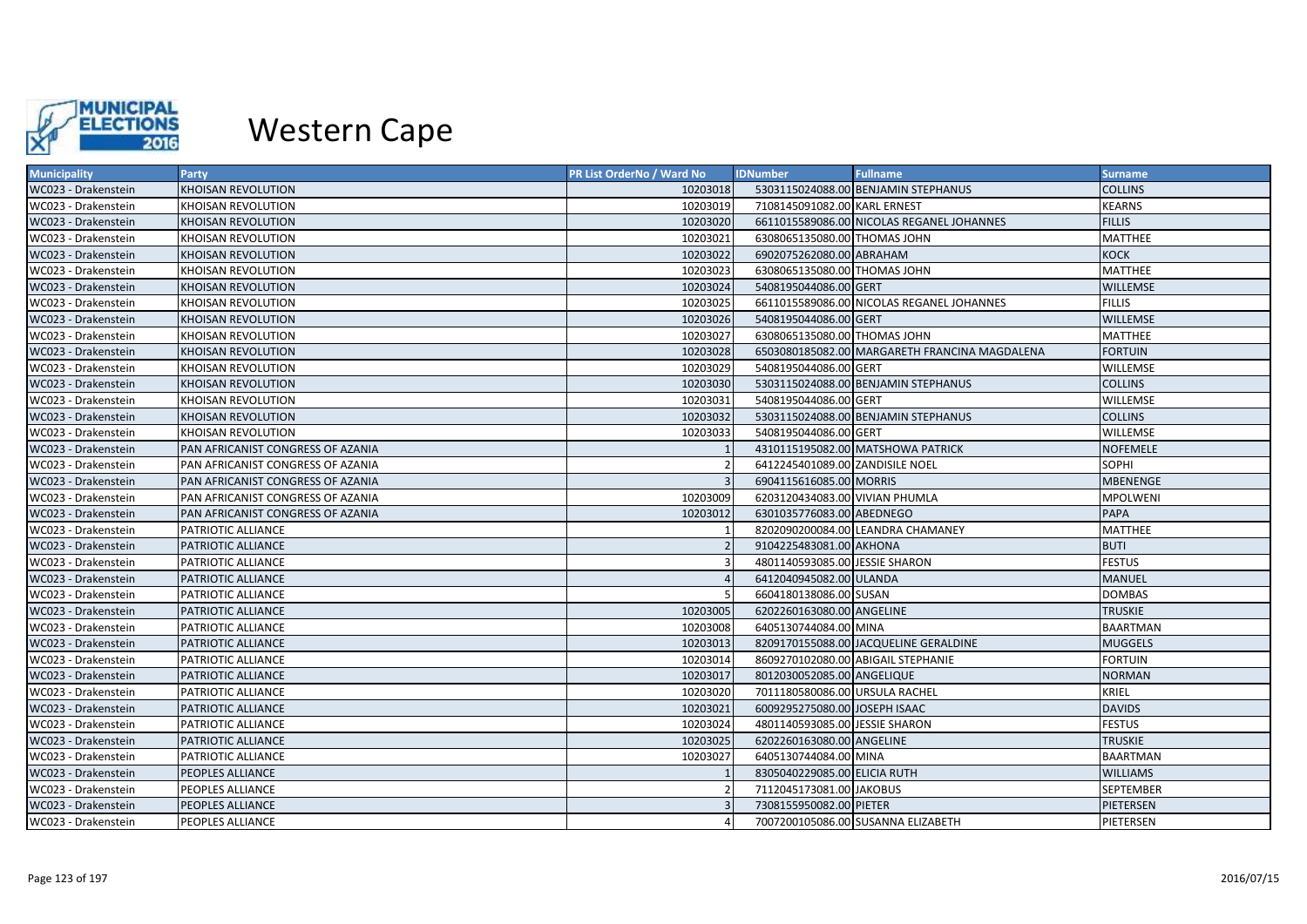

| <b>Municipality</b> | Party                        | <b>PR List OrderNo / Ward No</b> | <b>IDNumber</b>                 | <b>Fullname</b>                     | <b>Surname</b>      |
|---------------------|------------------------------|----------------------------------|---------------------------------|-------------------------------------|---------------------|
| WC023 - Drakenstein | PEOPLES ALLIANCE             |                                  | 6609160577088.00 LEVINA FELIDA  |                                     | <b>BARON</b>        |
| WC023 - Drakenstein | PEOPLES ALLIANCE             |                                  | 6612165240082.00 WILLIE         |                                     | <b>WILLIAMS</b>     |
| WC023 - Drakenstein | PEOPLES ALLIANCE             |                                  | 6309160256086.00 MARY RODIEN    |                                     | <b>OCKHUIS</b>      |
| WC023 - Drakenstein | PEOPLES ALLIANCE             |                                  | 5908105093081.00 PETER DIRK     |                                     | <b>OCKHUIS</b>      |
| WC023 - Drakenstein | PEOPLES ALLIANCE             |                                  | 5103115064088.00 MARTIN         |                                     | LAMINIE             |
| WC023 - Drakenstein | PEOPLES ALLIANCE             | 10                               | 6807140054083.00 MARTHA         |                                     | LAMINIE             |
| WC023 - Drakenstein | PEOPLES ALLIANCE             | 11                               |                                 | 8806140133085.00 LEE-TRAZIA CHERISH | LOUW                |
| WC023 - Drakenstein | PEOPLES ALLIANCE             | 12                               | 7310030846089.00 MARY-ANN       |                                     | PIETERSEN           |
| WC023 - Drakenstein | PEOPLES ALLIANCE             | 10203001                         | 8305040229085.00 ELICIA RUTH    |                                     | <b>WILLIAMS</b>     |
| WC023 - Drakenstein | PEOPLES ALLIANCE             | 10203002                         |                                 | 8806140133085.00 LEE-TRAZIA CHERISH | LOUW                |
| WC023 - Drakenstein | PEOPLES ALLIANCE             | 10203005                         | 6609160577088.00 LEVINA FELIDA  |                                     | <b>BARON</b>        |
| WC023 - Drakenstein | PEOPLES ALLIANCE             | 10203007                         | 7310030846089.00 MARY-ANN       |                                     | PIETERSEN           |
| WC023 - Drakenstein | PEOPLES ALLIANCE             | 10203010                         | 6309160256086.00 MARY RODIEN    |                                     | <b>OCKHUIS</b>      |
| WC023 - Drakenstein | PEOPLES ALLIANCE             | 10203011                         |                                 | 7007200105086.00 SUSANNA ELIZABETH  | PIETERSEN           |
| WC023 - Drakenstein | PEOPLES ALLIANCE             | 10203013                         | 7308155950082.00 PIETER         |                                     | PIETERSEN           |
| WC023 - Drakenstein | PEOPLES ALLIANCE             | 10203014                         | 7112045173081.00 JAKOBUS        |                                     | <b>SEPTEMBER</b>    |
| WC023 - Drakenstein | PEOPLES ALLIANCE             | 10203016                         | 5908105093081.00 PETER DIRK     |                                     | <b>OCKHUIS</b>      |
| WC023 - Drakenstein | PEOPLES ALLIANCE             | 10203017                         | 5103115064088.00 MARTIN         |                                     | LAMINIE             |
| WC023 - Drakenstein | PEOPLES ALLIANCE             | 10203019                         | 6807140054083.00 MARTHA         |                                     | LAMINIE             |
| WC023 - Drakenstein | PEOPLES ALLIANCE             | 10203026                         | 6612165240082.00 WILLIE         |                                     | <b>WILLIAMS</b>     |
| WC023 - Drakenstein | PEOPLE'S DEMOCRATIC MOVEMENT |                                  |                                 | 5610215121089.00 DERRICK SOLOMON    | <b>BLANCKENBERG</b> |
| WC023 - Drakenstein | PEOPLE'S DEMOCRATIC MOVEMENT | 10203001                         | 8305115241080.00 STANLEY        |                                     | <b>JACOBS</b>       |
| WC023 - Drakenstein | PEOPLE'S DEMOCRATIC MOVEMENT | 10203002                         | 8305115241080.00 STANLEY        |                                     | <b>JACOBS</b>       |
| WC023 - Drakenstein | PEOPLE'S DEMOCRATIC MOVEMENT | 10203003                         | 5406275052086.00 KAREL PIETER   |                                     | PIENAAR             |
| WC023 - Drakenstein | PEOPLE'S DEMOCRATIC MOVEMENT | 10203004                         | 5406275052086.00 KAREL PIETER   |                                     | PIENAAR             |
| WC023 - Drakenstein | PEOPLE'S DEMOCRATIC MOVEMENT | 10203005                         |                                 | 5207275190086.00 JOHANNES JACOBUS   | <b>JOSEPH</b>       |
| WC023 - Drakenstein | PEOPLE'S DEMOCRATIC MOVEMENT | 10203006                         | 6706240168084.00 CARIN WILMA    |                                     | <b>FRANSMAN</b>     |
| WC023 - Drakenstein | PEOPLE'S DEMOCRATIC MOVEMENT | 10203007                         | 6603255216082.00 GERT EDWARD    |                                     | <b>CROSSNEY</b>     |
| WC023 - Drakenstein | PEOPLE'S DEMOCRATIC MOVEMENT | 10203008                         | 6603255216082.00 GERT EDWARD    |                                     | <b>CROSSNEY</b>     |
| WC023 - Drakenstein | PEOPLE'S DEMOCRATIC MOVEMENT | 10203009                         | 6603255216082.00 GERT EDWARD    |                                     | <b>CROSSNEY</b>     |
| WC023 - Drakenstein | PEOPLE'S DEMOCRATIC MOVEMENT | 10203010                         | 6501175167080.00 WILLEM         |                                     | PERSENT             |
| WC023 - Drakenstein | PEOPLE'S DEMOCRATIC MOVEMENT | 10203011                         | 6603255216082.00 GERT EDWARD    |                                     | <b>CROSSNEY</b>     |
| WC023 - Drakenstein | PEOPLE'S DEMOCRATIC MOVEMENT | 10203012                         | 6303090069081.00 RACHEL         |                                     | <b>COETZEE</b>      |
| WC023 - Drakenstein | PEOPLE'S DEMOCRATIC MOVEMENT | 10203013                         | 6310290178083.00 MARIE          |                                     | LENDORE             |
| WC023 - Drakenstein | PEOPLE'S DEMOCRATIC MOVEMENT | 10203014                         | 6901145233089.00 WILLEM RICHARD |                                     | <b>ARNOLDUS</b>     |
| WC023 - Drakenstein | PEOPLE'S DEMOCRATIC MOVEMENT | 10203015                         | 5406275052086.00 KAREL PIETER   |                                     | PIENAAR             |
| WC023 - Drakenstein | PEOPLE'S DEMOCRATIC MOVEMENT | 10203016                         |                                 | 5610215121089.00 DERRICK SOLOMON    | <b>BLANCKENBERG</b> |
| WC023 - Drakenstein | PEOPLE'S DEMOCRATIC MOVEMENT | 10203017                         |                                 | 5610215121089.00 DERRICK SOLOMON    | <b>BLANCKENBERG</b> |
| WC023 - Drakenstein | PEOPLE'S DEMOCRATIC MOVEMENT | 10203018                         | 7004125321088.00 SAUL           |                                     | <b>FRANSMAN</b>     |
| WC023 - Drakenstein | PEOPLE'S DEMOCRATIC MOVEMENT | 10203019                         | 5406275052086.00 KAREL PIETER   |                                     | PIENAAR             |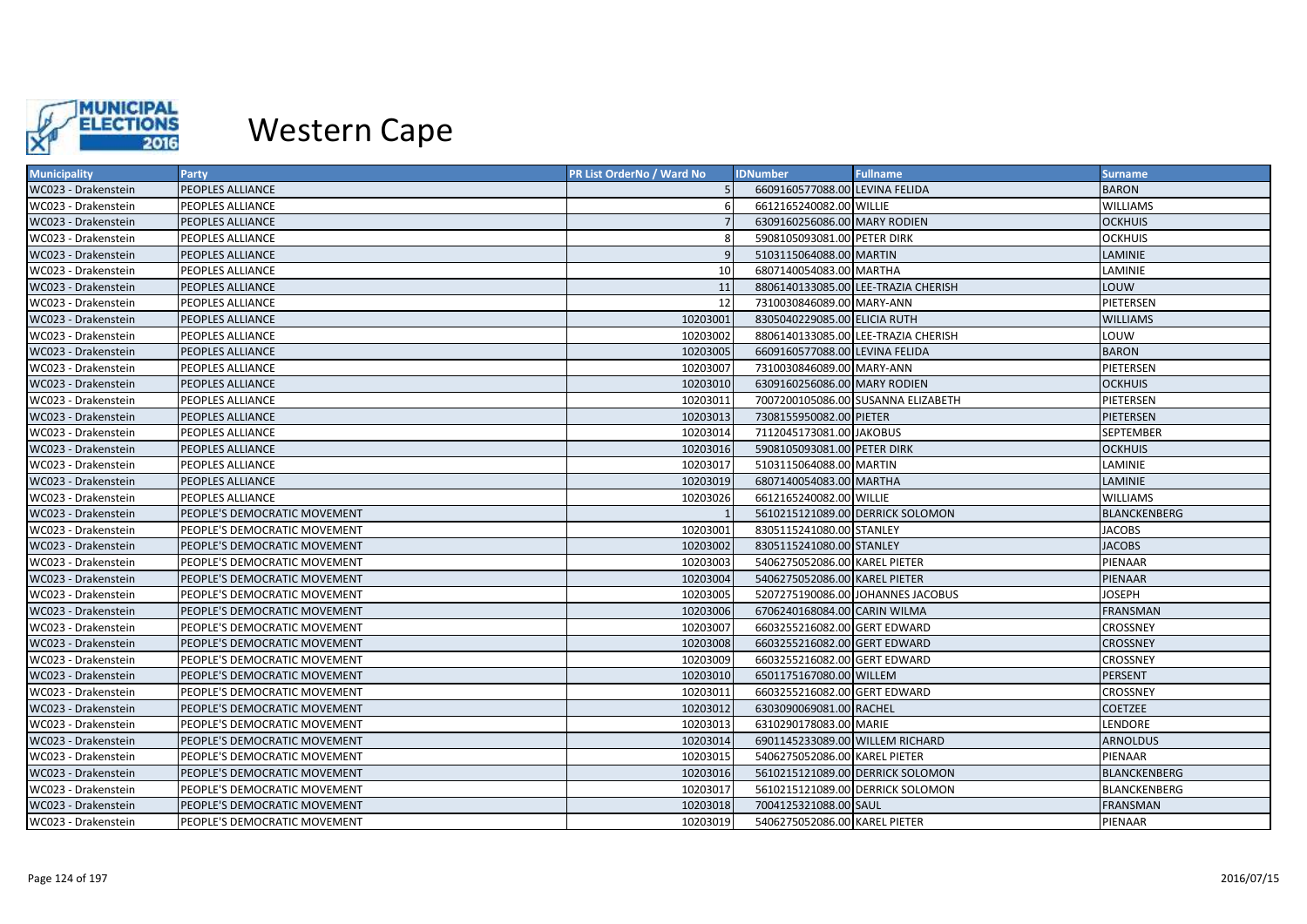

| <b>Municipality</b> | Party                                        | <b>PR List OrderNo / Ward No</b> | <b>IDNumber</b>                 | <b>Fullname</b>                        | <b>Surname</b>      |
|---------------------|----------------------------------------------|----------------------------------|---------------------------------|----------------------------------------|---------------------|
| WC023 - Drakenstein | PEOPLE'S DEMOCRATIC MOVEMENT                 | 10203020                         |                                 | 6106205185084.00 WILLEM JOHANNES       | <b>MULLER</b>       |
| WC023 - Drakenstein | PEOPLE'S DEMOCRATIC MOVEMENT                 | 10203021                         |                                 | 6106205185084.00 WILLEM JOHANNES       | <b>MULLER</b>       |
| WC023 - Drakenstein | PEOPLE'S DEMOCRATIC MOVEMENT                 | 10203022                         | 6303090069081.00 RACHEL         |                                        | <b>COETZEE</b>      |
| WC023 - Drakenstein | PEOPLE'S DEMOCRATIC MOVEMENT                 | 10203023                         | 6303090069081.00 RACHEL         |                                        | <b>COETZEE</b>      |
| WC023 - Drakenstein | PEOPLE'S DEMOCRATIC MOVEMENT                 | 10203024                         |                                 | 5610215121089.00 DERRICK SOLOMON       | <b>BLANCKENBERG</b> |
| WC023 - Drakenstein | PEOPLE'S DEMOCRATIC MOVEMENT                 | 10203025                         |                                 | 6106205185084.00 WILLEM JOHANNES       | <b>MULLER</b>       |
| WC023 - Drakenstein | PEOPLE'S DEMOCRATIC MOVEMENT                 | 10203026                         | 6303090069081.00 RACHEL         |                                        | <b>COETZEE</b>      |
| WC023 - Drakenstein | PEOPLE'S DEMOCRATIC MOVEMENT                 | 10203027                         |                                 | 5610215121089.00 DERRICK SOLOMON       | <b>BLANCKENBERG</b> |
| WC023 - Drakenstein | PEOPLE'S DEMOCRATIC MOVEMENT                 | 10203028                         | 5406275052086.00 KAREL PIETER   |                                        | PIENAAR             |
| WC023 - Drakenstein | PEOPLE'S DEMOCRATIC MOVEMENT                 | 10203029                         |                                 | 8411080190086.00 VALENCIA SAMANTHIA    | PERSENT             |
| WC023 - Drakenstein | PEOPLE'S DEMOCRATIC MOVEMENT                 | 10203030                         | 9402205118085.00 JAYDIN VERNON  |                                        | <b>ADAMS</b>        |
| WC023 - Drakenstein | PEOPLE'S DEMOCRATIC MOVEMENT                 | 10203031                         | 5803050111089.00 JOAN BEATRICE  |                                        | <b>ADAMS</b>        |
| WC023 - Drakenstein | PEOPLE'S DEMOCRATIC MOVEMENT                 | 10203032                         |                                 | 5610215121089.00 DERRICK SOLOMON       | <b>BLANCKENBERG</b> |
| WC023 - Drakenstein | PEOPLE'S DEMOCRATIC MOVEMENT                 | 10203033                         | 6303090069081.00 RACHEL         |                                        | <b>COETZEE</b>      |
| WC023 - Drakenstein | SOUTH AFRICA PEOPLE'S PARTY                  |                                  | 6301120015082.00 MARIA SUSANNA  |                                        | <b>VAN HEERDEN</b>  |
| WC023 - Drakenstein | SOUTH AFRICA PEOPLE'S PARTY                  |                                  | 6204300155084.00 SHAHIDA        |                                        | <b>PHILLIPS</b>     |
| WC023 - Drakenstein | SOUTH AFRICA PEOPLE'S PARTY                  |                                  | 5811085072085.00 BEN SAMUEL     |                                        | <b>FORTUIN</b>      |
| WC023 - Drakenstein | SOUTH AFRICA PEOPLE'S PARTY                  |                                  | 8402130222086.00 HARLEAN        |                                        | <b>PRETORIUS</b>    |
| WC023 - Drakenstein | SOUTH AFRICA PEOPLE'S PARTY                  |                                  | 6009180729084.00 WENDY MARILYN  |                                        | <b>BILLINGS</b>     |
| WC023 - Drakenstein | SOUTH AFRICA PEOPLE'S PARTY                  |                                  |                                 | 9009145153088.00 FRANCOIS JACQUES      | <b>VOGES</b>        |
| WC023 - Drakenstein | SOUTH AFRICA PEOPLE'S PARTY                  | 10203005                         | 5811085072085.00 BEN SAMUEL     |                                        | <b>FORTUIN</b>      |
| WC023 - Drakenstein | SOUTH AFRICA PEOPLE'S PARTY                  | 10203011                         | 8402130222086.00 HARLEAN        |                                        | <b>PRETORIUS</b>    |
| WC023 - Drakenstein | SOUTH AFRICA PEOPLE'S PARTY                  | 10203018                         | 6009180729084.00 WENDY MARILYN  |                                        | <b>BILLINGS</b>     |
| WC023 - Drakenstein | SOUTH AFRICA PEOPLE'S PARTY                  | 10203029                         |                                 | 9009145153088.00 FRANCOIS JACQUES      | <b>VOGES</b>        |
| WC023 - Drakenstein | SOUTH AFRICA PEOPLE'S PARTY                  | 10203031                         | 6204300155084.00 SHAHIDA        |                                        | <b>PHILLIPS</b>     |
| WC023 - Drakenstein | SOUTH AFRICAN PROGRESSIVE CIVIC ORGANISATION |                                  | 6401195117084.00 DANIEL ANDREAS |                                        | KOTZE               |
| WC023 - Drakenstein | SOUTH AFRICAN PROGRESSIVE CIVIC ORGANISATION |                                  |                                 | 6410115106085.00 FREDERICK ALFRED JOHN | <b>WILLIAMS</b>     |
| WC023 - Drakenstein | SOUTH AFRICAN PROGRESSIVE CIVIC ORGANISATION |                                  |                                 | 5008225104080.00 WILLEM HENDRIK GREEFF | <b>FOURIE</b>       |
| WC023 - Drakenstein | SOUTH AFRICAN PROGRESSIVE CIVIC ORGANISATION |                                  | 6909285719080.00 BUYISILE       |                                        | PHEKULA             |
| WC023 - Drakenstein | SOUTH AFRICAN PROGRESSIVE CIVIC ORGANISATION |                                  | 5612075153087.00 MARTIN JAMES   |                                        | <b>DAVIDS</b>       |
| WC023 - Drakenstein | SOUTH AFRICAN PROGRESSIVE CIVIC ORGANISATION |                                  | 6210100161081.00 ESMÉ           |                                        | <b>ROTO</b>         |
| WC023 - Drakenstein | SOUTH AFRICAN PROGRESSIVE CIVIC ORGANISATION |                                  | 8212125293087.00 JACO           |                                        | <b>MANUS</b>        |
| WC023 - Drakenstein | SOUTH AFRICAN PROGRESSIVE CIVIC ORGANISATION |                                  | 6007170026081.00 CHRISTINA      |                                        | <b>ALBERTUS</b>     |
| WC023 - Drakenstein | SOUTH AFRICAN PROGRESSIVE CIVIC ORGANISATION |                                  | 5011070758083.00 SARRIE         |                                        | ABRAHAMS            |
| WC023 - Drakenstein | SOUTH AFRICAN PROGRESSIVE CIVIC ORGANISATION | 10                               | 7712240200082.00 MARY-ANN       |                                        | <b>JANSEN</b>       |
| WC023 - Drakenstein | SOUTH AFRICAN PROGRESSIVE CIVIC ORGANISATION | 11                               | 8106185176085.00 THEODORE       |                                        | <b>DREYER</b>       |
| WC023 - Drakenstein | SOUTH AFRICAN PROGRESSIVE CIVIC ORGANISATION | 12                               |                                 | 8211100014088.00 BRUNDHILDE JANAY      | <b>FORBES</b>       |
| WC023 - Drakenstein | SOUTH AFRICAN PROGRESSIVE CIVIC ORGANISATION | 13                               |                                 | 6810140859089.00 ELIZABETH ELVIRINA    | <b>WILLEMSE</b>     |
| WC023 - Drakenstein | SOUTH AFRICAN PROGRESSIVE CIVIC ORGANISATION | 14                               |                                 | 7504010254088.00 HILDEGARD PHILLIPINE  | <b>ADONIS</b>       |
| WC023 - Drakenstein | SOUTH AFRICAN PROGRESSIVE CIVIC ORGANISATION | 15                               | 7210065214080.00 DANIËL ANDREAS |                                        | KOTZE               |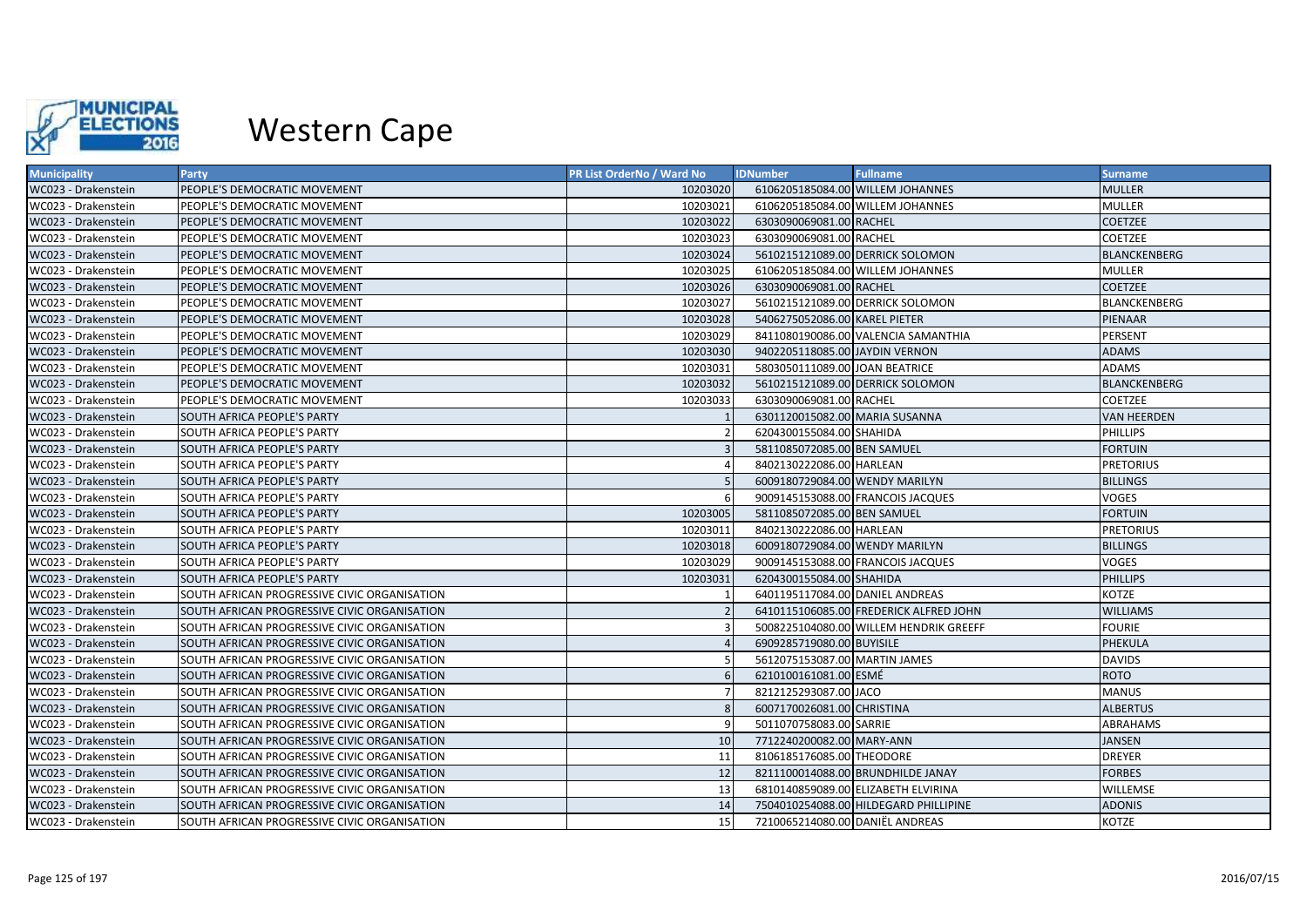

| <b>Municipality</b> | Party                                        | <b>PR List OrderNo / Ward No</b> | <b>IDNumber</b>                   | <b>Fullname</b>                          | <b>Surname</b>       |
|---------------------|----------------------------------------------|----------------------------------|-----------------------------------|------------------------------------------|----------------------|
| WC023 - Drakenstein | SOUTH AFRICAN PROGRESSIVE CIVIC ORGANISATION | 10203003                         | 7905175172082.00 ANDRÉ JOHANNES   |                                          | <b>DE VLAM</b>       |
| WC023 - Drakenstein | SOUTH AFRICAN PROGRESSIVE CIVIC ORGANISATION | 10203004                         |                                   | 5008225104080.00 WILLEM HENDRIK GREEFF   | <b>FOURIE</b>        |
| WC023 - Drakenstein | SOUTH AFRICAN PROGRESSIVE CIVIC ORGANISATION | 10203005                         |                                   | 9001240053081.00 CHANTEL SHANDRE         | <b>MARAIS</b>        |
| WC023 - Drakenstein | SOUTH AFRICAN PROGRESSIVE CIVIC ORGANISATION | 10203006                         |                                   | 6306300328080.00 VUYOKAZI VICTORIA       | GRAVEL               |
| WC023 - Drakenstein | SOUTH AFRICAN PROGRESSIVE CIVIC ORGANISATION | 10203007                         | 6007170026081.00 CHRISTINA        |                                          | <b>ALBERTUS</b>      |
| WC023 - Drakenstein | SOUTH AFRICAN PROGRESSIVE CIVIC ORGANISATION | 10203008                         | 8402055442081.00 JOHAN            |                                          | <b>VAN SCHALKWYK</b> |
| WC023 - Drakenstein | SOUTH AFRICAN PROGRESSIVE CIVIC ORGANISATION | 10203010                         | 5601280193087.00 ANNIE            |                                          | <b>WILLIAMS</b>      |
| WC023 - Drakenstein | SOUTH AFRICAN PROGRESSIVE CIVIC ORGANISATION | 10203014                         | 6909285719080.00 BUYISILE         |                                          | PHEKULA              |
| WC023 - Drakenstein | SOUTH AFRICAN PROGRESSIVE CIVIC ORGANISATION | 10203017                         | 6401195117084.00 DANIEL ANDREAS   |                                          | <b>KOTZE</b>         |
| WC023 - Drakenstein | SOUTH AFRICAN PROGRESSIVE CIVIC ORGANISATION | 10203018                         | 8212125293087.00 JACO             |                                          | <b>MANUS</b>         |
| WC023 - Drakenstein | SOUTH AFRICAN PROGRESSIVE CIVIC ORGANISATION | 10203019                         | 6510030039087.00 YVONNE           |                                          | <b>MOSTERT</b>       |
| WC023 - Drakenstein | SOUTH AFRICAN PROGRESSIVE CIVIC ORGANISATION | 10203020                         | 6612100182084.00 JOAN             |                                          | <b>STUURMAN</b>      |
| WC023 - Drakenstein | SOUTH AFRICAN PROGRESSIVE CIVIC ORGANISATION | 10203021                         | 8106185176085.00 THEODORE         |                                          | <b>DREYER</b>        |
| WC023 - Drakenstein | SOUTH AFRICAN PROGRESSIVE CIVIC ORGANISATION | 10203022                         |                                   | 6410115106085.00 FREDERICK ALFRED JOHN   | <b>WILLIAMS</b>      |
| WC023 - Drakenstein | SOUTH AFRICAN PROGRESSIVE CIVIC ORGANISATION | 10203026                         | 6209110207082.00 MILLICENT DENISE |                                          | <b>ADONIS</b>        |
| WC023 - Drakenstein | SOUTH AFRICAN PROGRESSIVE CIVIC ORGANISATION | 10203027                         | 6408150090081.00 JOSEPHINE        |                                          | <b>ABELS</b>         |
| WC023 - Drakenstein | SOUTH AFRICAN PROGRESSIVE CIVIC ORGANISATION | 10203028                         | 6709030683080.00 SOPHIA           |                                          | <b>MICHEALS</b>      |
| WC023 - Drakenstein | SOUTH AFRICAN PROGRESSIVE CIVIC ORGANISATION | 10203030                         | 8408070194086.00 LUCILE ANTHEA    |                                          | <b>SOFAT</b>         |
| WC023 - Drakenstein | SOUTH AFRICAN PROGRESSIVE CIVIC ORGANISATION | 10203031                         | 7410175242084.00 GAVIN            |                                          | LAKAY                |
| WC023 - Drakenstein | SOUTH AFRICAN PROGRESSIVE CIVIC ORGANISATION | 10203032                         | 6505055232088.00 TERENCE AVRIL    |                                          | <b>CLAASEN</b>       |
| WC023 - Drakenstein | VRYHEIDSFRONT PLUS                           |                                  |                                   | 4305065090085.00 WILLEM PIETER DANIEL    | <b>MEYER</b>         |
| WC023 - Drakenstein | VRYHEIDSFRONT PLUS                           | 10203001                         |                                   | 8308025022087.00 WALTER AUGUST CHRISTOPH | <b>HERFURTH</b>      |
| WC023 - Drakenstein | VRYHEIDSFRONT PLUS                           | 10203002                         | 9003145110081.00 EMILE            |                                          | <b>ODENDAL</b>       |
| WC023 - Drakenstein | <b>VRYHEIDSFRONT PLUS</b>                    | 10203003                         |                                   | 8308025022087.00 WALTER AUGUST CHRISTOPH | <b>HERFURTH</b>      |
| WC023 - Drakenstein | <b>VRYHEIDSFRONT PLUS</b>                    | 10203004                         |                                   | 4305065090085.00 WILLEM PIETER DANIEL    | <b>MEYER</b>         |
| WC023 - Drakenstein | VRYHEIDSFRONT PLUS                           | 10203005                         | 9003145110081.00 EMILE            |                                          | <b>ODENDAL</b>       |
| WC023 - Drakenstein | VRYHEIDSFRONT PLUS                           | 10203006                         |                                   | 4305065090085.00 WILLEM PIETER DANIEL    | <b>MEYER</b>         |
| WC023 - Drakenstein | <b>VRYHEIDSFRONT PLUS</b>                    | 10203007                         |                                   | 4305065090085.00 WILLEM PIETER DANIEL    | <b>MEYER</b>         |
| WC023 - Drakenstein | <b>VRYHEIDSFRONT PLUS</b>                    | 10203008                         | 9003145110081.00 EMILE            |                                          | <b>ODENDAL</b>       |
| WC023 - Drakenstein | <b>VRYHEIDSFRONT PLUS</b>                    | 10203009                         |                                   | 4305065090085.00 WILLEM PIETER DANIEL    | <b>MEYER</b>         |
| WC023 - Drakenstein | <b>VRYHEIDSFRONT PLUS</b>                    | 10203010                         | 9003145110081.00 EMILE            |                                          | <b>ODENDAL</b>       |
| WC023 - Drakenstein | VRYHEIDSFRONT PLUS                           | 10203011                         |                                   | 4305065090085.00 WILLEM PIETER DANIEL    | <b>MEYER</b>         |
| WC023 - Drakenstein | VRYHEIDSFRONT PLUS                           | 10203012                         |                                   | 4305065090085.00 WILLEM PIETER DANIEL    | <b>MEYER</b>         |
| WC023 - Drakenstein | <b>VRYHEIDSFRONT PLUS</b>                    | 10203013                         |                                   | 8308025022087.00 WALTER AUGUST CHRISTOPH | <b>HERFURTH</b>      |
| WC023 - Drakenstein | <b>VRYHEIDSFRONT PLUS</b>                    | 10203014                         |                                   | 8308025022087.00 WALTER AUGUST CHRISTOPH | <b>HERFURTH</b>      |
| WC023 - Drakenstein | VRYHEIDSFRONT PLUS                           | 10203015                         |                                   | 4305065090085.00 WILLEM PIETER DANIEL    | <b>MEYER</b>         |
| WC023 - Drakenstein | <b>VRYHEIDSFRONT PLUS</b>                    | 10203016                         |                                   | 8308025022087.00 WALTER AUGUST CHRISTOPH | <b>HERFURTH</b>      |
| WC023 - Drakenstein | VRYHEIDSFRONT PLUS                           | 10203017                         |                                   | 4305065090085.00 WILLEM PIETER DANIEL    | MEYER                |
| WC023 - Drakenstein | <b>VRYHEIDSFRONT PLUS</b>                    | 10203018                         | 9003145110081.00 EMILE            |                                          | <b>ODENDAL</b>       |
| WC023 - Drakenstein | <b>VRYHEIDSFRONT PLUS</b>                    | 10203019                         |                                   | 8308025022087.00 WALTER AUGUST CHRISTOPH | <b>HERFURTH</b>      |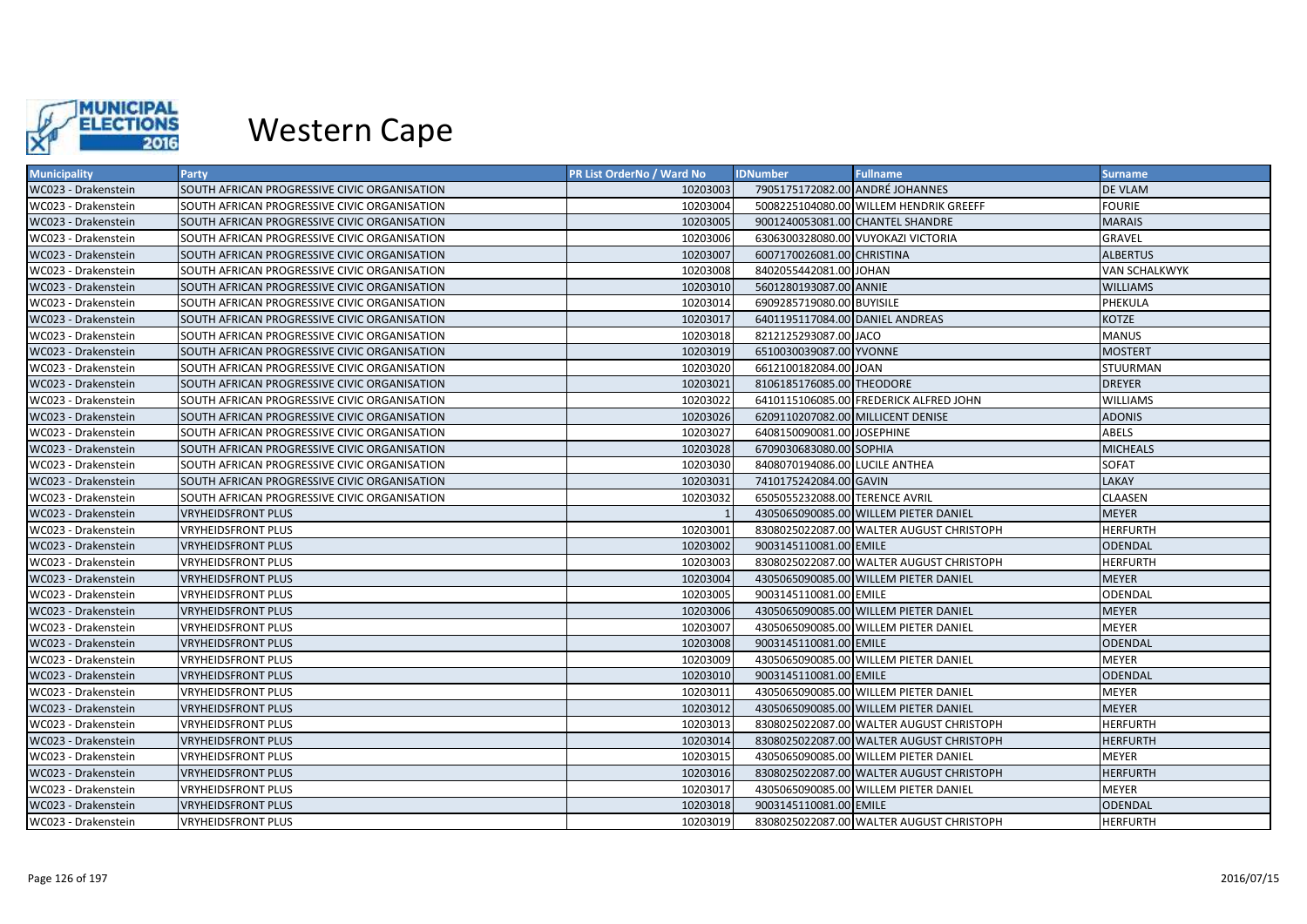

| <b>Municipality</b>  | <b>Party</b>                       | PR List OrderNo / Ward No | <b>IDNumber</b>                  | <b>Fullname</b>                          | <b>Surname</b>    |
|----------------------|------------------------------------|---------------------------|----------------------------------|------------------------------------------|-------------------|
| WC023 - Drakenstein  | <b>VRYHEIDSFRONT PLUS</b>          | 10203020                  |                                  | 8308025022087.00 WALTER AUGUST CHRISTOPH | <b>HERFURTH</b>   |
| WC023 - Drakenstein  | VRYHEIDSFRONT PLUS                 | 10203021                  |                                  | 8308025022087.00 WALTER AUGUST CHRISTOPH | <b>HERFURTH</b>   |
| WC023 - Drakenstein  | <b>VRYHEIDSFRONT PLUS</b>          | 10203022                  |                                  | 8308025022087.00 WALTER AUGUST CHRISTOPH | <b>HERFURTH</b>   |
| WC023 - Drakenstein  | VRYHEIDSFRONT PLUS                 | 10203023                  | 9003145110081.00 EMILE           |                                          | ODENDAL           |
| WC023 - Drakenstein  | VRYHEIDSFRONT PLUS                 | 10203024                  |                                  | 8308025022087.00 WALTER AUGUST CHRISTOPH | <b>HERFURTH</b>   |
| WC023 - Drakenstein  | <b>VRYHEIDSFRONT PLUS</b>          | 10203025                  |                                  | 8308025022087.00 WALTER AUGUST CHRISTOPH | <b>HERFURTH</b>   |
| WC023 - Drakenstein  | VRYHEIDSFRONT PLUS                 | 10203026                  |                                  | 4305065090085.00 WILLEM PIETER DANIEL    | <b>MEYER</b>      |
| WC023 - Drakenstein  | <b>VRYHEIDSFRONT PLUS</b>          | 10203027                  |                                  | 4305065090085.00 WILLEM PIETER DANIEL    | MEYER             |
| WC023 - Drakenstein  | VRYHEIDSFRONT PLUS                 | 10203028                  |                                  | 8308025022087.00 WALTER AUGUST CHRISTOPH | <b>HERFURTH</b>   |
| WC023 - Drakenstein  | <b>VRYHEIDSFRONT PLUS</b>          | 10203029                  | 9003145110081.00 EMILE           |                                          | ODENDAL           |
| WC023 - Drakenstein  | <b>VRYHEIDSFRONT PLUS</b>          | 10203030                  | 9003145110081.00 EMILE           |                                          | <b>ODENDAL</b>    |
| WC023 - Drakenstein  | VRYHEIDSFRONT PLUS                 | 10203031                  |                                  | 4305065090085.00 WILLEM PIETER DANIEL    | <b>MEYER</b>      |
| WC023 - Drakenstein  | <b>VRYHEIDSFRONT PLUS</b>          | 10203032                  |                                  | 4305065090085.00 WILLEM PIETER DANIEL    | <b>MEYER</b>      |
| WC023 - Drakenstein  | <b>VRYHEIDSFRONT PLUS</b>          | 10203033                  | 9003145110081.00 EMILE           |                                          | ODENDAL           |
| WC024 - Stellenbosch | AFRICAN CHRISTIAN DEMOCRATIC PARTY |                           | 6012155202087.00 DEON SIMON      |                                          | <b>ARENDS</b>     |
| WC024 - Stellenbosch | AFRICAN CHRISTIAN DEMOCRATIC PARTY |                           | 4404245119086.00 ALFRED CHARLES  |                                          | <b>CHRISTIANS</b> |
| WC024 - Stellenbosch | AFRICAN CHRISTIAN DEMOCRATIC PARTY |                           | 5101255050081.00 ANDRÉ DEVISMÉ   |                                          | <b>PELSER</b>     |
| WC024 - Stellenbosch | AFRICAN CHRISTIAN DEMOCRATIC PARTY |                           | 6910010784084.00 FELICITY ELAINE |                                          | <b>ROLAND</b>     |
| WC024 - Stellenbosch | AFRICAN CHRISTIAN DEMOCRATIC PARTY |                           | 8301050239080.00 ANTHEA          |                                          | <b>HENDRICKS</b>  |
| WC024 - Stellenbosch | AFRICAN CHRISTIAN DEMOCRATIC PARTY |                           |                                  | 8103106069085.00 SIVUYILE PRESIDENT      | <b>PUTENI</b>     |
| WC024 - Stellenbosch | AFRICAN CHRISTIAN DEMOCRATIC PARTY |                           |                                  | 8008115251089.00 GERMAINE MARLON         | <b>STONE</b>      |
| WC024 - Stellenbosch | AFRICAN CHRISTIAN DEMOCRATIC PARTY |                           | 7804106187089.00 MARK NCEDILE    |                                          | PIETER            |
| WC024 - Stellenbosch | AFRICAN CHRISTIAN DEMOCRATIC PARTY | 10204001                  | 6012155202087.00 DEON SIMON      |                                          | <b>ARENDS</b>     |
| WC024 - Stellenbosch | AFRICAN CHRISTIAN DEMOCRATIC PARTY | 10204002                  | 6012155202087.00 DEON SIMON      |                                          | <b>ARENDS</b>     |
| WC024 - Stellenbosch | AFRICAN CHRISTIAN DEMOCRATIC PARTY | 10204003                  | 6012155202087.00 DEON SIMON      |                                          | <b>ARENDS</b>     |
| WC024 - Stellenbosch | AFRICAN CHRISTIAN DEMOCRATIC PARTY | 10204004                  | 6012155202087.00 DEON SIMON      |                                          | ARENDS            |
| WC024 - Stellenbosch | AFRICAN CHRISTIAN DEMOCRATIC PARTY | 10204005                  | 6012155202087.00 DEON SIMON      |                                          | <b>ARENDS</b>     |
| WC024 - Stellenbosch | AFRICAN CHRISTIAN DEMOCRATIC PARTY | 10204006                  |                                  | 8008115251089.00 GERMAINE MARLON         | <b>STONE</b>      |
| WC024 - Stellenbosch | AFRICAN CHRISTIAN DEMOCRATIC PARTY | 10204007                  |                                  | 8008115251089.00 GERMAINE MARLON         | <b>STONE</b>      |
| WC024 - Stellenbosch | AFRICAN CHRISTIAN DEMOCRATIC PARTY | 10204008                  | 6012155202087.00 DEON SIMON      |                                          | ARENDS            |
| WC024 - Stellenbosch | AFRICAN CHRISTIAN DEMOCRATIC PARTY | 10204009                  | 5101255050081.00 ANDRÉ DEVISMÉ   |                                          | <b>PELSER</b>     |
| WC024 - Stellenbosch | AFRICAN CHRISTIAN DEMOCRATIC PARTY | 10204010                  | 6910010784084.00 FELICITY ELAINE |                                          | <b>ROLAND</b>     |
| WC024 - Stellenbosch | AFRICAN CHRISTIAN DEMOCRATIC PARTY | 10204011                  | 6012155202087.00 DEON SIMON      |                                          | <b>ARENDS</b>     |
| WC024 - Stellenbosch | AFRICAN CHRISTIAN DEMOCRATIC PARTY | 10204012                  | 7804106187089.00 MARK NCEDILE    |                                          | PIETER            |
| WC024 - Stellenbosch | AFRICAN CHRISTIAN DEMOCRATIC PARTY | 10204013                  | 7804106187089.00 MARK NCEDILE    |                                          | <b>PIETER</b>     |
| WC024 - Stellenbosch | AFRICAN CHRISTIAN DEMOCRATIC PARTY | 10204014                  |                                  | 8103106069085.00 SIVUYILE PRESIDENT      | <b>PUTENI</b>     |
| WC024 - Stellenbosch | AFRICAN CHRISTIAN DEMOCRATIC PARTY | 10204015                  |                                  | 8103106069085.00 SIVUYILE PRESIDENT      | <b>PUTENI</b>     |
| WC024 - Stellenbosch | AFRICAN CHRISTIAN DEMOCRATIC PARTY | 10204016                  | 6910010784084.00 FELICITY ELAINE |                                          | ROLAND            |
| WC024 - Stellenbosch | AFRICAN CHRISTIAN DEMOCRATIC PARTY | 10204017                  | 8301050239080.00 ANTHEA          |                                          | <b>HENDRICKS</b>  |
| WC024 - Stellenbosch | AFRICAN CHRISTIAN DEMOCRATIC PARTY | 10204018                  | 8301050239080.00 ANTHEA          |                                          | <b>HENDRICKS</b>  |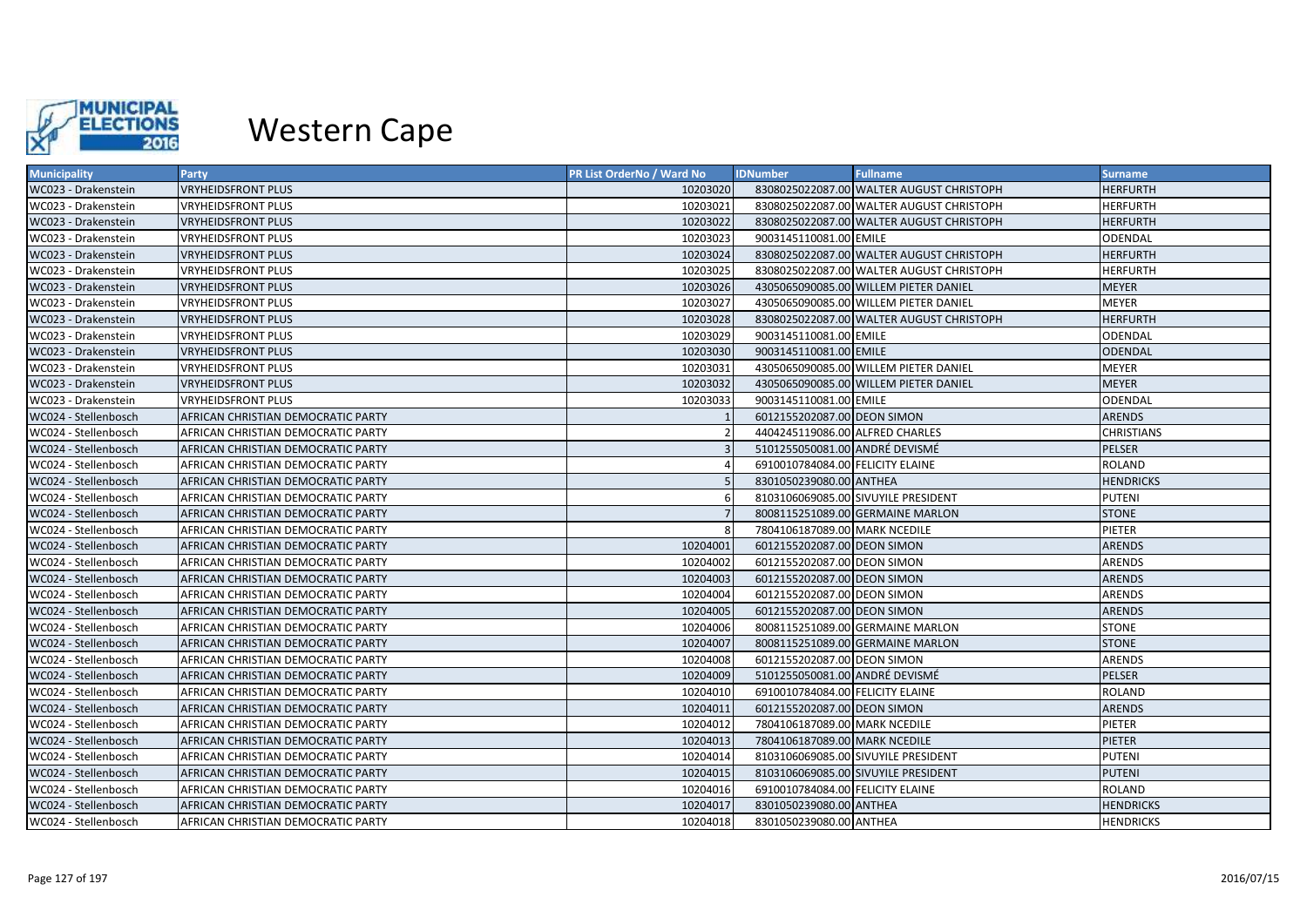

| <b>Municipality</b>  | Party                              | <b>PR List OrderNo / Ward No</b> | <b>IDNumber</b><br><b>Fullname</b>    | <b>Surname</b>    |
|----------------------|------------------------------------|----------------------------------|---------------------------------------|-------------------|
| WC024 - Stellenbosch | AFRICAN CHRISTIAN DEMOCRATIC PARTY | 10204019                         | 6012155202087.00 DEON SIMON           | <b>ARENDS</b>     |
| WC024 - Stellenbosch | AFRICAN CHRISTIAN DEMOCRATIC PARTY | 10204020                         | 4404245119086.00 ALFRED CHARLES       | <b>CHRISTIANS</b> |
| WC024 - Stellenbosch | AFRICAN CHRISTIAN DEMOCRATIC PARTY | 10204021                         | 4404245119086.00 ALFRED CHARLES       | <b>CHRISTIANS</b> |
| WC024 - Stellenbosch | AFRICAN CHRISTIAN DEMOCRATIC PARTY | 10204022                         | 6910010784084.00 FELICITY ELAINE      | ROLAND            |
| WC024 - Stellenbosch | AFRICAN INDEPENDENT CONGRESS       |                                  | 8208215871089.00 BULELANI             | <b>NGUBELANGA</b> |
| WC024 - Stellenbosch | AFRICAN INDEPENDENT CONGRESS       |                                  | 9406031453087.00 PUSELETSO EVE        | SELAI             |
| WC024 - Stellenbosch | AFRICAN INDEPENDENT CONGRESS       |                                  | 7606070732083.00 NOMAYISEPHI MAVIS    | SIBAKWANA         |
| WC024 - Stellenbosch | AFRICAN INDEPENDENT CONGRESS       |                                  | 9101206134089.00 SAZI                 | SOGAYISE          |
| WC024 - Stellenbosch | AFRICAN INDEPENDENT CONGRESS       |                                  | 9209171207085.00 NOLUSINDISO          | PONGO             |
| WC024 - Stellenbosch | AFRICAN INDEPENDENT CONGRESS       |                                  | 8809240636080.00 NGKOTHATSENG MERCY   | <b>TAPISI</b>     |
| WC024 - Stellenbosch | AFRICAN INDEPENDENT CONGRESS       |                                  | 8603031939088.00 PHUMZA               | <b>VOLIBI</b>     |
| WC024 - Stellenbosch | AFRICAN INDEPENDENT CONGRESS       |                                  | 6403101261089.00 NOKHAYA LORENTIA     | <b>DAYIMANI</b>   |
| WC024 - Stellenbosch | AFRICAN INDEPENDENT CONGRESS       |                                  | 6607071028084.00 MAKOPANO             | <b>SANTIRI</b>    |
| WC024 - Stellenbosch | AFRICAN INDEPENDENT CONGRESS       | 10                               | 7602100809082.00 NOMTHANDAZO MONICA   | <b>LENTSA</b>     |
| WC024 - Stellenbosch | AFRICAN INDEPENDENT CONGRESS       | 11                               | 8404141212080.00 BONGIWE              | <b>NTSALI</b>     |
| WC024 - Stellenbosch | AFRICAN INDEPENDENT CONGRESS       | 12                               | 8707280723083.00 DIEKETSO             | <b>SANTIRI</b>    |
| WC024 - Stellenbosch | AFRICAN INDEPENDENT CONGRESS       | 13                               | 9703290222082.00 ATLEHANG             | <b>SANTIRI</b>    |
| WC024 - Stellenbosch | AFRICAN INDEPENDENT CONGRESS       | 10204001                         | 8603031939088.00 PHUMZA               | <b>VOLIBI</b>     |
| WC024 - Stellenbosch | AFRICAN INDEPENDENT CONGRESS       | 10204002                         | 9209171207085.00 NOLUSINDISO          | <b>PONGO</b>      |
| WC024 - Stellenbosch | AFRICAN INDEPENDENT CONGRESS       | 10204003                         | 9406031453087.00 PUSELETSO EVE        | SELAI             |
| WC024 - Stellenbosch | AFRICAN INDEPENDENT CONGRESS       | 10204004                         | 9101206134089.00 SAZI                 | SOGAYISE          |
| WC024 - Stellenbosch | AFRICAN INDEPENDENT CONGRESS       | 10204005                         | 8809240636080.00 NGKOTHATSENG MERCY   | <b>TAPISI</b>     |
| WC024 - Stellenbosch | AFRICAN INDEPENDENT CONGRESS       | 10204006                         | 6607071028084.00 MAKOPANO             | <b>SANTIRI</b>    |
| WC024 - Stellenbosch | AFRICAN INDEPENDENT CONGRESS       | 10204007                         | 7602100809082.00 NOMTHANDAZO MONICA   | LENTSA            |
| WC024 - Stellenbosch | AFRICAN INDEPENDENT CONGRESS       | 10204008                         | 8404141212080.00 BONGIWE              | <b>NTSALI</b>     |
| WC024 - Stellenbosch | AFRICAN INDEPENDENT CONGRESS       | 10204010                         | 8208215871089.00 BULELANI             | NGUBELANGA        |
| WC024 - Stellenbosch | AFRICAN INDEPENDENT CONGRESS       | 10204011                         | 8208215871089.00 BULELANI             | NGUBELANGA        |
| WC024 - Stellenbosch | AFRICAN INDEPENDENT CONGRESS       | 10204014                         | 6403101261089.00 NOKHAYA LORENTIA     | <b>DAYIMANI</b>   |
| WC024 - Stellenbosch | AFRICAN INDEPENDENT CONGRESS       | 10204015                         | 7606070732083.00 NOMAYISEPHI MAVIS    | SIBAKWANA         |
| WC024 - Stellenbosch | AFRICAN INDEPENDENT CONGRESS       | 10204016                         | 8707280723083.00 DIEKETSO             | SANTIRI           |
| WC024 - Stellenbosch | AFRICAN INDEPENDENT CONGRESS       | 10204019                         | 9703290222082.00 ATLEHANG             | <b>SANTIRI</b>    |
| WC024 - Stellenbosch | AFRICAN INDEPENDENT CONGRESS       | 10204020                         | 6403101261089.00 NOKHAYA LORENTIA     | <b>DAYIMANI</b>   |
| WC024 - Stellenbosch | AFRICAN INDEPENDENT CONGRESS       | 10204021                         | 8707280723083.00 DIEKETSO             | <b>SANTIRI</b>    |
| WC024 - Stellenbosch | AFRICAN INDEPENDENT CONGRESS       | 10204022                         | 9703290222082.00 ATLEHANG             | SANTIRI           |
| WC024 - Stellenbosch | AFRICAN NATIONAL CONGRESS          |                                  | 7002046126081.00 MZOLISI DEOGRATIAS   | <b>OLIPHANT</b>   |
| WC024 - Stellenbosch | AFRICAN NATIONAL CONGRESS          |                                  | 7809270194084.00 RONALDA SCHIVONNE    | <b>NALUMANGO</b>  |
| WC024 - Stellenbosch | AFRICAN NATIONAL CONGRESS          |                                  | 7610267021086.00 LINDIKHAYA MANGALISO | <b>MAQEBA</b>     |
| WC024 - Stellenbosch | AFRICAN NATIONAL CONGRESS          |                                  | 6606060435086.00 NTOMBEZANELE GLADYS  | BAKUBAKU-VOS      |
| WC024 - Stellenbosch | AFRICAN NATIONAL CONGRESS          |                                  | 9009056182084.00 SIPHO SILAS          | <b>RATAZA</b>     |
| WC024 - Stellenbosch | AFRICAN NATIONAL CONGRESS          | 6                                | 5701140128081.00 EMILY                | <b>FLANDORP</b>   |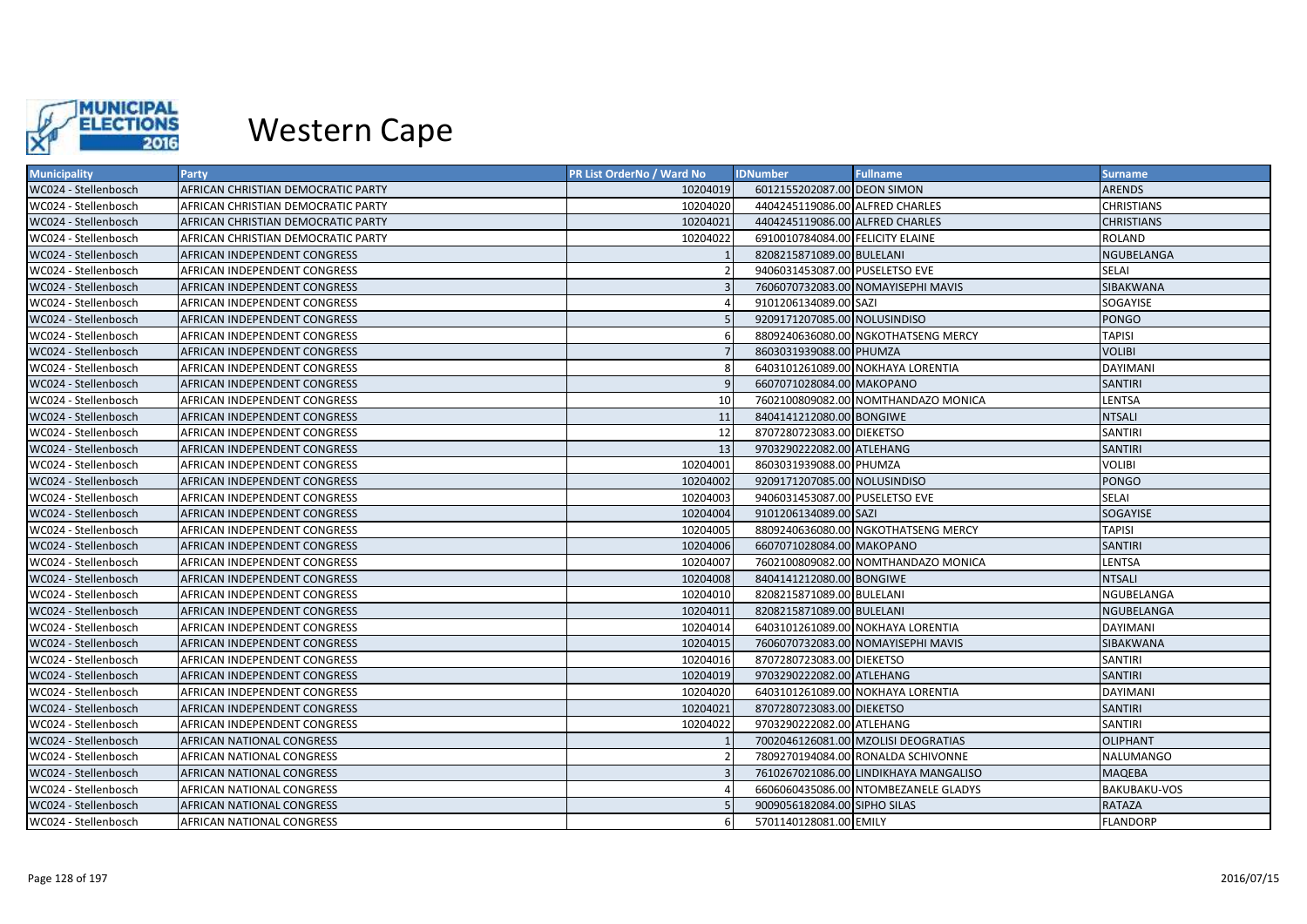

| <b>Municipality</b>  | <b>Party</b>                       | <b>PR List OrderNo / Ward No</b> | <b>IDNumber</b>                  | <b>Fullname</b>                        | <b>Surname</b>      |
|----------------------|------------------------------------|----------------------------------|----------------------------------|----------------------------------------|---------------------|
| WC024 - Stellenbosch | AFRICAN NATIONAL CONGRESS          |                                  | 5805255219088.00 JACOBUS ANDRÉ   |                                        | <b>DAVIDS</b>       |
| WC024 - Stellenbosch | AFRICAN NATIONAL CONGRESS          | 10204001                         |                                  | 5805145199086.00 CORNELIUS STEPHANUS   | <b>JEFTHAS</b>      |
| WC024 - Stellenbosch | AFRICAN NATIONAL CONGRESS          | 10204002                         | 5011055090080.00 JAMES BENJAMIN  |                                        | <b>MORGAN</b>       |
| WC024 - Stellenbosch | AFRICAN NATIONAL CONGRESS          | 10204003                         | 6402285921088.00 EZRA MBUYISELI  |                                        | MAPISA              |
| WC024 - Stellenbosch | AFRICAN NATIONAL CONGRESS          | 10204004                         | 4905075111084.00 DESMOND ADOLF   |                                        | <b>ADAMS</b>        |
| WC024 - Stellenbosch | AFRICAN NATIONAL CONGRESS          | 10204005                         |                                  | 6806055277085.00 GREGORY FRANCOIS      | <b>ANTHONY</b>      |
| WC024 - Stellenbosch | AFRICAN NATIONAL CONGRESS          | 10204006                         | 6409035181087.00 MAGMOET         |                                        | <b>KARA</b>         |
| WC024 - Stellenbosch | AFRICAN NATIONAL CONGRESS          | 10204007                         | 9211235258088.00 MARC JOHAN      |                                        | RUDOLPH             |
| WC024 - Stellenbosch | AFRICAN NATIONAL CONGRESS          | 10204008                         | 9506085206081.00 THULANI         |                                        | <b>HLATSWAYO</b>    |
| WC024 - Stellenbosch | AFRICAN NATIONAL CONGRESS          | 10204009                         | 8401075835084.00 LUCKY TINYIKO   |                                        | KHOZA               |
| WC024 - Stellenbosch | AFRICAN NATIONAL CONGRESS          | 10204010                         | 6801185140089.00 PETER JAMES     |                                        | LEWIS               |
| WC024 - Stellenbosch | AFRICAN NATIONAL CONGRESS          | 10204011                         |                                  | 9103255275086.00 MONWABISI GREGORY     | <b>RATAZA</b>       |
| WC024 - Stellenbosch | AFRICAN NATIONAL CONGRESS          | 10204012                         | 7601050627080.00 NOKUTHULA       |                                        | MANANGA-GUGUSHE     |
| WC024 - Stellenbosch | AFRICAN NATIONAL CONGRESS          | 10204013                         |                                  | 7405150817082.00 FAITH THEMBAKAZI      | BANGANI-MENZIWA     |
| WC024 - Stellenbosch | AFRICAN NATIONAL CONGRESS          | 10204014                         | 7112200602080.00 PHELISA         |                                        | <b>SITSHOTI</b>     |
| WC024 - Stellenbosch | AFRICAN NATIONAL CONGRESS          | 10204015                         | 7612240568084.00 NOSIBULELE      |                                        | SINKINYA            |
| WC024 - Stellenbosch | AFRICAN NATIONAL CONGRESS          | 10204016                         | 7309030171084.00 ANGELA          |                                        | <b>FLINK</b>        |
| WC024 - Stellenbosch | AFRICAN NATIONAL CONGRESS          | 10204018                         |                                  | 7405010247082.00 MICHELLE CHRISTINA    | <b>JASON</b>        |
| WC024 - Stellenbosch | AFRICAN NATIONAL CONGRESS          | 10204019                         | 6409270864082.00 ELIZE           |                                        | <b>WILLIAMS</b>     |
| WC024 - Stellenbosch | AFRICAN NATIONAL CONGRESS          | 10204021                         | 6702025143087.00 DAVEY           |                                        | <b>JULIUS</b>       |
| WC024 - Stellenbosch | AFRICAN PEOPLE'S CONVENTION        |                                  |                                  | 6611251065080.00 ROSELINE THOKOZILE    | <b>CUNGWA</b>       |
| WC024 - Stellenbosch | AFRICAN PEOPLE'S CONVENTION        |                                  | 8006305384082.00 MANDILAKHE      |                                        | <b>JOBA</b>         |
| WC024 - Stellenbosch | AFRICAN PEOPLE'S CONVENTION        |                                  | 8004120807080.00 ZINTLE          |                                        | <b>NAKU</b>         |
| WC024 - Stellenbosch | AFRICAN PEOPLE'S CONVENTION        |                                  | 5606165753087.00 KENNETH MXOLISI |                                        | <b>CUNGWA</b>       |
| WC024 - Stellenbosch | AFRICAN PEOPLE'S CONVENTION        |                                  | 9412271415083.00 SIPHELELE       |                                        | <b>NKOSI</b>        |
| WC024 - Stellenbosch | AFRICAN PEOPLE'S CONVENTION        |                                  |                                  | 9203231568081.00 AKHONA CAROLINE       | <b>NKOSI</b>        |
| WC024 - Stellenbosch | AFRICAN PEOPLE'S CONVENTION        | 10204002                         | 8004120807080.00 ZINTLE          |                                        | <b>NAKU</b>         |
| WC024 - Stellenbosch | <b>AFRICAN PEOPLE'S CONVENTION</b> | 10204012                         |                                  | 9203231568081.00 AKHONA CAROLINE       | <b>NKOSI</b>        |
| WC024 - Stellenbosch | AFRICAN PEOPLE'S CONVENTION        | 10204013                         |                                  | 6611251065080.00 ROSELINE THOKOZILE    | <b>CUNGWA</b>       |
| WC024 - Stellenbosch | <b>AFRICAN PEOPLE'S CONVENTION</b> | 10204014                         | 9412271415083.00 SIPHELELE       |                                        | <b>NKOSI</b>        |
| WC024 - Stellenbosch | AFRICAN PEOPLE'S CONVENTION        | 10204015                         | 5606165753087.00 KENNETH MXOLISI |                                        | <b>CUNGWA</b>       |
| WC024 - Stellenbosch | AFRICAN PEOPLE'S CONVENTION        | 10204016                         | 8006305384082.00 MANDILAKHE      |                                        | <b>JOBA</b>         |
| WC024 - Stellenbosch | ALLIANCE FOR DEMOCRATIC FREEDOM    |                                  |                                  | 6209255252083.00 GEORGE JONATHAN       | <b>JOHANNES</b>     |
| WC024 - Stellenbosch | ALLIANCE FOR DEMOCRATIC FREEDOM    |                                  |                                  | 6210035053080.00 GREGORY GIDEON THOMAS | <b>MOODIE</b>       |
| WC024 - Stellenbosch | ALLIANCE FOR DEMOCRATIC FREEDOM    |                                  | 6102255252080.00 JOHNNY          |                                        | <b>SCHEEPERS</b>    |
| WC024 - Stellenbosch | ALLIANCE FOR DEMOCRATIC FREEDOM    |                                  | 6910260214089.00 ESTA FIRONICA   |                                        | GROENEWALD          |
| WC024 - Stellenbosch | ALLIANCE FOR DEMOCRATIC FREEDOM    |                                  | 7601235146089.00 JACOB           |                                        | <b>KLAASTE</b>      |
| WC024 - Stellenbosch | ALLIANCE FOR DEMOCRATIC FREEDOM    |                                  | 5403165194086.00 DAVID           |                                        | <b>JOHANNES</b>     |
| WC024 - Stellenbosch | ALLIANCE FOR DEMOCRATIC FREEDOM    |                                  | 6610245237086.00 RODNEY RANDLE   |                                        | <b>BEZUIDENHOUT</b> |
| WC024 - Stellenbosch | ALLIANCE FOR DEMOCRATIC FREEDOM    | 10204001                         | 6910260214089.00 ESTA FIRONICA   |                                        | GROENEWALD          |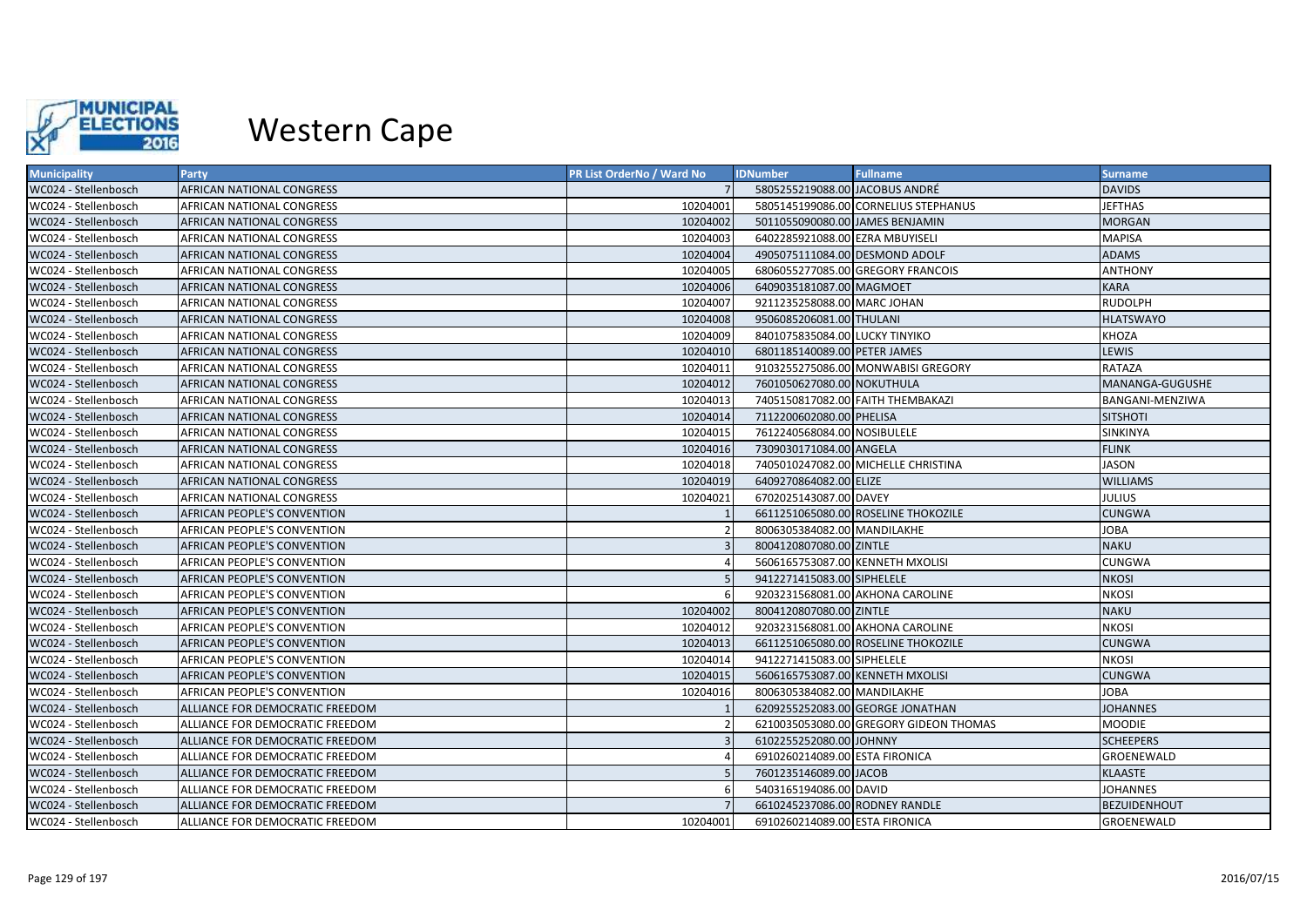

| <b>Municipality</b>  | Party                           | <b>PR List OrderNo / Ward No</b> | <b>IDNumber</b>                  | <b>Fullname</b>                     | <b>Surname</b>   |
|----------------------|---------------------------------|----------------------------------|----------------------------------|-------------------------------------|------------------|
| WC024 - Stellenbosch | ALLIANCE FOR DEMOCRATIC FREEDOM | 10204002                         | 5305115177089.00 HILLARY DESMOND |                                     | LACKAY           |
| WC024 - Stellenbosch | ALLIANCE FOR DEMOCRATIC FREEDOM | 10204003                         | 5403165194086.00 DAVID           |                                     | <b>JOHANNES</b>  |
| WC024 - Stellenbosch | ALLIANCE FOR DEMOCRATIC FREEDOM | 10204004                         |                                  | 6209255252083.00 GEORGE JONATHAN    | <b>JOHANNES</b>  |
| WC024 - Stellenbosch | ALLIANCE FOR DEMOCRATIC FREEDOM | 10204018                         | 9309290098082.00 XANDRE          |                                     | <b>DAVIDS</b>    |
| WC024 - Stellenbosch | ALLIANCE FOR DEMOCRATIC FREEDOM | 10204019                         | 8205015181081.00 LEON JOHN       |                                     | <b>MOSES</b>     |
| WC024 - Stellenbosch | ALLIANCE FOR DEMOCRATIC FREEDOM | 10204020                         | 7601235146089.00 JACOB           |                                     | <b>KLAASTE</b>   |
| WC024 - Stellenbosch | <b>CHRISTIAN DEMOCRATS</b>      |                                  | 7101165281089.00 JULIAN EDMUND   |                                     | <b>LAC KEY</b>   |
| WC024 - Stellenbosch | CHRISTIAN DEMOCRATS             |                                  | 7506135163086.00 ARON            |                                     | <b>SEPTEMBER</b> |
| WC024 - Stellenbosch | <b>CHRISTIAN DEMOCRATS</b>      |                                  | 5801280123080.00 JANE            |                                     | <b>GOLIATH</b>   |
| WC024 - Stellenbosch | CHRISTIAN DEMOCRATS             |                                  | 6003165057082.00 THERLO FRANCOIS |                                     | AUGUST           |
| WC024 - Stellenbosch | <b>CHRISTIAN DEMOCRATS</b>      |                                  |                                  | 6806095399089.00 CHRISTIAN PHUMZILE | <b>NKOSI</b>     |
| WC024 - Stellenbosch | CHRISTIAN DEMOCRATS             |                                  | 5507015074080.00 HERMAN          |                                     | CADMAN           |
| WC024 - Stellenbosch | <b>CHRISTIAN DEMOCRATS</b>      |                                  |                                  | 5902075063083.00 MATTHEUS NICOLAAS  | <b>DAMONS</b>    |
| WC024 - Stellenbosch | <b>CHRISTIAN DEMOCRATS</b>      |                                  | 7910115127089.00 RUBEN SIMEON    |                                     | <b>MIGGEL</b>    |
| WC024 - Stellenbosch | CHRISTIAN DEMOCRATS             | 10204001                         |                                  | 5902075063083.00 MATTHEUS NICOLAAS  | <b>DAMONS</b>    |
| WC024 - Stellenbosch | <b>CHRISTIAN DEMOCRATS</b>      | 10204002                         |                                  | 5902075063083.00 MATTHEUS NICOLAAS  | <b>DAMONS</b>    |
| WC024 - Stellenbosch | <b>CHRISTIAN DEMOCRATS</b>      | 10204003                         | 7506135163086.00 ARON            |                                     | <b>SEPTEMBER</b> |
| WC024 - Stellenbosch | CHRISTIAN DEMOCRATS             | 10204004                         | 7506135163086.00 ARON            |                                     | <b>SEPTEMBER</b> |
| WC024 - Stellenbosch | <b>CHRISTIAN DEMOCRATS</b>      | 10204005                         | 7506135163086.00 ARON            |                                     | <b>SEPTEMBER</b> |
| WC024 - Stellenbosch | CHRISTIAN DEMOCRATS             | 10204006                         | 7506135163086.00 ARON            |                                     | SEPTEMBER        |
| WC024 - Stellenbosch | CHRISTIAN DEMOCRATS             | 10204007                         | 7101165281089.00 JULIAN EDMUND   |                                     | <b>LAC KEY</b>   |
| WC024 - Stellenbosch | CHRISTIAN DEMOCRATS             | 10204008                         | 7101165281089.00 JULIAN EDMUND   |                                     | <b>LAC KEY</b>   |
| WC024 - Stellenbosch | <b>CHRISTIAN DEMOCRATS</b>      | 10204009                         | 7101165281089.00 JULIAN EDMUND   |                                     | <b>LAC KEY</b>   |
| WC024 - Stellenbosch | <b>CHRISTIAN DEMOCRATS</b>      | 10204010                         | 7101165281089.00 JULIAN EDMUND   |                                     | <b>LAC KEY</b>   |
| WC024 - Stellenbosch | <b>CHRISTIAN DEMOCRATS</b>      | 10204011                         | 7506135163086.00 ARON            |                                     | <b>SEPTEMBER</b> |
| WC024 - Stellenbosch | CHRISTIAN DEMOCRATS             | 10204012                         |                                  | 6806095399089.00 CHRISTIAN PHUMZILE | <b>NKOSI</b>     |
| WC024 - Stellenbosch | <b>CHRISTIAN DEMOCRATS</b>      | 10204013                         |                                  | 6806095399089.00 CHRISTIAN PHUMZILE | <b>NKOSI</b>     |
| WC024 - Stellenbosch | <b>CHRISTIAN DEMOCRATS</b>      | 10204014                         |                                  | 6806095399089.00 CHRISTIAN PHUMZILE | <b>NKOSI</b>     |
| WC024 - Stellenbosch | <b>CHRISTIAN DEMOCRATS</b>      | 10204015                         |                                  | 6806095399089.00 CHRISTIAN PHUMZILE | <b>NKOSI</b>     |
| WC024 - Stellenbosch | <b>CHRISTIAN DEMOCRATS</b>      | 10204016                         | 5801280123080.00 JANE            |                                     | <b>GOLIATH</b>   |
| WC024 - Stellenbosch | <b>CHRISTIAN DEMOCRATS</b>      | 10204017                         | 5507015074080.00 HERMAN          |                                     | CADMAN           |
| WC024 - Stellenbosch | CHRISTIAN DEMOCRATS             | 10204018                         | 6003165057082.00 THERLO FRANCOIS |                                     | <b>AUGUST</b>    |
| WC024 - Stellenbosch | <b>CHRISTIAN DEMOCRATS</b>      | 10204019                         | 7910115127089.00 RUBEN SIMEON    |                                     | <b>MIGGEL</b>    |
| WC024 - Stellenbosch | <b>CHRISTIAN DEMOCRATS</b>      | 10204020                         | 7506135163086.00 ARON            |                                     | <b>SEPTEMBER</b> |
| WC024 - Stellenbosch | <b>CHRISTIAN DEMOCRATS</b>      | 10204021                         | 7101165281089.00 JULIAN EDMUND   |                                     | <b>LAC KEY</b>   |
| WC024 - Stellenbosch | <b>CHRISTIAN DEMOCRATS</b>      | 10204022                         | 7101165281089.00 JULIAN EDMUND   |                                     | <b>LAC KEY</b>   |
| WC024 - Stellenbosch | CONGRESS OF THE PEOPLE          |                                  | 7907175685089.00 SIMPIWE         |                                     | <b>MKIVA</b>     |
| WC024 - Stellenbosch | CONGRESS OF THE PEOPLE          | 10204012                         | 9008186181081.00 SAKHUMZI        |                                     | LUZIPO           |
| WC024 - Stellenbosch | CONGRESS OF THE PEOPLE          | 10204014                         | 7907175685089.00 SIMPIWE         |                                     | <b>MKIVA</b>     |
| WC024 - Stellenbosch | CONGRESS OF THE PEOPLE          | 10204015                         | 8412085963089.00 SINETEMBA       |                                     | MANGCU           |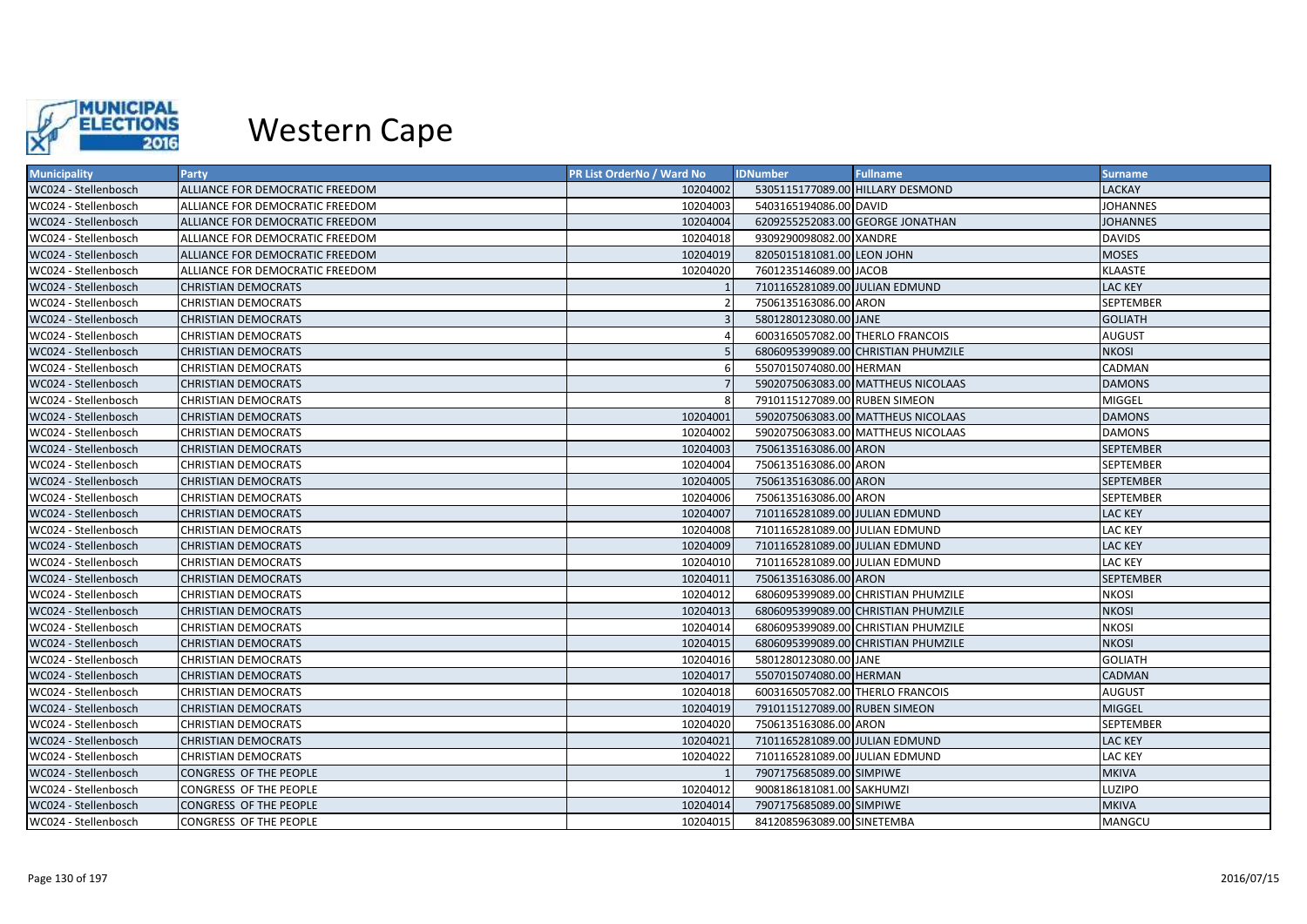

| <b>Municipality</b>  | Party                      | PR List OrderNo / Ward No | <b>IDNumber</b>                 | <b>Fullname</b>                         | <b>Surname</b>        |
|----------------------|----------------------------|---------------------------|---------------------------------|-----------------------------------------|-----------------------|
| WC024 - Stellenbosch | <b>DEMOCRATIC ALLIANCE</b> |                           |                                 | 5809240058080.00 GESINA MARIA MAGDALENA | <b>VAN DEVENTER</b>   |
| WC024 - Stellenbosch | DEMOCRATIC ALLIANCE        |                           |                                 | 5902080183082.00 WILHELMINA CHRISTINA   | PETERSEN              |
| WC024 - Stellenbosch | <b>DEMOCRATIC ALLIANCE</b> |                           | 8706115026084.00 JAMES GORDON   |                                         | <b>HAMILTON</b>       |
| WC024 - Stellenbosch | DEMOCRATIC ALLIANCE        |                           |                                 | 7111260535081.00 XOLISWA LEONORA        | MDEMKA                |
| WC024 - Stellenbosch | <b>DEMOCRATIC ALLIANCE</b> |                           | 8003065043081.00 JAN NAUDÉ      |                                         | <b>DE VILLIERS</b>    |
| WC024 - Stellenbosch | <b>DEMOCRATIC ALLIANCE</b> |                           |                                 | 5611275133089.00 MANIE MARTHINUS        | PIETERSEN             |
| WC024 - Stellenbosch | <b>DEMOCRATIC ALLIANCE</b> |                           | 6508265706081.00 NYANISO        |                                         | <b>JINDELA</b>        |
| WC024 - Stellenbosch | <b>DEMOCRATIC ALLIANCE</b> |                           | 9410216264087.00 NDIPIWE        |                                         | OLAYI                 |
| WC024 - Stellenbosch | <b>DEMOCRATIC ALLIANCE</b> |                           |                                 | 7604305073084.00 NICOLAAS STEPHANUS     | LOUW                  |
| WC024 - Stellenbosch | DEMOCRATIC ALLIANCE        | 10                        | 5010045105081.00 SALIE ACHMAT   |                                         | <b>PETERS</b>         |
| WC024 - Stellenbosch | <b>DEMOCRATIC ALLIANCE</b> | 11                        | 5004190127081.00 PATRICIA ROSE  |                                         | <b>CRAWLEY</b>        |
| WC024 - Stellenbosch | DEMOCRATIC ALLIANCE        | 12                        | 7212285207084.00 SIEGFRIED ROLF |                                         | <b>SCHAFER</b>        |
| WC024 - Stellenbosch | <b>DEMOCRATIC ALLIANCE</b> | 13                        | 5904015143082.00 ACHMAT         |                                         | <b>FLORENCE</b>       |
| WC024 - Stellenbosch | <b>DEMOCRATIC ALLIANCE</b> | 14                        | 5601235113081.00 ROY BENJAMIN   |                                         | <b>VAN ROOYEN</b>     |
| WC024 - Stellenbosch | <b>DEMOCRATIC ALLIANCE</b> | 15                        | 6010250047084.00 ZELDA JULIA    |                                         | <b>DALLING</b>        |
| WC024 - Stellenbosch | DEMOCRATIC ALLIANCE        | 16                        | 6210255044082.00 MARTIN GIDEON  |                                         | <b>SMUTS</b>          |
| WC024 - Stellenbosch | <b>DEMOCRATIC ALLIANCE</b> | 17                        | 7901090067085.00 ANELLE         |                                         | <b>BLANCKENBERG</b>   |
| WC024 - Stellenbosch | <b>DEMOCRATIC ALLIANCE</b> | 18                        |                                 | 7712130106084.00 VANESSA ANDONISE AGNES | <b>HANSEN</b>         |
| WC024 - Stellenbosch | <b>DEMOCRATIC ALLIANCE</b> | 19                        | 7009220299089.00 ELSA HELENE    |                                         | <b>POST</b>           |
| WC024 - Stellenbosch | <b>DEMOCRATIC ALLIANCE</b> | 20                        | 6812305026082.00 FRANS ANTON    |                                         | <b>BICKER CAARTEN</b> |
| WC024 - Stellenbosch | <b>DEMOCRATIC ALLIANCE</b> | 10204001                  |                                 | 6305265162088.00 ALDRIDGE RODGER        | <b>FRAZENBURG</b>     |
| WC024 - Stellenbosch | <b>DEMOCRATIC ALLIANCE</b> | 10204002                  |                                 | 5902080183082.00 WILHELMINA CHRISTINA   | PETERSEN              |
| WC024 - Stellenbosch | <b>DEMOCRATIC ALLIANCE</b> | 10204003                  | 6712255119087.00 CHARLES        |                                         | <b>MANUEL</b>         |
| WC024 - Stellenbosch | DEMOCRATIC ALLIANCE        | 10204004                  |                                 | 5711235140081.00 MALCOLM CLAUDE         | <b>JOHNSON</b>        |
| WC024 - Stellenbosch | <b>DEMOCRATIC ALLIANCE</b> | 10204005                  | 7002215289082.00 DONAVEN DAVID  |                                         | <b>JOUBERT</b>        |
| WC024 - Stellenbosch | DEMOCRATIC ALLIANCE        | 10204006                  |                                 | 6504240193081.00 NATESHIA ELEANOR       | MC OMBRING            |
| WC024 - Stellenbosch | <b>DEMOCRATIC ALLIANCE</b> | 10204007                  |                                 | 5702215011087.00 ALWYN JACOBUS NICOLAAS | <b>HANEKOM</b>        |
| WC024 - Stellenbosch | DEMOCRATIC ALLIANCE        | 10204008                  | 7106015032087.00 QUINTIN        |                                         | SMIT                  |
| WC024 - Stellenbosch | <b>DEMOCRATIC ALLIANCE</b> | 10204009                  |                                 | 9001175275089.00 MARNES BENJAMIN        | <b>DE WET</b>         |
| WC024 - Stellenbosch | DEMOCRATIC ALLIANCE        | 10204010                  | 6412310605085.00 ROZETTE        |                                         | <b>DU TOIT</b>        |
| WC024 - Stellenbosch | <b>DEMOCRATIC ALLIANCE</b> | 10204011                  |                                 | 5111010103083.00 JOHANNA PETRONELLA     | SERDYN                |
| WC024 - Stellenbosch | DEMOCRATIC ALLIANCE        | 10204012                  | 6508265706081.00 NYANISO        |                                         | JINDELA               |
| WC024 - Stellenbosch | <b>DEMOCRATIC ALLIANCE</b> | 10204013                  |                                 | 6904185642086.00 MZWANDILE RICHMAN      | <b>DINGE</b>          |
| WC024 - Stellenbosch | DEMOCRATIC ALLIANCE        | 10204014                  | 7005105871083.00 THUMAKELE      |                                         | GOSA                  |
| WC024 - Stellenbosch | <b>DEMOCRATIC ALLIANCE</b> | 10204015                  |                                 | 7111260535081.00 XOLISWA LEONORA        | <b>MDEMKA</b>         |
| WC024 - Stellenbosch | DEMOCRATIC ALLIANCE        | 10204016                  | 6905200098089.00 ELSABE         |                                         | VERMEULEN             |
| WC024 - Stellenbosch | <b>DEMOCRATIC ALLIANCE</b> | 10204017                  | 4908285127080.00 PAUL WILLIAM   |                                         | <b>BISCOMBE</b>       |
| WC024 - Stellenbosch | DEMOCRATIC ALLIANCE        | 10204018                  | 5610160201084.00 EMILY          |                                         | <b>FREDERICKS</b>     |
| WC024 - Stellenbosch | <b>DEMOCRATIC ALLIANCE</b> | 10204019                  | 5911195140085.00 JAN KAREL      |                                         | <b>HENDRIKS</b>       |
| WC024 - Stellenbosch | <b>DEMOCRATIC ALLIANCE</b> | 10204020                  | 5008110032081.00 ANSAAF         |                                         | <b>CROMBIE</b>        |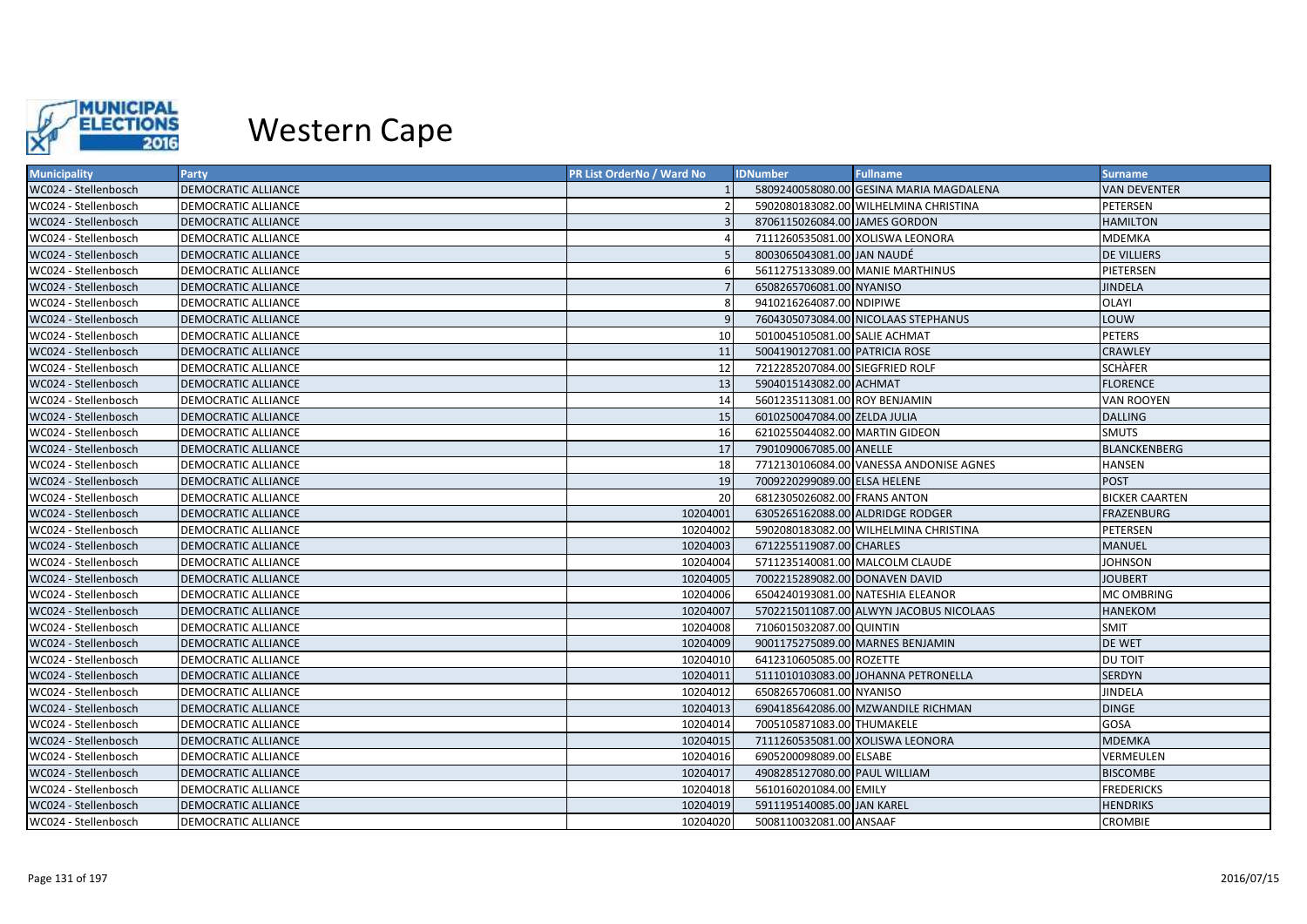

| <b>Municipality</b>  | <b>Party</b>                     | <b>PR List OrderNo / Ward No</b> | <b>IDNumber</b><br><b>Fullname</b>     | <b>Surname</b>    |
|----------------------|----------------------------------|----------------------------------|----------------------------------------|-------------------|
| WC024 - Stellenbosch | DEMOCRATIC ALLIANCE              | 10204021                         | 7003165179083.00 FREDERIK JACOBUS      | <b>BADENHORST</b> |
| WC024 - Stellenbosch | DEMOCRATIC ALLIANCE              | 10204022                         | 5304180117088.00 ESTHER                | GROENEWALD        |
| WC024 - Stellenbosch | DEMOCRATIC NEW CIVIC ASSOCIATION |                                  | 6712175112089.00 FRANKLIN              | <b>ADAMS</b>      |
| WC024 - Stellenbosch | DEMOCRATIC NEW CIVIC ASSOCIATION |                                  | 6409300207088.00 MONIEBA               | ARNOLD            |
| WC024 - Stellenbosch | DEMOCRATIC NEW CIVIC ASSOCIATION |                                  | 7009140070081.00 JOANNE                | <b>KLEYNHANS</b>  |
| WC024 - Stellenbosch | DEMOCRATIC NEW CIVIC ASSOCIATION |                                  | 5901290182082.00 SIENA                 | <b>CHARLES</b>    |
| WC024 - Stellenbosch | DEMOCRATIC NEW CIVIC ASSOCIATION |                                  | 6409095981087.00 KENNETH BJORN         | <b>WENN</b>       |
| WC024 - Stellenbosch | DEMOCRATIC NEW CIVIC ASSOCIATION |                                  | 5710270073082.00 MARIA SPAASINA SUSARA | <b>KING</b>       |
| WC024 - Stellenbosch | DEMOCRATIC NEW CIVIC ASSOCIATION |                                  | 5902155086087.00 RHODES MOSES          | <b>BENTING</b>    |
| WC024 - Stellenbosch | DEMOCRATIC NEW CIVIC ASSOCIATION |                                  | 6410315170089.00 MICHEAL GLENN         | <b>FEBRUARY</b>   |
| WC024 - Stellenbosch | DEMOCRATIC NEW CIVIC ASSOCIATION |                                  | 6209300824084.00 SANNA                 | <b>JANUARIE</b>   |
| WC024 - Stellenbosch | DEMOCRATIC NEW CIVIC ASSOCIATION | 10                               | 7201185017081.00 RICHARD FRANKLIN      | <b>BROOKS</b>     |
| WC024 - Stellenbosch | DEMOCRATIC NEW CIVIC ASSOCIATION | 11                               | 8703305449085.00 JOHNATHAN             | <b>HANEKOM</b>    |
| WC024 - Stellenbosch | DEMOCRATIC NEW CIVIC ASSOCIATION | 12                               | 6812205662085.00 ZENZILE               | <b>RATSHANA</b>   |
| WC024 - Stellenbosch | DEMOCRATIC NEW CIVIC ASSOCIATION | 13                               | 6403230076085.00 DEBRA LUCRETIA        | <b>CAROLUS</b>    |
| WC024 - Stellenbosch | DEMOCRATIC NEW CIVIC ASSOCIATION | 10204001                         | 8703305449085.00 JOHNATHAN             | <b>HANEKOM</b>    |
| WC024 - Stellenbosch | DEMOCRATIC NEW CIVIC ASSOCIATION | 10204002                         | 8703305449085.00 JOHNATHAN             | <b>HANEKOM</b>    |
| WC024 - Stellenbosch | DEMOCRATIC NEW CIVIC ASSOCIATION | 10204003                         | 8703305449085.00 JOHNATHAN             | <b>HANEKOM</b>    |
| WC024 - Stellenbosch | DEMOCRATIC NEW CIVIC ASSOCIATION | 10204004                         | 6410315170089.00 MICHEAL GLENN         | <b>FEBRUARY</b>   |
| WC024 - Stellenbosch | DEMOCRATIC NEW CIVIC ASSOCIATION | 10204006                         | 5902155086087.00 RHODES MOSES          | <b>BENTING</b>    |
| WC024 - Stellenbosch | DEMOCRATIC NEW CIVIC ASSOCIATION | 10204010                         | 6409300207088.00 MONIEBA               | <b>ARNOLD</b>     |
| WC024 - Stellenbosch | DEMOCRATIC NEW CIVIC ASSOCIATION | 10204011                         | 6209300824084.00 SANNA                 | <b>JANUARIE</b>   |
| WC024 - Stellenbosch | DEMOCRATIC NEW CIVIC ASSOCIATION | 10204012                         | 6812205662085.00 ZENZILE               | <b>RATSHANA</b>   |
| WC024 - Stellenbosch | DEMOCRATIC NEW CIVIC ASSOCIATION | 10204013                         | 6812205662085.00 ZENZILE               | <b>RATSHANA</b>   |
| WC024 - Stellenbosch | DEMOCRATIC NEW CIVIC ASSOCIATION | 10204014                         | 6812205662085.00 ZENZILE               | <b>RATSHANA</b>   |
| WC024 - Stellenbosch | DEMOCRATIC NEW CIVIC ASSOCIATION | 10204015                         | 6812205662085.00 ZENZILE               | RATSHANA          |
| WC024 - Stellenbosch | DEMOCRATIC NEW CIVIC ASSOCIATION | 10204016                         | 7009140070081.00 JOANNE                | <b>KLEYNHANS</b>  |
| WC024 - Stellenbosch | DEMOCRATIC NEW CIVIC ASSOCIATION | 10204017                         | 6712175112089.00 FRANKLIN              | <b>ADAMS</b>      |
| WC024 - Stellenbosch | DEMOCRATIC NEW CIVIC ASSOCIATION | 10204018                         | 6712175112089.00 FRANKLIN              | <b>ADAMS</b>      |
| WC024 - Stellenbosch | DEMOCRATIC NEW CIVIC ASSOCIATION | 10204019                         | 6403230076085.00 DEBRA LUCRETIA        | <b>CAROLUS</b>    |
| WC024 - Stellenbosch | DEMOCRATIC NEW CIVIC ASSOCIATION | 10204020                         | 7201185017081.00 RICHARD FRANKLIN      | <b>BROOKS</b>     |
| WC024 - Stellenbosch | DEMOCRATIC NEW CIVIC ASSOCIATION | 10204021                         | 6409095981087.00 KENNETH BJORN         | <b>WENN</b>       |
| WC024 - Stellenbosch | <b>ECONOMIC FREEDOM FIGHTERS</b> |                                  | 6501125220088.00 DERRICK ATHUR         | <b>HENDRICKSE</b> |
| WC024 - Stellenbosch | <b>ECONOMIC FREEDOM FIGHTERS</b> |                                  | 7908050135083.00 LISENDA KATINKA       | <b>HORSBAND</b>   |
| WC024 - Stellenbosch | <b>ECONOMIC FREEDOM FIGHTERS</b> |                                  | 5201016114083.00 TANDUXOLO O'BRIEN     | <b>MPEMNYAMA</b>  |
| WC024 - Stellenbosch | <b>ECONOMIC FREEDOM FIGHTERS</b> |                                  | 7209251068086.00 LULAMA CORDELIA       | <b>MFIHLO</b>     |
| WC024 - Stellenbosch | <b>ECONOMIC FREEDOM FIGHTERS</b> |                                  | 6309235257085.00 JOHANNES              | <b>ANDREWS</b>    |
| WC024 - Stellenbosch | ECONOMIC FREEDOM FIGHTERS        |                                  | 7601020168082.00 NAOMI GERALDINE       | LANGEVELDT        |
| WC024 - Stellenbosch | <b>ECONOMIC FREEDOM FIGHTERS</b> |                                  | 7206126371083.00 ZOLA RUDOLPH          | <b>NDALASI</b>    |
| WC024 - Stellenbosch | <b>ECONOMIC FREEDOM FIGHTERS</b> | 8                                | 9112200661084.00 APHELELE AGRIENET     | <b>NONYOSI</b>    |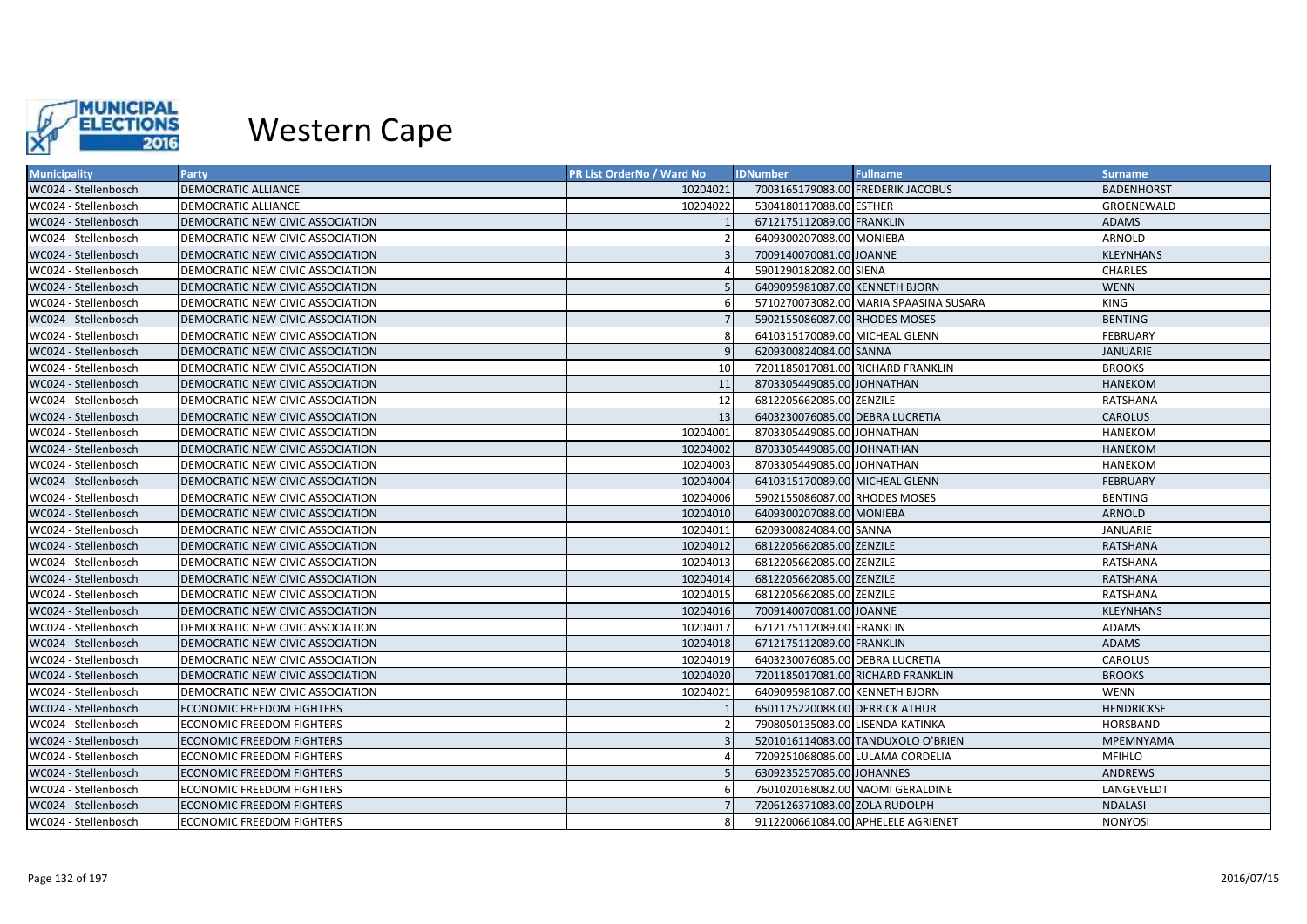

| <b>Municipality</b>  | <b>Party</b>                     | <b>PR List OrderNo / Ward No</b> | <b>IDNumber</b>                  | <b>Fullname</b>                      | <b>Surname</b>    |
|----------------------|----------------------------------|----------------------------------|----------------------------------|--------------------------------------|-------------------|
| WC024 - Stellenbosch | <b>ECONOMIC FREEDOM FIGHTERS</b> | $\mathbf{q}$                     | 5605245129086.00 PIETER JOHANNES |                                      | LOUW              |
| WC024 - Stellenbosch | <b>ECONOMIC FREEDOM FIGHTERS</b> | 10                               | 6407070173084.00 DIANNA JOAN     |                                      | DE WEE            |
| WC024 - Stellenbosch | <b>ECONOMIC FREEDOM FIGHTERS</b> | 11                               | 8701145357088.00 ZUKISA MOSES    |                                      | <b>XEGWANA</b>    |
| WC024 - Stellenbosch | <b>ECONOMIC FREEDOM FIGHTERS</b> | 12                               |                                  | 8010180284086.00 NOMVANO NELISA      | <b>PULO</b>       |
| WC024 - Stellenbosch | <b>ECONOMIC FREEDOM FIGHTERS</b> | 13                               | 7307025953086.00 NKOSANA         |                                      | <b>NGECE</b>      |
| WC024 - Stellenbosch | <b>ECONOMIC FREEDOM FIGHTERS</b> | 14                               |                                  | 7004300549081.00 NOMVUYO EVELINAH    | <b>JACK</b>       |
| WC024 - Stellenbosch | <b>ECONOMIC FREEDOM FIGHTERS</b> | 15                               |                                  | 8204095316089.00 SIYABONGA RAYMOND   | <b>ZEZE</b>       |
| WC024 - Stellenbosch | <b>ECONOMIC FREEDOM FIGHTERS</b> | 16                               | 8512231157088.00 NCUMISA         |                                      | <b>MAGUME</b>     |
| WC024 - Stellenbosch | <b>ECONOMIC FREEDOM FIGHTERS</b> | 17                               | 7610185172086.00 CLINT HAUS      |                                      | <b>DAVIDSE</b>    |
| WC024 - Stellenbosch | <b>ECONOMIC FREEDOM FIGHTERS</b> | 18                               | 7104070778082.00 CHRISTINA       |                                      | <b>ISAACS</b>     |
| WC024 - Stellenbosch | <b>ECONOMIC FREEDOM FIGHTERS</b> | 19                               | 7409095226086.00 FAASTIN         |                                      | <b>JOUBERT</b>    |
| WC024 - Stellenbosch | <b>ECONOMIC FREEDOM FIGHTERS</b> | 20                               |                                  | 8307060671089.00 NOMPAKAMO YOLANDA   | <b>DASE</b>       |
| WC024 - Stellenbosch | <b>ECONOMIC FREEDOM FIGHTERS</b> | 21                               | 6504200161086.00 ELIZABETH       |                                      | <b>KOTZE</b>      |
| WC024 - Stellenbosch | <b>ECONOMIC FREEDOM FIGHTERS</b> | 10204001                         |                                  | 7009285063081.00 ANDREW JACOBUS      | <b>WILLIAMS</b>   |
| WC024 - Stellenbosch | <b>ECONOMIC FREEDOM FIGHTERS</b> | 10204002                         |                                  | 7209251068086.00 LULAMA CORDELIA     | <b>MFIHLO</b>     |
| WC024 - Stellenbosch | <b>ECONOMIC FREEDOM FIGHTERS</b> | 10204003                         |                                  | 8709215627082.00 SIPHAMANDLA MORRIS  | <b>MRUBATA</b>    |
| WC024 - Stellenbosch | <b>ECONOMIC FREEDOM FIGHTERS</b> | 10204004                         | 7610185172086.00 CLINT HAUS      |                                      | <b>DAVIDSE</b>    |
| WC024 - Stellenbosch | <b>ECONOMIC FREEDOM FIGHTERS</b> | 10204005                         | 6803015289086.00 EDDIE JOHANNES  |                                      | <b>SEPTEMBER</b>  |
| WC024 - Stellenbosch | <b>ECONOMIC FREEDOM FIGHTERS</b> | 10204006                         | 6607300617087.00 MARGARET ANNE   |                                      | <b>JOUBERT</b>    |
| WC024 - Stellenbosch | <b>ECONOMIC FREEDOM FIGHTERS</b> | 10204007                         | 5408025030081.00 SALMON JAKOBUS  |                                      | <b>KREDIET</b>    |
| WC024 - Stellenbosch | ECONOMIC FREEDOM FIGHTERS        | 10204008                         | 9507050122089.00 ZANDILE GCOBISA |                                      | <b>MANTILE</b>    |
| WC024 - Stellenbosch | <b>ECONOMIC FREEDOM FIGHTERS</b> | 10204009                         |                                  | 9511066101087.00 DANNYBOY MATAPE     | <b>MADIRE</b>     |
| WC024 - Stellenbosch | <b>ECONOMIC FREEDOM FIGHTERS</b> | 10204010                         | 5712130136083.00 MARIA JOHANNA   |                                      | <b>DAVIDS</b>     |
| WC024 - Stellenbosch | <b>ECONOMIC FREEDOM FIGHTERS</b> | 10204011                         | 6407070173084.00 DIANNA JOAN     |                                      | DE WEE            |
| WC024 - Stellenbosch | <b>ECONOMIC FREEDOM FIGHTERS</b> | 10204012                         |                                  | 9112200661084.00 APHELELE AGRIENET   | <b>NONYOSI</b>    |
| WC024 - Stellenbosch | <b>ECONOMIC FREEDOM FIGHTERS</b> | 10204013                         |                                  | 8307060671089.00 NOMPAKAMO YOLANDA   | <b>DASE</b>       |
| WC024 - Stellenbosch | <b>ECONOMIC FREEDOM FIGHTERS</b> | 10204014                         | 7609280751083.00 PHAKAMA         |                                      | <b>MBALI</b>      |
| WC024 - Stellenbosch | <b>ECONOMIC FREEDOM FIGHTERS</b> | 10204015                         |                                  | 5201016114083.00 TANDUXOLO O'BRIEN   | MPEMNYAMA         |
| WC024 - Stellenbosch | <b>ECONOMIC FREEDOM FIGHTERS</b> | 10204016                         | 9306050200080.00 KAYLENE         |                                      | <b>JACOBS</b>     |
| WC024 - Stellenbosch | <b>ECONOMIC FREEDOM FIGHTERS</b> | 10204017                         | 6501125220088.00 DERRICK ATHUR   |                                      | <b>HENDRICKSE</b> |
| WC024 - Stellenbosch | <b>ECONOMIC FREEDOM FIGHTERS</b> | 10204018                         |                                  | 8204095316089.00 SIYABONGA RAYMOND   | <b>ZEZE</b>       |
| WC024 - Stellenbosch | <b>ECONOMIC FREEDOM FIGHTERS</b> | 10204019                         | 6309235257085.00 JOHANNES        |                                      | <b>ANDREWS</b>    |
| WC024 - Stellenbosch | <b>ECONOMIC FREEDOM FIGHTERS</b> | 10204020                         |                                  | 5112220140089.00 MAGDALENE FRANCIENA | <b>STEFANUS</b>   |
| WC024 - Stellenbosch | <b>ECONOMIC FREEDOM FIGHTERS</b> | 10204021                         | 6504200161086.00 ELIZABETH       |                                      | KOTZE             |
| WC024 - Stellenbosch | <b>ECONOMIC FREEDOM FIGHTERS</b> | 10204022                         | 6005050067084.00 DINA GERTRUIDA  |                                      | <b>SCHEEPERS</b>  |
| WC024 - Stellenbosch | <b>INDEPENDENT CANDIDATE</b>     | 10204018                         | 7802020054088.00 DEIDRE VIOLA    |                                      | <b>PHEIFFER</b>   |
| WC024 - Stellenbosch | KHOISAN KINGDOM AND ALL PEOPLE   |                                  | 5607225001087.00 GILBERT WILLIE  |                                      | <b>ADONIS</b>     |
| WC024 - Stellenbosch | KHOISAN KINGDOM AND ALL PEOPLE   |                                  | 6008105878083.00 JAMES           |                                      | <b>JANTJIES</b>   |
| WC024 - Stellenbosch | KHOISAN KINGDOM AND ALL PEOPLE   |                                  |                                  | 6610250889086.00 ESTELLE ELIZABETH   | LEKEUN            |
| WC024 - Stellenbosch | KHOISAN KINGDOM AND ALL PEOPLE   |                                  | 5008200783080.00 CORNELIA        |                                      | <b>LOUBSER</b>    |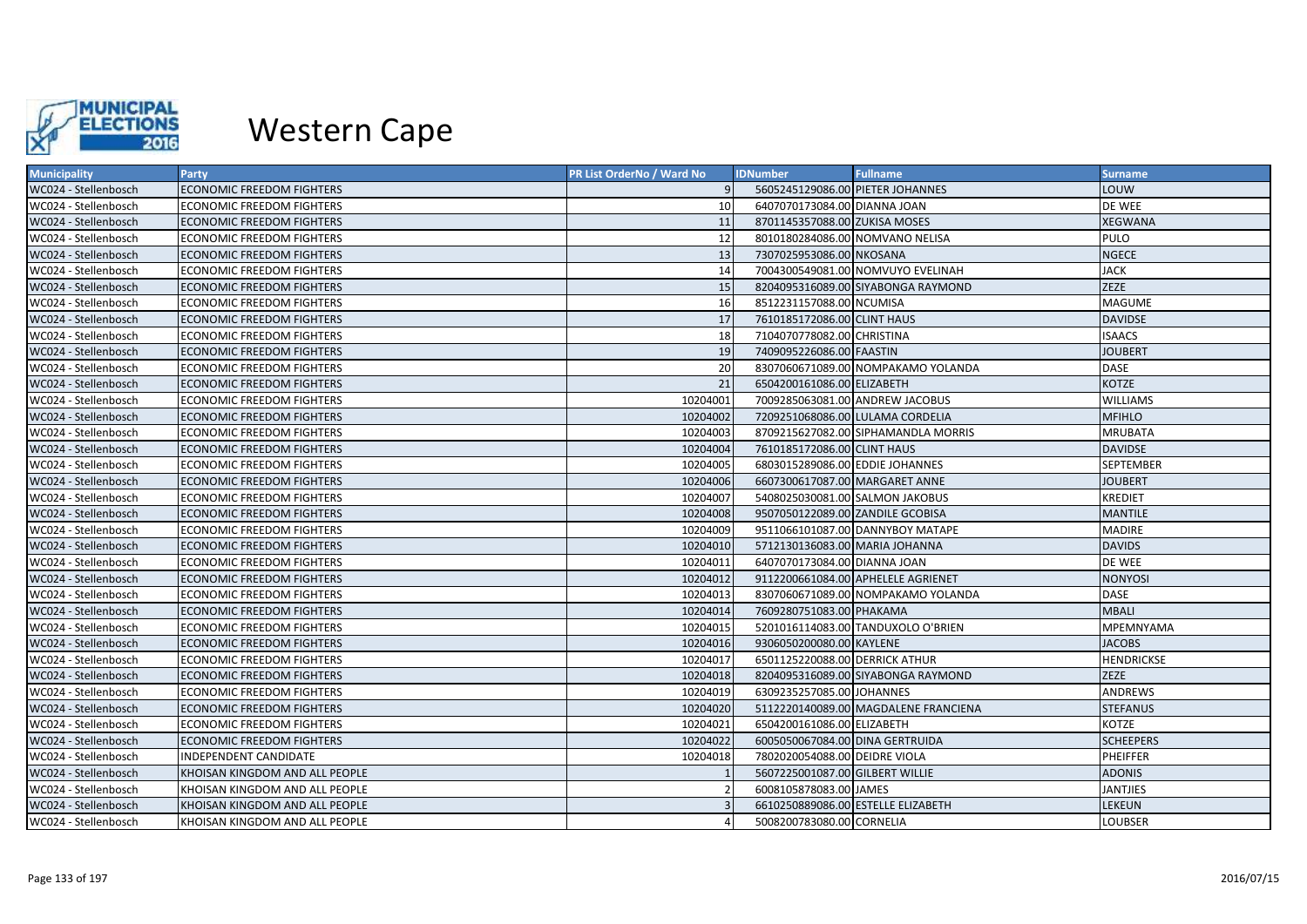

| <b>Municipality</b>  | <b>Party</b>                                 | <b>PR List OrderNo / Ward No</b> | <b>Fullname</b><br><b>IDNumber</b> | <b>Surname</b>      |
|----------------------|----------------------------------------------|----------------------------------|------------------------------------|---------------------|
| WC024 - Stellenbosch | KHOISAN KINGDOM AND ALL PEOPLE               |                                  | 5211025215086.00 CHRISTOFFEL       | <b>VAN WYNGAARD</b> |
| WC024 - Stellenbosch | KHOISAN KINGDOM AND ALL PEOPLE               |                                  | 8403140247089.00 PORTIA ULIN       | <b>ADONIS</b>       |
| WC024 - Stellenbosch | KHOISAN KINGDOM AND ALL PEOPLE               |                                  | 5912075125089.00 KLAAS             | <b>JANTJIES</b>     |
| WC024 - Stellenbosch | KHOISAN KINGDOM AND ALL PEOPLE               |                                  | 8206025220083.00 PETRUS WILLIAMS   | <b>DE VILLIERS</b>  |
| WC024 - Stellenbosch | KHOISAN KINGDOM AND ALL PEOPLE               |                                  | 8509045200088.00 COLLIN PHILIP     | <b>PIKKEUR</b>      |
| WC024 - Stellenbosch | KHOISAN KINGDOM AND ALL PEOPLE               | 10204003                         | 5211025215086.00 CHRISTOFFEL       | <b>VAN WYNGAARD</b> |
| WC024 - Stellenbosch | KHOISAN KINGDOM AND ALL PEOPLE               | 10204004                         | 6603120217083.00 RONEL LEE         | <b>HENDRIKS</b>     |
| WC024 - Stellenbosch | KHOISAN KINGDOM AND ALL PEOPLE               | 10204006                         | 6610250889086.00 ESTELLE ELIZABETH | LEKEUN              |
| WC024 - Stellenbosch | KHOISAN KINGDOM AND ALL PEOPLE               | 10204010                         | 8509045200088.00 COLLIN PHILIP     | <b>PIKKEUR</b>      |
| WC024 - Stellenbosch | KHOISAN KINGDOM AND ALL PEOPLE               | 10204016                         | 5008200783080.00 CORNELIA          | <b>LOUBSER</b>      |
| WC024 - Stellenbosch | KHOISAN KINGDOM AND ALL PEOPLE               | 10204018                         | 5912075125089.00 KLAAS             | <b>JANTJIES</b>     |
| WC024 - Stellenbosch | KHOISAN KINGDOM AND ALL PEOPLE               | 10204019                         | 6008105878083.00 JAMES             | <b>JANTJIES</b>     |
| WC024 - Stellenbosch | KHOISAN KINGDOM AND ALL PEOPLE               | 10204020                         | 8206025220083.00 PETRUS WILLIAMS   | <b>DE VILLIERS</b>  |
| WC024 - Stellenbosch | KHOISAN KINGDOM AND ALL PEOPLE               | 10204021                         | 8403140247089.00 PORTIA ULIN       | <b>ADONIS</b>       |
| WC024 - Stellenbosch | NATIONALIST COLOURED PARTY OF SOUTH AFRICA   | 10204003                         | 5702135171086.00 WILLEM            | <b>FORTUIN</b>      |
| WC024 - Stellenbosch | NATIONALIST COLOURED PARTY OF SOUTH AFRICA   | 10204018                         | 5904175089083.00 HENRY JULIUS      | GOUWS               |
| WC024 - Stellenbosch | PEOPLE'S DEMOCRATIC MOVEMENT                 |                                  | 6312275173089.00 WILFRED FREDRICK  | PIETERSEN           |
| WC024 - Stellenbosch | PEOPLE'S DEMOCRATIC MOVEMENT                 | 10204001                         | 6711250171085.00 FAIZAH            | AHMED               |
| WC024 - Stellenbosch | PEOPLE'S DEMOCRATIC MOVEMENT                 | 10204002                         | 6711250171085.00 FAIZAH            | <b>AHMED</b>        |
| WC024 - Stellenbosch | PEOPLE'S DEMOCRATIC MOVEMENT                 | 10204003                         | 8204265237081.00 RICARDO JACOBUS   | ENGELBRECHT         |
| WC024 - Stellenbosch | PEOPLE'S DEMOCRATIC MOVEMENT                 | 10204004                         | 6912040166084.00 MAGDALENE         | <b>BLANKENBERG</b>  |
| WC024 - Stellenbosch | PEOPLE'S DEMOCRATIC MOVEMENT                 | 10204005                         | 6206125140084.00 CEDRIC            | <b>APOLLIS</b>      |
| WC024 - Stellenbosch | PEOPLE'S DEMOCRATIC MOVEMENT                 | 10204006                         | 7409145138083.00 WARREN CRAIG      | <b>CARSTENS</b>     |
| WC024 - Stellenbosch | PEOPLE'S DEMOCRATIC MOVEMENT                 | 10204007                         | 6403090028085.00 ELIZABETH ANNE    | JANUARIE            |
| WC024 - Stellenbosch | PEOPLE'S DEMOCRATIC MOVEMENT                 | 10204008                         | 7409145138083.00 WARREN CRAIG      | <b>CARSTENS</b>     |
| WC024 - Stellenbosch | PEOPLE'S DEMOCRATIC MOVEMENT                 | 10204009                         | 6912040166084.00 MAGDALENE         | <b>BLANKENBERG</b>  |
| WC024 - Stellenbosch | PEOPLE'S DEMOCRATIC MOVEMENT                 | 10204010                         | 5907115854086.00 LAWRENCE          | <b>SEALS</b>        |
| WC024 - Stellenbosch | PEOPLE'S DEMOCRATIC MOVEMENT                 | 10204011                         | 6705025713080.00 JOHN PATRICK      | GOUWS               |
| WC024 - Stellenbosch | PEOPLE'S DEMOCRATIC MOVEMENT                 | 10204012                         | 7508055788082.00 DESMOND           | <b>BENDON</b>       |
| WC024 - Stellenbosch | PEOPLE'S DEMOCRATIC MOVEMENT                 | 10204013                         | 7010225077082.00 JOHN              | DE WEE              |
| WC024 - Stellenbosch | PEOPLE'S DEMOCRATIC MOVEMENT                 | 10204014                         | 7508055788082.00 DESMOND           | <b>BENDON</b>       |
| WC024 - Stellenbosch | PEOPLE'S DEMOCRATIC MOVEMENT                 | 10204015                         | 7710030691080.00 NOLENE NTOMBOVUYO | <b>DAMANE</b>       |
| WC024 - Stellenbosch | PEOPLE'S DEMOCRATIC MOVEMENT                 | 10204016                         | 6902095233087.00 JEROME JAKOBUS    | <b>WILLIAMS</b>     |
| WC024 - Stellenbosch | PEOPLE'S DEMOCRATIC MOVEMENT                 | 10204017                         | 6903070260087.00 DESIREE JUNINE    | <b>FLEURS</b>       |
| WC024 - Stellenbosch | PEOPLE'S DEMOCRATIC MOVEMENT                 | 10204018                         | 7303205065080.00 BOOI DEREK        | <b>RANK</b>         |
| WC024 - Stellenbosch | PEOPLE'S DEMOCRATIC MOVEMENT                 | 10204019                         | 7704120220082.00 ELNA ELIZMA       | LENDOOR             |
| WC024 - Stellenbosch | PEOPLE'S DEMOCRATIC MOVEMENT                 | 10204020                         | 6312275173089.00 WILFRED FREDRICK  | PIETERSEN           |
| WC024 - Stellenbosch | PEOPLE'S DEMOCRATIC MOVEMENT                 | 10204021                         | 4512030512081.00 MARTHA ELIZABETH  | <b>LINDERS</b>      |
| WC024 - Stellenbosch | PEOPLE'S DEMOCRATIC MOVEMENT                 | 10204022                         | 6312275173089.00 WILFRED FREDRICK  | PIETERSEN           |
| WC024 - Stellenbosch | SOUTH AFRICAN PROGRESSIVE CIVIC ORGANISATION |                                  | 5612145070089.00 LEWIS             | <b>CONRADIE</b>     |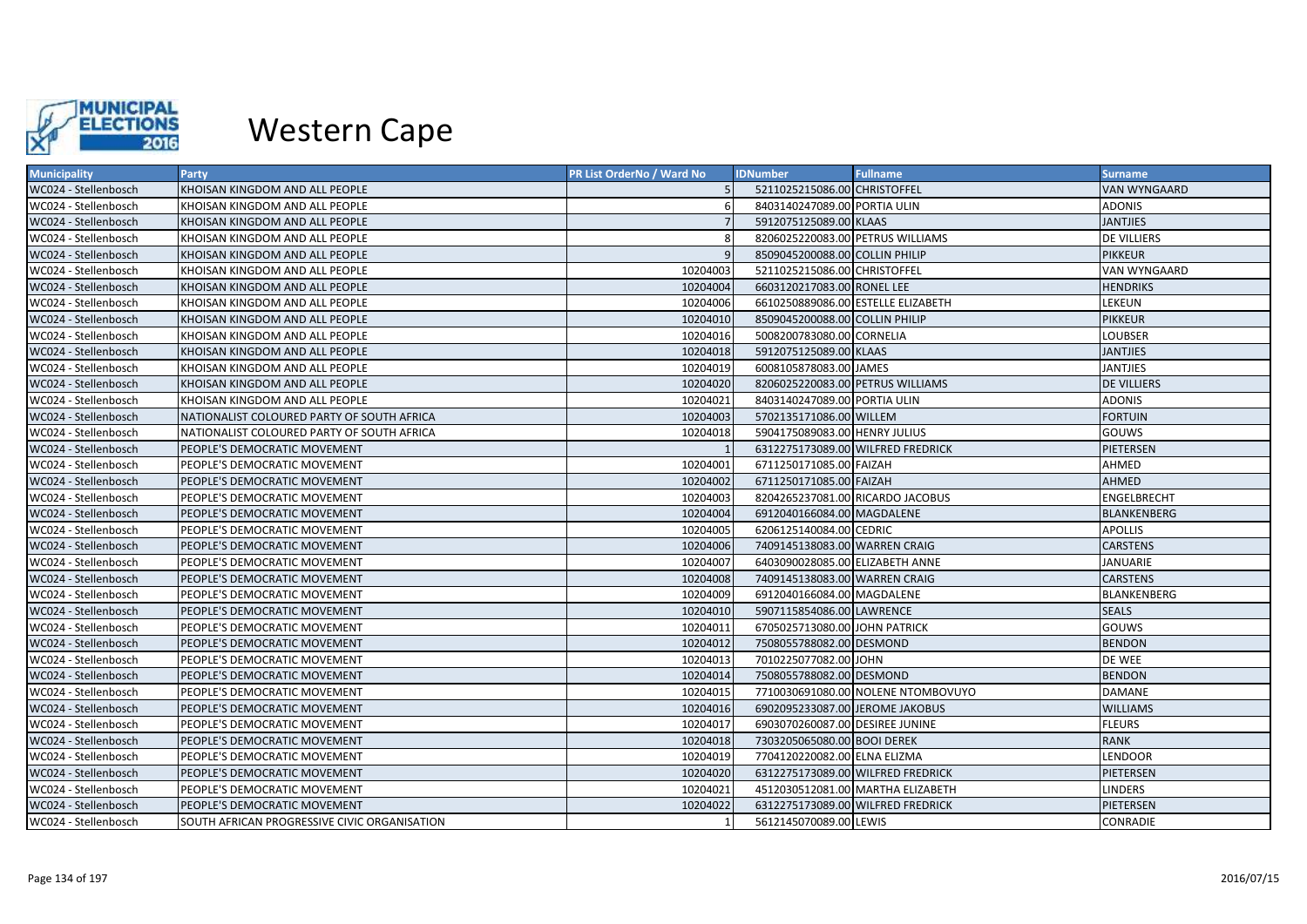

| <b>Municipality</b>  | <b>Party</b>                                 | <b>PR List OrderNo / Ward No</b> | <b>IDNumber</b><br><b>Fullname</b>       | <b>Surname</b>    |
|----------------------|----------------------------------------------|----------------------------------|------------------------------------------|-------------------|
| WC024 - Stellenbosch | SOUTH AFRICAN PROGRESSIVE CIVIC ORGANISATION |                                  | 7109201186089.00 ELIZABETH               | <b>OPPERMAN</b>   |
| WC024 - Stellenbosch | SOUTH AFRICAN PROGRESSIVE CIVIC ORGANISATION |                                  | 7909120228080.00 ROELINE JUNITA          | ANDREWS           |
| WC024 - Stellenbosch | SOUTH AFRICAN PROGRESSIVE CIVIC ORGANISATION |                                  | 6608045006081.00 JOHANNES ABRAHAM        | <b>KORKEE</b>     |
| WC024 - Stellenbosch | SOUTH AFRICAN PROGRESSIVE CIVIC ORGANISATION | 10204001                         | 6608045006081.00 JOHANNES ABRAHAM        | <b>KORKEE</b>     |
| WC024 - Stellenbosch | SOUTH AFRICAN PROGRESSIVE CIVIC ORGANISATION | 10204002                         | 6710160176085.00 AMINA                   | <b>DU TOIT</b>    |
| WC024 - Stellenbosch | SOUTH AFRICAN PROGRESSIVE CIVIC ORGANISATION | 10204003                         | 5612145070089.00 LEWIS                   | CONRADIE          |
| WC024 - Stellenbosch | SOUTH AFRICAN PROGRESSIVE CIVIC ORGANISATION | 10204006                         | 7109201186089.00 ELIZABETH               | <b>OPPERMAN</b>   |
| WC024 - Stellenbosch | <b>UBUNTU PARTY</b>                          | 10204001                         | 7203185060087.00 ZARIN DON               | <b>THOMSON</b>    |
| WC024 - Stellenbosch | <b>UBUNTU PARTY</b>                          | 10204002                         | 7203185060087.00 ZARIN DON               | <b>THOMSON</b>    |
| WC024 - Stellenbosch | UBUNTU PARTY                                 | 10204003                         | 7203185060087.00 ZARIN DON               | THOMSON           |
| WC024 - Stellenbosch | <b>UBUNTU PARTY</b>                          | 10204004                         | 7203185060087.00 ZARIN DON               | <b>THOMSON</b>    |
| WC024 - Stellenbosch | <b>UBUNTU PARTY</b>                          | 10204005                         | 7203185060087.00 ZARIN DON               | <b>THOMSON</b>    |
| WC024 - Stellenbosch | UBUNTU PARTY                                 | 10204006                         | 7203185060087.00 ZARIN DON               | <b>THOMSON</b>    |
| WC024 - Stellenbosch | <b>UBUNTU PARTY</b>                          | 10204007                         | 7203185060087.00 ZARIN DON               | <b>THOMSON</b>    |
| WC024 - Stellenbosch | <b>UBUNTU PARTY</b>                          | 10204008                         | 7203185060087.00 ZARIN DON               | <b>THOMSON</b>    |
| WC024 - Stellenbosch | UBUNTU PARTY                                 | 10204009                         | 7203185060087.00 ZARIN DON               | <b>THOMSON</b>    |
| WC024 - Stellenbosch | <b>UBUNTU PARTY</b>                          | 10204010                         | 7203185060087.00 ZARIN DON               | <b>THOMSON</b>    |
| WC024 - Stellenbosch | <b>UBUNTU PARTY</b>                          | 10204019                         | 7203185060087.00 ZARIN DON               | <b>THOMSON</b>    |
| WC024 - Stellenbosch | UNITED DEMOCRATIC MOVEMENT                   |                                  | 7010205954086.00 KHULILE                 | <b>SHUBANI</b>    |
| WC024 - Stellenbosch | UNITED DEMOCRATIC MOVEMENT                   |                                  | 8204091249086.00 NOLUSINDISO             | <b>KUFA</b>       |
| WC024 - Stellenbosch | UNITED DEMOCRATIC MOVEMENT                   | 10204013                         | 8204091249086.00 NOLUSINDISO             | <b>KUFA</b>       |
| WC024 - Stellenbosch | UNITED DEMOCRATIC MOVEMENT                   | 10204015                         | 7010205954086.00 KHULILE                 | SHUBANI           |
| WC024 - Stellenbosch | UNITED FRANSCHHOEK VALLEY                    |                                  | 9504045093087.00 REGINALD OLIVER         | PHEIFFER          |
| WC024 - Stellenbosch | UNITED FRANSCHHOEK VALLEY                    |                                  | 7107170101089.00 JANE                    | <b>NOMDOE</b>     |
| WC024 - Stellenbosch | UNITED FRANSCHHOEK VALLEY                    |                                  | 7703015716089.00 MALIBONGWE              | <b>GEBHU</b>      |
| WC024 - Stellenbosch | UNITED FRANSCHHOEK VALLEY                    |                                  | 6006280163081.00 WILHELMINA GERTRUIDA    | <b>DAVIDS</b>     |
| WC024 - Stellenbosch | UNITED FRANSCHHOEK VALLEY                    | 10204001                         | 7101160637087.00 LYDIA                   | <b>BOUGAARDT</b>  |
| WC024 - Stellenbosch | UNITED FRANSCHHOEK VALLEY                    | 10204002                         | 6204060245083.00 CHARMAINE               | <b>JACOBS</b>     |
| WC024 - Stellenbosch | UNITED FRANSCHHOEK VALLEY                    | 10204003                         | 5101255008089.00 DIRK JACOBUS            | <b>BOONZAAIER</b> |
| WC024 - Stellenbosch | <b>VRYHEIDSFRONT PLUS</b>                    |                                  | 8303305023087.00 ALBERTUS JOHANNES BRITS | <b>BOTHA</b>      |
| WC024 - Stellenbosch | <b>VRYHEIDSFRONT PLUS</b>                    | 10204001                         | 8303305023087.00 ALBERTUS JOHANNES BRITS | <b>BOTHA</b>      |
| WC024 - Stellenbosch | VRYHEIDSFRONT PLUS                           | 10204002                         | 8303305023087.00 ALBERTUS JOHANNES BRITS | <b>BOTHA</b>      |
| WC024 - Stellenbosch | <b>VRYHEIDSFRONT PLUS</b>                    | 10204003                         | 8303305023087.00 ALBERTUS JOHANNES BRITS | <b>BOTHA</b>      |
| WC024 - Stellenbosch | <b>VRYHEIDSFRONT PLUS</b>                    | 10204004                         | 8303305023087.00 ALBERTUS JOHANNES BRITS | <b>BOTHA</b>      |
| WC024 - Stellenbosch | VRYHEIDSFRONT PLUS                           | 10204005                         | 8303305023087.00 ALBERTUS JOHANNES BRITS | <b>BOTHA</b>      |
| WC024 - Stellenbosch | VRYHEIDSFRONT PLUS                           | 10204006                         | 8303305023087.00 ALBERTUS JOHANNES BRITS | <b>BOTHA</b>      |
| WC024 - Stellenbosch | <b>VRYHEIDSFRONT PLUS</b>                    | 10204007                         | 8303305023087.00 ALBERTUS JOHANNES BRITS | <b>BOTHA</b>      |
| WC024 - Stellenbosch | VRYHEIDSFRONT PLUS                           | 10204008                         | 8303305023087.00 ALBERTUS JOHANNES BRITS | <b>BOTHA</b>      |
| WC024 - Stellenbosch | <b>VRYHEIDSFRONT PLUS</b>                    | 10204009                         | 8303305023087.00 ALBERTUS JOHANNES BRITS | <b>BOTHA</b>      |
| WC024 - Stellenbosch | <b>VRYHEIDSFRONT PLUS</b>                    | 10204010                         | 8303305023087.00 ALBERTUS JOHANNES BRITS | <b>BOTHA</b>      |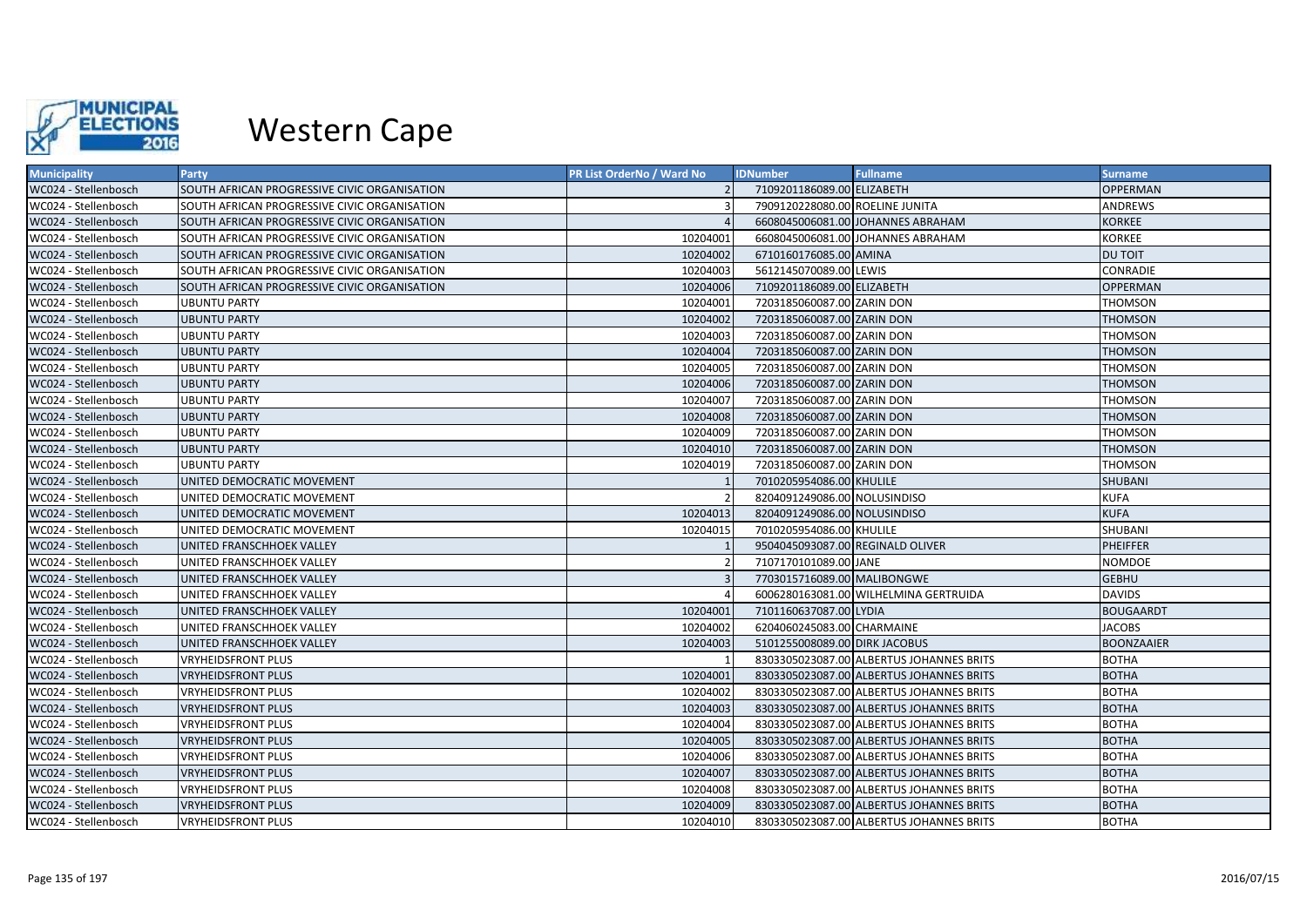

| <b>Municipality</b>   | <b>Party</b>                       | <b>PR List OrderNo / Ward No</b> | <b>IDNumber</b>                  | <b>Fullname</b>                          | <b>Surname</b>    |
|-----------------------|------------------------------------|----------------------------------|----------------------------------|------------------------------------------|-------------------|
| WC024 - Stellenbosch  | <b>VRYHEIDSFRONT PLUS</b>          | 10204011                         |                                  | 8303305023087.00 ALBERTUS JOHANNES BRITS | <b>BOTHA</b>      |
| WC024 - Stellenbosch  | <b>VRYHEIDSFRONT PLUS</b>          | 10204012                         |                                  | 8303305023087.00 ALBERTUS JOHANNES BRITS | <b>BOTHA</b>      |
| WC024 - Stellenbosch  | <b>VRYHEIDSFRONT PLUS</b>          | 10204013                         |                                  | 8303305023087.00 ALBERTUS JOHANNES BRITS | <b>BOTHA</b>      |
| WC024 - Stellenbosch  | VRYHEIDSFRONT PLUS                 | 10204014                         |                                  | 8303305023087.00 ALBERTUS JOHANNES BRITS | <b>BOTHA</b>      |
| WC024 - Stellenbosch  | VRYHEIDSFRONT PLUS                 | 10204015                         |                                  | 8303305023087.00 ALBERTUS JOHANNES BRITS | <b>BOTHA</b>      |
| WC024 - Stellenbosch  | <b>VRYHEIDSFRONT PLUS</b>          | 10204016                         |                                  | 8303305023087.00 ALBERTUS JOHANNES BRITS | <b>BOTHA</b>      |
| WC024 - Stellenbosch  | VRYHEIDSFRONT PLUS                 | 10204017                         |                                  | 8303305023087.00 ALBERTUS JOHANNES BRITS | <b>BOTHA</b>      |
| WC024 - Stellenbosch  | <b>VRYHEIDSFRONT PLUS</b>          | 10204018                         |                                  | 8303305023087.00 ALBERTUS JOHANNES BRITS | <b>BOTHA</b>      |
| WC024 - Stellenbosch  | VRYHEIDSFRONT PLUS                 | 10204019                         |                                  | 8303305023087.00 ALBERTUS JOHANNES BRITS | <b>BOTHA</b>      |
| WC024 - Stellenbosch  | VRYHEIDSFRONT PLUS                 | 10204020                         |                                  | 8303305023087.00 ALBERTUS JOHANNES BRITS | <b>BOTHA</b>      |
| WC024 - Stellenbosch  | VRYHEIDSFRONT PLUS                 | 10204021                         |                                  | 8303305023087.00 ALBERTUS JOHANNES BRITS | <b>BOTHA</b>      |
| WC024 - Stellenbosch  | <b>VRYHEIDSFRONT PLUS</b>          | 10204022                         |                                  | 8303305023087.00 ALBERTUS JOHANNES BRITS | <b>BOTHA</b>      |
| WC025 - Breede Valley | AFRICAN CHRISTIAN DEMOCRATIC PARTY |                                  | 6909125577086.00 BARRY           |                                          | <b>NOBLE</b>      |
| WC025 - Breede Valley | AFRICAN CHRISTIAN DEMOCRATIC PARTY |                                  | 6201245128085.00 FRANS           |                                          | <b>WILLIAMS</b>   |
| WC025 - Breede Valley | AFRICAN CHRISTIAN DEMOCRATIC PARTY |                                  | 5909030074089.00 WILHELMINA      |                                          | <b>DE JAGER</b>   |
| WC025 - Breede Valley | AFRICAN CHRISTIAN DEMOCRATIC PARTY |                                  |                                  | 6612195149089.00 JONATHAN ANDREW         | <b>NEL</b>        |
| WC025 - Breede Valley | AFRICAN CHRISTIAN DEMOCRATIC PARTY |                                  | 6308230222086.00 CHRISTINA SARAH |                                          | <b>TIMM</b>       |
| WC025 - Breede Valley | AFRICAN CHRISTIAN DEMOCRATIC PARTY |                                  | 9109080035082.00 CHERISKA        |                                          | <b>MANS</b>       |
| WC025 - Breede Valley | AFRICAN CHRISTIAN DEMOCRATIC PARTY |                                  |                                  | 5406220075083.00 CATHERINE JENIFER       | <b>FREDERICKS</b> |
| WC025 - Breede Valley | AFRICAN CHRISTIAN DEMOCRATIC PARTY |                                  |                                  | 8908050346085.00 CHANTELL SHANON         | <b>DAVIDS</b>     |
| WC025 - Breede Valley | AFRICAN CHRISTIAN DEMOCRATIC PARTY |                                  |                                  | 8708030137087.00 ADELE-ADELINE ASTRID    | <b>BUYS</b>       |
| WC025 - Breede Valley | AFRICAN CHRISTIAN DEMOCRATIC PARTY | 10205001                         | 6909125577086.00 BARRY           |                                          | <b>NOBLE</b>      |
| WC025 - Breede Valley | AFRICAN CHRISTIAN DEMOCRATIC PARTY | 10205002                         | 6909125577086.00 BARRY           |                                          | <b>NOBLE</b>      |
| WC025 - Breede Valley | AFRICAN CHRISTIAN DEMOCRATIC PARTY | 10205003                         |                                  | 6612195149089.00 JONATHAN ANDREW         | <b>NEL</b>        |
| WC025 - Breede Valley | AFRICAN CHRISTIAN DEMOCRATIC PARTY | 10205004                         | 6201245128085.00 FRANS           |                                          | <b>WILLIAMS</b>   |
| WC025 - Breede Valley | AFRICAN CHRISTIAN DEMOCRATIC PARTY | 10205005                         | 6909125577086.00 BARRY           |                                          | <b>NOBLE</b>      |
| WC025 - Breede Valley | AFRICAN CHRISTIAN DEMOCRATIC PARTY | 10205006                         | 6909125577086.00 BARRY           |                                          | <b>NOBLE</b>      |
| WC025 - Breede Valley | AFRICAN CHRISTIAN DEMOCRATIC PARTY | 10205007                         | 6909125577086.00 BARRY           |                                          | <b>NOBLE</b>      |
| WC025 - Breede Valley | AFRICAN CHRISTIAN DEMOCRATIC PARTY | 10205008                         | 6201245128085.00 FRANS           |                                          | <b>WILLIAMS</b>   |
| WC025 - Breede Valley | AFRICAN CHRISTIAN DEMOCRATIC PARTY | 10205009                         | 6201245128085.00 FRANS           |                                          | <b>WILLIAMS</b>   |
| WC025 - Breede Valley | AFRICAN CHRISTIAN DEMOCRATIC PARTY | 10205010                         | 6201245128085.00 FRANS           |                                          | <b>WILLIAMS</b>   |
| WC025 - Breede Valley | AFRICAN CHRISTIAN DEMOCRATIC PARTY | 10205011                         |                                  | 6612195149089.00 JONATHAN ANDREW         | <b>NEL</b>        |
| WC025 - Breede Valley | AFRICAN CHRISTIAN DEMOCRATIC PARTY | 10205012                         | 6909125577086.00 BARRY           |                                          | <b>NOBLE</b>      |
| WC025 - Breede Valley | AFRICAN CHRISTIAN DEMOCRATIC PARTY | 10205013                         |                                  | 6612195149089.00 JONATHAN ANDREW         | <b>NEL</b>        |
| WC025 - Breede Valley | AFRICAN CHRISTIAN DEMOCRATIC PARTY | 10205014                         |                                  | 6612195149089.00 JONATHAN ANDREW         | <b>NEL</b>        |
| WC025 - Breede Valley | AFRICAN CHRISTIAN DEMOCRATIC PARTY | 10205015                         |                                  | 6612195149089.00 JONATHAN ANDREW         | <b>NEL</b>        |
| WC025 - Breede Valley | AFRICAN CHRISTIAN DEMOCRATIC PARTY | 10205016                         | 6201245128085.00 FRANS           |                                          | <b>WILLIAMS</b>   |
| WC025 - Breede Valley | AFRICAN CHRISTIAN DEMOCRATIC PARTY | 10205017                         | 6201245128085.00 FRANS           |                                          | <b>WILLIAMS</b>   |
| WC025 - Breede Valley | AFRICAN CHRISTIAN DEMOCRATIC PARTY | 10205018                         | 6201245128085.00 FRANS           |                                          | <b>WILLIAMS</b>   |
| WC025 - Breede Valley | AFRICAN CHRISTIAN DEMOCRATIC PARTY | 10205019                         | 6909125577086.00 BARRY           |                                          | <b>NOBLE</b>      |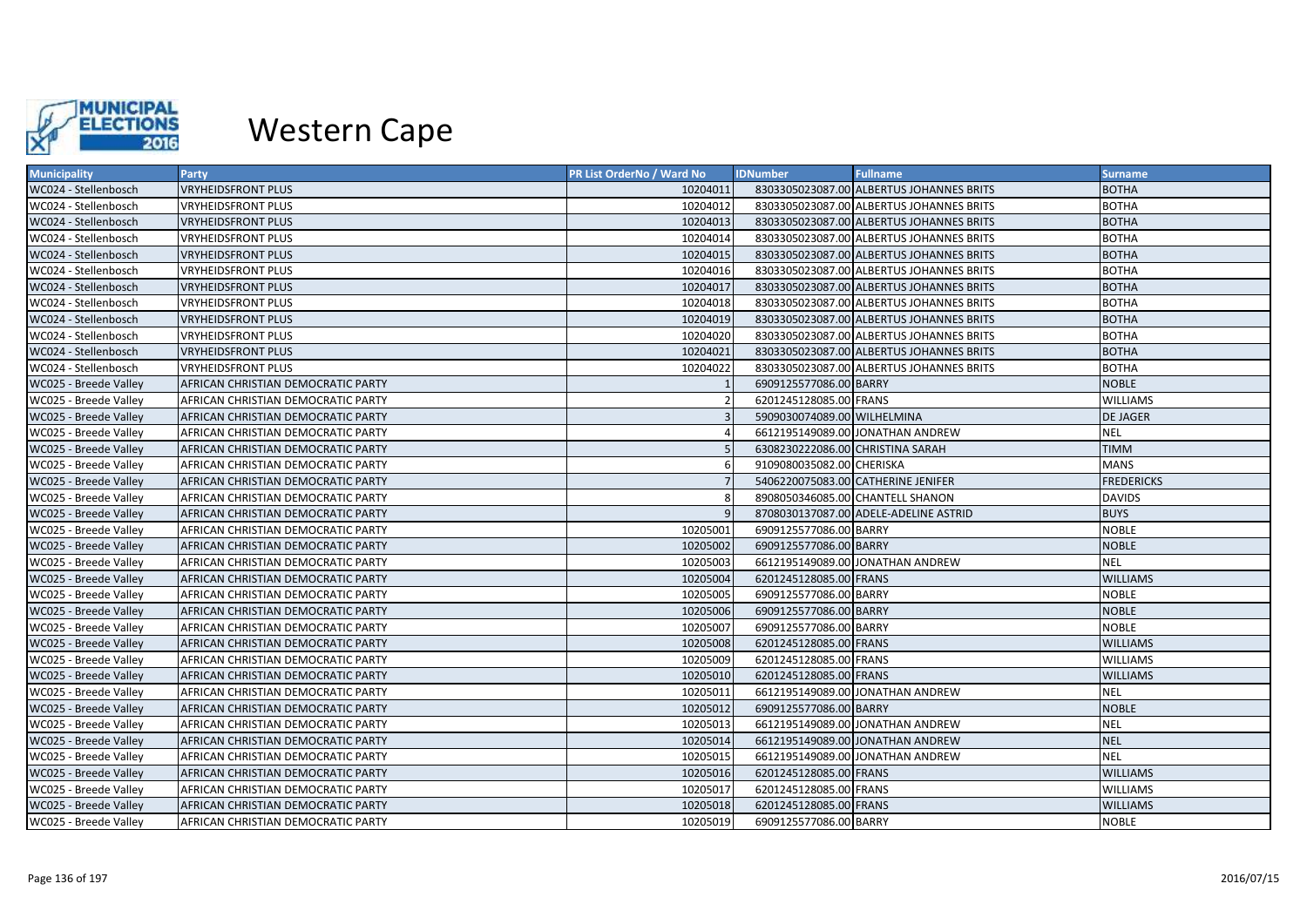

| <b>Municipality</b>   | <b>Party</b>                       | <b>PR List OrderNo / Ward No</b> | <b>IDNumber</b>                  | <b>Fullname</b>                        | <b>Surname</b>     |
|-----------------------|------------------------------------|----------------------------------|----------------------------------|----------------------------------------|--------------------|
| WC025 - Breede Valley | AFRICAN CHRISTIAN DEMOCRATIC PARTY | 10205020                         | 6909125577086.00 BARRY           |                                        | <b>NOBLE</b>       |
| WC025 - Breede Valley | AFRICAN NATIONAL CONGRESS          |                                  | 7012135246088.00 PATRICK         |                                        | <b>MARRAN</b>      |
| WC025 - Breede Valley | AFRICAN NATIONAL CONGRESS          |                                  |                                  | 6106210559083.00 MARGARET NOBANTU      | <b>BUSHWANA</b>    |
| WC025 - Breede Valley | AFRICAN NATIONAL CONGRESS          |                                  |                                  | 7207155610086.00 ISAAC LETLHOGONOLO    | <b>TSHABILE</b>    |
| WC025 - Breede Valley | AFRICAN NATIONAL CONGRESS          |                                  |                                  | 7002230716085.00 CHRISTINE MATHEKO     | <b>MOHOBO</b>      |
| WC025 - Breede Valley | AFRICAN NATIONAL CONGRESS          |                                  | 6810015879089.00 TUMELO          |                                        | <b>MARIDI</b>      |
| WC025 - Breede Valley | AFRICAN NATIONAL CONGRESS          |                                  |                                  | 6204140428089.00 NOMBULELO PATRICIA    | <b>WILLIAMS</b>    |
| WC025 - Breede Valley | AFRICAN NATIONAL CONGRESS          |                                  | 6810095282089.00 THOMAS PHILIP   |                                        | <b>MC THOMAS</b>   |
| WC025 - Breede Valley | AFRICAN NATIONAL CONGRESS          |                                  | 6101150053080.00 KATRINA         |                                        | ELAND              |
| WC025 - Breede Valley | AFRICAN NATIONAL CONGRESS          |                                  | 7602135235089.00 LIONEL CLIFE    |                                        | SAUNDERS           |
| WC025 - Breede Valley | AFRICAN NATIONAL CONGRESS          | 10205001                         | 6308180168081.00 MARIA           |                                        | <b>KOK</b>         |
| WC025 - Breede Valley | AFRICAN NATIONAL CONGRESS          | 10205002                         | 8202085720088.00 PHUMZILE BIG    |                                        | LANGATA            |
| WC025 - Breede Valley | AFRICAN NATIONAL CONGRESS          | 10205003                         |                                  | 5808080461081.00 NOMBULELO ELIZABETH   | <b>BOOI-MAYEKI</b> |
| WC025 - Breede Valley | AFRICAN NATIONAL CONGRESS          | 10205004                         |                                  | 7801230040085.00 ELIZE NONTOMBIZANELE  | <b>ISAACS</b>      |
| WC025 - Breede Valley | AFRICAN NATIONAL CONGRESS          | 10205005                         | 7508045167082.00 JACK            |                                        | SWARTZ             |
| WC025 - Breede Valley | AFRICAN NATIONAL CONGRESS          | 10205006                         | 6201300214085.00 ANNA            |                                        | EIMAN              |
| WC025 - Breede Valley | AFRICAN NATIONAL CONGRESS          | 10205007                         | 5609185170084.00 HENDRIK         |                                        | WILLEMSE           |
| WC025 - Breede Valley | AFRICAN NATIONAL CONGRESS          | 10205008                         |                                  | 7302150351081.00 MIEMIE THANDIWE       | <b>WILLIAMS</b>    |
| WC025 - Breede Valley | AFRICAN NATIONAL CONGRESS          | 10205009                         | 6708115681084.00 DENNIS JOHAN    |                                        | <b>AUGUS</b>       |
| WC025 - Breede Valley | AFRICAN NATIONAL CONGRESS          | 10205010                         | 7909215252086.00 DENNIS JULIAN   |                                        | <b>SCHEEPERS</b>   |
| WC025 - Breede Valley | AFRICAN NATIONAL CONGRESS          | 10205011                         |                                  | 5412215761083.00 MALUNGISA HERALD      | <b>RATYELA</b>     |
| WC025 - Breede Valley | AFRICAN NATIONAL CONGRESS          | 10205012                         | 5502090787086.00 ELMA ANGELINE   |                                        | <b>SCHROEDER</b>   |
| WC025 - Breede Valley | AFRICAN NATIONAL CONGRESS          | 10205013                         |                                  | 5412215761083.00 MALUNGISA HERALD      | RATYELA            |
| WC025 - Breede Valley | AFRICAN NATIONAL CONGRESS          | 10205014                         | 6701255154087.00 DAVID ERROL     |                                        | <b>DANIELS</b>     |
| WC025 - Breede Valley | AFRICAN NATIONAL CONGRESS          | 10205015                         |                                  | 7104295365087.00 DUWATT FLORUS TERSIUS | <b>FREDERICKS</b>  |
| WC025 - Breede Valley | AFRICAN NATIONAL CONGRESS          | 10205016                         |                                  | 8412225638088.00 ZWELINZIMA MOSES      | MANGALI            |
| WC025 - Breede Valley | AFRICAN NATIONAL CONGRESS          | 10205017                         | 6408295664089.00 PHILIP          |                                        | <b>TYIRA</b>       |
| WC025 - Breede Valley | AFRICAN NATIONAL CONGRESS          | 10205018                         |                                  | 8102115448082.00 SAMUEL MTHETHELI      | MKHIWANE           |
| WC025 - Breede Valley | AFRICAN NATIONAL CONGRESS          | 10205019                         | 7202135233083.00 SALMON          |                                        | <b>SYSTER</b>      |
| WC025 - Breede Valley | AFRICAN NATIONAL CONGRESS          | 10205020                         | 7012235806088.00 HAROLD DONOVAN  |                                        | ANDREW             |
| WC025 - Breede Valley | AFRICAN NATIONAL CONGRESS          | 10205021                         | 6007110121083.00 BERTHA VERONICA |                                        | <b>KLEIN</b>       |
| WC025 - Breede Valley | <b>BREEDEVALLEI ONAFHANKLIK</b>    |                                  | 5810105184086.00 CERAJ           |                                        | <b>ISMAIL</b>      |
| WC025 - Breede Valley | <b>BREEDEVALLEI ONAFHANKLIK</b>    |                                  | 6809065321083.00 COLIN FREDERICK |                                        | <b>WILSKUT</b>     |
| WC025 - Breede Valley | BREEDEVALLEI ONAFHANKLIK           |                                  | 6605015070089.00 NIZAM           |                                        | <b>ISMAIL</b>      |
| WC025 - Breede Valley | BREEDEVALLEI ONAFHANKLIK           |                                  | 6809215054089.00 NIKITA JON      |                                        | WULLSCHLEGER       |
| WC025 - Breede Valley | BREEDEVALLEI ONAFHANKLIK           | 10205001                         | 7406030210084.00 MAGDELENA       |                                        | PERSENT            |
| WC025 - Breede Valley | <b>BREEDEVALLEI ONAFHANKLIK</b>    | 10205002                         |                                  | 7310070285081.00 MONICA NTOMBIZODWA    | <b>SNYERS</b>      |
| WC025 - Breede Valley | BREEDEVALLEI ONAFHANKLIK           | 10205003                         | 6504170092089.00 CLARINA         |                                        | <b>FILANDER</b>    |
| WC025 - Breede Valley | <b>BREEDEVALLEI ONAFHANKLIK</b>    | 10205004                         | 5810105184086.00 CERAJ           |                                        | <b>ISMAIL</b>      |
| WC025 - Breede Valley | <b>BREEDEVALLEI ONAFHANKLIK</b>    | 10205005                         | 5810105184086.00 CERAJ           |                                        | <b>ISMAIL</b>      |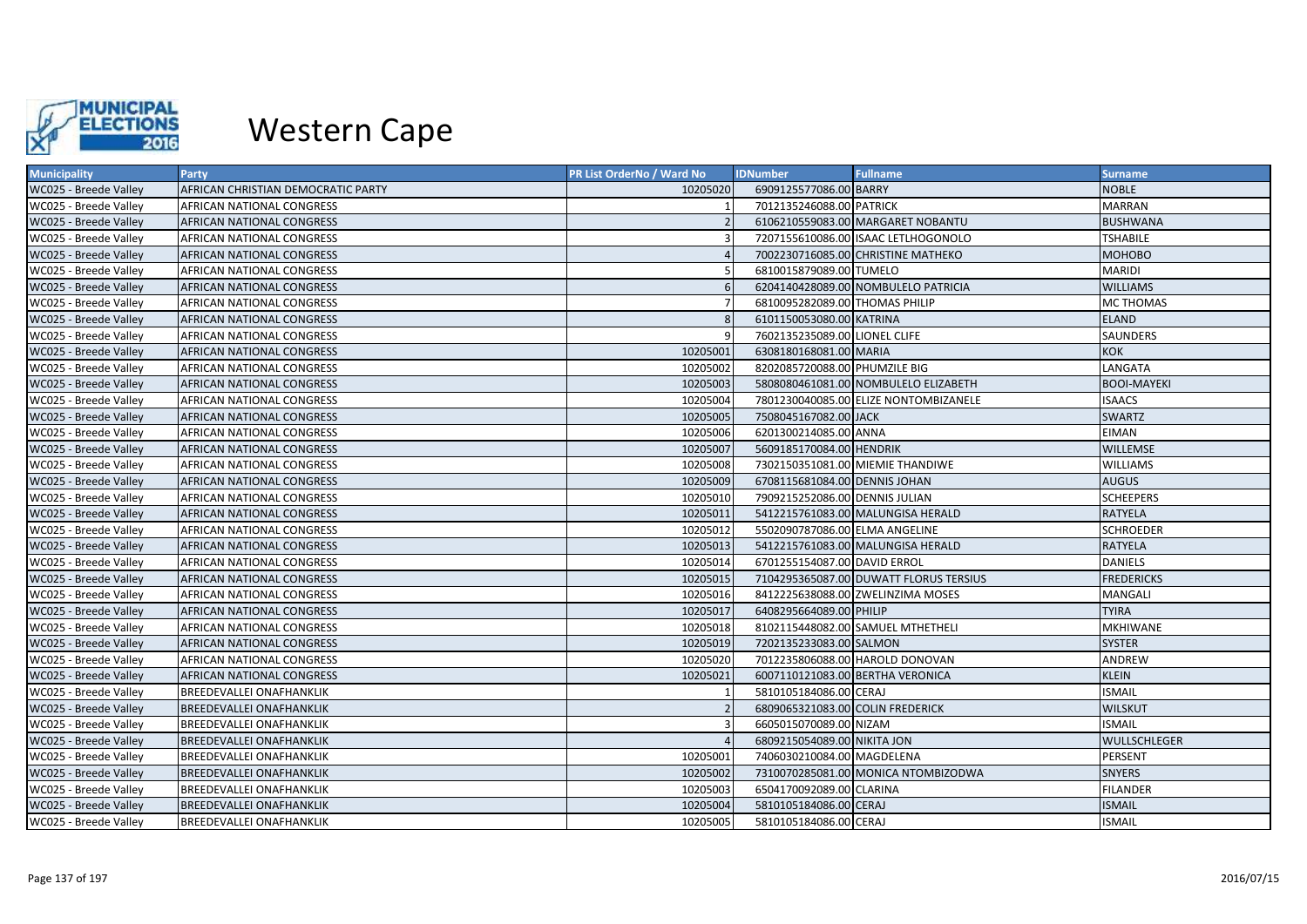

| <b>Municipality</b>   | Party                           | <b>PR List OrderNo / Ward No</b> | <b>IDNumber</b>                   | <b>Fullname</b>                           | <b>Surname</b>      |
|-----------------------|---------------------------------|----------------------------------|-----------------------------------|-------------------------------------------|---------------------|
| WC025 - Breede Valley | <b>BREEDEVALLEI ONAFHANKLIK</b> | 10205006                         | 5810105184086.00 CERAJ            |                                           | <b>ISMAIL</b>       |
| WC025 - Breede Valley | BREEDEVALLEI ONAFHANKLIK        | 10205007                         | 5810105184086.00 CERAJ            |                                           | <b>ISMAIL</b>       |
| WC025 - Breede Valley | <b>BREEDEVALLEI ONAFHANKLIK</b> | 10205008                         | 5810105184086.00 CERAJ            |                                           | <b>ISMAIL</b>       |
| WC025 - Breede Valley | BREEDEVALLEI ONAFHANKLIK        | 10205009                         | 6205205213084.00 JAMIEL           |                                           | <b>PANDAY</b>       |
| WC025 - Breede Valley | <b>BREEDEVALLEI ONAFHANKLIK</b> | 10205010                         | 6512110637087.00 AMANDA           |                                           | <b>BOOYSEN</b>      |
| WC025 - Breede Valley | <b>BREEDEVALLEI ONAFHANKLIK</b> | 10205011                         | 7907245152086.00 ANDREW CHARL     |                                           | <b>MENTZA</b>       |
| WC025 - Breede Valley | <b>BREEDEVALLEI ONAFHANKLIK</b> | 10205012                         | 6809215054089.00 NIKITA JON       |                                           | <b>WULLSCHLEGER</b> |
| WC025 - Breede Valley | BREEDEVALLEI ONAFHANKLIK        | 10205013                         | 4205095536083.00 THOMAS HENRY     |                                           | <b>PETERS</b>       |
| WC025 - Breede Valley | <b>BREEDEVALLEI ONAFHANKLIK</b> | 10205014                         | 5810105184086.00 CERAJ            |                                           | <b>ISMAIL</b>       |
| WC025 - Breede Valley | <b>BREEDEVALLEI ONAFHANKLIK</b> | 10205015                         | 5810105184086.00 CERAJ            |                                           | <b>ISMAIL</b>       |
| WC025 - Breede Valley | <b>BREEDEVALLEI ONAFHANKLIK</b> | 10205016                         | 5810105184086.00 CERAJ            |                                           | <b>ISMAIL</b>       |
| WC025 - Breede Valley | BREEDEVALLEI ONAFHANKLIK        | 10205017                         | 5810105184086.00 CERAJ            |                                           | <b>ISMAIL</b>       |
| WC025 - Breede Valley | BREEDEVALLEI ONAFHANKLIK        | 10205018                         | 5810105184086.00 CERAJ            |                                           | <b>ISMAIL</b>       |
| WC025 - Breede Valley | BREEDEVALLEI ONAFHANKLIK        | 10205019                         | 5903050218080.00 JACOBA           |                                           | ARMOED              |
| WC025 - Breede Valley | BREEDEVALLEI ONAFHANKLIK        | 10205020                         | 6308285066081.00 AUBREY JACOBUS   |                                           | <b>WHER</b>         |
| WC025 - Breede Valley | BREEDEVALLEI ONAFHANKLIK        | 10205021                         | 7807200190081.00 FRANCES DELESA   |                                           | <b>VAN RENSBURG</b> |
| WC025 - Breede Valley | <b>CIVIC INDEPENDENT</b>        |                                  | 6407035213082.00 GERRIT FREDERICK |                                           | <b>JAFTHA</b>       |
| WC025 - Breede Valley | <b>CIVIC INDEPENDENT</b>        |                                  |                                   | 7603125183081.00 EUSEWES JACOBUS STEFANUS | PRINS               |
| WC025 - Breede Valley | <b>CIVIC INDEPENDENT</b>        |                                  | 6909305112084.00 DESMOND CYRIL    |                                           | <b>BEZUIDENHOUT</b> |
| WC025 - Breede Valley | <b>CIVIC INDEPENDENT</b>        |                                  | 6407175148080.00 OTNIËL DAVID     |                                           | <b>FREDERICKS</b>   |
| WC025 - Breede Valley | <b>CIVIC INDEPENDENT</b>        |                                  | 5405235205081.00 HENDRIK          |                                           | <b>OLIVIER</b>      |
| WC025 - Breede Valley | <b>CIVIC INDEPENDENT</b>        | 6                                | 6802265262082.00 JOHAN            |                                           | <b>JANSEN</b>       |
| WC025 - Breede Valley | <b>CIVIC INDEPENDENT</b>        |                                  | 7909170886084.00 SIPHOKAZI GRACE  |                                           | <b>PHIKE</b>        |
| WC025 - Breede Valley | <b>CIVIC INDEPENDENT</b>        |                                  | 7007195074081.00 MOSES COERECIUS  |                                           | <b>GELANT</b>       |
| WC025 - Breede Valley | <b>CIVIC INDEPENDENT</b>        |                                  | 5401165016085.00 IZAK             |                                           | <b>RANGOLIE</b>     |
| WC025 - Breede Valley | <b>CIVIC INDEPENDENT</b>        | 10                               | 9407045045083.00 HEINRICH DYLAN   |                                           | <b>ARNOLDUS</b>     |
| WC025 - Breede Valley | <b>CIVIC INDEPENDENT</b>        | 10205001                         | 6407035213082.00 GERRIT FREDERICK |                                           | <b>JAFTHA</b>       |
| WC025 - Breede Valley | <b>CIVIC INDEPENDENT</b>        | 10205002                         | 7909170886084.00 SIPHOKAZI GRACE  |                                           | PHIKE               |
| WC025 - Breede Valley | <b>CIVIC INDEPENDENT</b>        | 10205003                         | 7007195074081.00 MOSES COERECIUS  |                                           | <b>GELANT</b>       |
| WC025 - Breede Valley | <b>CIVIC INDEPENDENT</b>        | 10205004                         | 5401165016085.00 IZAK             |                                           | RANGOLIE            |
| WC025 - Breede Valley | <b>CIVIC INDEPENDENT</b>        | 10205005                         | 5401165016085.00 IZAK             |                                           | RANGOLIE            |
| WC025 - Breede Valley | <b>CIVIC INDEPENDENT</b>        | 10205006                         | 6909305112084.00 DESMOND CYRIL    |                                           | BEZUIDENHOUT        |
| WC025 - Breede Valley | <b>CIVIC INDEPENDENT</b>        | 10205007                         | 6909305112084.00 DESMOND CYRIL    |                                           | <b>BEZUIDENHOUT</b> |
| WC025 - Breede Valley | <b>CIVIC INDEPENDENT</b>        | 10205008                         | 6407175148080.00 OTNIËL DAVID     |                                           | <b>FREDERICKS</b>   |
| WC025 - Breede Valley | <b>CIVIC INDEPENDENT</b>        | 10205009                         | 6407175148080.00 OTNIËL DAVID     |                                           | <b>FREDERICKS</b>   |
| WC025 - Breede Valley | <b>CIVIC INDEPENDENT</b>        | 10205010                         | 6407175148080.00 OTNIËL DAVID     |                                           | <b>FREDERICKS</b>   |
| WC025 - Breede Valley | <b>CIVIC INDEPENDENT</b>        | 10205011                         | 6407175148080.00 OTNIËL DAVID     |                                           | <b>FREDERICKS</b>   |
| WC025 - Breede Valley | <b>CIVIC INDEPENDENT</b>        | 10205012                         | 6407175148080.00 OTNIËL DAVID     |                                           | <b>FREDERICKS</b>   |
| WC025 - Breede Valley | <b>CIVIC INDEPENDENT</b>        | 10205013                         | 6407175148080.00 OTNIËL DAVID     |                                           | <b>FREDERICKS</b>   |
| WC025 - Breede Valley | <b>CIVIC INDEPENDENT</b>        | 10205014                         | 9407045045083.00 HEINRICH DYLAN   |                                           | ARNOLDUS            |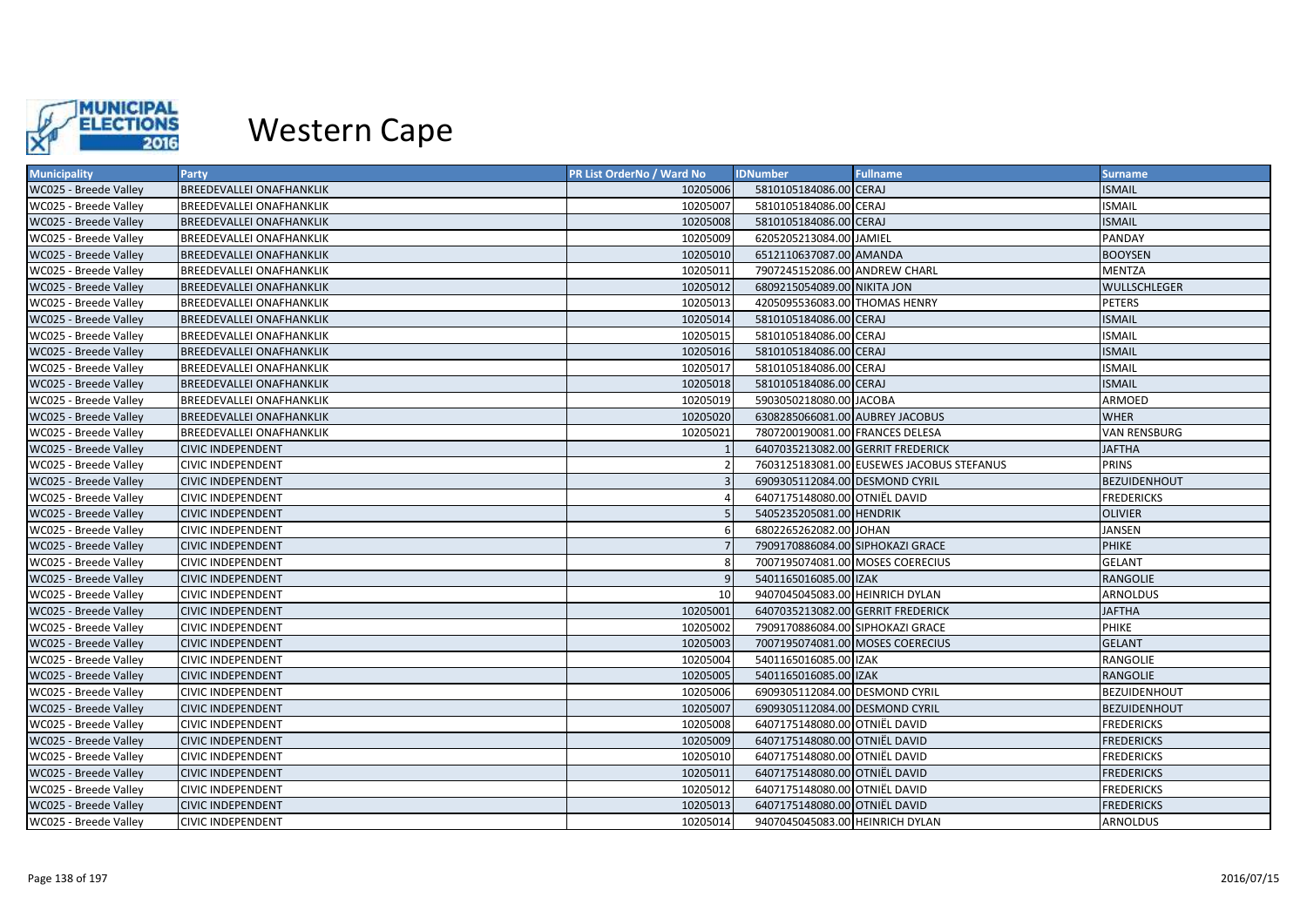

| <b>Municipality</b>   | Party                         | <b>PR List OrderNo / Ward No</b> | <b>IDNumber</b>                  | <b>Fullname</b>                          | <b>Surname</b>       |
|-----------------------|-------------------------------|----------------------------------|----------------------------------|------------------------------------------|----------------------|
| WC025 - Breede Valley | <b>CONGRESS OF THE PEOPLE</b> |                                  |                                  | 4808215575087.00 HARRIS GUNIKHAYA        | <b>SIBEKO</b>        |
| WC025 - Breede Valley | CONGRESS OF THE PEOPLE        | 10205002                         | 5702245003088.00 FREDDIE         |                                          | SPEELMAN             |
| WC025 - Breede Valley | <b>CONGRESS OF THE PEOPLE</b> | 10205003                         | 5702245003088.00 FREDDIE         |                                          | SPEELMAN             |
| WC025 - Breede Valley | CONGRESS OF THE PEOPLE        | 10205004                         | 5702245003088.00 FREDDIE         |                                          | SPEELMAN             |
| WC025 - Breede Valley | <b>CONGRESS OF THE PEOPLE</b> | 10205012                         |                                  | 4808215575087.00 HARRIS GUNIKHAYA        | <b>SIBEKO</b>        |
| WC025 - Breede Valley | CONGRESS OF THE PEOPLE        | 10205016                         |                                  | 5007285330080.00 KHEDAMILE HERBERT       | KHEWU                |
| WC025 - Breede Valley | <b>CONGRESS OF THE PEOPLE</b> | 10205017                         | 6311111047085.00 FUNEKA          |                                          | <b>SALI</b>          |
| WC025 - Breede Valley | CONGRESS OF THE PEOPLE        | 10205018                         | 8102265847083.00 MFUNDO          |                                          | <b>MASOLA</b>        |
| WC025 - Breede Valley | <b>DEMOCRATIC ALLIANCE</b>    |                                  | 7502270148081.00 ANTOINETTE      |                                          | <b>STEYN</b>         |
| WC025 - Breede Valley | <b>DEMOCRATIC ALLIANCE</b>    |                                  |                                  | 8310310645085.00 PALESA CLEOPATRA        | <b>RAMOKHABI</b>     |
| WC025 - Breede Valley | <b>DEMOCRATIC ALLIANCE</b>    |                                  | 6705040675082.00 SIZIWE JOYCE    |                                          | MEI                  |
| WC025 - Breede Valley | <b>DEMOCRATIC ALLIANCE</b>    |                                  | 7101245186084.00 WILFRED         |                                          | <b>VROLICK</b>       |
| WC025 - Breede Valley | <b>DEMOCRATIC ALLIANCE</b>    |                                  |                                  | 5206045106083.00 JOHANNES FERDINAND      | <b>VAN ZYL</b>       |
| WC025 - Breede Valley | <b>DEMOCRATIC ALLIANCE</b>    |                                  | 5105235040088.00 JOHN DANIEL     |                                          | LEVENDAL             |
| WC025 - Breede Valley | <b>DEMOCRATIC ALLIANCE</b>    |                                  | 8104090135080.00 JOLANDE         |                                          | <b>SCHNEIDER</b>     |
| WC025 - Breede Valley | <b>DEMOCRATIC ALLIANCE</b>    |                                  | 5608025092086.00 NEIL PETER      |                                          | <b>MERCUUR</b>       |
| WC025 - Breede Valley | <b>DEMOCRATIC ALLIANCE</b>    |                                  |                                  | 5306265016085.00 ARNOLDUS MAURITIUS      | <b>DU TOIT</b>       |
| WC025 - Breede Valley | <b>DEMOCRATIC ALLIANCE</b>    | 10                               | 7001030259080.00 SHAREN          |                                          | LAKEY                |
| WC025 - Breede Valley | <b>DEMOCRATIC ALLIANCE</b>    | 11                               | 7410265148084.00 JOHAN           |                                          | <b>PIETERS</b>       |
| WC025 - Breede Valley | <b>DEMOCRATIC ALLIANCE</b>    | 12                               |                                  | 4611035012087.00 JOHANNES ABRAHAM        | <b>BOSHOFF</b>       |
| WC025 - Breede Valley | <b>DEMOCRATIC ALLIANCE</b>    | 13                               | 7702165143086.00 STEPHANUS       |                                          | LOUW                 |
| WC025 - Breede Valley | <b>DEMOCRATIC ALLIANCE</b>    | 14                               |                                  | 8101135173084.00 DONOVAN NEHEMIA         | LANGISA              |
| WC025 - Breede Valley | <b>DEMOCRATIC ALLIANCE</b>    | 15                               | 5804080112089.00 THERESA MARILDA |                                          | <b>BESTER</b>        |
| WC025 - Breede Valley | <b>DEMOCRATIC ALLIANCE</b>    | 16                               | 8602190035084.00 SADIE LEAH      |                                          | <b>HECTOR</b>        |
| WC025 - Breede Valley | <b>DEMOCRATIC ALLIANCE</b>    | 17                               |                                  | 5007195073085.00 DANIËL WILHELMUS        | <b>NEL</b>           |
| WC025 - Breede Valley | DEMOCRATIC ALLIANCE           | 18                               | 5210270166085.00 CYNTIA          |                                          | <b>ADAMS</b>         |
| WC025 - Breede Valley | <b>DEMOCRATIC ALLIANCE</b>    | 10205001                         |                                  | 6707205148087.00 JOHANNES DAWID PETRUS   | <b>JAFTHA</b>        |
| WC025 - Breede Valley | <b>DEMOCRATIC ALLIANCE</b>    | 10205002                         | 7702165143086.00 STEPHANUS       |                                          | LOUW                 |
| WC025 - Breede Valley | <b>DEMOCRATIC ALLIANCE</b>    | 10205003                         | 5508165748085.00 KOOS            |                                          | <b>VAN DER HORST</b> |
| WC025 - Breede Valley | <b>DEMOCRATIC ALLIANCE</b>    | 10205004                         | 8104275156083.00 JONATHAN        |                                          | VAUGHAN              |
| WC025 - Breede Valley | <b>DEMOCRATIC ALLIANCE</b>    | 10205005                         | 7802025220080.00 JAN JUBEN       |                                          | <b>VON WILLINGH</b>  |
| WC025 - Breede Valley | DEMOCRATIC ALLIANCE           | 10205006                         | 6504280028080.00 ESMÈ            |                                          | VAN DER WESTHUIZEN   |
| WC025 - Breede Valley | <b>DEMOCRATIC ALLIANCE</b>    | 10205007                         | 8305085109085.00 JULIAN PAUL     |                                          | <b>KRITZINGER</b>    |
| WC025 - Breede Valley | <b>DEMOCRATIC ALLIANCE</b>    | 10205008                         | 8002215285089.00 ZOLA            |                                          | <b>NDZIMA</b>        |
| WC025 - Breede Valley | <b>DEMOCRATIC ALLIANCE</b>    | 10205009                         |                                  | 6004100184080.00 EVELYN SOPHIA CHRISTINE | <b>MATJAN</b>        |
| WC025 - Breede Valley | <b>DEMOCRATIC ALLIANCE</b>    | 10205010                         | 5404275132081.00 GEORGE          |                                          | <b>STALMEESTER</b>   |
| WC025 - Breede Valley | <b>DEMOCRATIC ALLIANCE</b>    | 10205011                         | 6708300438084.00 MARGARET        |                                          | <b>SAMPSON</b>       |
| WC025 - Breede Valley | <b>DEMOCRATIC ALLIANCE</b>    | 10205012                         | 4312190066089.00 EILEEN YVONNE   |                                          | SHELDON              |
| WC025 - Breede Valley | <b>DEMOCRATIC ALLIANCE</b>    | 10205013                         | 5810055126087.00 REGINALD        |                                          | <b>FARAO</b>         |
| WC025 - Breede Valley | <b>DEMOCRATIC ALLIANCE</b>    | 10205014                         | 7807255207087.00 JOFFREY RUMARK  |                                          | <b>JACK</b>          |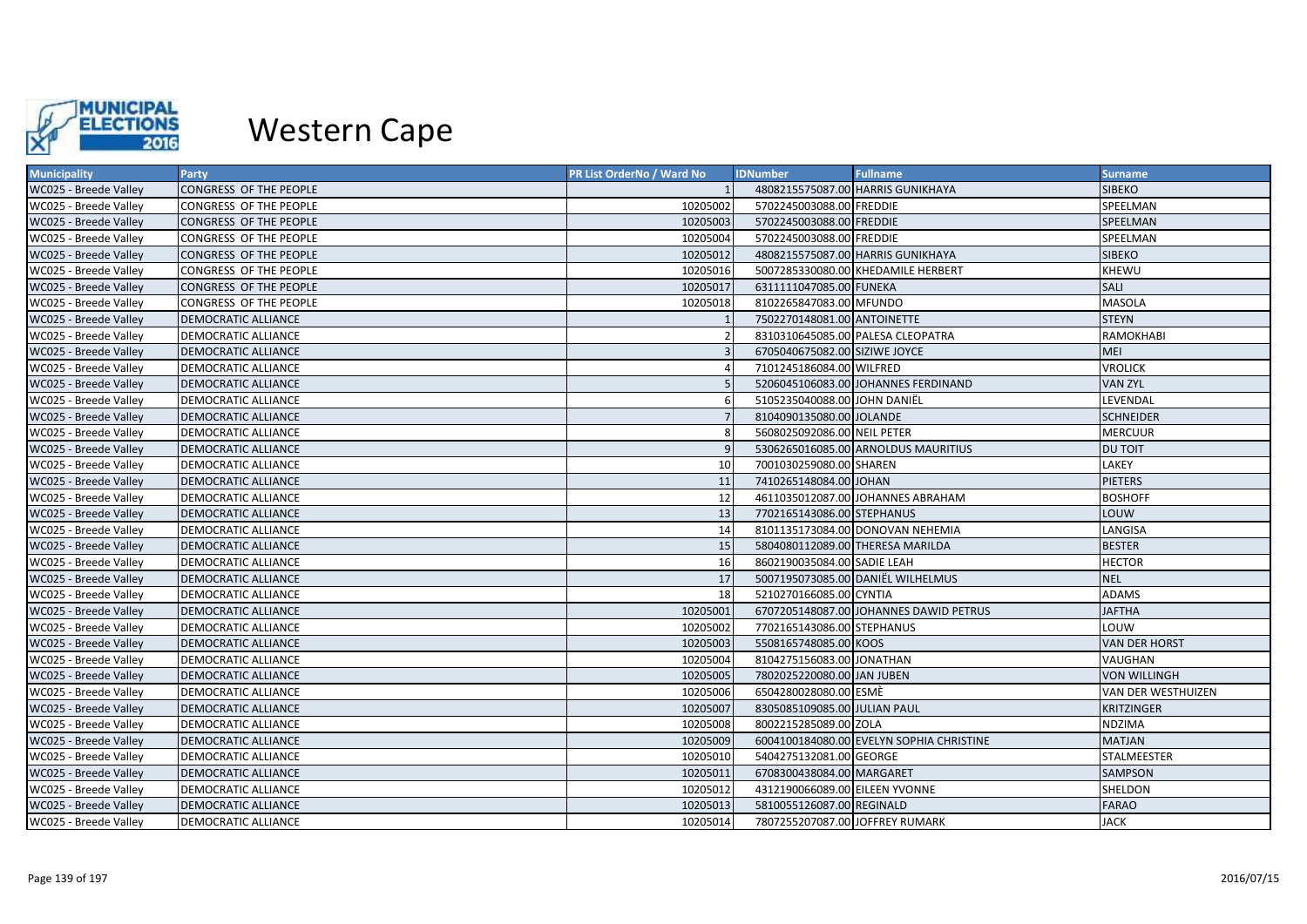

| <b>Municipality</b>   | <b>Party</b>                     | PR List OrderNo / Ward No | <b>IDNumber</b>                 | <b>Fullname</b>                               | <b>Surname</b>    |
|-----------------------|----------------------------------|---------------------------|---------------------------------|-----------------------------------------------|-------------------|
| WC025 - Breede Valley | <b>DEMOCRATIC ALLIANCE</b>       | 10205015                  | 6511215004086.00 WOUTER RYK     |                                               | <b>MEIRING</b>    |
| WC025 - Breede Valley | DEMOCRATIC ALLIANCE              | 10205016                  |                                 | 8310310645085.00 PALESA CLEOPATRA             | <b>RAMOKHABI</b>  |
| WC025 - Breede Valley | <b>DEMOCRATIC ALLIANCE</b>       | 10205017                  |                                 | 5104285597089.00 MAKHAYA ANGELON              | DLIKILILI         |
| WC025 - Breede Valley | DEMOCRATIC ALLIANCE              | 10205018                  | 6307115174081.00 JIM            |                                               | <b>JANSEN</b>     |
| WC025 - Breede Valley | <b>DEMOCRATIC ALLIANCE</b>       | 10205019                  | 5811085134083.00 SAMUEL         |                                               | <b>GOEDEMAN</b>   |
| WC025 - Breede Valley | DEMOCRATIC ALLIANCE              | 10205020                  | 5807095215086.00 ARON           |                                               | PIETERSEN         |
| WC025 - Breede Valley | <b>DEMOCRATIC ALLIANCE</b>       | 10205021                  |                                 | 6508095804080.00 TORIQUE MOEGAMMAD            | <b>WEHR</b>       |
| WC025 - Breede Valley | <b>ECONOMIC FREEDOM FIGHTERS</b> |                           | 6912210768081.00 VANESSA IDA    |                                               | MNGCELE           |
| WC025 - Breede Valley | <b>ECONOMIC FREEDOM FIGHTERS</b> |                           |                                 | 7805090207080.00 LIZELLE MARA AMELIA          | <b>DU PLESSIS</b> |
| WC025 - Breede Valley | <b>ECONOMIC FREEDOM FIGHTERS</b> |                           | 7412165745084.00 EDY MELENI     |                                               | <b>ELAND</b>      |
| WC025 - Breede Valley | <b>ECONOMIC FREEDOM FIGHTERS</b> |                           |                                 | 6610050237080.00 MARSHALEN BENITA             | <b>PLAATJIES</b>  |
| WC025 - Breede Valley | ECONOMIC FREEDOM FIGHTERS        |                           | 8207135151085.00 LWAZI SAMORA   |                                               | <b>BUSHWANA</b>   |
| WC025 - Breede Valley | <b>ECONOMIC FREEDOM FIGHTERS</b> |                           |                                 | 8903260063083.00 SHAREEN BERENADE             | <b>DAMPIES</b>    |
| WC025 - Breede Valley | <b>ECONOMIC FREEDOM FIGHTERS</b> |                           |                                 | 7812015584080.00 MZWAMADODA JUNIOR            | <b>JAYIYA</b>     |
| WC025 - Breede Valley | <b>ECONOMIC FREEDOM FIGHTERS</b> |                           |                                 | 7901045231083.00 RIEDOWAN ASHLEY              | <b>DAVIDS</b>     |
| WC025 - Breede Valley | <b>ECONOMIC FREEDOM FIGHTERS</b> |                           | 5609250223081.00 DINAH EVELYN   |                                               | <b>BARENDSE</b>   |
| WC025 - Breede Valley | <b>ECONOMIC FREEDOM FIGHTERS</b> | 10 <sup>1</sup>           | 6104155088085.00 JACOBUS        |                                               | <b>BOOYSEN</b>    |
| WC025 - Breede Valley | <b>ECONOMIC FREEDOM FIGHTERS</b> | 11                        |                                 | 7601040348086.00 BULELWA PATIENCE             | <b>MAMASE</b>     |
| WC025 - Breede Valley | <b>ECONOMIC FREEDOM FIGHTERS</b> | 12                        | 6909206020089.00 ABRAHAM        |                                               | <b>SWARTS</b>     |
| WC025 - Breede Valley | <b>ECONOMIC FREEDOM FIGHTERS</b> | 13                        | 8806300112085.00 MAGRIETA       |                                               | <b>FORTUIN</b>    |
| WC025 - Breede Valley | <b>ECONOMIC FREEDOM FIGHTERS</b> | 14                        |                                 | 7302195128080.00 HENDRIK JOHANNES JACOBUS     | <b>SMIT</b>       |
| WC025 - Breede Valley | <b>ECONOMIC FREEDOM FIGHTERS</b> | 15                        | 8006290426088.00 ELICITY NIKKIE |                                               | MSIZI             |
| WC025 - Breede Valley | <b>ECONOMIC FREEDOM FIGHTERS</b> | 16                        |                                 | 9403060094080.00 CARMELITA CLAUDINE           | <b>SCHEFFERS</b>  |
| WC025 - Breede Valley | <b>ECONOMIC FREEDOM FIGHTERS</b> | 17                        | 8007076056081.00 ZAKUTHWANI     |                                               | NDLELENI          |
| WC025 - Breede Valley | <b>ECONOMIC FREEDOM FIGHTERS</b> | 18                        | 7609095913084.00 DALITHANDO     |                                               | <b>METHUSE</b>    |
| WC025 - Breede Valley | <b>ECONOMIC FREEDOM FIGHTERS</b> | 19                        | 8410290212086.00 HAYLEY ALISIA  |                                               | <b>MARRAN</b>     |
| WC025 - Breede Valley | <b>ECONOMIC FREEDOM FIGHTERS</b> | 20                        | 7903145864086.00 XOLISA GERALD  |                                               | <b>GUZA</b>       |
| WC025 - Breede Valley | <b>ECONOMIC FREEDOM FIGHTERS</b> | 10205001                  | 7610095182084.00 MICHEAL        |                                               | <b>VISAGIE</b>    |
| WC025 - Breede Valley | <b>ECONOMIC FREEDOM FIGHTERS</b> | 10205002                  | 8007076056081.00 ZAKUTHWANI     |                                               | <b>NDLELENI</b>   |
| WC025 - Breede Valley | <b>ECONOMIC FREEDOM FIGHTERS</b> | 10205003                  | 5609250223081.00 DINAH EVELYN   |                                               | <b>BARENDSE</b>   |
| WC025 - Breede Valley | <b>ECONOMIC FREEDOM FIGHTERS</b> | 10205004                  | 8911210209086.00 NADIA          |                                               | <b>FREDERICKS</b> |
| WC025 - Breede Valley | <b>ECONOMIC FREEDOM FIGHTERS</b> | 10205005                  | 8210120818080.00 NCUMISA        |                                               | SIBULWANA         |
| WC025 - Breede Valley | <b>ECONOMIC FREEDOM FIGHTERS</b> | 10205006                  | 5211245161086.00 MOSES          |                                               | <b>FOURIE</b>     |
| WC025 - Breede Valley | <b>ECONOMIC FREEDOM FIGHTERS</b> | 10205007                  | 9606070220087.00 CRISTELL       |                                               | <b>MEINTJIES</b>  |
| WC025 - Breede Valley | <b>ECONOMIC FREEDOM FIGHTERS</b> | 10205008                  |                                 | 7106245738081.00 CHRISTOPHER WENENE ZANEMVULA | <b>QWELA</b>      |
| WC025 - Breede Valley | <b>ECONOMIC FREEDOM FIGHTERS</b> | 10205010                  | 8302110206085.00 CHANTAL        |                                               | PIETERSEN         |
| WC025 - Breede Valley | <b>ECONOMIC FREEDOM FIGHTERS</b> | 10205011                  | 7310300247083.00 SOFIA          |                                               | <b>SMIT</b>       |
| WC025 - Breede Valley | ECONOMIC FREEDOM FIGHTERS        | 10205012                  | 8503101134083.00 THANDOKAZI     |                                               | MBANGISANE        |
| WC025 - Breede Valley | <b>ECONOMIC FREEDOM FIGHTERS</b> | 10205013                  | 5706030114083.00 SOPHY          |                                               | <b>FOURIE</b>     |
| WC025 - Breede Valley | <b>ECONOMIC FREEDOM FIGHTERS</b> | 10205014                  | 9707250392082.00 MOSELINE       |                                               | <b>FOURIE</b>     |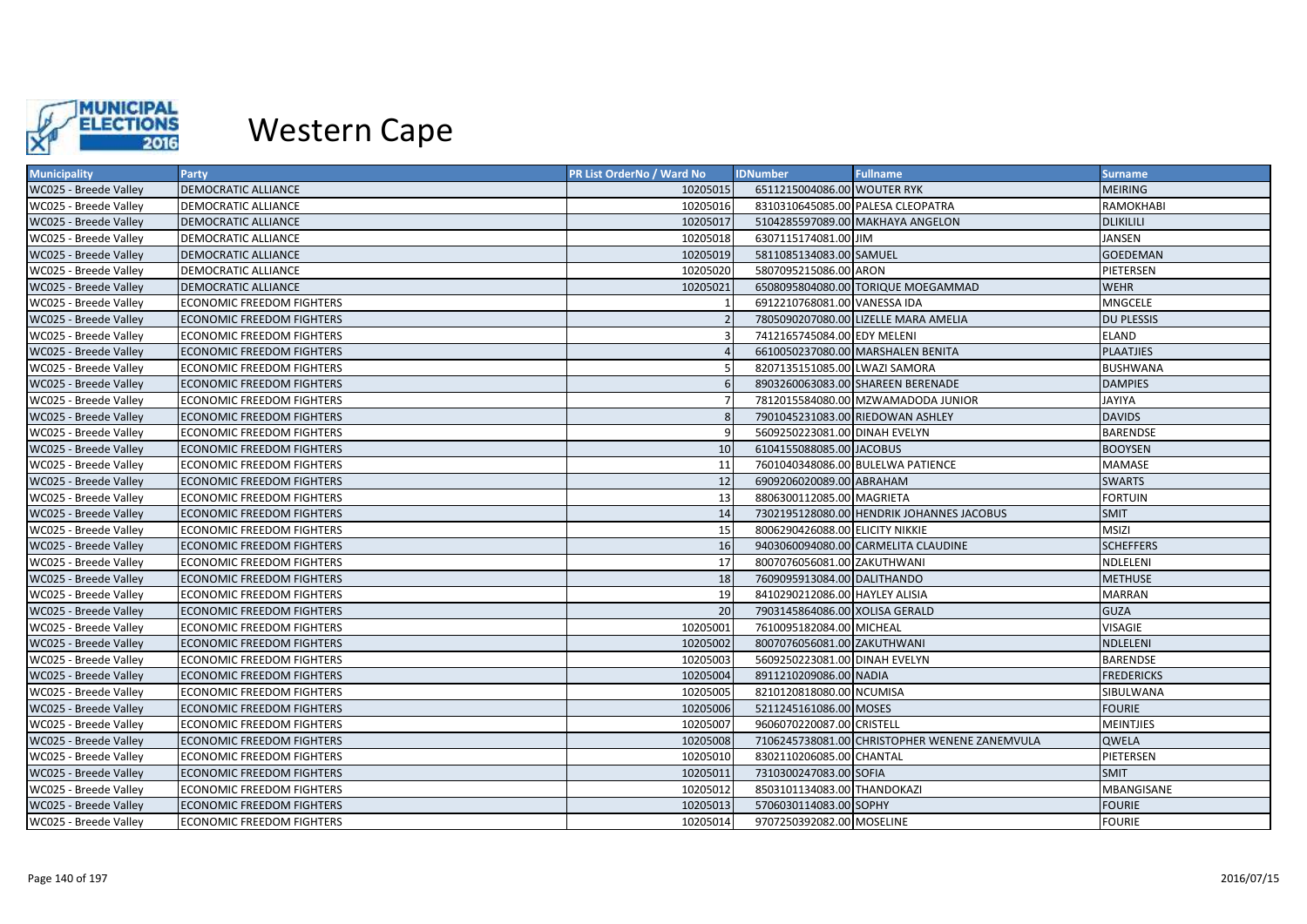

| <b>Municipality</b>   | <b>Party</b>                                   | <b>PR List OrderNo / Ward No</b> | <b>IDNumber</b>                  | <b>Fullname</b>                      | <b>Surname</b>   |
|-----------------------|------------------------------------------------|----------------------------------|----------------------------------|--------------------------------------|------------------|
| WC025 - Breede Valley | <b>ECONOMIC FREEDOM FIGHTERS</b>               | 10205016                         |                                  | 7812015584080.00 MZWAMADODA JUNIOR   | <b>JAYIYA</b>    |
| WC025 - Breede Valley | <b>ECONOMIC FREEDOM FIGHTERS</b>               | 10205017                         | 7903145864086.00 XOLISA GERALD   |                                      | <b>GUZA</b>      |
| WC025 - Breede Valley | <b>ECONOMIC FREEDOM FIGHTERS</b>               | 10205018                         |                                  | 7601040348086.00 BULELWA PATIENCE    | <b>MAMASE</b>    |
| WC025 - Breede Valley | <b>ECONOMIC FREEDOM FIGHTERS</b>               | 10205019                         | 8806300112085.00 MAGRIETA        |                                      | <b>FORTUIN</b>   |
| WC025 - Breede Valley | <b>ECONOMIC FREEDOM FIGHTERS</b>               | 10205020                         | 6909206020089.00 ABRAHAM         |                                      | <b>SWARTS</b>    |
| WC025 - Breede Valley | <b>ECONOMIC FREEDOM FIGHTERS</b>               | 10205021                         | 8410290212086.00 HAYLEY ALISIA   |                                      | <b>MARRAN</b>    |
| WC025 - Breede Valley | INDEPENDENT CANDIDATE                          | 10205011                         | 6710315129088.00 CONRAD          |                                      | <b>AFRICA</b>    |
| WC025 - Breede Valley | INDEPENDENT CANDIDATE                          | 10205013                         |                                  | 4612245032089.00 ALVER HENRY ERNEST  | <b>UYS</b>       |
| WC025 - Breede Valley | INDEPENDENT CIVIC ORGANISATION OF SOUTH AFRICA |                                  |                                  | 7705175084083.00 CHRISTIAAN JOHANNES | <b>JANSEN</b>    |
| WC025 - Breede Valley | INDEPENDENT CIVIC ORGANISATION OF SOUTH AFRICA |                                  |                                  | 5905125148085.00 CHRISTOPHER JAMES   | COX              |
| WC025 - Breede Valley | INDEPENDENT CIVIC ORGANISATION OF SOUTH AFRICA |                                  |                                  | 5805040097088.00 WILHELMINA ROSELINE | <b>WILLIAMS</b>  |
| WC025 - Breede Valley | INDEPENDENT CIVIC ORGANISATION OF SOUTH AFRICA |                                  | 5903255150088.00 ABRAM           |                                      | <b>JACOBS</b>    |
| WC025 - Breede Valley | INDEPENDENT CIVIC ORGANISATION OF SOUTH AFRICA | 10205001                         | 5903255150088.00 ABRAM           |                                      | <b>JACOBS</b>    |
| WC025 - Breede Valley | INDEPENDENT CIVIC ORGANISATION OF SOUTH AFRICA | 10205002                         |                                  | 7705175084083.00 CHRISTIAAN JOHANNES | <b>JANSEN</b>    |
| WC025 - Breede Valley | INDEPENDENT CIVIC ORGANISATION OF SOUTH AFRICA | 10205003                         | 7406270187083.00 FELICITY ANNE   |                                      | <b>BAILEY</b>    |
| WC025 - Breede Valley | INDEPENDENT CIVIC ORGANISATION OF SOUTH AFRICA | 10205004                         | 7406270187083.00 FELICITY ANNE   |                                      | <b>BAILEY</b>    |
| WC025 - Breede Valley | INDEPENDENT CIVIC ORGANISATION OF SOUTH AFRICA | 10205005                         |                                  | 5905125148085.00 CHRISTOPHER JAMES   | <b>COX</b>       |
| WC025 - Breede Valley | INDEPENDENT CIVIC ORGANISATION OF SOUTH AFRICA | 10205011                         |                                  | 5805040097088.00 WILHELMINA ROSELINE | <b>WILLIAMS</b>  |
| WC025 - Breede Valley | PATRIOTIC ALLIANCE                             |                                  | 6507155252081.00 CHARLIE         |                                      | <b>BROOKS</b>    |
| WC025 - Breede Valley | PATRIOTIC ALLIANCE                             | 10205013                         | 9709070042087.00 VIONA PRÊLINE   |                                      | <b>BOOYSEN</b>   |
| WC025 - Breede Valley | PATRIOTIC ALLIANCE                             | 10205021                         | 9305220195089.00 CELESTY ROLANDY |                                      | <b>FESANIE</b>   |
| WC025 - Breede Valley | PEOPLE'S DEMOCRATIC MOVEMENT                   |                                  | 5508135093083.00 JERRIE          |                                      | <b>ROBINSON</b>  |
| WC025 - Breede Valley | PEOPLE'S DEMOCRATIC MOVEMENT                   | 10205001                         | 6807135299081.00 FRANCIOS        |                                      | <b>SWARTZ</b>    |
| WC025 - Breede Valley | PEOPLE'S DEMOCRATIC MOVEMENT                   | 10205002                         | 5508135093083.00 JERRIE          |                                      | <b>ROBINSON</b>  |
| WC025 - Breede Valley | PEOPLE'S DEMOCRATIC MOVEMENT                   | 10205003                         | 8302155246087.00 MOSES MONELITO  |                                      | <b>SEPTEMBER</b> |
| WC025 - Breede Valley | PEOPLE'S DEMOCRATIC MOVEMENT                   | 10205004                         | 5508135093083.00 JERRIE          |                                      | <b>ROBINSON</b>  |
| WC025 - Breede Valley | PEOPLE'S DEMOCRATIC MOVEMENT                   | 10205005                         | 8312090248080.00 DIANA           |                                      | LAKEI            |
| WC025 - Breede Valley | PEOPLE'S DEMOCRATIC MOVEMENT                   | 10205006                         | 6807135299081.00 FRANCIOS        |                                      | SWARTZ           |
| WC025 - Breede Valley | PEOPLE'S DEMOCRATIC MOVEMENT                   | 10205007                         | 5508135093083.00 JERRIE          |                                      | <b>ROBINSON</b>  |
| WC025 - Breede Valley | PEOPLE'S DEMOCRATIC MOVEMENT                   | 10205008                         | 8302155246087.00 MOSES MONELITO  |                                      | <b>SEPTEMBER</b> |
| WC025 - Breede Valley | PEOPLE'S DEMOCRATIC MOVEMENT                   | 10205009                         | 6703045238089.00 ISRAEL          |                                      | <b>KLINK</b>     |
| WC025 - Breede Valley | PEOPLE'S DEMOCRATIC MOVEMENT                   | 10205010                         | 6001170009080.00 INA JOHANNEZE   |                                      | <b>JOSEPH</b>    |
| WC025 - Breede Valley | PEOPLE'S DEMOCRATIC MOVEMENT                   | 10205011                         |                                  | 6804115286089.00 BERESFORD CAMDEN    | <b>ABRAHAMS</b>  |
| WC025 - Breede Valley | PEOPLE'S DEMOCRATIC MOVEMENT                   | 10205012                         | 6412100208082.00 CATHLEEN        |                                      | <b>JACOBS</b>    |
| WC025 - Breede Valley | PEOPLE'S DEMOCRATIC MOVEMENT                   | 10205013                         | 6203235251083.00 ABRAHAM PHILLIP |                                      | <b>JEFTHA</b>    |
| WC025 - Breede Valley | PEOPLE'S DEMOCRATIC MOVEMENT                   | 10205014                         | 6909235329089.00 RAEL MERVIN     |                                      | <b>GEORGE</b>    |
| WC025 - Breede Valley | PEOPLE'S DEMOCRATIC MOVEMENT                   | 10205015                         | 6703045238089.00 ISRAEL          |                                      | <b>KLINK</b>     |
| WC025 - Breede Valley | PEOPLE'S DEMOCRATIC MOVEMENT                   | 10205016                         |                                  | 6804115286089.00 BERESFORD CAMDEN    | ABRAHAMS         |
| WC025 - Breede Valley | PEOPLE'S DEMOCRATIC MOVEMENT                   | 10205017                         | 6203235251083.00 ABRAHAM PHILLIP |                                      | <b>JEFTHA</b>    |
| WC025 - Breede Valley | PEOPLE'S DEMOCRATIC MOVEMENT                   | 10205018                         | 6909235329089.00 RAEL MERVIN     |                                      | <b>GEORGE</b>    |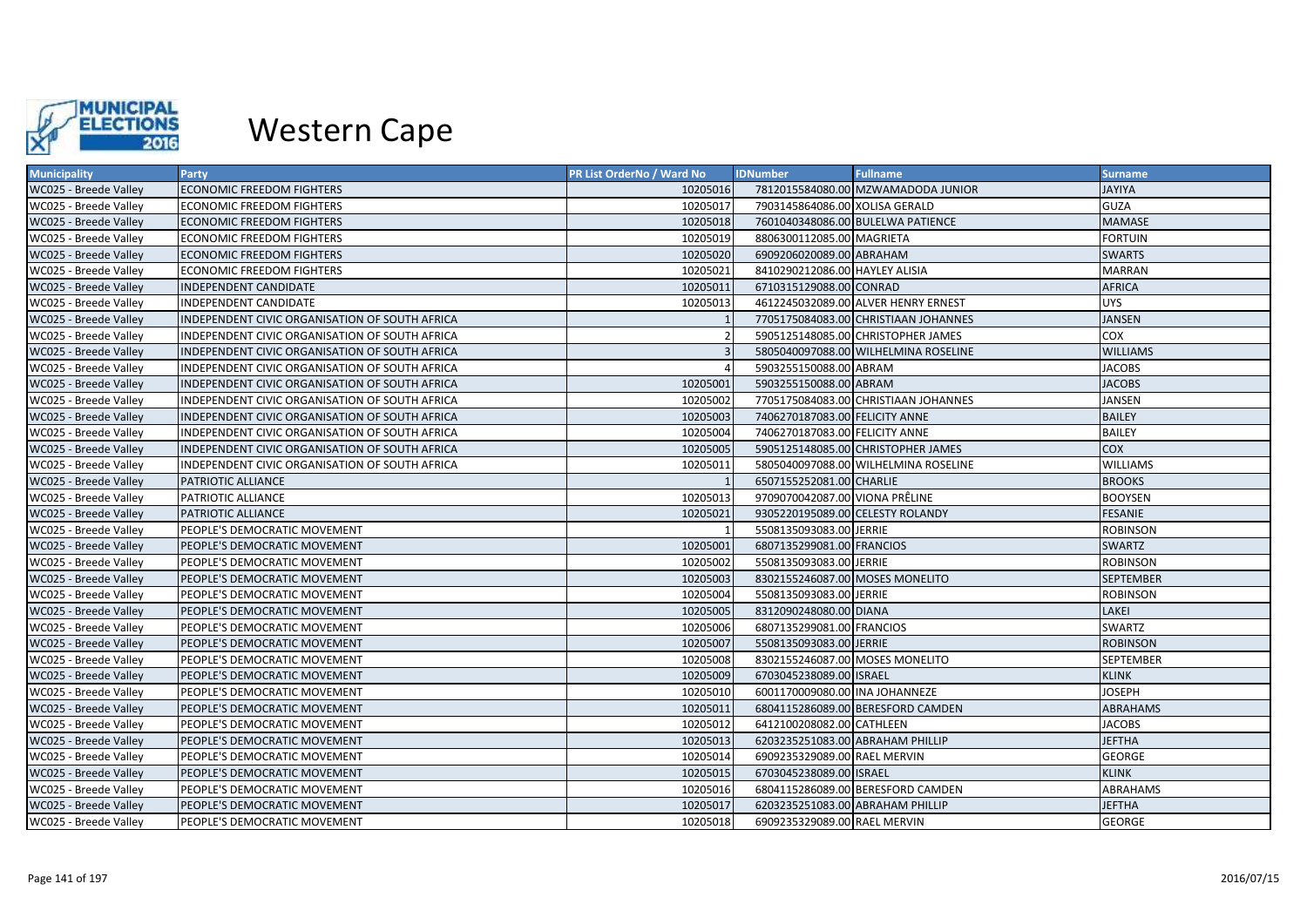

| <b>Municipality</b>   | <b>Party</b>                 | <b>PR List OrderNo / Ward No</b> | <b>IDNumber</b>                 | <b>Fullname</b>                     | <b>Surname</b>    |
|-----------------------|------------------------------|----------------------------------|---------------------------------|-------------------------------------|-------------------|
| WC025 - Breede Valley | PEOPLE'S DEMOCRATIC MOVEMENT | 10205019                         | 6001170009080.00 INA JOHANNEZE  |                                     | <b>JOSEPH</b>     |
| WC025 - Breede Valley | PEOPLE'S DEMOCRATIC MOVEMENT | 10205020                         | 7308155185085.00 FREEK JUNIOR   |                                     | <b>OKTOBER</b>    |
| WC025 - Breede Valley | PEOPLE'S DEMOCRATIC MOVEMENT | 10205021                         | 7308155185085.00 FREEK JUNIOR   |                                     | <b>OKTOBER</b>    |
| WC025 - Breede Valley | UNITED DEMOCRATIC MOVEMENT   |                                  | 7203046157080.00 MHLANGANISELI  |                                     | <b>NGAMBU</b>     |
| WC025 - Breede Valley | UNITED DEMOCRATIC MOVEMENT   |                                  | 6307025473086.00 LIBELE WILLIAM |                                     | <b>KHAMBI</b>     |
| WC025 - Breede Valley | UNITED DEMOCRATIC MOVEMENT   |                                  | 6202105870089.00 ABRAHAM        |                                     | <b>JACOBS</b>     |
| WC025 - Breede Valley | UNITED DEMOCRATIC MOVEMENT   |                                  | 6906256101082.00 PAKAMISA       |                                     | <b>MDEMKA</b>     |
| WC025 - Breede Valley | UNITED DEMOCRATIC MOVEMENT   |                                  | 6910260424084.00 TOBEKA MILDRED |                                     | QWESHA            |
| WC025 - Breede Valley | UNITED DEMOCRATIC MOVEMENT   |                                  | 8501151142089.00 NTOMBIZANDILE  |                                     | <b>FATYELA</b>    |
| WC025 - Breede Valley | UNITED DEMOCRATIC MOVEMENT   | 10205008                         | 6910260424084.00 TOBEKA MILDRED |                                     | QWESHA            |
| WC025 - Breede Valley | UNITED DEMOCRATIC MOVEMENT   | 10205012                         | 8501151142089.00 NTOMBIZANDILE  |                                     | <b>FATYELA</b>    |
| WC025 - Breede Valley | UNITED DEMOCRATIC MOVEMENT   | 10205015                         | 6906256101082.00 PAKAMISA       |                                     | <b>MDEMKA</b>     |
| WC025 - Breede Valley | UNITED DEMOCRATIC MOVEMENT   | 10205016                         | 6307025473086.00 LIBELE WILLIAM |                                     | <b>KHAMBI</b>     |
| WC025 - Breede Valley | UNITED DEMOCRATIC MOVEMENT   | 10205017                         | 6202105870089.00 ABRAHAM        |                                     | <b>JACOBS</b>     |
| WC025 - Breede Valley | UNITED DEMOCRATIC MOVEMENT   | 10205018                         | 7203046157080.00 MHLANGANISELI  |                                     | <b>NGAMBU</b>     |
| WC025 - Breede Valley | <b>VRYHEIDSFRONT PLUS</b>    |                                  | 5610250053080.00 NAOMI          |                                     | <b>NEL</b>        |
| WC025 - Breede Valley | <b>VRYHEIDSFRONT PLUS</b>    | 10205001                         |                                 | 6011215036089.00 BERNARDUS JOHANNES | <b>THERON</b>     |
| WC025 - Breede Valley | <b>VRYHEIDSFRONT PLUS</b>    | 10205002                         |                                 | 5309185134087.00 MARIUS CHRISTIAAN  | AMETERRA          |
| WC025 - Breede Valley | <b>VRYHEIDSFRONT PLUS</b>    | 10205003                         | 5610250053080.00 NAOMI          |                                     | <b>NEL</b>        |
| WC025 - Breede Valley | <b>VRYHEIDSFRONT PLUS</b>    | 10205004                         | 5610250053080.00 NAOMI          |                                     | <b>NEL</b>        |
| WC025 - Breede Valley | VRYHEIDSFRONT PLUS           | 10205005                         |                                 | 5510280202089.00 BELINDA ELIZABETH  | <b>AMETERRA</b>   |
| WC025 - Breede Valley | <b>VRYHEIDSFRONT PLUS</b>    | 10205006                         | 9105105157083.00 CONRAD         |                                     | <b>GROENEWALD</b> |
| WC025 - Breede Valley | <b>VRYHEIDSFRONT PLUS</b>    | 10205007                         | 5309190047084.00 MARINA         |                                     | <b>GELDERBLOM</b> |
| WC025 - Breede Valley | <b>VRYHEIDSFRONT PLUS</b>    | 10205008                         |                                 | 5309185134087.00 MARIUS CHRISTIAAN  | AMETERRA          |
| WC025 - Breede Valley | <b>VRYHEIDSFRONT PLUS</b>    | 10205009                         | 5610250053080.00 NAOMI          |                                     | <b>NEL</b>        |
| WC025 - Breede Valley | VRYHEIDSFRONT PLUS           | 10205010                         |                                 | 5510280202089.00 BELINDA ELIZABETH  | AMETERRA          |
| WC025 - Breede Valley | <b>VRYHEIDSFRONT PLUS</b>    | 10205011                         |                                 | 5510280202089.00 BELINDA ELIZABETH  | AMETERRA          |
| WC025 - Breede Valley | <b>VRYHEIDSFRONT PLUS</b>    | 10205012                         |                                 | 5510280202089.00 BELINDA ELIZABETH  | AMETERRA          |
| WC025 - Breede Valley | <b>VRYHEIDSFRONT PLUS</b>    | 10205013                         |                                 | 5510280202089.00 BELINDA ELIZABETH  | AMETERRA          |
| WC025 - Breede Valley | <b>VRYHEIDSFRONT PLUS</b>    | 10205014                         |                                 | 6911150240085.00 JACQUELINE SHARON  | <b>ISAACS</b>     |
| WC025 - Breede Valley | <b>VRYHEIDSFRONT PLUS</b>    | 10205015                         | 5610250053080.00 NAOMI          |                                     | <b>NEL</b>        |
| WC025 - Breede Valley | VRYHEIDSFRONT PLUS           | 10205016                         |                                 | 5309185134087.00 MARIUS CHRISTIAAN  | AMETERRA          |
| WC025 - Breede Valley | <b>VRYHEIDSFRONT PLUS</b>    | 10205017                         |                                 | 5309185134087.00 MARIUS CHRISTIAAN  | <b>AMETERRA</b>   |
| WC025 - Breede Valley | <b>VRYHEIDSFRONT PLUS</b>    | 10205018                         |                                 | 5309185134087.00 MARIUS CHRISTIAAN  | AMETERRA          |
| WC025 - Breede Valley | <b>VRYHEIDSFRONT PLUS</b>    | 10205019                         | 5610250053080.00 NAOMI          |                                     | <b>NEL</b>        |
| WC025 - Breede Valley | <b>VRYHEIDSFRONT PLUS</b>    | 10205020                         | 5610250053080.00 NAOMI          |                                     | <b>NEL</b>        |
| WC025 - Breede Valley | <b>VRYHEIDSFRONT PLUS</b>    | 10205021                         | 7211135262083.00 ODNIEL MARK    |                                     | <b>ARRIES</b>     |
| WC026 - Langeberg     | AFRICAN NATIONAL CONGRESS    |                                  | 8809240550083.00 JUDY SISANDA   |                                     | MAFILIKA          |
| WC026 - Langeberg     | AFRICAN NATIONAL CONGRESS    |                                  |                                 | 7602065497089.00 ATTWEL SITHEMBELE  | <b>MBI</b>        |
| WC026 - Langeberg     | AFRICAN NATIONAL CONGRESS    |                                  | 6801150133085.00 ESTHER         |                                     | <b>BOSJAN</b>     |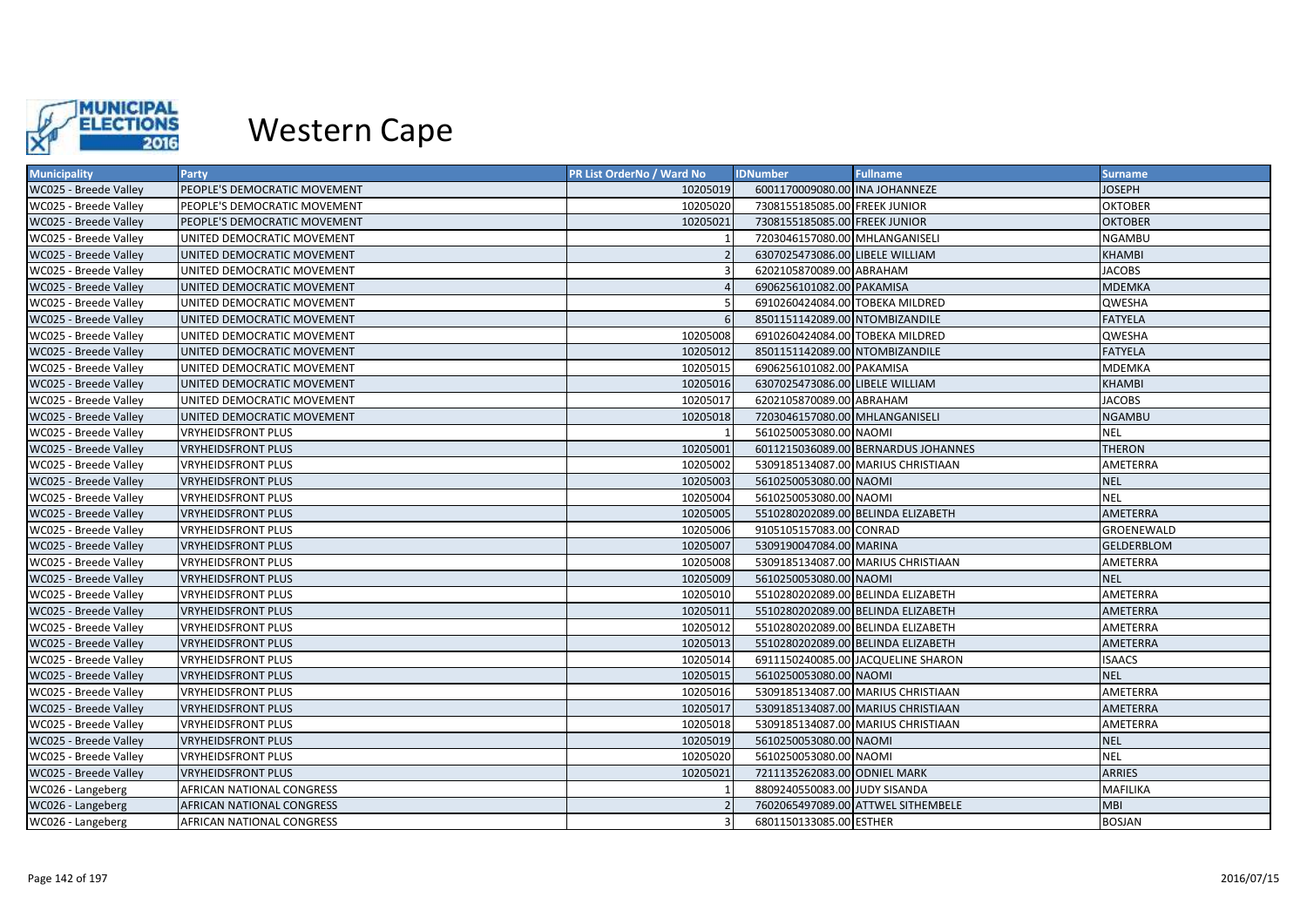

| <b>Municipality</b> | Party                           | <b>PR List OrderNo / Ward No</b> | <b>IDNumber</b>                   | <b>Fullname</b>                             | <b>Surname</b>      |
|---------------------|---------------------------------|----------------------------------|-----------------------------------|---------------------------------------------|---------------------|
| WC026 - Langeberg   | AFRICAN NATIONAL CONGRESS       |                                  | 7908015702084.00 AYANDA COLLEN    |                                             | <b>MANGELE</b>      |
| WC026 - Langeberg   | AFRICAN NATIONAL CONGRESS       |                                  | 6302150697088.00 RACHEL           |                                             | <b>JOHNSON</b>      |
| WC026 - Langeberg   | AFRICAN NATIONAL CONGRESS       |                                  | 7707075528086.00 ZOLILE GOODMAN   |                                             | <b>KOMPELA</b>      |
| WC026 - Langeberg   | AFRICAN NATIONAL CONGRESS       |                                  |                                   | 7407230593089.00 NONTEMBISO ELLEN           | <b>MPOKOTYE</b>     |
| WC026 - Langeberg   | AFRICAN NATIONAL CONGRESS       | 10206001                         |                                   | 6812285277085.00 HEINRICH MARCELLE          | WENTZEL             |
| WC026 - Langeberg   | AFRICAN NATIONAL CONGRESS       | 10206002                         | 8012105455080.00 ANDILE JOSEPH    |                                             | <b>SHIBILI</b>      |
| WC026 - Langeberg   | AFRICAN NATIONAL CONGRESS       | 10206003                         | 6307270061081.00 GERDA            |                                             | <b>OCTOBER</b>      |
| WC026 - Langeberg   | AFRICAN NATIONAL CONGRESS       | 10206004                         |                                   | 6605285154084.00 JJ JOHANNES SAOLOMON       | JANUARIE            |
| WC026 - Langeberg   | AFRICAN NATIONAL CONGRESS       | 10206005                         | 5610145117082.00 DANIEL JAKOBUS   |                                             | <b>KRAUKAMP</b>     |
| WC026 - Langeberg   | AFRICAN NATIONAL CONGRESS       | 10206006                         | 6602160244080.00 ANNE ELIZABETH   |                                             | <b>DAVIDS</b>       |
| WC026 - Langeberg   | AFRICAN NATIONAL CONGRESS       | 10206007                         |                                   | 6108065152089.00 QUINTUS ASHWANT IGNATIUS   | TERBLANCHE          |
| WC026 - Langeberg   | AFRICAN NATIONAL CONGRESS       | 10206009                         | 7711290076087.00 MICHELLE ROSHEY  |                                             | <b>JANSEN</b>       |
| WC026 - Langeberg   | AFRICAN NATIONAL CONGRESS       | 10206010                         |                                   | 8001045465085.00 BULELANI HOWARD            | <b>NTETA</b>        |
| WC026 - Langeberg   | AFRICAN NATIONAL CONGRESS       | 10206011                         | 6009065252087.00 PIETER JOHANNES  |                                             | <b>FEBRUARY</b>     |
| WC026 - Langeberg   | AFRICAN NATIONAL CONGRESS       | 10206012                         | 5402235076083.00 WINSTON HENRY    |                                             | PHILANDER           |
| WC026 - Langeberg   | ALLIANCE FOR DEMOCRATIC FREEDOM |                                  |                                   | 7712255157086.00 NATHAN CHRISTOPHER         | MAASDORP            |
| WC026 - Langeberg   | ALLIANCE FOR DEMOCRATIC FREEDOM |                                  | 7411215154081.00 STEFHAN RUSSEL   |                                             | <b>SMITH</b>        |
| WC026 - Langeberg   | ALLIANCE FOR DEMOCRATIC FREEDOM |                                  | 6509040215083.00 JULINDA IRENE    |                                             | VAN DER WESTHUIZEN  |
| WC026 - Langeberg   | ALLIANCE FOR DEMOCRATIC FREEDOM |                                  | 5607015146084.00 JOHNNY           |                                             | <b>DE KOKER</b>     |
| WC026 - Langeberg   | ALLIANCE FOR DEMOCRATIC FREEDOM |                                  | 7007270809088.00 LUCELLE          |                                             | <b>MOSES</b>        |
| WC026 - Langeberg   | ALLIANCE FOR DEMOCRATIC FREEDOM |                                  |                                   | 6512256214089.00 CHRISTOPHER THAMSANQA      | <b>CONA</b>         |
| WC026 - Langeberg   | ALLIANCE FOR DEMOCRATIC FREEDOM |                                  | 9012055400085.00 JEAN JACQUES     |                                             | <b>MEYER</b>        |
| WC026 - Langeberg   | ALLIANCE FOR DEMOCRATIC FREEDOM |                                  | 7104050294084.00 MERISA           |                                             | <b>JAGERS</b>       |
| WC026 - Langeberg   | ALLIANCE FOR DEMOCRATIC FREEDOM |                                  | 7012125737088.00 MERVIN           |                                             | <b>VAN EASTLAND</b> |
| WC026 - Langeberg   | ALLIANCE FOR DEMOCRATIC FREEDOM | 10                               | 8010070255089.00 ANGELIQUE        |                                             | <b>STANDER</b>      |
| WC026 - Langeberg   | ALLIANCE FOR DEMOCRATIC FREEDOM | 10206001                         | 8010070255089.00 ANGELIQUE        |                                             | <b>STANDER</b>      |
| WC026 - Langeberg   | ALLIANCE FOR DEMOCRATIC FREEDOM | 10206003                         |                                   | 7712255157086.00 NATHAN CHRISTOPHER         | <b>MAASDORP</b>     |
| WC026 - Langeberg   | ALLIANCE FOR DEMOCRATIC FREEDOM | 10206005                         |                                   | 7712255157086.00 NATHAN CHRISTOPHER         | <b>MAASDORP</b>     |
| WC026 - Langeberg   | ALLIANCE FOR DEMOCRATIC FREEDOM | 10206006                         | 7411215154081.00 STEFHAN RUSSEL   |                                             | <b>SMITH</b>        |
| WC026 - Langeberg   | ALLIANCE FOR DEMOCRATIC FREEDOM | 10206009                         |                                   | 5301205184085.00 JOHANNES JACOBUS THEODORUS | SWANEPOEL           |
| WC026 - Langeberg   | ALLIANCE FOR DEMOCRATIC FREEDOM | 10206010                         |                                   | 6512256214089.00 CHRISTOPHER THAMSANQA      | <b>CONA</b>         |
| WC026 - Langeberg   | ALLIANCE FOR DEMOCRATIC FREEDOM | 10206012                         | 7010025284086.00 RYALL FRANSISCUS |                                             | <b>WINTER</b>       |
| WC026 - Langeberg   | <b>CIVIC INDEPENDENT</b>        |                                  | 6708195179082.00 NICOLIN PETER    |                                             | CROUWCAMP           |
| WC026 - Langeberg   | <b>CIVIC INDEPENDENT</b>        |                                  | 4905160051088.00 ELIZABETH        |                                             | <b>BROWN</b>        |
| WC026 - Langeberg   | <b>CIVIC INDEPENDENT</b>        |                                  | 7103075265087.00 SHAFIUK JULIUS   |                                             | <b>BOTHA</b>        |
| WC026 - Langeberg   | <b>CIVIC INDEPENDENT</b>        |                                  |                                   | 7903105128084.00 FERNANDO JEFFREY           | <b>HOOFD</b>        |
| WC026 - Langeberg   | <b>CIVIC INDEPENDENT</b>        |                                  | 6506295233084.00 NICO DERICK      |                                             | <b>JAFTHA</b>       |
| WC026 - Langeberg   | <b>CIVIC INDEPENDENT</b>        |                                  |                                   | 7911225082081.00 WILFREDO JEROME            | <b>JUMAT</b>        |
| WC026 - Langeberg   | <b>CIVIC INDEPENDENT</b>        |                                  |                                   | 7508165073086.00 ARNO CORNELL BRANDON       | <b>MAASDORP</b>     |
| WC026 - Langeberg   | <b>CIVIC INDEPENDENT</b>        |                                  | 8302010142083.00 ANSALEEN         |                                             | <b>PEKEUR</b>       |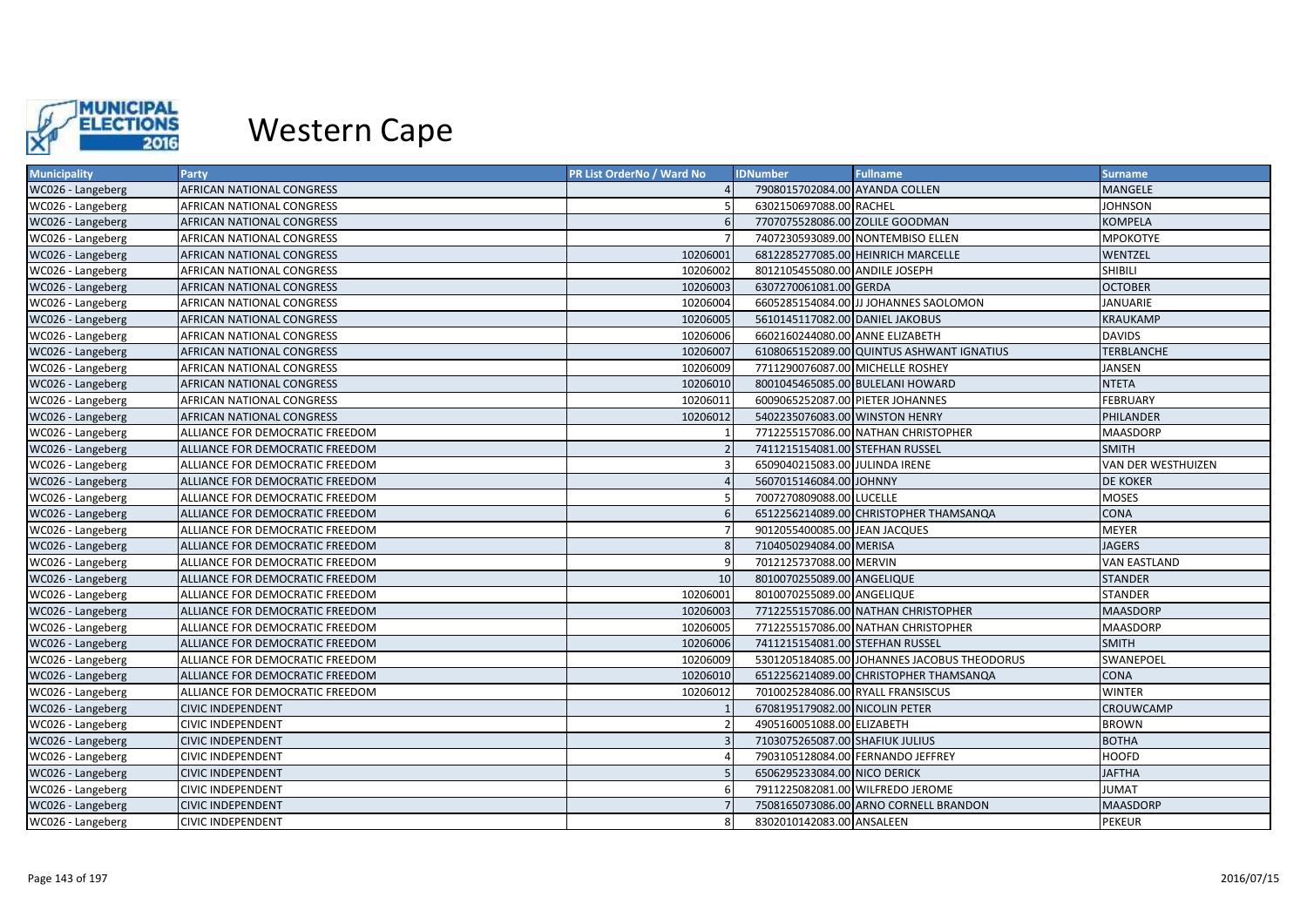

| <b>Municipality</b> | Party                                 | PR List OrderNo / Ward No | <b>IDNumber</b>                  | <b>Fullname</b>                     | <b>Surname</b>         |
|---------------------|---------------------------------------|---------------------------|----------------------------------|-------------------------------------|------------------------|
| WC026 - Langeberg   | <b>CIVIC INDEPENDENT</b>              | 10206001                  | 7103075265087.00 SHAFIUK JULIUS  |                                     | <b>BOTHA</b>           |
| WC026 - Langeberg   | <b>CIVIC INDEPENDENT</b>              | 10206003                  |                                  | 7911225082081.00 WILFREDO JEROME    | <b>JUMAT</b>           |
| WC026 - Langeberg   | <b>CIVIC INDEPENDENT</b>              | 10206004                  | 4905160051088.00 ELIZABETH       |                                     | <b>BROWN</b>           |
| WC026 - Langeberg   | <b>CIVIC INDEPENDENT</b>              | 10206007                  | 6708195179082.00 NICOLIN PETER   |                                     | CROUWCAMP              |
| WC026 - Langeberg   | <b>CIVIC INDEPENDENT</b>              | 10206008                  | 4905160051088.00 ELIZABETH       |                                     | <b>BROWN</b>           |
| WC026 - Langeberg   | <b>CIVIC INDEPENDENT</b>              | 10206009                  | 6506295233084.00 NICO DERICK     |                                     | <b>JAFTHA</b>          |
| WC026 - Langeberg   | <b>CIVIC INDEPENDENT</b>              | 10206012                  |                                  | 7903105128084.00 FERNANDO JEFFREY   | <b>HOOFD</b>           |
| WC026 - Langeberg   | COMMUNITY AND WORKERS ALLIANCE        |                           | 7105220280085.00 DENIA MARIA     |                                     | <b>JANSEN</b>          |
| WC026 - Langeberg   | COMMUNITY AND WORKERS ALLIANCE        |                           | 6412065152085.00 WILSON          |                                     | <b>HERMANUS</b>        |
| WC026 - Langeberg   | COMMUNITY AND WORKERS ALLIANCE        |                           | 8103130151081.00 MIRIAM          |                                     | SWANEPOEL              |
| WC026 - Langeberg   | COMMUNITY AND WORKERS ALLIANCE        |                           | 8007280846087.00 ALIAH SHIRLEY   |                                     | <b>DAWIDS</b>          |
| WC026 - Langeberg   | COMMUNITY AND WORKERS ALLIANCE        |                           | 6001085175083.00 SIMON           |                                     | <b>JACOBS</b>          |
| WC026 - Langeberg   | <b>COMMUNITY AND WORKERS ALLIANCE</b> |                           | 7001185169084.00 DANIEL          |                                     | <b>JONAS</b>           |
| WC026 - Langeberg   | COMMUNITY AND WORKERS ALLIANCE        |                           | 7807175162081.00 GERRIE ADAM     |                                     | <b>REGUE</b>           |
| WC026 - Langeberg   | COMMUNITY AND WORKERS ALLIANCE        |                           | 7003250858088.00 GERTRUIDA       |                                     | <b>WEYERS</b>          |
| WC026 - Langeberg   | COMMUNITY AND WORKERS ALLIANCE        |                           | 6904185266084.00 JACOBUS         |                                     | <b>ADONIS</b>          |
| WC026 - Langeberg   | <b>COMMUNITY AND WORKERS ALLIANCE</b> | 10 <sup>1</sup>           |                                  | 4505265106082.00 STEPHANUS BENJAMIN | <b>ROELFSE</b>         |
| WC026 - Langeberg   | COMMUNITY AND WORKERS ALLIANCE        | 11                        | 9101125171089.00 DENECO          |                                     | <b>DUBÉ</b>            |
| WC026 - Langeberg   | <b>COMMUNITY AND WORKERS ALLIANCE</b> | 12                        | 6211225202081.00 PATRICK         |                                     | <b>BOOYSEN</b>         |
| WC026 - Langeberg   | COMMUNITY AND WORKERS ALLIANCE        | 10206001                  | 9101125171089.00 DENECO          |                                     | <b>DUBÉ</b>            |
| WC026 - Langeberg   | COMMUNITY AND WORKERS ALLIANCE        | 10206002                  | 8507305979086.00 MALIZO DAVID    |                                     | <b>KWINANA</b>         |
| WC026 - Langeberg   | COMMUNITY AND WORKERS ALLIANCE        | 10206003                  |                                  | 4505265106082.00 STEPHANUS BENJAMIN | <b>ROELFSE</b>         |
| WC026 - Langeberg   | <b>COMMUNITY AND WORKERS ALLIANCE</b> | 10206004                  | 5203265164082.00 DAVID           |                                     | <b>LAWAK</b>           |
| WC026 - Langeberg   | COMMUNITY AND WORKERS ALLIANCE        | 10206005                  | 6001085175083.00 SIMON           |                                     | <b>JACOBS</b>          |
| WC026 - Langeberg   | COMMUNITY AND WORKERS ALLIANCE        | 10206006                  | 7807175162081.00 GERRIE ADAM     |                                     | <b>REGUE</b>           |
| WC026 - Langeberg   | COMMUNITY AND WORKERS ALLIANCE        | 10206007                  | 7105220280085.00 DENIA MARIA     |                                     | <b>JANSEN</b>          |
| WC026 - Langeberg   | <b>COMMUNITY AND WORKERS ALLIANCE</b> | 10206008                  | 6412065152085.00 WILSON          |                                     | <b>HERMANUS</b>        |
| WC026 - Langeberg   | COMMUNITY AND WORKERS ALLIANCE        | 10206009                  | 7706045130080.00 FRANCOIS        |                                     | WEYERS                 |
| WC026 - Langeberg   | <b>COMMUNITY AND WORKERS ALLIANCE</b> | 10206010                  | 8910085404087.00 SIYANDA MICHAEL |                                     | PAMBUKA                |
| WC026 - Langeberg   | COMMUNITY AND WORKERS ALLIANCE        | 10206011                  | 6904185266084.00 JACOBUS         |                                     | <b>ADONIS</b>          |
| WC026 - Langeberg   | COMMUNITY AND WORKERS ALLIANCE        | 10206012                  | 8007280846087.00 ALIAH SHIRLEY   |                                     | <b>DAWIDS</b>          |
| WC026 - Langeberg   | CONGRESS OF THE PEOPLE                |                           |                                  | 7607295357086.00 WISEMAN ZAMIKAYA   | <b>NYAMANA</b>         |
| WC026 - Langeberg   | CONGRESS OF THE PEOPLE                | 10206001                  | 7903240241081.00 THERESA         |                                     | REGIE                  |
| WC026 - Langeberg   | CONGRESS OF THE PEOPLE                | 10206002                  |                                  | 7607295357086.00 WISEMAN ZAMIKAYA   | <b>NYAMANA</b>         |
| WC026 - Langeberg   | <b>CONGRESS OF THE PEOPLE</b>         | 10206003                  | 7311215194089.00 EUNICE RECADIO  |                                     | <b>VISAGIE</b>         |
| WC026 - Langeberg   | CONGRESS OF THE PEOPLE                | 10206004                  | 7811235133082.00 RODRICK RIAAN   |                                     | <b>AMBROS</b>          |
| WC026 - Langeberg   | CONGRESS OF THE PEOPLE                | 10206005                  |                                  | 5906010042086.00 MARIA GERTRUIDA    | <b>OOSTENDORFF</b>     |
| WC026 - Langeberg   | CONGRESS OF THE PEOPLE                | 10206006                  | 7912130111080.00 NELLIE          |                                     | SNYMAN                 |
| WC026 - Langeberg   | CONGRESS OF THE PEOPLE                | 10206007                  | 8208220075080.00 VARITY MONIQUE  |                                     | <b>BESTER-DE KOKER</b> |
| WC026 - Langeberg   | <b>CONGRESS OF THE PEOPLE</b>         | 10206008                  | 6810095186082.00 ROBERT          |                                     | ARIES                  |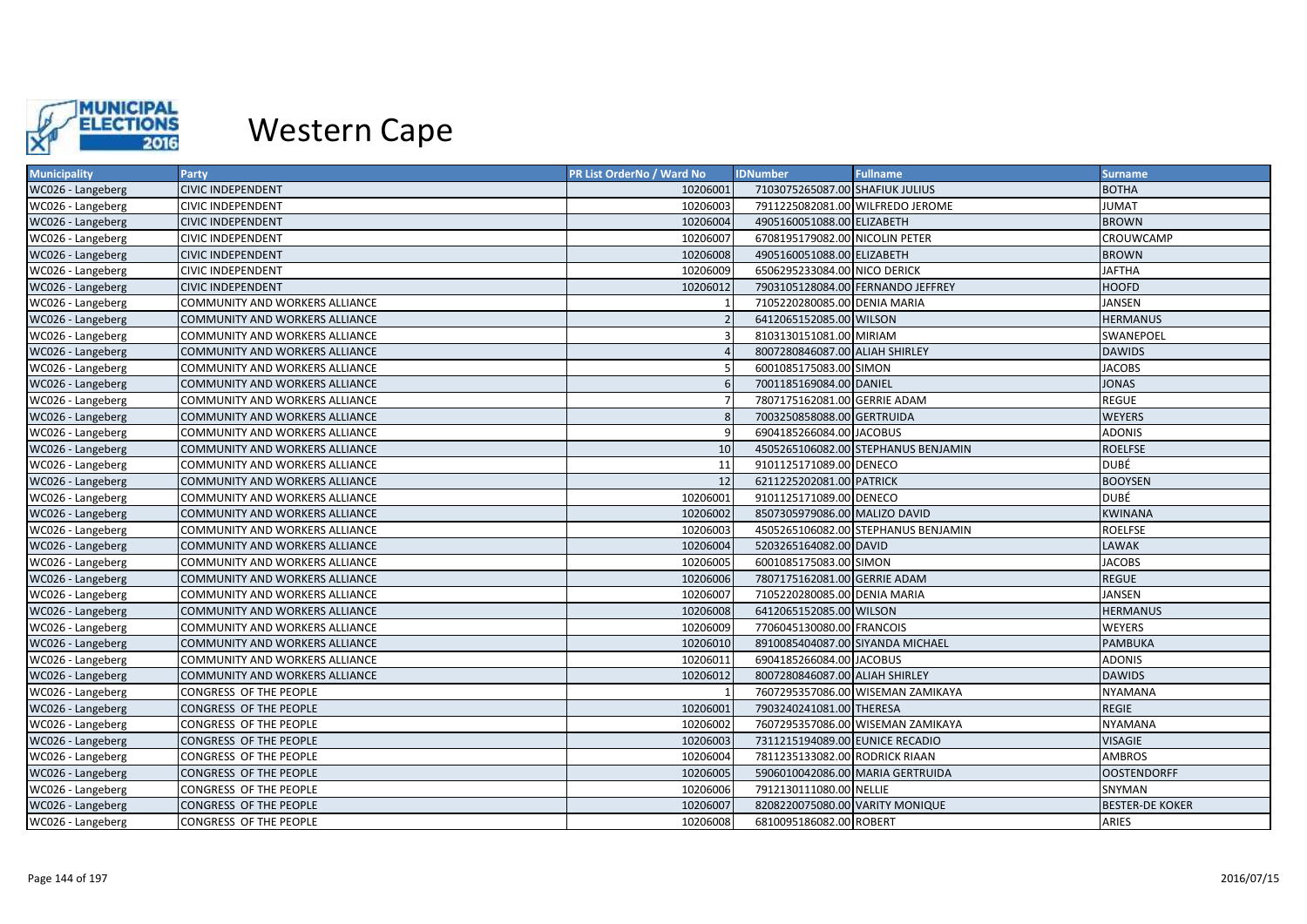

| <b>Municipality</b> | Party                            | <b>PR List OrderNo / Ward No</b> | <b>IDNumber</b>                  | <b>Fullname</b>                        | <b>Surname</b>   |
|---------------------|----------------------------------|----------------------------------|----------------------------------|----------------------------------------|------------------|
| WC026 - Langeberg   | <b>CONGRESS OF THE PEOPLE</b>    | 10206009                         |                                  | 7706290210082.00 CONSTAN MARY-ANNE     | <b>HARRIS</b>    |
| WC026 - Langeberg   | CONGRESS OF THE PEOPLE           | 10206010                         | 7201115039080.00 LINDIKAYA       |                                        | <b>MPIYONKE</b>  |
| WC026 - Langeberg   | CONGRESS OF THE PEOPLE           | 10206011                         | 9109115358087.00 RIWAYN RUBEN    |                                        | <b>DE VOS</b>    |
| WC026 - Langeberg   | CONGRESS OF THE PEOPLE           | 10206012                         | 8809015194083.00 ABRI JAVAN      |                                        | <b>BESTER</b>    |
| WC026 - Langeberg   | <b>DEMOCRATIC ALLIANCE</b>       |                                  |                                  | 5509055027085.00 HENDRIK MATTHEUS      | <b>JANSEN</b>    |
| WC026 - Langeberg   | DEMOCRATIC ALLIANCE              |                                  | 7302115774088.00 SIFISO JEFFREY  |                                        | <b>MALGAS</b>    |
| WC026 - Langeberg   | <b>DEMOCRATIC ALLIANCE</b>       |                                  | 4206195008080.00 GIDEON DANIEL   |                                        | <b>JOUBERT</b>   |
| WC026 - Langeberg   | DEMOCRATIC ALLIANCE              |                                  |                                  | 5806160160086.00 HENRIETTA FLORINA     | MANGENENGENE     |
| WC026 - Langeberg   | <b>DEMOCRATIC ALLIANCE</b>       |                                  | 6402240276081.00 LORELLE SORIKA  |                                        | <b>DOUW</b>      |
| WC026 - Langeberg   | DEMOCRATIC ALLIANCE              |                                  | 5401200371081.00 LEGINAH MIRIAM  |                                        | GXAGXA-MTSAMAYI  |
| WC026 - Langeberg   | DEMOCRATIC ALLIANCE              |                                  | 5506075126087.00 ANDRE           |                                        | <b>GAGIANO</b>   |
| WC026 - Langeberg   | DEMOCRATIC ALLIANCE              |                                  |                                  | 4101175052085.00 JACOBUS DANIEL FOURIE | <b>VAN ZYL</b>   |
| WC026 - Langeberg   | <b>DEMOCRATIC ALLIANCE</b>       |                                  | 6102170191082.00 TESHLE SYBIL    |                                        | <b>DE KOKER</b>  |
| WC026 - Langeberg   | <b>DEMOCRATIC ALLIANCE</b>       | 10206001                         | 4505305056081.00 JACOBUS DANIËL  |                                        | <b>BURGER</b>    |
| WC026 - Langeberg   | <b>DEMOCRATIC ALLIANCE</b>       | 10206002                         | 7707125342082.00 ERNEST          |                                        | <b>QHANKQISO</b> |
| WC026 - Langeberg   | DEMOCRATIC ALLIANCE              | 10206003                         | 6410170220086.00 PAULINE         |                                        | <b>HESS</b>      |
| WC026 - Langeberg   | <b>DEMOCRATIC ALLIANCE</b>       | 10206004                         | 6004135157085.00 NORMAN KEITH    |                                        | <b>STEYN</b>     |
| WC026 - Langeberg   | DEMOCRATIC ALLIANCE              | 10206005                         |                                  | 4603010043088.00 SUSANNA WILHELMINA    | <b>STRAUSS</b>   |
| WC026 - Langeberg   | <b>DEMOCRATIC ALLIANCE</b>       | 10206006                         |                                  | 6009190258082.00 DENDELINE BABARA      | <b>JANSE</b>     |
| WC026 - Langeberg   | DEMOCRATIC ALLIANCE              | 10206007                         | 6011185043081.00 JACQUES         |                                        | <b>KRIEL</b>     |
| WC026 - Langeberg   | <b>DEMOCRATIC ALLIANCE</b>       | 10206008                         | 5806245009084.00 SCHALK WILLEM   |                                        | <b>VAN EEDEN</b> |
| WC026 - Langeberg   | DEMOCRATIC ALLIANCE              | 10206009                         |                                  | 7311025496088.00 NICKLAAS JOHANNES     | <b>BEGINSEL</b>  |
| WC026 - Langeberg   | <b>DEMOCRATIC ALLIANCE</b>       | 10206010                         | 7206015705086.00 ZUKO JEFFREY    |                                        | <b>FALENI</b>    |
| WC026 - Langeberg   | <b>DEMOCRATIC ALLIANCE</b>       | 10206011                         |                                  | 4101175052085.00 JACOBUS DANIEL FOURIE | <b>VAN ZYL</b>   |
| WC026 - Langeberg   | <b>DEMOCRATIC ALLIANCE</b>       | 10206012                         |                                  | 5510055016086.00 ERIC MERVIAN JACOBUS  | <b>SCHEFFERS</b> |
| WC026 - Langeberg   | <b>ECONOMIC FREEDOM FIGHTERS</b> |                                  |                                  | 7902090196080.00 LETTESIA MAGDELENE    | SWANEPOEL        |
| WC026 - Langeberg   | <b>ECONOMIC FREEDOM FIGHTERS</b> |                                  | 7105095518080.00 DOUGLAS         |                                        | <b>GXINA</b>     |
| WC026 - Langeberg   | <b>ECONOMIC FREEDOM FIGHTERS</b> |                                  | 6404110532080.00 BEAUTY NONZAME  |                                        | <b>THAYI</b>     |
| WC026 - Langeberg   | <b>ECONOMIC FREEDOM FIGHTERS</b> |                                  | 7201016922087.00 STANLEY REGENER |                                        | PAPA             |
| WC026 - Langeberg   | <b>ECONOMIC FREEDOM FIGHTERS</b> |                                  | 9308230132084.00 WENDY           |                                        | <b>MASE</b>      |
| WC026 - Langeberg   | <b>ECONOMIC FREEDOM FIGHTERS</b> |                                  | 9101135333083.00 BANDILE ELVIS   |                                        | <b>MZOLA</b>     |
| WC026 - Langeberg   | <b>ECONOMIC FREEDOM FIGHTERS</b> |                                  | 8608280242084.00 CARMEN MARILYN  |                                        | WEELS            |
| WC026 - Langeberg   | <b>ECONOMIC FREEDOM FIGHTERS</b> |                                  |                                  | 7010045884089.00 WILLIAM MAKHOSI       | <b>MHLAKAZA</b>  |
| WC026 - Langeberg   | <b>ECONOMIC FREEDOM FIGHTERS</b> |                                  | 7601101383089.00 NOKWAYIYA       |                                        | <b>MAVELA</b>    |
| WC026 - Langeberg   | <b>ECONOMIC FREEDOM FIGHTERS</b> | 10                               | 7908105178088.00 JAFTHA          |                                        | <b>VAN ZYL</b>   |
| WC026 - Langeberg   | <b>ECONOMIC FREEDOM FIGHTERS</b> | 10206001                         | 9101135333083.00 BANDILE ELVIS   |                                        | <b>MZOLA</b>     |
| WC026 - Langeberg   | <b>ECONOMIC FREEDOM FIGHTERS</b> | 10206002                         | 8801086284083.00 LUYOLO          |                                        | <b>NDONGENI</b>  |
| WC026 - Langeberg   | <b>ECONOMIC FREEDOM FIGHTERS</b> | 10206003                         | 9410185260082.00 ANGELO LUCAINO  |                                        | SWANEPOEL        |
| WC026 - Langeberg   | <b>ECONOMIC FREEDOM FIGHTERS</b> | 10206004                         | 7010045884089.00 WILLIAM MAKHOSI |                                        | MHLAKAZA         |
| WC026 - Langeberg   | <b>ECONOMIC FREEDOM FIGHTERS</b> | 10206005                         | 8510225215086.00 JAQCIE VERNON   |                                        | <b>BOOYSEN</b>   |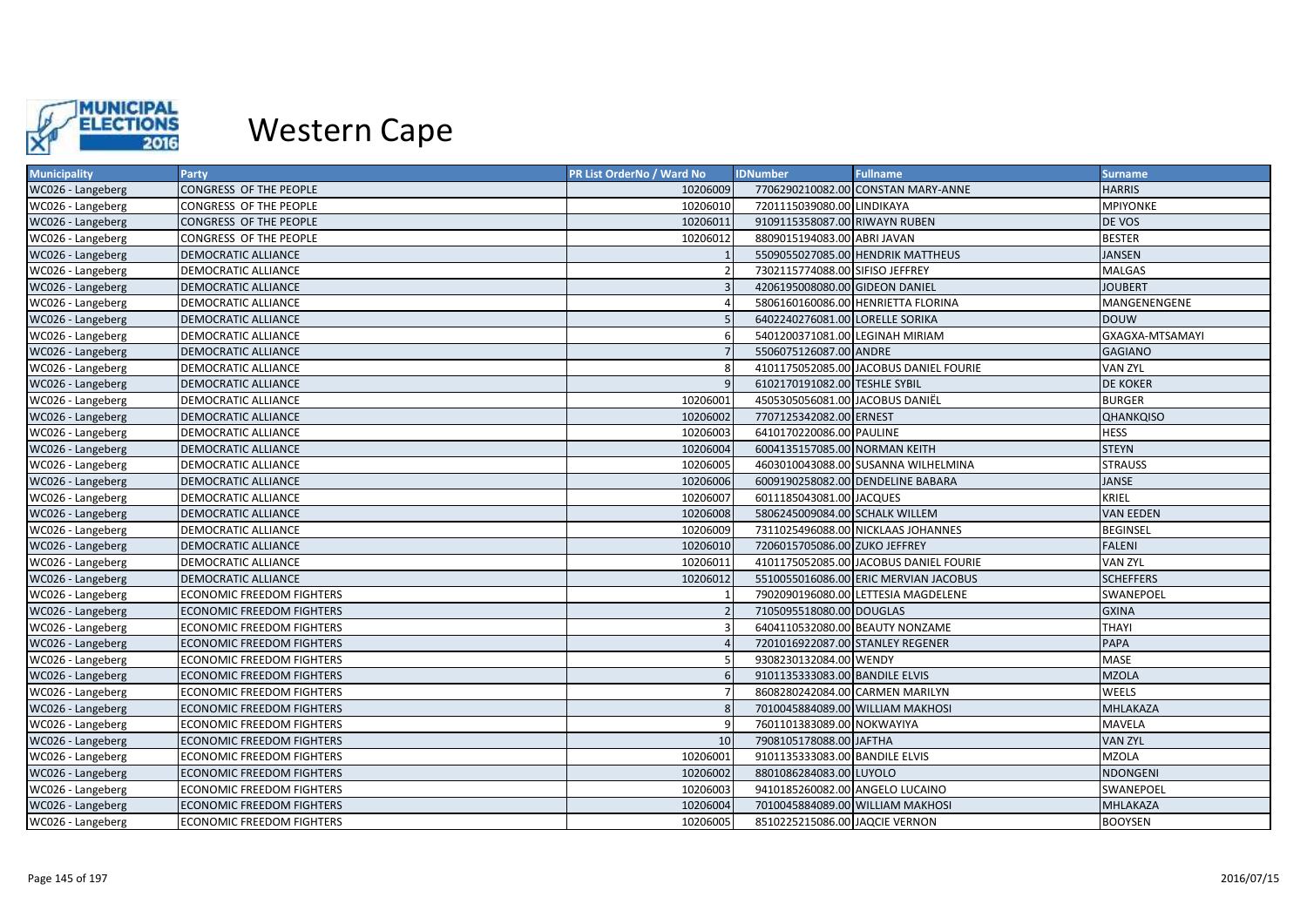

| <b>Municipality</b> | Party                                          | PR List OrderNo / Ward No | <b>IDNumber</b>                  | <b>Fullname</b>                     | Surname,             |
|---------------------|------------------------------------------------|---------------------------|----------------------------------|-------------------------------------|----------------------|
| WC026 - Langeberg   | <b>ECONOMIC FREEDOM FIGHTERS</b>               | 10206006                  | 8208020218088.00 CHARLOTTE H     |                                     | SWANEPOEL            |
| WC026 - Langeberg   | <b>ECONOMIC FREEDOM FIGHTERS</b>               | 10206007                  | 7212215199088.00 DANIEL JOHANNES |                                     | SWANEPOEL            |
| WC026 - Langeberg   | <b>ECONOMIC FREEDOM FIGHTERS</b>               | 10206009                  | 7201016922087.00 STANLEY REGENER |                                     | PAPA                 |
| WC026 - Langeberg   | <b>ECONOMIC FREEDOM FIGHTERS</b>               | 10206010                  | 7105095518080.00 DOUGLAS         |                                     | <b>GXINA</b>         |
| WC026 - Langeberg   | <b>ECONOMIC FREEDOM FIGHTERS</b>               | 10206011                  | 7908105178088.00 JAFTHA          |                                     | <b>VAN ZYL</b>       |
| WC026 - Langeberg   | INDEPENDENT CANDIDATE                          | 10206003                  | 5704265092082.00 BERNARD         |                                     | <b>CUPIDO</b>        |
| WC026 - Langeberg   | <b>INDEPENDENT CANDIDATE</b>                   | 10206004                  | 7106075075083.00 RODGER RENIER   |                                     | <b>KORTJÉ</b>        |
| WC026 - Langeberg   | INDEPENDENT CANDIDATE                          | 10206005                  | 6207285237082.00 DAVIN ADONIS    |                                     | <b>HULL</b>          |
| WC026 - Langeberg   | <b>INDEPENDENT CANDIDATE</b>                   | 10206005                  | 6808255020083.00 GABRIAL JEREMY  |                                     | <b>FIELIES</b>       |
| WC026 - Langeberg   | INDEPENDENT CIVIC ORGANISATION OF SOUTH AFRICA |                           | 6409195298085.00 SAMUEL          |                                     | <b>DU PLESSIS</b>    |
| WC026 - Langeberg   | INDEPENDENT CIVIC ORGANISATION OF SOUTH AFRICA |                           | 6304075173088.00 JAN             |                                     | <b>HOFFMAN</b>       |
| WC026 - Langeberg   | INDEPENDENT CIVIC ORGANISATION OF SOUTH AFRICA |                           | 6801075172085.00 JONKER          |                                     | <b>NEL</b>           |
| WC026 - Langeberg   | INDEPENDENT CIVIC ORGANISATION OF SOUTH AFRICA |                           | 5509280158085.00 ELIZABETH       |                                     | <b>AMBROS</b>        |
| WC026 - Langeberg   | INDEPENDENT CIVIC ORGANISATION OF SOUTH AFRICA |                           | 7302080177085.00 MARLYN JOAN     |                                     | HERLING-CONRADIE     |
| WC026 - Langeberg   | INDEPENDENT CIVIC ORGANISATION OF SOUTH AFRICA |                           | 8402125158089.00 JAQUIS          |                                     | <b>VAN ESLAND</b>    |
| WC026 - Langeberg   | INDEPENDENT CIVIC ORGANISATION OF SOUTH AFRICA |                           | 5207165132081.00 FRANS           |                                     | <b>AMBROS</b>        |
| WC026 - Langeberg   | INDEPENDENT CIVIC ORGANISATION OF SOUTH AFRICA |                           | 7106150229084.00 VANESSA LOUISE  |                                     | <b>JOSEPH</b>        |
| WC026 - Langeberg   | INDEPENDENT CIVIC ORGANISATION OF SOUTH AFRICA |                           | 7012090242080.00 CLAUDIA         |                                     | <b>BAARTMAN</b>      |
| WC026 - Langeberg   | INDEPENDENT CIVIC ORGANISATION OF SOUTH AFRICA | 10                        | 6512200566089.00 JUNET ALETTA    |                                     | <b>ADENDORF</b>      |
| WC026 - Langeberg   | INDEPENDENT CIVIC ORGANISATION OF SOUTH AFRICA | 11                        | 7502125278083.00 JOHANNES        |                                     | <b>JANSEN</b>        |
| WC026 - Langeberg   | INDEPENDENT CIVIC ORGANISATION OF SOUTH AFRICA | 12                        | 6412280190084.00 LEA             |                                     | <b>SIMONS</b>        |
| WC026 - Langeberg   | INDEPENDENT CIVIC ORGANISATION OF SOUTH AFRICA | 13                        | 7505105207089.00 LOUIS PAUL      |                                     | <b>HERLING</b>       |
| WC026 - Langeberg   | INDEPENDENT CIVIC ORGANISATION OF SOUTH AFRICA | 14                        | 8405100196081.00 MARQUARITA      |                                     | PYL                  |
| WC026 - Langeberg   | INDEPENDENT CIVIC ORGANISATION OF SOUTH AFRICA | 15                        |                                  | 5802105203081.00 MARTHINUS JOHANNES | ARENDORFF            |
| WC026 - Langeberg   | INDEPENDENT CIVIC ORGANISATION OF SOUTH AFRICA | 16                        |                                  | 6712200007080.00 MARLENE JUHLENE    | <b>LAMBO</b>         |
| WC026 - Langeberg   | INDEPENDENT CIVIC ORGANISATION OF SOUTH AFRICA | 17                        | 7303260206082.00 FRANSIA         |                                     | DE WEE               |
| WC026 - Langeberg   | INDEPENDENT CIVIC ORGANISATION OF SOUTH AFRICA | 10206001                  | 5308275142083.00 WILLEM          |                                     | <b>MATTHYS</b>       |
| WC026 - Langeberg   | INDEPENDENT CIVIC ORGANISATION OF SOUTH AFRICA | 10206002                  | 7303260206082.00 FRANSIA         |                                     | DE WEE               |
| WC026 - Langeberg   | INDEPENDENT CIVIC ORGANISATION OF SOUTH AFRICA | 10206003                  | 8402125158089.00 JAQUIS          |                                     | <b>VAN ESLAND</b>    |
| WC026 - Langeberg   | INDEPENDENT CIVIC ORGANISATION OF SOUTH AFRICA | 10206004                  | 6512200566089.00 JUNET ALETTA    |                                     | ADENDORF             |
| WC026 - Langeberg   | INDEPENDENT CIVIC ORGANISATION OF SOUTH AFRICA | 10206005                  | 6412280190084.00 LEA             |                                     | <b>SIMONS</b>        |
| WC026 - Langeberg   | INDEPENDENT CIVIC ORGANISATION OF SOUTH AFRICA | 10206006                  | 5308275142083.00 WILLEM          |                                     | <b>MATTHYS</b>       |
| WC026 - Langeberg   | INDEPENDENT CIVIC ORGANISATION OF SOUTH AFRICA | 10206007                  | 6409195298085.00 SAMUEL          |                                     | <b>DU PLESSIS</b>    |
| WC026 - Langeberg   | INDEPENDENT CIVIC ORGANISATION OF SOUTH AFRICA | 10206008                  | 5509280158085.00 ELIZABETH       |                                     | <b>AMBROS</b>        |
| WC026 - Langeberg   | INDEPENDENT CIVIC ORGANISATION OF SOUTH AFRICA | 10206009                  | 7106150229084.00 VANESSA LOUISE  |                                     | <b>JOSEPH</b>        |
| WC026 - Langeberg   | INDEPENDENT CIVIC ORGANISATION OF SOUTH AFRICA | 10206010                  |                                  | 6712200007080.00 MARLENE JUHLENE    | <b>LAMBO</b>         |
| WC026 - Langeberg   | INDEPENDENT CIVIC ORGANISATION OF SOUTH AFRICA | 10206011                  | 7502125278083.00 JOHANNES        |                                     | <b>JANSEN</b>        |
| WC026 - Langeberg   | INDEPENDENT CIVIC ORGANISATION OF SOUTH AFRICA | 10206012                  | 7012090242080.00 CLAUDIA         |                                     | <b>BAARTMAN</b>      |
| WC026 - Langeberg   | LANGERBERG INDEPENDENT PARTY                   |                           | 6308115162084.00 THEODORE MARK   |                                     | <b>VAN DER MERWE</b> |
| WC026 - Langeberg   | LANGERBERG INDEPENDENT PARTY                   |                           | 6501035014084.00 BENJAMIN        |                                     | <b>VAN ROOI</b>      |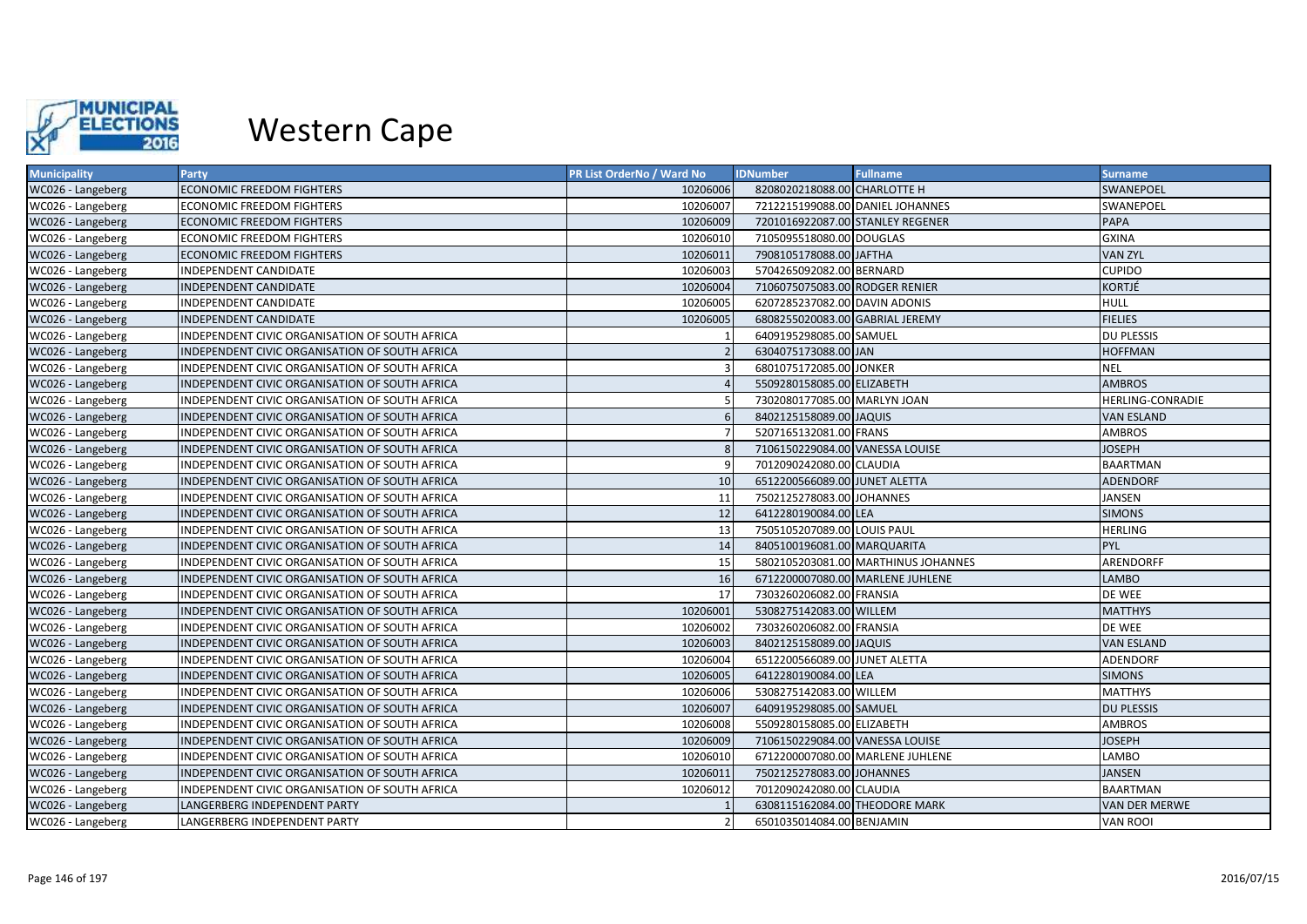

| <b>Municipality</b> | <b>Party</b>                               | <b>PR List OrderNo / Ward No</b> | <b>IDNumber</b>                  | <b>Fullname</b>                   | Surname              |
|---------------------|--------------------------------------------|----------------------------------|----------------------------------|-----------------------------------|----------------------|
| WC026 - Langeberg   | LANGERBERG INDEPENDENT PARTY               |                                  | 5608215046082.00 LEON HENRY      |                                   | <b>DE KOKER</b>      |
| WC026 - Langeberg   | LANGERBERG INDEPENDENT PARTY               |                                  | 5908275236080.00 JOKOBUS         |                                   | <b>MATTHYSE</b>      |
| WC026 - Langeberg   | LANGERBERG INDEPENDENT PARTY               |                                  | 5402285062082.00 PETER JACOBUS   |                                   | <b>BRUINTJIES</b>    |
| WC026 - Langeberg   | LANGERBERG INDEPENDENT PARTY               |                                  | 7209220213086.00 SUSAN ELIZABETH |                                   | RENSENBURG           |
| WC026 - Langeberg   | LANGERBERG INDEPENDENT PARTY               |                                  | 5203275065089.00 IVAN            |                                   | <b>PEKEUR</b>        |
| WC026 - Langeberg   | LANGERBERG INDEPENDENT PARTY               |                                  | 8411045098085.00 HEINRICH JOHN   |                                   | VERMEULEN            |
| WC026 - Langeberg   | LANGERBERG INDEPENDENT PARTY               | $\mathbf{q}$                     | 5302035341085.00 FANIE           |                                   | <b>TSHOTO</b>        |
| WC026 - Langeberg   | LANGERBERG INDEPENDENT PARTY               | 10                               | 5907225121087.00 ELVIS PATRICK   |                                   | SOLDAAT              |
| WC026 - Langeberg   | LANGERBERG INDEPENDENT PARTY               | 11                               | 5812105055084.00 AARON           |                                   | <b>FORTUIN</b>       |
| WC026 - Langeberg   | LANGERBERG INDEPENDENT PARTY               | 12                               | 5908175183085.00 ANTHONY ARTHUR  |                                   | <b>HOFFMAN</b>       |
| WC026 - Langeberg   | LANGERBERG INDEPENDENT PARTY               | 13                               | 6703135153081.00 PIET            |                                   | <b>SLINGERS</b>      |
| WC026 - Langeberg   | LANGERBERG INDEPENDENT PARTY               | 14                               |                                  | 6810165233087.00 JAKOBUS CORNELUS | WINDVOGEL            |
| WC026 - Langeberg   | LANGERBERG INDEPENDENT PARTY               | 10206001                         | 8411045098085.00 HEINRICH JOHN   |                                   | <b>VERMEULEN</b>     |
| WC026 - Langeberg   | LANGERBERG INDEPENDENT PARTY               | 10206002                         |                                  | 6810165233087.00 JAKOBUS CORNELUS | WINDVOGEL            |
| WC026 - Langeberg   | LANGERBERG INDEPENDENT PARTY               | 10206003                         | 6308115162084.00 THEODORE MARK   |                                   | <b>VAN DER MERWE</b> |
| WC026 - Langeberg   | LANGERBERG INDEPENDENT PARTY               | 10206004                         | 7209220213086.00 SUSAN ELIZABETH |                                   | RENSENBURG           |
| WC026 - Langeberg   | LANGERBERG INDEPENDENT PARTY               | 10206005                         | 5812105055084.00 AARON           |                                   | <b>FORTUIN</b>       |
| WC026 - Langeberg   | LANGERBERG INDEPENDENT PARTY               | 10206006                         | 5402285062082.00 PETER JACOBUS   |                                   | <b>BRUINTJIES</b>    |
| WC026 - Langeberg   | LANGERBERG INDEPENDENT PARTY               | 10206007                         | 5908175183085.00 ANTHONY ARTHUR  |                                   | <b>HOFFMAN</b>       |
| WC026 - Langeberg   | LANGERBERG INDEPENDENT PARTY               | 10206008                         | 6703135153081.00 PIET            |                                   | <b>SLINGERS</b>      |
| WC026 - Langeberg   | LANGERBERG INDEPENDENT PARTY               | 10206009                         | 5908275236080.00 JOKOBUS         |                                   | <b>MATTHYSE</b>      |
| WC026 - Langeberg   | LANGERBERG INDEPENDENT PARTY               | 10206010                         | 5302035341085.00 FANIE           |                                   | <b>TSHOTO</b>        |
| WC026 - Langeberg   | LANGERBERG INDEPENDENT PARTY               | 10206011                         | 5907225121087.00 ELVIS PATRICK   |                                   | <b>SOLDAAT</b>       |
| WC026 - Langeberg   | LANGERBERG INDEPENDENT PARTY               | 10206012                         | 5608215046082.00 LEON HENRY      |                                   | <b>DE KOKER</b>      |
| WC026 - Langeberg   | NATIONALIST COLOURED PARTY OF SOUTH AFRICA | 10206003                         | 8012165113082.00 ANDREW WILLEM   |                                   | <b>MACDONALD</b>     |
| WC026 - Langeberg   | NATIONALIST COLOURED PARTY OF SOUTH AFRICA | 10206006                         | 6802095055086.00 DAWID DANIËL    |                                   | <b>LUCAS</b>         |
| WC026 - Langeberg   | PEOPLE'S DEMOCRATIC MOVEMENT               |                                  |                                  | 7412265083089.00 CHRISTOPHER JOHN | <b>GROOTBOOM</b>     |
| WC026 - Langeberg   | PEOPLE'S DEMOCRATIC MOVEMENT               | 10206001                         | 5403060097087.00 MONICA DOREEN   |                                   | TIRAS                |
| WC026 - Langeberg   | PEOPLE'S DEMOCRATIC MOVEMENT               | 10206002                         |                                  | 5402095096080.00 JOHAN AUGUSTINE  | <b>SMIT</b>          |
| WC026 - Langeberg   | PEOPLE'S DEMOCRATIC MOVEMENT               | 10206003                         | 7902280132085.00 MARIE JACOLINE  |                                   | PIETERSE             |
| WC026 - Langeberg   | PEOPLE'S DEMOCRATIC MOVEMENT               | 10206004                         | 7312235956085.00 PIETER          |                                   | <b>KORTJE</b>        |
| WC026 - Langeberg   | PEOPLE'S DEMOCRATIC MOVEMENT               | 10206005                         | 6503275078084.00 TREVOR ANDREW   |                                   | THEUNISSEN           |
| WC026 - Langeberg   | PEOPLE'S DEMOCRATIC MOVEMENT               | 10206006                         |                                  | 7412265083089.00 CHRISTOPHER JOHN | <b>GROOTBOOM</b>     |
| WC026 - Langeberg   | PEOPLE'S DEMOCRATIC MOVEMENT               | 10206007                         | 6704140186082.00 DENISE JOHANNA  |                                   | <b>RAYNERS</b>       |
| WC026 - Langeberg   | PEOPLE'S DEMOCRATIC MOVEMENT               | 10206008                         | 7312235956085.00 PIETER          |                                   | <b>KORTJE</b>        |
| WC026 - Langeberg   | PEOPLE'S DEMOCRATIC MOVEMENT               | 10206009                         |                                  | 6403175143080.00 FREDERICK ARTHUR | <b>TOORN</b>         |
| WC026 - Langeberg   | PEOPLE'S DEMOCRATIC MOVEMENT               | 10206010                         |                                  | 5311225651088.00 MGQIBELO WILSON  | <b>NEL</b>           |
| WC026 - Langeberg   | PEOPLE'S DEMOCRATIC MOVEMENT               | 10206011                         |                                  | 7412265083089.00 CHRISTOPHER JOHN | <b>GROOTBOOM</b>     |
| WC026 - Langeberg   | PEOPLE'S DEMOCRATIC MOVEMENT               | 10206012                         | 7108150202087.00 ELLA            |                                   | <b>JOHNSON</b>       |
| WC026 - Langeberg   | <b>VRYHEIDSFRONT PLUS</b>                  |                                  | 5001115080080.00 JULIUS LOUIS    |                                   | <b>HERFURTH</b>      |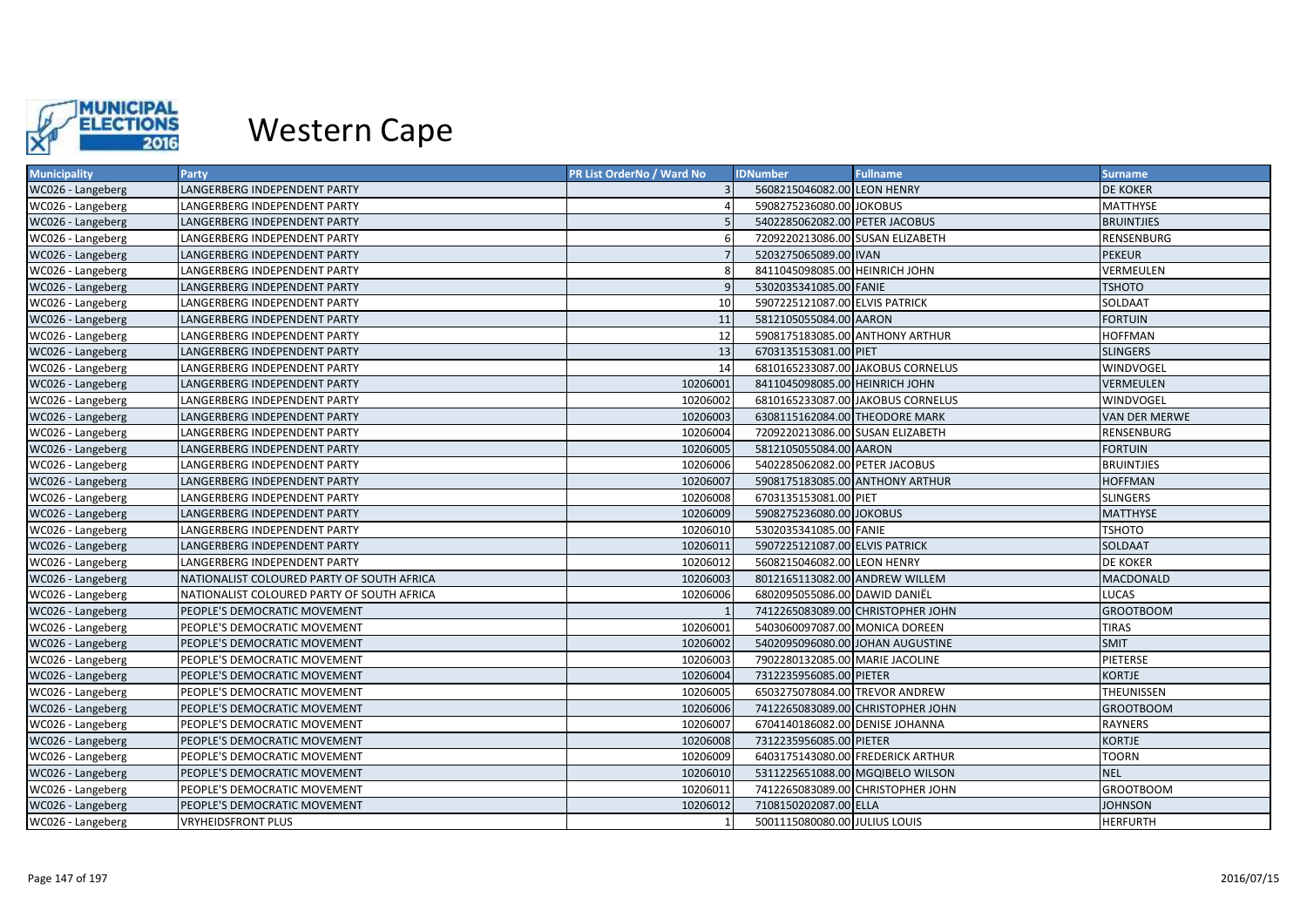

| <b>Municipality</b>     | <b>Party</b>                       | <b>PR List OrderNo / Ward No</b> | <b>IDNumber</b>                   | <b>Fullname</b>                        | <b>Surname</b>   |
|-------------------------|------------------------------------|----------------------------------|-----------------------------------|----------------------------------------|------------------|
| WC026 - Langeberg       | <b>VRYHEIDSFRONT PLUS</b>          | 10206001                         | 5001115080080.00 JULIUS LOUIS     |                                        | <b>HERFURTH</b>  |
| WC026 - Langeberg       | <b>VRYHEIDSFRONT PLUS</b>          | 10206002                         | 5001115080080.00 JULIUS LOUIS     |                                        | <b>HERFURTH</b>  |
| WC026 - Langeberg       | <b>VRYHEIDSFRONT PLUS</b>          | 10206003                         | 5001115080080.00 JULIUS LOUIS     |                                        | <b>HERFURTH</b>  |
| WC026 - Langeberg       | VRYHEIDSFRONT PLUS                 | 10206004                         | 5001115080080.00 JULIUS LOUIS     |                                        | <b>HERFURTH</b>  |
| WC026 - Langeberg       | <b>VRYHEIDSFRONT PLUS</b>          | 10206005                         | 5001115080080.00 JULIUS LOUIS     |                                        | <b>HERFURTH</b>  |
| WC026 - Langeberg       | <b>VRYHEIDSFRONT PLUS</b>          | 10206006                         | 5001115080080.00 JULIUS LOUIS     |                                        | <b>HERFURTH</b>  |
| WC026 - Langeberg       | <b>VRYHEIDSFRONT PLUS</b>          | 10206007                         | 5001115080080.00 JULIUS LOUIS     |                                        | <b>HERFURTH</b>  |
| WC026 - Langeberg       | <b>VRYHEIDSFRONT PLUS</b>          | 10206008                         | 5001115080080.00 JULIUS LOUIS     |                                        | <b>HERFURTH</b>  |
| WC026 - Langeberg       | <b>VRYHEIDSFRONT PLUS</b>          | 10206009                         | 5001115080080.00 JULIUS LOUIS     |                                        | <b>HERFURTH</b>  |
| WC026 - Langeberg       | VRYHEIDSFRONT PLUS                 | 10206010                         | 5001115080080.00 JULIUS LOUIS     |                                        | <b>HERFURTH</b>  |
| WC026 - Langeberg       | <b>VRYHEIDSFRONT PLUS</b>          | 10206011                         | 5001115080080.00 JULIUS LOUIS     |                                        | <b>HERFURTH</b>  |
| WC026 - Langeberg       | <b>VRYHEIDSFRONT PLUS</b>          | 10206012                         | 5001115080080.00 JULIUS LOUIS     |                                        | <b>HERFURTH</b>  |
| WC026 - Langeberg       | <b>WESTERN CAPE COMMUNITY</b>      |                                  | 6912165224080.00 JOHN PETER       |                                        | <b>GOODWIN</b>   |
| WC026 - Langeberg       | <b>WESTERN CAPE COMMUNITY</b>      |                                  | 7809175436085.00 XOLILE           |                                        | <b>MPINI</b>     |
| WC026 - Langeberg       | WESTERN CAPE COMMUNITY             |                                  | 5910225098081.00 PETER ANDREW     |                                        | <b>BOTHMAN</b>   |
| WC026 - Langeberg       | <b>WESTERN CAPE COMMUNITY</b>      |                                  | 7211100177084.00 MARILYN          |                                        | <b>ANTONIE</b>   |
| WC026 - Langeberg       | <b>WESTERN CAPE COMMUNITY</b>      |                                  | 6809095346084.00 JACQUES DEON     |                                        | <b>SWANEPOEL</b> |
| WC026 - Langeberg       | WESTERN CAPE COMMUNITY             | 10206001                         | 6810315266086.00 GEORGE GERALD    |                                        | <b>SMITH</b>     |
| WC026 - Langeberg       | <b>WESTERN CAPE COMMUNITY</b>      | 10206002                         |                                   | 8205025781086.00 LENNOX MZIWOXOLO      | <b>MASE</b>      |
| WC026 - Langeberg       | <b>WESTERN CAPE COMMUNITY</b>      | 10206003                         | 5910225098081.00 PETER ANDREW     |                                        | <b>BOTHMAN</b>   |
| WC026 - Langeberg       | WESTERN CAPE COMMUNITY             | 10206004                         | 6105015203087.00 SALMON           |                                        | <b>MARAIS</b>    |
| WC026 - Langeberg       | <b>WESTERN CAPE COMMUNITY</b>      | 10206005                         | 6910290296080.00 PATRICIA ESTELLE |                                        | <b>SMITH</b>     |
| WC026 - Langeberg       | <b>WESTERN CAPE COMMUNITY</b>      | 10206006                         | 7911265105081.00 JEREMIE JEROME   |                                        | <b>AFRIKA</b>    |
| WC026 - Langeberg       | <b>WESTERN CAPE COMMUNITY</b>      | 10206007                         | 6912165224080.00 JOHN PETER       |                                        | <b>GOODWIN</b>   |
| WC026 - Langeberg       | <b>WESTERN CAPE COMMUNITY</b>      | 10206008                         | 6102185238084.00 JAKOB JOHANNES   |                                        | <b>JACOBS</b>    |
| WC026 - Langeberg       | WESTERN CAPE COMMUNITY             | 10206009                         | 5908225086080.00 ANDREW DANIEL    |                                        | <b>VAN WYK</b>   |
| WC026 - Langeberg       | <b>WESTERN CAPE COMMUNITY</b>      | 10206010                         |                                   | 6507290650082.00 NOKWAYINTOMBI PHUMLA  | <b>TOKWE</b>     |
| WC031 - Theewaterskloof | AFRICAN CHRISTIAN DEMOCRATIC PARTY |                                  |                                   | 4907235016088.00 JAN JOHANNES NICOLAAS | <b>FARMER</b>    |
| WC031 - Theewaterskloof | AFRICAN CHRISTIAN DEMOCRATIC PARTY |                                  | 5811285134081.00 ANDRE DOREN      |                                        | <b>COERT</b>     |
| WC031 - Theewaterskloof | AFRICAN CHRISTIAN DEMOCRATIC PARTY | 10301008                         | 5811285134081.00 ANDRE DOREN      |                                        | <b>COERT</b>     |
| WC031 - Theewaterskloof | AFRICAN CHRISTIAN DEMOCRATIC PARTY | 10301011                         |                                   | 4907235016088.00 JAN JOHANNES NICOLAAS | <b>FARMER</b>    |
| WC031 - Theewaterskloof | AFRICAN CHRISTIAN DEMOCRATIC PARTY | 10301013                         |                                   | 4907235016088.00 JAN JOHANNES NICOLAAS | <b>FARMER</b>    |
| WC031 - Theewaterskloof | AFRICAN CHRISTIAN DEMOCRATIC PARTY | 10301014                         | 5811285134081.00 ANDRE DOREN      |                                        | <b>COERT</b>     |
| WC031 - Theewaterskloof | AFRICAN NATIONAL CONGRESS          |                                  | 6110035163089.00 CHARLES DAVID    |                                        | <b>NOVEMBER</b>  |
| WC031 - Theewaterskloof | AFRICAN NATIONAL CONGRESS          |                                  | 6803060082089.00 RINAH LORRAINE   |                                        | <b>MIENIES</b>   |
| WC031 - Theewaterskloof | AFRICAN NATIONAL CONGRESS          |                                  | 7602295206086.00 DERICK ANTONY    |                                        | <b>APPEL</b>     |
| WC031 - Theewaterskloof | AFRICAN NATIONAL CONGRESS          |                                  | 6404170677080.00 CAROLINE         |                                        | <b>WOOD</b>      |
| WC031 - Theewaterskloof | AFRICAN NATIONAL CONGRESS          | 10301001                         | 7609255132087.00 STEPHEN JOHN     |                                        | POTBERG          |
| WC031 - Theewaterskloof | AFRICAN NATIONAL CONGRESS          | 10301002                         | 7703265124083.00 TYRONE ERNEST    |                                        | <b>SIAS</b>      |
| WC031 - Theewaterskloof | AFRICAN NATIONAL CONGRESS          | 10301003                         | 5410255047082.00 NORMAN JACOBUS   |                                        | <b>CUPIDO</b>    |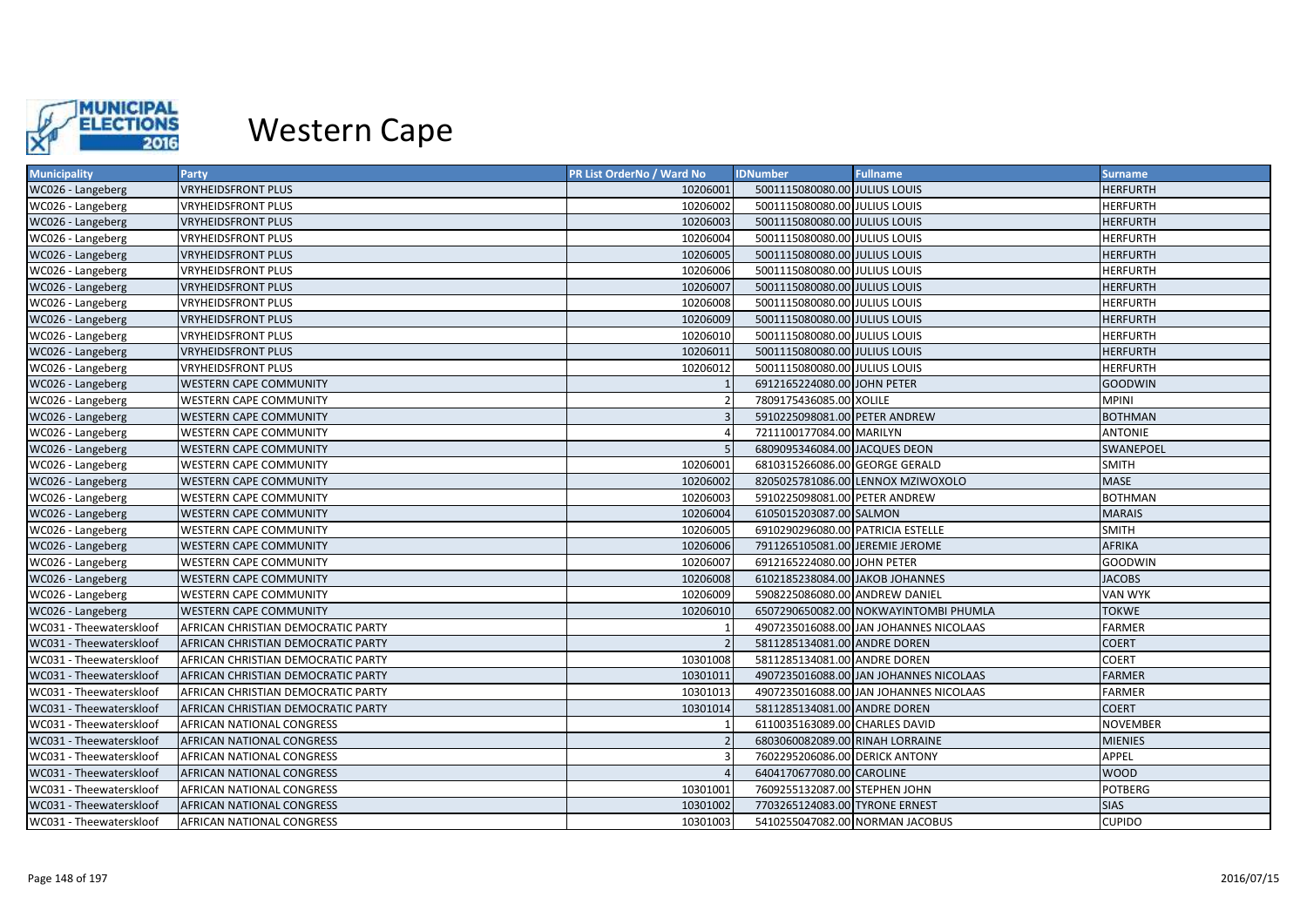

| <b>Municipality</b>     | Party                            | <b>PR List OrderNo / Ward No</b> | <b>IDNumber</b>                   | <b>Fullname</b>                               | <b>Surname</b>      |
|-------------------------|----------------------------------|----------------------------------|-----------------------------------|-----------------------------------------------|---------------------|
| WC031 - Theewaterskloof | <b>AFRICAN NATIONAL CONGRESS</b> | 10301004                         |                                   | 7510105860085.00 MONWABISI RAYMOND            | <b>NONGXAZA</b>     |
| WC031 - Theewaterskloof | <b>AFRICAN NATIONAL CONGRESS</b> | 10301005                         | 5003150129087.00 MARIA            |                                               | <b>VAN REENEN</b>   |
| WC031 - Theewaterskloof | <b>AFRICAN NATIONAL CONGRESS</b> | 10301006                         | 6501046041084.00 PETER            |                                               | DE WET              |
| WC031 - Theewaterskloof | <b>AFRICAN NATIONAL CONGRESS</b> | 10301007                         |                                   | 7111300685086.00 BONGIWE BLOSSOM              | <b>MKHWIBISO</b>    |
| WC031 - Theewaterskloof | AFRICAN NATIONAL CONGRESS        | 10301008                         |                                   | 6806290683089.00 ANTHIA NTOMBEKHAYA           | <b>MENTILE</b>      |
| WC031 - Theewaterskloof | <b>AFRICAN NATIONAL CONGRESS</b> | 10301009                         | 7606045188080.00 MARIO HILTON     |                                               | <b>WITBOOI</b>      |
| WC031 - Theewaterskloof | <b>AFRICAN NATIONAL CONGRESS</b> | 10301010                         | 6208300157081.00 CLARA            |                                               | <b>HENDRICKS</b>    |
| WC031 - Theewaterskloof | <b>AFRICAN NATIONAL CONGRESS</b> | 10301011                         | 7509291180084.00 THANDEKA         |                                               | <b>NDLEBE</b>       |
| WC031 - Theewaterskloof | AFRICAN NATIONAL CONGRESS        | 10301012                         | 7103235961088.00 UNATHI TOTO      |                                               | <b>SIPUNZI</b>      |
| WC031 - Theewaterskloof | <b>AFRICAN NATIONAL CONGRESS</b> | 10301013                         | 7805065783081.00 MZWANELE         |                                               | <b>BHANGAZANA</b>   |
| WC031 - Theewaterskloof | <b>AFRICAN NATIONAL CONGRESS</b> | 10301014                         | 6905020060087.00 MARGARET         |                                               | LE ROUX             |
| WC031 - Theewaterskloof | <b>DEMOCRATIC ALLIANCE</b>       |                                  |                                   | 6806130037082.00 CHRISTINA JOHANNA MARIA      | <b>VOSLOO</b>       |
| WC031 - Theewaterskloof | <b>DEMOCRATIC ALLIANCE</b>       |                                  | 7808045967089.00 ISAAC MBULELO    |                                               | <b>SILEKU</b>       |
| WC031 - Theewaterskloof | <b>DEMOCRATIC ALLIANCE</b>       |                                  | 7010090261084.00 JANE ISABEL      |                                               | <b>ARENDSE</b>      |
| WC031 - Theewaterskloof | <b>DEMOCRATIC ALLIANCE</b>       |                                  | 6609045093087.00 KIRO JACOBIE     |                                               | <b>TIEMIE</b>       |
| WC031 - Theewaterskloof | <b>DEMOCRATIC ALLIANCE</b>       |                                  |                                   | 5909115077080.00 KAREL ISAK JOHANNES          | <b>PAPIER</b>       |
| WC031 - Theewaterskloof | <b>DEMOCRATIC ALLIANCE</b>       |                                  | 7706195068080.00 NICOLAAS         |                                               | <b>PIETERSE</b>     |
| WC031 - Theewaterskloof | <b>DEMOCRATIC ALLIANCE</b>       |                                  | 6410115855087.00 MZIWANELE BRIAN  |                                               | <b>TSHABE</b>       |
| WC031 - Theewaterskloof | <b>DEMOCRATIC ALLIANCE</b>       |                                  | 7103085250087.00 SAMUEL           |                                               | <b>FREDERICKS</b>   |
| WC031 - Theewaterskloof | <b>DEMOCRATIC ALLIANCE</b>       |                                  | 8107020031089.00 CAROL ANTONETTE  |                                               | <b>BENJAMIN</b>     |
| WC031 - Theewaterskloof | <b>DEMOCRATIC ALLIANCE</b>       | 10                               | 6906295112082.00 ANDREAS JACQUES  |                                               | <b>BRINKHUYS</b>    |
| WC031 - Theewaterskloof | <b>DEMOCRATIC ALLIANCE</b>       | 11                               | 7306025340088.00 KANIN            |                                               | <b>TSHINGA</b>      |
| WC031 - Theewaterskloof | <b>DEMOCRATIC ALLIANCE</b>       | 12                               | 8412095119086.00 CORNELIUS IVAN   |                                               | <b>BOTHA</b>        |
| WC031 - Theewaterskloof | <b>DEMOCRATIC ALLIANCE</b>       | 13                               | 6006235080083.00 GABRIËL FRANCOIS |                                               | <b>HUGO</b>         |
| WC031 - Theewaterskloof | <b>DEMOCRATIC ALLIANCE</b>       | 14                               |                                   | 6507260120082.00 MARETTA PETRONELLA           | <b>LOTTERING</b>    |
| WC031 - Theewaterskloof | <b>DEMOCRATIC ALLIANCE</b>       | 10301001                         | 7306025340088.00 KANIN            |                                               | <b>TSHINGA</b>      |
| WC031 - Theewaterskloof | <b>DEMOCRATIC ALLIANCE</b>       | 10301002                         | 6003245039084.00 DANIEL FRANCOIS  |                                               | <b>DU TOIT</b>      |
| WC031 - Theewaterskloof | <b>DEMOCRATIC ALLIANCE</b>       | 10301003                         | 7010090261084.00 JANE ISABEL      |                                               | ARENDSE             |
| WC031 - Theewaterskloof | <b>DEMOCRATIC ALLIANCE</b>       | 10301004                         |                                   | 7111090048081.00 MARTHA MAGDALENA             | <b>KOEGELENBERG</b> |
| WC031 - Theewaterskloof | <b>DEMOCRATIC ALLIANCE</b>       | 10301005                         |                                   | 4512275046084.00 CORNELIUS MARTHINUS          | LAMPRECHT           |
| WC031 - Theewaterskloof | <b>DEMOCRATIC ALLIANCE</b>       | 10301006                         | 6812225102088.00 RONALD           |                                               | <b>BRINKHUYS</b>    |
| WC031 - Theewaterskloof | <b>DEMOCRATIC ALLIANCE</b>       | 10301007                         | 5603060173081.00 PEARL URSHULA    |                                               | <b>STANFLIET</b>    |
| WC031 - Theewaterskloof | <b>DEMOCRATIC ALLIANCE</b>       | 10301008                         | 6410115855087.00 MZIWANELE BRIAN  |                                               | <b>TSHABE</b>       |
| WC031 - Theewaterskloof | <b>DEMOCRATIC ALLIANCE</b>       | 10301009                         | 5310045004080.00 DAWID            |                                               | <b>JOOSTE</b>       |
| WC031 - Theewaterskloof | <b>DEMOCRATIC ALLIANCE</b>       | 10301010                         | 7604240178089.00 MEKIE            |                                               | <b>PLATO</b>        |
| WC031 - Theewaterskloof | <b>DEMOCRATIC ALLIANCE</b>       | 10301011                         | 6611285707087.00 ALFRED           |                                               | <b>MATHEOANE</b>    |
| WC031 - Theewaterskloof | <b>DEMOCRATIC ALLIANCE</b>       | 10301012                         |                                   | 7412175643089.00 GEORGE SALEE LOVEJOY NAVARDO | <b>SEBYBO</b>       |
| WC031 - Theewaterskloof | <b>DEMOCRATIC ALLIANCE</b>       | 10301013                         | 7103085250087.00 SAMUEL           |                                               | <b>FREDERICKS</b>   |
| WC031 - Theewaterskloof | <b>DEMOCRATIC ALLIANCE</b>       | 10301014                         | 7706195068080.00 NICOLAAS         |                                               | <b>PIETERSE</b>     |
| WC031 - Theewaterskloof | <b>ECONOMIC FREEDOM FIGHTERS</b> |                                  | 8708310542089.00 THOZAMA          |                                               | <b>MANGCAYI</b>     |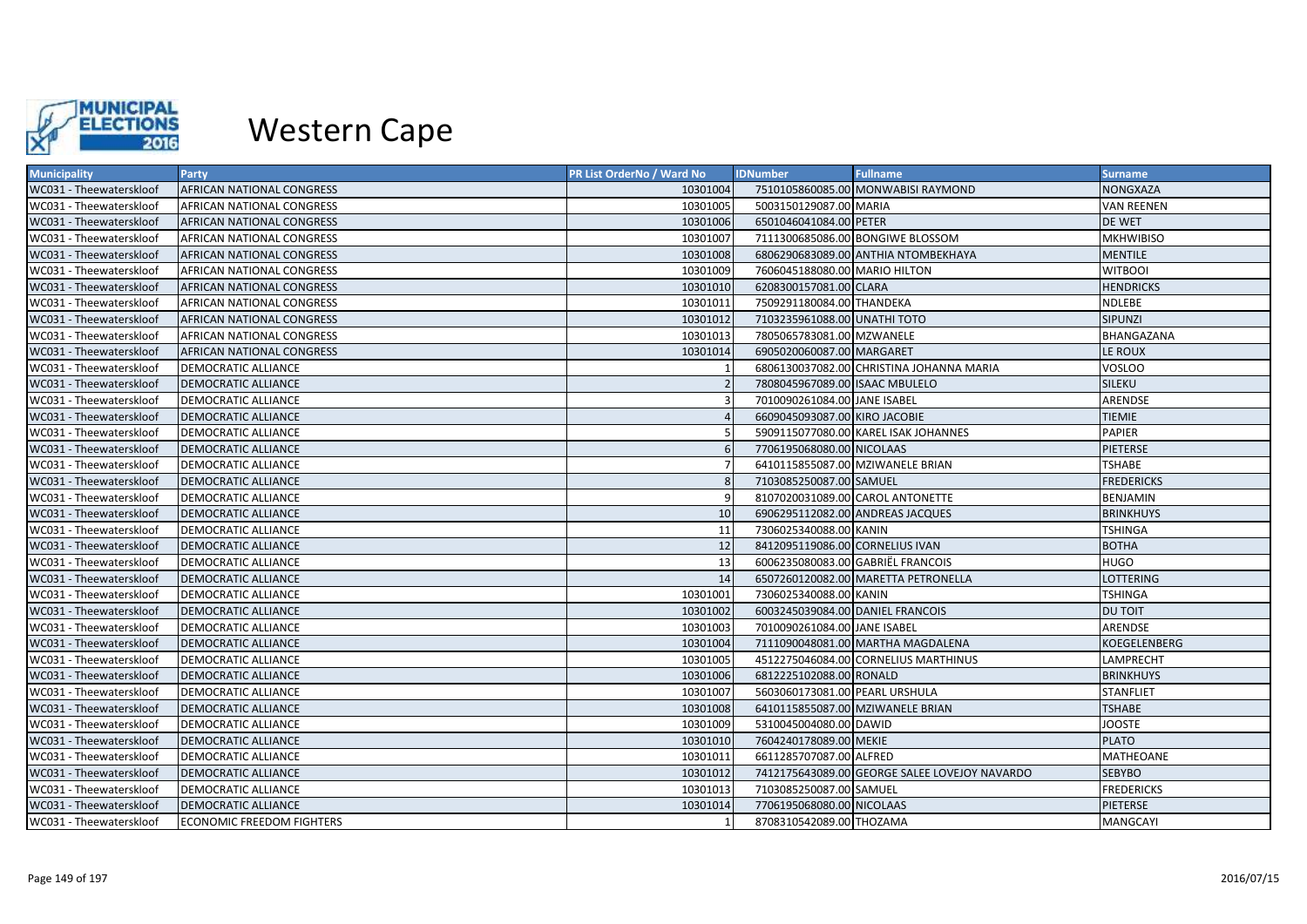

| <b>Municipality</b>     | Party                                          | <b>PR List OrderNo / Ward No</b> | <b>IDNumber</b>                  | <b>Fullname</b>                                | Surname          |
|-------------------------|------------------------------------------------|----------------------------------|----------------------------------|------------------------------------------------|------------------|
| WC031 - Theewaterskloof | <b>ECONOMIC FREEDOM FIGHTERS</b>               |                                  |                                  | 6309135758083.00 PAKAMILE HENDRISON            | <b>MAKAZA</b>    |
| WC031 - Theewaterskloof | <b>ECONOMIC FREEDOM FIGHTERS</b>               |                                  | 6908100213089.00 MARY CHARLOTTE  |                                                | STRYDOM          |
| WC031 - Theewaterskloof | <b>ECONOMIC FREEDOM FIGHTERS</b>               |                                  |                                  | 4811135140081.00 ARNOLD JOHANNES               | <b>MAGERMAN</b>  |
| WC031 - Theewaterskloof | <b>ECONOMIC FREEDOM FIGHTERS</b>               |                                  | 8208161239083.00 MPOLOKENG       |                                                | <b>KHOALI</b>    |
| WC031 - Theewaterskloof | <b>ECONOMIC FREEDOM FIGHTERS</b>               |                                  | 9103036952086.00 ODWA            |                                                | SILIMELA         |
| WC031 - Theewaterskloof | <b>ECONOMIC FREEDOM FIGHTERS</b>               |                                  |                                  | 9408301099087.00 BUYISWA MIRRIAM               | MGEDEZA          |
| WC031 - Theewaterskloof | <b>ECONOMIC FREEDOM FIGHTERS</b>               |                                  |                                  | 8607045986084.00 THEMBI THEMBELANI SIMTHEMBILE | <b>MARHESI</b>   |
| WC031 - Theewaterskloof | <b>ECONOMIC FREEDOM FIGHTERS</b>               |                                  | 8212050163081.00 ROSIE ROSELINE  |                                                | <b>FILANDER</b>  |
| WC031 - Theewaterskloof | <b>ECONOMIC FREEDOM FIGHTERS</b>               | 10                               | 7106205109083.00 RICHARD JAMES   |                                                | <b>WILLIAMS</b>  |
| WC031 - Theewaterskloof | <b>ECONOMIC FREEDOM FIGHTERS</b>               | 11                               | 8506061850085.00 BONGEKA         |                                                | <b>NTSUNGUZI</b> |
| WC031 - Theewaterskloof | <b>ECONOMIC FREEDOM FIGHTERS</b>               | 12                               |                                  | 6312195228088.00 JACOBUS JOHANNES              | SWARTZ           |
| WC031 - Theewaterskloof | <b>ECONOMIC FREEDOM FIGHTERS</b>               | 13                               | 7110245262084.00 RICHARD         |                                                | <b>VAN WYK</b>   |
| WC031 - Theewaterskloof | <b>ECONOMIC FREEDOM FIGHTERS</b>               | 10301001                         | 6612055973081.00 JOHN            |                                                | <b>JOYN</b>      |
| WC031 - Theewaterskloof | <b>ECONOMIC FREEDOM FIGHTERS</b>               | 10301002                         | 6908100213089.00 MARY CHARLOTTE  |                                                | <b>STRYDOM</b>   |
| WC031 - Theewaterskloof | <b>ECONOMIC FREEDOM FIGHTERS</b>               | 10301003                         | 5212235127087.00 LESLIE CHARLES  |                                                | <b>FISHER</b>    |
| WC031 - Theewaterskloof | <b>ECONOMIC FREEDOM FIGHTERS</b>               | 10301004                         | 7408155444084.00 ISAAC BASIL     |                                                | PETERSEN         |
| WC031 - Theewaterskloof | <b>ECONOMIC FREEDOM FIGHTERS</b>               | 10301005                         | 8212050163081.00 ROSIE ROSELINE  |                                                | <b>FILANDER</b>  |
| WC031 - Theewaterskloof | <b>ECONOMIC FREEDOM FIGHTERS</b>               | 10301006                         |                                  | 8607045986084.00 THEMBI THEMBELANI SIMTHEMBILE | <b>MARHESI</b>   |
| WC031 - Theewaterskloof | <b>ECONOMIC FREEDOM FIGHTERS</b>               | 10301007                         | 7704141202085.00 NTOMBIZONKE     |                                                | <b>SIQHAZA</b>   |
| WC031 - Theewaterskloof | <b>ECONOMIC FREEDOM FIGHTERS</b>               | 10301008                         | 9103036952086.00 ODWA            |                                                | <b>SILIMELA</b>  |
| WC031 - Theewaterskloof | <b>ECONOMIC FREEDOM FIGHTERS</b>               | 10301009                         |                                  | 5911185743088.00 MOEKETSI MICHAEL              | KOLISANG         |
| WC031 - Theewaterskloof | <b>ECONOMIC FREEDOM FIGHTERS</b>               | 10301010                         | 9006105711087.00 SIYANDA         |                                                | QEJA             |
| WC031 - Theewaterskloof | <b>ECONOMIC FREEDOM FIGHTERS</b>               | 10301011                         |                                  | 6309135758083.00 PAKAMILE HENDRISON            | <b>MAKAZA</b>    |
| WC031 - Theewaterskloof | <b>ECONOMIC FREEDOM FIGHTERS</b>               | 10301012                         |                                  | 8002280992080.00 LINDIWE CAROLINE              | <b>BAM</b>       |
| WC031 - Theewaterskloof | <b>ECONOMIC FREEDOM FIGHTERS</b>               | 10301013                         | 7603035202088.00 MARTIN MARCO    |                                                | PIETERSEN        |
| WC031 - Theewaterskloof | <b>ECONOMIC FREEDOM FIGHTERS</b>               | 10301014                         | 7110245262084.00 RICHARD         |                                                | <b>VAN WYK</b>   |
| WC031 - Theewaterskloof | INDEPENDENT CANDIDATE                          | 10301001                         | 5810085013081.00 PETRUS JACOBUS  |                                                | <b>STANDER</b>   |
| WC031 - Theewaterskloof | INDEPENDENT CANDIDATE                          | 10301002                         | 6406025148084.00 GEORGE PETER    |                                                | <b>JURIES</b>    |
| WC031 - Theewaterskloof | <b>INDEPENDENT CANDIDATE</b>                   | 10301006                         | 7506245765085.00 SIBONGILE       |                                                | <b>SOGIBA</b>    |
| WC031 - Theewaterskloof | INDEPENDENT CANDIDATE                          | 10301011                         | 6704215167082.00 IVAN            |                                                | <b>KORTJE</b>    |
| WC031 - Theewaterskloof | INDEPENDENT CANDIDATE                          | 10301013                         | 6704215167082.00 IVAN            |                                                | <b>KORTJE</b>    |
| WC031 - Theewaterskloof | INDEPENDENT CANDIDATE                          | 10301014                         | 6704215167082.00 IVAN            |                                                | <b>KORTJE</b>    |
| WC031 - Theewaterskloof | INDEPENDENT CANDIDATE                          | 10301014                         | 8501105253081.00 ROMANO ITALIO   |                                                | LEKAY            |
| WC031 - Theewaterskloof | INDEPENDENT CIVIC ORGANISATION OF SOUTH AFRICA |                                  | 7012155121088.00 HENRY           |                                                | <b>SYSTER</b>    |
| WC031 - Theewaterskloof | INDEPENDENT CIVIC ORGANISATION OF SOUTH AFRICA |                                  | 7103245149088.00 MARTIN          |                                                | <b>MATHEWS</b>   |
| WC031 - Theewaterskloof | INDEPENDENT CIVIC ORGANISATION OF SOUTH AFRICA |                                  |                                  | 6208280202089.00 JOHANNA CORNELIA              | <b>FOURIE</b>    |
| WC031 - Theewaterskloof | INDEPENDENT CIVIC ORGANISATION OF SOUTH AFRICA |                                  | 7206020116089.00 MICHÉLE LIZETTE |                                                | <b>MATHEWS</b>   |
| WC031 - Theewaterskloof | INDEPENDENT CIVIC ORGANISATION OF SOUTH AFRICA |                                  | 5602225141082.00 PIETER DANIEL   |                                                | <b>HESKWA</b>    |
| WC031 - Theewaterskloof | INDEPENDENT CIVIC ORGANISATION OF SOUTH AFRICA |                                  | 6404215197086.00 KAREL           |                                                | <b>SCHOLTZ</b>   |
| WC031 - Theewaterskloof | INDEPENDENT CIVIC ORGANISATION OF SOUTH AFRICA |                                  |                                  | 7709260100085.00 CHRISTINA JOHANNA             | ABSALOM          |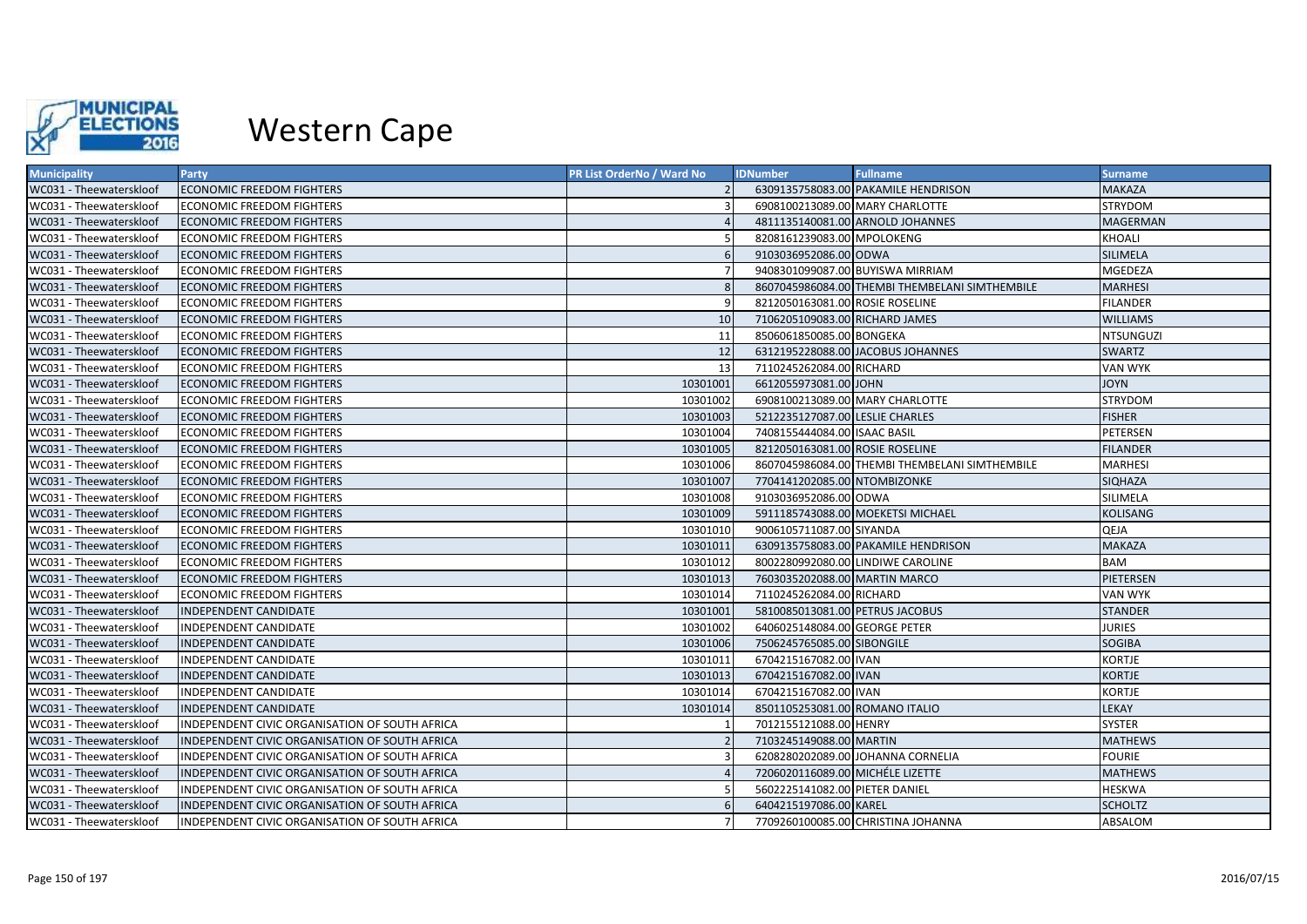

| <b>Municipality</b>     | Party                                          | <b>PR List OrderNo / Ward No</b> | <b>IDNumber</b>                  | <b>Fullname</b>                      | Surname           |
|-------------------------|------------------------------------------------|----------------------------------|----------------------------------|--------------------------------------|-------------------|
| WC031 - Theewaterskloof | INDEPENDENT CIVIC ORGANISATION OF SOUTH AFRICA | 8 <sup>1</sup>                   | 6305195230088.00 ERROL PETER     |                                      | <b>GERTZE</b>     |
| WC031 - Theewaterskloof | INDEPENDENT CIVIC ORGANISATION OF SOUTH AFRICA |                                  | 7701215210085.00 COLVEN          |                                      | <b>SMITH</b>      |
| WC031 - Theewaterskloof | INDEPENDENT CIVIC ORGANISATION OF SOUTH AFRICA | 10                               | 7801055098085.00 JASON MICHAEL   |                                      | <b>JOHANNES</b>   |
| WC031 - Theewaterskloof | INDEPENDENT CIVIC ORGANISATION OF SOUTH AFRICA | 11                               | 4807025099080.00 JAFTHA OTTO     |                                      | <b>FORTUIN</b>    |
| WC031 - Theewaterskloof | INDEPENDENT CIVIC ORGANISATION OF SOUTH AFRICA | 12                               | 7510230692080.00 DINAH           |                                      | ABRAHAMS          |
| WC031 - Theewaterskloof | INDEPENDENT CIVIC ORGANISATION OF SOUTH AFRICA | 10301001                         | 5602225141082.00 PIETER DANIEL   |                                      | <b>HESKWA</b>     |
| WC031 - Theewaterskloof | INDEPENDENT CIVIC ORGANISATION OF SOUTH AFRICA | 10301007                         | 7801055098085.00 JASON MICHAEL   |                                      | <b>JOHANNES</b>   |
| WC031 - Theewaterskloof | INDEPENDENT CIVIC ORGANISATION OF SOUTH AFRICA | 10301008                         | 6305195230088.00 ERROL PETER     |                                      | <b>GERTZE</b>     |
| WC031 - Theewaterskloof | INDEPENDENT CIVIC ORGANISATION OF SOUTH AFRICA | 10301009                         | 6404215197086.00 KAREL           |                                      | <b>SCHOLTZ</b>    |
| WC031 - Theewaterskloof | INDEPENDENT CIVIC ORGANISATION OF SOUTH AFRICA | 10301010                         | 7012155121088.00 HENRY           |                                      | <b>SYSTER</b>     |
| WC031 - Theewaterskloof | INDEPENDENT CIVIC ORGANISATION OF SOUTH AFRICA | 10301011                         | 4807025099080.00 JAFTHA OTTO     |                                      | <b>FORTUIN</b>    |
| WC031 - Theewaterskloof | INDEPENDENT CIVIC ORGANISATION OF SOUTH AFRICA | 10301012                         |                                  | 7709260100085.00 CHRISTINA JOHANNA   | ABSALOM           |
| WC031 - Theewaterskloof | INDEPENDENT CIVIC ORGANISATION OF SOUTH AFRICA | 10301013                         |                                  | 6208280202089.00 JOHANNA CORNELIA    | <b>FOURIE</b>     |
| WC031 - Theewaterskloof | INDEPENDENT CIVIC ORGANISATION OF SOUTH AFRICA | 10301014                         | 7206020116089.00 MICHÉLE LIZETTE |                                      | <b>MATHEWS</b>    |
| WC031 - Theewaterskloof | PEOPLE'S DEMOCRATIC MOVEMENT                   |                                  | 7102280928083.00 URSULA MIRIAM   |                                      | <b>WYNGAARD</b>   |
| WC031 - Theewaterskloof | PEOPLE'S DEMOCRATIC MOVEMENT                   | 10301005                         | 6409305811082.00 ANDREW          |                                      | <b>VAN LOUW</b>   |
| WC031 - Theewaterskloof | PEOPLE'S DEMOCRATIC MOVEMENT                   | 10301006                         | 6409305811082.00 ANDREW          |                                      | <b>VAN LOUW</b>   |
| WC031 - Theewaterskloof | PEOPLE'S DEMOCRATIC MOVEMENT                   | 10301008                         | 7102280928083.00 URSULA MIRIAM   |                                      | <b>WYNGAARD</b>   |
| WC031 - Theewaterskloof | PEOPLE'S DEMOCRATIC MOVEMENT                   | 10301009                         |                                  | 6403125255083.00 BENJAMIN ANDREW     | <b>SNYDERS</b>    |
| WC031 - Theewaterskloof | THE PEOPLES INDEPENDENT CIVIC ORGANISATION     |                                  | 6411235773085.00 JOHN ROBERT     |                                      | <b>MICHELS</b>    |
| WC031 - Theewaterskloof | THE PEOPLES INDEPENDENT CIVIC ORGANISATION     |                                  |                                  | 7102260291080.00 CHARMAINE CAROL     | <b>BRUINTJIES</b> |
| WC031 - Theewaterskloof | THE PEOPLES INDEPENDENT CIVIC ORGANISATION     | 10301010                         | 6411235773085.00 JOHN ROBERT     |                                      | <b>MICHELS</b>    |
| WC031 - Theewaterskloof | THE PEOPLES INDEPENDENT CIVIC ORGANISATION     | 10301011                         |                                  | 7102260291080.00 CHARMAINE CAROL     | <b>BRUINTJIES</b> |
| WC031 - Theewaterskloof | UNITED DEMOCRATIC MOVEMENT                     |                                  | 8206026045083.00 LINDIKHAYA      |                                      | <b>NOETO</b>      |
| WC031 - Theewaterskloof | UNITED DEMOCRATIC MOVEMENT                     |                                  | 7604150794081.00 LULAMA EUNICE   |                                      | MAJIVOLO          |
| WC031 - Theewaterskloof | UNITED DEMOCRATIC MOVEMENT                     |                                  | 7310235827082.00 SIMBONGILE      |                                      | MAJELO            |
| WC031 - Theewaterskloof | UNITED DEMOCRATIC MOVEMENT                     |                                  |                                  | 7110180534083.00 NODENDITINI GETRUDE | PALI              |
| WC031 - Theewaterskloof | UNITED DEMOCRATIC MOVEMENT                     |                                  | 7003145922081.00 WONKE           |                                      | KALAKO            |
| WC031 - Theewaterskloof | UNITED DEMOCRATIC MOVEMENT                     |                                  | 8204120637087.00 XOLELWA         |                                      | <b>MADLALISA</b>  |
| WC031 - Theewaterskloof | UNITED DEMOCRATIC MOVEMENT                     |                                  | 7705280959088.00 LINDIWE         |                                      | <b>DELAYI</b>     |
| WC031 - Theewaterskloof | UNITED DEMOCRATIC MOVEMENT                     |                                  | 7601156260083.00 ZENZELE         |                                      | <b>MPAMPA</b>     |
| WC031 - Theewaterskloof | UNITED DEMOCRATIC MOVEMENT                     | q                                | 8105240372085.00 NOSAKHELE       |                                      | <b>XALA</b>       |
| WC031 - Theewaterskloof | UNITED DEMOCRATIC MOVEMENT                     | 10                               | 8406106344089.00 LUYANDA         |                                      | <b>BAYANA</b>     |
| WC031 - Theewaterskloof | UNITED DEMOCRATIC MOVEMENT                     | 11                               | 9404041689089.00 NANDIPHA        |                                      | <b>DALIWONGA</b>  |
| WC031 - Theewaterskloof | UNITED DEMOCRATIC MOVEMENT                     | 12                               | 7105205506082.00 CHUMILE         |                                      | <b>NONGOGO</b>    |
| WC031 - Theewaterskloof | UNITED DEMOCRATIC MOVEMENT                     | 13                               |                                  | 6911015947080.00 MONWABISI VINCENT   | <b>JIBA</b>       |
| WC031 - Theewaterskloof | UNITED DEMOCRATIC MOVEMENT                     | 14                               | 6406295823085.00 FUNEKILE        |                                      | <b>BINJANA</b>    |
| WC031 - Theewaterskloof | UNITED DEMOCRATIC MOVEMENT                     | 15                               | 8606015478080.00 BATHANDWA       |                                      | <b>MAYOSI</b>     |
| WC031 - Theewaterskloof | UNITED DEMOCRATIC MOVEMENT                     | 10301001                         | 9404041689089.00 NANDIPHA        |                                      | DALIWONGA         |
| WC031 - Theewaterskloof | UNITED DEMOCRATIC MOVEMENT                     | 10301002                         | 7705280959088.00 LINDIWE         |                                      | <b>DELAYI</b>     |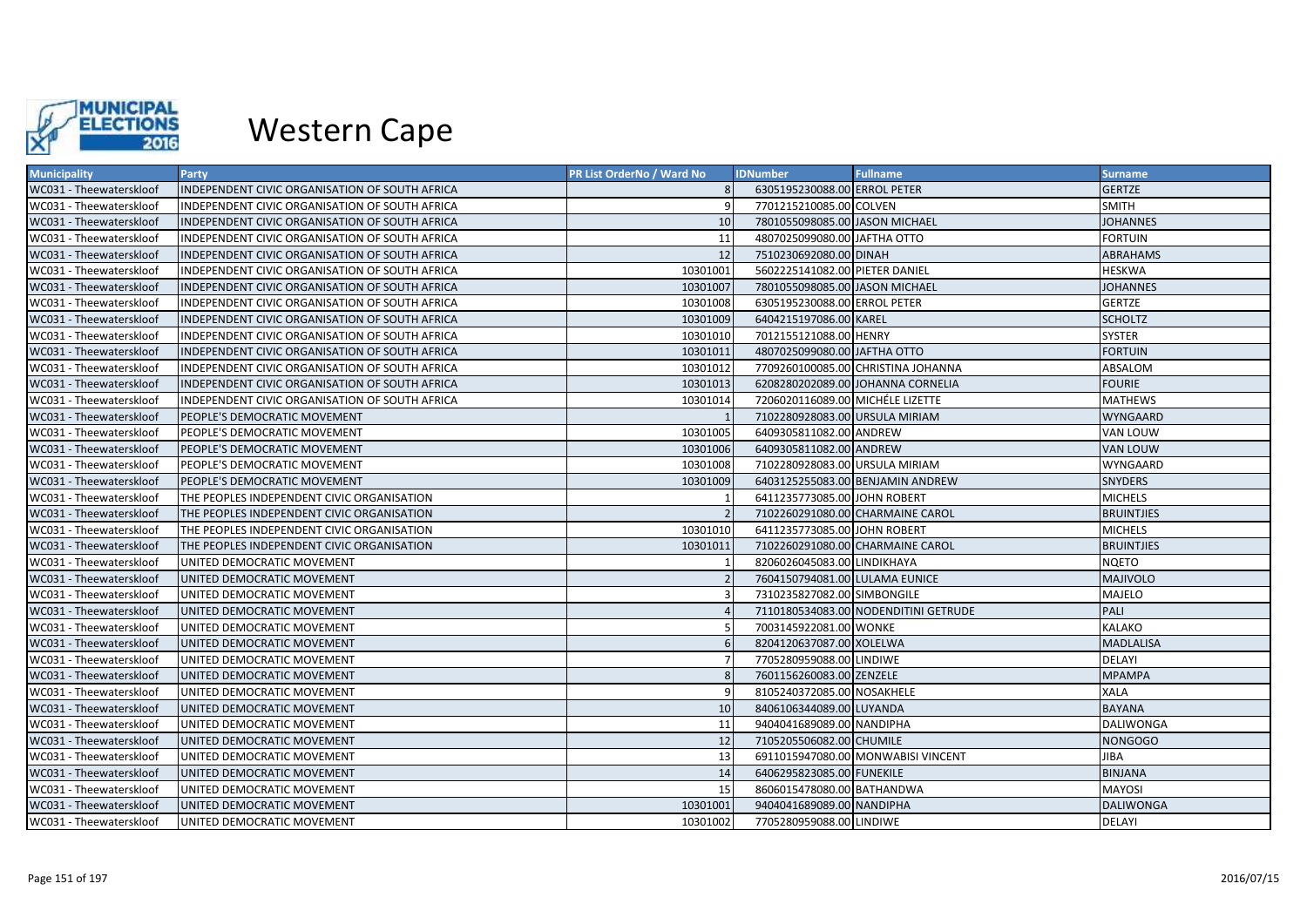

| <b>Municipality</b>     | Party                            | <b>PR List OrderNo / Ward No</b> | <b>IDNumber</b>                 | <b>Fullname</b>                          | <b>Surname</b>    |
|-------------------------|----------------------------------|----------------------------------|---------------------------------|------------------------------------------|-------------------|
| WC031 - Theewaterskloof | UNITED DEMOCRATIC MOVEMENT       | 10301003                         | 8204120637087.00 XOLELWA        |                                          | <b>MADLALISA</b>  |
| WC031 - Theewaterskloof | UNITED DEMOCRATIC MOVEMENT       | 10301004                         | 6406295823085.00 FUNEKILE       |                                          | <b>BINJANA</b>    |
| WC031 - Theewaterskloof | UNITED DEMOCRATIC MOVEMENT       | 10301005                         |                                 | 6911015947080.00 MONWABISI VINCENT       | <b>JIBA</b>       |
| WC031 - Theewaterskloof | UNITED DEMOCRATIC MOVEMENT       | 10301006                         |                                 | 7110180534083.00 NODENDITINI GETRUDE     | PALI              |
| WC031 - Theewaterskloof | UNITED DEMOCRATIC MOVEMENT       | 10301007                         | 7601156260083.00 ZENZELE        |                                          | <b>MPAMPA</b>     |
| WC031 - Theewaterskloof | UNITED DEMOCRATIC MOVEMENT       | 10301008                         | 7310235827082.00 SIMBONGILE     |                                          | MAJELO            |
| WC031 - Theewaterskloof | UNITED DEMOCRATIC MOVEMENT       | 10301009                         | 7003145922081.00 WONKE          |                                          | <b>KALAKO</b>     |
| WC031 - Theewaterskloof | UNITED DEMOCRATIC MOVEMENT       | 10301010                         | 8105240372085.00 NOSAKHELE      |                                          | <b>XALA</b>       |
| WC031 - Theewaterskloof | UNITED DEMOCRATIC MOVEMENT       | 10301011                         | 8406106344089.00 LUYANDA        |                                          | <b>BAYANA</b>     |
| WC031 - Theewaterskloof | UNITED DEMOCRATIC MOVEMENT       | 10301012                         | 7604150794081.00 LULAMA EUNICE  |                                          | MAJIVOLO          |
| WC031 - Theewaterskloof | UNITED DEMOCRATIC MOVEMENT       | 10301013                         | 8206026045083.00 LINDIKHAYA     |                                          | <b>NQETO</b>      |
| WC031 - Theewaterskloof | UNITED DEMOCRATIC MOVEMENT       | 10301014                         | 7105205506082.00 CHUMILE        |                                          | <b>NONGOGO</b>    |
| WC031 - Theewaterskloof | UNITED FRONT OF THE EASTERN CAPE |                                  | 6603225670087.00 MHLAWAKHE      |                                          | <b>GANA</b>       |
| WC031 - Theewaterskloof | UNITED FRONT OF THE EASTERN CAPE |                                  | 7309060909080.00 NOMISISI       |                                          | <b>DLATHU</b>     |
| WC031 - Theewaterskloof | UNITED FRONT OF THE EASTERN CAPE |                                  | 8210195970089.00 LUBABALO       |                                          | <b>MADIZENI</b>   |
| WC031 - Theewaterskloof | UNITED FRONT OF THE EASTERN CAPE |                                  | 7904260658089.00 NONZALISEKO    |                                          | <b>NDLEBE</b>     |
| WC031 - Theewaterskloof | UNITED FRONT OF THE EASTERN CAPE |                                  | 6205265857085.00 SONWABO ELMON  |                                          | <b>JANGILE</b>    |
| WC031 - Theewaterskloof | UNITED FRONT OF THE EASTERN CAPE |                                  |                                 | 7404041828085.00 NONTOBEKO JOYCE         | <b>NTIBANE</b>    |
| WC031 - Theewaterskloof | UNITED FRONT OF THE EASTERN CAPE |                                  |                                 | 6306051329089.00 NOMTHANDAZO CYNTHIA     | <b>MKUKU</b>      |
| WC031 - Theewaterskloof | UNITED FRONT OF THE EASTERN CAPE |                                  | 8206211124081.00 NOLUVO KAREN   |                                          | FAZI              |
| WC031 - Theewaterskloof | UNITED FRONT OF THE EASTERN CAPE |                                  |                                 | 5610250879088.00 ZAMEKILE CHRISTINA      | <b>MABULA</b>     |
| WC031 - Theewaterskloof | UNITED FRONT OF THE EASTERN CAPE | 10                               |                                 | 6907160032082.00 MAUREEN SANETTA FRANCIS | ADENDORFF         |
| WC031 - Theewaterskloof | UNITED FRONT OF THE EASTERN CAPE | 11                               |                                 | 5806075800081.00 THEMBISILE LEONARD      | <b>NOHIYA</b>     |
| WC031 - Theewaterskloof | UNITED FRONT OF THE EASTERN CAPE | 12                               |                                 | 7506256096081.00 THOBINCEBA FREEZIL      | TSHUNGWANA        |
| WC031 - Theewaterskloof | UNITED FRONT OF THE EASTERN CAPE | 10301008                         | 7404166084084.00 DAVID          |                                          | LEKENA            |
| WC031 - Theewaterskloof | UNITED FRONT OF THE EASTERN CAPE | 10301012                         |                                 | 5806075800081.00 THEMBISILE LEONARD      | <b>NOHIYA</b>     |
| WC031 - Theewaterskloof | UNITED FRONT OF THE EASTERN CAPE | 10301013                         |                                 | 7506256096081.00 THOBINCEBA FREEZIL      | <b>TSHUNGWANA</b> |
| WC031 - Theewaterskloof | <b>VRYHEIDSFRONT PLUS</b>        |                                  | 5111165031089.00 CLIVE HUMPHREY |                                          | SANDENBERGH       |
| WC031 - Theewaterskloof | <b>VRYHEIDSFRONT PLUS</b>        | 10301001                         | 5111165031089.00 CLIVE HUMPHREY |                                          | SANDENBERGH       |
| WC031 - Theewaterskloof | <b>VRYHEIDSFRONT PLUS</b>        | 10301002                         | 5111165031089.00 CLIVE HUMPHREY |                                          | SANDENBERGH       |
| WC031 - Theewaterskloof | <b>VRYHEIDSFRONT PLUS</b>        | 10301003                         | 4609220015089.00 ELIZABETH MAY  |                                          | <b>DAVEL</b>      |
| WC031 - Theewaterskloof | <b>VRYHEIDSFRONT PLUS</b>        | 10301004                         | 5111165031089.00 CLIVE HUMPHREY |                                          | SANDENBERGH       |
| WC031 - Theewaterskloof | <b>VRYHEIDSFRONT PLUS</b>        | 10301005                         |                                 | 4312145002080.00 OLIVIER JOHANNES        | <b>HENNING</b>    |
| WC031 - Theewaterskloof | <b>VRYHEIDSFRONT PLUS</b>        | 10301006                         |                                 | 4312145002080.00 OLIVIER JOHANNES        | <b>HENNING</b>    |
| WC031 - Theewaterskloof | <b>VRYHEIDSFRONT PLUS</b>        | 10301007                         | 5512070132088.00 WILNA FLEUR    |                                          | <b>ROSSOUW</b>    |
| WC031 - Theewaterskloof | <b>VRYHEIDSFRONT PLUS</b>        | 10301008                         | 4609220015089.00 ELIZABETH MAY  |                                          | <b>DAVEL</b>      |
| WC031 - Theewaterskloof | <b>VRYHEIDSFRONT PLUS</b>        | 10301009                         |                                 | 4312145002080.00 OLIVIER JOHANNES        | <b>HENNING</b>    |
| WC031 - Theewaterskloof | <b>VRYHEIDSFRONT PLUS</b>        | 10301010                         | 5512070132088.00 WILNA FLEUR    |                                          | ROSSOUW           |
| WC031 - Theewaterskloof | <b>VRYHEIDSFRONT PLUS</b>        | 10301011                         | 5306180051084.00 LINDA IVY      |                                          | SANDENBERGH       |
| WC031 - Theewaterskloof | <b>VRYHEIDSFRONT PLUS</b>        | 10301012                         | 5512070132088.00 WILNA FLEUR    |                                          | ROSSOUW           |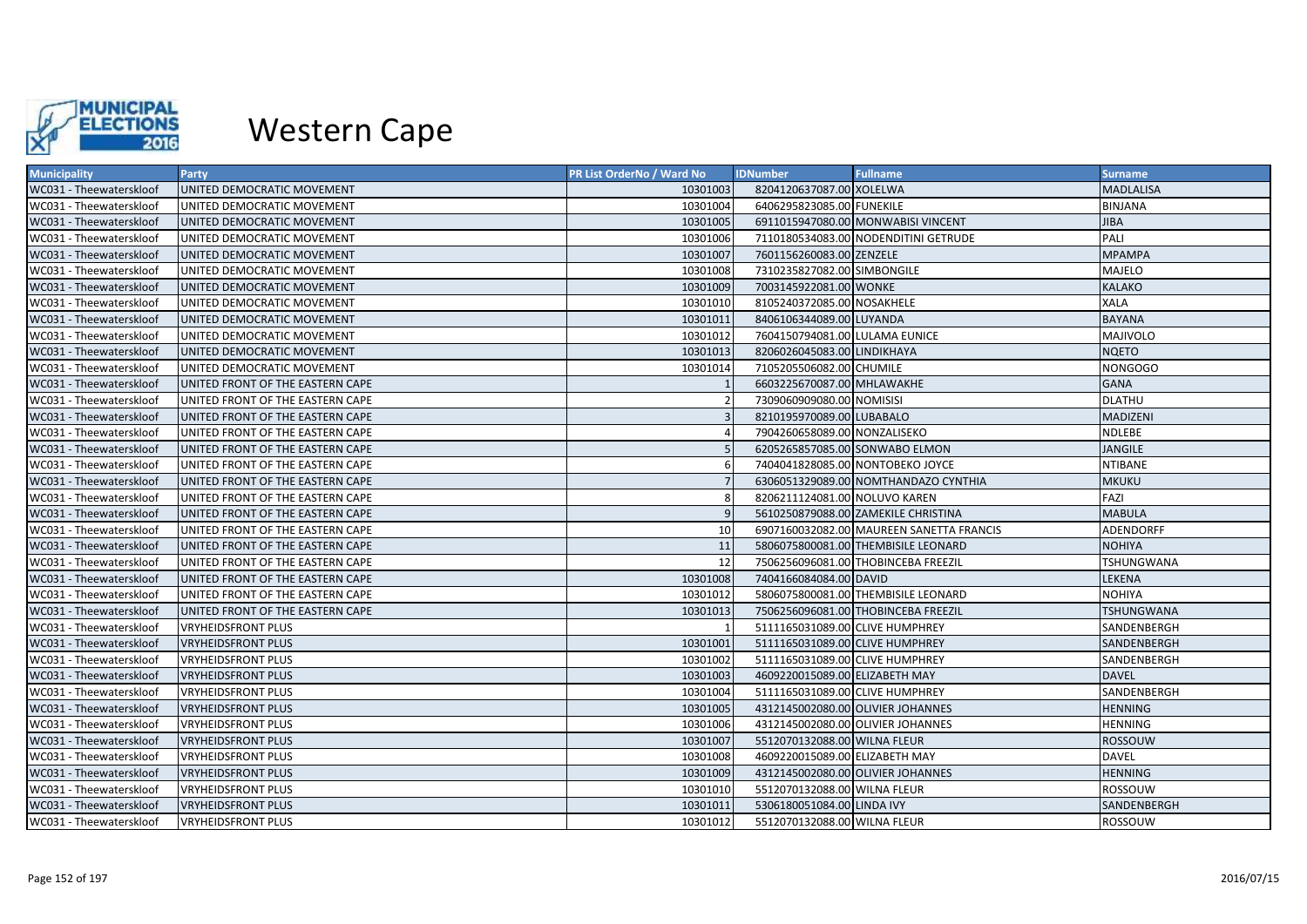

| <b>Municipality</b>     | <b>Party</b>               | <b>PR List OrderNo / Ward No</b> | <b>IDNumber</b>                   | <b>Fullname</b>                                 | <b>Surname</b>    |
|-------------------------|----------------------------|----------------------------------|-----------------------------------|-------------------------------------------------|-------------------|
| WC031 - Theewaterskloof | <b>VRYHEIDSFRONT PLUS</b>  | 10301013                         | 5306180051084.00 LINDA IVY        |                                                 | SANDENBERGH       |
| WC031 - Theewaterskloof | <b>VRYHEIDSFRONT PLUS</b>  | 10301014                         | 5306180051084.00 LINDA IVY        |                                                 | SANDENBERGH       |
| WC032 - Overstrand      | AFRICAN NATIONAL CONGRESS  |                                  |                                   | 8102205581081.00 SAMUEL SIMPHIWE                | <b>TEBELE</b>     |
| WC032 - Overstrand      | AFRICAN NATIONAL CONGRESS  |                                  |                                   | 8204050585082.00 NOMAXESIBE NONABO THEODORAH    | <b>NQINATA</b>    |
| WC032 - Overstrand      | AFRICAN NATIONAL CONGRESS  | 10302001                         | 8202186078089.00 XOLANI           |                                                 | <b>MSWELI</b>     |
| WC032 - Overstrand      | AFRICAN NATIONAL CONGRESS  | 10302002                         | 7203225273088.00 JUAN             |                                                 | LEWIS             |
| WC032 - Overstrand      | AFRICAN NATIONAL CONGRESS  | 10302003                         | 6307280181085.00 BENITA LINDA     |                                                 | <b>WALTERS</b>    |
| WC032 - Overstrand      | AFRICAN NATIONAL CONGRESS  | 10302004                         |                                   | 7101260164081.00 MARIA MAGDALENA                | PIETERSE          |
| WC032 - Overstrand      | AFRICAN NATIONAL CONGRESS  | 10302005                         |                                   | 7208250641083.00 VALERIE NOMATHEMBA             | PUNGUPUNGU        |
| WC032 - Overstrand      | AFRICAN NATIONAL CONGRESS  | 10302006                         |                                   | 7111100511086.00 NTOMBIZINE MICHELL             | SAPEPA            |
| WC032 - Overstrand      | AFRICAN NATIONAL CONGRESS  | 10302007                         | 7311205695087.00 MARIUS ROBYN     |                                                 | <b>HENDRIKS</b>   |
| WC032 - Overstrand      | AFRICAN NATIONAL CONGRESS  | 10302008                         | 5509260100081.00 MARIA ANN        |                                                 | <b>BREWELL</b>    |
| WC032 - Overstrand      | AFRICAN NATIONAL CONGRESS  | 10302009                         | 7206220920082.00 MONDIPHE         |                                                 | <b>FUNDA</b>      |
| WC032 - Overstrand      | AFRICAN NATIONAL CONGRESS  | 10302010                         |                                   | 8007215778082.00 THOBEKILE NIKKLAS              | KOTI              |
| WC032 - Overstrand      | AFRICAN NATIONAL CONGRESS  | 10302011                         | 5501017987084.00 MXOLISI          |                                                 | <b>NKANYUZA</b>   |
| WC032 - Overstrand      | AFRICAN NATIONAL CONGRESS  | 10302012                         | 8112165703088.00 VUYANI COLBERT   |                                                 | <b>MACOTHA</b>    |
| WC032 - Overstrand      | AFRICAN NATIONAL CONGRESS  | 10302013                         |                                   | 7012035450087.00 THAMSANQA GIDEON               | <b>GELA</b>       |
| WC032 - Overstrand      | DEMOCRATIC ALLIANCE        |                                  | 6706105743088.00 RUDOLP JOHN      |                                                 | <b>SMITH</b>      |
| WC032 - Overstrand      | DEMOCRATIC ALLIANCE        |                                  | 4805050020088.00 NICOLETTE        |                                                 | <b>BOTHA</b>      |
| WC032 - Overstrand      | DEMOCRATIC ALLIANCE        |                                  |                                   | 7508305412087.00 ARCHIBALD GABRIEL              | <b>KLAAS</b>      |
| WC032 - Overstrand      | DEMOCRATIC ALLIANCE        |                                  |                                   | 7812105166087.00 FREDERICK ANDRE KELVIN         | <b>AFRICA</b>     |
| WC032 - Overstrand      | DEMOCRATIC ALLIANCE        |                                  | 5708020136084.00 MOIRA DENISE     |                                                 | <b>OPPERMAN</b>   |
| WC032 - Overstrand      | DEMOCRATIC ALLIANCE        |                                  | 8704215994087.00 LINDILE          |                                                 | <b>NTSABO</b>     |
| WC032 - Overstrand      | DEMOCRATIC ALLIANCE        |                                  |                                   | 7406126293085.00 ANDREW SITHEMBELE              | KOMANI            |
| WC032 - Overstrand      | <b>DEMOCRATIC ALLIANCE</b> |                                  | 6008265162088.00 ANTON            |                                                 | <b>COETSEE</b>    |
| WC032 - Overstrand      | DEMOCRATIC ALLIANCE        |                                  | 7709295121080.00 GARTH HEINRICH   |                                                 | <b>FREDERICKS</b> |
| WC032 - Overstrand      | DEMOCRATIC ALLIANCE        | 10                               | 6807240688087.00 JOHANNA LYDIA    |                                                 | <b>MORGAN</b>     |
| WC032 - Overstrand      | DEMOCRATIC ALLIANCE        | 11                               |                                   | 5307095005082.00 PHILIPPUS JOHANNES VAN ONSELEN | APPELGREIN        |
| WC032 - Overstrand      | DEMOCRATIC ALLIANCE        | 12                               |                                   | 8111075125085.00 STEVEN HENDRIKUS               | <b>FOURIE</b>     |
| WC032 - Overstrand      | DEMOCRATIC ALLIANCE        | 13                               |                                   | 4904205055089.00 KRISTOFFEL HERMANUS            | <b>JOOSTE</b>     |
| WC032 - Overstrand      | DEMOCRATIC ALLIANCE        | 10302001                         |                                   | 7406126293085.00 ANDREW SITHEMBELE              | <b>KOMANI</b>     |
| WC032 - Overstrand      | DEMOCRATIC ALLIANCE        | 10302002                         |                                   | 5404030073083.00 CORNELIA ADRIANA               | <b>DE CONING</b>  |
| WC032 - Overstrand      | DEMOCRATIC ALLIANCE        | 10302003                         | 6308020149085.00 KAREN DIONNE     |                                                 | <b>BRICE</b>      |
| WC032 - Overstrand      | DEMOCRATIC ALLIANCE        | 10302004                         | 6008265162088.00 ANTON            |                                                 | <b>COETSEE</b>    |
| WC032 - Overstrand      | DEMOCRATIC ALLIANCE        | 10302005                         | 8704215994087.00 LINDILE          |                                                 | <b>NTSABO</b>     |
| WC032 - Overstrand      | DEMOCRATIC ALLIANCE        | 10302006                         |                                   | 7508305412087.00 ARCHIBALD GABRIEL              | <b>KLAAS</b>      |
| WC032 - Overstrand      | DEMOCRATIC ALLIANCE        | 10302007                         | 4702015079087.00 DAVID BENJAMIN   |                                                 | <b>BOTHA</b>      |
| WC032 - Overstrand      | DEMOCRATIC ALLIANCE        | 10302008                         | 7504270161080.00 ELNORA ELIZABETH |                                                 | <b>GILLION</b>    |
| WC032 - Overstrand      | DEMOCRATIC ALLIANCE        | 10302009                         | 8209255018086.00 GRANT MICHAEL    |                                                 | <b>COHEN</b>      |
| WC032 - Overstrand      | DEMOCRATIC ALLIANCE        | 10302010                         |                                   | 5701015069089.00 STEPHANUS DU TOIT              | <b>KRIGE</b>      |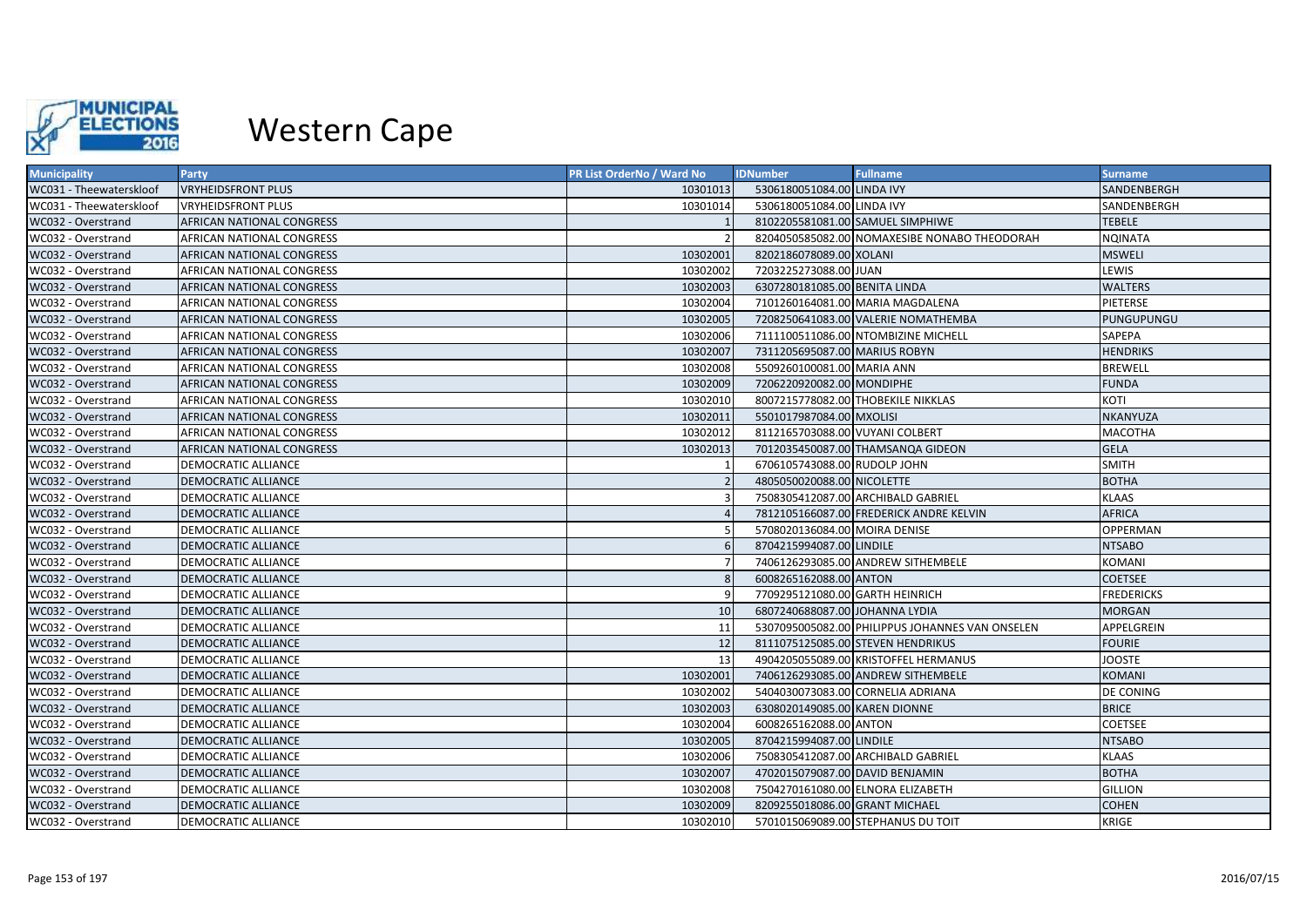

| <b>Municipality</b> | <b>Party</b>                     | <b>PR List OrderNo / Ward No</b> | <b>IDNumber</b>                  | <b>Fullname</b>                     | <b>Surname</b>   |
|---------------------|----------------------------------|----------------------------------|----------------------------------|-------------------------------------|------------------|
| WC032 - Overstrand  | <b>DEMOCRATIC ALLIANCE</b>       | 10302011                         | 4707215075082.00 DUDLEY PETER    |                                     | <b>COETZEE</b>   |
| WC032 - Overstrand  | DEMOCRATIC ALLIANCE              | 10302012                         | 6807240688087.00 JOHANNA LYDIA   |                                     | MORGAN           |
| WC032 - Overstrand  | DEMOCRATIC ALLIANCE              | 10302013                         | 4806060053085.00 JUNITA CAROLINA |                                     | KLOPPERS-LOURENS |
| WC032 - Overstrand  | ECONOMIC FREEDOM FIGHTERS        |                                  | 8403215428085.00 BENET JOSEPH    |                                     | <b>MOLEFE</b>    |
| WC032 - Overstrand  | <b>ECONOMIC FREEDOM FIGHTERS</b> |                                  | 7008061010084.00 GENENE ROENEL   |                                     | <b>FISHER</b>    |
| WC032 - Overstrand  | <b>ECONOMIC FREEDOM FIGHTERS</b> |                                  | 7412075138081.00 EUGENE          |                                     | <b>FISHER</b>    |
| WC032 - Overstrand  | <b>ECONOMIC FREEDOM FIGHTERS</b> |                                  | 7803280244088.00 PRISCILLA       |                                     | <b>MIYA</b>      |
| WC032 - Overstrand  | <b>ECONOMIC FREEDOM FIGHTERS</b> |                                  | 7309236001085.00 SIPHIWO         |                                     | <b>BEYI</b>      |
| WC032 - Overstrand  | <b>ECONOMIC FREEDOM FIGHTERS</b> |                                  | 6802070843084.00 VUYISWA BELINA  |                                     | ZENZILE          |
| WC032 - Overstrand  | ECONOMIC FREEDOM FIGHTERS        |                                  |                                  | 8101135700084.00 MLUNGISENI OSCAR   | MEHLWANA         |
| WC032 - Overstrand  | <b>ECONOMIC FREEDOM FIGHTERS</b> |                                  |                                  | 8911220717086.00 VUYISANANI VINOLIA | <b>BIKO</b>      |
| WC032 - Overstrand  | <b>ECONOMIC FREEDOM FIGHTERS</b> |                                  | 7312235070085.00 GERRIT          |                                     | <b>LOTTERING</b> |
| WC032 - Overstrand  | <b>ECONOMIC FREEDOM FIGHTERS</b> | 10                               | 7112251540080.00 NOCWAKA OTILIA  |                                     | <b>NYWEBENI</b>  |
| WC032 - Overstrand  | <b>ECONOMIC FREEDOM FIGHTERS</b> | 11                               | 7706055474089.00 VUYISILE        |                                     | SPAYIDILE        |
| WC032 - Overstrand  | <b>ECONOMIC FREEDOM FIGHTERS</b> | 12                               | 6004075146080.00 CALVIN CLARK    |                                     | <b>ROBERTS</b>   |
| WC032 - Overstrand  | <b>ECONOMIC FREEDOM FIGHTERS</b> | 10302001                         | 8406105923081.00 SIPHUMELELE     |                                     | VANTYA           |
| WC032 - Overstrand  | <b>ECONOMIC FREEDOM FIGHTERS</b> | 10302002                         | 7312235070085.00 GERRIT          |                                     | <b>LOTTERING</b> |
| WC032 - Overstrand  | <b>ECONOMIC FREEDOM FIGHTERS</b> | 10302003                         |                                  | 8209045651089.00 NKULULEKO SHAUN    | PAKAMISA         |
| WC032 - Overstrand  | <b>ECONOMIC FREEDOM FIGHTERS</b> | 10302004                         | 6004075146080.00 CALVIN CLARK    |                                     | <b>ROBERTS</b>   |
| WC032 - Overstrand  | ECONOMIC FREEDOM FIGHTERS        | 10302005                         | 7309236001085.00 SIPHIWO         |                                     | <b>BEYI</b>      |
| WC032 - Overstrand  | ECONOMIC FREEDOM FIGHTERS        | 10302006                         | 6512045761085.00 MNCEDISI ALFRED |                                     | <b>MAKI</b>      |
| WC032 - Overstrand  | <b>ECONOMIC FREEDOM FIGHTERS</b> | 10302007                         |                                  | 6806175601081.00 SAMUEL KHAYALETHU  | NYWEBENI         |
| WC032 - Overstrand  | <b>ECONOMIC FREEDOM FIGHTERS</b> | 10302008                         | 7008061010084.00 GENENE ROENEL   |                                     | <b>FISHER</b>    |
| WC032 - Overstrand  | <b>ECONOMIC FREEDOM FIGHTERS</b> | 10302009                         | 7706055474089.00 VUYISILE        |                                     | SPAYIDILE        |
| WC032 - Overstrand  | <b>ECONOMIC FREEDOM FIGHTERS</b> | 10302010                         | 8204210200085.00 VENESIA REGINA  |                                     | <b>RICHARDS</b>  |
| WC032 - Overstrand  | ECONOMIC FREEDOM FIGHTERS        | 10302011                         |                                  | 8705021245085.00 XOLISWA NYAMEKA    | <b>MANGALISO</b> |
| WC032 - Overstrand  | <b>ECONOMIC FREEDOM FIGHTERS</b> | 10302012                         | 7801025856083.00 FEZILE          |                                     | <b>SITSHIXO</b>  |
| WC032 - Overstrand  | <b>ECONOMIC FREEDOM FIGHTERS</b> | 10302013                         |                                  | 8911220717086.00 VUYISANANI VINOLIA | <b>BIKO</b>      |
| WC032 - Overstrand  | INDEPENDENT CANDIDATE            | 10302006                         | 6903205901084.00 MFUNDO ARIGWA   |                                     | <b>MLUNGU</b>    |
| WC032 - Overstrand  | PEOPLE'S DEMOCRATIC MOVEMENT     |                                  | 7205215458082.00 JOHN            |                                     | <b>JACOBS</b>    |
| WC032 - Overstrand  | PEOPLE'S DEMOCRATIC MOVEMENT     | 10302001                         | 6408065850082.00 JACOB           |                                     | <b>PRINS</b>     |
| WC032 - Overstrand  | PEOPLE'S DEMOCRATIC MOVEMENT     | 10302002                         | 6609230134084.00 ELEANORE        |                                     | <b>JOEMAT</b>    |
| WC032 - Overstrand  | PEOPLE'S DEMOCRATIC MOVEMENT     | 10302004                         | 7205215458082.00 JOHN            |                                     | <b>JACOBS</b>    |
| WC032 - Overstrand  | PEOPLE'S DEMOCRATIC MOVEMENT     | 10302005                         | 7205215458082.00 JOHN            |                                     | <b>JACOBS</b>    |
| WC032 - Overstrand  | PEOPLE'S DEMOCRATIC MOVEMENT     | 10302012                         | 7101025108084.00 JEFFREY HERBERT |                                     | <b>SMITH</b>     |
| WC032 - Overstrand  | PEOPLE'S DEMOCRATIC MOVEMENT     | 10302013                         | 7101025108084.00 JEFFREY HERBERT |                                     | <b>SMITH</b>     |
| WC032 - Overstrand  | <b>UBUNTU PARTY</b>              | 10302001                         | 7009185184086.00 F J LYNTON      |                                     | <b>WEPENER</b>   |
| WC032 - Overstrand  | <b>UBUNTU PARTY</b>              | 10302002                         | 7210275227088.00 KAREL           |                                     | <b>VORSTER</b>   |
| WC032 - Overstrand  | <b>UBUNTU PARTY</b>              | 10302003                         | 7009185184086.00 F J LYNTON      |                                     | WEPENER          |
| WC032 - Overstrand  | <b>UBUNTU PARTY</b>              | 10302004                         | 7009185184086.00 F J LYNTON      |                                     | WEPENER          |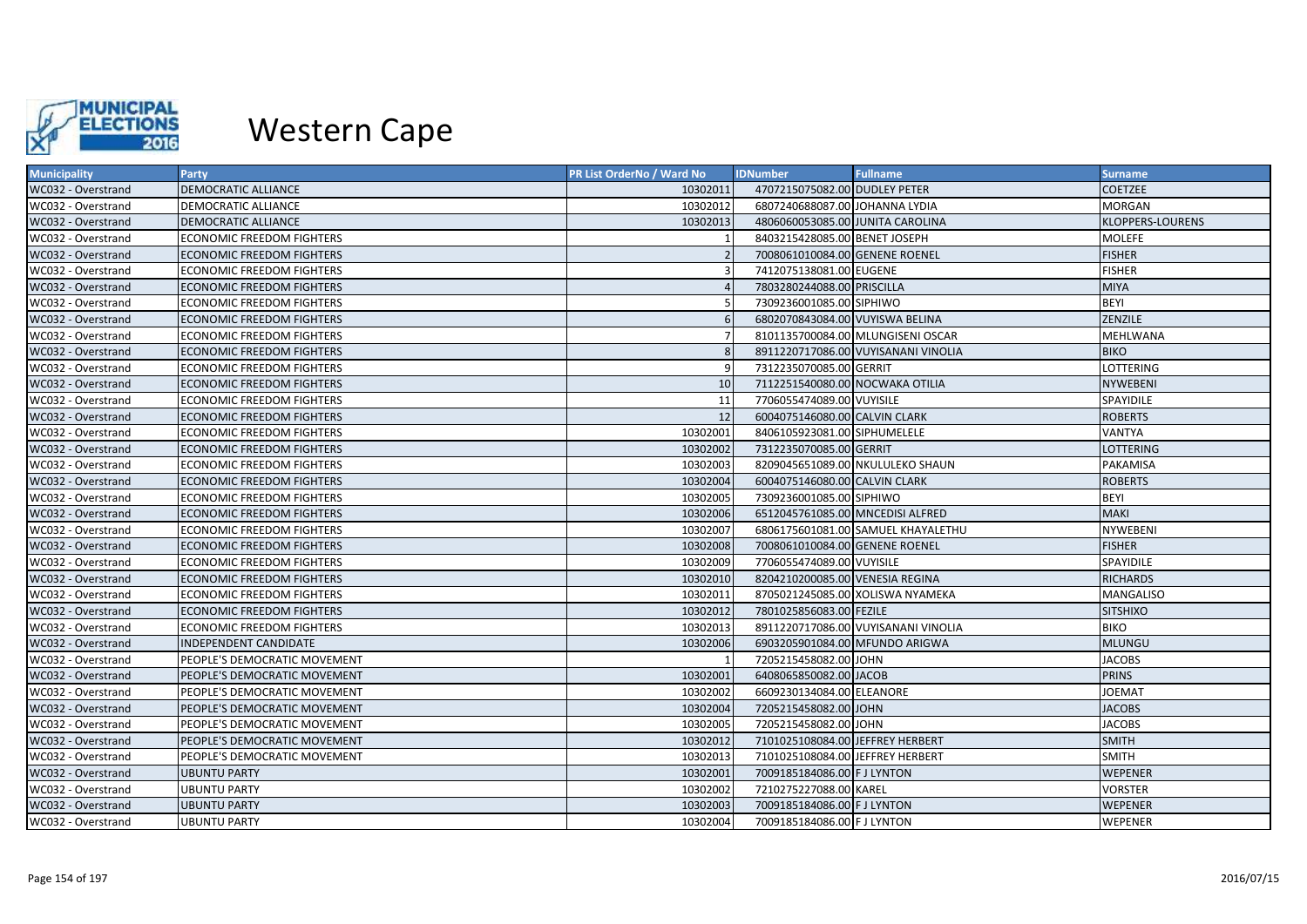

| <b>Municipality</b>  | Party                      | <b>PR List OrderNo / Ward No</b> | <b>IDNumber</b>                  | <b>Fullname</b>                       | <b>Surname</b>   |
|----------------------|----------------------------|----------------------------------|----------------------------------|---------------------------------------|------------------|
| WC032 - Overstrand   | <b>UBUNTU PARTY</b>        | 10302005                         | 7009185184086.00 F J LYNTON      |                                       | <b>WEPENER</b>   |
| WC032 - Overstrand   | <b>UBUNTU PARTY</b>        | 10302006                         | 7009185184086.00 F J LYNTON      |                                       | WEPENER          |
| WC032 - Overstrand   | <b>UBUNTU PARTY</b>        | 10302007                         | 7009185184086.00 F J LYNTON      |                                       | WEPENER          |
| WC032 - Overstrand   | <b>UBUNTU PARTY</b>        | 10302008                         | 7210275227088.00 KAREL           |                                       | <b>VORSTER</b>   |
| WC032 - Overstrand   | <b>UBUNTU PARTY</b>        | 10302009                         | 7210275227088.00 KAREL           |                                       | <b>VORSTER</b>   |
| WC032 - Overstrand   | <b>UBUNTU PARTY</b>        | 10302010                         | 7210275227088.00 KAREL           |                                       | <b>VORSTER</b>   |
| WC032 - Overstrand   | <b>UBUNTU PARTY</b>        | 10302011                         | 7210275227088.00 KAREL           |                                       | <b>VORSTER</b>   |
| WC032 - Overstrand   | <b>UBUNTU PARTY</b>        | 10302012                         | 7210275227088.00 KAREL           |                                       | <b>VORSTER</b>   |
| WC032 - Overstrand   | <b>UBUNTU PARTY</b>        | 10302013                         | 7210275227088.00 KAREL           |                                       | <b>VORSTER</b>   |
| WC032 - Overstrand   | UNITED DEMOCRATIC MOVEMENT |                                  | 7511256124081.00 SIZWE           |                                       | <b>VUMA</b>      |
| WC032 - Overstrand   | UNITED DEMOCRATIC MOVEMENT |                                  | 8705010971089.00 NOLUTHANDO      |                                       | KULUPELE         |
| WC032 - Overstrand   | UNITED DEMOCRATIC MOVEMENT | 10302001                         | 8805125886089.00 SIMTHEMBILE     |                                       | <b>DANISA</b>    |
| WC032 - Overstrand   | UNITED DEMOCRATIC MOVEMENT | 10302005                         | 7511256124081.00 SIZWE           |                                       | <b>VUMA</b>      |
| WC032 - Overstrand   | UNITED DEMOCRATIC MOVEMENT | 10302012                         | 8705010971089.00 NOLUTHANDO      |                                       | KULUPELE         |
| WC032 - Overstrand   | VRYHEIDSFRONT PLUS         |                                  |                                  | 4608205040088.00 HENDRIK JACOBUS      | <b>CLOETE</b>    |
| WC032 - Overstrand   | <b>VRYHEIDSFRONT PLUS</b>  | 10302001                         |                                  | 4810085113080.00 GEORGE LEEZER MULLER | <b>OTTO</b>      |
| WC032 - Overstrand   | <b>VRYHEIDSFRONT PLUS</b>  | 10302002                         |                                  | 4810085113080.00 GEORGE LEEZER MULLER | <b>OTTO</b>      |
| WC032 - Overstrand   | <b>VRYHEIDSFRONT PLUS</b>  | 10302003                         | 4608205040088.00 HENDRIK JACOBUS |                                       | <b>CLOETE</b>    |
| WC032 - Overstrand   | <b>VRYHEIDSFRONT PLUS</b>  | 10302004                         | 4608205040088.00 HENDRIK JACOBUS |                                       | <b>CLOETE</b>    |
| WC032 - Overstrand   | <b>VRYHEIDSFRONT PLUS</b>  | 10302005                         | 5812125207087.00 WILLEM ADOLF    |                                       | <b>KRIGE</b>     |
| WC032 - Overstrand   | VRYHEIDSFRONT PLUS         | 10302006                         | 4608205040088.00 HENDRIK JACOBUS |                                       | <b>CLOETE</b>    |
| WC032 - Overstrand   | <b>VRYHEIDSFRONT PLUS</b>  | 10302007                         |                                  | 4802200034085.00 WILHELMINA JUDITH    | KRIEL            |
| WC032 - Overstrand   | <b>VRYHEIDSFRONT PLUS</b>  | 10302008                         |                                  | 4802200034085.00 WILHELMINA JUDITH    | <b>KRIEL</b>     |
| WC032 - Overstrand   | VRYHEIDSFRONT PLUS         | 10302009                         | 5812125207087.00 WILLEM ADOLF    |                                       | <b>KRIGE</b>     |
| WC032 - Overstrand   | <b>VRYHEIDSFRONT PLUS</b>  | 10302010                         | 5812125207087.00 WILLEM ADOLF    |                                       | <b>KRIGE</b>     |
| WC032 - Overstrand   | VRYHEIDSFRONT PLUS         | 10302011                         |                                  | 3411155018084.00 HERMANUS JACOBUS     | <b>KRIEL</b>     |
| WC032 - Overstrand   | VRYHEIDSFRONT PLUS         | 10302012                         |                                  | 4802200034085.00 WILHELMINA JUDITH    | KRIEL            |
| WC032 - Overstrand   | <b>VRYHEIDSFRONT PLUS</b>  | 10302013                         | 4608205040088.00 HENDRIK JACOBUS |                                       | <b>CLOETE</b>    |
| WC033 - Cape Agulhas | AFRICAN NATIONAL CONGRESS  |                                  | 6605210133088.00 EVE CATHERINE   |                                       | <b>MARTHINUS</b> |
| WC033 - Cape Agulhas | AFRICAN NATIONAL CONGRESS  |                                  | 5403125113085.00 RAYMOND JAMES   |                                       | <b>SMAL</b>      |
| WC033 - Cape Agulhas | AFRICAN NATIONAL CONGRESS  | 10303001                         | 7102255196088.00 FRANCOIS        |                                       | <b>SCHOEMAN</b>  |
| WC033 - Cape Agulhas | AFRICAN NATIONAL CONGRESS  | 10303002                         |                                  | 6904200117080.00 PRISCILLA MARTINA    | <b>PLAATJIES</b> |
| WC033 - Cape Agulhas | AFRICAN NATIONAL CONGRESS  | 10303003                         |                                  | 7107285141087.00 RAYMOND JOHANNES     | <b>BAKER</b>     |
| WC033 - Cape Agulhas | AFRICAN NATIONAL CONGRESS  | 10303004                         |                                  | 8208235234086.00 RAYMOND JONATHAN     | <b>ARENDS</b>    |
| WC033 - Cape Agulhas | AFRICAN NATIONAL CONGRESS  | 10303005                         | 6411245099083.00 HUMPHREY JOHN   |                                       | <b>JOORST</b>    |
| WC033 - Cape Agulhas | AFRICAN NATIONAL CONGRESS  | 10303006                         | 6812095137081.00 DANIEL JOHANNES |                                       | <b>EUROPA</b>    |
| WC033 - Cape Agulhas | DEMOCRATIC ALLIANCE        |                                  | 6310055030081.00 PAUL JOHN       |                                       | <b>SWART</b>     |
| WC033 - Cape Agulhas | DEMOCRATIC ALLIANCE        |                                  | 8002020607089.00 ZUKISWA         |                                       | <b>TONISI</b>    |
| WC033 - Cape Agulhas | <b>DEMOCRATIC ALLIANCE</b> |                                  | 5206270018086.00 MARJORIE        |                                       | <b>OCTOBER</b>   |
| WC033 - Cape Agulhas | DEMOCRATIC ALLIANCE        |                                  | 5103265002086.00 GERT DIEDERIK   |                                       | <b>BURGER</b>    |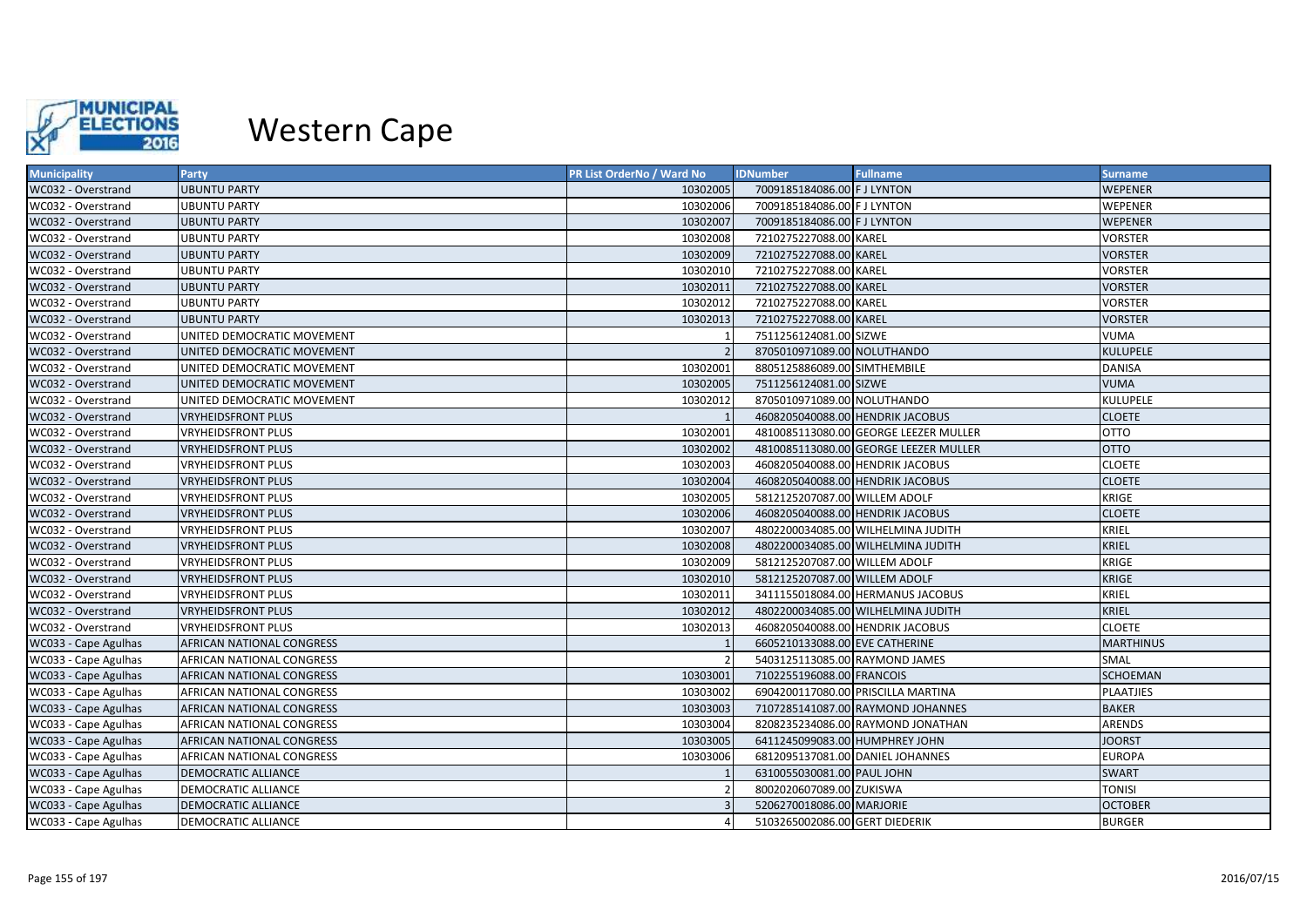

| <b>Municipality</b>  | Party                            | <b>PR List OrderNo / Ward No</b> | <b>IDNumber</b>                   | <b>Fullname</b>                              | <b>Surname</b>    |
|----------------------|----------------------------------|----------------------------------|-----------------------------------|----------------------------------------------|-------------------|
| WC033 - Cape Agulhas | <b>DEMOCRATIC ALLIANCE</b>       |                                  | 4805255094086.00 JAN EVERT        |                                              | WESSELS           |
| WC033 - Cape Agulhas | <b>DEMOCRATIC ALLIANCE</b>       | 10303001                         | 7003230599083.00 EVELYN LORRAINE  |                                              | SAULS             |
| WC033 - Cape Agulhas | <b>DEMOCRATIC ALLIANCE</b>       | 10303002                         | 5206270018086.00 MARJORIE         |                                              | <b>OCTOBER</b>    |
| WC033 - Cape Agulhas | <b>DEMOCRATIC ALLIANCE</b>       | 10303003                         | 8002020607089.00 ZUKISWA          |                                              | <b>TONISI</b>     |
| WC033 - Cape Agulhas | <b>DEMOCRATIC ALLIANCE</b>       | 10303004                         |                                   | 4605225050089.00 JOHANNES GERHARDUS ALBERTUS | <b>NIEUWOUDT</b>  |
| WC033 - Cape Agulhas | <b>DEMOCRATIC ALLIANCE</b>       | 10303005                         | 6310055030081.00 PAUL JOHN        |                                              | SWART             |
| WC033 - Cape Agulhas | <b>DEMOCRATIC ALLIANCE</b>       | 10303006                         |                                   | 7011100108083.00 HELENA DOROTHEA             | <b>COETZEE</b>    |
| WC033 - Cape Agulhas | DIENSLEWERINGS PARTY             |                                  | 5212295074088.00 DIRK             |                                              | JANTJIES          |
| WC033 - Cape Agulhas | <b>DIENSLEWERINGS PARTY</b>      |                                  |                                   | 8603215195085.00 MICHEAL JOHNWILL            | <b>OLIVIER</b>    |
| WC033 - Cape Agulhas | <b>DIENSLEWERINGS PARTY</b>      |                                  |                                   | 7109250170083.00 MARTHELENE JOLENE JESSICA   | <b>MATTHYSEN</b>  |
| WC033 - Cape Agulhas | <b>DIENSLEWERINGS PARTY</b>      |                                  |                                   | 6812115292080.00 TREVOR CLARENCE             | <b>OCTOBER</b>    |
| WC033 - Cape Agulhas | <b>DIENSLEWERINGS PARTY</b>      |                                  | 7808115112087.00 CHRISTIE NICO    |                                              | <b>SUMMERS</b>    |
| WC033 - Cape Agulhas | <b>DIENSLEWERINGS PARTY</b>      |                                  | 6904200592084.00 FRANCES          |                                              | <b>HENDRICKS</b>  |
| WC033 - Cape Agulhas | DIENSLEWERINGS PARTY             | 10303001                         | 5212295074088.00 DIRK             |                                              | <b>JANTJIES</b>   |
| WC033 - Cape Agulhas | <b>DIENSLEWERINGS PARTY</b>      | 10303002                         | 5212295074088.00 DIRK             |                                              | <b>JANTJIES</b>   |
| WC033 - Cape Agulhas | <b>DIENSLEWERINGS PARTY</b>      | 10303003                         |                                   | 7109250170083.00 MARTHELENE JOLENE JESSICA   | <b>MATTHYSEN</b>  |
| WC033 - Cape Agulhas | <b>DIENSLEWERINGS PARTY</b>      | 10303004                         | 5212295074088.00 DIRK             |                                              | <b>JANTJIES</b>   |
| WC033 - Cape Agulhas | <b>DIENSLEWERINGS PARTY</b>      | 10303005                         | 5212295074088.00 DIRK             |                                              | <b>JANTJIES</b>   |
| WC033 - Cape Agulhas | <b>DIENSLEWERINGS PARTY</b>      | 10303006                         |                                   | 8603215195085.00 MICHEAL JOHNWILL            | <b>OLIVIER</b>    |
| WC033 - Cape Agulhas | <b>ECONOMIC FREEDOM FIGHTERS</b> |                                  | 8808121024085.00 NATASHA          |                                              | <b>MAGWALA</b>    |
| WC033 - Cape Agulhas | <b>ECONOMIC FREEDOM FIGHTERS</b> |                                  |                                   | 7709015091084.00 WARNICK JONATHAN            | <b>OCTOBER</b>    |
| WC033 - Cape Agulhas | <b>ECONOMIC FREEDOM FIGHTERS</b> |                                  | 7004300228082.00 ADÉLE MADELENE   |                                              | <b>DAVIDS</b>     |
| WC033 - Cape Agulhas | <b>ECONOMIC FREEDOM FIGHTERS</b> |                                  | 9303176095080.00 LIYABONA         |                                              | <b>SIGWAMPA</b>   |
| WC033 - Cape Agulhas | <b>ECONOMIC FREEDOM FIGHTERS</b> |                                  | 9012291179089.00 YANDISWA         |                                              | <b>MANYA</b>      |
| WC033 - Cape Agulhas | <b>ECONOMIC FREEDOM FIGHTERS</b> | 10303001                         | 7703106454087.00 UNATHI ARNOT     |                                              | <b>MLAMBO</b>     |
| WC033 - Cape Agulhas | <b>ECONOMIC FREEDOM FIGHTERS</b> | 10303002                         |                                   | 7709015091084.00 WARNICK JONATHAN            | <b>OCTOBER</b>    |
| WC033 - Cape Agulhas | <b>ECONOMIC FREEDOM FIGHTERS</b> | 10303003                         | 8106150565080.00 XOLELWA          |                                              | <b>RINI</b>       |
| WC033 - Cape Agulhas | <b>ECONOMIC FREEDOM FIGHTERS</b> | 10303004                         |                                   | 7103055124080.00 MARUIS JOHANNES             | <b>WILLIAMS</b>   |
| WC033 - Cape Agulhas | <b>ECONOMIC FREEDOM FIGHTERS</b> | 10303005                         | 8608105968087.00 BANELE           |                                              | <b>JAFTA</b>      |
| WC033 - Cape Agulhas | <b>ECONOMIC FREEDOM FIGHTERS</b> | 10303006                         | 8407060171088.00 JOSLINE CATHLEEN |                                              | <b>PRINS</b>      |
| WC033 - Cape Agulhas | KAAP AGULHAS CIVIC ORGANISASIE   |                                  |                                   | 7211275234082.00 CHRISTIAAN JOHANNES         | <b>JACOBS</b>     |
| WC033 - Cape Agulhas | KAAP AGULHAS CIVIC ORGANISASIE   |                                  | 6012265242080.00 SAM              |                                              | <b>VAN STADEN</b> |
| WC033 - Cape Agulhas | KAAP AGULHAS CIVIC ORGANISASIE   |                                  | 5710245235089.00 PAULUS           |                                              | <b>JONAS</b>      |
| WC033 - Cape Agulhas | KAAP AGULHAS CIVIC ORGANISASIE   | 10303001                         |                                   | 7211275234082.00 CHRISTIAAN JOHANNES         | <b>JACOBS</b>     |
| WC033 - Cape Agulhas | KAAP AGULHAS CIVIC ORGANISASIE   | 10303002                         | 6012265242080.00 SAM              |                                              | <b>VAN STADEN</b> |
| WC033 - Cape Agulhas | KAAP AGULHAS CIVIC ORGANISASIE   | 10303003                         | 6012265242080.00 SAM              |                                              | <b>VAN STADEN</b> |
| WC033 - Cape Agulhas | KAAP AGULHAS CIVIC ORGANISASIE   | 10303004                         |                                   | 7211275234082.00 CHRISTIAAN JOHANNES         | <b>JACOBS</b>     |
| WC033 - Cape Agulhas | KAAP AGULHAS CIVIC ORGANISASIE   | 10303005                         |                                   | 7211275234082.00 CHRISTIAAN JOHANNES         | <b>JACOBS</b>     |
| WC033 - Cape Agulhas | KAAP AGULHAS CIVIC ORGANISASIE   | 10303006                         | 6012265242080.00 SAM              |                                              | <b>VAN STADEN</b> |
| WC033 - Cape Agulhas | <b>UBUNTU PARTY</b>              |                                  | 7211145258089.00 WERNER WILHELM   |                                              | <b>VISSER</b>     |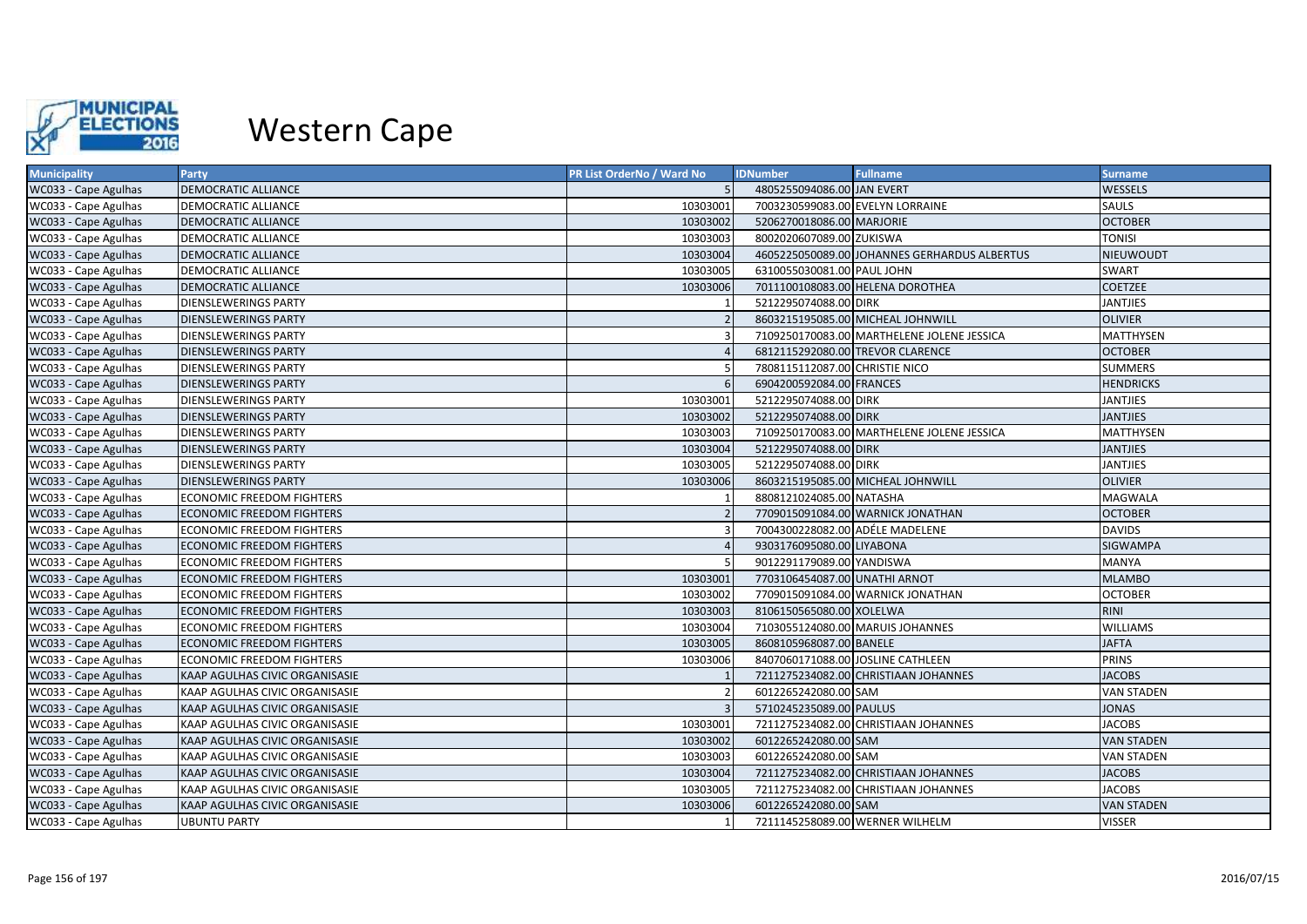

| <b>Municipality</b>  | Party                              | <b>PR List OrderNo / Ward No</b> | <b>IDNumber</b>                 | <b>Fullname</b>                       | <b>Surname</b>    |
|----------------------|------------------------------------|----------------------------------|---------------------------------|---------------------------------------|-------------------|
| WC033 - Cape Agulhas | <b>UBUNTU PARTY</b>                |                                  | 7407235245081.00 DYLAN LEE      |                                       | <b>GILL</b>       |
| WC033 - Cape Agulhas | <b>UBUNTU PARTY</b>                |                                  | 6801310215087.00 MICHÄLLÄ ANN   |                                       | <b>CASSISA</b>    |
| WC033 - Cape Agulhas | <b>UBUNTU PARTY</b>                |                                  | 6005045116087.00 DIRK JAN       |                                       | <b>KOKER</b>      |
| WC033 - Cape Agulhas | <b>UBUNTU PARTY</b>                |                                  | 7109160328086.00 SORETHA        |                                       | <b>VISSER</b>     |
| WC033 - Cape Agulhas | <b>UBUNTU PARTY</b>                |                                  | 8205235003081.00 JEAN-PIERRE    |                                       | <b>DANEEL</b>     |
| WC033 - Cape Agulhas | <b>UBUNTU PARTY</b>                | 10303001                         | 8205235003081.00 JEAN-PIERRE    |                                       | <b>DANEEL</b>     |
| WC033 - Cape Agulhas | <b>UBUNTU PARTY</b>                | 10303002                         | 6801310215087.00 MICHÄLLÄ ANN   |                                       | <b>CASSISA</b>    |
| WC033 - Cape Agulhas | <b>UBUNTU PARTY</b>                | 10303003                         | 6005045116087.00 DIRK JAN       |                                       | <b>KOKER</b>      |
| WC033 - Cape Agulhas | <b>UBUNTU PARTY</b>                | 10303004                         |                                 | 7211145258089.00 WERNER WILHELM       | <b>VISSER</b>     |
| WC033 - Cape Agulhas | <b>UBUNTU PARTY</b>                | 10303005                         | 7109160328086.00 SORETHA        |                                       | <b>VISSER</b>     |
| WC033 - Cape Agulhas | <b>UBUNTU PARTY</b>                | 10303006                         | 7407235245081.00 DYLAN LEE      |                                       | <b>GILL</b>       |
| WC033 - Cape Agulhas | <b>VRYHEIDSFRONT PLUS</b>          |                                  | 6711250010085.00 ESTHER LOUISE  |                                       | KOTZÉ             |
| WC033 - Cape Agulhas | <b>VRYHEIDSFRONT PLUS</b>          | 10303001                         | 6711250010085.00 ESTHER LOUISE  |                                       | KOTZÉ             |
| WC033 - Cape Agulhas | <b>VRYHEIDSFRONT PLUS</b>          | 10303002                         |                                 | 4511305003081.00 FREDERICK JOHANNES   | <b>STOFFBERG</b>  |
| WC033 - Cape Agulhas | <b>VRYHEIDSFRONT PLUS</b>          | 10303003                         | 6711250010085.00 ESTHER LOUISE  |                                       | KOTZÉ             |
| WC033 - Cape Agulhas | <b>VRYHEIDSFRONT PLUS</b>          | 10303004                         | 6711250010085.00 ESTHER LOUISE  |                                       | KOTZÉ             |
| WC033 - Cape Agulhas | <b>VRYHEIDSFRONT PLUS</b>          | 10303005                         |                                 | 4511305003081.00 FREDERICK JOHANNES   | <b>STOFFBERG</b>  |
| WC033 - Cape Agulhas | <b>VRYHEIDSFRONT PLUS</b>          | 10303006                         |                                 | 4511305003081.00 FREDERICK JOHANNES   | <b>STOFFBERG</b>  |
| WC034 - Swellendam   | AFRICAN CHRISTIAN DEMOCRATIC PARTY |                                  | 6512265189082.00 ABRAHAM        |                                       | <b>GERTSE</b>     |
| WC034 - Swellendam   | AFRICAN CHRISTIAN DEMOCRATIC PARTY |                                  | 7409085138085.00 THEO           |                                       | <b>GERTSE</b>     |
| WC034 - Swellendam   | AFRICAN CHRISTIAN DEMOCRATIC PARTY |                                  | 6509040165080.00 CORNELIA       |                                       | <b>GERTSE</b>     |
| WC034 - Swellendam   | AFRICAN CHRISTIAN DEMOCRATIC PARTY |                                  | 6509255212080.00 WILLEM         |                                       | <b>HERDIEN</b>    |
| WC034 - Swellendam   | AFRICAN CHRISTIAN DEMOCRATIC PARTY |                                  | 8610190189082.00 MARJORY ELDETH |                                       | <b>THOMPSON</b>   |
| WC034 - Swellendam   | AFRICAN CHRISTIAN DEMOCRATIC PARTY | 10304001                         | 7409085138085.00 THEO           |                                       | <b>GERTSE</b>     |
| WC034 - Swellendam   | AFRICAN CHRISTIAN DEMOCRATIC PARTY | 10304002                         | 6509255212080.00 WILLEM         |                                       | <b>HERDIEN</b>    |
| WC034 - Swellendam   | AFRICAN CHRISTIAN DEMOCRATIC PARTY | 10304003                         | 6509040165080.00 CORNELIA       |                                       | <b>GERTSE</b>     |
| WC034 - Swellendam   | AFRICAN CHRISTIAN DEMOCRATIC PARTY | 10304004                         | 8610190189082.00 MARJORY ELDETH |                                       | <b>THOMPSON</b>   |
| WC034 - Swellendam   | AFRICAN CHRISTIAN DEMOCRATIC PARTY | 10304005                         | 6512265189082.00 ABRAHAM        |                                       | <b>GERTSE</b>     |
| WC034 - Swellendam   | AFRICAN CHRISTIAN DEMOCRATIC PARTY | 10304006                         | 7409085138085.00 THEO           |                                       | <b>GERTSE</b>     |
| WC034 - Swellendam   | AFRICAN NATIONAL CONGRESS          |                                  |                                 | 6711110122088.00 MANKA TAMONKA AMANDA | <b>SWART</b>      |
| WC034 - Swellendam   | AFRICAN NATIONAL CONGRESS          |                                  | 6212115102084.00 SIDNEY LEON    |                                       | <b>SETIERA</b>    |
| WC034 - Swellendam   | AFRICAN NATIONAL CONGRESS          | 10304001                         |                                 | 6110165174088.00 BERNARD GEORGE       | VOLLENHOVEN       |
| WC034 - Swellendam   | AFRICAN NATIONAL CONGRESS          | 10304002                         | 4911205086089.00 JOHN CHRISTIAN |                                       | <b>NORTJE</b>     |
| WC034 - Swellendam   | AFRICAN NATIONAL CONGRESS          | 10304003                         |                                 | 7310070176082.00 MELANIE GERTRUDE     | <b>DU PLESSIS</b> |
| WC034 - Swellendam   | AFRICAN NATIONAL CONGRESS          | 10304004                         | 7703105059085.00 RIAAN DEON     |                                       | <b>JONAS</b>      |
| WC034 - Swellendam   | AFRICAN NATIONAL CONGRESS          | 10304005                         | 7310170505081.00 GLADYS         |                                       | LIBAZI            |
| WC034 - Swellendam   | AFRICAN NATIONAL CONGRESS          | 10304006                         | 5607045138085.00 JULIAN ALAN    |                                       | <b>MATTHYSEN</b>  |
| WC034 - Swellendam   | <b>CIVIC INDEPENDENT</b>           |                                  | 6209165135089.00 JAN            |                                       | JANSEN            |
| WC034 - Swellendam   | <b>CIVIC INDEPENDENT</b>           |                                  |                                 | 6812015175088.00 DAVID JOHN PIETER    | <b>NOVEMBER</b>   |
| WC034 - Swellendam   | <b>CIVIC INDEPENDENT</b>           | 3                                |                                 | 6905210246082.00 FELICIA CELESTINE    | <b>JOSEPH</b>     |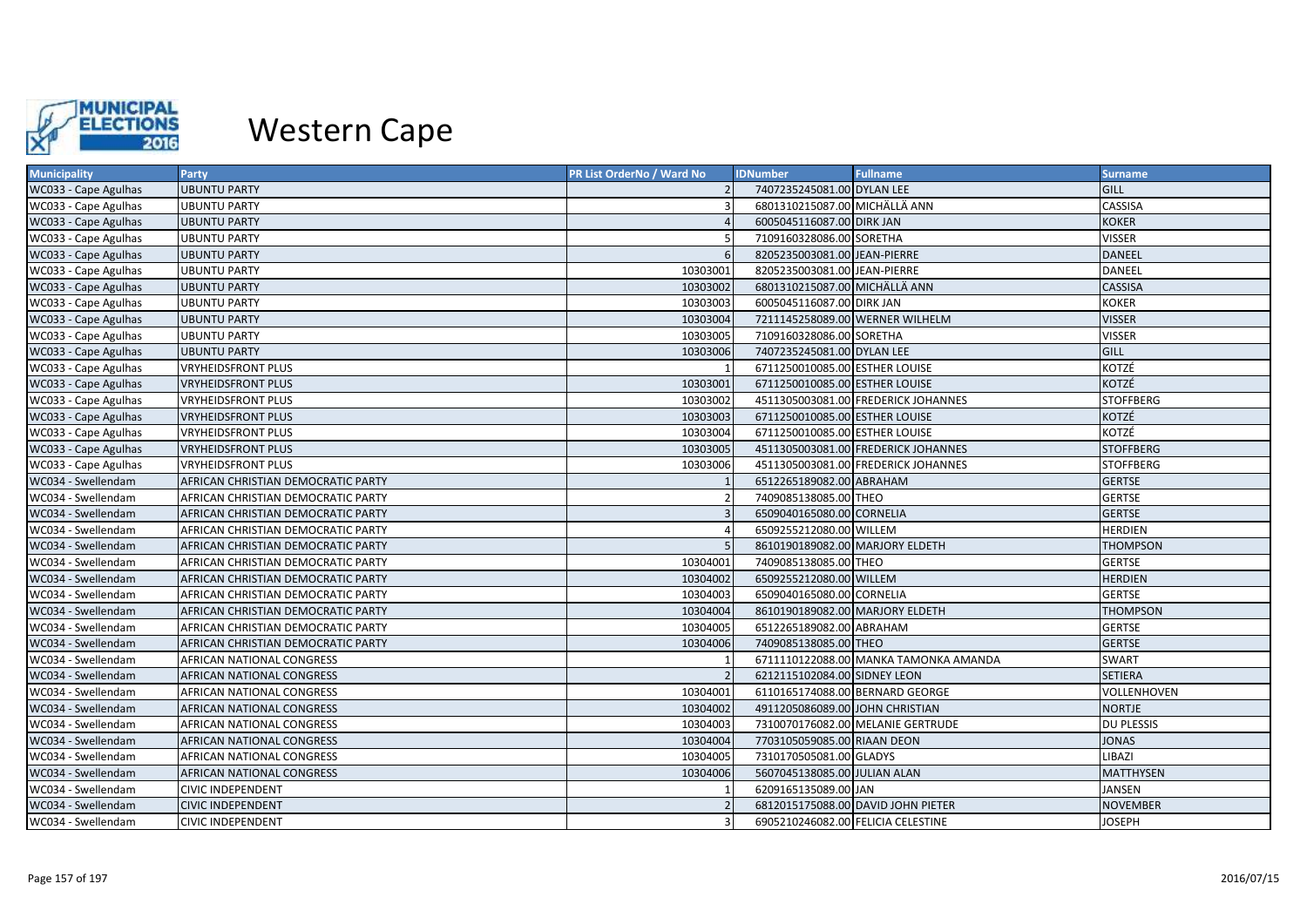

| <b>Municipality</b> | Party                                 | PR List OrderNo / Ward No | <b>IDNumber</b>                    | <b>Fullname</b>                      | <b>Surname</b>   |
|---------------------|---------------------------------------|---------------------------|------------------------------------|--------------------------------------|------------------|
| WC034 - Swellendam  | <b>CIVIC INDEPENDENT</b>              |                           | 8901110080083.00 HAZEL LORETTA     |                                      | <b>JULIES</b>    |
| WC034 - Swellendam  | <b>CIVIC INDEPENDENT</b>              |                           | 8306205163085.00 JACO RICHARD      |                                      | <b>HENDRICKS</b> |
| WC034 - Swellendam  | <b>CIVIC INDEPENDENT</b>              |                           | 6307155118089.00 ANDRE PATRICK     |                                      | <b>ALEXANDER</b> |
| WC034 - Swellendam  | <b>CIVIC INDEPENDENT</b>              | 10304001                  | 6905210246082.00 FELICIA CELESTINE |                                      | JOSEPH           |
| WC034 - Swellendam  | <b>CIVIC INDEPENDENT</b>              | 10304002                  | 6307155118089.00 ANDRE PATRICK     |                                      | <b>ALEXANDER</b> |
| WC034 - Swellendam  | <b>CIVIC INDEPENDENT</b>              | 10304003                  |                                    | 6812015175088.00 DAVID JOHN PIETER   | <b>NOVEMBER</b>  |
| WC034 - Swellendam  | <b>CIVIC INDEPENDENT</b>              | 10304004                  | 8901110080083.00 HAZEL LORETTA     |                                      | <b>JULIES</b>    |
| WC034 - Swellendam  | <b>CIVIC INDEPENDENT</b>              | 10304005                  | 8306205163085.00 JACO RICHARD      |                                      | <b>HENDRICKS</b> |
| WC034 - Swellendam  | <b>CIVIC INDEPENDENT</b>              | 10304006                  | 6209165135089.00 JAN               |                                      | JANSEN           |
| WC034 - Swellendam  | COMMUNITY AND WORKERS ALLIANCE        |                           | 6309205249088.00 HENRY AUBREY      |                                      | <b>MICHAELS</b>  |
| WC034 - Swellendam  | COMMUNITY AND WORKERS ALLIANCE        |                           | 6510265694085.00 JEFFREY RUBEN     |                                      | <b>MATTHYSEN</b> |
| WC034 - Swellendam  | <b>COMMUNITY AND WORKERS ALLIANCE</b> |                           | 8211175152086.00 NIGEL OTNIEL      |                                      | <b>TREU</b>      |
| WC034 - Swellendam  | <b>COMMUNITY AND WORKERS ALLIANCE</b> |                           | 8602126345086.00 PHILASANDE        |                                      | SOLETSOAI        |
| WC034 - Swellendam  | COMMUNITY AND WORKERS ALLIANCE        |                           | 5706285771082.00 JEFFREY TISE      |                                      | MPINGELWANE      |
| WC034 - Swellendam  | <b>COMMUNITY AND WORKERS ALLIANCE</b> | 10304001                  | 5706285771082.00 JEFFREY TISE      |                                      | MPINGELWANE      |
| WC034 - Swellendam  | COMMUNITY AND WORKERS ALLIANCE        | 10304002                  | 6309205249088.00 HENRY AUBREY      |                                      | <b>MICHAELS</b>  |
| WC034 - Swellendam  | <b>COMMUNITY AND WORKERS ALLIANCE</b> | 10304003                  | 6309205249088.00 HENRY AUBREY      |                                      | <b>MICHAELS</b>  |
| WC034 - Swellendam  | COMMUNITY AND WORKERS ALLIANCE        | 10304004                  | 8211175152086.00 NIGEL OTNIEL      |                                      | <b>TREU</b>      |
| WC034 - Swellendam  | <b>COMMUNITY AND WORKERS ALLIANCE</b> | 10304005                  | 8602126345086.00 PHILASANDE        |                                      | SOLETSOAI        |
| WC034 - Swellendam  | COMMUNITY AND WORKERS ALLIANCE        | 10304006                  | 6510265694085.00 JEFFREY RUBEN     |                                      | MATTHYSEN        |
| WC034 - Swellendam  | DEMOCRATIC ALLIANCE                   |                           | 6211145014087.00 NICHOLAS GEORG    |                                      | <b>MYBURGH</b>   |
| WC034 - Swellendam  | <b>DEMOCRATIC ALLIANCE</b>            |                           | 8303275737088.00 BONGANI ONKE      |                                      | SONQWENQWE       |
| WC034 - Swellendam  | <b>DEMOCRATIC ALLIANCE</b>            |                           |                                    | 6807105317087.00 ABRAHAM MICHAEL     | <b>POKWAS</b>    |
| WC034 - Swellendam  | DEMOCRATIC ALLIANCE                   |                           |                                    | 7111065077081.00 MATTHYS JOHANNES    | KOCH             |
| WC034 - Swellendam  | <b>DEMOCRATIC ALLIANCE</b>            |                           |                                    | 7403205199085.00 HEINRICH CHRISTIAAN | <b>HARTNICK</b>  |
| WC034 - Swellendam  | DEMOCRATIC ALLIANCE                   |                           | 6108190016084.00 REINET            |                                      | <b>AUBREY</b>    |
| WC034 - Swellendam  | <b>DEMOCRATIC ALLIANCE</b>            |                           | 7908210117088.00 SHANI             |                                      | <b>BOOTH</b>     |
| WC034 - Swellendam  | DEMOCRATIC ALLIANCE                   | 10304001                  | 5903180076085.00 ELNA JACOBA       |                                      | LAMPRECHT        |
| WC034 - Swellendam  | <b>DEMOCRATIC ALLIANCE</b>            | 10304002                  |                                    | 6807105317087.00 ABRAHAM MICHAEL     | <b>POKWAS</b>    |
| WC034 - Swellendam  | DEMOCRATIC ALLIANCE                   | 10304003                  | 6601305236084.00 ANDY DEON         |                                      | HARMSE           |
| WC034 - Swellendam  | DEMOCRATIC ALLIANCE                   | 10304004                  |                                    | 7705015044081.00 HENDRIK FRANCOIS    | DU RAND          |
| WC034 - Swellendam  | DEMOCRATIC ALLIANCE                   | 10304005                  | 8303275737088.00 BONGANI ONKE      |                                      | SONQWENQWE       |
| WC034 - Swellendam  | <b>DEMOCRATIC ALLIANCE</b>            | 10304006                  | 7802125090086.00 MARCO MARIO       |                                      | WINDVOËL         |
| WC034 - Swellendam  | <b>ECONOMIC FREEDOM FIGHTERS</b>      |                           | 9209080258088.00 KAYLINE CERENE    |                                      | <b>PORTER</b>    |
| WC034 - Swellendam  | <b>ECONOMIC FREEDOM FIGHTERS</b>      |                           | 6903230304080.00 JULIA KHOLEKA     |                                      | <b>SIHLABA</b>   |
| WC034 - Swellendam  | <b>ECONOMIC FREEDOM FIGHTERS</b>      |                           |                                    | 8410145132083.00 CHRISTOPHER STEVEN  | <b>SYFERS</b>    |
| WC034 - Swellendam  | <b>ECONOMIC FREEDOM FIGHTERS</b>      |                           |                                    | 8106290821088.00 SUSARAH GWENDELINE  | <b>MICHAELS</b>  |
| WC034 - Swellendam  | <b>ECONOMIC FREEDOM FIGHTERS</b>      |                           | 6801030471085.00 SINDISWA          |                                      | NKASELA          |
| WC034 - Swellendam  | <b>ECONOMIC FREEDOM FIGHTERS</b>      | 10304001                  | 9612056261087.00 TEBOHO CLIFFORD   |                                      | NKANUNU          |
| WC034 - Swellendam  | <b>ECONOMIC FREEDOM FIGHTERS</b>      | 10304002                  |                                    | 7908155202085.00 WHEEKNUS EFRAIN     | <b>MICHAELS</b>  |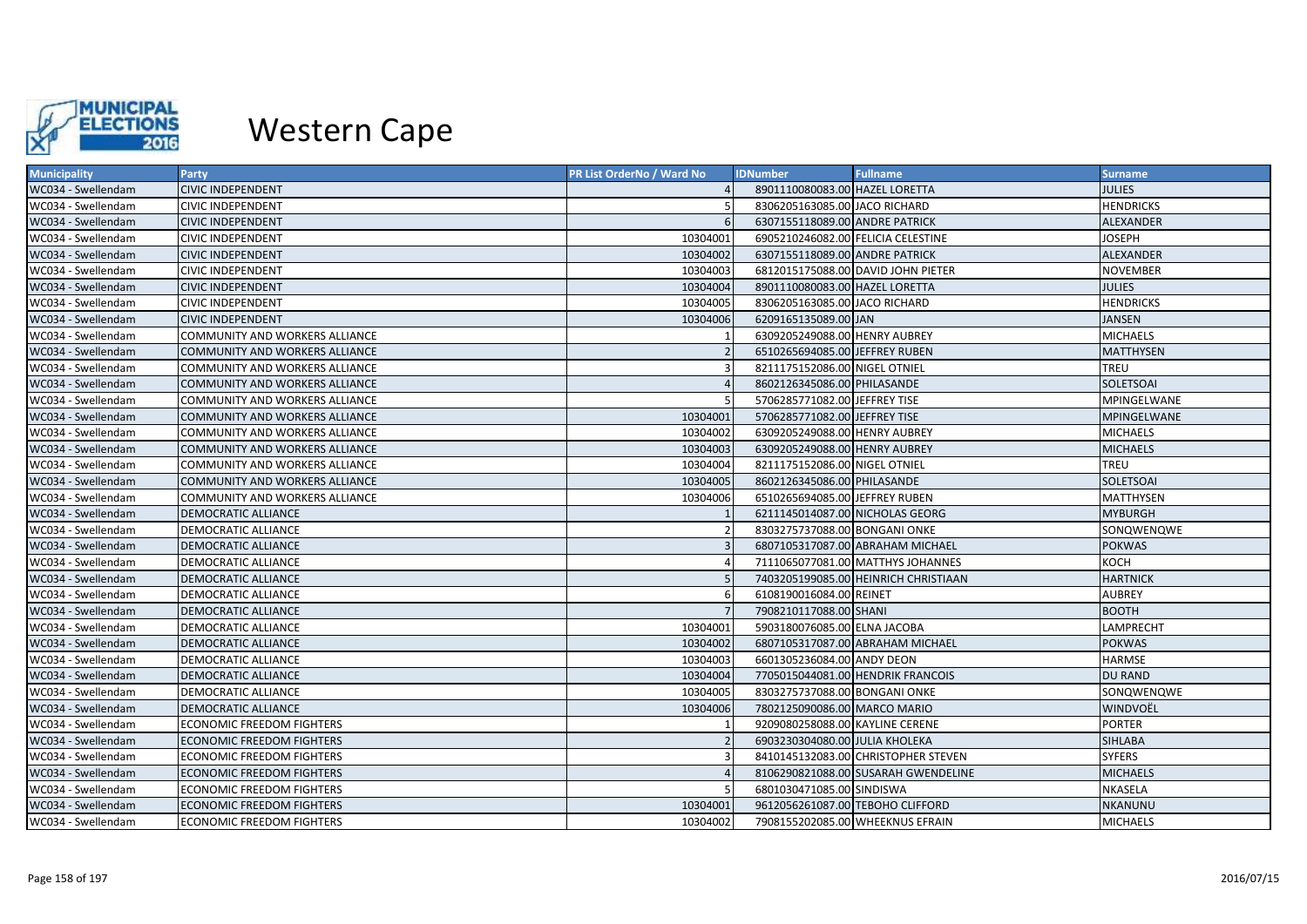

| <b>Municipality</b> | Party                                                 | <b>PR List OrderNo / Ward No</b> | <b>IDNumber</b>                   | <b>Fullname</b>                         | <b>Surname</b>    |
|---------------------|-------------------------------------------------------|----------------------------------|-----------------------------------|-----------------------------------------|-------------------|
| WC034 - Swellendam  | <b>ECONOMIC FREEDOM FIGHTERS</b>                      | 10304003                         |                                   | 7211295132084.00 NOLEN CORNEL BENIOT    | <b>OLIVIER</b>    |
| WC034 - Swellendam  | <b>ECONOMIC FREEDOM FIGHTERS</b>                      | 10304004                         | 7901055798088.00 ZOLANDILE        |                                         | <b>MAJALI</b>     |
| WC034 - Swellendam  | <b>ECONOMIC FREEDOM FIGHTERS</b>                      | 10304005                         | 8610226108080.00 BUSA ERNEST      |                                         | <b>LENYORA</b>    |
| WC034 - Swellendam  | <b>ECONOMIC FREEDOM FIGHTERS</b>                      | 10304006                         | 6612280726080.00 MARGARET         |                                         | LEBAZI            |
| WC034 - Swellendam  | INDEPENDENT CANDIDATE                                 | 10304002                         | 5802255025086.00 ANTON            |                                         | <b>VAN VLIET</b>  |
| WC034 - Swellendam  | <b>INDEPENDENT CANDIDATE</b>                          | 10304004                         | 6301165238086.00 SIMON EBEN       |                                         | <b>EDEM</b>       |
| WC034 - Swellendam  | <b>INDEPENDENT CANDIDATE</b>                          | 10304006                         |                                   | 7108055154086.00 JOHANNES ALBERTUS      | <b>BASSON</b>     |
| WC034 - Swellendam  | INDEPENDENT CIVIC ORGANISATION OF SOUTH AFRICA        |                                  | 6807195412087.00 CEDRIC MARGO     |                                         | <b>VAN REENEN</b> |
| WC034 - Swellendam  | INDEPENDENT CIVIC ORGANISATION OF SOUTH AFRICA        |                                  | 8011175970085.00 CHRISTO          |                                         | <b>MAKHASI</b>    |
| WC034 - Swellendam  | INDEPENDENT CIVIC ORGANISATION OF SOUTH AFRICA        |                                  | 7003265245081.00 HENDRIK          |                                         | <b>ADAMS</b>      |
| WC034 - Swellendam  | <b>INDEPENDENT CIVIC ORGANISATION OF SOUTH AFRICA</b> |                                  | 7208315074080.00 MICHAEL          |                                         | <b>SWARTBOOI</b>  |
| WC034 - Swellendam  | INDEPENDENT CIVIC ORGANISATION OF SOUTH AFRICA        |                                  | 7909030025089.00 SOFIE            |                                         | <b>SEPTEMBER</b>  |
| WC034 - Swellendam  | INDEPENDENT CIVIC ORGANISATION OF SOUTH AFRICA        | 10304001                         | 7003265245081.00 HENDRIK          |                                         | <b>ADAMS</b>      |
| WC034 - Swellendam  | INDEPENDENT CIVIC ORGANISATION OF SOUTH AFRICA        | 10304002                         | 6807195412087.00 CEDRIC MARGO     |                                         | <b>VAN REENEN</b> |
| WC034 - Swellendam  | INDEPENDENT CIVIC ORGANISATION OF SOUTH AFRICA        | 10304003                         | 8011175970085.00 CHRISTO          |                                         | <b>MAKHASI</b>    |
| WC034 - Swellendam  | INDEPENDENT CIVIC ORGANISATION OF SOUTH AFRICA        | 10304004                         | 8011175970085.00 CHRISTO          |                                         | <b>MAKHASI</b>    |
| WC034 - Swellendam  | INDEPENDENT CIVIC ORGANISATION OF SOUTH AFRICA        | 10304005                         | 7208315074080.00 MICHAEL          |                                         | <b>SWARTBOOI</b>  |
| WC034 - Swellendam  | INDEPENDENT CIVIC ORGANISATION OF SOUTH AFRICA        | 10304006                         | 7003265245081.00 HENDRIK          |                                         | <b>ADAMS</b>      |
| WC034 - Swellendam  | <b>VRYHEIDSFRONT PLUS</b>                             |                                  |                                   | 6808155082084.00 MATTHYS JOHANNES       | <b>SWART</b>      |
| WC034 - Swellendam  | <b>VRYHEIDSFRONT PLUS</b>                             | 10304001                         | 5603085035083.00 JASPER DU TOIT   |                                         | <b>LOUBSER</b>    |
| WC034 - Swellendam  | <b>VRYHEIDSFRONT PLUS</b>                             | 10304002                         | 5709120142089.00 VALERIE TERTIA   |                                         | <b>BREEDT</b>     |
| WC034 - Swellendam  | VRYHEIDSFRONT PLUS                                    | 10304003                         |                                   | 6808155082084.00 MATTHYS JOHANNES       | <b>SWART</b>      |
| WC034 - Swellendam  | <b>VRYHEIDSFRONT PLUS</b>                             | 10304004                         |                                   | 6808155082084.00 MATTHYS JOHANNES       | <b>SWART</b>      |
| WC034 - Swellendam  | <b>VRYHEIDSFRONT PLUS</b>                             | 10304005                         | 5709120142089.00 VALERIE TERTIA   |                                         | <b>BREEDT</b>     |
| WC034 - Swellendam  | <b>VRYHEIDSFRONT PLUS</b>                             | 10304006                         | 5603085035083.00 JASPER DU TOIT   |                                         | <b>LOUBSER</b>    |
| WC041 - Kannaland   | AFRICAN NATIONAL CONGRESS                             |                                  | 5005220627081.00 MAGDALENA        |                                         | <b>BARRY</b>      |
| WC041 - Kannaland   | AFRICAN NATIONAL CONGRESS                             |                                  | 6308295126081.00 PHILIPPUS JOSEPH |                                         | <b>ANTONIE</b>    |
| WC041 - Kannaland   | AFRICAN NATIONAL CONGRESS                             |                                  | 6411165240089.00 NICOLAAS ISAK    |                                         | VALENTYN          |
| WC041 - Kannaland   | AFRICAN NATIONAL CONGRESS                             | 10401001                         | 7005060654086.00 ELLIE            |                                         | <b>ADAMS</b>      |
| WC041 - Kannaland   | AFRICAN NATIONAL CONGRESS                             | 10401002                         | 6411165240089.00 NICOLAAS ISAK    |                                         | VALENTYN          |
| WC041 - Kannaland   | AFRICAN NATIONAL CONGRESS                             | 10401003                         | 5005220627081.00 MAGDALENA        |                                         | <b>BARRY</b>      |
| WC041 - Kannaland   | AFRICAN NATIONAL CONGRESS                             | 10401004                         |                                   | 9004245409084.00 DONOVAN ALLISTAIR      | <b>JANUARIE</b>   |
| WC041 - Kannaland   | <b>DEMOCRATIC ALLIANCE</b>                            |                                  | 7009160171082.00 JOSLYN PATRICIA  |                                         | <b>JOHNSON</b>    |
| WC041 - Kannaland   | <b>DEMOCRATIC ALLIANCE</b>                            |                                  |                                   | 6809295205080.00 ABRAHAM JOHANNES       | <b>DELPORT</b>    |
| WC041 - Kannaland   | <b>DEMOCRATIC ALLIANCE</b>                            |                                  |                                   | 4804010126085.00 SEBIENA THESSARINA     | <b>SMIT</b>       |
| WC041 - Kannaland   | <b>DEMOCRATIC ALLIANCE</b>                            |                                  | 7709150416088.00 ELIZABETH        |                                         | <b>JOHANNES</b>   |
| WC041 - Kannaland   | DEMOCRATIC ALLIANCE                                   | 10401001                         |                                   | 6809295205080.00 ABRAHAM JOHANNES       | <b>DELPORT</b>    |
| WC041 - Kannaland   | DEMOCRATIC ALLIANCE                                   | 10401002                         |                                   | 7803150223089.00 COLLEEN HARRIET ZENITH | <b>MURPHY</b>     |
| WC041 - Kannaland   | <b>DEMOCRATIC ALLIANCE</b>                            | 10401003                         | 7009160171082.00 JOSLYN PATRICIA  |                                         | <b>JOHNSON</b>    |
| WC041 - Kannaland   | <b>DEMOCRATIC ALLIANCE</b>                            | 10401004                         | 6802040052089.00 ALETTA           |                                         | <b>THERON</b>     |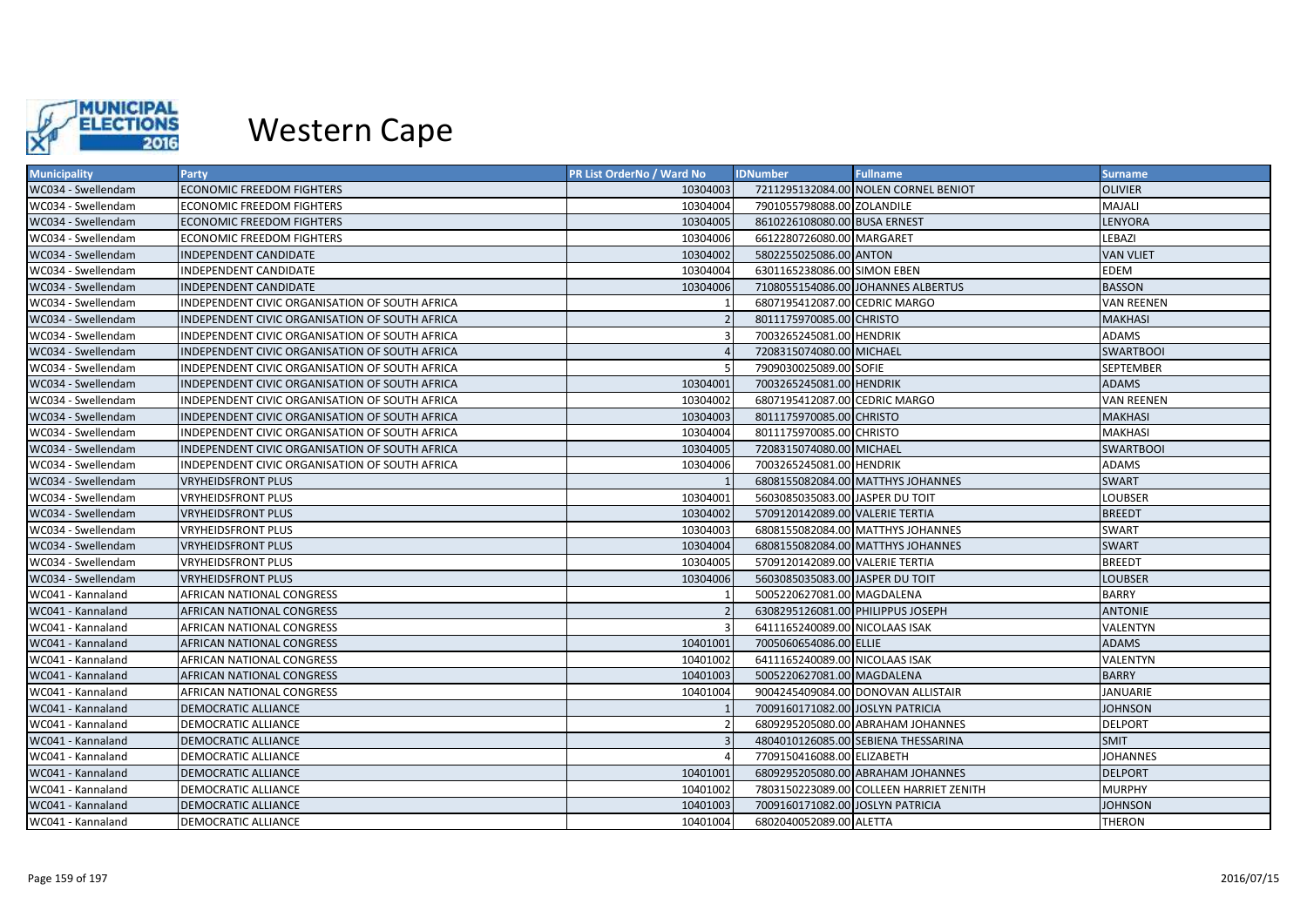

| <b>Municipality</b> | Party                                          | <b>PR List OrderNo / Ward No</b> | <b>IDNumber</b>                | <b>Fullname</b>                              | <b>Surname</b>   |
|---------------------|------------------------------------------------|----------------------------------|--------------------------------|----------------------------------------------|------------------|
| WC041 - Kannaland   | <b>ECONOMIC FREEDOM FIGHTERS</b>               |                                  | 5209215096084.00 NICOLAAS      |                                              | <b>ADAMS</b>     |
| WC041 - Kannaland   | <b>ECONOMIC FREEDOM FIGHTERS</b>               |                                  | 8409060102089.00 JOEHY AUDREY  |                                              | <b>OPPERMAN</b>  |
| WC041 - Kannaland   | <b>ECONOMIC FREEDOM FIGHTERS</b>               |                                  | 8008115237088.00 APOLIS        |                                              | <b>BEGINSEL</b>  |
| WC041 - Kannaland   | <b>ECONOMIC FREEDOM FIGHTERS</b>               | 10401001                         | 8409060102089.00 JOEHY AUDREY  |                                              | OPPERMAN         |
| WC041 - Kannaland   | <b>ECONOMIC FREEDOM FIGHTERS</b>               | 10401002                         | 8008115237088.00 APOLIS        |                                              | <b>BEGINSEL</b>  |
| WC041 - Kannaland   | <b>ECONOMIC FREEDOM FIGHTERS</b>               | 10401003                         | 5209215096084.00 NICOLAAS      |                                              | ADAMS            |
| WC041 - Kannaland   | <b>ECONOMIC FREEDOM FIGHTERS</b>               | 10401004                         | 7202195779082.00 WILLEM        |                                              | <b>JANSEN</b>    |
| WC041 - Kannaland   | <b>INDEPENDENT CANDIDATE</b>                   | 10401001                         | 5203120044081.00 LEONA         |                                              | WILLEMSE         |
| WC041 - Kannaland   | <b>INDEPENDENT CANDIDATE</b>                   | 10401003                         | 5409175011087.00 OCKERT        |                                              | <b>LEWIES</b>    |
| WC041 - Kannaland   | INDEPENDENT CIVIC ORGANISATION OF SOUTH AFRICA |                                  | 6210225194082.00 JEFFREY       |                                              | <b>DONSON</b>    |
| WC041 - Kannaland   | INDEPENDENT CIVIC ORGANISATION OF SOUTH AFRICA |                                  | 7302285115088.00 HYRIN DAVID   |                                              | <b>RUITERS</b>   |
| WC041 - Kannaland   | INDEPENDENT CIVIC ORGANISATION OF SOUTH AFRICA |                                  | 7107185133085.00 WERNER PETRO  |                                              | <b>MESHOA</b>    |
| WC041 - Kannaland   | INDEPENDENT CIVIC ORGANISATION OF SOUTH AFRICA |                                  | 6301125128088.00 BENJAMIN      |                                              | <b>PARSON</b>    |
| WC041 - Kannaland   | INDEPENDENT CIVIC ORGANISATION OF SOUTH AFRICA |                                  |                                | 7405025202080.00 HENRY SHAHIET URVIN         | <b>MARTIN</b>    |
| WC041 - Kannaland   | INDEPENDENT CIVIC ORGANISATION OF SOUTH AFRICA | 6                                | 8602095057084.00 BRADLEY ROBIN |                                              | <b>BENADES</b>   |
| WC041 - Kannaland   | INDEPENDENT CIVIC ORGANISATION OF SOUTH AFRICA | 10401001                         | 6210225194082.00 JEFFREY       |                                              | <b>DONSON</b>    |
| WC041 - Kannaland   | INDEPENDENT CIVIC ORGANISATION OF SOUTH AFRICA | 10401002                         | 7107185133085.00 WERNER PETRO  |                                              | <b>MESHOA</b>    |
| WC041 - Kannaland   | INDEPENDENT CIVIC ORGANISATION OF SOUTH AFRICA | 10401003                         | 7302285115088.00 HYRIN DAVID   |                                              | <b>RUITERS</b>   |
| WC041 - Kannaland   | INDEPENDENT CIVIC ORGANISATION OF SOUTH AFRICA | 10401004                         | 8602095057084.00 BRADLEY ROBIN |                                              | <b>BENADES</b>   |
| WC042 - Hessequa    | AFRICAN NATIONAL CONGRESS                      |                                  | 7601195334089.00 MSINDO ELIAS  |                                              | <b>DAYIMANI</b>  |
| WC042 - Hessequa    | AFRICAN NATIONAL CONGRESS                      |                                  | 5712200146087.00 LISBY         |                                              | <b>PIETERSE</b>  |
| WC042 - Hessequa    | AFRICAN NATIONAL CONGRESS                      |                                  | 6504040202082.00 MARIA         |                                              | <b>FIELIES</b>   |
| WC042 - Hessequa    | AFRICAN NATIONAL CONGRESS                      |                                  | 7110130002082.00 LILIAN CORNE  |                                              | <b>FEBRUARY</b>  |
| WC042 - Hessequa    | AFRICAN NATIONAL CONGRESS                      |                                  | 6307200845082.00 SARA          |                                              | <b>BOTHA</b>     |
| WC042 - Hessequa    | AFRICAN NATIONAL CONGRESS                      | 6                                | 6602170132085.00 MARGARET JOAN |                                              | <b>LOSPER</b>    |
| WC042 - Hessequa    | AFRICAN NATIONAL CONGRESS                      | 10402001                         | 6307290225088.00 MARLENE       |                                              | <b>FIELIES</b>   |
| WC042 - Hessequa    | AFRICAN NATIONAL CONGRESS                      | 10402002                         | 7311235142084.00 IVAN TREVOR   |                                              | <b>MANGALISO</b> |
| WC042 - Hessequa    | AFRICAN NATIONAL CONGRESS                      | 10402003                         | 5712200146087.00 LISBY         |                                              | <b>PIETERSE</b>  |
| WC042 - Hessequa    | AFRICAN NATIONAL CONGRESS                      | 10402004                         |                                | 6802075280084.00 THOMAS PETER VAN AS MAURICE | <b>PRETORIUS</b> |
| WC042 - Hessequa    | AFRICAN NATIONAL CONGRESS                      | 10402005                         | 7909225056089.00 JAMES EUGENE  |                                              | GELDERBLOEM      |
| WC042 - Hessequa    | AFRICAN NATIONAL CONGRESS                      | 10402006                         | 7402210049087.00 NADIA ANN     |                                              | <b>JOSEPH</b>    |
| WC042 - Hessequa    | AFRICAN NATIONAL CONGRESS                      | 10402007                         | 7601195334089.00 MSINDO ELIAS  |                                              | <b>DAYIMANI</b>  |
| WC042 - Hessequa    | AFRICAN NATIONAL CONGRESS                      | 10402008                         |                                | 6105025036089.00 CHRISTOPHER PHILIP          | <b>TAUTE</b>     |
| WC042 - Hessequa    | AFRICAN NATIONAL CONGRESS                      | 10402009                         | 5105010110080.00 ANNELENE      |                                              | <b>HARTNICK</b>  |
| WC042 - Hessequa    | <b>CIVIC INDEPENDENT</b>                       |                                  |                                | 6607300145089.00 CORIENA MAGDALENA           | <b>PIETERS</b>   |
| WC042 - Hessequa    | <b>CIVIC INDEPENDENT</b>                       | 10402001                         |                                | 6607300145089.00 CORIENA MAGDALENA           | <b>PIETERS</b>   |
| WC042 - Hessequa    | <b>CIVIC INDEPENDENT</b>                       | 10402002                         |                                | 6607300145089.00 CORIENA MAGDALENA           | <b>PIETERS</b>   |
| WC042 - Hessequa    | <b>CIVIC INDEPENDENT</b>                       | 10402003                         |                                | 6607300145089.00 CORIENA MAGDALENA           | <b>PIETERS</b>   |
| WC042 - Hessequa    | <b>CIVIC INDEPENDENT</b>                       | 10402004                         |                                | 6607300145089.00 CORIENA MAGDALENA           | <b>PIETERS</b>   |
| WC042 - Hessequa    | <b>CIVIC INDEPENDENT</b>                       | 10402005                         |                                | 6607300145089.00 CORIENA MAGDALENA           | <b>PIETERS</b>   |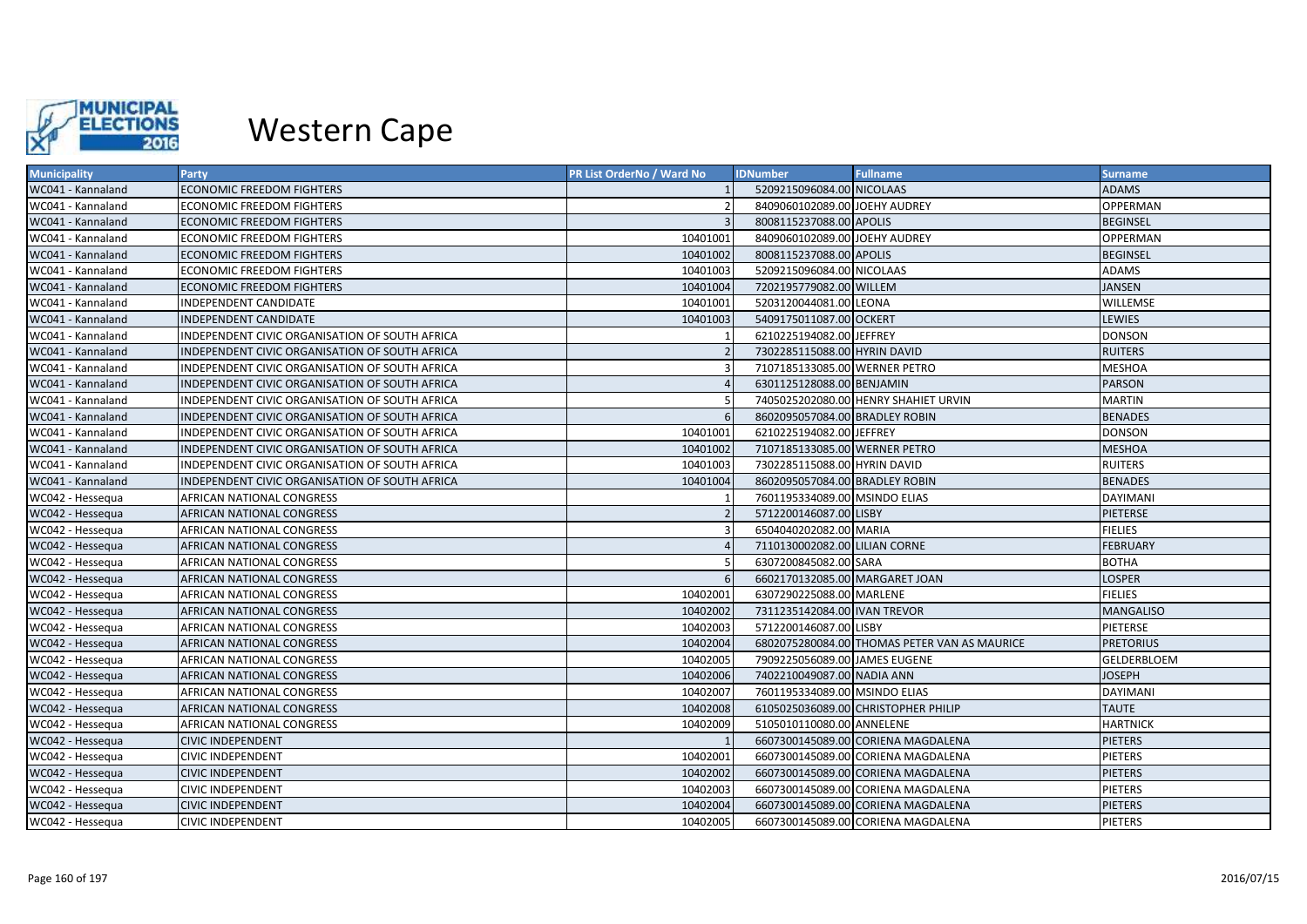

| <b>Municipality</b> | <b>Party</b>                     | <b>PR List OrderNo / Ward No</b> | <b>IDNumber</b>                  | <b>Fullname</b>                        | <b>Surname</b>   |
|---------------------|----------------------------------|----------------------------------|----------------------------------|----------------------------------------|------------------|
| WC042 - Hessequa    | <b>CIVIC INDEPENDENT</b>         | 10402006                         |                                  | 6607300145089.00 CORIENA MAGDALENA     | <b>PIETERS</b>   |
| WC042 - Hessequa    | <b>CIVIC INDEPENDENT</b>         | 10402007                         |                                  | 6607300145089.00 CORIENA MAGDALENA     | <b>PIETERS</b>   |
| WC042 - Hessequa    | <b>CIVIC INDEPENDENT</b>         | 10402008                         |                                  | 6607300145089.00 CORIENA MAGDALENA     | <b>PIETERS</b>   |
| WC042 - Hessegua    | <b>CIVIC INDEPENDENT</b>         | 10402009                         |                                  | 6607300145089.00 CORIENA MAGDALENA     | <b>PIETERS</b>   |
| WC042 - Hessequa    | <b>DEMOCRATIC ALLIANCE</b>       |                                  | 8110245098081.00 GRANT           |                                        | <b>RIDDLES</b>   |
| WC042 - Hessequa    | <b>DEMOCRATIC ALLIANCE</b>       |                                  | 5801030115089.00 ADRIANA MARIA   |                                        | <b>JOUBERT</b>   |
| WC042 - Hessequa    | <b>DEMOCRATIC ALLIANCE</b>       |                                  | 6501240611088.00 MARGARET        |                                        | <b>JAKOBS</b>    |
| WC042 - Hessequa    | <b>DEMOCRATIC ALLIANCE</b>       |                                  | 8105125063080.00 ANDREW          |                                        | <b>STROEBEL</b>  |
| WC042 - Hessequa    | <b>DEMOCRATIC ALLIANCE</b>       |                                  | 5208045126087.00 BENJAMIN DANIEL |                                        | <b>SMITH</b>     |
| WC042 - Hessequa    | DEMOCRATIC ALLIANCE              |                                  |                                  | 5210160128088.00 JENNIFER LORRAINE     | <b>HARTNICK</b>  |
| WC042 - Hessequa    | <b>DEMOCRATIC ALLIANCE</b>       |                                  | 5801235114085.00 THOMAS          |                                        | <b>ALBERTS</b>   |
| WC042 - Hessequa    | <b>DEMOCRATIC ALLIANCE</b>       |                                  | 7002215482083.00 RICHARD         |                                        | <b>JOHANNES</b>  |
| WC042 - Hessequa    | <b>DEMOCRATIC ALLIANCE</b>       |                                  |                                  | 7201315111085.00 CHARLES ANDREW EDWARD | <b>PRINS</b>     |
| WC042 - Hessequa    | <b>DEMOCRATIC ALLIANCE</b>       | 10402001                         | 5208045126087.00 BENJAMIN DANIEL |                                        | <b>SMITH</b>     |
| WC042 - Hessequa    | <b>DEMOCRATIC ALLIANCE</b>       | 10402002                         |                                  | 7111300454087.00 CHARMAINE LINDE       | <b>KOEMA</b>     |
| WC042 - Hessequa    | DEMOCRATIC ALLIANCE              | 10402003                         |                                  | 6712055153088.00 MARTHINUS COENRAAD    | VAN DEN BERG     |
| WC042 - Hessequa    | <b>DEMOCRATIC ALLIANCE</b>       | 10402004                         |                                  | 5210160128088.00 JENNIFER LORRAINE     | <b>HARTNICK</b>  |
| WC042 - Hessequa    | <b>DEMOCRATIC ALLIANCE</b>       | 10402005                         | 5408195060082.00 ISAK            |                                        | <b>ROBERTS</b>   |
| WC042 - Hessequa    | <b>DEMOCRATIC ALLIANCE</b>       | 10402006                         |                                  | 6008075185089.00 TERRANCE CLIFFORD     | <b>FRANCIS</b>   |
| WC042 - Hessequa    | <b>DEMOCRATIC ALLIANCE</b>       | 10402007                         | 6802240106081.00 ELSIE           |                                        | WINDVOGEL        |
| WC042 - Hessequa    | <b>DEMOCRATIC ALLIANCE</b>       | 10402008                         | 6501240611088.00 MARGARET        |                                        | <b>JAKOBS</b>    |
| WC042 - Hessequa    | <b>DEMOCRATIC ALLIANCE</b>       | 10402009                         |                                  | 5107065023085.00 SIMON MARTHINUS       | ODENDAAL         |
| WC042 - Hessequa    | <b>ECONOMIC FREEDOM FIGHTERS</b> |                                  | 6408315761089.00 VIVIAN DERRICK  |                                        | <b>JURRIES</b>   |
| WC042 - Hessequa    | <b>ECONOMIC FREEDOM FIGHTERS</b> |                                  | 8511030160087.00 CHANTAL JENEANE |                                        | <b>JULIES</b>    |
| WC042 - Hessequa    | <b>ECONOMIC FREEDOM FIGHTERS</b> |                                  | 9410115887087.00 ANDILE          |                                        | <b>TAKANE</b>    |
| WC042 - Hessequa    | <b>ECONOMIC FREEDOM FIGHTERS</b> |                                  | 8410310196087.00 MEGAN PATRICIA  |                                        | <b>MICHAELS</b>  |
| WC042 - Hessequa    | <b>ECONOMIC FREEDOM FIGHTERS</b> |                                  | 9112255108080.00 MATHWELL CLYDE  |                                        | <b>SEPTEMBER</b> |
| WC042 - Hessequa    | <b>ECONOMIC FREEDOM FIGHTERS</b> |                                  |                                  | 6205040196080.00 JACOBA WILHELMINA     | <b>SEPTEMBER</b> |
| WC042 - Hessequa    | <b>ECONOMIC FREEDOM FIGHTERS</b> |                                  | 7802045622083.00 LINDILE SIDWELL |                                        | <b>SOMKHALA</b>  |
| WC042 - Hessequa    | <b>ECONOMIC FREEDOM FIGHTERS</b> | 10402001                         |                                  | 6205040196080.00 JACOBA WILHELMINA     | <b>SEPTEMBER</b> |
| WC042 - Hessequa    | <b>ECONOMIC FREEDOM FIGHTERS</b> | 10402002                         |                                  | 8511030160087.00 CHANTAL JENEANE       | <b>JULIES</b>    |
| WC042 - Hessequa    | <b>ECONOMIC FREEDOM FIGHTERS</b> | 10402003                         | 8410310196087.00 MEGAN PATRICIA  |                                        | <b>MICHAELS</b>  |
| WC042 - Hessequa    | <b>ECONOMIC FREEDOM FIGHTERS</b> | 10402004                         | 7802045622083.00 LINDILE SIDWELL |                                        | <b>SOMKHALA</b>  |
| WC042 - Hessequa    | <b>ECONOMIC FREEDOM FIGHTERS</b> | 10402005                         | 9112255108080.00 MATHWELL CLYDE  |                                        | <b>SEPTEMBER</b> |
| WC042 - Hessequa    | <b>ECONOMIC FREEDOM FIGHTERS</b> | 10402006                         | 6408315761089.00 VIVIAN DERRICK  |                                        | <b>JURRIES</b>   |
| WC042 - Hessequa    | <b>ECONOMIC FREEDOM FIGHTERS</b> | 10402007                         | 9410115887087.00 ANDILE          |                                        | <b>TAKANE</b>    |
| WC042 - Hessequa    | <b>ECONOMIC FREEDOM FIGHTERS</b> | 10402009                         | 9112226146086.00 EDWARD          |                                        | <b>MICHAELS</b>  |
| WC042 - Hessequa    | INDEPENDENT CANDIDATE            | 10402002                         | 6606115124081.00 FRED CHARLES    |                                        | CARELSE          |
| WC042 - Hessequa    | INDEPENDENT CANDIDATE            | 10402004                         | 5912155086086.00 PIETER          |                                        | <b>HOOGBAARD</b> |
| WC042 - Hessequa    | <b>INDEPENDENT CANDIDATE</b>     | 10402007                         | 8406155020085.00 LOUIS JACOBUS   |                                        | <b>BOTHA</b>     |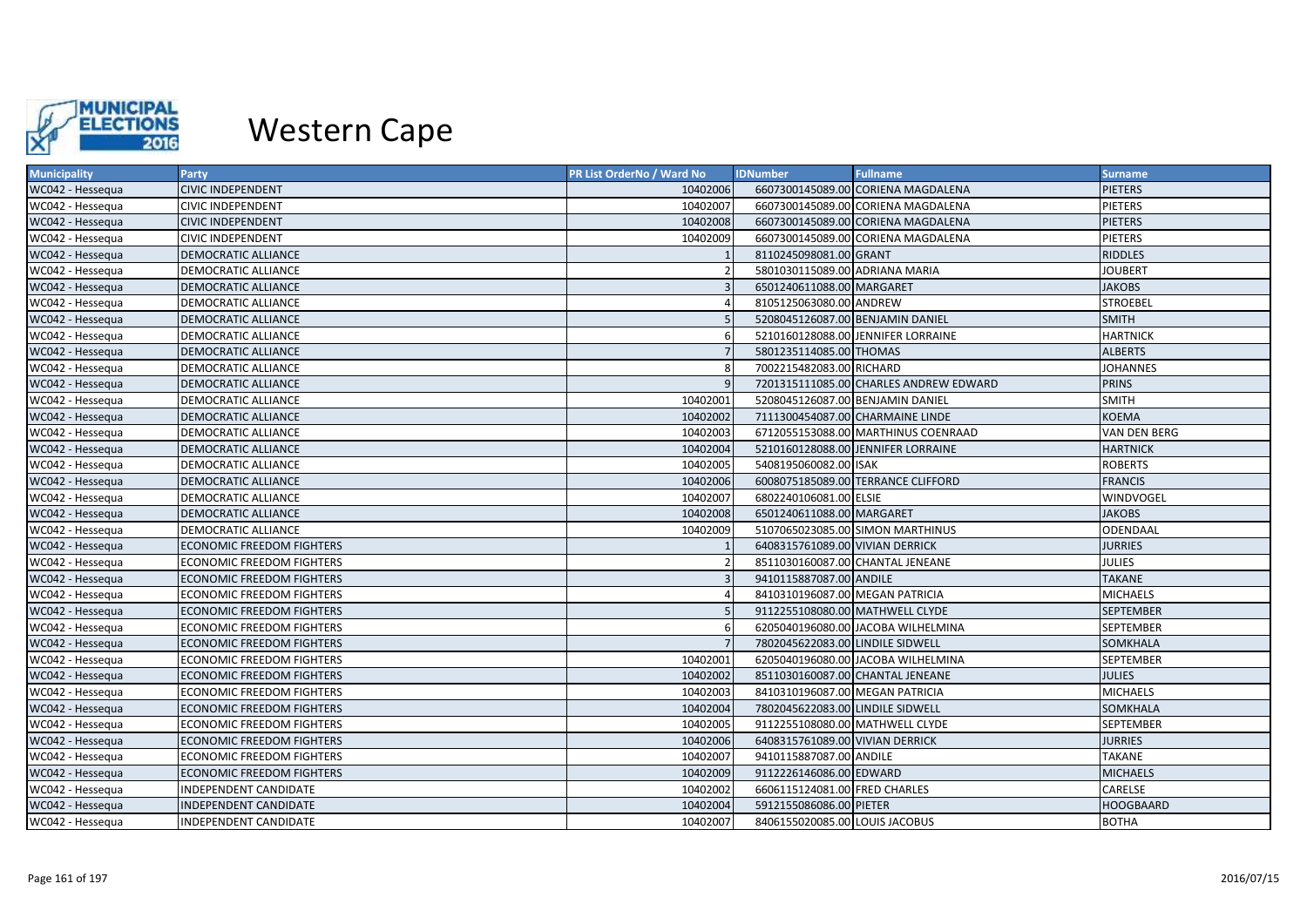

| <b>Municipality</b> | <b>Party</b>                                   | <b>PR List OrderNo / Ward No</b> | <b>IDNumber</b>                   | <b>Fullname</b>                     | <b>Surname</b>      |
|---------------------|------------------------------------------------|----------------------------------|-----------------------------------|-------------------------------------|---------------------|
| WC042 - Hessequa    | INDEPENDENT CIVIC ORGANISATION OF SOUTH AFRICA |                                  | 6409225761086.00 JOHN ABIE        |                                     | <b>HOOGBAARD</b>    |
| WC042 - Hessequa    | INDEPENDENT CIVIC ORGANISATION OF SOUTH AFRICA |                                  | 5811295092089.00 ANDREAS JOHN     |                                     | <b>MOSES</b>        |
| WC042 - Hessequa    | INDEPENDENT CIVIC ORGANISATION OF SOUTH AFRICA |                                  | 7712035085086.00 JOBIETH          |                                     | <b>HOOGBAARD</b>    |
| WC042 - Hessegua    | INDEPENDENT CIVIC ORGANISATION OF SOUTH AFRICA |                                  | 7501060186087.00 COLETTE JENNIFER |                                     | <b>PRETORIUS</b>    |
| WC042 - Hessequa    | INDEPENDENT CIVIC ORGANISATION OF SOUTH AFRICA |                                  | 6605190159087.00 DINAH CHRISTINA  |                                     | <b>HOOGBAARD</b>    |
| WC042 - Hessequa    | INDEPENDENT CIVIC ORGANISATION OF SOUTH AFRICA |                                  | 6305275137088.00 KAREL            |                                     | <b>MALAN</b>        |
| WC042 - Hessequa    | INDEPENDENT CIVIC ORGANISATION OF SOUTH AFRICA |                                  | 7410185142084.00 ALEX             |                                     | <b>WILLIAMS</b>     |
| WC042 - Hessequa    | INDEPENDENT CIVIC ORGANISATION OF SOUTH AFRICA |                                  |                                   | 9004060084087.00 WAGIEDA ROBENIA    | <b>VAN RENSBURG</b> |
| WC042 - Hessegua    | INDEPENDENT CIVIC ORGANISATION OF SOUTH AFRICA |                                  | 7606195538084.00 ELMO             |                                     | <b>KAMMIES</b>      |
| WC042 - Hessequa    | INDEPENDENT CIVIC ORGANISATION OF SOUTH AFRICA | 10402001                         |                                   | 7907110174082.00 ELVERNA SHERELINE  | <b>MICHEALS</b>     |
| WC042 - Hessequa    | INDEPENDENT CIVIC ORGANISATION OF SOUTH AFRICA | 10402002                         | 8011175149086.00 DIEDERICK DANIEL |                                     | <b>JANTJIES</b>     |
| WC042 - Hessegua    | INDEPENDENT CIVIC ORGANISATION OF SOUTH AFRICA | 10402004                         | 6409225761086.00 JOHN ABIE        |                                     | <b>HOOGBAARD</b>    |
| WC042 - Hessequa    | INDEPENDENT CIVIC ORGANISATION OF SOUTH AFRICA | 10402005                         | 7501060186087.00 COLETTE JENNIFER |                                     | <b>PRETORIUS</b>    |
| WC042 - Hessequa    | INDEPENDENT CIVIC ORGANISATION OF SOUTH AFRICA | 10402006                         | 6305275137088.00 KAREL            |                                     | <b>MALAN</b>        |
| WC042 - Hessegua    | INDEPENDENT CIVIC ORGANISATION OF SOUTH AFRICA | 10402007                         | 8408085125083.00 TYRONE           |                                     | <b>HERDIEN</b>      |
| WC042 - Hessequa    | INDEPENDENT CIVIC ORGANISATION OF SOUTH AFRICA | 10402008                         | 7606195538084.00 ELMO             |                                     | <b>KAMMIES</b>      |
| WC042 - Hessequa    | INDEPENDENT CIVIC ORGANISATION OF SOUTH AFRICA | 10402009                         | 7410185142084.00 ALEX             |                                     | <b>WILLIAMS</b>     |
| WC042 - Hessequa    | <b>VRYHEIDSFRONT PLUS</b>                      |                                  | 6501315115080.00 ADWIN THEODORE   |                                     | SAAYMAN             |
| WC042 - Hessequa    | <b>VRYHEIDSFRONT PLUS</b>                      | 10402001                         | 7011085196087.00 GERHARD          |                                     | <b>VISSER</b>       |
| WC042 - Hessequa    | <b>VRYHEIDSFRONT PLUS</b>                      | 10402002                         | 7201285138084.00 ELVIN JEFFRY     |                                     | <b>OCTOBER</b>      |
| WC042 - Hessegua    | VRYHEIDSFRONT PLUS                             | 10402003                         | 6501315115080.00 ADWIN THEODORE   |                                     | SAAYMAN             |
| WC042 - Hessequa    | <b>VRYHEIDSFRONT PLUS</b>                      | 10402004                         | 5005255073086.00 FRANS            |                                     | <b>FIELIES</b>      |
| WC042 - Hessegua    | <b>VRYHEIDSFRONT PLUS</b>                      | 10402005                         | 6803265238080.00 JOHANNES         |                                     | <b>VAN WYK</b>      |
| WC042 - Hessequa    | VRYHEIDSFRONT PLUS                             | 10402006                         | 6406165004089.00 DAROLD           |                                     | ABELSON             |
| WC042 - Hessequa    | <b>VRYHEIDSFRONT PLUS</b>                      | 10402007                         | 7111275426086.00 ANDRIES          |                                     | <b>HESKWA</b>       |
| WC042 - Hessequa    | <b>VRYHEIDSFRONT PLUS</b>                      | 10402008                         | 5703095045088.00 JOHANNES         |                                     | <b>HARTNICK</b>     |
| WC042 - Hessequa    | VRYHEIDSFRONT PLUS                             | 10402009                         | 9205055296087.00 LEMUEL EDWARD    |                                     | <b>BOESAK</b>       |
| WC043 - Mossel Bay  | AFRICAN CHRISTIAN DEMOCRATIC PARTY             |                                  | 6811135288086.00 CHARNIËL CLAUDE  |                                     | <b>WILLIAMS</b>     |
| WC043 - Mossel Bay  | AFRICAN CHRISTIAN DEMOCRATIC PARTY             |                                  |                                   | 6807290066085.00 JEANETTE ELIZABETH | <b>GOUWS</b>        |
| WC043 - Mossel Bay  | AFRICAN CHRISTIAN DEMOCRATIC PARTY             |                                  | 5807015146080.00 COLIN BERNARD    |                                     | <b>PUREN</b>        |
| WC043 - Mossel Bay  | AFRICAN CHRISTIAN DEMOCRATIC PARTY             |                                  | 7304045147088.00 EUGENE WILHELM   |                                     | <b>KIEWIT</b>       |
| WC043 - Mossel Bay  | AFRICAN CHRISTIAN DEMOCRATIC PARTY             |                                  | 6310140080083.00 NATASHA DIONE    |                                     | <b>GILES</b>        |
| WC043 - Mossel Bay  | AFRICAN CHRISTIAN DEMOCRATIC PARTY             |                                  | 6805245232083.00 CRAIG HENRY      |                                     | <b>CUPIDO</b>       |
| WC043 - Mossel Bay  | AFRICAN CHRISTIAN DEMOCRATIC PARTY             |                                  | 5511195005088.00 DAWID JACOBUS    |                                     | <b>HORN</b>         |
| WC043 - Mossel Bay  | AFRICAN CHRISTIAN DEMOCRATIC PARTY             |                                  | 5903130031081.00 MARIA DORETHEA   |                                     | <b>CRAFFORD</b>     |
| WC043 - Mossel Bay  | AFRICAN CHRISTIAN DEMOCRATIC PARTY             |                                  | 6201210183081.00 NAULINE          |                                     | <b>CUPIDO</b>       |
| WC043 - Mossel Bay  | AFRICAN CHRISTIAN DEMOCRATIC PARTY             | 10                               | 6711265157087.00 GARY WARREN      |                                     | <b>LEWIS</b>        |
| WC043 - Mossel Bay  | AFRICAN CHRISTIAN DEMOCRATIC PARTY             | 11                               | 8608165643083.00 NTSIKELELO       |                                     | PILINGANE           |
| WC043 - Mossel Bay  | AFRICAN CHRISTIAN DEMOCRATIC PARTY             | 12                               | 6602220440082.00 NOMVUME          |                                     | MPIYAKHE            |
| WC043 - Mossel Bay  | AFRICAN CHRISTIAN DEMOCRATIC PARTY             | 13                               | 6204290147083.00 ELSABE           |                                     | MALAN-BARNARD       |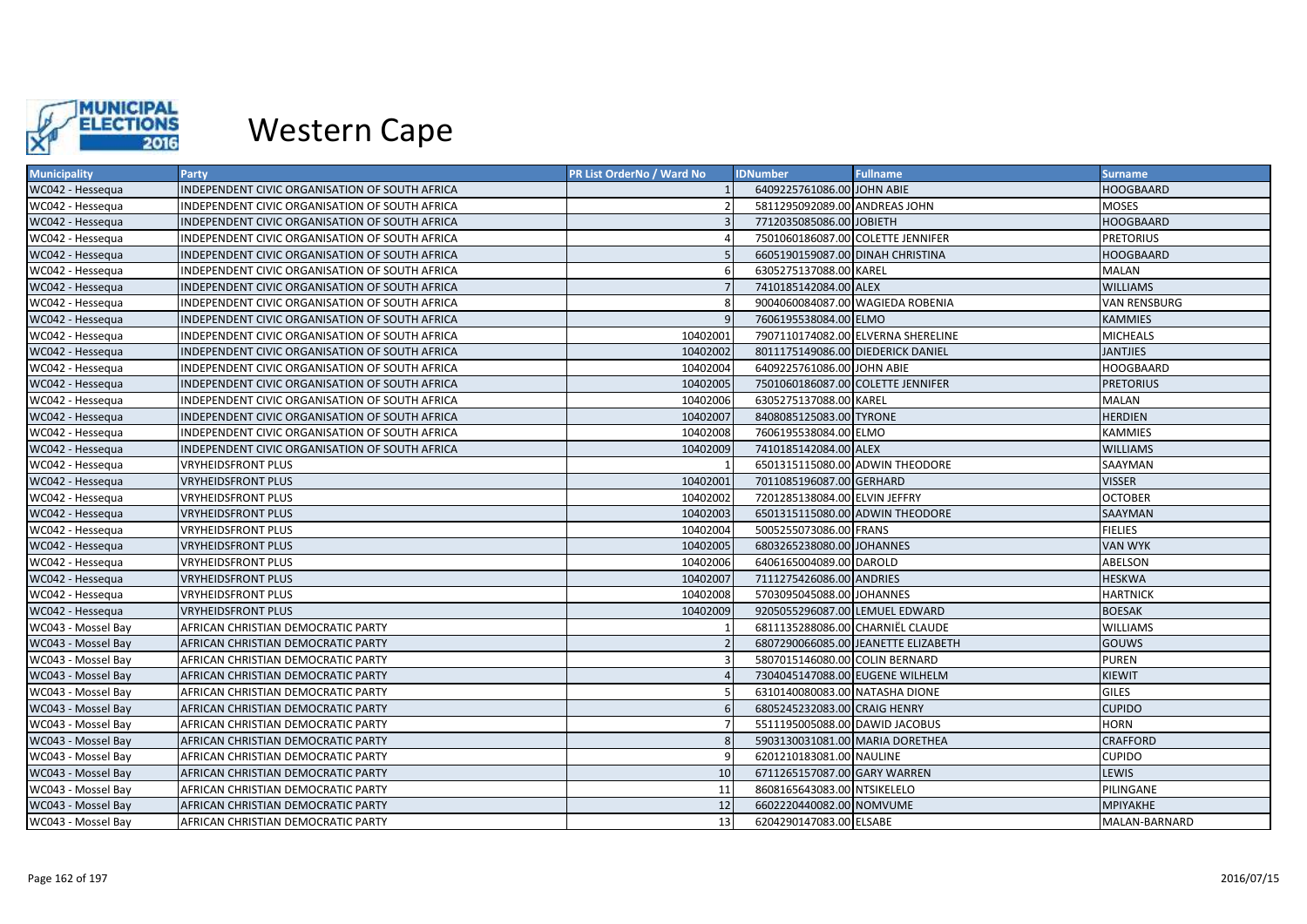

| <b>Municipality</b> | Party                              | <b>PR List OrderNo / Ward No</b> | <b>IDNumber</b><br><b>Fullname</b>    | <b>Surname</b>   |
|---------------------|------------------------------------|----------------------------------|---------------------------------------|------------------|
| WC043 - Mossel Bay  | AFRICAN CHRISTIAN DEMOCRATIC PARTY | 14                               | 4812215482088.00 SIPHIWE GOODLUCK     | <b>LEMBEDE</b>   |
| WC043 - Mossel Bay  | AFRICAN CHRISTIAN DEMOCRATIC PARTY | 15                               | 6505315625089.00 THOODORE WILLBRO     | <b>CUPIDO</b>    |
| WC043 - Mossel Bay  | AFRICAN CHRISTIAN DEMOCRATIC PARTY | 10403001                         | 6602220440082.00 NOMVUME              | MPIYAKHE         |
| WC043 - Mossel Bay  | AFRICAN CHRISTIAN DEMOCRATIC PARTY | 10403002                         | 8608165643083.00 NTSIKELELO           | PILINGANE        |
| WC043 - Mossel Bay  | AFRICAN CHRISTIAN DEMOCRATIC PARTY | 10403003                         | 8608165643083.00 NTSIKELELO           | PILINGANE        |
| WC043 - Mossel Bay  | AFRICAN CHRISTIAN DEMOCRATIC PARTY | 10403004                         | 6204290147083.00 ELSABE               | MALAN-BARNARD    |
| WC043 - Mossel Bay  | AFRICAN CHRISTIAN DEMOCRATIC PARTY | 10403005                         | 5903130031081.00 MARIA DORETHEA       | <b>CRAFFORD</b>  |
| WC043 - Mossel Bay  | AFRICAN CHRISTIAN DEMOCRATIC PARTY | 10403006                         | 5807015146080.00 COLIN BERNARD        | <b>PUREN</b>     |
| WC043 - Mossel Bay  | AFRICAN CHRISTIAN DEMOCRATIC PARTY | 10403007                         | 6505315625089.00 THOODORE WILLBRO     | <b>CUPIDO</b>    |
| WC043 - Mossel Bay  | AFRICAN CHRISTIAN DEMOCRATIC PARTY | 10403008                         | 6807290066085.00 JEANETTE ELIZABETH   | GOUWS            |
| WC043 - Mossel Bay  | AFRICAN CHRISTIAN DEMOCRATIC PARTY | 10403009                         | 6201210183081.00 NAULINE              | <b>CUPIDO</b>    |
| WC043 - Mossel Bay  | AFRICAN CHRISTIAN DEMOCRATIC PARTY | 10403010                         | 5511195005088.00 DAWID JACOBUS        | <b>HORN</b>      |
| WC043 - Mossel Bay  | AFRICAN CHRISTIAN DEMOCRATIC PARTY | 10403011                         | 6310140080083.00 NATASHA DIONE        | <b>GILES</b>     |
| WC043 - Mossel Bay  | AFRICAN CHRISTIAN DEMOCRATIC PARTY | 10403012                         | 4812215482088.00 SIPHIWE GOODLUCK     | LEMBEDE          |
| WC043 - Mossel Bay  | AFRICAN CHRISTIAN DEMOCRATIC PARTY | 10403013                         | 7304045147088.00 EUGENE WILHELM       | KIEWIT           |
| WC043 - Mossel Bay  | AFRICAN CHRISTIAN DEMOCRATIC PARTY | 10403014                         | 6805245232083.00 CRAIG HENRY          | <b>CUPIDO</b>    |
| WC043 - Mossel Bay  | AFRICAN NATIONAL CONGRESS          |                                  | 6409105662081.00 SEBENZILE STANFORD   | <b>MBANDEZI</b>  |
| WC043 - Mossel Bay  | AFRICAN NATIONAL CONGRESS          |                                  | 6702010506082.00 NOSIPHIWO VERONICA   | <b>BOBELO</b>    |
| WC043 - Mossel Bay  | AFRICAN NATIONAL CONGRESS          |                                  | 6603115767084.00 JOVAN GORDAN JAHMIEL | <b>BRUINDERS</b> |
| WC043 - Mossel Bay  | AFRICAN NATIONAL CONGRESS          | 10403001                         | 6711165380086.00 PETRUS               | <b>LICHABA</b>   |
| WC043 - Mossel Bay  | AFRICAN NATIONAL CONGRESS          | 10403002                         | 6611100940087.00 NOBUZWE JULIA        | <b>MBOLOMPO</b>  |
| WC043 - Mossel Bay  | AFRICAN NATIONAL CONGRESS          | 10403003                         | 7208140735087.00 WINEKA PRIMROSE      | <b>FIPAZA</b>    |
| WC043 - Mossel Bay  | AFRICAN NATIONAL CONGRESS          | 10403004                         | 7206090148087.00 MARGARET             | <b>BENJAMIN</b>  |
| WC043 - Mossel Bay  | AFRICAN NATIONAL CONGRESS          | 10403005                         | 6908195127087.00 CEDRIC               | JANSEN           |
| WC043 - Mossel Bay  | AFRICAN NATIONAL CONGRESS          | 10403006                         | 5302125618087.00 GIBSON MANDLA        | <b>CLANS</b>     |
| WC043 - Mossel Bay  | AFRICAN NATIONAL CONGRESS          | 10403007                         | 6305035982088.00 JOHANNES             | <b>NQWITA</b>    |
| WC043 - Mossel Bay  | AFRICAN NATIONAL CONGRESS          | 10403008                         | 6506225208081.00 STEVEN GRAHAM        | LEVENDAL         |
| WC043 - Mossel Bay  | AFRICAN NATIONAL CONGRESS          | 10403009                         | 6902240629080.00 JULINDA LORETTA      | SAAYMAN          |
| WC043 - Mossel Bay  | AFRICAN NATIONAL CONGRESS          | 10403010                         | 6808100215086.00 SARAH                | <b>JANSEN</b>    |
| WC043 - Mossel Bay  | AFRICAN NATIONAL CONGRESS          | 10403011                         | 6409105662081.00 SEBENZILE STANFORD   | <b>MBANDEZI</b>  |
| WC043 - Mossel Bay  | AFRICAN NATIONAL CONGRESS          | 10403012                         | 6709165703083.00 WITNESS THEMBENI     | <b>BUDA</b>      |
| WC043 - Mossel Bay  | AFRICAN NATIONAL CONGRESS          | 10403013                         | 5508280192086.00 SUSAN MAGDALENA      | <b>MOODIE</b>    |
| WC043 - Mossel Bay  | AFRICAN NATIONAL CONGRESS          | 10403014                         | 7706300118085.00 JUANITA ROUCHELLE    | LEWIS            |
| WC043 - Mossel Bay  | D'ALMEDIA CIVIC ASSOCIATION        |                                  | 6609235266089.00 LINDEN GRAIG         | <b>BAKER</b>     |
| WC043 - Mossel Bay  | D'ALMEDIA CIVIC ASSOCIATION        |                                  | 6512185247085.00 BERTRAM ALLISTER     | <b>SAMPSON</b>   |
| WC043 - Mossel Bay  | D'ALMEDIA CIVIC ASSOCIATION        |                                  | 6109280125082.00 MATHILDA HILDEGARDE  | <b>KLEINBOOI</b> |
| WC043 - Mossel Bay  | D'ALMEDIA CIVIC ASSOCIATION        |                                  | 6908145190086.00 RODERICK DENO        | <b>DAMONS</b>    |
| WC043 - Mossel Bay  | D'ALMEDIA CIVIC ASSOCIATION        |                                  | 6606140517085.00 TESSA SORAYA         | <b>OKTOBER</b>   |
| WC043 - Mossel Bay  | D'ALMEDIA CIVIC ASSOCIATION        | 10403009                         | 5406285021089.00 ANDREW JOHANNES      | <b>OLKERS</b>    |
| WC043 - Mossel Bay  | D'ALMEDIA CIVIC ASSOCIATION        | 10403013                         | 6312075233083.00 CLARENCE             | <b>PRINS</b>     |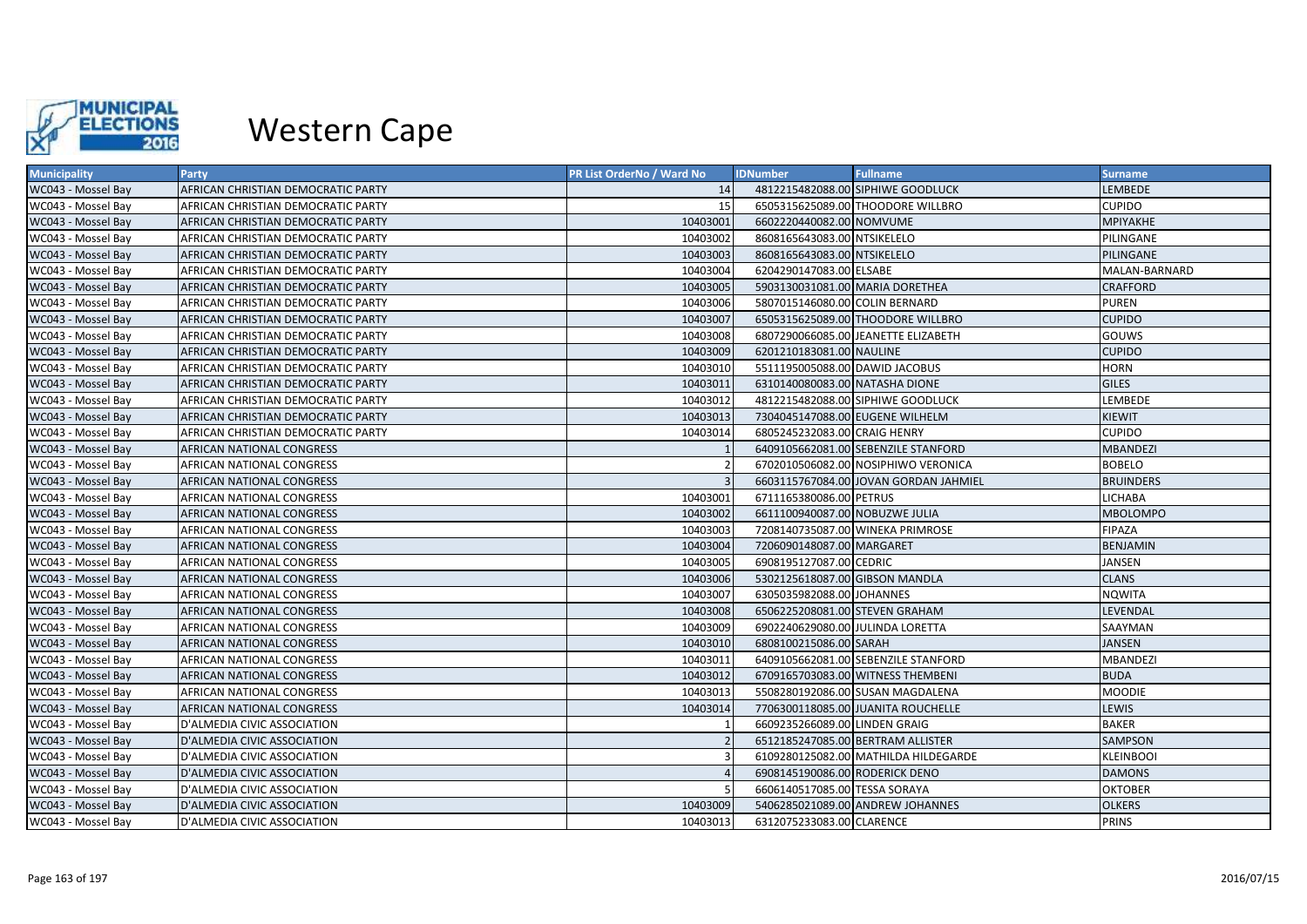

| <b>Municipality</b> | Party                            | <b>PR List OrderNo / Ward No</b> | <b>IDNumber</b>                   | <b>Fullname</b>                                 | <b>Surname</b>     |
|---------------------|----------------------------------|----------------------------------|-----------------------------------|-------------------------------------------------|--------------------|
| WC043 - Mossel Bay  | D'ALMEDIA CIVIC ASSOCIATION      | 10403014                         |                                   | 6503155952085.00 RICHARD ALFONSO JACOBUS        | <b>WESSO</b>       |
| WC043 - Mossel Bay  | <b>DEMOCRATIC ALLIANCE</b>       |                                  | 5206215159086.00 HARRY JOSEPH     |                                                 | LEVENDAL           |
| WC043 - Mossel Bay  | <b>DEMOCRATIC ALLIANCE</b>       |                                  | 8507240076089.00 VENOLEA          |                                                 | <b>FORTUIN</b>     |
| WC043 - Mossel Bay  | DEMOCRATIC ALLIANCE              |                                  | 6805085702088.00 NIKLAAS CEDRIC   |                                                 | <b>BOOISEN</b>     |
| WC043 - Mossel Bay  | <b>DEMOCRATIC ALLIANCE</b>       |                                  | 8002285428080.00 THABO PRESIDENT  |                                                 | <b>MVUMVU</b>      |
| WC043 - Mossel Bay  | <b>DEMOCRATIC ALLIANCE</b>       |                                  | 5404030187081.00 JULIA            |                                                 | <b>SIYOKO</b>      |
| WC043 - Mossel Bay  | <b>DEMOCRATIC ALLIANCE</b>       |                                  | 6302130178084.00 MARULYN          |                                                 | <b>KANNEMEYER</b>  |
| WC043 - Mossel Bay  | <b>DEMOCRATIC ALLIANCE</b>       |                                  | 5104215055083.00 LORENZ           |                                                 | <b>RAUCH</b>       |
| WC043 - Mossel Bay  | DEMOCRATIC ALLIANCE              |                                  | 5407085038083.00 GREGORY ALLEN    |                                                 | <b>GROOTBOOM</b>   |
| WC043 - Mossel Bay  | DEMOCRATIC ALLIANCE              |                                  |                                   | 8311150333089.00 RETHABILE JABULILE GRACE       | <b>SETHUNTSHA</b>  |
| WC043 - Mossel Bay  | <b>DEMOCRATIC ALLIANCE</b>       | 10                               | 7311025183082.00 DONOVAN CHAVEL   |                                                 | <b>CLAASSEN</b>    |
| WC043 - Mossel Bay  | <b>DEMOCRATIC ALLIANCE</b>       | 11                               |                                   | 8904080310084.00 NTOMBIZANELE DISCUSSION        | <b>TINUS</b>       |
| WC043 - Mossel Bay  | <b>DEMOCRATIC ALLIANCE</b>       | 12                               |                                   | 6001200007088.00 JOHANNA MARIA ELIZABETH VENTER | <b>COETZEE</b>     |
| WC043 - Mossel Bay  | DEMOCRATIC ALLIANCE              | 13                               | 7006030283089.00 MARTIE LOUISE    |                                                 | <b>LUTEREK</b>     |
| WC043 - Mossel Bay  | <b>DEMOCRATIC ALLIANCE</b>       | 10403001                         | 8002285428080.00 THABO PRESIDENT  |                                                 | <b>MVUMVU</b>      |
| WC043 - Mossel Bay  | <b>DEMOCRATIC ALLIANCE</b>       | 10403002                         | 6805085702088.00 NIKLAAS CEDRIC   |                                                 | <b>BOOISEN</b>     |
| WC043 - Mossel Bay  | <b>DEMOCRATIC ALLIANCE</b>       | 10403003                         | 5404030187081.00 JULIA            |                                                 | <b>SIYOKO</b>      |
| WC043 - Mossel Bay  | DEMOCRATIC ALLIANCE              | 10403004                         |                                   | 5409250150081.00 ANNA SUSANNA MARIA             | JANSE VAN RENSBURG |
| WC043 - Mossel Bay  | <b>DEMOCRATIC ALLIANCE</b>       | 10403005                         | 7108145268086.00 ANTONIUS         |                                                 | <b>DELLEMIJN</b>   |
| WC043 - Mossel Bay  | DEMOCRATIC ALLIANCE              | 10403006                         | 8303015291081.00 MARK EDGAR       |                                                 | <b>FURNESS</b>     |
| WC043 - Mossel Bay  | <b>DEMOCRATIC ALLIANCE</b>       | 10403007                         |                                   | 5510215159081.00 BAREND HENDRIK JACOBUS         | GROENEWALD         |
| WC043 - Mossel Bay  | DEMOCRATIC ALLIANCE              | 10403008                         | 7404285037088.00 DIRK             |                                                 | KOTZÉ              |
| WC043 - Mossel Bay  | <b>DEMOCRATIC ALLIANCE</b>       | 10403009                         | 6010170101086.00 ERICA            |                                                 | <b>MEYER</b>       |
| WC043 - Mossel Bay  | <b>DEMOCRATIC ALLIANCE</b>       | 10403010                         | 5204285025089.00 PETRU            |                                                 | TERBLANCHE         |
| WC043 - Mossel Bay  | <b>DEMOCRATIC ALLIANCE</b>       | 10403011                         | 4704050047086.00 MARIA CORNELIA   |                                                 | <b>DE KLERK</b>    |
| WC043 - Mossel Bay  | DEMOCRATIC ALLIANCE              | 10403012                         | 8507240076089.00 VENOLEA          |                                                 | <b>FORTUIN</b>     |
| WC043 - Mossel Bay  | <b>DEMOCRATIC ALLIANCE</b>       | 10403013                         |                                   | 6411200149089.00 ROSINA HENRIETTA               | <b>RUITERS</b>     |
| WC043 - Mossel Bay  | <b>DEMOCRATIC ALLIANCE</b>       | 10403014                         | 6301225172085.00 JOHN CLIFFORD    |                                                 | <b>BAYMAN</b>      |
| WC043 - Mossel Bay  | <b>ECONOMIC FREEDOM FIGHTERS</b> |                                  | 7709040398082.00 GAIL             |                                                 | <b>SKOSANA</b>     |
| WC043 - Mossel Bay  | <b>ECONOMIC FREEDOM FIGHTERS</b> |                                  | 6205105240088.00 ISAAC MATTHEUS   |                                                 | <b>JOOSTE</b>      |
| WC043 - Mossel Bay  | <b>ECONOMIC FREEDOM FIGHTERS</b> |                                  |                                   | 8611015626084.00 NKOSINATHI GODFREY             | <b>JACK</b>        |
| WC043 - Mossel Bay  | <b>ECONOMIC FREEDOM FIGHTERS</b> |                                  | 5911225102089.00 STANLEY          |                                                 | <b>MEYER</b>       |
| WC043 - Mossel Bay  | <b>ECONOMIC FREEDOM FIGHTERS</b> |                                  | 7510285367083.00 TELLO JOHANNES   |                                                 | <b>THEANE</b>      |
| WC043 - Mossel Bay  | <b>ECONOMIC FREEDOM FIGHTERS</b> |                                  | 7208300203082.00 CLAUDELLE        |                                                 | RONDGANGER         |
| WC043 - Mossel Bay  | <b>ECONOMIC FREEDOM FIGHTERS</b> |                                  | 5101185134088.00 MOEGSIEN         |                                                 | <b>HASSAN</b>      |
| WC043 - Mossel Bay  | <b>ECONOMIC FREEDOM FIGHTERS</b> |                                  | 7202165846085.00 JOSIAS           |                                                 | <b>NGOBENI</b>     |
| WC043 - Mossel Bay  | <b>ECONOMIC FREEDOM FIGHTERS</b> |                                  | 7312090084080.00 CHRISTINE DIANNE |                                                 | SAAYMAN            |
| WC043 - Mossel Bay  | <b>ECONOMIC FREEDOM FIGHTERS</b> | 10                               | 8409265806088.00 MZUKISI BAREND   |                                                 | <b>JOHANNES</b>    |
| WC043 - Mossel Bay  | <b>ECONOMIC FREEDOM FIGHTERS</b> | 11                               | 6512045459086.00 SIVUYILE ELVIS   |                                                 | <b>MACALA</b>      |
| WC043 - Mossel Bay  | <b>ECONOMIC FREEDOM FIGHTERS</b> | 12                               | 8406105843081.00 SIZAKELE         |                                                 | <b>NTSODO</b>      |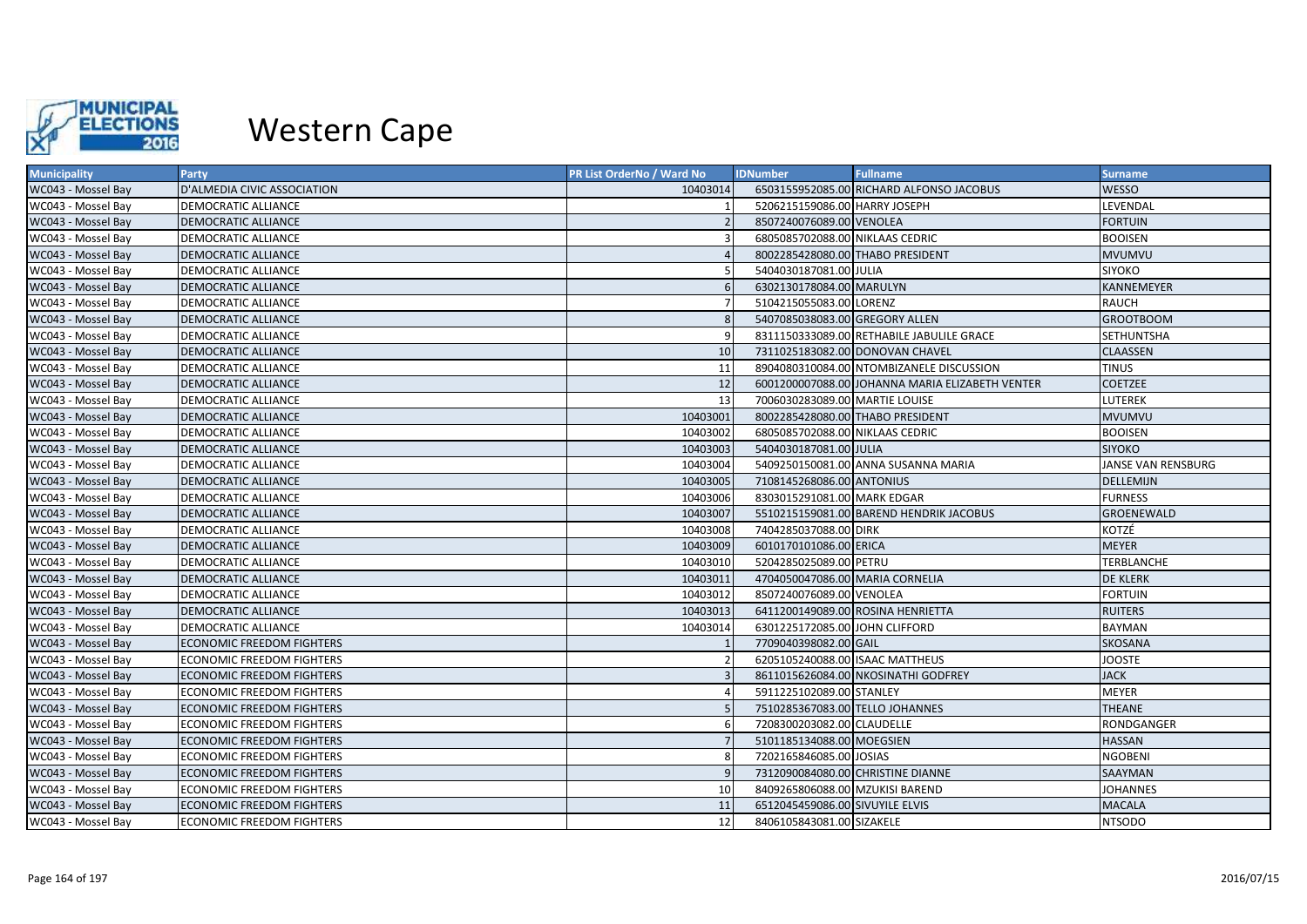

| <b>Municipality</b> | <b>Party</b>                                   | <b>PR List OrderNo / Ward No</b> | <b>IDNumber</b>                 | <b>Fullname</b>                       | <b>Surname</b>   |
|---------------------|------------------------------------------------|----------------------------------|---------------------------------|---------------------------------------|------------------|
| WC043 - Mossel Bay  | <b>ECONOMIC FREEDOM FIGHTERS</b>               | 10403001                         |                                 | 8611015626084.00 NKOSINATHI GODFREY   | <b>JACK</b>      |
| WC043 - Mossel Bay  | <b>ECONOMIC FREEDOM FIGHTERS</b>               | 10403002                         | 8409265806088.00 MZUKISI BAREND |                                       | <b>JOHANNES</b>  |
| WC043 - Mossel Bay  | <b>ECONOMIC FREEDOM FIGHTERS</b>               | 10403003                         | 6512045459086.00 SIVUYILE ELVIS |                                       | <b>MACALA</b>    |
| WC043 - Mossel Bay  | <b>ECONOMIC FREEDOM FIGHTERS</b>               | 10403004                         |                                 | 7312090084080.00 CHRISTINE DIANNE     | SAAYMAN          |
| WC043 - Mossel Bay  | <b>ECONOMIC FREEDOM FIGHTERS</b>               | 10403005                         | 9002195986085.00 ATHENKOSI      |                                       | <b>NTENTE</b>    |
| WC043 - Mossel Bay  | <b>ECONOMIC FREEDOM FIGHTERS</b>               | 10403006                         | 7709040398082.00 GAIL           |                                       | <b>SKOSANA</b>   |
| WC043 - Mossel Bay  | <b>ECONOMIC FREEDOM FIGHTERS</b>               | 10403007                         | 7510285367083.00 TELLO JOHANNES |                                       | <b>THEANE</b>    |
| WC043 - Mossel Bay  | <b>ECONOMIC FREEDOM FIGHTERS</b>               | 10403009                         | 5101185134088.00 MOEGSIEN       |                                       | <b>HASSAN</b>    |
| WC043 - Mossel Bay  | <b>ECONOMIC FREEDOM FIGHTERS</b>               | 10403010                         | 6205105240088.00 ISAAC MATTHEUS |                                       | <b>JOOSTE</b>    |
| WC043 - Mossel Bay  | <b>ECONOMIC FREEDOM FIGHTERS</b>               | 10403011                         | 7202165846085.00 JOSIAS         |                                       | <b>NGOBENI</b>   |
| WC043 - Mossel Bay  | <b>ECONOMIC FREEDOM FIGHTERS</b>               | 10403012                         | 8406105843081.00 SIZAKELE       |                                       | <b>NTSODO</b>    |
| WC043 - Mossel Bay  | <b>ECONOMIC FREEDOM FIGHTERS</b>               | 10403013                         | 7208300203082.00 CLAUDELLE      |                                       | RONDGANGER       |
| WC043 - Mossel Bay  | <b>ECONOMIC FREEDOM FIGHTERS</b>               | 10403014                         | 5911225102089.00 STANLEY        |                                       | <b>MEYER</b>     |
| WC043 - Mossel Bay  | GOURIKWA KHOISAN                               |                                  | 5702155088087.00 VINTCENT BARRY |                                       | <b>JACOBS</b>    |
| WC043 - Mossel Bay  | <b>GOURIKWA KHOISAN</b>                        |                                  | 5508145131089.00 WILLEM         |                                       | <b>POSSEL</b>    |
| WC043 - Mossel Bay  | <b>GOURIKWA KHOISAN</b>                        | 3                                | 5112115178087.00 ISAAC          |                                       | <b>INTOLL</b>    |
| WC043 - Mossel Bay  | <b>GOURIKWA KHOISAN</b>                        |                                  | 8408265144086.00 MELVYN SAMEUL  |                                       | <b>DUMPIES</b>   |
| WC043 - Mossel Bay  | <b>GOURIKWA KHOISAN</b>                        |                                  | 5609115183082.00 ERIC ISMAEL    |                                       | <b>JACOBS</b>    |
| WC043 - Mossel Bay  | <b>GOURIKWA KHOISAN</b>                        | 10403001                         | 5702155088087.00 VINTCENT BARRY |                                       | <b>JACOBS</b>    |
| WC043 - Mossel Bay  | GOURIKWA KHOISAN                               | 10403002                         | 5702155088087.00 VINTCENT BARRY |                                       | <b>JACOBS</b>    |
| WC043 - Mossel Bay  | GOURIKWA KHOISAN                               | 10403003                         | 5702155088087.00 VINTCENT BARRY |                                       | <b>JACOBS</b>    |
| WC043 - Mossel Bay  | GOURIKWA KHOISAN                               | 10403004                         | 5702155088087.00 VINTCENT BARRY |                                       | <b>JACOBS</b>    |
| WC043 - Mossel Bay  | <b>GOURIKWA KHOISAN</b>                        | 10403005                         | 5702155088087.00 VINTCENT BARRY |                                       | <b>JACOBS</b>    |
| WC043 - Mossel Bay  | <b>GOURIKWA KHOISAN</b>                        | 10403006                         | 5702155088087.00 VINTCENT BARRY |                                       | <b>JACOBS</b>    |
| WC043 - Mossel Bay  | <b>GOURIKWA KHOISAN</b>                        | 10403007                         | 5702155088087.00 VINTCENT BARRY |                                       | <b>JACOBS</b>    |
| WC043 - Mossel Bay  | <b>GOURIKWA KHOISAN</b>                        | 10403008                         | 5702155088087.00 VINTCENT BARRY |                                       | <b>JACOBS</b>    |
| WC043 - Mossel Bay  | <b>GOURIKWA KHOISAN</b>                        | 10403009                         | 5702155088087.00 VINTCENT BARRY |                                       | <b>JACOBS</b>    |
| WC043 - Mossel Bay  | GOURIKWA KHOISAN                               | 10403010                         | 5702155088087.00 VINTCENT BARRY |                                       | <b>JACOBS</b>    |
| WC043 - Mossel Bay  | <b>GOURIKWA KHOISAN</b>                        | 10403011                         | 5702155088087.00 VINTCENT BARRY |                                       | <b>JACOBS</b>    |
| WC043 - Mossel Bay  | <b>GOURIKWA KHOISAN</b>                        | 10403012                         | 5702155088087.00 VINTCENT BARRY |                                       | <b>JACOBS</b>    |
| WC043 - Mossel Bay  | <b>GOURIKWA KHOISAN</b>                        | 10403013                         | 5702155088087.00 VINTCENT BARRY |                                       | <b>JACOBS</b>    |
| WC043 - Mossel Bay  | <b>GOURIKWA KHOISAN</b>                        | 10403014                         | 5702155088087.00 VINTCENT BARRY |                                       | <b>JACOBS</b>    |
| WC043 - Mossel Bay  | INDEPENDENT CIVIC ORGANISATION OF SOUTH AFRICA |                                  | 6604185729087.00 DAVIE          |                                       | <b>KAMFER</b>    |
| WC043 - Mossel Bay  | INDEPENDENT CIVIC ORGANISATION OF SOUTH AFRICA |                                  |                                 | 7802275102087.00 CORNELIUS STEFANUS   | <b>JACOBS</b>    |
| WC043 - Mossel Bay  | INDEPENDENT CIVIC ORGANISATION OF SOUTH AFRICA |                                  |                                 | 6005045115089.00 ESIAS ENGELBERTUS    | <b>KOEN</b>      |
| WC043 - Mossel Bay  | INDEPENDENT CIVIC ORGANISATION OF SOUTH AFRICA | Δ                                | 6206105767088.00 ANDREW         |                                       | <b>PLATJIES</b>  |
| WC043 - Mossel Bay  | INDEPENDENT CIVIC ORGANISATION OF SOUTH AFRICA |                                  |                                 | 5312230036083.00 MEMORY DAWN EMMALINE | <b>EKSTEEN</b>   |
| WC043 - Mossel Bay  | INDEPENDENT CIVIC ORGANISATION OF SOUTH AFRICA | 6                                | 8006026652080.00 TEBOHO JACOB   |                                       | <b>MOTLOUNG</b>  |
| WC043 - Mossel Bay  | INDEPENDENT CIVIC ORGANISATION OF SOUTH AFRICA |                                  | 7009305196085.00 ISAK JOHANNES  |                                       | <b>HARRIS</b>    |
| WC043 - Mossel Bay  | INDEPENDENT CIVIC ORGANISATION OF SOUTH AFRICA | 8                                |                                 | 6301030124081.00 GERALDINE LOUISE     | <b>BRINKHUIS</b> |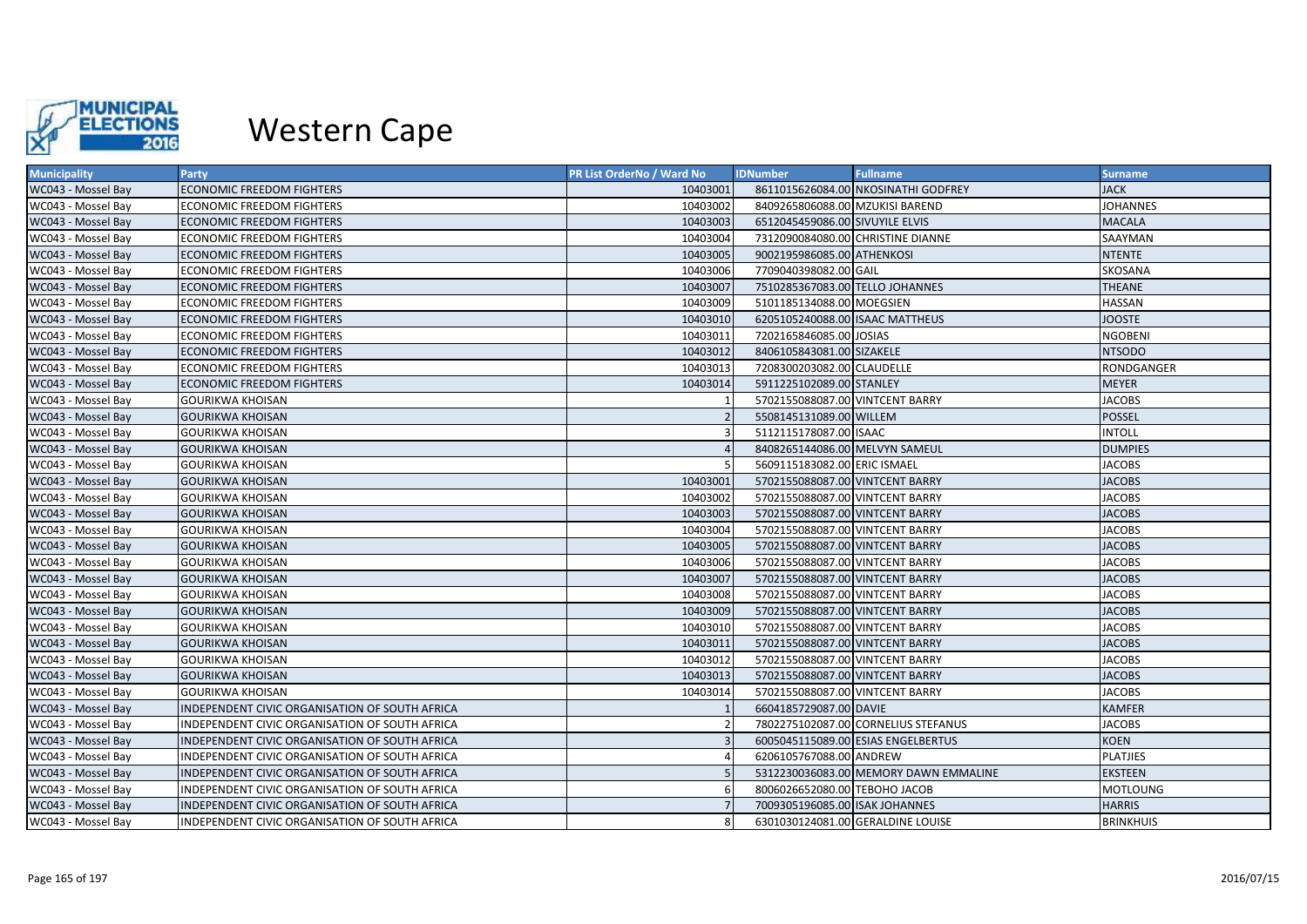

| <b>Municipality</b> | Party                                          | <b>PR List OrderNo / Ward No</b> | <b>IDNumber</b>                   | <b>Fullname</b>                          | <b>Surname</b>           |
|---------------------|------------------------------------------------|----------------------------------|-----------------------------------|------------------------------------------|--------------------------|
| WC043 - Mossel Bay  | INDEPENDENT CIVIC ORGANISATION OF SOUTH AFRICA |                                  | 8907140365089.00 ELVIDA ANASTACIA |                                          | <b>MANN</b>              |
| WC043 - Mossel Bay  | INDEPENDENT CIVIC ORGANISATION OF SOUTH AFRICA | 10                               | 7205050105087.00 MARLENE          |                                          | <b>MANN</b>              |
| WC043 - Mossel Bay  | INDEPENDENT CIVIC ORGANISATION OF SOUTH AFRICA | 11                               | 7909110188088.00 CHRISTEL MARGOT  |                                          | <b>OLIVIER</b>           |
| WC043 - Mossel Bay  | INDEPENDENT CIVIC ORGANISATION OF SOUTH AFRICA | 12                               | 8107290314082.00 MERIAM MARIANA   |                                          | AFRIKA                   |
| WC043 - Mossel Bay  | INDEPENDENT CIVIC ORGANISATION OF SOUTH AFRICA | 10403001                         | 6808145316089.00 SABATA JOHANNES  |                                          | <b>MATSOSO</b>           |
| WC043 - Mossel Bay  | INDEPENDENT CIVIC ORGANISATION OF SOUTH AFRICA | 10403002                         |                                   | 7107175702089.00 ANDREW THAMSANQA        | <b>MAYEKISO</b>          |
| WC043 - Mossel Bay  | INDEPENDENT CIVIC ORGANISATION OF SOUTH AFRICA | 10403003                         | 7409220143081.00 REANE            |                                          | <b>BOOYSEN</b>           |
| WC043 - Mossel Bay  | INDEPENDENT CIVIC ORGANISATION OF SOUTH AFRICA | 10403004                         | 8907140365089.00 ELVIDA ANASTACIA |                                          | <b>MANN</b>              |
| WC043 - Mossel Bay  | INDEPENDENT CIVIC ORGANISATION OF SOUTH AFRICA | 10403005                         | 8601275192083.00 MALCOM BRADLEY   |                                          | <b>BOTHA</b>             |
| WC043 - Mossel Bay  | INDEPENDENT CIVIC ORGANISATION OF SOUTH AFRICA | 10403006                         | 7202280083085.00 NELMARIÉ         |                                          | <b>BOSCH</b>             |
| WC043 - Mossel Bay  | INDEPENDENT CIVIC ORGANISATION OF SOUTH AFRICA | 10403007                         | 8006026652080.00 TEBOHO JACOB     |                                          | <b>MOTLOUNG</b>          |
| WC043 - Mossel Bay  | INDEPENDENT CIVIC ORGANISATION OF SOUTH AFRICA | 10403008                         |                                   | 6005045115089.00 ESIAS ENGELBERTUS       | <b>KOEN</b>              |
| WC043 - Mossel Bay  | INDEPENDENT CIVIC ORGANISATION OF SOUTH AFRICA | 10403009                         | 6604185729087.00 DAVIE            |                                          | <b>KAMFER</b>            |
| WC043 - Mossel Bay  | INDEPENDENT CIVIC ORGANISATION OF SOUTH AFRICA | 10403010                         | 8107290314082.00 MERIAM MARIANA   |                                          | AFRIKA                   |
| WC043 - Mossel Bay  | INDEPENDENT CIVIC ORGANISATION OF SOUTH AFRICA | 10403011                         | 8303310104088.00 VARITY VALENCIA  |                                          | <b>WILDEMANS</b>         |
| WC043 - Mossel Bay  | INDEPENDENT CIVIC ORGANISATION OF SOUTH AFRICA | 10403012                         |                                   | 7802275102087.00 CORNELIUS STEFANUS      | <b>JACOBS</b>            |
| WC043 - Mossel Bay  | INDEPENDENT CIVIC ORGANISATION OF SOUTH AFRICA | 10403013                         | 5909015222083.00 MALCOLM LUDEN    |                                          | <b>DE JAGER</b>          |
| WC043 - Mossel Bay  | INDEPENDENT CIVIC ORGANISATION OF SOUTH AFRICA | 10403014                         | 5412295046082.00 JOHN             |                                          | <b>APRIL</b>             |
| WC043 - Mossel Bay  | PLAASLIKE BESORGDE INWONERS                    |                                  | 6401305104089.00 JEROME GEORGE    |                                          | <b>MEYER</b>             |
| WC043 - Mossel Bay  | PLAASLIKE BESORGDE INWONERS                    |                                  | 6609130530084.00 ELIZABETH        |                                          | <b>JOUBERT</b>           |
| WC043 - Mossel Bay  | PLAASLIKE BESORGDE INWONERS                    | 10403002                         | 6609130530084.00 ELIZABETH        |                                          | <b>JOUBERT</b>           |
| WC043 - Mossel Bay  | PLAASLIKE BESORGDE INWONERS                    | 10403007                         | 6609130530084.00 ELIZABETH        |                                          | <b>JOUBERT</b>           |
| WC043 - Mossel Bay  | PLAASLIKE BESORGDE INWONERS                    | 10403009                         | 6401305104089.00 JEROME GEORGE    |                                          | <b>MEYER</b>             |
| WC043 - Mossel Bay  | PLAASLIKE BESORGDE INWONERS                    | 10403012                         | 6401305104089.00 JEROME GEORGE    |                                          | <b>MEYER</b>             |
| WC043 - Mossel Bay  | PLAASLIKE BESORGDE INWONERS                    | 10403013                         | 6609130530084.00 ELIZABETH        |                                          | <b>JOUBERT</b>           |
| WC043 - Mossel Bay  | SOUTH AFRICA CIVICS                            |                                  | 8509240046088.00 KIM              |                                          | PIETERSEN                |
| WC043 - Mossel Bay  | SOUTH AFRICA CIVICS                            |                                  | 6909250036080.00 DELIA            |                                          | <b>RIDDLES</b>           |
| WC043 - Mossel Bay  | SOUTH AFRICA CIVICS                            | 10403009                         | 8509240046088.00 KIM              |                                          | PIETERSEN                |
| WC043 - Mossel Bay  | SOUTH AFRICA CIVICS                            | 10403013                         | 6909250036080.00 DELIA            |                                          | <b>RIDDLES</b>           |
| WC043 - Mossel Bay  | <b>VRYHEIDSFRONT PLUS</b>                      |                                  | 6701245212086.00 ELROY ABSALOM    |                                          | <b>BARON</b>             |
| WC043 - Mossel Bay  | <b>VRYHEIDSFRONT PLUS</b>                      |                                  | 5704105022083.00 HENRY ARTHUR     |                                          | <b>JANSEN VAN VUUREN</b> |
| WC043 - Mossel Bay  | VRYHEIDSFRONT PLUS                             | 10403001                         | 6701245212086.00 ELROY ABSALOM    |                                          | <b>BARON</b>             |
| WC043 - Mossel Bay  | <b>VRYHEIDSFRONT PLUS</b>                      | 10403002                         | 6405140211082.00 JOSEPHINE        |                                          | <b>BAKER</b>             |
| WC043 - Mossel Bay  | <b>VRYHEIDSFRONT PLUS</b>                      | 10403003                         | 5610120075081.00 ROSALINE ENOLA   |                                          | SOLOMON                  |
| WC043 - Mossel Bay  | <b>VRYHEIDSFRONT PLUS</b>                      | 10403004                         |                                   | 5803305123087.00 GERHARDUS JOHANNES      | <b>SWART</b>             |
| WC043 - Mossel Bay  | <b>VRYHEIDSFRONT PLUS</b>                      | 10403005                         | 5501255128086.00 WILLEM HENDRIK   |                                          | LIEBENBERG               |
| WC043 - Mossel Bay  | <b>VRYHEIDSFRONT PLUS</b>                      | 10403006                         | 5206105066086.00 DANIEL PIENAAR   |                                          | <b>VAN HEERDEN</b>       |
| WC043 - Mossel Bay  | VRYHEIDSFRONT PLUS                             | 10403007                         | 6204275201087.00 ARTHUR MELVILLE  |                                          | <b>CLOETE</b>            |
| WC043 - Mossel Bay  | <b>VRYHEIDSFRONT PLUS</b>                      | 10403008                         |                                   | 5509180132081.00 SUSANNA MARIA ELIZABETH | ZAAYMAN                  |
| WC043 - Mossel Bay  | <b>VRYHEIDSFRONT PLUS</b>                      | 10403009                         | 6501090154080.00 ROWENA DESIREE   |                                          | GROENEWALD               |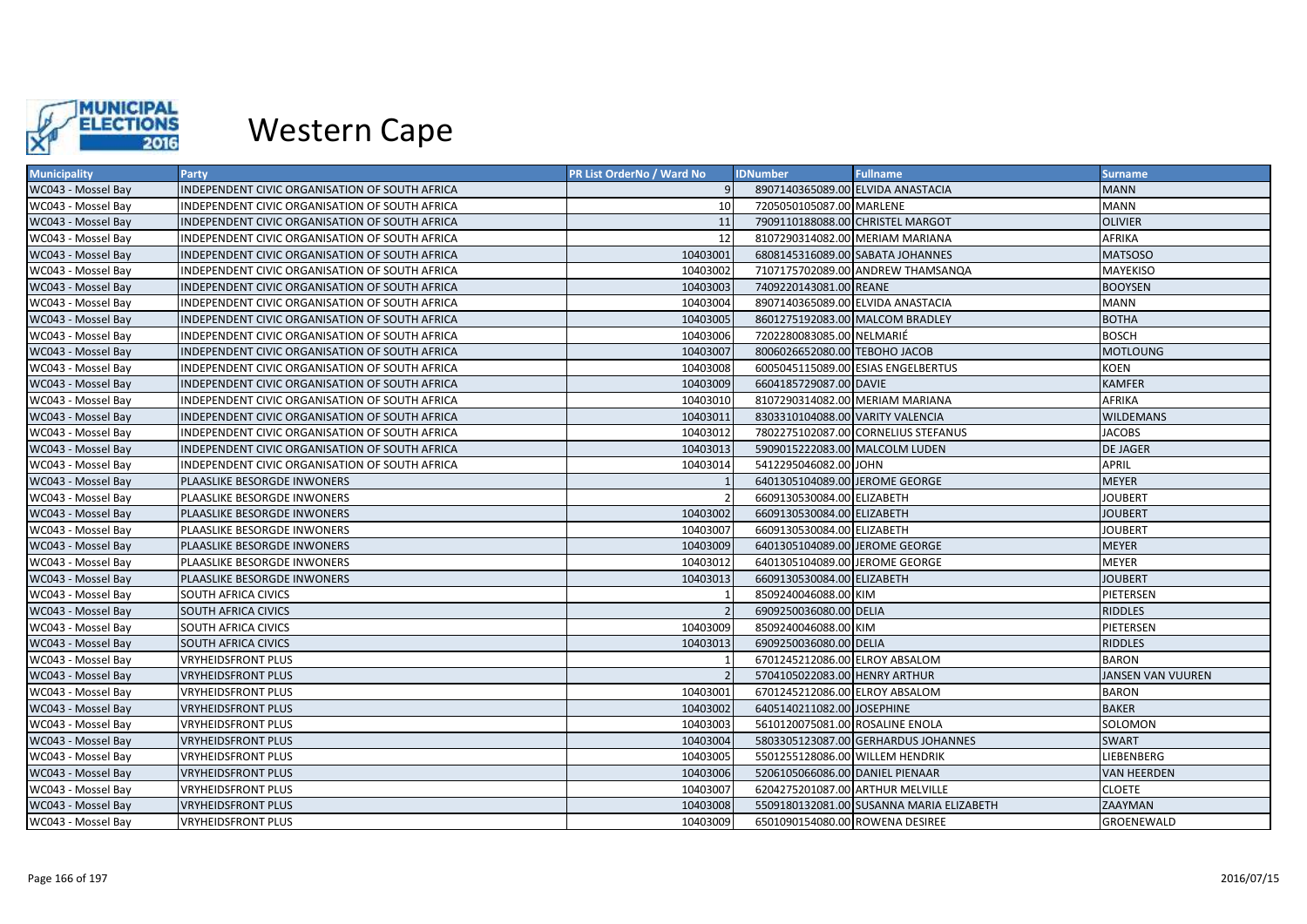

| <b>Municipality</b> | <b>Party</b>                       | <b>PR List OrderNo / Ward No</b> | <b>IDNumber</b>                  | <b>Fullname</b>                     | <b>Surname</b>       |
|---------------------|------------------------------------|----------------------------------|----------------------------------|-------------------------------------|----------------------|
| WC043 - Mossel Bay  | <b>VRYHEIDSFRONT PLUS</b>          | 10403010                         |                                  | 5212185141088.00 JACOBUS JOHANNES   | <b>VAN DER LINDE</b> |
| WC043 - Mossel Bay  | <b>VRYHEIDSFRONT PLUS</b>          | 10403011                         | 5606180087081.00 MIRANDA DELICIA |                                     | <b>JAMES</b>         |
| WC043 - Mossel Bay  | <b>VRYHEIDSFRONT PLUS</b>          | 10403012                         | 7706290063085.00 ENNA ELICA      |                                     | <b>VAN RENSBURG</b>  |
| WC043 - Mossel Bay  | VRYHEIDSFRONT PLUS                 | 10403013                         | 5612175098083.00 LEWIS HAMILTON  |                                     | LOUW                 |
| WC043 - Mossel Bay  | <b>VRYHEIDSFRONT PLUS</b>          | 10403014                         | 9308235243084.00 GEANDRE SHAHIED |                                     | <b>GELDERBLOEM</b>   |
| WC044 - George      | AFRICAN CHRISTIAN DEMOCRATIC PARTY |                                  | 5004145050081.00 JOHAN           |                                     | <b>DU TOIT</b>       |
| WC044 - George      | AFRICAN CHRISTIAN DEMOCRATIC PARTY |                                  | 7504305232088.00 GIDEON ALBERTUS |                                     | <b>VAN ZYL</b>       |
| WC044 - George      | AFRICAN CHRISTIAN DEMOCRATIC PARTY |                                  | 7407130219082.00 LIZZIE          |                                     | <b>WILSON</b>        |
| WC044 - George      | AFRICAN CHRISTIAN DEMOCRATIC PARTY |                                  | 6810085901086.00 XOLANI SYDNEY   |                                     | SOMATHAMBA           |
| WC044 - George      | AFRICAN CHRISTIAN DEMOCRATIC PARTY |                                  | 7601145940084.00 WILSON XOLANE   |                                     | <b>JOHANNES</b>      |
| WC044 - George      | AFRICAN CHRISTIAN DEMOCRATIC PARTY |                                  | 8502235349088.00 LUNGA           |                                     | <b>PIETERS</b>       |
| WC044 - George      | AFRICAN CHRISTIAN DEMOCRATIC PARTY |                                  | 6605095176087.00 CHARLES         |                                     | <b>APPOLIS</b>       |
| WC044 - George      | AFRICAN CHRISTIAN DEMOCRATIC PARTY |                                  | 8710110095086.00 ZELDA           |                                     | <b>VAN DER MERWE</b> |
| WC044 - George      | AFRICAN CHRISTIAN DEMOCRATIC PARTY |                                  | 6410260036087.00 DINA JOHANNA    |                                     | PETZER               |
| WC044 - George      | AFRICAN CHRISTIAN DEMOCRATIC PARTY | 10                               | 6111260150080.00 ELLIS ERICA     |                                     | <b>TREURNICHT</b>    |
| WC044 - George      | AFRICAN CHRISTIAN DEMOCRATIC PARTY | 11                               | 8804220094087.00 MELISSA JANE    |                                     | OLMESDAHL            |
| WC044 - George      | AFRICAN CHRISTIAN DEMOCRATIC PARTY | 12                               |                                  | 6912225045087.00 JOHANNES GERHARDES | <b>BRAND</b>         |
| WC044 - George      | AFRICAN CHRISTIAN DEMOCRATIC PARTY | 13                               | 7603090120084.00 KAREN           |                                     | <b>VAN ZYL</b>       |
| WC044 - George      | AFRICAN CHRISTIAN DEMOCRATIC PARTY | 10404001                         | 7504305232088.00 GIDEON ALBERTUS |                                     | <b>VAN ZYL</b>       |
| WC044 - George      | AFRICAN CHRISTIAN DEMOCRATIC PARTY | 10404002                         |                                  | 6912225045087.00 JOHANNES GERHARDES | <b>BRAND</b>         |
| WC044 - George      | AFRICAN CHRISTIAN DEMOCRATIC PARTY | 10404003                         | 5004145050081.00 JOHAN           |                                     | <b>DU TOIT</b>       |
| WC044 - George      | AFRICAN CHRISTIAN DEMOCRATIC PARTY | 10404004                         | 7504305232088.00 GIDEON ALBERTUS |                                     | <b>VAN ZYL</b>       |
| WC044 - George      | AFRICAN CHRISTIAN DEMOCRATIC PARTY | 10404005                         | 8804220094087.00 MELISSA JANE    |                                     | OLMESDAHL            |
| WC044 - George      | AFRICAN CHRISTIAN DEMOCRATIC PARTY | 10404006                         | 5004145050081.00 JOHAN           |                                     | <b>DU TOIT</b>       |
| WC044 - George      | AFRICAN CHRISTIAN DEMOCRATIC PARTY | 10404007                         | 6605095176087.00 CHARLES         |                                     | <b>APPOLIS</b>       |
| WC044 - George      | AFRICAN CHRISTIAN DEMOCRATIC PARTY | 10404008                         | 6605095176087.00 CHARLES         |                                     | <b>APPOLIS</b>       |
| WC044 - George      | AFRICAN CHRISTIAN DEMOCRATIC PARTY | 10404009                         | 6810085901086.00 XOLANI SYDNEY   |                                     | SOMATHAMBA           |
| WC044 - George      | AFRICAN CHRISTIAN DEMOCRATIC PARTY | 10404010                         | 7407130219082.00 LIZZIE          |                                     | <b>WILSON</b>        |
| WC044 - George      | AFRICAN CHRISTIAN DEMOCRATIC PARTY | 10404011                         | 7407130219082.00 LIZZIE          |                                     | <b>WILSON</b>        |
| WC044 - George      | AFRICAN CHRISTIAN DEMOCRATIC PARTY | 10404012                         | 8502235349088.00 LUNGA           |                                     | <b>PIETERS</b>       |
| WC044 - George      | AFRICAN CHRISTIAN DEMOCRATIC PARTY | 10404013                         | 7601145940084.00 WILSON XOLANE   |                                     | <b>JOHANNES</b>      |
| WC044 - George      | AFRICAN CHRISTIAN DEMOCRATIC PARTY | 10404014                         | 6111260150080.00 ELLIS ERICA     |                                     | <b>TREURNICHT</b>    |
| WC044 - George      | AFRICAN CHRISTIAN DEMOCRATIC PARTY | 10404015                         | 5004145050081.00 JOHAN           |                                     | <b>DU TOIT</b>       |
| WC044 - George      | AFRICAN CHRISTIAN DEMOCRATIC PARTY | 10404016                         | 6111260150080.00 ELLIS ERICA     |                                     | <b>TREURNICHT</b>    |
| WC044 - George      | AFRICAN CHRISTIAN DEMOCRATIC PARTY | 10404017                         | 6605095176087.00 CHARLES         |                                     | <b>APPOLIS</b>       |
| WC044 - George      | AFRICAN CHRISTIAN DEMOCRATIC PARTY | 10404018                         | 5004145050081.00 JOHAN           |                                     | <b>DU TOIT</b>       |
| WC044 - George      | AFRICAN CHRISTIAN DEMOCRATIC PARTY | 10404019                         | 6410260036087.00 DINA JOHANNA    |                                     | <b>PETZER</b>        |
| WC044 - George      | AFRICAN CHRISTIAN DEMOCRATIC PARTY | 10404020                         |                                  | 6912225045087.00 JOHANNES GERHARDES | <b>BRAND</b>         |
| WC044 - George      | AFRICAN CHRISTIAN DEMOCRATIC PARTY | 10404021                         | 5004145050081.00 JOHAN           |                                     | <b>DU TOIT</b>       |
| WC044 - George      | AFRICAN CHRISTIAN DEMOCRATIC PARTY | 10404022                         | 5004145050081.00 JOHAN           |                                     | <b>DU TOIT</b>       |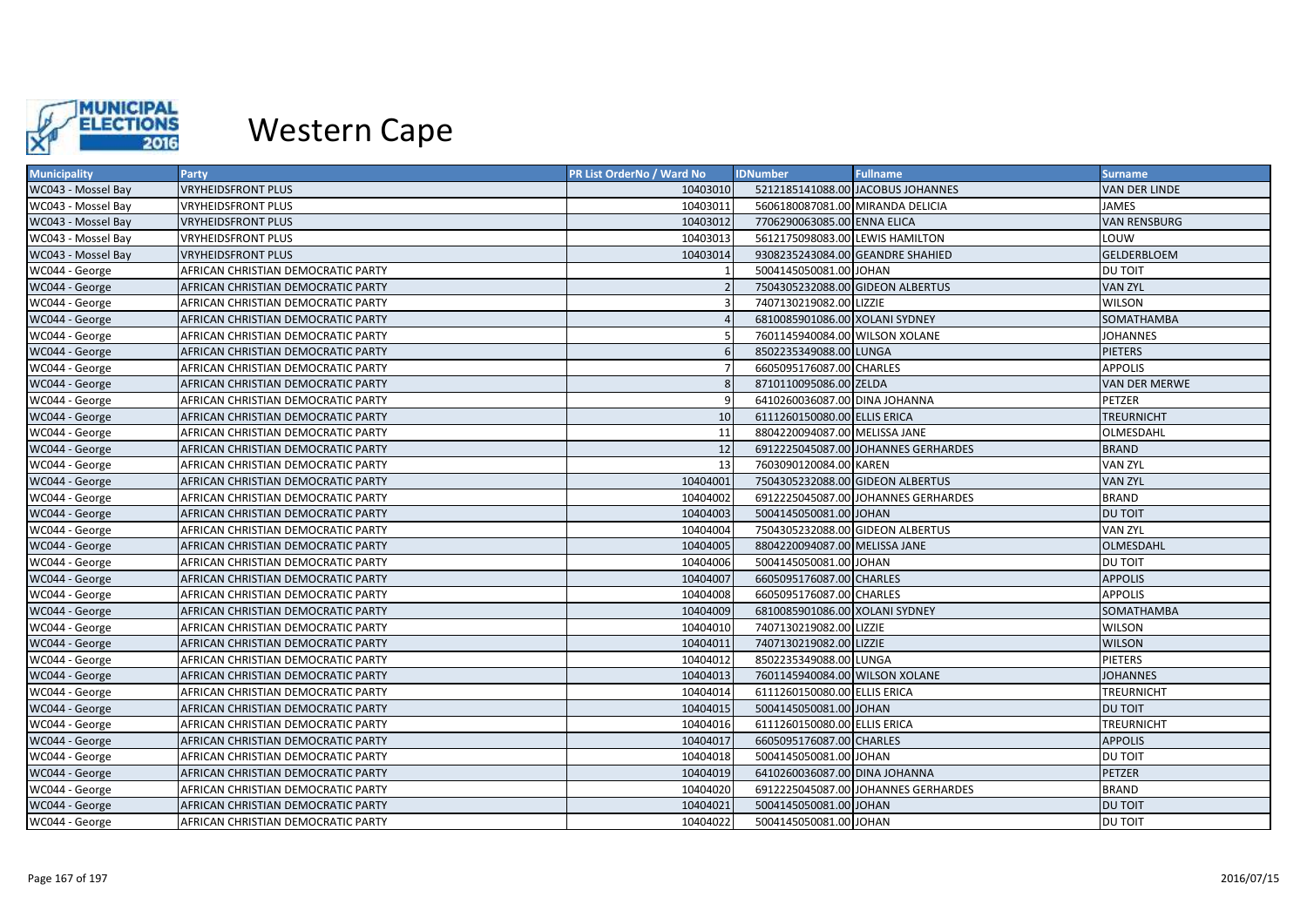

| <b>Municipality</b> | Party                              | <b>PR List OrderNo / Ward No</b> | <b>IDNumber</b>                  | <b>Fullname</b>                            | <b>Surname</b>    |
|---------------------|------------------------------------|----------------------------------|----------------------------------|--------------------------------------------|-------------------|
| WC044 - George      | AFRICAN CHRISTIAN DEMOCRATIC PARTY | 10404023                         | 7504305232088.00 GIDEON ALBERTUS |                                            | <b>VAN ZYL</b>    |
| WC044 - George      | AFRICAN CHRISTIAN DEMOCRATIC PARTY | 10404024                         | 5004145050081.00 JOHAN           |                                            | <b>DU TOIT</b>    |
| WC044 - George      | AFRICAN CHRISTIAN DEMOCRATIC PARTY | 10404025                         | 5004145050081.00 JOHAN           |                                            | <b>DU TOIT</b>    |
| WC044 - George      | AFRICAN CHRISTIAN DEMOCRATIC PARTY | 10404026                         | 8710110095086.00 ZELDA           |                                            | VAN DER MERWE     |
| WC044 - George      | AFRICAN CHRISTIAN DEMOCRATIC PARTY | 10404027                         | 6111260150080.00 ELLIS ERICA     |                                            | <b>TREURNICHT</b> |
| WC044 - George      | AFRICAN INDEPENDENT CONGRESS       |                                  | 7410295091080.00 ABEL            |                                            | KIWIT             |
| WC044 - George      | AFRICAN INDEPENDENT CONGRESS       |                                  |                                  | 5612145336084.00 KHUMBULELE JACKSON        | <b>MKHONDO</b>    |
| WC044 - George      | AFRICAN INDEPENDENT CONGRESS       |                                  | 7007055101081.00 THYS            |                                            | <b>SWARTBOOI</b>  |
| WC044 - George      | AFRICAN INDEPENDENT CONGRESS       |                                  | 6601210058086.00 QUAANITAH       |                                            | <b>SIMONS</b>     |
| WC044 - George      | AFRICAN INDEPENDENT CONGRESS       |                                  | 7501230122087.00 DENISE KARMA    |                                            | <b>THYSSE</b>     |
| WC044 - George      | AFRICAN INDEPENDENT CONGRESS       |                                  | 8301190135081.00 EVRIN ILCA      |                                            | <b>MATON</b>      |
| WC044 - George      | AFRICAN INDEPENDENT CONGRESS       |                                  | 6108245175083.00 DANIEL DEREK    |                                            | <b>TITUS</b>      |
| WC044 - George      | AFRICAN INDEPENDENT CONGRESS       |                                  | 5510195028082.00 FRANCOIS PETRUS |                                            | <b>FOURIE</b>     |
| WC044 - George      | AFRICAN INDEPENDENT CONGRESS       |                                  | 7603235936089.00 MARIUS          |                                            | <b>KORSTEN</b>    |
| WC044 - George      | AFRICAN INDEPENDENT CONGRESS       | 10                               | 7705280105088.00 LESLEY ANNE     |                                            | LOMBARD           |
| WC044 - George      | AFRICAN INDEPENDENT CONGRESS       | 11                               | 7703115247084.00 ELEC            |                                            | <b>MARTINS</b>    |
| WC044 - George      | AFRICAN INDEPENDENT CONGRESS       | 12                               | 9207210638088.00 ZANDILE         |                                            | <b>MININI</b>     |
| WC044 - George      | AFRICAN INDEPENDENT CONGRESS       | 13                               |                                  | 7110195096086.00 RICHARDO LERENZO JOHANNES | <b>KLEINHANS</b>  |
| WC044 - George      | AFRICAN INDEPENDENT CONGRESS       | 14                               | 6009075265087.00 ANDREW EDWARD   |                                            | <b>MAGERMAN</b>   |
| WC044 - George      | AFRICAN INDEPENDENT CONGRESS       | 10404001                         | 7412085042083.00 HEINRICK PETER  |                                            | <b>TARENTAAL</b>  |
| WC044 - George      | AFRICAN INDEPENDENT CONGRESS       | 10404002                         | 5510195028082.00 FRANCOIS PETRUS |                                            | <b>FOURIE</b>     |
| WC044 - George      | AFRICAN INDEPENDENT CONGRESS       | 10404003                         | 6601210058086.00 QUAANITAH       |                                            | <b>SIMONS</b>     |
| WC044 - George      | AFRICAN INDEPENDENT CONGRESS       | 10404004                         | 7501230122087.00 DENISE KARMA    |                                            | <b>THYSSE</b>     |
| WC044 - George      | AFRICAN INDEPENDENT CONGRESS       | 10404005                         |                                  | 6708185029081.00 JAN STEPHANUS MINNAAR     | <b>ERLANK</b>     |
| WC044 - George      | AFRICAN INDEPENDENT CONGRESS       | 10404006                         | 7603235936089.00 MARIUS          |                                            | <b>KORSTEN</b>    |
| WC044 - George      | AFRICAN INDEPENDENT CONGRESS       | 10404007                         |                                  | 5612145336084.00 KHUMBULELE JACKSON        | <b>MKHONDO</b>    |
| WC044 - George      | AFRICAN INDEPENDENT CONGRESS       | 10404008                         | 7007055101081.00 THYS            |                                            | <b>SWARTBOOI</b>  |
| WC044 - George      | AFRICAN INDEPENDENT CONGRESS       | 10404009                         | 9207210638088.00 ZANDILE         |                                            | <b>MININI</b>     |
| WC044 - George      | AFRICAN INDEPENDENT CONGRESS       | 10404010                         |                                  | 5612145336084.00 KHUMBULELE JACKSON        | <b>MKHONDO</b>    |
| WC044 - George      | AFRICAN INDEPENDENT CONGRESS       | 10404011                         | 6601210058086.00 QUAANITAH       |                                            | <b>SIMONS</b>     |
| WC044 - George      | AFRICAN INDEPENDENT CONGRESS       | 10404012                         | 9207210638088.00 ZANDILE         |                                            | <b>MININI</b>     |
| WC044 - George      | AFRICAN INDEPENDENT CONGRESS       | 10404013                         |                                  | 5612145336084.00 KHUMBULELE JACKSON        | <b>MKHONDO</b>    |
| WC044 - George      | AFRICAN INDEPENDENT CONGRESS       | 10404014                         | 7705280105088.00 LESLEY ANNE     |                                            | <b>LOMBARD</b>    |
| WC044 - George      | AFRICAN INDEPENDENT CONGRESS       | 10404015                         | 9207210638088.00 ZANDILE         |                                            | <b>MININI</b>     |
| WC044 - George      | AFRICAN INDEPENDENT CONGRESS       | 10404016                         | 7410295091080.00 ABEL            |                                            | KIWIT             |
| WC044 - George      | AFRICAN INDEPENDENT CONGRESS       | 10404017                         | 7703115247084.00 ELEC            |                                            | <b>MARTINS</b>    |
| WC044 - George      | AFRICAN INDEPENDENT CONGRESS       | 10404018                         | 5510195028082.00 FRANCOIS PETRUS |                                            | <b>FOURIE</b>     |
| WC044 - George      | AFRICAN INDEPENDENT CONGRESS       | 10404019                         |                                  | 6708185029081.00 JAN STEPHANUS MINNAAR     | <b>ERLANK</b>     |
| WC044 - George      | AFRICAN INDEPENDENT CONGRESS       | 10404020                         | 6009075265087.00 ANDREW EDWARD   |                                            | <b>MAGERMAN</b>   |
| WC044 - George      | AFRICAN INDEPENDENT CONGRESS       | 10404021                         | 9207210638088.00 ZANDILE         |                                            | <b>MININI</b>     |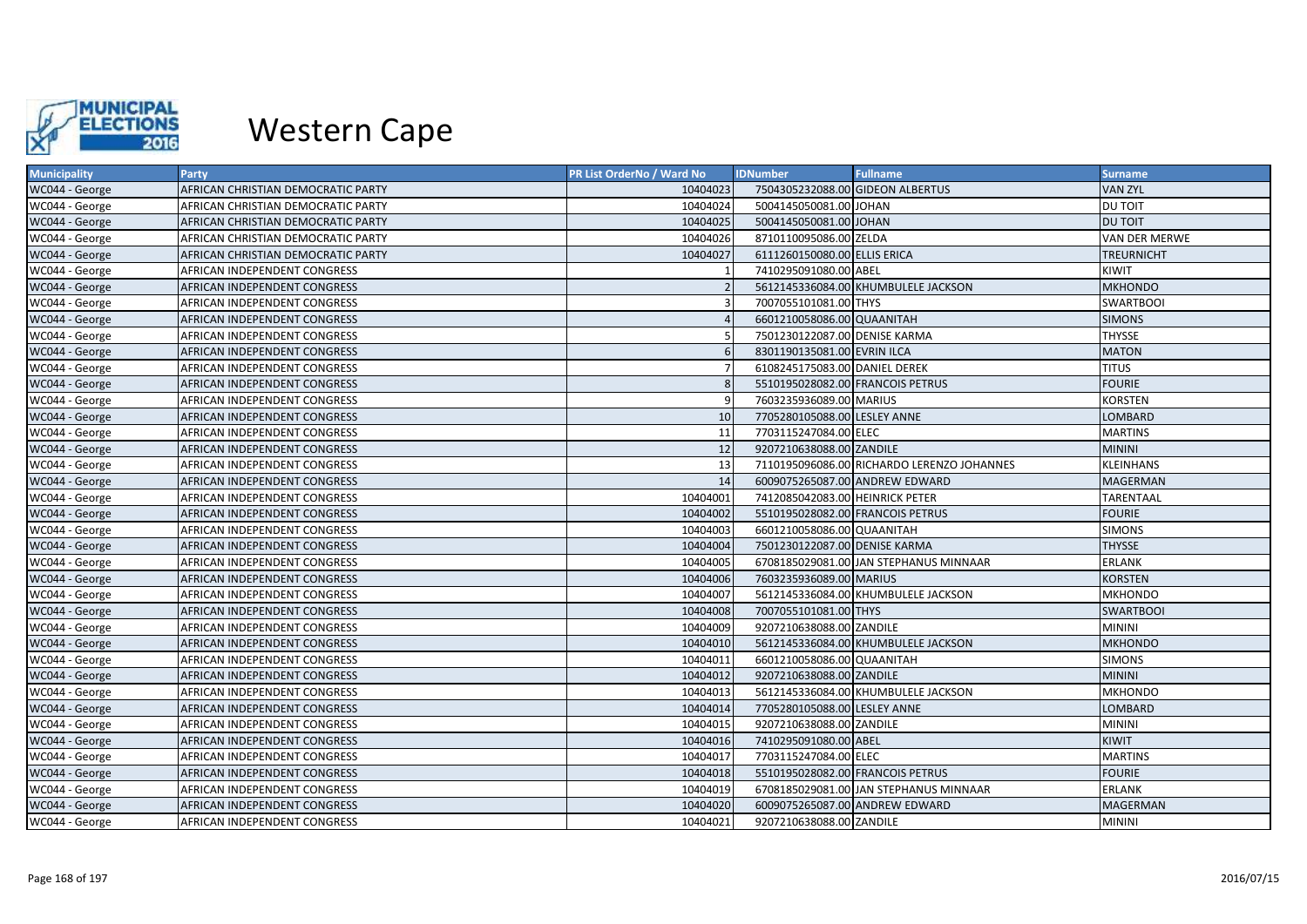

| <b>Municipality</b> | Party                        | <b>PR List OrderNo / Ward No</b> | <b>IDNumber</b>                   | <b>Fullname</b>                            | <b>Surname</b>   |
|---------------------|------------------------------|----------------------------------|-----------------------------------|--------------------------------------------|------------------|
| WC044 - George      | AFRICAN INDEPENDENT CONGRESS | 10404022                         |                                   | 7110195096086.00 RICHARDO LERENZO JOHANNES | <b>KLEINHANS</b> |
| WC044 - George      | AFRICAN INDEPENDENT CONGRESS | 10404023                         | 6108245175083.00 DANIEL DEREK     |                                            | <b>TITUS</b>     |
| WC044 - George      | AFRICAN INDEPENDENT CONGRESS | 10404024                         |                                   | 7110195096086.00 RICHARDO LERENZO JOHANNES | <b>KLEINHANS</b> |
| WC044 - George      | AFRICAN INDEPENDENT CONGRESS | 10404025                         | 7410295091080.00 ABEL             |                                            | KIWIT            |
| WC044 - George      | AFRICAN INDEPENDENT CONGRESS | 10404026                         | 5510195028082.00 FRANCOIS PETRUS  |                                            | <b>FOURIE</b>    |
| WC044 - George      | AFRICAN INDEPENDENT CONGRESS | 10404027                         | 8301190135081.00 EVRIN ILCA       |                                            | <b>MATON</b>     |
| WC044 - George      | AFRICAN NATIONAL CONGRESS    |                                  | 6508120926080.00 TOBEKA           |                                            | <b>TEYISI</b>    |
| WC044 - George      | AFRICAN NATIONAL CONGRESS    |                                  | 5303105939089.00 PIETER JACOBUS   |                                            | VAN DER HOVEN    |
| WC044 - George      | AFRICAN NATIONAL CONGRESS    |                                  |                                   | 5512255860081.00 CHARLIE THAMSAQA          | <b>WILLIAMS</b>  |
| WC044 - George      | AFRICAN NATIONAL CONGRESS    |                                  | 7305090268083.00 HELEN JOELYNE    |                                            | <b>LOFF</b>      |
| WC044 - George      | AFRICAN NATIONAL CONGRESS    |                                  | 8305110449084.00 PHUMELA PAMELA   |                                            | <b>NOSANA</b>    |
| WC044 - George      | AFRICAN NATIONAL CONGRESS    | 6                                | 6106140208082.00 JULIA            |                                            | <b>NCAMAZANA</b> |
| WC044 - George      | AFRICAN NATIONAL CONGRESS    |                                  |                                   | 7201050984084.00 GLENYS NOMAWETHU          | <b>SIXOLO</b>    |
| WC044 - George      | AFRICAN NATIONAL CONGRESS    |                                  |                                   | 8404020534083.00 NTOMBEKHAYA ETHEL         | <b>STEFANUS</b>  |
| WC044 - George      | AFRICAN NATIONAL CONGRESS    |                                  | 7007135862082.00 MERVIN GOVAN     |                                            | <b>OLIVIER</b>   |
| WC044 - George      | AFRICAN NATIONAL CONGRESS    | 10                               |                                   | 6001030629085.00 PRINCESS BULELWA          | <b>KOMANI</b>    |
| WC044 - George      | AFRICAN NATIONAL CONGRESS    | 11                               |                                   | 8204295343081.00 SIMPHIWE MOHAMMED         | <b>TOTO</b>      |
| WC044 - George      | AFRICAN NATIONAL CONGRESS    | 10404001                         | 6207225188080.00 EBEN             |                                            | <b>JANSEN</b>    |
| WC044 - George      | AFRICAN NATIONAL CONGRESS    | 10404002                         | 5303105939089.00 PIETER JACOBUS   |                                            | VAN DER HOVEN    |
| WC044 - George      | AFRICAN NATIONAL CONGRESS    | 10404003                         | 8009036024084.00 MASIXOLE ALEX    |                                            | <b>STEMELA</b>   |
| WC044 - George      | AFRICAN NATIONAL CONGRESS    | 10404004                         | 6903175049088.00 COLLIN           |                                            | WILDEMAN         |
| WC044 - George      | AFRICAN NATIONAL CONGRESS    | 10404005                         | 5703190053086.00 JOHANNA          |                                            | <b>PRETORIUS</b> |
| WC044 - George      | AFRICAN NATIONAL CONGRESS    | 10404006                         | 7112285162083.00 DEON FRANKLIN    |                                            | <b>NOEMDOE</b>   |
| WC044 - George      | AFRICAN NATIONAL CONGRESS    | 10404007                         | 6311015841088.00 SHAHEED          |                                            | <b>ROOILAND</b>  |
| WC044 - George      | AFRICAN NATIONAL CONGRESS    | 10404008                         |                                   | 6708255175087.00 CORNELIUS CHARLES         | <b>DA SILVA</b>  |
| WC044 - George      | AFRICAN NATIONAL CONGRESS    | 10404009                         | 7109225850082.00 SIVUYILE         |                                            | DLIKILILI        |
| WC044 - George      | AFRICAN NATIONAL CONGRESS    | 10404010                         |                                   | 7004010642085.00 BUYISWA DEBORAH           | <b>MOOI</b>      |
| WC044 - George      | AFRICAN NATIONAL CONGRESS    | 10404011                         | 7103101151087.00 NOMSA VIOLET     |                                            | KOM              |
| WC044 - George      | AFRICAN NATIONAL CONGRESS    | 10404012                         | 8008140627089.00 BULELWA          |                                            | <b>PLATA</b>     |
| WC044 - George      | AFRICAN NATIONAL CONGRESS    | 10404013                         | 7207125725089.00 LANGA KHOLISILE  |                                            | LANGA            |
| WC044 - George      | AFRICAN NATIONAL CONGRESS    | 10404014                         | 7708135149087.00 BRENCHILL BURCIL |                                            | <b>WILLIAMS</b>  |
| WC044 - George      | AFRICAN NATIONAL CONGRESS    | 10404015                         |                                   | 7803250377082.00 FAITH NONTEMBEKO          | <b>MDAKA</b>     |
| WC044 - George      | AFRICAN NATIONAL CONGRESS    | 10404016                         | 5204215121081.00 PATRICK GRAHAM   |                                            | <b>FIELLIES</b>  |
| WC044 - George      | AFRICAN NATIONAL CONGRESS    | 10404017                         | 8002230115089.00 GENENE NAIFA     |                                            | JANSEN           |
| WC044 - George      | AFRICAN NATIONAL CONGRESS    | 10404018                         |                                   | 4402250006081.00 MARTHA MARIA MAGDALENA    | <b>MULLER</b>    |
| WC044 - George      | AFRICAN NATIONAL CONGRESS    | 10404019                         | 4602195120083.00 CYRIL CHARLES    |                                            | <b>STARBUCK</b>  |
| WC044 - George      | AFRICAN NATIONAL CONGRESS    | 10404020                         | 6904036002084.00 CLIVE            |                                            | <b>SCHEEPERS</b> |
| WC044 - George      | AFRICAN NATIONAL CONGRESS    | 10404021                         | 7003020818081.00 NTOMBI ROSY      |                                            | <b>JAMES</b>     |
| WC044 - George      | AFRICAN NATIONAL CONGRESS    | 10404022                         | 7309065101089.00 DEON DAVID       |                                            | <b>SAMPSON</b>   |
| WC044 - George      | AFRICAN NATIONAL CONGRESS    | 10404023                         |                                   | 5911205606083.00 PHINEAS HLUPHEKA          | <b>KHUMALO</b>   |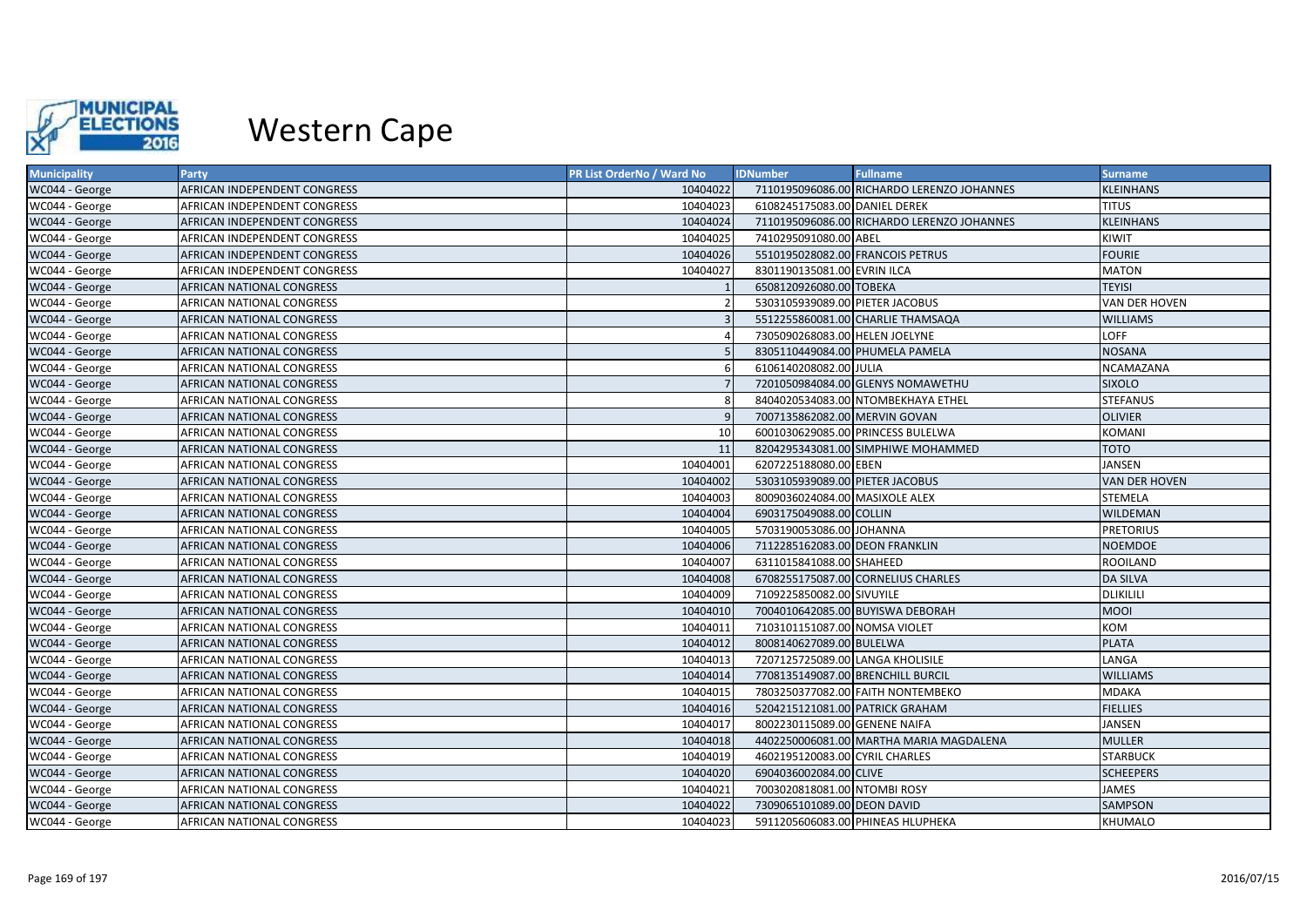

| <b>Municipality</b> | Party                      | <b>PR List OrderNo / Ward No</b> | <b>IDNumber</b>                  | <b>Fullname</b>                       | <b>Surname</b>    |
|---------------------|----------------------------|----------------------------------|----------------------------------|---------------------------------------|-------------------|
| WC044 - George      | AFRICAN NATIONAL CONGRESS  | 10404024                         | 6511065190084.00 MICHAEL PATRICK |                                       | <b>DANIELS</b>    |
| WC044 - George      | AFRICAN NATIONAL CONGRESS  | 10404025                         |                                  | 7309255116087.00 MARLIN JOHANNES      | <b>DU PREEZ</b>   |
| WC044 - George      | AFRICAN NATIONAL CONGRESS  | 10404026                         |                                  | 8812225071083.00 DONEVIN QUINTON      | <b>STARBUCK</b>   |
| WC044 - George      | AFRICAN NATIONAL CONGRESS  | 10404027                         | 6910015191087.00 ADAM            |                                       | <b>PLAATJIES</b>  |
| WC044 - George      | <b>CHRISTIAN DEMOCRATS</b> |                                  | 6211155192088.00 GAVIN KEITH     |                                       | <b>PAULSE</b>     |
| WC044 - George      | <b>CHRISTIAN DEMOCRATS</b> |                                  |                                  | 5403065159080.00 ROWLAND WILLIAM      | <b>LONDT</b>      |
| WC044 - George      | <b>CHRISTIAN DEMOCRATS</b> |                                  | 6803280088080.00 ANNA DIANNE     |                                       | <b>PETERSEN</b>   |
| WC044 - George      | <b>CHRISTIAN DEMOCRATS</b> |                                  | 5804090237082.00 BETTY           |                                       | <b>BARENDSE</b>   |
| WC044 - George      | <b>CHRISTIAN DEMOCRATS</b> |                                  | 7602120103086.00 ESTELLE         |                                       | <b>MEYER</b>      |
| WC044 - George      | <b>CHRISTIAN DEMOCRATS</b> |                                  | 6810160129082.00 DEIRDRE MARTINA |                                       | <b>FERNANDEZ</b>  |
| WC044 - George      | <b>CHRISTIAN DEMOCRATS</b> |                                  | 7108035828080.00 MXOLISI JOSEPH  |                                       | <b>NTSENDWANA</b> |
| WC044 - George      | <b>CHRISTIAN DEMOCRATS</b> |                                  |                                  | 7102020166085.00 CATHERINE FRANSINA   | <b>ADAMS</b>      |
| WC044 - George      | <b>CHRISTIAN DEMOCRATS</b> |                                  | 8707070056082.00 SONIKA LAUREN   |                                       | <b>MULLINS</b>    |
| WC044 - George      | <b>CHRISTIAN DEMOCRATS</b> | 10404001                         | 6810160129082.00 DEIRDRE MARTINA |                                       | FERNANDEZ         |
| WC044 - George      | <b>CHRISTIAN DEMOCRATS</b> | 10404002                         | 7602120103086.00 ESTELLE         |                                       | <b>MEYER</b>      |
| WC044 - George      | <b>CHRISTIAN DEMOCRATS</b> | 10404003                         |                                  | 7203125041080.00 JACQUES FREDERICK    | <b>WHYTE</b>      |
| WC044 - George      | <b>CHRISTIAN DEMOCRATS</b> | 10404004                         | 6812040145080.00 LATICIA LYDIA   |                                       | <b>BOTHA</b>      |
| WC044 - George      | <b>CHRISTIAN DEMOCRATS</b> | 10404005                         | 6812040145080.00 LATICIA LYDIA   |                                       | <b>BOTHA</b>      |
| WC044 - George      | <b>CHRISTIAN DEMOCRATS</b> | 10404006                         | 5804090237082.00 BETTY           |                                       | <b>BARENDSE</b>   |
| WC044 - George      | <b>CHRISTIAN DEMOCRATS</b> | 10404007                         |                                  | 7203125041080.00 JACQUES FREDERICK    | <b>WHYTE</b>      |
| WC044 - George      | <b>CHRISTIAN DEMOCRATS</b> | 10404008                         |                                  | 7102020166085.00 CATHERINE FRANSINA   | <b>ADAMS</b>      |
| WC044 - George      | <b>CHRISTIAN DEMOCRATS</b> | 10404009                         | 7108035828080.00 MXOLISI JOSEPH  |                                       | <b>NTSENDWANA</b> |
| WC044 - George      | <b>CHRISTIAN DEMOCRATS</b> | 10404010                         | 7108035828080.00 MXOLISI JOSEPH  |                                       | NTSENDWANA        |
| WC044 - George      | <b>CHRISTIAN DEMOCRATS</b> | 10404011                         |                                  | 7203125041080.00 JACQUES FREDERICK    | <b>WHYTE</b>      |
| WC044 - George      | <b>CHRISTIAN DEMOCRATS</b> | 10404012                         |                                  | 7510101115088.00 NOMTHANDAZO CAROLINE | <b>GALELA</b>     |
| WC044 - George      | <b>CHRISTIAN DEMOCRATS</b> | 10404013                         |                                  | 7510101115088.00 NOMTHANDAZO CAROLINE | <b>GALELA</b>     |
| WC044 - George      | <b>CHRISTIAN DEMOCRATS</b> | 10404014                         | 6803280088080.00 ANNA DIANNE     |                                       | <b>PETERSEN</b>   |
| WC044 - George      | <b>CHRISTIAN DEMOCRATS</b> | 10404015                         |                                  | 7510101115088.00 NOMTHANDAZO CAROLINE | <b>GALELA</b>     |
| WC044 - George      | <b>CHRISTIAN DEMOCRATS</b> | 10404016                         | 8707070056082.00 SONIKA LAUREN   |                                       | <b>MULLINS</b>    |
| WC044 - George      | <b>CHRISTIAN DEMOCRATS</b> | 10404017                         | 7109085002089.00 MELWIN          |                                       | <b>HAROLD</b>     |
| WC044 - George      | <b>CHRISTIAN DEMOCRATS</b> | 10404018                         | 7602120103086.00 ESTELLE         |                                       | <b>MEYER</b>      |
| WC044 - George      | <b>CHRISTIAN DEMOCRATS</b> | 10404019                         |                                  | 7311305146080.00 MARTHINUS CORNELIUS  | <b>BARNARD</b>    |
| WC044 - George      | <b>CHRISTIAN DEMOCRATS</b> | 10404020                         | 6803280088080.00 ANNA DIANNE     |                                       | <b>PETERSEN</b>   |
| WC044 - George      | <b>CHRISTIAN DEMOCRATS</b> | 10404021                         | 7108035828080.00 MXOLISI JOSEPH  |                                       | NTSENDWANA        |
| WC044 - George      | <b>CHRISTIAN DEMOCRATS</b> | 10404022                         | 6803280088080.00 ANNA DIANNE     |                                       | PETERSEN          |
| WC044 - George      | <b>CHRISTIAN DEMOCRATS</b> | 10404023                         |                                  | 7203125041080.00 JACQUES FREDERICK    | <b>WHYTE</b>      |
| WC044 - George      | <b>CHRISTIAN DEMOCRATS</b> | 10404024                         | 5804090237082.00 BETTY           |                                       | <b>BARENDSE</b>   |
| WC044 - George      | <b>CHRISTIAN DEMOCRATS</b> | 10404025                         | 7109085002089.00 MELWIN          |                                       | <b>HAROLD</b>     |
| WC044 - George      | <b>CHRISTIAN DEMOCRATS</b> | 10404026                         |                                  | 7311305146080.00 MARTHINUS CORNELIUS  | <b>BARNARD</b>    |
| WC044 - George      | <b>CHRISTIAN DEMOCRATS</b> | 10404027                         | 8707070056082.00 SONIKA LAUREN   |                                       | <b>MULLINS</b>    |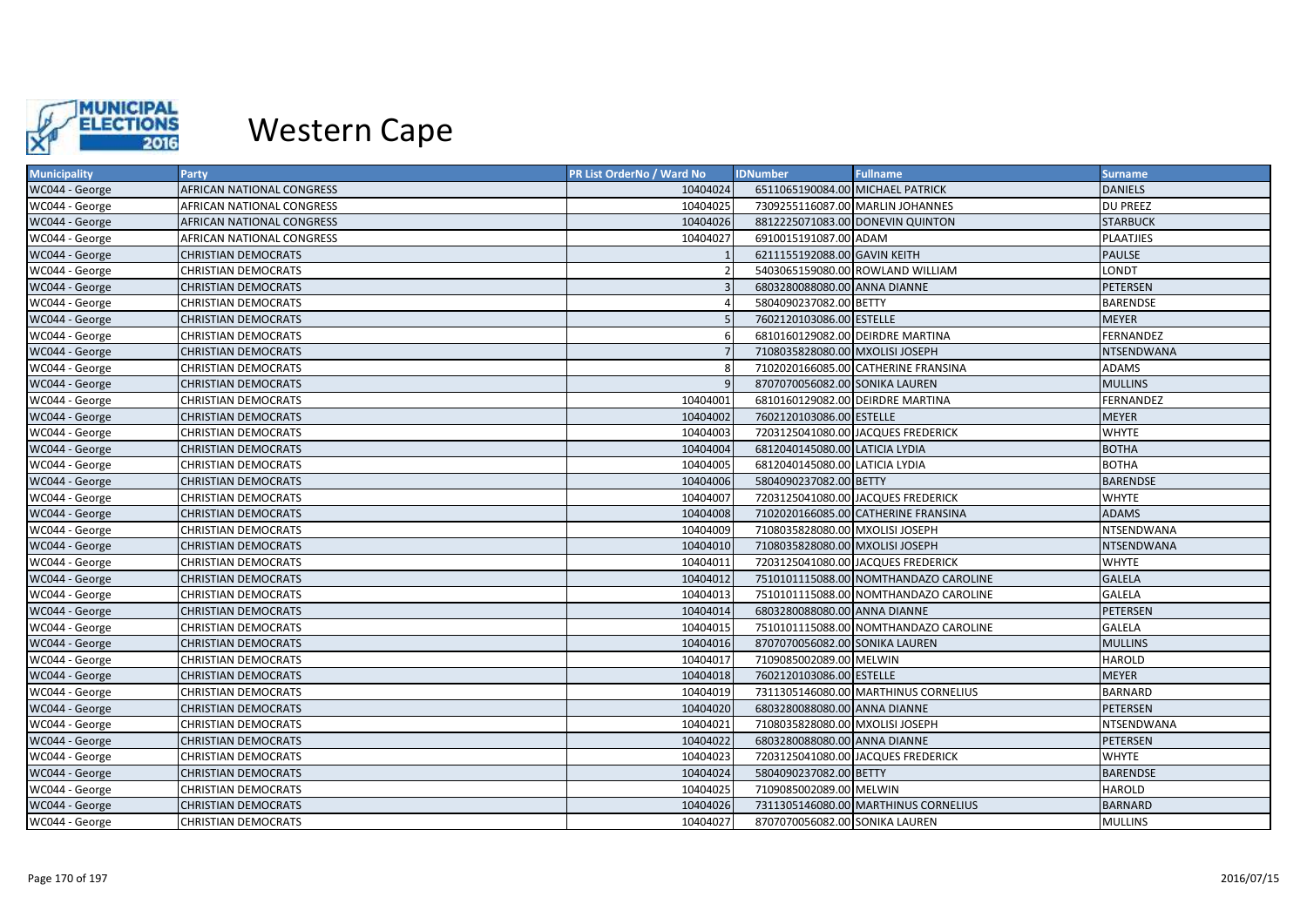

| <b>Municipality</b> | <b>Party</b>                                     | <b>PR List OrderNo / Ward No</b> | <b>IDNumber</b>                   | <b>Fullname</b>                         | <b>Surname</b>    |
|---------------------|--------------------------------------------------|----------------------------------|-----------------------------------|-----------------------------------------|-------------------|
| WC044 - George      | CHRISTIAN UNITED MOVEMENT S.A (THE RIGHT CHOICE) |                                  | 6305095173081.00 QUINTIN          |                                         | <b>SCHEEPERS</b>  |
| WC044 - George      | CHRISTIAN UNITED MOVEMENT S.A (THE RIGHT CHOICE) |                                  |                                   | 5809295767080.00 JACOB ALBERT MZWANDILE | <b>BAM</b>        |
| WC044 - George      | CHRISTIAN UNITED MOVEMENT S.A (THE RIGHT CHOICE) |                                  | 6503225092086.00 ANTHONY JOHN     |                                         | <b>MOOS</b>       |
| WC044 - George      | CHRISTIAN UNITED MOVEMENT S.A (THE RIGHT CHOICE) |                                  | 8305085323082.00 QUINTEN          |                                         | <b>MEYER</b>      |
| WC044 - George      | CHRISTIAN UNITED MOVEMENT S.A (THE RIGHT CHOICE) |                                  | 7102245127086.00 ATTIE            |                                         | <b>CHEMBE</b>     |
| WC044 - George      | CHRISTIAN UNITED MOVEMENT S.A (THE RIGHT CHOICE) |                                  | 6911285745081.00 NKULULEKO DEN    |                                         | <b>DICK</b>       |
| WC044 - George      | CHRISTIAN UNITED MOVEMENT S.A (THE RIGHT CHOICE) |                                  | 8001310089081.00 GERTHEA RIANA    |                                         | <b>MALGAS</b>     |
| WC044 - George      | CHRISTIAN UNITED MOVEMENT S.A (THE RIGHT CHOICE) |                                  | 7504260545086.00 ELSIE            |                                         | <b>BLAAUW</b>     |
| WC044 - George      | CHRISTIAN UNITED MOVEMENT S.A (THE RIGHT CHOICE) | 10404001                         | 6305095173081.00 QUINTIN          |                                         | <b>SCHEEPERS</b>  |
| WC044 - George      | CHRISTIAN UNITED MOVEMENT S.A (THE RIGHT CHOICE) | 10404006                         |                                   | 5809295767080.00 JACOB ALBERT MZWANDILE | <b>BAM</b>        |
| WC044 - George      | CHRISTIAN UNITED MOVEMENT S.A (THE RIGHT CHOICE) | 10404007                         | 6911285745081.00 NKULULEKO DEN    |                                         | <b>DICK</b>       |
| WC044 - George      | CHRISTIAN UNITED MOVEMENT S.A (THE RIGHT CHOICE) | 10404014                         | 6503225092086.00 ANTHONY JOHN     |                                         | <b>MOOS</b>       |
| WC044 - George      | CHRISTIAN UNITED MOVEMENT S.A (THE RIGHT CHOICE) | 10404016                         | 7504260545086.00 ELSIE            |                                         | <b>BLAAUW</b>     |
| WC044 - George      | CHRISTIAN UNITED MOVEMENT S.A (THE RIGHT CHOICE) | 10404020                         | 8305085323082.00 QUINTEN          |                                         | <b>MEYER</b>      |
| WC044 - George      | CHRISTIAN UNITED MOVEMENT S.A (THE RIGHT CHOICE) | 10404023                         | 8001310089081.00 GERTHEA RIANA    |                                         | <b>MALGAS</b>     |
| WC044 - George      | CHRISTIAN UNITED MOVEMENT S.A (THE RIGHT CHOICE) | 10404024                         | 7102245127086.00 ATTIE            |                                         | <b>CHEMBE</b>     |
| WC044 - George      | DEMOCRATIC ALLIANCE                              |                                  | 6904215163087.00 MELVIN GEORGE    |                                         | <b>NAIK</b>       |
| WC044 - George      | DEMOCRATIC ALLIANCE                              |                                  | 7009045169087.00 CHARLES          |                                         | <b>STANDERS</b>   |
| WC044 - George      | DEMOCRATIC ALLIANCE                              |                                  | 5601265045088.00 LEON DAVID       |                                         | <b>VAN WYK</b>    |
| WC044 - George      | DEMOCRATIC ALLIANCE                              |                                  | 6303055645081.00 MXOLISI MICHAEL  |                                         | <b>NYAKATI</b>    |
| WC044 - George      | DEMOCRATIC ALLIANCE                              |                                  |                                   | 8103265077085.00 RAYBIN-GIBB SYLVESTER  | <b>FIGLAND</b>    |
| WC044 - George      | DEMOCRATIC ALLIANCE                              |                                  |                                   | 5206040109082.00 ELIZABETH HENDRIKA     | <b>STROEBEL</b>   |
| WC044 - George      | DEMOCRATIC ALLIANCE                              |                                  | 6403015625080.00 ISAYA            |                                         | <b>STEMELA</b>    |
| WC044 - George      | DEMOCRATIC ALLIANCE                              |                                  | 8509305333082.00 JUSTIN           |                                         | <b>FRY</b>        |
| WC044 - George      | DEMOCRATIC ALLIANCE                              |                                  | 5608040010089.00 IONA CHRISTINA   |                                         | <b>KRITZINGER</b> |
| WC044 - George      | DEMOCRATIC ALLIANCE                              | 10                               | 7902220427082.00 NOSICELO ALICIA  |                                         | <b>BUNGANE</b>    |
| WC044 - George      | DEMOCRATIC ALLIANCE                              | 11                               |                                   | 5912120075081.00 CHARLOTTE MARY ANNE    | <b>CLARKE</b>     |
| WC044 - George      | DEMOCRATIC ALLIANCE                              | 12                               | 8709085040085.00 DIRK JOHANNES    |                                         | WESSELS           |
| WC044 - George      | DEMOCRATIC ALLIANCE                              | 13                               | 7208050705088.00 KHAYAKAZI MICKEY |                                         | NDWENKUKU         |
| WC044 - George      | DEMOCRATIC ALLIANCE                              | 14                               |                                   | 7806166697089.00 JOSEPH THANDISIZWE     | MBILASE           |
| WC044 - George      | DEMOCRATIC ALLIANCE                              | 15                               | 8202185690082.00 LUDWE NCIBANE    |                                         | <b>QUPE</b>       |
| WC044 - George      | DEMOCRATIC ALLIANCE                              | 16                               | 5803165223084.00 KEITH            |                                         | LANGEVELDT        |
| WC044 - George      | DEMOCRATIC ALLIANCE                              | 17                               | 6107285195084.00 CLARION DONALD   |                                         | <b>STOFFELS</b>   |
| WC044 - George      | DEMOCRATIC ALLIANCE                              | 18                               | 6901115173083.00 DANIEL           |                                         | <b>MARITZ</b>     |
| WC044 - George      | <b>DEMOCRATIC ALLIANCE</b>                       | 19                               | 7305100280086.00 CATHARINA        |                                         | <b>DAMONS</b>     |
| WC044 - George      | DEMOCRATIC ALLIANCE                              | 20                               |                                   | 6209200181080.00 BELRINA MAGDELENA      | <b>CORNELIUS</b>  |
| WC044 - George      | DEMOCRATIC ALLIANCE                              | 21                               |                                   | 6604095749084.00 GLADWIN LULAMILE       | <b>XESI</b>       |
| WC044 - George      | DEMOCRATIC ALLIANCE                              | 22                               | 6511135216083.00 JEAN MARON       |                                         | <b>SAFERS</b>     |
| WC044 - George      | <b>DEMOCRATIC ALLIANCE</b>                       | 23                               | 4806250081086.00 ALETTA JOHANNA   |                                         | <b>VAN ZYL</b>    |
| WC044 - George      | DEMOCRATIC ALLIANCE                              | 24                               | 6604280142087.00 ELIZABETH        |                                         | <b>TITUS</b>      |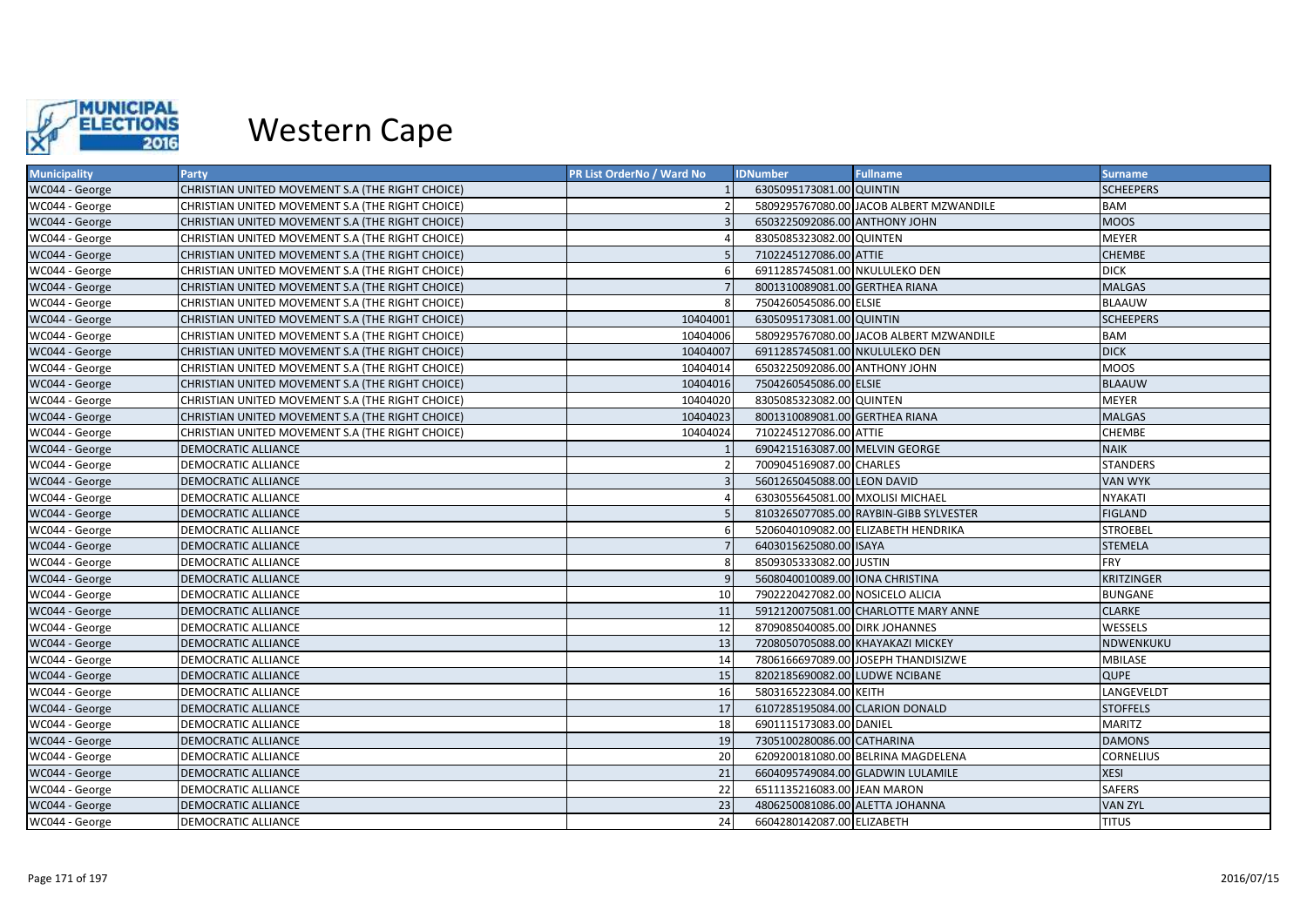

| <b>Municipality</b> | Party                            | <b>PR List OrderNo / Ward No</b> | <b>IDNumber</b>                  | <b>Fullname</b>                           | <b>Surname</b>     |
|---------------------|----------------------------------|----------------------------------|----------------------------------|-------------------------------------------|--------------------|
| WC044 - George      | <b>DEMOCRATIC ALLIANCE</b>       | 25                               | 5601100111087.00 ELLEN           |                                           | <b>MEYER</b>       |
| WC044 - George      | <b>DEMOCRATIC ALLIANCE</b>       | 10404001                         | 6511135216083.00 JEAN MARON      |                                           | <b>SAFERS</b>      |
| WC044 - George      | <b>DEMOCRATIC ALLIANCE</b>       | 10404002                         |                                  | 5508265027083.00 DANIEL LODEVICUS         | <b>CRONJE</b>      |
| WC044 - George      | <b>DEMOCRATIC ALLIANCE</b>       | 10404003                         | 4701265046085.00 ERASMUS PETRUS  |                                           | <b>DE VILLIERS</b> |
| WC044 - George      | DEMOCRATIC ALLIANCE              | 10404004                         | 6907180159089.00 MARLENE         |                                           | <b>VILJOEN</b>     |
| WC044 - George      | DEMOCRATIC ALLIANCE              | 10404005                         | 5811225086086.00 PETER DENNIS    |                                           | LOUW               |
| WC044 - George      | <b>DEMOCRATIC ALLIANCE</b>       | 10404006                         |                                  | 5507175067080.00 HENDRIK HERMANUS         | <b>INGO</b>        |
| WC044 - George      | DEMOCRATIC ALLIANCE              | 10404007                         |                                  | 6704040085087.00 SHARON CHARMAINE         | <b>CUPIDO</b>      |
| WC044 - George      | <b>DEMOCRATIC ALLIANCE</b>       | 10404008                         | 7312105145082.00 ANTHONY DAVID   |                                           | <b>WILLEMSE</b>    |
| WC044 - George      | <b>DEMOCRATIC ALLIANCE</b>       | 10404009                         |                                  | 8308245851083.00 KHAYALETHU SABELO        | LOSE               |
| WC044 - George      | <b>DEMOCRATIC ALLIANCE</b>       | 10404010                         | 8504146019081.00 VUYANI          |                                           | <b>DYWILI</b>      |
| WC044 - George      | <b>DEMOCRATIC ALLIANCE</b>       | 10404011                         |                                  | 6604095749084.00 GLADWIN LULAMILE         | <b>XESI</b>        |
| WC044 - George      | <b>DEMOCRATIC ALLIANCE</b>       | 10404012                         |                                  | 7208050705088.00 KHAYAKAZI MICKEY         | NDWENKUKU          |
| WC044 - George      | <b>DEMOCRATIC ALLIANCE</b>       | 10404013                         | 6303055645081.00 MXOLISI MICHAEL |                                           | <b>NYAKATI</b>     |
| WC044 - George      | <b>DEMOCRATIC ALLIANCE</b>       | 10404014                         |                                  | 6209145162088.00 EDMUND CELESTINE         | <b>BUSSACK</b>     |
| WC044 - George      | <b>DEMOCRATIC ALLIANCE</b>       | 10404015                         |                                  | 7208120760089.00 NOMAMSE NOXOLO ELIZABETH | <b>DLEPHU</b>      |
| WC044 - George      | DEMOCRATIC ALLIANCE              | 10404016                         | 6703265195084.00 CECIL HENRY     |                                           | <b>NOBLE</b>       |
| WC044 - George      | <b>DEMOCRATIC ALLIANCE</b>       | 10404017                         |                                  | 7406045057082.00 VINCENTIUS MARKUS        | <b>MULLER</b>      |
| WC044 - George      | <b>DEMOCRATIC ALLIANCE</b>       | 10404018                         | 6605115003089.00 GERT CORNELIUS  |                                           | <b>NIEHAUS</b>     |
| WC044 - George      | DEMOCRATIC ALLIANCE              | 10404019                         | 6410195142083.00 SEAN            |                                           | SNYMAN             |
| WC044 - George      | <b>DEMOCRATIC ALLIANCE</b>       | 10404020                         | 5802011027087.00 MERCIA          |                                           | <b>DRAGHOENDER</b> |
| WC044 - George      | <b>DEMOCRATIC ALLIANCE</b>       | 10404021                         | 7902220427082.00 NOSICELO ALICIA |                                           | <b>BUNGANE</b>     |
| WC044 - George      | DEMOCRATIC ALLIANCE              | 10404022                         | 5603155075084.00 GERRIT          |                                           | <b>PRETORIUS</b>   |
| WC044 - George      | <b>DEMOCRATIC ALLIANCE</b>       | 10404023                         |                                  | 4912105095089.00 GIDEON JOHANNES          | <b>STANDER</b>     |
| WC044 - George      | <b>DEMOCRATIC ALLIANCE</b>       | 10404024                         | 6004235153083.00 GERT            |                                           | <b>MACCLUNE</b>    |
| WC044 - George      | DEMOCRATIC ALLIANCE              | 10404025                         |                                  | 8203105127080.00 MARCHELL ELTON FREDERICK | KLEYNHANS          |
| WC044 - George      | <b>DEMOCRATIC ALLIANCE</b>       | 10404026                         | 8411190011081.00 JACQULIQUE      |                                           | <b>VON BRANDIS</b> |
| WC044 - George      | DEMOCRATIC ALLIANCE              | 10404027                         |                                  | 6209200181080.00 BELRINA MAGDELENA        | <b>CORNELIUS</b>   |
| WC044 - George      | DEMOCRATIC NEW CIVIC ASSOCIATION |                                  | 5201035111086.00 ANDREW RALPH    |                                           | <b>KLEYNHANS</b>   |
| WC044 - George      | DEMOCRATIC NEW CIVIC ASSOCIATION |                                  | 6703165492086.00 ISAAC AUBREY    |                                           | <b>FELIX</b>       |
| WC044 - George      | DEMOCRATIC NEW CIVIC ASSOCIATION |                                  | 6006185234086.00 PATRICK GEORGE  |                                           | LAWS               |
| WC044 - George      | DEMOCRATIC NEW CIVIC ASSOCIATION |                                  | 5807165115083.00 SAUL MARTINUS   |                                           | <b>MATHYS</b>      |
| WC044 - George      | DEMOCRATIC NEW CIVIC ASSOCIATION |                                  | 5303030083086.00 PAULINA DOLINA  |                                           | <b>MELVILLE</b>    |
| WC044 - George      | DEMOCRATIC NEW CIVIC ASSOCIATION |                                  | 5903275165082.00 ANTONIO JIM     |                                           | <b>LUCAS</b>       |
| WC044 - George      | DEMOCRATIC NEW CIVIC ASSOCIATION |                                  | 7003080111088.00 ZAINEL          |                                           | <b>BOTES</b>       |
| WC044 - George      | DEMOCRATIC NEW CIVIC ASSOCIATION |                                  | 5704035111089.00 TERRANCE CUPIDO |                                           | SOLOMONS           |
| WC044 - George      | DEMOCRATIC NEW CIVIC ASSOCIATION |                                  | 7910010171083.00 FAIZA CONTESSA  |                                           | <b>DEYCE</b>       |
| WC044 - George      | DEMOCRATIC NEW CIVIC ASSOCIATION | 10404001                         | 5807165115083.00 SAUL MARTINUS   |                                           | <b>MATHYS</b>      |
| WC044 - George      | DEMOCRATIC NEW CIVIC ASSOCIATION | 10404004                         | 7312185232081.00 SAMUEL          |                                           | <b>BEWEE</b>       |
| WC044 - George      | DEMOCRATIC NEW CIVIC ASSOCIATION | 10404005                         | 5903275165082.00 ANTONIO JIM     |                                           | <b>LUCAS</b>       |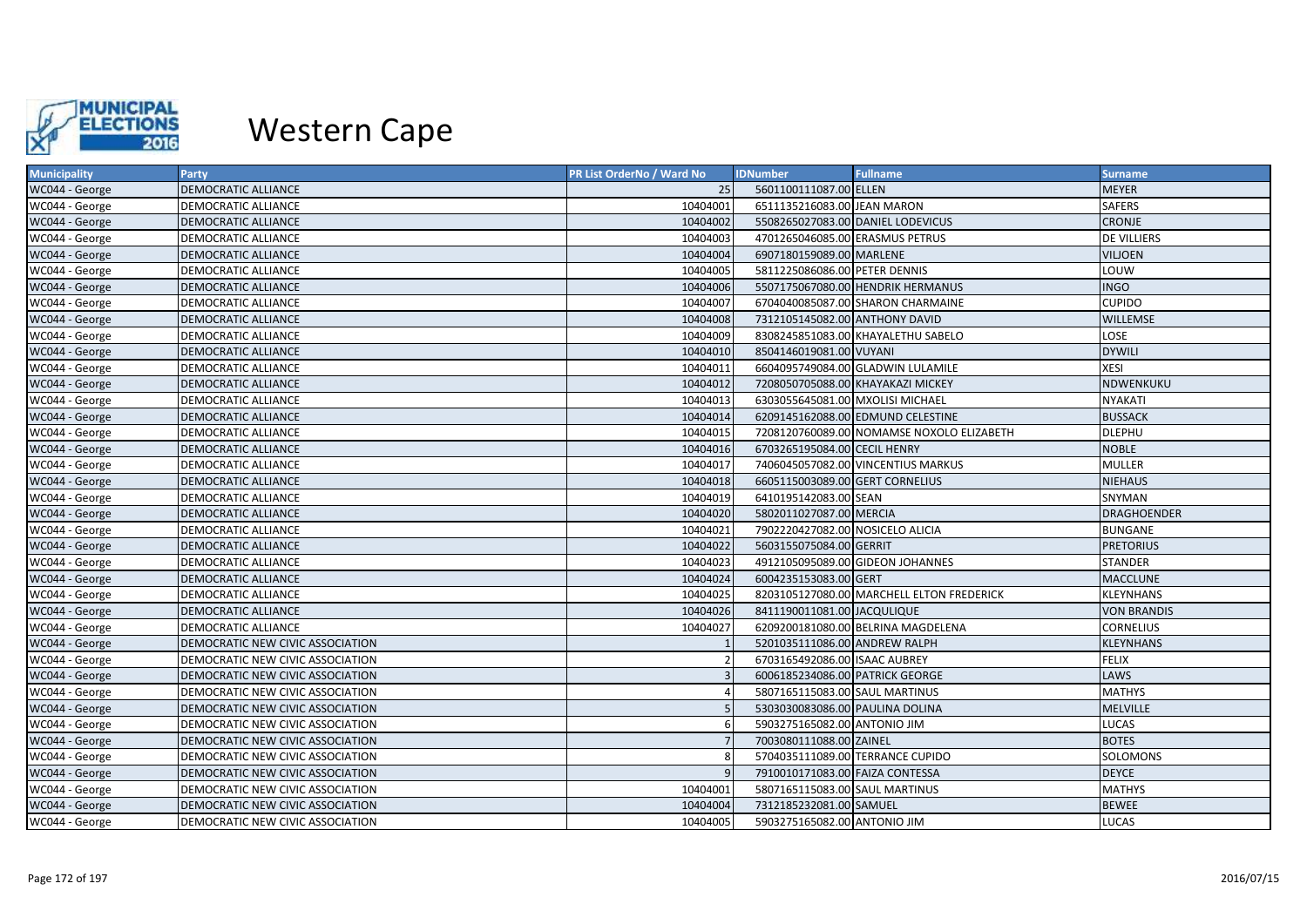

| <b>Municipality</b> | Party                                   | <b>PR List OrderNo / Ward No</b> | <b>IDNumber</b>                   | <b>Fullname</b>                         | <b>Surname</b>     |
|---------------------|-----------------------------------------|----------------------------------|-----------------------------------|-----------------------------------------|--------------------|
| WC044 - George      | <b>DEMOCRATIC NEW CIVIC ASSOCIATION</b> | 10404006                         | 7010185178086.00 PETRUS DANIEL    |                                         | <b>VALTEIN</b>     |
| WC044 - George      | DEMOCRATIC NEW CIVIC ASSOCIATION        | 10404014                         | 5704035111089.00 TERRANCE CUPIDO  |                                         | SOLOMONS           |
| WC044 - George      | DEMOCRATIC NEW CIVIC ASSOCIATION        | 10404016                         | 6703165492086.00 ISAAC AUBREY     |                                         | <b>FELIX</b>       |
| WC044 - George      | DEMOCRATIC NEW CIVIC ASSOCIATION        | 10404017                         |                                   | 8806190244089.00 ORELIA SHEROL-ANNE     | <b>EWERTS</b>      |
| WC044 - George      | DEMOCRATIC NEW CIVIC ASSOCIATION        | 10404019                         | 5201035111086.00 ANDREW RALPH     |                                         | <b>KLEYNHANS</b>   |
| WC044 - George      | DEMOCRATIC NEW CIVIC ASSOCIATION        | 10404020                         | 7906245147088.00 MARIO KERWIN     |                                         | <b>JUMAT</b>       |
| WC044 - George      | DEMOCRATIC NEW CIVIC ASSOCIATION        | 10404023                         | 7503165156080.00 JOHN PETER       |                                         | LAWS               |
| WC044 - George      | DEMOCRATIC NEW CIVIC ASSOCIATION        | 10404024                         | 7404045252084.00 JAKOB            |                                         | <b>MARITZ</b>      |
| WC044 - George      | DEMOCRATIC NEW CIVIC ASSOCIATION        | 10404026                         | 6006185234086.00 PATRICK GEORGE   |                                         | LAWS               |
| WC044 - George      | DEMOCRATIC NEW CIVIC ASSOCIATION        | 10404027                         | 5303030083086.00 PAULINA DOLINA   |                                         | <b>MELVILLE</b>    |
| WC044 - George      | <b>ECONOMIC FREEDOM FIGHTERS</b>        |                                  | 7002060061081.00 LAETITIA HELOISE |                                         | <b>ARRIES</b>      |
| WC044 - George      | <b>ECONOMIC FREEDOM FIGHTERS</b>        |                                  | 8505220392088.00 BULELWA NAIDOO   |                                         | <b>DYAN</b>        |
| WC044 - George      | <b>ECONOMIC FREEDOM FIGHTERS</b>        |                                  | 5702275154082.00 KIDRON NEVILLE   |                                         | <b>KABONI</b>      |
| WC044 - George      | <b>ECONOMIC FREEDOM FIGHTERS</b>        |                                  |                                   | 5111140149089.00 ALIVERA HENRIHETTA     | <b>CUPIDO</b>      |
| WC044 - George      | <b>ECONOMIC FREEDOM FIGHTERS</b>        |                                  | 6005185074088.00 ALEX MATTHEUS    |                                         | <b>WILDEMAN</b>    |
| WC044 - George      | <b>ECONOMIC FREEDOM FIGHTERS</b>        |                                  |                                   | 6705110161088.00 ZINNIA VONITA LAETICHA | <b>MALIETIE</b>    |
| WC044 - George      | <b>ECONOMIC FREEDOM FIGHTERS</b>        |                                  |                                   | 8511285327084.00 MBULELO JONATHAN       | <b>MAGWALA</b>     |
| WC044 - George      | <b>ECONOMIC FREEDOM FIGHTERS</b>        |                                  | 7504140067087.00 NANSY MESHELLE   |                                         | <b>VAN NEEL</b>    |
| WC044 - George      | <b>ECONOMIC FREEDOM FIGHTERS</b>        |                                  | 9112235292087.00 HEIN MELVIN      |                                         | <b>SCHEEPERS</b>   |
| WC044 - George      | <b>ECONOMIC FREEDOM FIGHTERS</b>        | 10                               |                                   | 8204190083089.00 ABI-GAIL MONIQUE       | WILDEMAN           |
| WC044 - George      | <b>ECONOMIC FREEDOM FIGHTERS</b>        | 11                               |                                   | 7711080340081.00 NOMAWETHU QUEEN        | <b>LUGODLO</b>     |
| WC044 - George      | <b>ECONOMIC FREEDOM FIGHTERS</b>        | 12                               | 7401025893085.00 LASSIE           |                                         | MATYHOLWENI        |
| WC044 - George      | <b>ECONOMIC FREEDOM FIGHTERS</b>        | 13                               | 7904115218089.00 NEVILLE NKOSANA  |                                         | <b>ARRIES</b>      |
| WC044 - George      | <b>ECONOMIC FREEDOM FIGHTERS</b>        | 14                               | 6605140866088.00 NAKIKI THEMBEKA  |                                         | KIBIDO             |
| WC044 - George      | <b>ECONOMIC FREEDOM FIGHTERS</b>        | 15                               | 7604105186086.00 PETRUS ANDREW    |                                         | <b>JANTJIES</b>    |
| WC044 - George      | <b>ECONOMIC FREEDOM FIGHTERS</b>        | 16                               | 5906270843082.00 KHOLEKA CYNTHIA  |                                         | SAUNDERS           |
| WC044 - George      | <b>ECONOMIC FREEDOM FIGHTERS</b>        | 17                               | 6311265030085.00 PIET             |                                         | <b>MALGAS</b>      |
| WC044 - George      | <b>ECONOMIC FREEDOM FIGHTERS</b>        | 18                               |                                   | 6605040148082.00 CONNIE CORNELIA NANCY  | ARENDSE            |
| WC044 - George      | <b>ECONOMIC FREEDOM FIGHTERS</b>        | 19                               |                                   | 9012036306088.00 MAKHOSEZWE INNOCENT    | <b>MAFUYA</b>      |
| WC044 - George      | <b>ECONOMIC FREEDOM FIGHTERS</b>        | 20                               | 5411060201088.00 WINIFRED         |                                         | <b>BAARTMAN</b>    |
| WC044 - George      | <b>ECONOMIC FREEDOM FIGHTERS</b>        | 21                               | 6904055156084.00 ALDRED RODERICK  |                                         | <b>KAFFOEN</b>     |
| WC044 - George      | <b>ECONOMIC FREEDOM FIGHTERS</b>        | 22                               | 7102160463086.00 SOMIKAZI ABEGAIL |                                         | ZIMBA              |
| WC044 - George      | <b>ECONOMIC FREEDOM FIGHTERS</b>        | 23                               | 7107165011087.00 MILES LEE        |                                         | <b>DUNBAR</b>      |
| WC044 - George      | <b>ECONOMIC FREEDOM FIGHTERS</b>        | 24                               | 9510010180080.00 NATALIE          |                                         | <b>KOOPMAN</b>     |
| WC044 - George      | <b>ECONOMIC FREEDOM FIGHTERS</b>        | 25                               | 7012175059086.00 JAN JOHANNES     |                                         | <b>APRIL</b>       |
| WC044 - George      | <b>ECONOMIC FREEDOM FIGHTERS</b>        | 26                               | 8112155098085.00 JETHRO           |                                         | <b>VAN HEERDEN</b> |
| WC044 - George      | <b>ECONOMIC FREEDOM FIGHTERS</b>        | 10404001                         | 6904055156084.00 ALDRED RODERICK  |                                         | <b>KAFFOEN</b>     |
| WC044 - George      | <b>ECONOMIC FREEDOM FIGHTERS</b>        | 10404002                         | 7202135161086.00 ISAAC            |                                         | <b>KOOPMAN</b>     |
| WC044 - George      | <b>ECONOMIC FREEDOM FIGHTERS</b>        | 10404003                         | 7107165011087.00 MILES LEE        |                                         | <b>DUNBAR</b>      |
| WC044 - George      | <b>ECONOMIC FREEDOM FIGHTERS</b>        | 10404004                         | 8704086182085.00 XOLISA           |                                         | <b>KWAYINI</b>     |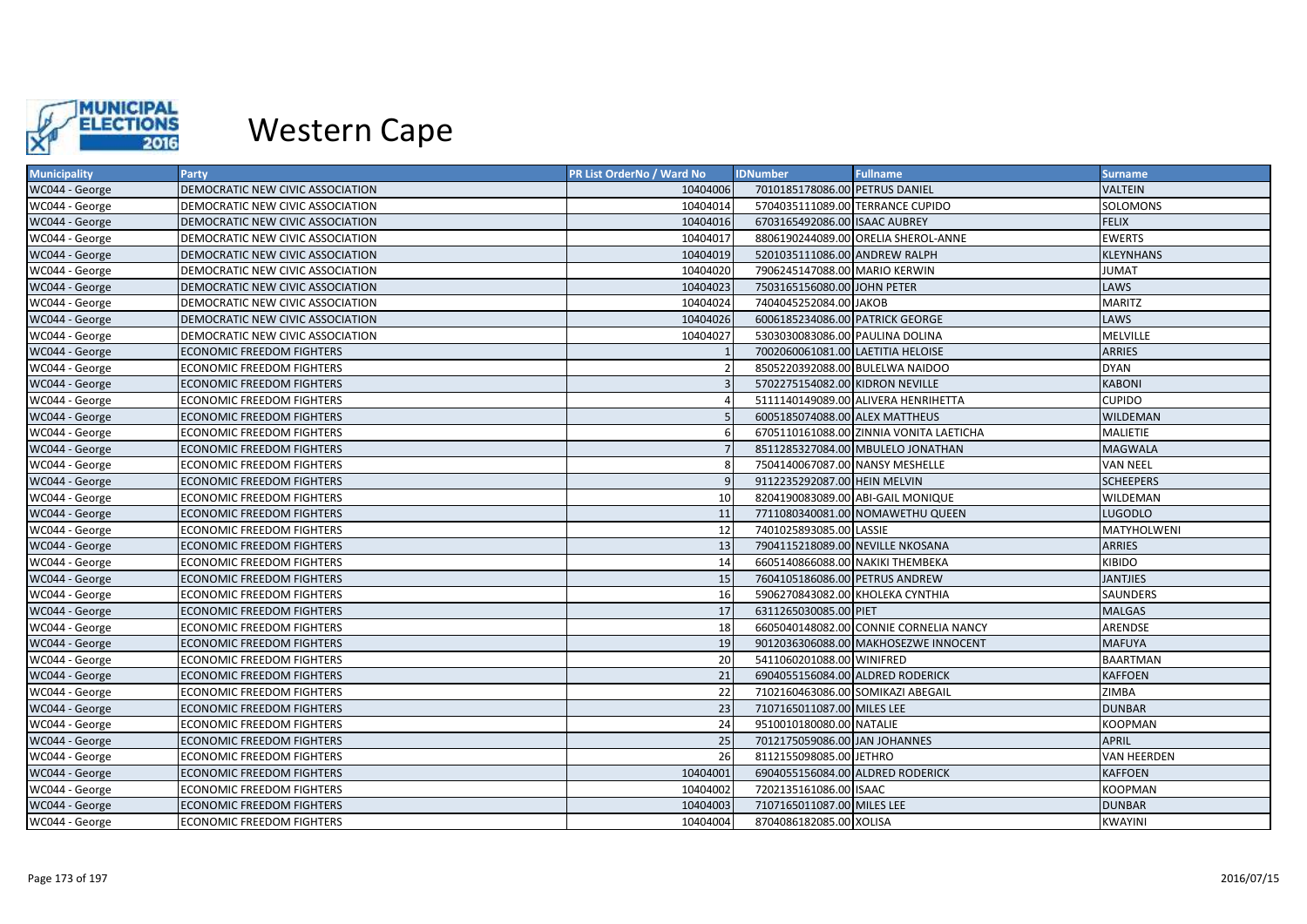

| <b>Municipality</b> | Party                                      | <b>PR List OrderNo / Ward No</b> | <b>IDNumber</b>                   | <b>Fullname</b>                         | <b>Surname</b>     |
|---------------------|--------------------------------------------|----------------------------------|-----------------------------------|-----------------------------------------|--------------------|
| WC044 - George      | <b>ECONOMIC FREEDOM FIGHTERS</b>           | 10404005                         | 7012175059086.00 JAN JOHANNES     |                                         | <b>APRIL</b>       |
| WC044 - George      | <b>ECONOMIC FREEDOM FIGHTERS</b>           | 10404006                         | 7106065162081.00 JAYZE HAMBLEY    |                                         | <b>JANTJIES</b>    |
| WC044 - George      | <b>ECONOMIC FREEDOM FIGHTERS</b>           | 10404007                         | 7904115218089.00 NEVILLE NKOSANA  |                                         | ARRIES             |
| WC044 - George      | <b>ECONOMIC FREEDOM FIGHTERS</b>           | 10404008                         | 8112155098085.00 JETHRO           |                                         | <b>VAN HEERDEN</b> |
| WC044 - George      | <b>ECONOMIC FREEDOM FIGHTERS</b>           | 10404009                         | 5906270843082.00 KHOLEKA CYNTHIA  |                                         | <b>SAUNDERS</b>    |
| WC044 - George      | <b>ECONOMIC FREEDOM FIGHTERS</b>           | 10404010                         | 7111070579089.00 NONCEBA          |                                         | MGQOBHELA          |
| WC044 - George      | <b>ECONOMIC FREEDOM FIGHTERS</b>           | 10404011                         |                                   | 8511285327084.00 MBULELO JONATHAN       | <b>MAGWALA</b>     |
| WC044 - George      | <b>ECONOMIC FREEDOM FIGHTERS</b>           | 10404012                         | 6605140866088.00 NAKIKI THEMBEKA  |                                         | <b>KIBIDO</b>      |
| WC044 - George      | <b>ECONOMIC FREEDOM FIGHTERS</b>           | 10404013                         | 8505220392088.00 BULELWA NAIDOO   |                                         | <b>DYAN</b>        |
| WC044 - George      | <b>ECONOMIC FREEDOM FIGHTERS</b>           | 10404014                         |                                   | 8101100136082.00 SHAHIDA ABIDA JENIFER  | <b>MEYER</b>       |
| WC044 - George      | <b>ECONOMIC FREEDOM FIGHTERS</b>           | 10404015                         | 7102160463086.00 SOMIKAZI ABEGAIL |                                         | <b>ZIMBA</b>       |
| WC044 - George      | <b>ECONOMIC FREEDOM FIGHTERS</b>           | 10404016                         |                                   | 6705110161088.00 ZINNIA VONITA LAETICHA | <b>MALIETIE</b>    |
| WC044 - George      | <b>ECONOMIC FREEDOM FIGHTERS</b>           | 10404017                         | 8609245151089.00 CHESWIN JULIS    |                                         | <b>APPELS</b>      |
| WC044 - George      | <b>ECONOMIC FREEDOM FIGHTERS</b>           | 10404018                         | 9112235292087.00 HEIN MELVIN      |                                         | <b>SCHEEPERS</b>   |
| WC044 - George      | <b>ECONOMIC FREEDOM FIGHTERS</b>           | 10404019                         | 8601275073085.00 ELRICH DIMITRIUS |                                         | <b>SOLOMONS</b>    |
| WC044 - George      | <b>ECONOMIC FREEDOM FIGHTERS</b>           | 10404020                         | 9305215228085.00 CLARENCE         |                                         | <b>DANISA</b>      |
| WC044 - George      | <b>ECONOMIC FREEDOM FIGHTERS</b>           | 10404021                         |                                   | 8306305877089.00 VUYOLWETHU ARNOLD      | <b>KAMA</b>        |
| WC044 - George      | <b>ECONOMIC FREEDOM FIGHTERS</b>           | 10404022                         |                                   | 8204190083089.00 ABI-GAIL MONIQUE       | WILDEMAN           |
| WC044 - George      | <b>ECONOMIC FREEDOM FIGHTERS</b>           | 10404023                         | 5702275154082.00 KIDRON NEVILLE   |                                         | <b>KABONI</b>      |
| WC044 - George      | <b>ECONOMIC FREEDOM FIGHTERS</b>           | 10404024                         | 7203185724088.00 JAN              |                                         | LOUW               |
| WC044 - George      | <b>ECONOMIC FREEDOM FIGHTERS</b>           | 10404025                         | 6005185074088.00 ALEX MATTHEUS    |                                         | <b>WILDEMAN</b>    |
| WC044 - George      | <b>ECONOMIC FREEDOM FIGHTERS</b>           | 10404026                         | 7604105186086.00 PETRUS ANDREW    |                                         | <b>JANTJIES</b>    |
| WC044 - George      | <b>ECONOMIC FREEDOM FIGHTERS</b>           | 10404027                         | 6311265030085.00 PIET             |                                         | <b>MALGAS</b>      |
| WC044 - George      | GEORGE INDEPENDENT RATEPAYERS FORUM        |                                  | 4205305053085.00 LESLIE STEPHEN   |                                         | <b>HAYWARD</b>     |
| WC044 - George      | <b>GEORGE INDEPENDENT RATEPAYERS FORUM</b> |                                  |                                   | 4512255146086.00 CHRISTIAAN LOURENS     | <b>OLIVIER</b>     |
| WC044 - George      | <b>GEORGE INDEPENDENT RATEPAYERS FORUM</b> |                                  |                                   | 5708170109089.00 CORNELIA JOHANNA       | PETTIFER           |
| WC044 - George      | <b>GEORGE INDEPENDENT RATEPAYERS FORUM</b> |                                  | 4405125092087.00 CHRISTOFFEL      |                                         | <b>BOTHA</b>       |
| WC044 - George      | GEORGE INDEPENDENT RATEPAYERS FORUM        |                                  |                                   | 5407310054087.00 ISABELLA ZACHARIA      | <b>HAYWARD</b>     |
| WC044 - George      | <b>GEORGE INDEPENDENT RATEPAYERS FORUM</b> |                                  |                                   | 5505180211081.00 MIRIAM ELIZABETH       | <b>STORM</b>       |
| WC044 - George      | GEORGE INDEPENDENT RATEPAYERS FORUM        | 10404001                         | 4405125092087.00 CHRISTOFFEL      |                                         | <b>BOTHA</b>       |
| WC044 - George      | <b>GEORGE INDEPENDENT RATEPAYERS FORUM</b> | 10404002                         |                                   | 4512255146086.00 CHRISTIAAN LOURENS     | <b>OLIVIER</b>     |
| WC044 - George      | GEORGE INDEPENDENT RATEPAYERS FORUM        | 10404003                         |                                   | 5708170109089.00 CORNELIA JOHANNA       | PETTIFER           |
| WC044 - George      | <b>GEORGE INDEPENDENT RATEPAYERS FORUM</b> | 10404005                         |                                   | 5407310054087.00 ISABELLA ZACHARIA      | <b>HAYWARD</b>     |
| WC044 - George      | GEORGE INDEPENDENT RATEPAYERS FORUM        | 10404018                         | 4205305053085.00 LESLIE STEPHEN   |                                         | <b>HAYWARD</b>     |
| WC044 - George      | <b>GEORGE INDEPENDENT RATEPAYERS FORUM</b> | 10404019                         | 4205305053085.00 LESLIE STEPHEN   |                                         | <b>HAYWARD</b>     |
| WC044 - George      | GEORGE INDEPENDENT RATEPAYERS FORUM        | 10404022                         |                                   | 5505180211081.00 MIRIAM ELIZABETH       | <b>STORM</b>       |
| WC044 - George      | <b>GEORGE INDEPENDENT RATEPAYERS FORUM</b> | 10404023                         | 4205305053085.00 LESLIE STEPHEN   |                                         | <b>HAYWARD</b>     |
| WC044 - George      | GEORGE INDEPENDENT RATEPAYERS FORUM        | 10404025                         | 4205305053085.00 LESLIE STEPHEN   |                                         | <b>HAYWARD</b>     |
| WC044 - George      | <b>GEORGE INDEPENDENT RATEPAYERS FORUM</b> | 10404026                         | 4205305053085.00 LESLIE STEPHEN   |                                         | <b>HAYWARD</b>     |
| WC044 - George      | <b>INDEPENDENT CANDIDATE</b>               | 10404008                         | 6507240208080.00 MARIA            |                                         | <b>ADAMS</b>       |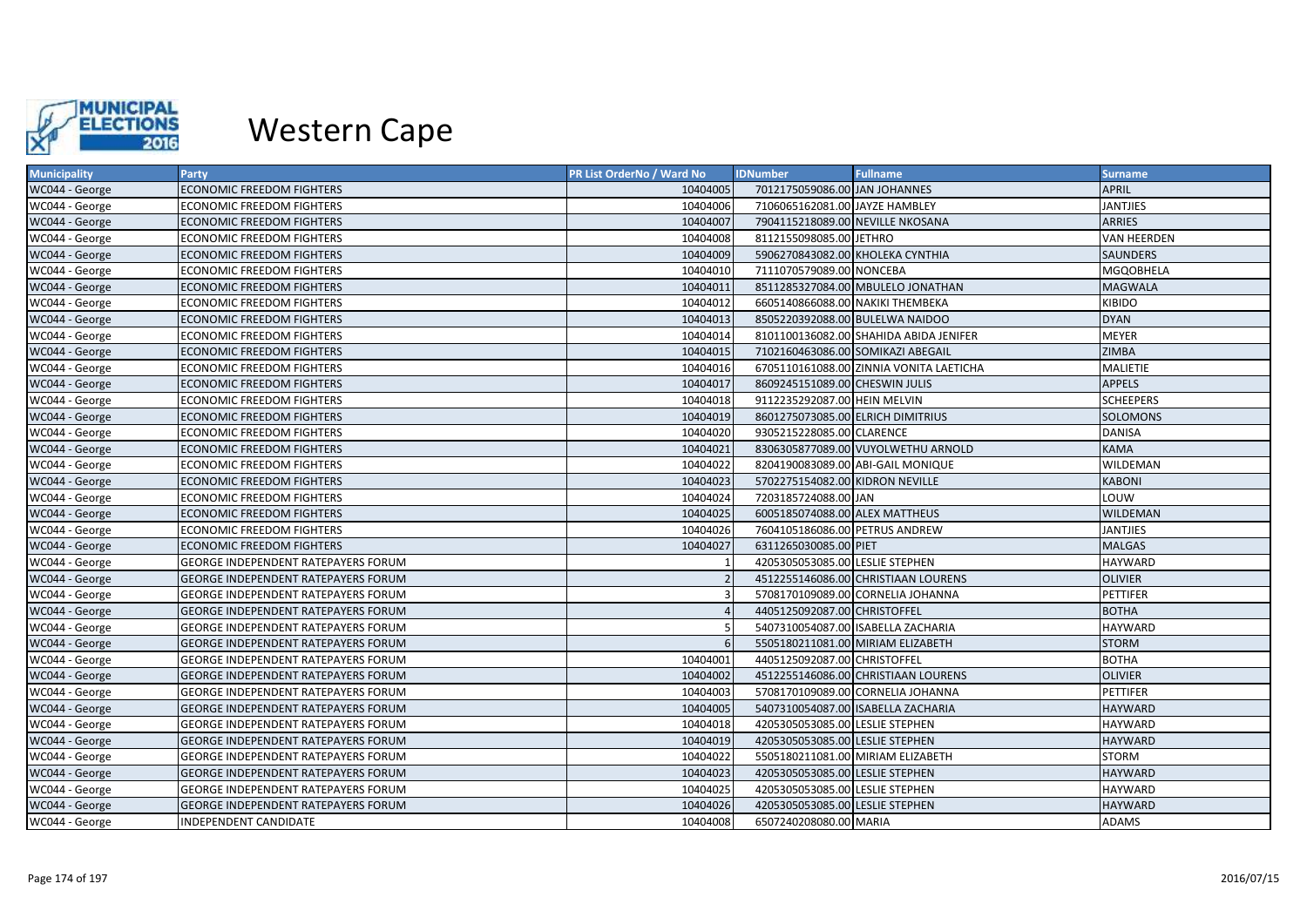

| <b>Municipality</b> | Party                                          | PR List OrderNo / Ward No | <b>IDNumber</b>                  | <b>Fullname</b>                      | <b>Surname</b>   |
|---------------------|------------------------------------------------|---------------------------|----------------------------------|--------------------------------------|------------------|
| WC044 - George      | <b>INDEPENDENT CANDIDATE</b>                   | 10404016                  | 5904295204083.00 HENRY JOHANNES  |                                      | <b>JONES</b>     |
| WC044 - George      | INDEPENDENT CANDIDATE                          | 10404027                  |                                  | 6311230090081.00 CHRISTINE MAGDALENE | <b>ALAART</b>    |
| WC044 - George      | INDEPENDENT CIVIC ORGANISATION OF SOUTH AFRICA |                           | 7103040144086.00 ROSINA          |                                      | LOMBAARD         |
| WC044 - George      | INDEPENDENT CIVIC ORGANISATION OF SOUTH AFRICA |                           | 6608055174084.00 WILBERT TERENCE |                                      | <b>HARRIS</b>    |
| WC044 - George      | INDEPENDENT CIVIC ORGANISATION OF SOUTH AFRICA |                           | 8408075252087.00 JALEO PINALDO   |                                      | <b>DONSON</b>    |
| WC044 - George      | INDEPENDENT CIVIC ORGANISATION OF SOUTH AFRICA |                           | 6506240100081.00 JACOMINA        |                                      | <b>LOTTERING</b> |
| WC044 - George      | INDEPENDENT CIVIC ORGANISATION OF SOUTH AFRICA |                           | 8509250062082.00 NADIA NATASHA   |                                      | <b>KRIGE</b>     |
| WC044 - George      | INDEPENDENT CIVIC ORGANISATION OF SOUTH AFRICA |                           | 6908045174081.00 NEIL EDWIN      |                                      | CARELSE          |
| WC044 - George      | INDEPENDENT CIVIC ORGANISATION OF SOUTH AFRICA |                           | 7402240248089.00 THERESA         |                                      | <b>FORTUIN</b>   |
| WC044 - George      | INDEPENDENT CIVIC ORGANISATION OF SOUTH AFRICA |                           |                                  | 6708275053082.00 KGOSIMANG ANDRIES   | LOUW             |
| WC044 - George      | INDEPENDENT CIVIC ORGANISATION OF SOUTH AFRICA |                           | 7009015245081.00 JOHN ABEL       |                                      | <b>VISAGIE</b>   |
| WC044 - George      | INDEPENDENT CIVIC ORGANISATION OF SOUTH AFRICA | 10                        | 7109245609088.00 DANIEL HENRY    |                                      | <b>BUSCH</b>     |
| WC044 - George      | INDEPENDENT CIVIC ORGANISATION OF SOUTH AFRICA | 11                        |                                  | 6501135810084.00 AMIEN THAMSANQA     | <b>JANTJIES</b>  |
| WC044 - George      | INDEPENDENT CIVIC ORGANISATION OF SOUTH AFRICA | 12                        | 6406255192083.00 HERBERT         |                                      | <b>SCOTT</b>     |
| WC044 - George      | INDEPENDENT CIVIC ORGANISATION OF SOUTH AFRICA | 13                        |                                  | 6410250089088.00 GERALDINE REVONA    | <b>JAFTA</b>     |
| WC044 - George      | INDEPENDENT CIVIC ORGANISATION OF SOUTH AFRICA | 14                        | 7104195658086.00 JAN             |                                      | <b>DE KOCK</b>   |
| WC044 - George      | INDEPENDENT CIVIC ORGANISATION OF SOUTH AFRICA | 15                        |                                  | 7609110154086.00 MARIA MAGDALENA     | <b>FRANS</b>     |
| WC044 - George      | INDEPENDENT CIVIC ORGANISATION OF SOUTH AFRICA | 16                        | 6011240264086.00 NELLA           |                                      | SAAIMAN          |
| WC044 - George      | INDEPENDENT CIVIC ORGANISATION OF SOUTH AFRICA | 17                        | 7611235128086.00 BRENDON MEGAN   |                                      | <b>ADAMS</b>     |
| WC044 - George      | INDEPENDENT CIVIC ORGANISATION OF SOUTH AFRICA | 18                        |                                  | 7905110142083.00 HILDEGARD ROKAYDA   | <b>JOSEPHS</b>   |
| WC044 - George      | INDEPENDENT CIVIC ORGANISATION OF SOUTH AFRICA | 19                        | 7303045097087.00 SOLOMON         |                                      | <b>PRINS</b>     |
| WC044 - George      | INDEPENDENT CIVIC ORGANISATION OF SOUTH AFRICA | 20                        | 7112290196084.00 CATHLEEN        |                                      | PETERSEN         |
| WC044 - George      | INDEPENDENT CIVIC ORGANISATION OF SOUTH AFRICA | 21                        | 6409160195084.00 CHRISTINA       |                                      | <b>SOLOMONS</b>  |
| WC044 - George      | INDEPENDENT CIVIC ORGANISATION OF SOUTH AFRICA | 22                        | 8909150133084.00 SAMOLENE ALICIA |                                      | <b>WILLIAMS</b>  |
| WC044 - George      | INDEPENDENT CIVIC ORGANISATION OF SOUTH AFRICA | 23                        | 6401210221085.00 VIDA BELINDA    |                                      | <b>JOSEPHS</b>   |
| WC044 - George      | INDEPENDENT CIVIC ORGANISATION OF SOUTH AFRICA | 24                        |                                  | 9001200096088.00 CHRIZELDA RUWAIDA   | <b>SCHEEPERS</b> |
| WC044 - George      | INDEPENDENT CIVIC ORGANISATION OF SOUTH AFRICA | 25                        | 7210225108081.00 KOOS            |                                      | <b>JAFTHA</b>    |
| WC044 - George      | INDEPENDENT CIVIC ORGANISATION OF SOUTH AFRICA | 26                        |                                  | 9104150214089.00 DALARISE DEMORION   | <b>TITUS</b>     |
| WC044 - George      | INDEPENDENT CIVIC ORGANISATION OF SOUTH AFRICA | 10404001                  | 6011240264086.00 NELLA           |                                      | SAAIMAN          |
| WC044 - George      | INDEPENDENT CIVIC ORGANISATION OF SOUTH AFRICA | 10404002                  | 8504235107086.00 MARCHALL RAY    |                                      | <b>PRETORIUS</b> |
| WC044 - George      | INDEPENDENT CIVIC ORGANISATION OF SOUTH AFRICA | 10404003                  | 7206085166086.00 ROGER SEBESTIAN |                                      | <b>WHITTAKER</b> |
| WC044 - George      | INDEPENDENT CIVIC ORGANISATION OF SOUTH AFRICA | 10404004                  | 8509250062082.00 NADIA NATASHA   |                                      | <b>KRIGE</b>     |
| WC044 - George      | INDEPENDENT CIVIC ORGANISATION OF SOUTH AFRICA | 10404005                  | 6608055174084.00 WILBERT TERENCE |                                      | <b>HARRIS</b>    |
| WC044 - George      | INDEPENDENT CIVIC ORGANISATION OF SOUTH AFRICA | 10404006                  |                                  | 6708275053082.00 KGOSIMANG ANDRIES   | LOUW             |
| WC044 - George      | INDEPENDENT CIVIC ORGANISATION OF SOUTH AFRICA | 10404007                  | 6506240100081.00 JACOMINA        |                                      | <b>LOTTERING</b> |
| WC044 - George      | INDEPENDENT CIVIC ORGANISATION OF SOUTH AFRICA | 10404008                  |                                  | 7905110142083.00 HILDEGARD ROKAYDA   | <b>JOSEPHS</b>   |
| WC044 - George      | INDEPENDENT CIVIC ORGANISATION OF SOUTH AFRICA | 10404009                  | 9201215138087.00 TYRON LOUIS     |                                      | JEYI             |
| WC044 - George      | INDEPENDENT CIVIC ORGANISATION OF SOUTH AFRICA | 10404010                  | 8201030269084.00 LALI MIEMIE     |                                      | RASMENI          |
| WC044 - George      | INDEPENDENT CIVIC ORGANISATION OF SOUTH AFRICA | 10404011                  |                                  | 8204130192081.00 BEUNITTA PRECILLA   | <b>PHERSON</b>   |
| WC044 - George      | INDEPENDENT CIVIC ORGANISATION OF SOUTH AFRICA | 10404012                  | 5303160102086.00 MINA            |                                      | YAZO             |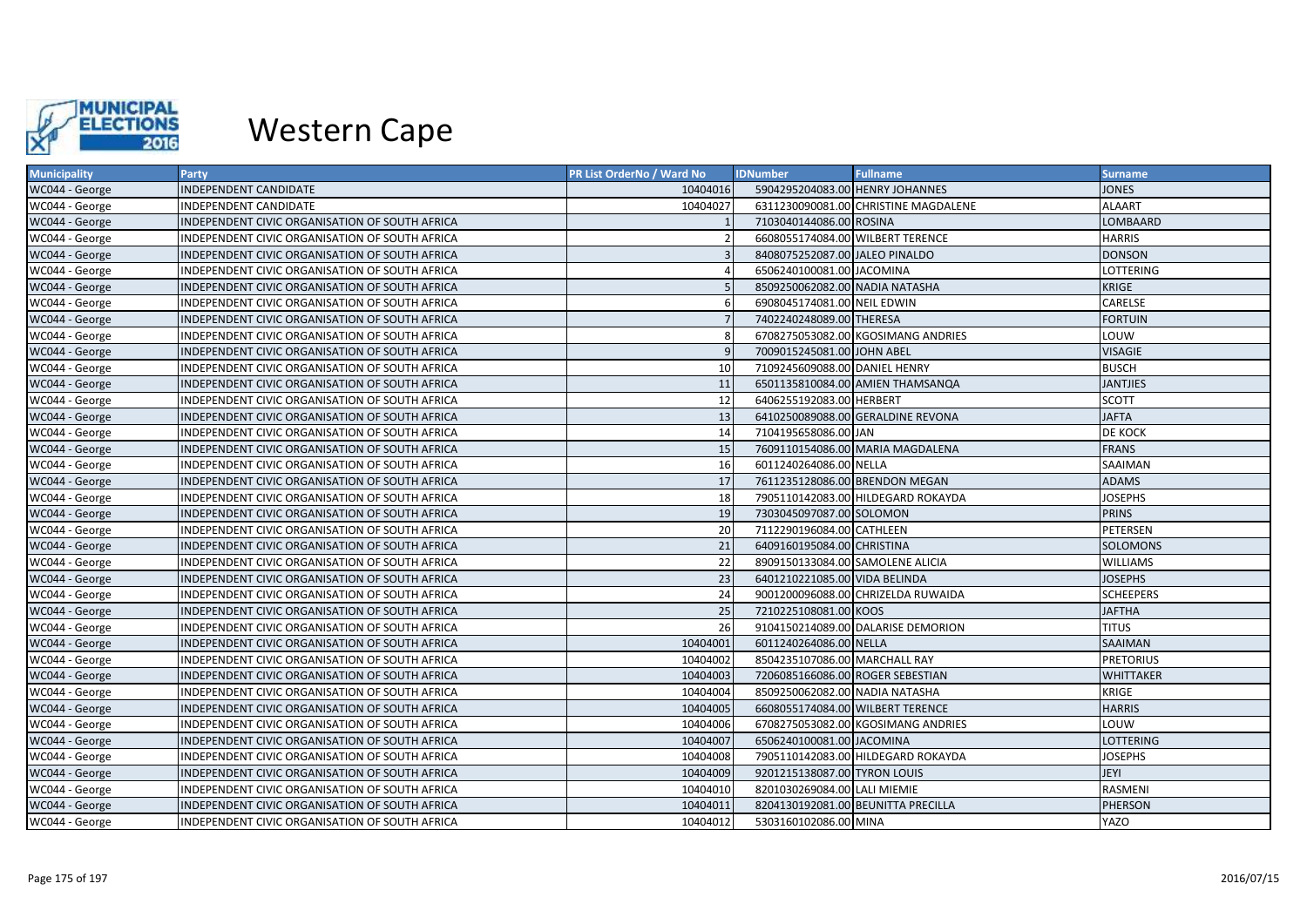

| <b>Municipality</b> | Party                                          | <b>PR List OrderNo / Ward No</b> | <b>IDNumber</b>                 | <b>Fullname</b>                                 | <b>Surname</b>    |
|---------------------|------------------------------------------------|----------------------------------|---------------------------------|-------------------------------------------------|-------------------|
| WC044 - George      | INDEPENDENT CIVIC ORGANISATION OF SOUTH AFRICA | 10404013                         |                                 | 6501135810084.00 AMIEN THAMSANQA                | <b>JANTJIES</b>   |
| WC044 - George      | INDEPENDENT CIVIC ORGANISATION OF SOUTH AFRICA | 10404014                         | 6706150181085.00 LEONA          |                                                 | <b>LOTTERING</b>  |
| WC044 - George      | INDEPENDENT CIVIC ORGANISATION OF SOUTH AFRICA | 10404016                         | 7402240248089.00 THERESA        |                                                 | <b>FORTUIN</b>    |
| WC044 - George      | INDEPENDENT CIVIC ORGANISATION OF SOUTH AFRICA | 10404017                         | 7611235128086.00 BRENDON MEGAN  |                                                 | <b>ADAMS</b>      |
| WC044 - George      | INDEPENDENT CIVIC ORGANISATION OF SOUTH AFRICA | 10404018                         |                                 | 6410250089088.00 GERALDINE REVONA               | <b>JAFTA</b>      |
| WC044 - George      | INDEPENDENT CIVIC ORGANISATION OF SOUTH AFRICA | 10404019                         |                                 | 6903130200081.00 NADINE AMANDA DELICA           | <b>JANSEN</b>     |
| WC044 - George      | INDEPENDENT CIVIC ORGANISATION OF SOUTH AFRICA | 10404020                         | 7112290196084.00 CATHLEEN       |                                                 | <b>PETERSEN</b>   |
| WC044 - George      | INDEPENDENT CIVIC ORGANISATION OF SOUTH AFRICA | 10404021                         | 9202095263086.00 MZOXOLO EUGINE |                                                 | <b>ADAM</b>       |
| WC044 - George      | INDEPENDENT CIVIC ORGANISATION OF SOUTH AFRICA | 10404022                         | 7109245609088.00 DANIEL HENRY   |                                                 | <b>BUSCH</b>      |
| WC044 - George      | INDEPENDENT CIVIC ORGANISATION OF SOUTH AFRICA | 10404023                         |                                 | 7609110154086.00 MARIA MAGDALENA                | <b>FRANS</b>      |
| WC044 - George      | INDEPENDENT CIVIC ORGANISATION OF SOUTH AFRICA | 10404024                         | 7009015245081.00 JOHN ABEL      |                                                 | <b>VISAGIE</b>    |
| WC044 - George      | INDEPENDENT CIVIC ORGANISATION OF SOUTH AFRICA | 10404025                         | 7103040144086.00 ROSINA         |                                                 | LOMBAARD          |
| WC044 - George      | INDEPENDENT CIVIC ORGANISATION OF SOUTH AFRICA | 10404026                         | 7303045097087.00 SOLOMON        |                                                 | <b>PRINS</b>      |
| WC044 - George      | PLAASLIKE BESORGDE INWONERS                    |                                  | 6706165148087.00 VIRGILL        |                                                 | <b>GERICKE</b>    |
| WC044 - George      | PLAASLIKE BESORGDE INWONERS                    |                                  | 4904025138081.00 MARIO GEORGE   |                                                 | <b>MASHER</b>     |
| WC044 - George      | PLAASLIKE BESORGDE INWONERS                    |                                  | 7204305246085.00 JOHN PATRICK   |                                                 | <b>BUYS</b>       |
| WC044 - George      | PLAASLIKE BESORGDE INWONERS                    |                                  | 7102050117081.00 ANGELA ELSIE   |                                                 | <b>TERBLANCHE</b> |
| WC044 - George      | PLAASLIKE BESORGDE INWONERS                    |                                  | 6802130152088.00 JUSTINE ILANA  |                                                 | <b>GERICKE</b>    |
| WC044 - George      | PLAASLIKE BESORGDE INWONERS                    |                                  | 7103255939089.00 ERNEST JOHAN   |                                                 | <b>VORSTER</b>    |
| WC044 - George      | PLAASLIKE BESORGDE INWONERS                    |                                  | 6811240651087.00 SOPHIA         |                                                 | <b>TOOL</b>       |
| WC044 - George      | PLAASLIKE BESORGDE INWONERS                    |                                  | 8306015085080.00 MARCO ALFONSO  |                                                 | <b>CHARLES</b>    |
| WC044 - George      | PLAASLIKE BESORGDE INWONERS                    |                                  | 6812115175087.00 JAMES JOHANNES |                                                 | <b>SMITH</b>      |
| WC044 - George      | PLAASLIKE BESORGDE INWONERS                    | 10                               | 6607220762088.00 LOUISE FIONA   |                                                 | PRETORIUS-SAMSON  |
| WC044 - George      | PLAASLIKE BESORGDE INWONERS                    | 11                               | 6906260168085.00 LORRAINE       |                                                 | <b>HEYSER</b>     |
| WC044 - George      | PLAASLIKE BESORGDE INWONERS                    | 12                               | 8106145124084.00 ERROL          |                                                 | <b>JAFTHA</b>     |
| WC044 - George      | PLAASLIKE BESORGDE INWONERS                    | 13                               | 6203275186082.00 VERNON VINCENT |                                                 | PEACOCK           |
| WC044 - George      | PLAASLIKE BESORGDE INWONERS                    | 14                               | 8112020112087.00 MANDY JULANDA  |                                                 | ARRIES            |
| WC044 - George      | PLAASLIKE BESORGDE INWONERS                    | 15                               | 5811040099082.00 SUSAN SOPHIA   |                                                 | <b>SYSTER</b>     |
| WC044 - George      | PLAASLIKE BESORGDE INWONERS                    | 16                               |                                 | 9712100132084.00 LIEZEL BERNADETTE              | <b>BOOYSEN</b>    |
| WC044 - George      | PLAASLIKE BESORGDE INWONERS                    | 17                               | 7809240206083.00 JOHANNA        |                                                 | <b>NOORDMAN</b>   |
| WC044 - George      | PLAASLIKE BESORGDE INWONERS                    | 18                               | 8212010086083.00 GAINO MARIA    |                                                 | <b>RONDGANGER</b> |
| WC044 - George      | PLAASLIKE BESORGDE INWONERS                    | 19                               |                                 | 8609275107084.00 DONEVAN DUWAYNE                | SWARTZ            |
| WC044 - George      | PLAASLIKE BESORGDE INWONERS                    | 10404001                         |                                 | 8609275107084.00 DONEVAN DUWAYNE                | <b>SWARTZ</b>     |
| WC044 - George      | PLAASLIKE BESORGDE INWONERS                    | 10404004                         | 7204305246085.00 JOHN PATRICK   |                                                 | <b>BUYS</b>       |
| WC044 - George      | PLAASLIKE BESORGDE INWONERS                    | 10404005                         | 8306015085080.00 MARCO ALFONSO  |                                                 | <b>CHARLES</b>    |
| WC044 - George      | PLAASLIKE BESORGDE INWONERS                    | 10404006                         | 8106145124084.00 ERROL          |                                                 | <b>JAFTHA</b>     |
| WC044 - George      | PLAASLIKE BESORGDE INWONERS                    | 10404007                         | 6811240651087.00 SOPHIA         |                                                 | <b>TOOL</b>       |
| WC044 - George      | PLAASLIKE BESORGDE INWONERS                    | 10404008                         | 7111095017081.00 ELROY          |                                                 | <b>RUITERS</b>    |
| WC044 - George      | PLAASLIKE BESORGDE INWONERS                    | 10404013                         |                                 | 8701265097084.00 FRAMPTON-FLOYD JAMESON MARTINO | <b>GERICKE</b>    |
| WC044 - George      | PLAASLIKE BESORGDE INWONERS                    | 10404014                         | 6811240651087.00 SOPHIA         |                                                 | <b>TOOL</b>       |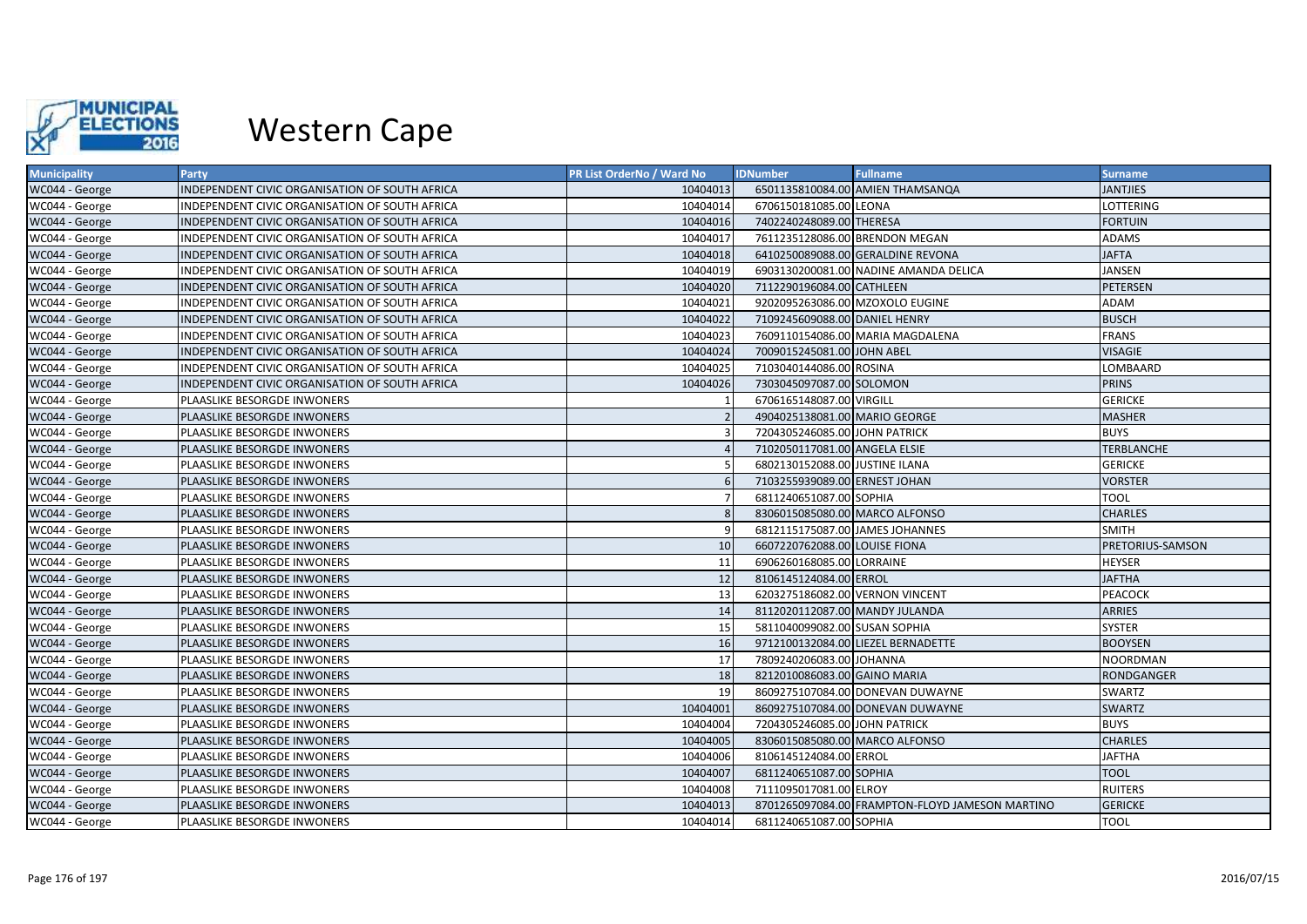

| <b>Municipality</b> | Party                                      | PR List OrderNo / Ward No | <b>IDNumber</b>                 | <b>Fullname</b>                          | <b>Surname</b>   |
|---------------------|--------------------------------------------|---------------------------|---------------------------------|------------------------------------------|------------------|
| WC044 - George      | PLAASLIKE BESORGDE INWONERS                | 10404016                  | 6607220762088.00 LOUISE FIONA   |                                          | PRETORIUS-SAMSON |
| WC044 - George      | PLAASLIKE BESORGDE INWONERS                | 10404017                  | 7102050117081.00 ANGELA ELSIE   |                                          | TERBLANCHE       |
| WC044 - George      | PLAASLIKE BESORGDE INWONERS                | 10404019                  | 6802130152088.00 JUSTINE ILANA  |                                          | <b>GERICKE</b>   |
| WC044 - George      | PLAASLIKE BESORGDE INWONERS                | 10404020                  | 6706165148087.00 VIRGILL        |                                          | <b>GERICKE</b>   |
| WC044 - George      | PLAASLIKE BESORGDE INWONERS                | 10404022                  | 7103255939089.00 ERNEST JOHAN   |                                          | <b>VORSTER</b>   |
| WC044 - George      | PLAASLIKE BESORGDE INWONERS                | 10404023                  | 4904025138081.00 MARIO GEORGE   |                                          | <b>MASHER</b>    |
| WC044 - George      | PLAASLIKE BESORGDE INWONERS                | 10404025                  | 7103255939089.00 ERNEST JOHAN   |                                          | <b>VORSTER</b>   |
| WC044 - George      | PLAASLIKE BESORGDE INWONERS                | 10404027                  | 6706165148087.00 VIRGILL        |                                          | <b>GERICKE</b>   |
| WC044 - George      | <b>SOUTH AFRICA CIVICS</b>                 |                           | 6706155234087.00 BAZIL          |                                          | <b>PETRUS</b>    |
| WC044 - George      | SOUTH AFRICA CIVICS                        |                           | 5504295097089.00 WILLEM         |                                          | <b>FRANS</b>     |
| WC044 - George      | SOUTH AFRICA CIVICS                        |                           | 7304050366086.00 AVRIL JULINA   |                                          | <b>DAVIDS</b>    |
| WC044 - George      | <b>SOUTH AFRICA CIVICS</b>                 |                           | 6701026262086.00 ERROL          |                                          | <b>WILDEMANS</b> |
| WC044 - George      | <b>SOUTH AFRICA CIVICS</b>                 |                           | 7704175134089.00 WILLEM         |                                          | <b>TOPP</b>      |
| WC044 - George      | <b>SOUTH AFRICA CIVICS</b>                 |                           |                                 | 6004085119085.00 BERNARD JACK SEBASTIAAN | <b>HANNES</b>    |
| WC044 - George      | <b>SOUTH AFRICA CIVICS</b>                 |                           | 6810190045084.00 SHARON         |                                          | <b>DU TOIT</b>   |
| WC044 - George      | <b>SOUTH AFRICA CIVICS</b>                 |                           | 6409225283081.00 NOOF           |                                          | WOLMARANS        |
| WC044 - George      | <b>SOUTH AFRICA CIVICS</b>                 |                           | 8603235157081.00 MATTHEW        |                                          | <b>OLIVIER</b>   |
| WC044 - George      | <b>SOUTH AFRICA CIVICS</b>                 | 10                        |                                 | 8610135052080.00 ELRICH WELDON GRANTHAM  | <b>JANTJIES</b>  |
| WC044 - George      | SOUTH AFRICA CIVICS                        | 11                        |                                 | 6105210248085.00 MARGARET SOPHIA         | <b>MANEWIL</b>   |
| WC044 - George      | <b>SOUTH AFRICA CIVICS</b>                 | 12                        | 5609160248087.00 GEORGINA       |                                          | <b>ALKASTER</b>  |
| WC044 - George      | SOUTH AFRICA CIVICS                        | 13                        | 7201185012082.00 NAUTIN RANDLE  |                                          | STUURMAN         |
| WC044 - George      | <b>SOUTH AFRICA CIVICS</b>                 | 14                        | 5906265722085.00 WENDELL        |                                          | SQUIRE           |
| WC044 - George      | SOUTH AFRICA CIVICS                        | 10404001                  | 5910145188087.00 EDWARD PHILLIP |                                          | <b>JANTJIES</b>  |
| WC044 - George      | <b>SOUTH AFRICA CIVICS</b>                 | 10404004                  | 6510215057086.00 ABRAHAM        |                                          | AYFORD           |
| WC044 - George      | <b>SOUTH AFRICA CIVICS</b>                 | 10404005                  | 5903125237081.00 JAMES          |                                          | <b>SQUIRE</b>    |
| WC044 - George      | <b>SOUTH AFRICA CIVICS</b>                 | 10404006                  | 6810190045084.00 SHARON         |                                          | <b>DU TOIT</b>   |
| WC044 - George      | <b>SOUTH AFRICA CIVICS</b>                 | 10404007                  | 6809215209089.00 JOHN JOSEPH    |                                          | <b>MULLER</b>    |
| WC044 - George      | <b>SOUTH AFRICA CIVICS</b>                 | 10404008                  | 6706155234087.00 BAZIL          |                                          | <b>PETRUS</b>    |
| WC044 - George      | <b>SOUTH AFRICA CIVICS</b>                 | 10404014                  | 6701026262086.00 ERROL          |                                          | <b>WILDEMANS</b> |
| WC044 - George      | <b>SOUTH AFRICA CIVICS</b>                 | 10404016                  | 7704175134089.00 WILLEM         |                                          | <b>TOPP</b>      |
| WC044 - George      | <b>SOUTH AFRICA CIVICS</b>                 | 10404017                  | 5504295097089.00 WILLEM         |                                          | <b>FRANS</b>     |
| WC044 - George      | <b>SOUTH AFRICA CIVICS</b>                 | 10404019                  |                                 | 8610135052080.00 ELRICH WELDON GRANTHAM  | <b>JANTJIES</b>  |
| WC044 - George      | <b>SOUTH AFRICA CIVICS</b>                 | 10404020                  | 5906265722085.00 WENDELL        |                                          | <b>SQUIRE</b>    |
| WC044 - George      | <b>SOUTH AFRICA CIVICS</b>                 | 10404022                  | 8603235157081.00 MATTHEW        |                                          | <b>OLIVIER</b>   |
| WC044 - George      | <b>SOUTH AFRICA CIVICS</b>                 | 10404023                  |                                 | 6004085119085.00 BERNARD JACK SEBASTIAAN | <b>HANNES</b>    |
| WC044 - George      | <b>SOUTH AFRICA CIVICS</b>                 | 10404025                  | 6409225283081.00 NOOF           |                                          | <b>WOLMARANS</b> |
| WC044 - George      | <b>SOUTH AFRICA CIVICS</b>                 | 10404027                  | 7304050366086.00 AVRIL JULINA   |                                          | <b>DAVIDS</b>    |
| WC044 - George      | SOUTH AFRICAN RELIGIOUS CIVIC ORGANISATION |                           | 6211030193087.00 JANE MAGRIETA  |                                          | <b>JANTJIES</b>  |
| WC044 - George      | SOUTH AFRICAN RELIGIOUS CIVIC ORGANISATION |                           |                                 | 7210100021086.00 CYNTHIA MAGDALENE       | <b>BRUINDERS</b> |
| WC044 - George      | SOUTH AFRICAN RELIGIOUS CIVIC ORGANISATION |                           | 6711165451085.00 STOFFEL        |                                          | <b>JACOBS</b>    |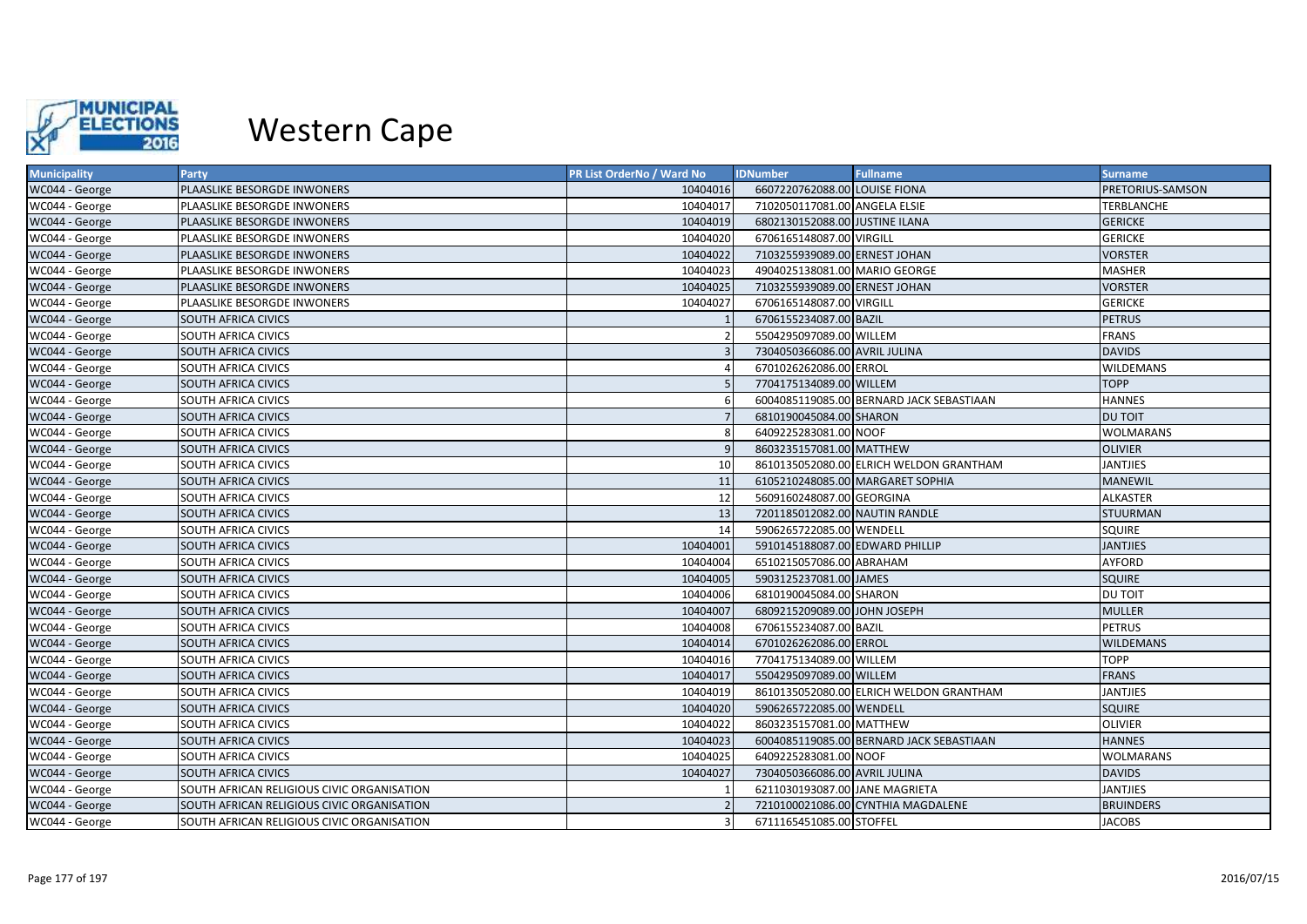

| <b>Municipality</b> | Party                                      | <b>PR List OrderNo / Ward No</b> | <b>IDNumber</b>                  | <b>Fullname</b>                     | <b>Surname</b>     |
|---------------------|--------------------------------------------|----------------------------------|----------------------------------|-------------------------------------|--------------------|
| WC044 - George      | SOUTH AFRICAN RELIGIOUS CIVIC ORGANISATION |                                  | 6811235092081.00 IVAN GODFREY    |                                     | SPEELMAN           |
| WC044 - George      | SOUTH AFRICAN RELIGIOUS CIVIC ORGANISATION |                                  |                                  | 8507310169087.00 JANINE CHRISTELINE | <b>FREDERICKS</b>  |
| WC044 - George      | SOUTH AFRICAN RELIGIOUS CIVIC ORGANISATION |                                  | 6307280187082.00 SUSANNA         |                                     | <b>BOOYSEN</b>     |
| WC044 - George      | SOUTH AFRICAN RELIGIOUS CIVIC ORGANISATION |                                  | 8211170045087.00 DANELIA LIANA   |                                     | ARMSTRONG          |
| WC044 - George      | SOUTH AFRICAN RELIGIOUS CIVIC ORGANISATION |                                  | 7504140780085.00 AIDA            |                                     | <b>FROLICK</b>     |
| WC044 - George      | SOUTH AFRICAN RELIGIOUS CIVIC ORGANISATION |                                  | 7901070977089.00 ZUKISWA SYLVIA  |                                     | <b>NJINANA</b>     |
| WC044 - George      | SOUTH AFRICAN RELIGIOUS CIVIC ORGANISATION | 10                               | 7101225571081.00 PURSWELL        |                                     | <b>SCHEEPERS</b>   |
| WC044 - George      | SOUTH AFRICAN RELIGIOUS CIVIC ORGANISATION | 11                               | 8912030123085.00 CHERYL ANN      |                                     | <b>BOTMAN</b>      |
| WC044 - George      | SOUTH AFRICAN RELIGIOUS CIVIC ORGANISATION | 12                               | 8212276169086.00 JEFFREY         |                                     | <b>SEPTEMBER</b>   |
| WC044 - George      | SOUTH AFRICAN RELIGIOUS CIVIC ORGANISATION | 10404005                         |                                  | 8809290137088.00 MONIQUE MORCHELL   | <b>HENDRICKS</b>   |
| WC044 - George      | SOUTH AFRICAN RELIGIOUS CIVIC ORGANISATION | 10404006                         | 6811235092081.00 IVAN GODFREY    |                                     | SPEELMAN           |
| WC044 - George      | SOUTH AFRICAN RELIGIOUS CIVIC ORGANISATION | 10404007                         | 8212276169086.00 JEFFREY         |                                     | <b>SEPTEMBER</b>   |
| WC044 - George      | SOUTH AFRICAN RELIGIOUS CIVIC ORGANISATION | 10404008                         | 7504140780085.00 AIDA            |                                     | <b>FROLICK</b>     |
| WC044 - George      | SOUTH AFRICAN RELIGIOUS CIVIC ORGANISATION | 10404009                         | 7901070977089.00 ZUKISWA SYLVIA  |                                     | <b>NJINANA</b>     |
| WC044 - George      | SOUTH AFRICAN RELIGIOUS CIVIC ORGANISATION | 10404014                         |                                  | 7210100021086.00 CYNTHIA MAGDALENE  | <b>BRUINDERS</b>   |
| WC044 - George      | SOUTH AFRICAN RELIGIOUS CIVIC ORGANISATION | 10404016                         | 6307280187082.00 SUSANNA         |                                     | <b>BOOYSEN</b>     |
| WC044 - George      | SOUTH AFRICAN RELIGIOUS CIVIC ORGANISATION | 10404017                         | 6711165451085.00 STOFFEL         |                                     | <b>JACOBS</b>      |
| WC044 - George      | SOUTH AFRICAN RELIGIOUS CIVIC ORGANISATION | 10404020                         | 5707115106085.00 WILLIAM         |                                     | LA KAY             |
| WC044 - George      | SOUTH AFRICAN RELIGIOUS CIVIC ORGANISATION | 10404023                         | 7101225571081.00 PURSWELL        |                                     | <b>SCHEEPERS</b>   |
| WC044 - George      | SOUTH AFRICAN RELIGIOUS CIVIC ORGANISATION | 10404027                         |                                  | 8507310169087.00 JANINE CHRISTELINE | <b>FREDERICKS</b>  |
| WC044 - George      | UBUNTU PARTY                               |                                  | 6705250162086.00 JANET           |                                     | MC DONOUGH         |
| WC044 - George      | <b>UBUNTU PARTY</b>                        | 10404008                         | 6705250162086.00 JANET           |                                     | MC DONOUGH         |
| WC044 - George      | <b>VRYHEIDSFRONT PLUS</b>                  |                                  | 7105220230080.00 GISELA          |                                     | <b>WEINMANN</b>    |
| WC044 - George      | <b>VRYHEIDSFRONT PLUS</b>                  | 10404001                         | 7105220230080.00 GISELA          |                                     | WEINMANN           |
| WC044 - George      | <b>VRYHEIDSFRONT PLUS</b>                  | 10404002                         | 6111280044081.00 HESTER THEA     |                                     | <b>OBERMEYER</b>   |
| WC044 - George      | VRYHEIDSFRONT PLUS                         | 10404003                         | 3911115029089.00 GERT JOHANNES   |                                     | <b>BARNARDT</b>    |
| WC044 - George      | VRYHEIDSFRONT PLUS                         | 10404004                         | 5305155018086.00 GERT JOHANNES   |                                     | <b>VAN NIEKERK</b> |
| WC044 - George      | <b>VRYHEIDSFRONT PLUS</b>                  | 10404005                         | 7105220230080.00 GISELA          |                                     | WEINMANN           |
| WC044 - George      | <b>VRYHEIDSFRONT PLUS</b>                  | 10404006                         | 8710055823088.00 THEODORE        |                                     | WINDVOEL           |
| WC044 - George      | <b>VRYHEIDSFRONT PLUS</b>                  | 10404007                         | 8710180117083.00 SANDRA HESTER   |                                     | <b>MAART</b>       |
| WC044 - George      | VRYHEIDSFRONT PLUS                         | 10404008                         | 8710055823088.00 THEODORE        |                                     | WINDVOEL           |
| WC044 - George      | VRYHEIDSFRONT PLUS                         | 10404009                         | 8710180117083.00 SANDRA HESTER   |                                     | <b>MAART</b>       |
| WC044 - George      | <b>VRYHEIDSFRONT PLUS</b>                  | 10404010                         | 8710180117083.00 SANDRA HESTER   |                                     | <b>MAART</b>       |
| WC044 - George      | <b>VRYHEIDSFRONT PLUS</b>                  | 10404011                         | 7711210107087.00 FLORIKA NAOMI   |                                     | <b>SNEL</b>        |
| WC044 - George      | VRYHEIDSFRONT PLUS                         | 10404012                         | 8710180117083.00 SANDRA HESTER   |                                     | <b>MAART</b>       |
| WC044 - George      | <b>VRYHEIDSFRONT PLUS</b>                  | 10404013                         | 8710180117083.00 SANDRA HESTER   |                                     | <b>MAART</b>       |
| WC044 - George      | VRYHEIDSFRONT PLUS                         | 10404014                         | 7902145434080.00 BENJAMIN VUSILE |                                     | <b>DANISA</b>      |
| WC044 - George      | VRYHEIDSFRONT PLUS                         | 10404015                         | 7902145434080.00 BENJAMIN VUSILE |                                     | <b>DANISA</b>      |
| WC044 - George      | <b>VRYHEIDSFRONT PLUS</b>                  | 10404016                         | 9211195358084.00 JEAN-CLAUDE     |                                     | <b>BOTHA</b>       |
| WC044 - George      | VRYHEIDSFRONT PLUS                         | 10404017                         | 8710180117083.00 SANDRA HESTER   |                                     | <b>MAART</b>       |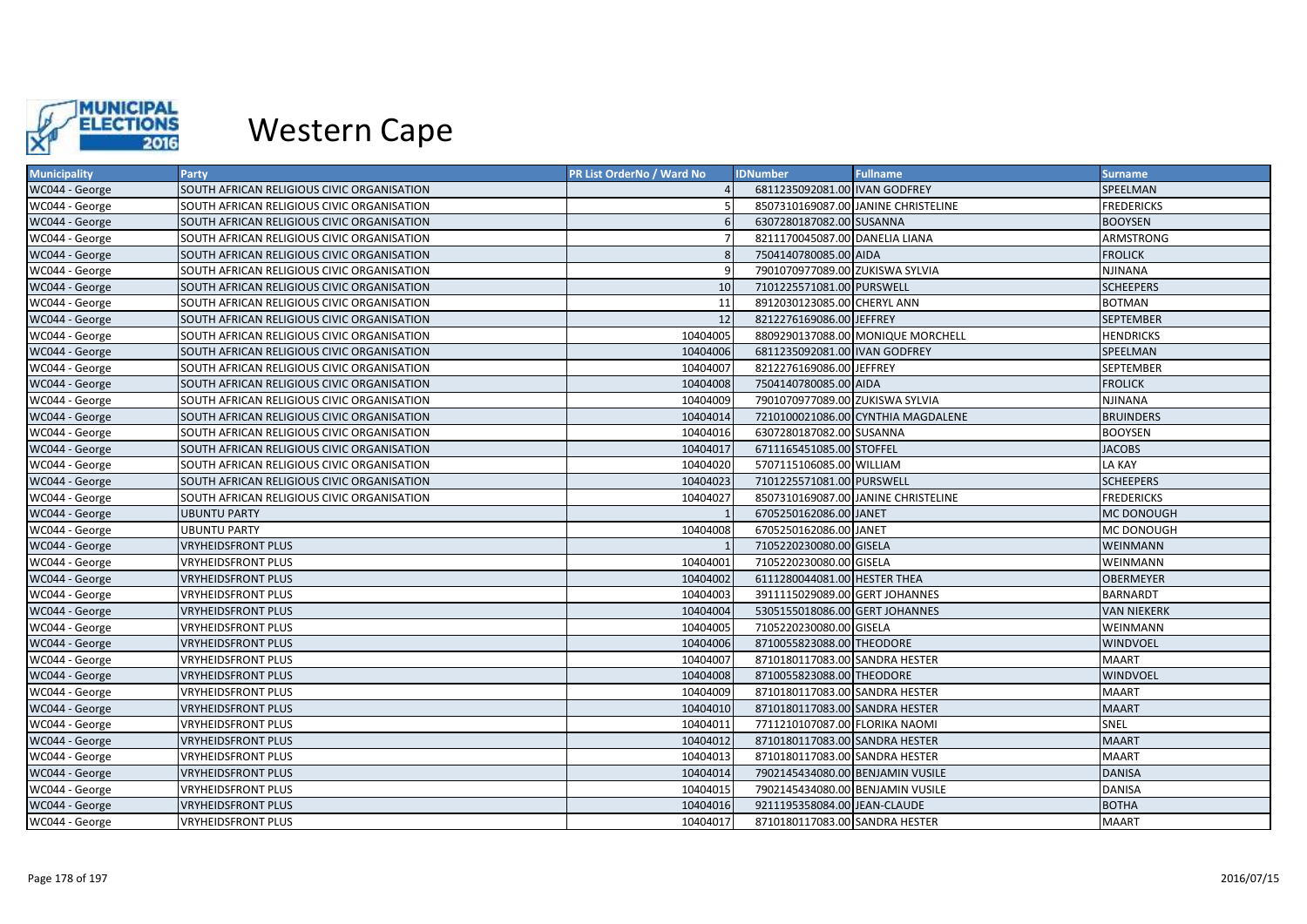

| <b>Municipality</b> | <b>Party</b>                       | <b>PR List OrderNo / Ward No</b> | <b>IDNumber</b>                   | <b>Fullname</b>                      | <b>Surname</b>        |
|---------------------|------------------------------------|----------------------------------|-----------------------------------|--------------------------------------|-----------------------|
| WC044 - George      | <b>VRYHEIDSFRONT PLUS</b>          | 10404018                         | 5304120114088.00 PAULETTE LUCILLE |                                      | <b>STAMMER</b>        |
| WC044 - George      | VRYHEIDSFRONT PLUS                 | 10404019                         | 7812180053085.00 MADELEINE        |                                      | <b>DEHANTSCHUTTER</b> |
| WC044 - George      | <b>VRYHEIDSFRONT PLUS</b>          | 10404020                         | 8710180117083.00 SANDRA HESTER    |                                      | <b>MAART</b>          |
| WC044 - George      | VRYHEIDSFRONT PLUS                 | 10404021                         | 8710180117083.00 SANDRA HESTER    |                                      | <b>MAART</b>          |
| WC044 - George      | VRYHEIDSFRONT PLUS                 | 10404022                         | 6105170137088.00 MARLENE          |                                      | <b>JULYAN</b>         |
| WC044 - George      | <b>VRYHEIDSFRONT PLUS</b>          | 10404023                         | 6806290002082.00 KIM CONSTANCE    |                                      | <b>ABNETT</b>         |
| WC044 - George      | <b>VRYHEIDSFRONT PLUS</b>          | 10404024                         | 6105170137088.00 MARLENE          |                                      | <b>JULYAN</b>         |
| WC044 - George      | <b>VRYHEIDSFRONT PLUS</b>          | 10404025                         | 5305155018086.00 GERT JOHANNES    |                                      | <b>VAN NIEKERK</b>    |
| WC044 - George      | VRYHEIDSFRONT PLUS                 | 10404026                         | 8411255073083.00 PAUL JOHANNES    |                                      | <b>GERBER</b>         |
| WC044 - George      | <b>VRYHEIDSFRONT PLUS</b>          | 10404027                         | 5005120093087.00 CLARA            |                                      | <b>HEYNES</b>         |
| WC045 - Oudtshoorn  | ADVIESKANTOOR                      |                                  | 6607045066087.00 LEON             |                                      | <b>CAMPHER</b>        |
| WC045 - Oudtshoorn  | ADVIESKANTOOR                      |                                  | 7606065193085.00 JOEY DENVOR      |                                      | <b>THORNE</b>         |
| WC045 - Oudtshoorn  | ADVIESKANTOOR                      |                                  | 7303095591088.00 DEAN             |                                      | <b>CLAASSEN</b>       |
| WC045 - Oudtshoorn  | ADVIESKANTOOR                      |                                  |                                   | 6305145181084.00 BERNETT LODEWYK     | <b>BERNADUS</b>       |
| WC045 - Oudtshoorn  | <b>ADVIESKANTOOR</b>               |                                  | 6203040082087.00 ROSEMARY ANN     |                                      | <b>JOB</b>            |
| WC045 - Oudtshoorn  | ADVIESKANTOOR                      |                                  | 6807145055085.00 JOHAN            |                                      | <b>MOOS</b>           |
| WC045 - Oudtshoorn  | ADVIESKANTOOR                      | 10405009                         | 6607045066087.00 LEON             |                                      | <b>CAMPHER</b>        |
| WC045 - Oudtshoorn  | ADVIESKANTOOR                      | 10405010                         | 7606065193085.00 JOEY DENVOR      |                                      | <b>THORNE</b>         |
| WC045 - Oudtshoorn  | AFRICAN CHRISTIAN DEMOCRATIC PARTY |                                  | 9610185048086.00 JACK PIERRÉ      |                                      | <b>SWART</b>          |
| WC045 - Oudtshoorn  | AFRICAN CHRISTIAN DEMOCRATIC PARTY |                                  |                                   | 6401240056089.00 URSULA MAGDALENA    | <b>SLABBERT</b>       |
| WC045 - Oudtshoorn  | AFRICAN CHRISTIAN DEMOCRATIC PARTY |                                  | 8706301102087.00 ELICIA           |                                      | <b>SWARTS</b>         |
| WC045 - Oudtshoorn  | AFRICAN CHRISTIAN DEMOCRATIC PARTY |                                  |                                   | 5605035001081.00 CORNELIUS WELHELMUS | <b>STEYN</b>          |
| WC045 - Oudtshoorn  | AFRICAN CHRISTIAN DEMOCRATIC PARTY |                                  |                                   | 7912115123084.00 ROELANDO FRANCESCO  | <b>HENDRICKS</b>      |
| WC045 - Oudtshoorn  | AFRICAN CHRISTIAN DEMOCRATIC PARTY |                                  | 6802260046084.00 ANTIONETTE       |                                      | <b>SWART</b>          |
| WC045 - Oudtshoorn  | AFRICAN CHRISTIAN DEMOCRATIC PARTY |                                  |                                   | 5903195006085.00 GIDEON STEPHANUS    | <b>SLABBERT</b>       |
| WC045 - Oudtshoorn  | AFRICAN CHRISTIAN DEMOCRATIC PARTY |                                  |                                   | 5312010083081.00 MARTHA ELIZABETH    | <b>STEYN</b>          |
| WC045 - Oudtshoorn  | AFRICAN CHRISTIAN DEMOCRATIC PARTY | 10405001                         |                                   | 5312010083081.00 MARTHA ELIZABETH    | <b>STEYN</b>          |
| WC045 - Oudtshoorn  | AFRICAN CHRISTIAN DEMOCRATIC PARTY | 10405002                         | 9610185048086.00 JACK PIERRÉ      |                                      | <b>SWART</b>          |
| WC045 - Oudtshoorn  | AFRICAN CHRISTIAN DEMOCRATIC PARTY | 10405003                         |                                   | 5312010083081.00 MARTHA ELIZABETH    | <b>STEYN</b>          |
| WC045 - Oudtshoorn  | AFRICAN CHRISTIAN DEMOCRATIC PARTY | 10405004                         | 8706301102087.00 ELICIA           |                                      | <b>SWARTS</b>         |
| WC045 - Oudtshoorn  | AFRICAN CHRISTIAN DEMOCRATIC PARTY | 10405005                         |                                   | 7912115123084.00 ROELANDO FRANCESCO  | <b>HENDRICKS</b>      |
| WC045 - Oudtshoorn  | AFRICAN CHRISTIAN DEMOCRATIC PARTY | 10405006                         |                                   | 5605035001081.00 CORNELIUS WELHELMUS | <b>STEYN</b>          |
| WC045 - Oudtshoorn  | AFRICAN CHRISTIAN DEMOCRATIC PARTY | 10405007                         |                                   | 5605035001081.00 CORNELIUS WELHELMUS | <b>STEYN</b>          |
| WC045 - Oudtshoorn  | AFRICAN CHRISTIAN DEMOCRATIC PARTY | 10405008                         | 8706301102087.00 ELICIA           |                                      | <b>SWARTS</b>         |
| WC045 - Oudtshoorn  | AFRICAN CHRISTIAN DEMOCRATIC PARTY | 10405009                         |                                   | 7912115123084.00 ROELANDO FRANCESCO  | <b>HENDRICKS</b>      |
| WC045 - Oudtshoorn  | AFRICAN CHRISTIAN DEMOCRATIC PARTY | 10405010                         |                                   | 7912115123084.00 ROELANDO FRANCESCO  | <b>HENDRICKS</b>      |
| WC045 - Oudtshoorn  | AFRICAN CHRISTIAN DEMOCRATIC PARTY | 10405011                         | 9610185048086.00 JACK PIERRÉ      |                                      | <b>SWART</b>          |
| WC045 - Oudtshoorn  | AFRICAN CHRISTIAN DEMOCRATIC PARTY | 10405012                         |                                   | 6401240056089.00 URSULA MAGDALENA    | SLABBERT              |
| WC045 - Oudtshoorn  | AFRICAN CHRISTIAN DEMOCRATIC PARTY | 10405013                         |                                   | 6401240056089.00 URSULA MAGDALENA    | <b>SLABBERT</b>       |
| WC045 - Oudtshoorn  | AFRICAN NATIONAL CONGRESS          |                                  | 6005205142089.00 KLAAS            |                                      | WINDVOGEL             |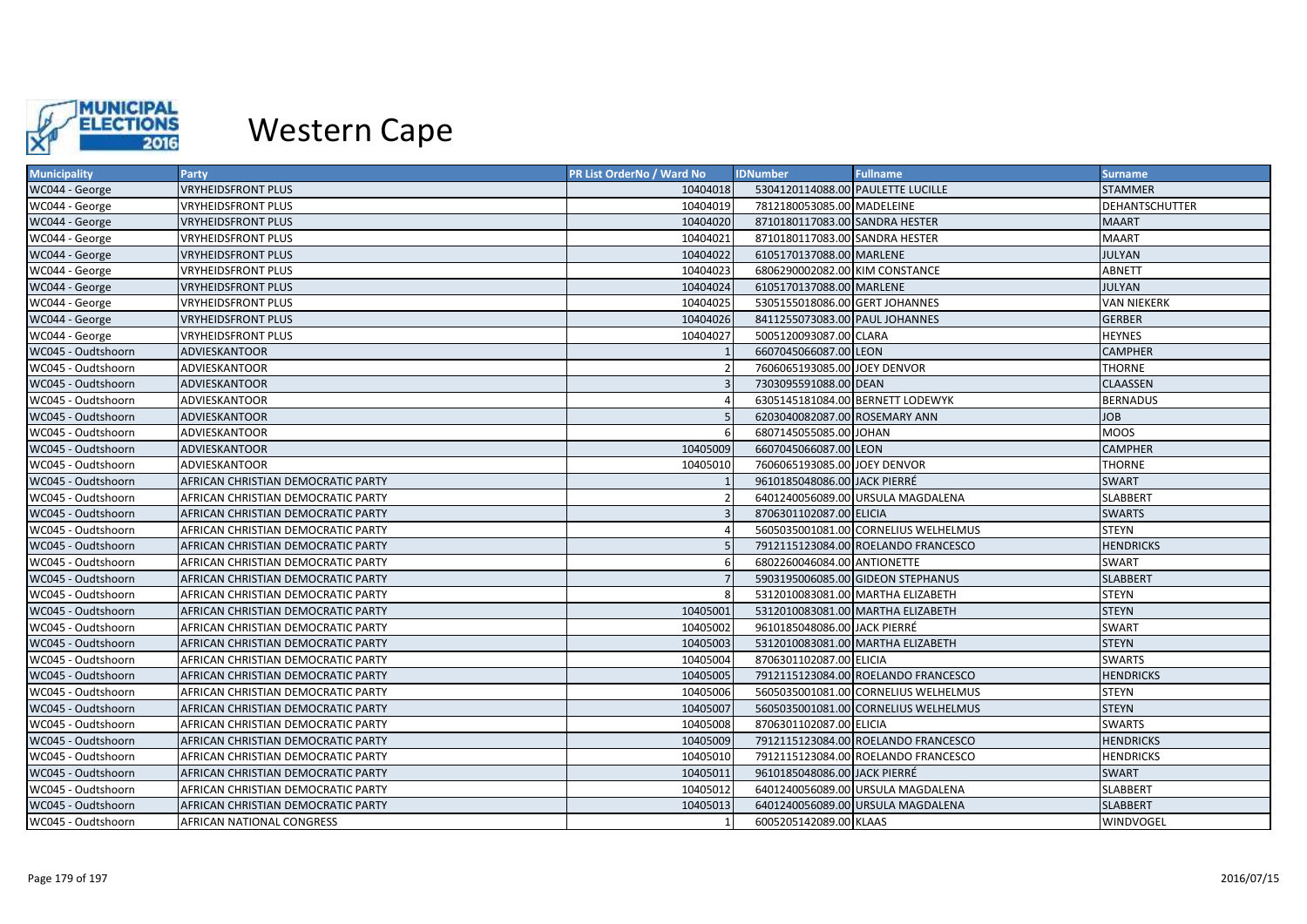

| <b>Municipality</b> | <b>Party</b>              | <b>PR List OrderNo / Ward No</b> | <b>IDNumber</b>                   | <b>Fullname</b>                       | <b>Surname</b>      |
|---------------------|---------------------------|----------------------------------|-----------------------------------|---------------------------------------|---------------------|
| WC045 - Oudtshoorn  | AFRICAN NATIONAL CONGRESS |                                  | 7609050173088.00 MAGDALEEN        |                                       | <b>TITUS</b>        |
| WC045 - Oudtshoorn  | AFRICAN NATIONAL CONGRESS |                                  | 7905110788083.00 NONDUMISO        |                                       | <b>MAGOPENI</b>     |
| WC045 - Oudtshoorn  | AFRICAN NATIONAL CONGRESS |                                  |                                   | 7901235598085.00 HENRY JONGILIZWE     | <b>TYATYA</b>       |
| WC045 - Oudtshoorn  | AFRICAN NATIONAL CONGRESS | 10405001                         | 7609050173088.00 MAGDALEEN        |                                       | <b>TITUS</b>        |
| WC045 - Oudtshoorn  | AFRICAN NATIONAL CONGRESS | 10405002                         | 7212240122089.00 JOHANNA EVALINA  |                                       | <b>FLOORS</b>       |
| WC045 - Oudtshoorn  | AFRICAN NATIONAL CONGRESS | 10405003                         | 8906040490088.00 CAYLEE           |                                       | <b>WATSON</b>       |
| WC045 - Oudtshoorn  | AFRICAN NATIONAL CONGRESS | 10405004                         | 7306030750081.00 NOMSA MIRIAM     |                                       | <b>JAXA</b>         |
| WC045 - Oudtshoorn  | AFRICAN NATIONAL CONGRESS | 10405005                         | 6610155192081.00 WILLIAM ARTHUR   |                                       | <b>BEZUIDENHOUT</b> |
| WC045 - Oudtshoorn  | AFRICAN NATIONAL CONGRESS | 10405006                         | 6805225218086.00 DAWID            |                                       | <b>MOOS</b>         |
| WC045 - Oudtshoorn  | AFRICAN NATIONAL CONGRESS | 10405007                         |                                   | 4811085159081.00 DAVID CHRISTOFFEL    | <b>RUITERS</b>      |
| WC045 - Oudtshoorn  | AFRICAN NATIONAL CONGRESS | 10405008                         |                                   | 6101085633089.00 LAURINGTON SITHEMILE | <b>STONE</b>        |
| WC045 - Oudtshoorn  | AFRICAN NATIONAL CONGRESS | 10405009                         | 5812155138087.00 DANIEL           |                                       | <b>BOTHA</b>        |
| WC045 - Oudtshoorn  | AFRICAN NATIONAL CONGRESS | 10405010                         | 6905305224085.00 CHARLIE JAKOBUS  |                                       | <b>WAGENAAR</b>     |
| WC045 - Oudtshoorn  | AFRICAN NATIONAL CONGRESS | 10405011                         | 6911085145086.00 FREDDY           |                                       | DE BRUIN            |
| WC045 - Oudtshoorn  | AFRICAN NATIONAL CONGRESS | 10405012                         | 6106285100086.00 LLEWELLYN JOHN   |                                       | <b>METEMBO</b>      |
| WC045 - Oudtshoorn  | AFRICAN NATIONAL CONGRESS | 10405013                         | 6410305127081.00 EDWARD           |                                       | <b>JACKSON</b>      |
| WC045 - Oudtshoorn  | CONGRESS OF THE PEOPLE    |                                  | 6509035241086.00 JAN              |                                       | <b>AYFORD</b>       |
| WC045 - Oudtshoorn  | CONGRESS OF THE PEOPLE    | 10405005                         | 6004121035089.00 KATRIENA         |                                       | <b>LOGGENBERG</b>   |
| WC045 - Oudtshoorn  | CONGRESS OF THE PEOPLE    | 10405007                         | 6509035241086.00 JAN              |                                       | <b>AYFORD</b>       |
| WC045 - Oudtshoorn  | CONGRESS OF THE PEOPLE    | 10405009                         | 4601015055081.00 PIETER           |                                       | SCHOEMAN            |
| WC045 - Oudtshoorn  | CONGRESS OF THE PEOPLE    | 10405010                         | 7709265265081.00 JOHN WINSTON     |                                       | <b>JANSEN</b>       |
| WC045 - Oudtshoorn  | CONGRESS OF THE PEOPLE    | 10405011                         | 7309185153085.00 JOEY             |                                       | <b>RONDGANER</b>    |
| WC045 - Oudtshoorn  | CONGRESS OF THE PEOPLE    | 10405012                         | 6112065100080.00 FRANS            |                                       | <b>DE VILLIERS</b>  |
| WC045 - Oudtshoorn  | DEMOCRATIC ALLIANCE       |                                  | 6312145028083.00 COLAN FRANCOIS   |                                       | <b>SYLVESTER</b>    |
| WC045 - Oudtshoorn  | DEMOCRATIC ALLIANCE       |                                  |                                   | 7212261212082.00 NOLUTHANDO VERONICA  | <b>MWATI</b>        |
| WC045 - Oudtshoorn  | DEMOCRATIC ALLIANCE       |                                  | 6010035175085.00 VERNATT IVAN     |                                       | VAN DER WESTHUIZEN  |
| WC045 - Oudtshoorn  | DEMOCRATIC ALLIANCE       |                                  |                                   | 5304195031084.00 CHRISTIAAN DANIEL    | <b>MAC PHERSON</b>  |
| WC045 - Oudtshoorn  | DEMOCRATIC ALLIANCE       |                                  | 5301150079082.00 CHRISTINA        |                                       | <b>MULLER</b>       |
| WC045 - Oudtshoorn  | DEMOCRATIC ALLIANCE       |                                  | 5906255154083.00 JEFFRY CORNELIUS |                                       | <b>SWARTBOOI</b>    |
| WC045 - Oudtshoorn  | DEMOCRATIC ALLIANCE       |                                  | 8108145134089.00 JOHN             |                                       | <b>MAXIM</b>        |
| WC045 - Oudtshoorn  | DEMOCRATIC ALLIANCE       |                                  | 3704160057083.00 DIANE NICOLETTE  |                                       | <b>DE JAGER</b>     |
| WC045 - Oudtshoorn  | DEMOCRATIC ALLIANCE       |                                  | 6110280114084.00 EWA              |                                       | <b>FORTUIN</b>      |
| WC045 - Oudtshoorn  | DEMOCRATIC ALLIANCE       | 10                               | 6804010827086.00 FELICITY         |                                       | <b>MAGXAKA</b>      |
| WC045 - Oudtshoorn  | DEMOCRATIC ALLIANCE       | 11                               | 5810145222086.00 ABRAHAM          |                                       | <b>JACOBS</b>       |
| WC045 - Oudtshoorn  | DEMOCRATIC ALLIANCE       | 12                               | 5311175096086.00 JAN              |                                       | <b>GRIEBELAAR</b>   |
| WC045 - Oudtshoorn  | DEMOCRATIC ALLIANCE       | 13                               | 6207085099088.00 JACOBUS HENDRIK  |                                       | <b>DAVEL</b>        |
| WC045 - Oudtshoorn  | DEMOCRATIC ALLIANCE       | 10405001                         | 6104070084086.00 JULIA LE ROUX    |                                       | <b>KROWITZ</b>      |
| WC045 - Oudtshoorn  | DEMOCRATIC ALLIANCE       | 10405002                         | 5307275055089.00 GEORGE JACOBUS   |                                       | <b>KERSOP</b>       |
| WC045 - Oudtshoorn  | DEMOCRATIC ALLIANCE       | 10405003                         | 5112165075084.00 DANIE JOHAN      |                                       | <b>FOURIE</b>       |
| WC045 - Oudtshoorn  | DEMOCRATIC ALLIANCE       | 10405004                         | 6110280114084.00 EWA              |                                       | <b>FORTUIN</b>      |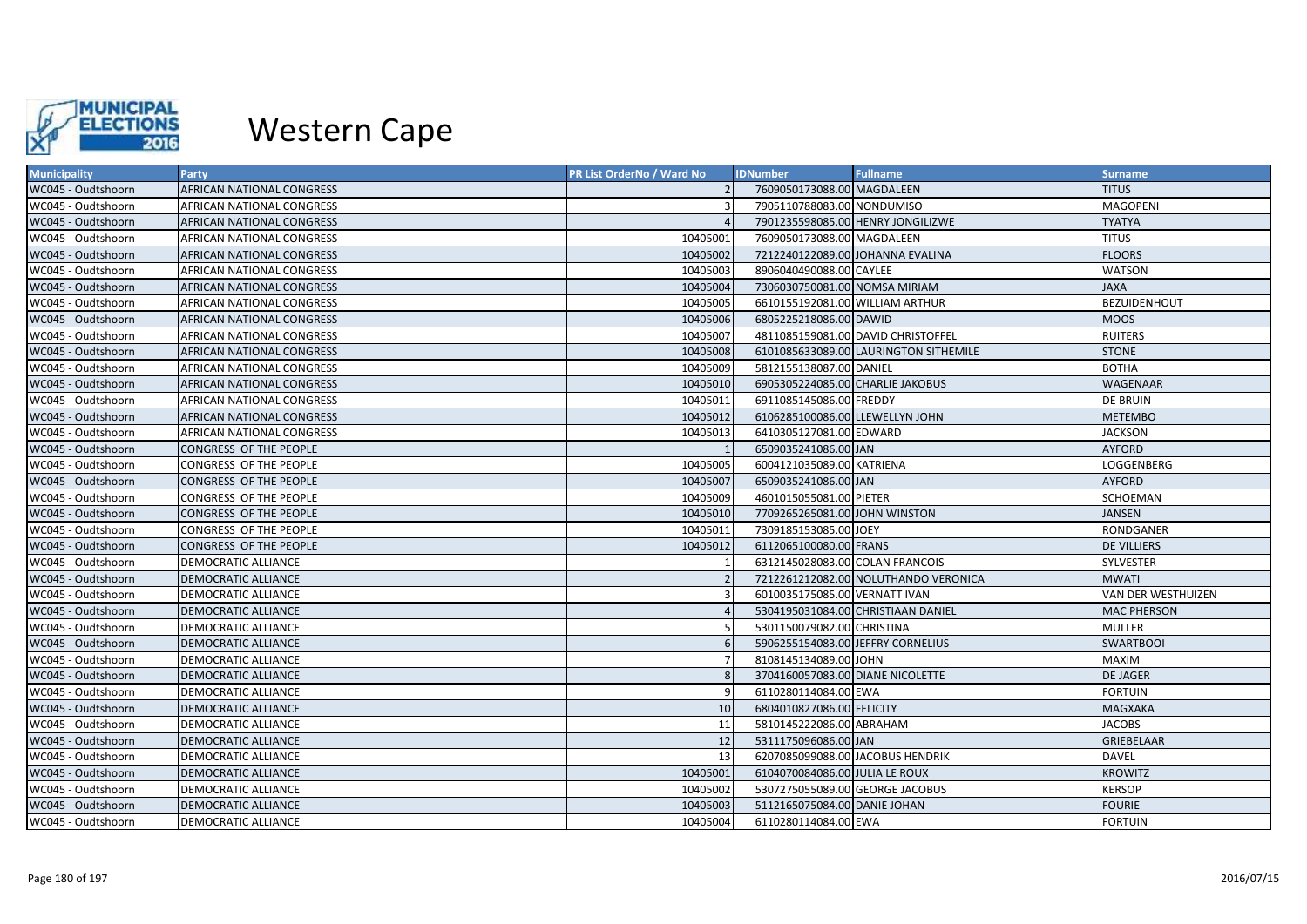

| <b>Municipality</b> | <b>Party</b>                     | <b>PR List OrderNo / Ward No</b> | <b>IDNumber</b>                  | <b>Fullname</b>                       | <b>Surname</b>    |
|---------------------|----------------------------------|----------------------------------|----------------------------------|---------------------------------------|-------------------|
| WC045 - Oudtshoorn  | <b>DEMOCRATIC ALLIANCE</b>       | 10405005                         | 5202145161086.00 HENDRIK         |                                       | <b>RUITERS</b>    |
| WC045 - Oudtshoorn  | DEMOCRATIC ALLIANCE              | 10405006                         | 6602135206081.00 JEROME CEASER   |                                       | LAMBAATJEEN       |
| WC045 - Oudtshoorn  | DEMOCRATIC ALLIANCE              | 10405007                         |                                  | 4411055053081.00 LESLIE PATRICK ORSON | WAGENAAR          |
| WC045 - Oudtshoorn  | DEMOCRATIC ALLIANCE              | 10405008                         | 6804010827086.00 FELICITY        |                                       | MAGXAKA           |
| WC045 - Oudtshoorn  | DEMOCRATIC ALLIANCE              | 10405009                         | 6504035036081.00 HENDRIK         |                                       | <b>BOTHA</b>      |
| WC045 - Oudtshoorn  | DEMOCRATIC ALLIANCE              | 10405010                         | 5404160154083.00 NELLIE          |                                       | SOMAN             |
| WC045 - Oudtshoorn  | <b>DEMOCRATIC ALLIANCE</b>       | 10405011                         | 7106265598084.00 RYK RAYMOND     |                                       | <b>WILDSCHUT</b>  |
| WC045 - Oudtshoorn  | DEMOCRATIC ALLIANCE              | 10405012                         | 6802155179081.00 HENRY           |                                       | <b>HUMAN</b>      |
| WC045 - Oudtshoorn  | DEMOCRATIC ALLIANCE              | 10405013                         | 4903085125087.00 PIET            |                                       | <b>LUITERS</b>    |
| WC045 - Oudtshoorn  | DEMOCRATIC NEW CIVIC ASSOCIATION |                                  | 7102155300087.00 PYTUYCH COLIN   |                                       | CARELSEN          |
| WC045 - Oudtshoorn  | DEMOCRATIC NEW CIVIC ASSOCIATION |                                  | 6006120099081.00 HESSIE          |                                       | <b>MAXIM</b>      |
| WC045 - Oudtshoorn  | DEMOCRATIC NEW CIVIC ASSOCIATION |                                  | 7912080154080.00 LIZELLE         |                                       | CLAASSEN          |
| WC045 - Oudtshoorn  | DEMOCRATIC NEW CIVIC ASSOCIATION |                                  | 6511025759085.00 WILLEM          |                                       | <b>BOTHA</b>      |
| WC045 - Oudtshoorn  | DEMOCRATIC NEW CIVIC ASSOCIATION |                                  | 7804180149088.00 ISMERALDA       |                                       | <b>BOTHA</b>      |
| WC045 - Oudtshoorn  | DEMOCRATIC NEW CIVIC ASSOCIATION |                                  | 8104200129080.00 KAY GERALDINE   |                                       | <b>MAY</b>        |
| WC045 - Oudtshoorn  | DEMOCRATIC NEW CIVIC ASSOCIATION | 10405002                         | 7912080154080.00 LIZELLE         |                                       | CLAASSEN          |
| WC045 - Oudtshoorn  | DEMOCRATIC NEW CIVIC ASSOCIATION | 10405003                         |                                  | 5408015104086.00 FREDRICK CONRAD      | <b>SCHROEDER</b>  |
| WC045 - Oudtshoorn  | DEMOCRATIC NEW CIVIC ASSOCIATION | 10405005                         | 5901080173085.00 JANETTA         |                                       | SYLVESTER         |
| WC045 - Oudtshoorn  | DEMOCRATIC NEW CIVIC ASSOCIATION | 10405006                         | 6511025759085.00 WILLEM          |                                       | <b>BOTHA</b>      |
| WC045 - Oudtshoorn  | DEMOCRATIC NEW CIVIC ASSOCIATION | 10405007                         | 9012010168082.00 LEANDRE THERESA |                                       | <b>DU PLESSIS</b> |
| WC045 - Oudtshoorn  | DEMOCRATIC NEW CIVIC ASSOCIATION | 10405008                         | 7102155300087.00 PYTUYCH COLIN   |                                       | CARELSEN          |
| WC045 - Oudtshoorn  | DEMOCRATIC NEW CIVIC ASSOCIATION | 10405009                         | 8503260218081.00 ALICIA PETULA   |                                       | <b>JORDAAN</b>    |
| WC045 - Oudtshoorn  | DEMOCRATIC NEW CIVIC ASSOCIATION | 10405010                         | 8503260218081.00 ALICIA PETULA   |                                       | <b>JORDAAN</b>    |
| WC045 - Oudtshoorn  | DEMOCRATIC NEW CIVIC ASSOCIATION | 10405011                         | 8712060558089.00 MOREEN          |                                       | <b>KONSTABEL</b>  |
| WC045 - Oudtshoorn  | DEMOCRATIC NEW CIVIC ASSOCIATION | 10405012                         | 7912080154080.00 LIZELLE         |                                       | CLAASSEN          |
| WC045 - Oudtshoorn  | DEMOCRATIC NEW CIVIC ASSOCIATION | 10405013                         | 5306075167086.00 ADRIAN DICKIE   |                                       | <b>KOOPMAN</b>    |
| WC045 - Oudtshoorn  | <b>ECONOMIC FREEDOM FIGHTERS</b> |                                  | 9111115201085.00 DISWAYNE RUANE  |                                       | <b>MAARMAN</b>    |
| WC045 - Oudtshoorn  | ECONOMIC FREEDOM FIGHTERS        |                                  |                                  | 9202010374083.00 MONIC THANDOKAZI     | <b>BLAAUW</b>     |
| WC045 - Oudtshoorn  | <b>ECONOMIC FREEDOM FIGHTERS</b> |                                  | 7505235193084.00 PETER LESLIE    |                                       | <b>ROBERTS</b>    |
| WC045 - Oudtshoorn  | <b>ECONOMIC FREEDOM FIGHTERS</b> |                                  | 8411170168083.00 CHRISTINA       |                                       | <b>HEYNS</b>      |
| WC045 - Oudtshoorn  | ECONOMIC FREEDOM FIGHTERS        |                                  | 9307205246085.00 ROBIN           |                                       | <b>JULLIES</b>    |
| WC045 - Oudtshoorn  | ECONOMIC FREEDOM FIGHTERS        |                                  |                                  | 8007071119082.00 NONZINGO LETICIA     | <b>MNTWINI</b>    |
| WC045 - Oudtshoorn  | <b>ECONOMIC FREEDOM FIGHTERS</b> |                                  | 8411295233085.00 EMILE REON      |                                       | <b>CUPIDO</b>     |
| WC045 - Oudtshoorn  | <b>ECONOMIC FREEDOM FIGHTERS</b> |                                  | 6709090460080.00 MONICA          |                                       | SOLOMONS          |
| WC045 - Oudtshoorn  | <b>ECONOMIC FREEDOM FIGHTERS</b> |                                  |                                  | 6705105655086.00 ZANELIZWI AUBREY     | <b>RALA</b>       |
| WC045 - Oudtshoorn  | <b>ECONOMIC FREEDOM FIGHTERS</b> | 10                               |                                  | 8512100163084.00 CHANTAL DONELIA      | <b>LOFF</b>       |
| WC045 - Oudtshoorn  | <b>ECONOMIC FREEDOM FIGHTERS</b> | 11                               | 6412200112085.00 ANNIE           |                                       | <b>OPPERMAN</b>   |
| WC045 - Oudtshoorn  | ECONOMIC FREEDOM FIGHTERS        | 12                               |                                  | 8206190152087.00 CARMEN RACHELLE      | KIEWITZ           |
| WC045 - Oudtshoorn  | <b>ECONOMIC FREEDOM FIGHTERS</b> | 10405001                         | 9003105097088.00 JEMIEL DARREN   |                                       | <b>SOLOMONS</b>   |
| WC045 - Oudtshoorn  | <b>ECONOMIC FREEDOM FIGHTERS</b> | 10405002                         |                                  | 9101100290086.00 EVALLA EVELYNE ESLIN | <b>BOOYSEN</b>    |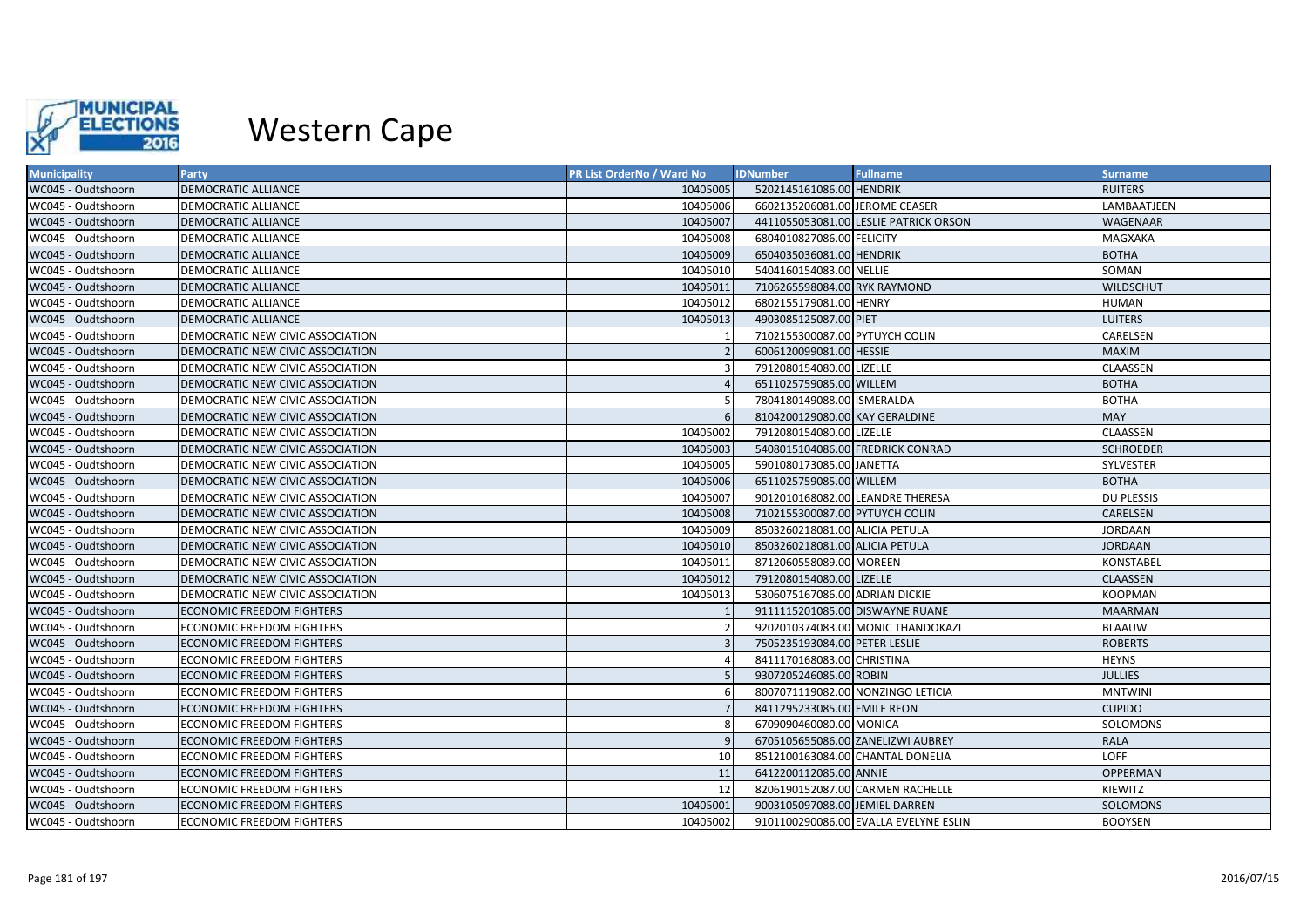

| <b>Municipality</b> | <b>Party</b>                                          | <b>PR List OrderNo / Ward No</b> | <b>IDNumber</b>                   | <b>Fullname</b>                          | <b>Surname</b>          |
|---------------------|-------------------------------------------------------|----------------------------------|-----------------------------------|------------------------------------------|-------------------------|
| WC045 - Oudtshoorn  | <b>ECONOMIC FREEDOM FIGHTERS</b>                      | 10405003                         | 5809075155084.00 DAVID            |                                          | <b>DELPORT</b>          |
| WC045 - Oudtshoorn  | <b>ECONOMIC FREEDOM FIGHTERS</b>                      | 10405004                         |                                   | 8002025192087.00 CHRISTOPHER JACOBS IANN | PIEDT                   |
| WC045 - Oudtshoorn  | <b>ECONOMIC FREEDOM FIGHTERS</b>                      | 10405005                         | 9307205246085.00 ROBIN            |                                          | <b>JULLIES</b>          |
| WC045 - Oudtshoorn  | <b>ECONOMIC FREEDOM FIGHTERS</b>                      | 10405006                         | 7505235193084.00 PETER LESLIE     |                                          | <b>ROBERTS</b>          |
| WC045 - Oudtshoorn  | <b>ECONOMIC FREEDOM FIGHTERS</b>                      | 10405007                         | 6709090460080.00 MONICA           |                                          | <b>SOLOMONS</b>         |
| WC045 - Oudtshoorn  | <b>ECONOMIC FREEDOM FIGHTERS</b>                      | 10405008                         |                                   | 9202010374083.00 MONIC THANDOKAZI        | <b>BLAAUW</b>           |
| WC045 - Oudtshoorn  | <b>ECONOMIC FREEDOM FIGHTERS</b>                      | 10405009                         | 8204195251087.00 JONATHAN         |                                          | <b>KOWIE</b>            |
| WC045 - Oudtshoorn  | ECONOMIC FREEDOM FIGHTERS                             | 10405010                         |                                   | 6705105655086.00 ZANELIZWI AUBREY        | RALA                    |
| WC045 - Oudtshoorn  | <b>ECONOMIC FREEDOM FIGHTERS</b>                      | 10405011                         | 4912025153083.00 JAN              |                                          | <b>BENN</b>             |
| WC045 - Oudtshoorn  | <b>ECONOMIC FREEDOM FIGHTERS</b>                      | 10405012                         | 8007071119082.00 NONZINGO LETICIA |                                          | <b>MNTWINI</b>          |
| WC045 - Oudtshoorn  | <b>ECONOMIC FREEDOM FIGHTERS</b>                      | 10405013                         | 7909130159085.00 ELSABE           |                                          | <b>TIEMIE</b>           |
| WC045 - Oudtshoorn  | INDEPENDENT CIVIC ORGANISATION OF SOUTH AFRICA        |                                  |                                   | 8506275082087.00 VLANCIO MARDEOK         | <b>DONSON</b>           |
| WC045 - Oudtshoorn  | INDEPENDENT CIVIC ORGANISATION OF SOUTH AFRICA        |                                  | 6310045175087.00 ARRIE            |                                          | <b>ARRIES</b>           |
| WC045 - Oudtshoorn  | INDEPENDENT CIVIC ORGANISATION OF SOUTH AFRICA        |                                  | 7912245079081.00 ROBIN BENJAMIN   |                                          | <b>BOSMAN</b>           |
| WC045 - Oudtshoorn  | INDEPENDENT CIVIC ORGANISATION OF SOUTH AFRICA        |                                  | 6012155079089.00 JOHANNES         |                                          | <b>PRINS</b>            |
| WC045 - Oudtshoorn  | INDEPENDENT CIVIC ORGANISATION OF SOUTH AFRICA        |                                  | 7103270260081.00 SERELINA JUANETA |                                          | <b>COETZEE</b>          |
| WC045 - Oudtshoorn  | INDEPENDENT CIVIC ORGANISATION OF SOUTH AFRICA        |                                  | 6809155262080.00 ISAK             |                                          | <b>KATZEN</b>           |
| WC045 - Oudtshoorn  | INDEPENDENT CIVIC ORGANISATION OF SOUTH AFRICA        |                                  | 6309200116084.00 ELSIE            |                                          | <b>ARENDS</b>           |
| WC045 - Oudtshoorn  | INDEPENDENT CIVIC ORGANISATION OF SOUTH AFRICA        |                                  | 6912250165081.00 SHIRITA FREDRIKA |                                          | <b>KRAMER</b>           |
| WC045 - Oudtshoorn  | INDEPENDENT CIVIC ORGANISATION OF SOUTH AFRICA        |                                  | 6910090220082.00 ALET             |                                          | <b>VAN STADEN</b>       |
| WC045 - Oudtshoorn  | INDEPENDENT CIVIC ORGANISATION OF SOUTH AFRICA        | 10                               | 6402205173083.00 JAKOB            |                                          | <b>BEYERS</b>           |
| WC045 - Oudtshoorn  | INDEPENDENT CIVIC ORGANISATION OF SOUTH AFRICA        | 11                               | 6912290110089.00 ENGELINE         |                                          | <b>JANSEN</b>           |
| WC045 - Oudtshoorn  | INDEPENDENT CIVIC ORGANISATION OF SOUTH AFRICA        | 12                               | 7804030221087.00 ADRI MEGAN       |                                          | <b>COETZEE</b>          |
| WC045 - Oudtshoorn  | INDEPENDENT CIVIC ORGANISATION OF SOUTH AFRICA        | 10405002                         | 7812065151087.00 JOHAN ALAN       |                                          | <b>VAN ROOYEN</b>       |
| WC045 - Oudtshoorn  | <b>INDEPENDENT CIVIC ORGANISATION OF SOUTH AFRICA</b> | 10405003                         | 5912140913089.00 KATY             |                                          | <b>ARRIES</b>           |
| WC045 - Oudtshoorn  | INDEPENDENT CIVIC ORGANISATION OF SOUTH AFRICA        | 10405004                         | 7910120195089.00 CHRISTOLENE      |                                          | CLAASSEN                |
| WC045 - Oudtshoorn  | INDEPENDENT CIVIC ORGANISATION OF SOUTH AFRICA        | 10405005                         | 7409265421087.00 BRENDON TREVOR   |                                          | LAWRENCE                |
| WC045 - Oudtshoorn  | INDEPENDENT CIVIC ORGANISATION OF SOUTH AFRICA        | 10405006                         | 6310045175087.00 ARRIE            |                                          | <b>ARRIES</b>           |
| WC045 - Oudtshoorn  | INDEPENDENT CIVIC ORGANISATION OF SOUTH AFRICA        | 10405007                         | 8412235235081.00 DAMION HENRICO   |                                          | <b>ESAU</b>             |
| WC045 - Oudtshoorn  | INDEPENDENT CIVIC ORGANISATION OF SOUTH AFRICA        | 10405008                         |                                   | 8112235097081.00 RYAN MARTIN CHRISTIAAN  | <b>COETZEE</b>          |
| WC045 - Oudtshoorn  | INDEPENDENT CIVIC ORGANISATION OF SOUTH AFRICA        | 10405009                         | 7206265306080.00 FREDDIE          |                                          | <b>HINTZA</b>           |
| WC045 - Oudtshoorn  | INDEPENDENT CIVIC ORGANISATION OF SOUTH AFRICA        | 10405010                         | 7303275176080.00 FREDERICK        |                                          | <b>PRINS</b>            |
| WC045 - Oudtshoorn  | INDEPENDENT CIVIC ORGANISATION OF SOUTH AFRICA        | 10405011                         | 6701180680081.00 BARBARA VICKY    |                                          | <b>OWEN</b>             |
| WC045 - Oudtshoorn  | INDEPENDENT CIVIC ORGANISATION OF SOUTH AFRICA        | 10405012                         | 6611235116082.00 MOSES JACOBUS    |                                          | <b>DARIES</b>           |
| WC045 - Oudtshoorn  | INDEPENDENT CIVIC ORGANISATION OF SOUTH AFRICA        | 10405013                         | 6602145294085.00 LIONEL HENRY     |                                          | <b>LOFF</b>             |
| WC045 - Oudtshoorn  | PLAASLIKE BESORGDE INWONERS                           |                                  | 5806275173081.00 PRINCE           |                                          | <b>CAROLUS</b>          |
| WC045 - Oudtshoorn  | PLAASLIKE BESORGDE INWONERS                           |                                  | 7504245153089.00 HANS             |                                          | <b>MALGAS</b>           |
| WC045 - Oudtshoorn  | PLAASLIKE BESORGDE INWONERS                           |                                  | 7511120224083.00 ELIZE VERANCIA   |                                          | <b>BOOYSEN-WILLEMSE</b> |
| WC045 - Oudtshoorn  | PLAASLIKE BESORGDE INWONERS                           |                                  | 5903195182084.00 KLAAS            |                                          | <b>BOOYSEN</b>          |
| WC045 - Oudtshoorn  | PLAASLIKE BESORGDE INWONERS                           |                                  | 7506235256087.00 GEORGE           |                                          | <b>MEYER</b>            |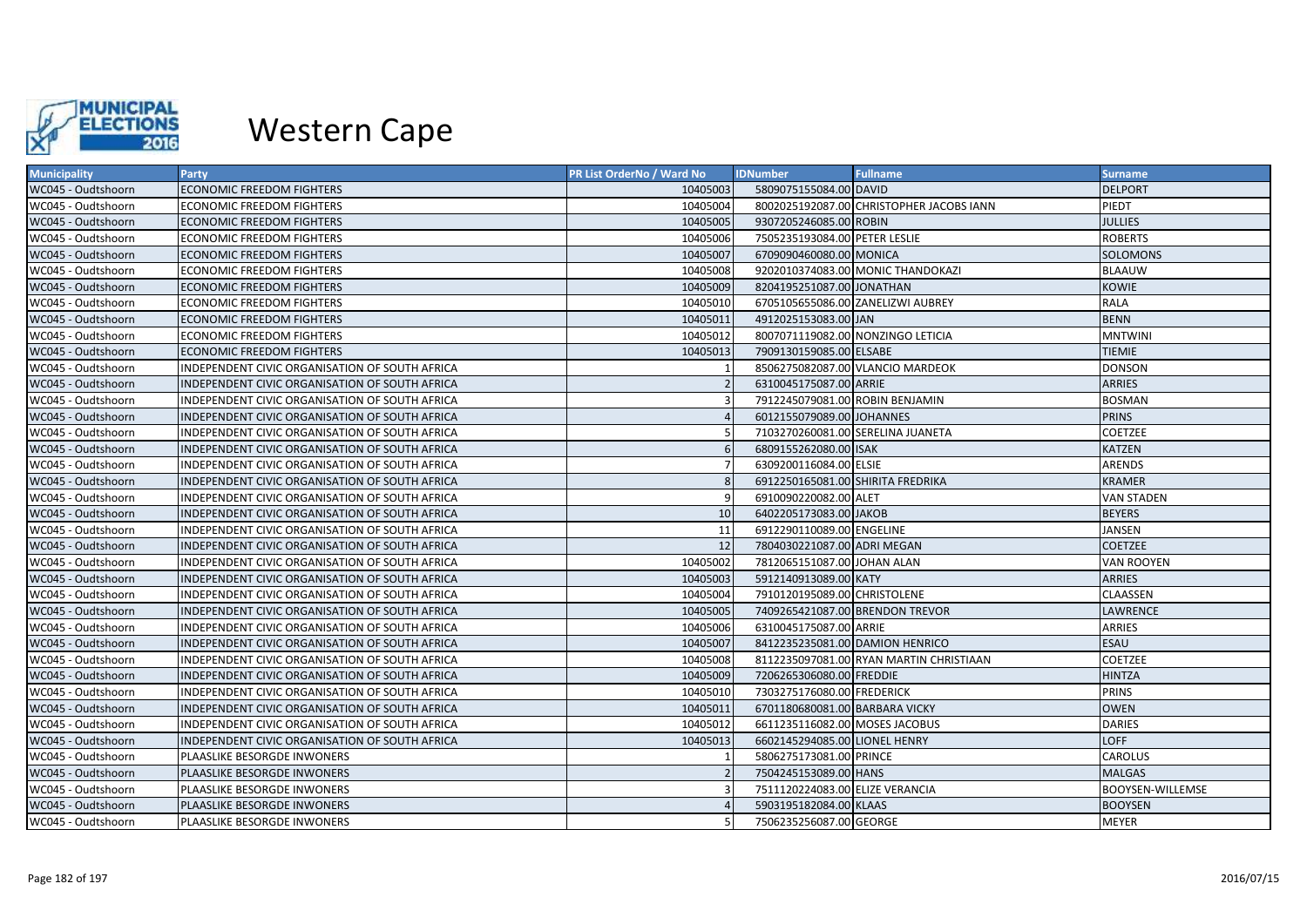

| <b>Municipality</b> | Party                                      | PR List OrderNo / Ward No | <b>IDNumber</b>                  | <b>Fullname</b>                                     | <b>Surname</b>     |
|---------------------|--------------------------------------------|---------------------------|----------------------------------|-----------------------------------------------------|--------------------|
| WC045 - Oudtshoorn  | PLAASLIKE BESORGDE INWONERS                |                           | 7303120838082.00 FRANSIEN        |                                                     | <b>JANSEN</b>      |
| WC045 - Oudtshoorn  | PLAASLIKE BESORGDE INWONERS                |                           | 8704095137088.00 JUMARIUS        |                                                     | LEWIS              |
| WC045 - Oudtshoorn  | PLAASLIKE BESORGDE INWONERS                |                           | 7206015165083.00 PHILIPPUS       |                                                     | <b>SEEROO</b>      |
| WC045 - Oudtshoorn  | PLAASLIKE BESORGDE INWONERS                |                           | 8606145101081.00 DEON            |                                                     | <b>DONSON</b>      |
| WC045 - Oudtshoorn  | PLAASLIKE BESORGDE INWONERS                | 10                        | 7409185108087.00 DENVIR RASHIED  |                                                     | <b>APRIL</b>       |
| WC045 - Oudtshoorn  | PLAASLIKE BESORGDE INWONERS                | 11                        | 6906175240086.00 EBEN TREVOR     |                                                     | <b>BASSON</b>      |
| WC045 - Oudtshoorn  | PLAASLIKE BESORGDE INWONERS                | 12                        | 6205145208087.00 PIET            |                                                     | <b>GOLIATS</b>     |
| WC045 - Oudtshoorn  | PLAASLIKE BESORGDE INWONERS                | 13                        | 7711035047088.00 JOHANNES        |                                                     | WILLEMSE           |
| WC045 - Oudtshoorn  | PLAASLIKE BESORGDE INWONERS                | 14                        |                                  | 8103085137085.00 JANN JOHANN JANN-RIQUE             | <b>BOTHA</b>       |
| WC045 - Oudtshoorn  | PLAASLIKE BESORGDE INWONERS                | 10405002                  | 7711035047088.00 JOHANNES        |                                                     | WILLEMSE           |
| WC045 - Oudtshoorn  | PLAASLIKE BESORGDE INWONERS                | 10405004                  | 7206015165083.00 PHILIPPUS       |                                                     | <b>SEEROO</b>      |
| WC045 - Oudtshoorn  | PLAASLIKE BESORGDE INWONERS                | 10405005                  | 7711095142084.00 PIETER EUGENE   |                                                     | SATERDAG           |
| WC045 - Oudtshoorn  | PLAASLIKE BESORGDE INWONERS                | 10405006                  | 7409185108087.00 DENVIR RASHIED  |                                                     | <b>APRIL</b>       |
| WC045 - Oudtshoorn  | PLAASLIKE BESORGDE INWONERS                | 10405007                  | 7511120224083.00 ELIZE VERANCIA  |                                                     | BOOYSEN-WILLEMSE   |
| WC045 - Oudtshoorn  | PLAASLIKE BESORGDE INWONERS                | 10405008                  | 8606145101081.00 DEON            |                                                     | <b>DONSON</b>      |
| WC045 - Oudtshoorn  | PLAASLIKE BESORGDE INWONERS                | 10405009                  | 6906175240086.00 EBEN TREVOR     |                                                     | <b>BASSON</b>      |
| WC045 - Oudtshoorn  | PLAASLIKE BESORGDE INWONERS                | 10405010                  | 7506235256087.00 GEORGE          |                                                     | <b>MEYER</b>       |
| WC045 - Oudtshoorn  | PLAASLIKE BESORGDE INWONERS                | 10405011                  | 5903195182084.00 KLAAS           |                                                     | <b>BOOYSEN</b>     |
| WC045 - Oudtshoorn  | PLAASLIKE BESORGDE INWONERS                | 10405012                  | 5806275173081.00 PRINCE          |                                                     | <b>CAROLUS</b>     |
| WC045 - Oudtshoorn  | PLAASLIKE BESORGDE INWONERS                | 10405013                  |                                  | 8103085137085.00 JANN JOHANN JANN-RIQUE             | <b>BOTHA</b>       |
| WC045 - Oudtshoorn  | SOUTH AFRICA CIVICS                        |                           |                                  | 7712170095080.00 SAMANTHA OCTAVIA                   | <b>DAMONS</b>      |
| WC045 - Oudtshoorn  | SOUTH AFRICA CIVICS                        |                           | 9009305251086.00 ASHWILL         |                                                     | <b>OKTOBER</b>     |
| WC045 - Oudtshoorn  | <b>SOUTH AFRICA CIVICS</b>                 |                           | 9102155375087.00 FARREN CLAUD    |                                                     | <b>CAMPHER</b>     |
| WC045 - Oudtshoorn  | SOUTH AFRICA CIVICS                        |                           | 8501290207082.00 ELEONORE        |                                                     | SEPTEMBER          |
| WC045 - Oudtshoorn  | SOUTH AFRICA CIVICS                        |                           | 6907110210085.00 ELIZABETH BETTY |                                                     | <b>ERASMUS</b>     |
| WC045 - Oudtshoorn  | SOUTH AFRICA CIVICS                        | 10405002                  |                                  | 7008065893089.00 ABRAHAM ABRIALITY                  | CLAASSEN           |
| WC045 - Oudtshoorn  | SOUTH AFRICA CIVICS                        | 10405009                  |                                  | 7712170095080.00 SAMANTHA OCTAVIA                   | <b>DAMONS</b>      |
| WC045 - Oudtshoorn  | SOUTH AFRICA CIVICS                        | 10405010                  | 9009305251086.00 ASHWILL         |                                                     | <b>OKTOBER</b>     |
| WC045 - Oudtshoorn  | SOUTH AFRICA CIVICS                        | 10405011                  | 8501290207082.00 ELEONORE        |                                                     | <b>SEPTEMBER</b>   |
| WC045 - Oudtshoorn  | SOUTH AFRICA CIVICS                        | 10405012                  | 9102155375087.00 FARREN CLAUD    |                                                     | <b>CAMPHER</b>     |
| WC045 - Oudtshoorn  | <b>SOUTH AFRICA CIVICS</b>                 | 10405013                  | 9102155375087.00 FARREN CLAUD    |                                                     | <b>CAMPHER</b>     |
| WC045 - Oudtshoorn  | SOUTH AFRICAN RELIGIOUS CIVIC ORGANISATION |                           | 6901075226087.00 STEPHEN         |                                                     | <b>ADAMS</b>       |
| WC045 - Oudtshoorn  | SOUTH AFRICAN RELIGIOUS CIVIC ORGANISATION |                           | 5608050137087.00 SONIA NATALIE   |                                                     | <b>BENTLEY</b>     |
| WC045 - Oudtshoorn  | SOUTH AFRICAN RELIGIOUS CIVIC ORGANISATION |                           | 7007045227087.00 KIEWIET         |                                                     | <b>BEES</b>        |
| WC045 - Oudtshoorn  | SOUTH AFRICAN RELIGIOUS CIVIC ORGANISATION |                           | 5708045182089.00 JOHNNIE-BOY     |                                                     | <b>BLOM</b>        |
| WC045 - Oudtshoorn  | SOUTH AFRICAN RELIGIOUS CIVIC ORGANISATION | -5                        |                                  | 8104080238084.00 ALLEZANE ANTONIA OCTAVIA DOMINIQUE | CARELSE-MDUMA      |
| WC045 - Oudtshoorn  | SOUTH AFRICAN RELIGIOUS CIVIC ORGANISATION |                           | 6410290060081.00 DELILLA DINA    |                                                     | <b>CLAASEN</b>     |
| WC045 - Oudtshoorn  | SOUTH AFRICAN RELIGIOUS CIVIC ORGANISATION |                           | 7106305166082.00 DAVID           |                                                     | <b>DAVIDS</b>      |
| WC045 - Oudtshoorn  | SOUTH AFRICAN RELIGIOUS CIVIC ORGANISATION |                           | 6009090161089.00 MARIA           |                                                     | <b>DE VILLIERS</b> |
| WC045 - Oudtshoorn  | SOUTH AFRICAN RELIGIOUS CIVIC ORGANISATION | 9                         | 6104110208083.00 MARIA MARY      |                                                     | <b>ERASMUS</b>     |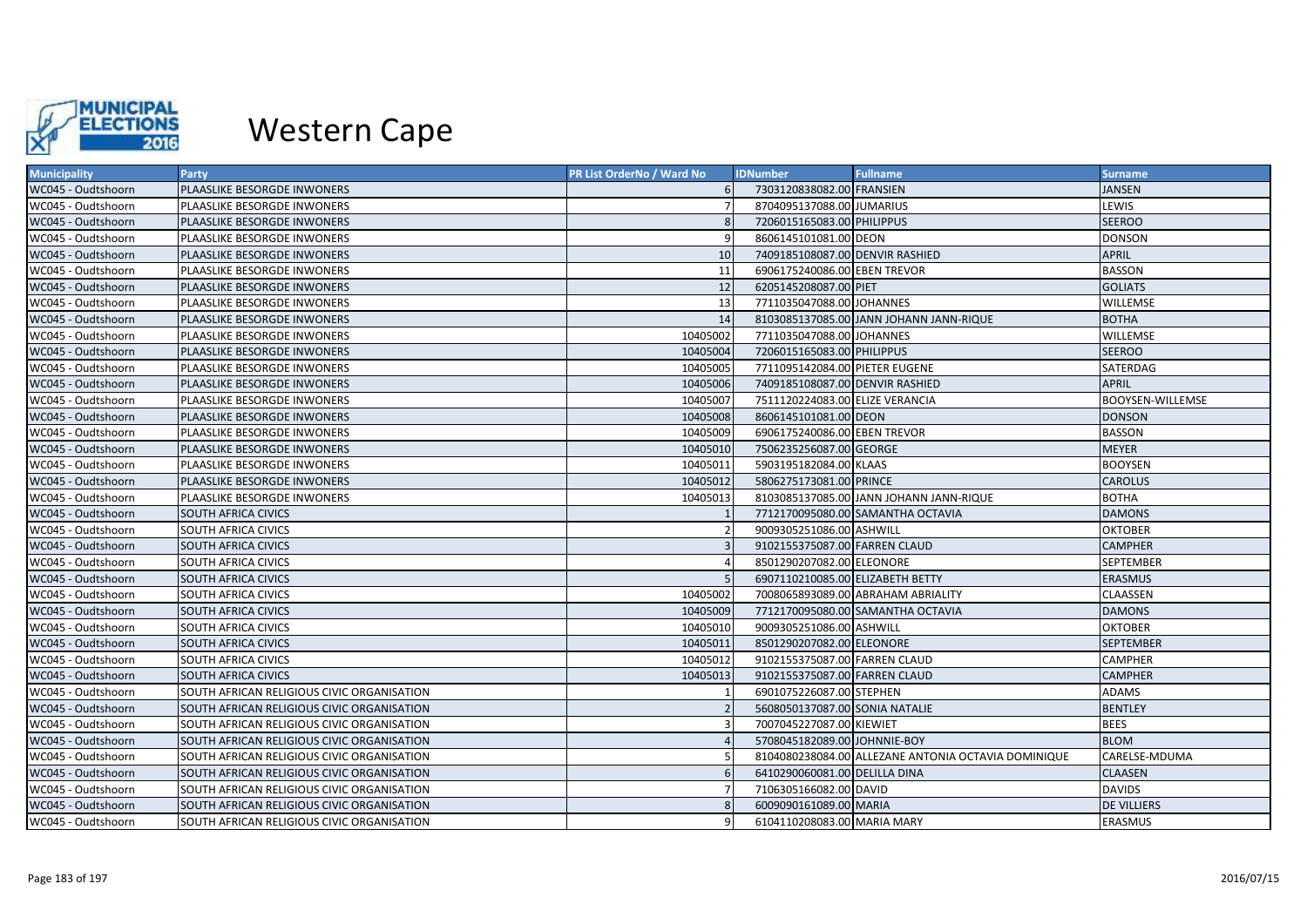

| <b>Municipality</b> | <b>Party</b>                               | PR List OrderNo / Ward No | <b>IDNumber</b>                   | <b>Fullname</b>                                     | <b>Surname</b>    |
|---------------------|--------------------------------------------|---------------------------|-----------------------------------|-----------------------------------------------------|-------------------|
| WC045 - Oudtshoorn  | SOUTH AFRICAN RELIGIOUS CIVIC ORGANISATION | 10                        | 6302156147088.00 PIET             |                                                     | <b>FORTUIN</b>    |
| WC045 - Oudtshoorn  | SOUTH AFRICAN RELIGIOUS CIVIC ORGANISATION | 11                        |                                   | 8507310051087.00 CALEY CHRISTOLENE                  | <b>HUFKE</b>      |
| WC045 - Oudtshoorn  | SOUTH AFRICAN RELIGIOUS CIVIC ORGANISATION | 12                        |                                   | 7507010235080.00 ANDRIENA ANGELINE                  | <b>HENDRIKS</b>   |
| WC045 - Oudtshoorn  | SOUTH AFRICAN RELIGIOUS CIVIC ORGANISATION | 13                        | 5106250011087.00 SARAH            |                                                     | LINDEN            |
| WC045 - Oudtshoorn  | SOUTH AFRICAN RELIGIOUS CIVIC ORGANISATION | 14                        | 6011275223080.00 IRVIN ABE        |                                                     | <b>LOFF</b>       |
| WC045 - Oudtshoorn  | SOUTH AFRICAN RELIGIOUS CIVIC ORGANISATION | 15                        |                                   | 7508110182081.00 PRISCILA EMMERENCIA                | <b>GALANT</b>     |
| WC045 - Oudtshoorn  | SOUTH AFRICAN RELIGIOUS CIVIC ORGANISATION | 16                        | 9103025085088.00 EARL JOSE DENVES |                                                     | <b>PEARCE</b>     |
| WC045 - Oudtshoorn  | SOUTH AFRICAN RELIGIOUS CIVIC ORGANISATION | 17                        | 6507140664085.00 DINA             |                                                     | PIET              |
| WC045 - Oudtshoorn  | SOUTH AFRICAN RELIGIOUS CIVIC ORGANISATION | 18                        | 8409060166084.00 JURIANA JOY      |                                                     | <b>PIETERSE</b>   |
| WC045 - Oudtshoorn  | SOUTH AFRICAN RELIGIOUS CIVIC ORGANISATION | 19                        | 5708180155080.00 VALERY           |                                                     | <b>RUITERS</b>    |
| WC045 - Oudtshoorn  | SOUTH AFRICAN RELIGIOUS CIVIC ORGANISATION | 20                        | 5811150162084.00 ELLEN ELAINE     |                                                     | <b>SEPTEMBER</b>  |
| WC045 - Oudtshoorn  | SOUTH AFRICAN RELIGIOUS CIVIC ORGANISATION | 21                        | 7803305246084.00 EDWARD VICTOR    |                                                     | <b>SEEROO</b>     |
| WC045 - Oudtshoorn  | SOUTH AFRICAN RELIGIOUS CIVIC ORGANISATION | 22                        |                                   | 7806260231082.00 MIRIAM MARDELEINE                  | <b>SMITH</b>      |
| WC045 - Oudtshoorn  | SOUTH AFRICAN RELIGIOUS CIVIC ORGANISATION | 23                        | 6706045203086.00 ALEC             |                                                     | <b>THEO</b>       |
| WC045 - Oudtshoorn  | SOUTH AFRICAN RELIGIOUS CIVIC ORGANISATION | 24                        |                                   | 7812305123086.00 ADRIAAN HEINRY VERNERN             | <b>VAN BEULEN</b> |
| WC045 - Oudtshoorn  | SOUTH AFRICAN RELIGIOUS CIVIC ORGANISATION | 10405001                  | 6901075226087.00 STEPHEN          |                                                     | <b>ADAMS</b>      |
| WC045 - Oudtshoorn  | SOUTH AFRICAN RELIGIOUS CIVIC ORGANISATION | 10405002                  | 6901075226087.00 STEPHEN          |                                                     | <b>ADAMS</b>      |
| WC045 - Oudtshoorn  | SOUTH AFRICAN RELIGIOUS CIVIC ORGANISATION | 10405003                  | 5608050137087.00 SONIA NATALIE    |                                                     | <b>BENTLEY</b>    |
| WC045 - Oudtshoorn  | SOUTH AFRICAN RELIGIOUS CIVIC ORGANISATION | 10405004                  | 6410290060081.00 DELILLA DINA     |                                                     | <b>CLAASEN</b>    |
| WC045 - Oudtshoorn  | SOUTH AFRICAN RELIGIOUS CIVIC ORGANISATION | 10405005                  | 7007045227087.00 KIEWIET          |                                                     | <b>BEES</b>       |
| WC045 - Oudtshoorn  | SOUTH AFRICAN RELIGIOUS CIVIC ORGANISATION | 10405006                  | 5811150162084.00 ELLEN ELAINE     |                                                     | <b>SEPTEMBER</b>  |
| WC045 - Oudtshoorn  | SOUTH AFRICAN RELIGIOUS CIVIC ORGANISATION | 10405007                  |                                   | 8104080238084.00 ALLEZANE ANTONIA OCTAVIA DOMINIQUE | CARELSE-MDUMA     |
| WC045 - Oudtshoorn  | SOUTH AFRICAN RELIGIOUS CIVIC ORGANISATION | 10405008                  | 5708180155080.00 VALERY           |                                                     | <b>RUITERS</b>    |
| WC045 - Oudtshoorn  | SOUTH AFRICAN RELIGIOUS CIVIC ORGANISATION | 10405009                  |                                   | 7812305123086.00 ADRIAAN HEINRY VERNERN             | <b>VAN BEULEN</b> |
| WC045 - Oudtshoorn  | SOUTH AFRICAN RELIGIOUS CIVIC ORGANISATION | 10405010                  | 7106305166082.00 DAVID            |                                                     | <b>DAVIDS</b>     |
| WC045 - Oudtshoorn  | SOUTH AFRICAN RELIGIOUS CIVIC ORGANISATION | 10405011                  | 6302156147088.00 PIET             |                                                     | <b>FORTUIN</b>    |
| WC045 - Oudtshoorn  | SOUTH AFRICAN RELIGIOUS CIVIC ORGANISATION | 10405012                  | 5708045182089.00 JOHNNIE-BOY      |                                                     | <b>BLOM</b>       |
| WC045 - Oudtshoorn  | SOUTH AFRICAN RELIGIOUS CIVIC ORGANISATION | 10405013                  | 7803305246084.00 EDWARD VICTOR    |                                                     | <b>SEEROO</b>     |
| WC045 - Oudtshoorn  | UMEMPLOYED PEOPLES ASSOCIATION             |                           |                                   | 4908295145080.00 BENJAMIN AUGUSTINUS                | <b>PANNAS</b>     |
| WC045 - Oudtshoorn  | UMEMPLOYED PEOPLES ASSOCIATION             |                           | 5710125101088.00 JACOBUS ANDRIES  |                                                     | <b>JANSEN</b>     |
| WC045 - Oudtshoorn  | UMEMPLOYED PEOPLES ASSOCIATION             |                           | 6412250093086.00 SUSANA           |                                                     | <b>MEYER</b>      |
| WC045 - Oudtshoorn  | UMEMPLOYED PEOPLES ASSOCIATION             |                           | 7808125169085.00 BARRY            |                                                     | <b>HORNE</b>      |
| WC045 - Oudtshoorn  | UMEMPLOYED PEOPLES ASSOCIATION             |                           |                                   | 7005245200086.00 LEON ANDY JONATHAN                 | <b>LUCAS</b>      |
| WC045 - Oudtshoorn  | UMEMPLOYED PEOPLES ASSOCIATION             |                           |                                   | 6908250180088.00 VIRGINIA GEORGINIA                 | <b>WILLIAMS</b>   |
| WC045 - Oudtshoorn  | UMEMPLOYED PEOPLES ASSOCIATION             |                           | 6509060146085.00 JOAN CARENDA     |                                                     | LOTTERING         |
| WC045 - Oudtshoorn  | UMEMPLOYED PEOPLES ASSOCIATION             | 8                         | 6205220175086.00 CORNELIA         |                                                     | <b>BLAUW</b>      |
| WC045 - Oudtshoorn  | UMEMPLOYED PEOPLES ASSOCIATION             | 10405002                  |                                   | 6908250180088.00 VIRGINIA GEORGINIA                 | <b>WILLIAMS</b>   |
| WC045 - Oudtshoorn  | UMEMPLOYED PEOPLES ASSOCIATION             | 10405003                  |                                   | 6908250180088.00 VIRGINIA GEORGINIA                 | <b>WILLIAMS</b>   |
| WC045 - Oudtshoorn  | UMEMPLOYED PEOPLES ASSOCIATION             | 10405004                  | 5710125101088.00 JACOBUS ANDRIES  |                                                     | <b>JANSEN</b>     |
| WC045 - Oudtshoorn  | UMEMPLOYED PEOPLES ASSOCIATION             | 10405005                  | 5710125101088.00 JACOBUS ANDRIES  |                                                     | <b>JANSEN</b>     |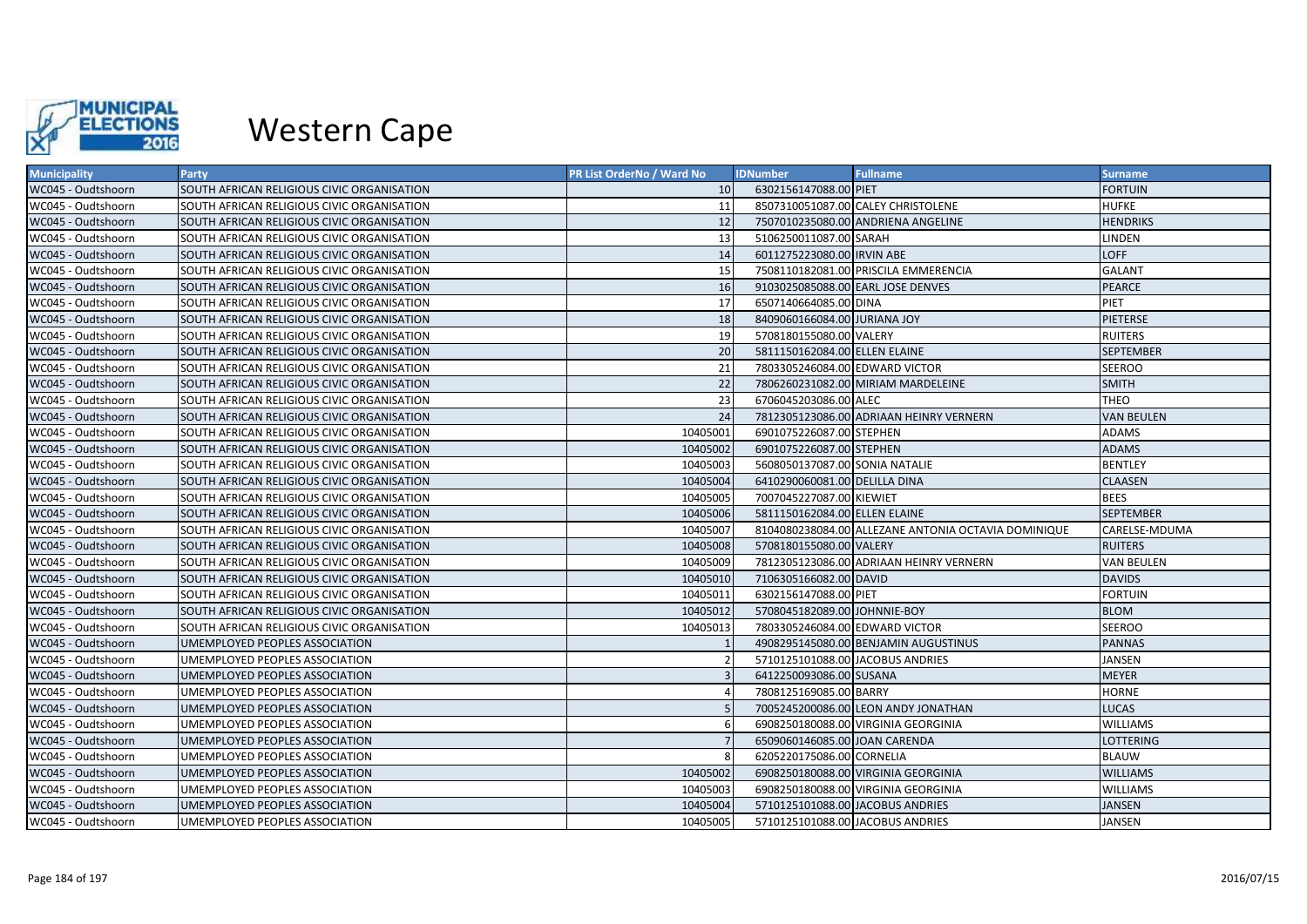

| <b>Municipality</b> | Party                          | <b>PR List OrderNo / Ward No</b> | <b>IDNumber</b>                 | <b>Fullname</b>                       | <b>Surname</b>  |
|---------------------|--------------------------------|----------------------------------|---------------------------------|---------------------------------------|-----------------|
| WC045 - Oudtshoorn  | UMEMPLOYED PEOPLES ASSOCIATION | 10405006                         | 7808125169085.00 BARRY          |                                       | <b>HORNE</b>    |
| WC045 - Oudtshoorn  | UMEMPLOYED PEOPLES ASSOCIATION | 10405008                         |                                 | 4908295145080.00 BENJAMIN AUGUSTINUS  | <b>PANNAS</b>   |
| WC045 - Oudtshoorn  | UMEMPLOYED PEOPLES ASSOCIATION | 10405009                         |                                 | 4908295145080.00 BENJAMIN AUGUSTINUS  | <b>PANNAS</b>   |
| WC045 - Oudtshoorn  | UMEMPLOYED PEOPLES ASSOCIATION | 10405010                         | 7808125169085.00 BARRY          |                                       | <b>HORNE</b>    |
| WC045 - Oudtshoorn  | UMEMPLOYED PEOPLES ASSOCIATION | 10405011                         | 6412250093086.00 SUSANA         |                                       | <b>MEYER</b>    |
| WC045 - Oudtshoorn  | UMEMPLOYED PEOPLES ASSOCIATION | 10405012                         | 6412250093086.00 SUSANA         |                                       | <b>MEYER</b>    |
| WC045 - Oudtshoorn  | UMEMPLOYED PEOPLES ASSOCIATION | 10405013                         |                                 | 7005245200086.00 LEON ANDY JONATHAN   | <b>LUCAS</b>    |
| WC045 - Oudtshoorn  | <b>VRYHEIDSFRONT PLUS</b>      |                                  | 9508205365086.00 ZINZAN         |                                       | <b>DORFLING</b> |
| WC045 - Oudtshoorn  | <b>VRYHEIDSFRONT PLUS</b>      | 10405001                         | 9508205365086.00 ZINZAN         |                                       | <b>DORFLING</b> |
| WC045 - Oudtshoorn  | <b>VRYHEIDSFRONT PLUS</b>      | 10405002                         | 7511290019081.00 SONJA MARIA    |                                       | WESSELS         |
| WC045 - Oudtshoorn  | <b>VRYHEIDSFRONT PLUS</b>      | 10405003                         | 9508205365086.00 ZINZAN         |                                       | <b>DORFLING</b> |
| WC045 - Oudtshoorn  | <b>VRYHEIDSFRONT PLUS</b>      | 10405004                         | 7511290019081.00 SONJA MARIA    |                                       | WESSELS         |
| WC045 - Oudtshoorn  | <b>VRYHEIDSFRONT PLUS</b>      | 10405005                         | 6802090021083.00 LEA            |                                       | <b>NATHAN</b>   |
| WC045 - Oudtshoorn  | <b>VRYHEIDSFRONT PLUS</b>      | 10405006                         | 6802090021083.00 LEA            |                                       | <b>NATHAN</b>   |
| WC045 - Oudtshoorn  | <b>VRYHEIDSFRONT PLUS</b>      | 10405007                         | 5105195157088.00 GERT           |                                       | <b>MOSTERT</b>  |
| WC045 - Oudtshoorn  | <b>VRYHEIDSFRONT PLUS</b>      | 10405008                         | 5105195157088.00 GERT           |                                       | <b>MOSTERT</b>  |
| WC045 - Oudtshoorn  | <b>VRYHEIDSFRONT PLUS</b>      | 10405009                         | 8603245108082.00 ASHLEY EDWARD  |                                       | <b>ONKERS</b>   |
| WC045 - Oudtshoorn  | <b>VRYHEIDSFRONT PLUS</b>      | 10405010                         | 6210305192089.00 KOOS           |                                       | <b>JULIES</b>   |
| WC045 - Oudtshoorn  | <b>VRYHEIDSFRONT PLUS</b>      | 10405011                         | 8603245108082.00 ASHLEY EDWARD  |                                       | <b>ONKERS</b>   |
| WC045 - Oudtshoorn  | <b>VRYHEIDSFRONT PLUS</b>      | 10405012                         | 6210305192089.00 KOOS           |                                       | <b>JULIES</b>   |
| WC045 - Oudtshoorn  | <b>VRYHEIDSFRONT PLUS</b>      | 10405013                         | 9508205365086.00 ZINZAN         |                                       | <b>DORFLING</b> |
| WC047 - Bitou       | <b>ACTIVE UNITED FRONT</b>     |                                  | 6906066701089.00 MSIMBOTI PETER |                                       | LOBESE          |
| WC047 - Bitou       | <b>ACTIVE UNITED FRONT</b>     |                                  |                                 | 6709155890080.00 LLEWELLYN JACOBUS    | <b>DAVIDS</b>   |
| WC047 - Bitou       | <b>ACTIVE UNITED FRONT</b>     |                                  |                                 | 7012261125080.00 NOMZINGISI ELIZABETH | ZINDLOVU        |
| WC047 - Bitou       | <b>ACTIVE UNITED FRONT</b>     |                                  | 7901065697080.00 MANDRIVA       |                                       | LIDZIYA         |
| WC047 - Bitou       | <b>ACTIVE UNITED FRONT</b>     |                                  | 7806121026085.00 VUYOKAZI       |                                       | <b>KITSI</b>    |
| WC047 - Bitou       | <b>ACTIVE UNITED FRONT</b>     |                                  |                                 | 7806075481088.00 MAKAYA EVIDANCE-MAN  | <b>MABEKE</b>   |
| WC047 - Bitou       | <b>ACTIVE UNITED FRONT</b>     |                                  | 8010135263086.00 ZUKILE CHARLES |                                       | <b>BOKUVA</b>   |
| WC047 - Bitou       | <b>ACTIVE UNITED FRONT</b>     |                                  | 8112290615082.00 XOLELWA GLORIA |                                       | <b>NQOTHO</b>   |
| WC047 - Bitou       | <b>ACTIVE UNITED FRONT</b>     |                                  | 6503110840086.00 NOMHLE THELMA  |                                       | <b>NTSHOKO</b>  |
| WC047 - Bitou       | <b>ACTIVE UNITED FRONT</b>     | 10                               | 9007085961080.00 EMILE          |                                       | <b>KRAMER</b>   |
| WC047 - Bitou       | <b>ACTIVE UNITED FRONT</b>     | 11                               |                                 | 7201130491084.00 THEBESHIA NOSIPHO    | NTUKANTU        |
| WC047 - Bitou       | <b>ACTIVE UNITED FRONT</b>     | 12                               |                                 | 9106261493080.00 NOKUBONGA SYLVIA     | NZENGANE        |
| WC047 - Bitou       | <b>ACTIVE UNITED FRONT</b>     | 13                               | 8505140323080.00 ZANDILE CAROL  |                                       | <b>DUMA</b>     |
| WC047 - Bitou       | <b>ACTIVE UNITED FRONT</b>     | 14                               | 8403015202086.00 CLYDE LEANDER  |                                       | WINDVOGEL       |
| WC047 - Bitou       | <b>ACTIVE UNITED FRONT</b>     | 15                               | 6811281131080.00 MAVIS          |                                       | <b>BUSAKWE</b>  |
| WC047 - Bitou       | <b>ACTIVE UNITED FRONT</b>     | 16                               | 7708030411087.00 NOLUXOLO       |                                       | <b>BOKOLO</b>   |
| WC047 - Bitou       | <b>ACTIVE UNITED FRONT</b>     | 17                               | 7602235898083.00 ANDREW ANDILE  |                                       | <b>SIMOKI</b>   |
| WC047 - Bitou       | <b>ACTIVE UNITED FRONT</b>     | 18                               | 7906156013089.00 THEMBANI ALEX  |                                       | <b>LOBESE</b>   |
| WC047 - Bitou       | <b>ACTIVE UNITED FRONT</b>     | 19                               |                                 | 8010260498085.00 NOSIMO CATHERINE     | <b>MPOFU</b>    |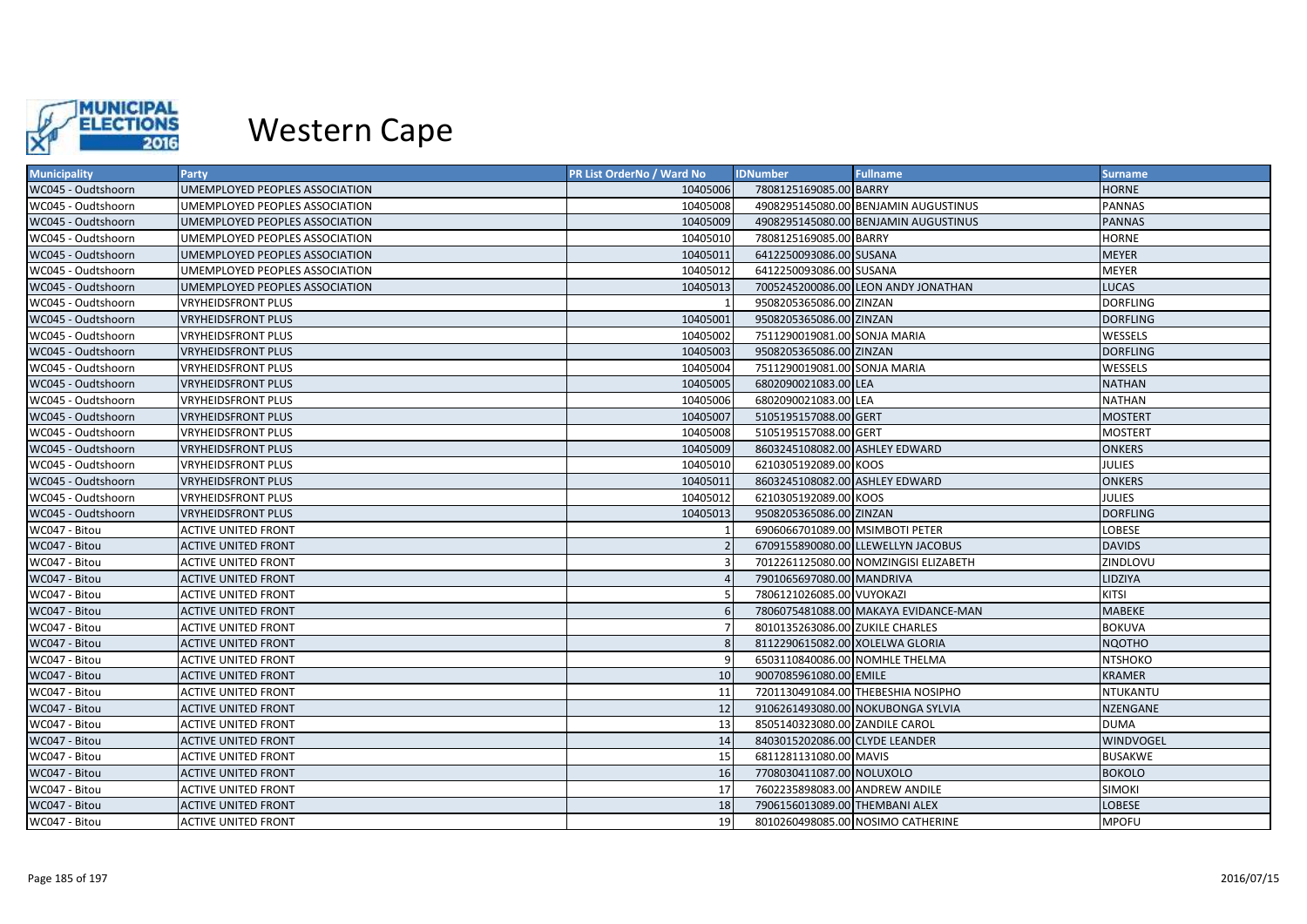

| <b>Municipality</b> | Party                              | <b>PR List OrderNo / Ward No</b> | <b>IDNumber</b>                  | <b>Fullname</b>                          | <b>Surname</b>   |
|---------------------|------------------------------------|----------------------------------|----------------------------------|------------------------------------------|------------------|
| WC047 - Bitou       | <b>ACTIVE UNITED FRONT</b>         | <b>20</b>                        | 8508125583082.00 SHADRIE         |                                          | <b>MATOLA</b>    |
| WC047 - Bitou       | ACTIVE UNITED FRONT                | 21                               | 8103210791087.00 BULELWA         |                                          | <b>MTENDENI</b>  |
| WC047 - Bitou       | <b>ACTIVE UNITED FRONT</b>         | 22                               | 8207075956089.00 LEON MAXWELL    |                                          | <b>WIESIE</b>    |
| WC047 - Bitou       | ACTIVE UNITED FRONT                | 10407001                         | 7901065697080.00 MANDRIVA        |                                          | LIDZIYA          |
| WC047 - Bitou       | ACTIVE UNITED FRONT                | 10407002                         |                                  | 7012261125080.00 NOMZINGISI ELIZABETH    | ZINDLOVU         |
| WC047 - Bitou       | <b>ACTIVE UNITED FRONT</b>         | 10407003                         |                                  | 7806075481088.00 MAKAYA EVIDANCE-MAN     | MABEKE           |
| WC047 - Bitou       | ACTIVE UNITED FRONT                | 10407004                         | 8010135263086.00 ZUKILE CHARLES  |                                          | <b>BOKUVA</b>    |
| WC047 - Bitou       | <b>ACTIVE UNITED FRONT</b>         | 10407005                         | 7806121026085.00 VUYOKAZI        |                                          | <b>KITSI</b>     |
| WC047 - Bitou       | ACTIVE UNITED FRONT                | 10407006                         | 6906066701089.00 MSIMBOTI PETER  |                                          | <b>LOBESE</b>    |
| WC047 - Bitou       | ACTIVE UNITED FRONT                | 10407007                         |                                  | 6709155890080.00 LLEWELLYN JACOBUS       | <b>DAVIDS</b>    |
| WC047 - Bitou       | AFRICAN CHRISTIAN DEMOCRATIC PARTY |                                  | 4908085054088.00 LEONARD RICHARD |                                          | LEVENDAL         |
| WC047 - Bitou       | AFRICAN CHRISTIAN DEMOCRATIC PARTY |                                  |                                  | 7609200260082.00 CHRYSTAL MARGARET       | <b>WILLIAMS</b>  |
| WC047 - Bitou       | AFRICAN CHRISTIAN DEMOCRATIC PARTY |                                  | 6303210803088.00 JULIAN JENEFIR  |                                          | <b>LOURENS</b>   |
| WC047 - Bitou       | AFRICAN CHRISTIAN DEMOCRATIC PARTY |                                  | 6710235703087.00 MATHEW          |                                          | <b>MARTINS</b>   |
| WC047 - Bitou       | AFRICAN CHRISTIAN DEMOCRATIC PARTY |                                  | 7009065503082.00 JOHANNES        |                                          | <b>CLAASSEN</b>  |
| WC047 - Bitou       | AFRICAN CHRISTIAN DEMOCRATIC PARTY |                                  |                                  | 8004220756088.00 LENELLE VERLISHA JUNEAN | ESTERHUIZEN      |
| WC047 - Bitou       | AFRICAN CHRISTIAN DEMOCRATIC PARTY | 10407001                         | 6710235703087.00 MATHEW          |                                          | <b>MARTINS</b>   |
| WC047 - Bitou       | AFRICAN CHRISTIAN DEMOCRATIC PARTY | 10407002                         |                                  | 4908085054088.00 LEONARD RICHARD         | LEVENDAL         |
| WC047 - Bitou       | AFRICAN CHRISTIAN DEMOCRATIC PARTY | 10407004                         | 6303210803088.00 JULIAN JENEFIR  |                                          | <b>LOURENS</b>   |
| WC047 - Bitou       | AFRICAN CHRISTIAN DEMOCRATIC PARTY | 10407007                         |                                  | 7609200260082.00 CHRYSTAL MARGARET       | <b>WILLIAMS</b>  |
| WC047 - Bitou       | AFRICAN INDEPENDENT CONGRESS       |                                  | 7710020125081.00 GAROLDENE       |                                          | <b>DAMONS</b>    |
| WC047 - Bitou       | AFRICAN INDEPENDENT CONGRESS       |                                  |                                  | 5206075294080.00 NTONINZI JACKSON        | SIJAMA           |
| WC047 - Bitou       | AFRICAN INDEPENDENT CONGRESS       |                                  | 6809305237081.00 JACOB JEFFREY   |                                          | <b>WATSON</b>    |
| WC047 - Bitou       | AFRICAN INDEPENDENT CONGRESS       |                                  | 9412195524085.00 KHANYISA        |                                          | MANDZEBE         |
| WC047 - Bitou       | AFRICAN INDEPENDENT CONGRESS       | 10407001                         | 7710020125081.00 GAROLDENE       |                                          | <b>DAMONS</b>    |
| WC047 - Bitou       | AFRICAN INDEPENDENT CONGRESS       | 10407003                         | 9412195524085.00 KHANYISA        |                                          | MANDZEBE         |
| WC047 - Bitou       | AFRICAN INDEPENDENT CONGRESS       | 10407004                         | 7710020125081.00 GAROLDENE       |                                          | <b>DAMONS</b>    |
| WC047 - Bitou       | AFRICAN INDEPENDENT CONGRESS       | 10407005                         |                                  | 5206075294080.00 NTONINZI JACKSON        | <b>SIJAMA</b>    |
| WC047 - Bitou       | AFRICAN INDEPENDENT CONGRESS       | 10407006                         |                                  | 5206075294080.00 NTONINZI JACKSON        | <b>SIJAMA</b>    |
| WC047 - Bitou       | AFRICAN NATIONAL CONGRESS          |                                  | 6805025226081.00 EUAN VERNON     |                                          | WILDEMAN         |
| WC047 - Bitou       | AFRICAN NATIONAL CONGRESS          |                                  | 6710130515081.00 NOMHIKI CYNTHIA |                                          | <b>JACOB</b>     |
| WC047 - Bitou       | AFRICAN NATIONAL CONGRESS          |                                  |                                  | 5905140892089.00 LUNGISWA MONICA         | <b>SEYISI</b>    |
| WC047 - Bitou       | AFRICAN NATIONAL CONGRESS          |                                  | 6012210689088.00 SOMIKAZI        |                                          | <b>BESANA</b>    |
| WC047 - Bitou       | AFRICAN NATIONAL CONGRESS          | 10407001                         |                                  | 6610275251080.00 CALLEN JACQUES HERMANUS | <b>KOOPMAN</b>   |
| WC047 - Bitou       | AFRICAN NATIONAL CONGRESS          | 10407002                         |                                  | 5905140892089.00 LUNGISWA MONICA         | <b>SEYISI</b>    |
| WC047 - Bitou       | AFRICAN NATIONAL CONGRESS          | 10407003                         | 7307245762085.00 XOLA            |                                          | <b>MATYILA</b>   |
| WC047 - Bitou       | AFRICAN NATIONAL CONGRESS          | 10407004                         | 6712310188085.00 HILDA           |                                          | <b>PLAATJIES</b> |
| WC047 - Bitou       | AFRICAN NATIONAL CONGRESS          | 10407005                         | 8005015499081.00 MPAKAMISI MAC   |                                          | <b>MBALI</b>     |
| WC047 - Bitou       | AFRICAN NATIONAL CONGRESS          | 10407006                         | 7010205816087.00 SANDISO ENOCH   |                                          | <b>GCABAYI</b>   |
| WC047 - Bitou       | AFRICAN NATIONAL CONGRESS          | 10407007                         | 7609285202082.00 QUINTON PEDRO   |                                          | <b>HOFFMAN</b>   |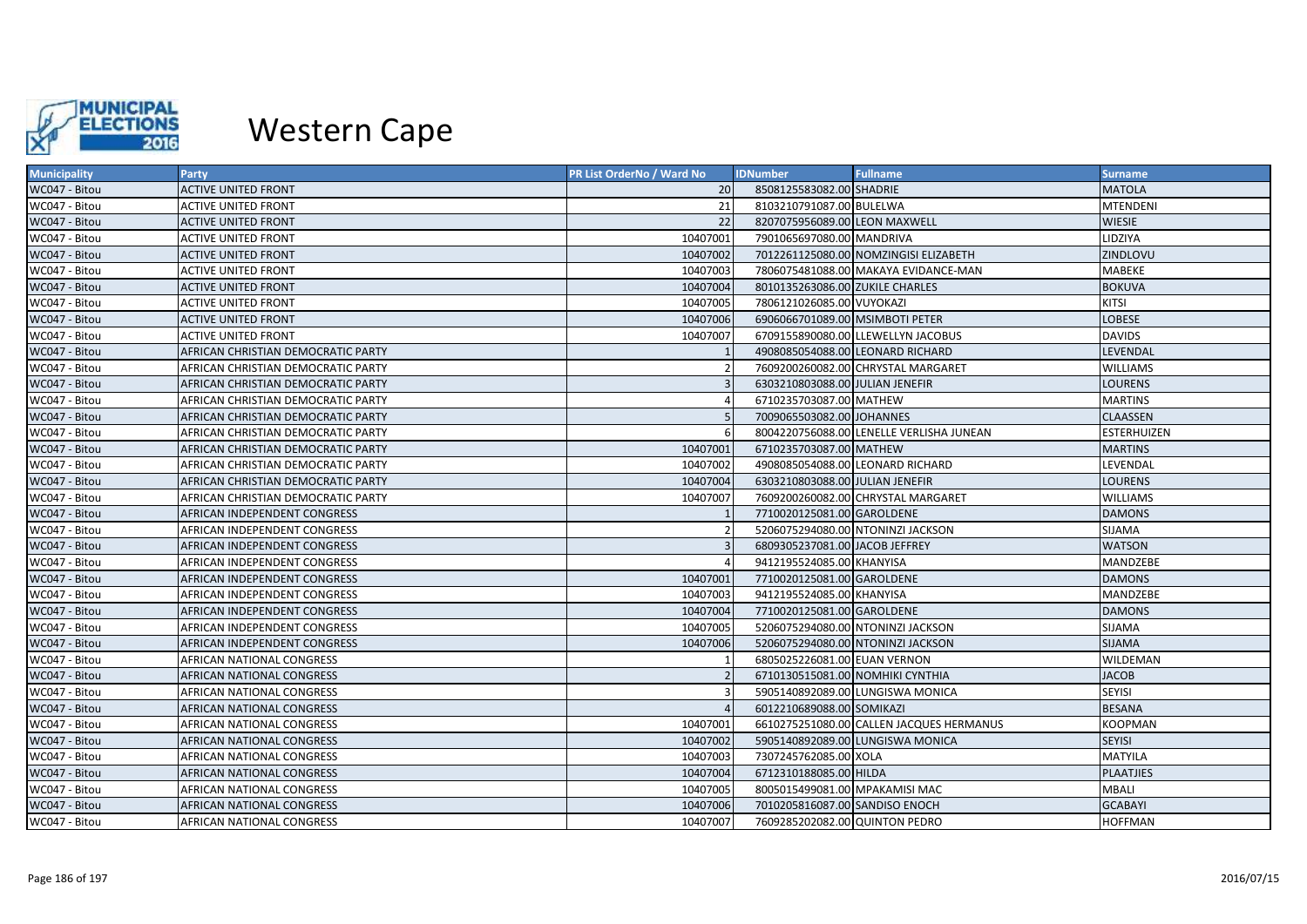

| <b>Municipality</b> | Party                            | PR List OrderNo / Ward No | <b>IDNumber</b>                  | <b>Fullname</b>                        | <b>Surname</b>   |
|---------------------|----------------------------------|---------------------------|----------------------------------|----------------------------------------|------------------|
| WC047 - Bitou       | <b>BITOU INDEPENDENT PARTY</b>   |                           | 6504205107084.00 BRIAN RONALD    |                                        | <b>SASS</b>      |
| WC047 - Bitou       | BITOU INDEPENDENT PARTY          |                           | 8203305193080.00 GAVIN JAMES     |                                        | <b>RUITERS</b>   |
| WC047 - Bitou       | BITOU INDEPENDENT PARTY          |                           | 8311075358088.00 KEVIN           |                                        | <b>BLOUW</b>     |
| WC047 - Bitou       | BITOU INDEPENDENT PARTY          | 10407001                  | 8301210982082.00 ANTHEA          |                                        | KRIGA            |
| WC047 - Bitou       | BITOU INDEPENDENT PARTY          | 10407003                  | 8311075358088.00 KEVIN           |                                        | <b>BLOUW</b>     |
| WC047 - Bitou       | BITOU INDEPENDENT PARTY          | 10407004                  | 6504205107084.00 BRIAN RONALD    |                                        | SASS             |
| WC047 - Bitou       | <b>BITOU INDEPENDENT PARTY</b>   | 10407007                  | 7306145245084.00 ROLAND RAVAN    |                                        | <b>WINNAAR</b>   |
| WC047 - Bitou       | CONGRESS OF THE PEOPLE           |                           | 4906145605089.00 ROMEO ST CLAIRE |                                        | <b>KOEBERG</b>   |
| WC047 - Bitou       | CONGRESS OF THE PEOPLE           | 10407001                  | 4906145605089.00 ROMEO ST CLAIRE |                                        | <b>KOEBERG</b>   |
| WC047 - Bitou       | CONGRESS OF THE PEOPLE           | 10407002                  | 6310015236083.00 CALVIN          |                                        | <b>SKEY</b>      |
| WC047 - Bitou       | CONGRESS OF THE PEOPLE           | 10407003                  | 7610150916087.00 BUKEKA          |                                        | <b>MHLAMBISO</b> |
| WC047 - Bitou       | CONGRESS OF THE PEOPLE           | 10407004                  | 8810265180087.00 ADRIAAN         |                                        | WILDEMAN         |
| WC047 - Bitou       | CONGRESS OF THE PEOPLE           | 10407005                  | 5701016242081.00 DANILE JAMES    |                                        | SOTYU            |
| WC047 - Bitou       | CONGRESS OF THE PEOPLE           | 10407006                  | 7811025811087.00 SIMPHIWE        |                                        | <b>NQOTHO</b>    |
| WC047 - Bitou       | CONGRESS OF THE PEOPLE           | 10407007                  | 7607295247089.00 ANGELO RECARDO  |                                        | <b>ANDREWS</b>   |
| WC047 - Bitou       | DEMOCRATIC ALLIANCE              |                           | 6906285555084.00 MEMORY          |                                        | <b>BOOYSEN</b>   |
| WC047 - Bitou       | <b>DEMOCRATIC ALLIANCE</b>       |                           | 6312225184087.00 DOUGLAS         |                                        | <b>BAARTMAN</b>  |
| WC047 - Bitou       | DEMOCRATIC ALLIANCE              |                           | 6602210036080.00 ANNELISE RENATA |                                        | <b>OLIVIER</b>   |
| WC047 - Bitou       | DEMOCRATIC ALLIANCE              |                           | 5209105152088.00 WILLEM JACOBUS  |                                        | <b>NEL</b>       |
| WC047 - Bitou       | <b>DEMOCRATIC ALLIANCE</b>       |                           | 7701110214083.00 JESSICA NOREEN  |                                        | KAMKAM           |
| WC047 - Bitou       | DEMOCRATIC ALLIANCE              |                           |                                  | 7207220529089.00 ELAINE ELIZABERTH     | <b>PAULSE</b>    |
| WC047 - Bitou       | <b>DEMOCRATIC ALLIANCE</b>       |                           | 7206110590086.00 NOMPUMELELO     |                                        | <b>NDAYI</b>     |
| WC047 - Bitou       | DEMOCRATIC ALLIANCE              |                           |                                  | 6906015274089.00 NEVELLE MARTHINUS     | <b>DE WAAL</b>   |
| WC047 - Bitou       | DEMOCRATIC ALLIANCE              |                           |                                  | 6601190218080.00 ANNE STEPHNIE MAUREEN | WINDVOGEL        |
| WC047 - Bitou       | <b>DEMOCRATIC ALLIANCE</b>       | 10                        | 7409075586087.00 KONZILE         |                                        | <b>MADOKWE</b>   |
| WC047 - Bitou       | DEMOCRATIC ALLIANCE              | 11                        | 7105055216089.00 WAYNE XAVIER    |                                        | TERBLANCHE       |
| WC047 - Bitou       | <b>DEMOCRATIC ALLIANCE</b>       | 10407001                  | 7701110214083.00 JESSICA NOREEN  |                                        | <b>KAMKAM</b>    |
| WC047 - Bitou       | DEMOCRATIC ALLIANCE              | 10407002                  | 7610145161088.00 WAYNE ROBERT    |                                        | <b>CRAIG</b>     |
| WC047 - Bitou       | DEMOCRATIC ALLIANCE              | 10407003                  | 6312225184087.00 DOUGLAS         |                                        | <b>BAARTMAN</b>  |
| WC047 - Bitou       | DEMOCRATIC ALLIANCE              | 10407004                  |                                  | 6601190218080.00 ANNE STEPHNIE MAUREEN | WINDVOGEL        |
| WC047 - Bitou       | DEMOCRATIC ALLIANCE              | 10407005                  | 7206110590086.00 NOMPUMELELO     |                                        | <b>NDAYI</b>     |
| WC047 - Bitou       | DEMOCRATIC ALLIANCE              | 10407006                  | 7409075586087.00 KONZILE         |                                        | <b>MADOKWE</b>   |
| WC047 - Bitou       | DEMOCRATIC ALLIANCE              | 10407007                  | 6602210036080.00 ANNELISE RENATA |                                        | <b>OLIVIER</b>   |
| WC047 - Bitou       | DEMOCRATIC NEW CIVIC ASSOCIATION |                           |                                  | 7005155065081.00 STEPHEN MICHEAL GLYN  | <b>ADAMS</b>     |
| WC047 - Bitou       | DEMOCRATIC NEW CIVIC ASSOCIATION |                           | 6808185087087.00 PETER ISAAC     |                                        | <b>JANSEN</b>    |
| WC047 - Bitou       | DEMOCRATIC NEW CIVIC ASSOCIATION | 10407001                  | 6911240146086.00 GIRTY ELIZE     |                                        | KRIEL            |
| WC047 - Bitou       | DEMOCRATIC NEW CIVIC ASSOCIATION | 10407004                  |                                  | 7005155065081.00 STEPHEN MICHEAL GLYN  | <b>ADAMS</b>     |
| WC047 - Bitou       | DEMOCRATIC NEW CIVIC ASSOCIATION | 10407007                  | 6808185087087.00 PETER ISAAC     |                                        | <b>JANSEN</b>    |
| WC047 - Bitou       | <b>ECONOMIC FREEDOM FIGHTERS</b> |                           | 6411015235081.00 LAWRENCE        |                                        | <b>LUITERS</b>   |
| WC047 - Bitou       | <b>ECONOMIC FREEDOM FIGHTERS</b> |                           | 6910102368085.00 NIKIWE PACIAN   |                                        | <b>MATROOS</b>   |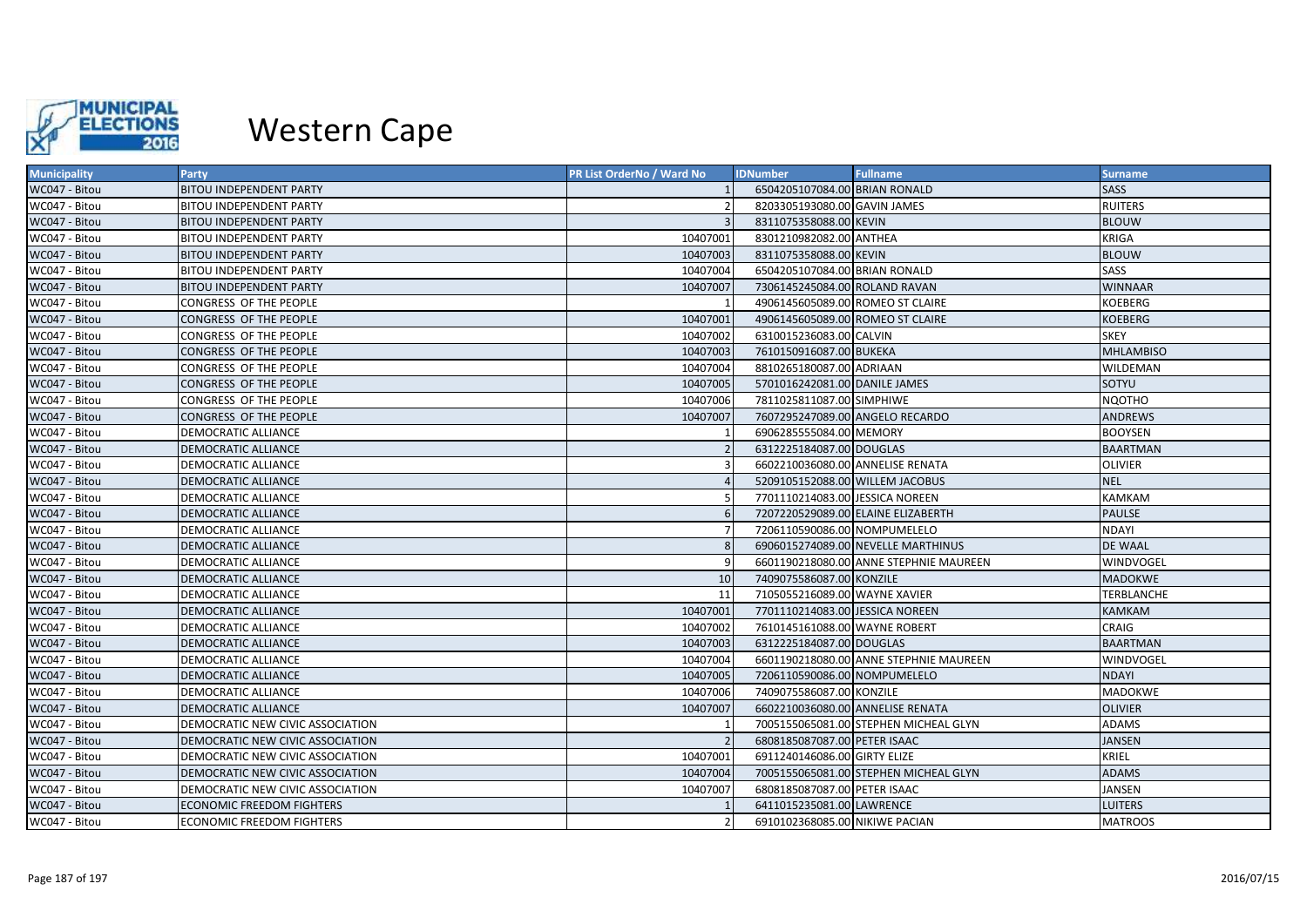

| <b>Municipality</b> | Party                                          | PR List OrderNo / Ward No | <b>IDNumber</b>                   | <b>Fullname</b>                           | Surname          |
|---------------------|------------------------------------------------|---------------------------|-----------------------------------|-------------------------------------------|------------------|
| WC047 - Bitou       | <b>ECONOMIC FREEDOM FIGHTERS</b>               |                           | 8206261387083.00 NOBAHLE BEAUTY   |                                           | <b>MBOPA</b>     |
| WC047 - Bitou       | <b>ECONOMIC FREEDOM FIGHTERS</b>               |                           | 8903125371085.00 LUZUKO           |                                           | <b>GEORGE</b>    |
| WC047 - Bitou       | <b>ECONOMIC FREEDOM FIGHTERS</b>               |                           | 9004280885081.00 SINDISWA         |                                           | <b>KRAWE</b>     |
| WC047 - Bitou       | <b>ECONOMIC FREEDOM FIGHTERS</b>               |                           | 6403010091080.00 MARY-ANN         |                                           | <b>KAMMIES</b>   |
| WC047 - Bitou       | <b>ECONOMIC FREEDOM FIGHTERS</b>               | 10407001                  | 7103160164088.00 NANCY NETLY      |                                           | <b>JACOBS</b>    |
| WC047 - Bitou       | <b>ECONOMIC FREEDOM FIGHTERS</b>               | 10407002                  | 7507195673089.00 NZUZO QUIN       |                                           | <b>NDINISA</b>   |
| WC047 - Bitou       | <b>ECONOMIC FREEDOM FIGHTERS</b>               | 10407003                  | 7501066194085.00 ZWELANDILE       |                                           | <b>ROFU</b>      |
| WC047 - Bitou       | <b>ECONOMIC FREEDOM FIGHTERS</b>               | 10407004                  | 8404030241083.00 OLIVIA COLEEN    |                                           | <b>KRIGGA</b>    |
| WC047 - Bitou       | <b>ECONOMIC FREEDOM FIGHTERS</b>               | 10407005                  |                                   | 6312305736087.00 MZOLISI CHRISTOPHER      | <b>SATULA</b>    |
| WC047 - Bitou       | <b>ECONOMIC FREEDOM FIGHTERS</b>               | 10407006                  |                                   | 7709155264087.00 MACDONALD STEVE          | SAM              |
| WC047 - Bitou       | <b>ECONOMIC FREEDOM FIGHTERS</b>               | 10407007                  | 6705150725081.00 MAY LINITY JULIA |                                           | <b>OLIPHANT</b>  |
| WC047 - Bitou       | INDEPENDENT CIVIC ORGANISATION OF SOUTH AFRICA |                           |                                   | 6505070187085.00 SHARON NICOLENE PATRICIA | <b>KLEYNHANS</b> |
| WC047 - Bitou       | INDEPENDENT CIVIC ORGANISATION OF SOUTH AFRICA |                           | 6809305237081.00 JACOB JEFFREY    |                                           | <b>WATSON</b>    |
| WC047 - Bitou       | INDEPENDENT CIVIC ORGANISATION OF SOUTH AFRICA | 10407001                  | 6809305237081.00 JACOB JEFFREY    |                                           | <b>WATSON</b>    |
| WC047 - Bitou       | INDEPENDENT CIVIC ORGANISATION OF SOUTH AFRICA | 10407002                  |                                   | 6505070187085.00 SHARON NICOLENE PATRICIA | <b>KLEYNHANS</b> |
| WC047 - Bitou       | INDEPENDENT CIVIC ORGANISATION OF SOUTH AFRICA | 10407004                  |                                   | 6505070187085.00 SHARON NICOLENE PATRICIA | <b>KLEYNHANS</b> |
| WC047 - Bitou       | INDEPENDENT CIVIC ORGANISATION OF SOUTH AFRICA | 10407006                  |                                   | 6505070187085.00 SHARON NICOLENE PATRICIA | <b>KLEYNHANS</b> |
| WC047 - Bitou       | INDEPENDENT CIVIC ORGANISATION OF SOUTH AFRICA | 10407007                  | 6809305237081.00 JACOB JEFFREY    |                                           | <b>WATSON</b>    |
| WC047 - Bitou       | UNITED DEMOCRATIC MOVEMENT                     |                           | 8408045386080.00 BULELANI AUBREY  |                                           | <b>SIBUQASHE</b> |
| WC047 - Bitou       | UNITED DEMOCRATIC MOVEMENT                     | 10407005                  | 8408045386080.00 BULELANI AUBREY  |                                           | SIBUQASHE        |
| WC048 - Knysna      | AFRICAN CHRISTIAN DEMOCRATIC PARTY             |                           | 4912055098083.00 SHAKESPEARE      |                                           | <b>ARENDS</b>    |
| WC048 - Knysna      | AFRICAN CHRISTIAN DEMOCRATIC PARTY             |                           | 4209115033089.00 IAN STEPHANUS    |                                           | <b>UYS</b>       |
| WC048 - Knysna      | AFRICAN CHRISTIAN DEMOCRATIC PARTY             |                           | 5010010096083.00 RACHEL EDNA      |                                           | <b>OKTOBER</b>   |
| WC048 - Knysna      | AFRICAN CHRISTIAN DEMOCRATIC PARTY             |                           | 5102235059085.00 SCHALK WILLEM    |                                           | VAN DER MERWE    |
| WC048 - Knysna      | AFRICAN CHRISTIAN DEMOCRATIC PARTY             |                           |                                   | 6205265168087.00 CHRISTIAAN JOHANNES      | <b>BAADJIES</b>  |
| WC048 - Knysna      | AFRICAN CHRISTIAN DEMOCRATIC PARTY             |                           | 6712150399081.00 THANDIWE JOYCE   |                                           | <b>GROOTBOOM</b> |
| WC048 - Knysna      | AFRICAN CHRISTIAN DEMOCRATIC PARTY             |                           | 5306195063082.00 JAN              |                                           | <b>APPELS</b>    |
| WC048 - Knysna      | AFRICAN CHRISTIAN DEMOCRATIC PARTY             |                           |                                   | 5404210168083.00 VIVIENNE ELIZABETH       | <b>NANKOO</b>    |
| WC048 - Knysna      | AFRICAN CHRISTIAN DEMOCRATIC PARTY             |                           | 5605255130081.00 JACOB JOHANNES   |                                           | <b>BIEL</b>      |
| WC048 - Knysna      | AFRICAN CHRISTIAN DEMOCRATIC PARTY             | 10                        | 5311025136082.00 MAURICE FRANK    |                                           | <b>BORCHERDS</b> |
| WC048 - Knysna      | AFRICAN CHRISTIAN DEMOCRATIC PARTY             | 11                        | 6308165896086.00 HENRY CORNELIUS  |                                           | <b>GENDY</b>     |
| WC048 - Knysna      | AFRICAN CHRISTIAN DEMOCRATIC PARTY             | 10408003                  | 6712150399081.00 THANDIWE JOYCE   |                                           | <b>GROOTBOOM</b> |
| WC048 - Knysna      | AFRICAN CHRISTIAN DEMOCRATIC PARTY             | 10408005                  |                                   | 6205265168087.00 CHRISTIAAN JOHANNES      | <b>BAADJIES</b>  |
| WC048 - Knysna      | AFRICAN CHRISTIAN DEMOCRATIC PARTY             | 10408006                  | 4912055098083.00 SHAKESPEARE      |                                           | <b>ARENDS</b>    |
| WC048 - Knysna      | AFRICAN CHRISTIAN DEMOCRATIC PARTY             | 10408007                  | 5605255130081.00 JACOB JOHANNES   |                                           | <b>BIEL</b>      |
| WC048 - Knysna      | AFRICAN CHRISTIAN DEMOCRATIC PARTY             | 10408009                  | 4209115033089.00 IAN STEPHANUS    |                                           | <b>UYS</b>       |
| WC048 - Knysna      | AFRICAN CHRISTIAN DEMOCRATIC PARTY             | 10408010                  | 5102235059085.00 SCHALK WILLEM    |                                           | VAN DER MERWE    |
| WC048 - Knysna      | AFRICAN CHRISTIAN DEMOCRATIC PARTY             | 10408011                  | 5010010096083.00 RACHEL EDNA      |                                           | <b>OKTOBER</b>   |
| WC048 - Knysna      | AFRICAN INDEPENDENT CONGRESS                   |                           |                                   | 7201250979082.00 MARIANA ALETTA NATASHA   | <b>THYSSE</b>    |
| WC048 - Knysna      | AFRICAN INDEPENDENT CONGRESS                   |                           | 7005050208083.00 GERTRUIDA        |                                           | <b>KIEWIETS</b>  |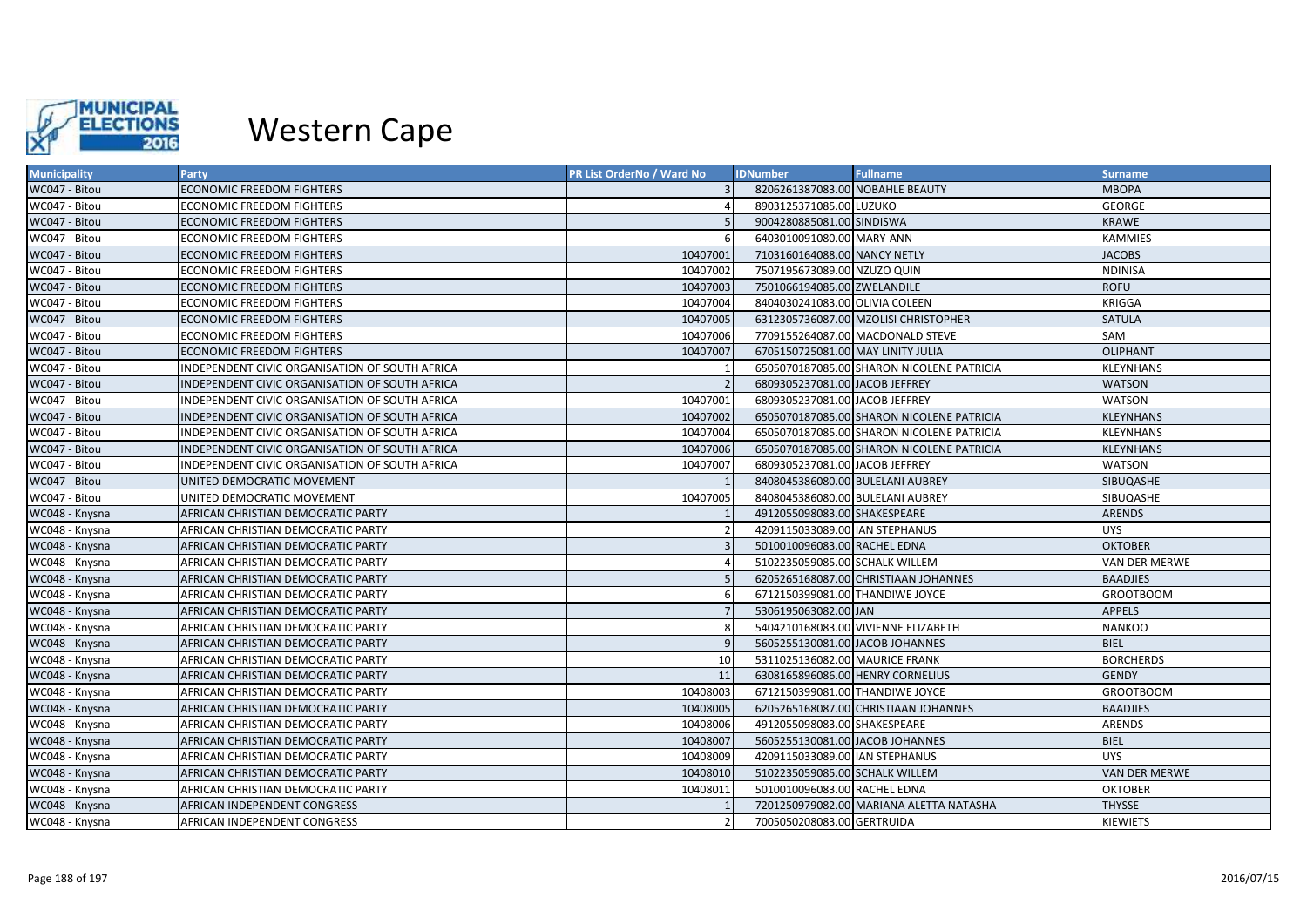

| <b>Municipality</b> | Party                         | <b>PR List OrderNo / Ward No</b> | <b>IDNumber</b>                   | <b>Fullname</b>                               | <b>Surname</b>     |
|---------------------|-------------------------------|----------------------------------|-----------------------------------|-----------------------------------------------|--------------------|
| WC048 - Knysna      | AFRICAN INDEPENDENT CONGRESS  | 10408001                         |                                   | 7201250979082.00 MARIANA ALETTA NATASHA       | <b>THYSSE</b>      |
| WC048 - Knysna      | AFRICAN INDEPENDENT CONGRESS  | 10408002                         |                                   | 7201250979082.00 MARIANA ALETTA NATASHA       | <b>THYSSE</b>      |
| WC048 - Knysna      | AFRICAN INDEPENDENT CONGRESS  | 10408003                         | 7005050208083.00 GERTRUIDA        |                                               | <b>KIEWIETS</b>    |
| WC048 - Knysna      | AFRICAN INDEPENDENT CONGRESS  | 10408004                         | 7005050208083.00 GERTRUIDA        |                                               | <b>KIEWIETS</b>    |
| WC048 - Knysna      | AFRICAN INDEPENDENT CONGRESS  | 10408005                         | 7005050208083.00 GERTRUIDA        |                                               | <b>KIEWIETS</b>    |
| WC048 - Knysna      | AFRICAN INDEPENDENT CONGRESS  | 10408006                         | 7005050208083.00 GERTRUIDA        |                                               | <b>KIEWIETS</b>    |
| WC048 - Knysna      | AFRICAN INDEPENDENT CONGRESS  | 10408007                         |                                   | 7201250979082.00 MARIANA ALETTA NATASHA       | <b>THYSSE</b>      |
| WC048 - Knysna      | AFRICAN INDEPENDENT CONGRESS  | 10408008                         |                                   | 7201250979082.00 MARIANA ALETTA NATASHA       | <b>THYSSE</b>      |
| WC048 - Knysna      | AFRICAN INDEPENDENT CONGRESS  | 10408009                         | 7005050208083.00 GERTRUIDA        |                                               | <b>KIEWIETS</b>    |
| WC048 - Knysna      | AFRICAN INDEPENDENT CONGRESS  | 10408010                         |                                   | 7201250979082.00 MARIANA ALETTA NATASHA       | <b>THYSSE</b>      |
| WC048 - Knysna      | AFRICAN INDEPENDENT CONGRESS  | 10408011                         | 7005050208083.00 GERTRUIDA        |                                               | <b>KIEWIETS</b>    |
| WC048 - Knysna      | AFRICAN NATIONAL CONGRESS     |                                  | 7709305391087.00 NDODA            |                                               | <b>TSENGWA</b>     |
| WC048 - Knysna      | AFRICAN NATIONAL CONGRESS     |                                  |                                   | 6505110579085.00 TITI MERTLE ELIZABETH        | <b>GOMBO</b>       |
| WC048 - Knysna      | AFRICAN NATIONAL CONGRESS     |                                  | 7708100156083.00 CLAUDINE DENISE  |                                               | <b>CROUTZ</b>      |
| WC048 - Knysna      | AFRICAN NATIONAL CONGRESS     |                                  |                                   | 6309200626082.00 MILLICENT NTOMBISE           | <b>NAKI</b>        |
| WC048 - Knysna      | AFRICAN NATIONAL CONGRESS     |                                  |                                   | 7607060666083.00 NONTOBEKO PATRICIA           | <b>MBOBOSI</b>     |
| WC048 - Knysna      | AFRICAN NATIONAL CONGRESS     |                                  | 8109071064084.00 PHUMLA PRISCILLA |                                               | <b>NKAM</b>        |
| WC048 - Knysna      | AFRICAN NATIONAL CONGRESS     |                                  | 7306020333088.00 NOBESUTHU        |                                               | <b>DELIHLAZO</b>   |
| WC048 - Knysna      | AFRICAN NATIONAL CONGRESS     |                                  | 6912110055084.00 MARCHELLE RENAY  |                                               | <b>OLIVIER</b>     |
| WC048 - Knysna      | AFRICAN NATIONAL CONGRESS     | 10408001                         | 7311105465086.00 SAREL ERIC       |                                               | SOLOMONS           |
| WC048 - Knysna      | AFRICAN NATIONAL CONGRESS     | 10408002                         |                                   | 8612075171086.00 HENDRIAS MARKUS              | <b>MORRIS</b>      |
| WC048 - Knysna      | AFRICAN NATIONAL CONGRESS     | 10408003                         | 7411025511082.00 MNCEDISI DAVID   |                                               | SKOSANA            |
| WC048 - Knysna      | AFRICAN NATIONAL CONGRESS     | 10408004                         |                                   | 5810150898085.00 NOMVUYISEKO VINOLIA          | <b>GUNGUBELE</b>   |
| WC048 - Knysna      | AFRICAN NATIONAL CONGRESS     | 10408005                         | 7108125225080.00 GASHWIN GEORGE   |                                               | <b>SPIES</b>       |
| WC048 - Knysna      | AFRICAN NATIONAL CONGRESS     | 10408006                         | 5902250825082.00 JULIA JOAN       |                                               | <b>KLAASEN</b>     |
| WC048 - Knysna      | AFRICAN NATIONAL CONGRESS     | 10408007                         |                                   | 7904235494081.00 MANDLA GOODMAN               | <b>MATIWANE</b>    |
| WC048 - Knysna      | AFRICAN NATIONAL CONGRESS     | 10408008                         | 7101245680086.00 MZUKISI VICTOR   |                                               | <b>MOLOSI</b>      |
| WC048 - Knysna      | AFRICAN NATIONAL CONGRESS     | 10408009                         | 7011285069084.00 CLIVE KENNETH    |                                               | <b>WITBOOI</b>     |
| WC048 - Knysna      | AFRICAN NATIONAL CONGRESS     | 10408010                         | 7709305391087.00 NDODA            |                                               | <b>TSENGWA</b>     |
| WC048 - Knysna      | AFRICAN NATIONAL CONGRESS     | 10408011                         | 6510015810080.00 NEVILLE PATRICK  |                                               | <b>KORKEE</b>      |
| WC048 - Knysna      | CONGRESS OF THE PEOPLE        |                                  | 6209245169082.00 ELRICK ORMONDE   |                                               | <b>VAN ASWEGEN</b> |
| WC048 - Knysna      | CONGRESS OF THE PEOPLE        | 10408003                         | 7606220666082.00 SYLVIA           |                                               | <b>JANTJIES</b>    |
| WC048 - Knysna      | CONGRESS OF THE PEOPLE        | 10408005                         | 4708170020089.00 LORRAINE VALERIE |                                               | <b>OPPERMAN</b>    |
| WC048 - Knysna      | CONGRESS OF THE PEOPLE        | 10408006                         | 6209245169082.00 ELRICK ORMONDE   |                                               | <b>VAN ASWEGEN</b> |
| WC048 - Knysna      | <b>CONGRESS OF THE PEOPLE</b> | 10408007                         | 9603196264081.00 ANDILE           |                                               | <b>NKULANA</b>     |
| WC048 - Knysna      | CONGRESS OF THE PEOPLE        | 10408008                         | 5308195103082.00 BEN              |                                               | <b>OLIVIER</b>     |
| WC048 - Knysna      | CONGRESS OF THE PEOPLE        | 10408009                         |                                   | 7906120101085.00 CHERELENE JULEEN             | WINDVOGEL          |
| WC048 - Knysna      | CONGRESS OF THE PEOPLE        | 10408011                         | 6705285005086.00 RUSSEL WARREN    |                                               | ARENDS             |
| WC048 - Knysna      | <b>DEMOCRATIC ALLIANCE</b>    |                                  |                                   | 7107090219086.00 ELEANORE ROCHELLE JACQUELENE | <b>SPIES</b>       |
| WC048 - Knysna      | <b>DEMOCRATIC ALLIANCE</b>    |                                  | 7203040079082.00 GEORLENE RAQUEL  |                                               | <b>WOLMARANS</b>   |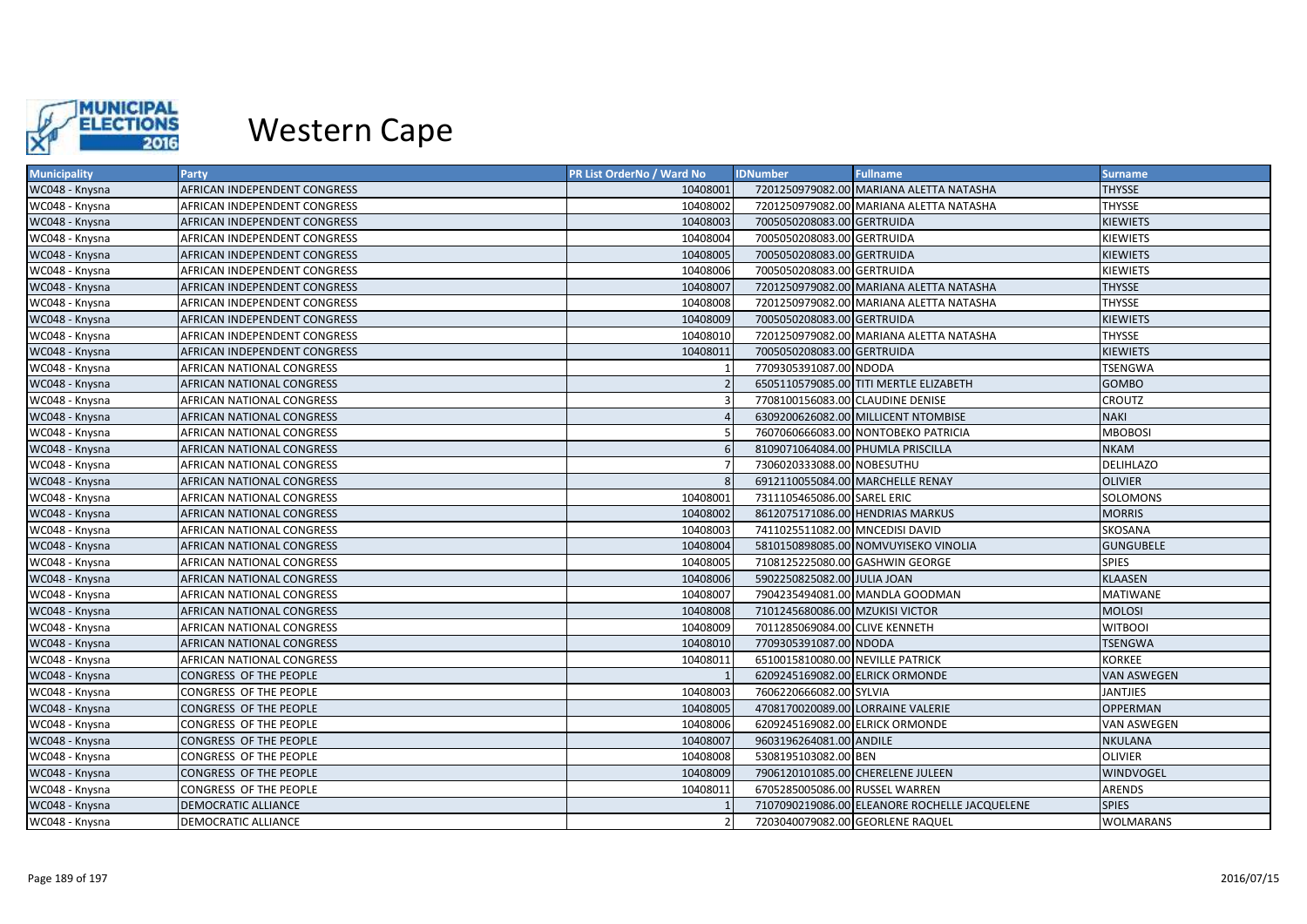

| <b>Municipality</b> | <b>Party</b>                     | <b>PR List OrderNo / Ward No</b> | <b>IDNumber</b>                  | <b>Fullname</b>                               | <b>Surname</b>  |
|---------------------|----------------------------------|----------------------------------|----------------------------------|-----------------------------------------------|-----------------|
| WC048 - Knysna      | <b>DEMOCRATIC ALLIANCE</b>       | $\overline{3}$                   | 8302165473085.00 LUZUKO          |                                               | <b>TYOKOLO</b>  |
| WC048 - Knysna      | <b>DEMOCRATIC ALLIANCE</b>       |                                  | 6205115105081.00 MARTIN HUGH     |                                               | YOUNG           |
| WC048 - Knysna      | <b>DEMOCRATIC ALLIANCE</b>       |                                  | 8110075163088.00 LEVAEL VINCENT  |                                               | <b>DAVIS</b>    |
| WC048 - Knysna      | DEMOCRATIC ALLIANCE              |                                  | 8503265786082.00 SIBUSISO IVAN   |                                               | <b>KWINANA</b>  |
| WC048 - Knysna      | <b>DEMOCRATIC ALLIANCE</b>       |                                  | 8108230792080.00 NOMABHONGO      |                                               | <b>MANI</b>     |
| WC048 - Knysna      | <b>DEMOCRATIC ALLIANCE</b>       |                                  | 6911015071089.00 JAN PINNIE      |                                               | <b>DAVIDS</b>   |
| WC048 - Knysna      | <b>DEMOCRATIC ALLIANCE</b>       |                                  |                                  | 4110165107080.00 RAYMOND ANTHONY              | <b>BARRELL</b>  |
| WC048 - Knysna      | <b>DEMOCRATIC ALLIANCE</b>       | 10                               | 6510085739086.00 MOOS            |                                               | <b>BOOYSEN</b>  |
| WC048 - Knysna      | <b>DEMOCRATIC ALLIANCE</b>       | 10408001                         | 8110075163088.00 LEVAEL VINCENT  |                                               | <b>DAVIS</b>    |
| WC048 - Knysna      | DEMOCRATIC ALLIANCE              | 10408002                         |                                  | 5107090104082.00 ANNA CATHARINA FREDERIKA     | WEIDEMAN        |
| WC048 - Knysna      | <b>DEMOCRATIC ALLIANCE</b>       | 10408003                         | 6510085739086.00 MOOS            |                                               | <b>BOOYSEN</b>  |
| WC048 - Knysna      | DEMOCRATIC ALLIANCE              | 10408004                         | 8503265786082.00 SIBUSISO IVAN   |                                               | <b>KWINANA</b>  |
| WC048 - Knysna      | <b>DEMOCRATIC ALLIANCE</b>       | 10408005                         |                                  | 7107090219086.00 ELEANORE ROCHELLE JACQUELENE | <b>SPIES</b>    |
| WC048 - Knysna      | <b>DEMOCRATIC ALLIANCE</b>       | 10408006                         | 6911015071089.00 JAN PINNIE      |                                               | <b>DAVIDS</b>   |
| WC048 - Knysna      | <b>DEMOCRATIC ALLIANCE</b>       | 10408007                         | 8108230792080.00 NOMABHONGO      |                                               | <b>MANI</b>     |
| WC048 - Knysna      | DEMOCRATIC ALLIANCE              | 10408008                         | 7301240527080.00 NIKIWE VICTORIA |                                               | <b>MJULEKA</b>  |
| WC048 - Knysna      | <b>DEMOCRATIC ALLIANCE</b>       | 10408009                         | 6408265149087.00 MARK SYDNEY     |                                               | <b>WILLEMSE</b> |
| WC048 - Knysna      | DEMOCRATIC ALLIANCE              | 10408010                         | 5610175068080.00 PETER JOSEPH    |                                               | <b>MYERS</b>    |
| WC048 - Knysna      | <b>DEMOCRATIC ALLIANCE</b>       | 10408011                         |                                  | 7207015191087.00 DONOVAN MARK CHARLES         | <b>POFADDER</b> |
| WC048 - Knysna      | DEMOCRATIC NEW CIVIC ASSOCIATION | 10408001                         | 5602020132088.00 REGINA          |                                               | SOLOMONS        |
| WC048 - Knysna      | DEMOCRATIC NEW CIVIC ASSOCIATION | 10408002                         | 6404240255081.00 MAGRIETA        |                                               | <b>MAKOMBE</b>  |
| WC048 - Knysna      | DEMOCRATIC NEW CIVIC ASSOCIATION | 10408005                         | 5501120051083.00 DINA            |                                               | <b>BOTHA</b>    |
| WC048 - Knysna      | DEMOCRATIC NEW CIVIC ASSOCIATION | 10408006                         | 6210240195080.00 SARAH           |                                               | <b>MAKELLIE</b> |
| WC048 - Knysna      | DEMOCRATIC NEW CIVIC ASSOCIATION | 10408007                         | 6704065216088.00 ERROL           |                                               | <b>STUURMAN</b> |
| WC048 - Knysna      | DEMOCRATIC NEW CIVIC ASSOCIATION | 10408011                         | 7905255201082.00 BENJAMIN JOHN   |                                               | <b>CHARLSON</b> |
| WC048 - Knysna      | <b>ECONOMIC FREEDOM FIGHTERS</b> |                                  |                                  | 8104170239083.00 LETICIA NONDUMISO            | <b>MEHLO</b>    |
| WC048 - Knysna      | <b>ECONOMIC FREEDOM FIGHTERS</b> |                                  | 7211305263085.00 BENJAMIN DIRK   |                                               | <b>BLAAUW</b>   |
| WC048 - Knysna      | <b>ECONOMIC FREEDOM FIGHTERS</b> |                                  | 7807090816084.00 BABALWA         |                                               | ZWENI           |
| WC048 - Knysna      | <b>ECONOMIC FREEDOM FIGHTERS</b> |                                  | 7501275274082.00 NEIL GLEN       |                                               | LOUW            |
| WC048 - Knysna      | <b>ECONOMIC FREEDOM FIGHTERS</b> |                                  | 9602131013082.00 VERONICA        |                                               | <b>HARRIS</b>   |
| WC048 - Knysna      | <b>ECONOMIC FREEDOM FIGHTERS</b> |                                  | 6504105214089.00 IVAN CLAUD      |                                               | <b>JANTJIES</b> |
| WC048 - Knysna      | <b>ECONOMIC FREEDOM FIGHTERS</b> |                                  |                                  | 9110130372087.00 NTOMBOXOLO ELAINE            | <b>BOOI</b>     |
| WC048 - Knysna      | <b>ECONOMIC FREEDOM FIGHTERS</b> |                                  | 6803015446082.00 MLAMLELI ERIC   |                                               | <b>MPEMVANA</b> |
| WC048 - Knysna      | <b>ECONOMIC FREEDOM FIGHTERS</b> |                                  | 9310051099087.00 SIZEKA          |                                               | <b>JOYA</b>     |
| WC048 - Knysna      | <b>ECONOMIC FREEDOM FIGHTERS</b> | <b>10</b>                        | 8007280832087.00 BULELANI        |                                               | <b>SIXOTO</b>   |
| WC048 - Knysna      | <b>ECONOMIC FREEDOM FIGHTERS</b> | 10408001                         | 7211305263085.00 BENJAMIN DIRK   |                                               | <b>BLAAUW</b>   |
| WC048 - Knysna      | <b>ECONOMIC FREEDOM FIGHTERS</b> | 10408002                         |                                  | 6301065104081.00 GIDEON JACOBUS JOHANNES      | VELDSMAN        |
| WC048 - Knysna      | <b>ECONOMIC FREEDOM FIGHTERS</b> | 10408003                         | 9310051099087.00 SIZEKA          |                                               | <b>JOYA</b>     |
| WC048 - Knysna      | <b>ECONOMIC FREEDOM FIGHTERS</b> | 10408004                         |                                  | 8104170239083.00 LETICIA NONDUMISO            | <b>MEHLO</b>    |
| WC048 - Knysna      | <b>ECONOMIC FREEDOM FIGHTERS</b> | 10408005                         | 8211115299088.00 MKULULI         |                                               | PASI            |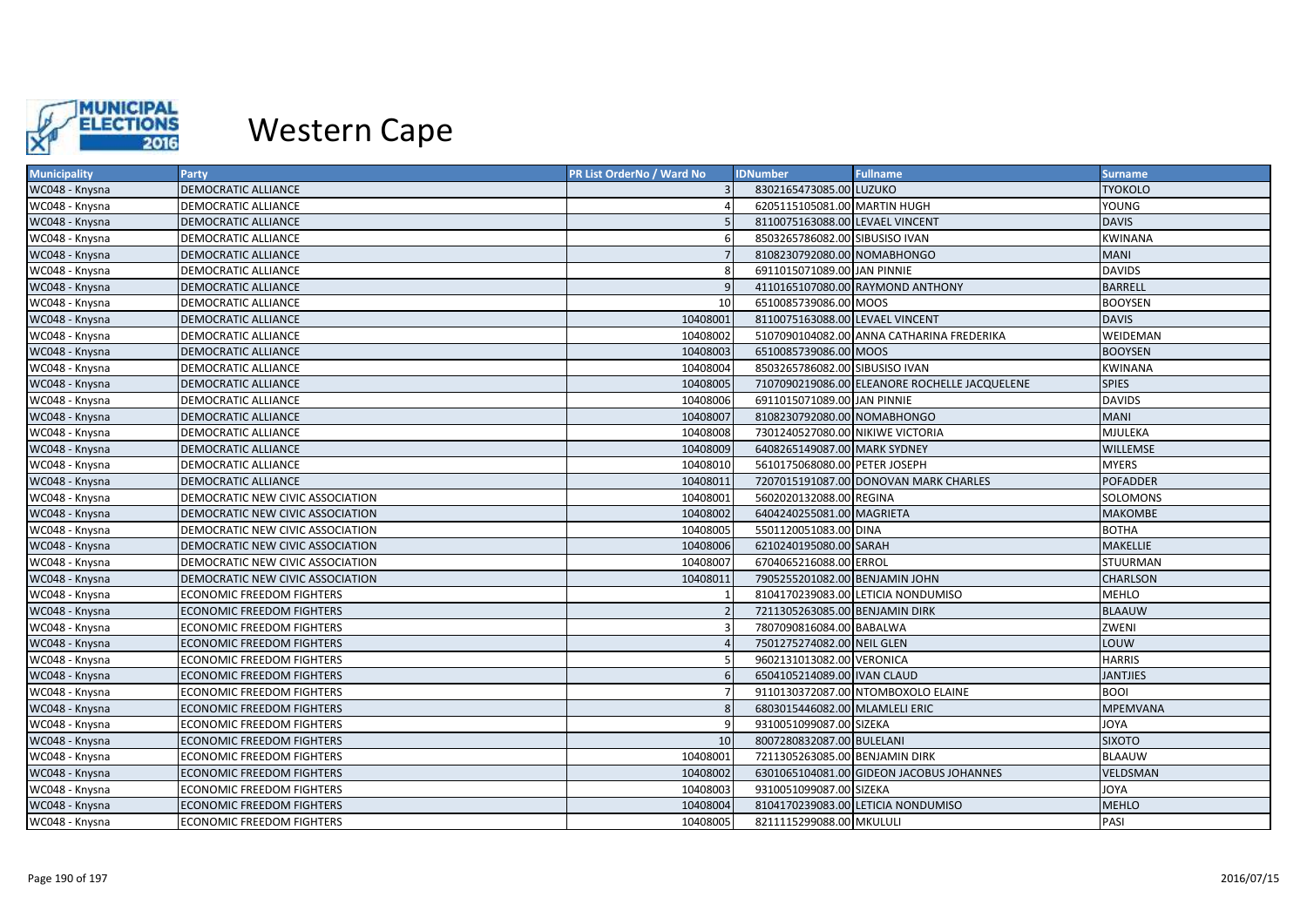

| <b>Municipality</b> | Party                                          | PR List OrderNo / Ward No | <b>IDNumber</b>                   | <b>Fullname</b>                                | <b>Surname</b>     |
|---------------------|------------------------------------------------|---------------------------|-----------------------------------|------------------------------------------------|--------------------|
| WC048 - Knysna      | <b>ECONOMIC FREEDOM FIGHTERS</b>               | 10408006                  | 7501275274082.00 NEIL GLEN        |                                                | LOUW               |
| WC048 - Knysna      | <b>ECONOMIC FREEDOM FIGHTERS</b>               | 10408007                  | 8207060859082.00 NOKUTHULA        |                                                | <b>VAZI-PETROS</b> |
| WC048 - Knysna      | <b>ECONOMIC FREEDOM FIGHTERS</b>               | 10408008                  | 8007280832087.00 BULELANI         |                                                | <b>SIXOTO</b>      |
| WC048 - Knysna      | <b>ECONOMIC FREEDOM FIGHTERS</b>               | 10408009                  | 9804010243083.00 SHE-MANE         |                                                | <b>BLAAUW</b>      |
| WC048 - Knysna      | <b>ECONOMIC FREEDOM FIGHTERS</b>               | 10408010                  | 7509111103084.00 AMANDA           |                                                | <b>NGAMNTWINI</b>  |
| WC048 - Knysna      | <b>ECONOMIC FREEDOM FIGHTERS</b>               | 10408011                  | 6504105214089.00 IVAN CLAUD       |                                                | <b>JANTJIES</b>    |
| WC048 - Knysna      | INDEPENDENT CANDIDATE                          | 10408001                  |                                   | 6901240368087.00 IRENE WILLEMINA JOSEPHINE     | <b>GROOTBOOM</b>   |
| WC048 - Knysna      | INDEPENDENT CANDIDATE                          | 10408004                  | 6002026438085.00 VELILE           |                                                | <b>WAXA</b>        |
| WC048 - Knysna      | INDEPENDENT CANDIDATE                          | 10408008                  | 9410185476084.00 ZWELETHU         |                                                | <b>DYONTA</b>      |
| WC048 - Knysna      | INDEPENDENT CANDIDATE                          | 10408010                  |                                   | 6408045032082.00 MARK DOMINIC WILLIAM PHETHEAN | <b>TAYLOR</b>      |
| WC048 - Knysna      | INDEPENDENT CIVIC ORGANISATION OF SOUTH AFRICA |                           | 6601295663081.00 ALLAN LESLEY     |                                                | <b>KOCK</b>        |
| WC048 - Knysna      | INDEPENDENT CIVIC ORGANISATION OF SOUTH AFRICA |                           | 6409045778088.00 BERNARD          |                                                | <b>JANTJIES</b>    |
| WC048 - Knysna      | INDEPENDENT CIVIC ORGANISATION OF SOUTH AFRICA |                           | 6511275191088.00 LIONELL MARTIN   |                                                | <b>CORNELIUS</b>   |
| WC048 - Knysna      | INDEPENDENT CIVIC ORGANISATION OF SOUTH AFRICA |                           | 7004030216084.00 AVRIL            |                                                | <b>TERBLANCHE</b>  |
| WC048 - Knysna      | INDEPENDENT CIVIC ORGANISATION OF SOUTH AFRICA |                           | 7704080179088.00 MECHEL CHANTEL   |                                                | <b>JEANETTE</b>    |
| WC048 - Knysna      | INDEPENDENT CIVIC ORGANISATION OF SOUTH AFRICA |                           | 6510030115085.00 FRANCINA         |                                                | <b>JANTJIES</b>    |
| WC048 - Knysna      | INDEPENDENT CIVIC ORGANISATION OF SOUTH AFRICA |                           | 7402285139086.00 CLIVE HERALD     |                                                | <b>WILSON</b>      |
| WC048 - Knysna      | INDEPENDENT CIVIC ORGANISATION OF SOUTH AFRICA |                           | 7008135202089.00 CLARENCE PATRICK |                                                | <b>CLOETE</b>      |
| WC048 - Knysna      | INDEPENDENT CIVIC ORGANISATION OF SOUTH AFRICA |                           | 5411105113082.00 JOHN-PIERRE      |                                                | <b>BOTHA</b>       |
| WC048 - Knysna      | INDEPENDENT CIVIC ORGANISATION OF SOUTH AFRICA | 10                        | 7006295281083.00 EDWIN JOHN       |                                                | <b>HETJIES</b>     |
| WC048 - Knysna      | INDEPENDENT CIVIC ORGANISATION OF SOUTH AFRICA | 11                        | 9103251023084.00 YASMYN NICOLE    |                                                | <b>SOLOMONS</b>    |
| WC048 - Knysna      | INDEPENDENT CIVIC ORGANISATION OF SOUTH AFRICA | 10408001                  | 6906130220082.00 MARTHA           |                                                | <b>PLAATJIES</b>   |
| WC048 - Knysna      | INDEPENDENT CIVIC ORGANISATION OF SOUTH AFRICA | 10408002                  | 6510030115085.00 FRANCINA         |                                                | <b>JANTJIES</b>    |
| WC048 - Knysna      | INDEPENDENT CIVIC ORGANISATION OF SOUTH AFRICA | 10408003                  | 7704080179088.00 MECHEL CHANTEL   |                                                | <b>JEANETTE</b>    |
| WC048 - Knysna      | INDEPENDENT CIVIC ORGANISATION OF SOUTH AFRICA | 10408004                  | 6601295663081.00 ALLAN LESLEY     |                                                | <b>KOCK</b>        |
| WC048 - Knysna      | INDEPENDENT CIVIC ORGANISATION OF SOUTH AFRICA | 10408005                  | 7402285139086.00 CLIVE HERALD     |                                                | <b>WILSON</b>      |
| WC048 - Knysna      | INDEPENDENT CIVIC ORGANISATION OF SOUTH AFRICA | 10408006                  | 6601295663081.00 ALLAN LESLEY     |                                                | <b>KOCK</b>        |
| WC048 - Knysna      | INDEPENDENT CIVIC ORGANISATION OF SOUTH AFRICA | 10408007                  | 6601295663081.00 ALLAN LESLEY     |                                                | <b>KOCK</b>        |
| WC048 - Knysna      | INDEPENDENT CIVIC ORGANISATION OF SOUTH AFRICA | 10408008                  | 5411105113082.00 JOHN-PIERRE      |                                                | <b>BOTHA</b>       |
| WC048 - Knysna      | INDEPENDENT CIVIC ORGANISATION OF SOUTH AFRICA | 10408009                  | 6409045778088.00 BERNARD          |                                                | <b>JANTJIES</b>    |
| WC048 - Knysna      | INDEPENDENT CIVIC ORGANISATION OF SOUTH AFRICA | 10408010                  | 6409045778088.00 BERNARD          |                                                | <b>JANTJIES</b>    |
| WC048 - Knysna      | INDEPENDENT CIVIC ORGANISATION OF SOUTH AFRICA | 10408011                  | 6511275191088.00 LIONELL MARTIN   |                                                | <b>CORNELIUS</b>   |
| WC048 - Knysna      | <b>KNYSNA UNITY CONGRESS</b>                   |                           |                                   | 7006275550085.00 MONWABISI WELCOME             | SALAZE             |
| WC048 - Knysna      | <b>KNYSNA UNITY CONGRESS</b>                   |                           |                                   | 7810285504085.00 MANDLA GOODWISH               | <b>TYOLOLO</b>     |
| WC048 - Knysna      | <b>KNYSNA UNITY CONGRESS</b>                   |                           |                                   | 7211135758080.00 MANDLENKOSI VINCENT           | <b>GANA</b>        |
| WC048 - Knysna      | <b>KNYSNA UNITY CONGRESS</b>                   |                           |                                   | 5507180294083.00 THOBEKA ELIZABETH             | <b>DUNA</b>        |
| WC048 - Knysna      | KNYSNA UNITY CONGRESS                          |                           | 5911300195081.00 SANDRA           |                                                | <b>VERMAAK</b>     |
| WC048 - Knysna      | KNYSNA UNITY CONGRESS                          |                           |                                   | 8401245423084.00 SIYABULELA PATHWELL           | <b>KOLANISI</b>    |
| WC048 - Knysna      | KNYSNA UNITY CONGRESS                          |                           | 5511070539086.00 BUYISWA MARY     |                                                | SIGCU              |
| WC048 - Knysna      | <b>KNYSNA UNITY CONGRESS</b>                   | 8                         | 8202140590088.00 VUYISEKA         |                                                | <b>TEYISE</b>      |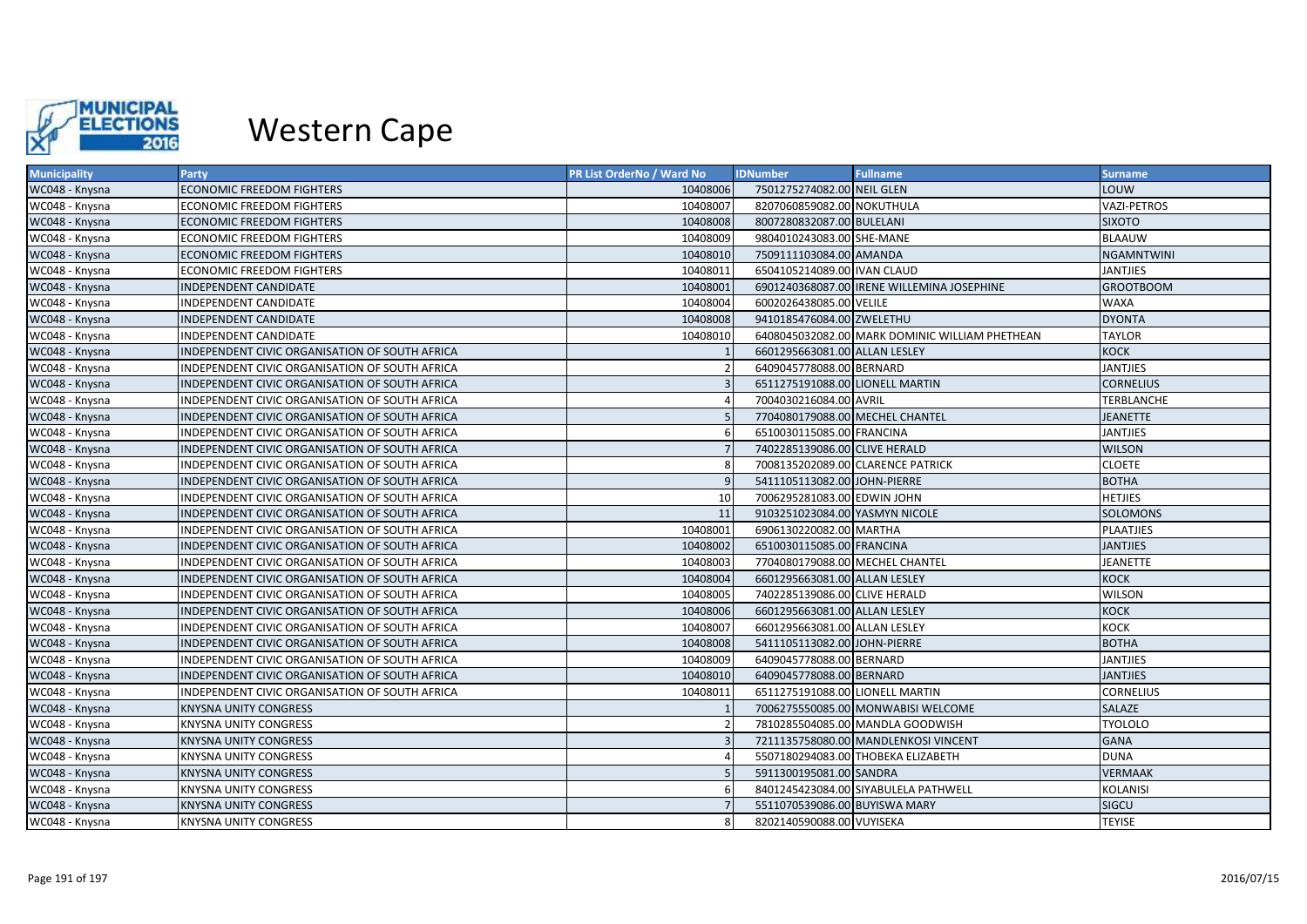

| <b>Municipality</b> | Party                                      | <b>PR List OrderNo / Ward No</b> | <b>IDNumber</b>                   | <b>Fullname</b>                      | <b>Surname</b>      |
|---------------------|--------------------------------------------|----------------------------------|-----------------------------------|--------------------------------------|---------------------|
| WC048 - Knysna      | <b>KNYSNA UNITY CONGRESS</b>               | $\mathbf{q}$                     | 8401012347086.00 LIMISA           |                                      | <b>MANGOLOTI</b>    |
| WC048 - Knysna      | <b>KNYSNA UNITY CONGRESS</b>               | 10                               | 7910235596080.00 DALUXOLO         |                                      | <b>BHOKILE</b>      |
| WC048 - Knysna      | <b>KNYSNA UNITY CONGRESS</b>               | 10408002                         |                                   | 7808115367087.00 NKULULEKO JOSEPH    | <b>TSOTSA</b>       |
| WC048 - Knysna      | KNYSNA UNITY CONGRESS                      | 10408003                         |                                   | 7802265635088.00 SAKHIWO VINCENT     | MALAHLANA           |
| WC048 - Knysna      | <b>KNYSNA UNITY CONGRESS</b>               | 10408004                         |                                   | 5507180294083.00 THOBEKA ELIZABETH   | <b>DUNA</b>         |
| WC048 - Knysna      | KNYSNA UNITY CONGRESS                      | 10408005                         | 6111100098085.00 TERSIA           |                                      | <b>TROLLOPE</b>     |
| WC048 - Knysna      | KNYSNA UNITY CONGRESS                      | 10408006                         | 5911300195081.00 SANDRA           |                                      | <b>VERMAAK</b>      |
| WC048 - Knysna      | KNYSNA UNITY CONGRESS                      | 10408007                         |                                   | 7810285504085.00 MANDLA GOODWISH     | <b>TYOLOLO</b>      |
| WC048 - Knysna      | KNYSNA UNITY CONGRESS                      | 10408008                         |                                   | 7211135758080.00 MANDLENKOSI VINCENT | <b>GANA</b>         |
| WC048 - Knysna      | KNYSNA UNITY CONGRESS                      | 10408009                         | 6111100098085.00 TERSIA           |                                      | <b>TROLLOPE</b>     |
| WC048 - Knysna      | <b>KNYSNA UNITY CONGRESS</b>               | 10408011                         | 5911300195081.00 SANDRA           |                                      | <b>VERMAAK</b>      |
| WC048 - Knysna      | PLAASLIKE BESORGDE INWONERS                |                                  | 7010051003087.00 JUNE             |                                      | <b>PRINS</b>        |
| WC048 - Knysna      | PLAASLIKE BESORGDE INWONERS                |                                  | 7905255201082.00 BENJAMIN JOHN    |                                      | <b>CHARLSON</b>     |
| WC048 - Knysna      | PLAASLIKE BESORGDE INWONERS                | 10408001                         | 6404240255081.00 MAGRIETA         |                                      | <b>MAKOMBE</b>      |
| WC048 - Knysna      | PLAASLIKE BESORGDE INWONERS                | 10408002                         | 5602020132088.00 REGINA           |                                      | <b>SOLOMONS</b>     |
| WC048 - Knysna      | PLAASLIKE BESORGDE INWONERS                | 10408005                         | 5501120051083.00 DINA             |                                      | <b>BOTHA</b>        |
| WC048 - Knysna      | PLAASLIKE BESORGDE INWONERS                | 10408006                         | 7010051003087.00 JUNE             |                                      | <b>PRINS</b>        |
| WC048 - Knysna      | PLAASLIKE BESORGDE INWONERS                | 10408011                         | 7905255201082.00 BENJAMIN JOHN    |                                      | <b>CHARLSON</b>     |
| WC048 - Knysna      | <b>SOUTH AFRICA CIVICS</b>                 |                                  | 8212185135087.00 GERRIT           |                                      | <b>BOER</b>         |
| WC048 - Knysna      | <b>SOUTH AFRICA CIVICS</b>                 |                                  | 8901090275083.00 UNITY NADENE     |                                      | <b>MOLLIGAN</b>     |
| WC048 - Knysna      | SOUTH AFRICA CIVICS                        | 10408001                         | 8212185135087.00 GERRIT           |                                      | <b>BOER</b>         |
| WC048 - Knysna      | SOUTH AFRICAN RELIGIOUS CIVIC ORGANISATION |                                  | 6711295089086.00 CLIVE GLINNE     |                                      | <b>HASLEY</b>       |
| WC048 - Knysna      | SOUTH AFRICAN RELIGIOUS CIVIC ORGANISATION |                                  | 7412035248087.00 SEDRICK          |                                      | PETERSEN            |
| WC048 - Knysna      | SOUTH AFRICAN RELIGIOUS CIVIC ORGANISATION |                                  |                                   | 6905260200088.00 CAROLINE VERONICA   | <b>HASLEY</b>       |
| WC048 - Knysna      | SOUTH AFRICAN RELIGIOUS CIVIC ORGANISATION |                                  | 8309110211080.00 LIESEL HENRIETTA |                                      | <b>WAGNER</b>       |
| WC048 - Knysna      | SOUTH AFRICAN RELIGIOUS CIVIC ORGANISATION |                                  |                                   | 8209290224087.00 BEVERLEY CHARMAINE  | <b>WILLIAMS</b>     |
| WC048 - Knysna      | SOUTH AFRICAN RELIGIOUS CIVIC ORGANISATION | 10408001                         | 7412035248087.00 SEDRICK          |                                      | <b>PETERSEN</b>     |
| WC048 - Knysna      | SOUTH AFRICAN RELIGIOUS CIVIC ORGANISATION | 10408002                         | 6711295089086.00 CLIVE GLINNE     |                                      | <b>HASLEY</b>       |
| WC048 - Knysna      | <b>UBUNTU PARTY</b>                        |                                  | 6008050262085.00 SUSAN KIM        |                                      | <b>RYAN</b>         |
| WC048 - Knysna      | <b>UBUNTU PARTY</b>                        |                                  |                                   | 6503150748082.00 LINDISWA PAMELLA    | <b>MAMASE</b>       |
| WC048 - Knysna      | <b>UBUNTU PARTY</b>                        |                                  | 8104030243085.00 MICHELLE LEIGH   |                                      | <b>MC DONALD</b>    |
| WC048 - Knysna      | <b>UBUNTU PARTY</b>                        | 10408001                         | 8302080312087.00 ALEXIS           |                                      | <b>GRONUM</b>       |
| WC048 - Knysna      | <b>UBUNTU PARTY</b>                        | 10408002                         | 6902225013086.00 ANDRE            |                                      | <b>VAN DER HOEF</b> |
| WC048 - Knysna      | <b>UBUNTU PARTY</b>                        | 10408003                         | 5804045160082.00 BRUCE DERMOT     |                                      | <b>BOTHA</b>        |
| WC048 - Knysna      | <b>UBUNTU PARTY</b>                        | 10408004                         |                                   | 8909250094087.00 CARMEN WILHELMINA   | <b>VAN DER HOEF</b> |
| WC048 - Knysna      | <b>UBUNTU PARTY</b>                        | 10408005                         | 8309205306084.00 CRAIG MARK       |                                      | <b>ROBISON</b>      |
| WC048 - Knysna      | <b>UBUNTU PARTY</b>                        | 10408006                         | 6511130149081.00 DEBBY            |                                      | SANI                |
| WC048 - Knysna      | <b>UBUNTU PARTY</b>                        | 10408007                         |                                   | 6503150748082.00 LINDISWA PAMELLA    | <b>MAMASE</b>       |
| WC048 - Knysna      | <b>UBUNTU PARTY</b>                        | 10408008                         | 8104030243085.00 MICHELLE LEIGH   |                                      | MC DONALD           |
| WC048 - Knysna      | <b>UBUNTU PARTY</b>                        | 10408009                         | 4802165031084.00 NORMAN PAUL      |                                      | <b>DITTBERNER</b>   |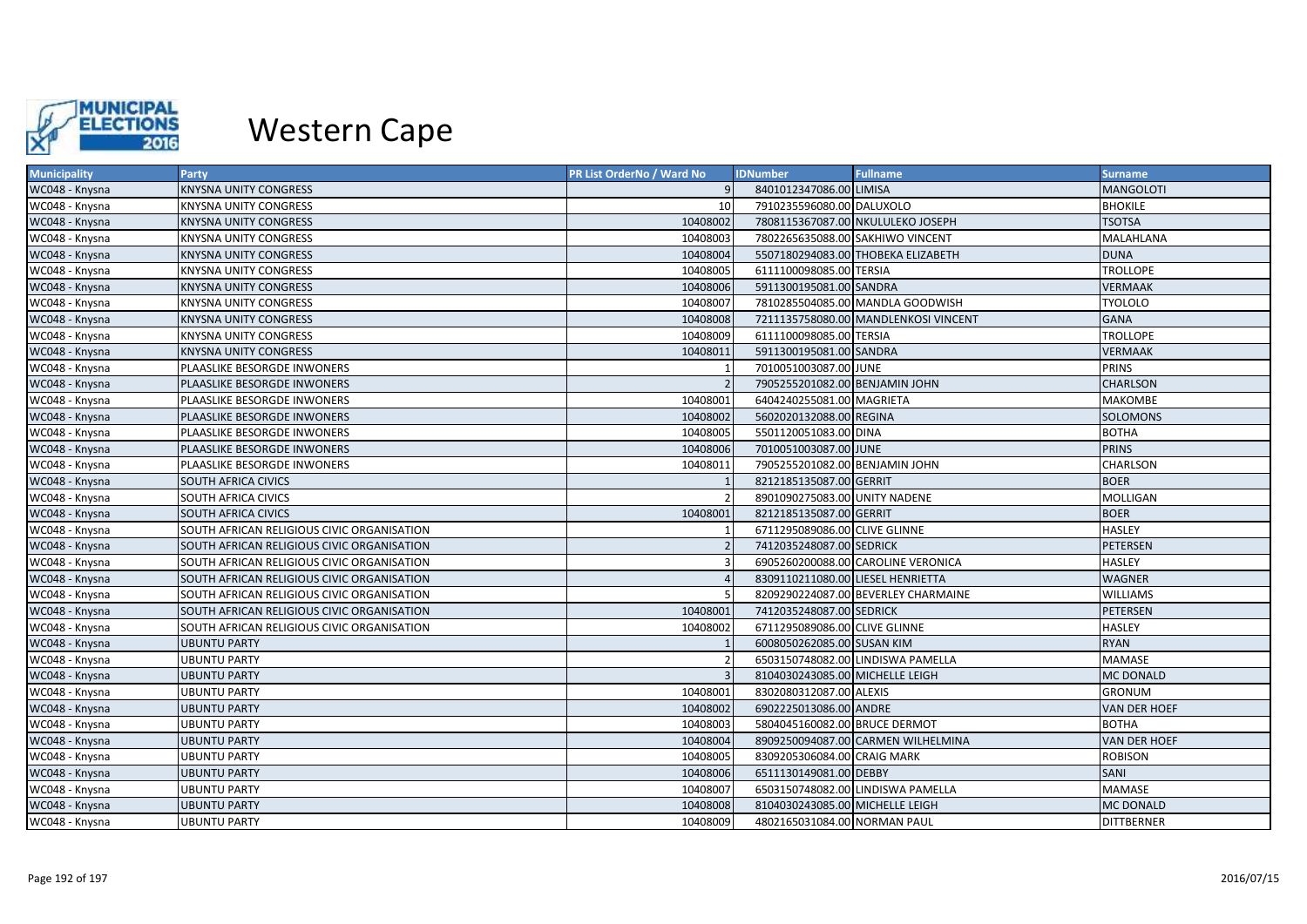

| <b>Municipality</b> | Party                            | PR List OrderNo / Ward No | <b>IDNumber</b>                  | <b>Fullname</b>                          | <b>Surname</b>            |
|---------------------|----------------------------------|---------------------------|----------------------------------|------------------------------------------|---------------------------|
| WC048 - Knysna      | <b>UBUNTU PARTY</b>              | 10408010                  | 6407235149086.00 PAUL JOHN       |                                          | <b>ZEMAN</b>              |
| WC048 - Knysna      | <b>UBUNTU PARTY</b>              | 10408011                  | 6008050262085.00 SUSAN KIM       |                                          | <b>RYAN</b>               |
| WC048 - Knysna      | <b>VRYHEIDSFRONT PLUS</b>        |                           | 6512020159081.00 JACQUELINE      |                                          | <b>DU TOIT</b>            |
| WC048 - Knysna      | VRYHEIDSFRONT PLUS               | 10408001                  | 6502175190080.00 JONAVIN         |                                          | LAWRENCE                  |
| WC048 - Knysna      | <b>VRYHEIDSFRONT PLUS</b>        | 10408002                  | 3701195006085.00 BURGERT LEON    |                                          | <b>NAUDE</b>              |
| WC048 - Knysna      | <b>VRYHEIDSFRONT PLUS</b>        | 10408003                  | 6810010856082.00 RUTH            |                                          | <b>CHRISTIANS</b>         |
| WC048 - Knysna      | <b>VRYHEIDSFRONT PLUS</b>        | 10408004                  | 6512020159081.00 JACQUELINE      |                                          | <b>DU TOIT</b>            |
| WC048 - Knysna      | <b>VRYHEIDSFRONT PLUS</b>        | 10408005                  | 6502175190080.00 JONAVIN         |                                          | LAWRENCE                  |
| WC048 - Knysna      | VRYHEIDSFRONT PLUS               | 10408006                  | 6502175190080.00 JONAVIN         |                                          | <b>LAWRENCE</b>           |
| WC048 - Knysna      | <b>VRYHEIDSFRONT PLUS</b>        | 10408007                  | 3701195006085.00 BURGERT LEON    |                                          | <b>NAUDE</b>              |
| WC048 - Knysna      | <b>VRYHEIDSFRONT PLUS</b>        | 10408008                  | 6810010856082.00 RUTH            |                                          | <b>CHRISTIANS</b>         |
| WC048 - Knysna      | <b>VRYHEIDSFRONT PLUS</b>        | 10408009                  | 6512020159081.00 JACQUELINE      |                                          | <b>DU TOIT</b>            |
| WC048 - Knysna      | <b>VRYHEIDSFRONT PLUS</b>        | 10408010                  | 6512020159081.00 JACQUELINE      |                                          | <b>DU TOIT</b>            |
| WC048 - Knysna      | <b>VRYHEIDSFRONT PLUS</b>        | 10408011                  | 6810010856082.00 RUTH            |                                          | <b>CHRISTIANS</b>         |
| WC051 - Laingsburg  | AFRICAN NATIONAL CONGRESS        |                           | 7006010107084.00 IRENE           |                                          | <b>BROWN</b>              |
| WC051 - Laingsburg  | AFRICAN NATIONAL CONGRESS        |                           | 7209175842087.00 BENJAMIN ANDILE |                                          | <b>KLEINBOOI</b>          |
| WC051 - Laingsburg  | AFRICAN NATIONAL CONGRESS        |                           | 5801120033085.00 MAGGIE          |                                          | <b>BOBBEJEE</b>           |
| WC051 - Laingsburg  | AFRICAN NATIONAL CONGRESS        | 10501001                  | 6410250856080.00 MIETJIE         |                                          | <b>DANIELS</b>            |
| WC051 - Laingsburg  | AFRICAN NATIONAL CONGRESS        | 10501002                  | 7711185102089.00 JEROME LOUIS    |                                          | <b>WYLBACH</b>            |
| WC051 - Laingsburg  | AFRICAN NATIONAL CONGRESS        | 10501003                  | 7006010107084.00 IRENE           |                                          | <b>BROWN</b>              |
| WC051 - Laingsburg  | AFRICAN NATIONAL CONGRESS        | 10501004                  | 4808065564082.00 MICKE           |                                          | GOUWS                     |
| WC051 - Laingsburg  | CONGRESS OF THE PEOPLE           |                           | 7109215373087.00 HENRY GERRIT    |                                          | <b>HORN</b>               |
| WC051 - Laingsburg  | CONGRESS OF THE PEOPLE           | 10501001                  | 7102155138081.00 JOHANNES        |                                          | <b>VAN DER WESTHUIZEN</b> |
| WC051 - Laingsburg  | CONGRESS OF THE PEOPLE           | 10501002                  | 8709100211083.00 JACOMYN         |                                          | <b>JANSEN</b>             |
| WC051 - Laingsburg  | CONGRESS OF THE PEOPLE           | 10501004                  | 7109215373087.00 HENRY GERRIT    |                                          | <b>HORN</b>               |
| WC051 - Laingsburg  | DEMOCRATIC ALLIANCE              |                           | 6211095130081.00 BERTIE JOHAN    |                                          | VAN AS                    |
| WC051 - Laingsburg  | DEMOCRATIC ALLIANCE              |                           |                                  | 5305105031080.00 WILHELM DU PLESSIS      | <b>THERON</b>             |
| WC051 - Laingsburg  | <b>DEMOCRATIC ALLIANCE</b>       |                           | 6905150163081.00 KATRINA         |                                          | <b>MC KEET</b>            |
| WC051 - Laingsburg  | <b>DEMOCRATIC ALLIANCE</b>       |                           |                                  | 8804025028082.00 ALZANDO VIANCO ASHWILLE | VAN AS                    |
| WC051 - Laingsburg  | DEMOCRATIC ALLIANCE              |                           | 6612120999087.00 ELIZABETH       |                                          | <b>FISHER</b>             |
| WC051 - Laingsburg  | DEMOCRATIC ALLIANCE              | 10501001                  | 6211095130081.00 BERTIE JOHAN    |                                          | VAN AS                    |
| WC051 - Laingsburg  | DEMOCRATIC ALLIANCE              | 10501002                  |                                  | 5305105031080.00 WILHELM DU PLESSIS      | <b>THERON</b>             |
| WC051 - Laingsburg  | <b>DEMOCRATIC ALLIANCE</b>       | 10501003                  | 8603080118089.00 LINDI           |                                          | <b>POTGIETER</b>          |
| WC051 - Laingsburg  | DEMOCRATIC ALLIANCE              | 10501004                  |                                  | 8804025028082.00 ALZANDO VIANCO ASHWILLE | VAN AS                    |
| WC051 - Laingsburg  | <b>ECONOMIC FREEDOM FIGHTERS</b> |                           | 7308165015082.00 JOHN EDMUND     |                                          | <b>VAN DER WESTHUIZEN</b> |
| WC051 - Laingsburg  | <b>ECONOMIC FREEDOM FIGHTERS</b> |                           | 8301230301081.00 ELIZABETH       |                                          | <b>SNYDERS</b>            |
| WC051 - Laingsburg  | <b>ECONOMIC FREEDOM FIGHTERS</b> |                           |                                  | 9602235291089.00 COURTNEY MORNÉ          | <b>HERMANUS</b>           |
| WC051 - Laingsburg  | <b>ECONOMIC FREEDOM FIGHTERS</b> |                           |                                  | 8704185051082.00 JOSEF JISREËL DIVAN     | <b>VAN WYK</b>            |
| WC051 - Laingsburg  | <b>ECONOMIC FREEDOM FIGHTERS</b> | 10501001                  |                                  | 8704185051082.00 JOSEF JISREEL DIVAN     | <b>VAN WYK</b>            |
| WC051 - Laingsburg  | <b>ECONOMIC FREEDOM FIGHTERS</b> | 10501002                  | 8301230301081.00 ELIZABETH       |                                          | <b>SNYDERS</b>            |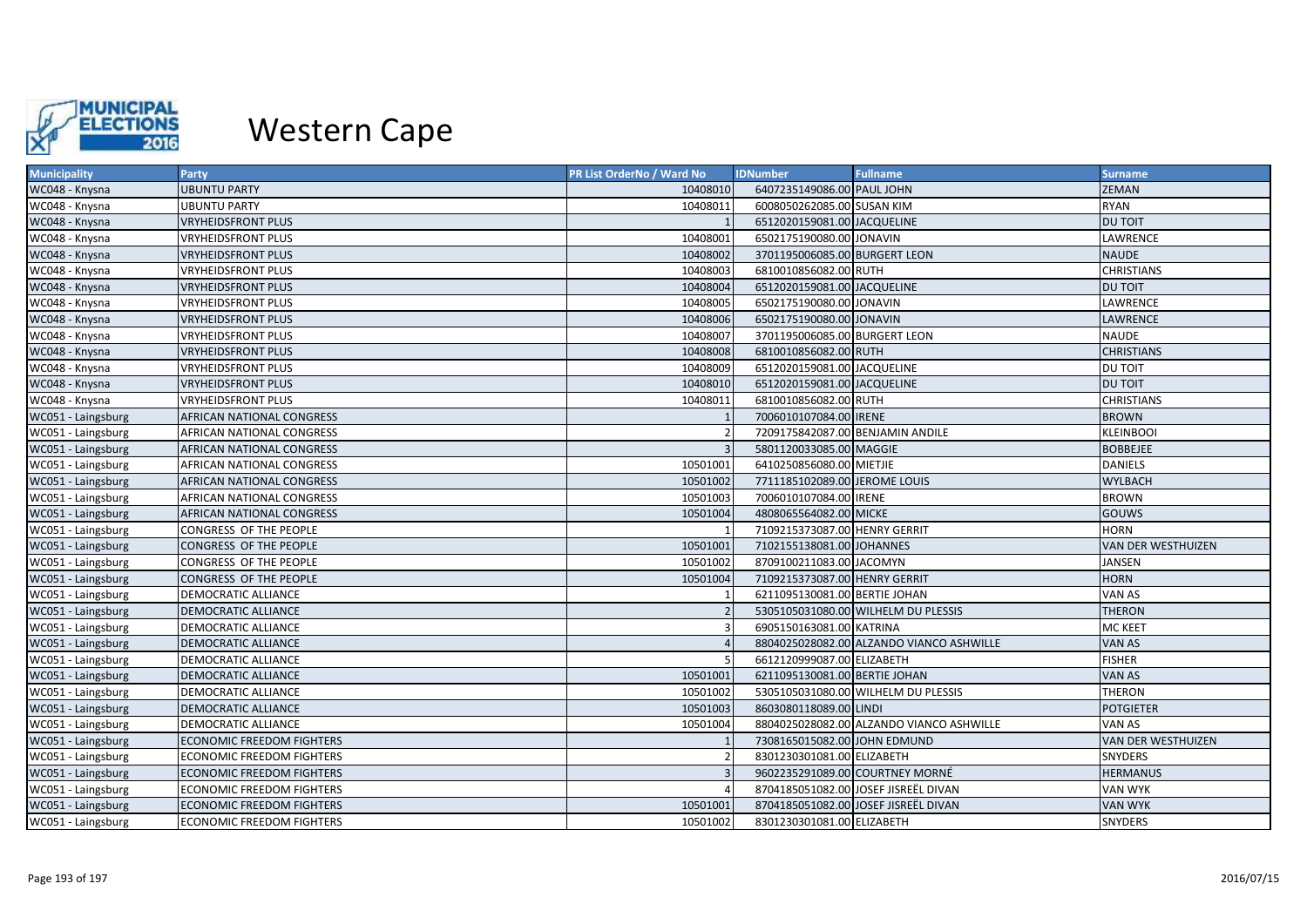

| <b>Municipality</b>   | Party                                          | <b>PR List OrderNo / Ward No</b> | <b>IDNumber</b>                 | <b>Fullname</b>                     | <b>Surname</b>     |
|-----------------------|------------------------------------------------|----------------------------------|---------------------------------|-------------------------------------|--------------------|
| WC051 - Laingsburg    | <b>ECONOMIC FREEDOM FIGHTERS</b>               | 10501003                         |                                 | 9602235291089.00 COURTNEY MORNÉ     | <b>HERMANUS</b>    |
| WC051 - Laingsburg    | <b>ECONOMIC FREEDOM FIGHTERS</b>               | 10501004                         | 7308165015082.00 JOHN EDMUND    |                                     | VAN DER WESTHUIZEN |
| WC051 - Laingsburg    | INDEPENDENT CANDIDATE                          | 10501004                         | 7402195076089.00 MITCHELL JOHN  |                                     | <b>SMITH</b>       |
| WC051 - Laingsburg    | KAROO ONTWIKKELINGS PARTY                      |                                  |                                 | 8302155217088.00 AUBREY ABRAHAM     | <b>MARTHINUS</b>   |
| WC051 - Laingsburg    | KAROO ONTWIKKELINGS PARTY                      | 10501002                         |                                 | 7205015021080.00 JOHANNES JACOBUS   | <b>MIENIES</b>     |
| WC051 - Laingsburg    | <b>KAROO ONTWIKKELINGS PARTY</b>               | 10501003                         |                                 | 8601155253088.00 RICARDO MAURITIUS  | LOUW               |
| WC051 - Laingsburg    | <b>KAROO ONTWIKKELINGS PARTY</b>               | 10501004                         | 7109275062083.00 JOHNY REGINALD |                                     | <b>OLIFANT</b>     |
| WC052 - Prince Albert | AFRICAN NATIONAL CONGRESS                      |                                  | 6308130086086.00 SUZANNE        |                                     | PIEDT              |
| WC052 - Prince Albert | AFRICAN NATIONAL CONGRESS                      |                                  | 7411135055087.00 ARTHUR JEROME  |                                     | <b>WILDSKUT</b>    |
| WC052 - Prince Albert | AFRICAN NATIONAL CONGRESS                      |                                  | 4903250589083.00 MAGDALENA      |                                     | BENJAMIN           |
| WC052 - Prince Albert | AFRICAN NATIONAL CONGRESS                      |                                  | 7311285046086.00 APRIL          |                                     | PIENAAR            |
| WC052 - Prince Albert | AFRICAN NATIONAL CONGRESS                      | 10502001                         | 6109170100088.00 ELSABÉ         |                                     | <b>MAANS</b>       |
| WC052 - Prince Albert | AFRICAN NATIONAL CONGRESS                      | 10502002                         | 7311285046086.00 APRIL          |                                     | PIENAAR            |
| WC052 - Prince Albert | AFRICAN NATIONAL CONGRESS                      | 10502003                         | 6804190253087.00 BEAUTY         |                                     | PAULSEN            |
| WC052 - Prince Albert | AFRICAN NATIONAL CONGRESS                      | 10502004                         | 6404135192084.00 JAN            |                                     | LOFF               |
| WC052 - Prince Albert | DEMOCRATIC ALLIANCE                            |                                  | 7409195064080.00 STOFFEL        |                                     | <b>BOTES</b>       |
| WC052 - Prince Albert | <b>DEMOCRATIC ALLIANCE</b>                     |                                  | 5503045103080.00 LOUIS JACOBUS  |                                     | <b>BOTHA</b>       |
| WC052 - Prince Albert | <b>DEMOCRATIC ALLIANCE</b>                     |                                  | 6709260507082.00 CATHERINE      |                                     | <b>STEYN</b>       |
| WC052 - Prince Albert | <b>DEMOCRATIC ALLIANCE</b>                     |                                  |                                 | 7205095079081.00 ARNOLD JONATHAN    | <b>MACKAY</b>      |
| WC052 - Prince Albert | DEMOCRATIC ALLIANCE                            | 10502001                         | 6709260507082.00 CATHERINE      |                                     | <b>STEYN</b>       |
| WC052 - Prince Albert | DEMOCRATIC ALLIANCE                            | 10502002                         | 6009020078080.00 LINDA KATHRYN  |                                     | <b>JAQUET</b>      |
| WC052 - Prince Albert | DEMOCRATIC ALLIANCE                            | 10502003                         |                                 | 7205095079081.00 ARNOLD JONATHAN    | <b>MACKAY</b>      |
| WC052 - Prince Albert | <b>DEMOCRATIC ALLIANCE</b>                     | 10502004                         | 5509270146082.00 DULCIE PAMELA  |                                     | <b>CLAASSEN</b>    |
| WC052 - Prince Albert | <b>ECONOMIC FREEDOM FIGHTERS</b>               |                                  |                                 | 6408315051085.00 CHRISTIAAN JACOBUS | CAROLISSEN         |
| WC052 - Prince Albert | <b>ECONOMIC FREEDOM FIGHTERS</b>               |                                  | 6508240116083.00 CATHERINA      |                                     | <b>GOLIATH</b>     |
| WC052 - Prince Albert | <b>ECONOMIC FREEDOM FIGHTERS</b>               |                                  | 6909075531083.00 SAMUEL         |                                     | <b>GOLIATH</b>     |
| WC052 - Prince Albert | <b>ECONOMIC FREEDOM FIGHTERS</b>               |                                  |                                 | 9206200170086.00 CHRISTELLA NATASHA | PIENAAR            |
| WC052 - Prince Albert | <b>ECONOMIC FREEDOM FIGHTERS</b>               | 10502001                         |                                 | 9206200170086.00 CHRISTELLA NATASHA | PIENAAR            |
| WC052 - Prince Albert | <b>ECONOMIC FREEDOM FIGHTERS</b>               | 10502002                         | 6909075531083.00 SAMUEL         |                                     | <b>GOLIATH</b>     |
| WC052 - Prince Albert | <b>ECONOMIC FREEDOM FIGHTERS</b>               | 10502003                         |                                 | 6408315051085.00 CHRISTIAAN JACOBUS | CAROLISSEN         |
| WC052 - Prince Albert | <b>ECONOMIC FREEDOM FIGHTERS</b>               | 10502004                         | 6508240116083.00 CATHERINA      |                                     | <b>GOLIATH</b>     |
| WC052 - Prince Albert | INDEPENDENT CIVIC ORGANISATION OF SOUTH AFRICA |                                  | 6306165217089.00 CHARLES        |                                     | <b>ARRIES</b>      |
| WC052 - Prince Albert | INDEPENDENT CIVIC ORGANISATION OF SOUTH AFRICA |                                  | 8705185199086.00 LERAY          |                                     | <b>COETZEE</b>     |
| WC052 - Prince Albert | INDEPENDENT CIVIC ORGANISATION OF SOUTH AFRICA | 10502001                         | 7306255172086.00 JACOBUS PETRUS |                                     | <b>GOLIATH</b>     |
| WC052 - Prince Albert | INDEPENDENT CIVIC ORGANISATION OF SOUTH AFRICA | 10502002                         | 6306165217089.00 CHARLES        |                                     | <b>ARRIES</b>      |
| WC052 - Prince Albert | INDEPENDENT CIVIC ORGANISATION OF SOUTH AFRICA | 10502003                         | 6306165217089.00 CHARLES        |                                     | <b>ARRIES</b>      |
| WC052 - Prince Albert | INDEPENDENT CIVIC ORGANISATION OF SOUTH AFRICA | 10502004                         | 6306165217089.00 CHARLES        |                                     | <b>ARRIES</b>      |
| WC052 - Prince Albert | KAROO GEMEENSKAP PARTY                         |                                  | 6906015261086.00 ISAK JAKOBUS   |                                     | WINDVOGEL          |
| WC052 - Prince Albert | KAROO GEMEENSKAP PARTY                         |                                  | 8009105178084.00 JOHNNY PETER   |                                     | WINDVOGEL          |
| WC052 - Prince Albert | KAROO GEMEENSKAP PARTY                         |                                  |                                 | 6809170126088.00 LORRAINE RONELLE   | <b>KLINK</b>       |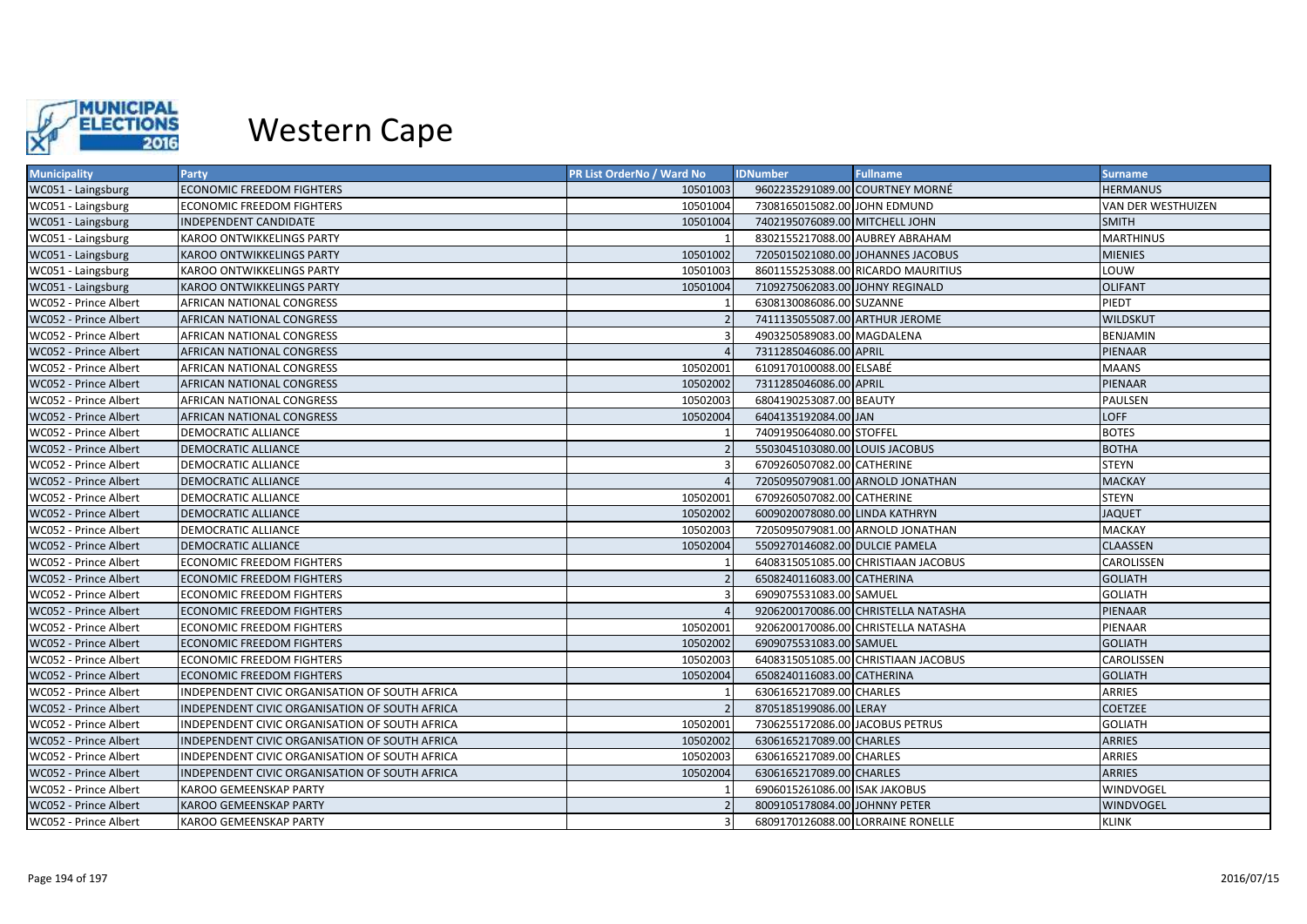

| <b>Municipality</b>   | <b>Party</b>                  | <b>PR List OrderNo / Ward No</b> | <b>IDNumber</b>                  | <b>Fullname</b>                       | <b>Surname</b>   |
|-----------------------|-------------------------------|----------------------------------|----------------------------------|---------------------------------------|------------------|
| WC052 - Prince Albert | <b>KAROO GEMEENSKAP PARTY</b> |                                  | 8011010146081.00 WILHELMINA      |                                       | <b>JOHANNES</b>  |
| WC052 - Prince Albert | <b>KAROO GEMEENSKAP PARTY</b> |                                  | 7005145234086.00 GOLIAT          |                                       | LOTTERING        |
| WC052 - Prince Albert | <b>KAROO GEMEENSKAP PARTY</b> | 6                                |                                  | 7207230154084.00 MAGRIETHA DOROTHEA   | <b>JAFTHA</b>    |
| WC052 - Prince Albert | KAROO GEMEENSKAP PARTY        | 10502001                         |                                  | 6809170126088.00 LORRAINE RONELLE     | <b>KLINK</b>     |
| WC052 - Prince Albert | <b>KAROO GEMEENSKAP PARTY</b> | 10502002                         | 9103190163082.00 ROLENE FIONA    |                                       | <b>KAMMIES</b>   |
| WC052 - Prince Albert | <b>KAROO GEMEENSKAP PARTY</b> | 10502003                         | 7005145234086.00 GOLIAT          |                                       | <b>LOTTERING</b> |
| WC052 - Prince Albert | <b>KAROO GEMEENSKAP PARTY</b> | 10502004                         |                                  | 7207230154084.00 MAGRIETHA DOROTHEA   | <b>JAFTHA</b>    |
| WC052 - Prince Albert | <b>VRYHEIDSFRONT PLUS</b>     |                                  |                                  | 6312175036089.00 THOMAS JOHANNES      | <b>GOOSEN</b>    |
| WC052 - Prince Albert | <b>VRYHEIDSFRONT PLUS</b>     | 10502001                         |                                  | 6312175036089.00 THOMAS JOHANNES      | <b>GOOSEN</b>    |
| WC052 - Prince Albert | <b>VRYHEIDSFRONT PLUS</b>     | 10502002                         |                                  | 6312175036089.00 THOMAS JOHANNES      | <b>GOOSEN</b>    |
| WC052 - Prince Albert | <b>VRYHEIDSFRONT PLUS</b>     | 10502003                         |                                  | 6312175036089.00 THOMAS JOHANNES      | <b>GOOSEN</b>    |
| WC052 - Prince Albert | <b>VRYHEIDSFRONT PLUS</b>     | 10502004                         |                                  | 6312175036089.00 THOMAS JOHANNES      | <b>GOOSEN</b>    |
| WC053 - Beaufort West | AFRICAN NATIONAL CONGRESS     |                                  |                                  | 9104255378086.00 ZUKILE JEROME DORIAN | LAMBERT          |
| WC053 - Beaufort West | AFRICAN NATIONAL CONGRESS     |                                  | 5809150756087.00 EVELINE         |                                       | <b>LAWRENCE</b>  |
| WC053 - Beaufort West | AFRICAN NATIONAL CONGRESS     |                                  |                                  | 6003275189080.00 HENDRIK TRUMAN       | <b>PRINCE</b>    |
| WC053 - Beaufort West | AFRICAN NATIONAL CONGRESS     |                                  | 6212040141082.00 JULIET          |                                       | <b>JONAS</b>     |
| WC053 - Beaufort West | AFRICAN NATIONAL CONGRESS     |                                  | 6612240164083.00 LATITIA         |                                       | <b>DEYCE</b>     |
| WC053 - Beaufort West | AFRICAN NATIONAL CONGRESS     |                                  | 8204105223085.00 WELLINGTON      |                                       | <b>HUGO</b>      |
| WC053 - Beaufort West | AFRICAN NATIONAL CONGRESS     | 10503001                         | 6612240164083.00 LATITIA         |                                       | <b>DEYCE</b>     |
| WC053 - Beaufort West | AFRICAN NATIONAL CONGRESS     | 10503002                         | 7901205079082.00 DENVOR WILFRED  |                                       | SAMPIE           |
| WC053 - Beaufort West | AFRICAN NATIONAL CONGRESS     | 10503003                         | 6409060088082.00 PATRICIA        |                                       | <b>WILLIAMS</b>  |
| WC053 - Beaufort West | AFRICAN NATIONAL CONGRESS     | 10503004                         | 6205095805080.00 SINKI MICHAEL   |                                       | <b>MOTSOANE</b>  |
| WC053 - Beaufort West | AFRICAN NATIONAL CONGRESS     | 10503005                         | 7101125563089.00 MCEBISI ANTHONY |                                       | <b>KILANI</b>    |
| WC053 - Beaufort West | AFRICAN NATIONAL CONGRESS     | 10503006                         | 7104095118082.00 GODFREY PETER   |                                       | ADOLPH           |
| WC053 - Beaufort West | AFRICAN NATIONAL CONGRESS     | 10503007                         | 7108085676082.00 STANLEY         |                                       | <b>NKANYEZI</b>  |
| WC053 - Beaufort West | CONGRESS OF THE PEOPLE        |                                  | 6810156073088.00 DANWELL         |                                       | <b>MC KENZIE</b> |
| WC053 - Beaufort West | CONGRESS OF THE PEOPLE        | 10503001                         | 6810156073088.00 DANWELL         |                                       | <b>MC KENZIE</b> |
| WC053 - Beaufort West | DEMOCRATIC ALLIANCE           |                                  | 6204085208082.00 KOOS            |                                       | <b>MALOOI</b>    |
| WC053 - Beaufort West | <b>DEMOCRATIC ALLIANCE</b>    |                                  |                                  | 4909180043083.00 ANNA MAGDALENA       | <b>SLABBERT</b>  |
| WC053 - Beaufort West | DEMOCRATIC ALLIANCE           |                                  |                                  | 6706165126083.00 ERNEST ALFRED JAN    | <b>BEYERS</b>    |
| WC053 - Beaufort West | <b>DEMOCRATIC ALLIANCE</b>    |                                  | 6608180161089.00 EUNA            |                                       | WENTZEL          |
| WC053 - Beaufort West | DEMOCRATIC ALLIANCE           |                                  | 6005115729082.00 SIMON BUTA      |                                       | <b>QWINA</b>     |
| WC053 - Beaufort West | <b>DEMOCRATIC ALLIANCE</b>    |                                  | 7907315597087.00 SCHAUN MICHELL  |                                       | <b>MEYERS</b>    |
| WC053 - Beaufort West | DEMOCRATIC ALLIANCE           |                                  |                                  | 6007300544086.00 THANDIWE MILDRED     | <b>DADAMO</b>    |
| WC053 - Beaufort West | <b>DEMOCRATIC ALLIANCE</b>    |                                  |                                  | 5609185233080.00 GERALD PETER JAMES   | <b>SIMON</b>     |
| WC053 - Beaufort West | DEMOCRATIC ALLIANCE           |                                  | 5402230031083.00 LENA            |                                       | <b>BASSON</b>    |
| WC053 - Beaufort West | <b>DEMOCRATIC ALLIANCE</b>    | 10                               | 6805305158087.00 OCTOBER         |                                       | <b>HAARVOOR</b>  |
| WC053 - Beaufort West | DEMOCRATIC ALLIANCE           | 10503001                         | 6805305158087.00 OCTOBER         |                                       | <b>HAARVOOR</b>  |
| WC053 - Beaufort West | <b>DEMOCRATIC ALLIANCE</b>    | 10503002                         | 5107300076088.00 KATE            |                                       | ALEXANDER        |
| WC053 - Beaufort West | <b>DEMOCRATIC ALLIANCE</b>    | 10503003                         | 5402230031083.00 LENA            |                                       | <b>BASSON</b>    |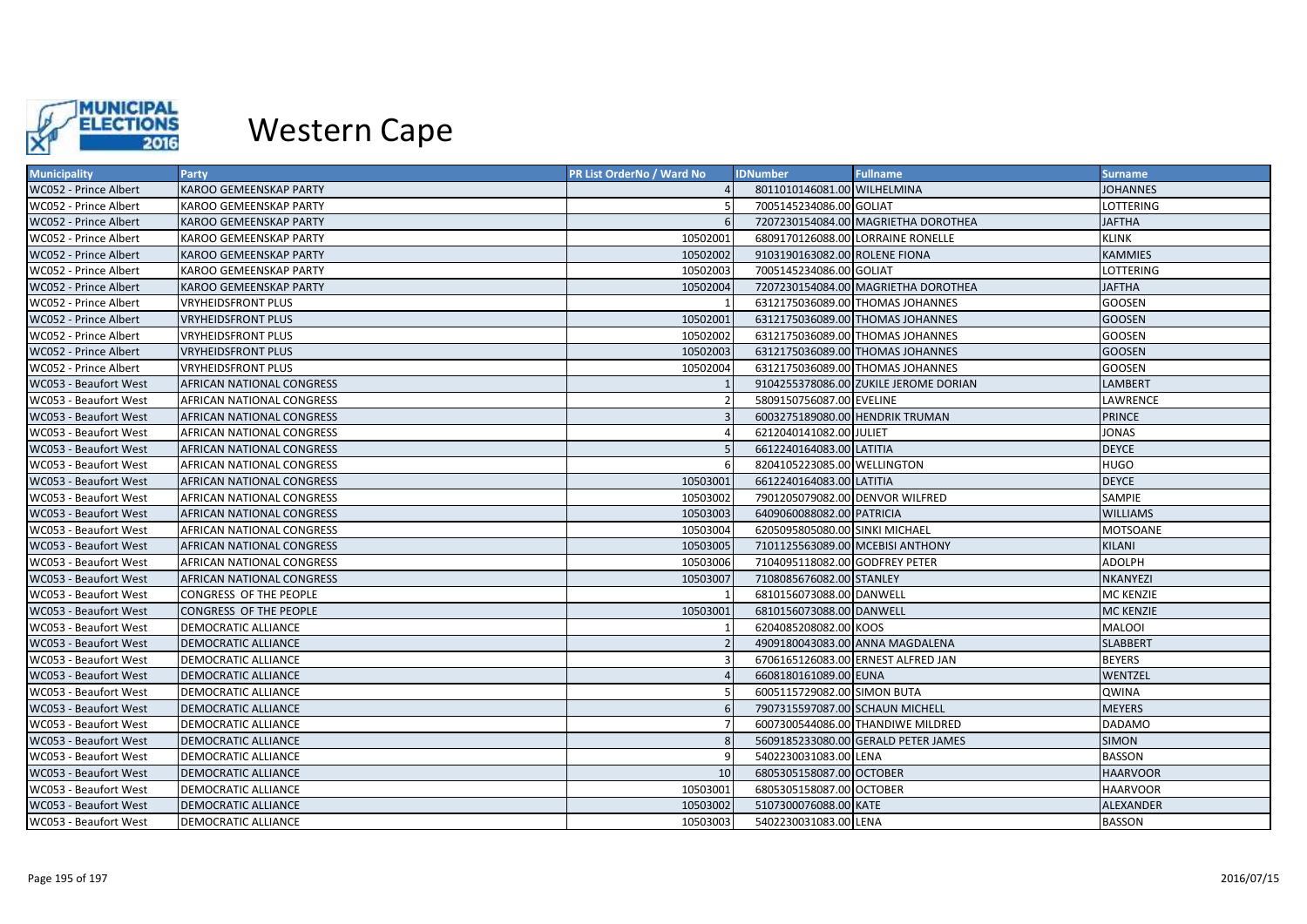

| <b>Municipality</b>   | Party                                                 | <b>PR List OrderNo / Ward No</b> | <b>IDNumber</b>                   | <b>Fullname</b>                        | <b>Surname</b>        |
|-----------------------|-------------------------------------------------------|----------------------------------|-----------------------------------|----------------------------------------|-----------------------|
| WC053 - Beaufort West | <b>DEMOCRATIC ALLIANCE</b>                            | 10503004                         | 7907235417085.00 RAINEY THAMIE    |                                        | <b>HUGO</b>           |
| WC053 - Beaufort West | DEMOCRATIC ALLIANCE                                   | 10503005                         |                                   | 5609185233080.00 GERALD PETER JAMES    | <b>SIMON</b>          |
| WC053 - Beaufort West | <b>DEMOCRATIC ALLIANCE</b>                            | 10503006                         | 6608180161089.00 EUNA             |                                        | WENTZEL               |
| WC053 - Beaufort West | DEMOCRATIC ALLIANCE                                   | 10503007                         | 6204085208082.00 KOOS             |                                        | <b>MALOOI</b>         |
| WC053 - Beaufort West | <b>ECONOMIC FREEDOM FIGHTERS</b>                      |                                  | 7001065773088.00 BENJAMIN         |                                        | <b>FAAS</b>           |
| WC053 - Beaufort West | <b>ECONOMIC FREEDOM FIGHTERS</b>                      |                                  |                                   | 8709120408081.00 MATHABO LUCRICIA      | <b>MAFEREKA</b>       |
| WC053 - Beaufort West | <b>ECONOMIC FREEDOM FIGHTERS</b>                      |                                  | 8603236088087.00 SONGEZO WALTER   |                                        | <b>MPETENG</b>        |
| WC053 - Beaufort West | <b>ECONOMIC FREEDOM FIGHTERS</b>                      |                                  |                                   | 7111080379082.00 SYLVIA NOKUTHULA      | <b>FURMEN</b>         |
| WC053 - Beaufort West | <b>ECONOMIC FREEDOM FIGHTERS</b>                      |                                  | 7502110028089.00 EVELINE ILSA     |                                        | LOUW                  |
| WC053 - Beaufort West | <b>ECONOMIC FREEDOM FIGHTERS</b>                      |                                  |                                   | 7605130256083.00 MARTHA ELIZABETH      | <b>BOOYSE</b>         |
| WC053 - Beaufort West | <b>ECONOMIC FREEDOM FIGHTERS</b>                      | 10503001                         | 7207255736088.00 ANDILE KENNETH   |                                        | <b>NGQIQI</b>         |
| WC053 - Beaufort West | <b>ECONOMIC FREEDOM FIGHTERS</b>                      | 10503002                         |                                   | 9107150425084.00 VELISWA QUEENCIOUS    | <b>SIMON</b>          |
| WC053 - Beaufort West | <b>ECONOMIC FREEDOM FIGHTERS</b>                      | 10503003                         | 7001065773088.00 BENJAMIN         |                                        | <b>FAAS</b>           |
| WC053 - Beaufort West | <b>ECONOMIC FREEDOM FIGHTERS</b>                      | 10503004                         | 7412085547081.00 SOLOMON ELVIS    |                                        | <b>MALIBE</b>         |
| WC053 - Beaufort West | <b>ECONOMIC FREEDOM FIGHTERS</b>                      | 10503005                         | 7603130711082.00 BONGIWE          |                                        | <b>NEWU</b>           |
| WC053 - Beaufort West | <b>ECONOMIC FREEDOM FIGHTERS</b>                      | 10503006                         | 7007285103089.00 SAM              |                                        | <b>WILLIAMS</b>       |
| WC053 - Beaufort West | <b>ECONOMIC FREEDOM FIGHTERS</b>                      | 10503007                         | 6806045214081.00 GRAY             |                                        | <b>ANDREW</b>         |
| WC053 - Beaufort West | INDEPENDENT CANDIDATE                                 | 10503005                         | 6007135126083.00 RALPH FRANKLIN   |                                        | <b>ESTERHUIZEN</b>    |
| WC053 - Beaufort West | INDEPENDENT CIVIC ORGANISATION OF SOUTH AFRICA        |                                  | 8510310153085.00 ILANZA PETRO     |                                        | <b>SIMON</b>          |
| WC053 - Beaufort West | INDEPENDENT CIVIC ORGANISATION OF SOUTH AFRICA        |                                  | 7604230263081.00 INGRID           |                                        | <b>HOORN</b>          |
| WC053 - Beaufort West | INDEPENDENT CIVIC ORGANISATION OF SOUTH AFRICA        | 10503001                         | 8510310153085.00 ILANZA PETRO     |                                        | <b>SIMON</b>          |
| WC053 - Beaufort West | INDEPENDENT CIVIC ORGANISATION OF SOUTH AFRICA        | 10503002                         | 8510310153085.00 ILANZA PETRO     |                                        | <b>SIMON</b>          |
| WC053 - Beaufort West | INDEPENDENT CIVIC ORGANISATION OF SOUTH AFRICA        | 10503003                         | 8510310153085.00 ILANZA PETRO     |                                        | <b>SIMON</b>          |
| WC053 - Beaufort West | INDEPENDENT CIVIC ORGANISATION OF SOUTH AFRICA        | 10503004                         | 8510310153085.00 ILANZA PETRO     |                                        | <b>SIMON</b>          |
| WC053 - Beaufort West | <b>INDEPENDENT CIVIC ORGANISATION OF SOUTH AFRICA</b> | 10503005                         | 8510310153085.00 ILANZA PETRO     |                                        | <b>SIMON</b>          |
| WC053 - Beaufort West | INDEPENDENT CIVIC ORGANISATION OF SOUTH AFRICA        | 10503006                         | 8510310153085.00 ILANZA PETRO     |                                        | <b>SIMON</b>          |
| WC053 - Beaufort West | INDEPENDENT CIVIC ORGANISATION OF SOUTH AFRICA        | 10503007                         | 7604230263081.00 INGRID           |                                        | <b>HOORN</b>          |
| WC053 - Beaufort West | <b>KAROO DEMOCRATIC FORCE</b>                         |                                  | 5807285153089.00 JACOB PHILIP     |                                        | <b>DE BRUYN</b>       |
| WC053 - Beaufort West | <b>KAROO DEMOCRATIC FORCE</b>                         |                                  | 6304135237089.00 GORDON THOMAS    |                                        | <b>MURRAY</b>         |
| WC053 - Beaufort West | <b>KAROO DEMOCRATIC FORCE</b>                         |                                  | 8208105228085.00 GABRIEL PERCIVAL |                                        | <b>CEDRAS</b>         |
| WC053 - Beaufort West | <b>KAROO DEMOCRATIC FORCE</b>                         |                                  | 6711140184082.00 ALOMA            |                                        | <b>DANIELS</b>        |
| WC053 - Beaufort West | KAROO DEMOCRATIC FORCE                                |                                  |                                   | 6602050050084.00 TRUIA JANETTA RONELLA | <b>BOSTANDER</b>      |
| WC053 - Beaufort West | <b>KAROO DEMOCRATIC FORCE</b>                         |                                  | 7310075073086.00 JOSEPH BERNET    |                                        | <b>CLAASSEN</b>       |
| WC053 - Beaufort West | <b>KAROO DEMOCRATIC FORCE</b>                         |                                  |                                   | 6405295193085.00 PHILLIPUS ALBERTUS    | <b>JACOBS</b>         |
| WC053 - Beaufort West | <b>KAROO DEMOCRATIC FORCE</b>                         |                                  | 6312105188083.00 AUBREY CHRISTO   |                                        | <b>VAN DER LINGEN</b> |
| WC053 - Beaufort West | <b>KAROO DEMOCRATIC FORCE</b>                         | 10503001                         |                                   | 8803255408089.00 RICARDO THANDUXOLO    | <b>WILLIAMS</b>       |
| WC053 - Beaufort West | <b>KAROO DEMOCRATIC FORCE</b>                         | 10503002                         | 6312105188083.00 AUBREY CHRISTO   |                                        | <b>VAN DER LINGEN</b> |
| WC053 - Beaufort West | <b>KAROO DEMOCRATIC FORCE</b>                         | 10503003                         | 6806045532086.00 CHRISTIE         |                                        | SAMPSON               |
| WC053 - Beaufort West | <b>KAROO DEMOCRATIC FORCE</b>                         | 10503004                         | 7406085189084.00 SAMUAL           |                                        | <b>JOOSTE</b>         |
| WC053 - Beaufort West | KAROO DEMOCRATIC FORCE                                | 10503005                         | 6304135237089.00 GORDON THOMAS    |                                        | <b>MURRAY</b>         |